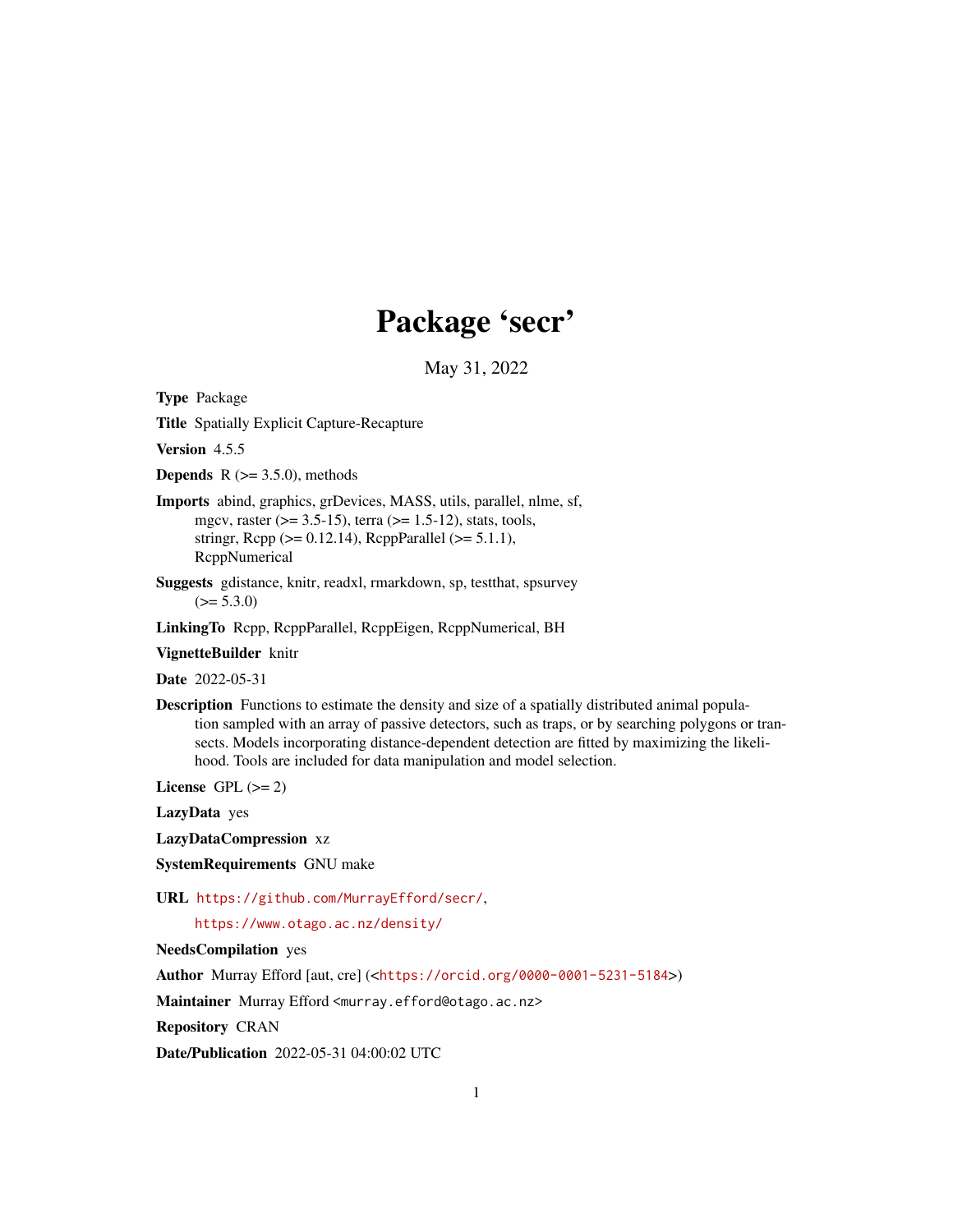# R topics documented:

|                                                      | 5  |
|------------------------------------------------------|----|
|                                                      | 8  |
| addSightings                                         | 9  |
|                                                      | 11 |
|                                                      | 14 |
|                                                      | 17 |
|                                                      | 18 |
|                                                      | 19 |
|                                                      | 20 |
|                                                      | 22 |
|                                                      | 25 |
|                                                      | 26 |
|                                                      | 28 |
|                                                      | 30 |
|                                                      | 31 |
|                                                      | 34 |
|                                                      | 35 |
|                                                      | 36 |
|                                                      | 37 |
|                                                      | 39 |
|                                                      | 42 |
|                                                      | 43 |
|                                                      |    |
|                                                      | 44 |
|                                                      | 45 |
|                                                      | 47 |
|                                                      | 48 |
|                                                      | 52 |
|                                                      | 55 |
|                                                      | 58 |
|                                                      | 59 |
|                                                      | 61 |
|                                                      | 63 |
|                                                      | 64 |
|                                                      | 65 |
|                                                      | 66 |
|                                                      | 72 |
|                                                      | 75 |
|                                                      | 76 |
| extractMoves<br>$\ddotsc$<br>.<br>$\cdots$<br>$\sim$ | 78 |
|                                                      | 79 |
|                                                      | 81 |
|                                                      | 83 |
|                                                      | 86 |
|                                                      | 87 |
|                                                      | 90 |
|                                                      | 91 |
|                                                      |    |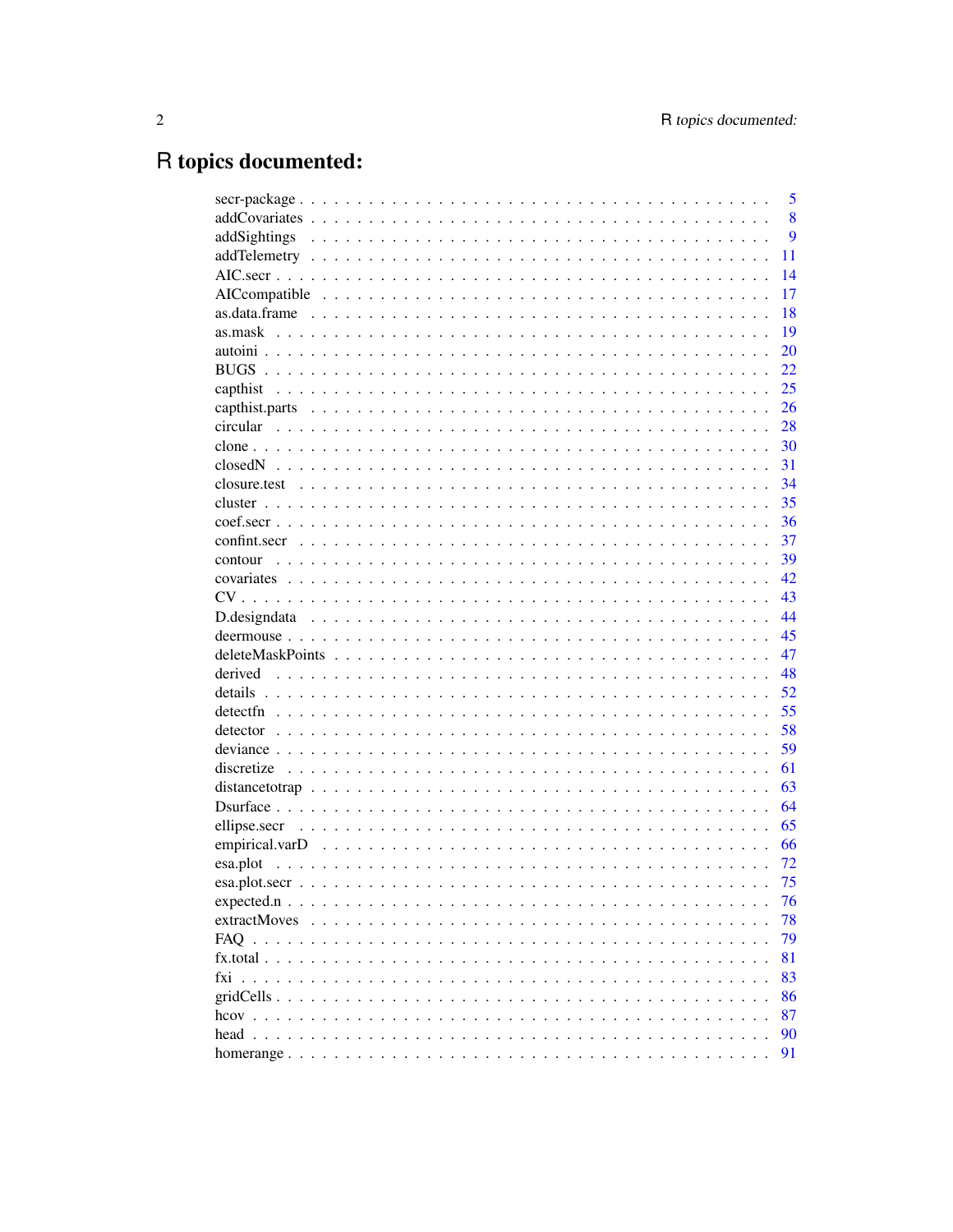|                              | 94 |
|------------------------------|----|
|                              |    |
|                              |    |
|                              |    |
|                              |    |
| join                         |    |
|                              |    |
|                              |    |
|                              |    |
|                              |    |
|                              |    |
|                              |    |
|                              |    |
|                              |    |
|                              |    |
|                              |    |
|                              |    |
|                              |    |
|                              |    |
|                              |    |
|                              |    |
|                              |    |
|                              |    |
|                              |    |
|                              |    |
|                              |    |
|                              |    |
|                              |    |
|                              |    |
|                              |    |
|                              |    |
|                              |    |
|                              |    |
|                              |    |
|                              |    |
|                              |    |
|                              |    |
|                              |    |
|                              |    |
|                              |    |
|                              |    |
|                              |    |
|                              |    |
|                              |    |
|                              |    |
| print.capthist<br>print.secr |    |
|                              |    |
|                              |    |
|                              |    |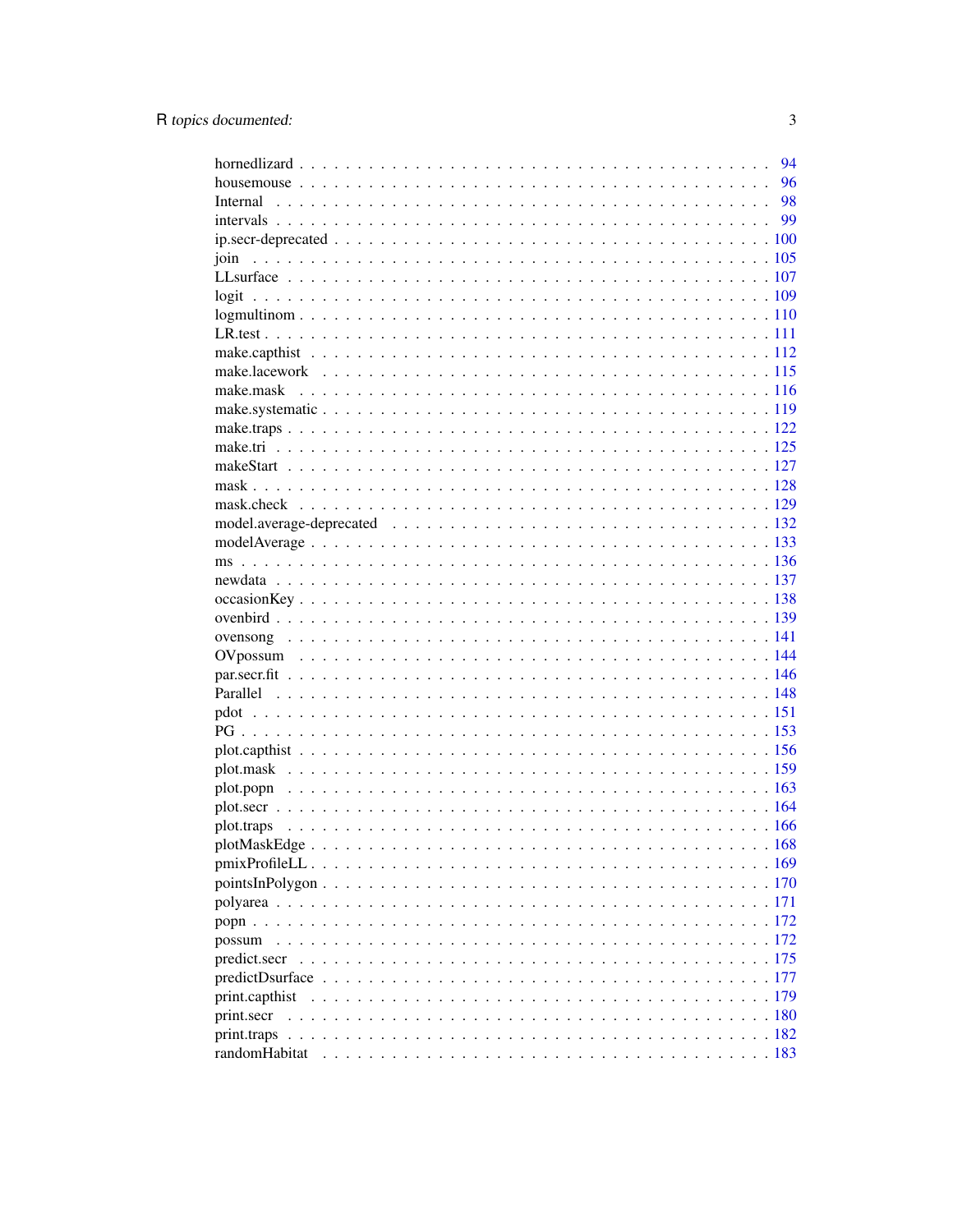| spacing      |  |
|--------------|--|
| speed        |  |
| stoatDNA     |  |
| strip.legend |  |
|              |  |
|              |  |
| subset.popn  |  |
| subset.traps |  |
|              |  |
|              |  |
|              |  |
|              |  |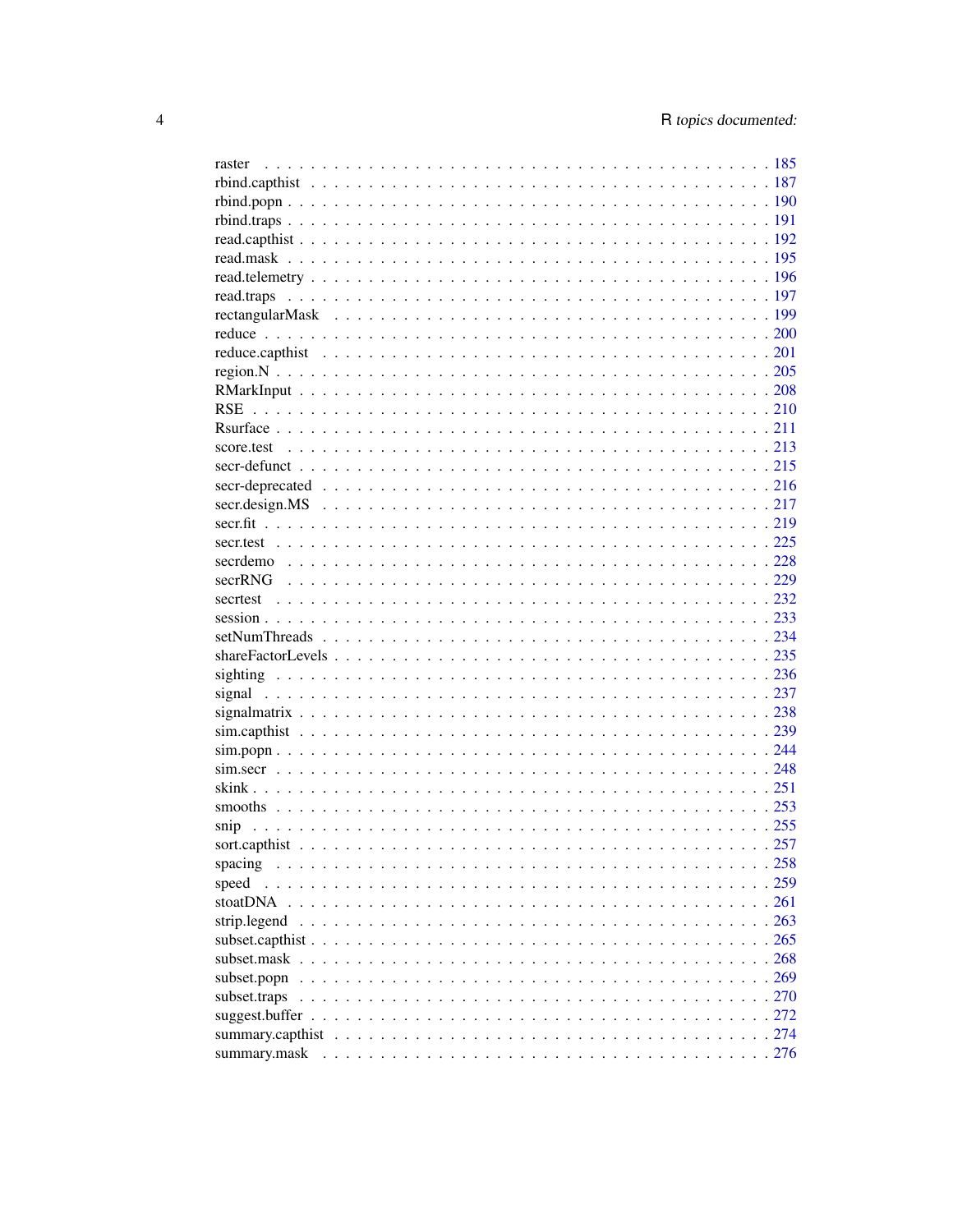<span id="page-4-0"></span>

| vcov.secr |  |
|-----------|--|
|           |  |
|           |  |
|           |  |
|           |  |
|           |  |

#### **Index** [312](#page-311-0)

secr-package *Spatially Explicit Capture–Recapture Models*

## Description

Functions to estimate the density and size of a spatially distributed animal population sampled with an array of passive detectors, such as traps, or by searching polygons or transects.

## Details

Package: secr Type: Package Version: 4.5.5 Date: 2022-05-31 License: GNU General Public License Version 2 or later

Spatially explicit capture–recapture is a set of methods for studying marked animals distributed in space. Data comprise the locations of detectors (traps, searched areas, etc. described in an object of class 'traps'), and the detection histories of individually marked animals. Individual histories are stored in an object of class 'capthist' that includes the relevant 'traps' object.

Models for population density (animals per hectare) and detection are defined in secr using symbolic formula notation. Density models may include spatial or temporal trend. Possible predictors for detection probability include both pre-defined variables (t, b, etc.) corresponding to 'time', 'behaviour' and other effects), and user-defined covariates of several kinds. Habitat is distinguished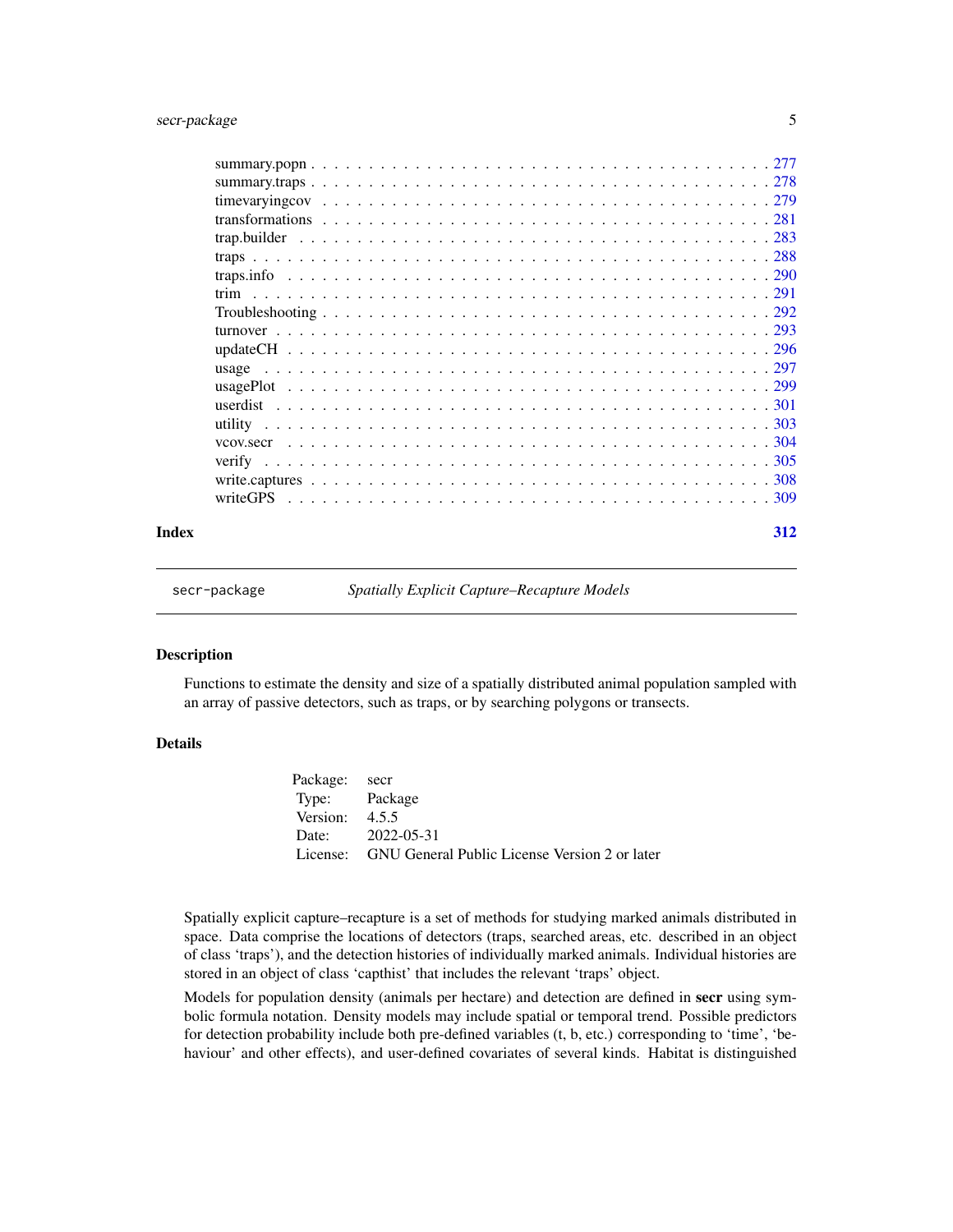from nonhabitat with an object of class 'mask'.

Models are fitted in secr by maximizing either the full likelihood or the likelihood conditional on the number of individuals observed  $(n)$ . Conditional likelihood models are limited to homogeneous Poisson density, but allow continuous individual covariates for detection. A model fitted with [secr.fit](#page-218-1) is an object of class secr. Generic methods (plot, print, summary, etc.) are provided for each object class.

A link at the bottom of each help page takes you to the help index. Several vignettes complement the help pages:

| secr-overview.pdf<br>secr-datainput.pdf | general introduction<br>data formats and input functions<br>changes in secr 4.0 |
|-----------------------------------------|---------------------------------------------------------------------------------|
|                                         |                                                                                 |
|                                         |                                                                                 |
| secr-version4.pdf                       |                                                                                 |
| secr-manual.pdf                         | consolidated help pages                                                         |
| secr-tutorial.pdf                       | introductory tutorial                                                           |
| secr-habitatmasks.pdf                   | buffers and habitat masks                                                       |
| secr-spatialdata.pdf                    | using spatial data                                                              |
| secr-models.pdf                         | linear models in secr                                                           |
| secr-troubleshooting.pdf                | problems with secr.fit, including speed issues                                  |
|                                         |                                                                                 |
| More specialised topics                 |                                                                                 |
| secr-densitysurfaces.pdf                | modelling density surfaces                                                      |
| secr-finitemixtures.pdf                 | mixture models for individual heterogeneity                                     |
| secr-markresight.pdf                    | mark-resight data and models                                                    |
| secr-multisession.pdf                   | multi-session capthist objects and models                                       |
| secr-noneuclidean.pdf                   | non-Euclidean distances                                                         |
| secr-parameterisations.pdf              | alternative parameterisations sigmak, a0                                        |
| secr-polygondetectors.pdf               | using polygon and transect detector types                                       |
| secr-sound.pdf                          | analysing data from microphone arrays                                           |
| secr-varyingeffort.pdf                  | variable effort in SECR models                                                  |
|                                         |                                                                                 |

The datasets [captdata](#page-227-1) and [ovenbird](#page-138-1) include examples of fitted models. For models fitted to other datasets see [secr-version4.pdf](https://www.otago.ac.nz/density/pdfs/secr-version4.pdf) Appendix 2.

Two add-on packages extend the capability of secr and are documented separately. secrlinear enables the estimation of linear density (e.g., animals per km) for populations in linear habitats such as stream networks [\(secrlinear-vignette.pdf\)](https://cran.r-project.org/package=secrlinear/vignettes/secrlinear-vignette.pdf). secrdesign enables the assessment of alternative study designs by Monte Carlo simulation; scenarios may differ in detector (trap) layout, sampling intensity, and other characteristics [\(secrdesign-vignette.pdf\)](https://www.otago.ac.nz/density/pdfs/secrdesign-vignette.pdf).

The analyses in **secr** extend those available in the software Density (see [www.otago.ac.nz/density/](https://www.otago.ac.nz/density/) for the most recent version of Density). Help is available on the 'DENSITY | secr' forum at [www.phidot.org](http://www.phidot.org/forum/) and the Google group [secrgroup.](https://groups.google.com/forum/#!forum/secrgroup) Feedback on the software is also welcome, including suggestions for additional documentation or new features consistent with the overall design.

## Author(s)

Murray Efford <murray.efford@otago.ac.nz>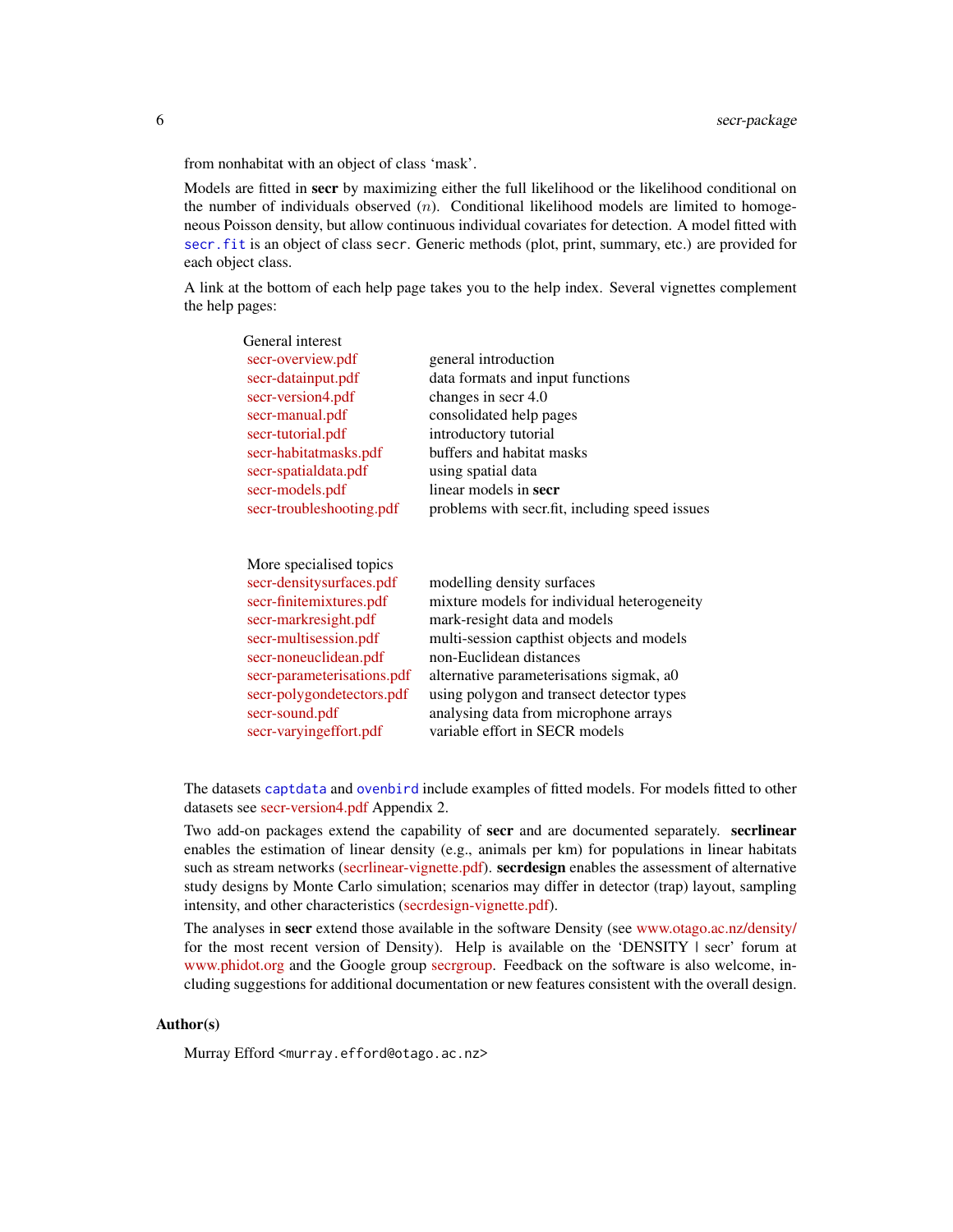## secr-package 7

#### References

Borchers, D. L. and Efford, M. G. (2008) Spatially explicit maximum likelihood methods for capture–recapture studies. *Biometrics* 64, 377–385.

Borchers, D. L. and Fewster, R. M. (2016) Spatial capture–recapture models. *Statistical Science* 31, 219–232.

Efford, M. G. (2004) Density estimation in live-trapping studies. *Oikos* 106, 598–610.

Efford, M. G. (2011) Estimation of population density by spatially explicit capture–recapture with area searches. *Ecology* 92, 2202–2207.

Efford, M. G., Borchers D. L. and Byrom, A. E. (2009) Density estimation by spatially explicit capture-recapture: likelihood-based methods. In: D. L. Thomson, E. G. Cooch and M. J. Conroy (eds) *Modeling Demographic Processes in Marked Populations*. Springer, New York. Pp. 255–269.

Efford, M. G., Borchers D. L. and Mowat, G. (2013) Varying effort in capture–recapture studies. *Methods in Ecology and Evolution* 4, 629–636.

Efford, M. G., Dawson, D. K. and Borchers, D. L. (2009) Population density estimated from locations of individuals on a passive detector array. *Ecology* 90, 2676–2682.

Efford, M. G., Dawson, D. K. and Robbins C. S. (2004) DENSITY: software for analysing capturerecapture data from passive detector arrays. *Animal Biodiversity and Conservation* 27, 217–228.

Efford, M. G. and Fewster, R. M. (2013) Estimating population size by spatially explicit capture– recapture. *Oikos* 122, 918–928.

Efford, M. G. and Hunter, C. M. (2017) Spatial capture–mark–resight estimation of animal population density. *Biometrics* 74, 411–420.

Efford, M. G. and Mowat, G. (2014) Compensatory heterogeneity in capture–recapture data.*Ecology* 95, 1341–1348.

Royle, J. A., Chandler, R. B., Sollmann, R. and Gardner, B. (2014) *Spatial capture–recapture.* Academic Press.

Royle, J. A. and Gardner, B. (2011) Hierarchical spatial capture–recapture models for estimating density from trapping arrays. In: A.F. O'Connell, J.D. Nichols and K.U. Karanth (eds) *Camera Traps in Animal Ecology: Methods and Analyses*. Springer, Tokyo. Pp. 163–190.

#### See Also

[read.capthist](#page-191-1), [secr.fit](#page-218-1), [traps](#page-287-1), [capthist](#page-24-1), [mask](#page-127-1)

## Examples

```
## Not run:
## generate some data & plot
detectors \leq make.grid (nx = 10, ny = 10, spacing = 20,
   detection = "multi")plot(detectors, label = TRUE, border = 0, gridspace = 20)
detections <- sim.capthist (detectors, noccasions = 5,
   popn = list(D = 5, buffer = 100),
   detectpar = list(g0 = 0.2, sigma = 25))
```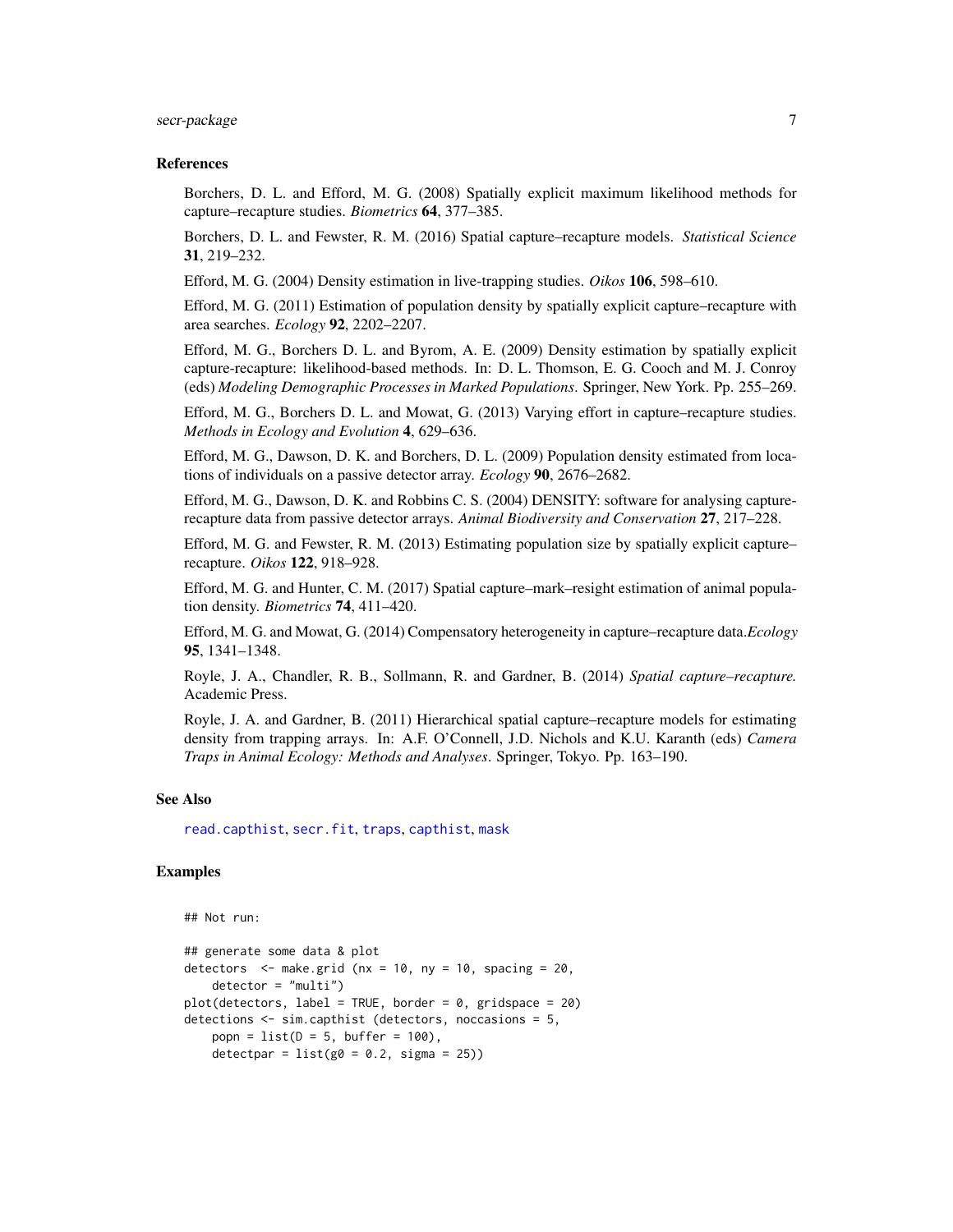## <span id="page-7-0"></span>8 addCovariates and the state of the state of the state and the state of the state of the state of the state of the state of the state of the state of the state of the state of the state of the state of the state of the st

```
session(detections) <- "Simulated data"
plot(detections, border = 20, tracks = TRUE, varycol = TRUE)
## generate habitat mask
mask <- make.mask (detectors, buffer = 100, nx = 48)
## fit model and display results
secr.model <- secr.fit (detections, model = g0~b, mask = mask)
secr.model
## End(Not run)
```
addCovariates *Add Covariates to Mask or Traps*

## Description

Tools to construct spatial covariates for existing mask or traps objects from a spatial data source.

#### Usage

```
addCovariates(object, spatialdata, columns = NULL, strict = FALSE, replace = FALSE)
```
## Arguments

| object      | mask or traps object                                                                                                |
|-------------|---------------------------------------------------------------------------------------------------------------------|
| spatialdata | spatial data source (see Details)                                                                                   |
| columns     | character vector naming columns to include (all by default)                                                         |
| strict      | logical; if TRUE a check is performed for points in object that lie outside<br>spatialdata (mask data sources only) |
| replace     | logical; if TRUE then covariates with duplicate names are replaced; otherwise a<br>new column is added              |

#### Details

The goal is to obtain the value(s) of one or more spatial covariates for each point (i.e. row) in object. The procedure depends on the data source spatialdata, which may be either a spatial coverage (raster or polygon) or an object with covariate values at points (another mask or traps object). In the first case, an overlay operation is performed to find the pixel or polygon matching each point. In the second case, a search is conducted for the closest point in spatialdata.

If spatialdata is a character value then it is interpreted as the name of a polygon shape file (excluding '.shp').

If spatialdata is a SpatialPolygonsDataFrame, SpatialGridDataFrame or 'sf' object from sf then it will be used in an overlay operation as described.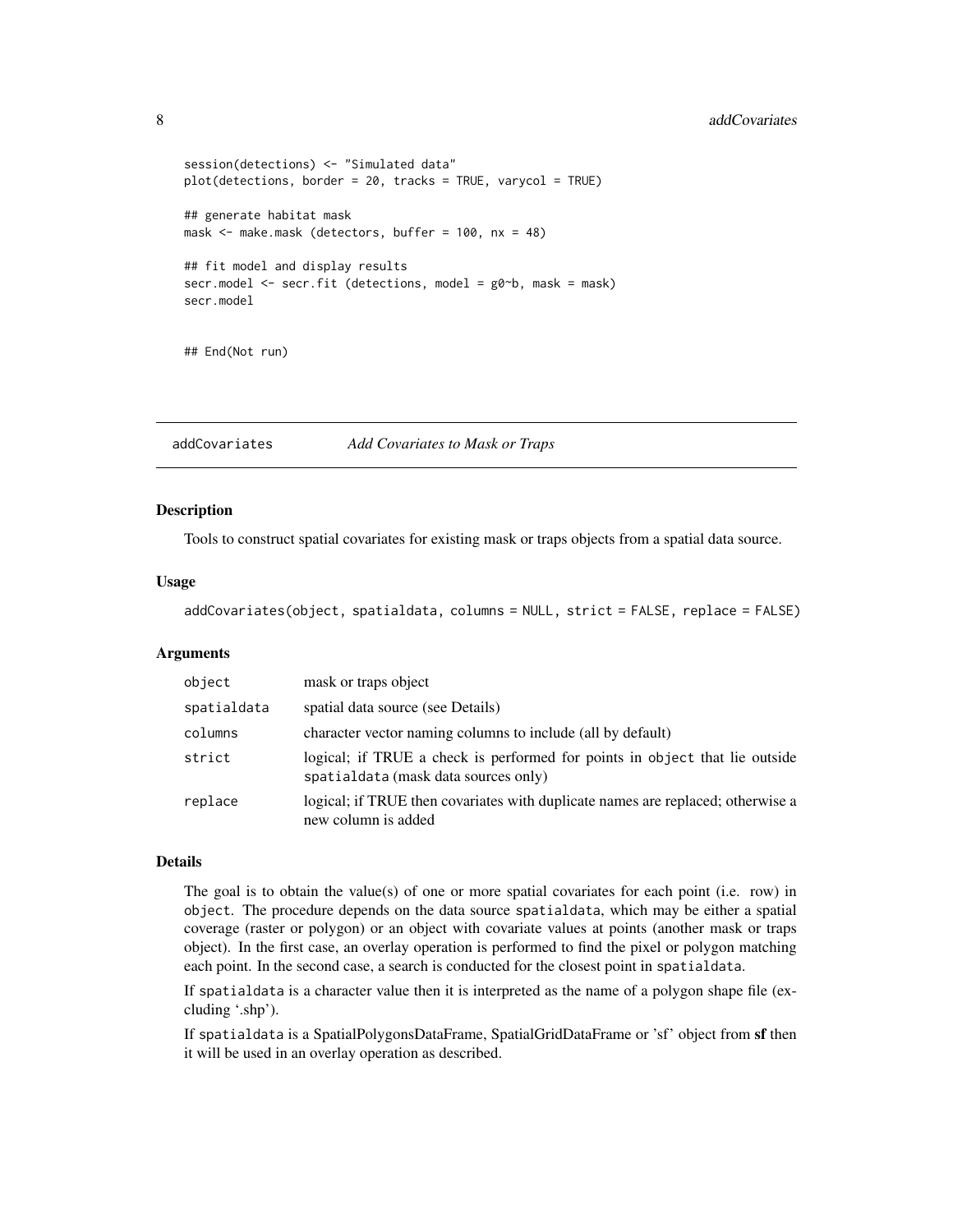## <span id="page-8-0"></span>addSightings 9

If package terra has been installed then spatialdata may also be a RasterLayer from package raster or SpatRaster from terra. If provided counts should be a single name that will be used for the values (otherwise 'raster' will be used).

If spatialdata is a mask or traps object then it is searched for the closest point to each point in object, and covariates are drawn from the corresponding rows in covariates(spatialdata). By default (strict = FALSE), values are returned even when the points lie outside any cell of the mask.

## Value

An object of the same class as object with new or augmented covariates attribute. Column names and types are derived from the input.

#### Warning

Use of a SpatialGridDataFrame for spatialdata is untested.

#### See Also

[make.mask](#page-115-1), [read.mask](#page-194-1), [read.traps](#page-196-1)

## Examples

## In the Lake Station skink study (see ?skink), habitat covariates were ## measured only at trap sites. Here we extrapolate to a mask, taking ## values for each mask point from the nearest trap.

```
LSmask <- make.mask(LStraps, buffer = 30, type = "trapbuffer")
tempmask <- addCovariates(LSmask, LStraps)
## show first few lines
head(covariates(tempmask))
```
addSightings *Mark-resight Data*

#### **Description**

Add sighting data on unmarked individuals and/or unidentified marked individuals to an existing capthist object.

## Usage

```
addSightings(capthist, unmarked = NULL, nonID = NULL, uncertain = NULL, verify = TRUE,
    ...)
```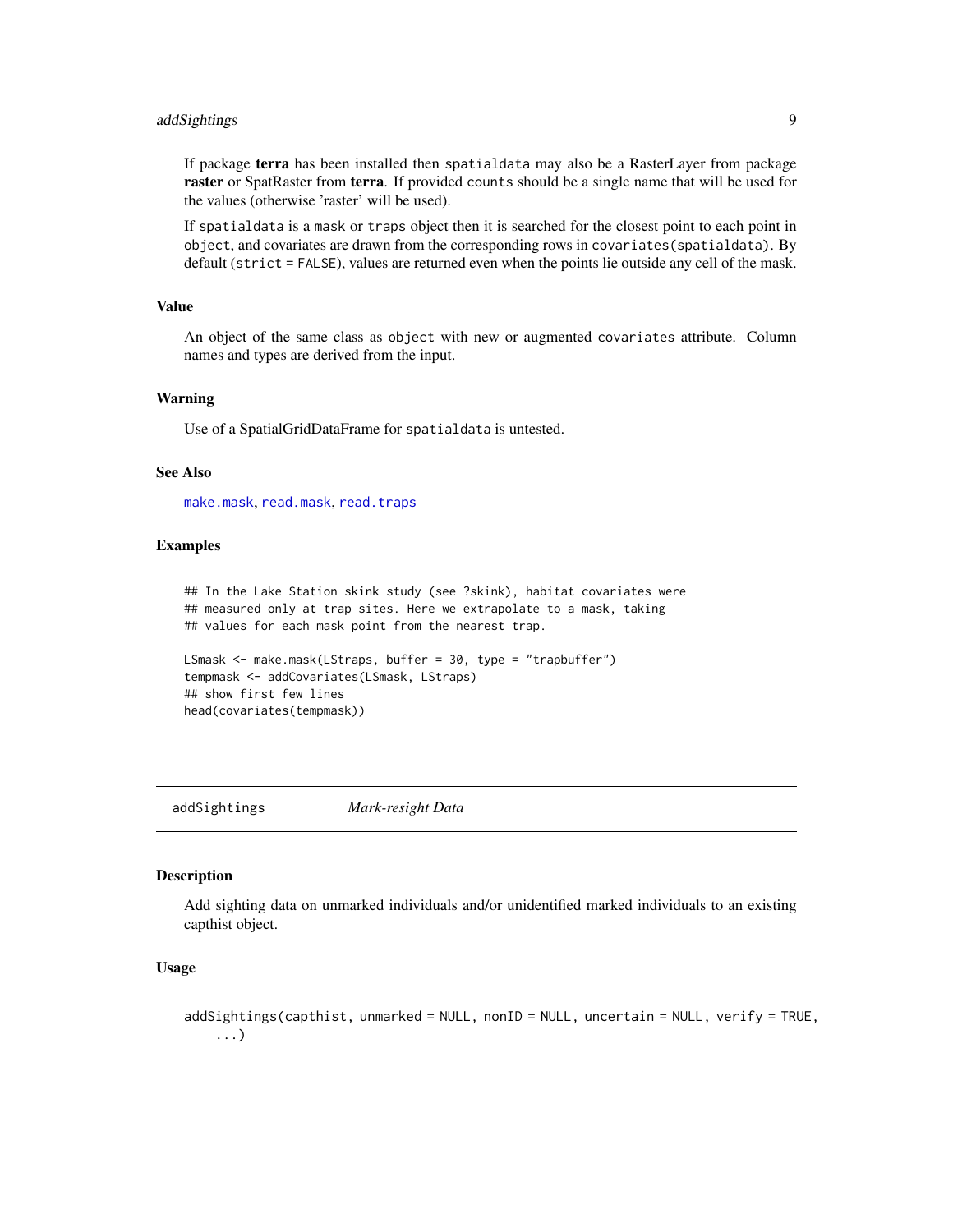#### Arguments

| capthist  | secr capthist object                                                                                      |
|-----------|-----------------------------------------------------------------------------------------------------------|
| unmarked  | matrix or list of matrices of sightings of unmarked animals, Tu, or file name (see<br>Details)            |
| nonID     | matrix or list of matrices of unidentified sightings of marked animals, Tm, or<br>file name (see Details) |
| uncertain | matrix or list of matrices of uncertain sightings, Tn, or file name (see Details)                         |
| verify    | logical; if TRUE then the resulting capthist object is checked with verify                                |
| $\ddotsc$ | other arguments passed to read, table                                                                     |

## Details

The capthist object for mark-resight analysis comprises distinct marking and sighting occasions, defined in the markocc attribute of traps(capthist). Add this attribute to traps(capthist) with [markocc](#page-235-1) before using 'addSightings'. See also [read.traps](#page-196-1) and [read.capthist](#page-191-1).

Mark-resight data may be binary (detector type 'proximity') or counts (detector types 'count', 'polygon' or 'transect'). The detector type is an attribute of traps(capthist). Values in unmarked and nonID should be whole numbers, and may be greater than 1 even for binary proximity detectors because multiple animals may be detected simultaneously at one place.

Arguments unmarked, nonID, uncertain provide data for attributes 'Tu', 'Tm', 'Tn' respectively. They may take several forms

- a single integer, the sum of all counts\*
- a matrix of the count on each occasion at each detector (dimensions K x S, where K is the number of detectors and S is the total number of occasions). Columns corresponding to marking occasions should be all-zero.
- for multi-session data, a list with components as above
- a character value with the name of a text file containing the data; the file will be read with [read.table](#page-0-0). The . . . argument allows some control over how the file is read. The data format comprises at least S+1 columns. The first is a session identifier used to split the file when the data span multiple sessions; it should be constant for a single-session capthist. The remaining S columns contain the counts for occasions 1:S, one row per detector. Further columns may be present; they are ignored at present.

\* although this is convenient, the full matrix of counts provides more flexibility (e.g., when you wish to subset by occasion), and enables modelling of variation across detectors and occasions.

## Value

A capthist object with the same structure as the input, but with new sighting-related attributes Tu (sightings of unmarked animals) and/or Tm (unidentified sightings of marked animals). Input values, including NULL, overwrite existing values.

## Warning

\*\* Mark-resight data formats and models are experimental and subject to change \*\*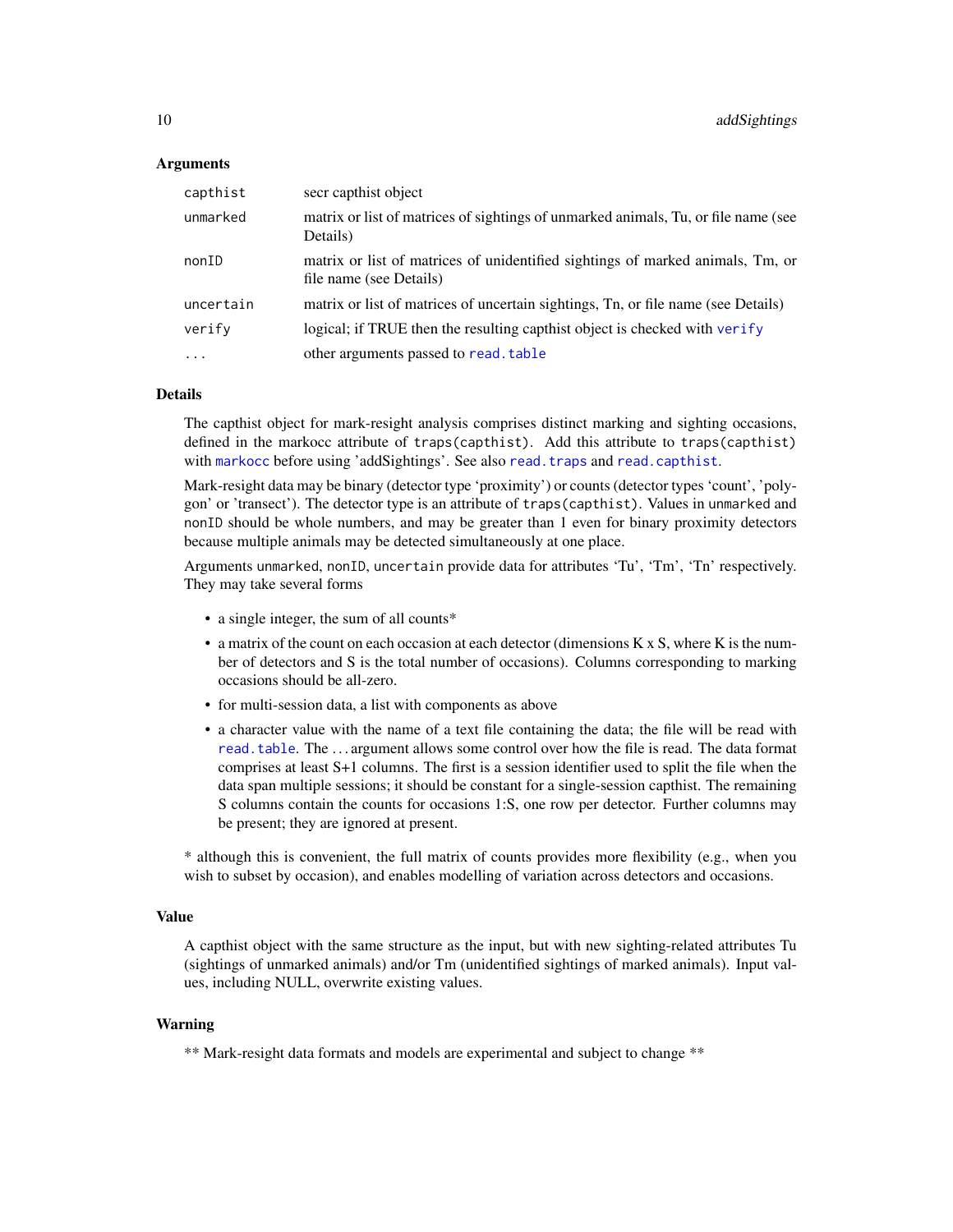#### <span id="page-10-0"></span>addTelemetry 11

## See Also

[markocc](#page-235-1), [read.capthist](#page-191-1), [read.traps](#page-196-1), [sim.resight](#page-238-1), [Tm](#page-235-1), [Tu](#page-235-1), [Tn](#page-235-1), [secr-markresight.pdf](https://www.otago.ac.nz/density/pdfs/secr-markresight.pdf)

#### Examples

```
## construct capthist object MRCH from text files provided in
## 'extdata' folder, assigning attribute 'markocc' and add unmarked
## and marked sightings from respective textfiles
datadir <- system.file("extdata", package = "secr")
captfile <- paste0(datadir, '/MRCHcapt.txt')
trapfile <- paste0(datadir, '/MRCHtrap.txt')
Tufile <- paste0(datadir, '/Tu.txt')
Tmfile <- paste0(datadir, '/Tm.txt')
MRCH <- read.capthist(captfile, trapfile, detector = c("multi",
    rep("proximity", 4)), markocc = c(1, 0, 0, 0, 0))MRCH1 <- addSightings(MRCH, Tufile, Tmfile)
## alternatively (ignoring marked, not ID sightings)
MRCH <- read.capthist(captfile, trapfile, detector = c("multi",
    rep("proximity", 4)), markocc = c(1, 0, 0, 0, 0))Tu <- read.table(Tufile)[,-1] # drop session column
MRCH2 <- addSightings(MRCH, unmarked = Tu)
summary(MRCH2)
```
addTelemetry *Combine Telemetry and Detection Data*

## Description

Animal locations determined by radiotelemetry can be used to augment capture–recapture data. The procedure in secr is first to form a capthist object containing the telemetry data and then to combine this with true capture–recapture data (e.g. detections from hair-snag DNA) in another capthist object. secr.fit automatically detects the telemetry data in the new object.

#### Usage

```
addTelemetry (detectionCH, telemetryCH, type = c('concurrent','dependent','independent'),
   collapsetelemetry = TRUE, verify = TRUExy2CH (CH, inflation = 1e-08)
telemetrytype (object) <- value
```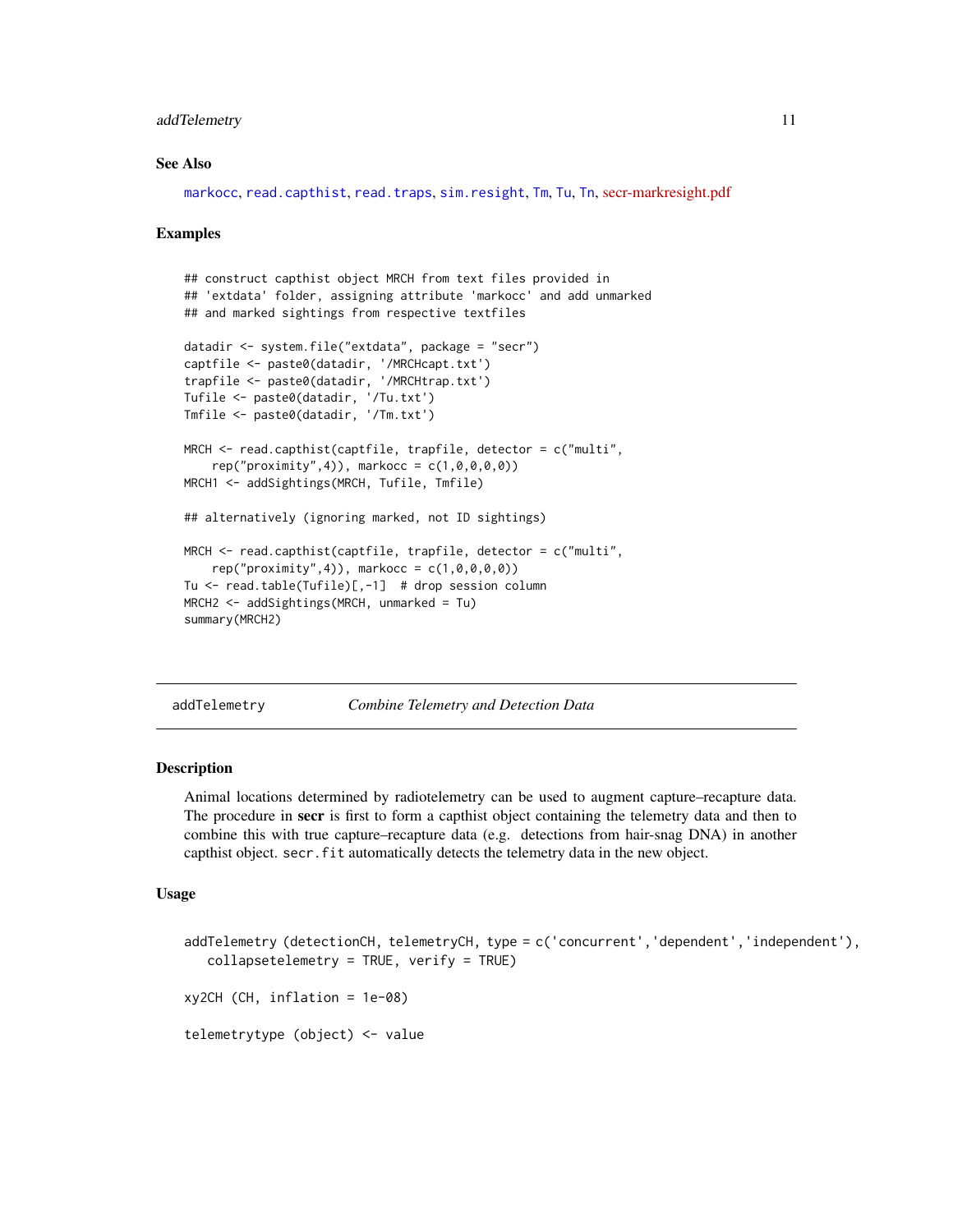```
telemetrytype (object, ...)
```
## Arguments

| detectionCH       | single-session capthist object, detector type 'single', 'multi', 'proximity' or 'count' |
|-------------------|-----------------------------------------------------------------------------------------|
| telemetryCH       | single-session capthist object, detector type 'telemetryonly'                           |
| type              | character (see Details)                                                                 |
| collapsetelemetry |                                                                                         |
|                   | logical; if TRUE then telemetry occasions are collapsed to one                          |
| verify            | logical; if TRUE then verify. capthist is called on the output                          |
| СH                | capthist object with telemetry attribute                                                |
| inflation         | numeric tolerance for polygon                                                           |
| object            | secr traps object                                                                       |
| value             | character telemetry type replacement value                                              |
| .                 | other arguments                                                                         |
|                   |                                                                                         |

## Details

It is assumed that a number of animals have been radiotagged, and their telemetry data (xy-coordinates) have been input to telemetryCH, perhaps using [read.capthist](#page-191-1) with detector = "telemetryonly" and fmt = "XY", or with [read.telemetry](#page-195-1).

A new capthist object is built comprising all the detection histories in detectionCH, plus empty (allzero) histories for every telemetered animal not in detectionCH. Telemetry is associated with new sampling occasions and a new detector (nominally at the same point as the first in detectionCH). The number of telemetry fixes of each animal is recorded in the relevant cell of the new capthist object (CH[i, s, K+1] for animal i and occasion s if there were K detectors in detectionCH).

The new sampling occasion(s) are assigned the detector type 'telemetry' in the traps attribute of the output capthist object, and the traps attribute telemetrytype is set to the value provided. The telemetry type may be "independent" (no matching of individuals in captured and telemetered samples), "dependent" (telemetered animals are a subset of captured animals) or "concurrent" (histories may be capture-only, telemetry-only or both capture and telemetry).

The telemetry locations are carried over from telemetryCH as attribute 'xylist' (each component of xylist holds the coordinates of one animal; use [telemetryxy](#page-25-1) to extract).

The default behaviour of 'addTelemetry' is to automatically collapse all telemetry occasions into one. This is computationally more efficient than the alternative, but closes off some possible models.

xy2CH partly reverses addTelemetry: the location information in the telemetryxy attribute is converted back to a capthist with detector type 'telemetry'.

## Value

A single-session capthist object with the same detector type as detectionCH, but possibly with empty rows and an 'telemetryxy' attribute.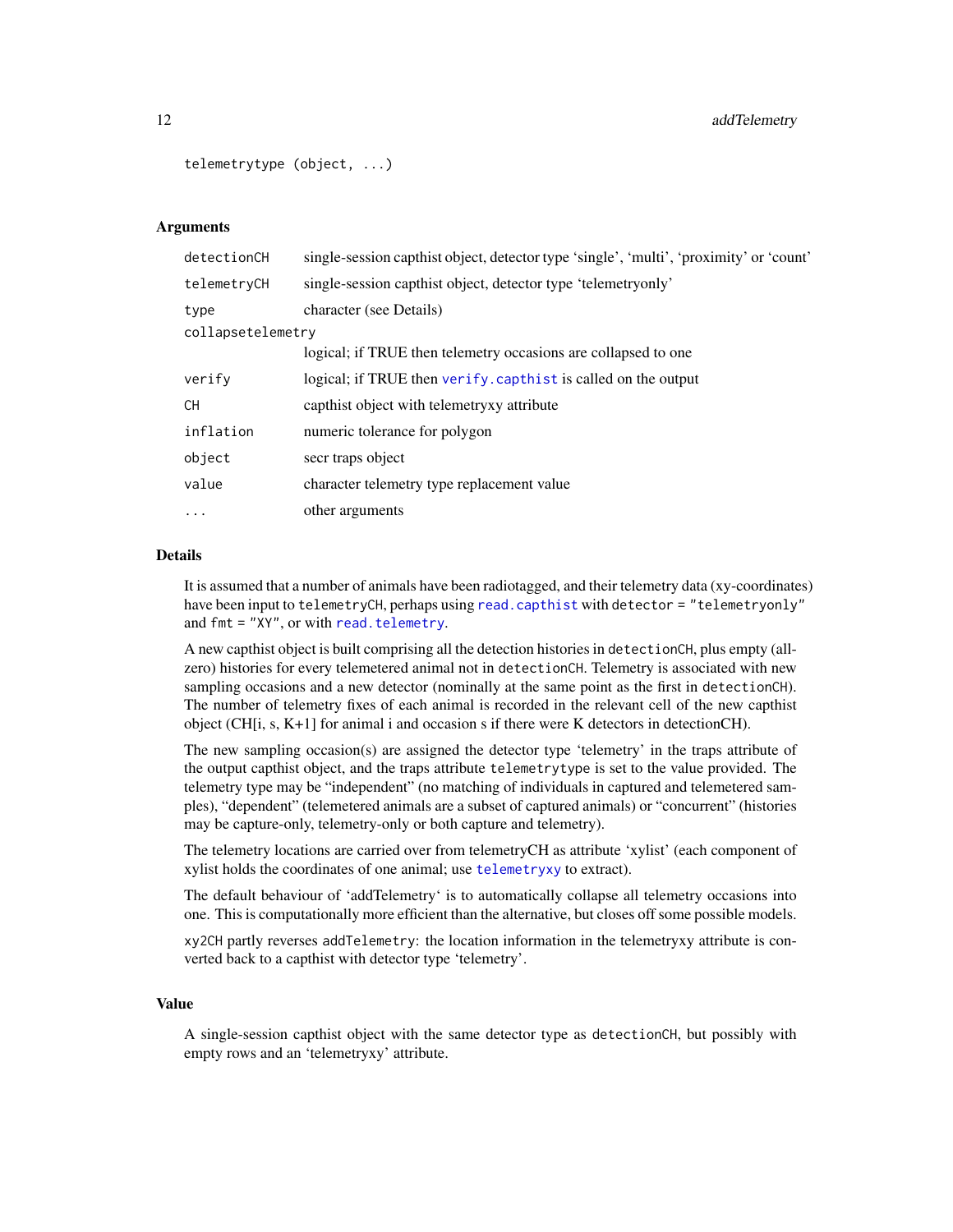#### addTelemetry 13

#### **Note**

Telemetry provides independent data on the location and presence of a sample of animals. These animals may be missed in the main sampling that gives rise to detectionCH i.e., they may have all-zero detection histories.

The 'telemetry' detector type is used for telemetry occasions in a combined dataset.

## See Also

[capthist](#page-24-1), [make.telemetry](#page-121-1), [read.telemetry](#page-195-1), [telemetryxy](#page-25-1) [telemetered](#page-25-1)

## Examples

```
## Not run:
```

```
# Generate some detection and telemetry data, combine them using
# addTelemetry, and perform analyses
# detectors
te <- make.telemetry()
tr <- make.grid(detector = "proximity")
# simulated population and 50% telemetry sample
totalpop \le sim.popn(tr, D = 20, buffer = 100)
tepop <- subset(totalpop, runif(nrow(totalpop)) < 0.5)
# simulated detection histories and telemetry
# the original animalID (renumber = FALSE) are needed for matching
trCH <- sim.capthist(tr, popn = totalpop, renumber = FALSE, detectfn = "HHN")
teCH <- sim.capthist(te, popn = tepop, renumber=FALSE, detectfn = "HHN",
    detectpar = list(lambda = 3, sigma = 25))combinedCH <- addTelemetry(trCH, teCH)
# summarise and display
summary(combinedCH)
plot(combinedCH, border = 150)
ncapt <- apply(combinedCH,1,sum)
points(totalpop[row.names(combinedCH)[ncapt==0],], pch = 1)
points(totalpop[row.names(combinedCH)[ncapt>0],], pch = 16)
# for later comparison of precision we must fix the habitat mask
mask <- make.mask(tr, buffer = 100)
fit.tr <- secr.fit(trCH, mask = mask, CL = TRUE, detectfn = "HHN") ## trapping alone
fit.te \leq secr.fit(teCH, mask = mask, CL = TRUE, start = \log(20), ## telemetry alone
    detectfn = "HHN")
fit2 <- secr.fit(combinedCH, mask = mask, CL = TRUE, ## combined
    detectfn = "HHN")# improved precision when focus on realised population
# (compare CVD)
```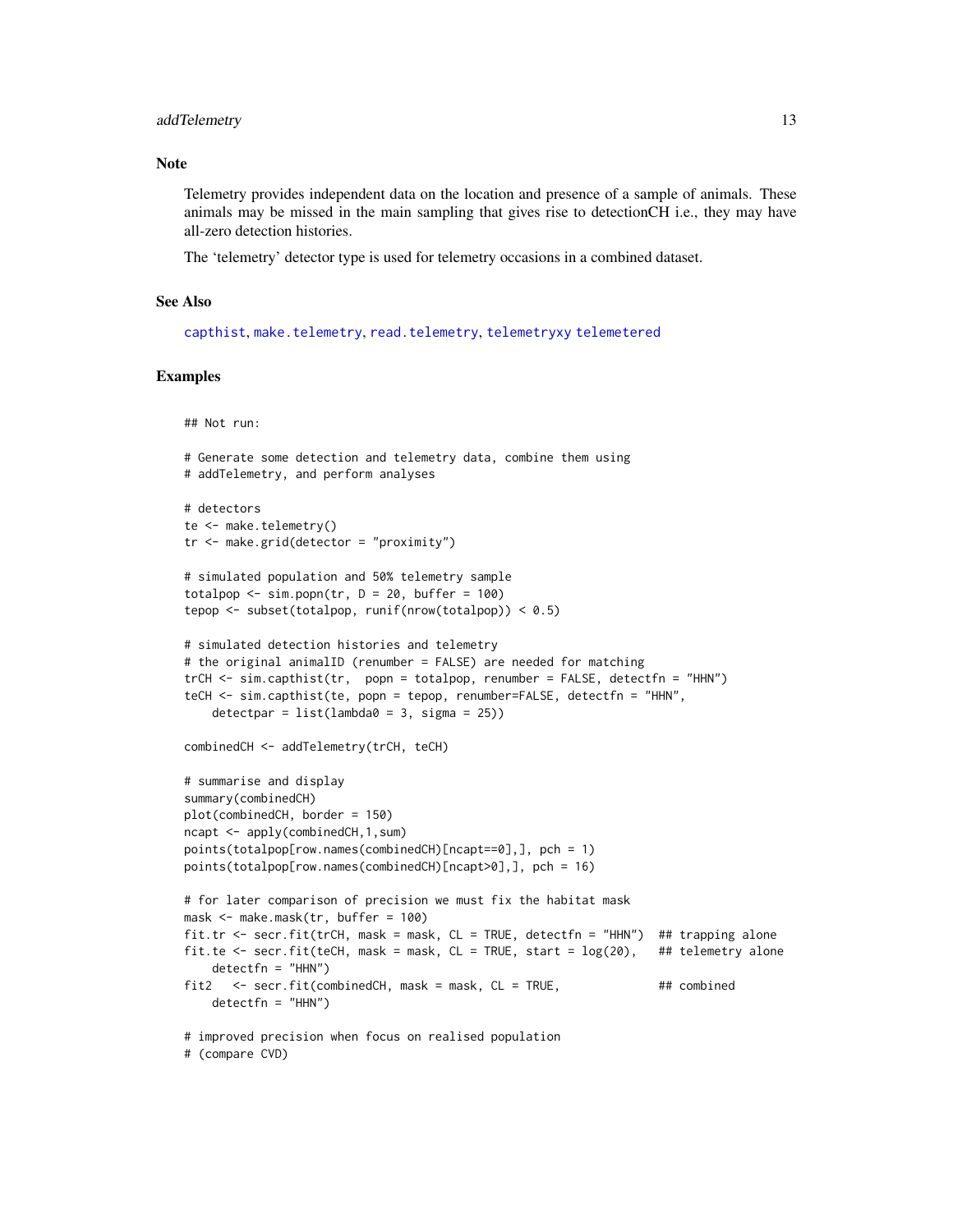```
derived(fit.tr, distribution = "binomial")
derived(fit2, distribution = "binomial")
# may also use CL = FALSE
secr.fit(combinedCH, CL = FALSE, detectfn = "HHN", trace = FALSE)
## End(Not run)
```
## <span id="page-13-1"></span>AIC.secr *Compare SECR Models*

## Description

Terse report on the fit of one or more spatially explicit capture–recapture models. Models with smaller values of AIC (Akaike's Information Criterion) are preferred. Extraction ([) and logLik methods are included.

## Usage

```
## S3 method for class 'secr'
AIC(object, ..., sort = TRUE, k = 2, dmax = 10, criterion = c("AICc","AIC"))
## S3 method for class 'secrlist'
AIC(object, ..., sort = TRUE, k = 2, dmax = 10, criterion = c("AICc","AIC"))
## S3 method for class 'secr'
logLik(object, ...)
secrlist(...)
## S3 method for class 'secrlist'
x[i]
```
## Arguments

| object       | secr object output from the function secr. fit, or a list of such objects with<br>class c("secriist", "list") |
|--------------|---------------------------------------------------------------------------------------------------------------|
| $\cdot$      | other secr objects                                                                                            |
| sort         | logical for whether rows should be sorted by ascending AICc                                                   |
| k            | numeric, penalty per parameter to be used; always $k = 2$ in this method                                      |
| dmax         | numeric, maximum AIC difference for inclusion in confidence set                                               |
| criterion    | character, criterion to use for model comparison and weights                                                  |
| $\mathsf{x}$ | secriist                                                                                                      |
| $\mathbf{i}$ | indices                                                                                                       |

<span id="page-13-0"></span>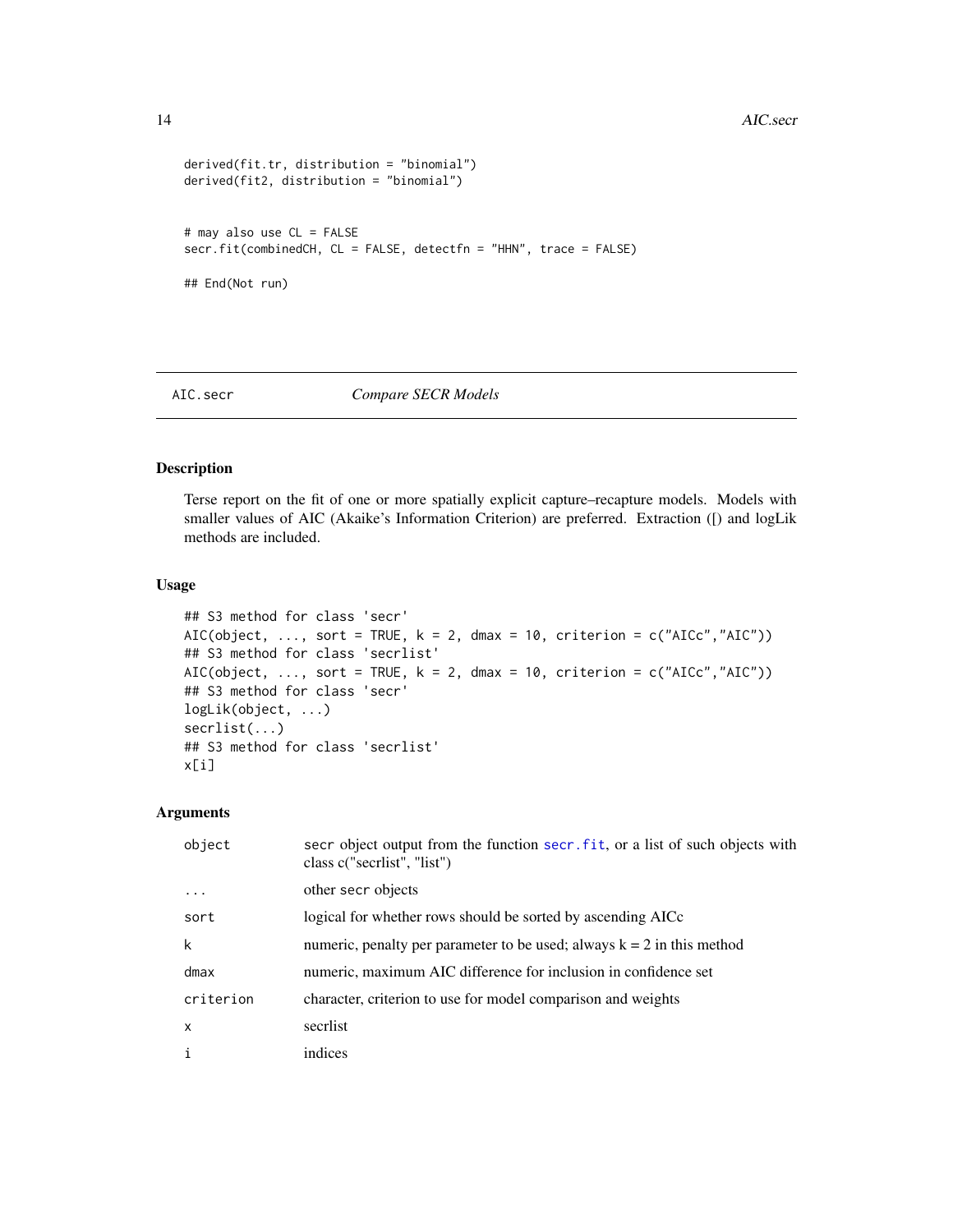#### AIC.secr 15

## Details

Models to be compared must have been fitted to the same data and use the same likelihood method (full vs conditional). From version 4.1 a warning is issued if [AICcompatible](#page-16-1) reveals a problem.

AIC with small sample adjustment is given by

$$
AIC_c = -2\log(L(\hat{\theta})) + 2K + \frac{2K(K+1)}{n - K - 1}
$$

where  $K$  is the number of "beta" parameters estimated. The sample size  $n$  is the number of individuals observed at least once (i.e. the number of rows in capthist).

Model weights are calculated as

$$
w_i = \frac{\exp(-\Delta_i/2)}{\sum \exp(-\Delta_i/2)}
$$

, where ∆ refers to differences in AIC or AICc depending on the argument 'criterion'.

Models for which delta > dmax are given a weight of zero and are excluded from the summation. Model weights may be used to form model-averaged estimates of real or beta parameters with [modelAverage](#page-132-1) (see also Buckland et al. 1997, Burnham and Anderson 2002).

The argument k is included for consistency with the generic method AIC.

secrlist forms a list of fitted models (an object of class 'secrlist') from the fitted models in .... Arguments may include secrlists. If secr components are named the model names will be retained (see Examples).

## Value

A data frame with one row per model. By default, rows are sorted by ascending AICc.

| model                       | character string describing the fitted model                         |
|-----------------------------|----------------------------------------------------------------------|
| detectfn                    | shape of detection function fitted (halfnormal vs hazard-rate)       |
| npar                        | number of parameters estimated                                       |
| logLik                      | maximized log likelihood                                             |
| AIC                         | Akaike's Information Criterion                                       |
| AICc                        | AIC with small-sample adjustment of Hurvich $&$ Tsai (1989)          |
| And depending on criterion: |                                                                      |
| dAICc                       | difference between AICc of this model and the one with smallest AICc |
| AICcwt                      | AICc model weight                                                    |
| <sub>or</sub>               |                                                                      |
| dAIC                        | difference between AIC of this model and the one with smallest AIC   |
| AICwt                       | AIC model weight                                                     |
| .                           |                                                                      |

logLik.secr returns an object of class 'logLik' that has attribute df (degrees of freedom = number of estimated parameters).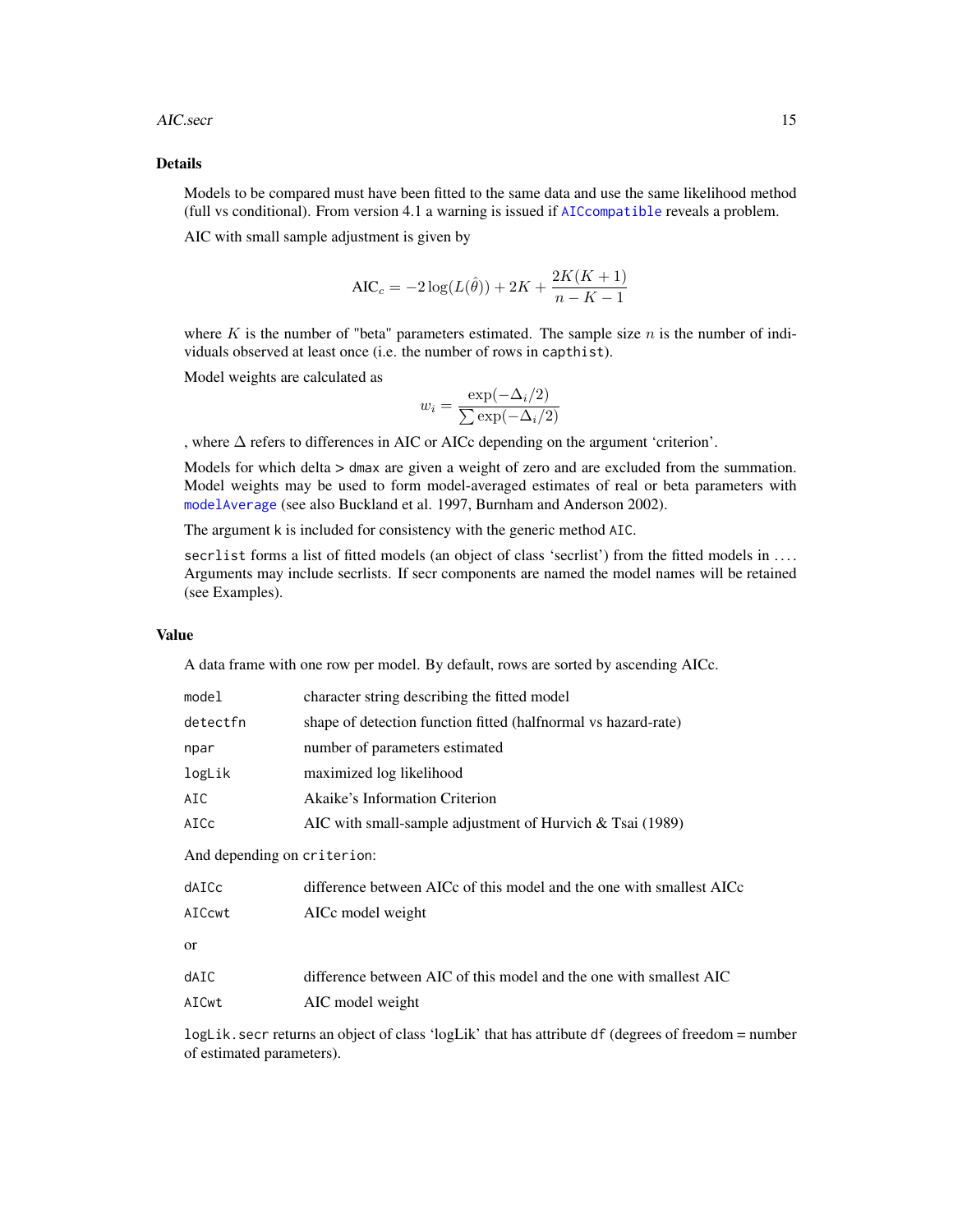Note

It is not be meaningful to compare models by AIC if they relate to different data (see [AICcompatible](#page-16-1)). Specifically:

- an 'secrlist' generated and saved to file by mask.check may be supplied as the object argument of AIC.secrlist, but the results are not informative
- models fitted by the conditional likelihood (CL = TRUE) and full likelihood (CL = FALSE) methods cannot be compared
- hybrid mixture models (using hcov argument of secr.fit) should not be compared with other models
- grouped models (using groups argument of secr.fit) should not be compared with other models
- multi-session models should not be compared with single-session models based on the same data.

A likelihood-ratio test ([LR.test](#page-110-1)) is a more direct way to compare two models.

The issue of goodness-of-fit and possible adjustment of AIC for overdispersion has yet to be addressed (cf QAIC in MARK).

From version 2.6.0 the user may select between AIC and AICc for comparing models, whereas previously only AICc was used and AICc weights were reported as 'AICwt'). There is evidence that AIC may be better for model averaging even when samples are small sizes - Turek and Fletcher (2012).

## **References**

Buckland S. T., Burnham K. P. and Augustin, N. H. (1997) Model selection: an integral part of inference. *Biometrics* 53, 603–618.

Burnham, K. P. and Anderson, D. R. (2002) *Model Selection and Multimodel Inference: A Practical Information-Theoretic Approach*. Second edition. New York: Springer-Verlag.

Hurvich, C. M. and Tsai, C. L. (1989) Regression and time series model selection in small samples. *Biometrika* 76, 297–307.

Turek, D. and Fletcher, D. (2012) Model-averaged Wald confidence intervals. *Computational statistics and data analysis* 56, 2809–2815.

## See Also

[AICcompatible](#page-16-1), [modelAverage](#page-132-1), [AIC](#page-0-0), [secr.fit](#page-218-1), [print.secr](#page-179-1), [score.test](#page-212-1), [LR.test](#page-110-1), [deviance.secr](#page-58-1)

## Examples

## Compare two models fitted previously

- ## secrdemo.0 is a null model
- ## secrdemo.b has a learned trap response

AIC(secrdemo.0, secrdemo.b)

## Form secrlist and pass to AIC.secr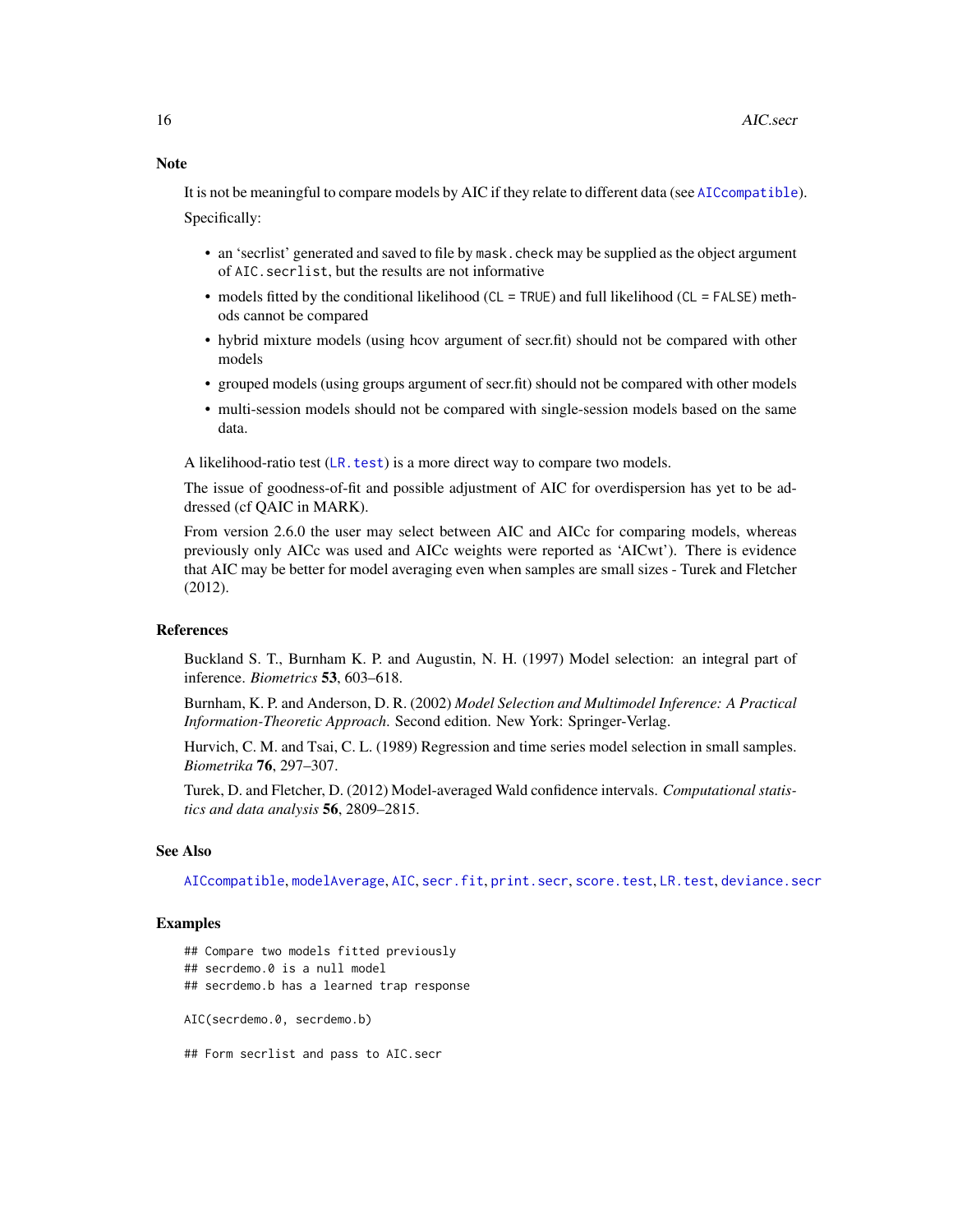## <span id="page-16-0"></span>AICcompatible 17

```
temp \leq -\text{secretist}(\text{null} = \text{secretemo.0}, \text{learnedresponse} = \text{secretemo.b})AIC(temp)
```
<span id="page-16-1"></span>AICcompatible *Model Compatibility*

## Description

Determine whether models can be compared by AIC. Incompatibility may be due to difference in the data or the specifications of the groups, hcov or binomN arguments to [secr.fit](#page-218-1),

## Usage

```
## S3 method for class 'secr'
AICcompatible(object, ...)
## S3 method for class 'secrlist'
AICcompatible(object, ...)
```
#### Arguments

| object                  | secr object output from the function secr. fit, or a list of such objects with<br>class c("secrlist", "list") |
|-------------------------|---------------------------------------------------------------------------------------------------------------|
| $\cdot$ $\cdot$ $\cdot$ | other secr objects                                                                                            |

## Details

The capthist objects are checked for strict identity with the function [identical](#page-0-0).

All elements in the output must be TRUE for valid AIC comparison or model averaging using AIC or AICc.

## Value

Named logical vector with elements 'data', 'CL', 'groups', 'hcov' and 'binomN'.

## See Also

[AIC.secr](#page-13-1), [modelAverage](#page-132-1)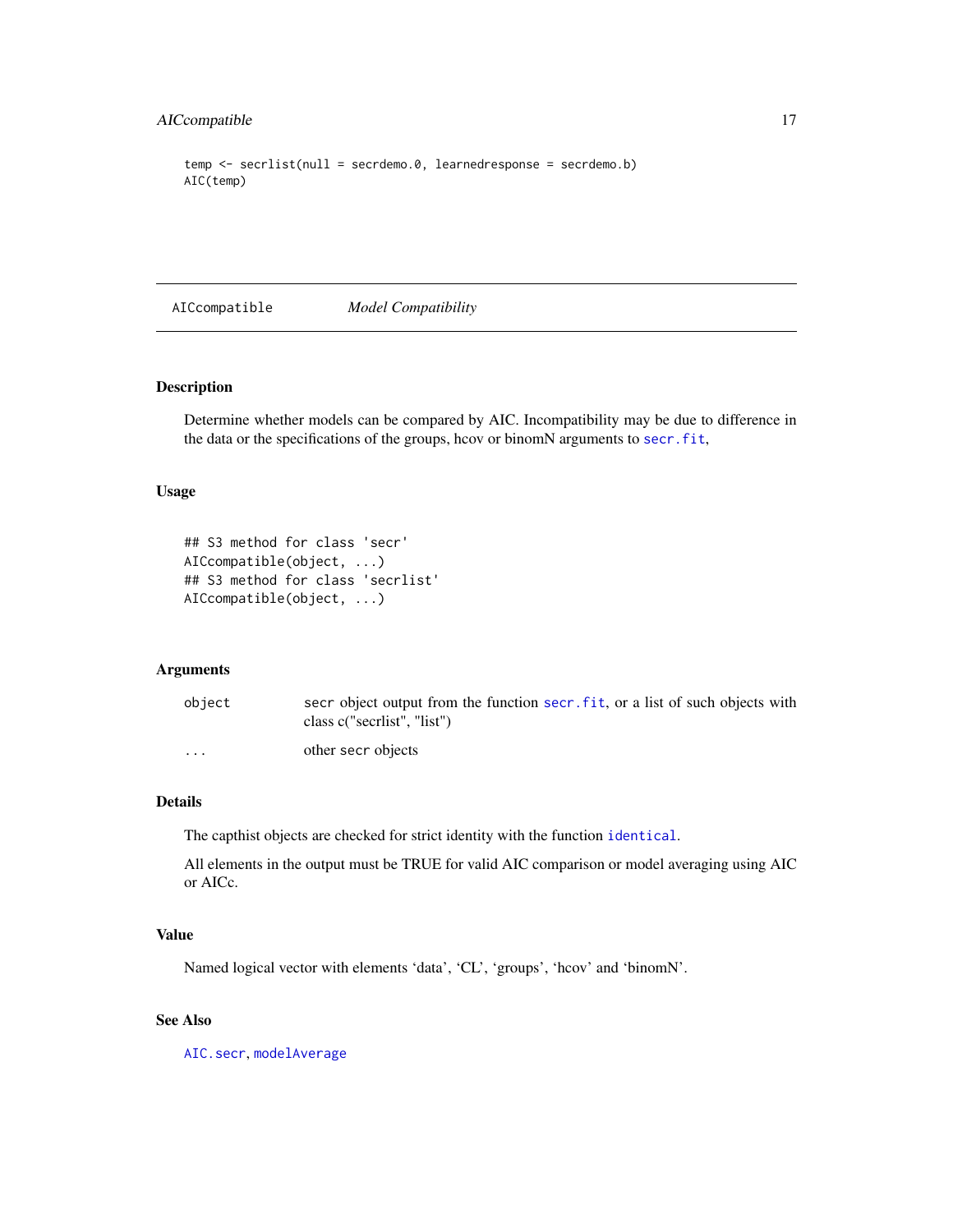## Examples

```
AICcompatible(secrdemo.0, secrdemo.CL)
## Not run:
## A common application of AICcompatible() is to determine
## the compatibility of models fitted with and without the
## fastproximity option.
ovenCHp1 <- reduce(ovenCHp, by = 'all', outputdetector = 'count')
ob1 <- secr.fit(ovenCHp, buffer = 300, details = list(fastproximity = TRUE))
ob2 <- secr.fit(ovenCHp1, buffer = 300, details = list(fastproximity = FALSE))
ob3 <- secr.fit(ovenCHp1, buffer = 300, details = list(fastproximity = FALSE), binomN = 1)
AICcompatible(ob1,ob2)
AICcompatible(ob1,ob3)
## End(Not run)
```
## as.data.frame *Coerce capthist to Data Frame*

#### Description

Method for generic as.data.frame function that partially reverses make.capthist.

## Usage

```
## S3 method for class 'capthist'
as.data.frame(x, row.names = NULL, optional = FALSE, covariates = FALSE,
                                   fmt = c("trapID", "XY"), ...)## S3 method for class 'traps'
as.data.frame(x, row.names = NULL, optional = FALSE, usage = FALSE,
                              covariates = FALSE, ...
```
## Arguments

| x          | capthist object                                             |
|------------|-------------------------------------------------------------|
| row.names  | unused argument of generic function                         |
| optional   | unused argument of generic function                         |
| covariates | logical or a character vector of covariates to export       |
| fmt        | character string for capture format                         |
| usage      | logical; if TRUE then usage columns are appended if present |
|            | other arguments (not used)                                  |

<span id="page-17-0"></span>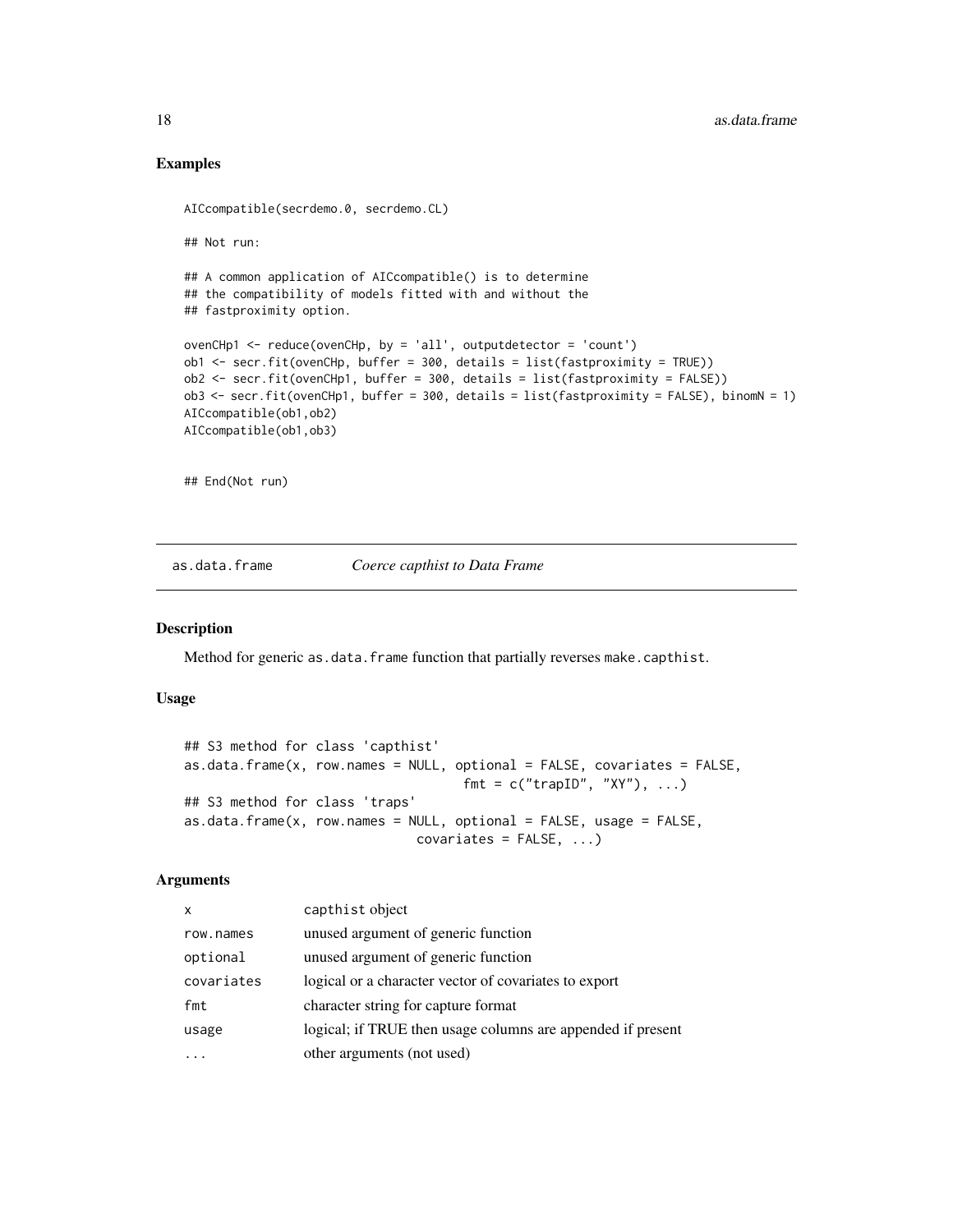#### <span id="page-18-0"></span>as.mask 19

## Details

By default individual covariates are not exported. When exported they are repeated for each detection of an individual.

## Value

A data frame or list of data frames (in the case of a multisession input).

For capthist objects –

The core columns are (Session, ID, Occasion, TrapID) or (Session, ID, Occasion, x, y), depending on the value of fmt. Additional columns for covariates and signal strength (detector 'signal') are appended to the right.

For traps objects –

The core columns are  $(x, y)$ . Usage columns are named u1, u2, ..., uS where S is the number of occasions.

# Examples

```
as.data.frame (captdata)
as.data.frame (traps(captdata))
```
# as.mask *Coerce traps object to mask*

## Description

This function is used primarily for plotting covariates, for which the plot.mask function has greater functionality than plot.traps. It also generates pretty maps of grid cells.

## Usage

as.mask(x)

#### Arguments

x an object of class 'traps'

## Details

A mask derived by coercion with as.mask may behave unpredictably e.g., in secr.fit.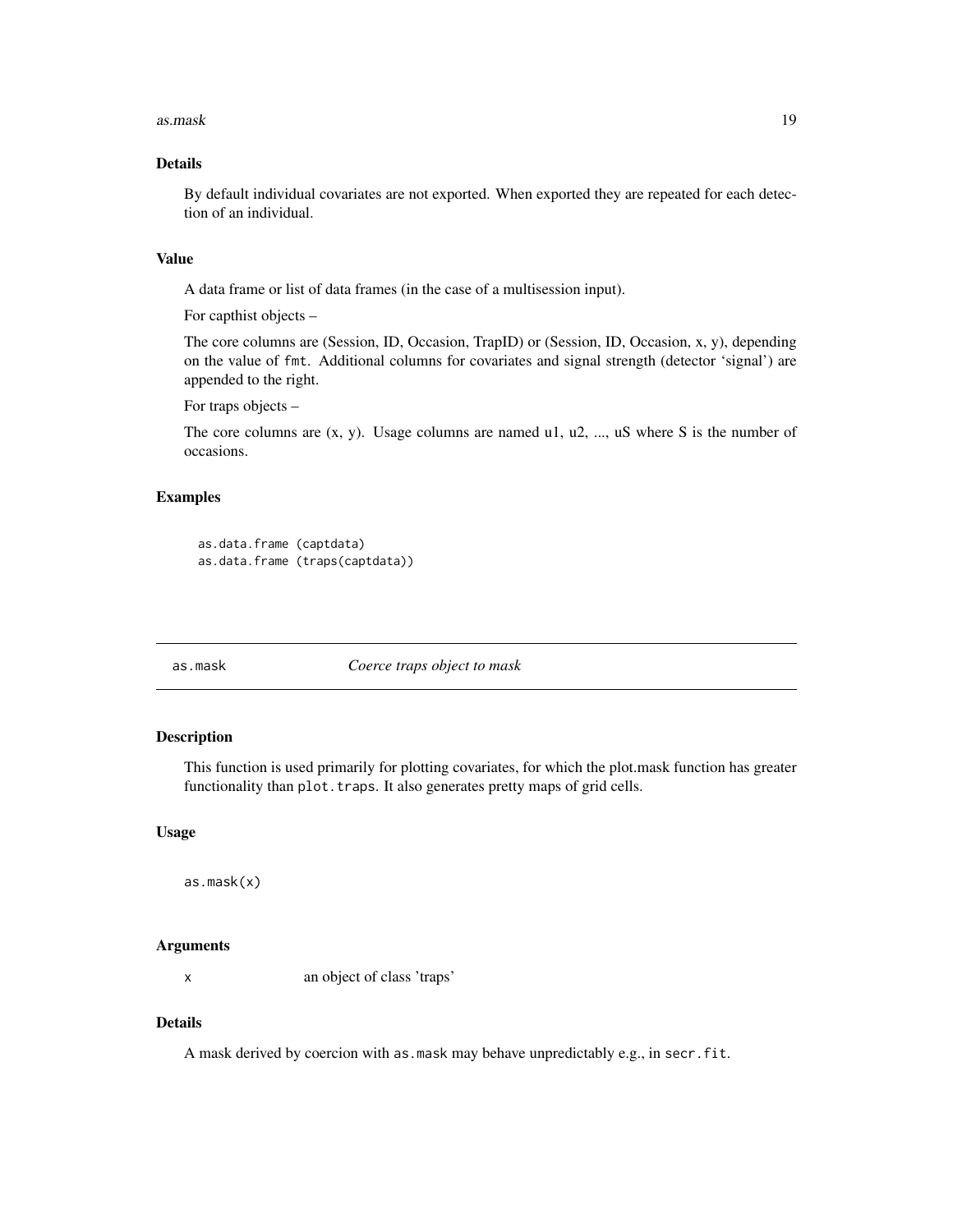20 autoini and the contract of the contract of the contract of the contract of the contract of the contract of the contract of the contract of the contract of the contract of the contract of the contract of the contract of

# Value

If  $x$  is a single-session traps object  $-$ 

an object of class c("mask", "data.frame")

If  $x$  is a multi-session traps object –

an object of class c("mask", "list"), for which each component is a single-session mask.

# See Also

[make.mask](#page-115-1), [plot.mask](#page-158-1), [mask,](#page-127-1) [traps](#page-287-1)

## Examples

```
plot(as.mask(traps(captdata)), dots = FALSE, meshcol = "black")
plot(traps(captdata), add = TRUE)
```
autoini *Initial Parameter Values for SECR*

## Description

Find plausible initial parameter values for [secr.fit](#page-218-1). A simple SECR model is fitted by a fast ad hoc method.

## Usage

```
autoini(capthist, mask, detectfn = 0, thin = 0.2, tol = 0.001,
   binomN = 1, adjustg0 = TRUE, adjustsigma = 1.2, ignoreusage = FALSE,
   ncores = NULL)
```
## Arguments

| capthist    | capthist object                                                                          |
|-------------|------------------------------------------------------------------------------------------|
| mask        | mask object compatible with the detector layout in capthist                              |
| detectfn    | integer code or character string for shape of detection function $0 = \text{halfnormal}$ |
| thin        | proportion of points to retain in mask                                                   |
| tol         | numeric absolute tolerance for numerical root finding                                    |
| binomN      | integer code for distribution of counts (see secr. fit)                                  |
| adjustg0    | logical for whether to adjust g0 for usage (effort) and binomN                           |
| adjustsigma | numeric scalar applied to $RPSV$ (capthist, $CC = TRUE$ )                                |
| ignoreusage | logical for whether to discard usage information from traps (capthist)                   |
| ncores      | integer number of threads to be used for parallel processing                             |

<span id="page-19-0"></span>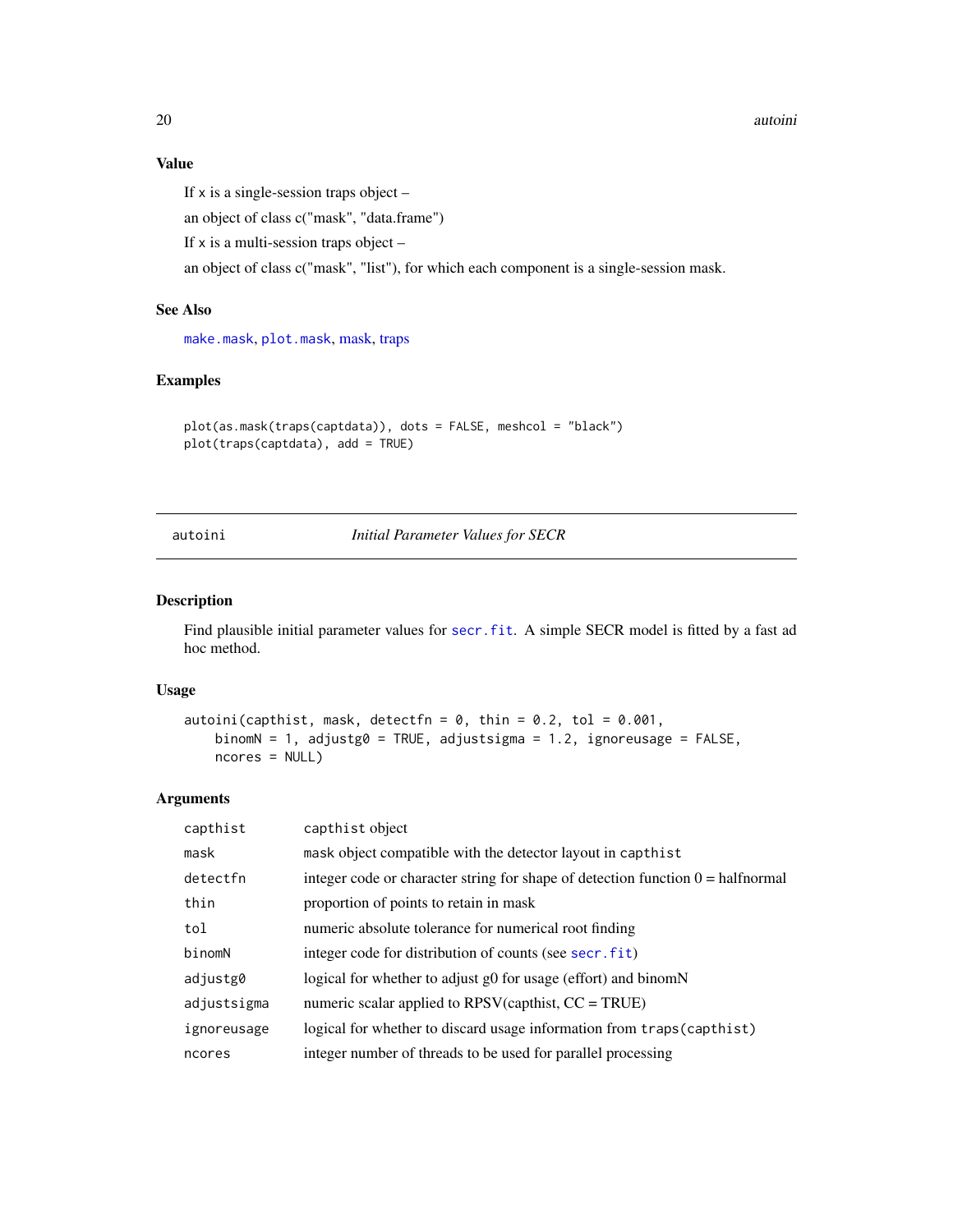#### autoini **21**

#### Details

Plausible starting values are needed to avoid numerical problems when fitting SECR models. Actual models to be fitted will usually have more than the three basic parameters output by autoini; other initial values can usually be set to zero for secr.fit. If the algorithm encounters problems obtaining a value for g0, the default value of 0.1 is returned.

Only the halfnormal detection function is currently available in autoini (cf other options in e.g. [detectfn](#page-54-1) and [sim.capthist](#page-238-2)).

autoini implements a modified version of the algorithm proposed by Efford et al. (2004). In outline, the algorithm is

- 1. Find value of sigma that predicts the 2-D dispersion of individual locations (see [RPSV](#page-90-1)).
- 2. Find value of g0 that, with sigma, predicts the observed mean number of captures per individual (by algorithm of Efford et al. (2009, Appendix 2))
- 3. Compute the effective sampling area from g0, sigma, using thinned mask (see [esa](#page-47-1))
- 4. Compute  $D = n/\text{esa}(g0, \text{sigma})$ , where n is the number of individuals detected

Here 'find' means solve numerically for zero difference between the observed and predicted values, using [uniroot](#page-0-0).

Halfnormal sigma is estimated with RPSV(capthist, CC = TRUE). The factor adjustsigma is applied as a crude correction for truncation of movements at the edge of the detector array.

If RPSV cannot be computed the algorithm tries to use observed mean recapture distance  $\bar{d}$ . Computation of  $\bar{d}$  fails if there no recaptures, and all returned values are NA.

If the mask has more than 100 points then a proportion 1–thin of points are discarded at random to speed execution.

The argument tol is passed to [uniroot](#page-0-0). It may be a vector of two values, the first for g0 and the second for sigma.

If traps(capthist) has a [usage](#page-296-1) attribute (defining effort on each occasion at each detector) then the value of g0 is divided by the mean of the non-zero elements of usage. This adjustment is not precise.

If adjustg0 is TRUE then an adjustment is made to g0 depending on the value of binomN. For Poisson counts (binomN =  $\theta$ ) the adjustment is linear on effort (adjusted.g0 =  $g0$  / usage). Otherwise, the adjustment is on the hazard scale (adjusted.g0 =  $1 - (1 - g0) \land (1 / (usage x binomN))$ ). An arithmetic average is taken over all non-zero usage values (i.e. over used detectors and times). If usage is not specified it is taken to be 1.0.

Setting ncores = NULL uses the existing value from the environment variable RCPP\_PARALLEL\_NUM\_THREADS (see [setNumThreads](#page-233-1)).

#### Value

A list of parameter values :

| D     | Density (animals per hectare)               |
|-------|---------------------------------------------|
| g0    | Magnitude (intercept) of detection function |
| sigma | Spatial scale of detection function (m)     |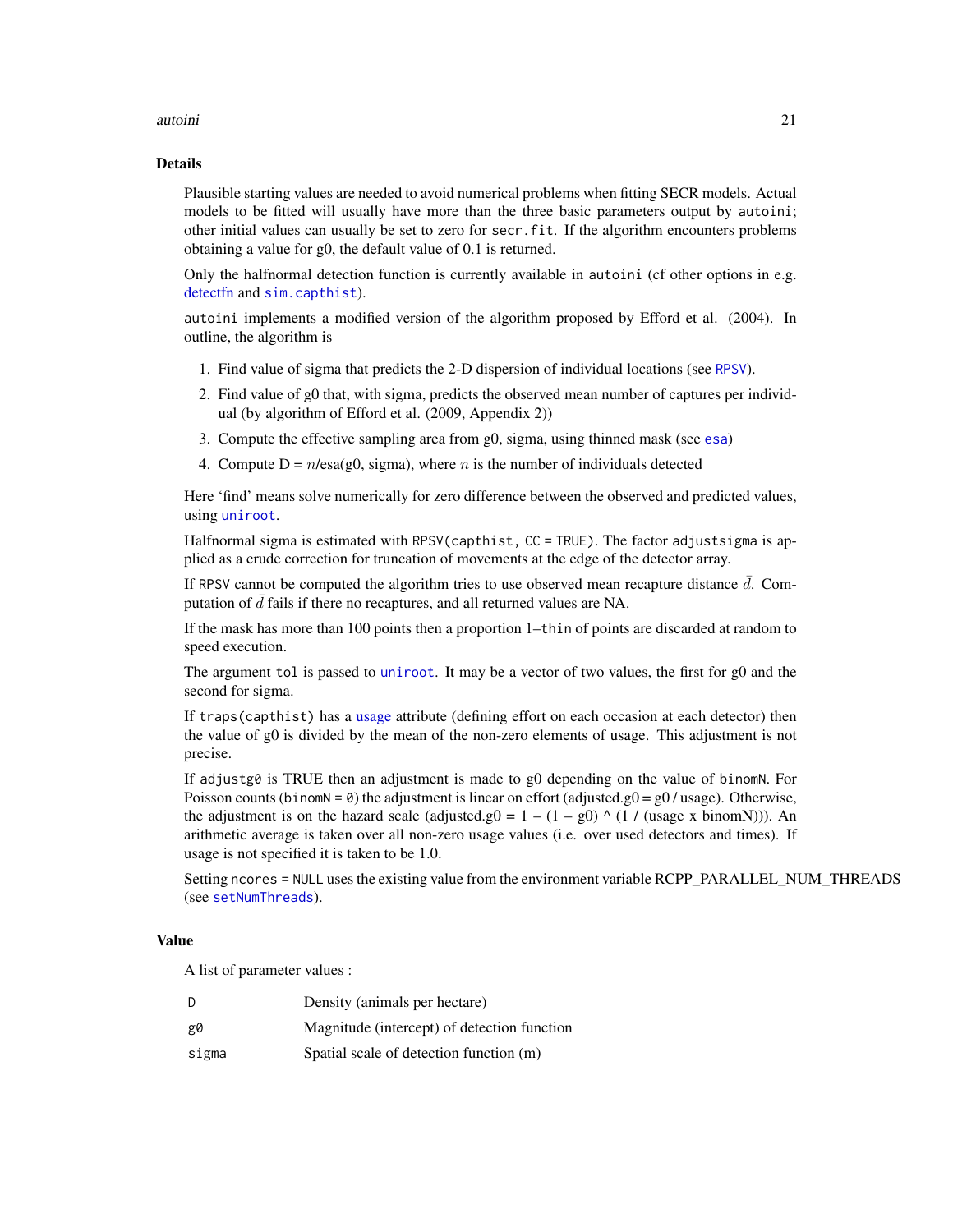<span id="page-21-0"></span>Note

autoini always uses the Euclidean distance between detectors and mask points.

You may get this message from secr.fit: "'autoini' failed to find g0; setting initial  $g0 = 0.1$ ". If the fitted model looks OK (reasonable estimates, non-missing SE) there is no reason to worry about the starting values. If you get this message and model fitting fails then supply your own values in the start argument of secr.fit.

## References

Efford, M. G., Dawson, D. K. and Robbins C. S. (2004) DENSITY: software for analysing capture– recapture data from passive detector arrays. *Animal Biodiversity and Conservation* 27, 217–228.

Efford, M. G., Dawson, D. K. and Borchers, D. L. (2009) Population density estimated from locations of individuals on a passive detector array. *Ecology* 90, 2676–2682.

## See Also

[capthist](#page-24-1), [mask](#page-127-1), [secr.fit](#page-218-1), [dbar](#page-90-1)

## Examples

## Not run:

```
demotraps <- make.grid()
demomask <- make.mask(demotraps)
demoCH \le sim.capthist (demotraps, popn = list(D = 5, buffer = 100), seed = 321)
autoini (demoCH, demomask)
```
## End(Not run)

BUGS *Convert Data To Or From BUGS Format*

#### Description

Convert data between 'capthist' and BUGS input format.

## Usage

```
read.DA(DAlist, detector = "polygonX", units = 1, session = 1,
   Y = "Y", xcoord = "U1", ycoord = "U2", xmin = "X1",xmax = "Xu", ymin = "Yl", ymax = "Yu", buffer = "delta",
   verify = TRUE)
write.DA(capthist, buffer, nzeros = 200, units = 1)
```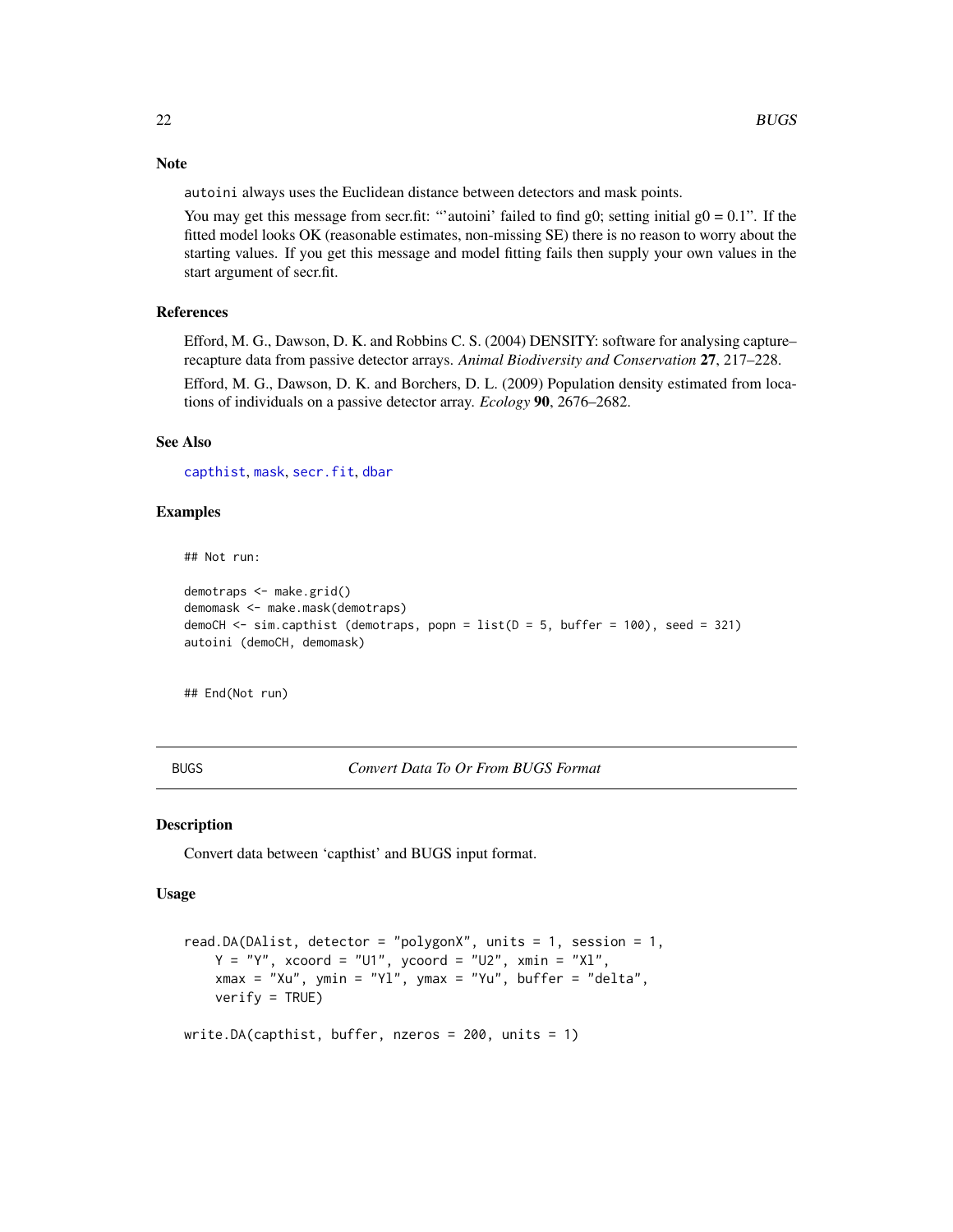#### $BUGS$  23

## Arguments

| DAlist     | list containing data in BUGS format                                       |
|------------|---------------------------------------------------------------------------|
| detector   | character value for detector type: 'polygon' or 'polygonX'                |
| units      | numeric for scaling output coordinates                                    |
| session    | numeric or character label used in output                                 |
| Υ          | character, name of binary detection history matrix (animals x occasions)  |
| xcoord     | character, name of matrix of x-coordinates for each detection in Y        |
| ycoord     | character, name of matrix of y-coordinates for each detection in Y        |
| xmin       | character, name of coordinate of state space boundary                     |
| $x$ ma $x$ | character, name of coordinate of state space boundary                     |
| ymin       | character, name of coordinate of state space boundary                     |
| ymax       | character, name of coordinate of state space boundary                     |
| buffer     | see Details                                                               |
| verify     | logical if TRUE then the resulting capthist object is checked with verify |
| capthist   | capthist object                                                           |
| nzeros     | level of data augmentation (all-zero detection histories)                 |

## Details

Data for OpenBUGS or WinBUGS called from R using the package R2WinBUGS (Sturtz et al. 2005) take the form of an R list.

These functions are limited at present to binary data from a square quadrat such as used by Royle and Young (2008). Marques et al. (2011) provide an R function create.data() for generating simulated datasets of this sort (see [sim.capthist](#page-238-2) for equivalent functionality).

When reading BUGS data –

The character values Y, xcoord, ycoord, xmin etc. are used to locate the data within DAlist, allowing for variation in the input names.

The number of sampling occasions is taken from the number of columns in Y. Each value in Y should be 0 or 1. Coordinates may be missing

A numeric value for buffer is the distance (in the original units) by which the limits Xl, Xu etc. should be shrunk to give the actual plot limits. If buffer is character then a component of DAlist contains the required numeric value.

Coordinates in the output will be *multiplied by* the scalar units.

Augmentation rows corresponding to 'all-zero' detection histories in Y, xcoord, and ycoord are discarded.

When writing BUGS data –

Null (all-zero) detection histories are added to the matrix of detection histories Y, and missing (NA) rows are added to the coordinate matrices xcoord and ycoord.

Coordinates in the output will be *divided by* the scalar units.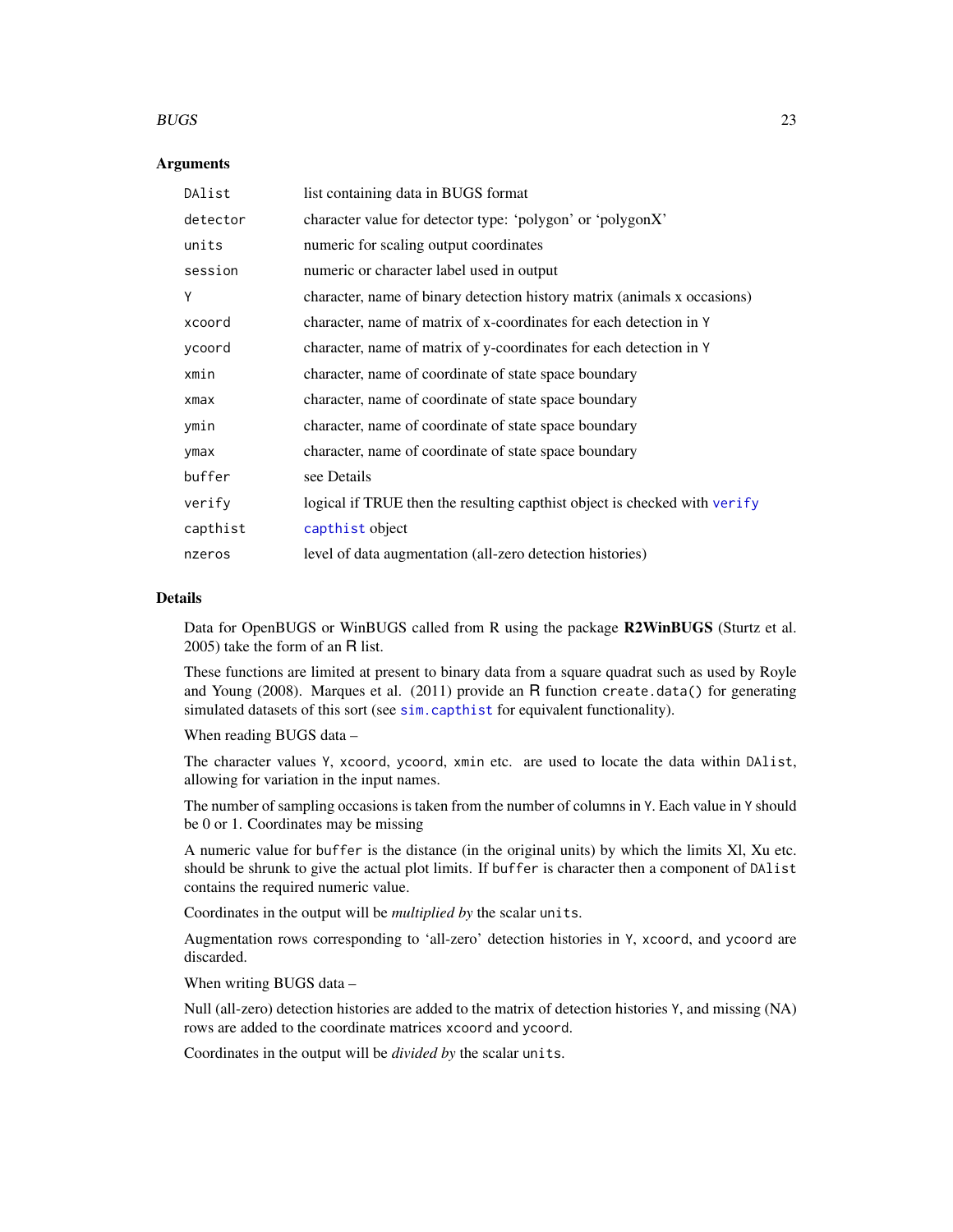## Value

For read.DA, an object of class 'capthist'.

For write.DA, a list with the components

| Хl             | left edge of state space                                                                       |
|----------------|------------------------------------------------------------------------------------------------|
| Xu             | right edge of state space                                                                      |
| Y1             | bottom edge of state space                                                                     |
| Yu             | top edge of state space                                                                        |
| delta          | buffer between edge of state space and quadrat                                                 |
| nind           | number of animals observed                                                                     |
| nzeros         | number of added all-zero detection histories                                                   |
| Т              | number of sampling occasions                                                                   |
| Y              | binary matrix of detection histories $(\text{dim} = \text{c}(\text{mind} + \text{nzeros}, T))$ |
| U1             | matrix of x-coordinates, dimensioned as Y                                                      |
| U <sub>2</sub> | matrix of y-coordinates, dimensioned as Y                                                      |

U1 and U2 are 'NA' where animal was not detected.

## References

Marques, T. A., Thomas, L. and Royle, J. A. (2011) A hierarchical model for spatial capture– recapture data: Comment. *Ecology* 92, 526–528.

Royle, J. A. and Young, K. V. (2008) A hierarchical model for spatial capture–recapture data. *Ecology* 89, 2281–2289.

Sturtz, S., Ligges, U. and Gelman, A. (2005) R2WinBUGS: a package for running WinBUGS from R. *Journal of Statistical Software* 12, 1–16.

## See Also

[hornedlizardCH](#page-93-1), [verify](#page-304-1), [capthist](#page-24-1)

## Examples

```
write.DA (hornedlizardCH, buffer = 100, units = 100)
## In this example, the input uses Xl, Xu etc.
## for the limits of the plot itself, so buffer = 0.
## Input is in hundreds of metres.
## First, obtain the list lzdata
olddir <- setwd (system.file("extdata", package="secr"))
source ("lizarddata.R")
setwd(olddir)
str(lzdata)
## Now convert to capthist
tempcapt \leq read.DA(lzdata, Y = "H", xcoord = "X",
   ycoord = "Y", buffer = 0, units = 100)
```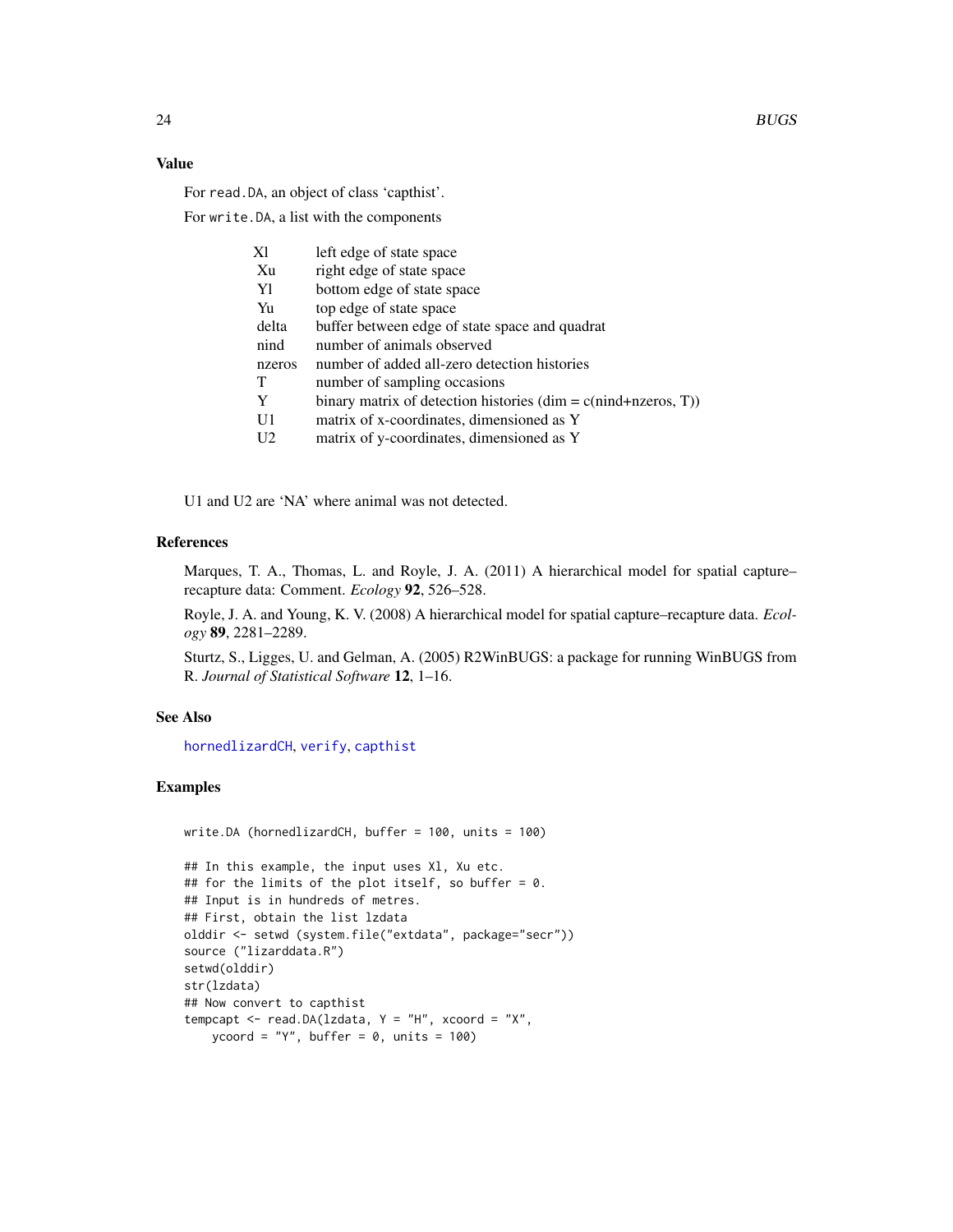#### <span id="page-24-0"></span>capthist 25

```
## Not run:
plot(tempcapt)
secr.fit(tempcapt, trace = FALSE)
## etc.
```
## End(Not run)

<span id="page-24-1"></span>

capthist *Spatial Capture History Object*

## Description

A capthist object encapsulates all data needed by secr.fit, except for the optional habitat mask.

## Details

An object of class capthist holds spatial capture histories, detector (trap) locations, individual covariates and other data needed for a spatially explicit capture-recapture analysis with secr.fit.

For 'single' and 'multi' detectors, capthist is a matrix with one row per animal and one column per occasion (i.e. dim(capthist) = c(nc, noccasions)); each element is either zero (no detection) or a detector number. For other detectors ('proximity', 'count', 'signal' etc.), capthist is an array of values and dim(capthist) = c(nc, noccasions, ntraps); values maybe binary ( $\{-1, 0, 1\}$ ) or integer depending on the detector type.

Deaths during the experiment are represented as negative values.

Ancillary data are retained as attributes of a capthist object as follows:

- traps object of class traps (required)
- session session identifier (required)
- covariates dataframe of individual covariates (optional)
- cutval threshold of signal strength for detection ('signal' only)
- signalframe signal strength values etc., one row per detection ('signal' only)
- detectedXY dataframe of coordinates for location within polygon ('polygon'-like detectors only)
- xylist coordinates of telemetered animals
- Tu detectors x occasions matrix of sightings of unmarked animals
- Tm detectors x occasions matrix of sightings of marked but unidentified animals
- Tn detectors x occasions matrix of sightings with unknown mark status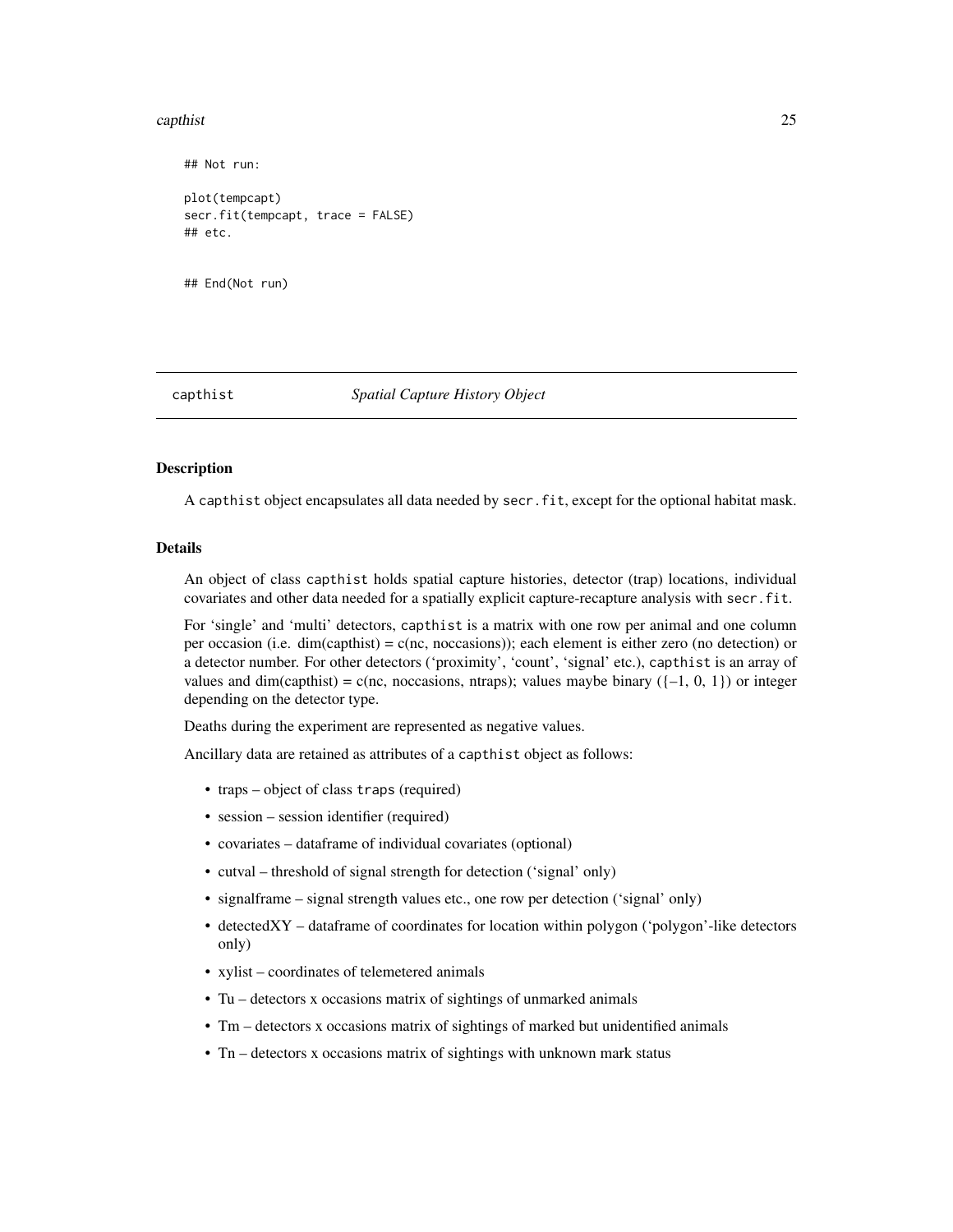read.capthist is adequate for most data input. Alternatively, the parts of a capthist object can be assembled with the function make.capthist. Use sim.capthist for Monte Carlo simulation (simple models only). Methods are provided to display and manipulate capthist objects (print, summary, plot, rbind, subset, reduce) and to extract and replace attributes (covariates, traps, xy).

A multi-session capthist object is a list in which each component is a capthist for a single session. The list maybe derived directly from multi-session input in Density format, or by combining existing capthist objects with [MS.capthist](#page-186-1).

#### References

Borchers, D. L. and Efford, M. G. (2008) Spatially explicit maximum likelihood methods for capture–recapture studies. *Biometrics* 64, 377–385.

Efford, M. G., Borchers D. L. and Byrom, A. E. (2009) Density estimation by spatially explicit capture-recapture: likelihood-based methods. In: D. L. Thomson, E. G. Cooch and M. J. Conroy (eds) *Modeling Demographic Processes in Marked Populations*. Springer, New York. Pp. 255–269.

## See Also

[traps](#page-287-1), [secr.fit](#page-218-1), [read.capthist](#page-191-1), [make.capthist](#page-111-1), [sim.capthist](#page-238-2), [subset.capthist](#page-264-1), [rbind.capthist](#page-186-2), [MS.capthist](#page-186-1), [reduce.capthist](#page-200-1), [mask](#page-127-1)

capthist.parts *Dissect Spatial Capture History Object*

## <span id="page-25-1"></span>**Description**

Extract parts of an object of class 'capthist'.

#### Usage

```
animalID(object, names = TRUE, sortorder = c("snk", "ksn"))
occasion(object, sortorder = c("snk", "ksn"))
trap(object, names = TRUE, sortorder = c("snk", "ksn"))
alive(object, sortorder = c("snk", "ksn"))alongtransect(object, tol = 0.01)
xy(object)
xy(object) <- value
telemetryxy(object, includeNULL = FALSE)
telemetryxy(object) <- value
telemetered(object)
```
<span id="page-25-0"></span>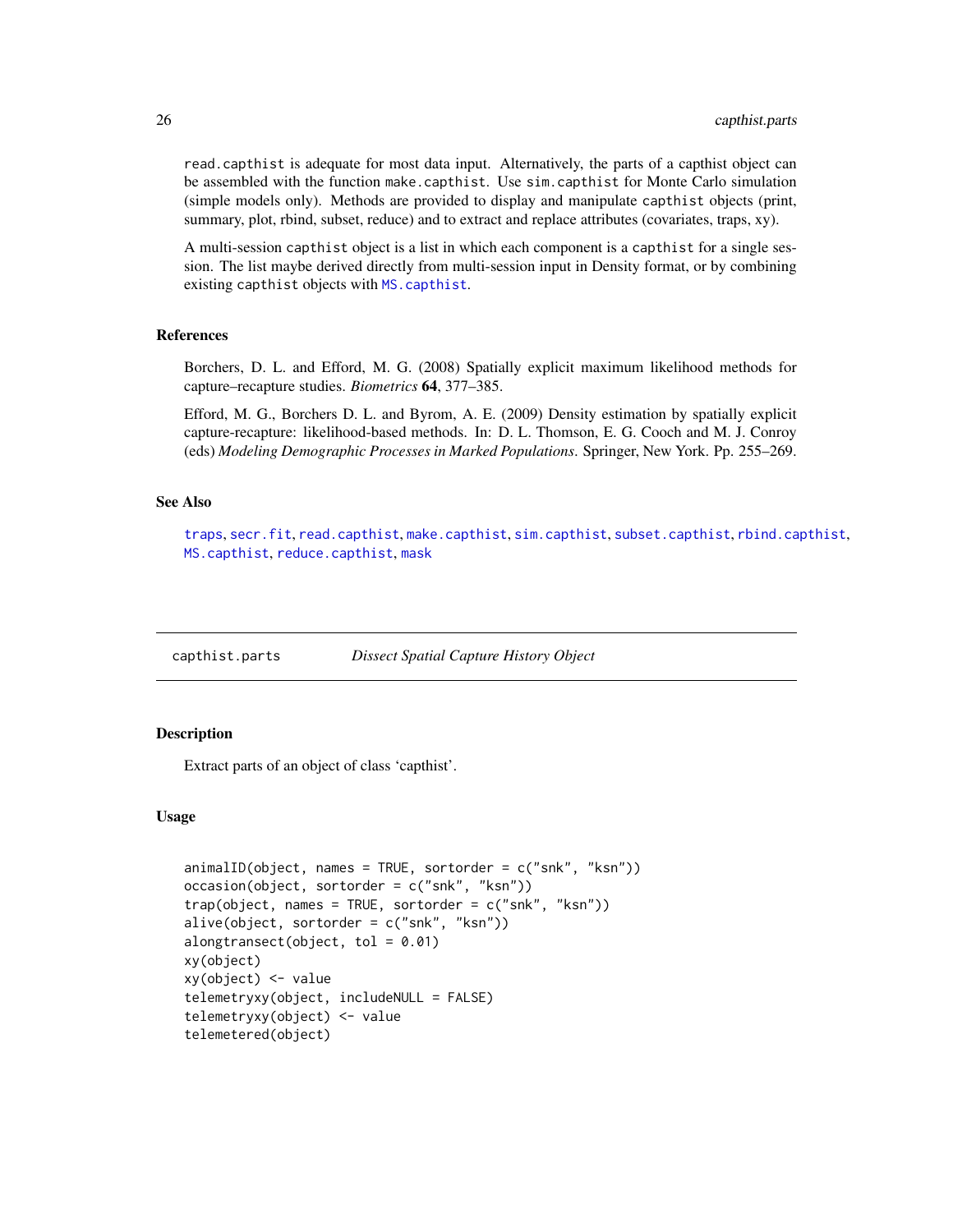## capthist.parts 27

#### Arguments

| object      | a 'capthist' object                                                     |
|-------------|-------------------------------------------------------------------------|
| names       | if FALSE the values returned are numeric indices rather than names      |
| sortorder   | character code for sort order (see Details)                             |
| tol         | tolerance for snapping to transect line (m)                             |
| value       | replacement value (see Details)                                         |
| includeNULL | logical; if TRUE a NULL component is included for untelemetered animals |

#### Details

These functions extract data on detections, ignoring occasions when an animal was not detected. By default, detections are ordered by occasion, animalID and trap (sortorder = "snk"). The alternative is to order by trap, occasion and animalID (sortorder = "ksn"). ('n', 's' and 'k' are the indices used internally for animals, occasions and traps respectively).

For historical reasons, "ksn" is used for locations within polygons and similar (xy).

trap returns polygon or transect numbers if traps(object) has detector type 'polygon' or 'transect'.

alongtransect returns the distance of each detection from the start of the transect with which it is associated.

Replacement values must precisely match object in number of detections and in their order. xy< expects a dataframe of x and y coordinates for points of detection within a 'polygon' or 'transect' detector. telemetryxy<- expects a list of dataframes, one per telemetered animal.

#### Value

For animalID and trap a vector of numeric or character values, one per detection.

For alive a vector of logical values, one per detection.

For occasion, a vector of numeric values, one per detection.

For xy, a dataframe with one row per detection and columns 'x' and 'y'.

If object has multiple sessions, the result is a list with one component per session.

## See Also

[capthist](#page-24-1), [polyID](#page-289-1), [signalmatrix](#page-237-1)

#### Examples

```
## `captdata' is a demonstration dataset
animalID(captdata)
temp \leq sim.capthist(popn = list(D = 1), make.grid(detector
   = "count"))
cbind(ID = as.numeric(animalID(temp)), occ = occasion(temp),trap = trap(temp))
```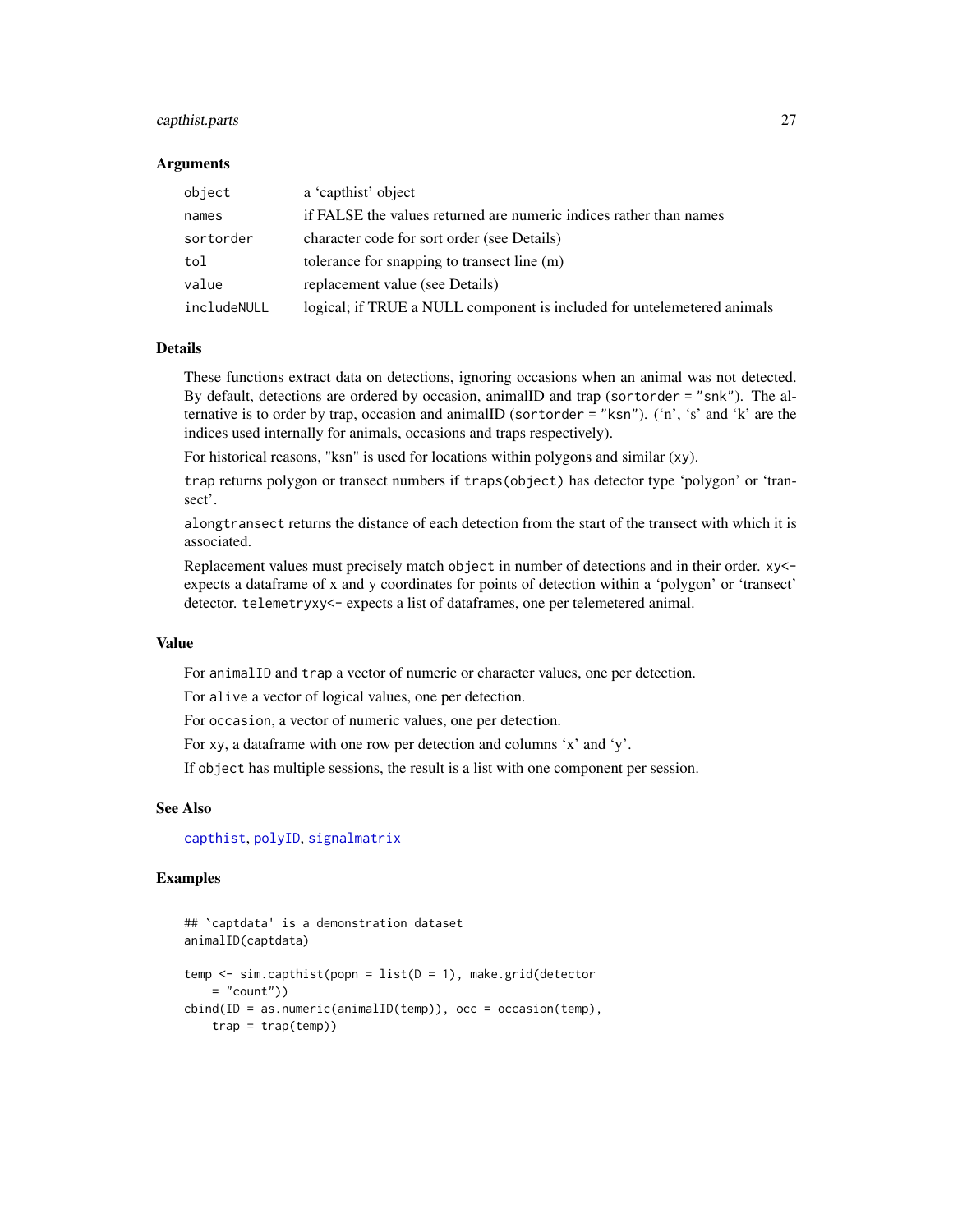<span id="page-27-0"></span>

#### Description

Functions to answer the question "what radius is expected to include proportion p of points from a circular bivariate distribution corresponding to a given detection function", and the reverse. These functions may be used to relate the scale parameter(s) of a detection function (e.g.,  $\sigma$ ) to homerange area (specifically, the area within an activity contour for the corresponding simple home-range model) (see Note).

WARNING: the default behaviour of these functions changed in version 2.6.0. Integration is now performed on the cumulative hazard (exposure) scale for all functions unless hazard = FALSE. Results will differ.

## Usage

```
circular.r (p = 0.95, detectfn = 0, sigma = 1, detectpar = NULL, hazard
= TRUE, upper = Inf, ...)
```

```
circular.p (r = 1, detectfn = 0, sigma = 1, detectpar = NULL, hazard
= TRUE, upper = Inf, ...)
```
## Arguments

| p         | vector of probability levels for which radius is required                                                                                            |
|-----------|------------------------------------------------------------------------------------------------------------------------------------------------------|
| r         | vector of radii for which probability level is required                                                                                              |
| detectfn  | integer code or character string for shape of detection function $0 = \text{halfnormal}$ ,<br>$2$ = exponential etc. – see detect fn for other codes |
| sigma     | spatial scale parameter of detection function                                                                                                        |
| detectpar | named list of detection function parameters                                                                                                          |
| hazard    | logical; if TRUE the transformation $-log(1-g(d))$ is applied before integration                                                                     |
| upper     | numeric upper limit of integration                                                                                                                   |
| $\cdots$  | other arguments passed to integrate                                                                                                                  |

## Details

circular.r is the quantile function of the specified circular bivariate distribution (analogous to qnorm, for example). The quantity calculated by circular.r is sometimes called 'circular error probable' (see Note).

For detection functions with two parameters (intercept and scale) it is enough to provide sigma. Otherwise, detectpar should be a named list including parameter values for the requested detection function (g0 may be omitted, and order does not matter).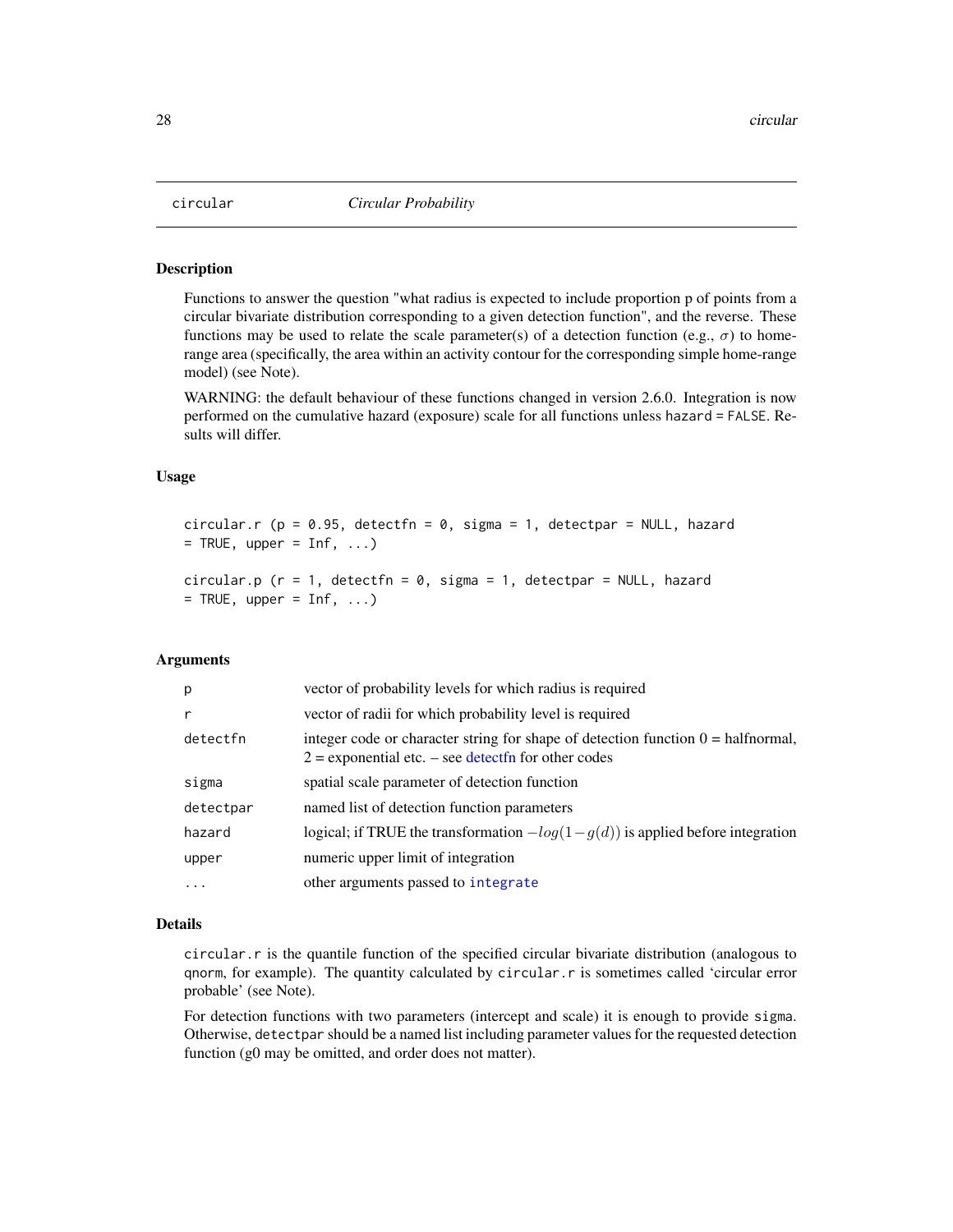#### circular 29

Detection functions in secr are expressed in terms of the decline in probability of detection with distance  $q(d)$ , and both circular.r and circular.p integrate this function by default. Rather than integrating  $q(d)$  itself, it may be more appropriate to integrate  $q(d)$  transformed to a hazard i.e.  $1 - log(-g(d))$ . This is selected with hazard = TRUE.

Integration may also fail with the message "roundoff error is detected in the extrapolation table". Setting upper to a large number less than infinity sometimes corrects this.

## Value

Vector of values for the required radii or probabilities.

## Note

The term 'circular error probable' has a military origin. It is commonly used for GPS accuracy with the default probability level set to 0.5 (i.e. half of locations are further than CEP from the true location). A circular bivariate normal distriubution is commonly assumed for the circular error probable; this is equivalent to setting detectfn = "halfnormal".

Closed-form expressions are used for the normal and uniform cases; in the circular bivariate normal case, the relationship is  $r = \sigma \sqrt{-2\ln(1-p)}$ . Otherwise, the probability is computed numerically by integrating the radial distribution. Numerical integration is not foolproof, so check suspicious or extreme values.

When circular.  $r$  is used with the default sigma  $= 1$ , the result may be interpreted as the factor by which sigma needs to be inflated to include the desired proportion of activity (e.g., 2.45 sigma for 95% of points from a circular bivariate normal distribution fitted on the hazard scale (detectfn = 14) OR 2.24 sigma on the probability scale (detect  $(n = 0)$ ).

## References

Calhoun, J. B. and Casby, J. U. (1958) Calculation of home range and density of small mammals. Public Health Monograph No. 55. United States Government Printing Office.

Johnson, R. A. and Wichern, D. W. (1982) Applied multivariate statistical analysis. Prentice-Hall, Englewood Cliffs, New Jersey, USA.

#### See Also

[detectfn](#page-54-1), [detectfnplot](#page-163-1)

## Examples

```
## Calhoun and Casby (1958) p 3.
## give p = 0.3940, 0.8645, 0.9888
circular.p(1:3, hazard = FALSE)## halfnormal, hazard-rate and exponential
circular.r ()
circular.r (detectfn = "HR", detectpar = list(sigma = 1, z = 4))
circular.r (detectfn = "EX")
circular.r (detectfn = "HHN")
```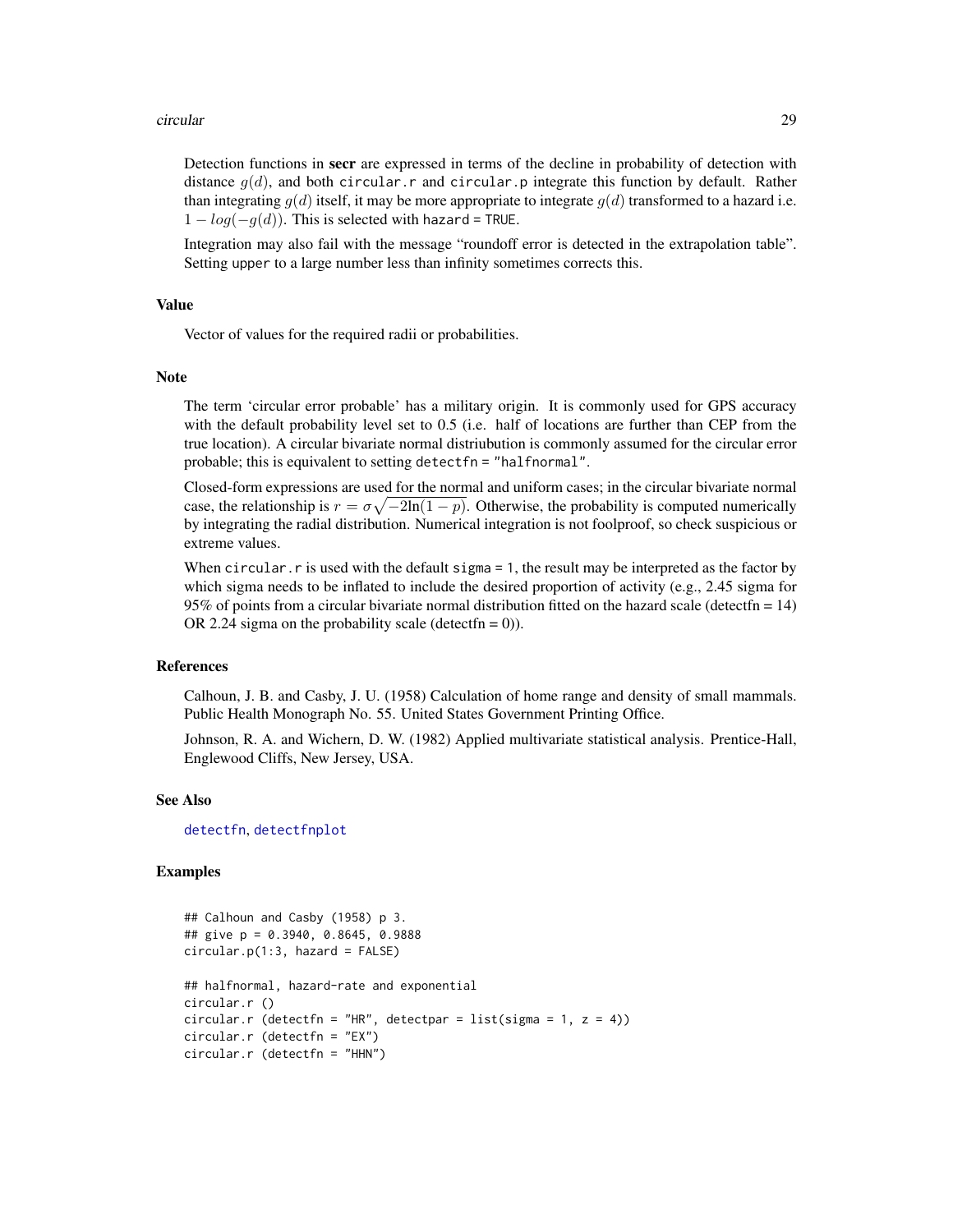```
circular.r (detectfn = "HHR", detectpar = list(sigma = 1, z = 4))
circular.r (detectfn = "HEX")
plot(seq(0, 5, 0.01), circular.p(r = seq(0, 5, 0.01)),type = "l", xlab = "Radius (multiples of sigma)", ylab = "Probability")
lines(seq(0, 5, 0.01), circular.p(r = seq(0, 5, 0.01), detectfn = 2),type = "1", col = "red")lines(seq(0, 5, 0.01), circular.p(r = seq(0, 5, 0.01), detectfn = 1,detectpar = list(sigma = 1, z = 4)), type = "l", col = "blue")
abline (h = 0.95, lty = 2)
legend (2.8, 0.3, legend = c("halfnormal", "hazard-rate, z = 4", "exponential"),col = c("black", "blue", "red"), lty = rep(1,3))## in this example, a more interesting comparison would use
## sigma = 0.58 for the exponential curve.
```
## clone *Replicate Rows*

#### Description

Clone rows of an object a constant or random number of times

#### Usage

```
## Default S3 method:
clone(object, type, ...)
  ## S3 method for class 'popn'
clone(object, type, ...)
  ## S3 method for class 'capthist'
clone(object, type, ...)
```
#### Arguments

| object                  | any object                                  |
|-------------------------|---------------------------------------------|
| type                    | character 'constant', 'poisson' or 'nbinom' |
| $\cdot$ $\cdot$ $\cdot$ | other arguments for distribution function   |

## Details

The . . . argument specifies the number of times each row should be repeated. For random distributions (Poisson or negative binomial) . . . provides the required parameter values: lambda for Poisson, size, prob or size, mu for negative binomial.

One application is to derive a population of cues from a popn object, where each animal in the original popn generates a number of cues from the same point.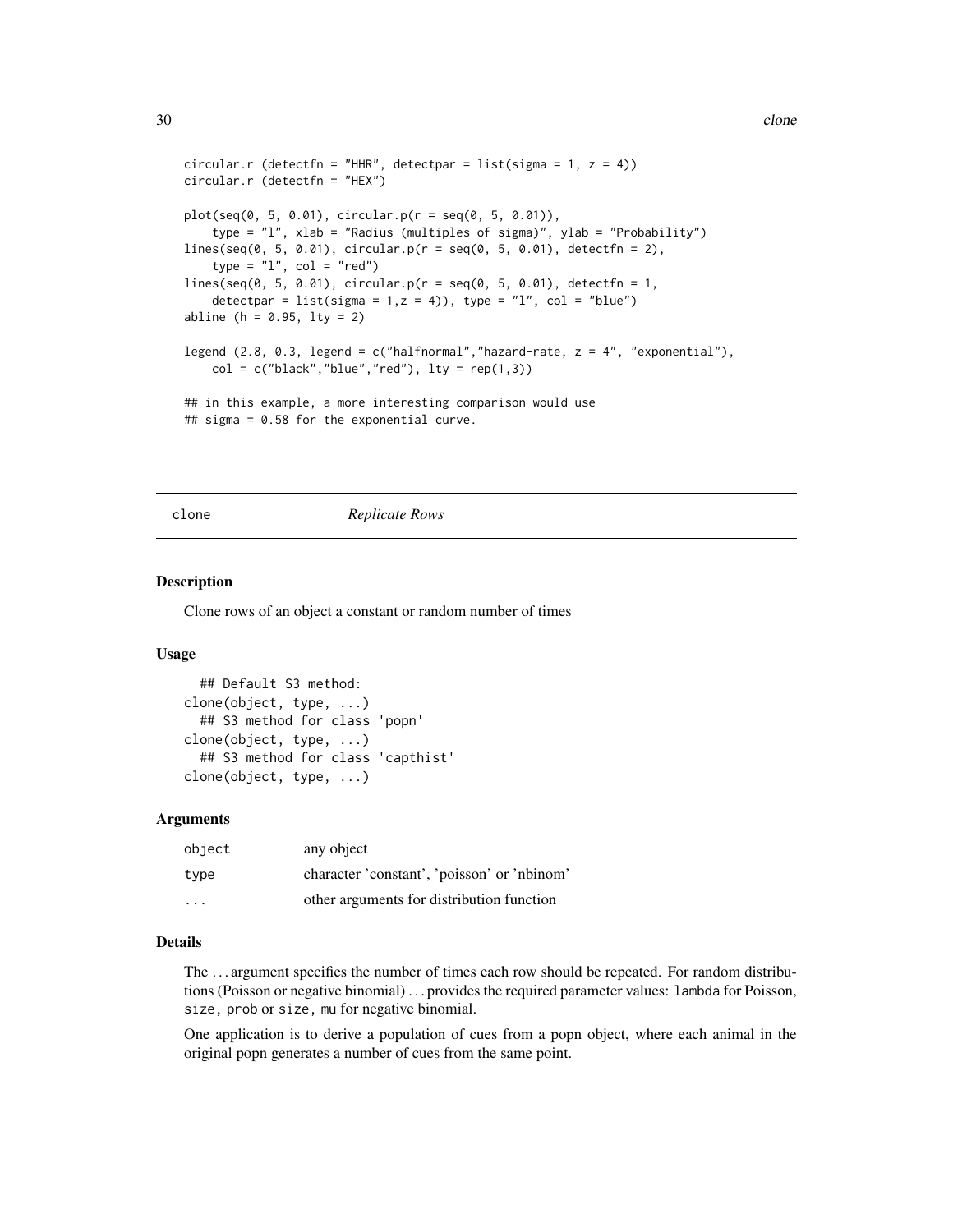#### <span id="page-30-0"></span>closedN 31

Cloning a capthist object replicates whole detection histories. Individual covariates and detectionspecific attributes (e.g., signal strength or xy location in polygon) are also replicated. Cloned data from single-catch traps will cause verify() to fail, but a model may still be fitted in secr.fit by overriding the check with verify = FALSE.

## Value

Object of same class as object but with varying number of rows. For clone.popn and capthist an attribute 'freq' is set, a vector of length equal to the original number of rows giving the number of repeats (including zeros).

If popn or capthist is a multi-session object the returned value will be a multi-session object of the same length.

#### See Also

[sim.popn](#page-243-1)

## Examples

```
## population of animals at 1 / hectare generates random
## Poisson number of cues, lambda = 5
mics4 \le make.grid( nx = 2, ny = 2, spacing = 44, detector = "signal")
pop \le sim.popn (D = 1, core = mics4, buffer = 300, nsessions = 66)
pop <- clone (pop, "poisson", 5)
attr(pop[[1]],"freq")
clone(captdata, "poisson", 3)
```
closedN *Closed population estimates*

#### Description

Estimate N, the size of a closed population, by several conventional non-spatial capture–recapture methods.

#### Usage

```
closedN(object, estimator = NULL, level = 0.95, maxN = 1e+07,dmax = 10)
```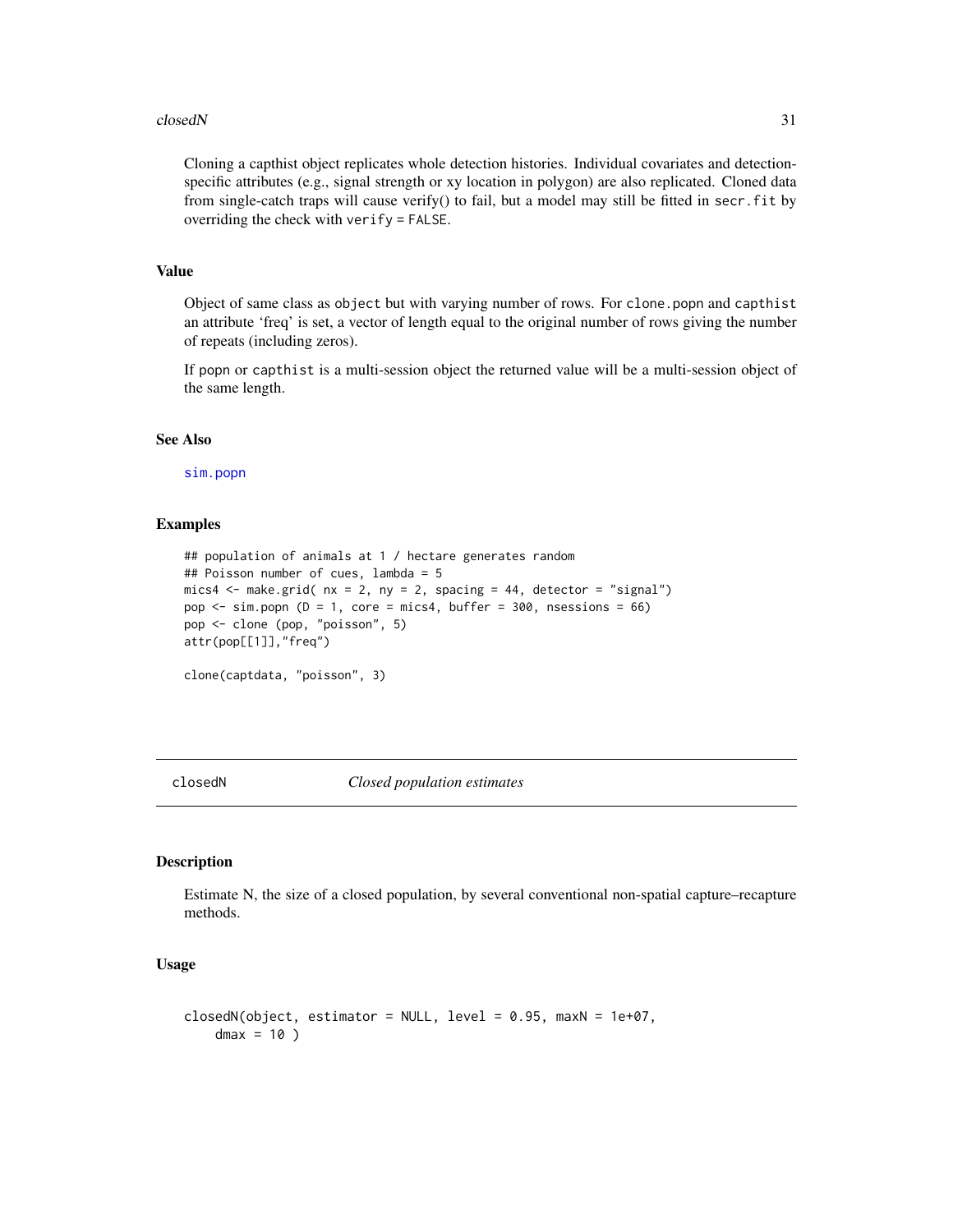32 closedN

## Arguments

| object    | capthist object                                                     |
|-----------|---------------------------------------------------------------------|
| estimator | character; name of estimator (see Details)                          |
| level     | confidence level $(1 - alpha)$                                      |
| maxN      | upper bound for population size                                     |
| dmax      | numeric, the maximum AIC difference for inclusion in confidence set |

## Details

Data are provided as spatial capture histories, but the spatial information (trapping locations) is ignored.

AIC-based model selection is available for the maximum-likelihood estimators null, zippin, darroch, h2, and betabinomial.

Model weights are calculated as

$$
w_i = \frac{\exp(-\Delta_i/2)}{\sum \exp(-\Delta_i/2)}
$$

Models for which dAICc > dmax are given a weight of zero and are excluded from the summation, as are non-likelihood models.

Computation of null, zippin and darroch estimates differs slightly from Otis et al. (1978) in that the likelihood is maximized over real values of N between Mt1 and maxN, whereas Otis et al. considered only integer values.

Asymmetric confidence intervals are obtained in the same way for all estimators, using a log transformation of  $\hat{N} - Mt1$  following Burnham et al. (1987), Chao (1987) and Rexstad and Burnham (1991).

The available estimators are

| Name         | Model | Description                      | Reference                |
|--------------|-------|----------------------------------|--------------------------|
| null         | M0    | null                             | Otis et al. 1978 p.105   |
| zippin       | Mb    | removal                          | Otis et al. 1978 p.108   |
| darroch      | Mt    | Darroch                          | Otis et al. 1978 p.106-7 |
| h2           | Mh    | 2-part finite mixture            | Pledger 2000             |
| betabinomial | Mh    | Beta-binomial continuous mixture | Dorazio and Royle 2003   |
| jackknife    | Mh    | jackknife                        | Burnham and Overton 1978 |
| chao         | Mh    | Chao's Mh estimator              | Chao 1987                |
| chaomod      | Mh    | Chao's modified Mh estimator     | Chao 1987                |
| chao.th1     | Mth   | sample coverage estimator 1      | Lee and Chao 1994        |
| chao.th2     | Mth   | sample coverage estimator 2      | Lee and Chao 1994        |

#### Value

A dataframe with one row per estimator and columns

| model | model in the sense of Otis et al. 1978 |
|-------|----------------------------------------|
| npar  | number of parameters estimated         |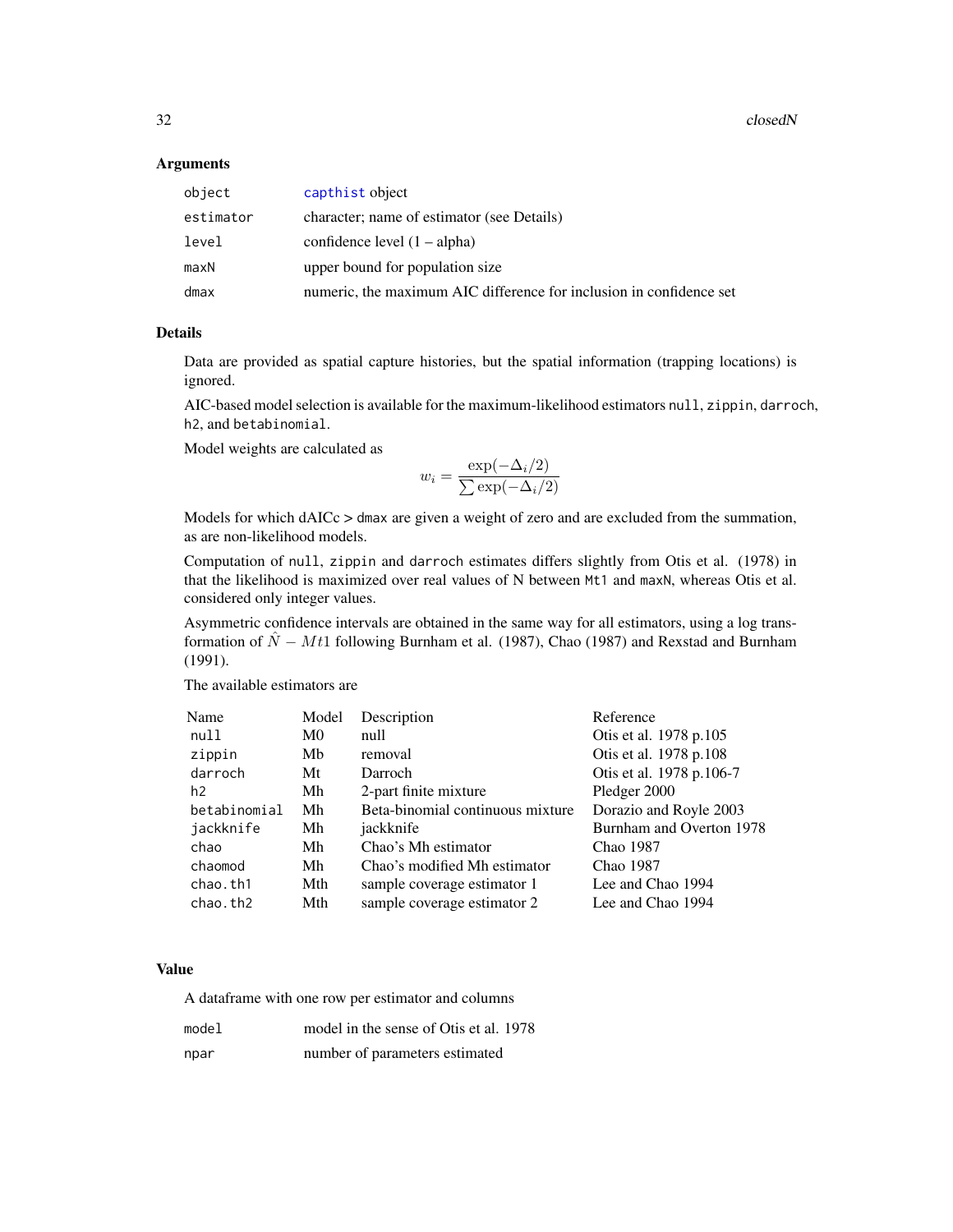#### closedN 33

| loglik  | maximized log likelihood                                             |
|---------|----------------------------------------------------------------------|
| AIC     | Akaike's information criterion                                       |
| AICc    | AIC with small-sample adjustment of Hurvich $\&$ Tsai (1989)         |
| dAICc   | difference between AICc of this model and the one with smallest AICc |
| Mt1     | number of distinct individuals caught                                |
| Nhat    | estimate of population size                                          |
| seNhat  | estimated standard error of Nhat                                     |
| lclNhat | lower 100 x level $\%$ confidence limit                              |
| uclNhat | upper $100 \times$ level % confidence limit                          |

#### Warning

If your data are from spatial sampling (e.g. grid trapping) it is recommended that you do *not* use these methods to estimate population size (see Efford and Fewster 2013). Instead, fit a spatial model and estimate population size with [region.N](#page-204-1).

## **Note**

Prof. Anne Chao generously allowed me to adapt her code for the variance of the 'chao.th1' and 'chao.th2' estimators.

Chao's estimators have been subject to various improvements not included here (e.g., Chao et al. 2016).

#### References

Burnham, K. P. and Overton, W. S. (1978) Estimating the size of a closed population when capture probabilities vary among animals. *Biometrika* 65, 625–633.

Chao, A. (1987) Estimating the population size for capture–recapture data with unequal catchability. *Biometrics* 43, 783–791.

Chao, A., Ma, K. H., Hsieh, T. C. and Chiu, Chun-Huo (2016) SpadeR: Species-Richness Prediction and Diversity Estimation with R. R package version 0.1.1. https://CRAN.R-project.org/package=SpadeR

Dorazio, R. M. and Royle, J. A. (2003) Mixture models for estimating the size of a closed population when capture rates vary among individuals. *Biometrics* 59, 351–364.

Efford, M. G. and Fewster, R. M. (2013) Estimating population size by spatially explicit capture– recapture. *Oikos* 122, 918–928.

Hurvich, C. M. and Tsai, C. L. (1989) Regression and time series model selection in small samples. *Biometrika* 76, 297–307.

Lee, S.-M. and Chao, A. (1994) Estimating population size via sample coverage for closed capturerecapture models. *Biometrics* 50, 88–97.

Otis, D. L., Burnham, K. P., White, G. C. and Anderson, D. R. (1978) Statistical inference from capture data on closed animal populations. *Wildlife Monographs* 62, 1–135.

Pledger, S. (2000) Unified maximum likelihood estimates for closed capture-recapture models using mixtures. *Biometrics* 56, 434–442.

Rexstad, E. and Burnham, K. (1991) User's guide for interactive program CAPTURE. Colorado Cooperative Fish and Wildlife Research Unit, Fort Collins, Colorado, USA.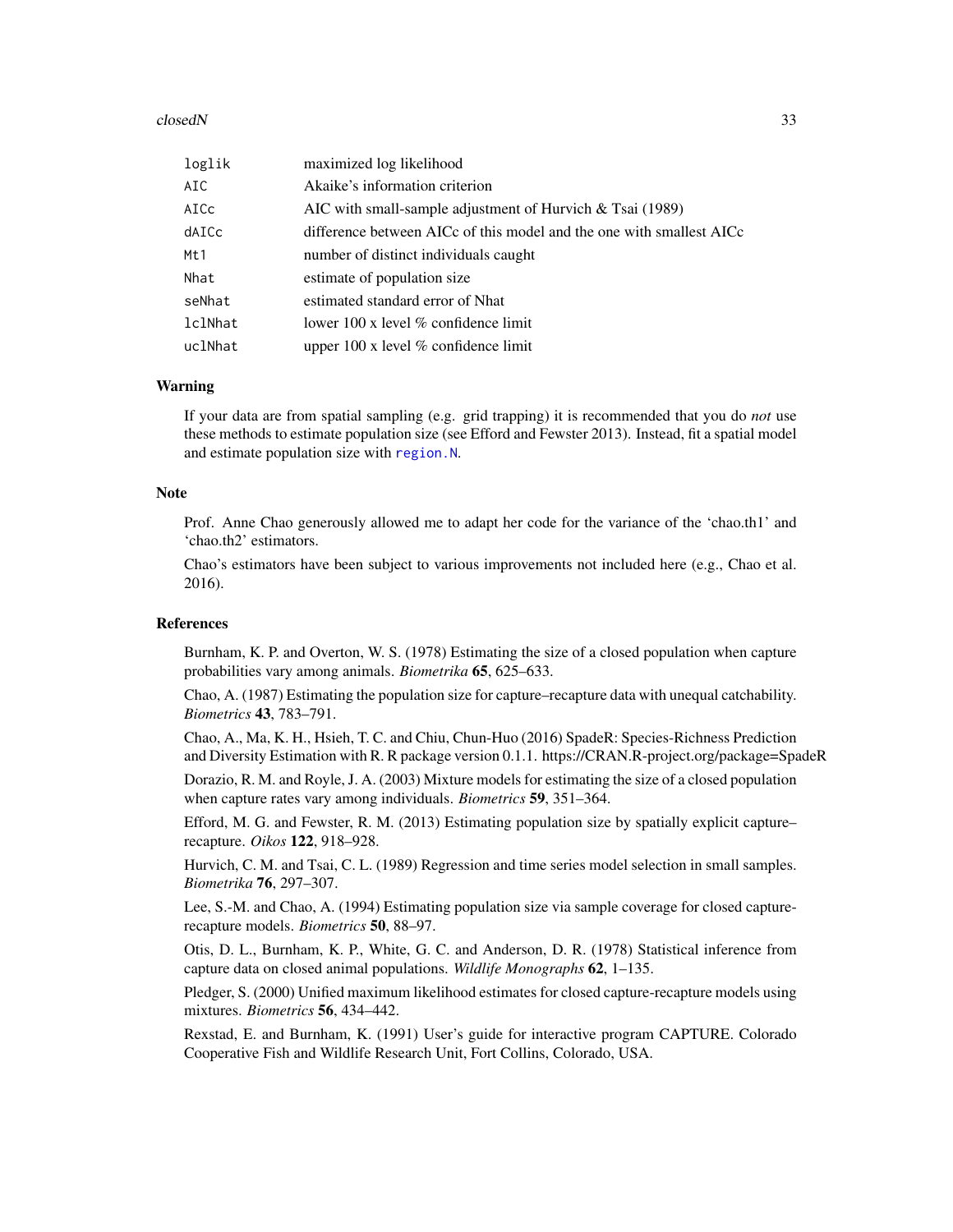## See Also

[capthist](#page-24-1), [closure.test](#page-33-1), [region.N](#page-204-1)

#### Examples

closedN(deermouse.ESG)

<span id="page-33-1"></span>closure.test *Closure tests*

#### Description

Perform tests to determine whether a population sampled by capture-recapture is closed to gains and losses over the period of sampling.

## Usage

closure.test(object, SB = FALSE, min.expected = 2)

# Arguments

| object       | capthist object                                                                                                 |
|--------------|-----------------------------------------------------------------------------------------------------------------|
| SB           | logical, if TRUE then test of Stanley and Burnham 1999 is calculated in addition<br>to that of Otis et al. 1978 |
| min.expected | integer for the minimum expected count in any cell of a component $2x2$ table                                   |

## Details

The test of Stanley and Burnham in part uses a sum over 2x2 contingency tables; any table with a cell whose expected count is less than min.expected is dropped from the sum. The default value of 2 is that used by CloseTest (Stanley and Richards 2005, T. Stanley pers. comm.; see also Stanley and Burnham 1999 p. 203).

## Value

In the case of a single-session capthist object, either a vector with the statistic (z-value) and p-value for the test of Otis et al. (1978 p. 120) or a list whose components are data frames with the statistics and p-values for various tests and test components as follows –

| Otis   | Test of Otis et al. 1978                 |
|--------|------------------------------------------|
| Xс     | Overall test of Stanley and Burnham 1999 |
| NRvsJS | Stanley and Burnham 1999                 |
| NMvsJS | Stanley and Burnham 1999                 |
| MtvsNR | Stanley and Burnham 1999                 |

<span id="page-33-0"></span>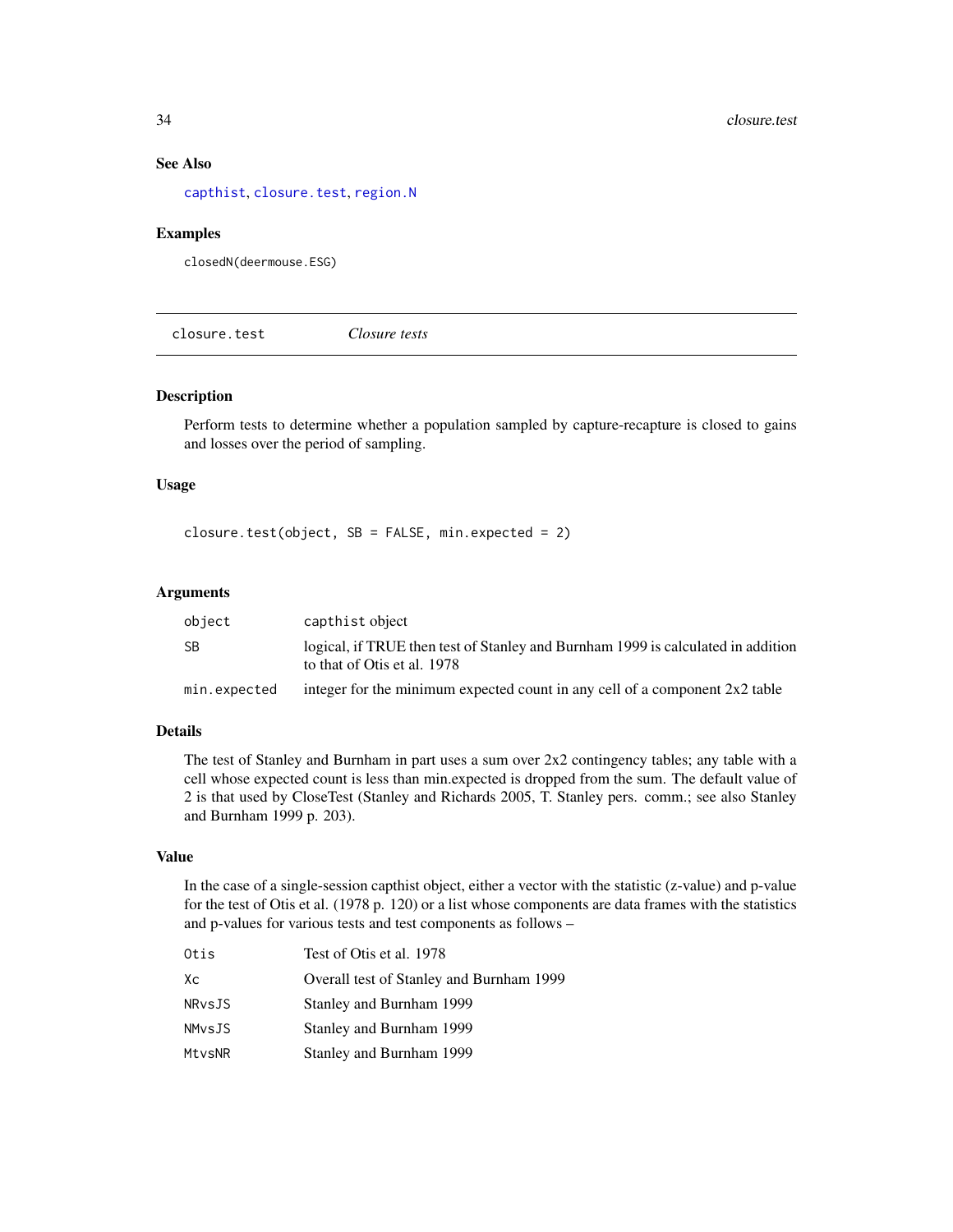#### <span id="page-34-0"></span>cluster 35

| MtvsNM     | Stanley and Burnham 1999               |
|------------|----------------------------------------|
| compNRvsJS | Occasion-specific components of NRvsJS |
| compNMvsJS | Occasion-specific components of NMvsJS |

Check the original papers for an explanation of the components of the Stanley and Burnham test. In the case of a multi-session object, a list with one component (as above) for each session.

#### **Note**

No omnibus test exists for closure: the existing tests may indicate nonclosure even when a population is closed if other effects such as trap response are present (see White et al. 1982 pp 96–97). The test of Stanley and Burnham is sensitive to individual heterogeneity which is inevitable in most spatial sampling, and it should not in general be used for this sort of data.

## References

Otis, D. L., Burnham, K. P., White, G. C. and Anderson, D. R. (1978) Statistical inference from capture data on closed animal populations. *Wildlife Monographs* 62, 1–135.

Stanley, T. R. and Burnham, K. P. (1999) A closure test for time-specific capture–recapture data. *Environmental and Ecological Statistics* 6, 197–209.

Stanley, T. R. and Richards, J. D. (2005) A program for testing capture–recapture data for closure. *Wildlife Society Bulletin* 33, 782–785.

White, G. C., Anderson, D. R., Burnham, K. P. and Otis, D. L. (1982) *Capture-recapture and removal methods for sampling closed populations*. Los Alamos National Laboratory, Los Alamos, New Mexico.

## See Also

## [capthist](#page-24-1)

## Examples

closure.test(captdata)

cluster *Detector Clustering*

## **Description**

Clusters are uniform groups of detectors. Use these functions to extract or replace cluster information of a traps object, or extract cluster information for each detection in a capthist object.

## Usage

```
clusterID(object)
clusterID(object) <- value
clustertrap(object)
clustertrap(object) <- value
```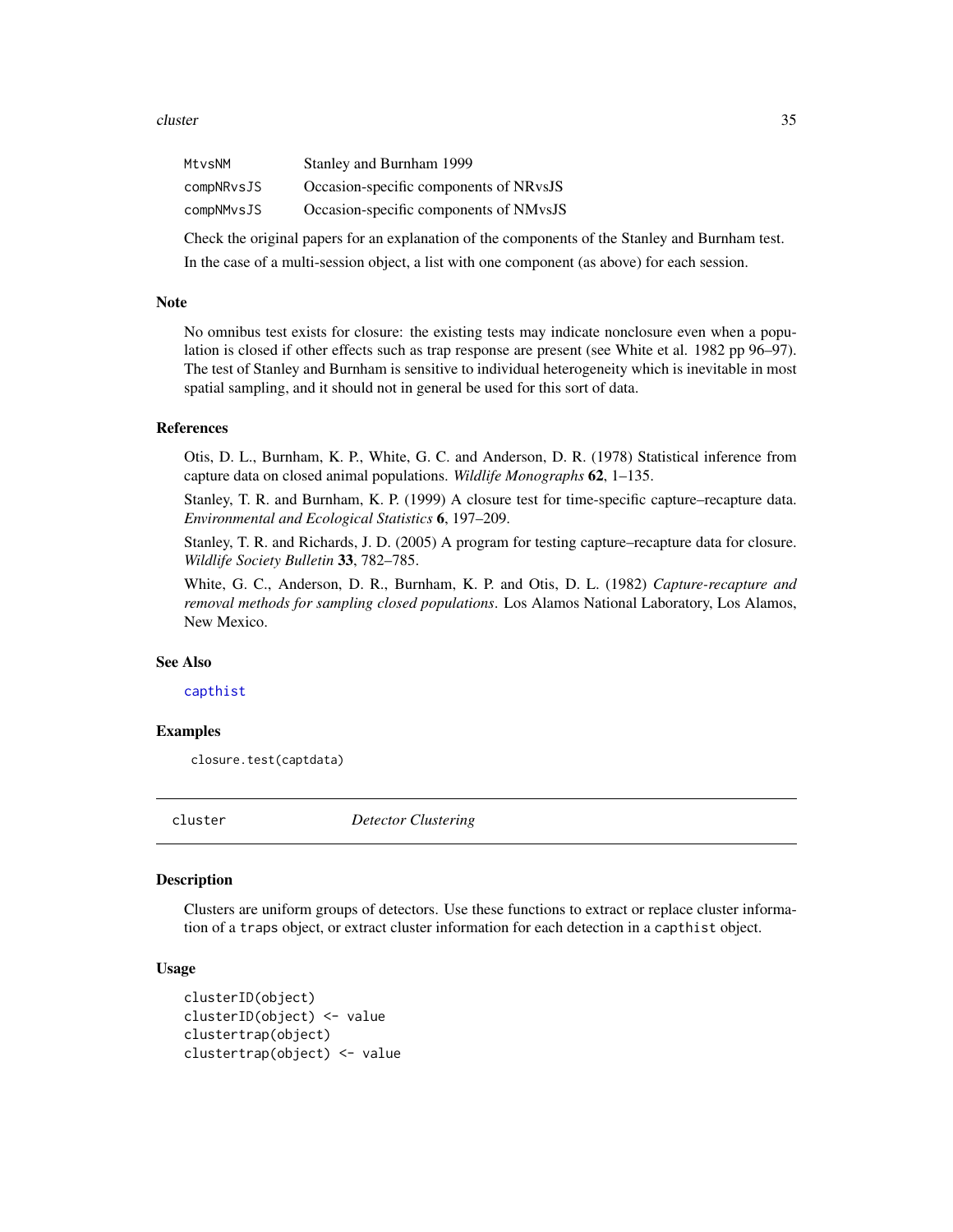<span id="page-35-0"></span>36 coef.secr

#### Arguments

| object | traps or capthist object                                  |
|--------|-----------------------------------------------------------|
| value  | factor (clusterID) or integer-valued vector (clustertrap) |

## Details

Easy access to attributes used to define compound designs, those in which a detector array comprises several similar subunits ('clusters'). 'clusterID' identifies the detectors belonging to each cluster, and 'clustertrap' is a numeric index used to relate matching detectors in different clusters.

For replacement ('traps' only), the number of rows of value must match exactly the number of detectors in object.

'clusterID' and 'clustertrap' are assigned automatically by [trap.builder](#page-282-1).

## Value

Factor (clusterID) or integer-valued vector (clustertrap).

clusterID(object) may be NULL.

## See Also

[traps](#page-287-1), [trap.builder](#page-282-1), [mash](#page-282-2), [derivedCluster](#page-65-1), [cluster.counts](#page-282-2), [cluster.centres](#page-282-2)

## Examples

```
## 81 4-detector clusters
mini \leq make.grid(nx = 2, ny = 2)
tempgrid <- trap.builder (cluster = mini , method = "all",
    frame = expand.grid(x = \text{seq}(100, 900, 100), y = \text{seq}(100, 100)900, 100)))
clusterID(tempgrid)
clustertrap(tempgrid)
tempCH <- sim.capthist(tempgrid)
```

```
table(clusterID(tempCH)) ## detections per cluster
cluster.counts(tempCH) ## distinct individuals
```
coef.secr *Coefficients of secr Object*

## Description

Extract coefficients (estimated beta parameters) from a spatially explicit capture–recapture model.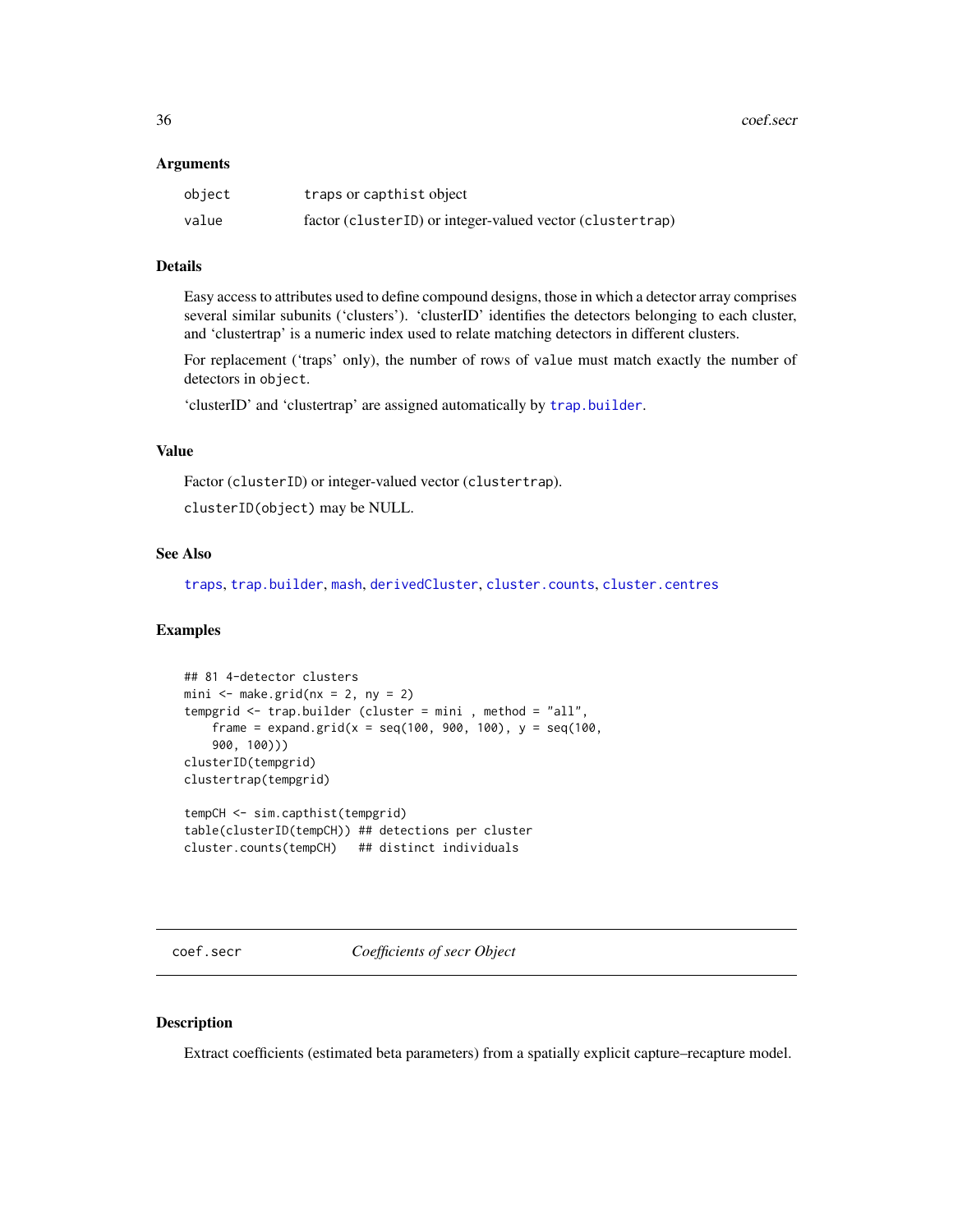#### confint.secr 37

## Usage

```
## S3 method for class 'secr'
coef(object, alpha = 0.05, ...)
```
## Arguments

| object                  | secr object output from secr. fit    |
|-------------------------|--------------------------------------|
| alpha                   | alpha level                          |
| $\cdot$ $\cdot$ $\cdot$ | other arguments (not used currently) |

## Value

A data frame with one row per beta parameter and columns for the coefficient, SE(coefficient), asymptotic lower and upper 100(1–alpha) confidence limits.

## See Also

[secr.fit](#page-218-0), [esa.plot](#page-71-0)

## Examples

## load & extract coefficients of previously fitted null model coef(secrdemo.0)

<span id="page-36-0"></span>confint.secr *Profile Likelihood Confidence Intervals*

## Description

Compute profile likelihood confidence intervals for 'beta' or 'real' parameters of a spatially explicit capture-recapture model,

## Usage

```
## S3 method for class 'secr'
confint(object, parm, level = 0.95, newdata = NULL,tracelevel = 1, tol = 0.0001, bounds = NULL, ncores = NULL, ...)
```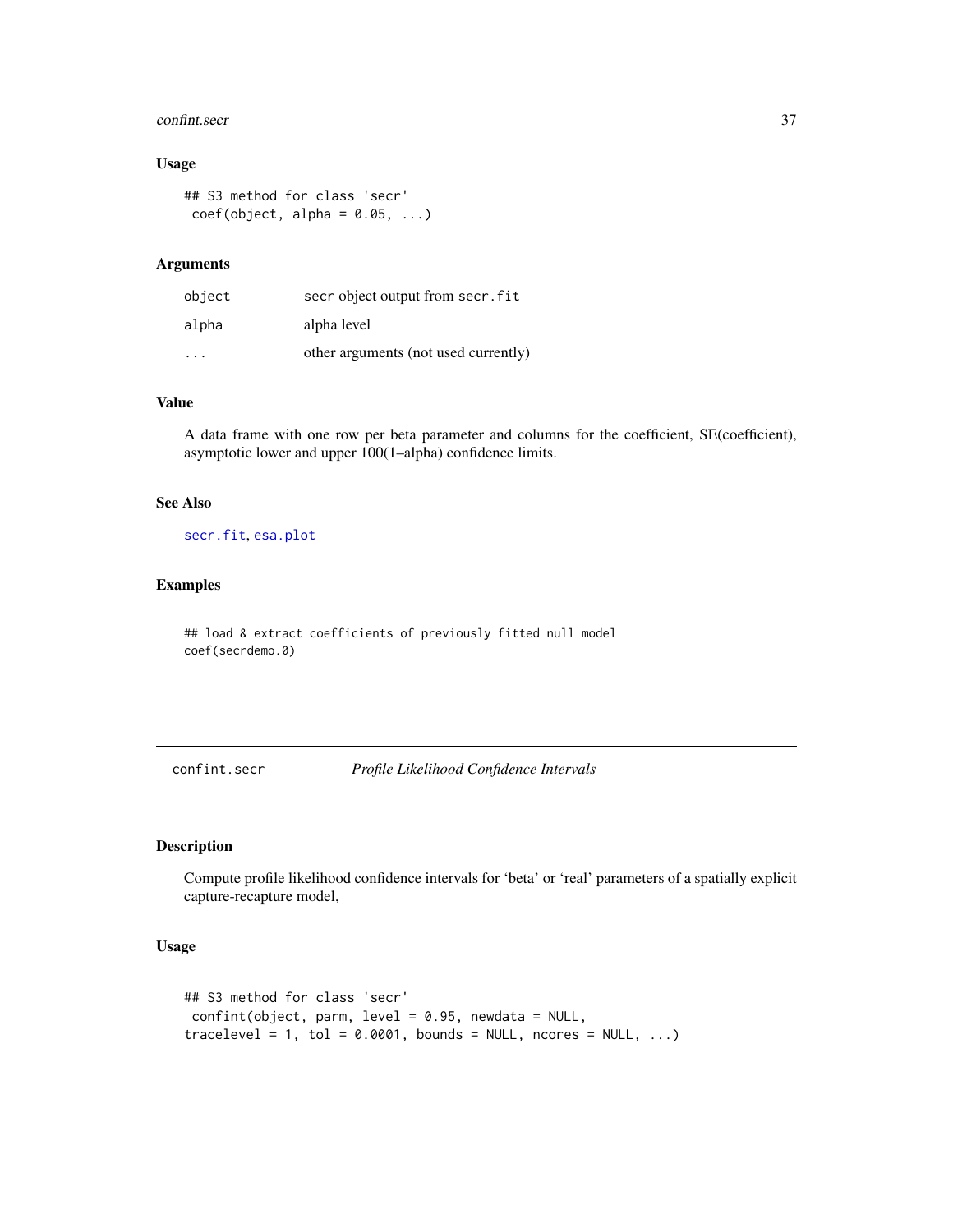#### Arguments

| object     | secr model object                                       |
|------------|---------------------------------------------------------|
| parm       | numeric or character vector of parameters               |
| level      | confidence level $(1 - alpha)$                          |
| newdata    | optional dataframe of values at which to evaluate model |
| tracelevel | integer for level of detail in reporting $(0,1,2)$      |
| tol        | absolute tolerance (passed to uniroot)                  |
| bounds     | numeric vector of outer starting values – optional      |
| ncores     | number of threads used for parallel processing          |
|            | other arguments (not used)                              |

#### Details

If parm is numeric its elements are interpreted as the indices of 'beta' parameters; character values are interpreted as 'real' parameters. Different methods are used for beta parameters and real parameters. Limits for the j-th beta parameter are found by a numerical search for the value satisfying  $-2(l_j(\beta_j) - l) = q$ , where l is the maximized log likelihood,  $l_j(\beta_j)$  is the maximized profile log likelihood with  $\beta_j$  fixed, and q is the 100(1 –  $\alpha$ ) quantile of the  $\chi^2$  distribution with one degree of freedom. Limits for real parameters use the method of Lagrange multipliers (Fletcher and Faddy 2007), except that limits for constant real parameters are backtransformed from the limits for the relevant beta parameter.

If bounds is provided it should be a 2-vector or matrix of 2 columns and length(parm) rows.

Setting ncores = NULL uses the existing value from the environment variable RCPP\_PARALLEL\_NUM\_THREADS (see [setNumThreads](#page-233-0)).

## Value

A matrix with one row for each parameter in parm, and columns giving the lower (lcl) and upper (ucl) 100\*level

#### Note

Calculation may take a long time, so probably you will do it only after selecting a final model.

The R function [uniroot](#page-0-0) is used to search for the roots of  $-2(l_j(\beta_j) - l) = q$  within a suitable interval. The interval is anchored at one end by the MLE, and at the other end by the MLE inflated by a small multiple of the asymptotic standard error (1, 2, 4 or 8 SE are tried in turn, using the smallest for which the interval includes a valid solution).

A more efficient algorithm was proposed by Venzon and Moolgavkar (1988); it has yet to be implemented in secr, but see plkhci in the package **Bhat** for another R implementation.

#### References

Evans, M. A., Kim, H.-M. and O'Brien, T. E. (1996) An application of profile-likelihood based confidence interval to capture–recapture estimators. *Journal of Agricultural, Biological and Experimental Statistics* 1, 131–140.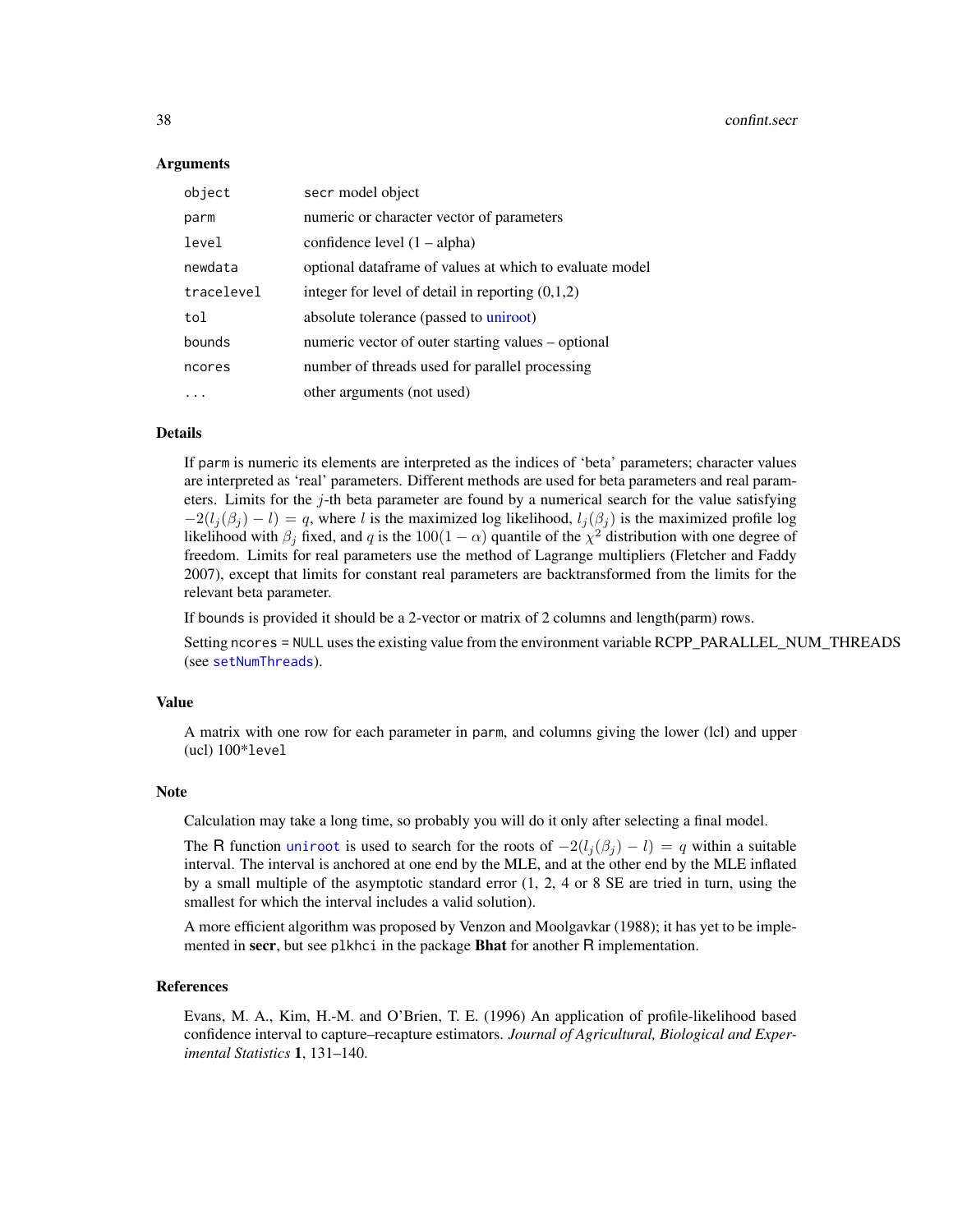#### contour 39

Fletcher, D. and Faddy, M. (2007) Confidence intervals for expected abundance of rare species. *Journal of Agricultural, Biological and Experimental Statistics* 12, 315–324.

Venzon, D. J. and Moolgavkar, S. H. (1988) A method for computing profile-likelihood-based confidence intervals. *Applied Statistics* 37, 87–94.

## Examples

```
## Not run:
```

```
## Limits for the constant real parameter "D"
confint(secrdemo.0, "D")
```
## End(Not run)

contour *Contour Detection Probability*

## Description

Display contours of the net probability of detection  $p(X)$ , or the area within a specified distance of detectors. buffer.contour adds a conventional 'boundary strip' to a detector (trap) array, where buffer equals the strip width.

## Usage

```
pdot.contour(traps, border = NULL, nx = 64, detectfn = 0,
    detectpar = list(g0 = 0.2, sigma = 25, z = 1), noccasions = NULL,binom{N}{k} = NULL, levels = seq(0.1, 0.9, 0.1), poly =
   NULL, poly.habitat = TRUE, plt = TRUE, add = FALSE, fill = NULL, ...)buffer.contour(traps, buffer, nx = 64, convex = FALSE, ntheta = 100,
     plt = TRUE, add = FALSE, poly = NULL, poly.habitat = TRUE,
     fill = NULL, ...
```

| traps     | traps object (or mask for buffer.contour)                                                                       |
|-----------|-----------------------------------------------------------------------------------------------------------------|
| border    | width of blank margin around the outermost detectors                                                            |
| nx        | dimension of interpolation grid in x-direction                                                                  |
| detectfn  | integer code or character string for shape of detection function $0 = \text{halfnormal}$<br>$etc. - see detect$ |
| detectpar | list of values for named parameters of detection function                                                       |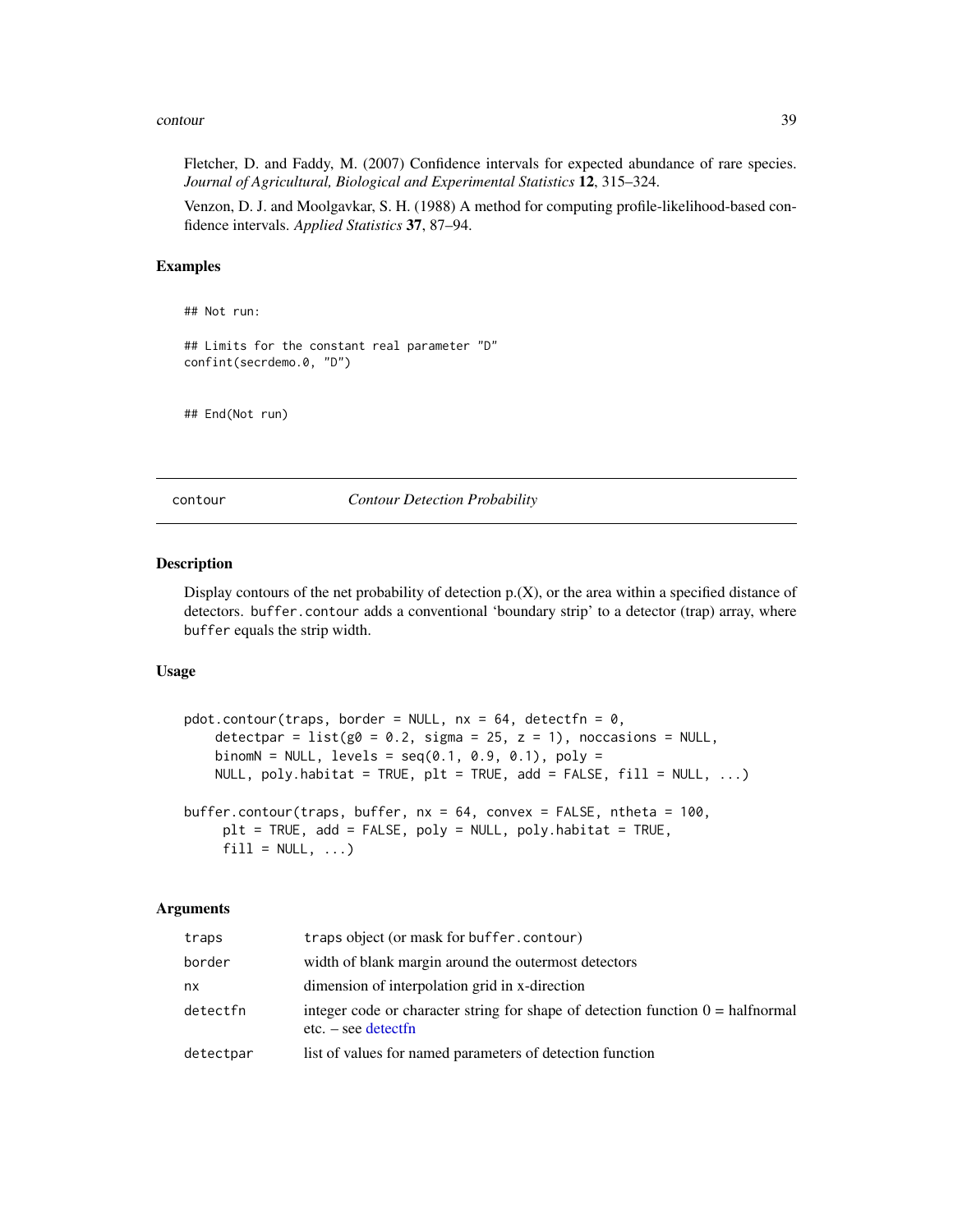40 contour

| noccasions   | number of sampling occasions                                                    |
|--------------|---------------------------------------------------------------------------------|
| binomN       | integer code for discrete distribution (see secr. fit)                          |
| levels       | vector of levels for $p(X)$                                                     |
| poly         | matrix of two columns, the x and y coordinates of a bounding polygon (optional) |
| poly.habitat | logical as in make.mask                                                         |
| plt          | logical to plot contours                                                        |
| add          | logical to add contour(s) to an existing plot                                   |
| fill         | vector of colours to fill contours (optional)                                   |
|              | other arguments to pass to contour                                              |
| buffer       | vector of buffer widths                                                         |
| convex       | logical, if TRUE the plotted contour(s) will be convex                          |
| ntheta       | integer value for smoothness of convex contours                                 |

#### Details

[pdot](#page-150-0).contour constructs a rectangular mask and applies pdot to compute the  $p(X)$  at each mask point.

If convex = FALSE, buffer.contour constructs a mask and contours the points on the basis of distance to the nearest detector at the levels given in buffer.

If convex = TRUE, buffer.contour constructs a set of potential vertices by adding points on a circle of radius = buffer to each detector location; the desired contour is the convex hull of these points (this algorithm derives from Efford, 2012).

If traps has a [usage](#page-296-0) attribute then noccasions is set accordingly; otherwise it must be provided.

If traps is for multiple sessions then detectpar should be a list of the same length, one component per session, and noccasions may be a numeric vector of the same length.

Increase nx for smoother lines, at the expense of speed.

#### Value

Coordinates of the plotted contours are returned as a list with one component per polygon. The list is returned invisibly if plt = TRUE.

For multi-session input (traps) the value is a list of such lists, one per session.

## Note

The precision (smoothness) of the fitted line in buffer.contour is controlled by ntheta rather than nx when convex = TRUE.

To suppress contour labels, include the argument drawlabels = FALSE (this will be passed via . . . to contour). Other useful arguments of contour are col (colour of contour lines) and lwd (line width).

You may wish to consider function st\_buffer in package sf as an alternative to buffer.contour..

buffer.contour failed with multi-session traps before secr 2.8.0.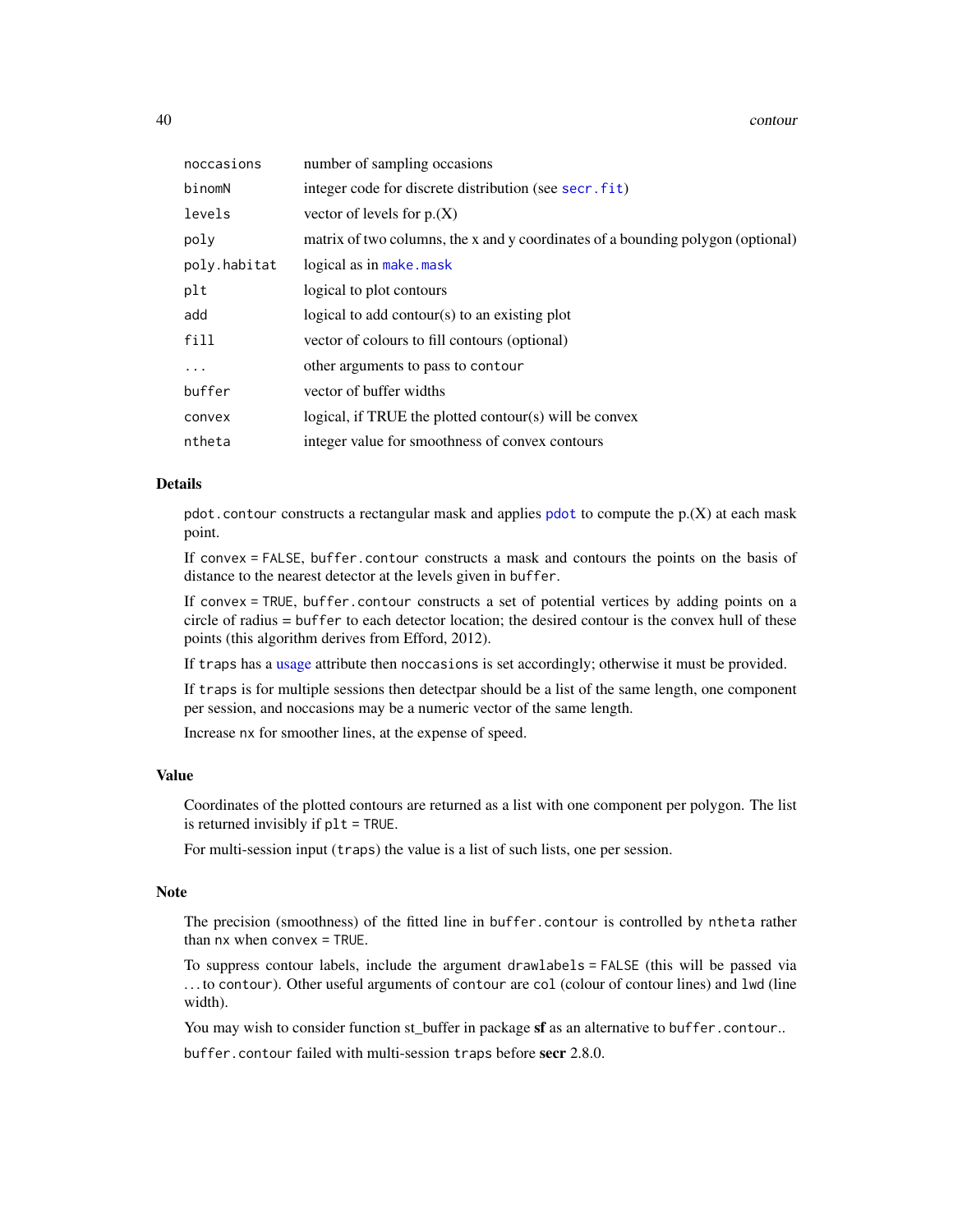#### contour and the contour of the contour of the contour and the contour of the contour of the contour  $41$

#### References

Efford, M. G. (2012) *DENSITY 5.0: software for spatially explicit capture–recapture*. Department of Mathematics and Statistics, University of Otago, Dunedin, New Zealand [https://www.otago.](https://www.otago.ac.nz/density/) [ac.nz/density/](https://www.otago.ac.nz/density/).

## See Also

[pdot](#page-150-0), [make.mask](#page-115-0)

## Examples

```
possumtraps <- traps(possumCH)
```
## convex and concave buffers

```
plot(possumtraps, border = 270)
buffer.contour(possumtraps, buffer = 100, add = TRUE, col = "blue")
buffer.contour(possumtraps, buffer = 100, convex = TRUE, add = TRUE)
## areas
buff.concave <- buffer.contour(possumtraps, buffer = 100,
   plt = FALSE)buff.convex <- buffer.contour(possumtraps, buffer = 100,
   plt = FALSE, convex = TRUE)
sum (sapply(buff.concave, polyarea)) ## sum over parts
sapply(buff.convex, polyarea)
## effect of nx on area
buff.concave2 <- buffer.contour(possumtraps, buffer = 100,
    nx = 128, plt = FALSEsum (sapply(buff.concave2, polyarea))
## Not run:
plot(possumtraps, border = 270)
pdot.contour(possumtraps, detectfn = 0, nx = 128, detectpar =
    detectpar(possum.model.0), levels = c(0.1, 0.01, 0.001),
    nocasing = 5, add = TRUE)
## clipping to polygon
olddir <- setwd(system.file("extdata", package = "secr"))
possumtraps <- traps(possumCH)
possumarea <- read.table("possumarea.txt", header = TRUE)
par(xpd = TRUE, mar = c(1, 6, 6, 6))plot(possumtraps, border = 400, gridlines = FALSE)
pdot.contour(possumtraps, detectfn = 0, nx = 256, detectpar =
    detectpar(possum.model.0), levels = c(0.1, 0.01, 0.001),
    noccasions = 5, add = TRUE, poly = possumarea, col = "blue")lines(possumarea)
setwd(olddir)
par(xpd = FALSE, mar = c(5,4,4,2) + 0.1) ## reset to default
```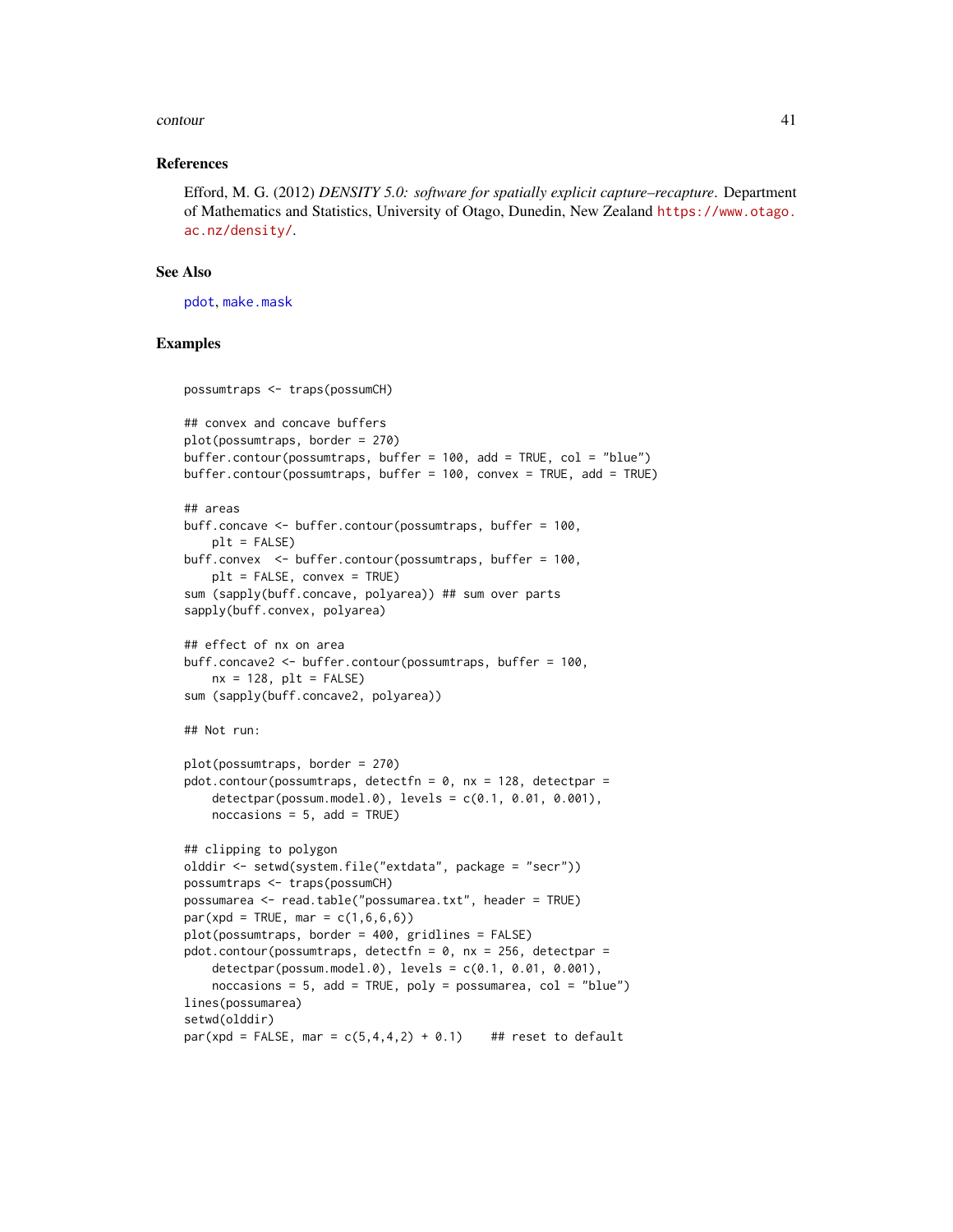## End(Not run)

covariates *Covariates Attribute*

## Description

Extract or replace covariates

#### Usage

```
covariates(object, ...)
covariates(object) <- value
```
#### Arguments

| object                  | an object of class traps, popn, capthist, or mask |
|-------------------------|---------------------------------------------------|
| value                   | a dataframe of covariates                         |
| $\cdot$ $\cdot$ $\cdot$ | other arguments (not used)                        |

## Details

For replacement, the number of rows of value must match exactly the number of rows in object.

#### Value

covariates(object) returns the dataframe of covariates associated with object. covariates(object) may be NULL.

Individual covariates are stored in the 'covariates' attribute of a capthist object.

Covariates used for modelling density are stored in the 'covariates' attribute of a mask object.

Detector covariates may vary between sampling occasions. In this case, columns in the detector covariates data.frame are associated with particular times; the matching is controlled by the [timevaryingcov](#page-278-0) attribute.

## See Also

[timevaryingcov](#page-278-0)

## Examples

```
## detector covariates
temptrap \leq make.grid(nx = 6, ny = 8)
covariates (temptrap) \leq data.frame(halfnhalf =
   factor(rep(c("left","right"),c(24,24)))))
summary(covariates(temptrap))
```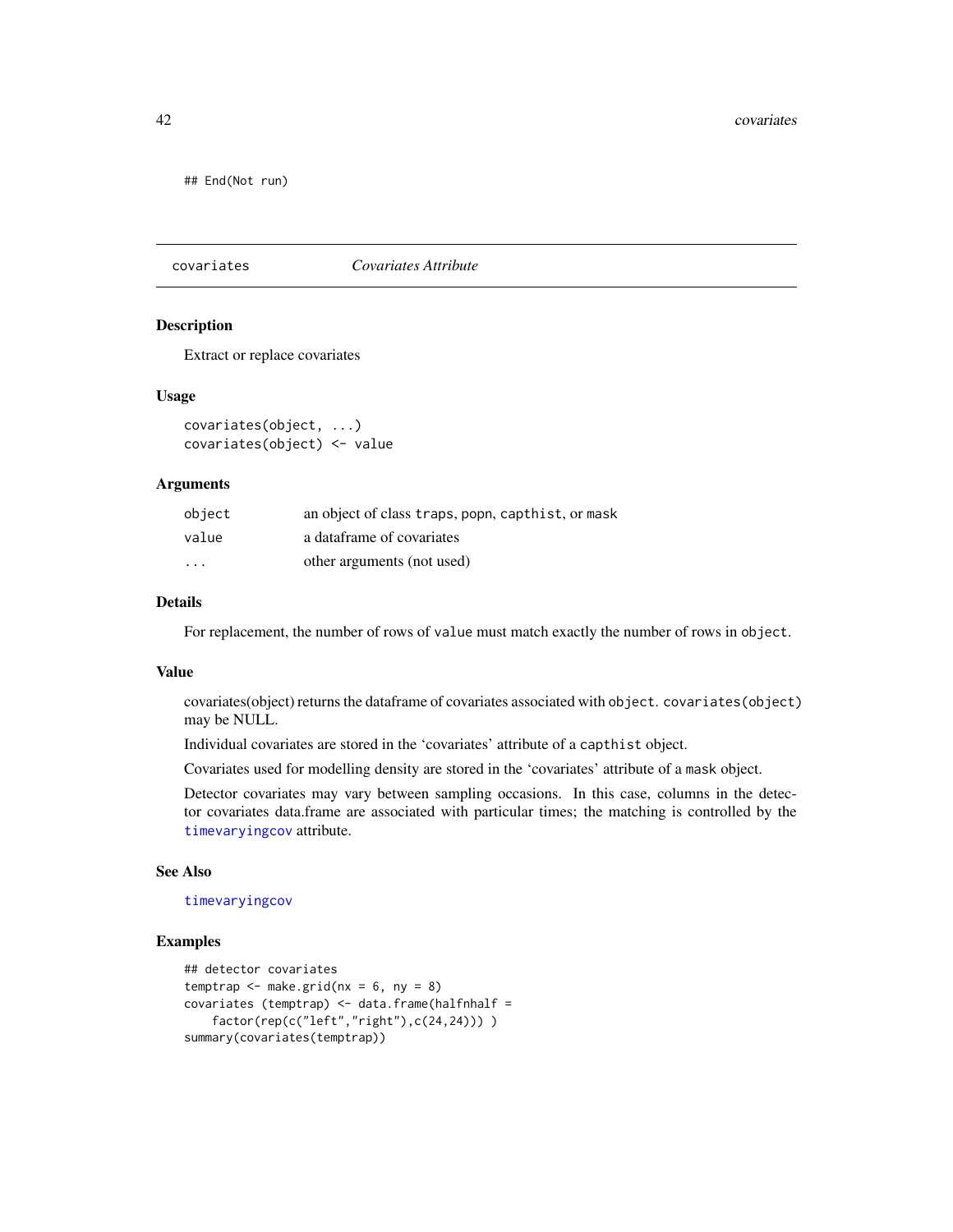#### Description

The coefficient of variation of effective sampling area predicts the bias in estimated density (Efford and Mowat 2014). These functions assist its calculation from fitted finite mixture models.

## Usage

```
CV(x, p, na.rm = FALSE)CVa0(object, ...)
CVa(object, sesnum = 1, ...)
```
#### Arguments

| $\mathsf{x}$ | vector of numeric values                               |
|--------------|--------------------------------------------------------|
| p            | vector of class probabilities                          |
| na.rm        | logical; if TRUE missing values are dropped from x     |
| object       | fitted secr finite mixture model                       |
| sessnum      | integer sequence number of session to analyse          |
|              | other arguments passed to predict.secr (e.g., newdata) |

### Details

CV computes the coefficient of variation of  $x$ . If  $p$  is provided then the distribution is assumed to be discrete, with support x and class membership probabilities p (scaled automatically to sum to 1.0).

CVa computes  $CV(a)$  where  $a$  is the effective sampling area of Borchers and Efford (2008).

CVa0 computes CV(a0) where a0 is the single-detector sampling area defined as  $a_0 = 2\pi\lambda_0\sigma^2$ (Efford and Mowat 2014); a0 is a convenient surrogate for  $a$ , the effective sampling area.  $CV(a0)$ uses either the fitted MLE of a0 (if the a0 parameterization has been used), or a0 computed from the estimates of lambda0 and sigma.

CVa and CVa0 do not work for models with individual covariates.

## Value

Numeric

#### **Note**

Do not confuse the function CVa with the estimated relative standard error of the estimate of a from [derived](#page-47-0), also labelled CVa in the output. The relative standard error RSE is often labelled CV in the literature on capture–recapture, but this can cause unnecessary confusion. See also [RSE](#page-209-0).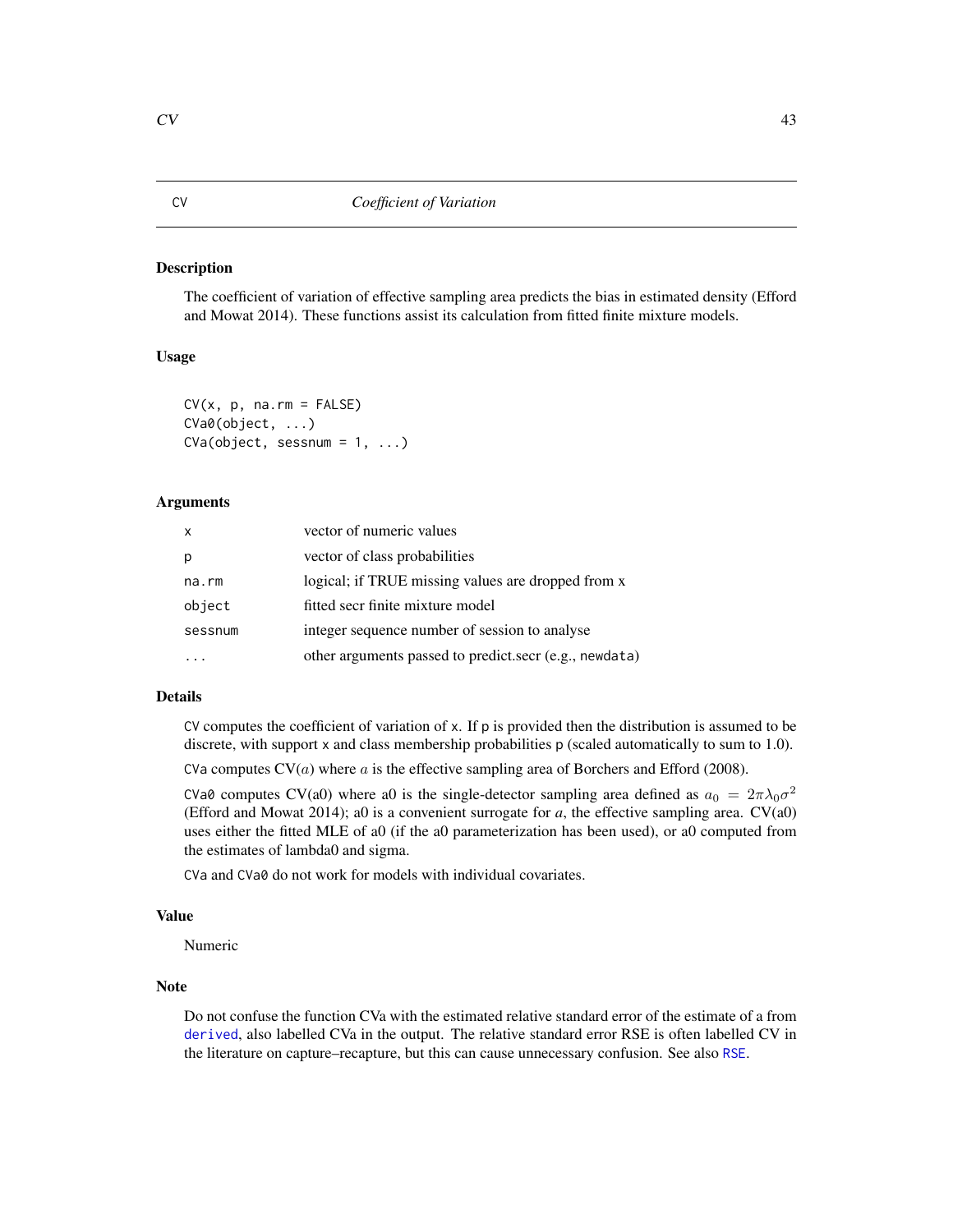### References

Borchers, D. L. and Efford, M. G. (2008) Spatially explicit maximum likelihood methods for capture–recapture studies. *Biometrics* 64, 377–385.

Efford, M. G. and Mowat, G. (2014) Compensatory heterogeneity in capture–recapture data. *Ecology* 95, 1341–1348.

## See Also

[CVpdot](#page-150-1), [derived](#page-47-0), [details](#page-51-0), [RSE](#page-209-0)

## Examples

## Not run:

```
## housemouse model
morning \leq subset(housemouse, occ = c(1,3,5,7,9))
msk <- make.mask((traps(morning)), nx = 32)
morning.h2 \le secr.fit(morning, buffer = 20, model = list(g0~h2), mask = msk,
    trace = FALSE)
CVa0(morning.h2 )
```
## End(Not run)

D.designdata *Construct Density Design Data*

## Description

Internal function used by [secr.fit](#page-218-0), [confint.secr](#page-36-0), and [score.test](#page-212-0).

#### Usage

```
D.designdata (mask, Dmodel, grouplevels, sessionlevels, sessioncov =
NULL, meanSD = NULL)
```

| mask          | mask object.                                                   |
|---------------|----------------------------------------------------------------|
| Dmodel        | formula for density model                                      |
| grouplevels   | vector of group names                                          |
| sessionlevels | vector of character values for session names                   |
| sessioncov    | optional dataframe of values of session-specific covariate(s). |
| meanSD        | optional external values for scaling x- and y- coordinates     |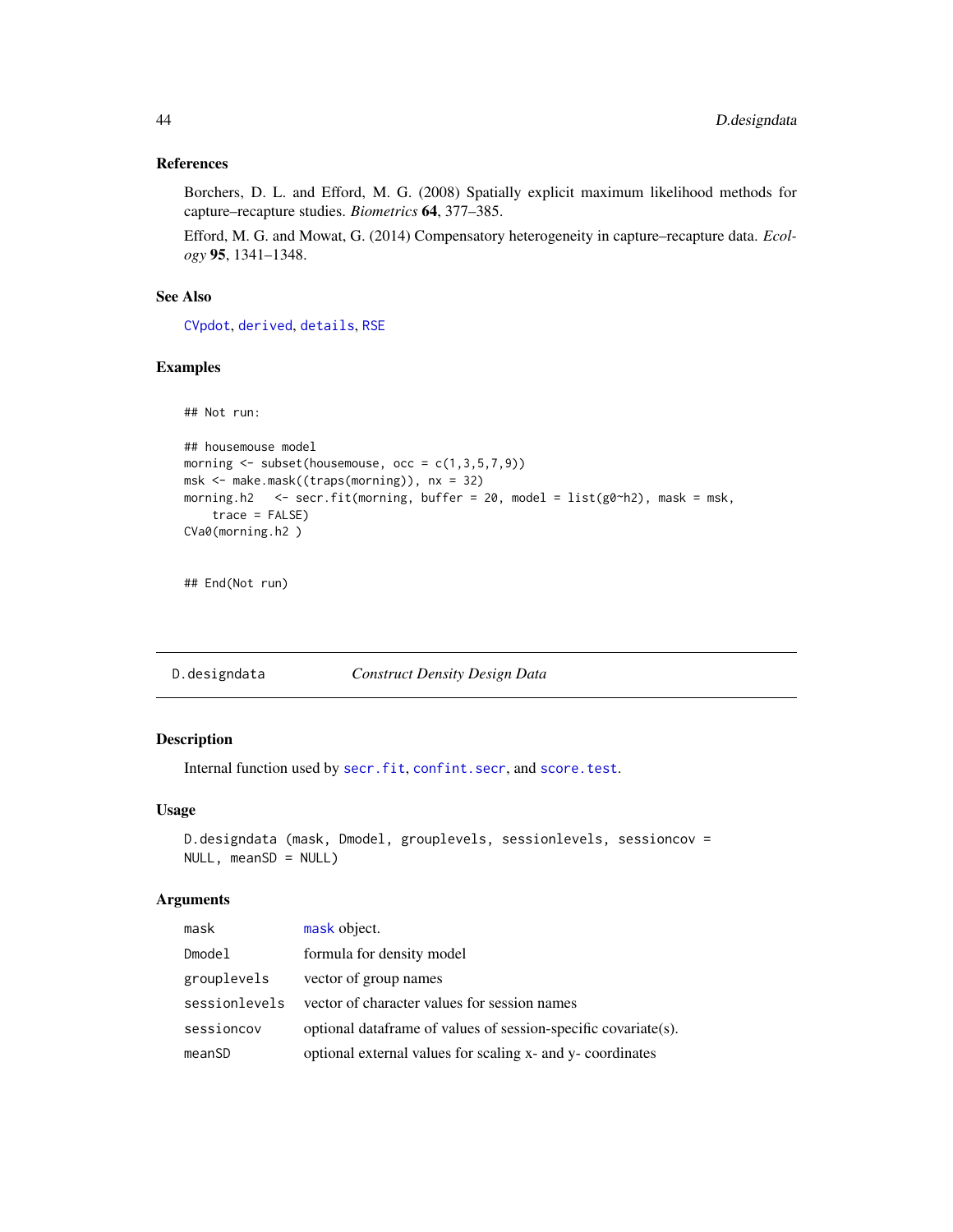#### deermouse **45**

#### Details

This is an internal secr function that you are unlikely ever to use. Unlike secr, design. MS, this function does *not* call model.matrix.

#### Value

Dataframe with one row for each combination of mask point, group and session. Conceptually, we use a 3-D rectangular array with enough rows to accommodate the largest mask, so some rows in the output may merely hold space to enable easy indexing. The dataframe has an attribute 'dimD' that gives the relevant dimensions:  $attr(df$ rame, "dimD") = c(nmask, ngrp, R), where nmask is the number of mask points, ngrp is the number of groups, and R is the number of sessions. Columns correspond to predictor variables in Dmodel.

The number of valid rows (points in each session-specific mask) is stored in the attribute 'valid-MaskRows'.

For a single-session mask, meanSD is a  $2 \times 2$  matrix of mean and SD (rows) for x- and y-coordinates. For a multi-session mask, a list of such objects. Ordinarily these values are from the meanSD attribute of the mask, but they must be specified when applying a new mask to an existing model.

### See Also

[secr.design.MS](#page-216-0)

deermouse *Deermouse Live-trapping Datasets*

#### Description

Data of V. H. Reid from live trapping of deermice (*Peromyscus maniculatus*) at two sites in Colorado, USA.

#### Usage

deermouse.ESG deermouse.WSG

#### Details

Two datasets of V. H. Reid were described by Otis et al. (1978) and distributed with their CAPTURE software (now available from <https://www.mbr-pwrc.usgs.gov/software.html>). They have been used in several other papers on closed population methods (e.g., Huggins 1991, Stanley and Richards 2005). This description is based on pages 32 and 87–93 of Otis et al. (1978).

Both datasets are from studies in Rio Blanco County, Colorado, in the summer of 1975. Trapping was for 6 consecutive nights. Traps were arranged in a 9 x 11 grid and spaced 50 feet (15.2 m) apart.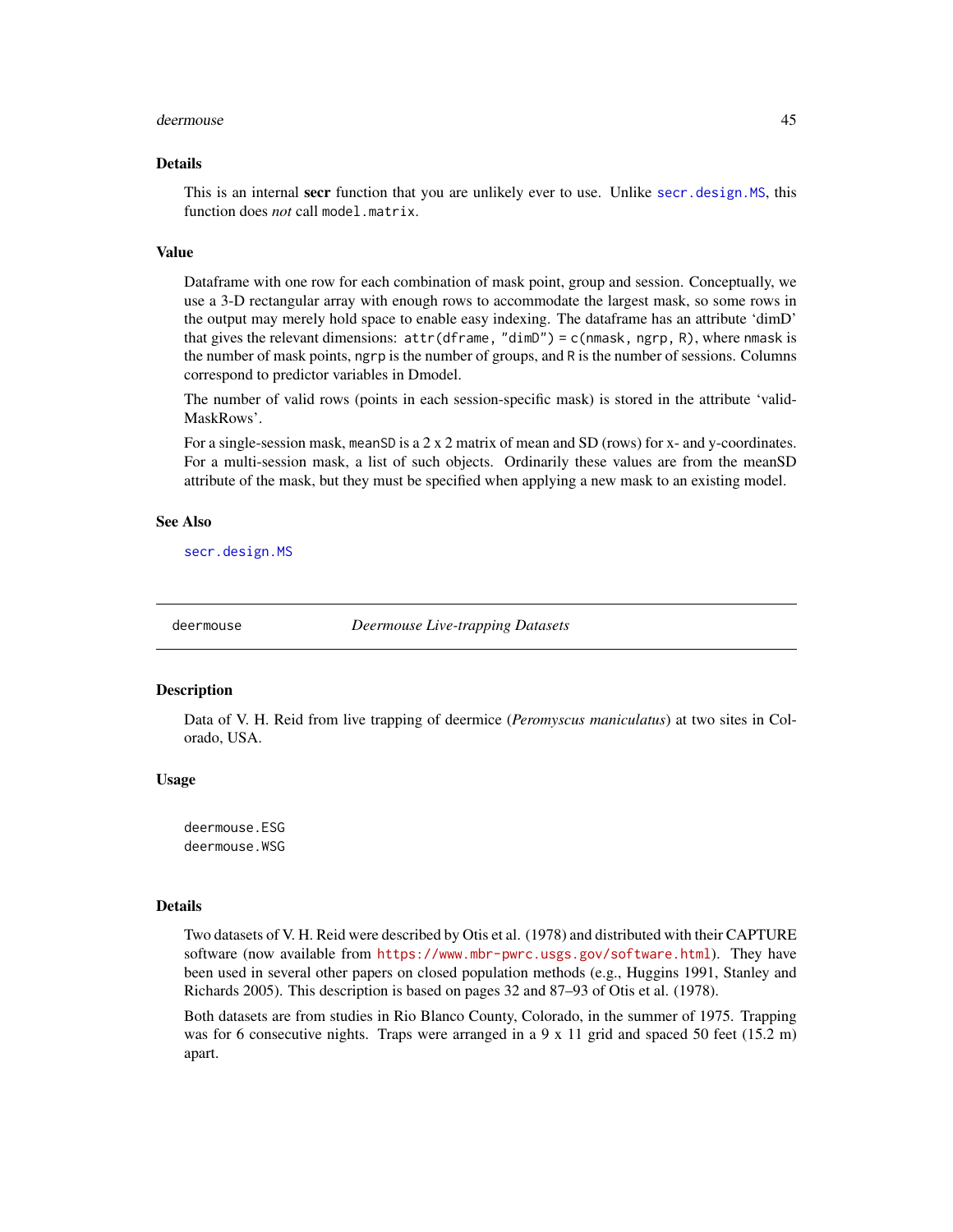The first dataset was described by Otis et al. (1978: 32) as from 'a drainage bottom of sagebrush, gambel oak, and serviceberry with pinyon pine and juniper on the uplands'. By matching with the 'examples' file of CAPTURE this was from East Stuart Gulch (ESG).

The second dataset (Otis et al. 1978: 87) was from Wet Swizer Creek or Gulch (WSG) in August 1975. No specific vegetation description is given for this site, but it is stated that Sherman traps were used and trapping was done twice daily.

Two minor inconsistencies should be noted. Although Otis et al. (1978) said they used data from morning trap clearances, the capture histories in 'examples' from CAPTURE include a 'pm' tag on each record. We assume the error was in the text description, as their numerical results can be reproduced from the data file. Huggins (1991) reproduced the East Stuart Gulch dataset (omitting spatial data that were not relevant to his method), but omitted two capture histories.

The data are provided as two single-session capthist objects 'deermouse.ESG' and 'deermouse.WSG'. Each has a dataframe of individual covariates, but the fields differ between the two study areas. The individual covariates of deermouse.ESG are sex (factor levels 'f', 'm'), age class (factor levels 'y', 'sa', 'a') and body weight in grams. The individual covariates of deermouse.WSG are sex (factor levels 'f','m') and age class (factor levels 'j', 'y', 'sa', 'a') (no data on body weight). The aging criteria used by Reid are not recorded.

The datasets were originally in the CAPTURE 'xy complete' format which for each detection gives the 'column' and 'row' numbers of the trap (e.g. '95' for a capture in the trap at position  $(x=9,$ y=5) on the grid). Trap identifiers have been recoded as strings with no spaces by inserting zeros (e.g. '905' in this example).

Sherman traps are designed to capture one animal at a time, but the data include double captures (1 at ESG and 8 at WSG – see Examples). The true detector type therefore falls between 'single' and 'multi'. Detector type is set to 'multi' in the distributed data objects.

> Object Description deermouse.ESG capthist object, East Stuart Gulch deermouse.WSG capthist object, Wet Swizer Gulch

#### Source

File 'examples' distributed with program CAPTURE.

#### References

Huggins, R. M. (1991) Some practical aspects of a conditional likelihood approach to capture experiments. *Biometrics* 47, 725–732.

Otis, D. L., Burnham, K. P., White, G. C. and Anderson, D. R. (1978) Statistical inference from capture data on closed animal populations. *Wildlife Monographs* 62, 1–135.

Stanley, T. R. and Richards, J. D. (2005) A program for testing capture–recapture data for closure. *Wildlife Society Bulletin* 33, 782–785.

## See Also

[closure.test](#page-33-0)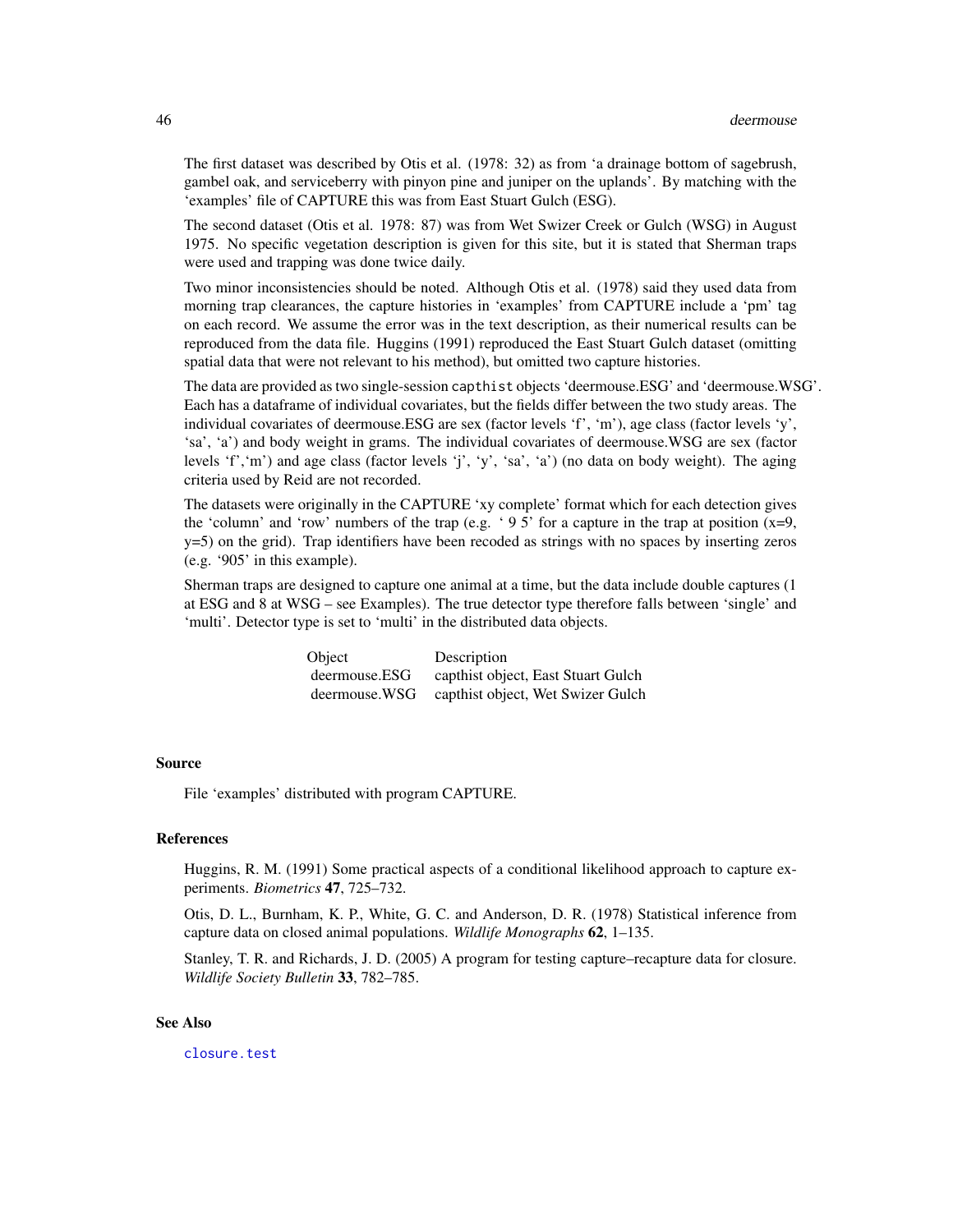## deleteMaskPoints 47

### Examples

```
par(mfrow = c(1, 2), mar = c(1, 1, 4, 1))plot(deermouse.ESG, title = "Peromyscus data from East Stuart Gulch",
   border = 10, gridlines = FALSE, tracks = TRUE)
plot(deermouse.WSG, title = "Peromyscus data from Wet Swizer Gulch",
   border = 10, gridlines = FALSE, tracks = TRUE)
closure.test(deermouse.ESG, SB = TRUE)
## reveal multiple captures
table(trap(deermouse.ESG), occasion(deermouse.ESG))
table(trap(deermouse.WSG), occasion(deermouse.WSG))
```
deleteMaskPoints *Edit Mask Points*

### Description

Mask points may be removed by one of three methods: clicking on points, clicking on vertices to define a polygon from which points will be removed, or specifying a polygon to which the mask will be clipped.

## Usage

deleteMaskPoints(mask, onebyone = TRUE, add = FALSE, poly = NULL, poly.habitat = FALSE, ...)

### Arguments

| mask         | secr mask object                                                              |
|--------------|-------------------------------------------------------------------------------|
| onebyone     | logical; see Details                                                          |
| add          | logical; if true then the initial mask plot will be added to an existing plot |
| poly         | polygon defining habitat or non-habitat as described in make, mask            |
| poly.habitat | logical; if TRUE polygon represents habitat                                   |
| $\cdots$     | other arguments to plot.mask                                                  |

#### Details

The default method (onebyone  $= TRUE$ , poly  $= NULL$ ) is to click on each point to be removed. The nearest mask point will be selected.

Setting onebyone = FALSE allows the user to click on the vertices of a polygon within which all points are to be removed (the default) or retained (poly.habitat = TRUE). Vertices need not coincide with mask points.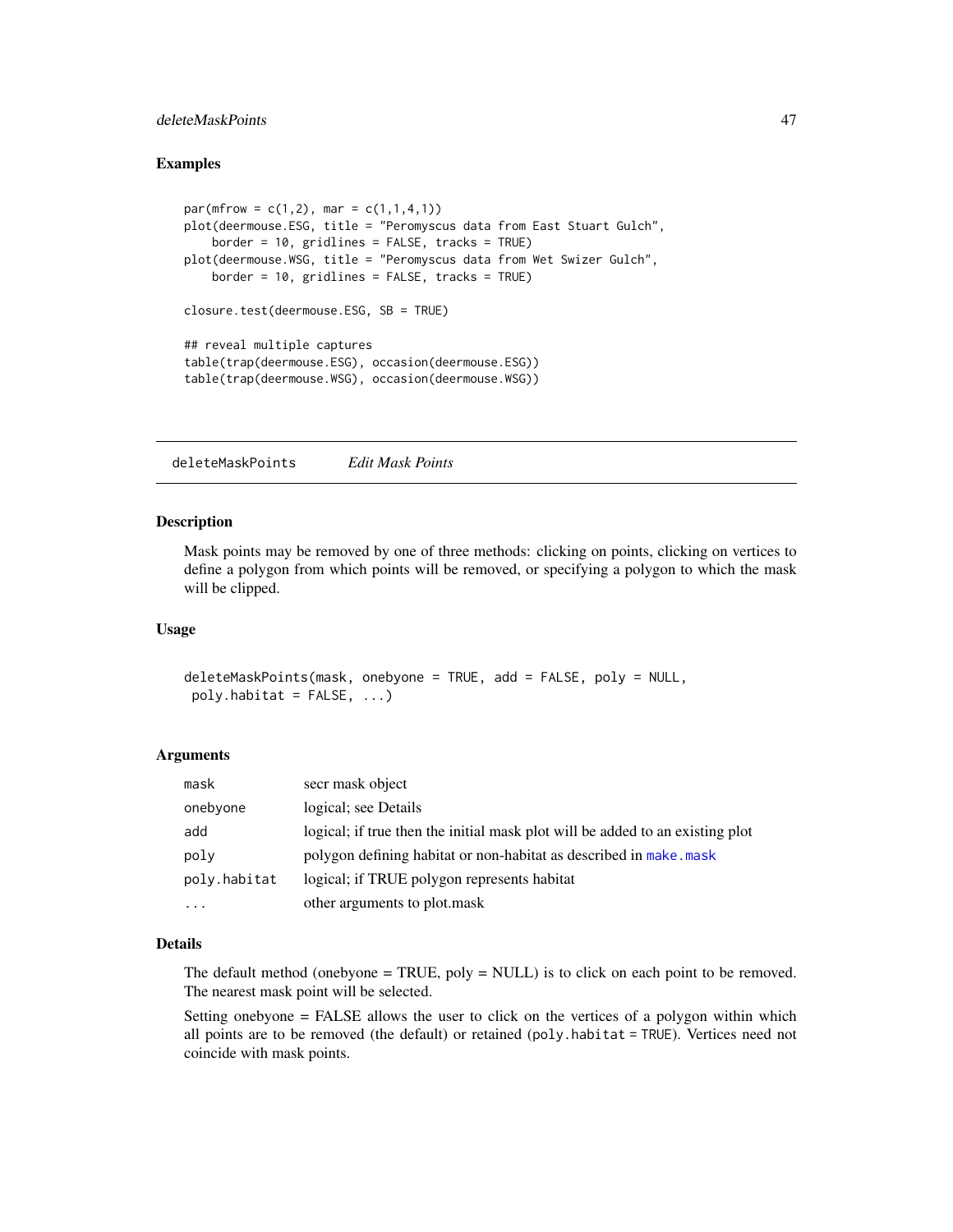Defining poly here is equivalent to calling make.mask with poly defined. poly one of the several types described in [boundarytoSF](#page-97-0). Whether poly represents habitat or non-habitat is toggled with poly.habitat – the default here differs from [make.mask](#page-115-0).

#### Value

A mask object, usually with fewer points than the input mask.

#### See Also

[make.mask](#page-115-0), [subset.mask](#page-267-0)

## Examples

```
if (interactive()) {
   mask0 <- make.mask (traps(captdata))
    ## Method 1 - click on each point to remove
   mask1 <- deleteMaskPoints (mask0)
   ## Method 2 - click on vertices of removal polygon
    mask2 <- deleteMaskPoints (mask0, onebyone = FALSE)
    ## Method 3 - predefined removal polygon
   plot(captdata)
   poly1 <- locator(5)
   mask3 <- deleteMaskPoints (mask0, poly = poly1)
}
```
<span id="page-47-0"></span>derived *Derived Parameters of Fitted SECR Model*

## <span id="page-47-1"></span>Description

Compute derived parameters of spatially explicit capture-recapture model. Density is a derived parameter when a model is fitted by maximizing the conditional likelihood. So also is the effective sampling area (in the sense of Borchers and Efford 2008).

## Usage

```
derived(object, ...)
## S3 method for class 'secr'
derived(object, sessnum = NULL, groups = NULL, alpha = 0.05,
    se.esa = FALSE, se.D = TRUE, loginterval = TRUE, distribution = NULL,
   ncores = NULL, bycluster = FALSE, ...)
## S3 method for class 'secrlist'
derived(object, sessnum = NULL, groups = NULL, alpha = 0.05,
```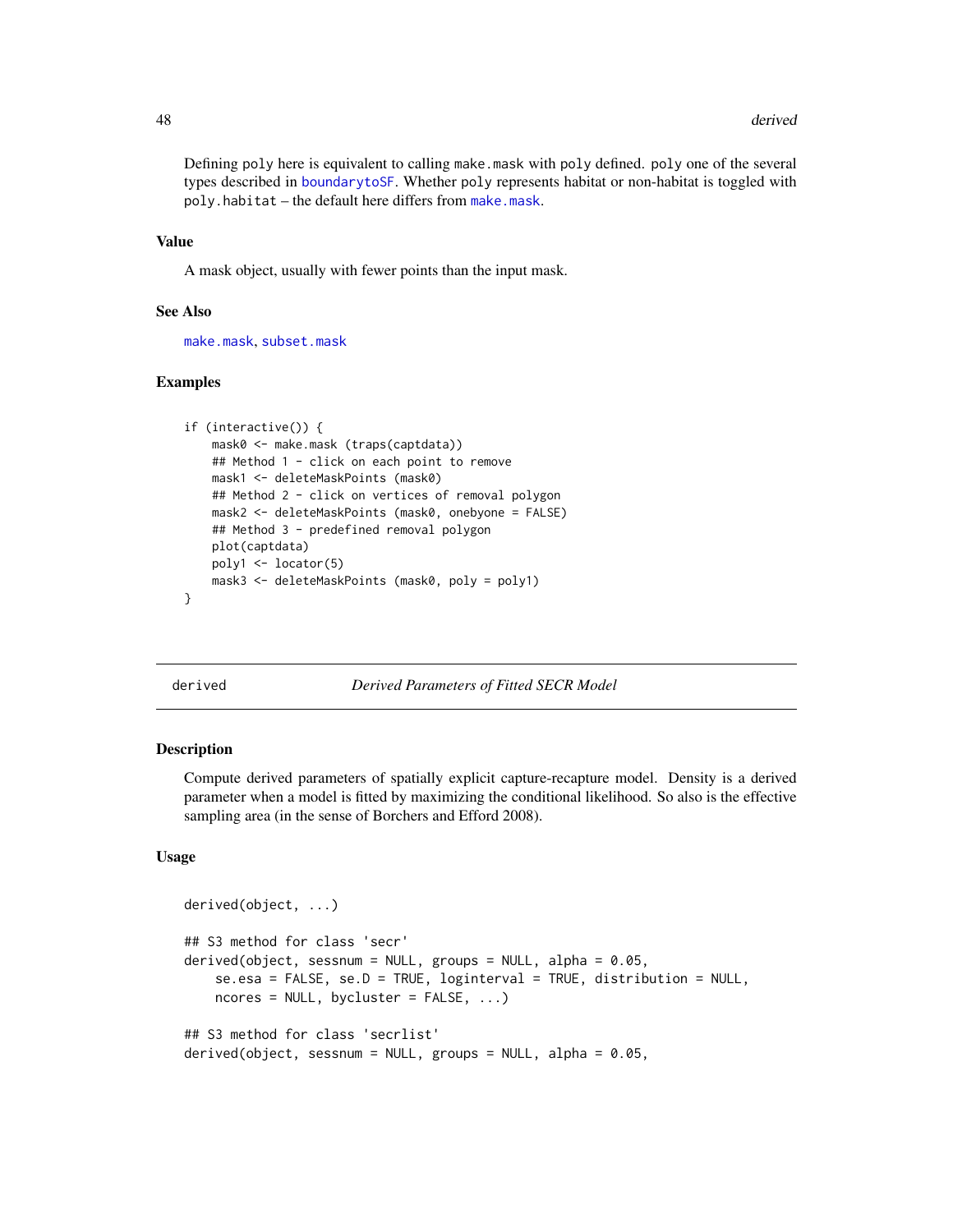#### derived **49**

```
se.esa = FALSE, se.D = TRUE, loginterval = TRUE, distribution = NULL,
   ncores = NULL, bycluster = FALSE, ...)
esa(object, sessnum = 1, beta = NULL, real = NULL, noccasions = NULL,
   ncores = NULL)
```
## Arguments

| object       | secr object output from secr. fit, or an object of class c("secrlist", "list") |
|--------------|--------------------------------------------------------------------------------|
| sessnum      | index of session in object\$capthist for which output required                 |
| groups       | vector of covariate names to define group(s) (see Details)                     |
| alpha        | alpha level for confidence intervals                                           |
| se.esa       | logical for whether to calculate SE(mean(esa))                                 |
| se.D         | logical for whether to calculate SE(D-hat)                                     |
| loginterval  | logical for whether to base interval on $log(D)$                               |
| distribution | character string for distribution of the number of individuals detected        |
| ncores       | integer number of threads used for parallel processing                         |
| bycluster    | logical; if TRUE results are reported separately for each cluster of detectors |
| beta         | vector of fitted parameters on transformed (link) scale                        |
| real         | vector of 'real' parameters                                                    |
| noccasions   | integer number of sampling occasions (see Details)                             |
| $\cdots$     | other arguments (not used)                                                     |

#### Details

The derived estimate of density is a Horvitz-Thompson-like estimate:

$$
\hat{D} = \sum_{i=1}^{n} a_i(\hat{\theta})^{-1}
$$

where  $a_i(\hat{\theta})$  is the estimate of effective sampling area for animal i with detection parameter vector θ.

A non-null value of the argument distribution overrides the value in object\$details. The sampling variance of  $\ddot{D}$  from secr.fit by default is spatially unconditional (distribution = "Poisson"). For sampling variance conditional on the population of the habitat mask (and therefore dependent on the mask area), specify distribution = "binomial". The equation for the conditional variance includes a factor  $(1 - a/A)$  that disappears in the unconditional (Poisson) variance (Borchers and Efford 2007). Thus the conditional variance is always less than the unconditional variance. The unconditional variance may in turn be an overestimate or (more likely) an underestimate if the true spatial variance is non-Poisson.

Derived parameters may be estimated for population subclasses (groups) defined by the user with the groups argument. Each named factor in groups should appear in the covariates dataframe of object\$capthist (or each of its components, in the case of a multi-session dataset).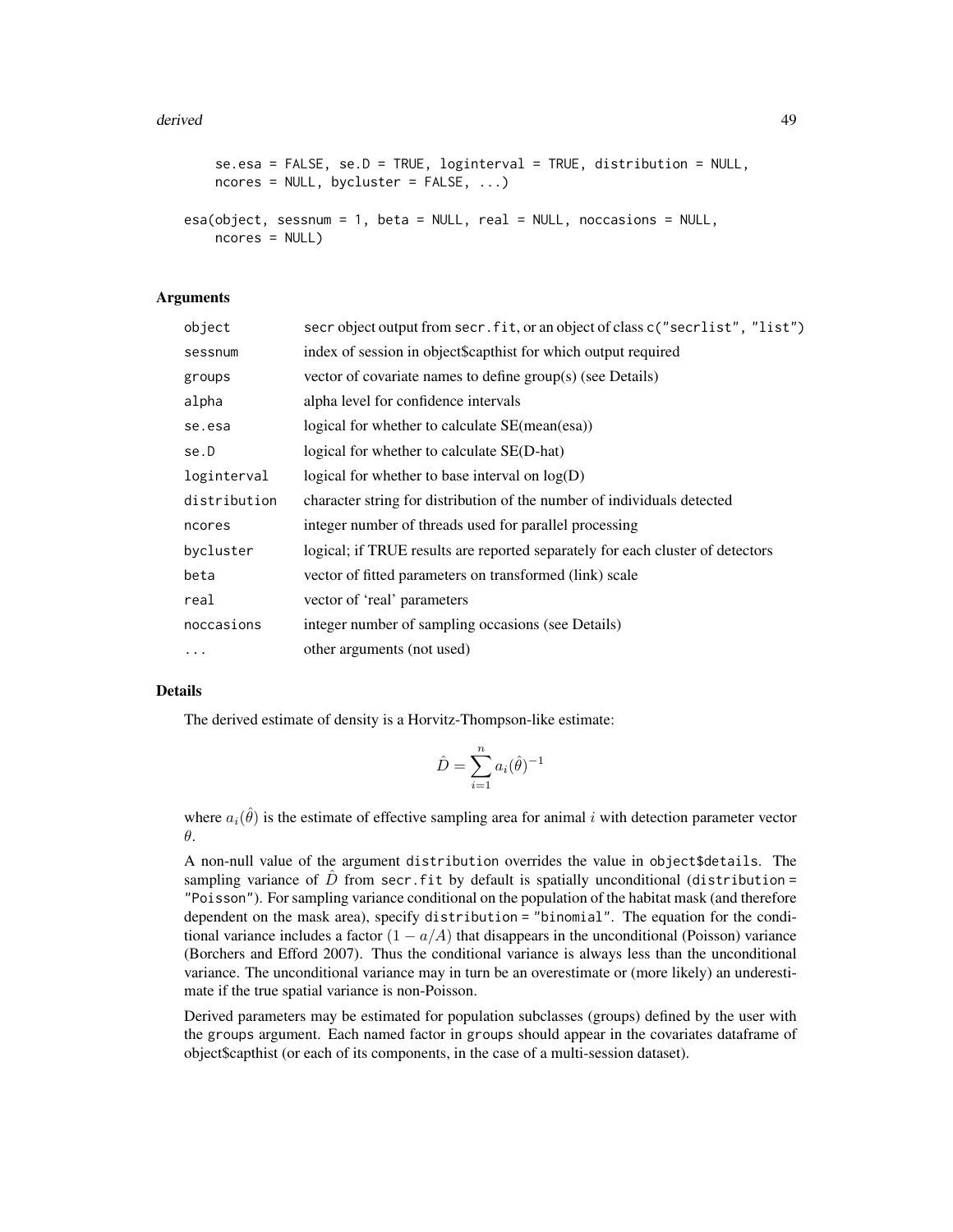esa is used by derived to compute individual-specific effective sampling areas:

$$
a_i(\hat{\theta}) = \int_A p.(\mathbf{X}; \mathbf{z}_i, \hat{\theta}) \, d\mathbf{X}
$$

where  $p(\mathbf{X})$  is the probability an individual at X is detected at least once and the  $z_i$  are optional individual covariates. Integration is over the area A of the habitat mask.

The argument noccasions may be used to vary the number of sampling occasions; it works only when detection parameters are constant across individuals and across time.

Setting ncores = NULL uses the existing value from the environment variable RCPP\_PARALLEL\_NUM\_THREADS (see [setNumThreads](#page-233-0)).

The effective sampling area 'esa'  $(a(\hat{\theta}))$  reported by derived is equal to the harmonic mean of the  $a_i(\hat{\theta})$  (arithmetic mean prior to version 1.5). The sampling variance of  $a(\hat{\theta})$  is estimated by

$$
\widehat{\text{var}}(a(\hat{\theta})) = \hat{G}_{\theta}^{T} \hat{V}_{\theta} \hat{G}_{\theta},
$$

where  $\hat{V}$  is the asymptotic estimate of the variance-covariance matrix of the beta detection parameters ( $\theta$ ) and  $\hat{G}$  is a numerical estimate of the gradient of  $a(\theta)$  with respect to  $\theta$ , evaluated at  $\hat{\theta}$ .

A 100(1–alpha)% asymptotic confidence interval is reported for density. By default, this is asymmetric about the estimate because the variance is computed by backtransforming from the log scale. You may also choose a symmetric interval (variance obtained on natural scale).

The vector of detection parameters for esa may be specified via beta or real, with the former taking precedence. If neither is provided then the fitted values in object\$fit\$par are used. Specifying real parameter values bypasses the various linear predictors. Strictly, the 'real' parameters are for a naive capture (animal not detected previously).

The computation of sampling variances is relatively slow and may be suppressed with se.esa and se.D as desired.

For computing derived across multiple models in parallel see [par.derived](#page-145-0).

#### Value

Dataframe with one row for each derived parameter ('esa', 'D') and columns as below

| estimate    | estimate of derived parameter                                   |
|-------------|-----------------------------------------------------------------|
| SE estimate | standard error of the estimate                                  |
| lcl         | lower $100(1–alpha)$ % confidence limit                         |
| ucl         | upper $100(1$ -alpha)% confidence limit                         |
| CVn         | relative SE of number observed (Poisson or binomial assumption) |
| <b>CVa</b>  | relative SE of effective sampling area                          |
| <b>CVD</b>  | relative SE of density estimate                                 |

For a multi-session or multi-group analysis the value is a list with one component for each session and group.

The result will also be a list if object is an 'secrlist'.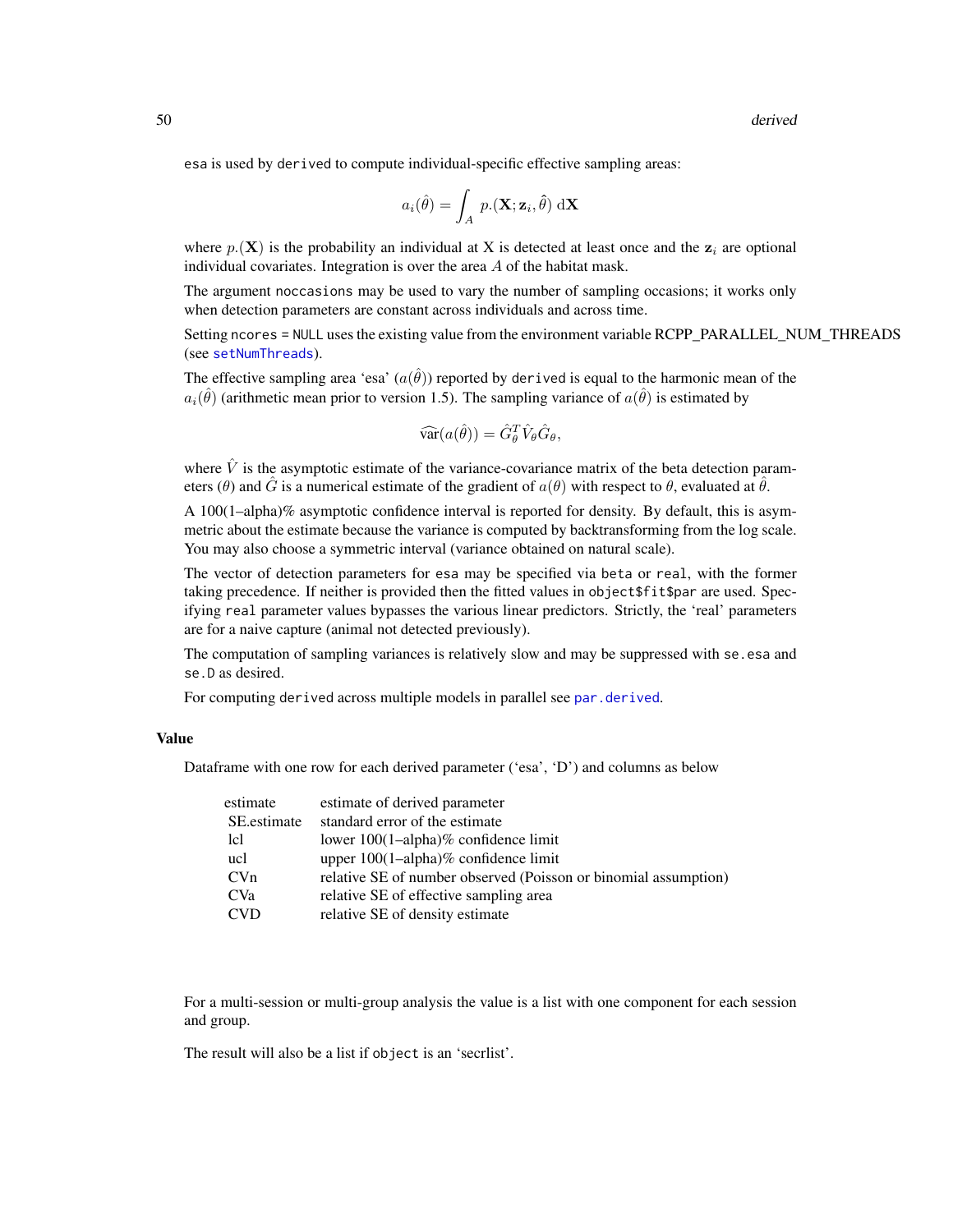#### derived 51

### Warning

derived() may be applied to detection models fitted by maximizing the full likelihood ( $CL =$ FALSE). However, models using g (groups) will not be handled correctly.

#### Note

Before version 2.1, the output table had columns for 'varcomp1' (the variance in  $\ddot{D}$  due to variation in *n*, i.e., Huggins'  $s^2$ ), and 'varcomp2' (the variance in  $\hat{D}$  due to uncertainty in estimates of detection parameters).

These quantities are related to CVn and CVa as follows:

 $CVn = \sqrt{varcomp1}/\hat{D}$  $CVa = \sqrt{\text{vacomp2}}/\hat{D}$ 

# References

Borchers, D. L. and Efford, M. G. (2007) Supplements to Biometrics paper. Available online at <https://www.otago.ac.nz/density/>.

Borchers, D. L. and Efford, M. G. (2008) Spatially explicit maximum likelihood methods for capture–recapture studies. *Biometrics*, 64, 377–385.

Huggins, R. M. (1989) On the statistical analysis of capture experiments. *Biometrika* 76, 133–140.

## See Also

[predict.secr](#page-174-0), [print.secr](#page-179-0), [secr.fit](#page-218-0), [empirical.varD](#page-65-0) [par.derived](#page-145-0)

## Examples

```
## Not run:
## extract derived parameters from a model fitted previously
## by maximizing the conditional likelihood
derived (secrdemo.CL)
## what happens when sampling variance is conditional on mask N?
derived(secrdemo.CL, distribution = "binomial")
## fitted g0, sigma
esa(secrdemo.CL)
## force different g0, sigma
esa(secrdemo.CL, real = c(0.2, 25))
```
## End(Not run)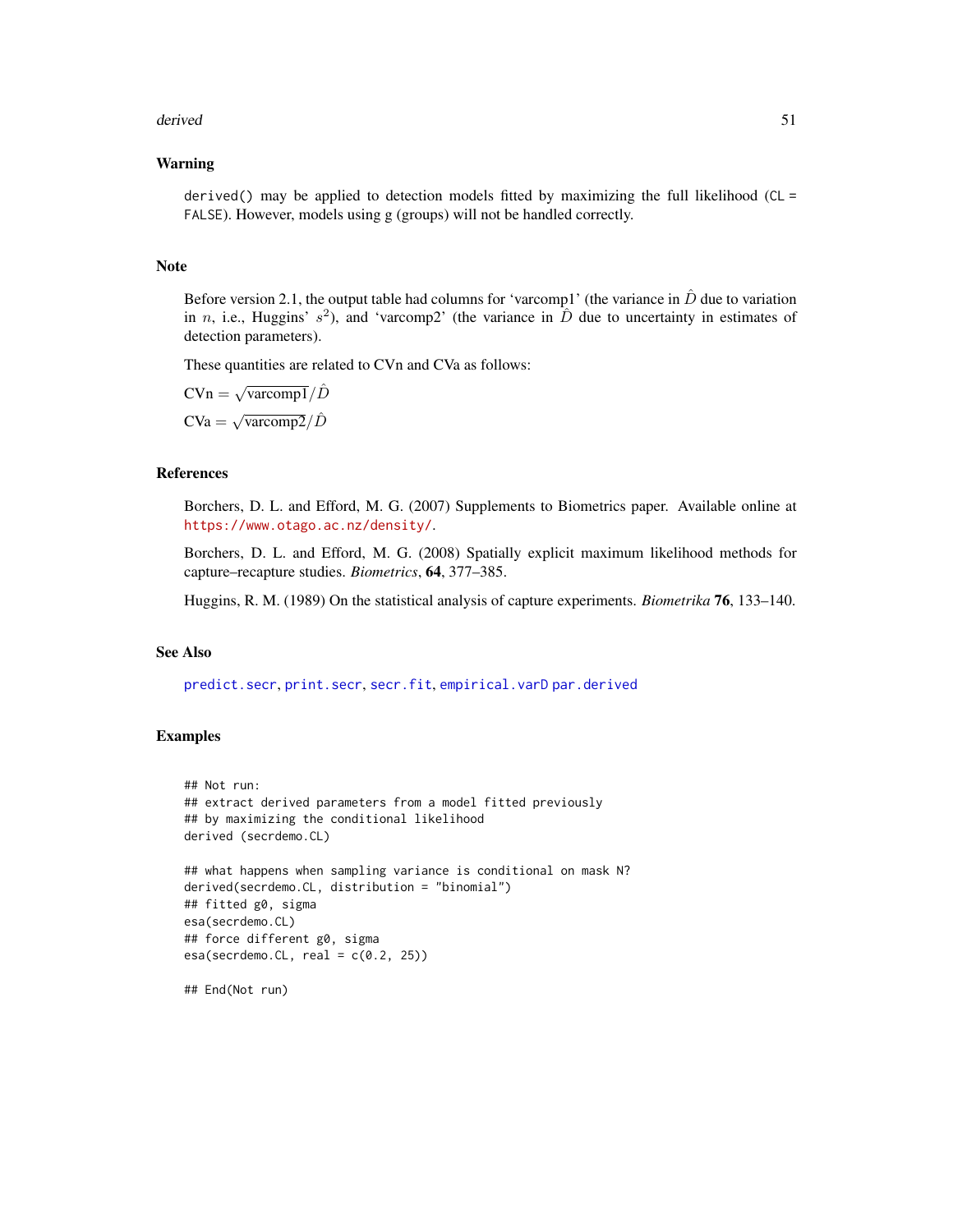#### <span id="page-51-0"></span>**Description**

The function secr. fit allows many options. Some of these are used infrequently and have been bundled as a single argument details to simplify the documentation. They are described here.

#### Detail components

details\$autoini specifies the session number from which to compute starting values (multisession data only; default 1). From 4.0.0, the character value 'all' first forms a single-session capthist using [join](#page-104-0)(); this may be slow or not work at all (especially with telemetry data).

details\$centred = TRUE causes coordinates of both traps and mask to be centred on the centroid of the traps, computed separately for each session in the case of multi-session data. This may be necessary to overcome numerical problems when x- or y-coordinates are large numbers. The default is not to centre coordinates.

details\$chat optionally specifies the overdispersion of unmarked sightings Tu and unidentified marked sightings Tm. It is used only for mark-resight models, and is usually computed within secr.fit (details\$nsim > 0), but may be provided by the user. For a single session 'chat' is a vector of length 2; for multiple sessions it is a 2-column matrix.

 $details6$ chatonly = TRUE used with details\$nsim > 0 causes the overdispersion statistics for sighting counts Tu and Tm to be estimated and returned as a vector or 2-column matrix (multisession models), with no further model fitting.

details\$contrasts may be used to specify the coding of factor predictors. The value should be suitable for the 'contrasts.arg' argument of [model.matrix](#page-0-0). See 'Trend across sessions' in [secr](https://www.otago.ac.nz/density/pdfs/secr-multisession.pdf)[multisession.pdf](https://www.otago.ac.nz/density/pdfs/secr-multisession.pdf) for an example.

details\$convexpolygon may be set to FALSE for searches of non-convex polygons. This is slower than the default which requires poygons to be convex east-west [\(secr-polygondetectors.pdf\)](https://www.otago.ac.nz/density/pdfs/secr-polygondetectors.pdf).

details\$debug is an integer code used to control the printing of intermediate values (1,2) and to switch on the R code browser (3). In ordinary use it should not be changed from the default (0).

details\$distribution specifies the distribution of the number of individuals detected n; this may be conditional on the number in the masked area ("binomial") or unconditional ("poisson"). distribution affects the sampling variance of the estimated density. The default is "poisson". The component 'distribution' may also take a numeric value larger than nrow(capthist), rather than "binomial" or "poisson". The likelihood then treats n as a binomial draw from a superpopulation of this size, with consequences for the variance of density estimates. This can help to reconcile MLE with Bayesian estimates using data augmentation.

details\$fastproximity controls special handling of data from binary proximity and count detectors. If TRUE and other conditions are met (no temporal variation or groups) then a multi-occasion capthist is automatically reduced to a count for a single occasion and further compressed by storing only non-zero counts, which can greatly speed up computation of the likelihood (default TRUE).

details\$fixedbeta may be used to fix values of beta parameters. It should be a numeric vector of length equal to the total number of beta parameters (coefficients) in the model. Parameters to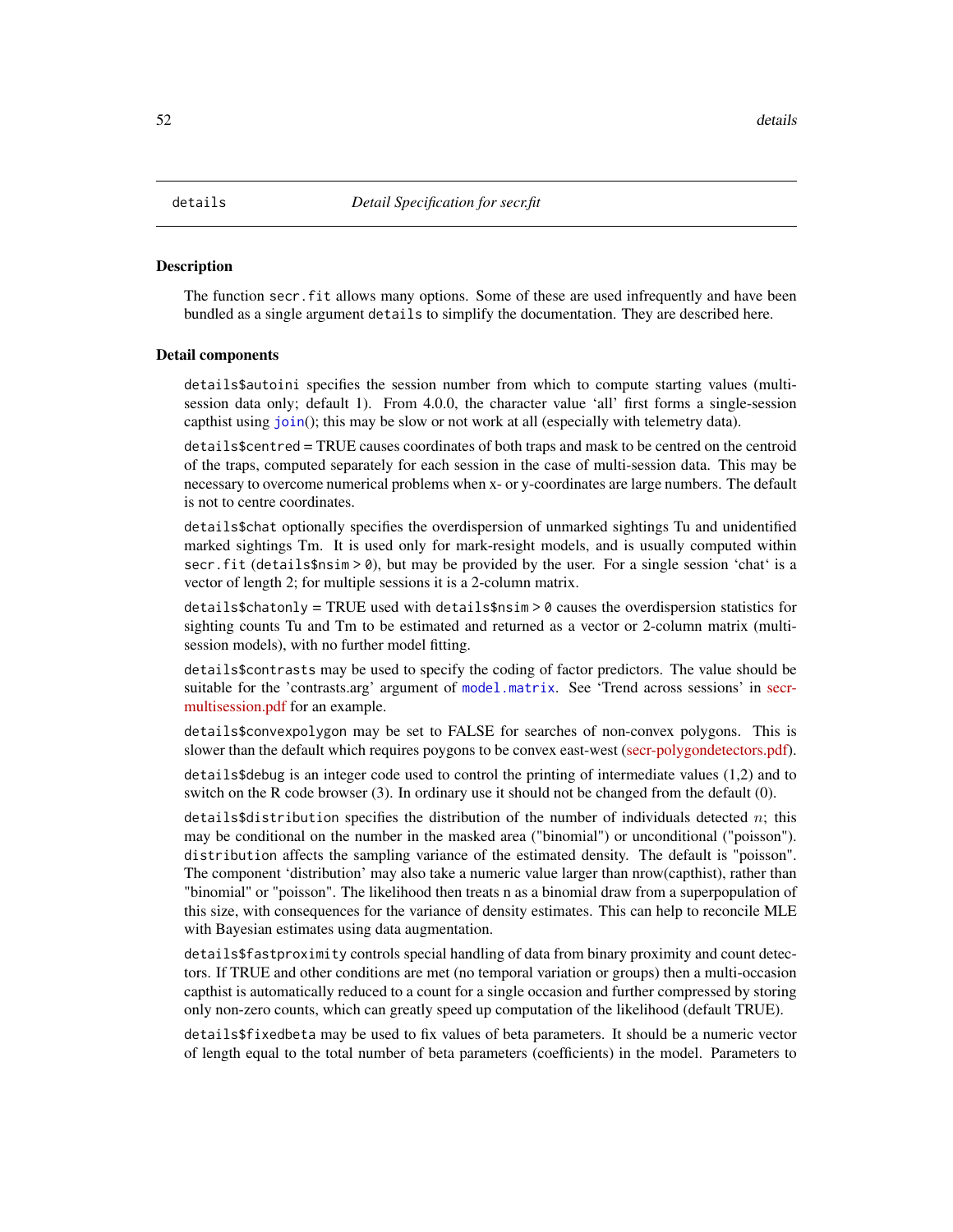#### details 53

be estimated are indicated by NA. Other elements should be valid values on the link scale and will be substituted during likelihood maximisation. Check the order of beta parameters in a previously fitted model.

details\$grain sets the grain argument for multithreading in RcppParallel parallelFor (default 1). details\$grain =  $\theta$  suppresses multithreading (equivalent to ncores = 1).

details\$hessian is a character string controlling the computation of the Hessian matrix from which variances and covariances are obtained. Options are "none" (no variances), "auto" (the default) or "fdhess" (use the function fdHess in **nlme**). If "auto" then the Hessian from the optimisation function is used. See also method = "none" below.

 $details$   $\frac{1}{10}$   $\frac{1}{100}$   $\frac{1}{100}$   $\frac{1}{100}$   $\frac{1}{100}$   $\frac{1}{100}$   $\frac{1}{100}$   $\frac{1}{100}$   $\frac{1}{100}$   $\frac{1}{100}$   $\frac{1}{100}$   $\frac{1}{100}$   $\frac{1}{100}$   $\frac{1}{100}$   $\frac{1}{100}$   $\frac{1}{100}$   $\frac{1}{100}$   $\frac{1}{100}$   $\$ in the traps component. The default (details $$i$ gnoreusage = FALSE) is to include usage in the model.

details\$intwidth2 controls the half-width of the interval searched by optimise() for the maximum likelihood when there is a single parameter. Default 0.8 sets the search interval to  $(0.2s, 1.8s)$ where  $s$  is the 'start' value.

details\$knownmarks = FALSE causes secr.fit to fit a zero-truncated sightings-only model that implicitly estimates the number of marked individuals, rather than inferring it from the number of rows in the capthist object.

details\$LLonly = TRUE causes the function to returns a single evaluation of the log likelihood at the 'start' values.

details\$maxdistance sets a limit to the centroid-to-mask distances considered. The centroid is the geometric mean of detection locations for each individual. If no limit is specified then summation is over all mask points. Specifying maxdistance can speed up computation; it is up to the user to select a limit that is large enough not to affect the likelihood ( $5\sigma$ ?).

details\$miscparm (default NULL) is an optional numeric vector of starting values for additional parameters used in a user-supplied distance function (see 'userdist' below). If the vector has a names attribute then the names will be used for the corresponding coefficients ('beta' parameters) which will otherwise be named 'miscparm1', miscparm2' etc. These parameters are constant across each model and do not appear in the model formula, but are estimated along with other coefficients when the likelihood is maximised. Any transformation (link function) etc. is handled by the user in the userdist function. The coefficients appear in the output from coef. secr and vcov. secr, but not predict.secr.

details\$newdetector specifies a detector type to use for this fit, replacing the previous detector(traps(capthist)). The value may be a vector (one value per occasion) or for multi-session data, a list of vectors. A scalar value (e.g. "proximity") is otherwise used for all occasions and sessions. The true detector type is usually known and will be specified in the 'traps' attribute; newdetector is useful in simulation studies that examine the effect of misspecification. The capthist component of the output from secr.fit has the new type.

details\$nsim specifies the number of replicate simulations to perform to estimate the overdispersion statistics for the sighting counts Tu and Tm. See also details\$chat and details\$chatonly.

details\$param chooses between various parameterisations of the SECR model. The default details\$param = 0 is the formulation in Borchers and Efford (2008) and later papers.

details\$param = 1 was once used to select the Gardner  $&$  Royle parameterisation of the detection model ( $p0$ ,  $\sigma$ ; Gardner et al. 2009) when the detector type is 'multi'. This parameterisation was discontinued in 2.10.0.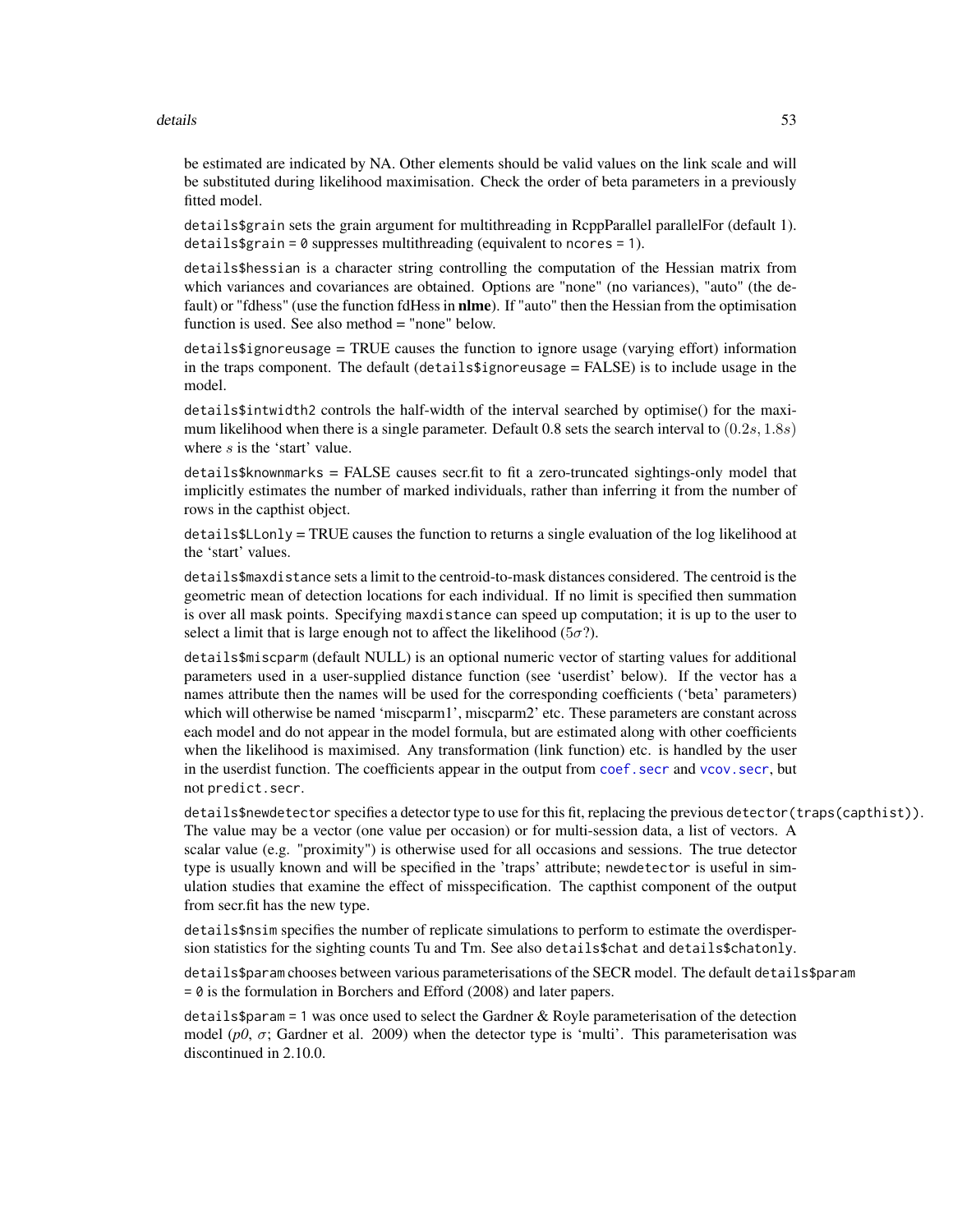details\$param = 2 selects parameterisation in terms of  $(esa(g_0, \sigma), \sigma)$  (Efford and Mowat 2014).

details\$param = 3 selects parameterisation in terms of  $(a_0(lambda, \sigma), \sigma)$  (Efford and Mowat 2014). This parameterization is used automatically if a0 appears in the model (e.g., a0  $\sim$  1).

details\$param = 4 selects parameterisation of sigma in terms of the coefficient sigmak and constant c (sigma = sigmak /  $D^0.5 + c$ ) (Efford et al. in prep). If c is not included explicitly in the model (e.g.,  $c \sim 1$ ) then it is set to zero. This parameterization is used automatically if sigmak appears in the model (e.g., sigmak  $\sim$  1)

details\$param = 5 combines parameterisations (3) and (4) (first compute sigma from D, then compute lambda0 from sigma).

details\$savecall determines whether the full call to secr.fit is saved in the output object. The default is TRUE except when called by par.secr.fit as names in the call are then evaluated, causing the output to become unwieldy.

details\$splitmarked determines whether the home range centre of marked animals is allowed to move between the marking and sighting phases of a spatial capture–mark–resight study. The default is to assume a common home-range centre (splitmarked = FALSE).

details\$telemetrytype determines how telemetry data in the attribute 'xylist' are treated. 'none' causes the xylist data to be ignored. 'dependent' uses information on the sampling distribution of each home-range centre in the SECR likelihood. 'concurrent' does that and more: it splits capthist according to telemetry status and appends all-zero histories to the telemetry part for any animals present in xylist. The default is 'concurrent'.

details\$usecov selects the mask covariate to be used for normalization. NULL limits denominator for normalization to distinguishing habitat from non-habitat.

details\$userdist is either a function to compute non-Euclidean distances between detectors and mask points, or a pre-computed matrix of such distances. The first two arguments of the function should be 2-column matrices of x-y coordinates (respectively k detectors and  $m$  mask points). The third argument is a habitat mask that defines a non-Euclidean habitat geometry (a linear geometry is described in documentation for the package 'secrlinear'). The matrix returned by the function must have exactly k rows and m columns. When called with no arguments the function should return a character vector of names for the required covariates of 'mask', possibly including the dynamically computed density 'D' and a parameter 'noneuc' that will be fitted. A slightly expanded account is at [userdist,](#page-300-0) and full documentation is in the separate document [secr-noneuclidean.pdf.](https://www.otago.ac.nz/density/pdfs/secr-noneuclidean.pdf)

\*\*Do not use 'userdist' for polygon or transect detectors\*\*

## References

Efford, M. G. and Mowat, G. (2014) Compensatory heterogeneity in capture–recapture data.*Ecology* 95, 1341–1348.

Gardner, B., Royle, J. A. and Wegan, M. T. (2009) Hierarchical models for estimating density from DNA mark-recapture studies. *Ecology* 90, 1106–1115.

Royle, J. A., Chandler, R. B., Sun, C. C. and Fuller, A. K. (2013) Integrating resource selection information with spatial capture–recapture. *Methods in Ecology and Evolution* 4, 520–530.

## See Also

[secr.fit](#page-218-0) , [userdist](#page-300-0)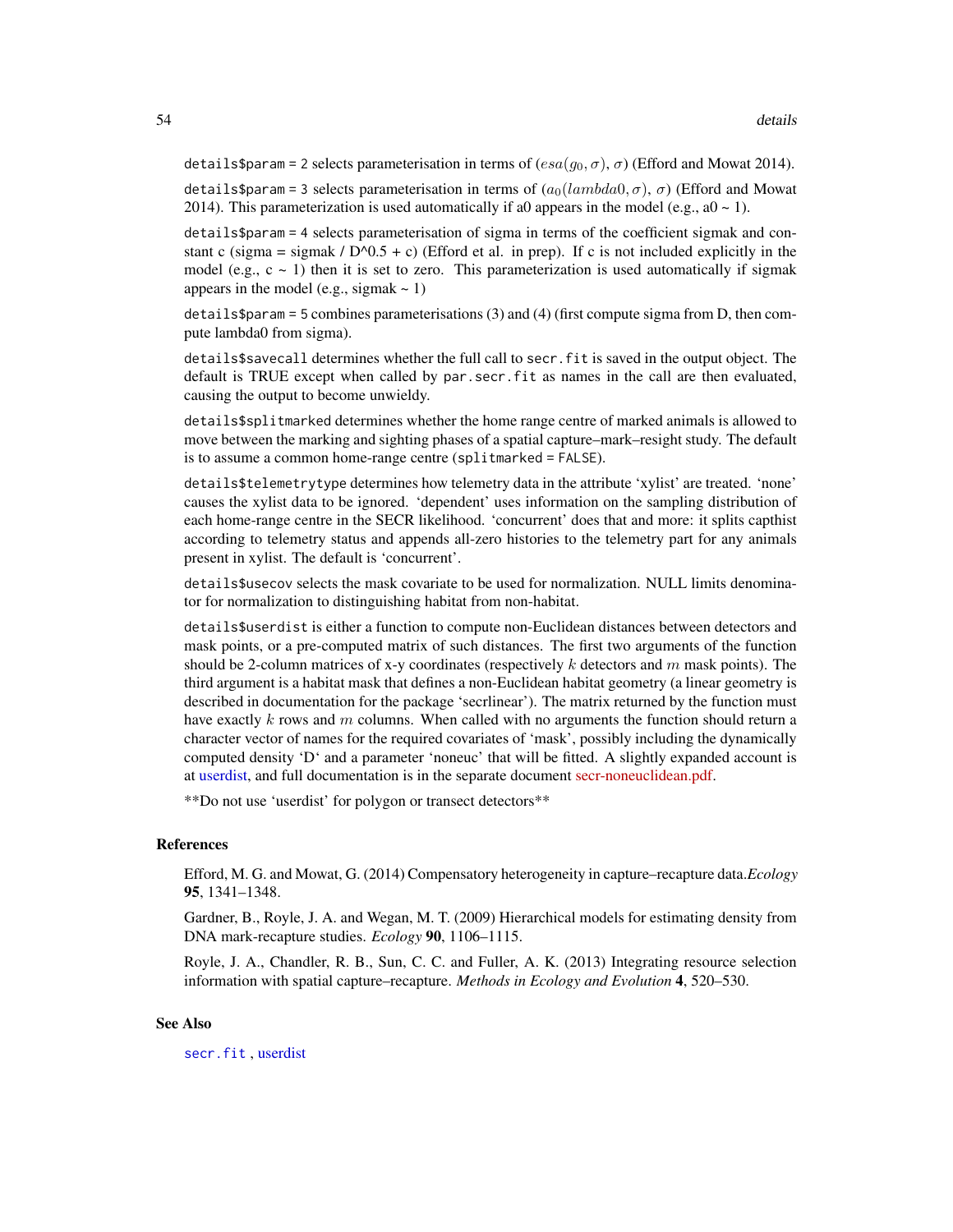#### detectfn 55

## Examples

```
## Not run:
## Demo of miscparm and userdist
## We fix the usual 'sigma' parameter and estimate the same
## quantity as miscparm[1]. Differences in CI reflect the implied use
## of the identity link for miscparm[1].
mydistfn3 <- function (xy1,xy2, mask) {
    if (missing(xy1)) return(character(0))
    xy1 \leftarrow as.matrix(xy1)xyz \leftarrow as_matrix(xy2)miscparm <- attr(mask, 'miscparm')
    distmat <- edist(xy1,xy2) / miscparm[1]
    distmat
}
fit0 <- secr.fit (captdata)
fit \le secr.fit (captdata, fixed = list(sigma=1), details =
    list(miscparm = c(sig = 20), userdist = mydistfn3))predict(fit0)
coef(fit)
## End(Not run)
```
<span id="page-54-0"></span>detectfn *Detection Functions*

#### Description

A detection function relates the probability of detection g or the expected number of detections  $\lambda$ for an animal to the distance of a detector from a point usually thought of as its home-range centre. In secr only simple 2- or 3-parameter functions are used. Each type of function is identified by its number or by a 2–3 letter code (version  $\geq 2.6.0$ ; see below). In most cases the name may also be used (as a quoted string).

Choice of detection function is usually not critical, and the default 'HN' is usually adequate.

Functions (14)–(20) are parameterised in terms of the expected number of detections  $\lambda$ , or cumulative hazard, rather than probability. 'Exposure' (e.g. Royle and Gardner 2011) is another term for cumulative hazard. This parameterisation is natural for the 'count' [detector](#page-57-0) type or if the function is to be interpreted as a distribution of activity (home range). When one of the functions (14)–(19) is used to describe detection probability (i.e., for the binary detectors 'single', 'multi','proximity','polygonX' or 'transectX'), the expected number of detections is internally transformed to a binomial probability using  $g(d) = 1 - \exp(-\lambda(d)).$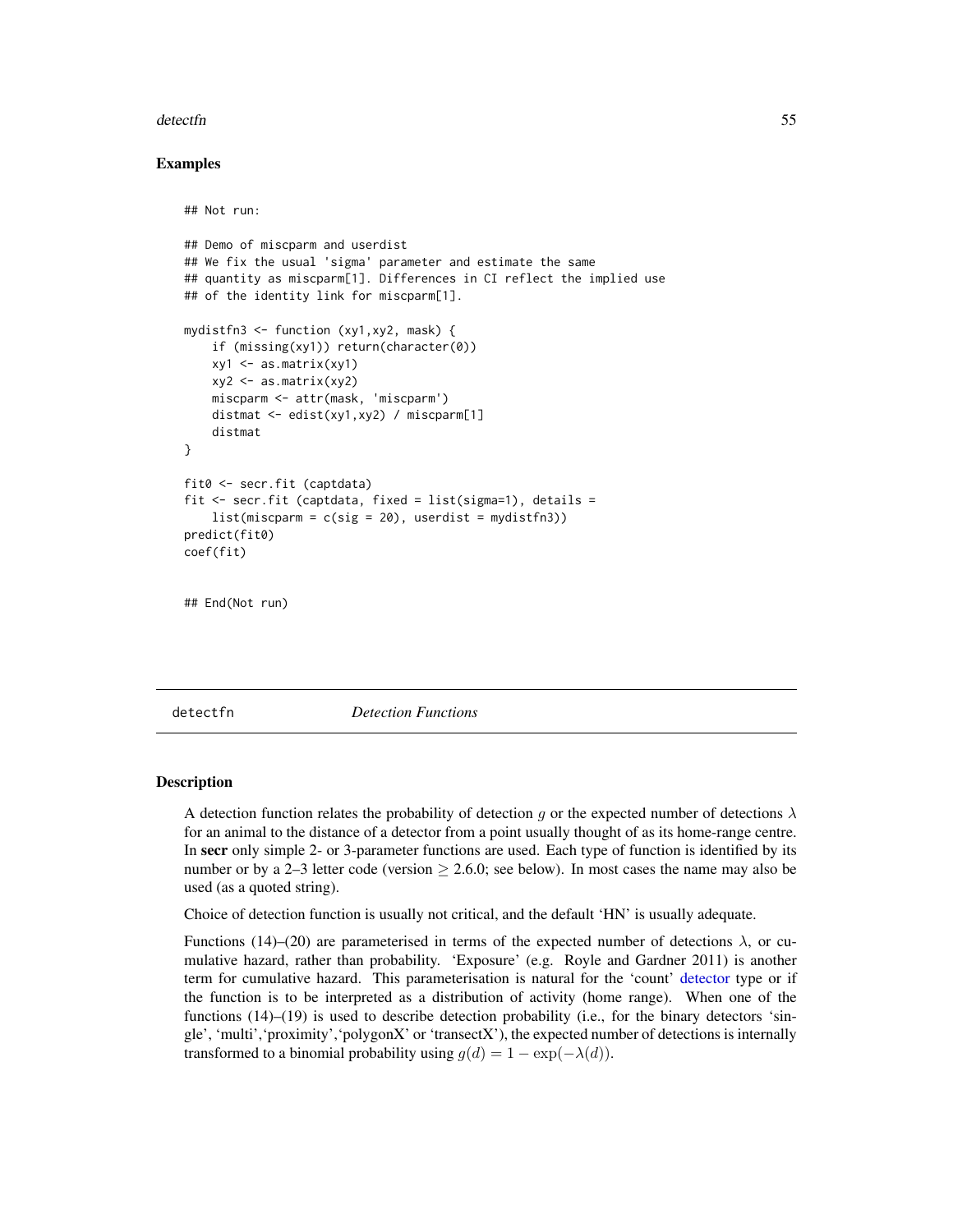The hazard halfnormal (14) is similar to the halfnormal exposure function used by Royle and Gardner (2011) except they omit the factor of 2 on  $\sigma^2$ , which leads to estimates of  $\sigma$  that are larger by a factor of sqrt(2). The hazard exponential (16) is identical to their exponential function.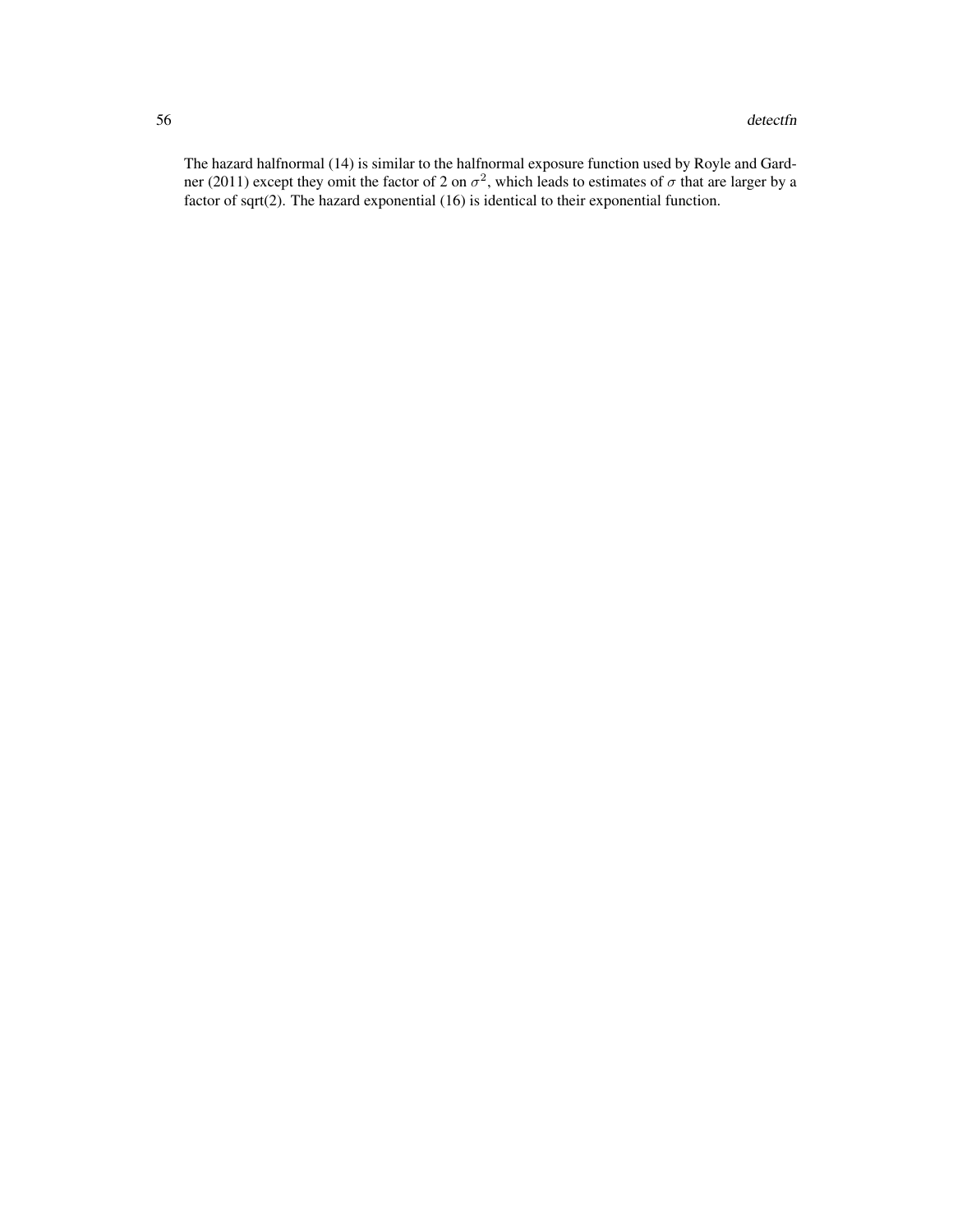#### detectfn 57

| Code          | Name                      | Parameters        | Function                                                                                               |
|---------------|---------------------------|-------------------|--------------------------------------------------------------------------------------------------------|
| 0 HN          | halfnormal                | g0, sigma         | $g(d) = g_0 \exp\left(\frac{-d^2}{2\sigma^2}\right)$                                                   |
| 1 HR          | hazard rate               | g0, sigma, z      | $q(d) = q_0[1 - \exp\{-\frac{d}{\sigma}\}^{-1}]$                                                       |
| 2 EX          | exponential               | g0, sigma         | $g(d) = g_0 \exp\{-(\frac{d}{\sigma})\}$                                                               |
| 3 CHN         | compound halfnormal       | g0, sigma, z      | $g(d) = g_0[1 - \{1 - \exp\left(\frac{-d^2}{2\sigma^2}\right)\}^z]$                                    |
| 4 UN          | uniform                   | g0, sigma         | $q(d) = q_0, d \leq \sigma$ ; $q(d) = 0$ , otherwise                                                   |
| 5 WEX         | w exponential             | g0, sigma, w      | $g(d) = g_0, d < w$ ; $g(d) = g_0 \exp\left(-\frac{d-w}{\sigma}\right)$ , otherwise                    |
| 6 ANN         | annular normal            | g0, sigma, w      | $g(d) = g_0 \exp\left\{\frac{-(d-w)^2}{2\sigma^2}\right\}$                                             |
| 7 CLN         | cumulative lognormal      | g0, sigma, z      | $q(d) = q_0[1 - F\{(d-\mu)/s\}]$                                                                       |
| 8 CG          | cumulative gamma          | g0, sigma, z      | $q(d) = q_0\{1 - G(d; k, \theta)\}\$                                                                   |
| 9 BSS         | binary signal strength    | b0, b1            | $q(d) = 1 - F\{-(b_0 + b_1 d)\}\$                                                                      |
| 10 SS         | signal strength           | beta0, beta1, sdS | $g(d) = 1 - F[{c - (\beta_0 + \beta_1 d)}/s]$                                                          |
| 11 SSS        | signal strength spherical | beta0, beta1, sdS | $q(d) = 1 - F[{c - (\beta_0 + \beta_1(d-1) - 10 \log_{10} d^2)}/s]$                                    |
| <b>14 HHN</b> | hazard halfnormal         | lambda0, sigma    | $\lambda(d) = \lambda_0 \exp\left(\frac{-d^2}{2\sigma^2}\right); g(d) = 1 - \exp(-\lambda(d))$         |
| <b>15 HHR</b> | hazard hazard rate        | lambda0, sigma, z | $\lambda(d) = \lambda_0(1 - \exp\{-(d/\sigma)^{-z}\}); g(d) = 1 - \exp(-\lambda(d))$                   |
| <b>16 HEX</b> | hazard exponential        | lambda0, sigma    | $\lambda(d) = \lambda_0 \exp\{-(\frac{d}{\sigma})\}; g(d) = 1 - \exp(-\lambda(d))$                     |
| <b>17 HAN</b> | hazard annular normal     | lambda0, sigma, w | $\lambda(d) = \lambda_0 \exp\left\{ \frac{-(d-w)^2}{2\sigma^2} \right\}; g(d) = 1 - \exp(-\lambda(d))$ |
| <b>18 HCG</b> | hazard cumulative gamma   | lambda0, sigma, z | $\lambda(d) = \lambda_0 \{ 1 - G(d; k, \theta) \}; g(d) = 1 - \exp(-\lambda(d))$                       |
| <b>19 HVP</b> | hazard variable power     | lambda0, sigma, z | $\lambda(d) = \lambda_0 \exp\{-(\frac{d}{\sigma})^z\}; g(d) = 1 - \exp(-\lambda(d))$                   |
| <b>20 HPX</b> | hazard pixelar            | lambda0, sigma    | $g(d') = 1 - exp(-\lambda(d'))$ , $d' \leq \sigma$ ; $g(d') = 0$ , otherwise                           |

Functions (1) and (15), the "hazard-rate" detection functions described by Hayes and Buckland (1983), are not recommended for SECR because of their long tail, and care is also needed with (2) and (16).

Function (3), the compound halfnormal, follows Efford and Dawson (2009).

Function (4) uniform is defined only for simulation as it poses problems for likelihood maximisation by gradient methods. Uniform probability implies uniform hazard, so there is no separate function 'HUN'.

For function (7), 'F' is the standard normal distribution function and  $\mu$  and s are the mean and standard deviation on the log scale of a latent variable representing a threshold of detection distance. See Note for the relationship to the fitted parameters sigma and z.

For functions (8) and (18), 'G' is the cumulative distribution function of the gamma distribution with shape parameter  $k (= z)$  and scale parameter  $\theta$  (= sigma/z). See R's [pgamma](#page-0-0).

For functions  $(9)$ ,  $(10)$  and  $(11)$ , 'F' is the standard normal distribution function and c is an arbitrary signal threshold. The two parameters of (9) are functions of the parameters of (10) and (11):  $b_0 =$  $(\beta_0 - c)/s dS$  and  $b_1 = \beta_1/s$  (see Efford et al. 2009). Note that (9) does not require signal-strength data or c.

Function (11) includes an additional 'hard-wired' term for sound attenuation due to spherical spreading. Detection probability at distances less than 1 m is given by  $g(d) = 1 - F\{(c - \beta_0)/s dS\}$ 

Functions (12) and (13) are undocumented methods for sound attenuation.

Function (19) has been used in some published papers and is included for comparison (see e.g. Ergon and Gardner 2014).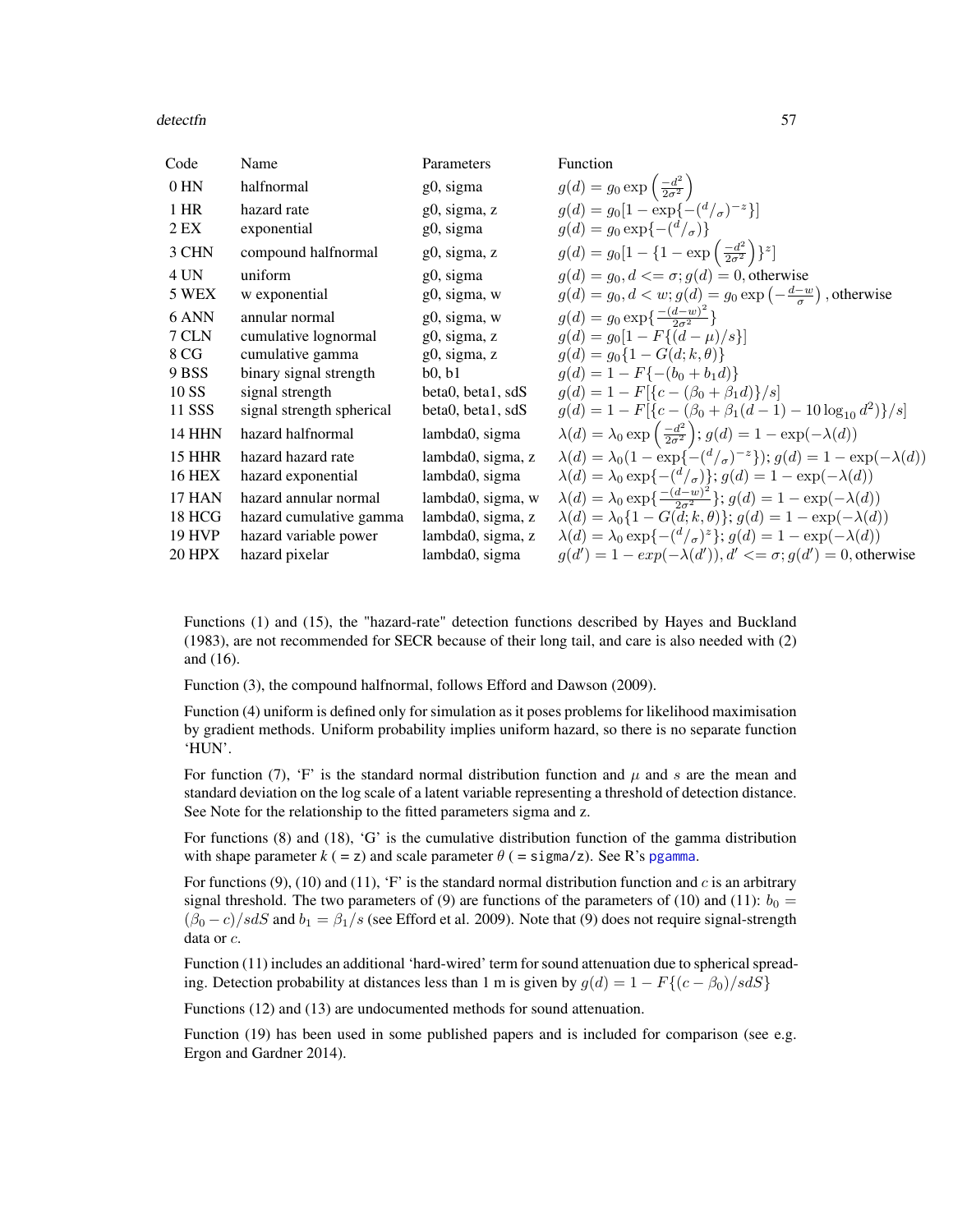Function (20) assigns positive probability of detection only to points within a square pixel (cell) with side 2 sigma that is centred on the detector. (Typically used with fixed sigma  $=$  detector spacing  $/$ 2).

## Note

The parameters of function (7) are potentially confusing. The fitted parameters describe a latent threshold variable on the natural scale: sigma (mean) =  $\exp(\mu + s^2/2)$  and z (standard deviation) =  $\sqrt{\exp(s^2 + 2\mu)(\exp(s^2) - 1)}$ . As with other detection functions, sigma is a spatial scale parameter, although in this case it corresponds to the mean of the threshold variable; the standard deviation of the threshold variable (z) determines the shape (roughly 1/max(slope)) of the detection function.

#### References

Efford, M. G. and Dawson, D. K. (2009) Effect of distance-related heterogeneity on population size estimates from point counts. *Auk* 126, 100–111.

Efford, M. G., Dawson, D. K. and Borchers, D. L. (2009) Population density estimated from locations of individuals on a passive detector array. *Ecology* 90, 2676–2682.

Ergon, T. and Gardner, B. (2014) Separating mortality and emigration: modelling space use, dispersal and survival with robust-design spatial capture–recapture data. *Methods in Ecology and Evolution* 5, 1327–1336.

Hayes, R. J. and Buckland, S. T. (1983) Radial-distance models for the line-transect method. *Biometrics* 39, 29–42.

Royle, J. A. and Gardner, B. (2011) Hierarchical spatial capture–recapture models for estimating density from trapping arrays. In: A.F. O'Connell, J.D. Nichols \& K.U. Karanth (eds) *Camera Traps in Animal Ecology: Methods and Analyses*. Springer, Tokyo. Pp. 163–190.

### See Also

[detectfnplot](#page-163-0)

<span id="page-57-0"></span>detector *Detector Type*

## **Description**

Extract or replace the detector type.

#### Usage

```
detector(object, ...)
detector(object) <- value
```

| object                  | object with 'detector' attribute e.g. traps |
|-------------------------|---------------------------------------------|
| value                   | character string for detector type          |
| $\cdot$ $\cdot$ $\cdot$ | other arguments (not used)                  |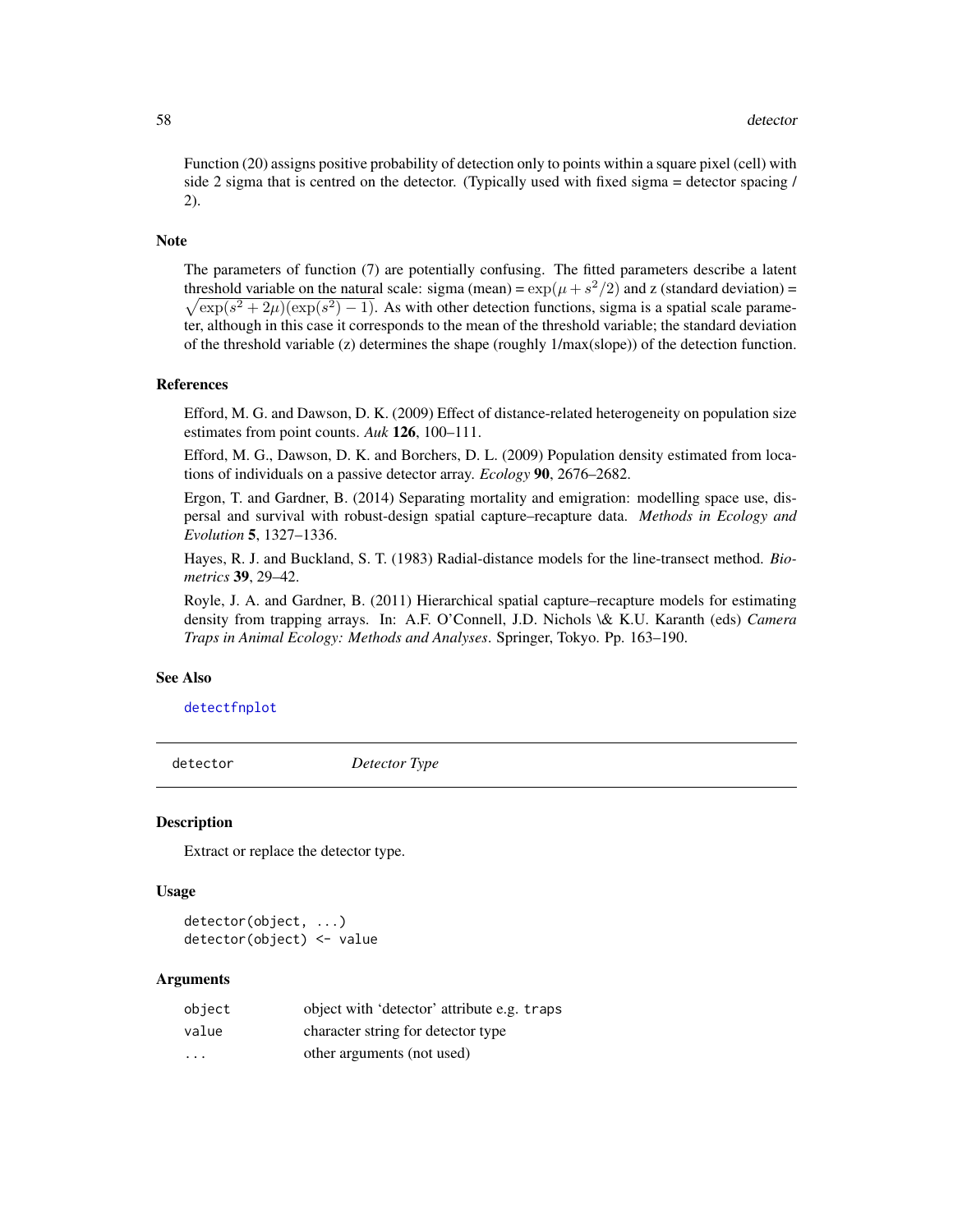#### deviance 59

#### Details

Valid detector types are 'single', 'multi', 'proximity', 'count', 'capped', 'signal', 'polygon', 'transect', 'polygonX', and 'transectX'. The detector type is stored as an attribute of a traps object. Detector types are mostly described by Efford et al. (2009a,b; see also [secr-overview.pdf\)](#page-0-0). Polygon and transect detector types are for area and linear searches as described in [secr-polygondetectors.pdf](https://www.otago.ac.nz/density/pdfs/secr-polygondetectors.pdf) and Efford (2011). The 'signal' detector type is used for acoustic data as described in [secr-sound.pdf.](https://www.otago.ac.nz/density/pdfs/secr-sound.pdf)

The 'capped' detector type refers to binary proximity data in which no more than one individual may be detected at a detector on any occasion. The type is partially implemented in secr 3.1.1: data may be simulated and manipulated, but for model fitting these are treated as proximity data by secr.fit().

#### Value

character string for detector type

#### References

Efford, M. G. (2011) Estimation of population density by spatially explicit capture–recapture with area searches. *Ecology* 92, 2202–2207.

Efford, M. G., Borchers D. L. and Byrom, A. E. (2009a) Density estimation by spatially explicit capture-recapture: likelihood-based methods. In: D. L. Thomson, E. G. Cooch and M. J. Conroy (eds) *Modeling Demographic Processes in Marked Populations*. Springer, New York. Pp. 255–269.

Efford, M. G., Dawson, D. K. and Borchers, D. L. (2009b) Population density estimated from locations of individuals on a passive detector array. *Ecology* 90, 2676–2682.

#### See Also

[traps](#page-287-0), [RShowDoc](#page-0-0)

## Examples

```
## Default detector type is "multi"
temptrap \leq make.grid(nx = 6, ny = 8)
detector(temptrap) <- "proximity"
summary(temptrap)
```
deviance *Deviance of fitted secr model and residual degrees of freedom*

## Description

Compute the deviance or residual degrees of freedom of a fitted secr model, treating multiple sessions and groups as independent. The likelihood of the saturated model depends on whether the 'conditional' or 'full' form was used, and on the distribution chosen for the number of individuals observed (Poisson or binomial).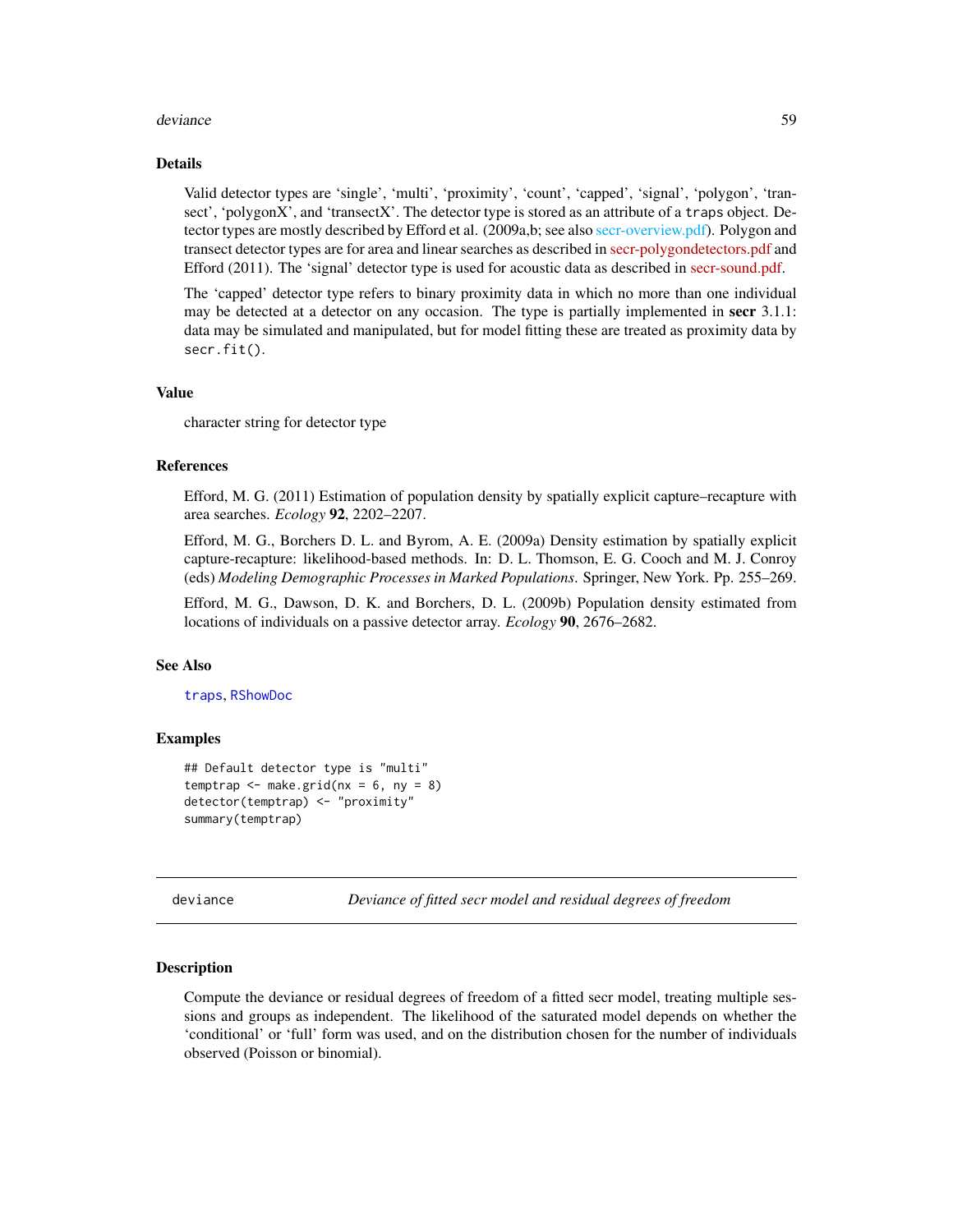#### 60 deviance

## Usage

```
## S3 method for class 'secr'
deviance(object, ...)
## S3 method for class 'secr'
df.residual(object, ...)
```
## Arguments

| object   | secr object from secr.fit  |
|----------|----------------------------|
| $\cdots$ | other arguments (not used) |

## Details

The deviance is  $-2log(\hat{L}) + 2log(L_{sat})$ , where  $\hat{L}$  is the value of the log-likelihood evaluated at its maximum, and  $L_{sat}$  is the log-likelihood of the saturated model, calculated thus:

Likelihood conditional on  $n -$ 

$$
L_{sat} = \log(n!) + \sum_{\omega} [n_{\omega} \log(\frac{n_{\omega}}{n}) - \log(n_{\omega}!)]
$$

Full likelihood, Poisson  $n -$ 

$$
L_{sat} = n \log(n) - n + \sum_{\omega} [n_{\omega} \log(\frac{n_{\omega}}{n}) - \log(n_{\omega}!)]
$$

Full likelihood, binomial  $n -$ 

$$
L_{sat} = n\log(\frac{n}{N}) + (N - n)\log(\frac{N - n}{N}) + \log(\frac{N!}{(N - n)!}) + \sum_{\omega} [n_{\omega} \log(\frac{n_{\omega}}{n}) - \log(n_{\omega}!)]
$$

n is the number of individuals observed at least once,  $n_{\omega}$  is the number of distinct histories, and N is the number in a chosen area A that we estimate by  $\ddot{N} = D A$ .

The residual degrees of freedom is the number of distinct detection histories minus the number of parameters estimated. The detection histories of two animals are always considered distinct if they belong to different groups.

When samples are (very) large the deviance is expected to be distributed as  $\chi^2$  with  $n_{\omega} - p$  degrees of freedom when  $p$  parameters are estimated. In reality, simulation is needed to assess whether a given value of the deviance indicates a satisfactory fit, or to estimate the overdispersion parameter c. sim.secr is a convenient tool.

#### Value

The scalar numeric value of the deviance or the residual degress of freedom extracted from the fitted model.

## References

Borchers, D. L. and Efford, M. G. (2008) Spatially explicit maximum likelihood methods for capture–recapture studies. *Biometrics* 64, 377–385.

### See Also

[secr.fit](#page-218-0), [sim.secr](#page-247-0)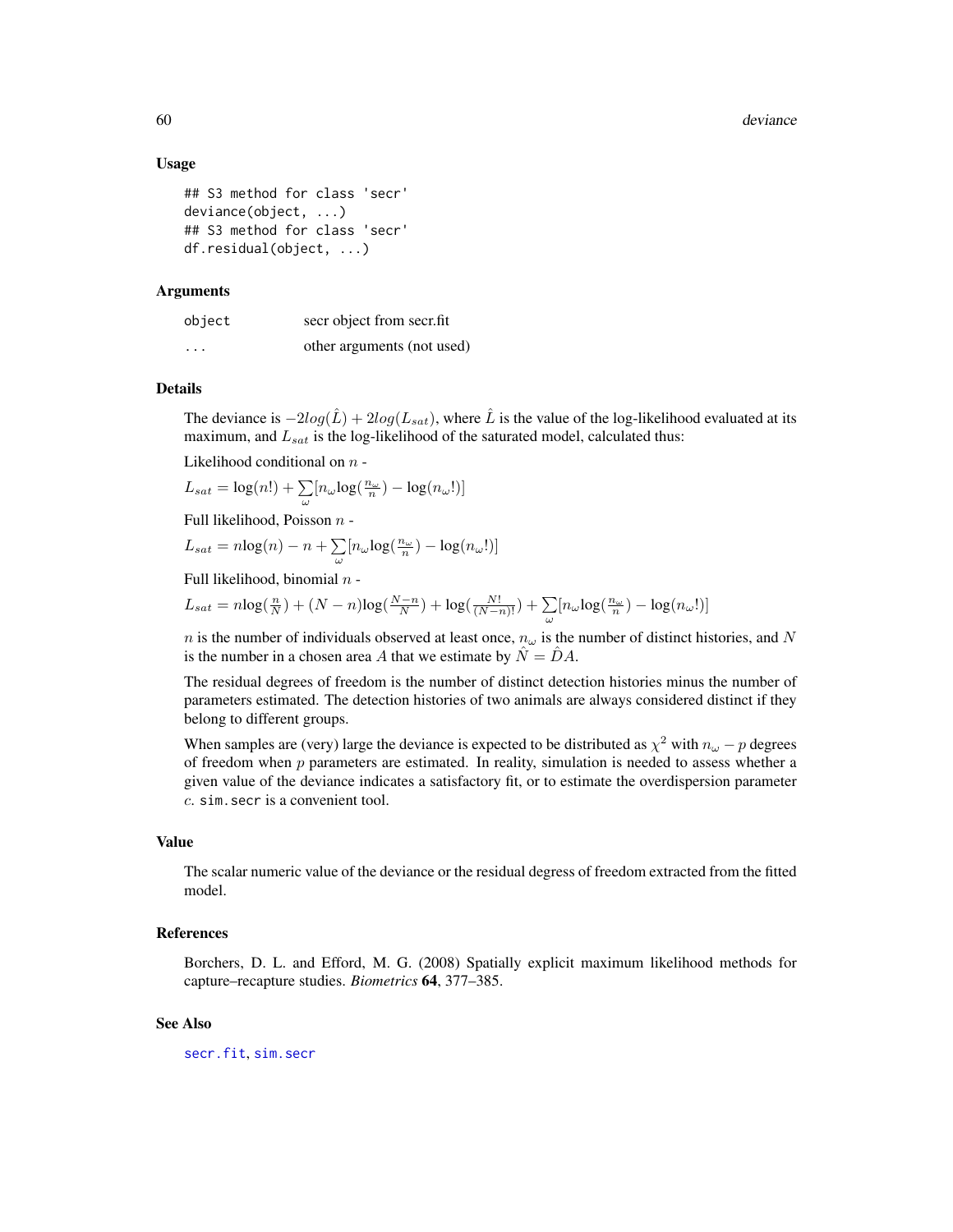#### discretize 61

## Examples

```
deviance(secrdemo.0)
df.residual(secrdemo.0)
```
#### discretize *Rasterize Area Search or Transect Data*

## **Description**

It is sometimes useful to re-cast area-search (polygon or polygonX) data as if it was from a set of closely spaced point detectors, i.e. to rasterize the detection locations. This function makes that conversion. Each polygon detector in the input is replaced by a number of point detectors, each representing a square pixel. Detections are mapped to the new detectors on the basis of their x-y coordinates.

If object contains transect data the problem is passed to [snip](#page-254-0) and reduce.capthist.

#### Usage

```
discretize(object, spacing = 5, outputdetector = c("proximity", "count", "multi"),
    tol = 0.001, cell.overlap = FALSE, type = c("centre", "any", "all"), ...)
```
#### Arguments

| object       | secr capthist or traps object                                     |
|--------------|-------------------------------------------------------------------|
| spacing      | numeric spacing between point detectors in metres                 |
|              | output detector character output detector type                    |
| tol          | numeric fractional inflation of perimeter (see Details)           |
| cell.overlap | logical; if TRUE the area of overlap is stored in usage attribute |
| type         | character; see Details                                            |
|              | other arguments passed to snip if object is transect              |

#### Details

The input should have detector type 'polygon' or 'polygonX'.

A new array of equally spaced detectors is generated within each polygon of the input, inflated radially by  $1 +$  tol to avoid some inclusion problems. The origin of the superimposed grid is fixed automatically. If type = "centre" detectors are included if they lie within the (inflated) polygon. Otherwise, the decision on whether to include a candidate new detector is based on the corner vertices of the cell around the detector (side = spacing); type = "any" and type = "all" have the obvious meanings.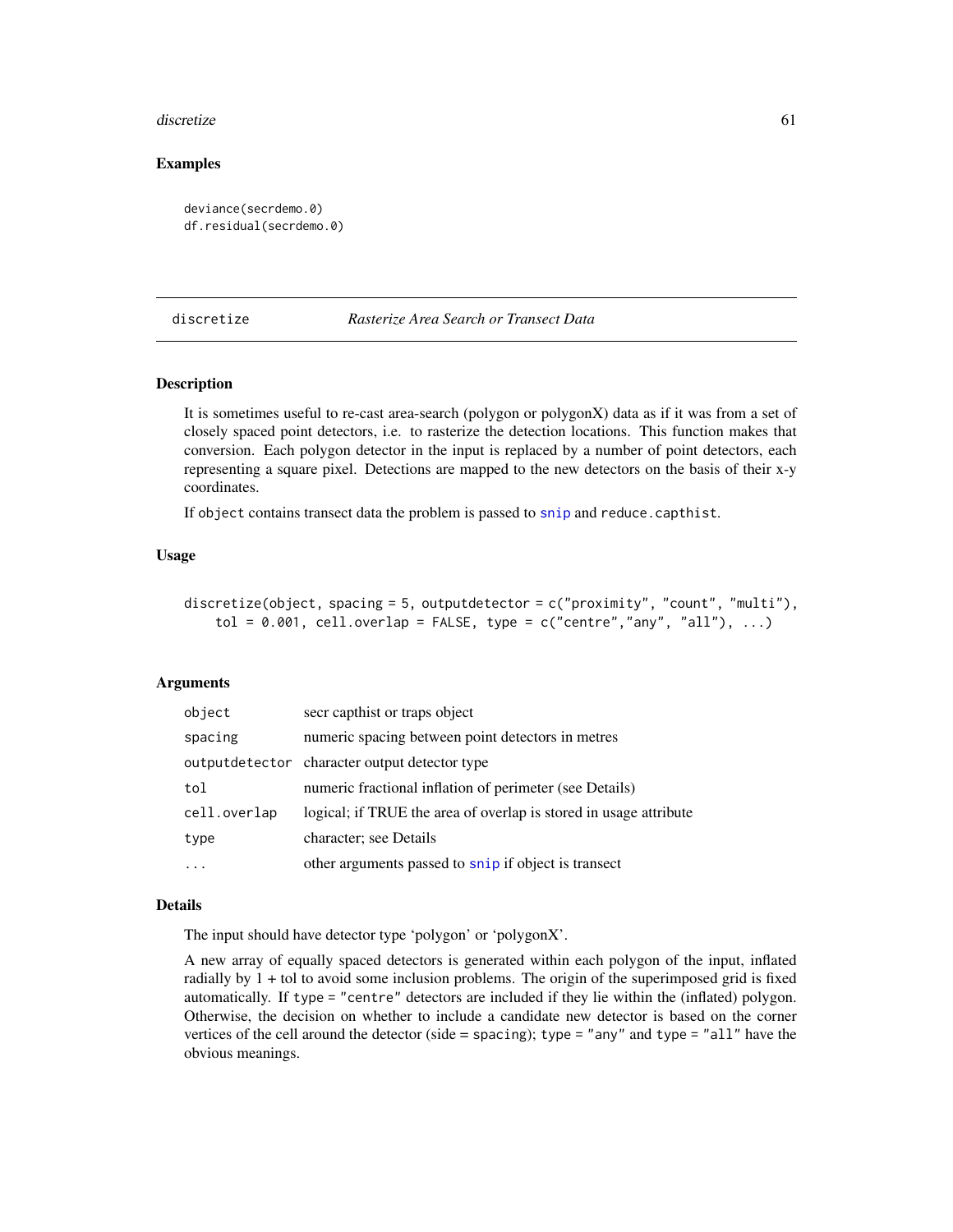tol may be negative, in which case the array(s) will be shrunk relative to the polygon(s).

For irregular polygons the edge cells in the output may be only partially contained within the polygon they represent. Set cell.overlap = TRUE to retain the proportion of overlap as the 'usage' of the new traps object. This can take a few seconds to compute. If 'usage' is already defined then the new 'usage' is the old multiplied by the proportion of overlap.

Combining type = "any" and cell.overlap = TRUE with tol  $> 0$  can have the odd effect of including some marginal detectors that are assigned zero usage.

With type = "any", the sum of the overlap proportions times cell area is equal to the area of the polygons.

## Value

A capthist or traps object of the requested detector type, but otherwise carrying forward all attributes of the input. The embedded traps object has a factor covariate 'polyID' recording the polygon to which each point detector relates.

#### Note

Consider the likely number of detectors in the output before you start.

#### See Also

[reduce.capthist](#page-200-0), [snip](#page-254-0)

## Examples

```
## Not run:
## generate some polygon data
pol <- make.poly()
CH \le -\sin.\text{capthist(pol, popn = list(D = 30), detectfn = 'HHN',}detection = list(lambda = 0.3))plot(CH, border = 10, grid1 = FALSE, varycol = FALSE)## discretize and plot
CH1 <- discretize(CH, spacing = 10, output = 'count')
plot(CH1, add = TRUE, cappar = list(col = 'orange'), varycol =FALSE, rad = 0)
plot(traps(CH1), add = TRUE)
# overlay cell boundaries
plot(as.mask(traps(CH1)), dots = FALSE, col = NA, meshcol = 'green',
    add = TRUE)
## show how detections are snapped to new detectors
newxy <- traps(CH1)[nearesttrap(xy(CH),traps(CH1)),]
segments(xy(CH)[,1], xy(CH)[,2], newxy[,1], newxy[,2])
plot(traps(CH), add = TRUE) # original polygon
```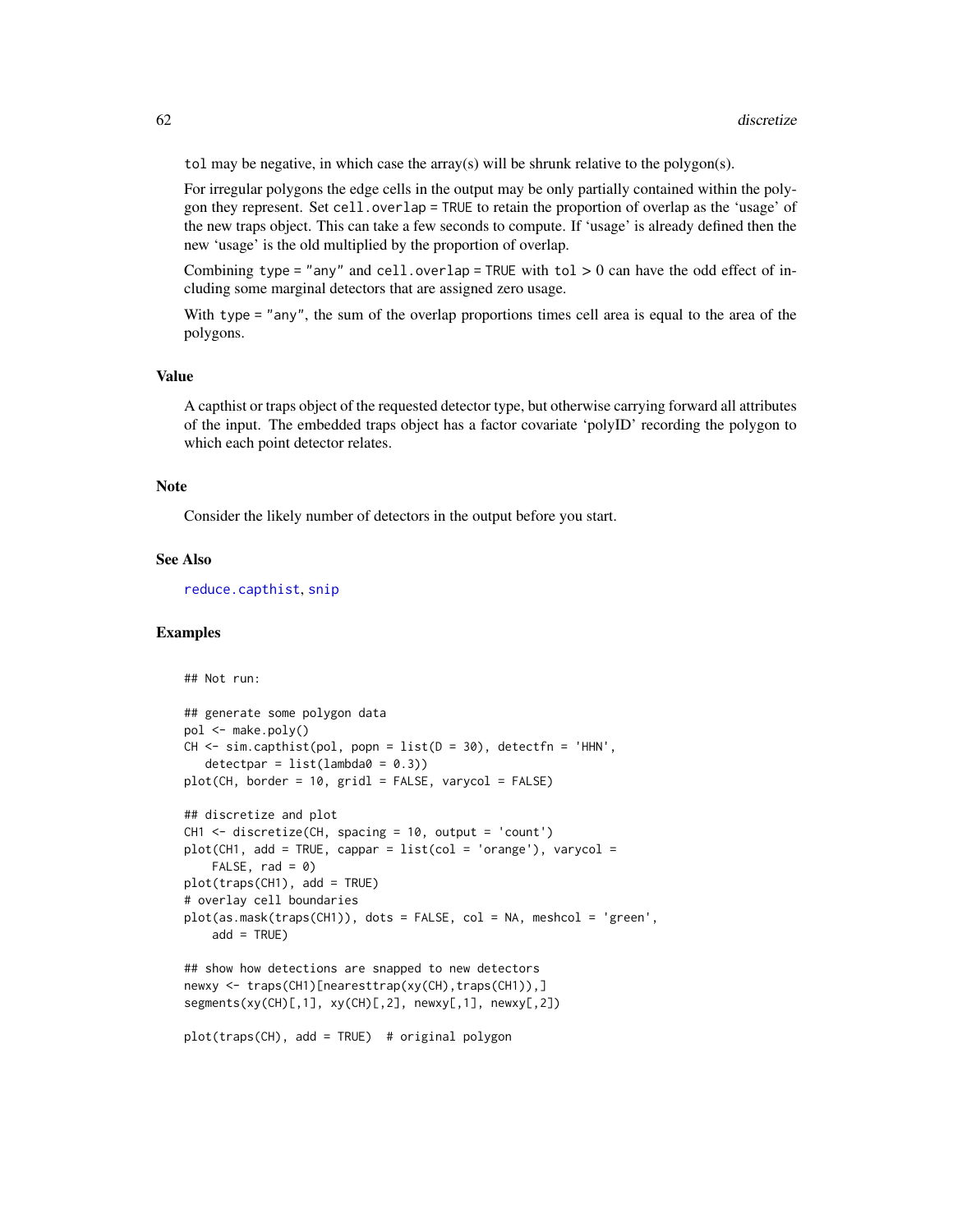## distancetotrap 63

```
## Incomplete overlap
pol <- rotate(make.poly(), 45)
CH2 \leq -\sin.\text{capthist(pol, popn = list(D = 30), detectfn = 'HHN',}detectpar = list(lambda = 0.3))plot(CH2, border = 10, gridl = FALSE, varycol = FALSE)
CH3 <- discretize(CH2, spacing = 10, output = 'count', type = 'any',
    cell.overlap = TRUE, tol=0.05)
plot(CH3, add = TRUE, cappar = list(col = 'orange'), varycol =FALSE, rad = 0)plot(traps(CH3), add = TRUE)
# overlay cell boundaries and usage
msk <- as.mask(traps(CH3))
covariates(msk) <- data.frame(usage = usage(traps(CH3))[,1])
plot(msk, dots = FALSE, cov='usage', meshcol = 'green',
    add = TRUE)
## End(Not run)
```
distancetotrap *Distance To Nearest Detector*

## Description

Compute Euclidean distance from each of a set of points to the nearest detector in an array, or return the sequence number of the detector nearest each point.

## Usage

```
distancetotrap(X, traps)
```
nearesttrap(X, traps)

## Arguments

|       | coordinates                                    |
|-------|------------------------------------------------|
| traps | traps object or 2-column matrix of coordinates |

## Details

distancetotrap returns the distance from each point in X to the nearest detector in traps. It may be used to restrict the points on a habitat mask.

For traps objects with polygon detector type (polygon, polygonX), and for SpatialPolygons, the function sf::st\_distance is used internally(from secr 4.5.2).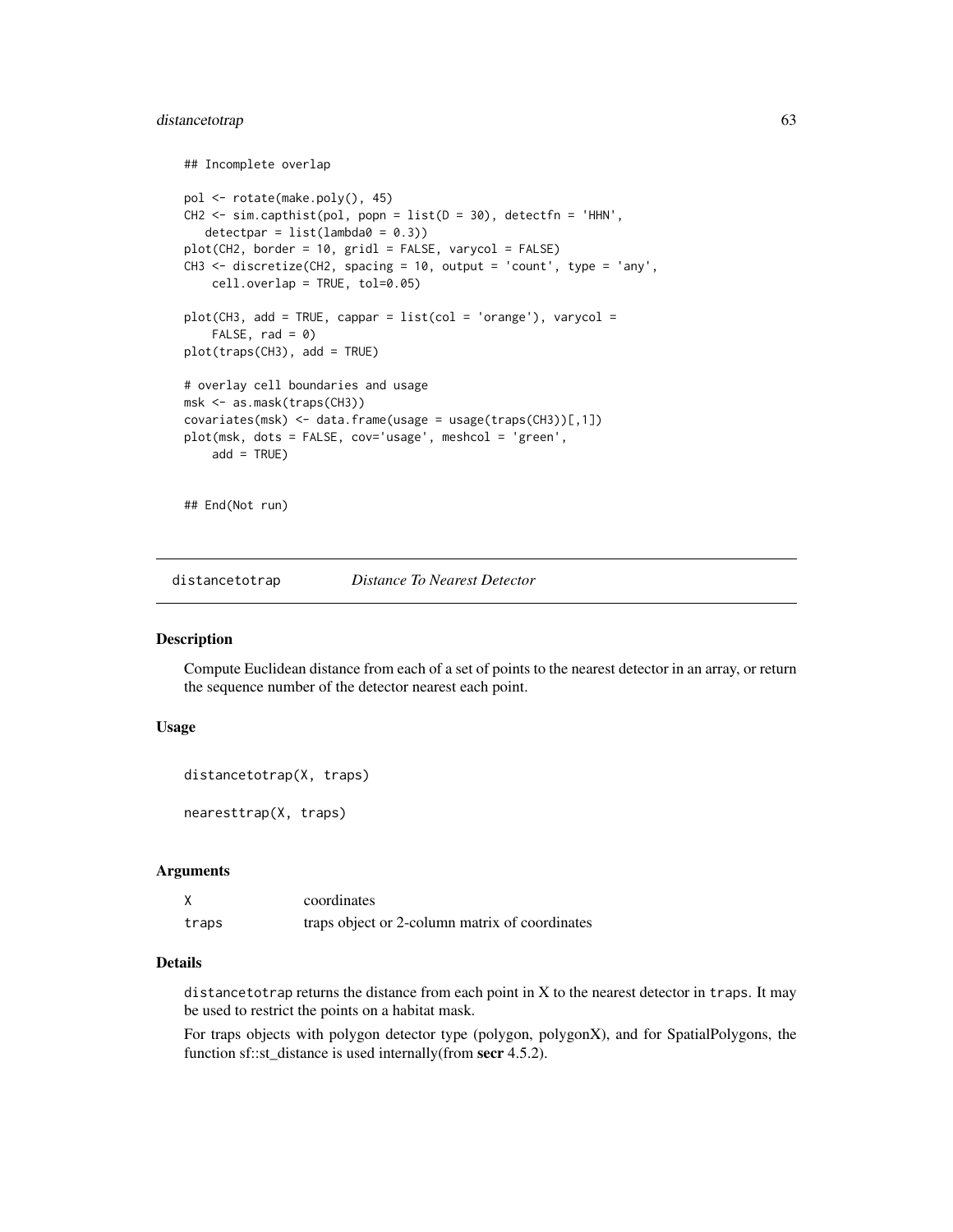## Value

distancetotrap returns a vector of distances (assumed to be in metres).

nearesttrap returns the index of the nearest trap.

## See Also

[make.mask](#page-115-0)

## Examples

```
## restrict a habitat mask to points within 70 m of traps
## this is nearly equivalent to using make.mask with the
## `trapbuffer' option
temptrap <- make.grid()
tempmask <- make.mask(temptrap)
d <- distancetotrap(tempmask, temptrap)
tempmask <- subset(tempmask, d < 70)
```
Dsurface *Density Surfaces*

## Description

S3 class for rasterized fitted density surfaces. A Dsurface is a type of 'mask' with covariate(s) for the predicted density at each point.

## Usage

```
## S3 method for class 'Dsurface'
print(x, scale = 1, ...)## S3 method for class 'Dsurface'
summary(object, scale = 1, ...)
```

| x, object               | Dsurface object to display                                                            |
|-------------------------|---------------------------------------------------------------------------------------|
| scale                   | numeric multiplier for density                                                        |
| $\cdot$ $\cdot$ $\cdot$ | other arguments passed to print method for data frames or summary method for<br>masks |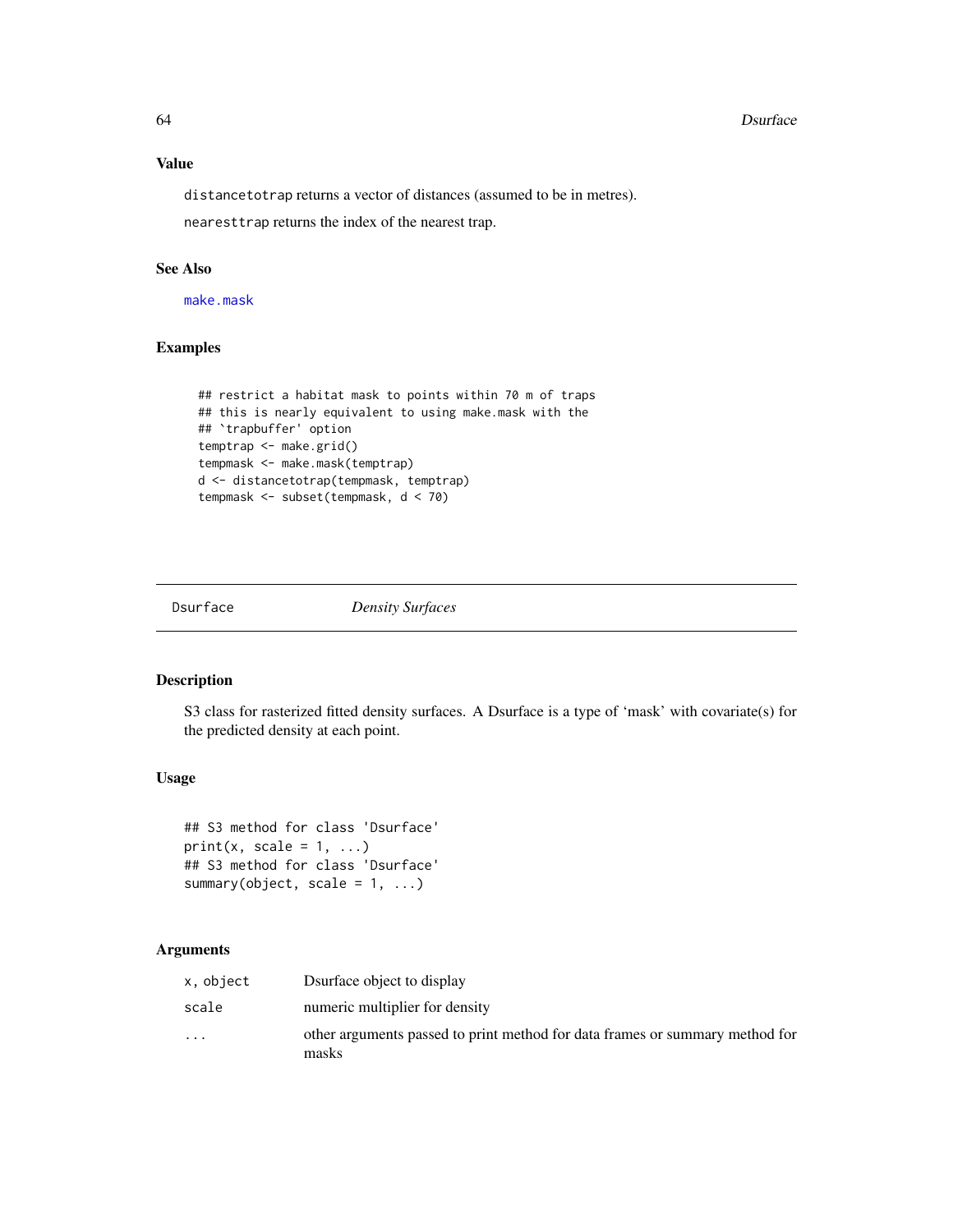## ellipse.secr 65

## Details

A Dsurface will usually have been constructed with [predictDsurface](#page-176-0).

The 'scale' argument may be used to change the units of density from the default (animals / hectare) to animals /  $km^2$  (scale = 100) or animals / 100 $km^2$  (scale = 10000).

A virtual S4 class 'Dsurface' is defined to allow the definition of a method for the generic function raster from the raster package.

#### See Also

[predictDsurface](#page-176-0), [plot.Dsurface](#page-158-0)

ellipse.secr *Confidence Ellipses*

#### Description

Plot joint confidence ellipse for two parameters of secr model, or for a distribution of points.

## Usage

```
ellipse.secr(object, par = c("g0", "sigma"), alpha = 0.05,
   npts = 100, plot = TRUE, linkscale = TRUE, add = FALSE,
   col = palette(), ...)
```
ellipse.bvn(xy, alpha =  $0.05$ , npts =  $100$ , centroid = TRUE, add = FALSE, ...)

| object    | secr object output from secr. fit                                                               |
|-----------|-------------------------------------------------------------------------------------------------|
| par       | character vector of length two, the names of two 'beta' parameters                              |
| alpha     | alpha level for confidence intervals                                                            |
| npts      | number of points on perimeter of ellipse                                                        |
| plot      | logical for whether ellipse should be plotted                                                   |
| linkscale | logical; if FALSE then coordinates will be backtransformed from the link scale                  |
| add       | logical to add ellipse to an existing plot                                                      |
| col       | vector of one or more plotting colours                                                          |
| $\ddots$  | arguments to pass to plot functions (or polygon() in the case of ellipse.bvn)                   |
| XV        | 2-column matrix of coordinates                                                                  |
| centroid  | logical; if TRUE the plotted ellipse is a confidence region for the centroid of<br>points in xy |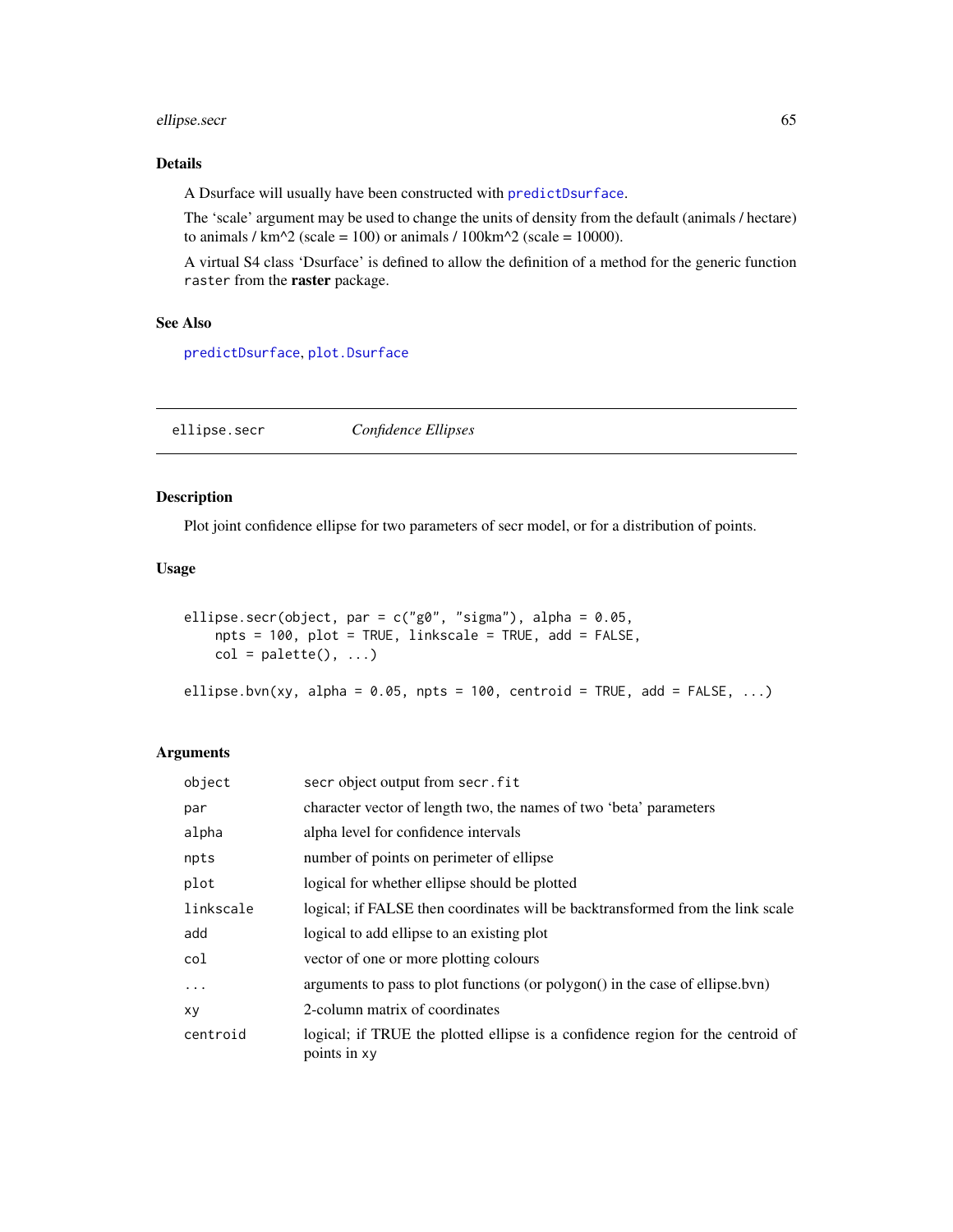ellipse.secr calculates coordinates of a confidence ellipse from the asymptotic variance-covariance matrix of the beta parameters (coefficients), and optionally plots it.

If linkscale == FALSE, the inverse of the appropriate link transformation is applied to the coordinates of the ellipse, causing it to deform.

If object is a list of secr models then one ellipse is constructed for each model. Colours are recycled as needed.

ellipse.bvn plots a bivariate normal confidence ellipse for the centroid of a 2-dimensional distribution of points (default centroid = TRUE), or a Jennrich and Turner (1969) elliptical home-range model.

## Value

A list containing the x and y coordinates is returned invisibly from either function.

## References

Jennrich, R. I. and Turner, F. B. (1969) Measurement of non-circular home range. *Journal of Theoretical Biology*, 22, 227–237.

## Examples

ellipse.secr(secrdemo.0)

<span id="page-65-0"></span>empirical.varD *Empirical Variance of H-T Density Estimate*

## Description

Compute Horvitz-Thompson-like estimate of population density from a previously fitted spatial detection model, and estimate its sampling variance using the empirical spatial variance of the number observed in replicate sampling units. Wrapper functions are provided for several different scenarios, but all ultimately call derivednj. The function derived also computes Horvitz-Thompson-like estimates, but it assumes a Poisson or binomial distribution of total number when computing the sampling variance.

## Usage

```
derivednj ( nj, esa, se.esa = NULL, method = c("SRS", "R2", "R3", "local",
    "poisson", "binomial"), xy = NULL, alpha = 0.05, loginterval = TRUE,
   area = NULL, independent.esa = FALSE )
```
derivedMash ( object, sessnum = NULL, method = c("SRS", "local"),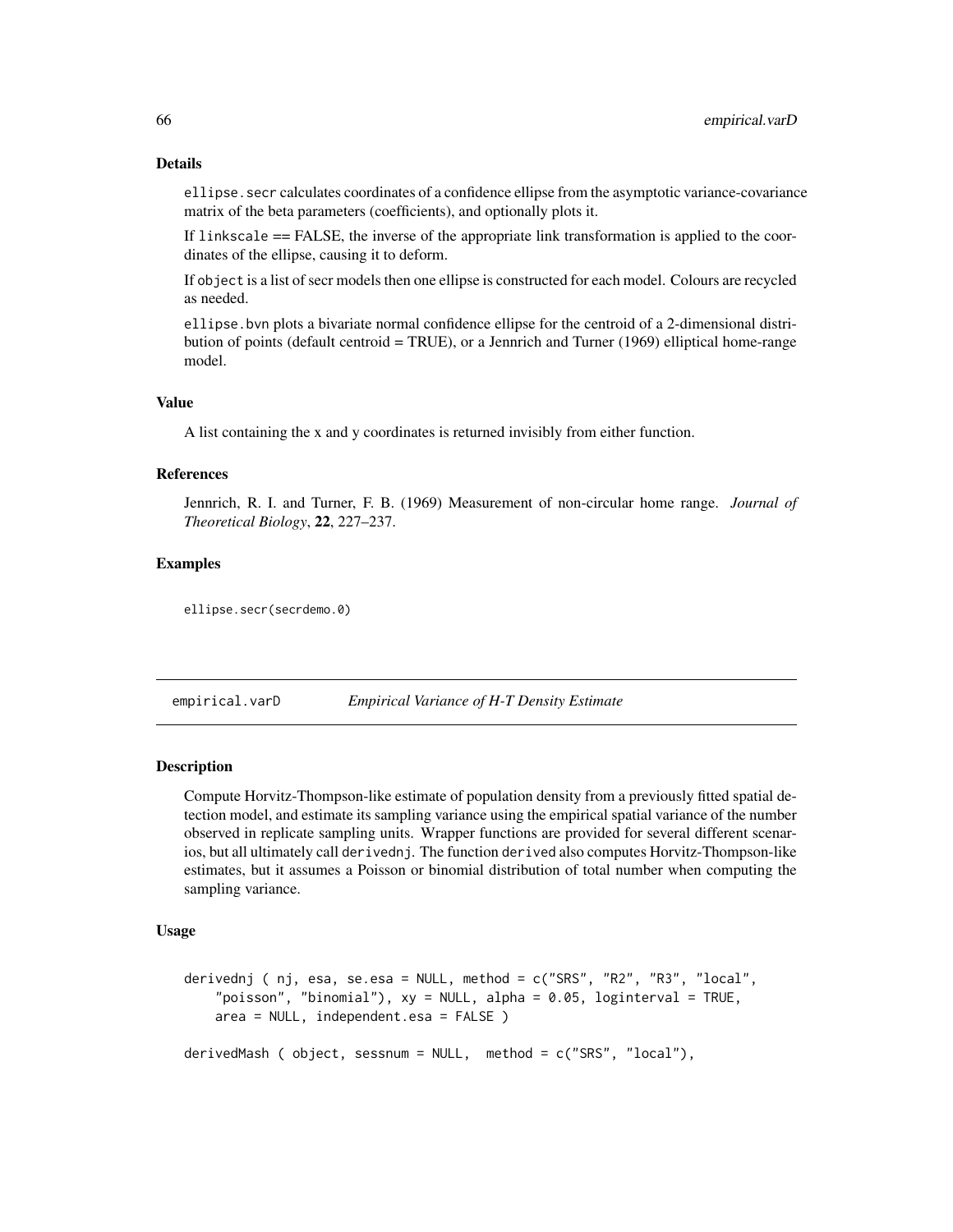```
alpha = 0.05, loginterval = TRUE)
derivedCluster ( object, method = c("SRS", "R2", "R3", "local", "poisson", "binomial"),
    alpha = 0.05, loginterval = TRUE)
derivedSession ( object, method = c("SRS", "R2", "R3", "local", "poisson", "binomial"),
  xy = NULL, alpha = 0.05, loginterval = TRUE, area = NULL, independent.esa = FALSE )
derivedExternal ( object, sessnum = NULL, nj, cluster, buffer = 100,
   mask = NULL, noccasions = NULL, method = c("SRS", "local"), xy = NULL,alpha = 0.05, loginterval = TRUE)
derivedSystematic( object, xy, design = list(), basenx = 10, df = 9, extrapolate = TRUE,
    alpha = 0.05, loginterval = TRUE, independent.esa = FALSE, keep = FALSE,
   ncores = NULL)
```

| object          | fitted secr model                                                                                    |
|-----------------|------------------------------------------------------------------------------------------------------|
| nj              | vector of number observed in each sampling unit (cluster)                                            |
| esa             | estimate of effective sampling area $(\hat{a})$                                                      |
| se.esa          | estimated standard error of effective sampling area $(SE(\hat{a}))$                                  |
| method          | character string 'SRS' or 'local'                                                                    |
| xy              | data frame of $x$ - and $y$ - coordinates (method = "local" only)                                    |
| alpha           | alpha level for confidence intervals                                                                 |
| loginterval     | logical for whether to base interval on $log(N)$                                                     |
| area            | area of region for method $=$ "binomial" (hectares)                                                  |
| independent.esa |                                                                                                      |
|                 | logical; controls variance contribution from esa (see Details)                                       |
| sessnum         | index of session in object\$capthist for which output required                                       |
| cluster         | 'traps' object for a single cluster                                                                  |
| buffer          | width of buffer in metres (ignored if mask provided)                                                 |
| mask            | mask object for a single cluster of detectors                                                        |
| noccasions      | number of occasions (for nj)                                                                         |
| design          | list specifying systematic design (see Details)                                                      |
| basenx          | integer number of basis grid points in x-dimension                                                   |
| df              | integer number of degrees of freedom for gam                                                         |
| extrapolate     | logical; if FALSE then boxlet p values are inferred from nearest point inside<br>convex hull of grid |
| keep            | logical; if TRUE then derivedSystematic saves key intermediate values as at-<br>tributes             |
| ncores          | integer                                                                                              |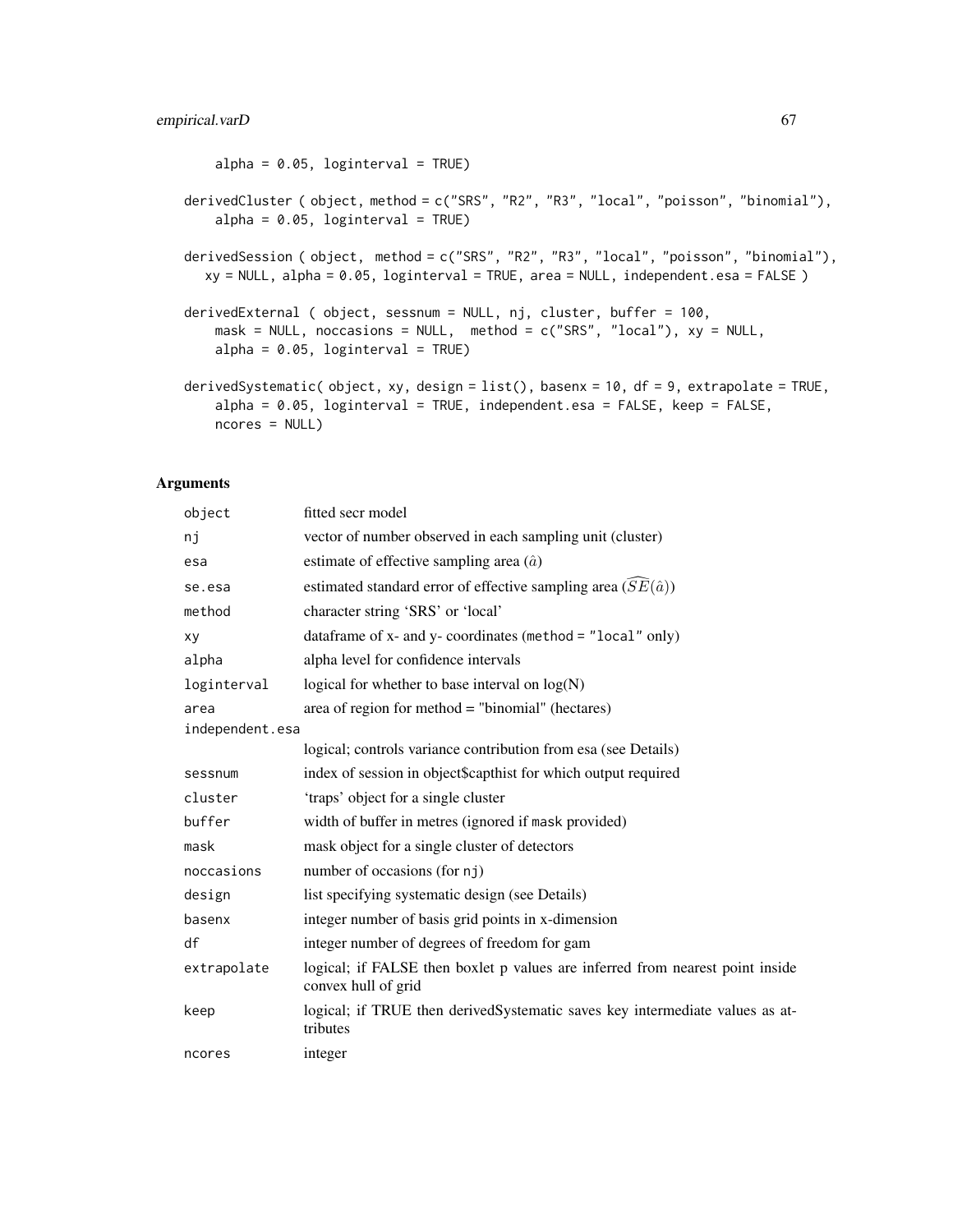#### Details

derivednj accepts a vector of counts (nj), along with  $\hat{a}$  and  $\widehat{SE}(\hat{a})$ . The argument esa may be a scalar or (if se.esa is NULL) a 2-column matrix with  $\hat{a}_i$  and  $\widehat{SE}(\hat{a}_i)$  for each replicate j (row). In the special case that nj is of length 1, or method takes the values 'poisson' or 'binomial', the variance is computed using a theoretical variance rather than an empirical estimate. The value of method corresponds to 'distribution' in [derived](#page-47-0), and defaults to 'poisson'. For method = 'binomial' you must specify area (see Examples).

If independent.esa is TRUE then independence is assumed among cluster-specific estimates of esa, and esa variances are summed. The default is a weighted sum leading to higher overall variance.

derivedCluster accepts a model fitted to data from clustered detectors; each [cluster](#page-34-0) is interpreted as a replicate sample. It is assumed that the sets of individuals sampled by different clusters do not intersect, and that all clusters have the same geometry (spacing, detector number etc.).

derivedMash accepts a model fitted to clustered data that have been 'mashed' for fast processing (see [mash](#page-282-0)); each cluster is a replicate sample: the function uses the vector of cluster frequencies  $(n_i)$  stored as an attribute of the mashed capthist by mash.

derivedExternal combines detection parameter estimates from a fitted model with a vector of frequencies nj from replicate sampling units configured as in cluster. Detectors in cluster are assumed to match those in the fitted model with respect to type and efficiency, but sampling duration (noccasions), spacing etc. may differ. The mask should match cluster; if mask is missing, one will be constructed using the buffer argument and defaults from make.mask.

derivedSession accepts a single fitted model that must span multiple sessions; each session is interpreted as a replicate sample.

Spatial variance is calculated by one of these methods

| Method     | Description                                                                  |
|------------|------------------------------------------------------------------------------|
| "SRS"      | simple random sampling with identical clusters                               |
| "R2"       | variable cluster size cf Thompson (2002:70) estimator for line transects     |
| "R3"       | variable cluster size of Buckland et al. (2001)                              |
| "local"    | neighbourhood variance estimator (Stevens and Olsen 2003) SUSPENDED in 4.4.7 |
| "poisson"  | theoretical (model-based) variance                                           |
| "binomial" | theoretical (model-based) variance in given area                             |

The weighted options R2 and R3 substitute  $\hat{a}_j$  for line length  $l_k$  in the corresponding formulae of Fewster et al. (2009, Eq 3,5). Density is estimated by  $D = n/A$  where  $A = \sum a_j$ . The variance of A is estimated as the sum of the cluster-specific variances, assuming independence among clusters. Fewster et al. (2009) found that an alternative estimator for line transects derived by Thompson (2002) performed better when there were strong density gradients correlated with line length (R2 in Fewster et al. 2009, Eq 3).

The neighborhood variance estimator is implemented in package spsurvey and was originally proposed for generalized random tessellation stratified (GRTS) samples. For 'local' variance estimates, the centre of each replicate must be provided in xy, except where centres may be inferred from the data. It is unclear whether 'local' can or should be used when clusters vary in size.

derivedSystematic implements the 'boxlet' variance estimator of Fewster (2011) for systematic designs using clustered detectors (an alternative to derivedCluster and derivedSessions). The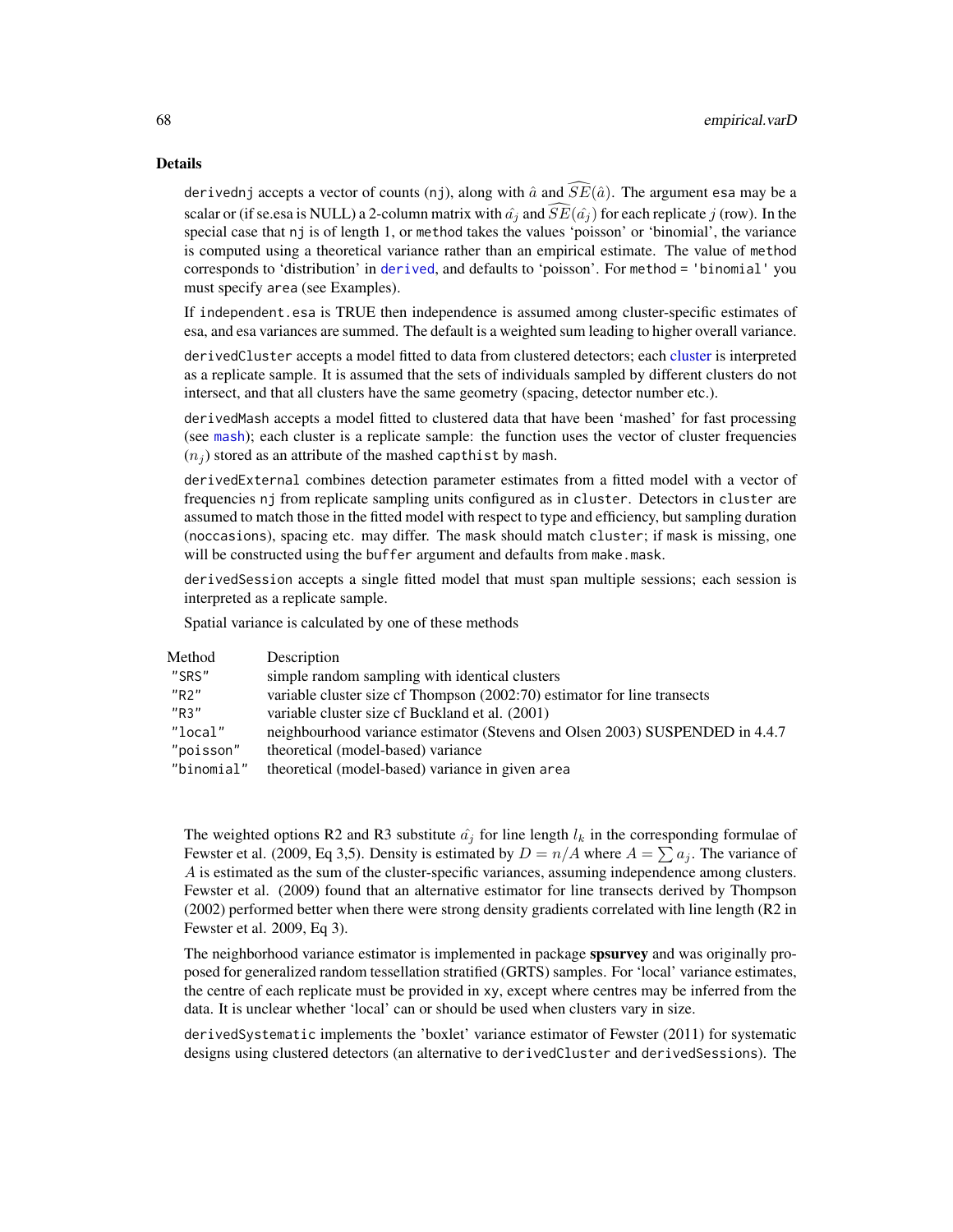method is experimental in secr 3.2.0 and may change. The 'design' argument is a list with components corresponding to arguments of [make.systematic](#page-118-0), (n and origin are ignored if provided):

| Component | Description                            |
|-----------|----------------------------------------|
| cluster   | traps object for a single cluster      |
| region    | 2-column matrix or SpatialPolygons     |
| spacing   | spacing between cluster origins        |
| .         | other arguments passed to trap.builder |
|           | e.g. edgemethod, exclude, exclmethod   |

If region is omitted from design then an attempt will be made to retrieve it from the mask attribute of object (this works if the call to [make.mask](#page-115-0) used keep.poly = TRUE).

#### Value

Dataframe with one row for each derived parameter ('esa', 'D') and columns as below

| estimate        | estimate of derived parameter                          |
|-----------------|--------------------------------------------------------|
| SE.estimate     | standard error of the estimate                         |
| lcl             | lower $100(1–alpha)$ % confidence limit                |
| ucl             | upper 100(1-alpha)% confidence limit                   |
| CVn             | relative SE of number observed (across sampling units) |
| CV <sub>a</sub> | relative SE of effective sampling area                 |
| <b>CVD</b>      | relative SE of density estimate                        |

#### Note

The variance of a Horvitz-Thompson-like estimate of density may be estimated as the sum of two components, one due to uncertainty in the estimate of effective sampling area  $(\hat{a})$  and the other due to spatial variance in the total number of animals n observed on J replicate sampling units ( $n =$  $\sum_{j=1}^{J} n_j$ ). We use a delta-method approximation that assumes independence of the components:

$$
\widehat{\text{var}}(\hat{D}) = \hat{D}^2 \{ \frac{\widehat{\text{var}}(n)}{n^2} + \frac{\widehat{\text{var}}(\hat{a})}{\hat{a}^2} \}
$$

where  $\widehat{\text{var}}(n) = \frac{J}{J-1} \sum_{j=1}^{J} (n_j - n/J)^2$ . The estimate of var $(\hat{a})$  is model-based while that of var $(n)$  is design based. This formulation follows that of Buckland at al. (2001, p. 78) for conventional disis design-based. This formulation follows that of Buckland et al. (2001, p. 78) for conventional distance sampling. Given sufficient independent replicates, it is a robust way to allow for unmodelled spatial overdispersion.

There is a complication in SECR owing to the fact that  $\hat{a}$  is a derived quantity (actually an integral) rather than a model parameter. Its sampling variance  $var(\hat{a})$  is estimated indirectly in **secr** by combining the asymptotic estimate of the covariance matrix of the fitted detection parameters  $\theta$ with a numerical estimate of the gradient of  $a(\theta)$  with respect to  $\theta$ . This calculation is performed in [derived](#page-47-0).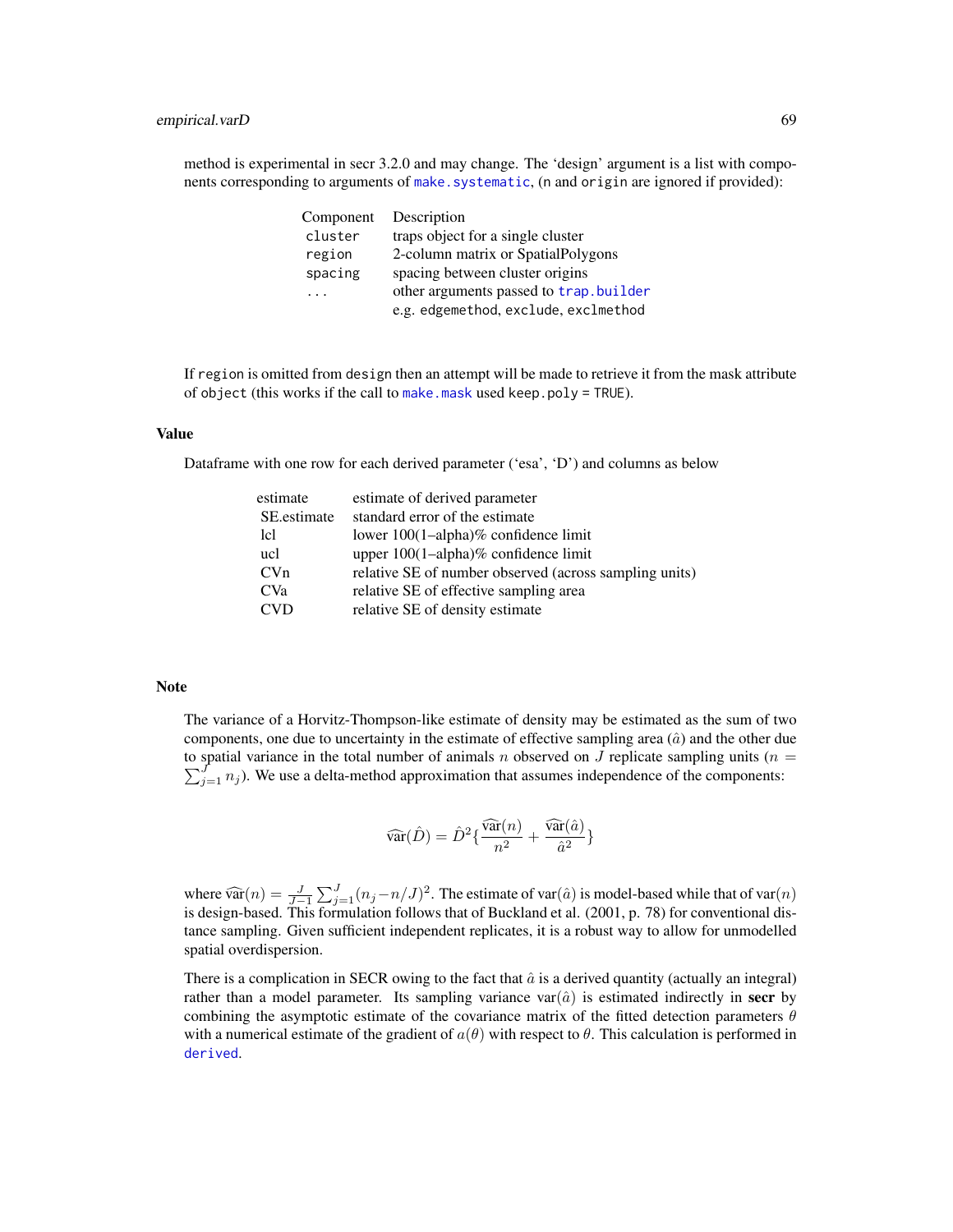#### References

Buckland, S. T., Anderson, D. R., Burnham, K. P., Laake, J. L., Borchers, D. L. and Thomas, L. (2001) *Introduction to Distance Sampling: Estimating Abundance of Biological Populations*. Oxford University Press, Oxford.

Fewster, R. M. (2011) Variance estimation for systematic designs in spatial surveys. *Biometrics* 67, 1518–1531.

Fewster, R. M., Buckland, S. T., Burnham, K. P., Borchers, D. L., Jupp, P. E., Laake, J. L. and Thomas, L. (2009) Estimating the encounter rate variance in distance sampling. *Biometrics* 65, 225–236.

Stevens, D. L. Jr and Olsen, A. R. (2003) Variance estimation for spatially balanced samples of environmental resources. *Environmetrics* 14, 593–610.

Thompson, S. K. (2002) *Sampling*. 2nd edition. Wiley, New York.

## See Also

[derived](#page-47-0), [esa](#page-47-1)

### Examples

## The `ovensong' data are pooled from 75 replicate positions of a ## 4-microphone array. The array positions are coded as the first 4 ## digits of each sound identifier. The sound data are initially in the ## object `signalCH'. We first impose a 52.5 dB signal threshold as in ## Dawson & Efford (2009, J. Appl. Ecol. 46:1201--1209). The vector nj ## includes 33 positions at which no ovenbird was heard. The first and ## second columns of `temp' hold the estimated effective sampling area ## and its standard error.

```
## Not run:
```

```
signalCH.525 <- subset(signalCH, cutval = 52.5)
nonzero.counts <- table(substring(rownames(signalCH.525),1,4))
nj <- c(nonzero.counts, rep(0, 75 - length(nonzero.counts)))
temp <- derived(ovensong.model.1, se.esa = TRUE)
derivednj(nj, temp["esa",1:2])
```
## The result is very close to that reported by Dawson & Efford ## from a 2-D Poisson model fitted by maximizing the full likelihood.

```
## If nj vector has length 1, a theoretical variance is used...
msk <- ovensong.model.1$mask
A \leftarrow \text{nrow}(\text{msk}) \cdot \text{attr}(\text{msk}, \text{ "area")}derivednj (sum(nj), temp["esa",1:2], method = "poisson")
derivednj (sum(nj), temp["esa",1:2], method = "binomial", area = A)
## Set up an array of small (4 x 4) grids,
```

```
## simulate a Poisson-distributed population,
## sample from it, plot, and fit a model.
## mash() condenses clusters to a single cluster
```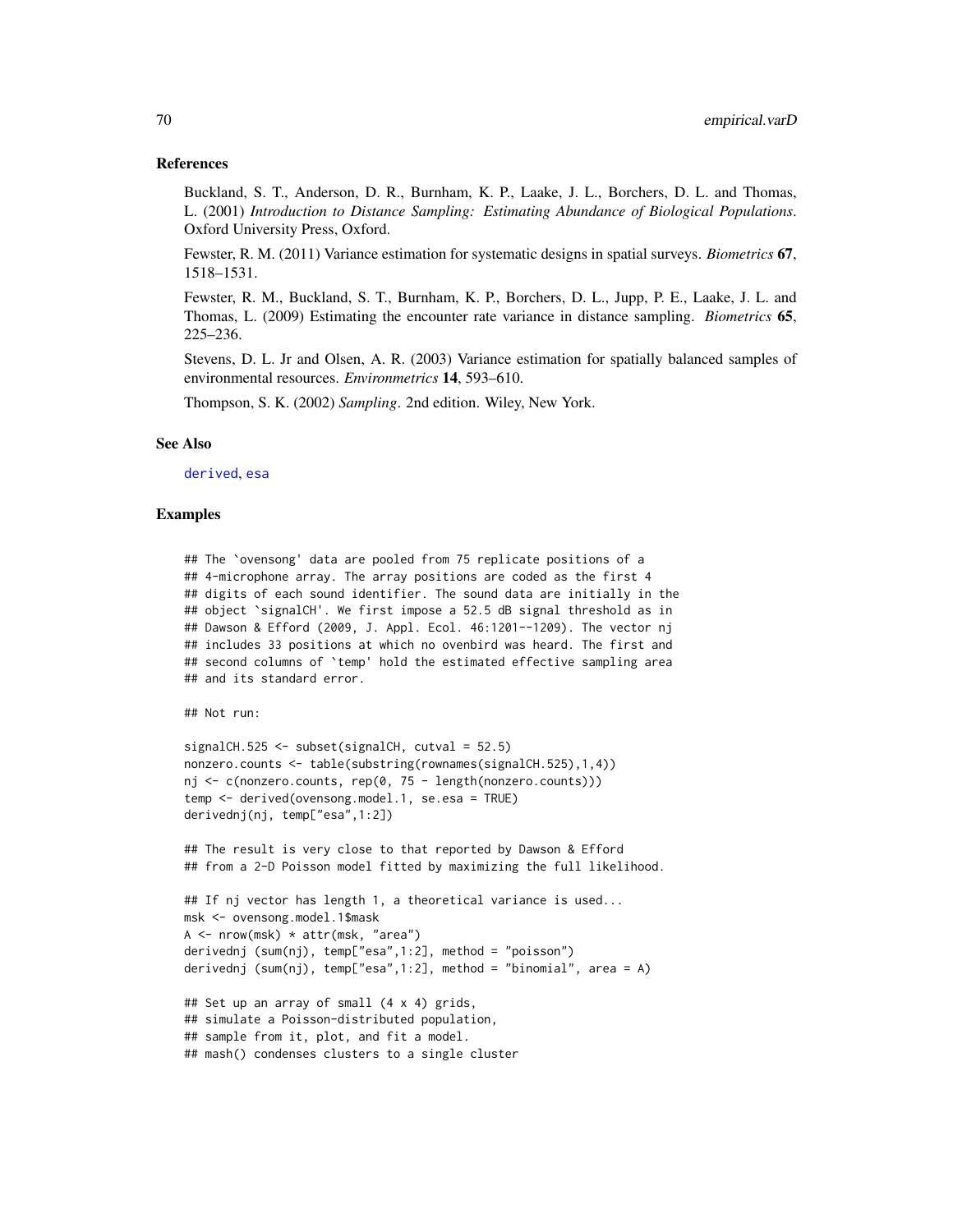```
testregion <- data.frame(x = c(0, 2000, 2000, 0),
   y = c(0, 0, 2000, 2000)t4 \leq - make.grid(nx = 4, ny = 4, spacing = 40)
t4.16 \leq make.systematic (n = 16, cluster = t4,
   region = testregion)
popn1 \leq sim.popn (D = 5, core = testregion,
   buffer = 0)
capt1 \le sim.capthist(t4.16, popn = popn1)
fit1 <- secr.fit(mash(capt1), CL = TRUE, trace = FALSE)
## Visualize sampling
tempmask \leq make.mask(t4.16, spacing = 10, type =
    "clusterbuffer")
plot(tempmask)
plot(t4.16, add = TRUE)plot(capt1, add = TRUE)
## Compare model-based and empirical variances.
## Here the answers are similar because the data
## were simulated from a Poisson distribution,
## as assumed by \code{derived}
derived(fit1)
derivedMash(fit1)
## Now simulate a patchy distribution; note the
## larger (and more credible) SE from derivedMash().
popn2 <- sim.popn (D = 5, core = testregion, buffer = \emptyset,
    model2D = "hills", details = list(hills = c(-2,3)))
capt2 <- sim.capthist(t4.16, popn = popn2)
fit2 <- secr.fit(mash(capt2), CL = TRUE, trace = FALSE)
derived(fit2)
derivedMash(fit2)
## The detection model we have fitted may be extrapolated to
## a more fine-grained systematic sample of points, with
## detectors operated on a single occasion at each...
## Total effort 400 x 1 = 400 detector-occasions, compared
## to 256 x 5 = 1280 detector-occasions for initial survey.
t1 <- make.grid(nx = 1, ny = 1)
t1.100 \leq make.systematic (cluster = t1, spacing = 100,
    region = testregion)
capt2a \le sim.capthist(t1.100, popn = popn2, noccasions = 1)
## one way to get number of animals per point
nj <- attr(mash(capt2a), "n.mash")
derivedExternal (fit2, nj = nj, cluster = t1, buffer = 100,
    noccasions = 1)
## Review plots
library(MASS)
```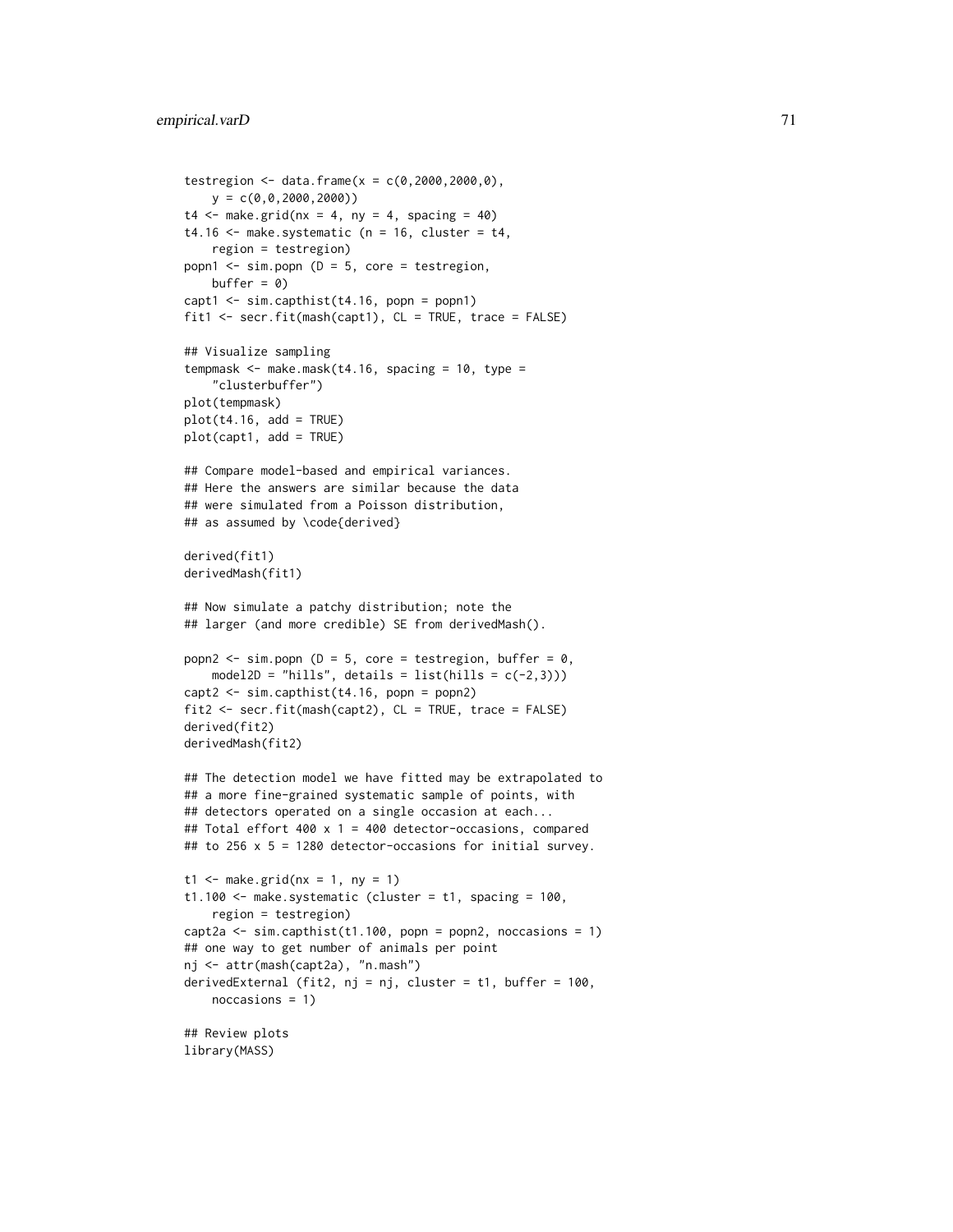```
base.plot <- function() {
   eqscplot( testregion, axes = FALSE, xlab = "",
       ylab = "", type = "n")polygon(testregion)
}
par(mfrow = c(1,3), xpd = TRUE, xaxs = "i", yaxs = "i")base.plot()
plot(popn2, add = TRUE, col = "blue")
mtext(side=3, line=0.5, "Population", cex=0.8, col="black")
base.plot()
plot (capt2a, add = TRUE,title = "Extensive survey")
base.plot()
plot(capt2, add = TRUE, title = "Intensive survey")
par(mfrow = c(1,1), xpd = FALSE, xaxs = "r", yaxs = "r") ## defaults
## Weighted variance
derivedSession(ovenbird.model.1, method = "R2")
## End(Not run)
```
#### <span id="page-71-0"></span>esa.plot *Mask Buffer Diagnostic Plot*

#### Description

Plot effective sampling area (Borchers and Efford 2008) as a function of increasing buffer width.

## Usage

```
esa.plot (object, max.buffer = NULL, spacing = NULL, max.mask = NULL,
   detectfn, detectpar, noccasions, binomN = NULL, thin = 0.1,
   poly = NULL, poly.habitat = TRUE, session = 1, plt = TRUE,
   type = c('density', 'esa', 'meanpdot', 'CVpdot'), n = 1, add = FALSE,
   overlay = TRUE, conditional = FALSE, ...)
```

| object     | traps object or secr object output from secr. fit |
|------------|---------------------------------------------------|
| max.buffer | maximum width of buffer in metres                 |
| spacing    | distance between mask points                      |
| max.mask   | mask object                                       |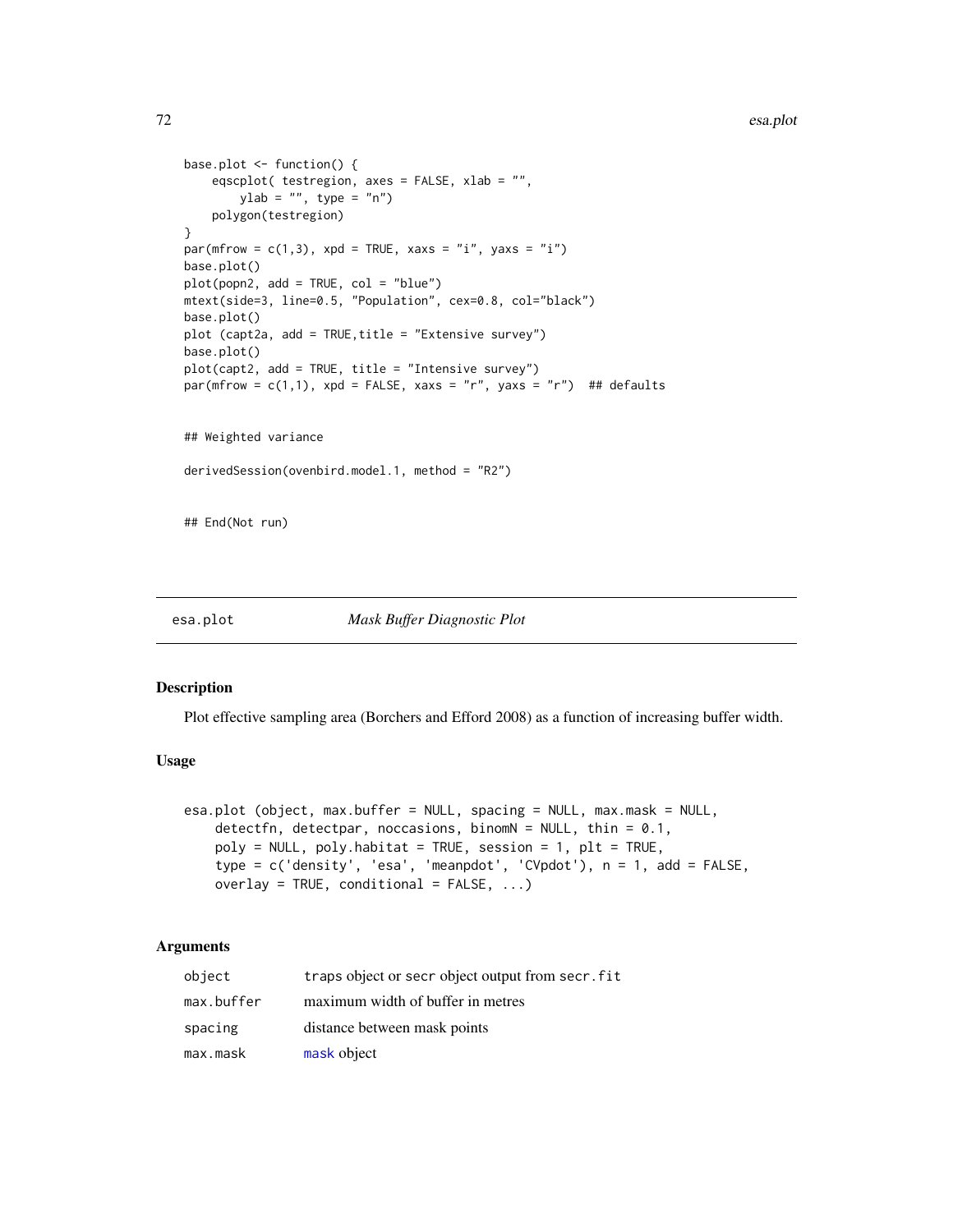esa.plot 73

| detectfn     | integer code or character string for shape of detection function $0 = \text{halfnormal}$<br>$etc. - see detect$ |  |  |
|--------------|-----------------------------------------------------------------------------------------------------------------|--|--|
| detectpar    | list of values for named parameters of detection function                                                       |  |  |
| noccasions   | number of sampling occasions                                                                                    |  |  |
| binomN       | integer code for discrete distribution (see secr.fit)                                                           |  |  |
| thin         | proportion of mask points to retain in plot and output                                                          |  |  |
| poly         | matrix of two columns interpreted as the x and y coordinates of a bounding<br>polygon (optional)                |  |  |
| poly.habitat | logical as in make.mask                                                                                         |  |  |
| session      | vector of session indices (used if object spans multiple sessions)                                              |  |  |
| plt          | logical to plot results                                                                                         |  |  |
| type         | character, what to plot                                                                                         |  |  |
| n            | integer number of distinct individuals detected                                                                 |  |  |
| add          | logical to add line to an existing plot                                                                         |  |  |
| overlay      | logical; if TRUE then automatically add = TRUE for plots after the first                                        |  |  |
| conditional  | logical; if TRUE the reported mean and CV are conditional on detection (see<br>CVpdot)                          |  |  |
| $\cdots$     | graphical arguments passed to plot() and lines()                                                                |  |  |

# Details

Effective sampling area (esa) is defined as the integral of net capture probability  $(p_1(\mathbf{X}))$  over a region. esa.plot shows the effect of increasing region size on the value of esa for fixed values of the detection parameters. The max.buffer or max.mask arguments establish the maximum extent of the region; points (cells) within this mask are sorted by their distance  $d_k$  from the nearest detector. esa(buffer) is defined as the cumulative sum of  $cp(x)$  for  $d_k(x) \le$  buffer, where c is the area associated with each cell.

The default (type = 'density') is to plot the reciprocal of esa multiplied by n; this is on a more familiar scale (the density scale) and hence is easier to interpret.

Because esa.plot uses the criterion 'distance to nearest detector', max.mask should be constructed to include all habitable cells within the desired maximum buffer and no others. This is achieved with type = "trapbuffer" in make.mask. It is a good idea to set the spacing argument of make.mask rather than relying on the default based on nx. Spacing may be small (e.g. sigma/10) and the buffer of max.mask may be quite large (e.g. 10 sigma), as computation is fast.

Thinning serves to reduce redundancy in the plotted points, and (if the result is saved and printed) to generate more legible numerical output. Use thin=1 to include all points.

esa.plot calls the internal function esa.plot.secr when object is a fitted model. In this case detectfn, detectpar and noccasions are inferred from object.

# Value

A dataframe with columns

buffer buffer width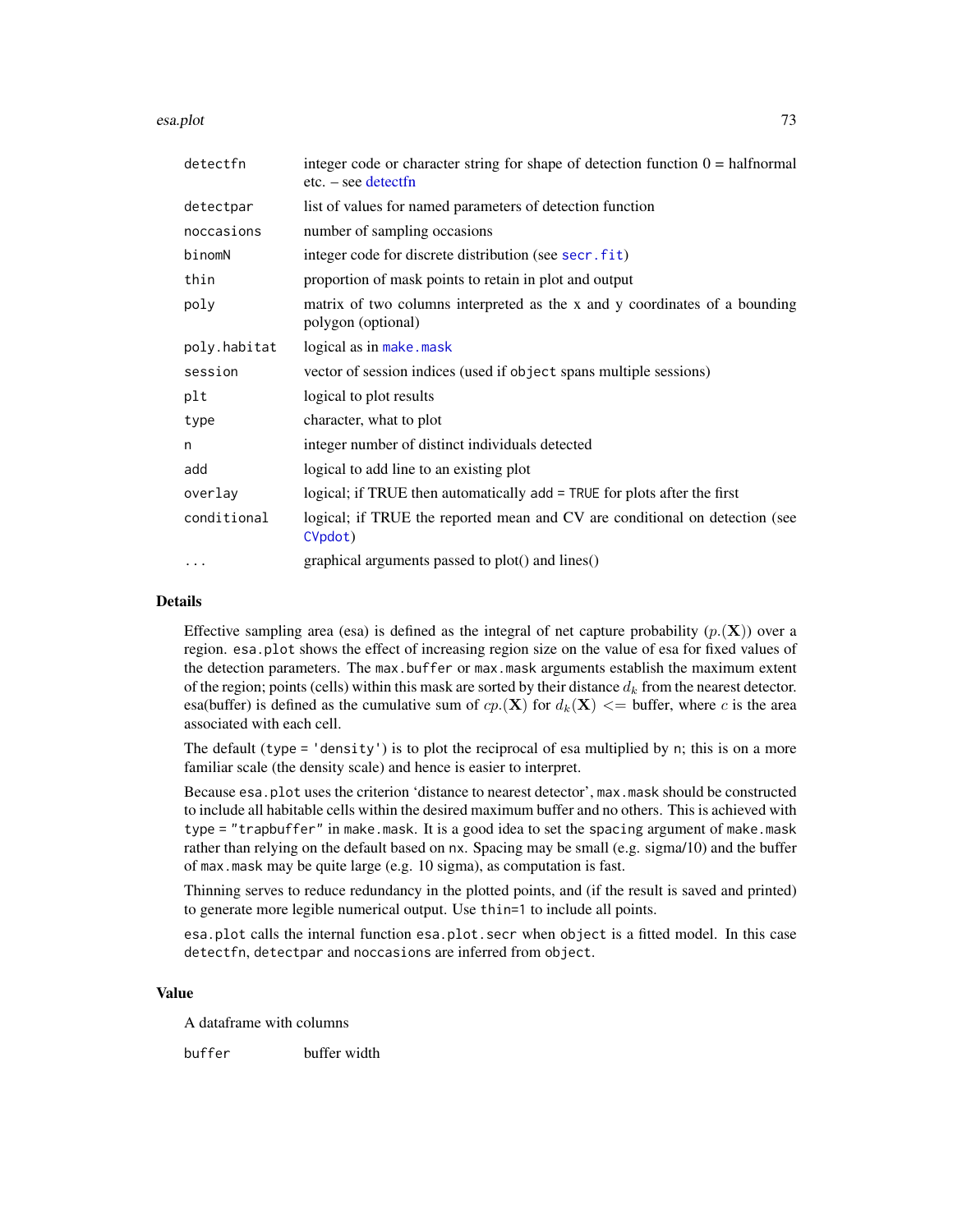74 esa.plot

If  $plt = TRUE$  the dataframe is returned invisibly.

# Note

The response of effective sampling area to buffer width is just one possible mask diagnostic; it's fast, graphic, and often sufficient. [mask.check](#page-128-0) performs more intensive checks, usually for a smaller number of buffer widths.

The old argument 'as.density' was superceded by 'type' in 3.1.7.

# References

Borchers, D. L. and Efford, M. G. (2008) Spatially explicit maximum likelihood methods for capture–recapture studies. *Biometrics* 64, 377–385.

# See Also

[mask](#page-127-0), [pdot](#page-150-1), [CVpdot](#page-150-0), [make.mask](#page-115-0), [mask.check](#page-128-0), [Detection functions](#page-0-0)

# Examples

```
## Not run:
## with previously fitted model
esa.plot(secrdemo.0)
## from scratch
trps <- make.grid()
msk \le make.mask(trps, buffer = 200, spacing = 5, type = "trapbuffer")
detectpar \le list(g0 = 0.2, sigma = 25)
esa.plot(trps,,, msk, 0, detectpar, nocc = 10, col = "blue")
esa.plot(trps,,, msk, 0, detectpar, nocc = 5, col = "green",
   add = TRUE)
esa.plot(trps,,, msk, 0, detectpar, nocc = 5, thin = 0.002, plt = FALSE)
## End(Not run)
```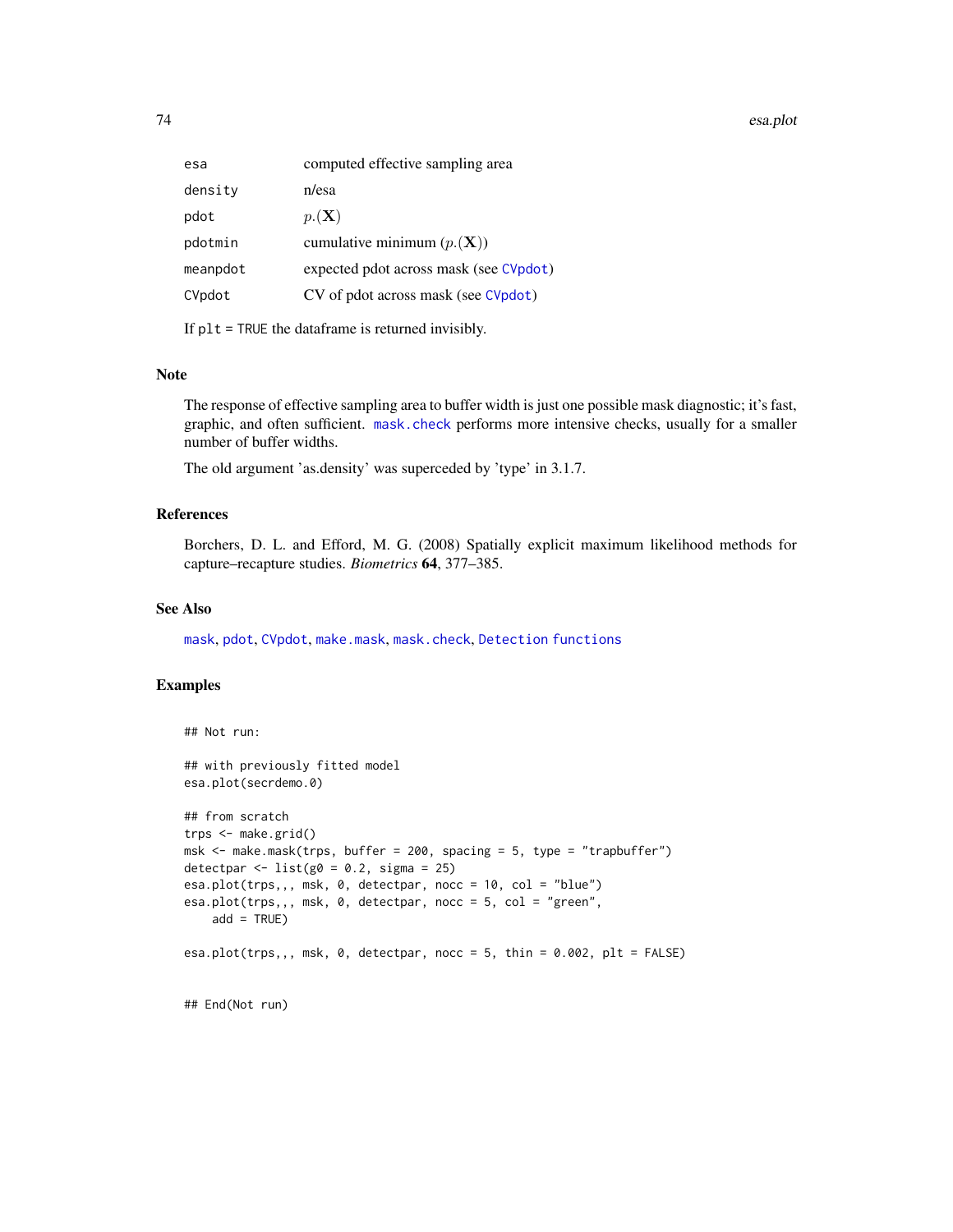# Description

Internal function used to plot effective sampling area (Borchers and Efford 2008) as a function of increasing buffer width given an 'secr' object

# Usage

```
esa.plot.secr (object, max.buffer = NULL, max.mask = NULL,
    thin = 0.1, poly = NULL, poly.habitat = TRUE, session = 1, plt = TRUE,
    type = "density", add = FALSE, overlay = TRUE, conditional = FALSE, \ldots)
```
# Arguments

| object       | secr object output from secr. fit                                                                |  |  |
|--------------|--------------------------------------------------------------------------------------------------|--|--|
| max.buffer   | maximum width of buffer in metres                                                                |  |  |
| max.mask     | mask object                                                                                      |  |  |
| thin         | proportion of mask points to retain in plot and output                                           |  |  |
| poly         | matrix of two columns interpreted as the x and y coordinates of a bounding<br>polygon (optional) |  |  |
| poly.habitat | logical as in make.mask                                                                          |  |  |
| session      | vector of session indices (used if object spans multiple sessions)                               |  |  |
| plt          | logical to plot results                                                                          |  |  |
| type         | character; see esa. plot                                                                         |  |  |
| add          | logical to add line to an existing plot                                                          |  |  |
| overlay      | logical; if TRUE then automatically add = TRUE for plots after the first                         |  |  |
| conditional  | logical; see esa.plot                                                                            |  |  |
| $\cdots$     | graphical arguments passed to plot() and lines()                                                 |  |  |

#### Details

esa.plot.secr provides a wrapper for [esa.plot](#page-71-0) that is called internally from esa.plot when it is presented with an secr object. Arguments of esa.plot such as detectfn are inferred from the fitted model.

If max mask is not specified then a maximal mask of type 'trapbuffer' is constructed using max.buffer and the spacing of the mask in object. In this case, if max.buffer is not specified then it is set either to the width of the existing plot (add = TRUE) or to 10 x sigma-hat from the fitted model in object (add = FALSE).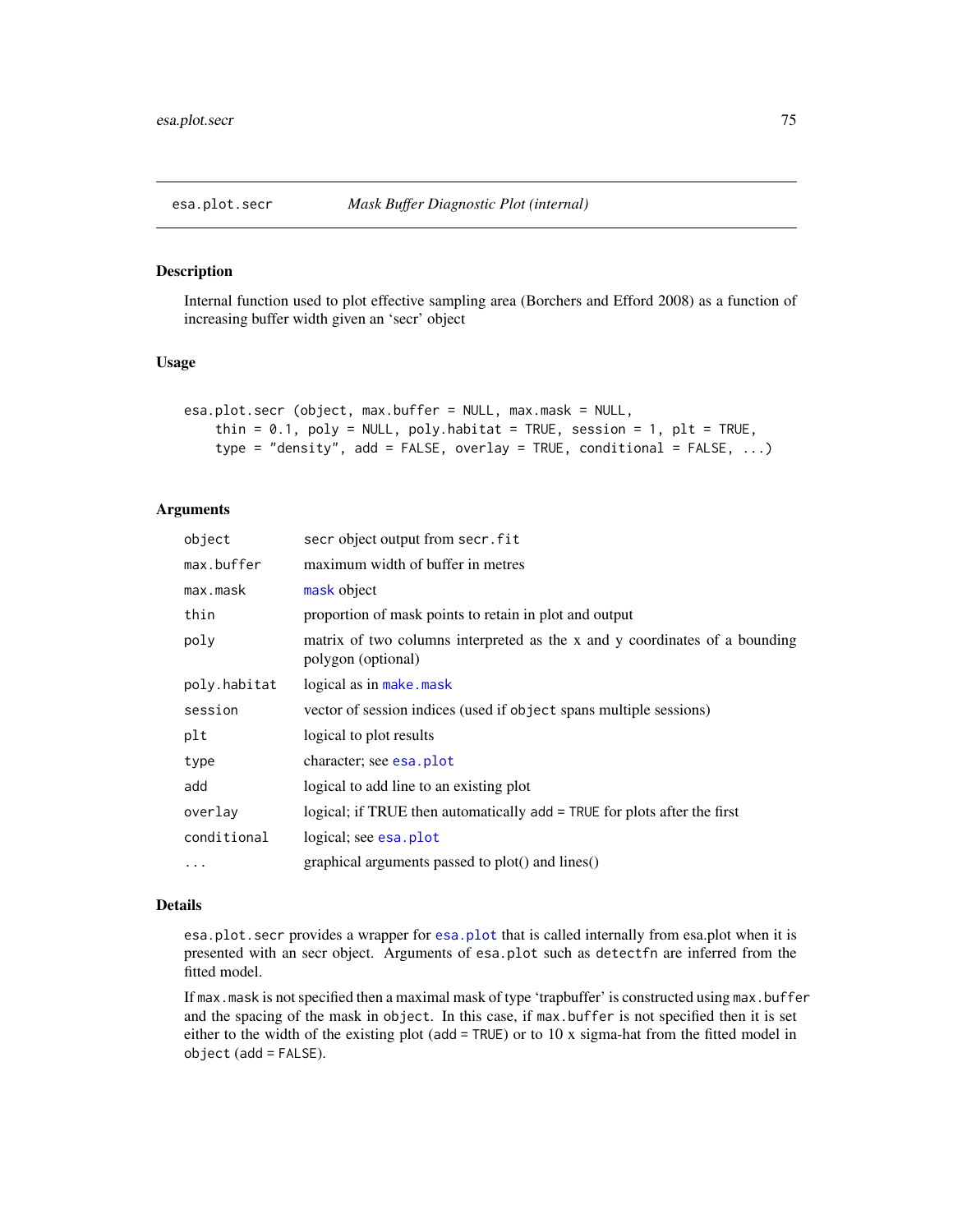# Value

see esa.plot

# See Also

[esa.plot](#page-71-0), [mask](#page-127-0), [pdot](#page-150-1), [make.mask](#page-115-0), [mask.check](#page-128-0), [Detection functions](#page-0-0)

expected.n *Expected Number of Individuals*

# Description

Computes the expected number of individuals detected across a detector layout or at each cluster of detectors.

# Usage

```
expected.n(object, session = NULL, group = NULL, bycluster
   = FALSE, splitmask = FALSE, ncores = NULL)
```
# Arguments

| object    | secr object output from secr. fit                                                          |  |
|-----------|--------------------------------------------------------------------------------------------|--|
| session   | character session vector                                                                   |  |
| group     | $group - for future use$                                                                   |  |
| bycluster | logical to output the expected number for clusters of detectors rather than whole<br>array |  |
| splitmask | logical for computation method (see Details)                                               |  |
| ncores    | integer number of threads to be used for parallel processing                               |  |

# Details

The expected number of individuals detected is  $E(n) = \int p(X)D(X)dX$  where the integration is a summation over object \$mask.  $p(X)$  is the probability an individual at X will be detected at least once either on the whole detector layout (bycluster = FALSE) or on the detectors in a single cluster (see [pdot](#page-150-1) for more on p.).  $D(X)$  is the expected density at X, given the model.  $D(X)$  is constant (i.e. density surface flat) if object  $$CL == TRUE$  or object $$model $D == 1$, and for some$ other possible models.

If the bycluster option is selected and detectors are not, in fact, assigned to clusters then each detector will be treated as a cluster, with a warning.

Setting ncores = NULL uses the existing value from the environment variable RCPP\_PARALLEL\_NUM\_THREADS (see [setNumThreads](#page-233-0)).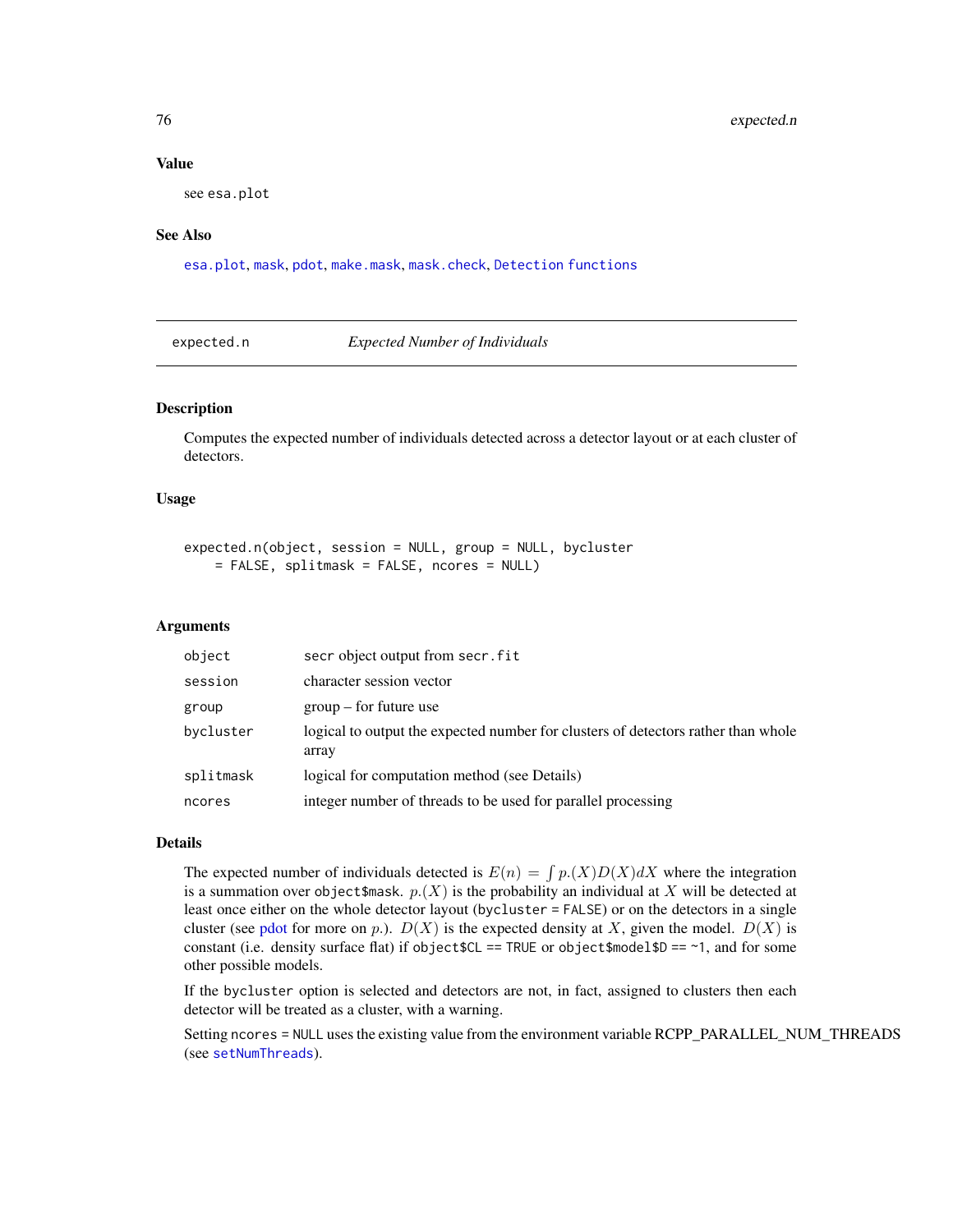#### expected.n 277

By default, a full habitat mask is used for each cluster. This is the more robust option. Alternatively, the mask may be split into subregions defined by the cells closest to each cluster.

The calculation takes account of any fitted continuous model for spatial variation in density (note Warning).

# Value

The expected count (bycluster = FALSE) or a vector of expected counts, one per cluster. For multisession data, a list of such vectors.

#### Warning

This function changed slightly between 2.1.0 and 2.1.1, and now performs as indicated here when bycluster = TRUE and clusters are not specified.

Clusters of detectors are assumed to be independent (always true with detector types 'proximity', 'count' etc.). The computed E(n) does not apply when there is competition among clusters of detectors.

The prediction of density at present considers only the base level of density covariates, such as cell-specific habitat variables.

#### See Also

[region.N](#page-204-0)

# Examples

```
## Not run:
expected.n(secrdemo.0)
expected.n(secrdemo.0, bycluster = TRUE)
expected.n(ovenbird.model.D)
## Clustered design
mini \leq make.grid(nx = 3, ny = 3, spacing = 50, detector =
    "proximity")
tempgrids <- trap.builder (cluster = mini , method = "all",
   frame = expand.grid(x = \text{seq}(1000, 9000, 2000),
    y = seq(1000, 9000, 2000)), plt = TRUE)
capt \le sim.capthist(tempgrids, popn = list(D = 2))
tempmask <- make.mask(tempgrids, buffer = 100,
    type = "clusterbuffer")
fit <- secr.fit(capt, mask = tempmask, trace = FALSE)
En \leq expected.n(fit, bycluster = TRUE)
## GoF or overdispersion statistic
p <- length(fit$fit$par)
y <- cluster.counts(capt)
## scaled by n-p
sum((y - En)^2 / En) / (length(En)-p)
```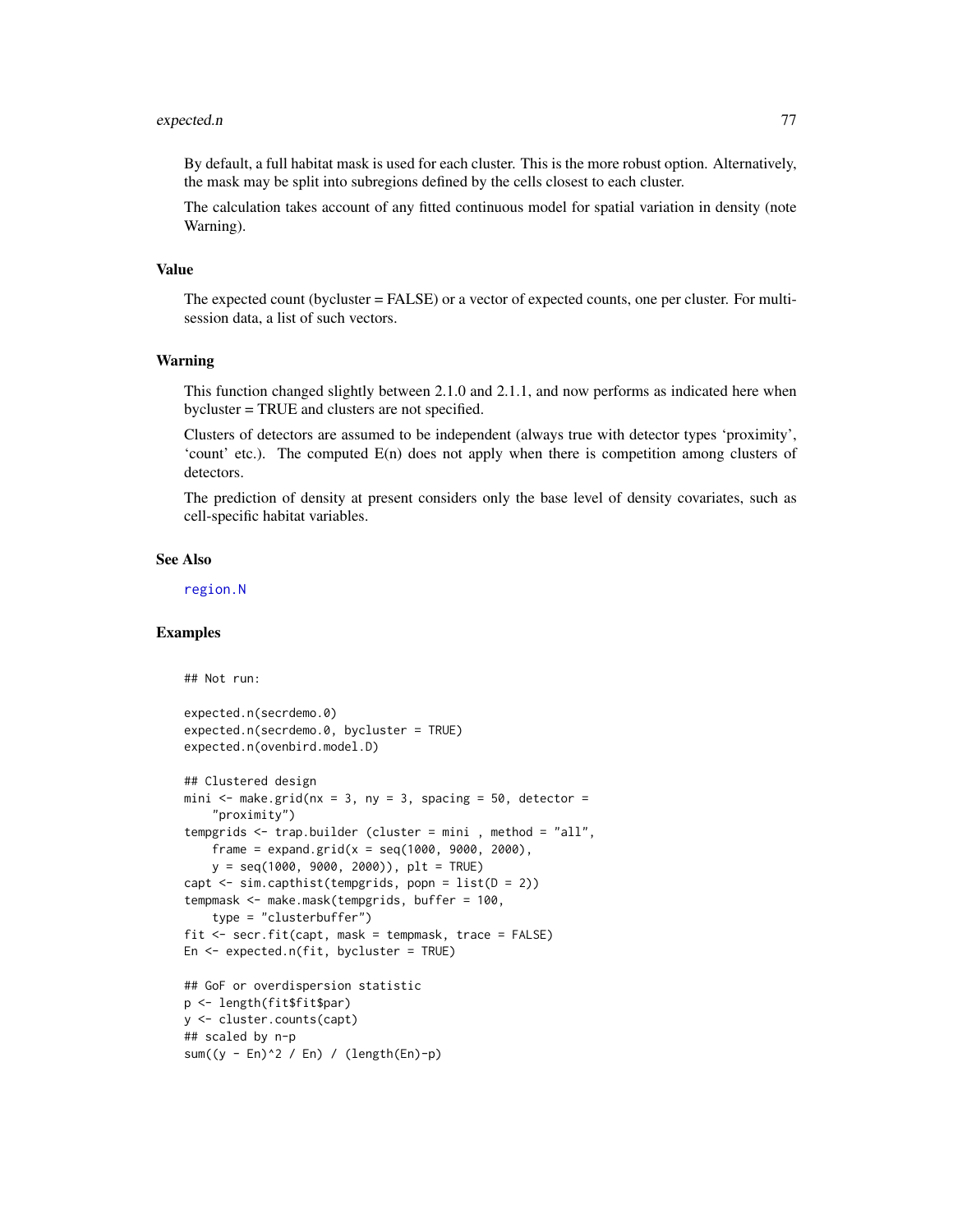```
sum((y - En)^2 / En) / sum(y/En)
```
## End(Not run)

extractMoves *Simulated Movements*

#### Description

Extract movements from a previously simulated multi-session population.

# Usage

```
extractMoves(pop, plotn = NULL, add = FALSE, collapse = TRUE, maxradius = Inf, ...)
```
# Arguments

| pop                                                                   | popn object from sim.popn                                        |  |
|-----------------------------------------------------------------------|------------------------------------------------------------------|--|
| plotn                                                                 | integer maximum number of instances to plot at each session      |  |
| add                                                                   | logical for whether to add to existing plot                      |  |
| collapse                                                              | logical; if TRUE plots for sessions 2, 3, are added to the first |  |
| numeric radius for selecting subset of initial locations<br>maxradius |                                                                  |  |
|                                                                       | arguments passed to arrows                                       |  |

# Details

This function is mostly used to check the movement simulations.

Moves are constrained by the edge (argument 'edgemethod' of [sim.popn](#page-243-0)). 'maxradius' may be set to restrict the extraction to the subset of animals initially near the centroid of the arena in each session.

Plotting uses the graphics function [arrows](#page-0-0) that has some quirks, such as difficult-to-suppress warnings for zero-length moves. Set code = 0 to suppress arrowheads; length = 0.1 to shorten to 0.1 inches, etc.

# Value

List of data frames, one for each session but the last (columns 'x1','y1','x2','y2','d').

# See Also

[turnover,](#page-292-0) [sim.popn](#page-243-0)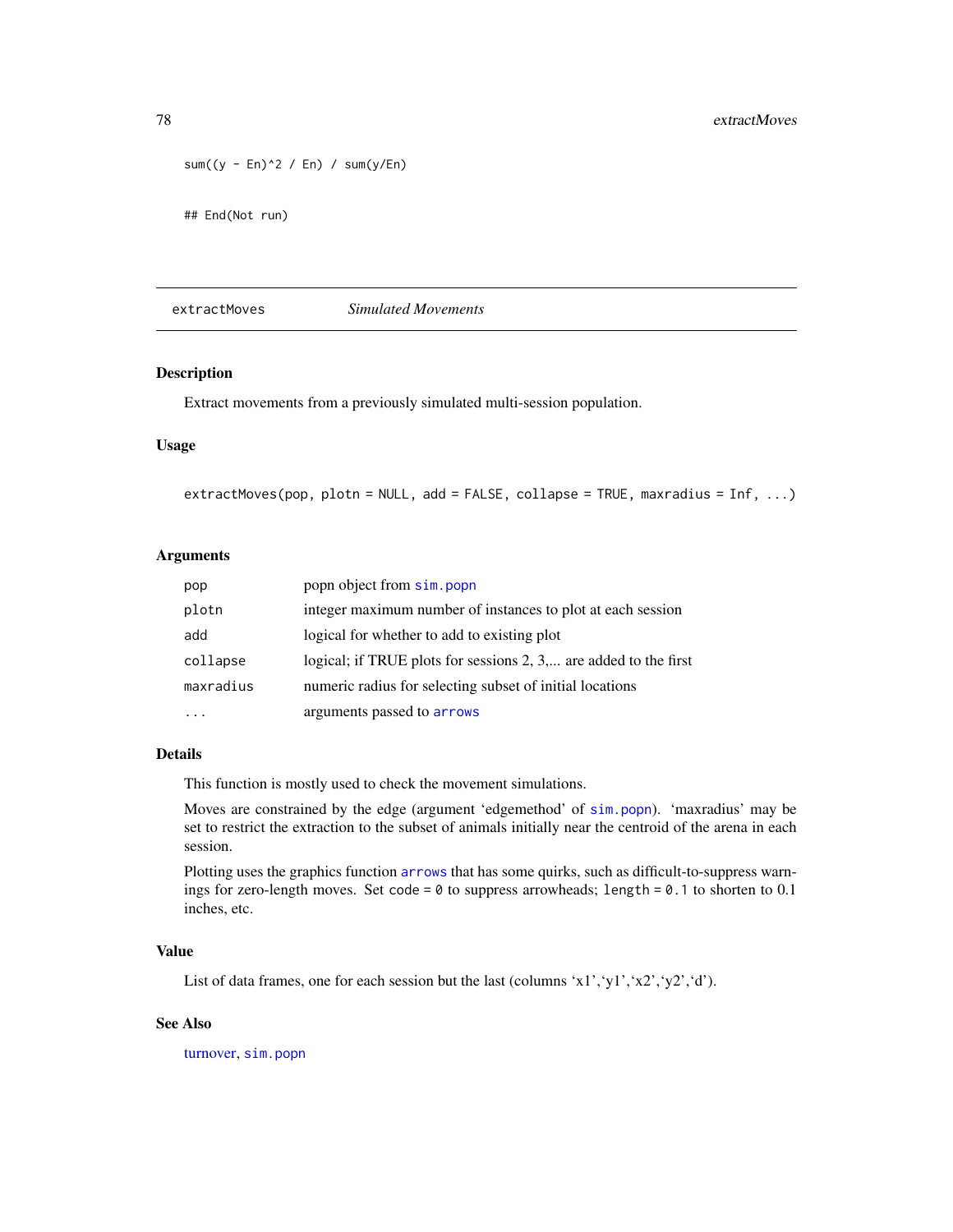# Examples

```
set.seed(12345)
pop3 \leq -sim, popn(D = 2, core = make.grid(), buffer = 200, nsessions = 3,details = list(lambda = 1.0, movemented = 'BVE', move.a = 50,edgemethod = 'stop'))
m \leq extractMoves(pop3, plotn = 10, length = 0.1)
mean(unlist(sapply(m, '[', 'd'))) # less than nominal 2 x move.a
# For distances closer to nominal for BVE (2 x move.a = 100),
# increase size of arena (e.g., buffer = 500) and consider only
# central animals (e.g., maxradius = 300).
```
FAQ *Frequently Asked Questions, And Others*

# **Description**

A place for hints and miscellaneous advice.

# How do I install and start secr?

Follow the usual procedure for installing from CRAN archive (see menu item Packages | Install package(s)... in Windows). You also need to get the package **abind** from CRAN.

Other required packages (**MASS**, **nlme**, stats) should be available as part of your R installation.

Like other contributed packages, secr needs to be loaded before each use e.g.,library(secr).

You can learn about changes in the current version with news (package = "secr").

#### How can I get help?

There are three general ways of displaying documentation from within R. Firstly, you can bring up help pages for particular functions from the command prompt. For example:

?secr or ?secr.fit

Secondly, help.search() lets you ask for a list of the help pages on a vague topic (or just use ?? at the prompt). For example:

?? "linear models"

Thirdly, you can display various secr documents listed in [secr-package](#page-4-0).

Tip: to search all secr help pages open the pdf version of the manual in Acrobat Reader [\(secr](https://www.otago.ac.nz/density/pdfs/secr-manual.pdf)[manual.pdf;](https://www.otago.ac.nz/density/pdfs/secr-manual.pdf) see also ?secr) and use <ctrl>F.

There is a support forum at <http://www.phidot.org/forum/> under 'DENSITY|secr' and another at [secrgroup.](https://groups.google.com/forum/#!forum/secrgroup) See below for more R tips. Some specific problems with secr.fit are covered in [Troubleshooting.](#page-291-0)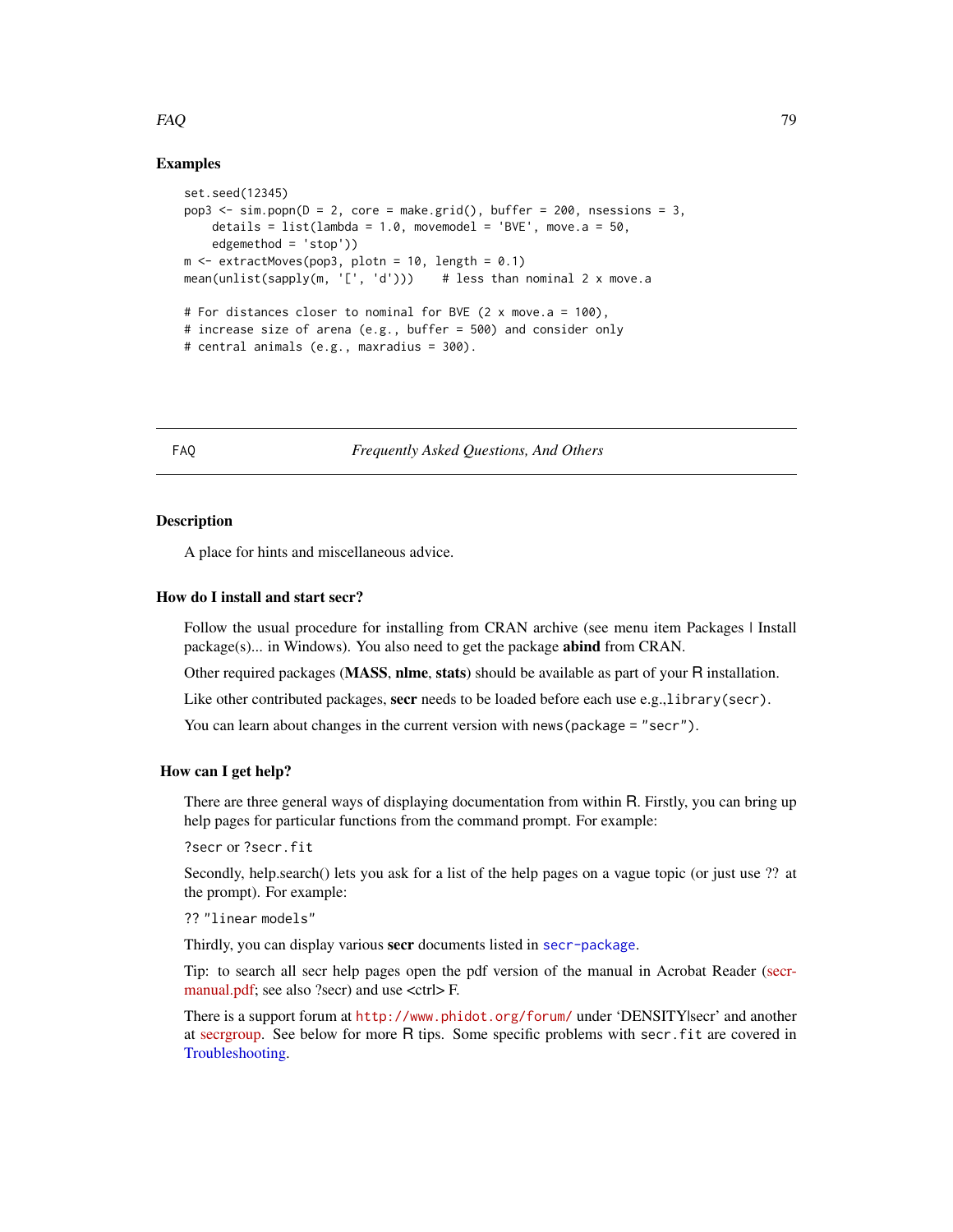If you get really stuck or find something you think is a bug then please report the problem to one of the online lists.

You may be asked to send an actual dataset - ideally, the simplest one that exhibits the problem. Use [save](#page-0-0) to wrap several R objects together in one .RData file, e.g., save("captdata", "secrdemo.0", "secrdemo.b", file = "mydata.RData"). Also, paste into the text of your message the output from packageDescription( "secr" ).

#### Why do I get different answers from secr and Density?

Strictly speaking, this should not happen if you have specified the same model and likelihood, although you may see a little variation due to the different maximization algorithms. Likelihoods (and estimates) may differ if you use different integration meshes (habitat masks), which can easily happen because the programs differ in how they set up the mesh. If you want to make a precise comparison, save the Density mesh to a file and read it into secr, or vice versa.

Extreme data, especially rare long-distance movements, may be handled differently by the two programs. The 'minprob' component of the 'details' argument of secr.fit sets a lower threshold of probability for capture histories (smaller values are all set to minprob), whereas Density has no explicit limit.

# How can I speed up model fitting and model selection?

There are many ways - see [Speed tips](#page-258-0) and [secr-troubleshooting.pdf.](https://www.otago.ac.nz/density/pdfs/secr-troubleshooting.pdf)

#### Does secr use multiple cores?

Some computations can be run in parallel on multiple processors (most desktops these days have multiple cores). Likelihood calculations in secr.fit assign capture histories to multiple parallel threads whenever possible.

# Can a model use detector-level covariates that vary over time?

Yes. See ?timevaryingcov. However, a more direct way to control for varying effort is provided see the ['usage'](#page-296-0) atribute, which now allows a continuous measure of effort [\(secr-varyingeffort.pdf\)](https://www.otago.ac.nz/density/pdfs/secr-varyingeffort.pdf). A tip: covariate models fit more quickly when the covariate takes only a few different values.

# Things You Might Need To Know About R

The function find Fn in package sos lets you search CRAN for R functions by matching text in their documentation.

There is now a vast amount of R advice available on the web. For the terminally frustrated, 'R inferno' by Patrick Burns is recommended ([https://www.burns-stat.com/pages/Tutor/R\\_](https://www.burns-stat.com/pages/Tutor/R_inferno.pdf) [inferno.pdf](https://www.burns-stat.com/pages/Tutor/R_inferno.pdf)). "If you are using R and you think you're in hell, this is a map for you".

Method functions for S3 classes cannot be listed in the usual way by typing the function name at the R prompt because they are 'hidden' in a namespace. Get around this with getAnywhere(). For example:

getAnywhere(print.secr)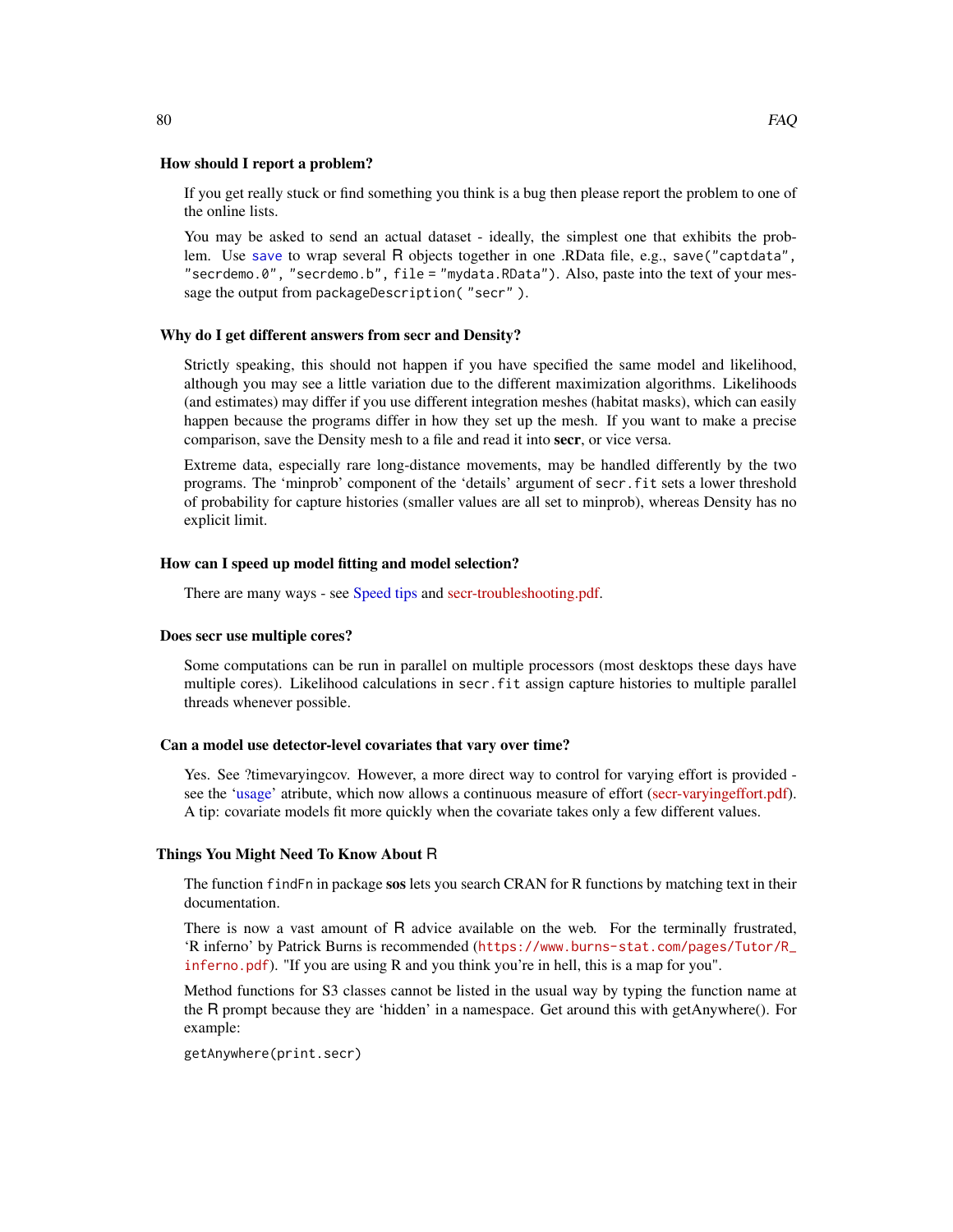#### fx.total 81

R objects have 'attributes' that usually are kept out of sight. Important attributes are 'class' (all objects), 'dim' (matrices and arrays) and 'names' (lists). secr hides quite a lot of useful data as named 'attributes'. Usually you will use summary and extraction methods (traps, covariates, usage etc.) to view and change the attributes of the various classes of object in secr. If you're curious, you can reveal the lot with 'attributes'. For example, with the demonstration capture history data 'captdata':

traps(captdata) ## extraction method for `traps'

attributes(captdata) ## all attributes

Also, the function str provides a compact summary of any object:

str(captdata)

# References

Claeskens, G. and Hjort N. L. (2008) *Model Selection and Model Averaging*. Cambridge: Cambridge University Press.

<span id="page-80-0"></span>fx.total *Activity Centres of Detected and Undetected Animals*

#### Description

The summed probability densities of both observed and unobserved individuals are computed for a fitted model and dataset.

# Usage

```
fx.total(object, sesnum = 1, mask = NULL, ncores = NULL, ...)
```
# Arguments

| object  | a fitted secr model                                               |
|---------|-------------------------------------------------------------------|
| sessnum | session number if object\$capthist spans multiple sessions        |
| mask    | x- and y- coordinates of points at which density will be computed |
| ncores  | integer number of threads to be used for parallel processing      |
| $\cdot$ | other arguments passed to detectpar and thence to predict. secr   |

#### Details

This function calls [fxi.secr](#page-82-0) for each detected animal and overlays the results to obtain a summed probability density surface D.fx for the locations of the home-range centres of detected individuals.

A separate calculation using [pdot](#page-150-1) provides the expected spatial distribution of undetected animals, as another density surface: crudely,  $D \cdot nc(X) = D(X) * (1 - pdot(X)).$ 

The pointwise sum of the two surfaces is sometimes used to represent the spatial distrbution of the population, but see Notes.

Setting ncores = NULL uses the existing value from the environment variable RCPP\_PARALLEL\_NUM\_THREADS (see [setNumThreads](#page-233-0)).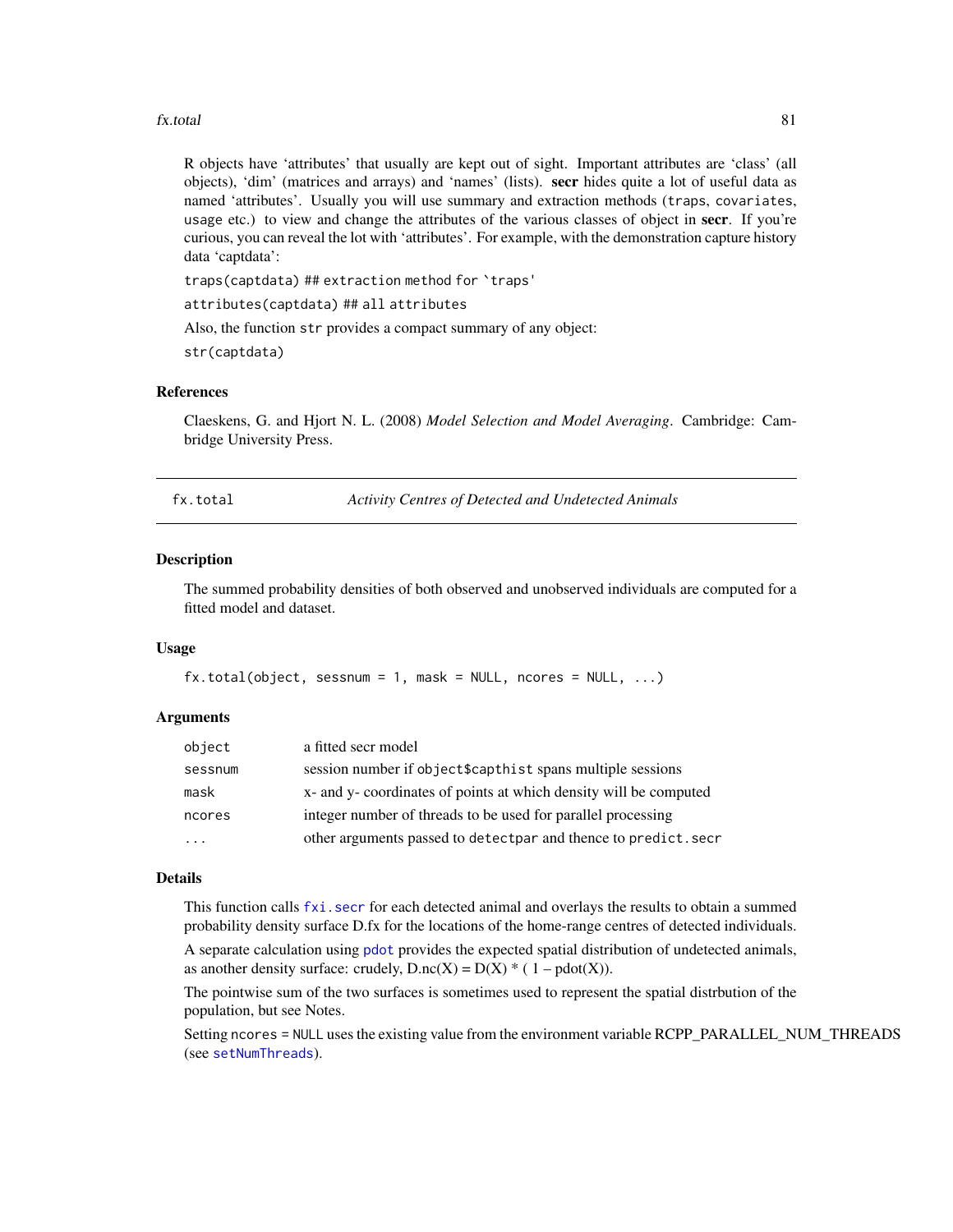# Value

An object of class 'Dsurface' (a variety of mask) with a 'covariates' attribute that is a dataframe with columns –

| D.fx  | sum of fxi over all detected individuals                  |
|-------|-----------------------------------------------------------|
| D.nc  | expected density of undetected ('not caught') individuals |
| D.sum | sum of D.fx and D.nc                                      |

All densities are in animals per hectare (the 'scale' argument of [plot.Dsurface](#page-158-0) allows the units to be varied later).

#### Note

The surface D.sum represents what is known from the data about a specific realisation of the spatial point process for home range centres: varying the intensity of sampling will change its shape. It is not an unbiased estimate of a biologically meaningful density surface. The surface will always tend to lack relief towards the edge of a habitat mask where the main or only contribution is from D.nc.

# References

Borchers, D. L. and Efford, M. G. (2008) Spatially explicit maximum likelihood methods for capture–recapture studies. *Biometrics* 64, 377–385.

# See Also

[fxi.secr](#page-82-0), [fxi.contour](#page-82-0), [pdot](#page-150-1)

# Examples

```
## Not run:
tmp <- fx.total(secrdemo.0)
## to plot we must name one of the covariates:
## the Dsurface default 'D.0' causes an error
plot(tmp, covariate = 'D.sum', col = terrain.colors(16),
  plottype = 'shaded')
plot(tmp, covariate = 'D.sum', col = 'white', add = TRUE,plottype = 'contour')
if (interactive()) {
    spotHeight(tmp, prefix = 'D.sum')
}
fxsurface <- fx.total(ovenbird.model.D, sessnum = 3)
plot(fxsurface, covariate = 'D.sum')
```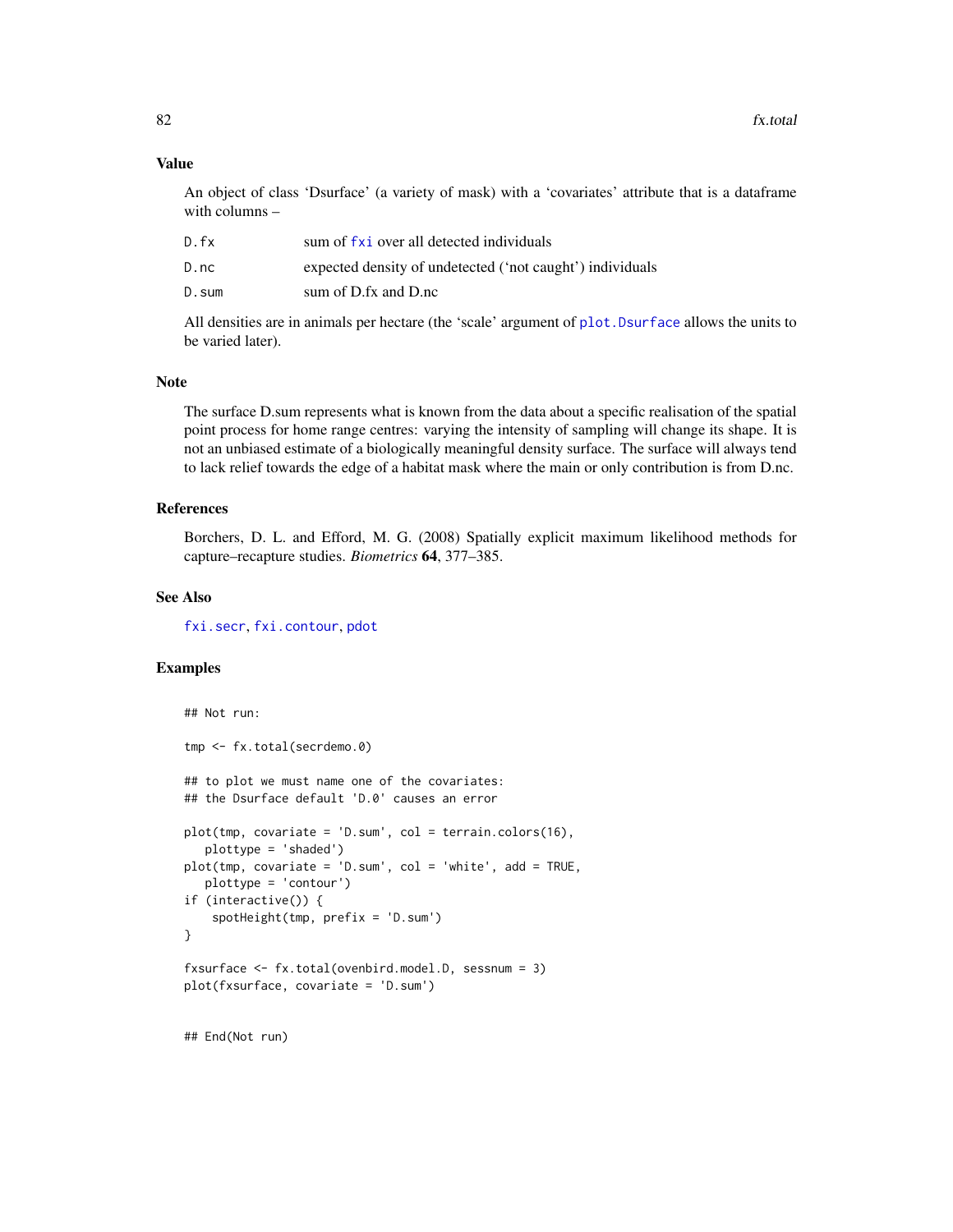# <span id="page-82-1"></span>fxi *Probability Density of Home Range Centre*

# <span id="page-82-0"></span>Description

Display contours of the probability density function for the estimated location of one or more range centres, compute values for particular points X, or compute mode of pdf. The pdf is given by  $f(X_j | \omega_i) = Pr(\omega_i | X_j) \pi(X_j)$ , where  $\pi(X)$  is the probability density of range centres across the mask (Borchers and Efford 2008).

# Usage

```
fxi.contour (object, i = 1, sessnum = 1, border = 100, nx = 64,
   levels = NULL, p = seq(0.1, 0.9, 0.1), plt = TRUE, add = FALSE,
   fitmode = FALSE, plotmode = FALSE, fill = NULL,
   output = c('list','sf','SPDF'), ncores = NULL, ...)
fixi.secr(object, i = NULL, sesnum = 1, X = NULL, ncores = NULL)fixi.mode(object, i = 1, sessnum = 1, start = NULL, ncores = NULL, ...)
```
# Arguments

|                                                              | object   | a fitted secr model                                                                                                      |
|--------------------------------------------------------------|----------|--------------------------------------------------------------------------------------------------------------------------|
|                                                              | i        | integer or character vector of individuals (defaults to all in fxi.secr), or a single<br>individual as input to fxi.mode |
|                                                              | sessnum  | session number if object\$capthist spans multiple sessions                                                               |
|                                                              | border   | width of blank margin around the outermost detectors                                                                     |
|                                                              | nx       | dimension of interpolation grid in x-direction                                                                           |
| levels<br>numeric vector of confidence levels for $Pr(X wi)$ |          |                                                                                                                          |
|                                                              | p        | numeric vector of contour levels as probabilities                                                                        |
|                                                              | plt      | logical to plot contours                                                                                                 |
|                                                              | add      | logical to add contour( $s$ ) to an existing plot                                                                        |
|                                                              | fitmode  | logical to refine estimate of mode of each pdf                                                                           |
|                                                              | plotmode | logical to plot mode of each pdf                                                                                         |
|                                                              | X        | 2-column matrix of x- and y- coordinates (defaults to mask)                                                              |
|                                                              | fill     | vector of colours to fill contours (optional)                                                                            |
|                                                              | output   | character; format of output (list, sf or SpatialPolygonsDataFrame)                                                       |
|                                                              | ncores   | integer number of threadss to be used for parallel processing                                                            |
|                                                              | start    | vector of x-y coordinates for maximization                                                                               |
|                                                              | $\cdots$ | additional arguments passed to contour or nlm                                                                            |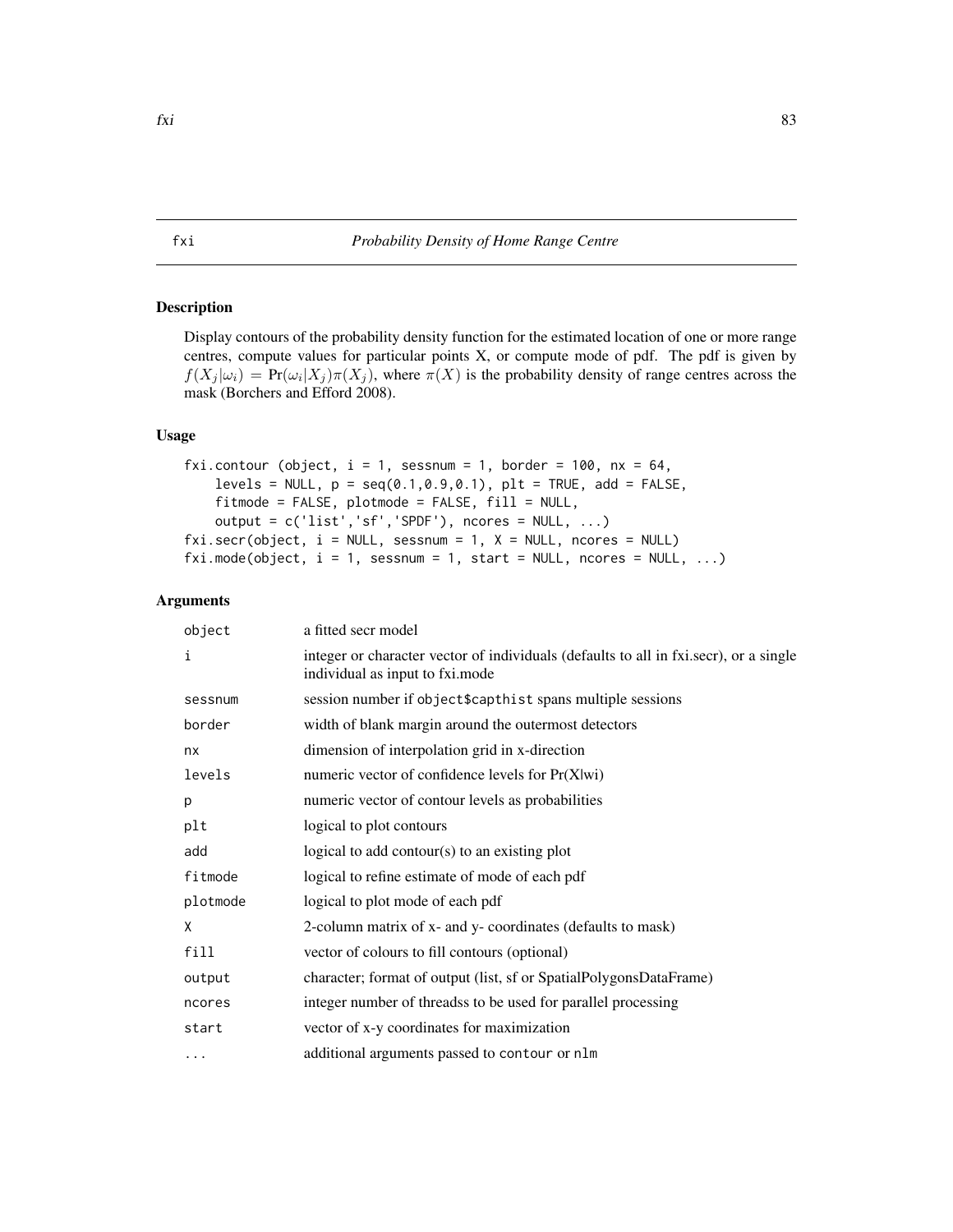fxi.contour computes contours of probability density for one or more detection histories. Increase nx for smoother contours. If levels is not set, contour levels are set to approximate the confidence levels in p.

fxi.secr computes the probability density for one or more detection histories; X may contain coordinates for one or several points; a dataframe or vector (x then y) will be coerced to a matrix.

fxi.mode attempts to find the x- and y-coordinates corresponding to the maximum of the pdf for a single detection history (i.e. i is of length 1).  $fxi$ . mode calls  $nlm$ .

fxi.contour with fitmode = TRUE calls fxi.mode for each individual. Otherwise, the reported mode is an approximation (mean of coordinates of highest contour).

If i is character it will be matched to row names of object\$capthist (restricted to the relevant session in the case of a multi-session fit); otherwise it will be interpreted as a row number.

Values of the pdf are normalised by dividing by the integral of  $Pr(\omega_i|X)\pi(X)$  over the habitat mask in object. (May differ in secr 4.0).

Setting ncores = NULL uses the existing value from the environment variable RCPP\_PARALLEL\_NUM\_THREADS (see [setNumThreads](#page-233-0)).

If start is not provided to fit.mode then (from 2.9.4) the weighted mean of all detector sites is used (see Warning below).

The . . . argument gives additional control over a contour plot; for example, set drawlabels = FALSE to suppress contour labels.

#### Value

 $fxi$ . contour (output = 'list') –

Coordinates of the plotted contours are returned as a list with one component per polygon. The list is returned invisibly if plt = TRUE.

An additional component 'mode' reports the x-y coordinates of the highest point of each pdf (see Details).

 $fixi$ . contour (output = 'SPDF') –

Contours are returned as a SpatialPolygonsDataFrame (see package sp) with one component per animal. The attributes dataframe has two columns, the x- and y-coordinates of the mode. The SpatialPolygonsDataFrame is returned invisibly if plt = TRUE.

fxi.contour (output = 'sf') – simple features 'sf' object, as for SPDF.

fxi.secr –

Vector of probability densities

fxi.mode –

List with components 'x' and 'y'

#### Warnings

fxi.mode may fail to find the true mode unless a good starting point is provided. Note that the distribution may have multiple modes and only one is reported. The default value of start before secr 2.9.4 was the first detected location of the animal.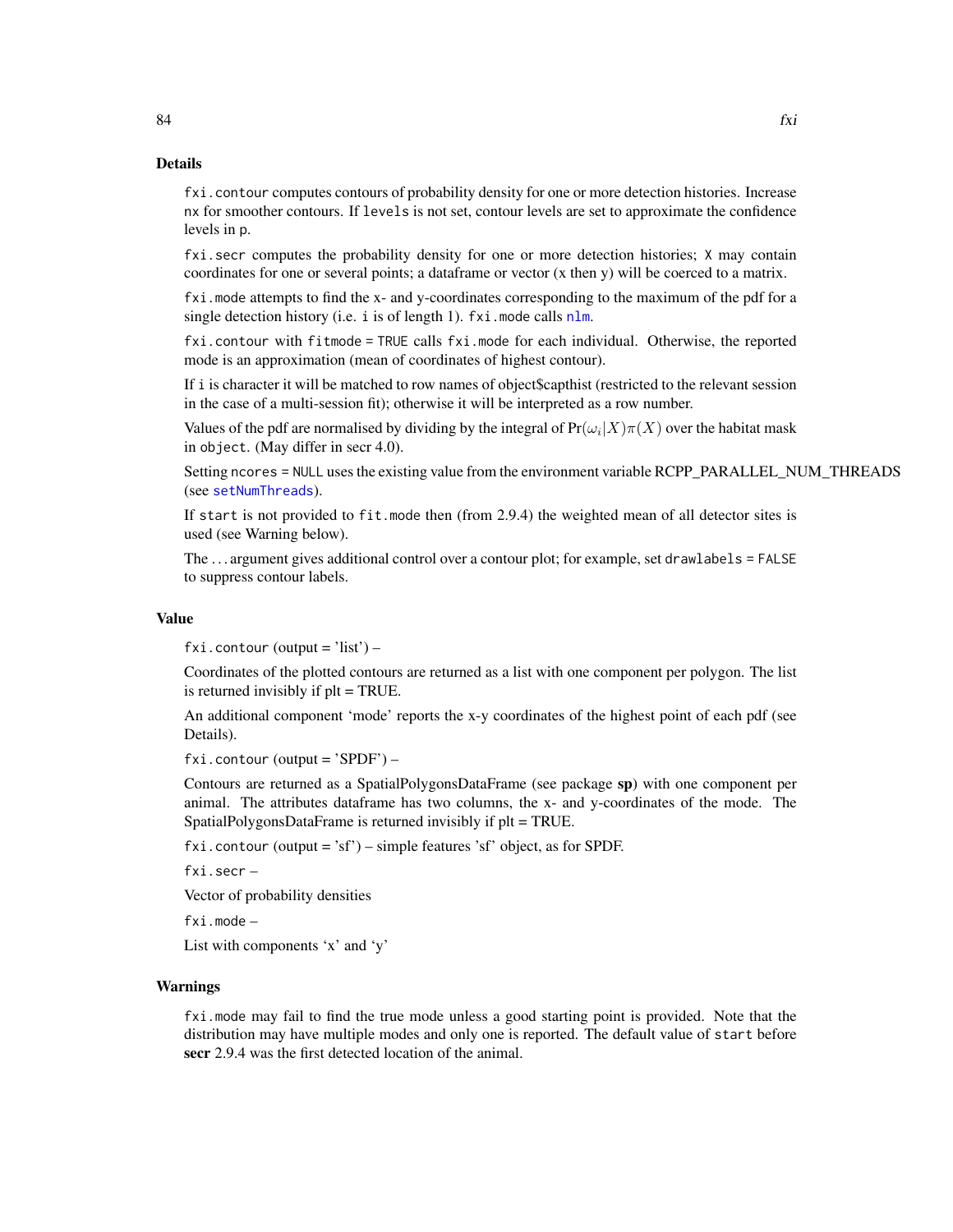From secr 2.8.3, these functions work with both homogeneous and inhomogeneous Poisson density models, and fxi.secr accepts vector-valued i.

See [fx.total](#page-80-0) for a surface summed across individuals.

# References

Borchers, D. L. and Efford, M. G. (2008) Spatially explicit maximum likelihood methods for capture–recapture studies. *Biometrics* 64, 377–385.

# See Also

[pdot.contour](#page-38-0), [contour](#page-38-1), [fx.total](#page-80-0)

# Examples

```
## Not run:
fxi.secr(secrdemo.0, i = 1, X = c(365, 605))
## contour first 5 detection histories
plot(secrdemo.0$capthist)
fxi.contour (secrdemo.0, i = 1:5, add = TRUE,
   plotmode = TRUE, drawlabels = FALSE)
## extract modes only
## these are more reliable than those from fit.mode called directly as
## they use a contour-based approximation for the starting point
fxiout <- fxi.contour (secrdemo.0, i = 1:5, plt = FALSE, fitmode = TRUE)
t(sapply(fxiout, "[[", "mode"))
## using fill colours
## lty = 0 suppresses contour lines
## nx = 256 ensures smooth outline
plot(traps(captdata))
fxi.contour(secrdemo.0, i = 1:5, add = TRUE, p = c(0.5, 0.95), drawlabels
    = FALSE, nx = 256, fill = topo.colors(4), lty = 0)
## output as SpatialPolygonsDataFrame
spdf \le fxi.contour(secrdemo.0, i = 1:3, plt = FALSE, p = c(0.5, 0.95),
   nx = 256, output = 'SPDF', fitmode = TRUE)
## output as simple features
sf \le fxi.contour(secrdemo.0, i = 1:3, plt = FALSE, p = c(0.5,0.95),
   nx = 256, output = 'sf', fitmode = TRUE)
## save as ESRI shapefile test.shp etc.
## replace tempdir() with your own folder name
library(rgdal)
writeOGR(spdf, dsn = tempdir(), layer = 'test', driver="ESRI Shapefile")
```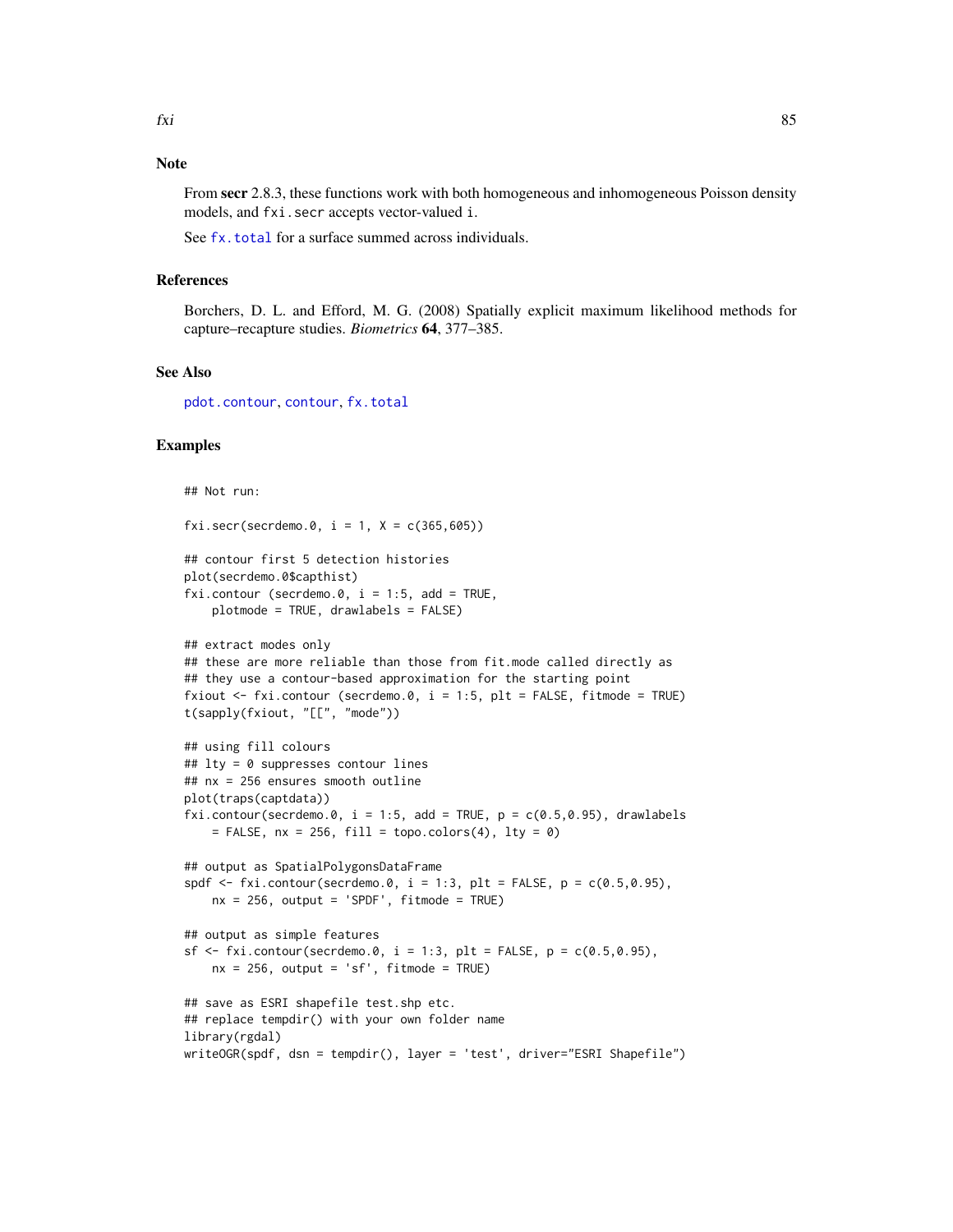```
## or
library(sf)
st_write(sf, 'testsf.shp')
## plot contours and modes
plot(spdf)
points(data.frame(spdf))
```
## End(Not run)

# gridCells *Construct Grid Cells*

# Description

Forms grid cells centred on input points.

# Usage

```
gridCells(x, cellsize = spacing(x), crs = NA)
```
#### Arguments

| X        | matrix or dataframe with x- and y-coordinates |
|----------|-----------------------------------------------|
| cellsize | length of gridcell side                       |
| crs      | crs description suitable for st_crs           |

# Details

The argument x will often be a traps or mask object with spacing attribute. Otherwise cellsize must be provided.

# Value

A simple features (sf) object of class 'sfc\_MULTIPOLYGON'.

crs may be the integer EPSG code (e.g. 3578 Yukon Albers).

# See Also

[plotMaskEdge](#page-167-0), [spacing](#page-257-0)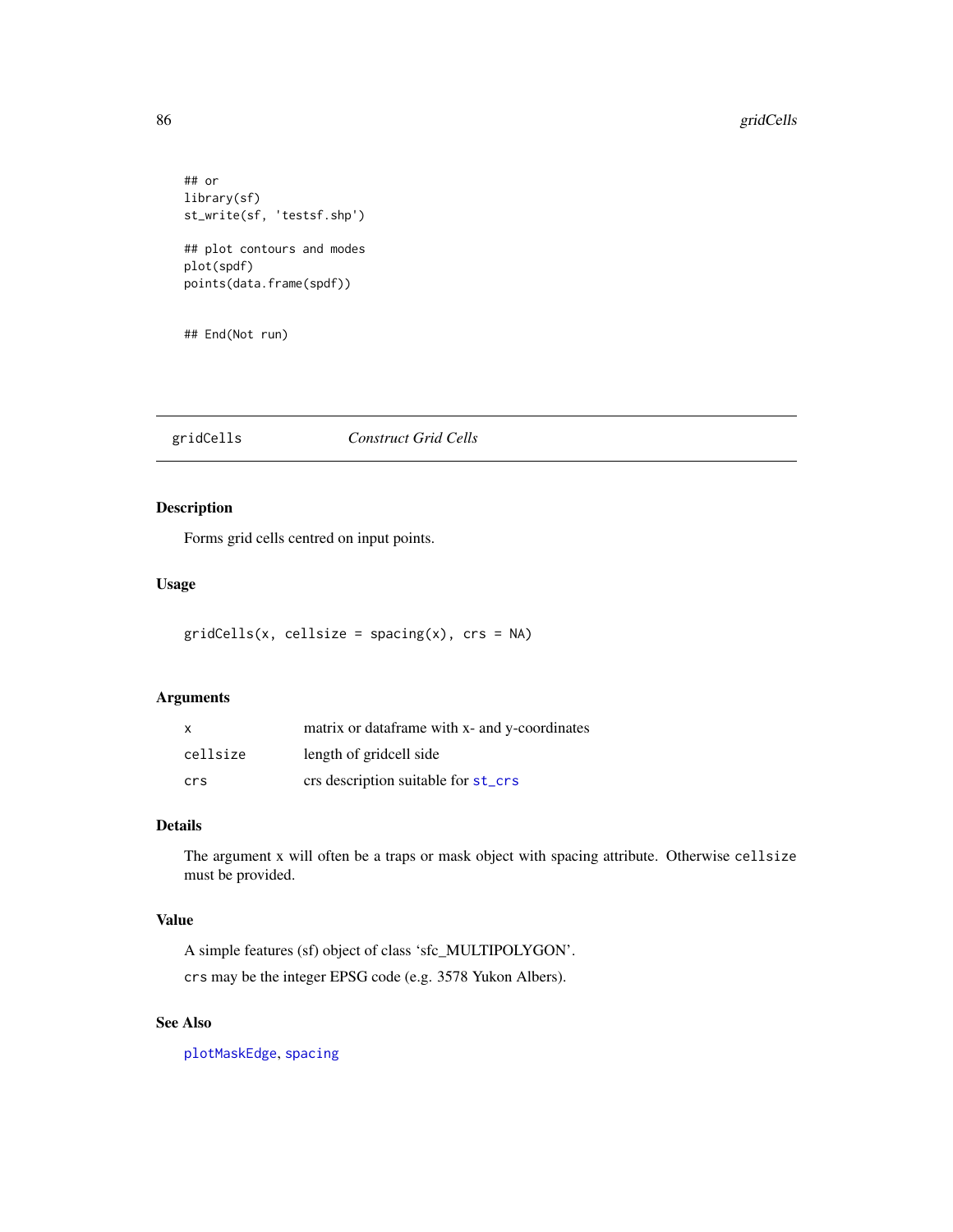hcov 87

# Examples

```
plot(gridCells(traps(captdata)))
plot(traps(captdata), add = TRUE)
```
<span id="page-86-0"></span>

hcov *Hybrid Mixture Model*

#### Description

The argument hcov in secr.fit is used to fit a hybrid mixture model. 'Hybrid' refers to a flexible combination of latent classes (as in a finite mixture) and known classes (cf groups or sessions). A hybrid mixture model includes a parameter 'pmix' for the mixing proportion and optionally allows detection parameters to be modelled as class-specific  $(-h2)$ . This is particularly useful for modelling sex ratio and sex differences in detection, and matches the Bayesian sex-specific model of Gardner et al. (2010).

For observed animals all of unknown class the model is identical to a finite mixture (i.e. latent-class) model. For observed animals all of known class, the classes are no longer 'latent' and the model is equivalent to a grouped model with an additional binomial factor for class membership.

#### Assumptions

hcov identifies a single individual covariate (the class covariate) that should be a factor with two levels, or contain character values that will be coerced to a factor (e.g., 'f', 'm'). Missing values (NA) are used for individuals of unknown class. If hcov has more than two levels, all but the first two levels are converted to NA (but see exception for h3 models below).

It is assumed that the probability of recording a missing value for the class covariate is independent of the true class membership (e.g., sex equally likely to be recorded for males and females).

# Operational details

A hybrid mixture model is fitted whenever hcov is not NULL. Mixture models include a parameter 'pmix', the mixing proportion. If the covariate identified by hcov is missing ('' or NA) for all individuals *and* a mixture term (h2 or h3) appears in the detection model (e.g.,  $g0 \sim h2$ ) then a conventional finite mixture model is fitted (cf Pledger 2000, Borchers & Efford 2008).

As with finite mixture models, any detection parameter (g0, sigma etc.) may be modelled as depending on mixture class by model specifications such as  $(g0 \sim h2)$ , sigma  $\sim h2$ ). See Examples.

In general hcov has been designed for two classes and two classes are assumed if neither 'h2' nor 'h3' appears in the model formulae. However, there is a small exception: hcov may have three non-missing levels if 'h3' appears in a model formula. Note that h2 cannot be combined with h3; h3 is for advanced use only and has not been fully tested.

The number of fitted parameters is the same as the corresponding finite mixture model if mixture terms ('h2', 'h3') appear in the model formulae. Otherwise (no mixture terms) estimating pmix requires a single extra parameter. The estimate of pmix then depends solely on the observed class proportions in the covariate, and the beta variance-covariance matrix will show zero covariance of pmix with other detection parameters.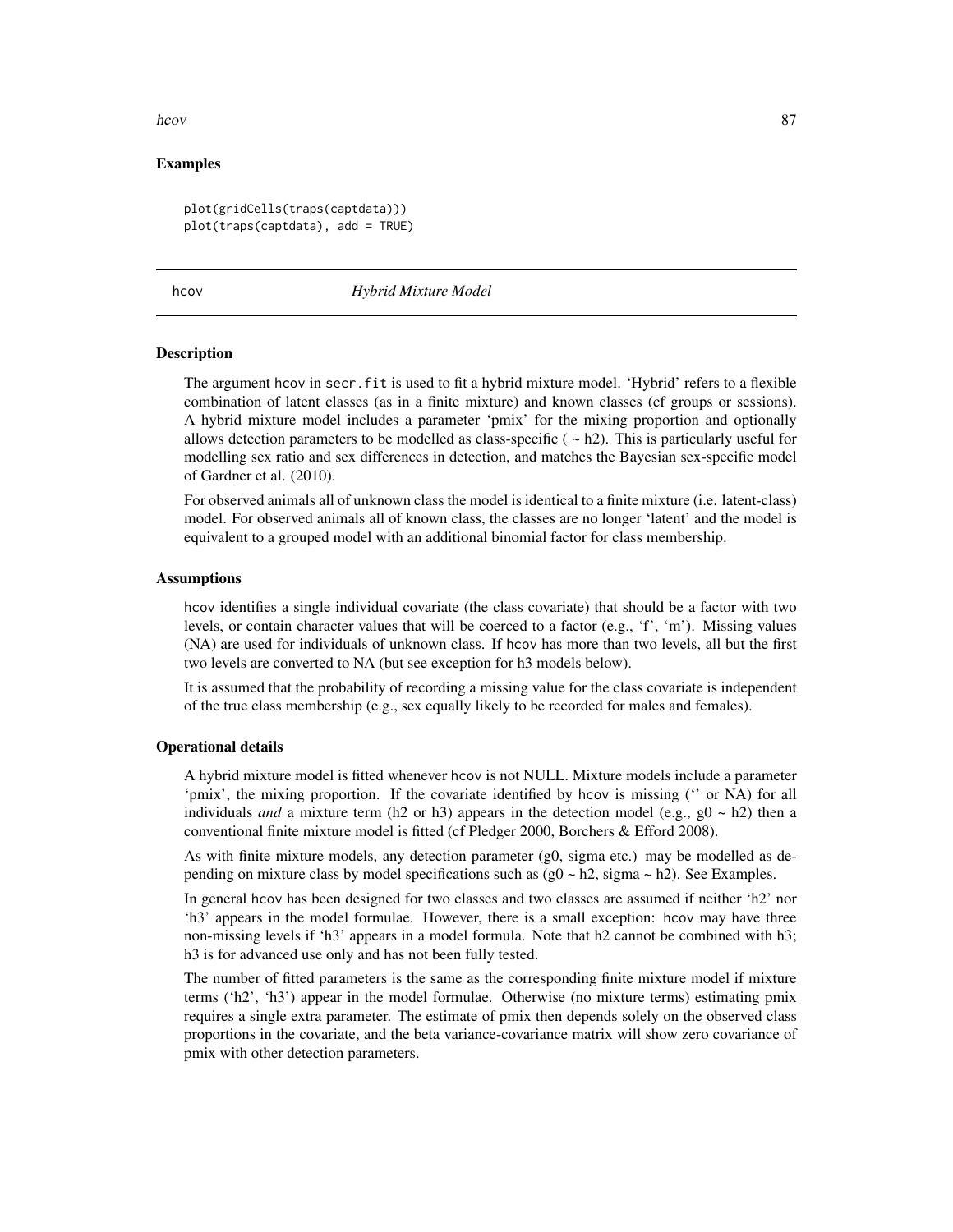Variation in the parameter pmix may be modelled across sessions i.e., models such as  $pmx \sim$  session or pmix ~ Session are valid, as are formulae involving session covariates defined in the sessioncov argument of secr.fit.

If no mixture term appears in the formula for pmix then one is added automatically (usually 'h2'). This serves mostly to keep track of values in the output.

Attempting to model pmix as a function of individual covariates or other within-session terms (t, b etc.) will cause an error.

# Interpreting output

When you display a fitted secr model the parameter estimates are in a final section headed 'Fitted (real) parameters evaluated at base levels of covariates'. The same output may be obtained by calling the predict method directly. Calling predict has the advantage that you can obtain estimates for levels of the covariates other than the base levels, by specifying newdata. An example below shows how to specify h2 in newdata. [Note: predict is generic, and you must consult ?predict.secr to see the help for the specific implementation of this method for fitted secr objects].

The output from predict. secr for a mixture model is a list with one component for each (possibly latent) class. Each row corresponds to a fitted real parameter: ordinarily these include the detection parameters (e.g., g0, sigma) and the mixing proportion (pmix).

In the case of a model fitted by maximizing the full likelihood (CL = FALSE), density D will also appear in the output. Note that only one parameter for density is estimated, the total density across classes. This total density figure appears twice in the output, once for each class.

The standard error (SE.estimate) is shown for each parameter. These are asymptotic estimates backtransformed from the link scale. The confidence limits are also back-transformed from the link scale (95% CI by default; vary alpha in predict.secr if you want e.g. 90% CI).

The mixing proportion pmix depends on the composition of the sample with respect to hcov and the detection model. For a null detection model the mixing proportion is exactly the proportion in the sample, with appropriate binomial confidence limits. Otherwise, the mixing proportion adjusts for class differences in the probability and scale of detection (see Examples).

The preceding refers to the default behaviour when pmix  $\sim$  h2. It is possible also to fix the mixing proportion at any arbitrary value (e.g., fixed = list( $pmix = 0.5$ ) for 1:1 sex ratio).

On output the classes are tagged with the factor levels of hcov, regardless of how few or how many individuals were actually of known class. If only a small fraction were of known class, and there is cryptic variation unrelated to hcov, then the association between the fitted classes and the nominal classes (i.e. levels of hcov) may be weak, and should not be trusted.

# Limitations

Hybrid mixture models are incompatible with groups as presently implemented.

The hcov likelihood conditions on the number of known-class individuals. A model fitted with hcov = NULL or with a different hcov covariate has in effect a different data set, and likelihoods, deviances or AICs cannot be compared. AIC can be used to compare models provided they all have the same hcov covariate in the call to secr. fit, whether or not h2 appears in the model definition.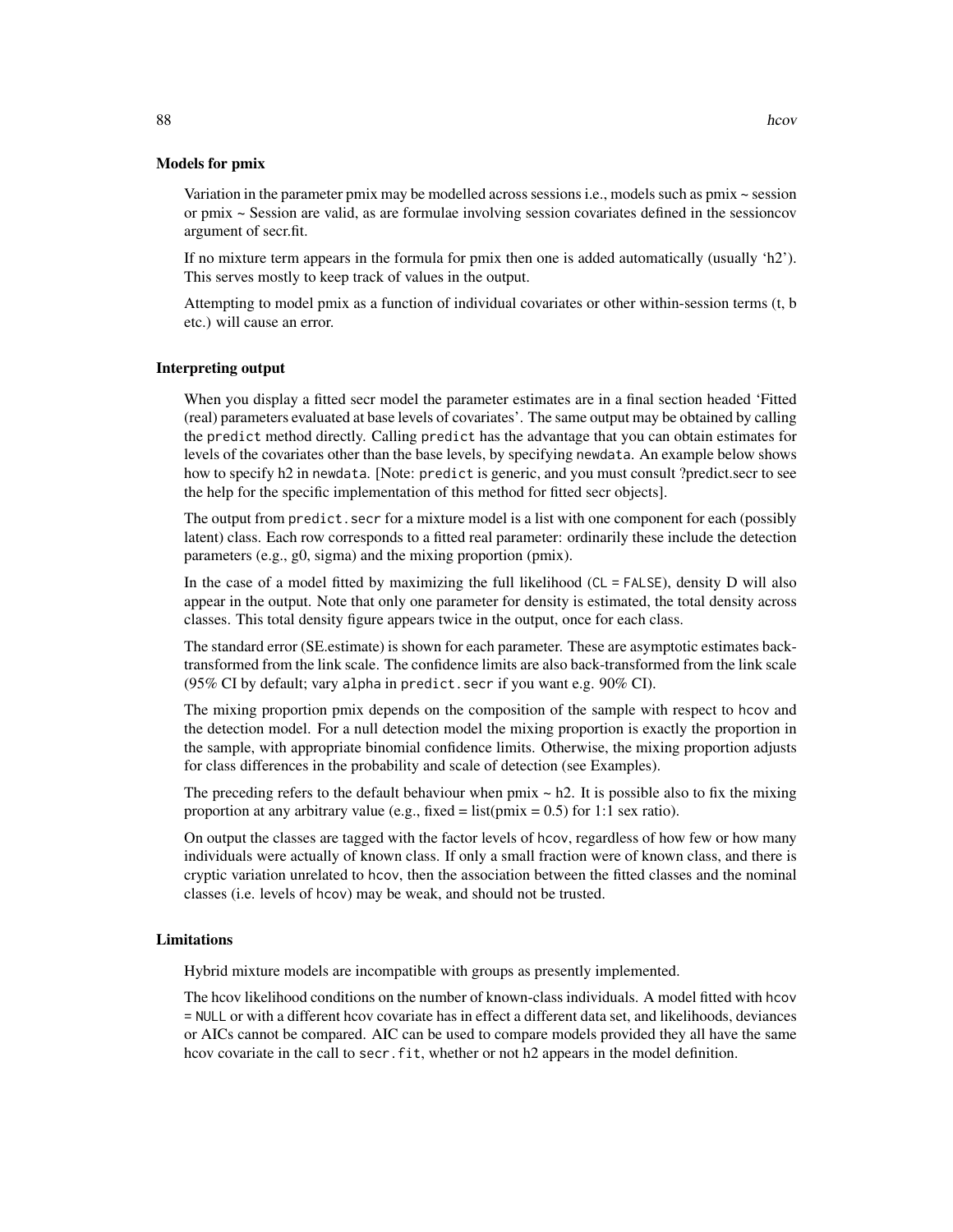#### hcov 89

# Likelihood

The likelihood of the hybrid mixture model is detailed in an appendix of the vignette [secr-finitemixtures.pdf.](https://www.otago.ac.nz/density/pdfs/secr-finitemixtures.pdf)

#### References

Borchers, D.L. and Efford, M.G. (2008) Spatially explicit maximum likelihood methods for capture– recapture studies. *Biometrics* 64, 377–385.

Gardner, B., Royle, J.A., Wegan, M.T., Rainbolt, R. and Curtis, P. (2010) Estimating black bear density using DNA data from hair snares. *Journal of Wildlife Management* 74, 318–325.

Pledger, S. (2000) Unified maximum likelihood estimates for closed capture–recapture models using mixtures. *Biometrics* 56, 434–442.

# See Also

[secr.fit](#page-218-0)

# Examples

```
## Not run:
## house mouse dataset, morning trap clearances
## 81 female, 78 male, 1 unknown
morning \leq subset(housemouse, occ = c(1,3,5,7,9))
summary(covariates(morning))
## speedy model fitting with coarse mask
mnask < - make.maxk(traps(morning), buffer = 20, nx = 32)## assuming equal detection of males and females
## fitted sex ratio p(female) = 0.509434 = 81 / (81 + 78)
fit.0 <- secr.fit(morning, hcov = "sex", mask = mmask, trace = FALSE)
predict(fit.0)
## allowing sex-specific detection parameters
## this leads to new estimate of sex ratio
fit.h2 <- secr.fit(morning, hcov = "sex", mask = mmask, trace = FALSE,
   model = list(g0 ~ ~ h2, sigma ~ ~ h2))predict(fit.h2)
## specifying newdata for h2 - equivalent to predict(fit.h2)
predict(fit.h2, newdata = data.frame(h2 = factor(c('f','m'))))
## conditional likelihood fit of preceding model
## estimate of sex ratio does not change
fit.CL.h2 <- secr.fit(morning, hcov = "sex", mask = mmask, trace = FALSE,
    CL = TRUE, model = list(g0 ~ ~ h2, sigma ~ h2))predict(fit.CL.h2)
## did sexes differ in detection parameters?
```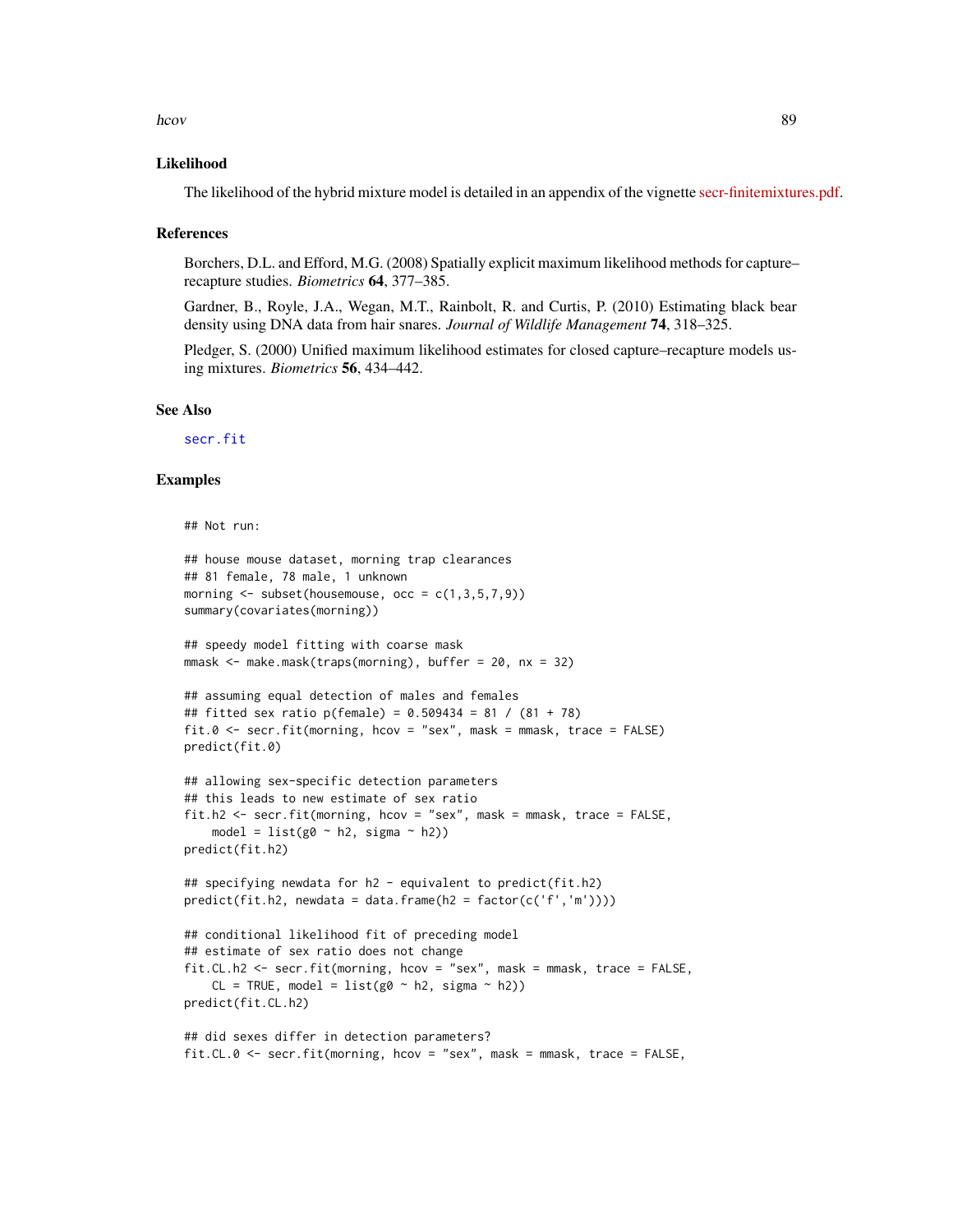#### 90 head head and the set of the set of the set of the set of the set of the set of the set of the set of the set of the set of the set of the set of the set of the set of the set of the set of the set of the set of the set

```
CL = TRUE, model = list(g0 ~ 1, sigma ~ 1))
LR.test(fit.CL.h2, fit.CL.0)
## did sex ratio deviate from 1:1?
fit.CL.h2.50 <- secr.fit(morning, hcov = "sex", mask = mmask, trace = FALSE,
    CL = TRUE, model = list(g0 \sim h2, sigma \sim h2), fixed = list(pmix = 0.5))
LR.test(fit.CL.h2, fit.CL.h2.50)
## did sexes show extra-compensatory variation in lambda0?
## (Efford and Mowat 2014)
fit.CL.a0 <- secr.fit(morning, hcov = "sex", mask = mmask, trace = FALSE,
    CL = TRUE, model = list(a0 ~ 1, sigma ~ h2))LR.test(fit.CL.h2, fit.CL.a0)
## trend in ovenbird sex ratio, assuming sex-specific detection
omask <- make.mask(traps(ovenCH), buffer = 300, nx = 32)
fit.sextrend <- secr.fit(ovenCH, model = list(g0~h2, sigma~h2, pmix~Session),
    hcov = "Sex", CL = TRUE, mask = omask, trace = FALSE)
predict(fit.sextrend)[1:5]
```
## End(Not run)

<span id="page-89-0"></span>

#### head *First or Last Part of an Object*

# Description

Returns the first or last parts of secr objects

# Usage

```
## S3 method for class 'mask'
head(x, n=6L, \ldots)## S3 method for class 'Dsurface'
head(x, n=6L, \ldots)## S3 method for class 'traps'
head(x, n=6L, \ldots)## S3 method for class 'capthist'
head(x, n=6L, \ldots)## S3 method for class 'mask'
tail(x, n=6L, ...)## S3 method for class 'Dsurface'
tail(x, n=6L, ...)## S3 method for class 'traps'
tail(x, n=6L, \ldots)## S3 method for class 'capthist'
tail(x, n=6L, \ldots)
```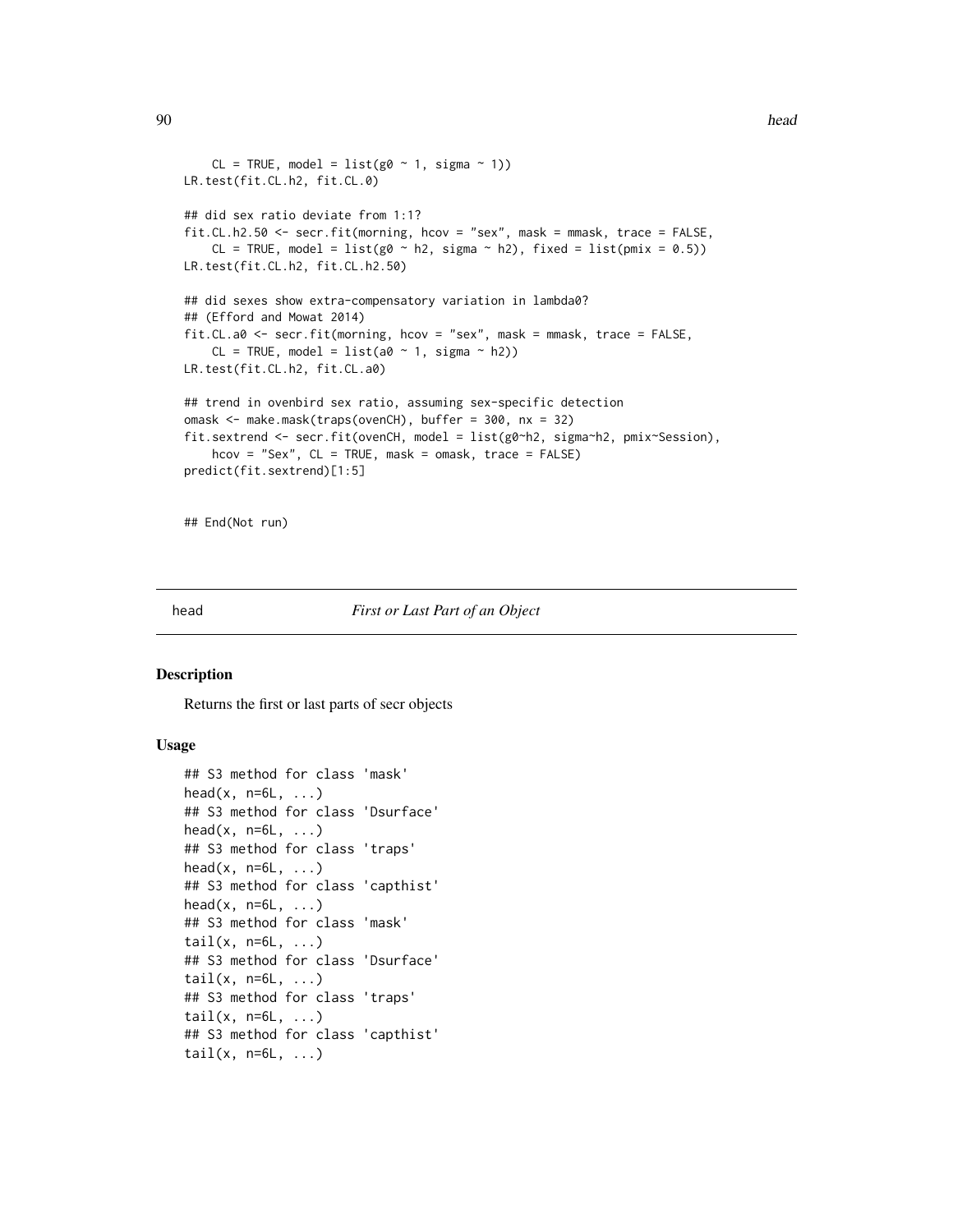#### homerange 91 and 2012 12:30 and 2012 12:30 and 2012 12:30 and 2012 12:30 and 2012 12:30 and 2012 12:30 and 201

#### Arguments

| X       | 'mask', 'traps' or 'capthist' object                                                                                                                                                                                                           |
|---------|------------------------------------------------------------------------------------------------------------------------------------------------------------------------------------------------------------------------------------------------|
|         | a single integer. If positive, size for the resulting object: number of elements for<br>a vector (including lists), rows for a matrix or data frame or lines for a function.<br>If negative, all but the n last/first number of elements of x. |
| $\cdot$ | other arguments passed to subset                                                                                                                                                                                                               |

# Details

These custom S3 methods retain the class of the target object, unlike the default methods applied to 'mask', 'Dsurface', 'traps' or 'capthist' objects.

# Value

An object of the same class as x, but (usually) fewer rows.

# See Also

[head](#page-89-0), [tail](#page-0-0)

# Examples

head(possummask)

homerange *Home Range Statistics*

# <span id="page-90-0"></span>Description

Some ad hoc measures of home range size may be calculated in secr from capture–recapture data:

dbar is the mean distance between consecutive capture locations, pooled over individuals (e.g. Efford 2004). moves returns the raw distances.

MMDM (for 'Mean Maximum Distance Moved') is the average maximum distance between detections of each individual i.e. the observed range length averaged over individuals (Otis et al. 1978).

ARL (or 'Asymptotic Range Length') is obtained by fitting an exponential curve to the scatter of observed individual range length vs the number of detections of each individual (Jett and Nichols 1987: 889).

RPSV (for 'Root Pooled Spatial Variance') is a measure of the 2-D dispersion of the locations at which individual animals are detected, pooled over individuals (cf Calhoun and Casby 1958, Slade and Swihart 1983).

moves reports the distance between successive detections of each animal.

centroids reports the averaged coordinates of each animal's detections

ORL reports the observed range length of each animal, the maximum distance between any two detections.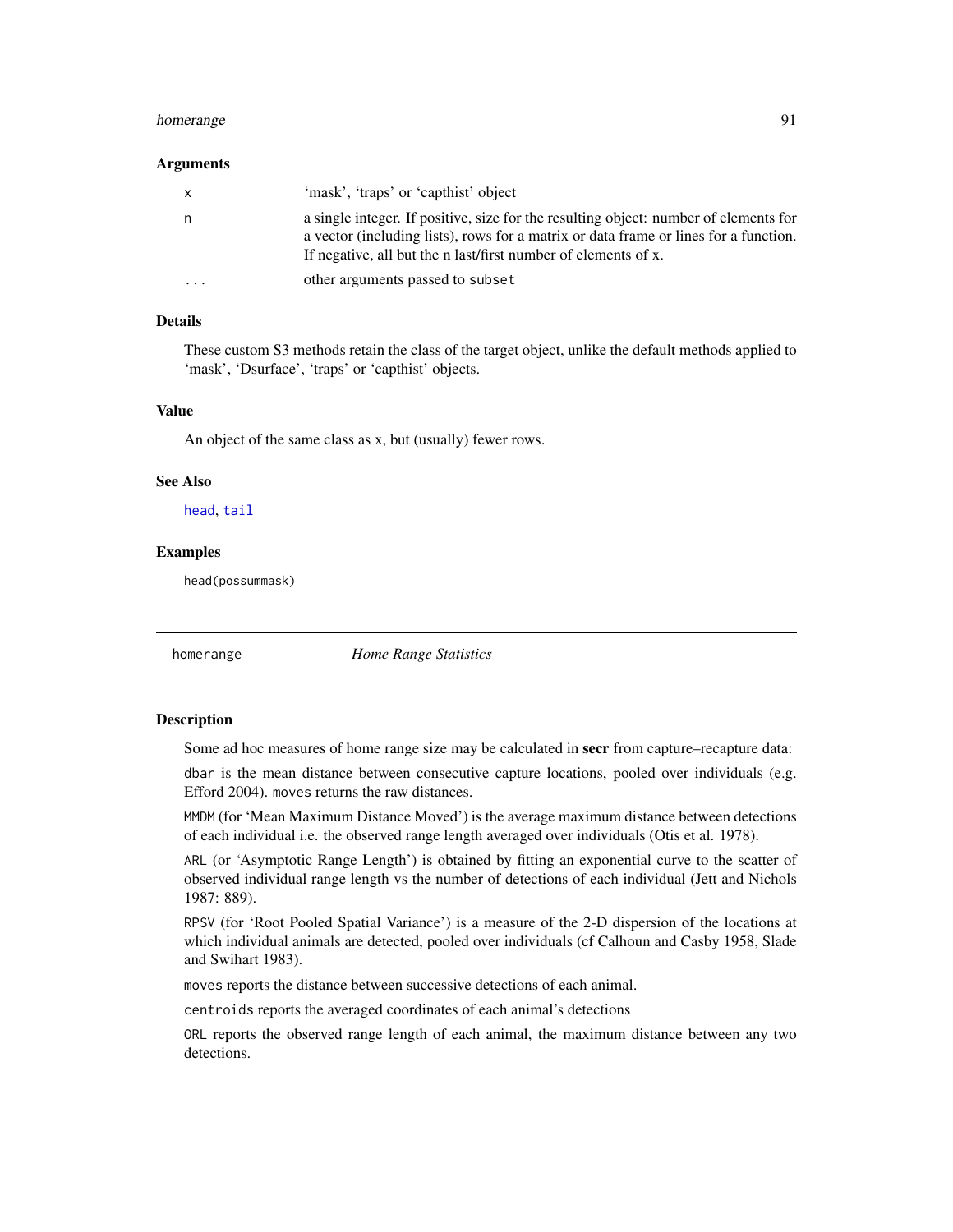# Usage

```
dbar(capthist, userdist = NULL, mask = NULL)
MMDM(capthist, min.recapt = 1, full = FALSE, userdist = NULL, mask = NULL)
ARL(capthist, min.recapt = 1, plt = FALSE, full = FALSE, userdist = NULL, mask = NULL)
moves(capthist, userdist = NULL, mask = NULL, names = FALSE)
RPSV(capthist, CC = FALSE)
ORL(capthist, userdist = NULL, mask = NULL)
centroids(capthist)
```
# Arguments

| capthist   | object of class capthist                                                       |  |
|------------|--------------------------------------------------------------------------------|--|
| userdist   | function or matrix with user-defined distances                                 |  |
| mask       | habitat mask passed to userdist function, if required                          |  |
| names      | logical; should result be ordered alphanumerically by row names?               |  |
| min.recapt | integer minimum number of recaptures for a detection history to be used        |  |
| plt        | logical; if TRUE observed range length is plotted against number of recaptures |  |
| full       | logical; set to TRUE for detailed output                                       |  |
| CC.        | logical for whether to use Calhoun and Casby formula                           |  |
|            |                                                                                |  |

# Details

.

.

dbar is defined as –

$$
\overline{d} = \frac{\sum_{i=1}^{n} \sum_{j=1}^{n_i - 1} \sqrt{(x_{i,j} - x_{i,j+1})^2 + (y_{i,j} - y_{i,j+1})^2}}{\sum_{i=1}^{n} (n_i - 1)}
$$

When  $CC = FALSE$ , RPSV is defined as  $-$ 

$$
RPSV = \sqrt{\frac{\sum_{i=1}^{n} \sum_{j=1}^{n_i} [(x_{i,j} - \overline{x}_i)^2 + (y_{i,j} - \overline{y}_i)^2]}{\sum_{i=1}^{n} (n_i - 1) - 1}}
$$

Otherwise (CC = TRUE), RPSV uses the formula of Calhoun and Casby (1958) with a different denominator –

$$
s = \sqrt{\frac{\sum_{i=1}^{n} \sum_{j=1}^{n_i} [(x_{i,j} - \overline{x}_i)^2 + (y_{i,j} - \overline{y}_i)^2]}{2 \sum_{i=1}^{n} (n_i - 1)}}
$$

The Calhoun and Casby formula (offered from 2.9.1) correctly estimates  $\sigma$  when trapping is on an infinite, fine grid, and is preferred for this reason. The original RPSV (CC = FALSE) is retained as the default for compatibility with previous versions of secr.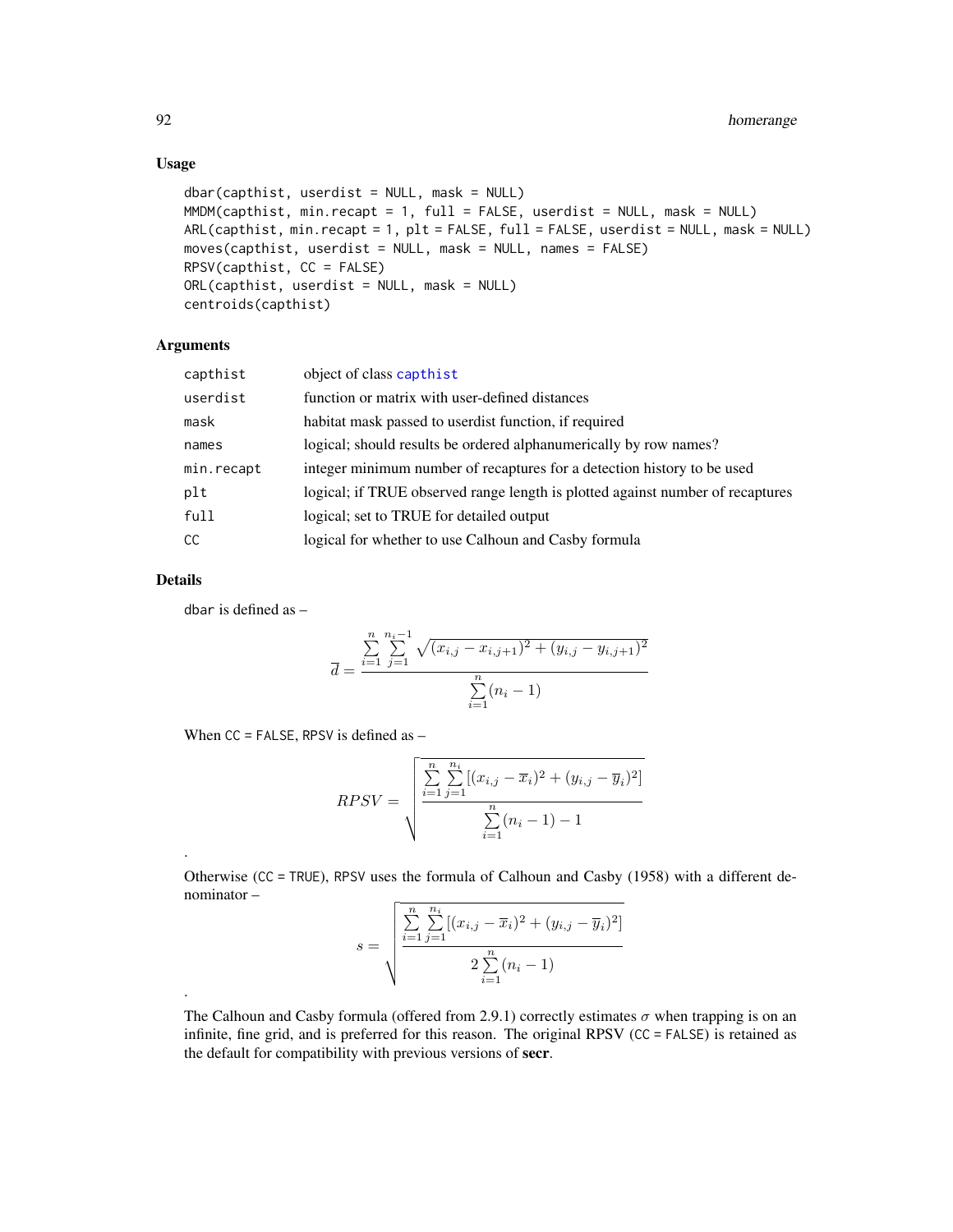#### homerange 50 and 33 and 33 and 33 and 33 and 33 and 33 and 33 and 33 and 33 and 33 and 33 and 33 and 33 and 33

dbar and RPSV have a specific role as proxies for detection scale in inverse-prediction estimation of density (Efford 2004; see ip. secr-deprecated).

RPSV is used in autoini to obtain plausible starting values for maximum likelihood estimation.

MMDM and ARL discard data from detection histories containing fewer than min. recapt+1 detections.

The userdist option is included for exotic non-Euclidean cases (see e.g. secr.fit [details\)](#page-51-0). RPSV is not defined for non-Euclidean distances.

If capthist comprises standalone telemetry data (all detector 'telemetry') then calculations are performed on the telemetry coordinates.

Movements are reliably reported by moves only if there is a maximum of one detection per animal per occasion. The sequence of detections within any occasion is not known; where these occur the sequence used by moves is arbitrary (sequence follows detector index).

#### Value

For dbar, MMDM, ARL and RPSV –

Scalar distance in metres, or a list of such values if capthist is a multi-session list.

The full argument may be used with MMDM and ARL to return more extensive output, particularly the observed range length for each detection history.

 $For *move* =$ 

List with one component for each animal, a vector of distances, or numeric $(0)$  if the animal is detected only once. A list of such lists if capthist is a multi-session list.

For centroids –

For a single-session capthist, a matrix of two columns, the x- and y-coordinates of the centroid of the detections of each animal. The number of detections is returned as the attribute 'Ndetections', a 1-column matrix.

For a multi-session capthist, a 3-D array as before, but with a third dimension for the session. Centroid coordinates are missing (NA) if the animal was not detected in a session. The attribute 'Ndetections' with the number of detections per animal and session is a matrix.

#### **Note**

All measures are affected by the arrangement of detectors. dbar is also affected quite strongly by serial correlation in the sampled locations. Using dbar with 'proximity' detectors raises a problem of interpretation, as the original sequence of multiple detections within an occasion is unknown. RPSV is a value analogous to the standard deviation of locations about the home range centre.

The value returned by dbar for 'proximity' or 'count' detectors is of little use because multiple detections of an individual within an occasion are in arbitrary order.

Inclusion of these measures in the **secr** package does not mean they are recommended for general use! It is usually better to use a spatial parameter from a fitted model (e.g.,  $\sigma$  of the half-normal detection function). Even then, be careful that  $\sigma$  is not 'contaminated' with behavioural effects (e.g. attraction of animal to detector) or 'detection at a distance'.

The argument 'names' was added in 3.0.1. The default names = FALSE causes a change in behaviour from that version onwards.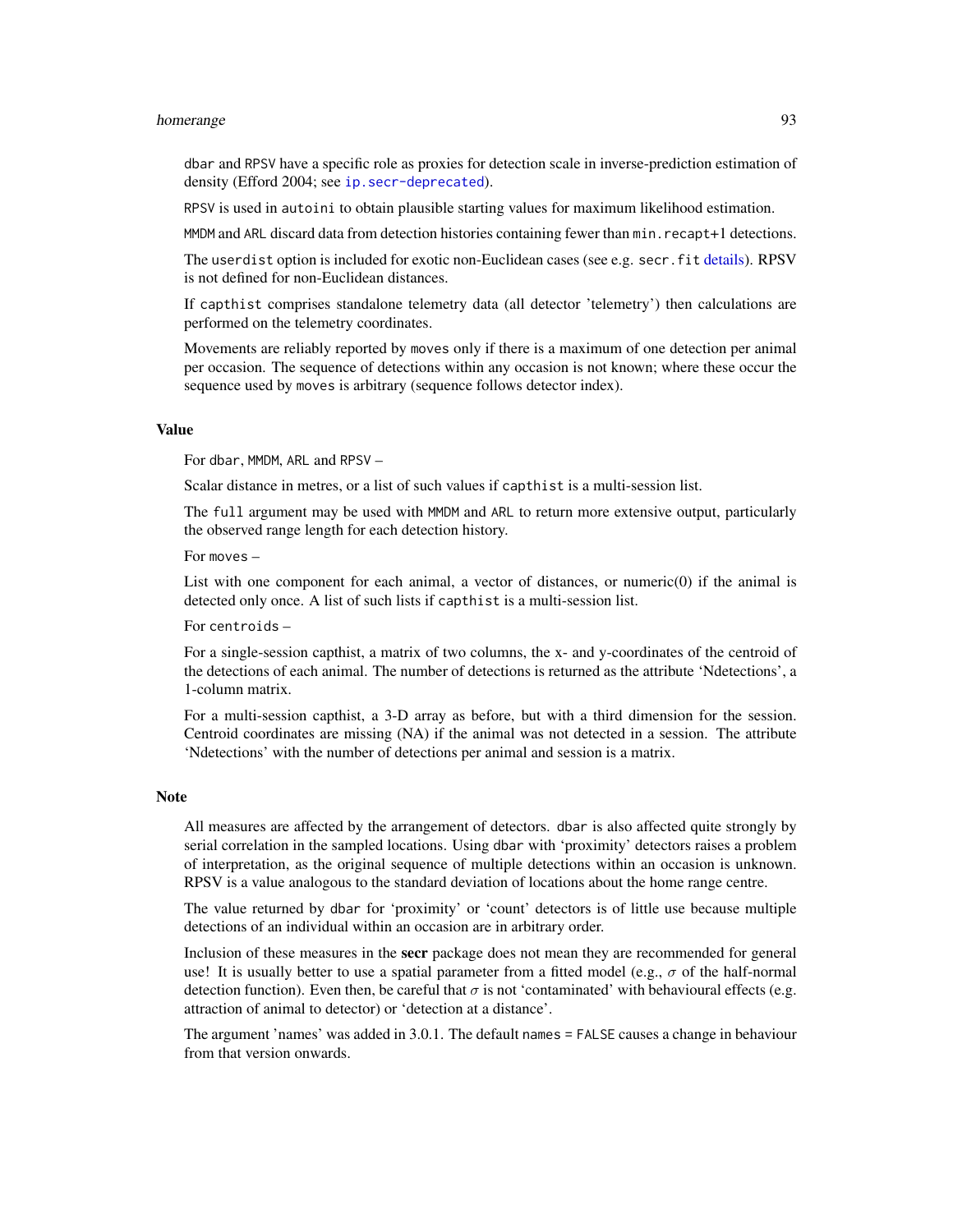# References

Calhoun, J. B. and Casby, J. U. (1958) Calculation of home range and density of small mammals. Public Health Monograph. No. 55. U.S. Government Printing Office.

Efford, M. G. (2004) Density estimation in live-trapping studies. *Oikos* 106, 598–610.

Jett, D. A. and Nichols, J. D. (1987) A field comparison of nested grid and trapping web density estimators. *Journal of Mammalogy* 68, 888–892.

Otis, D. L., Burnham, K. P., White, G. C. and Anderson, D. R. (1978) Statistical inference from capture data on closed animal populations. *Wildlife Monographs* 62, 1–135.

Slade, N. A. and Swihart, R. K. (1983) Home range indices for the hispid cotton rat (*Sigmodon hispidus*) in Northeastern Kansas. *Journal of Mammalogy* 64, 580–590.

#### See Also

# [autoini](#page-19-0)

# Examples

```
dbar(captdata)
RPSV(captdata)
RPSV(captdata, CC = TRUE)
centr <- centroids(captdata)
plot(traps(captdata), border = 20 )
text(centr[,1], centr[,2], attr(centr, 'Ndetections'))
text(centr[,1]+2, centr[,2]+3, rownames(captdata), cex = 0.6,adj = 0
```
hornedlizard *Flat-tailed Horned Lizard Dataset*

# Description

Data from multiple searches for flat-tailed horned lizards (*Phrynosoma mcalli*) on a plot in Arizona, USA.

#### Usage

hornedlizardCH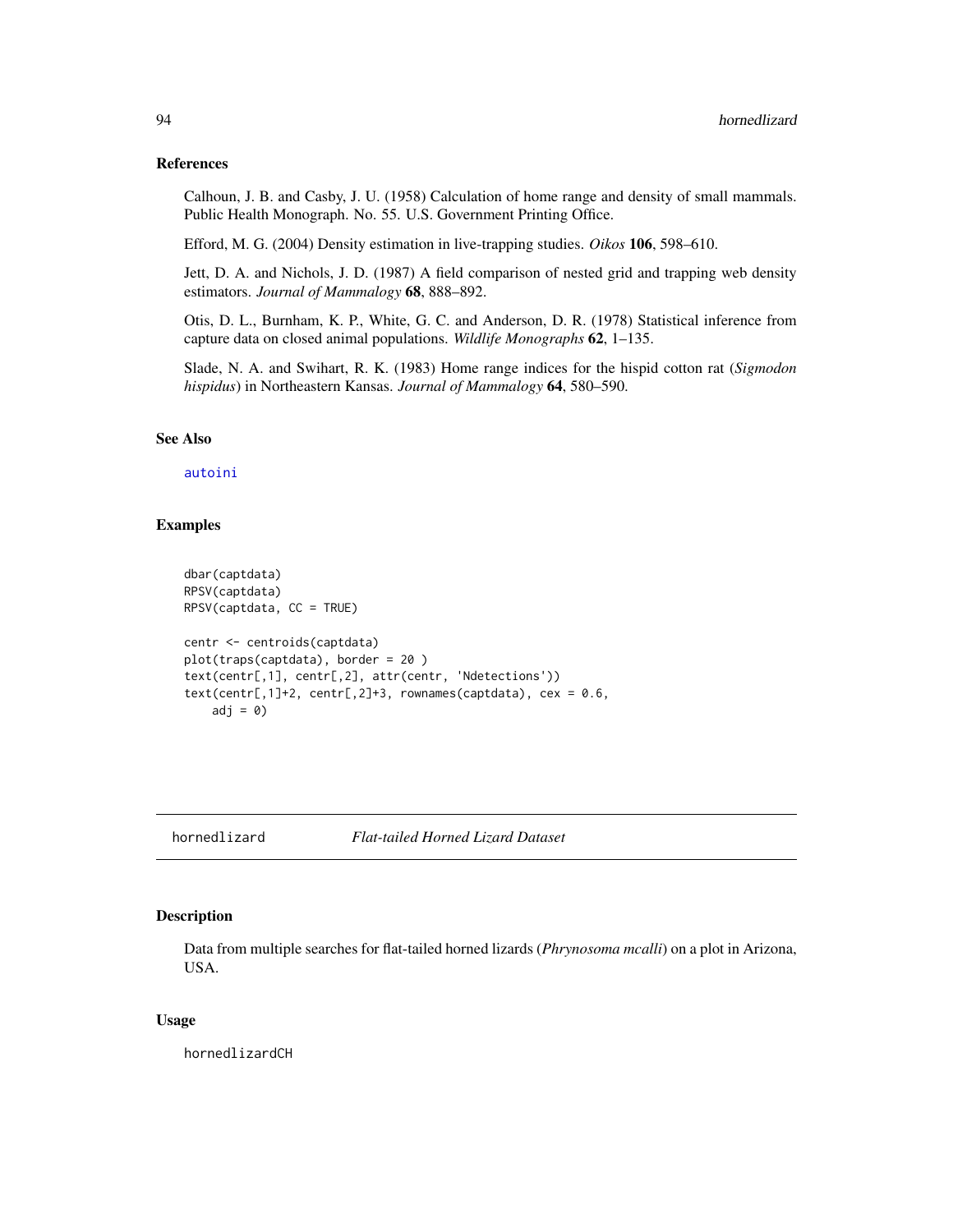### hornedlizard 95

# Details

The flat-tailed horned lizard (*Phrynosoma mcalli*) is a desert lizard found in parts of southwestern Arizona, southeastern California and northern Mexico. There is considerable concern about its conservation status. The species is cryptically coloured and has the habit of burying under the sand when approached, making it difficult or impossible to obtain a complete count (Grant and Doherty 2007).

K. V. Young conducted a capture–recapture survey of flat-tailed horned lizards 25 km south of Yuma, Arizona, in the Sonoran Desert. The habitat was loose sand dominated by creosote bush and occasional bur-sage and Galletta grass. A 9-ha plot was surveyed 14 times over 17 days (14 June to 1 July 2005). On each occasion the entire 300 m x 300 m plot was searched for lizards. Locations within the plot were recorded by handheld GPS. Lizards were captured by hand and marked individually on their underside with a permanent marker. Marks are lost when the lizard sheds, but this happens infrequently and probably caused few or no identification errors during the 2.5-week study.

A total of 68 individuals were captured 134 times. Exactly half of the individuals were recaptured at least once.

Royle and Young (2008) analysed the present dataset to demonstrate a method for density estimation using data augmentation and MCMC simulation. They noted that the plot size was much larger than has been suggested as being practical in operational monitoring efforts for this species, that the plot was chosen specifically because a high density of individuals was present, and that high densities typically correspond to less movement in this species. The state space in their analysis was a square comprising the searched area and a 100-m buffer (J. A. Royle pers. comm.).

The detector type for these data is 'polygonX' and there is a single detector (the square plot). The data comprise a capture history matrix (the body of hornedlizardCH) and the x-y coordinates of each positive detection (stored as an attribute that may be displayed with the 'xy' function); the 'traps' attribute of hornedlizardCH contains the vertices of the plot. See [secr-datainput.pdf](#page-0-0) for guidance on data input.

Non-zero entries in a polygonX capture-history matrix indicate the number of the polygon containing the detection. In this case there was just one polygon, so entries are 0 or 1. No animal can appear more than once per occasion with the polygonX detector type, so there is no need to specify 'binom $N = 1$ ' in secr.fit.

> Object Description hornedlizardCH single-session capthist object

# Source

Royle and Young (2008) and J. A. Royle (pers. comm.), with additional information from K. V. Young (pers. comm.).

# References

Efford, M. G. (2011) Estimation of population density by spatially explicit capture–recapture analysis of data from area searches. *Ecology* 92, 2202–2207.

Grant, T. J. and Doherty, P. F. (2007) Monitoring of the flat-tailed horned lizard with methods incorporating detection probability. *Journal of Wildlife Management* 71, 1050–1056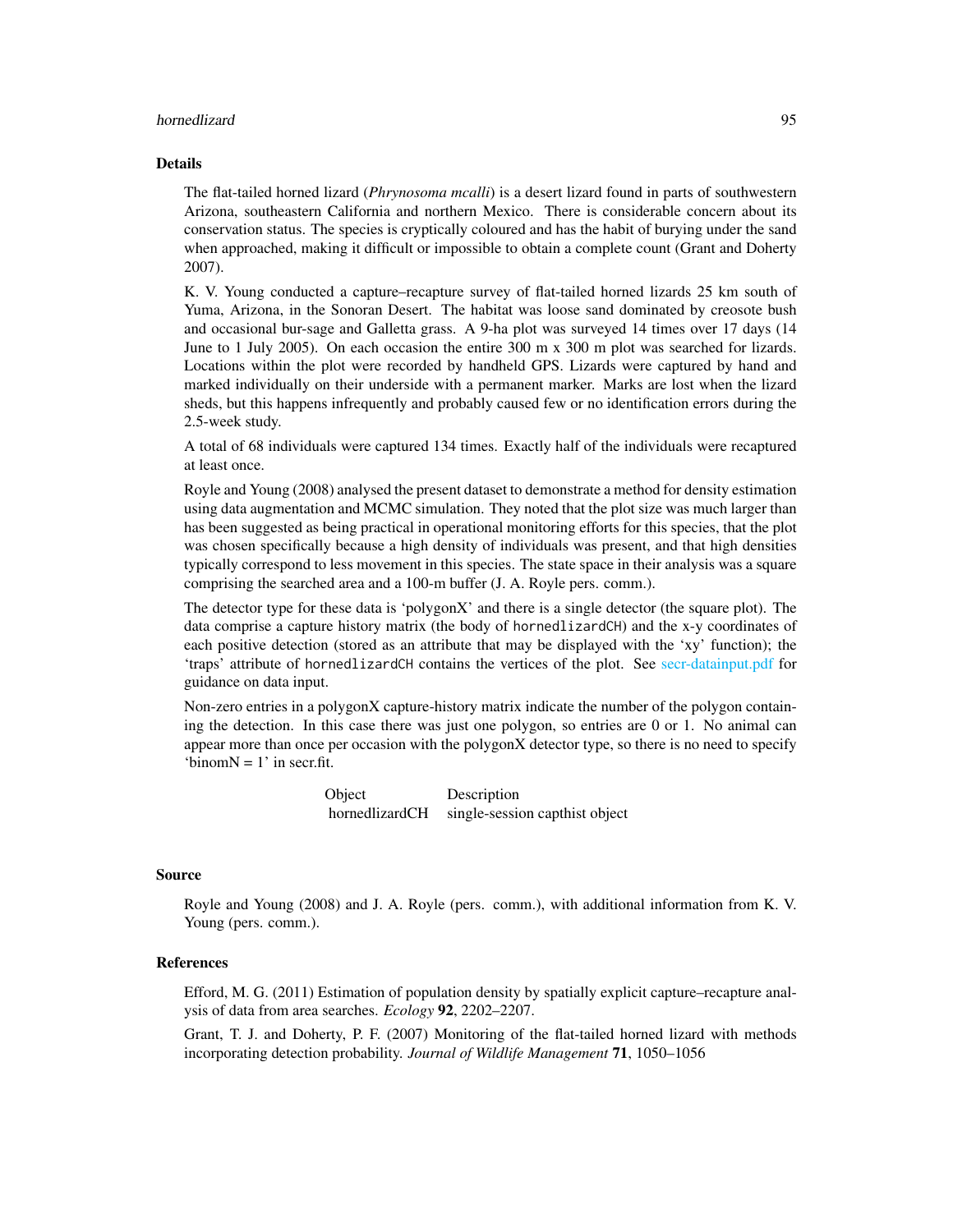Marques, T. A., Thomas, L. and Royle, J. A. (2011) A hierarchical model for spatial capture– recapture data: Comment. *Ecology* 92, 526–528.

Royle, J. A. and Young, K. V. (2008) A hierarchical model for spatial capture–recapture data. *Ecology* 89, 2281–2289.

# See Also

[capthist](#page-24-0), [detector](#page-57-0), [reduce.capthist](#page-200-0)

# Examples

```
plot(hornedlizardCH, tracks = TRUE, varycol = FALSE,
    lab1 = TRUE, laboff = 6, border = 10, title =
    "Flat-tailed Horned Lizards (Royle & Young 2008)")
table(table(animalID(hornedlizardCH)))
traps(hornedlizardCH)
## show first few x-y coordinates
head(xy(hornedlizardCH))
## Not run:
## Compare default (Poisson) and binomial models for number
## caught
FTHL.fit <- secr.fit(hornedlizardCH)
FTHLbn.fit \leq secr.fit(hornedlizardCH, details =
    list(distribution = "binomial"))
collate(FTHL.fit, FTHLbn.fit)[,,,"D"]
## Collapse occasions (does not run faster)
hornedlizardCH.14 <- reduce(hornedlizardCH, newoccasions =
   list(1:14), outputdetector = "polygon")
FTHL14.fit <- secr.fit(hornedlizardCH.14, binomN = 14)
```
## End(Not run)

housemouse *House mouse live trapping data*

# Description

Data of H. N. Coulombe from live trapping of feral house mice (*Mus musculus*) in a salt marsh, California, USA.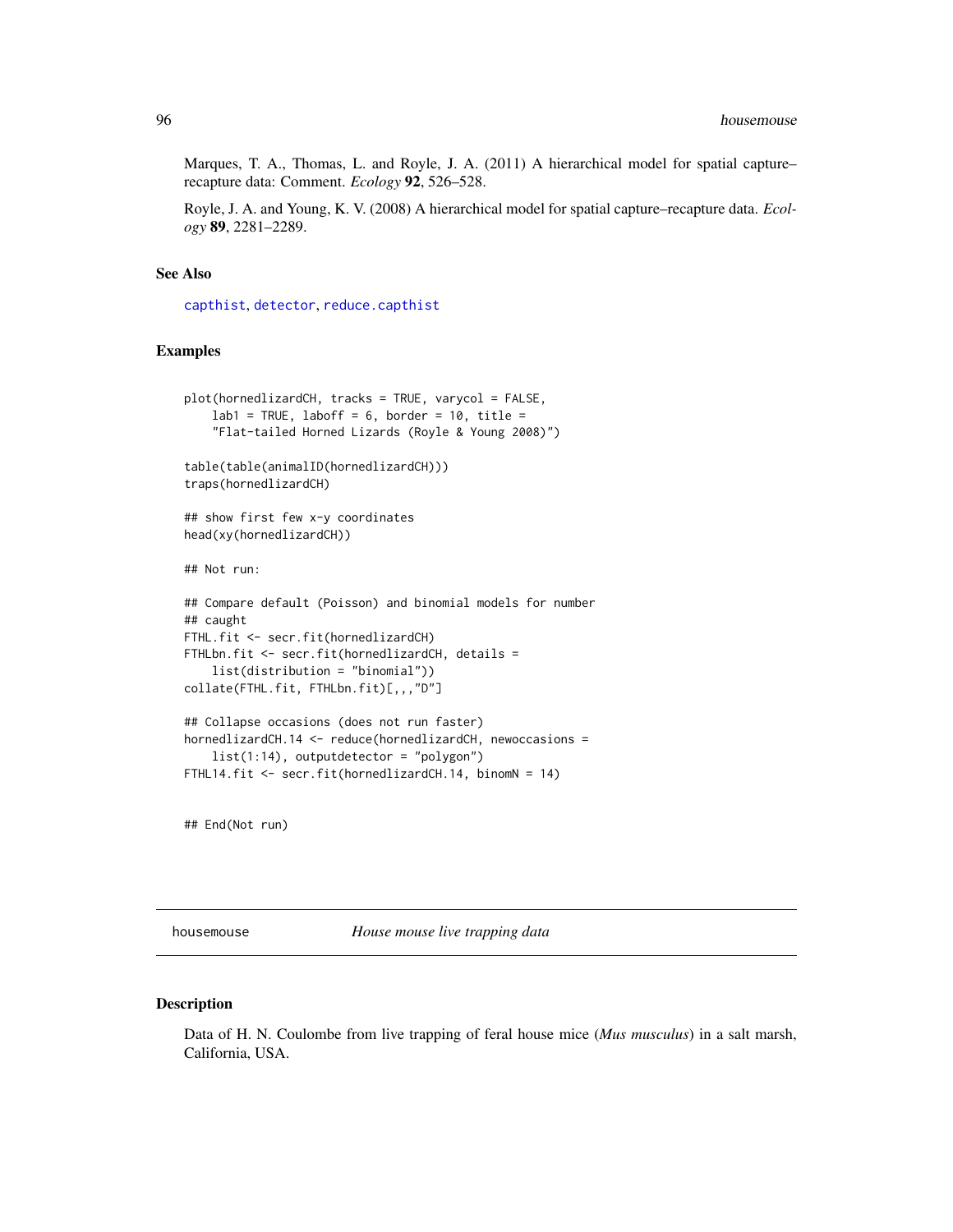#### housemouse **97**

# Usage

housemouse

# Details

H. N. Coulombe conducted a live-trapping study on an outbreak of feral house mice in a salt marsh in mid-December 1962 at Ballana Creek, Los Angeles County, California. A square 10 x 10 grid was used with 100 Sherman traps spaced 3 m apart. Trapping was done twice daily, morning and evening, for 5 days.

The dataset was described by Otis et al. (1978) and distributed with their CAPTURE software (now available from <https://www.mbr-pwrc.usgs.gov/software.html>). Otis et al. (1978 p. 62, 68) cite Coulombe's unpublished 1965 master's thesis from the University of California, Los Angeles, California.

The data are provided as a single-session capthist object. There are two individual covariates: sex (factor levels 'f', 'm') and age class (factor levels 'j', 'sa', 'a'). The sex of two animals is not available (NA); it is necessary to drop these records for analyses using 'sex' unless missing values are specifically allowed, as in [hcov](#page-86-0).

The datasets were originally in the CAPTURE 'xy complete' format which for each detection gives the 'column' and 'row' numbers of the trap (e.g. '95' for a capture in the trap at position  $(x=9,$ y=5) on the grid). Trap identifiers have been recoded as strings with no spaces by inserting zeros (e.g. '0905' in this example).

Sherman traps are designed to capture one animal at a time, but the data include 30 double captures and one occasion when there were 4 individuals in a trap at one time. The true detector type therefore falls between 'single' and 'multi'. Detector type is set to 'multi' in the distributed data objects.

Otis et al. (1978) report various analyses including a closure test on the full data, and model selection and density estimation on data from the mornings only.

# Source

File 'examples' distributed with program CAPTURE.

# References

Otis, D. L., Burnham, K. P., White, G. C. and Anderson, D. R. (1978) Statistical inference from capture data on closed animal populations. *Wildlife Monographs* 62, 1–135.

#### Examples

```
plot(housemouse, title = paste("Coulombe (1965), Mus musculus,",
    "California salt marsh"), border = 5, rad = 0.5,
   gridlines = FALSE)
morning \leq subset(housemouse, occ = c(1,3,5,7,9))
summary(morning)
## drop 2 unknown-sex mice
```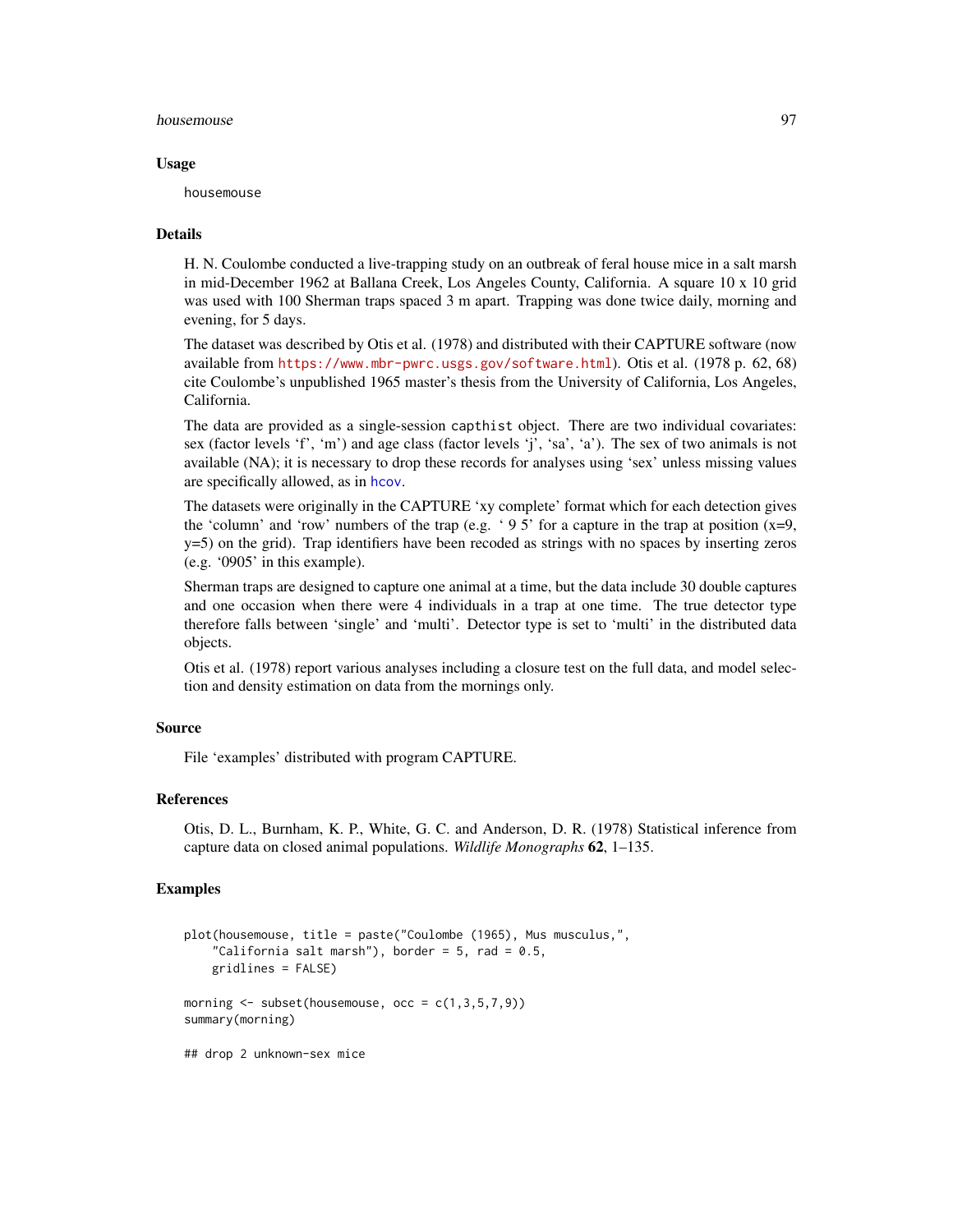#### 98 **Internal**

```
known.sex <- subset(housemouse, !is.na(covariates(housemouse)$sex))
## reveal multiple captures
table(trap(housemouse), occasion(housemouse))
## Not run:
## assess need to distinguish morning and afternoon samples
housemouse.0 <- secr.fit (housemouse, buffer = 20)
housemouse.ampm <- secr.fit (housemouse, model = g0~tcov, buffer = 20,
    timecov = c(0,1,0,1,0,1,0,1,0,1))AIC(housemouse.0, housemouse.ampm)
```

```
## End(Not run)
```
Internal *Internal Functions*

#### Description

Functions called internally by secr and not exported.

# Usage

```
boundarytoSF (poly)
```
# Arguments

poly data to define one or more polygons

# Details

The function boundarytoSF converts various possible polygon input formats to a standard form (sfc).

Possible inputs are:

| Input                        | <b>From</b> | Note                                  |
|------------------------------|-------------|---------------------------------------|
| 2-column matrix or dataframe | base R      |                                       |
| <b>SpatialPolygons</b>       | sp          |                                       |
| SpatialPolygonsDataFrame     | sp          |                                       |
| <b>SpatVector</b>            | terra       |                                       |
| -sf                          | sf          | geometry type POLYGON or MULTIPOLYGON |
| sfc                          | sf          | geometry type POLYGON or MULTIPOLYGON |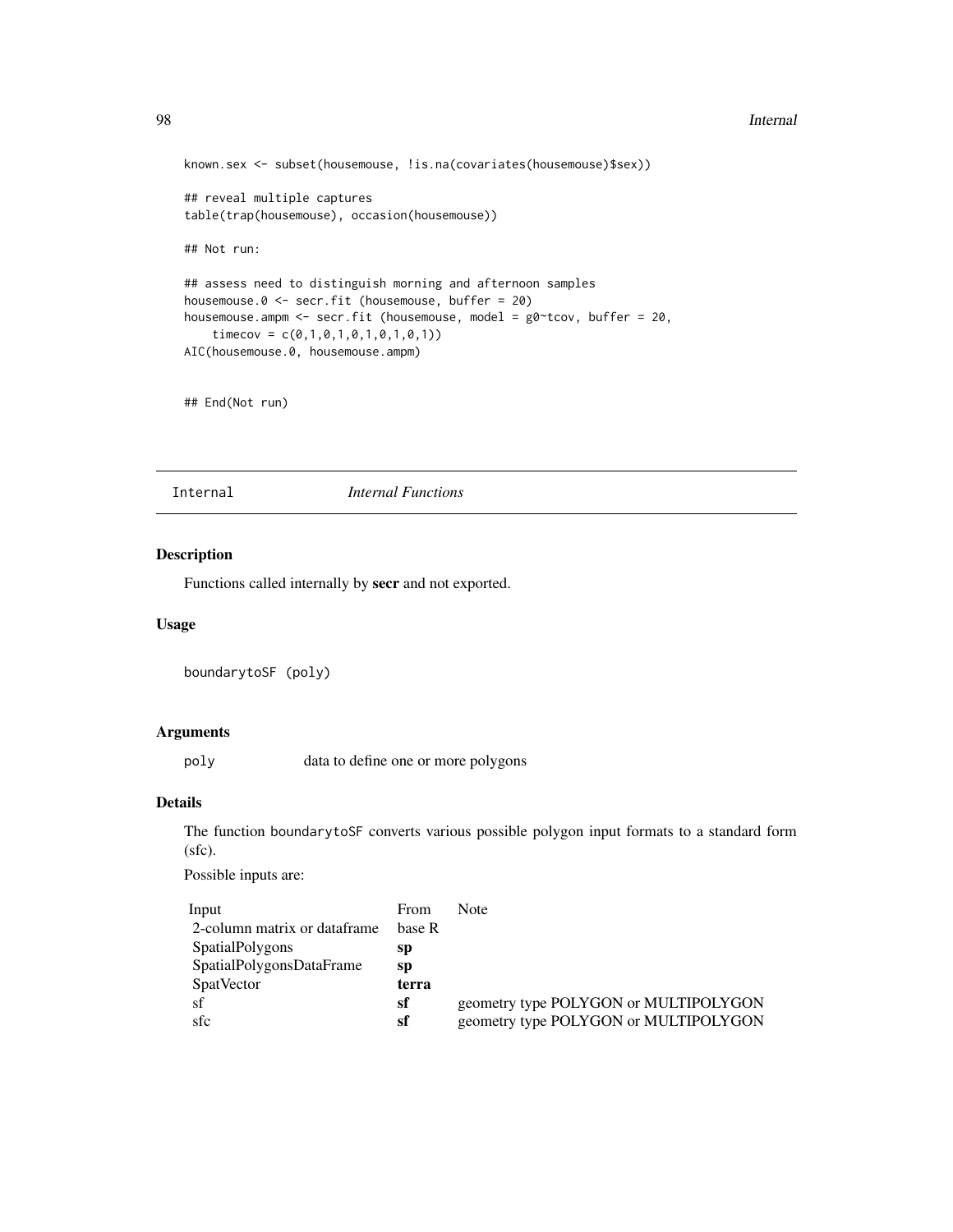#### intervals 99

Matrix input defines a single polygon.

# Value

boundarytoSF – Spatial object of sf class sfc, containing a geometry set of type POLYGON or MULTIPOLYGON. NULL input results in NULL output.

# References

Hijmans, R. J. (2022) terra: Spatial Data Analysis. R package version 1.5-14. https://rspatial.org/terra/

Pebesma, E. (2018) Simple features for R: standardized support for spatial vector data. *The R Journal* 10(1), 439–446. https://doi.org/10.32614/RJ-2018-009

Pebesma, E.J. and Bivand, R. S. (2005) Classes and methods for spatial data in R. *R News* 5(2), 9–13. https://cran.r-project.org/doc/Rnews/Rnews\_2005-2.pdf.

# See Also

[pointsInPolygon](#page-169-0), [secr-spatialdata.pdf](https://www.otago.ac.nz/density/pdfs/secr-spatialdata.pdf)

# Examples

## Not run:

poly  $\le$  cbind(x = c(0,6,6,0,0), y = c(0,0,6,6,0)) secr:::boundarytoSF(poly)

## End(Not run)

#### intervals *Work with Open Population data*

# Description

Functions for data manipulation

# Usage

```
intervals(object, ...)
intervals(object) <- value
sessionlabels(object, ...)
sessionlabels(object) <- value
```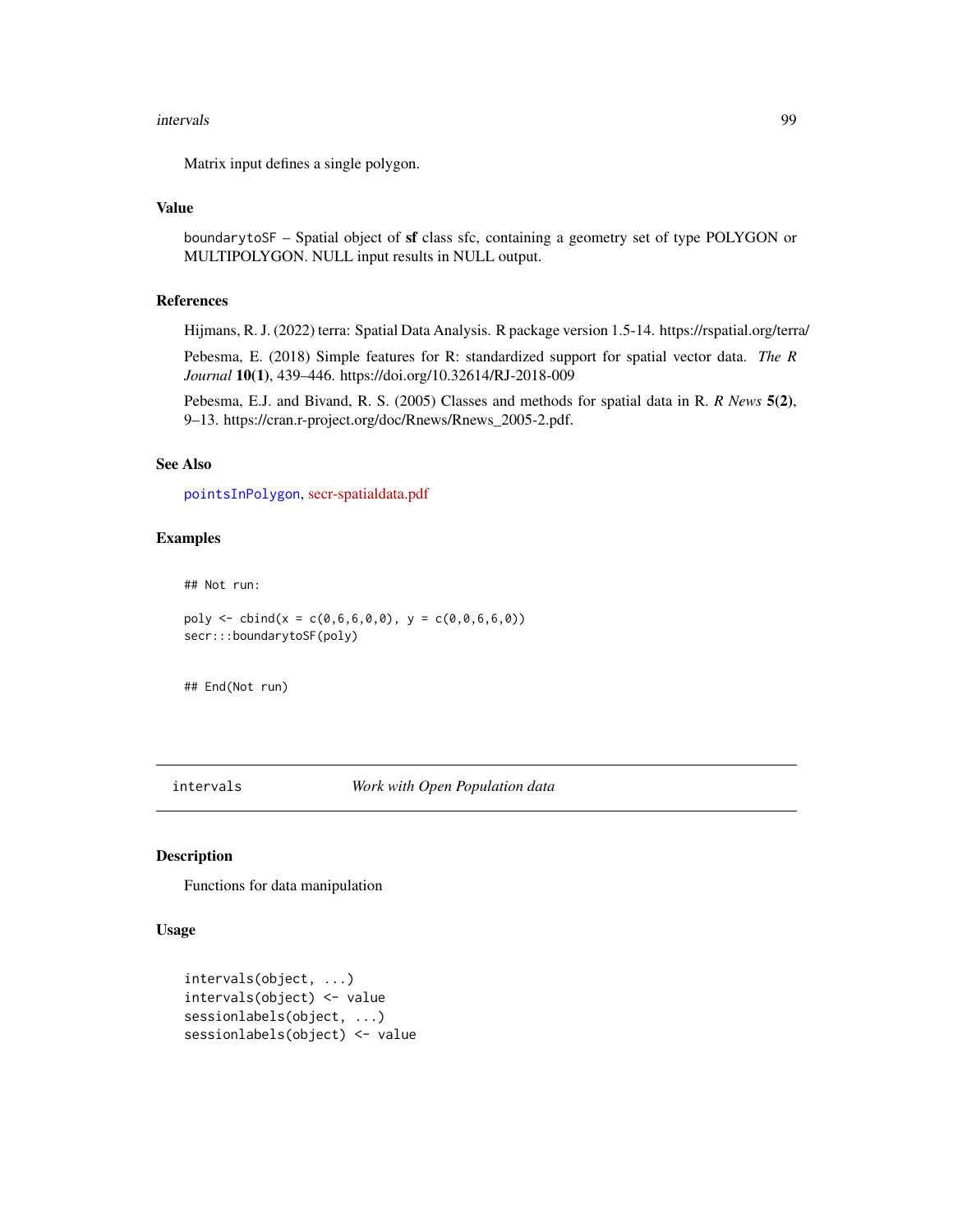# Arguments

| object                  | capthist object                               |
|-------------------------|-----------------------------------------------|
| value                   | vector of intervals or primary session labels |
| $\cdot$ $\cdot$ $\cdot$ | other arguments (not used)                    |

#### Details

intervals extracts the 'interval' attribute if it exists.

The attribute 'intervals' is set automatically by the secr function [join](#page-104-0).

sessionlabels provides session names for the primary sessions encoded in a "single-session" capthist object (e.g., the result of join) that has an intervals attribute. The names are used by some summary functions in the package open $CR$  (M. Efford unpubl.) (m. array, JS. counts).

The function [session](#page-232-0) has a different purpose: labelling sessions in a multi-session capthist object. However, session names of multi-session input are used automatically by [join](#page-104-0) to construct the sessionlabels attribute of the resulting single-session object.

# Value

For intervals, a numeric vector of time intervals, one less than the number of occasions (secondary sessions).

For sessionlabels, a character vector of primary session names.

# Note

There is a naming conflict with the intervals function in nlme.

# Examples

```
singlesessionCH <- join(ovenCH)
intervals(singlesessionCH)
sessionlabels(singlesessionCH)
```
<span id="page-99-0"></span>ip.secr-deprecated *Deprecated Functions*

# Description

Estimate population density by simulation and inverse prediction (Efford 2004; Efford, Dawson & Robbins 2004). A restricted range of SECR models may be fitted (detection functions with more than 2 parameters are not supported, nor are covariates).

These functions are replaced by ipsecr.fit and proxyfn1 in the forthcoming package ipsecr (https://github.com/MurrayEfford/ipsecr). They will be removed in future versions of secr.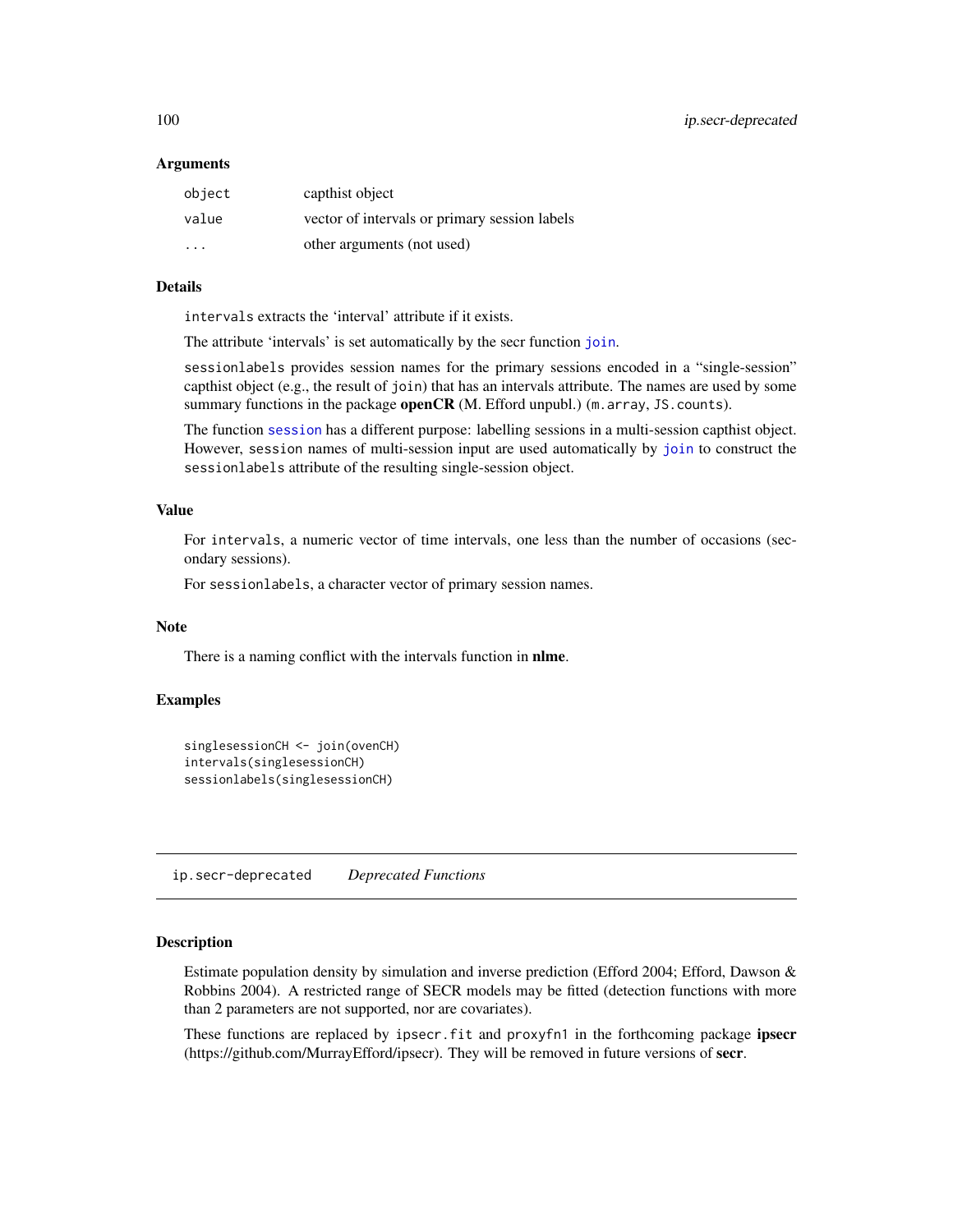# Usage

```
ip.secr (capthist, predictorfn = pfn, predictortype = "null", detectfn = 0,
    mask = NULL, start = NULL, boxsize = 0.2, boxsize2 = boxsize, centre = 3,
    min.nsim = 10, max.nsim = 2000, CVmax = 0.002, var.nsim = 1000, maxbox = 5,
   maxtries = 2, ncores = 1, seed = NULL, trace = TRUE, \ldots)
pfn(capthist, N.estimator = c("n", "null","zippin","jackknife") )
```
# Arguments

| capthist      | capthist object including capture data and detector (trap) layout                                                          |
|---------------|----------------------------------------------------------------------------------------------------------------------------|
| predictorfn   | a function with two arguments (the first a capthist object) that returns a vector<br>of predictor values                   |
| predictortype | value (usually character) passed as the second argument of predictorfn                                                     |
| detectfn      | integer code or character string for shape of detection function 0 halfnormal, 2<br>exponential, 3 uniform) – see detectfn |
| mask          | optional habitat mask to limit simulated population                                                                        |
| start         | vector of np initial parameter values (density, g0 and sigma)                                                              |
| boxsize       | scalar or vector of length np for size of design as fraction of central parameter<br>value                                 |
| boxsize2      | as for boxsize; used from second box onwards                                                                               |
| centre        | number of centre points in simulation design                                                                               |
| min.nsim      | minimum number of simulations per point                                                                                    |
| max.nsim      | maximum number of simulations per point                                                                                    |
| CVmax         | tolerance for precision of points in predictor space                                                                       |
| var.nsim      | number of additional simulations to estimate variance-covariance matrix                                                    |
| maxbox        | maximum number of attempts to 'frame' solution                                                                             |
| maxtries      | maximum number of attempts at each simulation                                                                              |
| ncores        | integer number of cores available for parallel processing                                                                  |
| seed          | either NULL or an integer that will be used in a call to set. seed                                                         |
| trace         | logical, set FALSE to suppress progress reports                                                                            |
|               | further arguments passed to sim.popn                                                                                       |
| N.estimator   | character value indicating population estimator to use                                                                     |

# Details

'Inverse prediction' uses methods from multivariate calibration (Brown 1982). The goal is to estimate population density (D) and the parameters of a detection function (usually g0 and sigma) by 'matching' statistics from predictorfn(capthist) (the target vector) and statistics from simulations of a 2-D population using the postulated detection model. Statistics (see Note) are defined by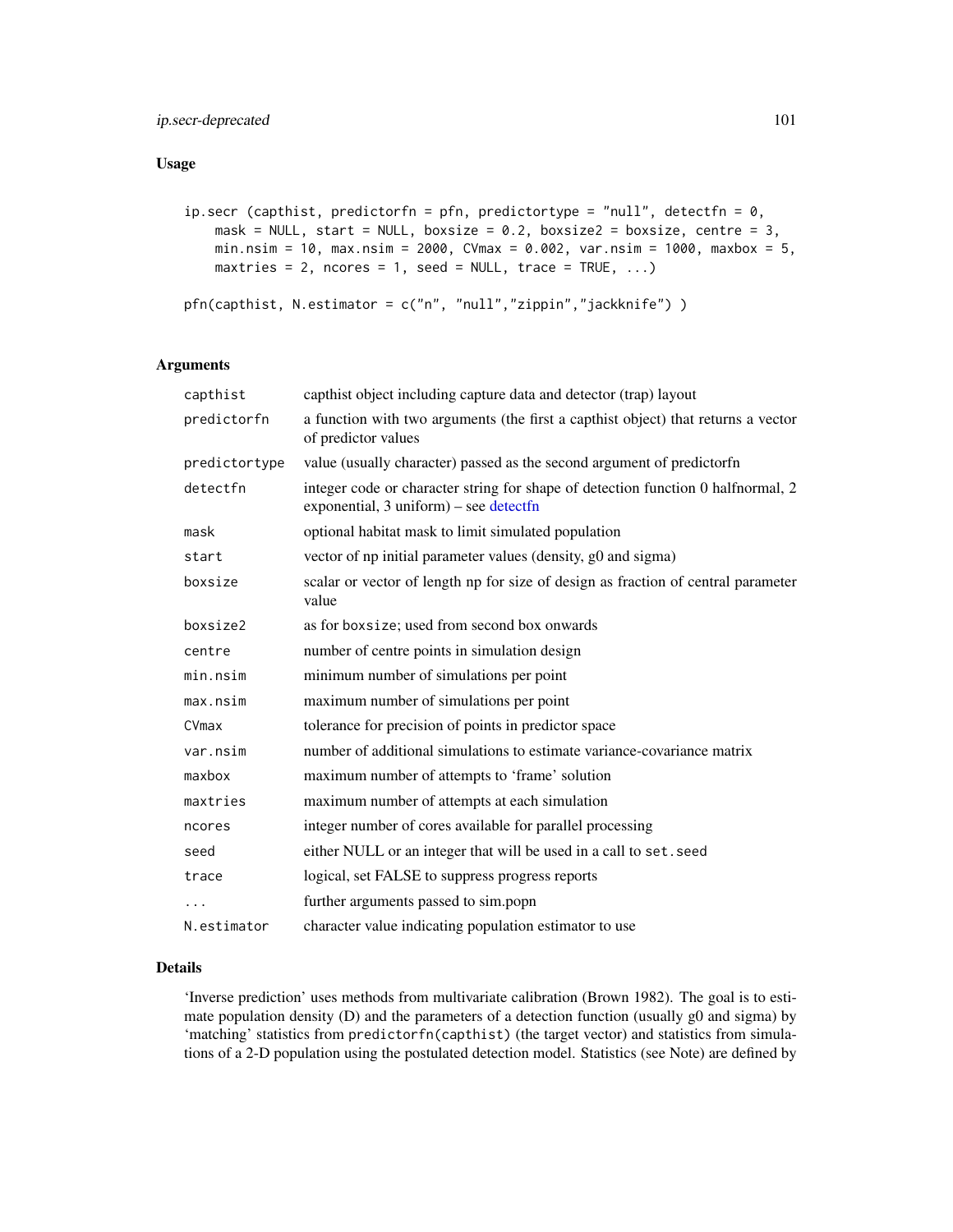the predictor function, which should return a vector equal in length to the number of parameters (np  $= 3$ ). Simulations of the 2-D population use [sim.popn](#page-243-0). The simulated population is sampled with [sim.capthist](#page-238-0) according to the detector type (e.g., 'single' or 'multi') and detector layout specified in traps(capthist), including allowance for varying effort if the layout has a [usage](#page-296-0) attribute.

. . . may be used to control aspects of the simulation by passing named arguments (other than D) to sim.popn. The most important arguments of sim.popn to keep an eye on are 'buffer' and 'Ndist'. 'buffer' defines the region over which animals are simulated (unless mask is specified) - the region should be large enough to encompass all animals that might be caught. 'Ndist' controls the number of individuals simulated within the buffered or masked area. The default is 'poisson'. Use 'Ndist = fixed' to fix the number in the buffered or masked area A at  $N = DA$ . This conditioning reduces the estimated standard error of  $\hat{D}$ , but conditioning is not always justified - seek advice from a statistician if you are unsure.

The simulated 2-D distribution of animals is Poisson by default. There is no 'even' option as in Density.

Simulations are conducted on a factorial experimental design in parameter space - i.e. at the vertices of a cuboid 'box' centred on the working values of the parameters, plus an optional number of centre points. The size of the 'box' is specified as a fraction of the working values, so for example the limits on the density axis are  $D^*(1-boxsize)$  and  $D^*(1+boxsize)$  where  $D^*$  is the working value of D. For g0, this computation uses the odds transformation  $(g0/(1-g0))$ . boxsize may be a vector defining different scaling on each parameter dimension.

A multivariate linear model is fitted to predict each set of simulated statistics from the known parameter values. The number of simulations at each design point is increased (doubled) until the residual standard error divided by the central value is less than CVmax for all parameters. An error occurs if max.nsim is exceeded.

Once a model with sufficient precision has been obtained, a new working vector of parameter estimates is 'predicted' by inverting the linear model and applying it to the target vector. A working vector is accepted as the final estimate when it lies within the box; this reduces the bias from using a linear approximation to extrapolate a nonlinear function. If the working vector lies outside the box then a new design is centred on value for each parameter in the working vector.

Once a final estimate is accepted, further simulations are conducted to estimate the variancecovariance matrix. These also provide a parametric bootstrap sample to evaluate possible bias. Set var.nsim  $= 0$  to suppress the variance step.

See Efford et al. (2004) for another description of the method, and Efford et al. (2005) for an application.

The value of predictortype is passed as the second argument of the chosen predictorfn. By default this is pfn, for which the second argument (N.estimator) is a character value from c("n", "null","zippin","jackknife"), corresponding respectively to the number of individuals caught (Mt+1), and  $\hat{N}$  from models M0, Mh and Mb of Otis et al. (1978).

If not provided, the starting values are determined automatically with [autoini](#page-19-0).

Linear measurements are assumed to be in metres and density in animals per hectare  $(10000 \text{ m}^2)$ .

If ncores > 1 the parallel package is used to create processes on multiple cores (see [Parallel](#page-147-0) for more).

# Value

For ip.secr, a list comprising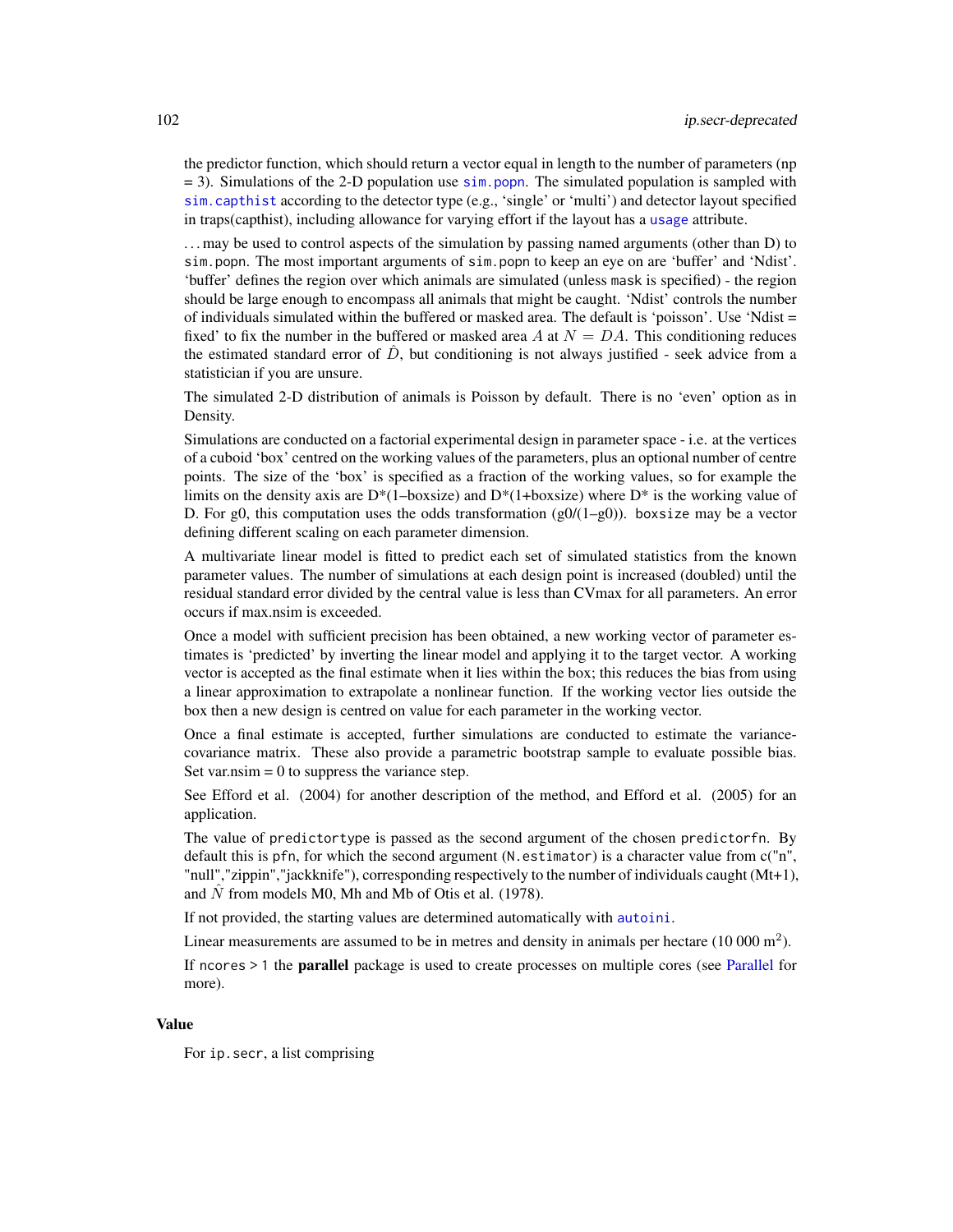| call               | the function call                                              |
|--------------------|----------------------------------------------------------------|
| IΡ                 | data frame with estimated density $ha^{-1}$ , g0 and sigma (m) |
| <b>VCOV</b>        | variance-covariance matrix of estimates                        |
| ip.nsim            | total number of simulations                                    |
| variance.bootstrap |                                                                |
|                    | dataframe summarising simulations for variance estimation      |
| proctime           | processor time (seconds)                                       |

For pfn, a vector of numeric values corresponding to  $\hat{N}$ ,  $\hat{p}$ , and RPSV, a measure of the spatial scale of individual detections.

# Warning

Simulation becomes unreliable with very sparse populations, or sparse sampling, because some simulated datasets will have no recaptures or even no captures. Adjustments were made in secr 2.3.1 to make the function more stable in these conditions (e.g., allowing a failed simulation to be repeated, by setting the 'maxtries' argument > 1), but results probably should not be relied upon when there are warning messages regarding failed simulations.

# Note

Each statistic is expected to have a monotonic relationship with one parameter when the other parameters are held constant. Typical statistics are -

| Statistic | Parameter |
|-----------|-----------|
| $\hat{N}$ | D         |
| $\hat{p}$ | $g_0$     |
| $RPSV$    | $\sigma$  |

where  $\hat{N}$  and  $\hat{p}$  are estimates of population size and capture probability from the naive application of a nonspatial population estimator, and  $RPSV$  is a trap-revealed measure of the scale of movement.

This method provides nearly unbiased estimates of the detection parameter g0 when data are from single-catch traps (likelihood-based estimates of g0 are biased in this case - Efford, Borchers  $\&$ Byrom 2009).

The implementation largely follows that in Density, and it may help to consult the Density online help. There are some differences: the M0 and Mb estimates of population-size in ip. secr can take non-integer values; the simulation design used by ip. secr uses  $odds(g0)$  rather than g0; the default boxsize and CVmax differ from those in Density 4.5. There is no provision in ip.secr for two-phase estimation, using a different experimental design at the second phase. If you wish you can achieve the same effect by using the estimates as starting values for a second call of ip. secr (see examples).

Maximum likelihood estimates from secr.fit are preferable in several respects to estimates from inverse prediction (speed\*; more complex models; tools for model selection). ip. secr is provided for checking estimates of g0 from single-catch traps, and for historical continuity.

\* [autoini](#page-19-0) with thin = 1 provides fast estimates from a simple halfnormal model if variances are not required.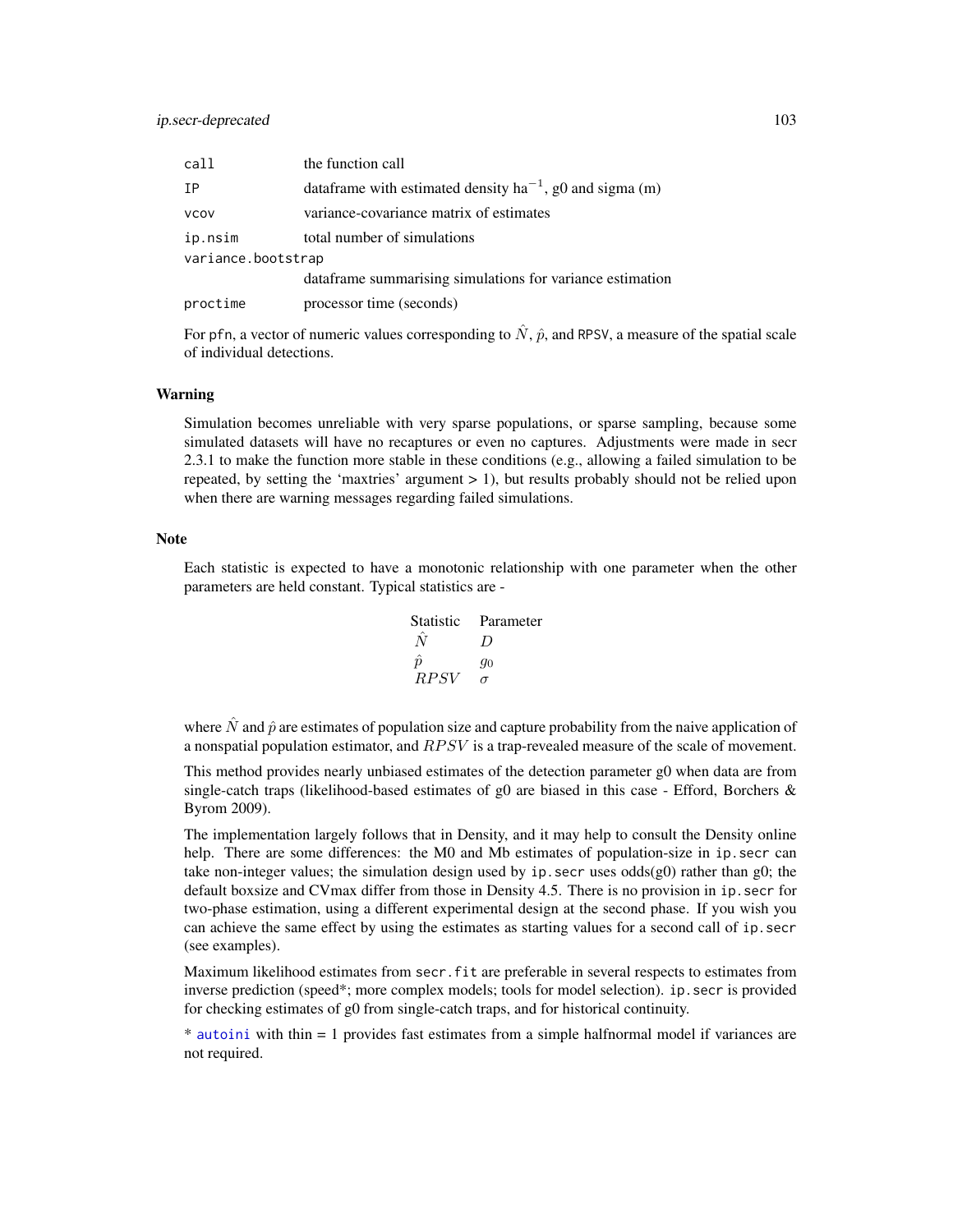# References

Brown, P. J. (1982) Multivariate calibration. *Journal of the Royal Statistical Society, Series B* 44, 287–321.

Efford, M. G. (2004) Density estimation in live-trapping studies. *Oikos* 106, 598–610.

Efford, M. G., Borchers D. L. and Byrom, A. E. (2009) Density estimation by spatially explicit capture–recapture: likelihood-based methods. In: D. L. Thompson, E. G. Cooch and M. J. Conroy (eds) *Modeling Demographic Processes in Marked Populations*. Springer. Pp. 255–269.

Efford, M. G., Dawson, D. K. and Robbins C. S. (2004) DENSITY: software for analysing capturerecapture data from passive detector arrays. *Animal Biodiversity and Conservation* 27, 217–228.

Efford, M. G., Warburton, B., Coleman, M. C. and Barker, R. J. (2005) A field test of two methods for density estimation. *Wildlife Society Bulletin* 33, 731–738.

Otis, D. L., Burnham, K. P., White, G. C. and Anderson, D. R. (1978) Statistical inference from capture data on closed animal populations. *Wildlife Monographs* 62.

# See Also

[capthist](#page-24-0), [secr.fit](#page-218-0), [RPSV](#page-90-0), [autoini](#page-19-0), [sim.popn](#page-243-0), [Detection functions](#page-0-0)

# Examples

## Not run:

```
## these calculations may take several minutes
## default settings
ip.secr (captdata)
## coarse initial fit, no variance step
ip1 \leq ip \secr (captdata, boxsize = 0.2, CVmax=0.01, var=0)
## refined fit
ip2 <- ip.secr (captdata, start = ip1$IP[,"estimate"],
   boxsize = 0.1, CVmax=0.002, var=1000)
ip2
## compare to MLE of same data using multi-catch assumption
predict(secrdemo.0)
## improvise another predictor function (dbar instead of RPSV)
pfn2 \le function (capthist, v) { ## v is not used
   sumni <- sum(capthist!=0) ## total detections
   n <- nrow(capthist) ## number of individuals
   nocc <- ncol(capthist) ## number of occasions
    c(N = n, p = sumni/n/nocc, dbar = dbar(capthist))}
ip.secr (captdata, predictorfn = pfn2)
## End(Not run)
```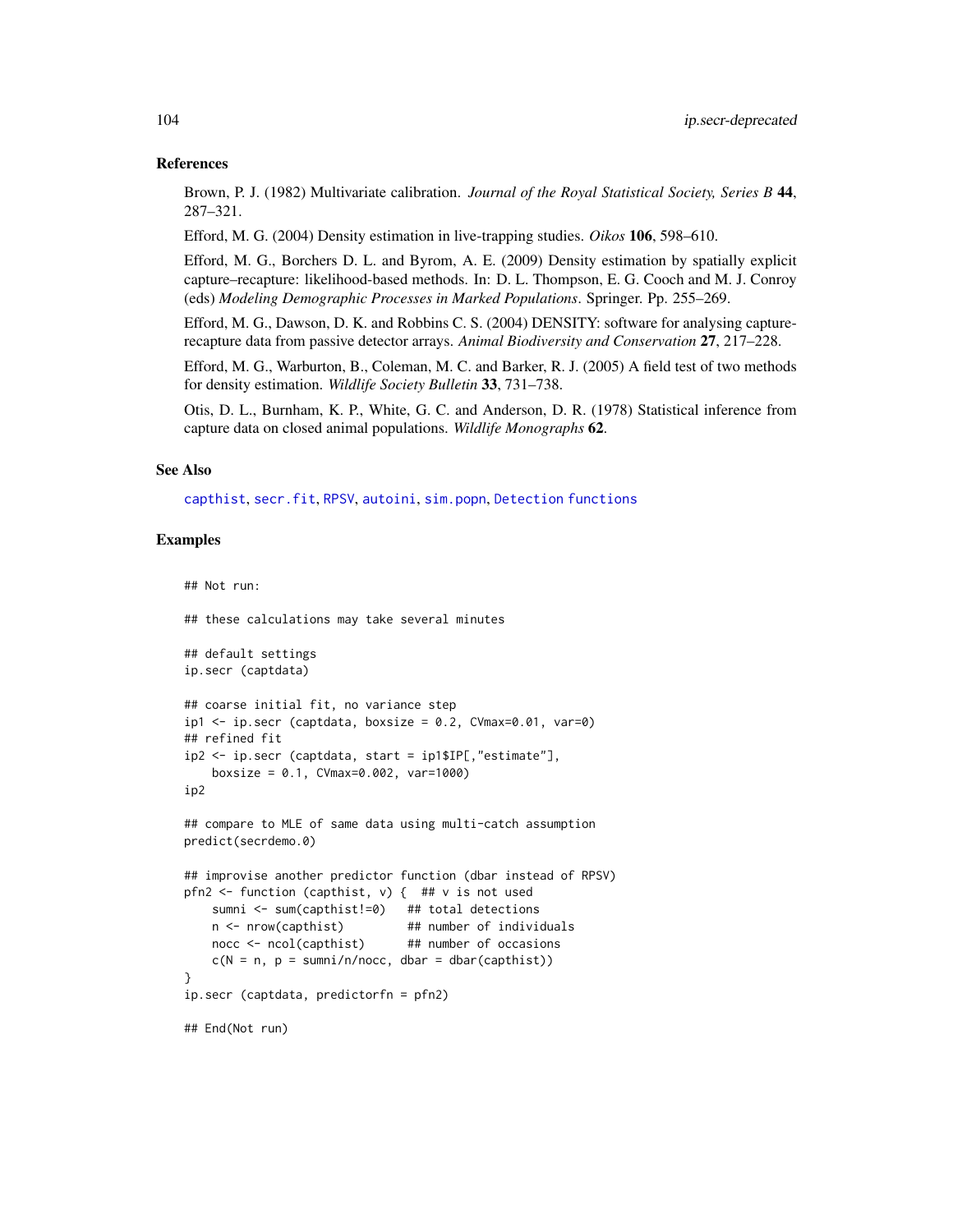#### Description

Make a single-session capthist object from a list of single-session objects, or a multi-session capthist object.

# Usage

```
join(object, remove.dupl.sites = TRUE, tol = 0.001, sites.by.name = FALSE,
   drop.sites = FALSE, intervals = NULL, sessionlabels = NULL,
   timevaryingcov = NULL)
```

```
unjoin(object, intervals, ...)
```
# Arguments

| object            | list of single-session objects, or a multi-session capthist object [join], or a<br>single-session capthist object [unjoin] |  |
|-------------------|----------------------------------------------------------------------------------------------------------------------------|--|
| remove.dupl.sites |                                                                                                                            |  |
|                   | logical; if TRUE then a single record is retained for each trap site used in multi-<br>ple input sessions                  |  |
| tol               | absolute distance in metres within which sites are considered identical                                                    |  |
| sites.by.name     | logical; if TRUE and remove . dupl. sites then duplicate sites are inferred from<br>row names rather than x-y coordinates  |  |
| drop.sites        | logical; if TRUE then site information is discarded                                                                        |  |
| intervals         | vector of times between sessions (join) or occasions (unjoin; zero indicates same<br>session)                              |  |
| sessionlabels     | vector of session names                                                                                                    |  |
|                   | time varying cov character vector of covariate names                                                                       |  |
| .                 | other arguments passed to subset.capthist                                                                                  |  |

# Details

join The input sessions are assumed to be of the same detector type and to have the same attributes (e.g., covariates should be present for all or none).

The number of occasions (columns) in the output is equal to the sum of the number of occasions in each input.

Duplicates may be defined either as sites within a given distance (tol) or sites with the same name (sites.by.name = TRUE). Using site names is faster.

# <span id="page-104-0"></span>join *Combine or Split Sessions of capthist Object*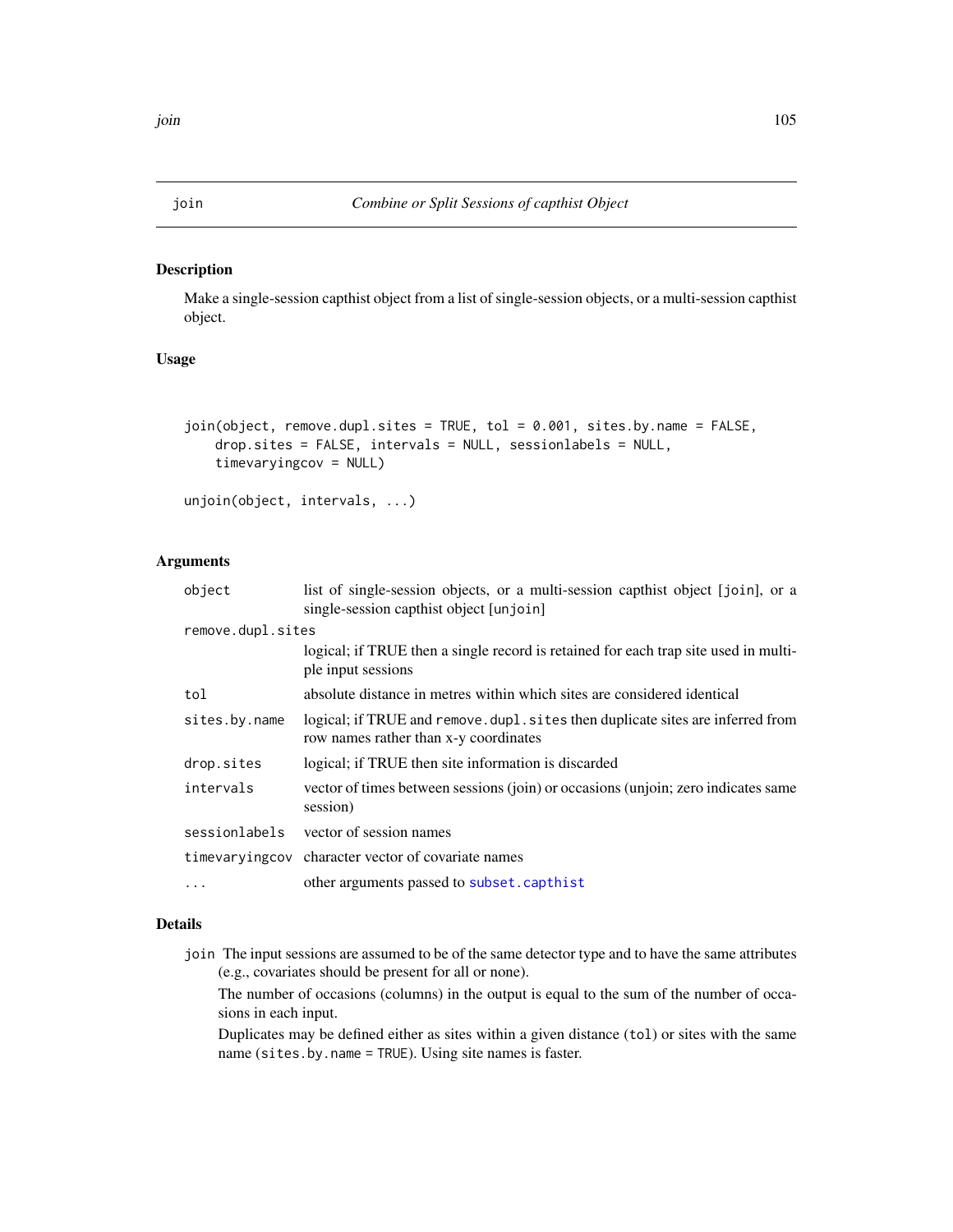For non-spatial analyses it is efficient to drop the third dimension and discard the traps attribute  $(drop.sites = TRUE).$ 

A new dataframe of individual covariates is formed using the covariates for the first occurrence of each animal.

If timevaryingcov is given then for each name a new covariate is generated for each session and populated with values observed in that session, or NA if the animal was not detected. A 'timevaryingcov' (list) attribute is created that associates each set of new sessionspecific columns with the corresponding old name, so that it may be used in formulae (see [timevaryingcov](#page-278-0)).

Attributes xy and signal are handled appropriately, as is trap usage.

unjoin The input grouping of occasions (columns) into sessions is specified via intervals. This is a vector of length one less than the number of occasions (columns) in object. Elements greater than zero indicate a new session.

The intervals argument may be omitted if object has a valid 'intervals' attribute, as in the output from join.

# Value

For join, a single-session capthist object. The vector attribute 'intervals' records the distinction between occasions that are adjacent in the input (interval  $= 0$ ) and those that are in consecutive sessions (e.g., interval  $= 1$ ); 'intervals' has length one less than the number of occasions.

For unjoin, a multi-session capthist object. Sessions are named with integers.

#### **Note**

Do not confuse unjoin with [split.capthist](#page-264-1) which splits by row (animal) rather than by column (occasion).

Occasions survive intact; to pool occasions use [reduce.capthist](#page-200-0).

join was modified in version 2.9.5 to check whether the components of 'object' all used the same detectors ('traps') (putting aside differences in usage). If the traps are identical and remove.dupl.sites = TRUE then the resulting 'capthist' uses the common list of detectors, with a usage attribute formed by concatenating the usage columns of the input. This is faster than the previous filtering algorithm using 'tol'; the older algorithm is still used if the traps differ.

Problems may be encountered with large datasets. These may be alleviated by setting sites.by.name = TRUE (if matching sites have matching names, avoiding the need for coordinate matching) or drop.sites = TRUE (if only non-spatial data are required for openCR).

# See Also

[MS.capthist](#page-186-0), [rbind.capthist](#page-186-1)

# Examples

```
joined.ovenCH <- join (ovenCH)
summary(joined.ovenCH)
attr(joined.ovenCH, "intervals")
```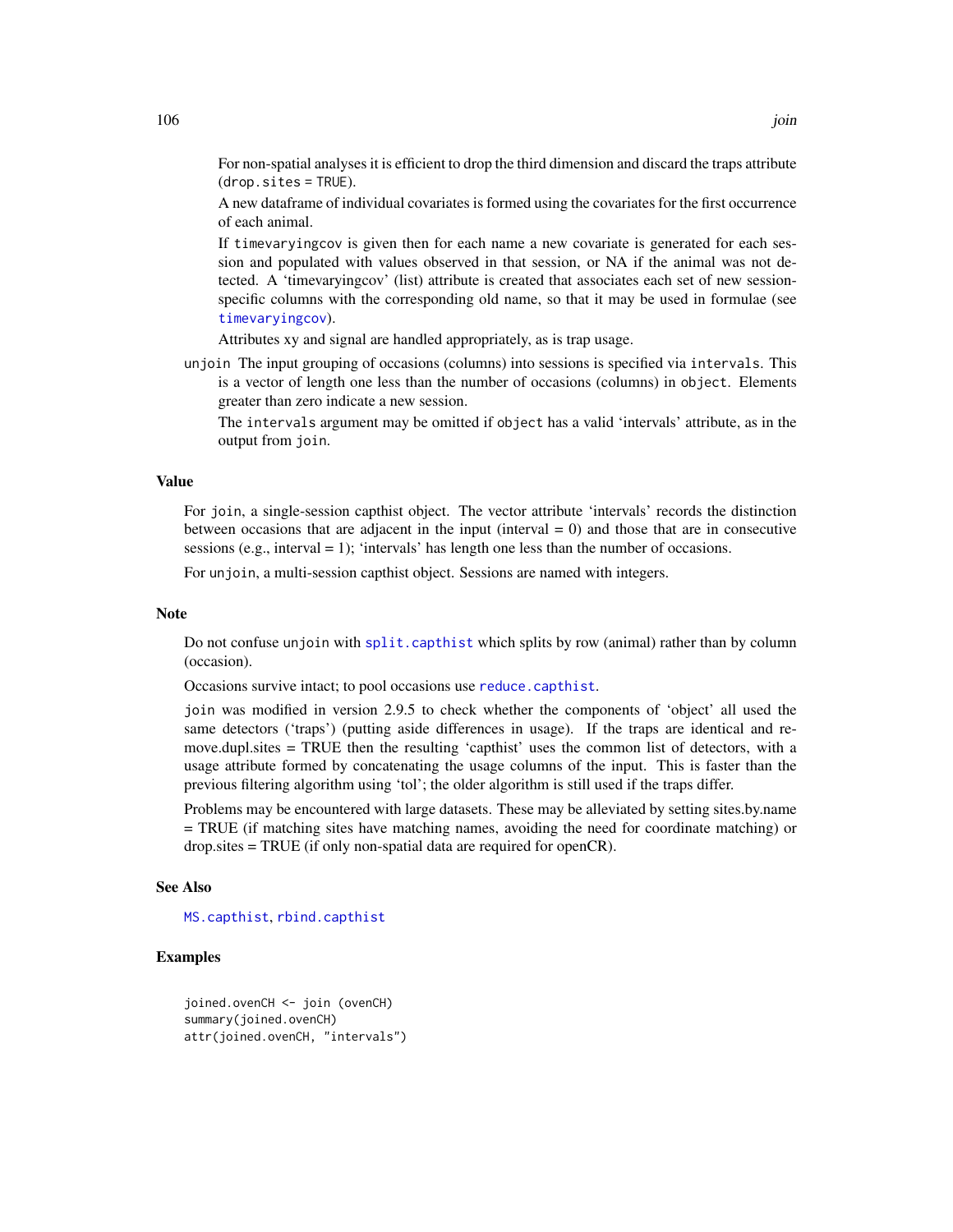#### LLsurface 107

```
summary(unjoin(joined.ovenCH))
## Not run:
## suppose the 5-year ovenbird covariates include a column for weight
## (here generated as random numbers)
for (i in 1:5) covariates(ovenCH[[i]])$wt <- runif(nrow(ovenCH[[i]]))
## construct single-session version of data for openCR
## identify 'wt' as varying across years
ovenCHj <- join(ovenCH, timevaryingcov = 'wt')
head(covariates(ovenCHj))
timevaryingcov(ovenCHj)
## Use example: openCR.fit(ovenCHj, model = p~wt)
```
## End(Not run)

LLsurface *Plot Likelihood Surface*

# Description

LLsurface is a generic function to calculate log likelihood over a grid of values of two coefficients (beta parameters) from a fitted model and optionally make an approximate contour plot of the log likelihood surface.

A method is provided for secr objects.

# Usage

```
LLsurface(object, ...)
## S3 method for class 'secr'
LLsurface(object, betapar = c("g0", "sigma"), xval = NULL,
    yval = NULL, centre = NULL, realscale = TRUE, plot = TRUE,
    plotfitted = TRUE, ncores = NULL, ...)
```
# Arguments

| object  | fitted model, secr object output from secr. fit          |
|---------|----------------------------------------------------------|
| betapar | character vector giving the names of two beta parameters |
| xval    | vector of numeric values for x-dimension of grid         |
| yval    | vector of numeric values for y-dimension of grid         |
| centre  | vector of central values for all beta parameters         |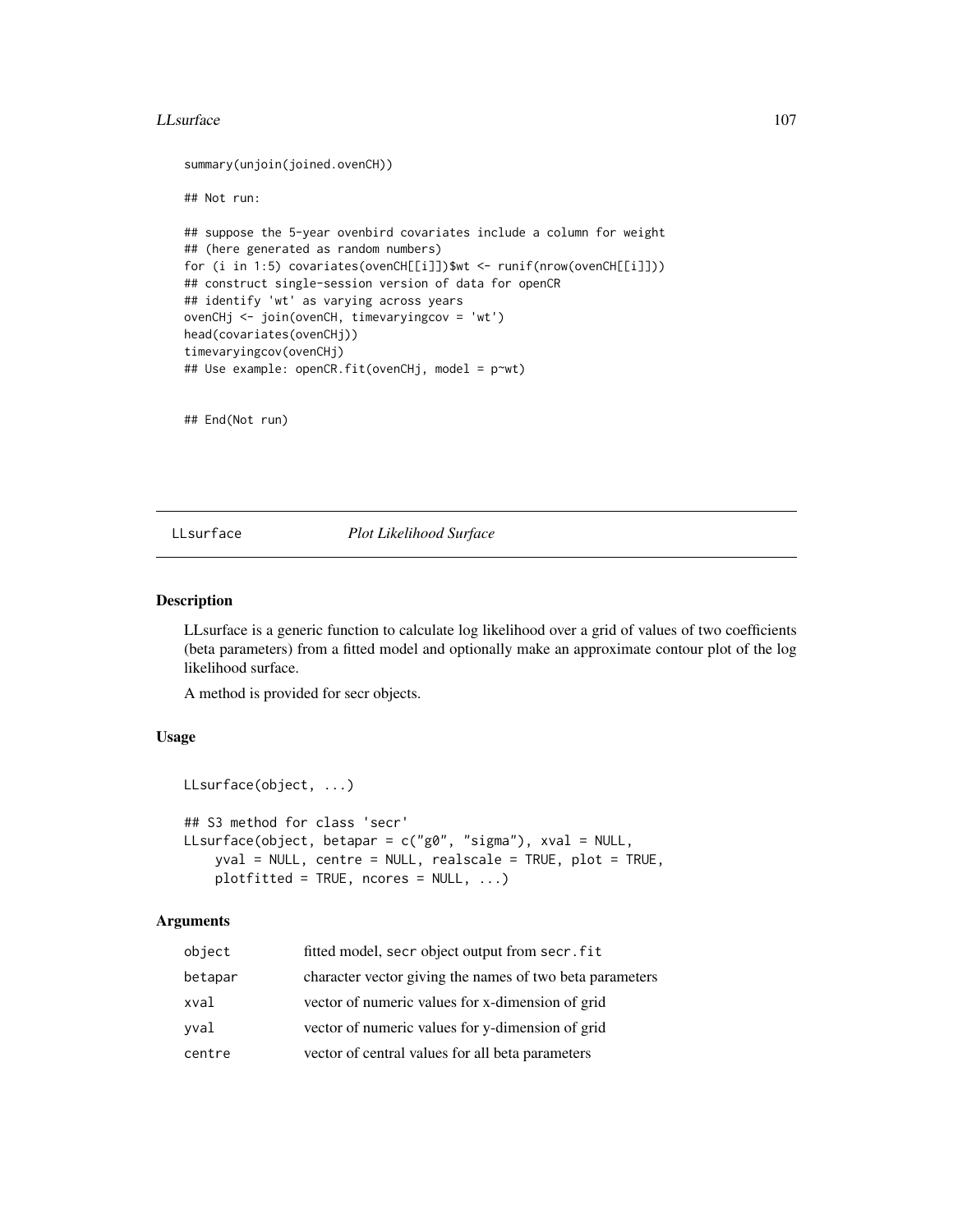| realscale  | logical. If TRUE input and output of x and y is on the untransformed (inverse-<br>link) scale. |
|------------|------------------------------------------------------------------------------------------------|
| plot       | logical. If TRUE a contour plot is produced                                                    |
| plotfitted | logical. If TRUE the MLE from object is shown on the plot $(+)$                                |
| ncores     | integer number of threads for parallel processing                                              |
| .          | other arguments passed to contour                                                              |

# Details

centre is set by default to the fitted values of the beta parameters in object. This has the effect of holding parameters other than those in betapar at their fitted values.

If xval or yval is not provided then 11 values are set at equal spacing between 0.8 and 1.2 times the values in centre (on the 'real' scale if realscale = TRUE and on the 'beta' scale otherwise).

Contour plots may be customized by passing graphical parameters through the . . . argument.

Setting ncores = NULL uses the existing value from the environment variable RCPP\_PARALLEL\_NUM\_THREADS (see [setNumThreads](#page-233-0)).

# Value

A matrix of the log likelihood evaluated at each grid point (rows x, columns y), invisibly if plot = TRUE. Failed evaluations return NA.

#### Note

LLsurface works for named 'beta' parameters rather than 'real' parameters. The default realscale = TRUE only works for beta parameters that share the name of the real parameter to which they relate i.e. the beta parameter for the base level of the real parameter. This is because link functions are defined for real parameters not beta parameters.

The contours are approximate because they rely on interpolation. See Examples for a more reliable way to compare the likelihood at the MLE with nearby points on the surface.

# Examples

```
## Not run:
```

```
LLsurface(secrdemo.CL, xval = seq(0.16,0.40,0.02),
   yval = 25:35, nlevels = 20)
## now verify MLE
## click on MLE and apparent `peak'
if (interactive()) {
   xy <- locator(2)
   LLsurface(secrdemo.CL, xval = xy$x, yval = xy$y, plot = FALSE)
}
```
## End(Not run)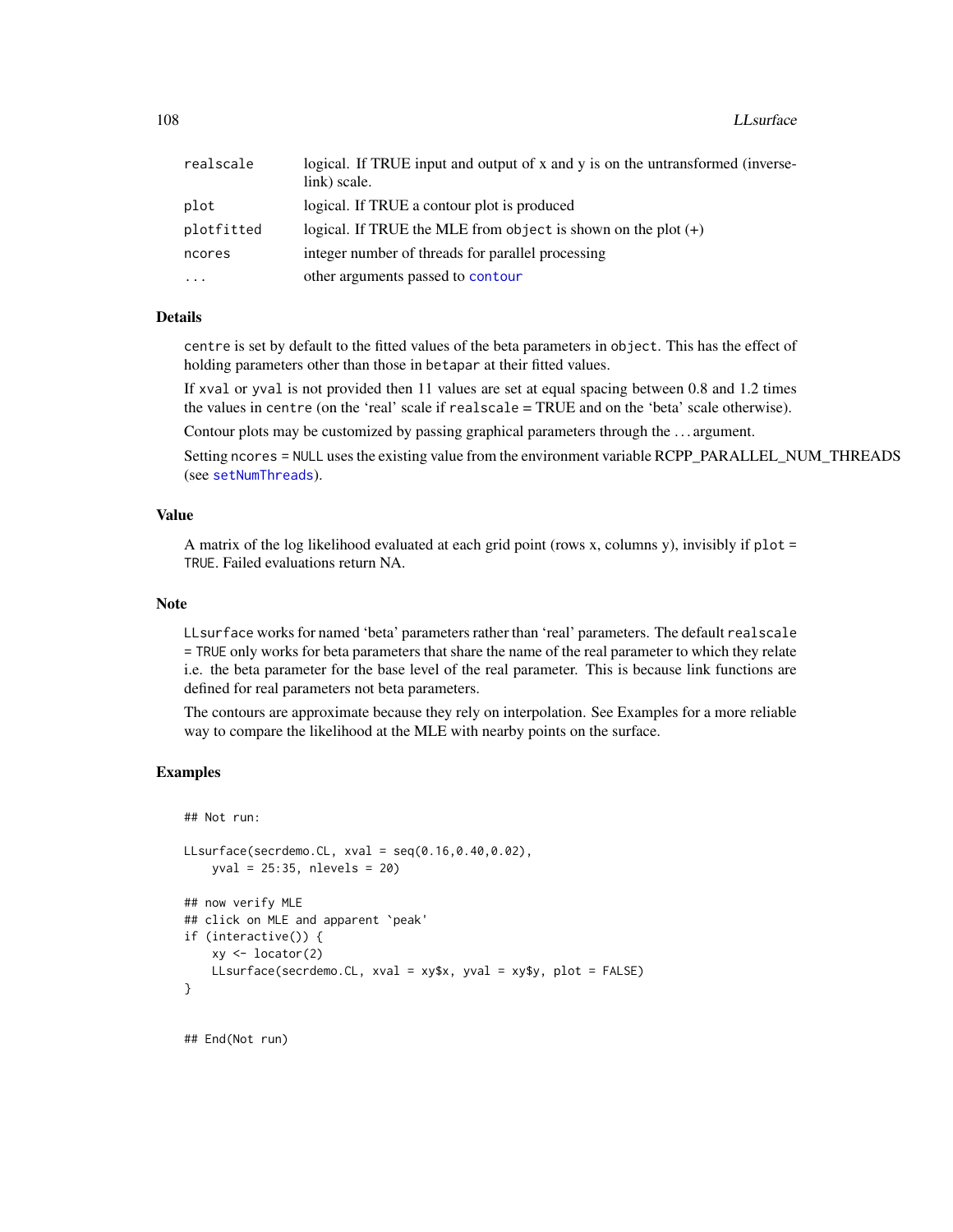Transform real values to the logit scale, and the inverse.

# Usage

logit(x) invlogit(y)

# Arguments

| $\mathsf{x}$ | vector of numeric values in $(0,1)$ (possibly a probability) |
|--------------|--------------------------------------------------------------|
|              | vector of numeric values                                     |

# Details

The logit transformation is defined as  $\text{logit}(x) = \text{log}(\frac{x}{1-x})$  for  $x \in (0,1)$ .

# Value

Numeric value on requested scale.

# Note

logit is equivalent to [qlogis](#page-0-0), and invlogit is equivalent to [plogis](#page-0-0) (both R functions in the stats package). logit and invlogit are used in secr because they are slightly more robust to bad input, and their names are more memorable!

```
logit(0.5)invlogit(logit(0.2))
```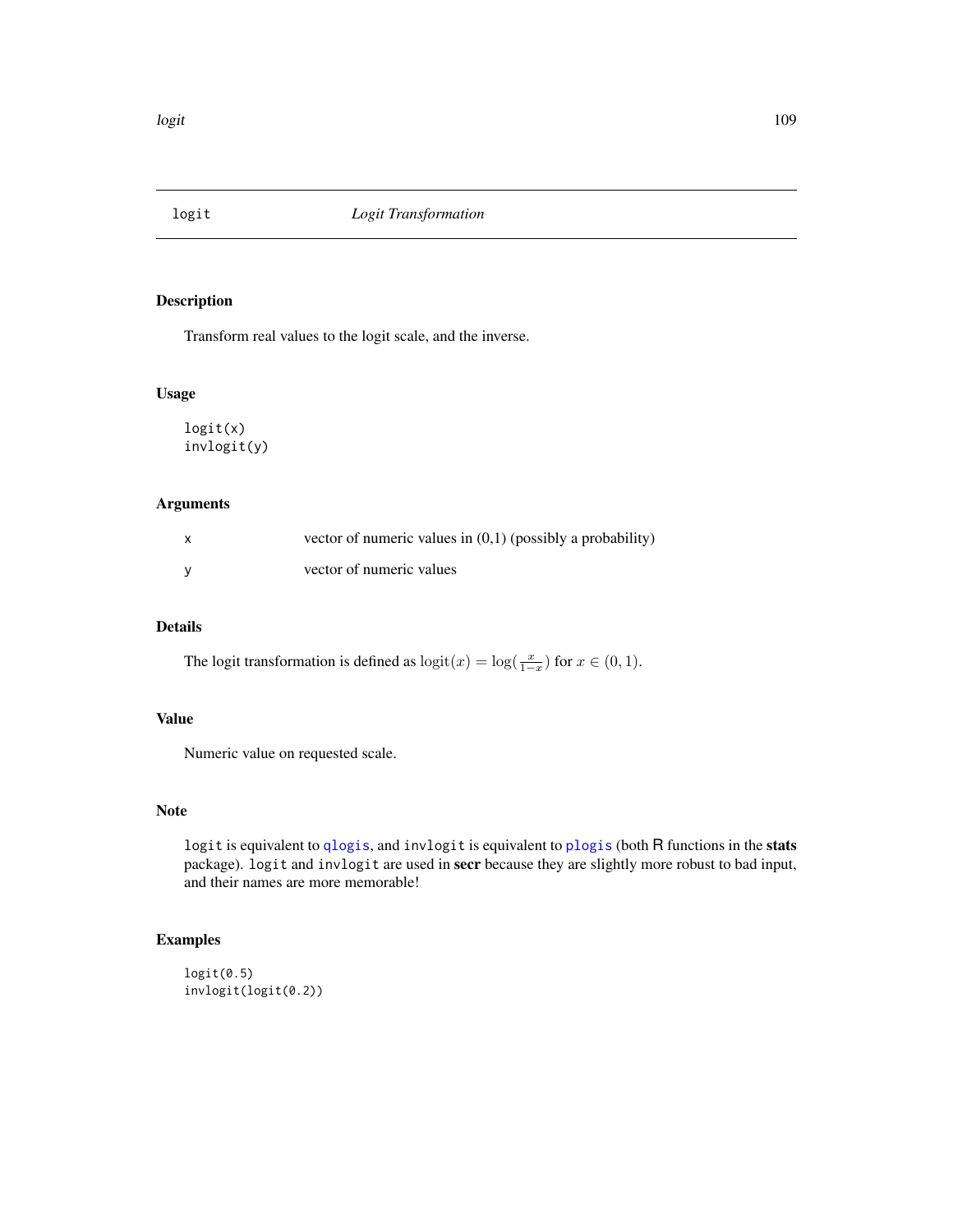Compute the constant multinomial component of the SECR log likelihood

# Usage

```
logmultinom(capthist, grp = NULL)
```
# Arguments

| capthist | capthist object                                           |
|----------|-----------------------------------------------------------|
| grp      | factor defining group membership, or a list (see Details) |

# Details

For a particular dataset and grouping, the multinomial coefficient is a constant; it does not depend on the parameters and may be ignored when maximizing the likelihood to obtain parameter estimates. Nevertheless, the log likelihood reported by secr.fit includes this component *unless* the detector type is 'signal', 'polygon', 'polygonX', 'transect' or 'transectX' (from 2.0.0).

If grp is NULL then all animals are assumed to belong to one group. Otherwise, the length of grp should equal the number of rows of capthist.

grp may also be any vector that can be coerced to a factor. If capthist is a multi-session capthist object then grp should be a list with one factor per session.

If capture histories are not assigned to groups the value is the logarithm of

$$
\binom{n}{n_1, ..., n_C} = \frac{n!}{n_1! n_2! ... n_C!}
$$

where n is the total number of capture histories and  $n_1 \dots n_C$  are the frequencies with which each of the C unique capture histories were observed.

If capture histories are assigned to  $G$  groups the value is the logarithm of

$$
\prod_{g=1}^G \frac{n_g!}{n_{g1}! n_{g2}!...n_{gC_g}!}
$$

where  $n_g$  is the number of capture histories of group g and  $n_{g1}$  ...  $n_{gC_g}$  are the frequencies with which each of the  $C_g$  unique capture histories were observed for group g.

For multi-session data, the value is the sum of the single-session values. Both session structure and group structure therefore affect the value computed. Users will seldom need this function.

#### Value

The numeric value of the log likelihood component.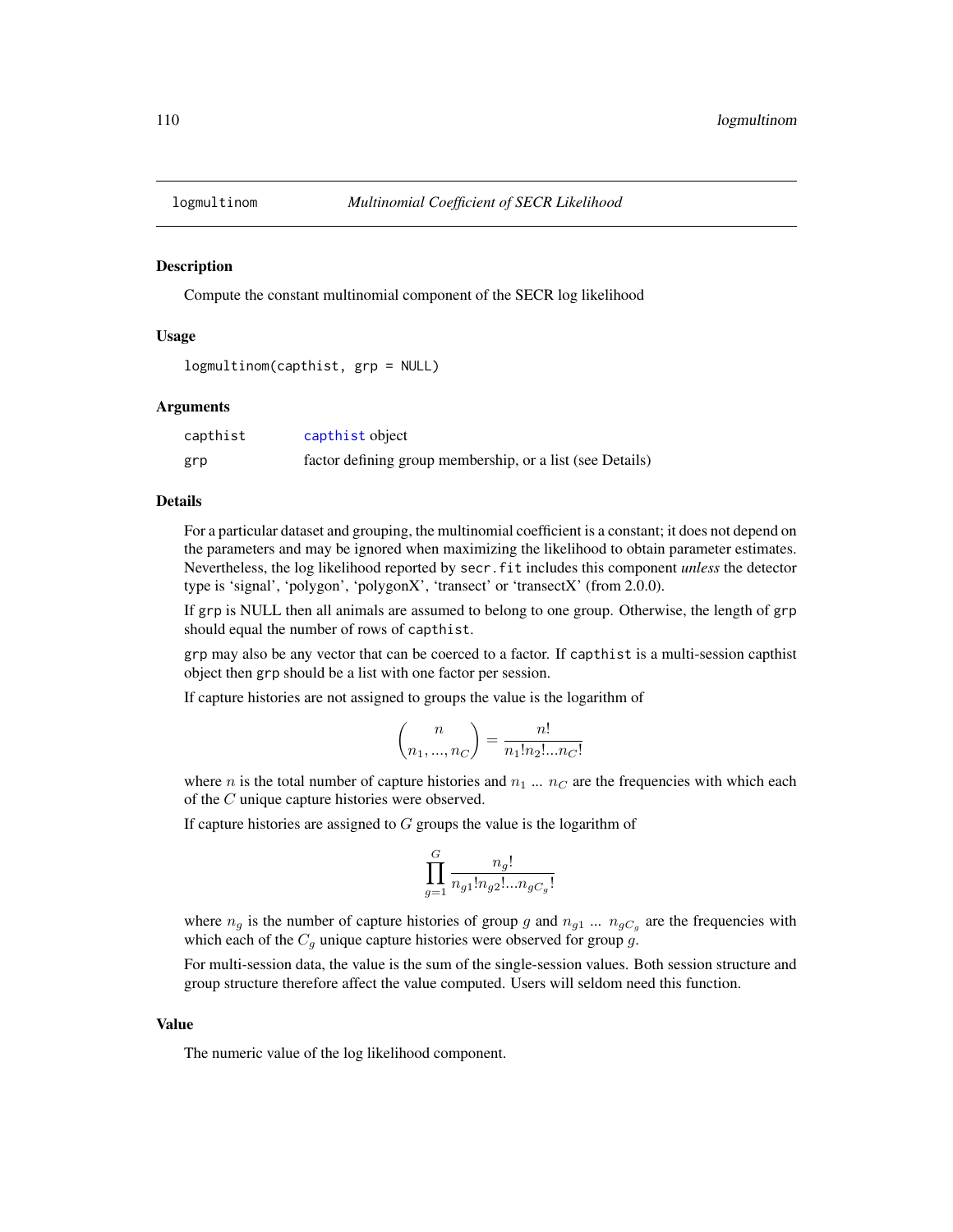#### LR.test 111

## References

Borchers, D. L. and Efford, M. G. (2008) Spatially explicit maximum likelihood methods for capture–recapture studies. *Biometrics* 64, 377–385.

Efford, M. G., Borchers D. L. and Byrom, A. E. (2009) Density estimation by spatially explicit capture–recapture: likelihood-based methods. In: D. L. Thompson, E. G. Cooch and M. J. Conroy (eds) *Modeling Demographic Processes in Marked Populations*. Springer. Pp. 255–269.

## See Also

[stoatDNA](#page-260-0)

## Examples

## no groups logmultinom(stoatCH)

LR.test *Likelihood Ratio Test*

# Description

Compute likelihood ratio test to compare two fitted models, one nested within the other.

## Usage

LR.test(model1, model2)

### Arguments

| model1 | fitted model |
|--------|--------------|
| model2 | fitted model |

#### Details

The fitted models must be of a class for which there is a logLik method (e.g., 'secr' or 'lm'). Check with methods("logLik").

The models must be nested (no check is performed - this is up to the user), but either model1 or model2 may be the more general model.

The models must also be compatible by the criteria of [AICcompatible](#page-16-0).

The test statistic is twice the difference of the maximized likelihoods. It is compared to a chi-square distribution with df equal to the number of extra parameters in the more complex model.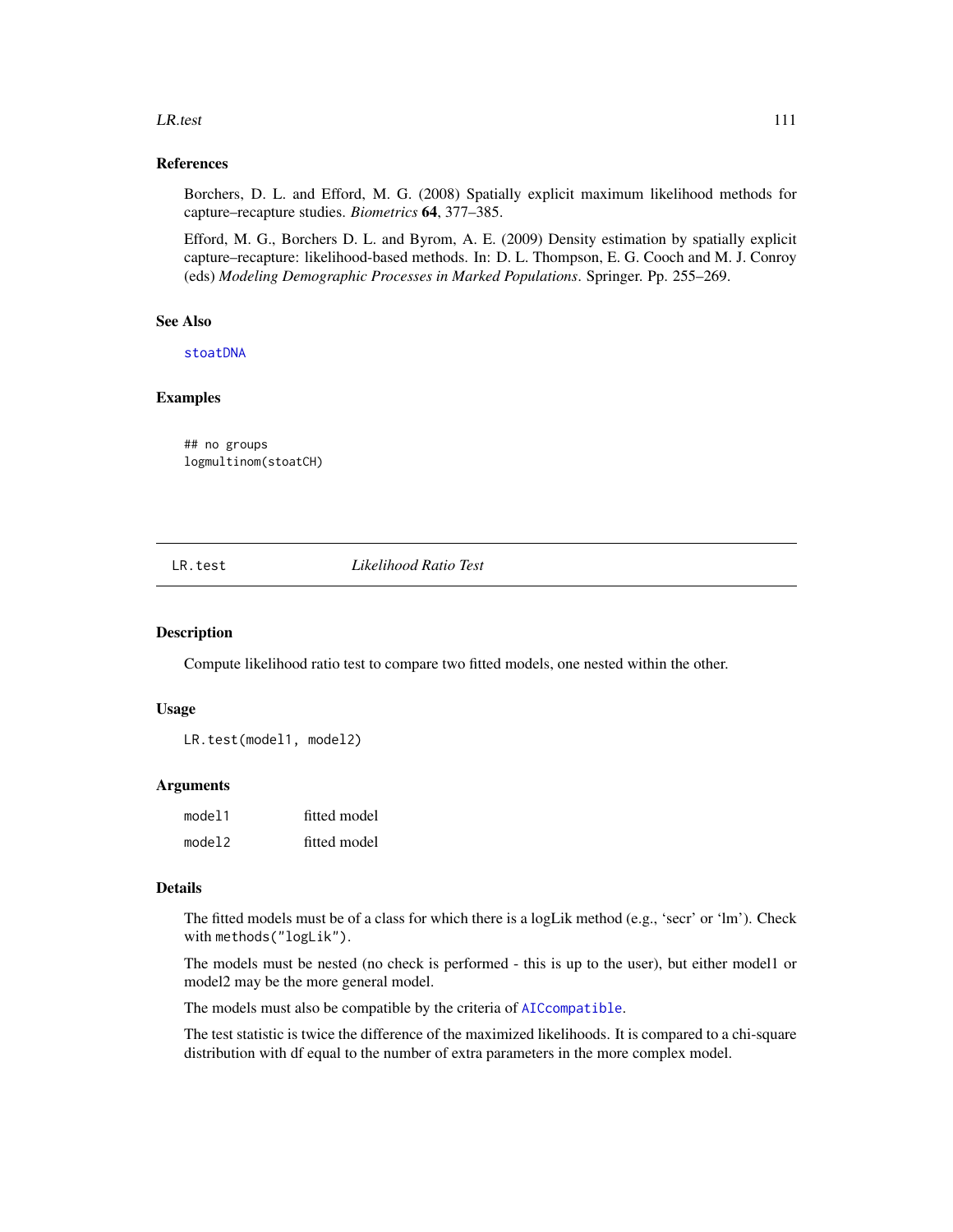# Value

Object of class 'htest', a list with components

| statistic | value the test statistic                                                                  |
|-----------|-------------------------------------------------------------------------------------------|
| parameter | degrees of freedom of the approximate chi-squared distribution of the test statis-<br>tic |
| p.value   | probability of test statistic assuming chi-square distribution                            |
| method    | character string indicating the type of test performed                                    |
| data.name | character string with names of models compared                                            |

# See Also

[AICcompatible](#page-16-0), [AIC.secr](#page-13-0), [score.test](#page-212-0)

# Examples

## two pre-fitted models AIC (secrdemo.0, secrdemo.b) LR.test (secrdemo.0, secrdemo.b)

make.capthist *Construct capthist Object*

# Description

Form a capthist object from a data frame of capture records and a traps object.

# Usage

```
make.capthist(captures, traps, fmt = c("trapID", "XY"), noccasions = NULL,
    covnames = NULL, bysession = TRUE, sortrows = TRUE,
   cutval = NULL, tol = 0.01, snapXY = FALSE, noncapt = "NONE", signalcovariates)
```
# Arguments

| captures   | data frame of capture records in one of two possible formats (see Details) |
|------------|----------------------------------------------------------------------------|
| traps      | object of class traps describing an array of passive detectors             |
| fmt        | character string for capture format.                                       |
| noccasions | number of occasions on which detectors were operated                       |
| covnames   | character vector of names for individual covariate fields                  |
| bysession  | logical, if true then ID are made unique by session                        |
| sortrows   | logical, if true then rows are sorted in ascending order of animalID       |
|            |                                                                            |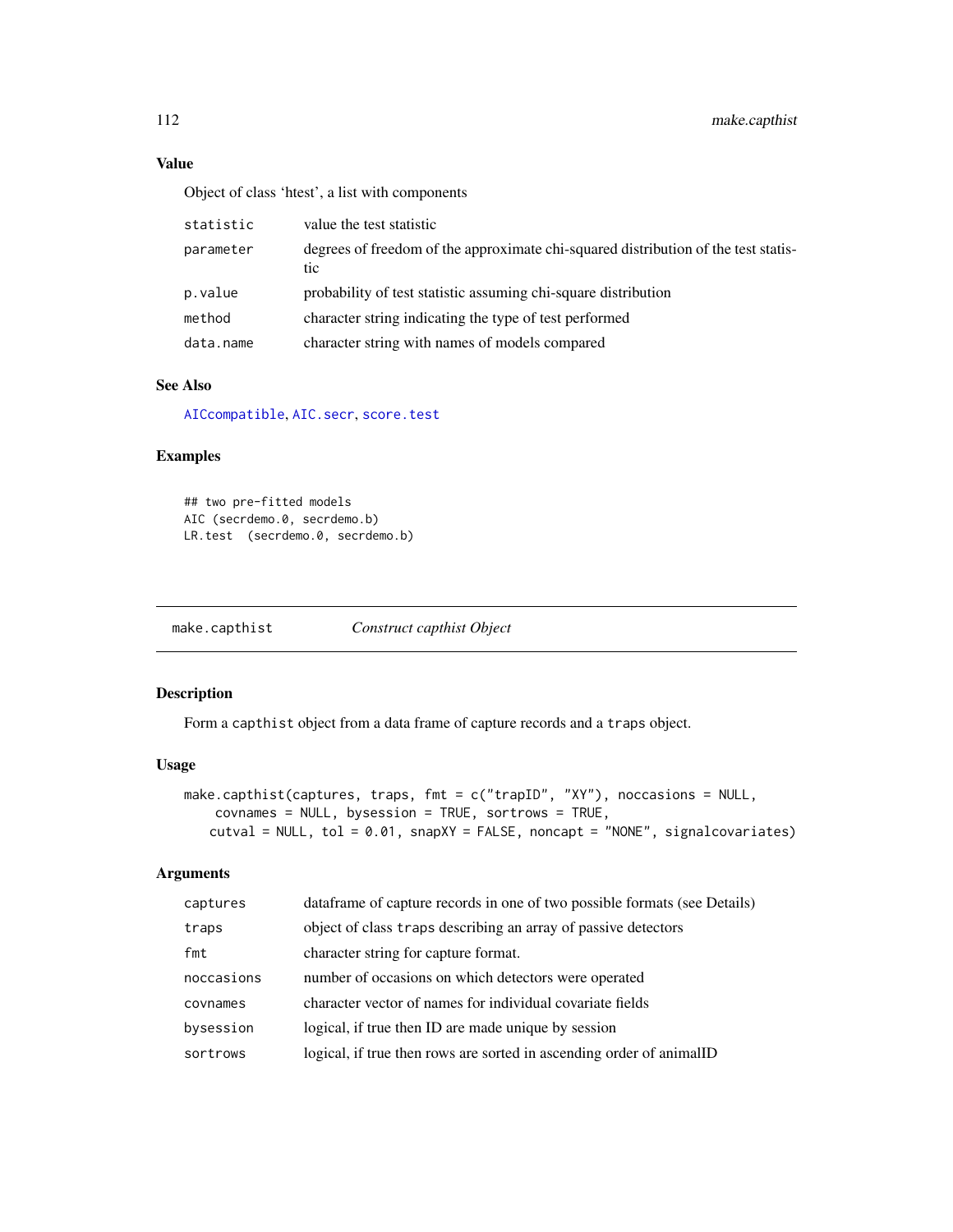| cutval           | numeric, threshold of signal strength for 'signal' detector type                             |
|------------------|----------------------------------------------------------------------------------------------|
| tol              | numeric, snap tolerance in metres                                                            |
| snapXY           | logical; if TRUE then $fmt = 'XY'$ uses nearest trap within tol for non-polygon<br>detectors |
| noncapt          | character value; animal ID used for 'no captures'                                            |
| signalcovariates |                                                                                              |
|                  | alang standardan af fiald managa finna (santanas).                                           |

character vector of field names from 'captures'

# **Details**

make.capthist is the most flexible way to prepare data for secr.fit. See [read.capthist](#page-191-0) for a more streamlined way to read data from text files for common detector types. Each row of the input data frame captures represents a detection on one occasion. The capture data frame may be formed from a text file with read.table.

Input formats are based on the Density software (Efford 2012; see also [secr-datainput.pdf\)](#page-0-0). If fmt = "XY" the required fields are (session, ID, occasion, x, y) in that order. If fmt = "trapID" the required fields are (session, ID, occasion, trap), where trap is the numeric index of the relevant detector in traps. session and ID may be character-, vector- or factor-valued; other required fields are numeric. Fields are matched by position (column number), *not* by name. Columns after the required fields are interpreted as individual covariates that may be continuous (e.g., size) or categorical (e.g., age, sex).

If captures has data from multiple sessions then traps may be either a list of traps objects, one per session, or a single traps object that is assumed to apply throughout. Similarly, noccasions may be a vector specifying the number of occasions in each session.

Covariates are assumed constant for each individual; the first non-missing value is used. The length of covnames should equal the number of covariate fields in captures.

bysession takes effect when the same individual is detected in two or more sessions: TRUE results in one capture history per session, FALSE has the effect of generating a single capture history (this is not appropriate for the models currently provided in secr).

Deaths are coded as negative values in the occasion field of captures. Occasions should be numbered 1, 2, ..., noccasions. By default, the number of occasions is the maximum value of 'occasion' in captures.

Signal strengths may be provided in the fifth (fmt = trapID) or sixth (fmt =  $XY$ ) columns. Detections with signal strength missing (NA) or below 'cutval' are discarded.

A session may result in no detections. In this case a null line is included in captures using the animal ID field given by noncapt, the maximum occasion number, and any trapID (e.g. "sess1 NONE 5 1" for a 5-occasion session) (or equivalently "sess1 NONE 5 10 10" for fmt = XY).

Nonspatial data (Session, AnimalID, Occasion and possibly individual covariates) may be entered by omitting the 'traps' argument or setting it to NULL.

# Value

An object of class [capthist](#page-24-0) (a matrix or array of detection data with attributes for detector positions etc.). For 'single' and 'multi' detectors this is a matrix with one row per animal and one column per occasion (dim(capthist)=c(nc,noccasions)); each element is either zero (no detection) or a detector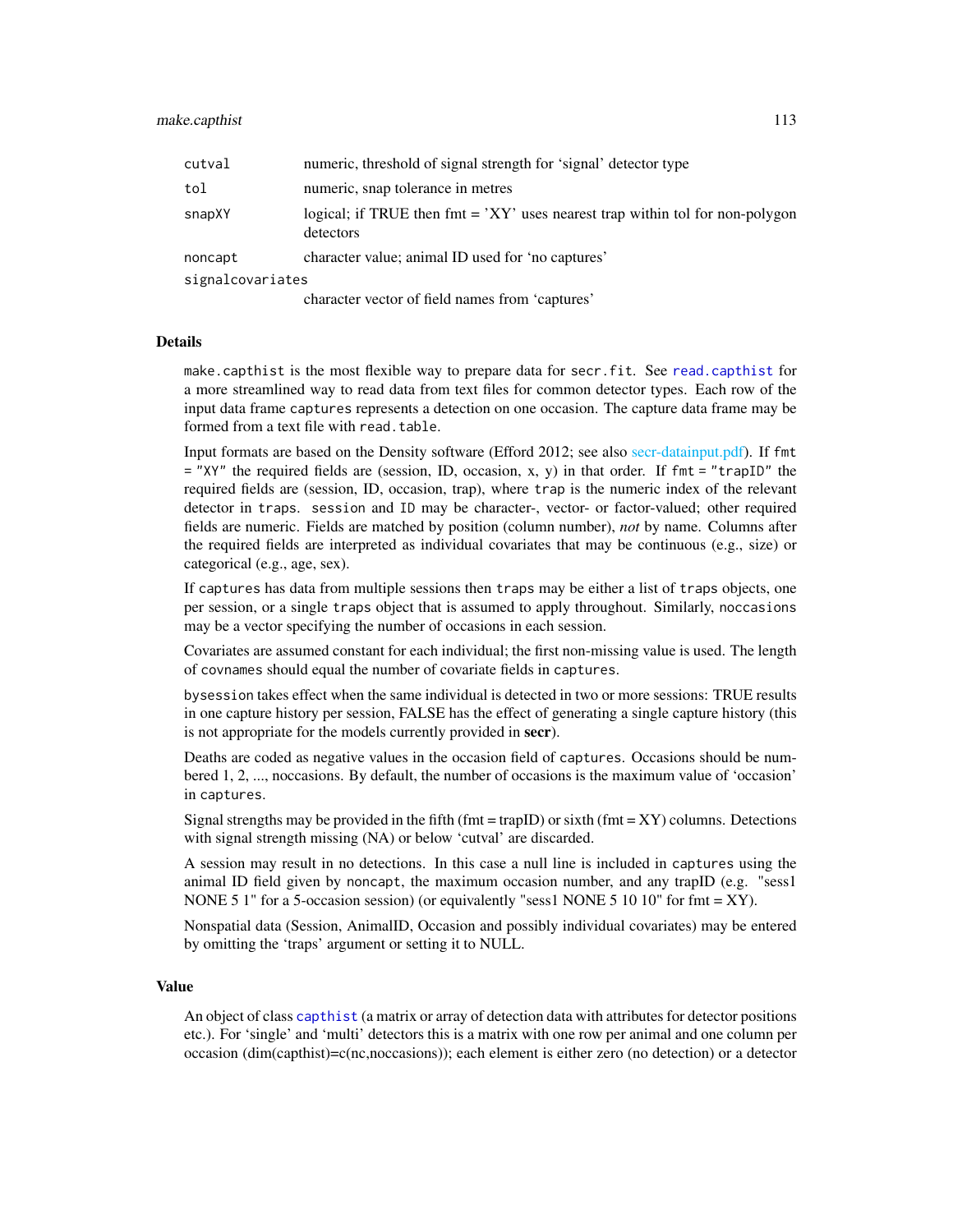number (the row number in traps *not* the row name). For 'proximity' detectors capthist is an array of values  $\{-1, 0, 1\}$  and dim(capthist)=c(nc,noccasions,ntraps). The number of animals nc is determined from the input, as is noccasions if it is not specified. traps, covariates and other data are retained as attributes of capthist.

Deaths during the experiment are represented as negative values in capthist.

For 'signal' and 'signalnoise' detectors, the columns of captures identified in signalcovariates are saved along with signal strength measurements in the attribute 'signalframe'.

If the input has data from multiple sessions then the output is an object of class c("capthist", "list") comprising a list of single-session capthist objects.

## Note

make.capthist requires that the data for captures and traps already exist as R objects. To read data from external (text) files, first use read.table and read.traps, or try [read.capthist](#page-191-0) for a one-step solution.

Prior to secr 4.4.0, occasional valid records for "multi" and "single" detectors were rejected as duplicates.

From secr 4.5.0, 'snapXY' works for transects as well as point detectors.

# References

Efford, M. G. (2012) *DENSITY 5.0: software for spatially explicit capture–recapture*. Department of Mathematics and Statistics, University of Otago, Dunedin, New Zealand. [https://www.otago.](https://www.otago.ac.nz/density/) [ac.nz/density/](https://www.otago.ac.nz/density/).

## See Also

[capthist](#page-24-0), [traps](#page-287-0), [read.capthist](#page-191-0), [secr.fit](#page-218-0), [sim.capthist](#page-238-0)

# Examples

```
## peek at demonstration data
head(captXY)
head(trapXY)
demotraps <- read.traps(data = trapXY)
demoCHxy <- make.capthist (captXY, demotraps, fmt = "XY")
demoCHxy ## print method for capthist
plot(demoCHxy) ## plot method for capthist
summary(demoCHxy) ## summary method for capthist
## To enter `count' data without manually repeating rows
## need a frequency vector f, length(f) == nrow(captXY)
n <- nrow(captXY)
f \le sample (1:5, size = n, prob = rep(0.2,5), replace = TRUE)
```
## repeat rows as required...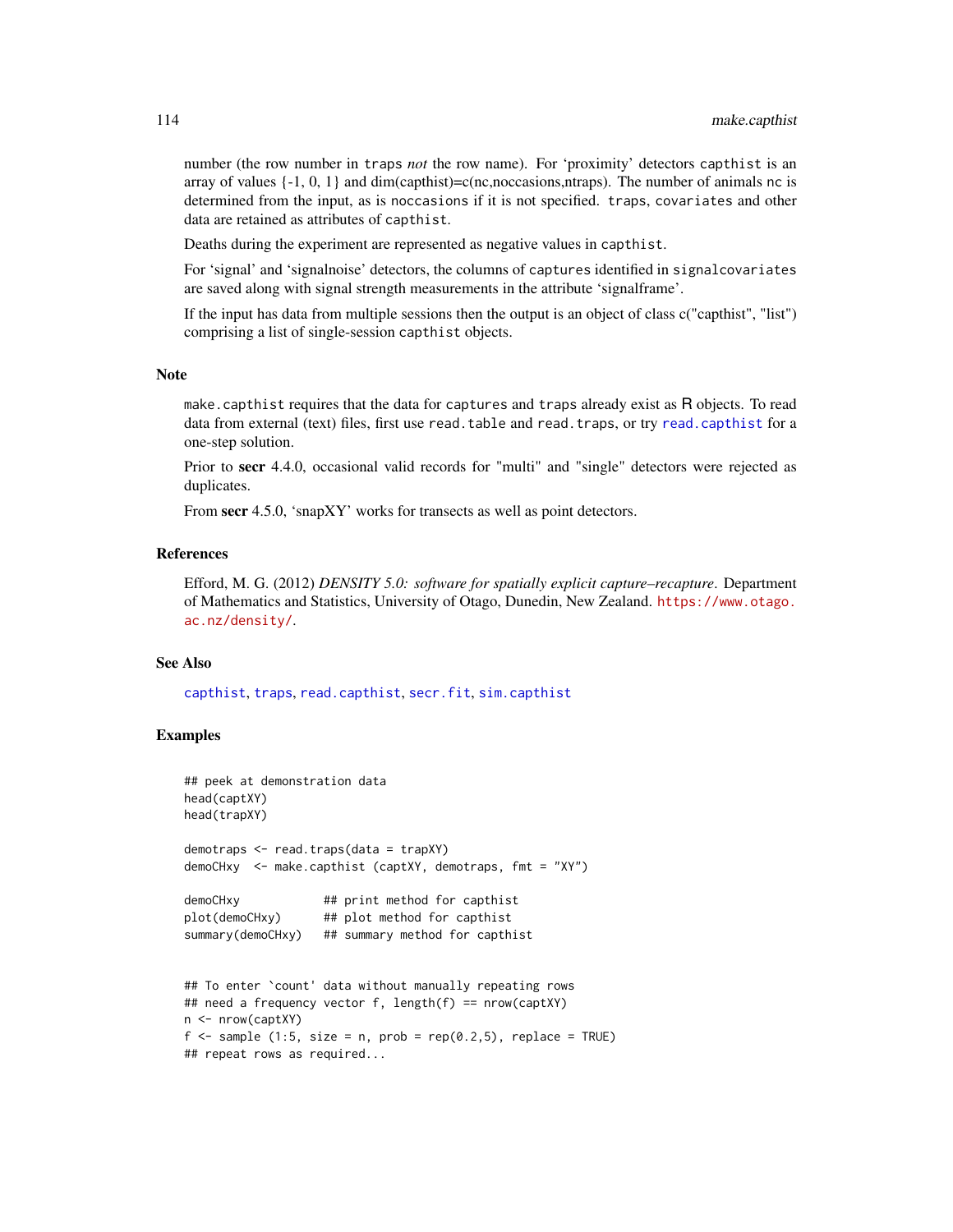```
captXY <- captXY[rep(1:n, f),]
counttraps <- read.traps(data = trapXY, detector = "count")
countCH <- make.capthist (captXY, counttraps, fmt = "XY")
```
<span id="page-114-0"></span>make.lacework *Construct Lacework Detector Design*

# Description

A lacework design comprises a square grid with detectors placed at regular distances along the grid lines (Efford unpubl.). This requires fewer detectors than uniform coverage at close spacing and is simpler than clustered designs, while providing good spatial coverage and protection from alignment bias (Efford 2019).

## Usage

```
make.lacework(region, spacing = c(100, 20), times = NULL, origin = NULL,
    rotate = 0, radius = NULL, detector = "multi", keep.design = TRUE)
```
### **Arguments**

| region      | dataframe or SpatialPolygonsDataFrame with coordinates of perimeter                                     |
|-------------|---------------------------------------------------------------------------------------------------------|
| spacing     | numeric 2-vector with major (grid) and minor spacings, or minor spacing only                            |
| times       | numeric ratio major: minor spacing if spacing length 1                                                  |
| origin      | numeric vector giving x- and y-cooordinates of fixed grid origin (origin is oth-<br>erwise random)      |
| rotate      | numeric; number of degrees by which to rotate design clockwise about centroid<br>of region bounding box |
| radius      | numeric; detectors are dropped if they are further than this from a crossing                            |
| detector    | character detector type – see make grid                                                                 |
| keep.design | logical; if TRUE then input argument values are retained                                                |

## Details

It is tidy for the major spacing (spacing[1]) to be a multiple of the minor spacing (spacing[2]); precisely one detector is then placed at each grid intersection. This outcome may also be achieved by providing only the minor spacing in the spacing argument and specifying an integer value for times.

In general it is better not to specify origin. Specifying both origin and rotate may result in incomplete coverage, as the desired grid is relative to the bounding box of the *rotated* region.

Set radius < spacing[1]/2 to break lacework into multiple cross-shaped arrays centred on the intersections (crossing points) and truncated at radius metres (assuming you follow advice and express all linear measurements in metres).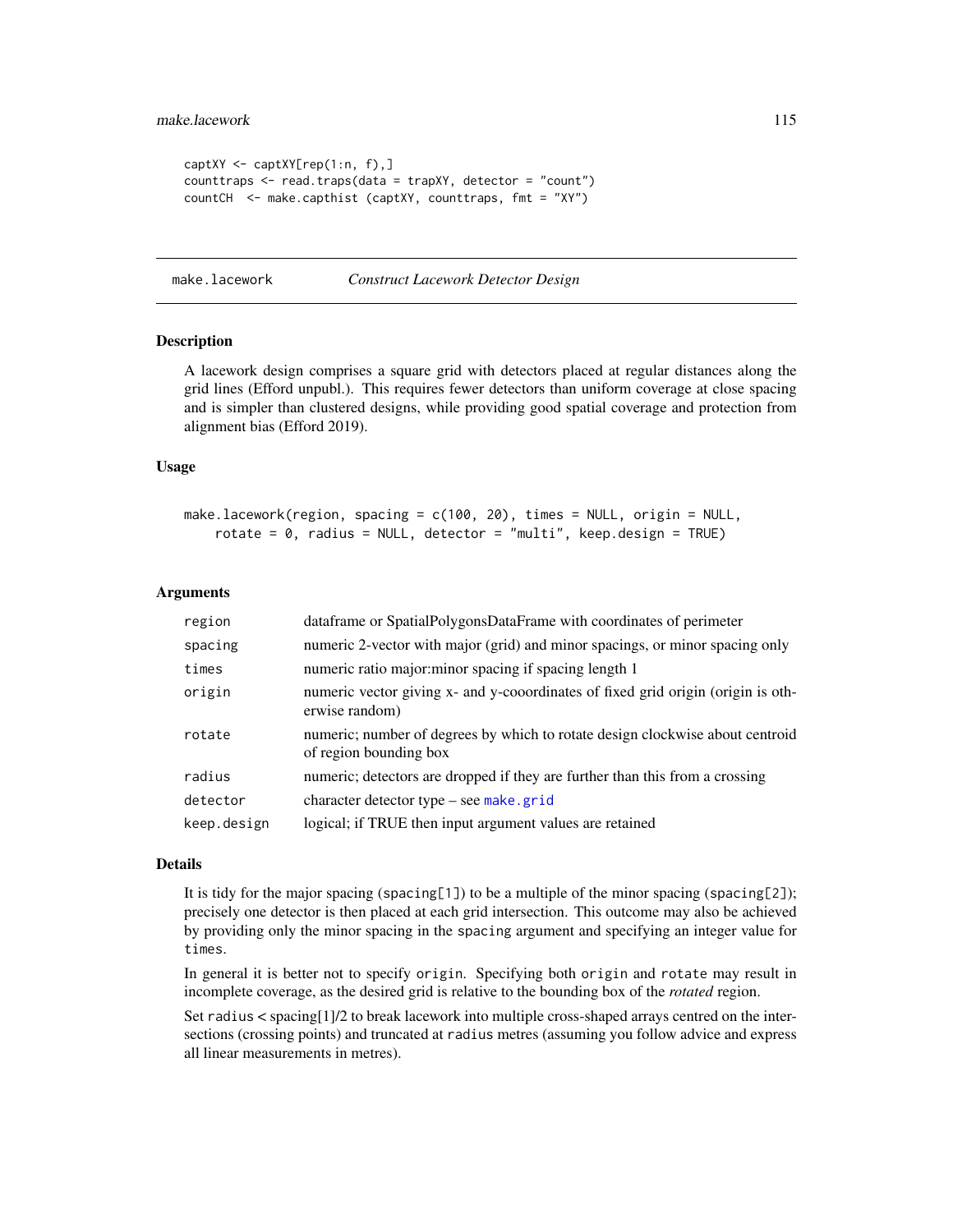# Value

An secr traps object. The attribute 'crossings' is a 2-column matrix with the coordinates of the intersection points. If keep. design is TRUE then the input argument values are retained in attribute 'design' (a list with first component function = 'make.lacework').

# References

Efford, M. G. (2019) Non-circular home ranges and the estimation of population density. *Ecology* 100, e02580. https://esajournals.onlinelibrary.wiley.com/doi/10.1002/ecy.2580

#### See Also

[make.systematic](#page-118-0)

## Examples

```
trps <- make.lacework(possumarea, c(1000,100), rotate = 45, detector = 'proximity')
plot(trps, gridspace = 1000)
lines(possumarea)
points(attr(trps, 'crossings'), pch = 16)
```
<span id="page-115-0"></span>

make.mask *Build Habitat Mask*

# **Description**

Construct a habitat mask object for spatially explicit capture-recapture. A mask object is a set of points with optional attributes.

## Usage

```
make.mask(traps, buffer = 100, spacing = NULL, nx = 64, ny = 64, type =
    c("traprect", "trapbuffer", "pdot", "polygon", "clusterrect",
  "clusterbuffer", "rectangular", "polybuffer"), poly = NULL, poly.habitat = TRUE,
   cell.overlap = c("centre","any","all"), keep.poly = TRUE, check.poly = TRUE,
    pdotmin = 0.001, random.origin = FALSE,
    ...)
```
# Arguments

| traps   | object of class traps                |
|---------|--------------------------------------|
| buffer  | width of buffer in metres            |
| spacing | spacing between grid points (metres) |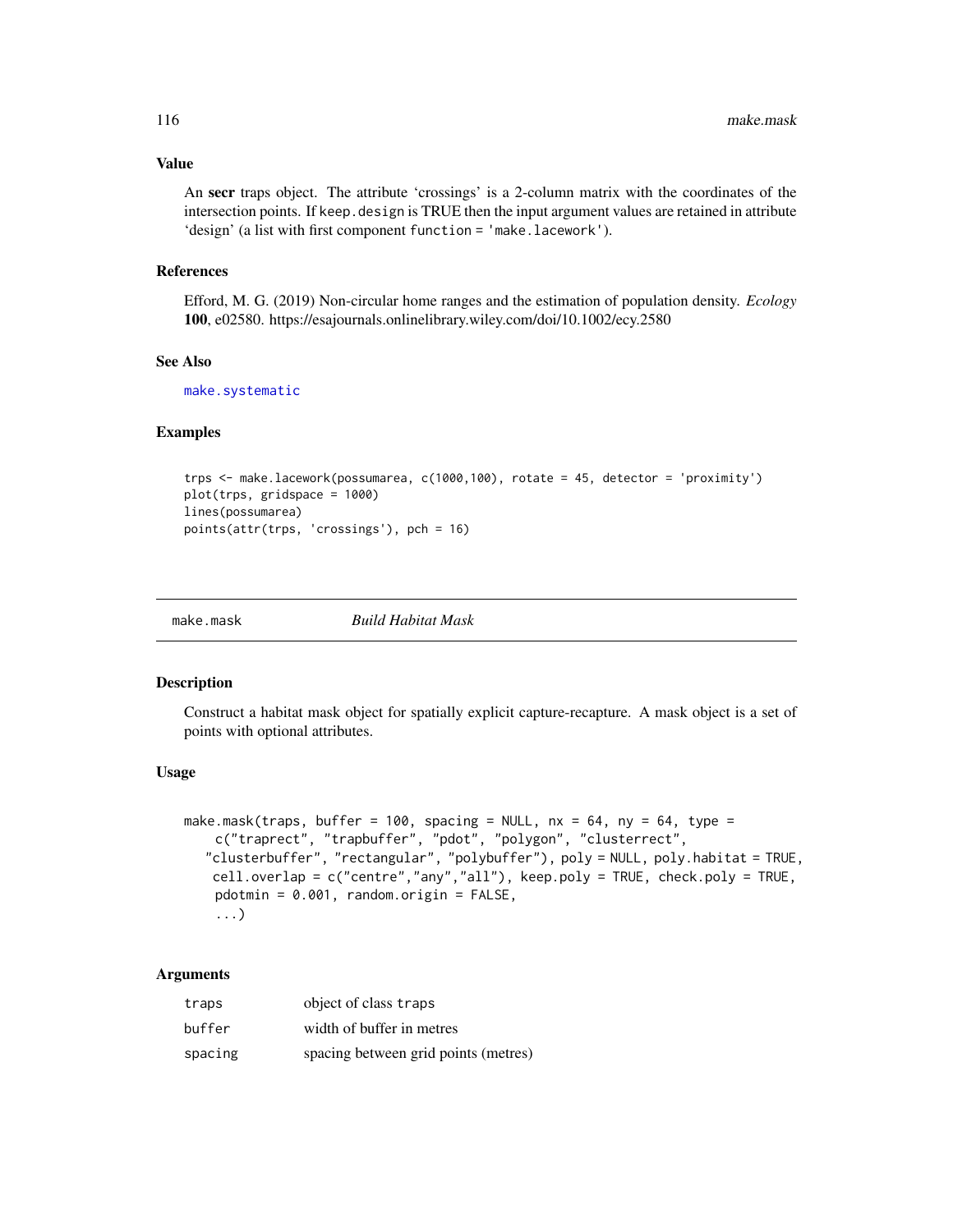| nx            | number of grid points in 'x' direction                                                 |
|---------------|----------------------------------------------------------------------------------------|
| ny            | number of grid points in 'y' direction (type = 'rectangular')                          |
| type          | character string for method                                                            |
| poly          | bounding polygon to which mask should be clipped (see Details)                         |
| poly.habitat  | logical for whether poly represents habitat or its inverse (non-habitat)               |
| cell.overlap  | character string for cell vertices used to determine overlap with 'poly'               |
| keep.poly     | logical; if TRUE any bounding polygon is saved as the attribute 'polygon'              |
| check.poly    | logical; if TRUE a warning is given for traps that lie outside a bounding polygon      |
| pdotmin       | minimum detection probability for inclusion in mask when type = "pdot" (op-<br>tional) |
| random.origin | logical; if TRUE the mask coordinates are jittered                                     |
| $\cdots$      | additional arguments passed to pdot when type = "pdot"                                 |

### Details

The 'traprect' method constructs a grid of points in the rectangle formed by adding a buffer strip to the minimum and maximum x-y coordinates of the detectors in traps. Both 'trapbuffer' and 'pdot' start with a 'traprect' mask and drop some points.

The 'trapbuffer' method restricts the grid to points within distance buffer of any detector.

The 'pdot' method restricts the grid to points for which the net detection probability  $p(\mathbf{X})$  (see [pdot](#page-150-0)) is at least pdotmin. Additional parameters are used by pdot (detectpar, noccasions). Set these with the . . . argument; otherwise make.mask will silently use the arbitrary defaults. pdot is currently limited to a halfnormal detection function.

The 'clusterrect' method constructs a grid of rectangular submasks centred on 'clusters' of detectors generated with [trap.builder](#page-282-0) (possibly indirectly by [make.systematic](#page-118-0)). The 'clusterbuffer' method resembles 'trapbuffer', but is usually faster when traps are arranged in clusters because it starts with a 'clusterrect' mask.

The 'rectangular' method constructs a simple rectangular mask with the given nx, ny and spacing.

The 'polybuffer' method constructs a mask by buffering around the polygon specified in the 'poly' argument. If that inherits from 'SpatialPolygons' or 'sfc' then the buffering is performed with sf::st\_buffer. Otherwise, buffering is approximate, based on the distance to points on an initial discretized mask enclosed by 'poly' (points at half the current 'spacing').

If poly is specified, points outside poly are dropped (unless type = "polybuffer"). The default is to require only the centre to lie within poly; use cell.overlap = "all" to require all cell corners to lie within poly, or cell.overlap = "any" to accept cells with any corner in poly. The 'polygon' method places points on a rectangular grid clipped to the polygon (buffer is not used). Thus 'traprect' is equivalent to 'polygon' when poly is supplied. poly may be either

- a matrix or dataframe of two columns interpreted as x and y coordinates, or
- an object from package 'sf' with polygon geometries, or
- a SpatialPolygons or SpatialPolygonsDataFrame object as defined in the package 'sp', possibly imported by reading a shapefile.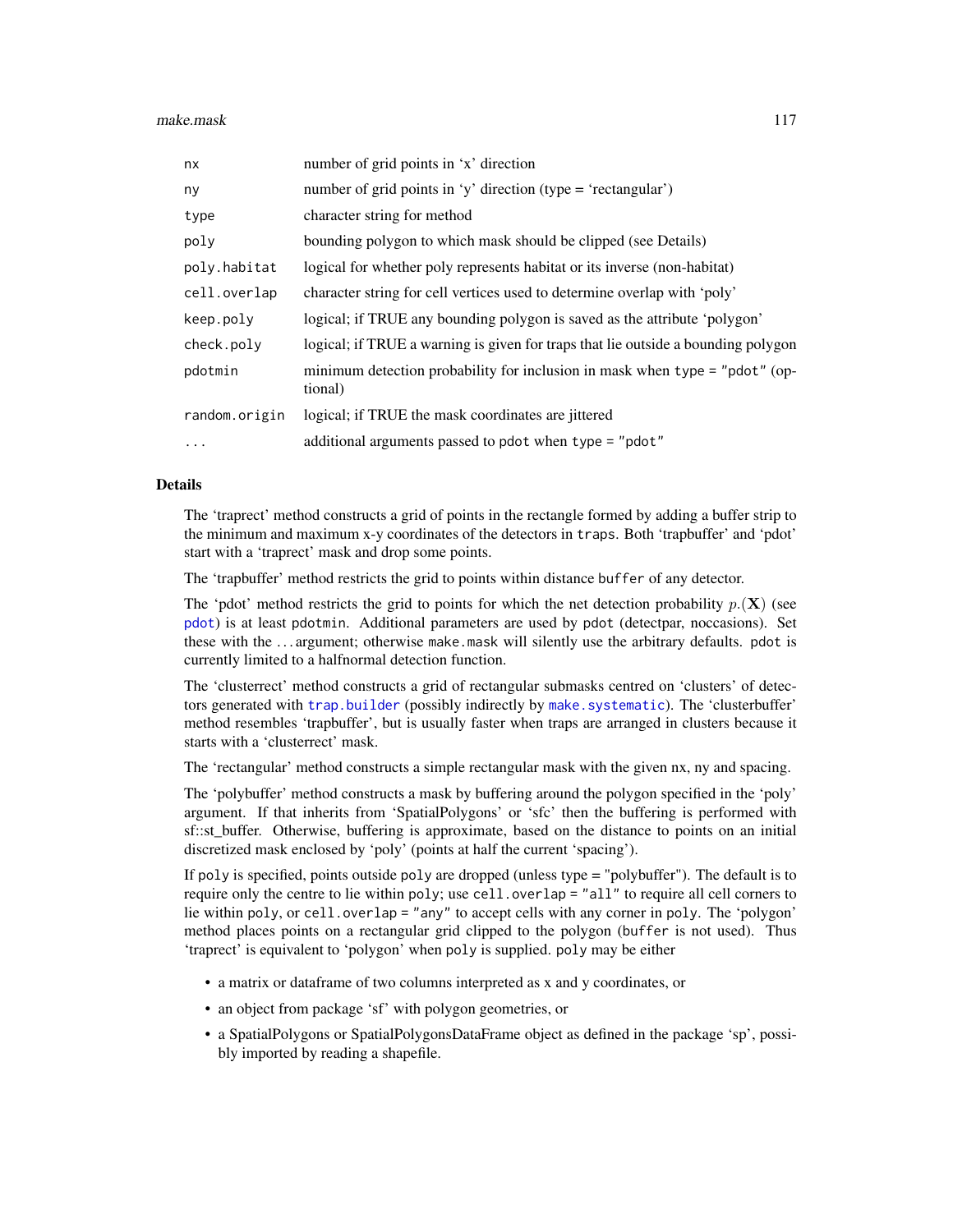If spacing is not specified then it is determined by dividing the range of the x coordinates (including any buffer) by nx.

random.origin shifts the origin of the mask by a uniform random displacement within a spacing x spacing grid cell, while ensuring that the mask also satisfies the buffer requirement. random.origin is available only for 'traprect', 'trapbuffer', 'polygon', and 'rectangular' types, and spacing must be specified.

# Value

An object of class mask. When keep.poly = TRUE, poly and poly.habitat are saved as attributes of the mask.

## Note

A warning is displayed if type = "pdot" and the buffer is too small to include all points with  $p >$ pdotmin.

A habitat mask is needed to fit an SECR model and for some related computations. The default mask settings in secr. fit may be good enough, but it is preferable to use make.mask to construct a mask in advance and to pass that mask as an argument to secr.fit.

The function buffer.contour displays the extent of one or more 'trapbuffer' zones - i.e. the effect of buffering the detector array with varying strip widths.

#### See Also

[mask](#page-127-0), [read.mask](#page-194-0), [subset.mask](#page-267-0), [pdot](#page-150-0), [buffer.contour](#page-38-0), [deleteMaskPoints](#page-46-0), [as.mask](#page-18-0)

```
temptrap \leq make.grid(nx = 10, ny = 10, spacing = 30)
## default method: traprect
tempmask <- make.mask(temptrap, spacing = 5)
plot(tempmask)
summary (tempmask)
## make irregular detector array by subsampling
## form mask by `trapbuffer' method
temptrap <- subset (temptrap, sample(nrow(temptrap), size = 30))
tempmask <- make.mask (temptrap, spacing = 5, type = "trapbuffer")
plot (tempmask)
plot (temptrap, add = TRUE)
## Not run:
## form mask by "pdot" method
temptrap \leq make.grid(nx = 6, ny = 6)
tempmask <- make.mask (temptrap, buffer = 150, type = "pdot",
   pdotmin = 0.0001, detectpar = list(g0 = 0.1, sigma = 30),
   noccasions = 4)
```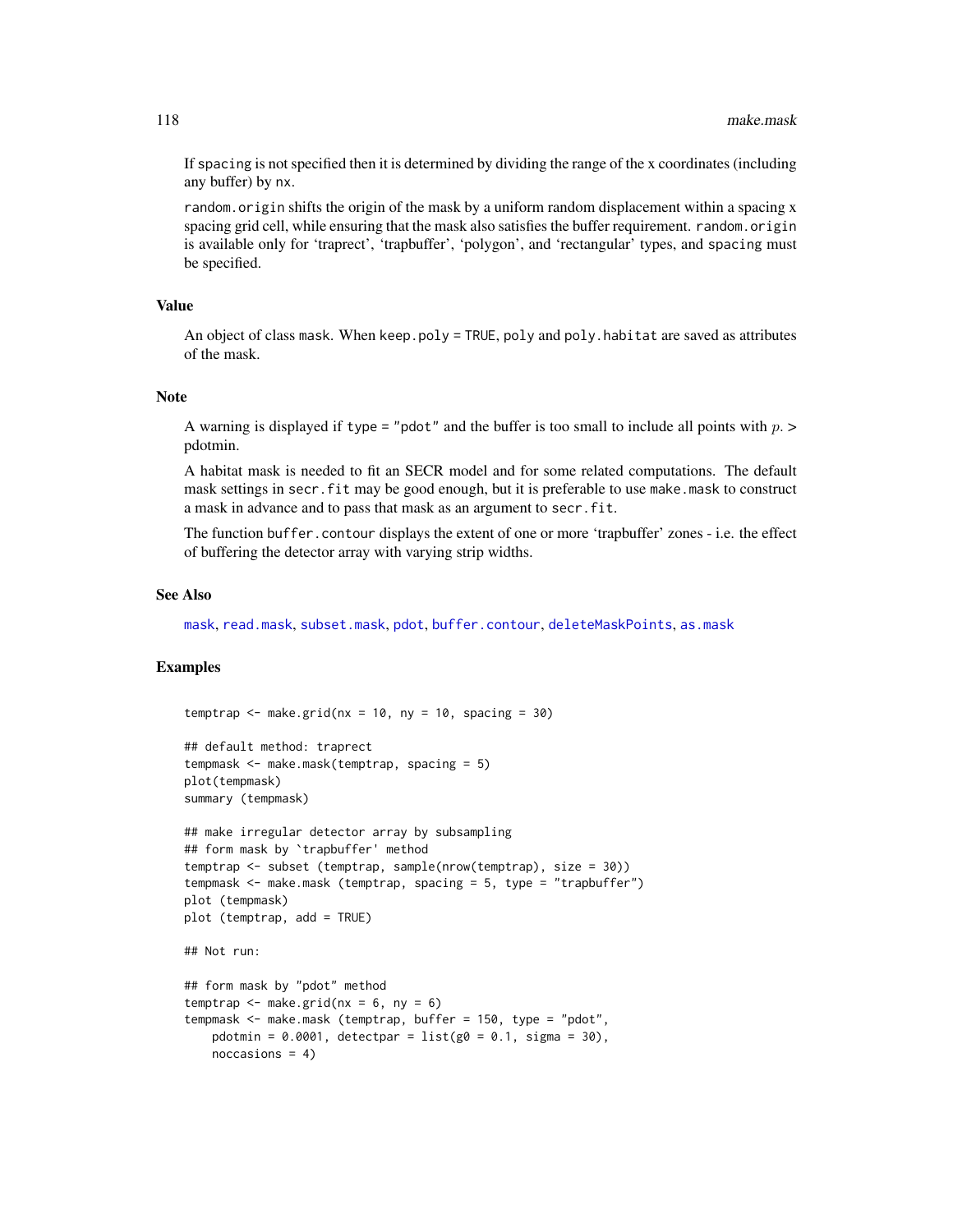# make.systematic 119

```
plot (tempmask)
plot (temptrap, add = TRUE)
## Using an ESRI polygon shapefile for clipping (shapefile
## polygons may include multiple islands and holes).
library(sf)
shpfilename <- system.file("extdata/possumarea.shp", package = "secr")
possumarea <- st_read(shpfilename)
possummask2 <- make.mask(traps(possumCH), spacing = 20,
    buffer = 250, type = "trapbuffer", poly = possumarea)
par(max = c(1, 6, 6, 6), xpd = TRUE)plot (possummask2, ppoly = TRUE)
plot(traps(possumCH), add = TRUE)
par(max = c(5, 4, 4, 2) + 0.1, xpd = FALSE)## if the polygon delineates non-habitat ...
seaPossumMask <- make.mask(traps(possumCH), buffer = 1000,
    type = "traprect", poly = possumarea, poly.habitat = FALSE)
plot(seaPossumMask)
plot(traps(possumCH), add = TRUE)
## this mask is not useful!
```
## End(Not run)

<span id="page-118-0"></span>make.systematic *Construct Systematic Detector Design*

#### Description

A rectangular grid of clusters within a polygonal region.

## Usage

```
make.systematic(n, cluster, region, spacing = NULL, origin = NULL,
    originoffset = c(0,0), chequerboard = c('all', 'black', 'white'),order = c('x', 'y', 'xb', 'yb'), rotate = \theta, centrexy = NULL,
    keep.design = TRUE, ...)
```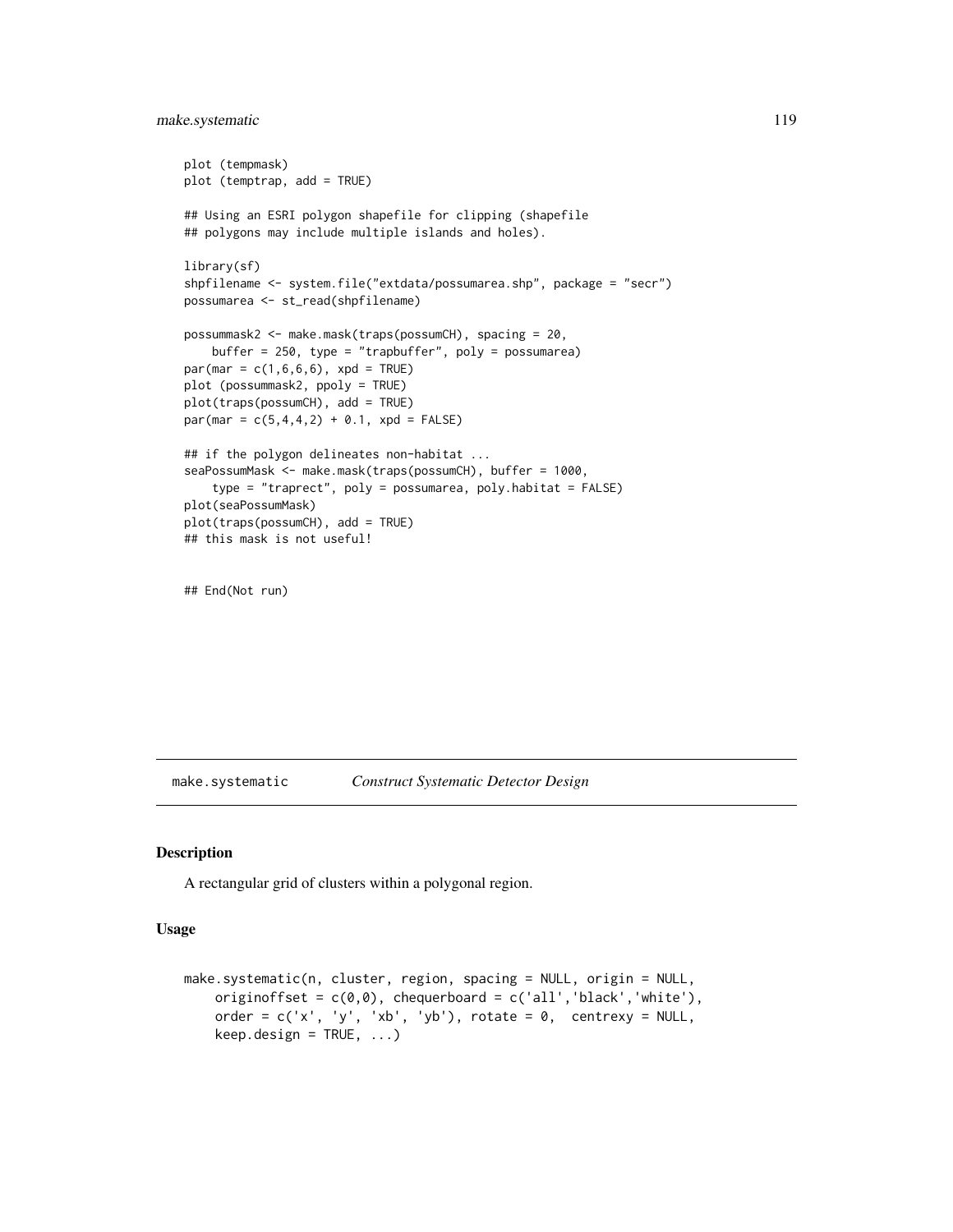# **Arguments**

| n            | integer approximate number of clusters (see Details)                                                           |
|--------------|----------------------------------------------------------------------------------------------------------------|
| cluster      | traps object defining a single cluster                                                                         |
| region       | dataframe or SpatialPolygonsDataFrame with coordinates of perimeter                                            |
| spacing      | scalar distance between cluster centres                                                                        |
| origin       | vector giving x- and y-cooordinates of fixed grid origin (origin is otherwise ran-<br>dom)                     |
| originoffset | numeric; 2-vector (x,y offsets); see Details                                                                   |
| chequerboard | logical; if not 'all' then alternate clusters are omitted                                                      |
| order        | character; sort order for clusters (see Details)                                                               |
| rotate       | numeric; number of degrees by which to rotate entire design clockwise about<br>centroid of region bounding box |
| centrexy     | numeric; 2-vector for centre of rotation, if any                                                               |
| keep.design  | logical; if TRUE then input argument values are retained                                                       |
| $\cdots$     | arguments passed to trap.builder                                                                               |

## **Details**

region may be any shape.

region may be one of the spatial classes described in [boundarytoSF](#page-97-0). Otherwise, region should be a dataframe with columns 'x' and 'y'.

spacing may be a vector with separate values for spacing in x- and y- directions. If spacing is provided then n is ignored.

If n is a scalar, the spacing of clusters is determined from the area of the bounding box of region divided by the requested number of clusters (this does not necessarily result in exactly n clusters). If n is a vector of two integers these are taken to be the number of columns and the number of rows.

After preparing a frame of cluster centres, make. systematic calls trap. builder with method  $=$ 'all'; ... allows the arguments 'rotation', 'edgemethod', 'plt', and 'detector' to be passed. Setting the trap.builder arguments frame, method, and samplefactor has no effect.

Note the distinction between argument rotate and the trap.builder argument rotation that is applied separately to each cluster.

If origin is not specified then a random uniform origin is chosen within a box (width  $=$  spacing) placed with its bottom left corner at the bottom left of the bounding box of region, shifted by originoffset. Before version 3.1.8 the behaviour of make.systematic was equivalent to originoffset =  $c(wx, wy)$  where wx, wy are the cluster half widths.

chequerboard = "black" retains black 'squares' and chequerboard = "white" retains white 'squares', where the lower left cluster in the candidate rectangle of cluster origins is black, as on a chess board. The effect is the same as increasing spacing by sqrt(2) and rotating through 45 degrees.

order determines the ordering of clusters in the resulting traps object. The options are a subset of those for ID argument of [make.grid](#page-121-0):

Option Sort order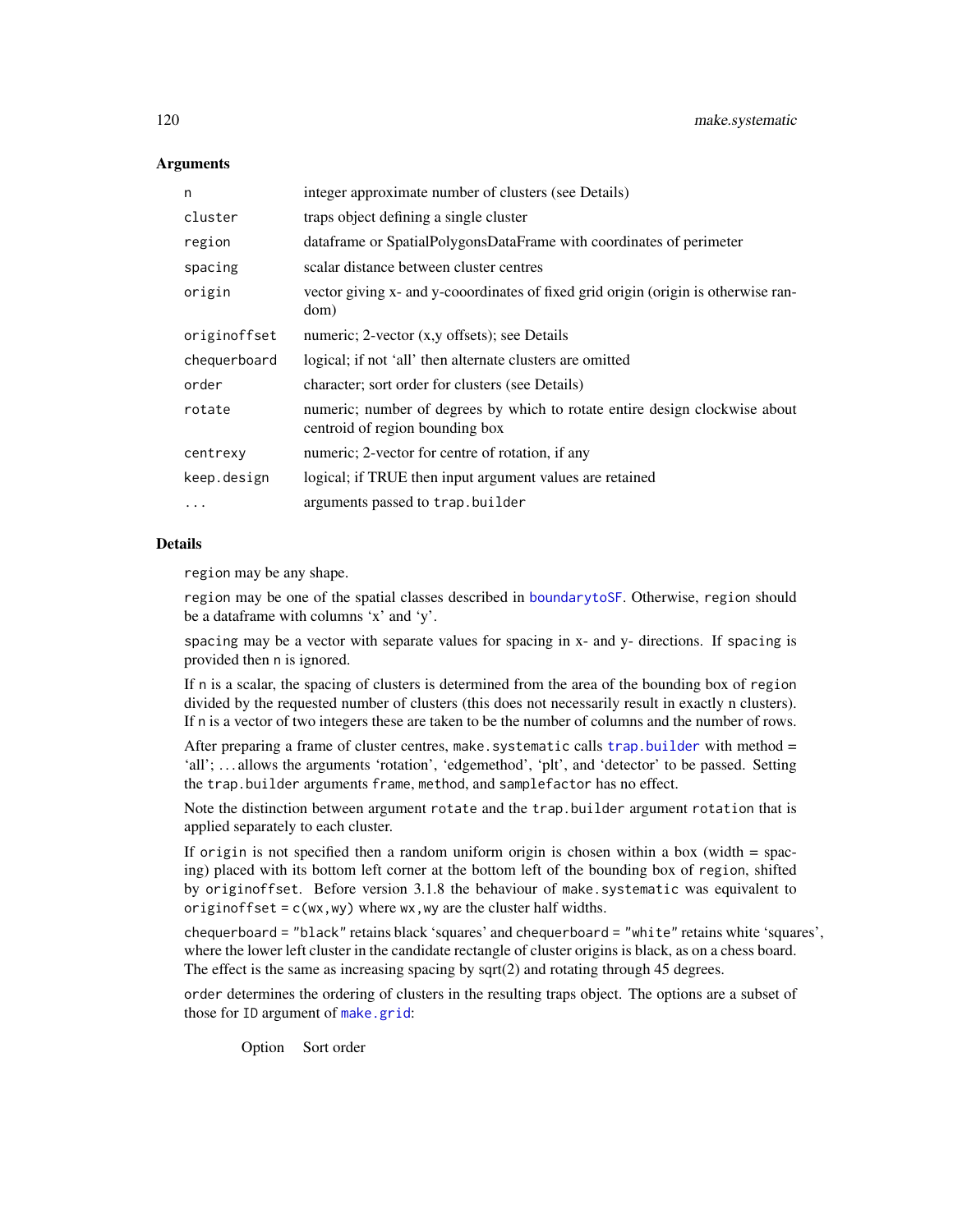# make.systematic 121

| $\mathbf{x}$ | column-dominant                                                |
|--------------|----------------------------------------------------------------|
| V            | row-dominant                                                   |
| xb           | column-dominant boustrophedonical (alternate columns reversed) |
| yb           | row-dominant boustrophedonical (alternate rows reversed)       |

rotate rotates the array about the given centre (default is centroid of the bounding box of region).

# Value

A single-session 'traps' object.

From 3.2.0 these additional attributes are set –

| origin    | coordinates of grid origin                                       |
|-----------|------------------------------------------------------------------|
| centres   | coordinates of true cluster centres (cf cluster, centres)        |
| originbox | vertices of rectangular spatial sampling frame for random origin |

From 4.2.0 if keep. design is TRUE then the input argument values are retained in attribute 'design' (a list with first component function = 'make.systematic').

# Note

Do not confuse with the simpler function [make.grid](#page-121-0), which places single detectors in a rectangular array.

# See Also

[trap.builder](#page-282-0), [make.lacework](#page-114-0), [cluster.centres](#page-282-1)

```
mini \leq make.grid(nx = 2, ny = 2, spacing = 100)
region <- cbind(x=c(0,2000,2000,0), y=c(0,0,2000,2000))
temp <- make.systematic(25, mini, region, plt = TRUE)
temp \leq make.systematic(c(6, 6), mini, region, plt = TRUE,
   rotation = -1)
## Example using shapefile "possumarea.shp" in
## "extdata" folder. By default, each cluster is
## a single multi-catch detector
## Not run:
library(sf)
shpfilename <- system.file("extdata/possumarea.shp", package = "secr")
possumarea <- st_read(shpfilename)
possumgrid <- make.systematic(spacing = 100, region =
```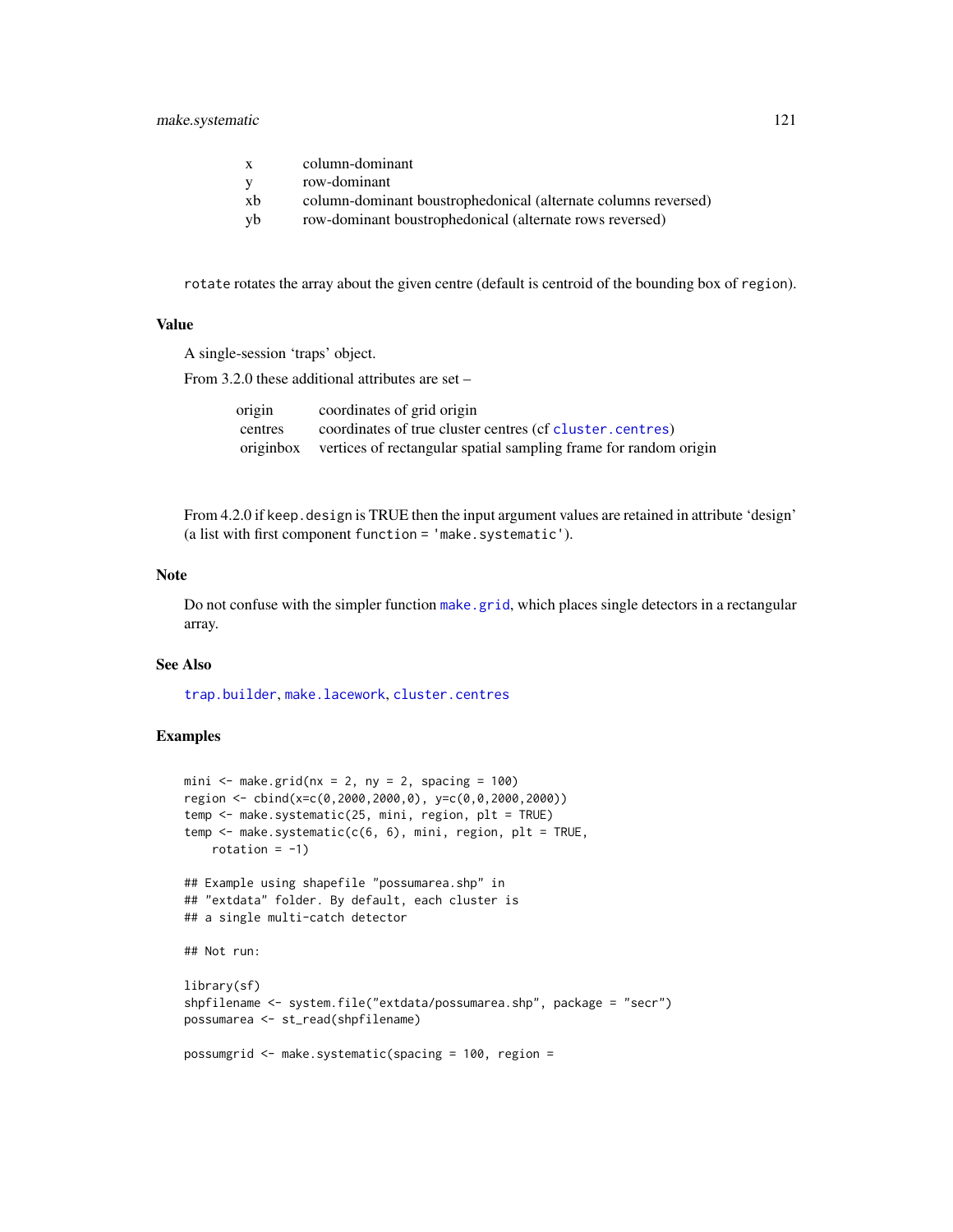```
possumarea, plt = TRUE)
## or with 2 x 2 clusters
possumgrid2 <- make.systematic(spacing = 300,
    cluster = make.grid(nx = 2, ny = 2, spacing = 100),
    region = possumarea, plt = TRUE, edgemethod =
    "allinside")
## label clusters
text(cluster.centres(possumgrid2), levels(clusterID
    (possumgrid2)), cex=0.7)
## If you have GPSBabel installed and on the Path
## then coordinates can be projected and uploaded
## to a GPS with `writeGPS', which also requires the
## package `proj4'. Defaults are for a Garmin GPS
## connected by USB.
if (interactive()) {
    writeGPS(possumgrid, proj = "+proj=nzmg")
}
## End(Not run)
```
make.traps *Build Detector Array*

# <span id="page-121-0"></span>**Description**

Construct a rectangular array of detectors (trapping grid) or a circle of detectors or a polygonal search area.

#### Usage

```
make.grid(nx = 6, ny = 6, spacex = 20, spacey = spacex, spacing = NULL,
    detector = "multi", originxy = c(0,0), hollow = FALSE, ID = "alphay",
    leadingzero = TRUE, markocc = NULL)
make.circle (n = 20, radius = 100, spacing = NULL,
    detector = "multi", originxy = c(\emptyset, \emptyset), IDclockwise = TRUE,
    leadingzero = TRUE, markocc = NULL)
make.poly (polylist = NULL, x = c(-50, -50, 50, 50),
    y = c(-50, 50, 50, -50), exclusive = FALSE, verify = TRUE)
make.transect (transectlist = NULL, x = c(-50, -50, 50, 50),
    y = c(-50, 50, 50, -50), exclusive = FALSE)
```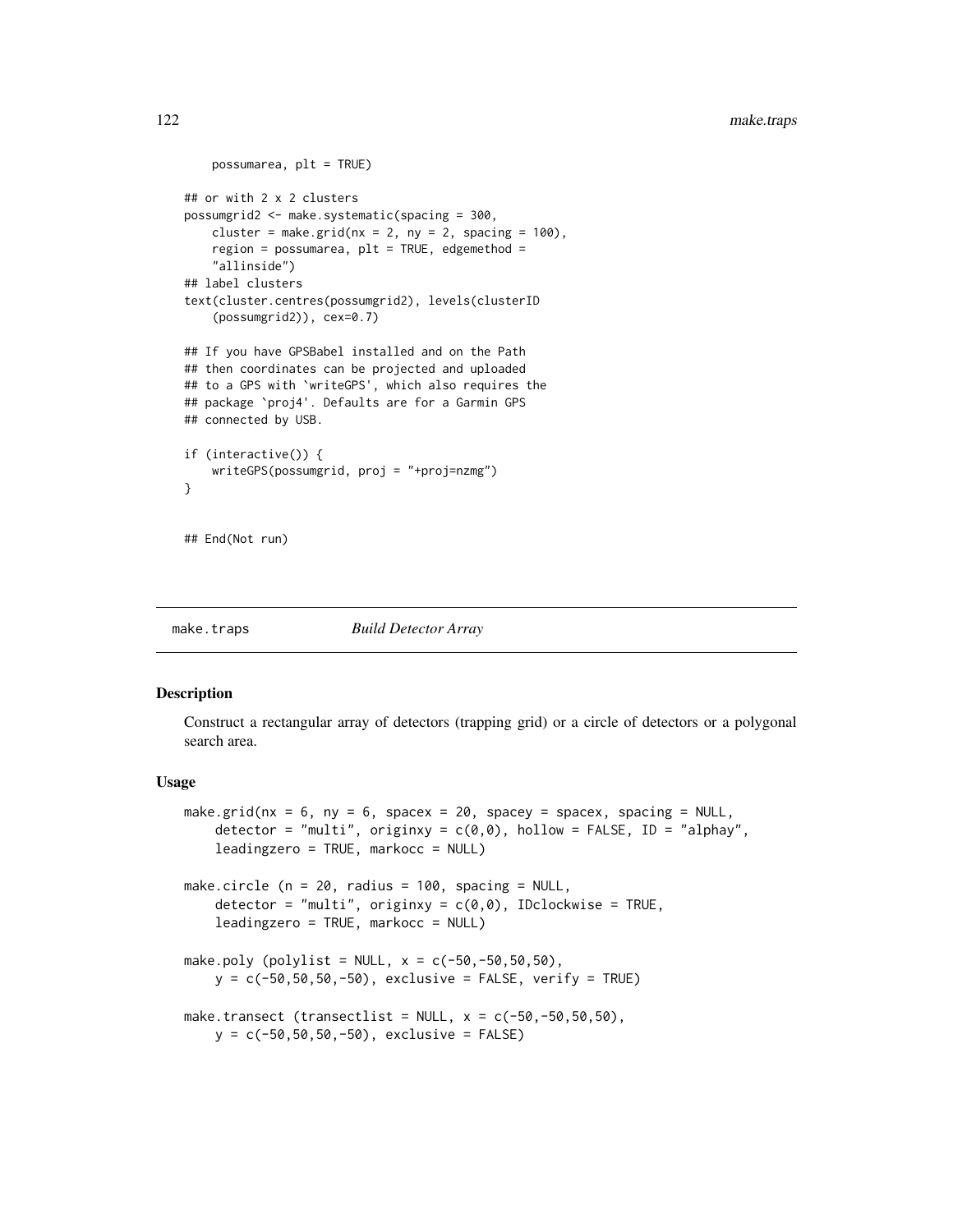# make.traps 123

make.telemetry  $(xy = c(0,0))$ 

# Arguments

| nx           | number of columns of detectors                                         |
|--------------|------------------------------------------------------------------------|
| ny           | number of rows of detectors                                            |
| spacex       | distance between detectors in 'x' direction (nominally in metres)      |
| spacey       | distance between detectors in 'y' direction (nominally in metres)      |
| spacing      | distance between detectors (x and y directions)                        |
| detector     | character value for detector type - "single", "multi" etc.             |
| originxy     | vector origin for x-y coordinates                                      |
| hollow       | logical for hollow grid                                                |
| ID           | character string to control row names                                  |
| leadingzero  | logical; if TRUE numeric rownames are padded with leading zeros        |
| markocc      | integer vector of marking or sighting codes; see markocc               |
| n            | number of detectors                                                    |
| radius       | radius of circle (nominally in metres)                                 |
| IDclockwise  | logical for numbering of detectors                                     |
| polylist     | list of dataframes with coordinates for polygons                       |
| transectlist | list of dataframes with coordinates for transects                      |
| X            | x coordinates of vertices                                              |
| V            | y coordinates of vertices                                              |
| exclusive    | logical; if TRUE animal can be detected only once per occasion         |
| verify       | logical if TRUE then the resulting traps object is checked with verify |
| хy           | vector with coordinates of arbitrary point (e.g., centroid of fixes)   |

# Details

make.grid generates coordinates for nx.ny traps at separations spacex and spacey. If spacing is specified it replaces both spacex and spacey. The bottom-left (southwest) corner is at originxy. For a hollow grid, only detectors on the perimeter are retained. By default, identifiers are constructed from a letter code for grid rows and an integer value for grid columns ("A1", "A2",...). 'Hollow' grids are always numbered clockwise in sequence from the bottom-left corner. Other values of ID have the following effects:

| ID     | Effect                                                       |
|--------|--------------------------------------------------------------|
| numx   | column-dominant numeric sequence                             |
| numy   | row-dominant numeric sequence                                |
| numxb  | column-dominant boustrophedonical numeric sequence (try it!) |
| numyb  | row-dominant boustrophedonical numeric sequence              |
| alphax | column-dominant alphanumeric                                 |
| alphay | row-dominant alphanumeric                                    |
| XV     | combine column $(x)$ and row $(y)$ numbers                   |
|        |                                                              |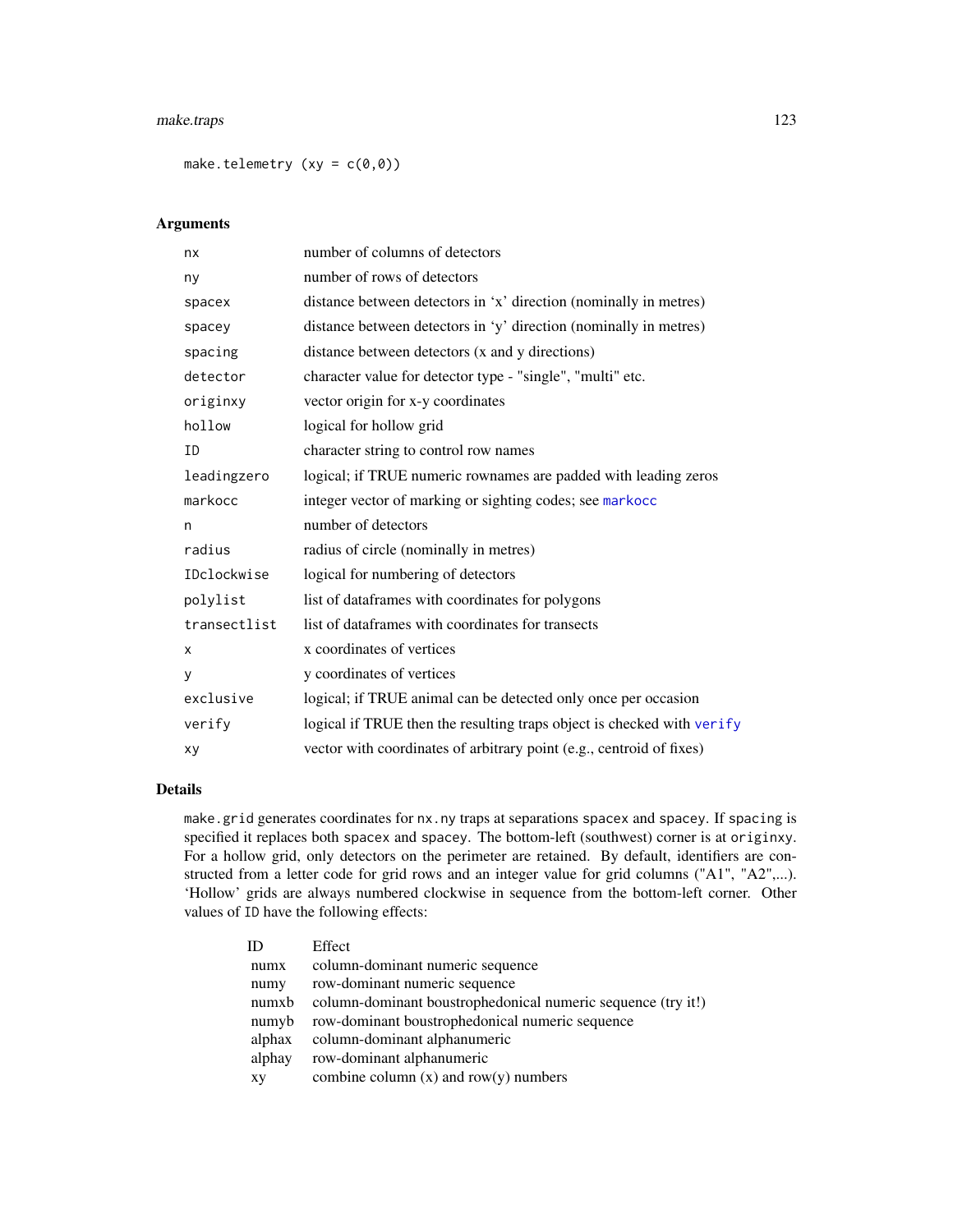'xy' adds leading zeros as needed to give a string of constant length with no blanks.

make.circle generates coordinates for n traps in a circle centred on originxy. If spacing is specified then it overrides the radius setting; the radius is adjusted to provide the requested straightline distance between adjacent detectors. Traps are numbered from the trap due east of the origin, either clockwise or anticlockwise as set by IDclockwise.

Polygon vertices may be specified with x and y in the case of a single polygon, or as polylist for one or more polygons. Each component of polylist is a dataframe with columns 'x' and 'y'. polylist takes precedence. make.poly automatically closes the polygon by repeating the first vertex if the first and last vertices differ.

Transects are defined by a sequence of vertices as for polygons, except that they are not closed.

make.telemetry builds a simple traps object for the 'telemetry' detector type. The attribute 'telemetrytype' is set to "independent".

Specialised functions for arrays using a triangular grid are described separately ([make.tri](#page-124-0), [clip.hex](#page-124-1)).

#### Value

An object of class traps comprising a data frame of x- and y-coordinates, the detector type ("single", "multi", or "proximity" etc.), and possibly other attributes.

#### Note

Several methods are provided for manipulating detector arrays - see [traps](#page-287-0).

# References

Efford, M. G. (2012) *DENSITY 5.0: software for spatially explicit capture–recapture*. Department of Mathematics and Statistics, University of Otago, Dunedin, New Zealand. [https://www.otago.](https://www.otago.ac.nz/density/) [ac.nz/density/](https://www.otago.ac.nz/density/).

Efford, M. G., Borchers D. L. and Byrom, A. E. (2009) Density estimation by spatially explicit capture-recapture: likelihood-based methods. In: D. L. Thomson, E. G. Cooch and M. J. Conroy (eds) *Modeling Demographic Processes in Marked Populations*. Springer, New York. Pp. 255–269.

# See Also

[read.traps](#page-196-0),[detector](#page-57-0), [trap.builder](#page-282-0),[make.systematic](#page-118-0), [print.traps](#page-181-0), [plot.traps](#page-165-0), [traps](#page-287-0), [make.tri](#page-124-0), [addTelemetry](#page-10-0)

```
demo.traps <- make.grid()
plot(demo.traps)
## compare numbering schemes
par (mfrow = c(2, 4), mar = c(1, 1, 1, 1), xpd = TRUE)
for (id in c("numx", "numy", "alphax", "alphay", "numxb",
    "numyb"))
{
    temptrap \leq make.grid(nx = 7, ny = 5, ID = id)
```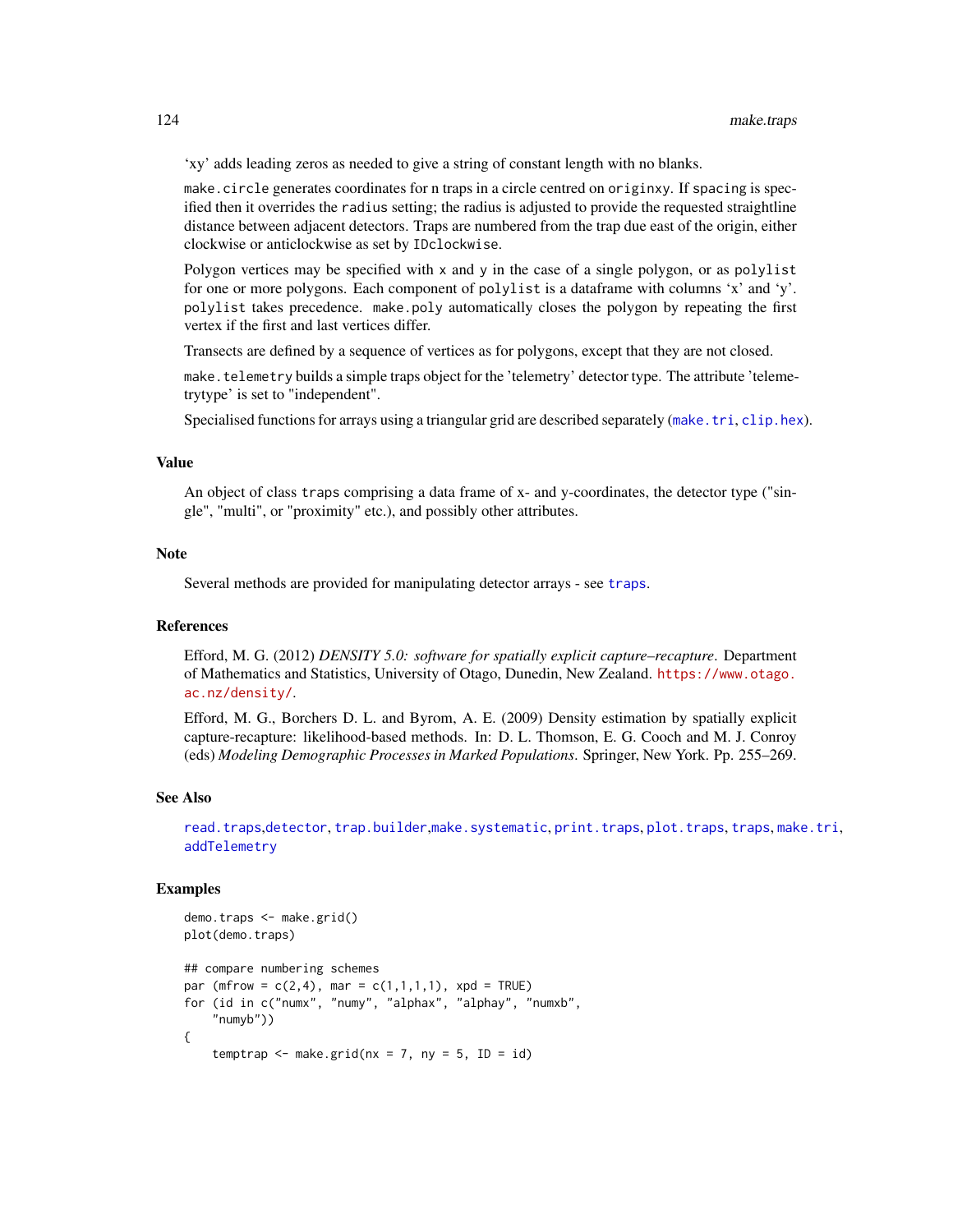#### make.tri 125

```
plot (temptrap, border = 10, label = TRUE, offset = 7,
        gridl = FALSE)
}
temptrap \leq make.grid(nx = 7, ny = 5, hollow = TRUE)
plot (temptrap, border = 10, label = TRUE, gridl = FALSE)
plot(make.circle(n = 20, spacing = 30), label = TRUE, offset = 9)summary(make.circle(n = 20, spacing = 30))
## jitter locations randomly within grid square
## and plot over `mask'
temptrap \leq make.grid(nx = 7, ny = 7, spacing = 30)
tempmask \leq make.mask(temptrap, buffer = 15, nx = 7, ny = 7)
temptrap[,] <- temptrap[,] + 30 * (runif(7*7*2) - 0.5)
plot(tempmask, dots = FALSE, mesh = 'white')
plot(temptrap, add = TRUE)
```
<span id="page-124-0"></span>make.tri *Build Detector Array on Triangular or Hexagonal Grid*

# <span id="page-124-1"></span>Description

Construct an array of detectors on a triangular grid and optionally select a hexagonal subset of detectors.

# Usage

```
make.tri (nx = 10, ny = 12, spacing = 20, detector = "multi",
    originxy = c(\emptyset, \emptyset))
```
clip.hex (traps, side = 20, centre =  $c(50, 60 \times cos(pi/6))$ , fuzz = 1e-3, ID = "num",  $\ldots$ )

# Arguments

| nx       | number of columns of detectors                             |
|----------|------------------------------------------------------------|
| ny       | number of rows of detectors                                |
| spacing  | distance between detectors (x and y directions)            |
| detector | character value for detector type - "single", "multi" etc. |
| originxy | vector origin for x-y coordinates                          |
| traps    | traps object                                               |
| side     | length of hexagon side                                     |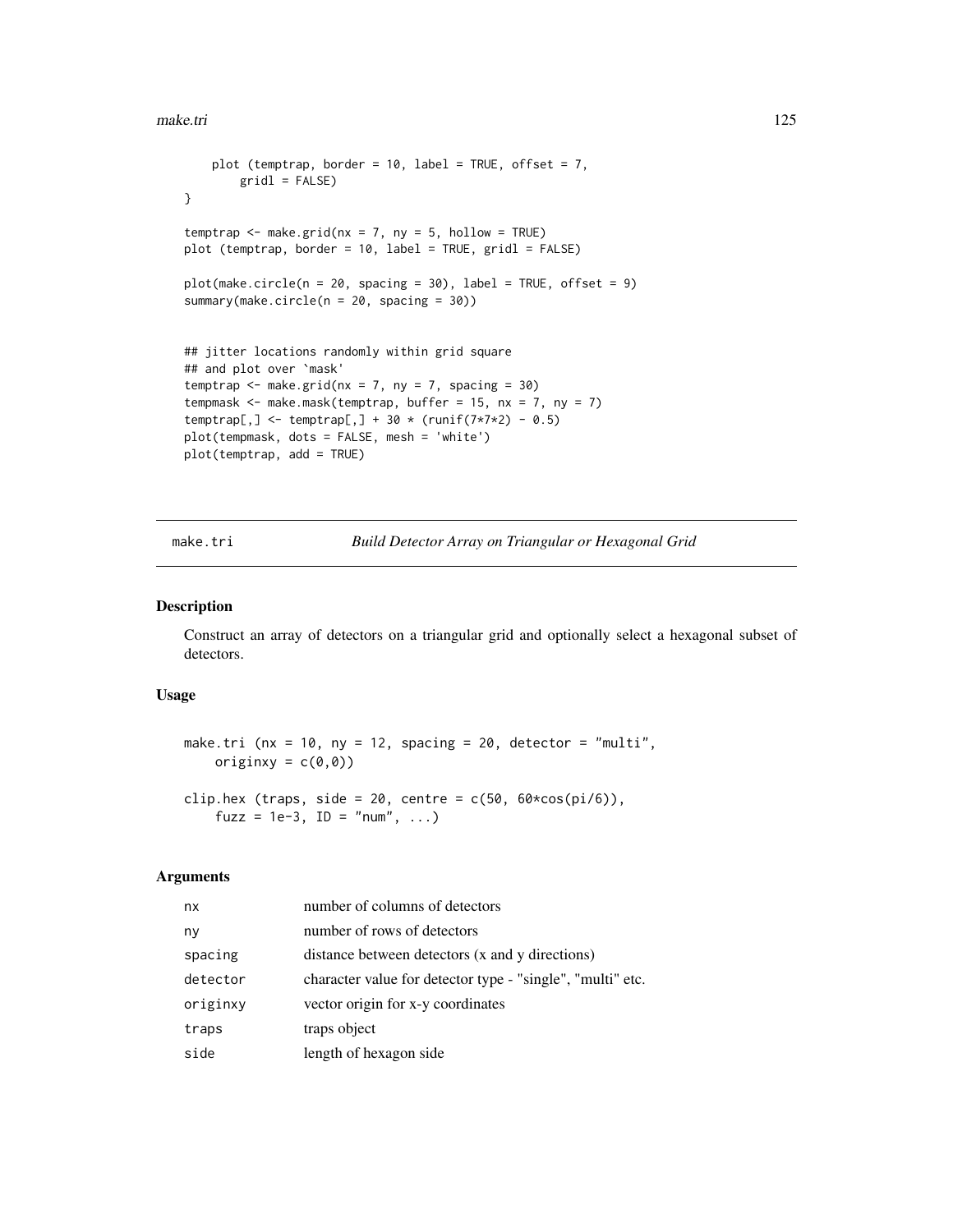126 make.tri

| centre                  | x-y coordinates of hexagon centre                  |
|-------------------------|----------------------------------------------------|
| fuzz                    | floating point fuzz value                          |
| ΙD                      | character string to control row names              |
| $\cdot$ $\cdot$ $\cdot$ | other parameters passed to subset traps (not used) |

# Details

make.tri generates coordinates for nx.ny traps at separations spacing. The bottom-left (southwest) corner is at originxy. Identifiers are numeric. See [make.grid](#page-121-0) for further explanation.

clip.hex clips a grid of detectors, retaining only those within a bounding hexagon. Detectors are re-labelled according to ID as follows:

| ID  | Effect                                       |
|-----|----------------------------------------------|
|     | NULL no change                               |
| num | numeric sequence                             |
|     | alpha letter for shell'; number within shell |

# Value

An object of class traps comprising a data frame of x- and y-coordinates, the detector type ("single", "multi", or "proximity" etc.), and possibly other attributes.

# Note

Several methods are provided for manipulating detector arrays - see [traps](#page-287-0).

# See Also

[make.grid](#page-121-0), [detector](#page-57-0)

# Examples

tri.grid <- make.tri(spacing = 10) plot(tri.grid, border = 5) hex <- clip.hex(tri.grid, side = 30, ID = "alpha") plot (hex, add = TRUE, detpar =  $list(pch = 16, cex = 1.4)$ ,

 $label = TRUE, offset = 2.5)$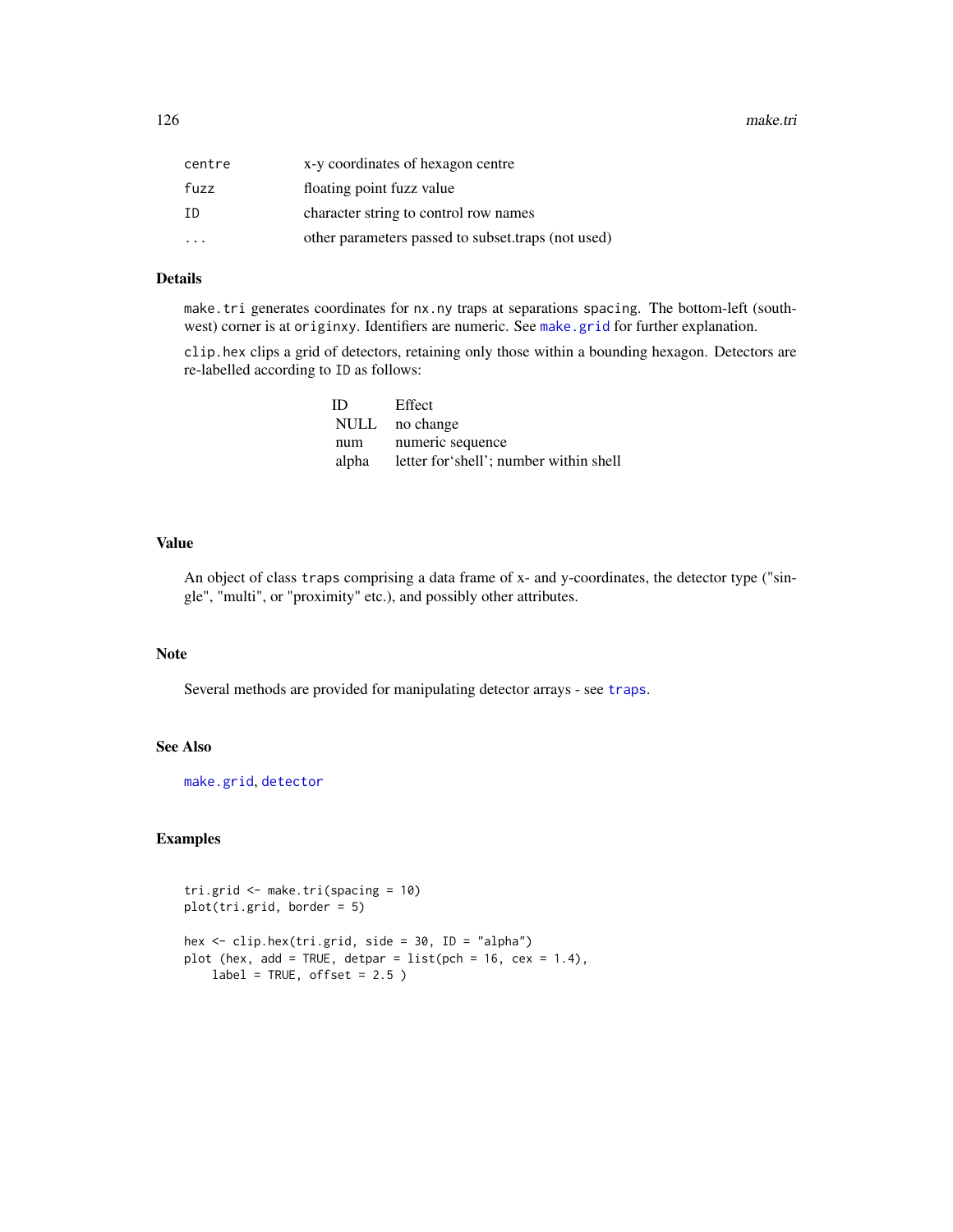makeStart() wraps the code previously internal to secr.fit(). It will not usually be called directly.

# Usage

```
makeStart(start = NULL, parindx, capthist, mask, detectfn, link,
    details = NULL, fixed = NULL, CL = FALSE, anypoly = FALSE,
    anytrans = FALSE, alltelem = FALSE, sighting = FALSE)
```
# Arguments

| start     | optional starting values as described for secr. fit                                                                                   |
|-----------|---------------------------------------------------------------------------------------------------------------------------------------|
| parindx   | list with one component per real parameter giving corresponding indices of co-<br>efficients (beta parameters)                        |
| capthist  | capthist object including capture data and detector (trap) layout                                                                     |
| mask      | mask object or (for a multi-session analysis) a list of mask objects, one for each<br>session                                         |
| detectfn  | integer code or character string for shape of detection function $0 = \text{halfnormal}$ ,<br>$1 =$ hazard rate etc. $-$ see detectfn |
| link      | list of link function names ("log", "logit", "identity") for each real parameter                                                      |
| details   | list of additional arguments (see secr.fit)                                                                                           |
| fixed     | list with optional components corresponding to real parameters giving the scalar<br>value to which the parameter is to be fixed       |
| <b>CL</b> | logical, if true then model does not include density                                                                                  |
| anypoly   | logical, TRUE if any polygon detectors                                                                                                |
| anytrans  | logical, TRUE if any transect detectors                                                                                               |
| alltelem  | logical, TRUE if any telemetry detectors                                                                                              |
| sighting  | logical, TRUE if any sighting data                                                                                                    |

# Details

If 'start' is a previously fitted model then only 'start' and 'parindx' are required.

## Value

Numeric vector with one value for each coefficient (beta parameter) in model.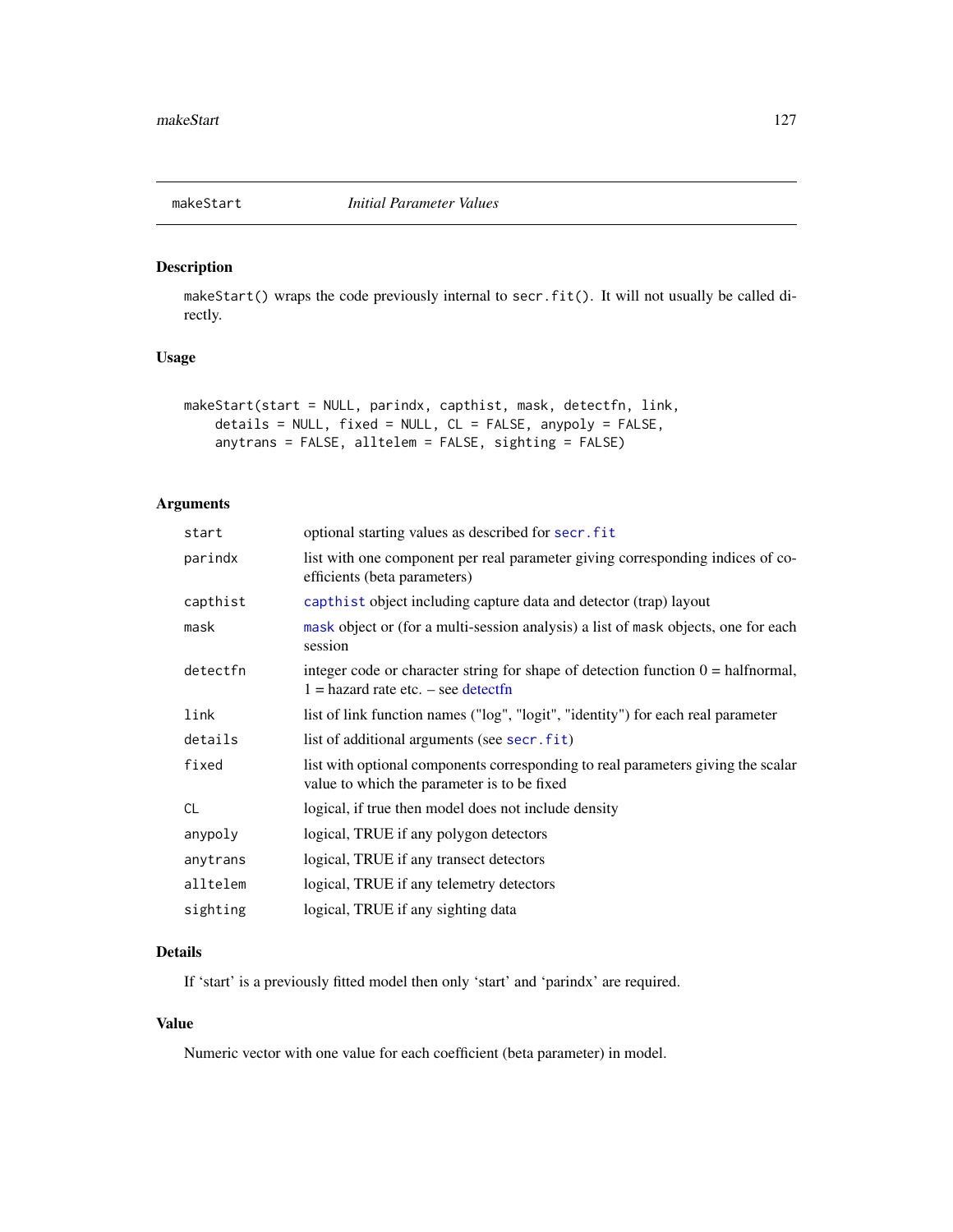# See Also

[secr.fit](#page-218-0)

# Examples

makeStart(secrdemo.0,  $list(D = 1, g0 = 2:3, sigma = 4)$ )

<span id="page-127-0"></span>mask *Mask Object*

# Description

Encapsulate a habitat mask for spatially explicit capture–recapture. See also [secr-habitatmasks.pdf.](https://www.otago.ac.nz/density/pdfs/secr-habitatmasks.pdf)

# Details

A habitat mask serves four main purposes in spatially explicit capture–recapture. Firstly, it defines an outer limit to the area of integration; habitat beyond the mask may be occupied, but animals there should have negligible chance of being detected (see [pdot](#page-150-0) and below). Secondly, it distinguishes sites in the vicinity of the detector array that are 'habitat' (i.e. have the potential to be occupied) from 'non-habitat'. Thirdly, it discretizes continuous habitat as a list of points. Each point is notionally associated with a cell (pixel) of uniform density. Discretization allows the SECR likelihood to be evaluated by summing over grid cells. Fourthly, the x-y coordinates of the mask and any habitat covariates may be used to build spatial models of density. For example, a continuous or categorical habitat covariate 'cover' measured at each point on the mask might be used in a formula for density such as D ∼cover.

In relation to the first purpose, the definition of 'negligible' is fluid. Any probability less than 0.001 seems OK in the sense of not causing noticeable bias in density estimates, but this depends on the shape of the detection function (fat-tailed functions such as 'hazard rate' are problematic). New tools for evaluating masks appeared in secr 1.5 ([mask.check](#page-128-0), [esa.plot](#page-71-0)), and [suggest.buffer](#page-271-0) automates selection of a buffer width.

Mask points are stored in a data frame with columns 'x' and 'y'. The number of rows equals the number of points.

## Possible mask attributes

| Attribute   | Description                                                                                           |
|-------------|-------------------------------------------------------------------------------------------------------|
| type        | 'traprect', 'trapbuffer', 'pdot', 'polygon', 'clusterrect', 'clusterbuffer' (see make.mask) or 'user' |
| polygon     | vertices of polygon defining habitat boundary, for type = 'polygon'                                   |
| pdotmin     | threshold of $p(X)$ for type = 'pdot'                                                                 |
| covariates  | dataframe of site-specific covariates                                                                 |
| meanSD      | data frame with centroid (mean and SD) of x and y coordinates                                         |
| area        | area (ha) of the grid cell associated with each point                                                 |
| spacing     | nominal spacing (metres) between adjacent points                                                      |
| boundingbox | data frame of 4 rows, the vertices of the bounding box of all grid cells in the mask                  |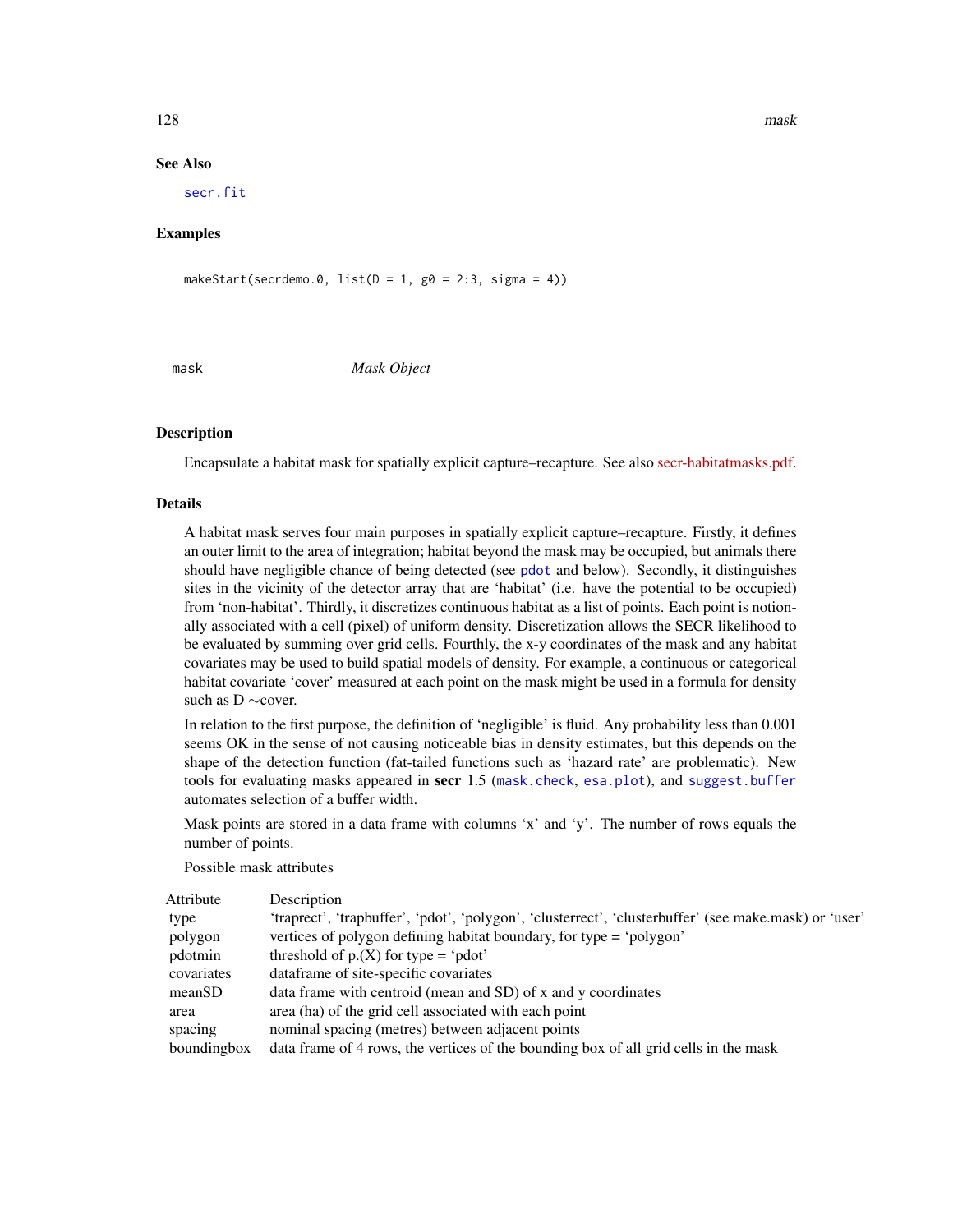#### mask.check 129

Attributes other than covariates are generated automatically by make.mask. Type 'user' refers to masks input from a text file with read.mask.

A virtual S4 class 'mask' is defined to allow the definition of a method for the generic function raster from the raster package.

#### Note

A habitat mask is needed by secr.fit, but one will be generated automatically if none is provided. You should be aware of this and check that the default settings (e.g. buffer) are appropriate.

# See Also

[make.mask](#page-115-0), [read.mask](#page-194-0), [mask.check](#page-128-0), [esa.plot](#page-71-0), [suggest.buffer](#page-271-0), [secr.fit](#page-218-0)

<span id="page-128-0"></span>mask.check *Mask Diagnostics*

# Description

mask.check evaluates the effect of varying buffer width and mask spacing on either the likelihood or density estimates from secr.fit().

#### Usage

```
mask.check(object, buffers = NULL, spacings = NULL, poly = NULL,
   LLonly = TRUE, realpar = NULL, session = 1, file = NULL,
    drop = ", tracelevel = 0, ...)
```
# Arguments

| object     | object of class 'capthist' or 'secr'                                                  |
|------------|---------------------------------------------------------------------------------------|
| buffers    | vector of buffer widths                                                               |
| spacings   | vector of mask spacings                                                               |
| poly       | matrix of two columns, the x- and y-coordinates of a bounding polygon (op-<br>tional) |
| LLonly     | logical; if TRUE then only the log likelihood is computed                             |
| realpar    | list of parameter values                                                              |
| session    | vector of session indices (used if object spans multiple sessions)                    |
| file       | name of output file (optional)                                                        |
| drop       | character vector: names of fitted secr object to omit                                 |
| tracelevel | integer for level of detail in reporting $(0,1,2)$                                    |
| .          | other arguments passed to secr.fit                                                    |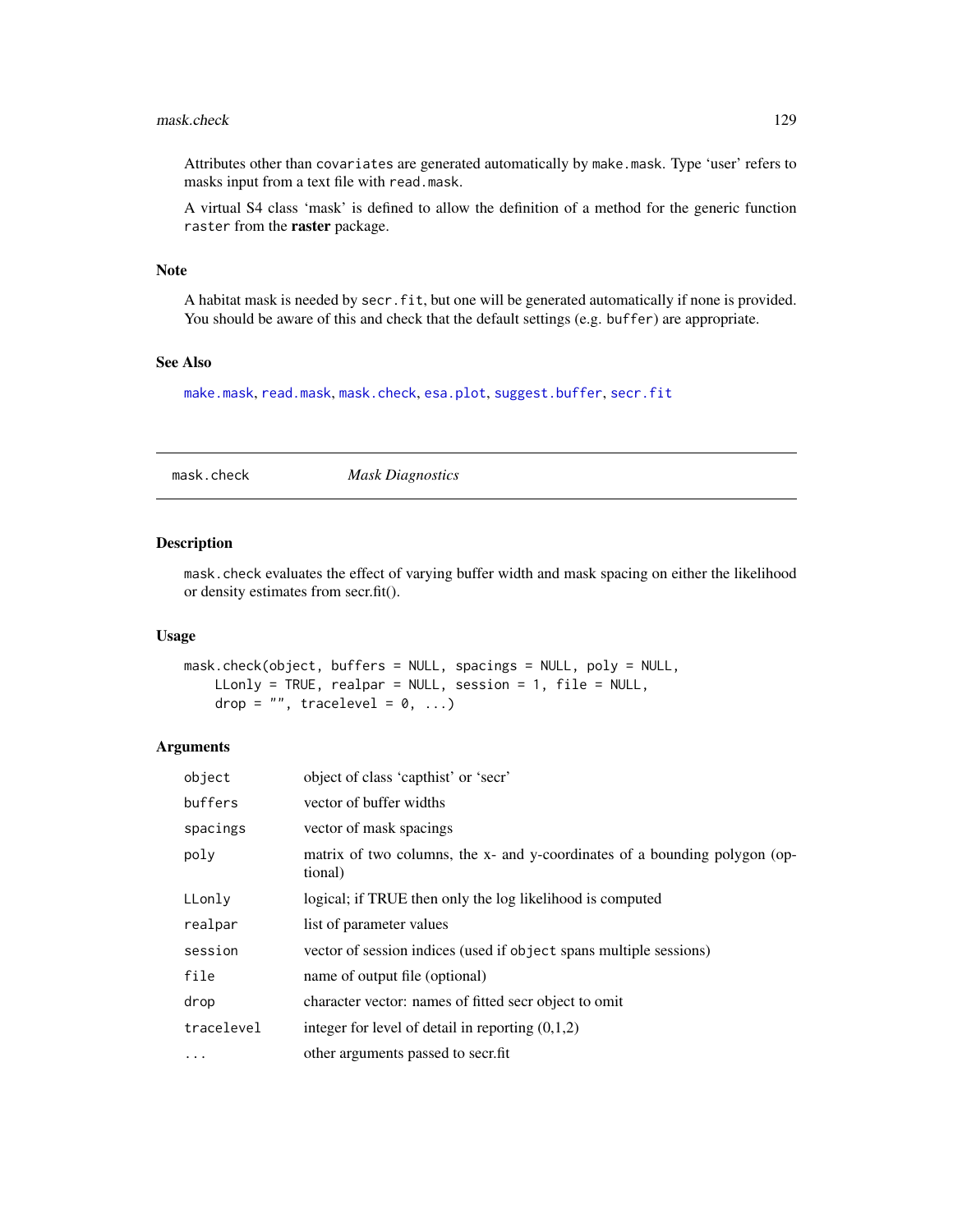### Details

Masks of varying buffer width and spacing are constructed with the 'trapbuffer' method in make.mask, using the detector locations ('traps') from either a capthist object or a previous execution of secr.fit. Default values are provided for buffers and spacings if object is of class 'secr' (respectively  $c(1, 1)$ 1.5, 2) and c(1, 0.75, 0.5) times the values in the existing mask). The default for buffers will not work if a detector is on the mask boundary, as the inferred buffer is then 0.

Variation in the mask may be assessed for its effect on –

- the log-likelihood evaluated for given values of the parameters (LLonly = TRUE)
- estimates from maximizing the likelihood with each mask (LLonly = FALSE)

realpar should be a list with one named component for each real parameter (see Examples). It is relevant only if LLonly = TRUE. realpar may be omitted if object is of class 'secr'; parameter values are then extracted from object.

session should be an integer or character vector suitable for indexing sessions in object, or in object\$capthist if object is a fitted model. Each session is considered separately; a model formula that refers to session or uses session covariates will cause an error.

If file is specified then detailed results (including each model fit when  $L$ Lonly = FALSE) are saved to an external .RData file. Loading this file creates or overwrites object(s) in the workspace: mask.check.output if LLonly = TRUE, otherwise mask.check.output and mask.check.fit. For multiple sessions these are replaced by lists with one component per session (mask.check.outputs and mask.check.fits). The drop argument is passed to [trim](#page-290-0) and applied to each fitted model; use it to save space, at the risk of limiting further computation on the fitted models.

tracelevel>0 causes more verbose reporting of progress during execution.

The . . . argument may be used to override existing settings in object - for example, a conditional likelihood fit ( $CL = T$ ) may be selected even if the original model was fitted by maximizing the full likelihood.

## Value

Array of log-likelihoods (LLonly = TRUE) or estimates (LLonly = FALSE) for each combination of buffers and spacings. The array has 3 dimensions if LLonly = FALSE and both buffers and spacings have multiple levels; otherwise it collapses to a matrix. Rows generally represent buffers, but rows represent spacings if a single buffer is specified.

#### Warning

mask.check() may fail if object is a fitted 'secr' model and a data object named in the original call of secr.fit() (i.e. object $\text{\$cal}\$ call) is no longer in the working environment (secr.fit arguments capthist, mask, verify  $\&$  trace are exempt). Fix by any of (1) applying mask.check directly to the 'capthist' object, specifying other arguments (buffers, spacings, realpar) as needed, (2) re-fitting the model and running mask.check in the same environment, (3) specifying the offending argument(s) in  $\dots$ , or (4) re-creating the required data objects(s) in the working environment, possibly from saved inputs in object (e.g., mytimecov <- myfit\$timecov).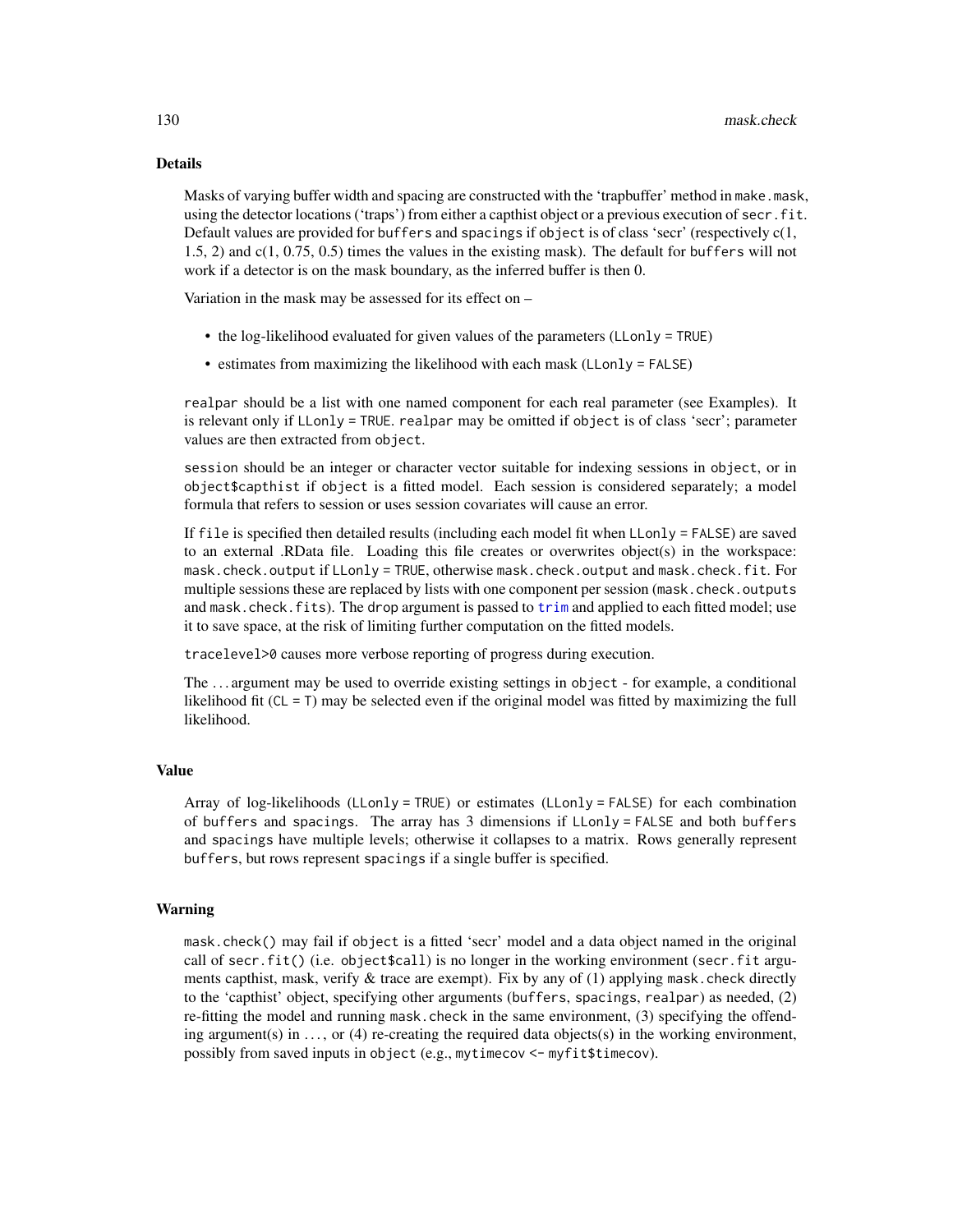#### mask.check 131

#### **Note**

When LLonly = TRUE the functionality of mask, check resembles that of the 'Tools  $|\text{ML}$  SECR log likelihood' menu option in Density 5. The help page in Density 5 for ML SECR 2-D integration (see index) may be helpful.

Warning messages from secr. fit are suppressed. 'capthist' data provided via the object argument are checked with [verify.capthist](#page-304-1) if tracelevel > 0.

The likelihood-only method is fast, but not definitive. It is reasonable to aim for stability in the third decimal place of the log likelihood. Slight additional variation in the likelihood may cause little change in the estimates; the only way to be sure is to check these by setting LLonly = FALSE.

The performance of a mask depends on the detection function; be sure to set the detectfn argument appropriately. The hazard rate function has a fat tail that can be problematic.

When provided with an 'secr' object, mask.check constructs a default vector of buffer widths as multiples of the buffer used in object *even though that value is not saved explicitly*. For this trick, detector locations in traps(object\$capthist) are compared to the bounding box of object\$mask; the base level of buffer width is the maximum possible within the bounding box.

## References

Borchers, D. L. and Efford, M. G. (2008) Spatially explicit maximum likelihood methods for capture–recapture studies. *Biometrics* 64, 377–385.

Efford, M. G. (2012) *DENSITY 5.0: software for spatially explicit capture–recapture*. Department of Mathematics and Statistics, University of Otago, Dunedin, New Zealand. [https://www.otago.](https://www.otago.ac.nz/density/) [ac.nz/density/](https://www.otago.ac.nz/density/).

# See Also

[esa.plot](#page-71-0), [make.mask](#page-115-0), [secr.fit](#page-218-0)

```
## Not run:
```

```
## from a capthist object, specifying almost everything
mask.check (possumCH, spacings = c(20, 30), buffers =c(200, 300),
   realpar = list(g0 = 0.2, sigma = 50), CL = TRUE## from a fitted model, using defaults
mask.check (stoat.model.HN)
## LL did not change with varying buffer (rows) or spacing (cols):
## 78.125 58.59375 39.0625
## 1000 -144.0015 -144.0015 -144.0015
## 1500 -144.0017 -144.0017 -144.0017
## 2000 -144.0017 -144.0017 -144.0017
## fit new models for each combination of buffer & spacing,
## and save fitted models to a file
mask.check (stoat.model.HN, buffers = 1500, spacings =
```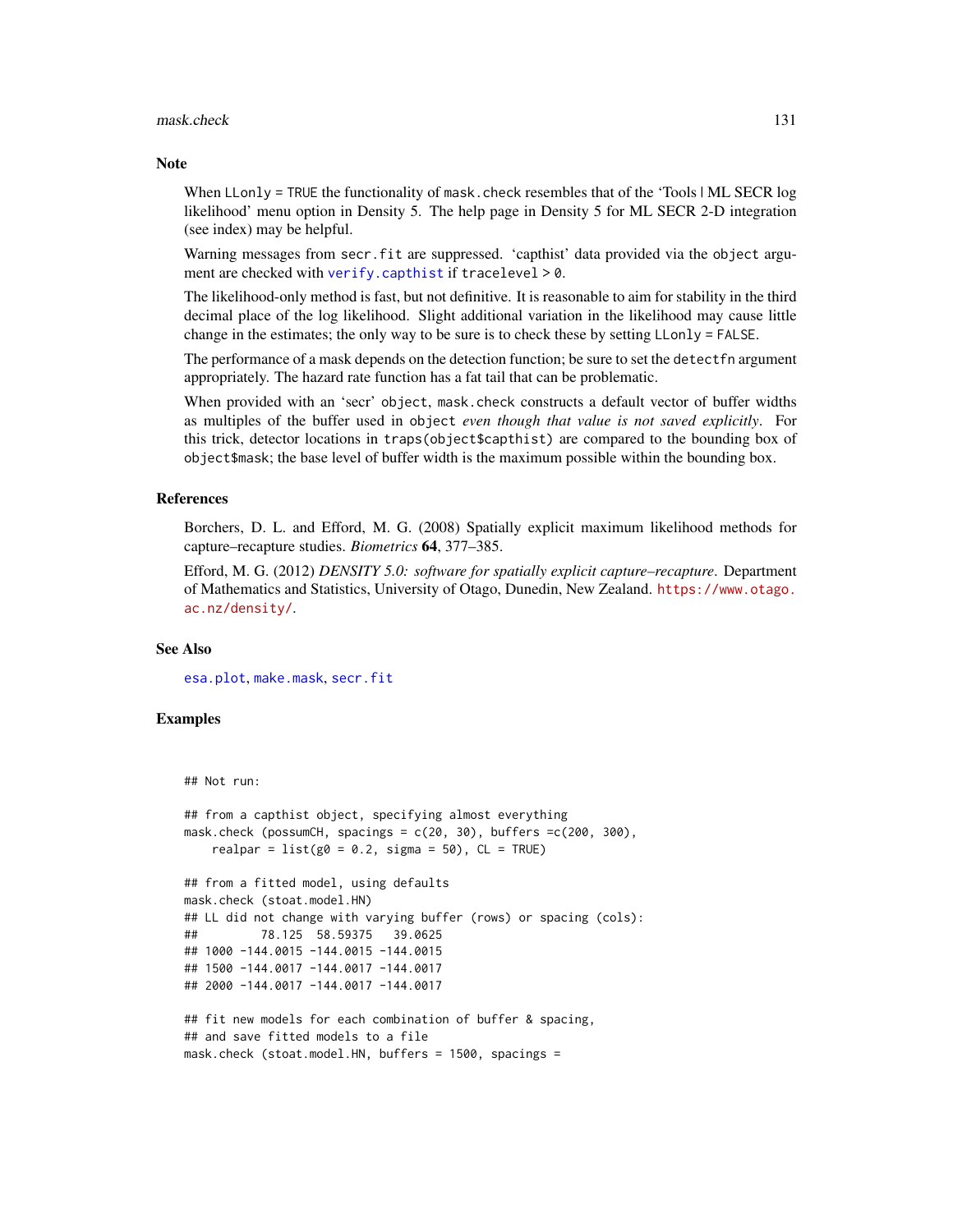```
c(40,60,80), LLonly = FALSE, file = "test", CL = TRUE)
## look in more detail at the preceding fits
## restores objects `mask.check.output' and `mask.check.fit'
load("test.RData")
lapply(mask.check.fit, predict)
lapply(mask.check.fit, derived)
## multi-session data
mask.check(ovenbird.model.1, session = c("2005","2009"))
## clipping mask
txtfilename <- system.file("extdata/possumarea.txt", package = "secr")
possumarea <- read.table(txtfilename, header = TRUE)
mask.check (possum.model.0, spacings = c(20, 30), buffers =
    c(200, 300), poly = possumarea, Llonly = FALSE,
    file = "temp", CL = TRUE)
## review fitted models
load ("temp.RData")
par(mfrow = c(2,2), mar = c(1,4,4,4))for (i in 1:4) {
   plot(traps(mask.check.fit[[i]]$capthist), border = 300,
       gridlines = FALSE)
   plot(mask.check.fit[[i]]$mask, add = TRUE)
    lines(possumarea)
    text ( 2698618, 6078427, names(mask.check.fit)[i])
   box()
}
par(mfrow = c(1,1), mar = c(5,4,4,2) + 0.1) ## defaults
```
## End(Not run)

model.average-deprecated

*Old Model Average Function*

# Description

Deprecated in 4.5.0 and will be removed in future versions of secr.

# Usage

```
model.average (..., realnames = NULL, betanames = NULL, newdata = NULL,
   alpha = 0.05, dmax = 10, covar = FALSE, average = c('link', 'real'),criterion = c('AICc','AIC'), CImethod = c('Wald', 'MATA'))
```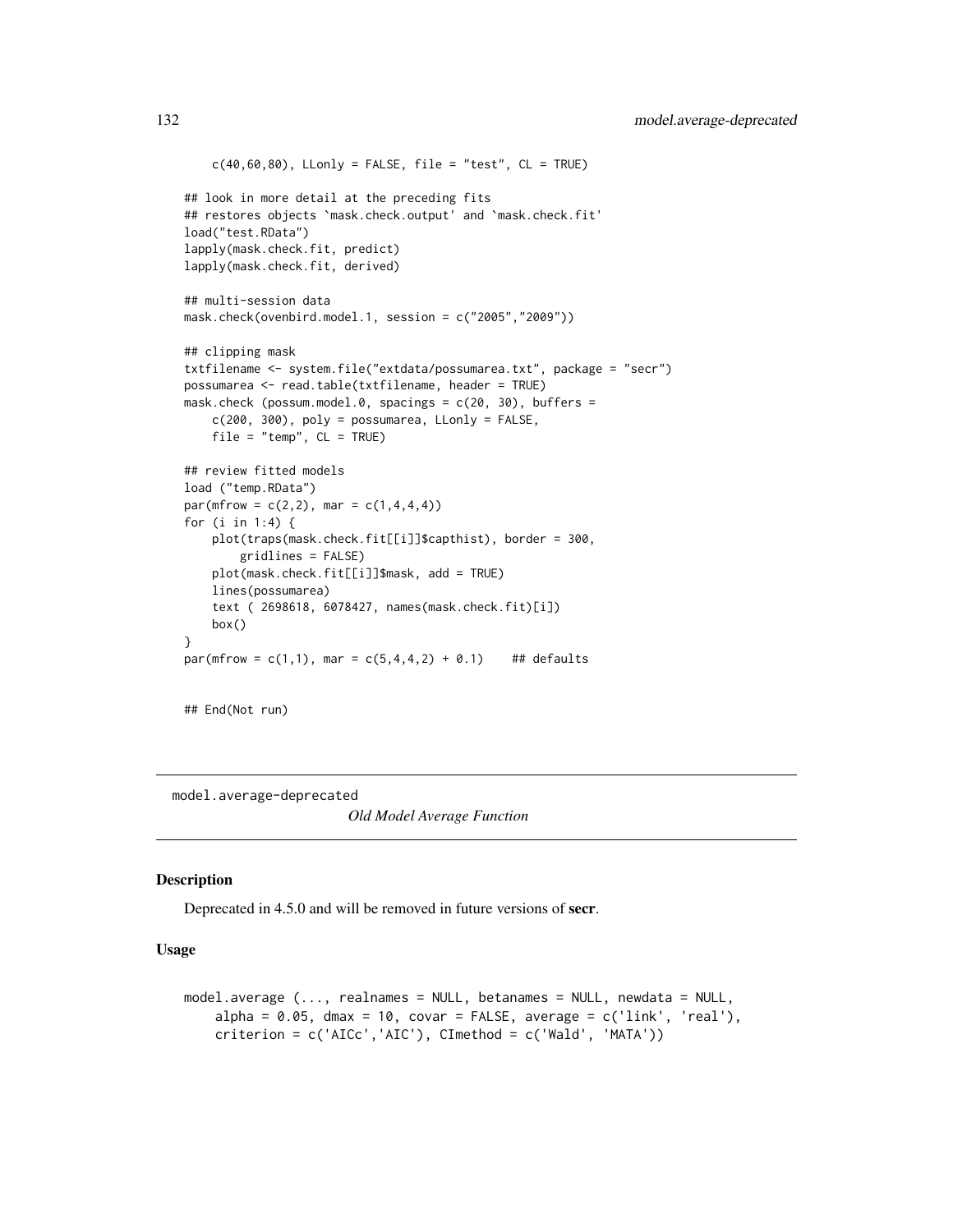# modelAverage 133

#### **Arguments**

| .         | secr or secrlist objects                                                    |
|-----------|-----------------------------------------------------------------------------|
| realnames | character vector of real parameter names                                    |
| betanames | character vector of beta parameter names                                    |
| newdata   | optional dataframe of values at which to evaluate models                    |
| alpha     | alpha level for confidence intervals                                        |
| dmax      | numeric, the maximum AIC or AICc difference for inclusion in confidence set |
| covar     | logical, if TRUE then return variance-covariance matrix                     |
| average   | character string for scale on which to average real parameters              |
| criterion | character, information criterion to use for model weights                   |
| CImethod  | character, type of confidence interval (see Details)                        |
|           |                                                                             |

# Details

model. average is replaced by a method for 'secr' and 'secrlist' objects of the generic [modelAverage](#page-132-0). The internal code is essentially the same for model.average and modelAverage.secrlist. The generic avoids a name conflict with RMark and is also used in openCR.

## See Also

[secr-deprecated](#page-215-0)

<span id="page-132-0"></span>modelAverage *Averaging of SECR Models Using Akaike's Information Criterion*

## Description

AIC- or AICc-weighted average of estimated 'real' or 'beta' parameters from multiple fitted secr models.

### Usage

```
## S3 method for class 'secr'
modelAverage(object, ..., realnames = NULL, betanames = NULL, newdata = NULL,
    alpha = 0.05, dmax = 10, covar = FALSE, average = c("link", "real"),criterion = c("AICc","AIC"), CImethod = c("Wald", "MATA"))
## S3 method for class 'secrlist'
modelAverage(object, ..., realnames = NULL, betanames = NULL, newdata = NULL,
    alpha = 0.05, dmax = 10, covar = FALSE, average = c("link", "real"),criterion = c("AICc","AIC"), CImethod = c("Wald", "MATA"))
collate (..., realnames = NULL, betanames = NULL, newdata = NULL,
   alpha = 0.05, perm = 1:4, fields = 1:4)
```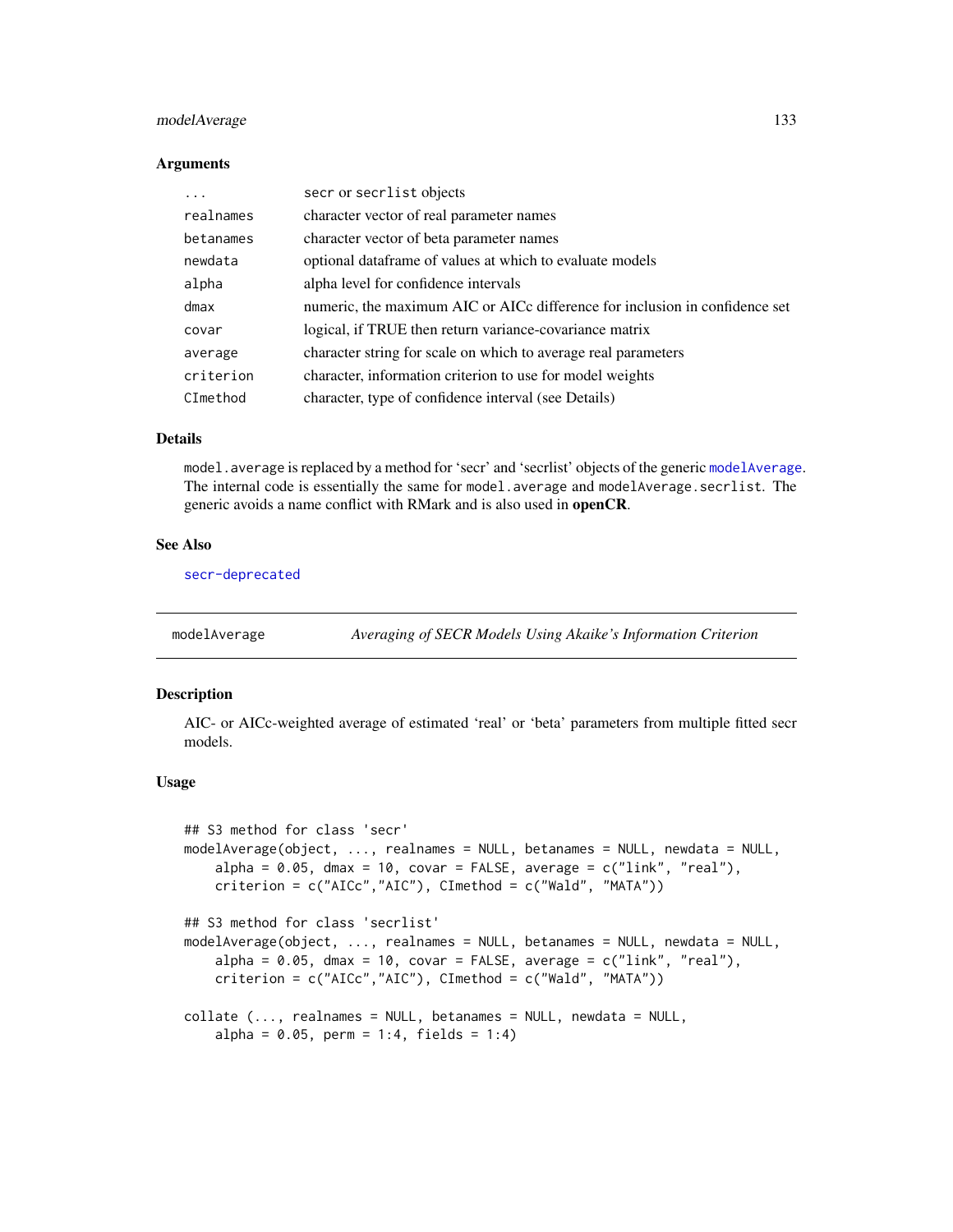## **Arguments**

| object    | secr or secriist object                                                     |
|-----------|-----------------------------------------------------------------------------|
| .         | other secr objects (model Average . secr and collate only)                  |
| realnames | character vector of real parameter names                                    |
| betanames | character vector of beta parameter names                                    |
| newdata   | optional dataframe of values at which to evaluate models                    |
| alpha     | alpha level for confidence intervals                                        |
| dmax      | numeric, the maximum AIC or AICc difference for inclusion in confidence set |
| covar     | logical, if TRUE then return variance-covariance matrix                     |
| average   | character string for scale on which to average real parameters              |
| criterion | character, information criterion to use for model weights                   |
| CImethod  | character, type of confidence interval (see Details)                        |
| perm      | permutation of dimensions in output from collate                            |
| fields    | vector to restrict summary fields in output                                 |

#### Details

Models to be compared must have been fitted to the same data and use the same likelihood method (full vs conditional). If realnames = NULL and betanames = NULL then all real parameters will be averaged; in this case all models must use the same real parameters. To average beta parameters, specify betanames (this is ignored if a value is provided for realnames). See [predict.secr](#page-174-0) for an explanation of the optional argument newdata; newdata is ignored when averaging beta parameters.

Model-averaged estimates for parameter  $\theta$  are given by

$$
\hat{\theta} = \sum_k w_k \hat{\theta}_k
$$

where the subscript k refers to a specific model and the  $w_k$  are AIC or AICc weights (see AIC. secr for details). Averaging of real parameters may be done on the link scale before back-transformation (average="link") or after back-transformation (average="real").

Models for which  $dAIC > dmax$  (or  $dAICc > dmax$ ) are given a weight of zero and effectively are excluded from averaging.

Also,

$$
var(\hat{\theta}) = \sum_{k} w_k (var(\hat{\theta}_k | \beta_k) + \beta_k^2)
$$

where  $\hat{\beta}_k = \hat{\theta}_k - \hat{\theta}$  and the variances are asymptotic estimates from fitting each model k. This follows Burnham and Anderson (2004) rather than Buckland et al. (1997).

Two methods are offered for confidence intervals. The default 'Wald' uses the above estimate of variance. The alternative 'MATA' (model-averaged tail area) avoids estimating a weighted variance and is thought to provide better coverage at little cost in increased interval length (Turek and Fletcher 2012). Turek and Fletcher (2012) also found averaging with AIC weights (here criterion = 'AIC') preferable to using AICc weights, even for small samples. CImethod does not affect the reported standard errors.

collate extracts parameter estimates from a set of fitted secr model objects. fields may be used to select a subset of summary fields ("estimate","SE.estimate","lcl","ucl") by name or number.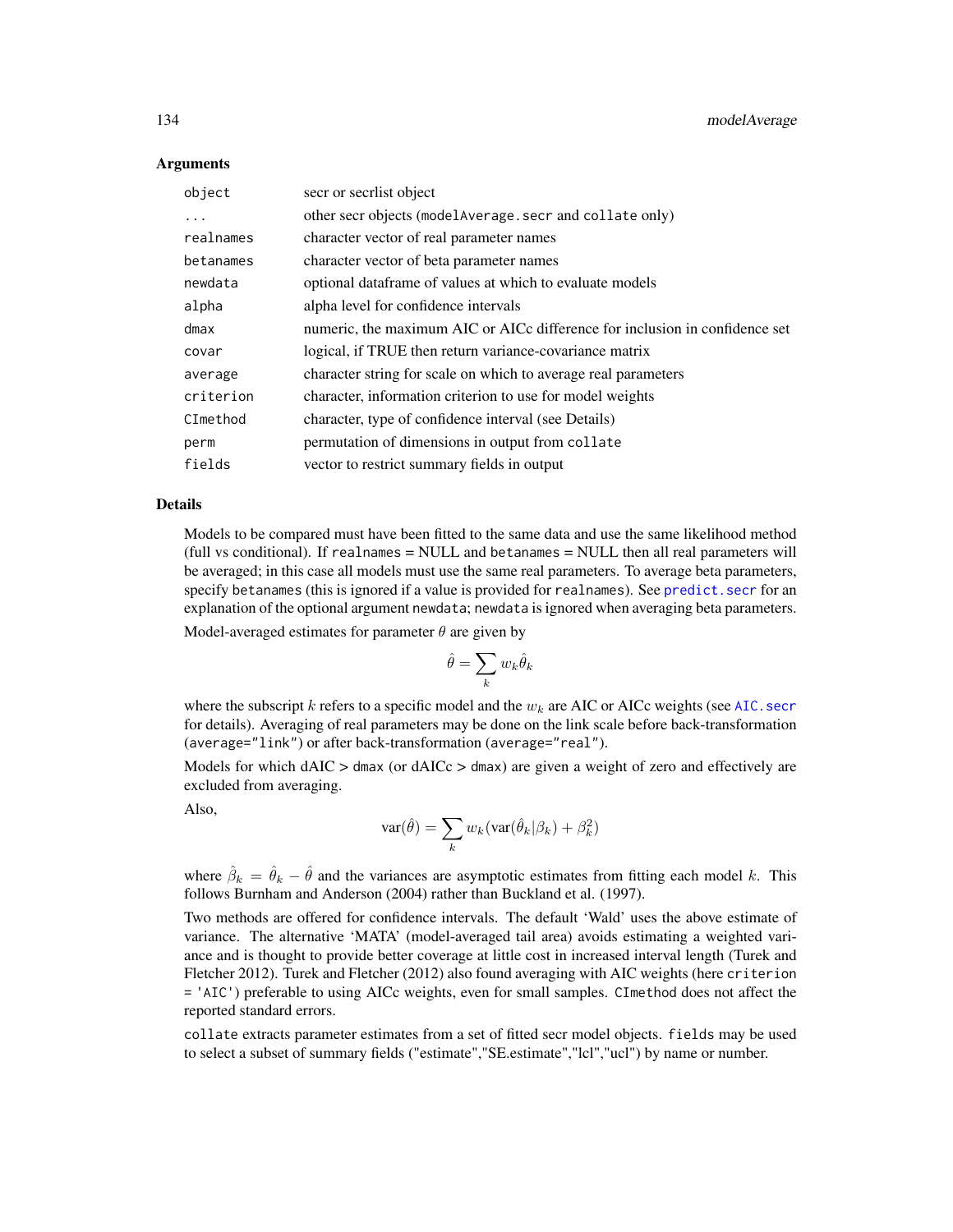#### modelAverage 135

#### Value

For modelAverage, an array of model-averaged estimates, their standard errors, and a  $100(1-\alpha)\%$ confidence interval. The interval for real parameters is backtransformed from the link scale. If there is only one row in newdata or beta parameters are averaged or averaging is requested for only one parameter then the array is collapsed to a matrix. If covar = TRUE then a list is returned with separate components for the estimates and the variance-covariance matrices.

For collate, a 4-dimensional array of model-specific parameter estimates. By default, the dimensions correspond respectively to rows in newdata (usually sessions), models, statistic fields (estimate, SE.estimate, lcl, ucl), and parameters ("D", "g0" etc.). For particular comparisons it often helps to reorder the dimensions with the perm argument.

#### Note

modelAverage replaces the deprecated function model.average whose name conflicted with a method in RMark.

## References

Buckland S. T., Burnham K. P. and Augustin, N. H. (1997) Model selection: an integral part of inference. *Biometrics* 53, 603–618.

Burnham, K. P. and Anderson, D. R. (2002) *Model Selection and Multimodel Inference: A Practical Information-Theoretic Approach*. Second edition. New York: Springer-Verlag.

Burnham, K. P. and Anderson, D. R. (2004) Multimodel inference - understanding AIC and BIC in model selection. *Sociological Methods & Research* 33, 261–304.

Turek, D. and Fletcher, D. (2012) Model-averaged Wald confidence intervals. *Computational statistics and data analysis* 56, 2809–2815.

### See Also

[modelAverage](#page-132-0), [AIC.secr](#page-13-0), [secr.fit](#page-218-0)

```
## Compare two models fitted previously
## secrdemo.0 is a null model
## secrdemo.b has a learned trap response
modelAverage(secrdemo.0, secrdemo.b)
modelAverage(secrdemo.0, secrdemo.b, betanames = c("D","g0","sigma"))
## In this case we find the difference was actually trivial...
## (subscripting of output is equivalent to setting fields = 1)
collate (secrdemo.0, secrdemo.b, perm = c(4,2,3,1)[1,1,1]
```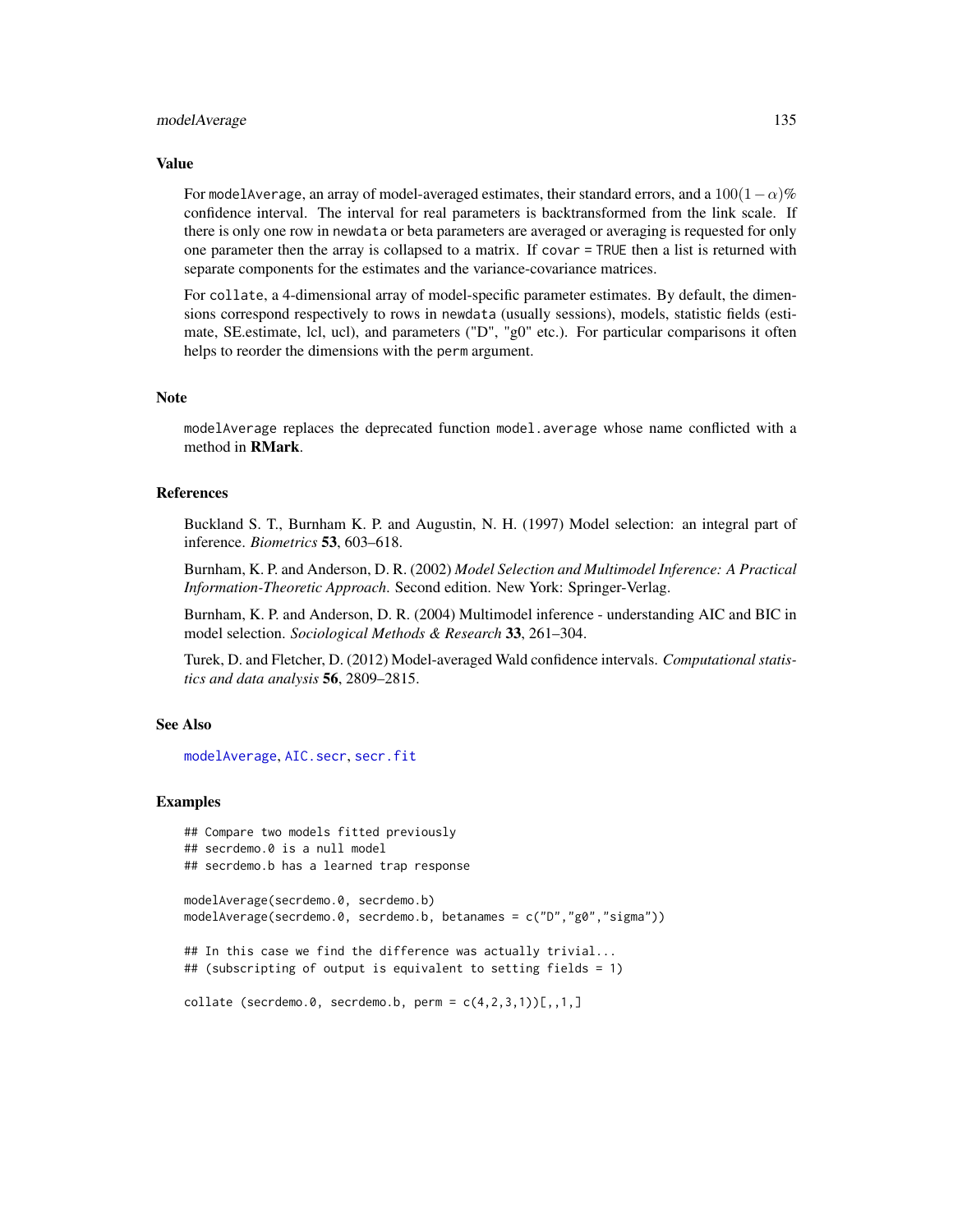Logical function to distinguish objects that span multiple sessions

# Usage

```
## Default S3 method:
ms(object, ...)
  ## S3 method for class 'mask'
ms(object, ...)
  ## S3 method for class 'secr'
ms(object, ...)
```
# Arguments

| object | any object                 |
|--------|----------------------------|
| .      | other arguments (not used) |

# Details

The test applied varies with the type of object. The default method uses inherits(object, "list").

## Value

logical, TRUE if object contains data for multiple sessions

# See Also

[capthist](#page-24-0), [mask](#page-127-0), [secr.fit](#page-218-0)

```
ms(ovenCH)
ms(ovenbird.model.1)
ms(ovenCH[[1]])
```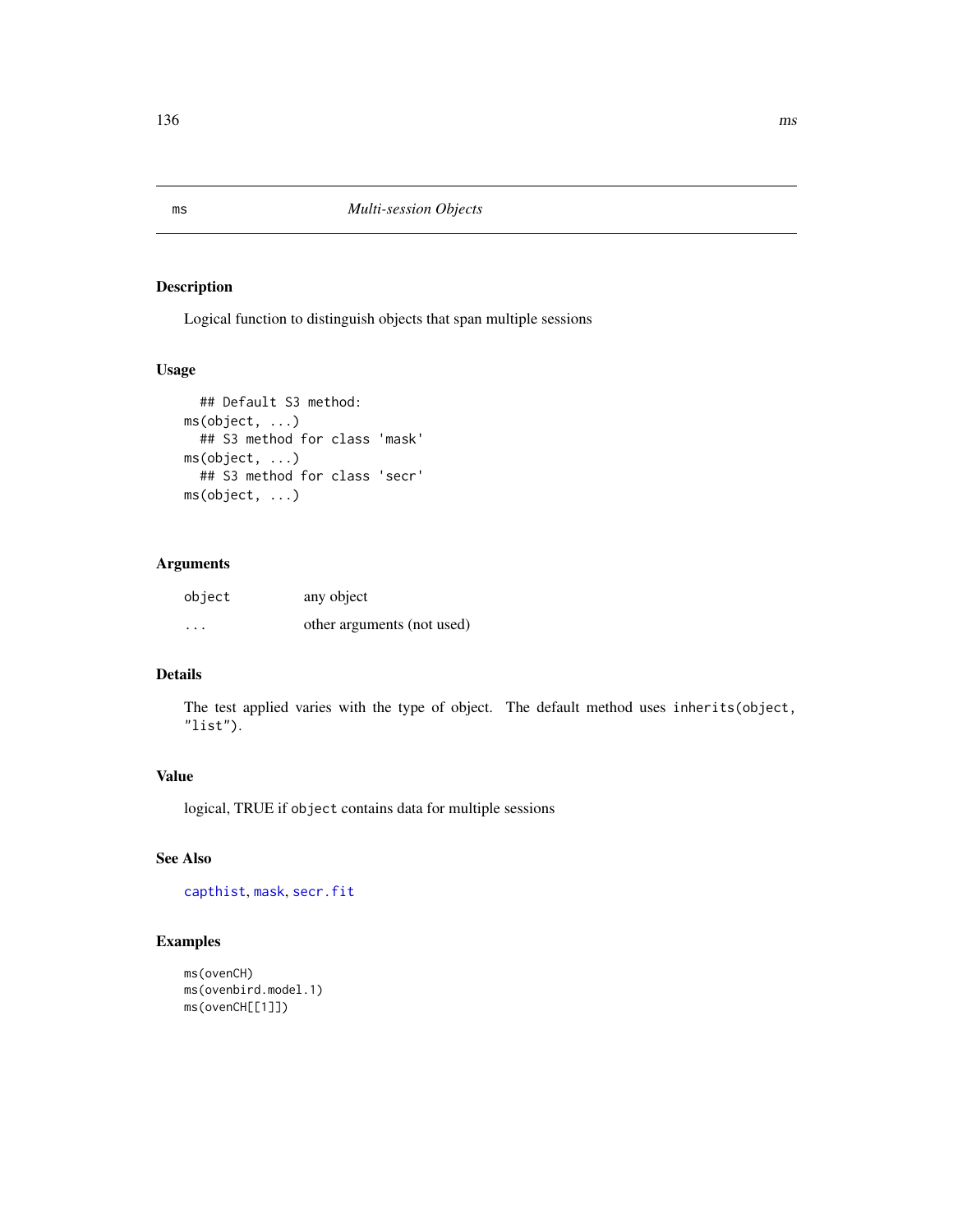Internal function used to generate a dataframe containing design data for the base levels of all predictors in an secr object.

# Usage

```
## Default S3 method:
makeNewData(object, all.levels = FALSE, ...)
## S3 method for class 'secr'
makeNewData(object, all.levels = FALSE, ...)
```
# Arguments

| object                  | fitted secr model object                                 |
|-------------------------|----------------------------------------------------------|
| all.levels              | logical; if TRUE then all levels of factors are included |
| $\cdot$ $\cdot$ $\cdot$ | other arguments (not used)                               |

# **Details**

makeNewData is used by predict in lieu of user-specified 'newdata'. There is seldom any need to call the function makeNewData directly.

# Value

A dataframe with one row for each session and group, and columns for the predictors used by object\$model.

# See Also

[predict.secr](#page-174-0), [secr.fit](#page-218-0)

# Examples

## from previously fitted model makeNewData(secrdemo.b)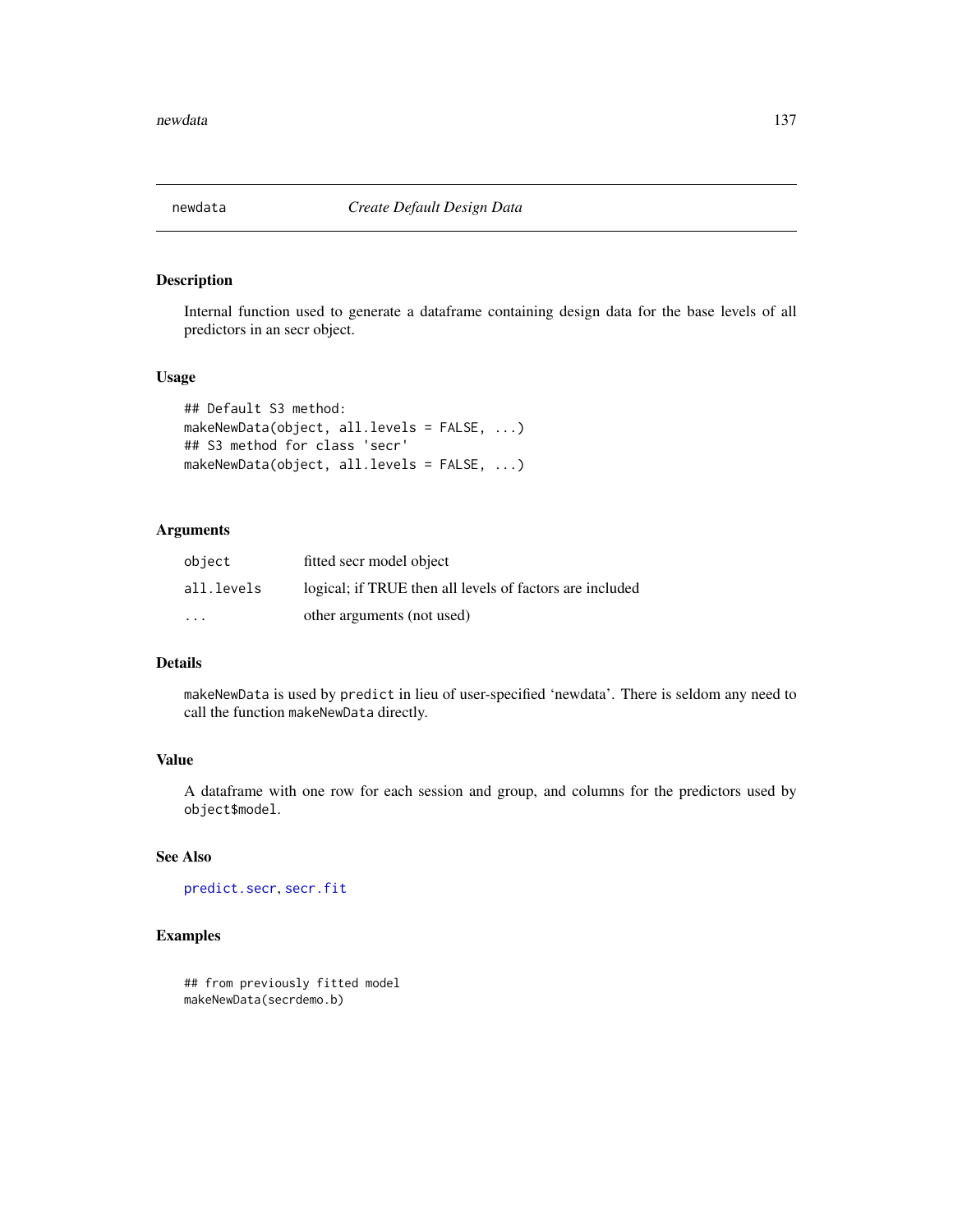Displays a graphic key to the occasions corresponding to petals in a petal plot.

# Usage

```
occasionKey(capthist, noccasions, rad = 3, x, y, px = 0.9, py = 0.9,
                         title = 'Occasion', ...)
```
# Arguments

| capthist   | single-session capthist object              |
|------------|---------------------------------------------|
| noccasions | number of petals (if capthist not provided) |
| rad        | distance of petal centre from key centre    |
| x          | numeric x coordinate for centre of key      |
| ٧          | numeric y coordinate for centre of key      |
| рx         | x position as fraction of user coordinates  |
| рy         | y position as fraction of user coordinates  |
| title      | character                                   |
|            | other arguments passed to text              |

# Details

Either capthist or noccasions is required. It is assumed that a plot exists. Graphic arguments in . . . are applied to both the title and the occasion numbers.

# Value

The key will be added to an existing plot. No value is returned.

# See Also

[plot.capthist](#page-155-0)

```
plot(captdata, border = 50)
occasionKey(captdata, rad = 8, cex = 0.8)
```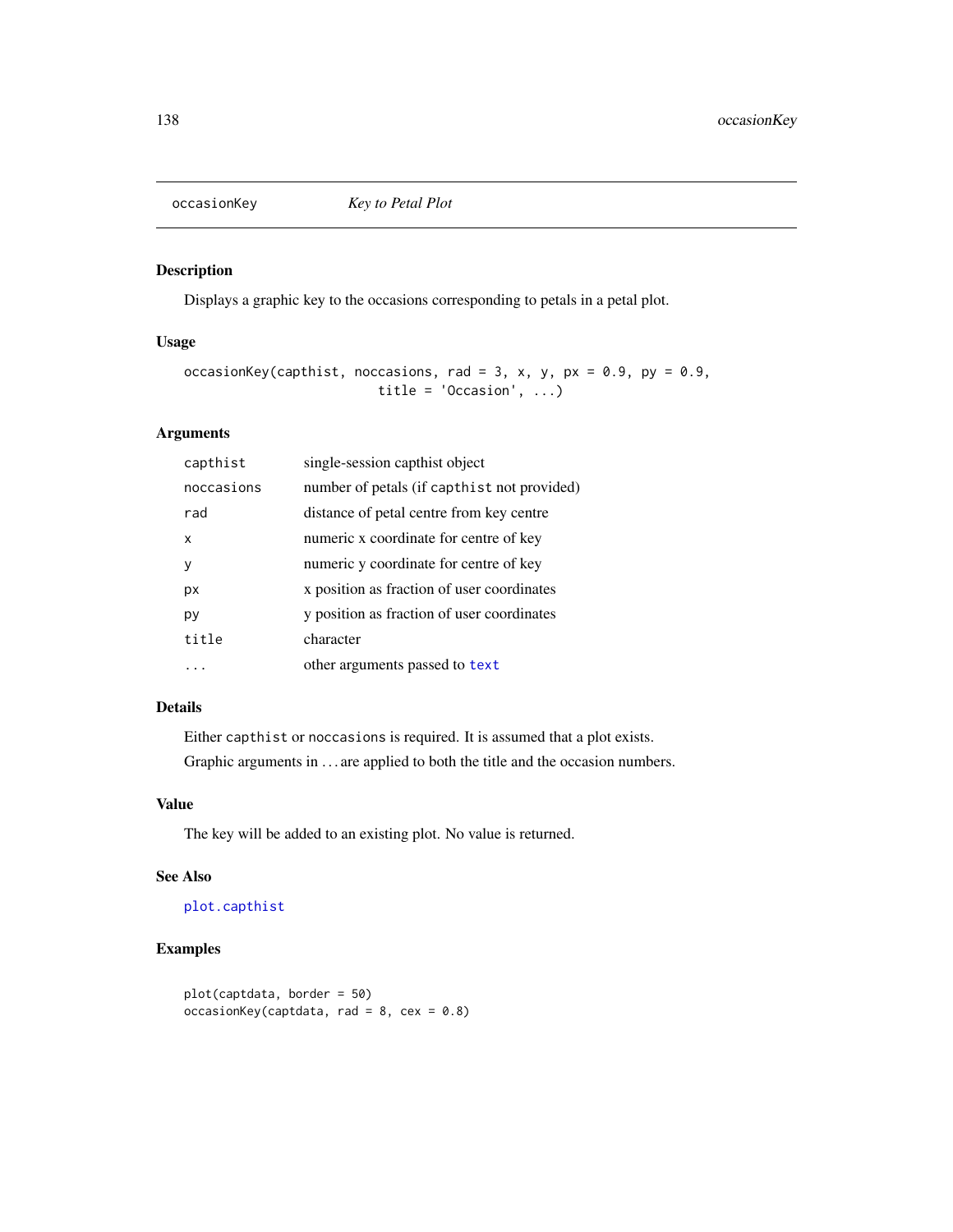<span id="page-138-0"></span>

Data from a multi-year mist-netting study of ovenbirds (*Seiurus aurocapilla*) at a site in Maryland, USA.

# Usage

```
ovenCH
ovenCHp
ovenbird.model.1
ovenbird.model.D
ovenmask
```
## Details

From 2005 to 2009 D. K. Dawson and M. G. Efford conducted a capture–recapture survey of breeding birds in deciduous forest at the Patuxent Research Refuge near Laurel, Maryland, USA. The forest was described by Stamm, Davis & Robbins (1960), and has changed little since. Analyses of data from previous mist-netting at the site by Chan Robbins were described in Efford, Dawson & Robbins (2004) and Borchers & Efford (2008).

Forty-four mist nets (12 m long, 30-mm mesh) spaced 30 m apart on the perimeter of a 600-m x 100-m rectangle were operated for approximately 9 hours on each of 9 or 10 non-consecutive days during late May and June in each year. Netting was passive (i.e. song playback was not used to lure birds into the nets). Birds received individually numbered bands, and both newly banded and previously banded birds were released at the net where captured. Sex was determined in the hand from the presence of a brood patch (females) or cloacal protuberance (males). A small amount of extra netting was done by other researchers after the main session in some years.

This dataset comprises all records of adult (after-hatch-year) ovenbirds caught during the main session in each of the five years 2005–2009. One ovenbird was killed by a predator in the net in 2009, as indicated by a negative net number in the dataset. Sex was determined in the hand from the presence of a brood patch (females) or cloacal protuberance (males). Birds are listed by their band number (4-digit prefix, '.', and 5-digit number).

The data are provided as a multi-session capthist object 'ovenCHp'. Sex is coded as a categorical individual covariate ("M" or "F").

Recaptures at the same site within a day are not included in this dataset, so ovenCHp has detector type 'proximity'. Previous versions of **secr** provided only a trimmed version of these data, retaining only one capture per bird per day (ovenCH with detector type 'multi'). That may be obtained from ovenCHp as shown in the examples.

Although several individuals were captured in more than one year, no use is made of this information in the analyses presently offered in secr.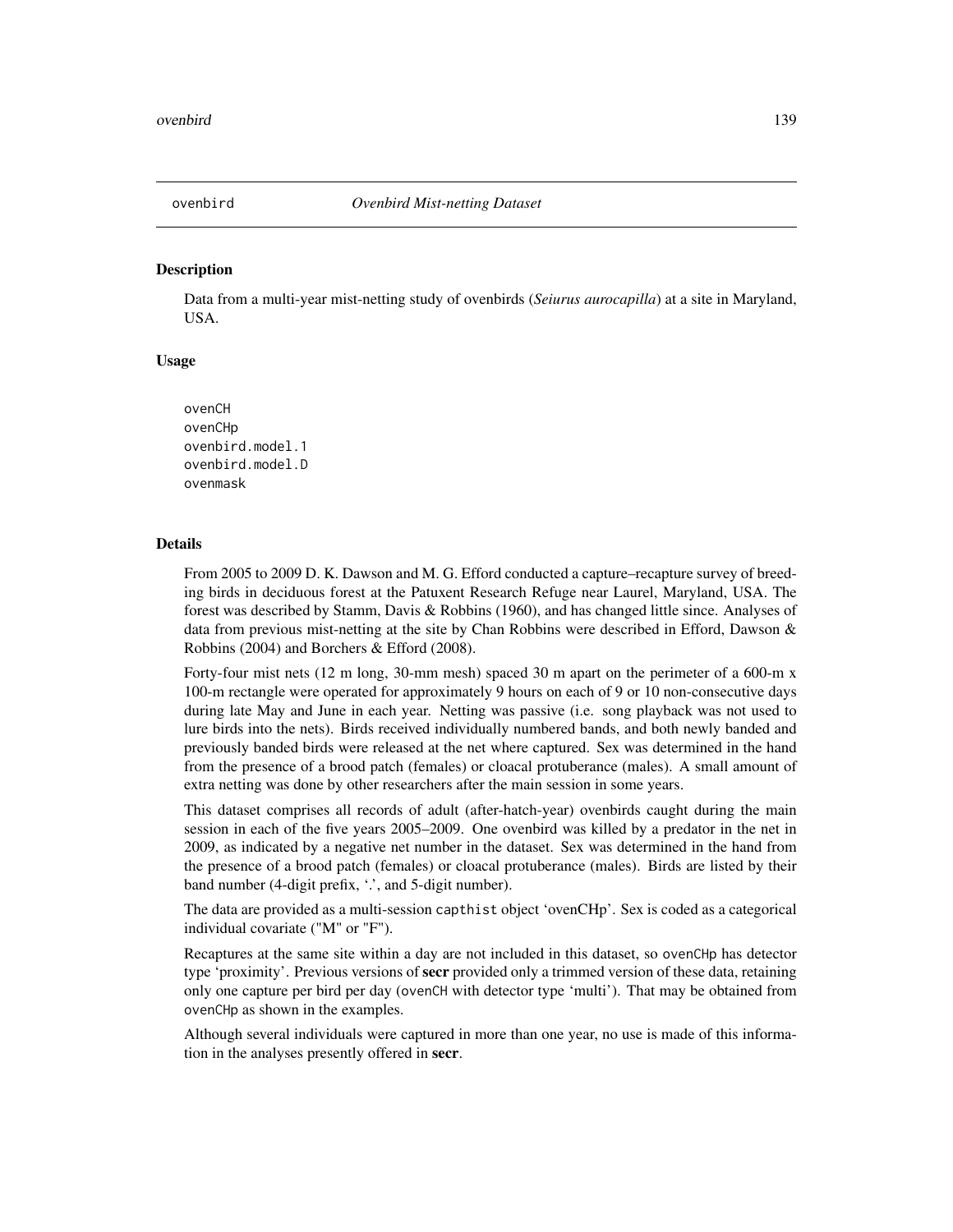An analysis of the data for males in the first four years showed that they tended to avoid nets after their first capture within a season (Dawson & Efford 2009). While the species was present consistently, the number of detections in any one year was too small to give reliable estimates of density; pooling of detection parameters across years helped to improve precision.

Included with the data are a mask and two models fitted to ovenCH as in Examples.

| Object              | Description                                         |
|---------------------|-----------------------------------------------------|
| ovenCH              | multi-session capthist object (as multi-catch)      |
| ovenCH <sub>p</sub> | multi-session capthist object (as binary proximity) |
| ovenbird.model.1    | fitted secr model – null                            |
| ovenbird.model.D    | fitted secr model – trend in density across years   |
| ovenmask            | mask object                                         |

# Source

D. K. Dawson (<ddawson@usgs.gov>) and M. G. Efford unpublished data.

## References

Borchers, D. L. and Efford, M. G. (2008) Spatially explicit maximum likelihood methods for capture-recapture studies. *Biometrics* 64, 377–385.

Dawson, D. K. and Efford, M. G. (2009) Bird population density estimated from acoustic signals. *Journal of Applied Ecology* 46, 1201–1209.

Efford, M. G., Dawson, D. K. and Robbins C. S. (2004) DENSITY: software for analysing capturerecapture data from passive detector arrays. *Animal Biodiversity and Conservation* 27, 217–228.

Stamm, D. D., Davis, D. E. and Robbins, C. S. (1960) A method of studying wild bird populations by mist-netting and banding. *Bird-Banding* 31, 115–130.

#### See Also

# [capthist](#page-24-0)

```
## commands used to create ovenCH from the input files
## "netsites0509.txt" and "ovencapt.txt"
## for information only - these files not distributed
# netsites0509 <- read.traps(file = "netsites0509.txt",
# skip = 1, detector = "proximity")
# temp <- read.table("ovencapt.txt", colClasses=c("character",
# "character", "numeric", "numeric", "character"))
# ovenCHp <- make.capthist(temp, netsites0509, covnames = "Sex")
# ovenCHp <- reduce(ovenCHp, dropunused = FALSE) # drop repeat detections
par(mfrow = c(1,5), mar = c(1,1,4,1))plot(ovenCHp, tracks = TRUE, varycol = TRUE)
```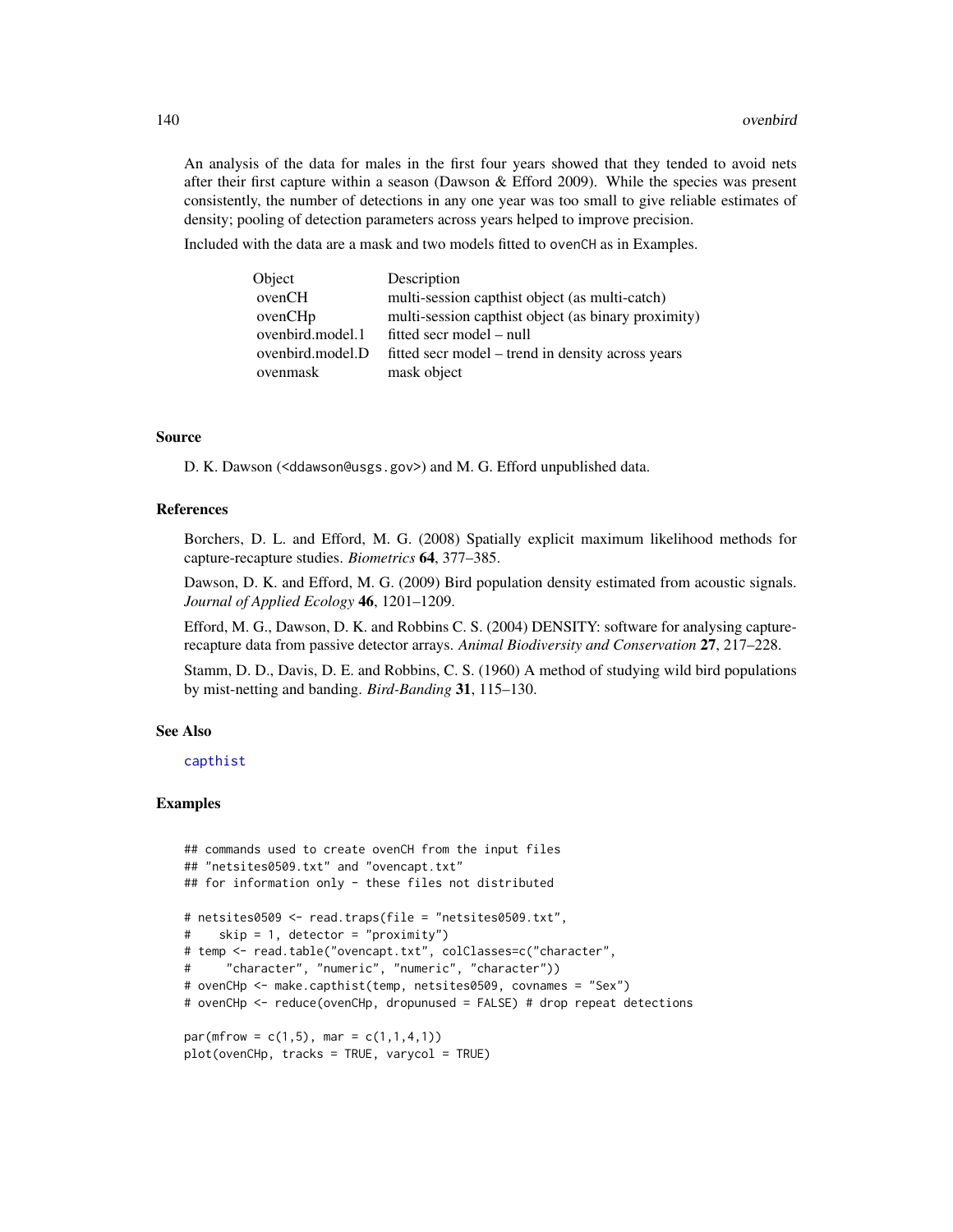#### ovensong 141

```
par(mfrow = c(1,1), mar = c(5,4,4,2) + 0.1) ## defaults
counts(ovenCHp, "n")
## Not run:
## trimmed version of data - for consistency with earlier versions
ovenCH <- reduce(ovenCHp, outputdetector = "multi", dropunused = FALSE)
## array constant over years, so build mask only once
ovenmask <- make.mask(traps(ovenCH)[["2005"]], type = "pdot",
    buffer = 400, spacing = 15, detectpar = list(g0 = 0.03,signa = 90, nocc = 10)
## fit constant-density model
ovenbird.model.1 <- secr.fit(ovenCH, mask = ovenmask)
ovenbird.model.1
## fit net avoidance model
ovenbird.model.1b <- secr.fit(ovenCH, mask = ovenmask, model =
    list(g0<sub>o</sub>b))ovenbird.model.1b
## fit model with time trend in detection
ovenbird.model.1T <- secr.fit(ovenCH, mask = ovenmask, model =
    list(g0 \sim T))ovenbird.model.1T
## fit model with 2-class mixture for g0
ovenbird.model.h2 <- secr.fit(ovenCH, mask = ovenmask, model =
   list(g0~h2))
ovenbird.model.h2
## compare & average pre-fitted models
AIC (ovenbird.model.1, ovenbird.model.1b, ovenbird.model.1T,
    ovenbird.model.h2)
modelAverage (ovenbird.model.1,ovenbird.model.1b, ovenbird.model.1T,
    ovenbird.model.h2, realnames = "D")
## select one year to plot
plot(ovenbird.model.1b, newdata = data.frame(session = "2005",
    b = 0)## End(Not run)
```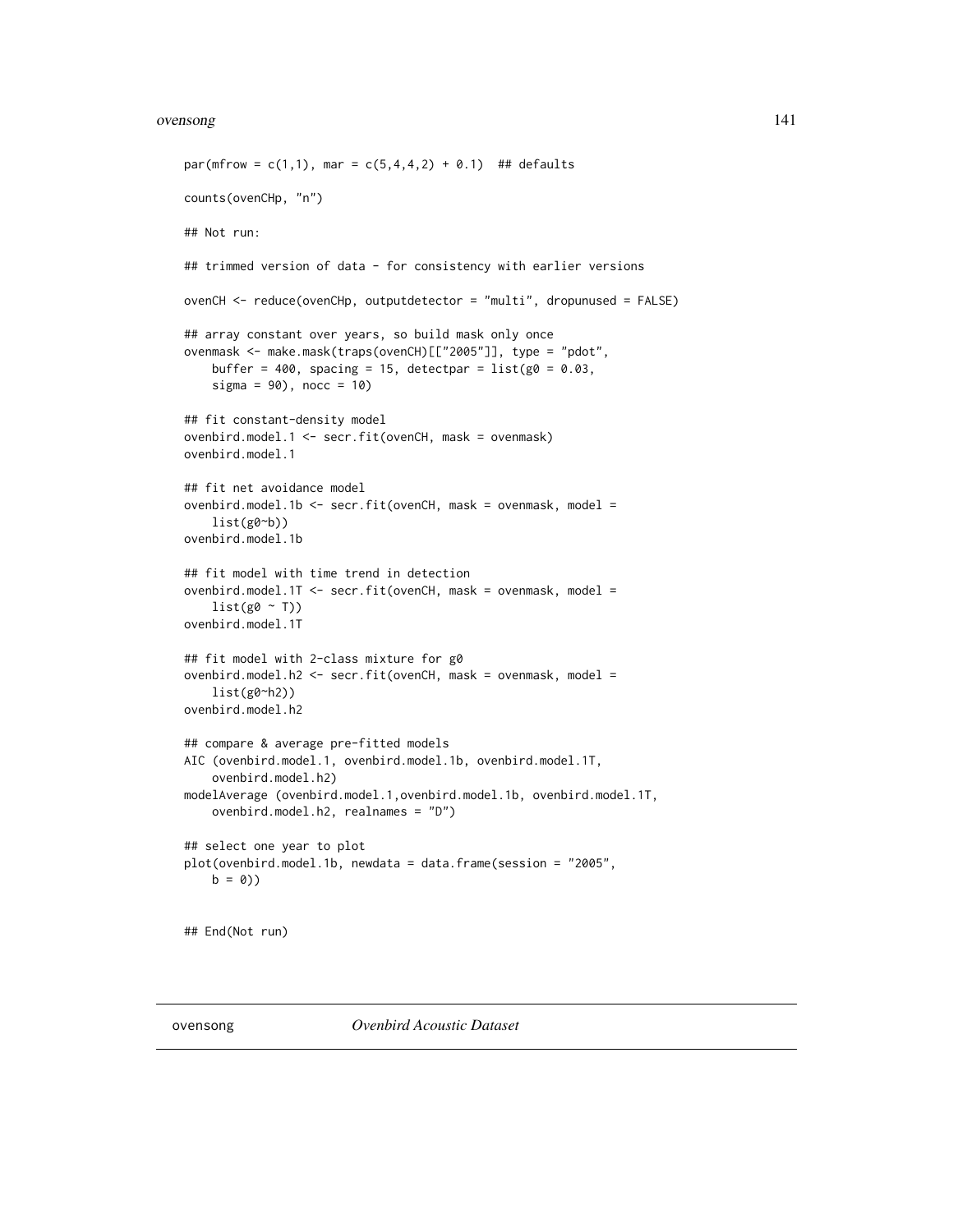142 ovensong

## **Description**

Data from an acoustic survey of ovenbirds (*Seiurus aurocapilla*) at a site in Maryland, USA.

# Usage

signalCH ovensong.model.1 ovensong.model.2

# Details

In June 2007 D. K. Dawson and M. G. Efford used a moving 4-microphone array to survey breeding birds in deciduous forest at the Patuxent Research Refuge near Laurel, Maryland, USA. The data for ovenbirds were used to demonstrate a new method for analysing acoustic data (Dawson and Efford 2009). See [ovenbird](#page-138-0) for mist-netting data from the same site over 2005–2009, and for other background.

Over five days, four microphones were placed in a square (21-m side) centred at each of 75 points in a rectangular grid (spacing 50 m); on each day points 100 m apart were sampled sequentially. Recordings of 5 minutes duration were made in .wav format on a 4-channel digital sound recorder.

The data are estimates of average power on each channel (microphone) for the first song of each ovenbird distinguishable in a particular 5-minute recording. Power was estimated with the sound analysis software Raven Pro 1.4 (Charif et al. 2008), using a window of 0.7 s duration and frequencies between 4200 and 5200 Hz, placed manually at the approximate centre of each ovenbird song. Sometimes this frequency range was obscured by insect noise so an alternative 1000-Hz range was measured and the values were adjusted by regression.

The data are provided as a single-session, single-occasion capthist object signalCH. The 'signal' attribute contains the power measurement in decibels for each detected sound on each channel where the power threshold is exceeded. As the threshold signal (attribute cutval  $=$  35) is less than any signal value in this dataset, all detection histories are complete  $(1,1,1,1)$  across microphones. For analysis Dawson and Efford applied a higher threshold that treated weaker signals as 'not detected' (see Examples).

The row names of signalCH (e.g. "3755AX") are formed from a 4-digit number indicating the sampling location (one of 75 points on a 50-m grid) and a letter A–D to distinguish individual ovenbirds within a 5-minute recording; 'X' indicates power values adjusted by regression.

The default model for sound attenuation is a log-linear decline with distance from the source (linear decline on dB scale). Including a spherical spreading term in the sound attenuation model causes the likelihood surface to become multimodal in this case. Newton-Raphson, the default maximization method in secr.fit, is particularly inclined to settle on a local maximum; in the example below we use a set of starting values that have been found by trial and error to yield the global maximum.

Two fitted models are included (see Examples for details).

| Object           | Description                                |
|------------------|--------------------------------------------|
| signalCH         | capthist object                            |
| ovensong.model.1 | fitted secr model – spherical spreading    |
| ovensong.model.2 | fitted secr model – no spherical spreading |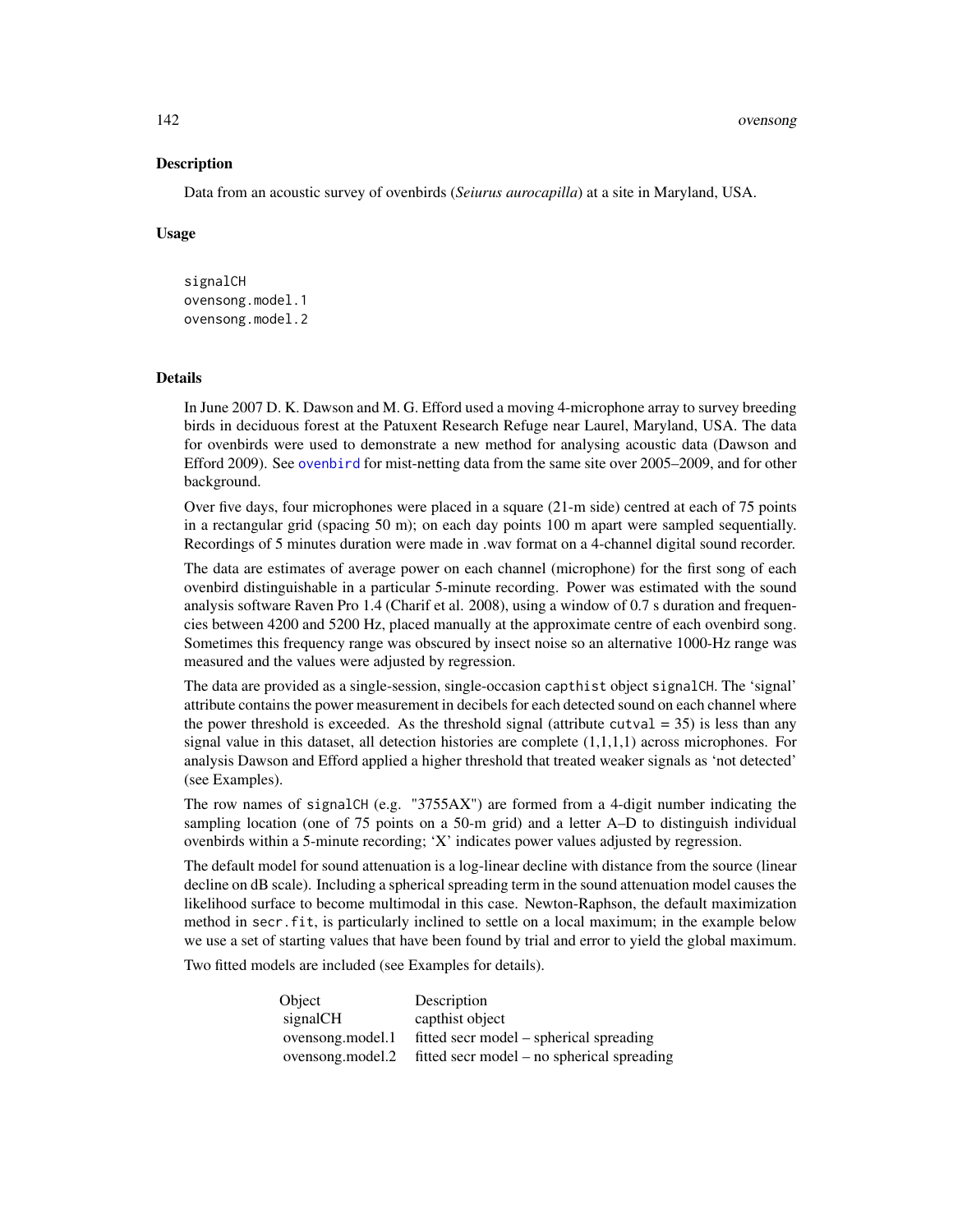## Source

D. K. Dawson (<ddawson@usgs.gov>) and M. G. Efford unpublished data.

## References

Charif, R. A., Waack, A. M. and Strickman, L. M. (2008) Raven Pro 1.3 User's Manual. Cornell Laboratory of Ornithology, Ithaca, New York.

Dawson, D. K. and Efford, M. G. (2009) Bird population density estimated from acoustic signals. *Journal of Applied Ecology* 46, 1201–1209.

Efford, M. G., Dawson, D. K. and Borchers, D. L. (2009) Population density estimated from locations of individuals on a passive detector array. *Ecology* 90, 2676–2682.

# See Also

[capthist](#page-24-0), [ovenbird](#page-138-0), [Detection functions](#page-0-0)

```
summary(signalCH)
traps(signalCH)
signal(signalCH)
## apply signal threshold
signalCH.525 <- subset(signalCH, cutval = 52.5)
## Not run:
## models with and without spherical spreading
omask <- make.mask(traps(signalCH), buffer = 200)
ostart <- c(log(20), 80, log(0.1), log(2))
ovensong.model.1 <- secr.fit( signalCH.525, mask = omask,
   start = ostart, detectfn = 11 )
ovensong.model.2 <- secr.fit( signalCH.525, mask = omask,
   start = ostart, detectfn = 10 )
## End(Not run)
## compare fit of models
AIC(ovensong.model.1, ovensong.model.2)
## density estimates, dividing by 75 to allow for replication
collate(ovensong.model.1, ovensong.model.2)[1,,,"D"]/75
## plot attenuation curves cf Dawson & Efford (2009) Fig 5
pars1 <- predict(ovensong.model.1)[c("beta0", "beta1"), "estimate"]
pars2 <- predict(ovensong.model.2)[c("beta0", "beta1"), "estimate"]
```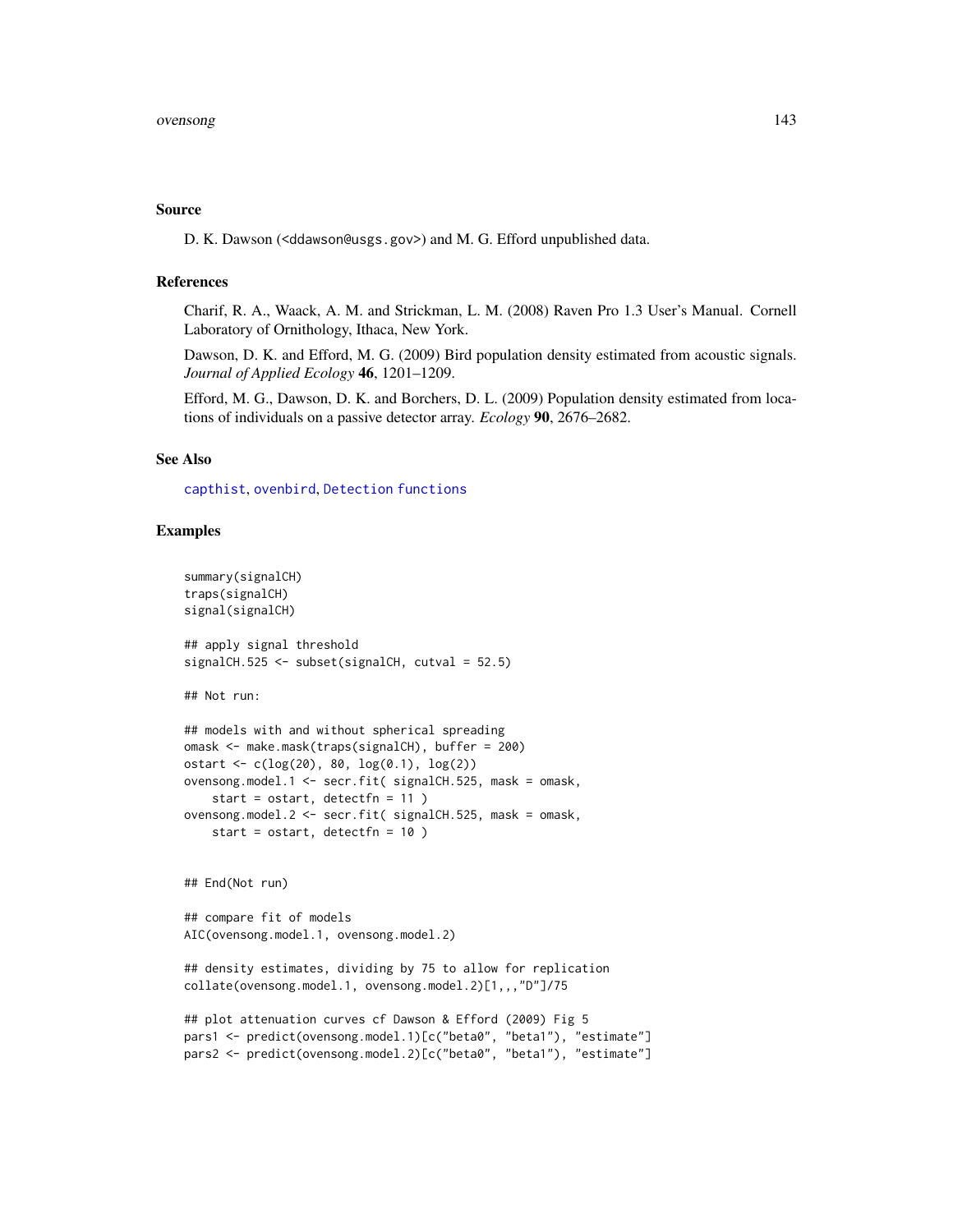```
attenuationplot(pars1, xval=0:150, spherical = TRUE, ylim = c(40,110))
attenuationplot(pars2, xval=0:150, spherical = FALSE, add = TRUE,
   col = "red")## spherical spreading only
pars1[2] <- 0
attenuationplot(pars1, xval=0:150, spherical = TRUE, add = TRUE, lty=2)
```
OVpossum *Orongorongo Valley Brushtail Possums*

## Description

A dataset from long-term capture-recapture trapping of brushtail possums *Trichosurus vulpecula* in New Zealand.

## Usage

OVpossumCH

# Format

A multi-session capthist object of 6 sessions. Sessions are labeled 49–54, corresponding to February 1996, June 1996, September 1996, February 1997, June 1997 and September 1997.

# Details

Brushtail possums are 2-4 kg largely arboreal marsupials that have become pests of forests and farmland in New Zealand since their introduction from Australia in the nineteenth century. Their population dynamics in mixed native forest have been studied by capture-recapture in the Orongorongo Valley near Wellington since 1966 (e.g. Crawley 1973, Efford 1998, Efford and Cowan 2004).

From 1996 to 2006, a grid of 167 traps set on the ground at 30-m spacing was operated in an area of about 14 ha for 5 consecutive days three times each year (Efford and Cowan 2004). Each trap could catch only one animal, with rare exceptions when a young 'backrider' entered the trap with its mother. All animals were tagged and tattooed for individual identification and released at the site of capture.

A broad shingle riverbed forms a natural boundary on two sides of the study grid. Much of the grid lies on a gently sloping old alluvial fan and recent terraces, but to the southeast the valley side rises steeply and, except where cut by streams, supports beech forest (*Nothofagus truncata* and *Nothofagus solandri solandri*) rather than the mixed broadleaf forest of the valley floor.

This dataset relates to six five-day trapping sessions in 1996 and 1997, a time of high and declining density. Possums are long-lived (up to about 15 years) and as adults restrict their movements to a home range of 1-10 ha. Breeding is seasonal, resulting in an influx of newly independent juveniles in the first trapping of each calendar year.

The dataset includes individual covariates not provided by Efford (2012): 'sex' (F or M) and 'Ageclass' (1 for first year, 2 for older).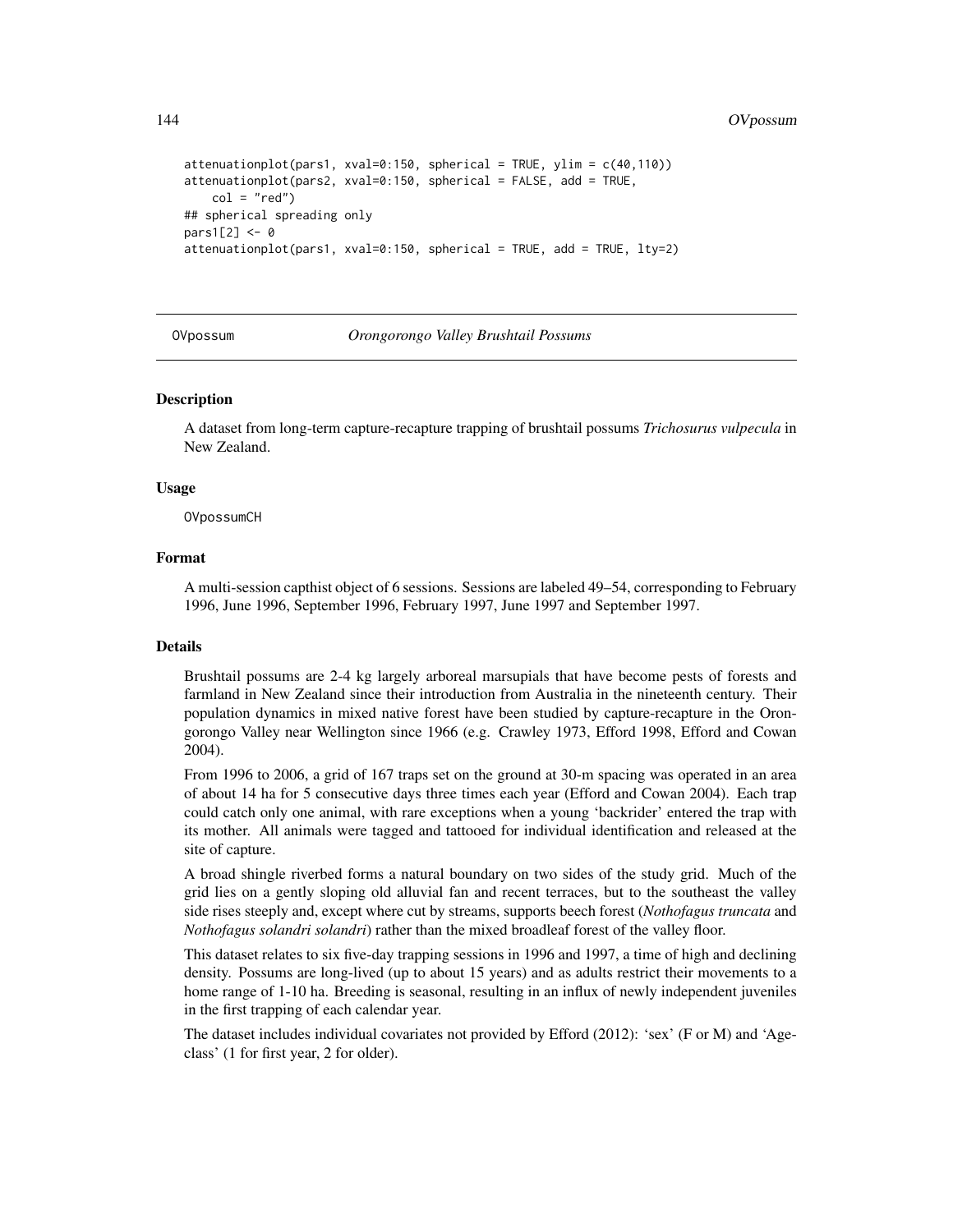## OVpossum 145

A coarse habitat map is provided for the immediate vicinity of the trapping grid as the shapefile 'OVforest.shp' in the package 'extdata' folder. This distinguishes two forest classes ('beech' and 'non-beech'), and leaves out the shingle riverbed. The distinction between 'beech' and 'non-beech' is mapped only to a distance of about 120 m from the outermost traps. A text file 'leftbank.txt' in the same folder contains the x- and y- coordinates of the adjoining bank of the Orongorongo River. All coordinates relate to the old New Zealand Map Grid (NZMG), since replaced by the New Zealand Transverse Mercator grid (NZTM2000).

The example code shows how to import the shapefile as a sp SpatialPolygonsDataFrame object and use it to construct a mask for secr.fit.

## Source

Efford (2012) and unpublished data.

## References

Crawley, M. C. (1973) A live-trapping study of Australian brush-tailed possums, *Trichosurus vulpecula* (Kerr), in the Orongorongo Valley, Wellington, New Zealand. *Australian Journal of Zoology* 21, 75–90.

Efford, M. G. (1998) Demographic consequences of sex-biased dispersal in a population of brushtail possums. *Journal of Animal Ecology* 67, 503–517.

Efford, M. G. (2012) DENSITY 5.0: software for spatially explicit capture-recapture. Department of Mathematics and Statistics, University of Otago, Dunedin, New Zealand. [https://www.otago.](https://www.otago.ac.nz/density/) [ac.nz/density/](https://www.otago.ac.nz/density/)

Efford, M. G. and Cowan, P. E. (2004) Long-term population trend of *Trichosurus vulpecula* in the Orongorongo Valley, New Zealand. In: *The Biology of Australian Possums and Gliders*. Edited by R. L. Goldingay and S. M. Jackson. Surrey Beatty & Sons, Chipping Norton. Pp. 471–483.

Ward, G. D. (1978) Habitat use and home range of radio-tagged opossums *Trichosurus vulpecula* (Kerr) in New Zealand lowland forest. In: *The ecology of arboreal folivores*. Edited by G. G. Montgomery. Smithsonian Institute Press. Washington, D.C. Pp. 267–287.

# Examples

```
## Not run:
library(sf)
summary(OVpossumCH, terse = TRUE)
ovtrap <- traps(OVpossumCH[[1]])
## retrieve and plot the forest map
OVforest <- st_read(system.file("extdata/OVforest.shp", package = "secr"))
OVforest <- as(OVforest, "Spatial")
forestcol <- terrain.colors(6)[c(4,2,2)]
sp::plot(OVforest, col = forestcol)
plot(ovtrap, add = TRUE)
```
## construct a mask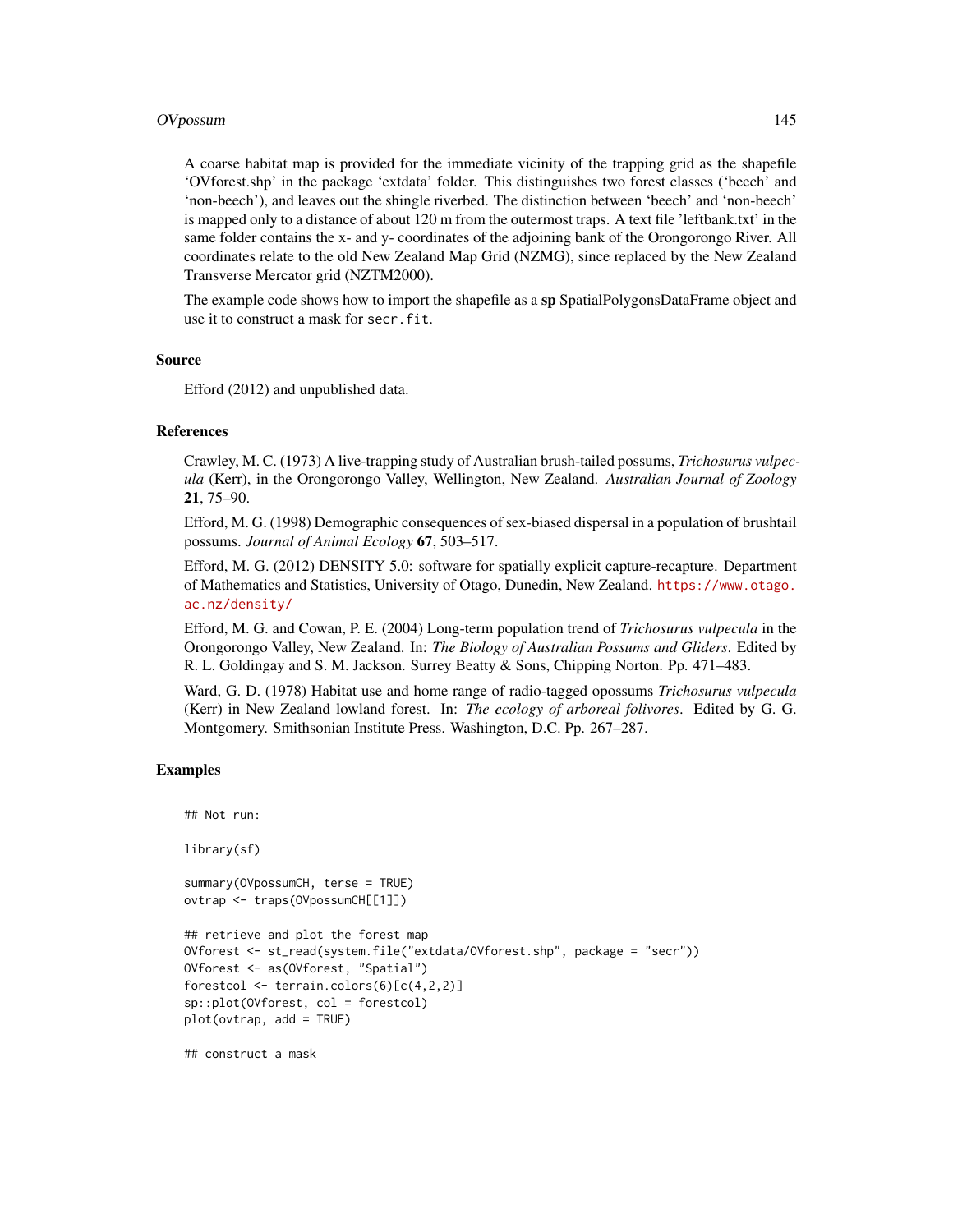```
## we omit forest across the river by selecting only
## forest polygons 1 and 2
ovmask <- make.mask(ovtrap, buffer = 120, type = 'trapbuffer',
   poly = 0Vforest[1:2,], spacing = 7.5, keep.poly = FALSE)
ovmask <- addCovariates(ovmask, OVforest[1:2,])
## display mask
par(max = c(0, 0, 0, 8))plot(ovmask, covariate = 'forest', dots = FALSE, col = forestcol)
plot(ovtrap, add = TRUE)
## add the left bank of the Orongorongo River
lines(read.table(system.file("extdata/leftbank.txt", package = "secr")))
## End(Not run)
```
<span id="page-145-0"></span>par.secr.fit *Fit Multiple SECR Models*

## <span id="page-145-1"></span>Description

These functions are wrappers for [secr.fit](#page-218-0), [region.N](#page-204-0) and [derived](#page-47-0) that allow multiple models to be fitted simultaneously on multi-core machines (but see Warning).

# Usage

```
par.secr.fit (arglist, ncores = 1, seed = NULL, trace = TRUE, logfile = "logfile.txt",
    prefix = "fit.", LB = FALSE, save.intermediate = FALSE)
par.derived (secrlist, ncores = 1, ...)
par.region.N (secrlist, ncores = 1, ...)
```
## Arguments

| arglist           | list of argument lists for secr. fit or a character vector naming such lists |  |
|-------------------|------------------------------------------------------------------------------|--|
| ncores            | integer number of cores to be used for parallel processing                   |  |
| seed              | integer pseudorandom number seed                                             |  |
| trace             | logical; if TRUE intermediate output may be logged                           |  |
| logfile           | character name of file to log progress reports                               |  |
| prefix            | character prefix for names of output                                         |  |
| LВ                | logical; if TRUE then use load balancing                                     |  |
| save.intermediate |                                                                              |  |
|                   | logical; if TRUE then each fit is saved to an external file                  |  |
| $\cdots$          | other arguments passed to derived or region. N                               |  |
| secrlist          | secriist object                                                              |  |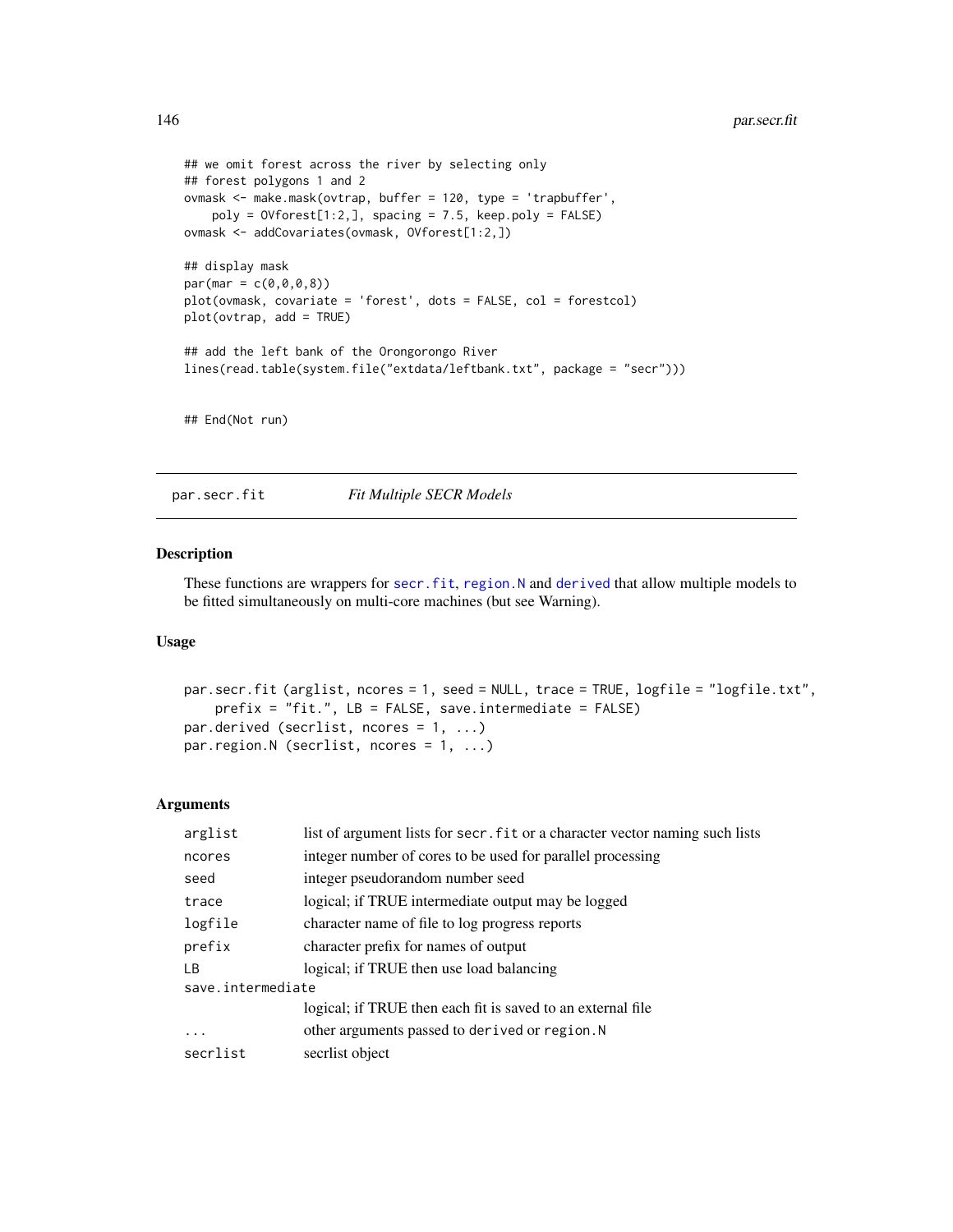## par.secr.fit 147

### Details

From version 4.0, an arglist may specify ncores for a particular secr fit (previously ncores was ignored in arglist).

trace overrides any settings in arglist. Reporting of intermediate results is unreliable on Windows when ncores > 1.

It is convenient to provide the names of the capthist and mask arguments in each component of arglist as character values (i.e. in quotes); objects thus named are exported from the workspace to each worker process (see Examples).

Setting LB = TRUE when ncores > 1 causes the function to call [clusterApplyLB](#page-0-0) instead of [clusterApply](#page-0-0). Load balancing in clusterApplyLB is likely to result in faster completion than the default if fits differ in their in execution time and ncores < length(arglist), but this cannot be guaranteed owing to the additional communication required with the worker processes. Results with LB = TRUE for a given seed may not be reproducible.

save.intermediate causes each fit to be saved to a file with extension .RData.

## Value

For par.secr.fit - [secrlist](#page-13-0) of model fits (see [secr.fit](#page-218-0)). Names are created by prefixing prefix to the names of argslist. If trace is TRUE then the total execution time and finish time are displayed.

For par.derived - a list of dataframes output from [derived](#page-47-0), applied to each model in turn.

For par. region. N - a list of dataframes output from region. N, applied to each model in turn.

# Warning

With the introduction of multi-threading in secr 4.0, par. secr. fit has lost its speed advantage.

# See Also

[secr.fit](#page-218-0), [region.N](#page-204-0), [derived](#page-47-0), [AIC.secr](#page-13-1), [predict.secr](#page-174-0), [Parallel](#page-147-0)

## Examples

```
## Not run:
```

```
fit0 <- list(capthist = 'captdata', model = g0^{\sim}1)
fitb \le list(capthist = 'captdata', model = g0<sup>~</sup>b)
fits <- par.secr.fit (c('fit0','fitb'))
AIC(fits)
par.derived(fits, se.esa = FALSE)
par.region.N(fits)
## End(Not run)
```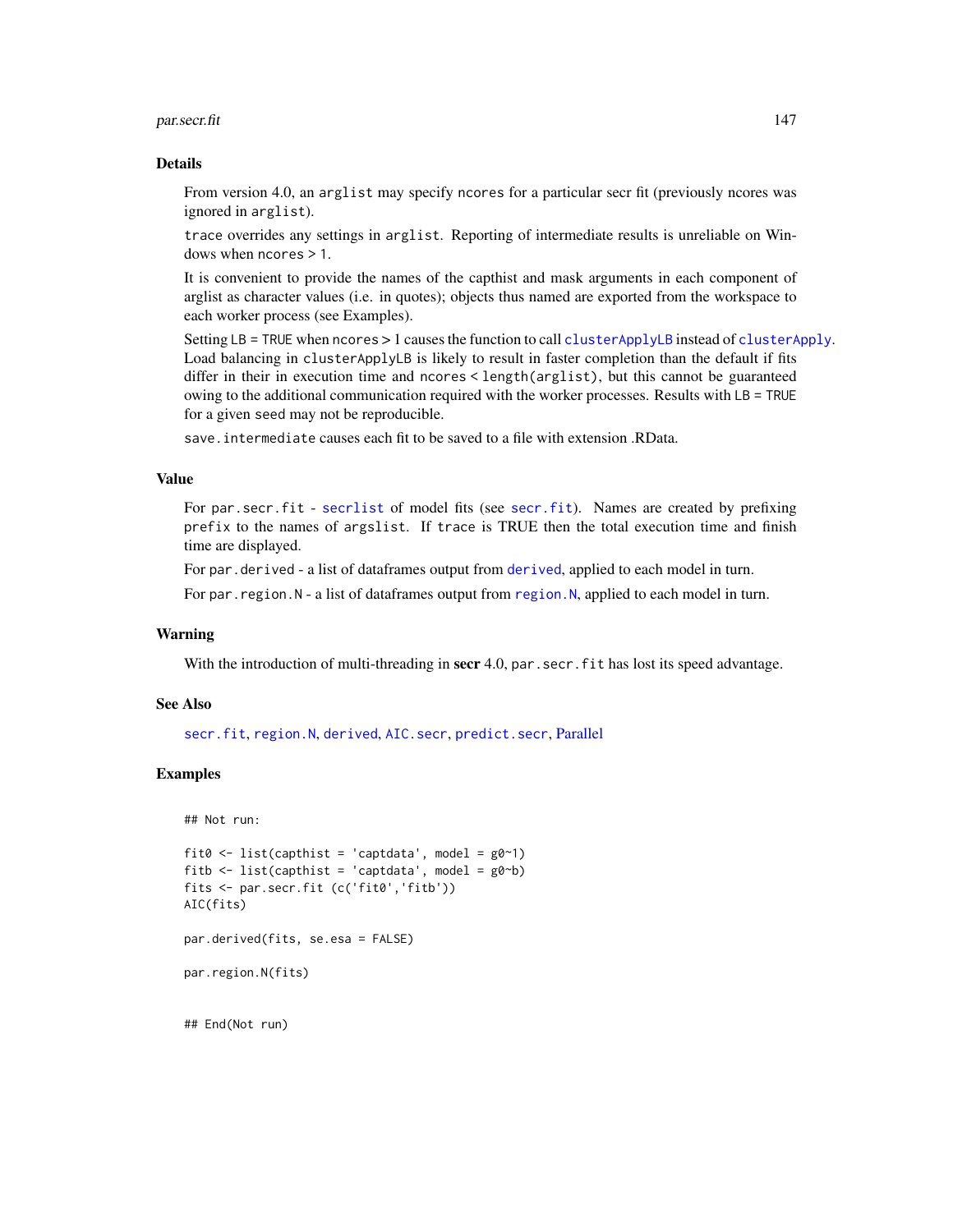<span id="page-147-0"></span>

#### Description

From version 4.0 secr uses multi-threading in C++ (package RcppParallel, Allaire et al. 2021) to speed likelihood evaluation and hence model fitting in secr. fit. Detection histories are distributed over threads. Setting ncores = NULL in functions with multi-threading uses the existing value from the environment variable RCPP\_PARALLEL\_NUM\_THREADS (see [setNumThreads](#page-233-0)).

These functions use multi-threading and call setNumThreads internally:

```
autoini
confint.secr
derived.secr
derivedSystematic
esa
fxi.secr and related functions
pdot
region.N
score.test
secr.fit
```
These functions use multi-threading without calling setNumThreads:

```
LLsurface.secr
mask.check
expected.n
secr.test
sim.secr
```
Other functions may use multithreading indirectly through a call to one of these functions. Examples are [suggest.buffer](#page-271-0) (autoini), [esa.plot](#page-71-0) (pdot), and [bias.D](#page-271-1) (pdot).

NOTE: The mechanism for setting the number of threads changed between versions 4.1.0 and 4.2.0. The default number of cores is now capped at 2 to meet CRAN requirements. Setting ncores = NULL previously specified one less than the maximum number of cores.

Earlier versions of secr made more limited use of multiple cores (CPUs) through the package [par](#page-0-0)[allel](#page-0-0). This mechanism is still available in the functions listed here, but the speed gains are often small or even negative. Set ncores  $> 1$  in the function call to use multiple cores.

| Function     | Unit              | Benefit Notes |  |
|--------------|-------------------|---------------|--|
| ip.secr      | replicate         | large         |  |
| par.secr.fit | model             | none          |  |
| par.derived  | fitted model none |               |  |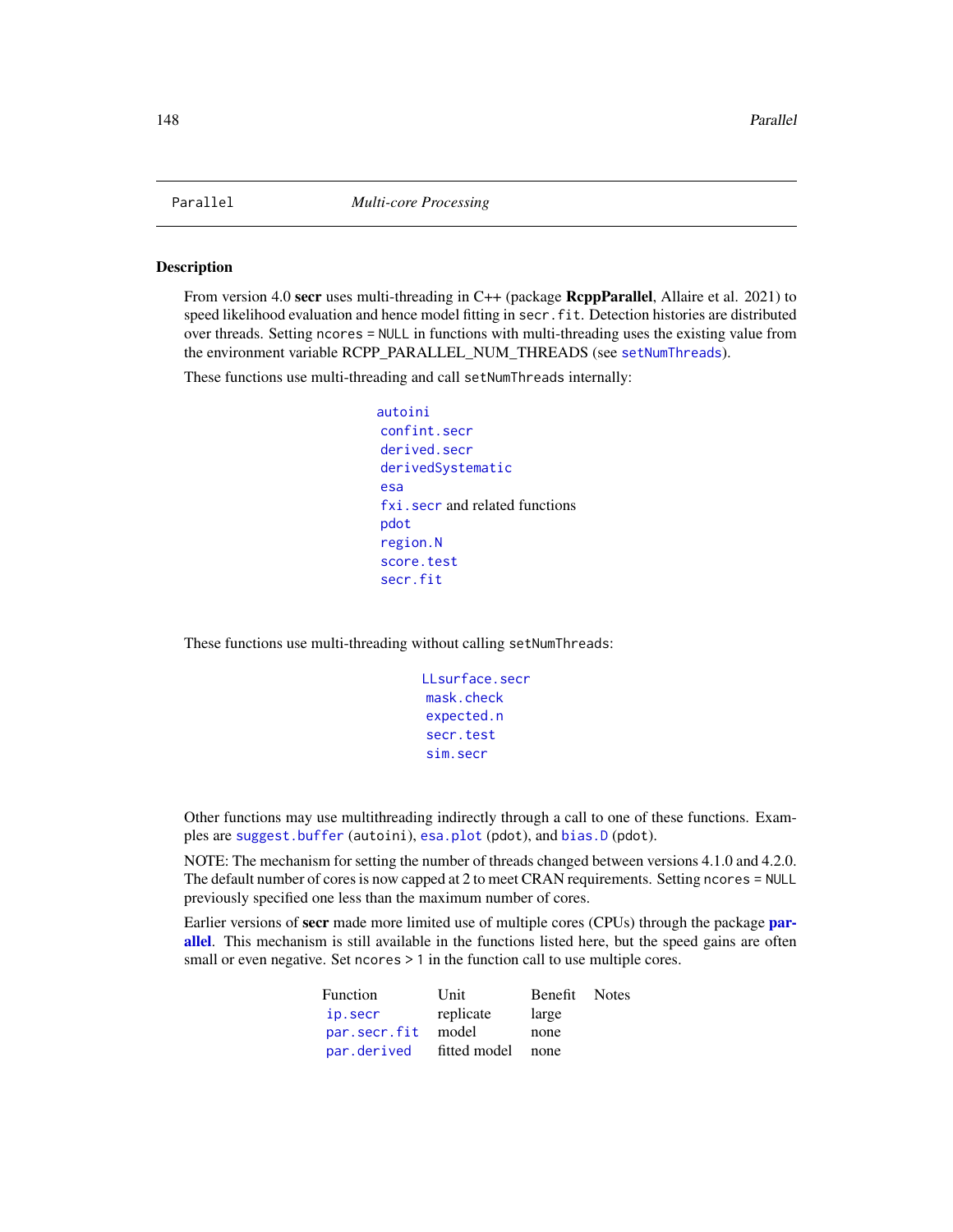## Parallel 2003 and 2004 and 2006 and 2006 and 2006 and 2006 and 2006 and 2006 and 2006 and 2006 and 2006 and 20

#### [par.region.N](#page-145-1) fitted model none

'Unit' refers to the unit of work sent to each worker process. As a guide, a 'large' benefit means >60% reduction in process time with 4 CPUs.

parallel offers several different mechanisms, bringing together the functionality of multicore and snow. The mechanism used by secr is the simplest available, and is expected to work across all operating systems. Technically, it relies on Rscript and communication between the master and worker processes is *via* sockets. As stated in the parallel documentation "Users of Windows and Mac OS X may expect pop-up dialog boxes from the firewall asking if an R process should accept incoming connections". You may possibly get warnings from R about closing unused connections. These can safely be ignored.

Use parallel::detectCores() to get an idea of how many cores are available on your machine; this may (in Windows) include virtual cores over and above the number of physical cores. See RShowDoc("parallel", package = "parallel") in core R for explanation.

In secr.fit the output component 'proctime' misrepresents the elapsed processing time when multiple cores are used.

## Warning

It appears that multicore operations in **secr** using **parallel** may fail if the packages **snow** and **snow**fall are also loaded. The error message is obscure:

"Error in UseMethod("sendData") : no applicable method for 'sendData' applied to an object of class "SOCK0node""

## References

Allaire, J. J., Francois, R., Ushey, K., Vandenbrouck, G., Geelnard, M. and Intel (2021) Rcpp-Parallel: Parallel Programming Tools for 'Rcpp'. R package version 5.1.2. https://CRAN.Rproject.org/package=RcppParallel.

# Examples

```
## Not run:
sessionInfo()
# R version 3.6.1 (2019-07-05)
# Platform: x86_64-w64-mingw32/x64 (64-bit)
# Running under: Windows 7 x64 (build 7601) Service Pack 1
# quad-core i7 CPU, 16 Gb RAM
# ...
## benefit from multi-threading in secr.fit
for (i in 1:8)
     print(system.time(secr.fit(ovenCH, buffer = 400, trace = FALSE, ncores = i)))
```
# user system elapsed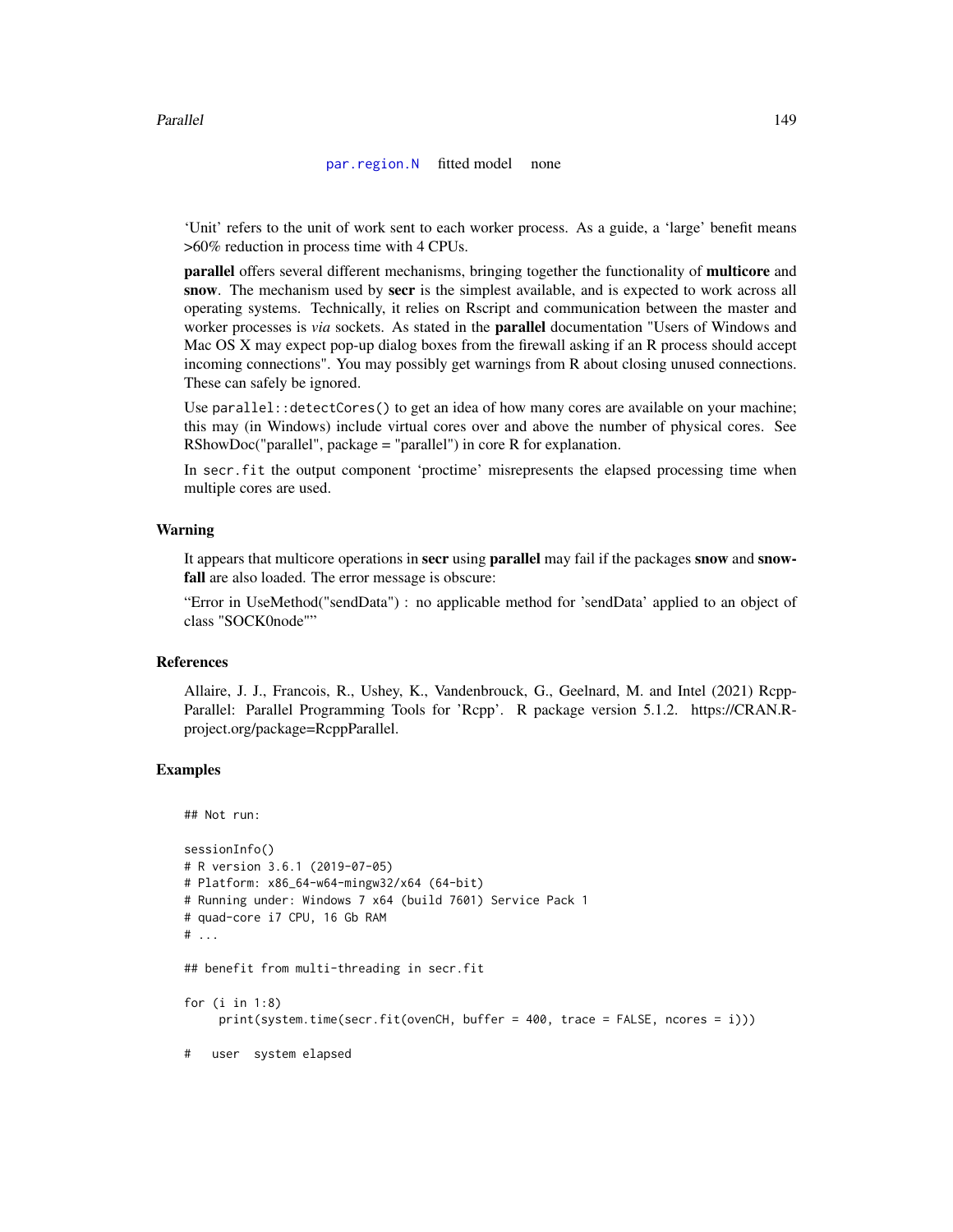150 Parallel

```
# 54.25 0.17 54.43
# user system elapsed
# 29.48 0.16 20.30
# user system elapsed
# 43.34 0.17 25.04
# user system elapsed
# 43.92 0.14 22.95
# user system elapsed
# 46.16 0.22 22.70
# user system elapsed
# 31.59 0.17 15.19
# user system elapsed
# 45.58 0.12 21.93
# user system elapsed
# 37.43 0.15 18.43
## and for simulation...
for (i in 1:8)
    print(system.time(sim.secr(secrdemo.0, nsim = 20, tracelevel = 0, ncores = i)))
# user system elapsed
# 160.68 0.78 161.93
# user system elapsed
# 158.48 0.56 89.42
# user system elapsed
# 158.54 0.43 65.05
# user system elapsed
# 165.00 0.39 55.06
# user system elapsed
# 171.38 0.53 48.03
# user system elapsed
# 191.03 0.47 48.14
# user system elapsed
# 184.46 0.52 43.42
# user system elapsed
# 193.07 0.56 42.34
for (i in 1:8)
   print(system.time(ip.secr (captdata, trace = FALSE, ncores = i)))
# user system elapsed
# 121.88 0.08 122.27
# user system elapsed
# 0.54 0.42 72.85
# user system elapsed
# 0.55 0.76 55.91
# user system elapsed
# 0.91 0.77 47.65
# user system elapsed
# 1.21 0.81 44.83
# user system elapsed
```
# 1.42 1.23 43.21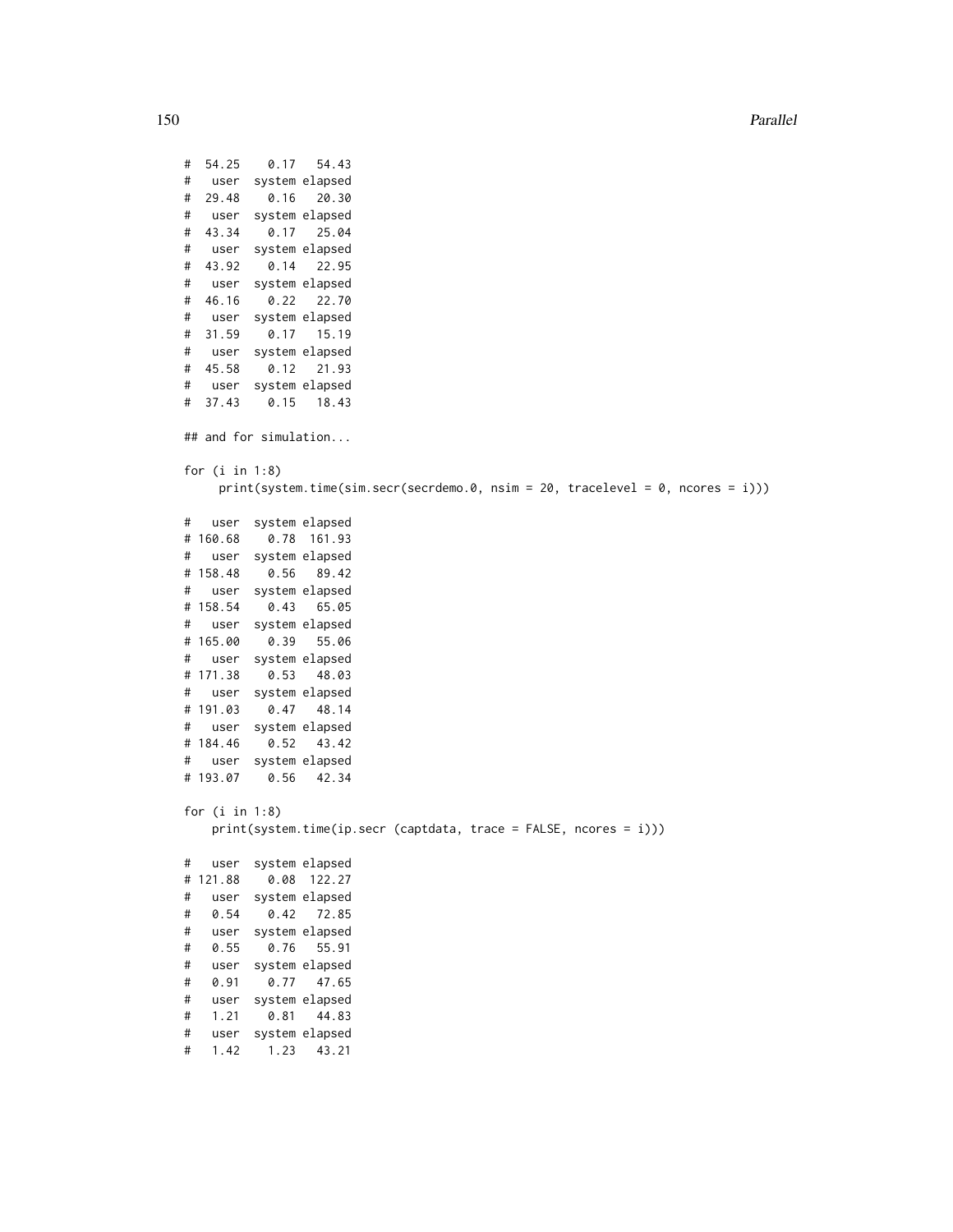pdot the contract of the contract of the contract of the contract of the contract of the contract of the contract of the contract of the contract of the contract of the contract of the contract of the contract of the contr

```
# user system elapsed
# 1.18 1.98 42.46
# user system elapsed
# 1.81 1.81 42.54
for (i in 1:8)
   print(system.time(LLsurface(secrdemo.0, ncores = i)))
# Evaluating log likelihood across grid of 121 points...
# user system elapsed
# 26.59 0.14 26.80
# Evaluating log likelihood across grid of 121 points...
# user system elapsed
# 25.74 0.13 17.73
# Evaluating log likelihood across grid of 121 points...
# user system elapsed
# 26.08 0.18 15.12
# Evaluating log likelihood across grid of 121 points...
# user system elapsed
# 26.93 0.19 13.82
# Evaluating log likelihood across grid of 121 points...
# user system elapsed
# 28.32 0.06 13.52
# Evaluating log likelihood across grid of 121 points...
# user system elapsed
# 29.40 0.16 13.05
# Evaluating log likelihood across grid of 121 points...
# user system elapsed
# 29.76 0.22 12.92
# Evaluating log likelihood across grid of 121 points...
# user system elapsed
# 29.10 0.20 12.81
```
## End(Not run)

<span id="page-150-0"></span>

pdot *Net Detection Probability*

# **Description**

Compute spatially explicit net probability of detection for individual(s) at given coordinates.

## Usage

```
pdot(X, traps, detectfn = 0, detectpar = list(g0 = 0.2,sigma = 25, z = 1), noccasions = NULL, binomN = NULL,
   userdist = NULL, ncores = NULL)
```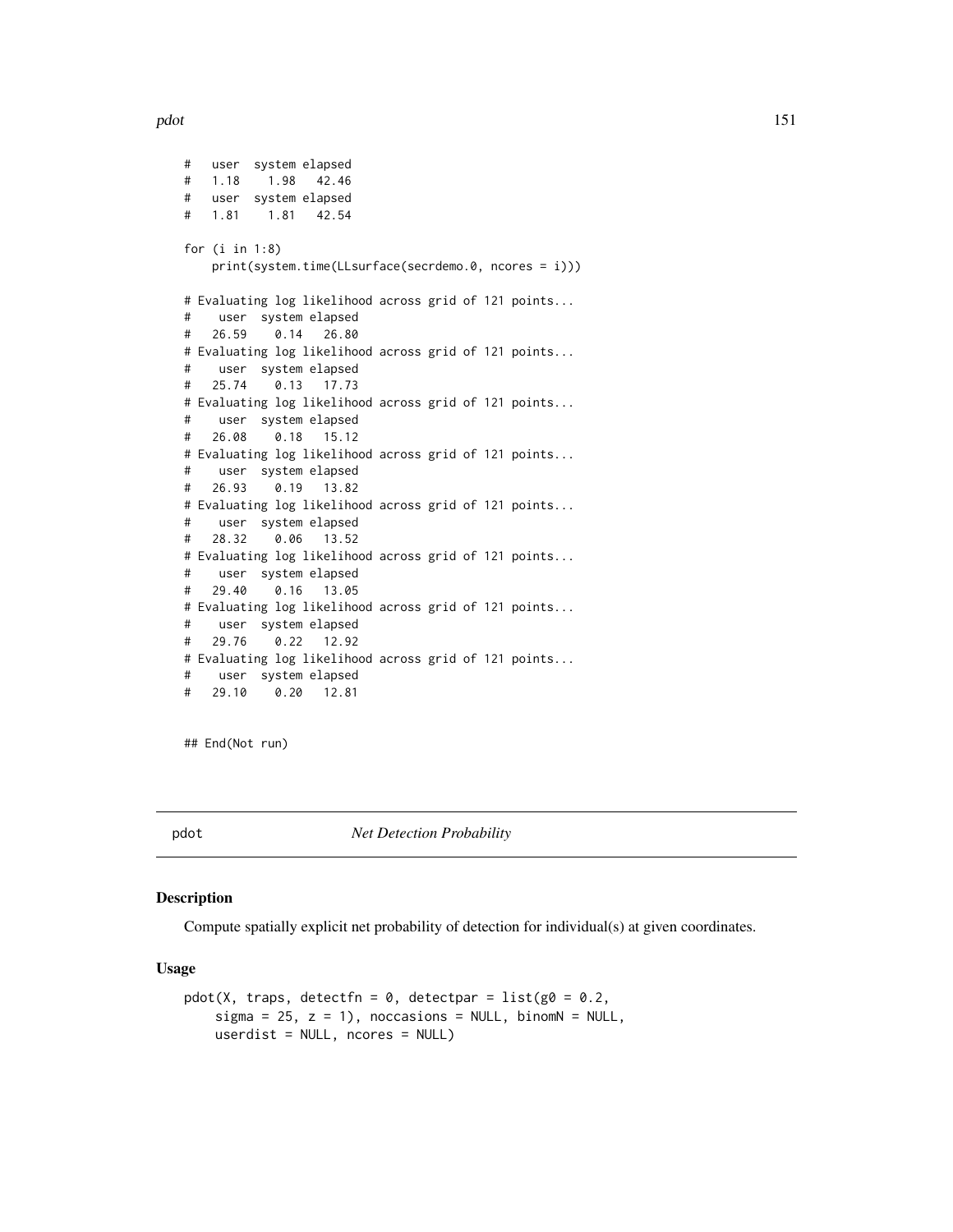$CVpdot(..., conditional = FALSE)$ 

## Arguments

| X           | vector or 2-column matrix of coordinates                                |
|-------------|-------------------------------------------------------------------------|
| traps       | traps object                                                            |
| detectfn    | integer code for detection function q.v.                                |
| detectpar   | a named list giving a value for each parameter of detection function    |
| noccasions  | number of sampling intervals (occasions)                                |
| binomN      | integer code for discrete distribution (see secr. fit)                  |
| userdist    | user-defined distance function or matrix (see userdist)                 |
| ncores      | integer number of threads                                               |
| .           | arguments passed to pdot                                                |
| conditional | logical; if TRUE then computed mean and CV are conditional on detection |

#### Details

If traps has a [usage](#page-296-0) attribute then noccasions is set accordingly; otherwise it must be provided.

The probability computed is  $p.(\mathbf{X}) = 1 - \prod_{i} \{1 - p_s(\mathbf{X}, k)\}^S$  where the product is over the detectors in traps, excluding any not used on a particular occasion. The per-occasion detection function  $p_s$ is halfnormal  $(0)$  by default, and is assumed not to vary over the  $S$  occasions.

For detection functions (10) and (11) the signal threshold 'cutval' should be included in detectpar, e.g., detectpar =  $list(beta0 = 103, beta1 = -0.11, s dS = 2, cutval = 52.5)$ .

The calculation is not valid for single-catch traps because  $p(\mathbf{X})$  is reduced by competition between animals.

userdist cannot be set if 'traps' is any of polygon, polygonX, transect or transectX. if userdist is a function requiring covariates or values of parameters 'D' or 'noneuc' then X must have a covariates attribute with the required columns.

Setting ncores = NULL uses the existing value from the environment variable RCPP\_PARALLEL\_NUM\_THREADS (see [setNumThreads](#page-233-0)).

CVpdot returns the expected mean and CV of pdot across the points listed in X, assuming uniform population density. X is usually a habitat mask. See Notes for details.

# Value

For pdot, a vector of probabilities, one for each row in X.

For CVpdot, a named vector with elements 'meanpdot' and 'CVpdot'.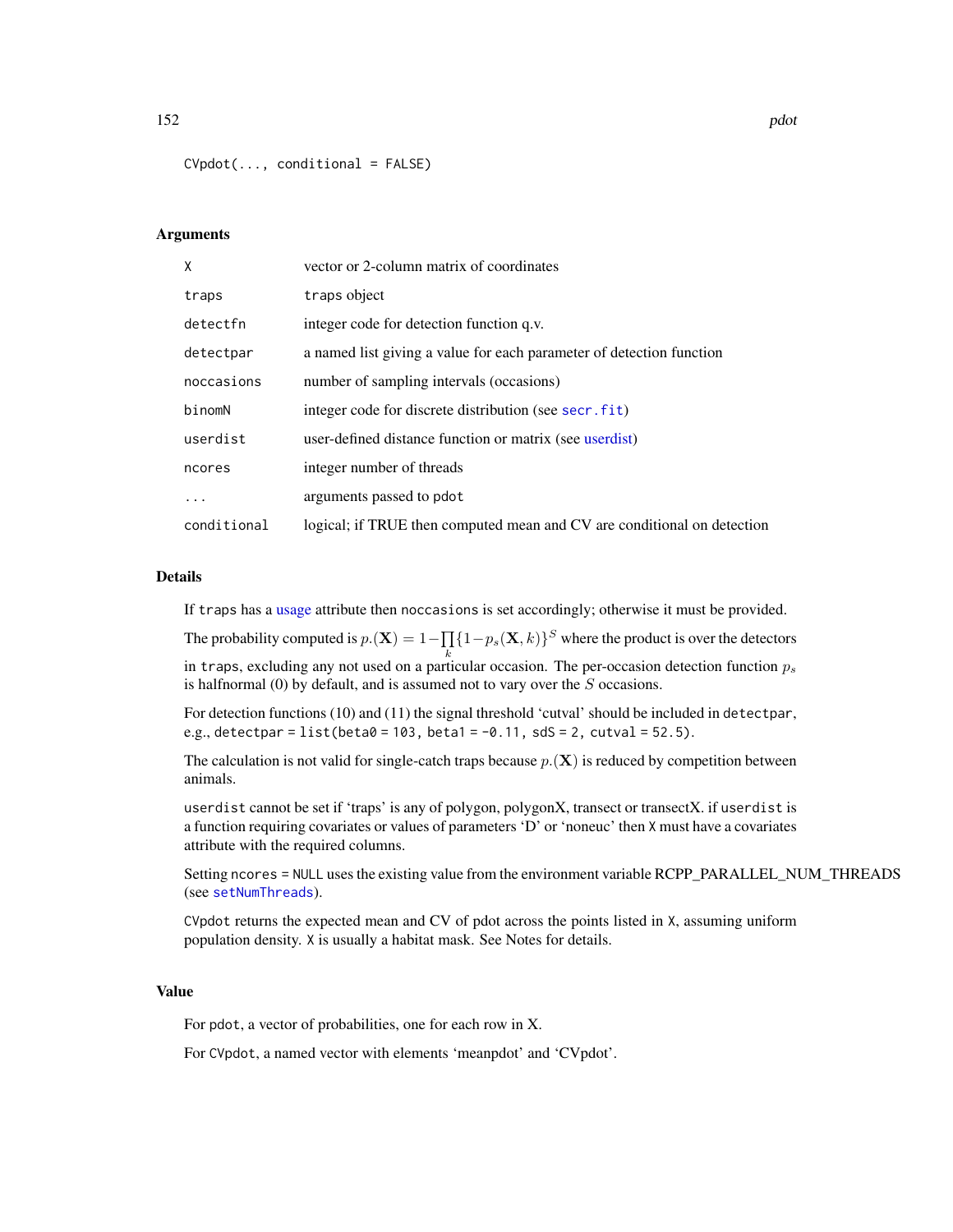# Note

CVpdot computes the mean  $\mu$  and variance V of the location-specific overall detection probability  $p(\mathbf{X})$  as follows.

$$
\mu = \int p.(\mathbf{X}) f(\mathbf{X}) d\mathbf{X},
$$

$$
V = \int p.(\mathbf{X})^2 f(\mathbf{X}) d\mathbf{X} - \mu^2
$$

.

For uniform density and conditional = FALSE,  $f(\mathbf{X})$  is merely a scaling factor independent of **X**. If conditional = TRUE then  $f(\mathbf{X}) = p.(\mathbf{X}) / \int p.(\mathbf{X}) d\mathbf{X}$ . The coefficient of variation is  $CV = \sqrt{V}/\mu$ .

## See Also

[secr](#page-4-0), [make.mask](#page-115-0), [Detection functions](#page-0-0), [pdot.contour](#page-38-0), [CV](#page-42-0)

# Examples

## Not run:

```
temptrap <- make.grid()
 ## per-session detection probability for an individual centred
 ## at a corner trap. By default, noccasions = 5.
 pdot (c(0,0)), temptrap, detectpar = list(g0 = 0.2, sigma = 25),
   noccasions = 5)
 msk <- make.mask(temptrap, buffer = 100)
 CVpdot(msk, temptrap, detectpar = list(g0 = 0.2, sigma = 25),
   noccasions = 5)
## End(Not run)
```
PG *Telemetry Fixes in Polygons*

# Description

For a telemetry dataset, either as a standalone capthist object with detector type 'telemetryonly' or the xylist attribute of a combined capthist object resulting from addTelemetry, determine the proportion of fixes of each individual that lie within a set of polygons. Typically used to obtain the proportion of fixes on a trapping grid, hence 'proportion on grid'.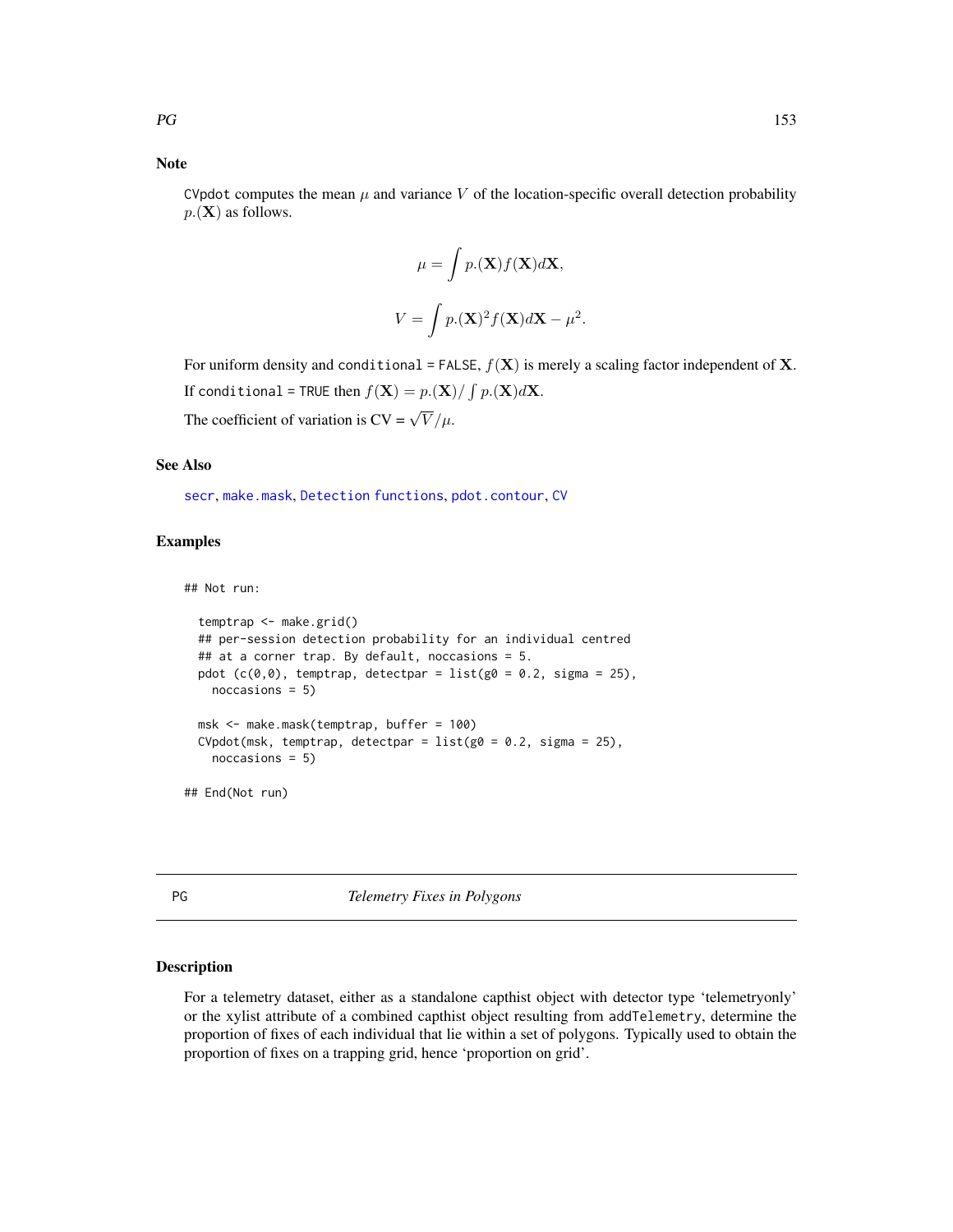# Usage

 $PG(CH, poly = NULL, include NULL = FALSE, plt = FALSE, ...)$ 

# Arguments

| CН          | capthist object including telemetry locations                                           |
|-------------|-----------------------------------------------------------------------------------------|
| poly        | polygon object (see boundarytoSF)                                                       |
| includeNULL | logical; if TRUE then missing values are returned for animals without telemetry<br>data |
| plt         | logical; if TRUE then poly and telemetry locations are plotted                          |
| $\ddotsc$   | other arguments passed to buffer.contour                                                |

## Details

By default poly is obtained by applying [buffer.contour](#page-38-0) with arguments . . . to the traps attribute of CH. Note that either a positive buffer argument or convex = TRUE is needed for the polygon to have area  $> 0$ .

If plt = TRUE, buffer.contour is used to plot poly and the points are overplotted (open circles outside, filled circles inside). To control the framing of the plot, create an initial plot (e.g., with plot.traps, setting the border argument) and use add = TRUE (see Examples).

# Value

Numeric vector of proportions. If includeNULL = TRUE length equal to number of animals (rows) in CH; otherwise length is the number of animals for which there is telemetry data (because xylist may cover only a subset of animals in CH).

# References

Grant, T. J. and Doherty, P. F. (2007) Monitoring of the flat-tailed horned lizard with methods incorporating detection probability. *Journal of Wildlife Management* 71, 1050–1056

## See Also

[addTelemetry](#page-10-0), [buffer.contour](#page-38-0), [pointsInPolygon](#page-169-0)

# Examples

```
## Not run:
olddir <- setwd('d:/density communication/combining telemetry and secr/possums')
CvilleCH <- read.capthist('CVILLE summer captures 4occ.txt',
                          'CVILLE detectors summer 4occ.txt',
                          detector = 'single')
CvilleGPS <- read.telemetry('CVILLE GPS Combined 4occ.txt')
CvilleGPSnew <- read.telemetry('CVILLE summer GPS New occasions.txt')
```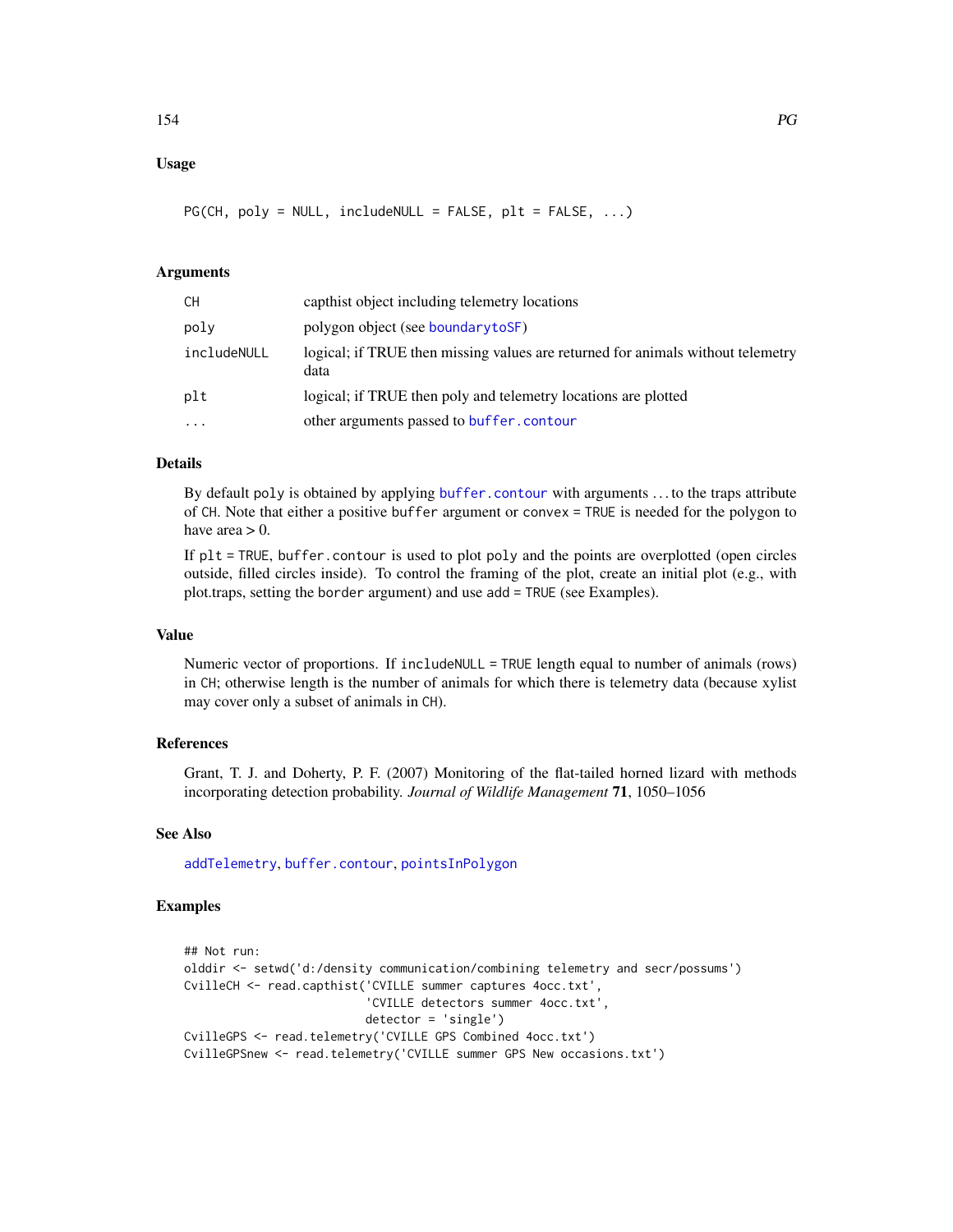}

}

}

}

}

xyl <- telemetryxy(CH)

sapply(1:nrepl, onerepl)

D <- length(xyl) / maskarea(mask)

```
setwd(olddir)
CvilleBoth <- addTelemetry(CvilleCH, CvilleGPSnew)
plot(CvilleBoth, border = 400)
PG(CvilleBoth, buffer = 100, convex = TRUE, plt = TRUE, add = TRUE,
   col = 'red')###################################################################
## this code computes an area-adjusted density estimate
## cf Grant and Doherty 2007
PGD \leftarrow function (CH, estimator = 'h2', ...) {
   pg \leftarrow PG(CH, \ldots)PGbar <- mean(pg)
   N <- closedN(CH, estimator)
   A <- polyarea(buffer.contour(traps(CH), ...)[[1]])
   Dhat <- N$Nhat / A * PGbar
   varDhat <- (N$Nhat^2 * var(pg) + PGbar^2 * N$seNhat^2) / A^2
   c(Dhat = Dhat, seDhat = sqrt(varDhat))
plot(traps(CvilleBoth), border = 400)
PGD(CvilleBoth, buffer = 0, convex = TRUE, plt = TRUE, add = TRUE)
PGD(CvilleBoth, est='null', buffer = 0, convex = TRUE, plt = FALSE)
###################################################################
## this code generates a PG summary for telemetry records randomly
## translated and rotated, keeping the centres within a habitat mask
randomPG <- function(CH, poly = NULL, mask, reorient = TRUE, nrepl = 1,
                     seed = 12345, ...) { }moveone <- function(xy, newcentre) {
        xy <- sweep(xy,2,apply(xy,2,mean))
        if (reorient) ## random rotation about centre
            xy <- rotate(xy, runif(1)*360)
        sweep(xy,2,unlist(newcentre), "+")
    onerepl \leq function(r) { ## r is dummy for replicate
        centres \leq sim.popn(D = D, core = mask, model2D = "IHP",Ndist = "fixed")
        xyl <- mapply(moveone, xyl, split(centres, rownames(centres)))
        attr(CH, 'xylist') <- xyl ## substitute random placement
        PG(CH = CH, poly = poly, plt = FALSE, ...)set.seed(seed)
    if (!requireNamespace('sf')) stop ("requires package sf")
    if (is.null(poly)) {
        poly <- buffer.contour (traps(CH), ...)
        poly <- lapply(poly, as.matrix)
       poly <- sf::st_sfc(sf::st_polygon(poly))
```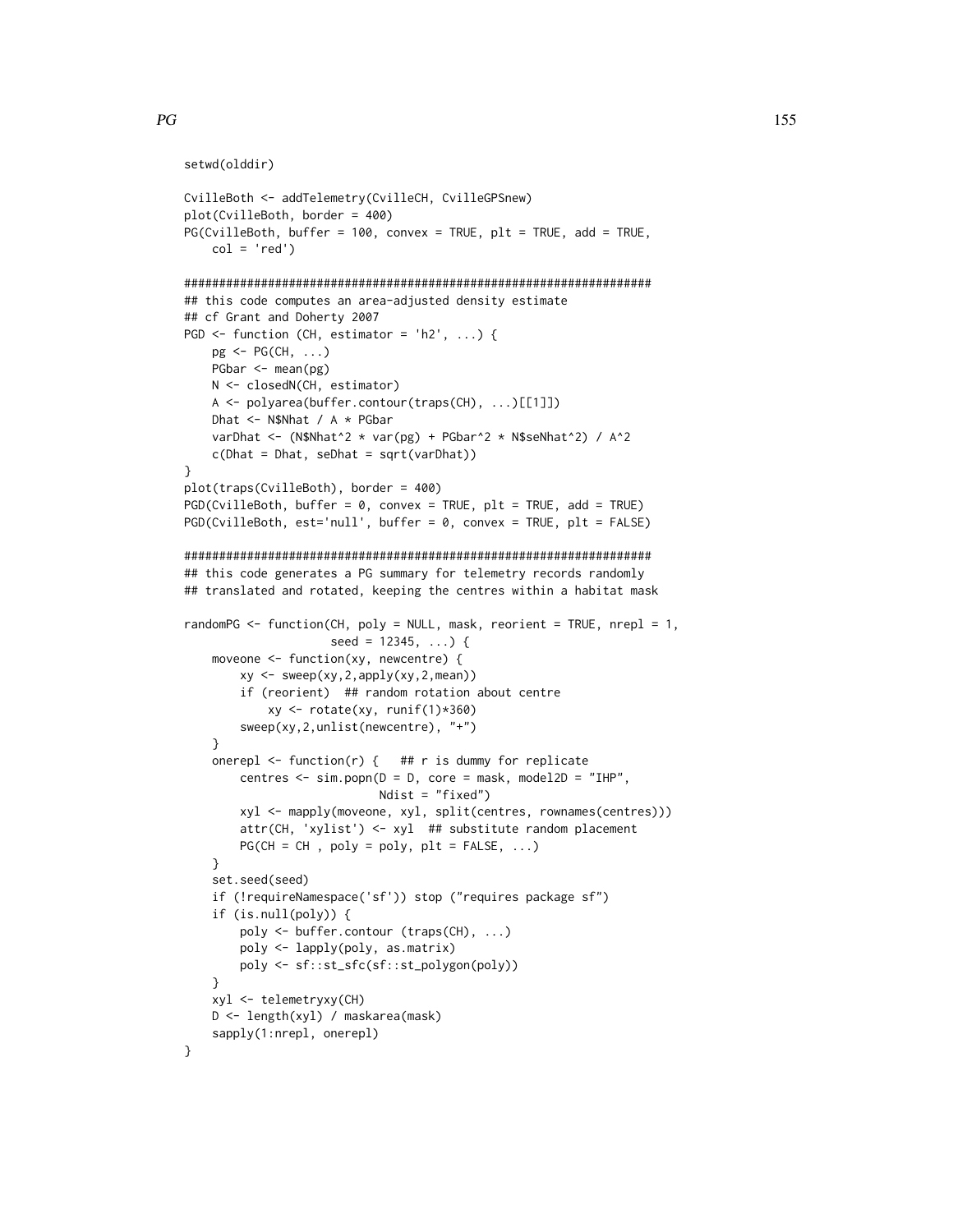```
mask <- make.mask (traps(CvilleBoth), buffer = 400, type = "trapbuffer")
pg <- randomPG (CvilleBoth, mask = mask, buffer = 100, convex = TRUE,
   nrep1 = 20apply(pg, 1, mean)
###################################################################
```
## End(Not run)

plot.capthist *Plot Detection Histories*

## Description

Display a plot of detection (capture) histories or telemetry data over a map of the detectors.

## Usage

```
## S3 method for class 'capthist'
plot(x, rad = 5, hidden) = FALSE, tracks = FALSE,title = TRUE, subtitle = TRUE, add = FALSE, varycol = TRUE,
   icolours = NULL, randcol = FALSE, lab1cap = FALSE, laboffset = 4, ncap = FALSE,
  splitocc = NULL, col2 = "green", type = c("petal", "n.per.detector", "n.per.cluster",
        "sightings", "centres", "telemetry", "nontarget"),
   cappar = list(cex = 1.3, pch = 16, col = "blue"),trkpar = list(col = "blue", lwd = 1),labpar = list(cex = 0.7, col = "black"), ...)
plotMCP(x, add = FALSE, col = "black", fill = NA, lab1cap = FALSE, laboffset = 4,ncap = FALSE, ...
```
## Arguments

| $\mathsf{x}$ | an object of class capthist                                                                                                    |
|--------------|--------------------------------------------------------------------------------------------------------------------------------|
| rad          | radial displacement of dot indicating each capture event from the detector loca-<br>tion (used to separate overlapping points) |
| hidetraps    | logical indicating whether trap locations should be displayed                                                                  |
| tracks       | logical indicating whether consecutive locations of individual animals should be<br>joined by a line                           |
| title        | logical or character string for title                                                                                          |
| subtitle     | logical or character string for subtitle                                                                                       |
| add          | logical for whether to add to existing plot                                                                                    |
| varycol      | logical for whether to distinguish individuals by colour                                                                       |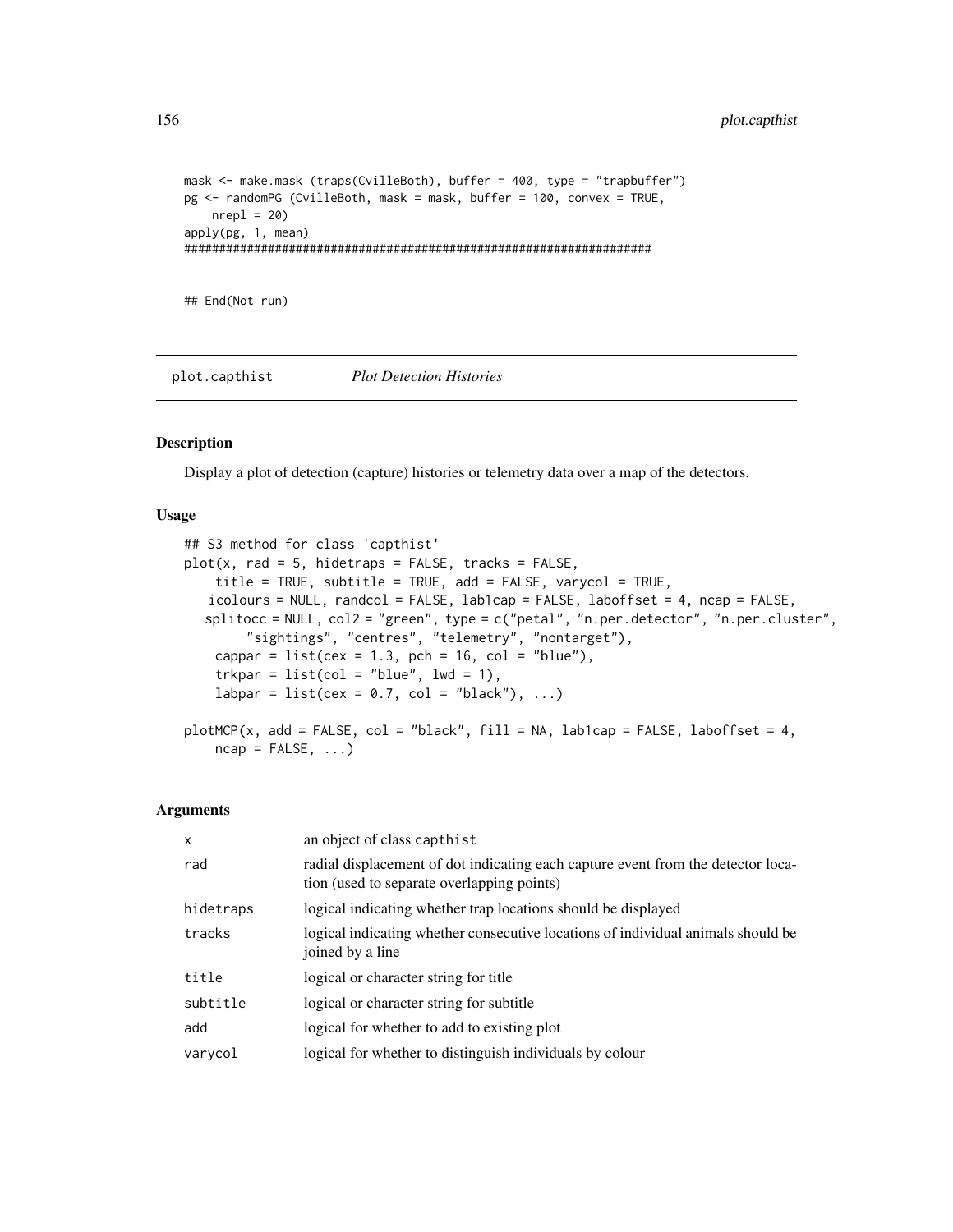## plot.capthist 157

| icolours  | vector of individual colours (when varycol = TRUE), or colour scale (non-petal<br>plots) |
|-----------|------------------------------------------------------------------------------------------|
| randcol   | logical to use random colours (varyco $l = TRUE$ )                                       |
| lab1cap   | logical for whether to label the first capture of each animal                            |
| laboffset | distance by which to offset labels from points                                           |
| ncap      | logical to display the number of detections per trap per occasion                        |
| splitocc  | optional occasion from which second colour is to be used                                 |
| col2      | second colour (used with splitocc)                                                       |
| type      | character string ("petal", "n.per.detector" or "n.per.cluster")                          |
| cappar    | list of named graphical parameters for detections (passed to par)                        |
| trkpar    | list of named graphical parameters for tracks (passed to par)                            |
| labpar    | list of named graphical parameters for labels (passed to par)                            |
| .         | arguments to be passed to plot. traps                                                    |
| col       | vector of line colour numbers or names (plotMCP only)                                    |
| fill      | vector of fill colour numbers or names (plotMCP only)                                    |
|           |                                                                                          |

# Details

By default, a 'petal' plot is generated in the style of Density (Efford 2012) using eqscplot from the MASS library.

If type = "n.per.detector" or type = "n.per.cluster" the result is a colour-coded plot of the number of individuals at each unit, pooled over occasions.

If type = "sightings" the sightings of unmarked animals are displayed on a petal-like plot (requires mark-resight data) (see also [sightingPlot](#page-298-0)).

If type = "centres" then a single point is plotted for each animal, jittered on each axis by a random amount (limits +/- rad/2).

If type = "telemetry" and the 'telemetryxy' attribute is not NULL then the telemetry locations are plotted.

If type = "nontarget" and the 'nontarget' attribute is not NULL then the nontarget captures or interference events are plotted.

If title = FALSE no title is displayed; if title = TRUE, the session identifer is used for the title.

If subtitle  $=$  FALSE no subtitle is displayed; if subtitle  $=$  TRUE, the subtitle gives the numbers of occasions, detections and individuals.

If  $x$  is a multi-session capthist object then a separate plot is produced for each session. Use par(mfrow = c(nr, nc)) to allow a grid of plots to be displayed simultaneously (nr rows x nc columns).

These arguments are used only for petal plots: rad, tracks, varycol, randcol, lab1cap, laboffset, ncap, splitocc, col2, trkpar, and labpar. Call occasion Key to add a key to the petals.

If icolours = NULL and varycol = TRUE then a vector of colours is generated automatically as topo.colors((nrow(x)+1)  $*$  1.5). If there are too few values in icolours for the number of individuals then colours will be re-used.

plotMCP plots minimum convex polygons of individual location data over a base plot of detector locations. Usually the data are telemetry locations in the xylist attribute of the capthist object; if this is not present and x is a polygon search capthist then the individual xy data are plotted.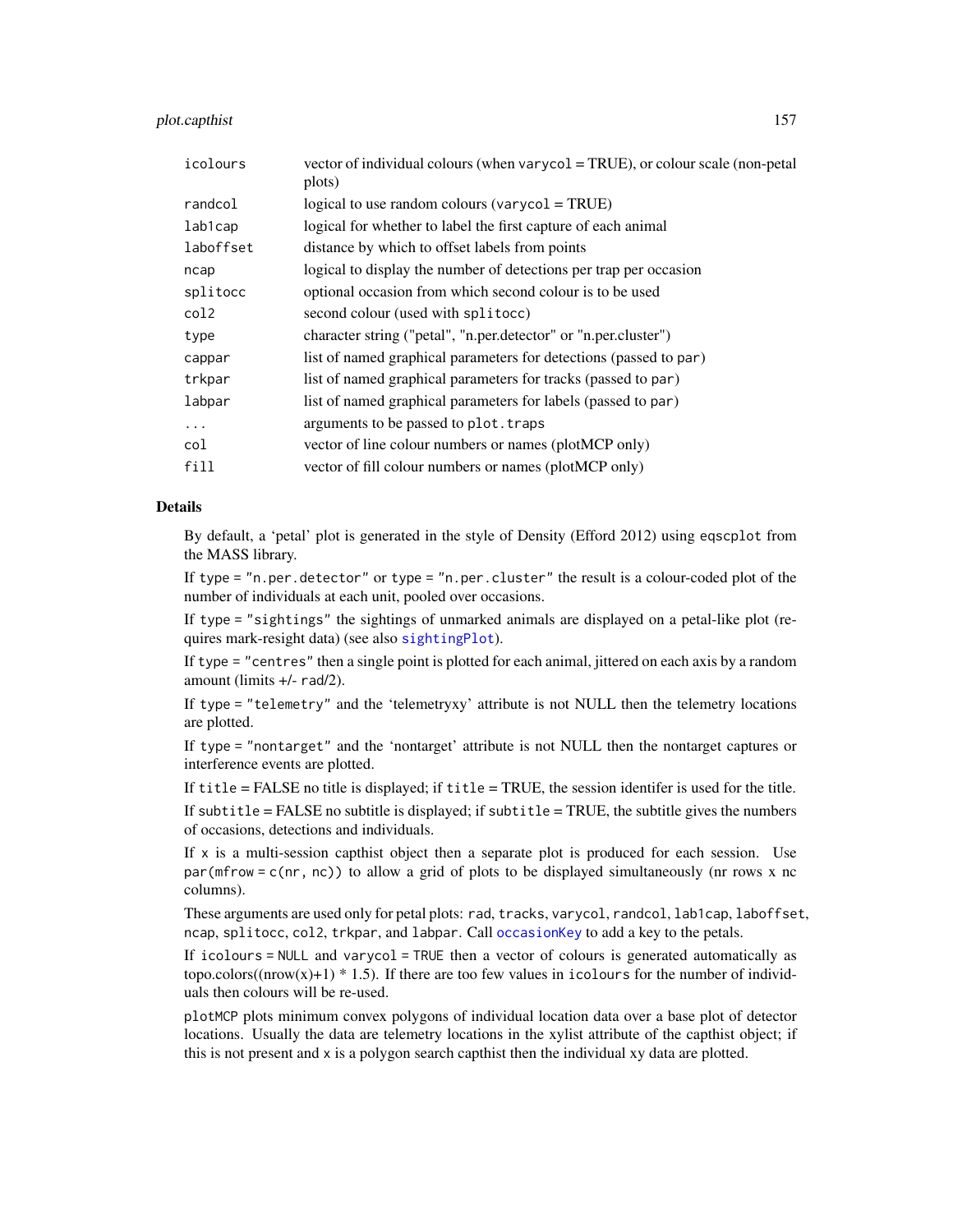For type = "petal", the number of detections in x. For type = "sightings", the number of sightings of unmarked animals in x. For type = "n.per.detector" or type = "n.per.cluster", a dataframe with data for a legend (see Examples).

plotMCP invisibly returns a list in which each component is a 2-column (x,y) dataframe of boundary coordinates for one individual.

## References

Efford, M. G. (2012) *DENSITY 5.0: software for spatially explicit capture–recapture*. Department of Mathematics and Statistics, University of Otago, Dunedin, New Zealand. [https://www.otago.](https://www.otago.ac.nz/density/) [ac.nz/density/](https://www.otago.ac.nz/density/).

## See Also

[capthist](#page-24-0), [occasionKey](#page-137-0), [sightingPlot](#page-298-0)

# Examples

```
demotrap <- make.grid()
tempcapt <- sim.capthist(demotrap,
   popn = list(D = 5, buffer = 50),
   detectpar = list(g0 = 0.15, sigma = 30)plot(tempcapt, border = 10, rad = 3, tracks = TRUE,
   lab1cap = TRUE, laboffset = 2.5)## type = n.per.cluster
## generate some captures
testregion <- data.frame(x = c(0, 2000, 2000, 0),
    y = c(0, 0, 2000, 2000)popn \le sim.popn (D = 10, core = testregion, buffer = 0,
   model2D = "hills", details = list(hills = c(-2,3)))
t1 <- make.grid(nx = 1, ny = 1)
t1.100 \leq make.systematic (cluster = t1, spacing = 100,
    region = testregion)
capt \leq sim.capthist(t1.100, popn = popn, noccasions = 1)
## now plot captures ...
temp <- plot(capt, title = "Individuals per cluster",
    type = "n.per.cluster", hidetraps = FALSE,
   gridlines = FALSE, cappar = list(cex = 1.5))if (interactive()) {
    ## add legend; click on map to place top left corner
    legend (locator(1), pch = 21, pt.bg = temp$colour,
        pt.cex = 1.3, legend = temp$legend, cex = 0.8)
}
```
## Not run: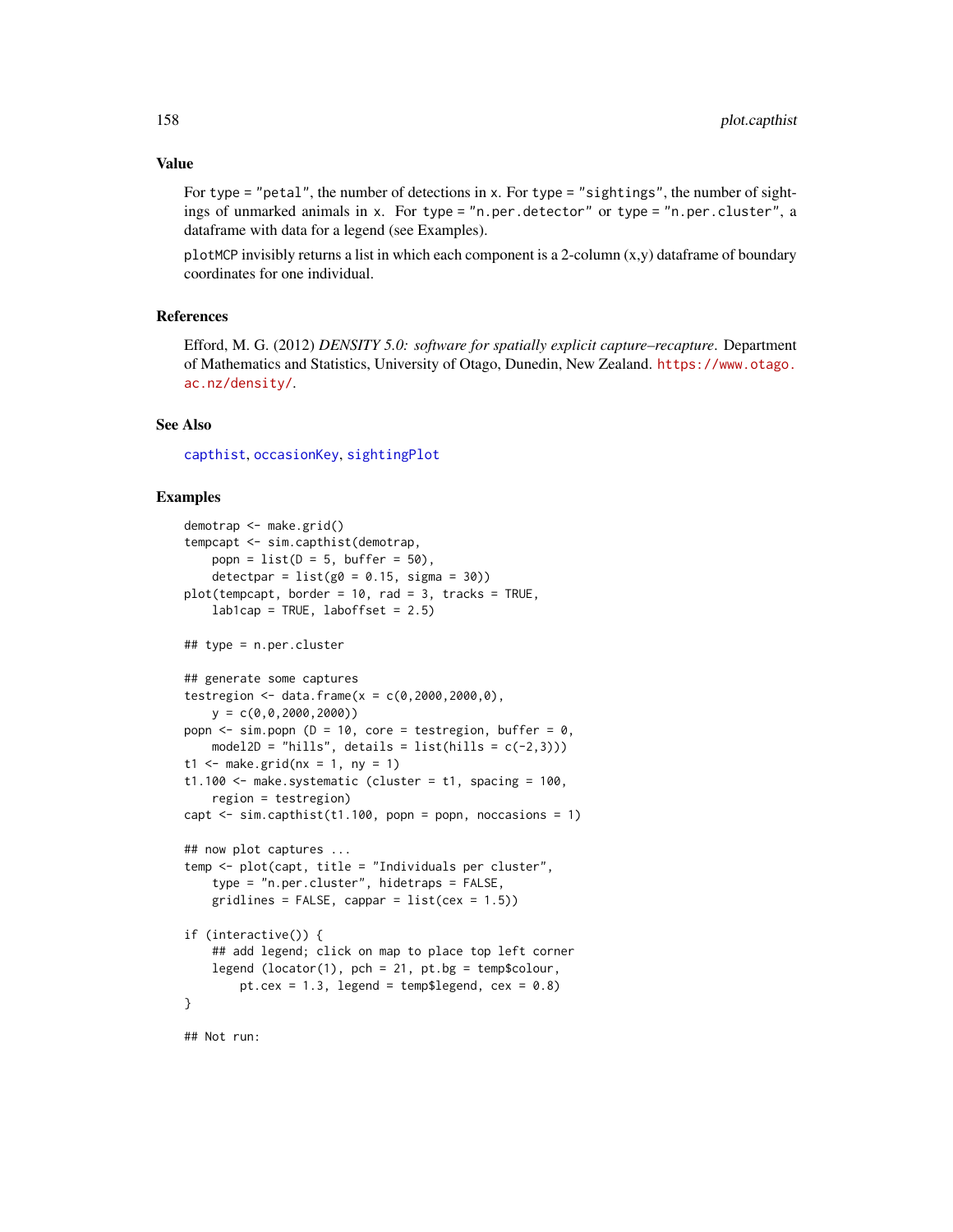## plot.mask 159

```
## try varying individual colours - requires RColorBrewer
library(RColorBrewer)
plot(infraCH[[2]], icolours = brewer.pal(12, "Set3"), tracks = TRUE,
   bg = "black", cappar = list(cex = 2), border = 10, rad = 2,
   gridlines = FALSE)
## generate telemetry data
te <- make.telemetry()
tr <- make.grid(detector = "proximity")
totalpop \le sim.popn(tr, D = 20, buffer = 100)
tepop <- subset(totalpop, runif(nrow(totalpop)) < 0.05)
teCH <- sim.capthist(te, popn = tepop, renumber=FALSE, detectfn = "HHN",
    detectpar = list(lambda = 3, sigma = 25))plot(teCH, type = 'telemetry', tracks = TRUE)
## simple "centres" example
## polygon data require 'hazard' detection function 14:19
CH <- sim.capthist(make.poly(), nocc = 20, detectfn = 'HHN',
   detection = list(lambda = 1, sigma = 10))plot(CH, cappar = list(col = 'orange'), varycol = FALSE, border = 10)plot(CH, type = 'centres', add = TRUE, rad = 0)## End(Not run)
```
plot.mask *Plot Habitat Mask, Density or Resource Surface*

# <span id="page-158-0"></span>**Description**

Plot a habitat mask either as points or as an image plot. Colours maybe used to show the value of one mask covariate.

#### Usage

```
## S3 method for class 'mask'
plot(x, border = 20, add = FALSE, covariate = NULL, axes = FALSE,dots = TRUE, col = "grey", breaks = 10, meshcol = NA, ppoly = TRUE,
   polycol = "red", legend = TRUE, ...)## S3 method for class 'Dsurface'
plot(x, covariate, group = NULL, plottype =
    "shaded", scale = 1, ...## S3 method for class 'Rsurface'
plot(x, covariate = "Resource", plottype ="shaded", scale = 1, ...spotHeight (object, prefix = NULL, dec = 2, point = FALSE, text = TRUE,
```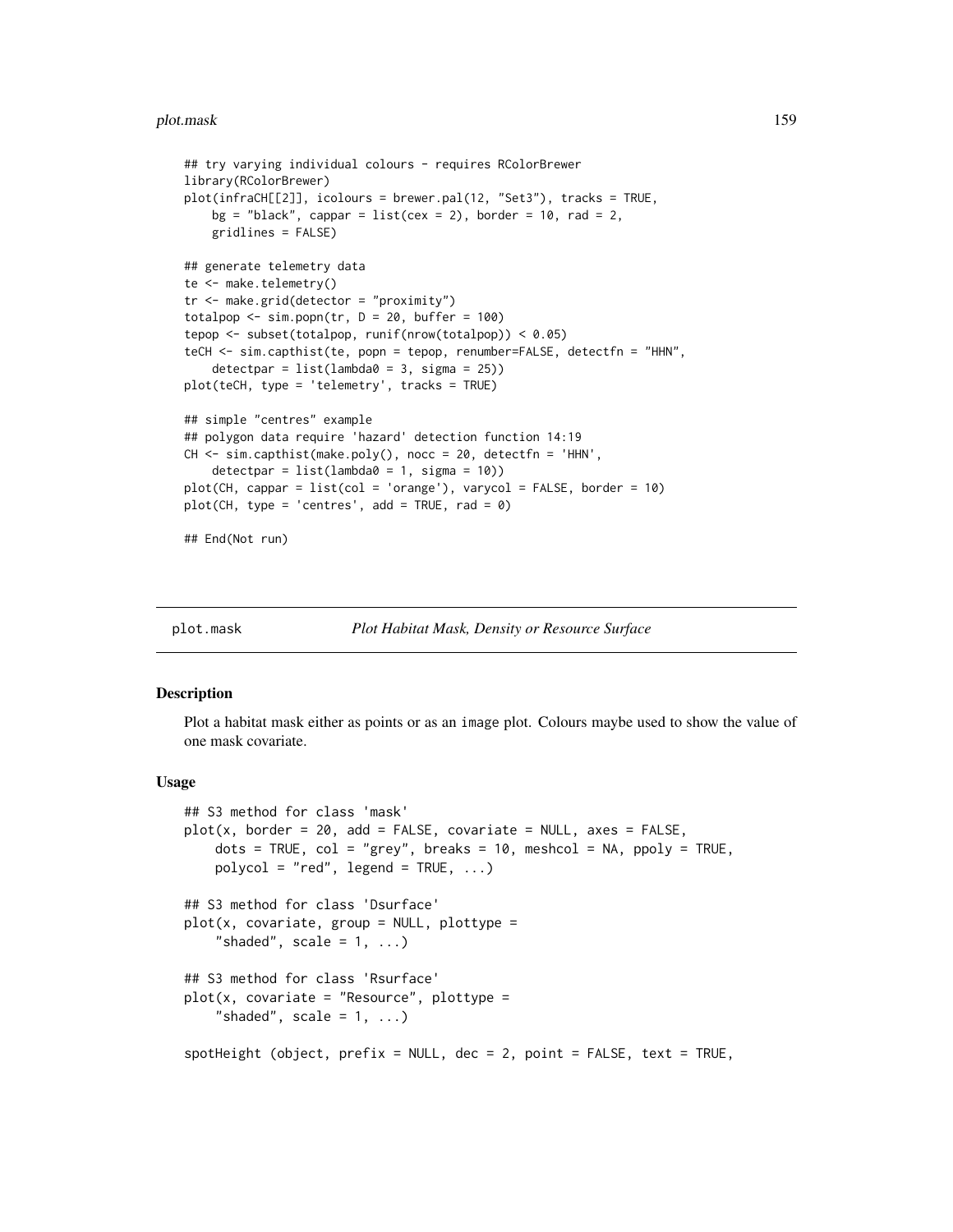160 plot.mask

 $sep = "$ , ", session = 1, scale = 1, ...)

# Arguments

| x, object | mask or Dsurface object                                                                                                                                                           |
|-----------|-----------------------------------------------------------------------------------------------------------------------------------------------------------------------------------|
| border    | width of blank display border (metres)                                                                                                                                            |
| add       | logical for adding mask points to an existing plot                                                                                                                                |
| covariate | name (as character string in quotes) or column number of a covariate to use for<br>colouring                                                                                      |
| axes      | logical for plotting axes                                                                                                                                                         |
| dots      | logical for plotting mask points as dots, rather than as square pixels                                                                                                            |
| col       | $colour(s)$ to use for plotting                                                                                                                                                   |
| breaks    | an integer or a numeric vector $-$ see cut                                                                                                                                        |
| meshcol   | colour for pixel borders (NA for none)                                                                                                                                            |
| ppoly     | logical for whether the bounding polygon should be plotted (if 'poly' specified)                                                                                                  |
| polycol   | colour for outline of polygon ( $ppoly = TRUE$ )                                                                                                                                  |
| legend    | logical; if TRUE a legend is plotted                                                                                                                                              |
| .         | other arguments passed to eqscplot (in the case of plot.mask), plot.mask (in<br>the case of plot. Dsurface and plot. Rsurface), and points or text (in the<br>case of spotHeight) |
| group     | group for which plot required, if more than 1                                                                                                                                     |
| plottype  | character string c("dots", "shaded", "contour", "persp")                                                                                                                          |
| scale     | numeric multiplier for density or other numeric covariate (see Dsurface)                                                                                                          |
| prefix    | character vector for name(s) of covariate(s) to retrieve                                                                                                                          |
| dec       | number of decimal places for rounding density                                                                                                                                     |
| point     | logical for whether to plot point                                                                                                                                                 |
| text      | logical for whether to place density label on plot                                                                                                                                |
| sep       | character separator for elements if length(prefix)>1                                                                                                                              |
| session   | session number or identifier                                                                                                                                                      |

# Details

The argument dots of plot.mask selects between two distinct types of plot (dots and shaded (coloured) pixels).

plot.Dsurface and plot.Rsurface offer contour and perspective plots in addition to the options in plot.mask. It may take some experimentation to get what you want - see [contour](#page-38-1) and [persp](#page-0-0).

For plot.Dsurface the default value of 'covariate' is 'D' unless the Dsurface has a 'parameter' attribute of 'noneuc',

If using a covariate or Dsurface or Rsurface to colour dots or pixels, the col argument should be a colour vector of length equal to the number of levels (the default palette from 2.9.0 is terrain.colors,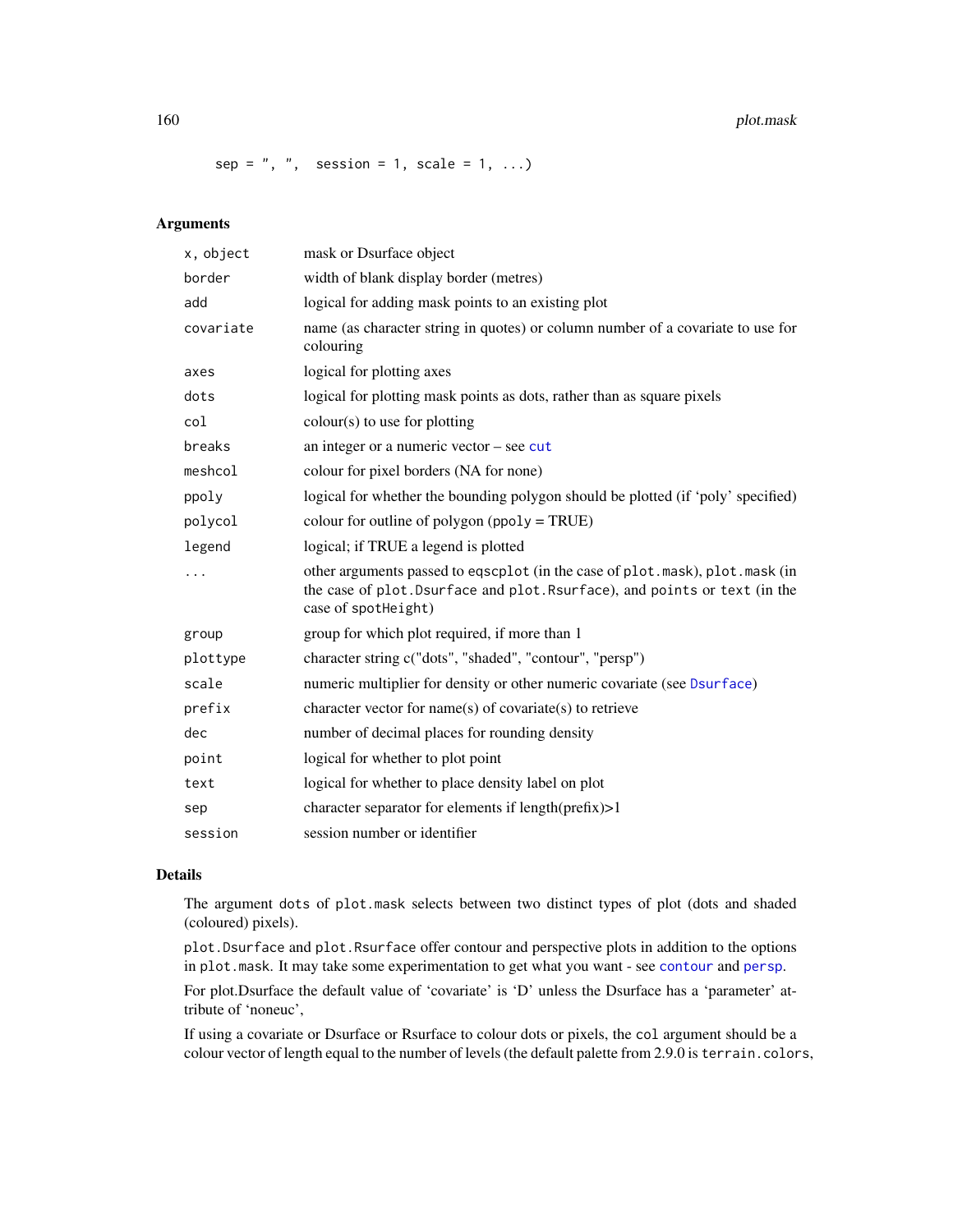## plot.mask 161

and this palette will also be used whenever there are too few levels in the palette provided; see Notes for more on palettes). Border lines around pixels are drawn in 'meshcol'. Set this to NA to eliminate pixel borders.

If a covariate is specified in a call to plot.Dsurface then that covariate will be plotted instead of density. This is a handy way to contour a covariate (contouring is not available in plot.mask).

If 'breaks' is an integer then the range of the covariate is divided into this number of equal intervals. Alternatively, 'breaks' may be a vector of break points (length one more than the number of intervals). This gives more control and often 'prettier'

spotHeight may be used to interrogate a plot produced with plot.Dsurface or plot.Rsurface, or by plot.mask if the mask has covariates. prefix defaults to 'density.' for Dsurface objects and to '' (all covariates) for mask objects. The predicted density or covariate at the nearest point is returned when the user clicks on the plot. Multiple values may be displayed (e.g.,  $prefix =$ c("lcl","ucl") if Dsurface includes confidence limits). Click outside the mask or hit the Esc key to end. spotHeight deals with one session at a time.

Legend plotting is enabled only when a covariate is specified. It uses [legend](#page-0-0) when dots = TRUE and [strip.legend](#page-262-0) otherwise.

## Value

If covariate is specified and plottype = "shaded" then plot.mask invisibly returns a character vector of the intervals defined by 'breaks' (useful for plotting a legend).

If plottype = "persp" then plot.mask invisibly returns a the perspective matrix that may be used to add to the plot with [trans3d](#page-0-0).

spotHeight invisibly returns a dataframe of the extracted values and their coordinates.

## Note

plot.mask() acquired the argument 'legend' in version 2.9.0, and other changes (e.g., breaks = 10) may alter the output.

Contouring requires a rectangular grid; if a Dsurface is not rectangular then plot.Dsurface with plottype = "contour" triggers a call to [rectangularMask](#page-198-0).

The colour palettes topo.colors, heat.colors and terrain.colors may be viewed with the demo.pal function in the Examples code of their help page [palettes.](#page-0-0)

The package **RColorBrewer** is a good source of palettes. Try display.brewer.all() and e.g.,  $col = b$ rewer.pal $(7, "YlGn").$ 

#### See Also

[colours](#page-0-0), [mask](#page-127-0), [Dsurface](#page-63-0), [rectangularMask](#page-198-0), [contour](#page-38-1) [persp](#page-0-0) [strip.legend](#page-262-0)

# **Examples**

```
# simple
```
temptrap <- make.grid() tempmask <- make.mask(temptrap)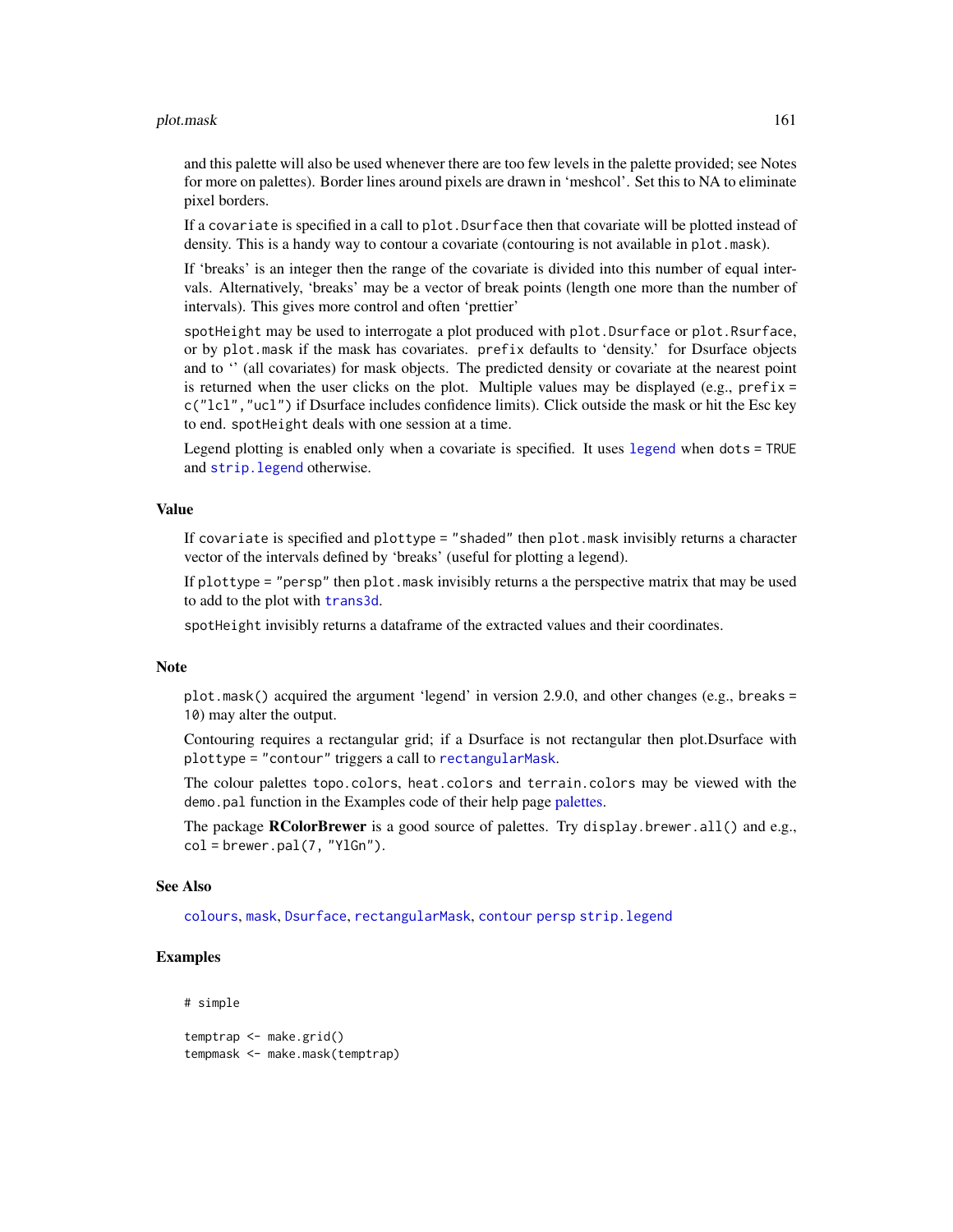```
plot (tempmask)
## Not run:
## restrict to points over an arbitrary detection threshold,
## add covariate, plot image and overlay traps
tempmask <- subset(tempmask, pdot(tempmask, temptrap,
   noccasions = 5)>0.001)
covariates (tempmask) <- data.frame(circle =
    exp(-(tempmask$x^2 + tempmask$y^2)/10000) )
plot (tempmask, covariate = "circle", dots = FALSE, axes = TRUE,
    add = TRUE, breaks = 8, col = terrain.colors(8), mesh = NA)
plot (temptrap, add = TRUE)
## add a legend
par(cex = 0.9)covrange <- range(covariates(tempmask)$circle)
step <- diff(covrange)/8
colourlev <- terrain.colors(9)
zlev <- format(round(seq(covrange[1],covrange[2],step),2))
legend (x = "topright", fill = colourlev, legend = zlev,y.intersp = 0.8, title = "Covariate")
title("Colour mask points with p.(X) > 0.001")mtext(side=3,line=-1, "g0 = 0.2, sigma = 20, nocc = 5")
## Waitarere possum density surface extrapolated across region
regionmask <- make.mask(traps(possumCH), buffer = 1000, spacing = 10,
   poly = possumremovalarea)
dts <- distancetotrap(regionmask, possumarea)
covariates(regionmask) <- data.frame(d.to.shore = dts)
shorePossums <- predictDsurface(possum.model.Ds, regionmask)
## plot as coloured pixels with white lines
colourlev <- terrain.colors(7)
plot(shorePossums, breaks = seq(0,3.5,0.5), plottype = "shaded",
    poly = FALSE, col = colourlev, mesh = NA)
plot(traps(possumCH), add = TRUE, detpar = list(col = "black"))
polygon(possumremovalarea)
## check some point densities
spotHeight(shorePossums, dec = 1, col = "black")
## add a legend
zlev \le format(seq(0,3,0.5), digits = 1)
legend (x = "topright", fill = colourlev, legend =paste(zlev,"--"), y.intersp = 1, title = "Density / ha")
## End(Not run)
```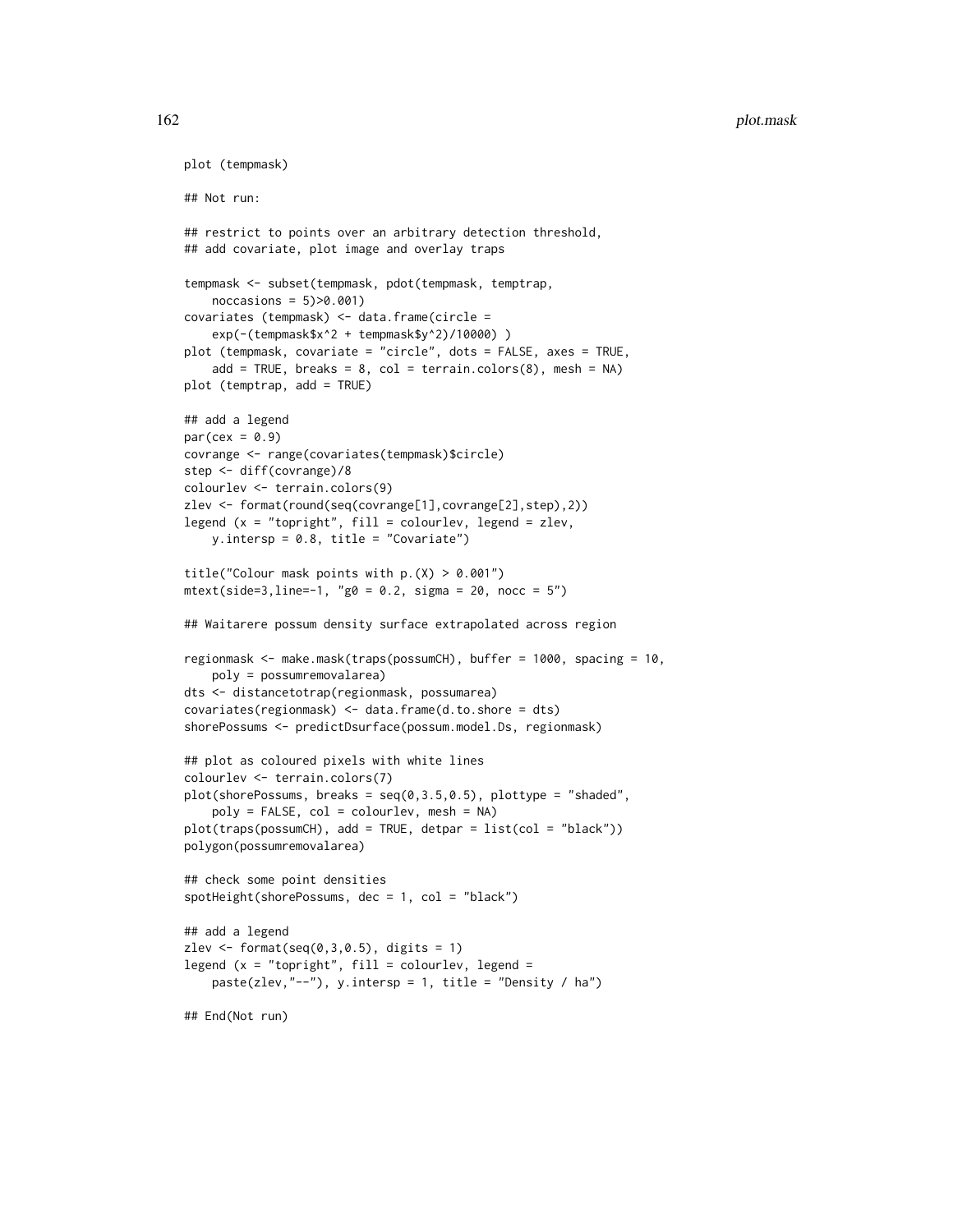<span id="page-162-0"></span>

# Description

Display animal locations from a popn object.

# Usage

```
## S3 method for class 'popn'
plot(x, add = FALSE, frame = TRUE,circles = NULL, collapse = FALSE, seqcol = NULL, ...)
```
# Arguments

| $\mathsf{x}$ | object of class popn                                               |
|--------------|--------------------------------------------------------------------|
| add          | logical to add points to an existing plot                          |
| frame        | logical to add frame or polygon within which points were simulated |
| circles      | vector giving the radii if circles are to be plotted               |
| collapse     | logical; if TRUE then multiple sessions are overlaid               |
| segcol       | color used for first detection when collapse $= TRUE$ (optional)   |
|              | arguments passed to eqscplot and points or symbols                 |

# Details

If circles is provided then a circle of the given radius is plotted for each animal using the symbols function. The arguments fg and bg may be used to control the colour of the perimeter and the fill of each circle (see Examples).

For a multi-session popn with [turnover](#page-292-0), collapse = TRUE allows successive locations to be joined with (type =  $'o'$  or type =  $'1'$ ).

seqcol may be a single color, a vector of colours (one per session), or a vector of two colours, one for the first and one for all later sessions in which each animal was detected.

If ... includes 'col' then 'collapse' must be specified to avoid confusion, even for single-session data (see Examples).

# See Also

[popn](#page-171-0), [sim.popn](#page-243-0)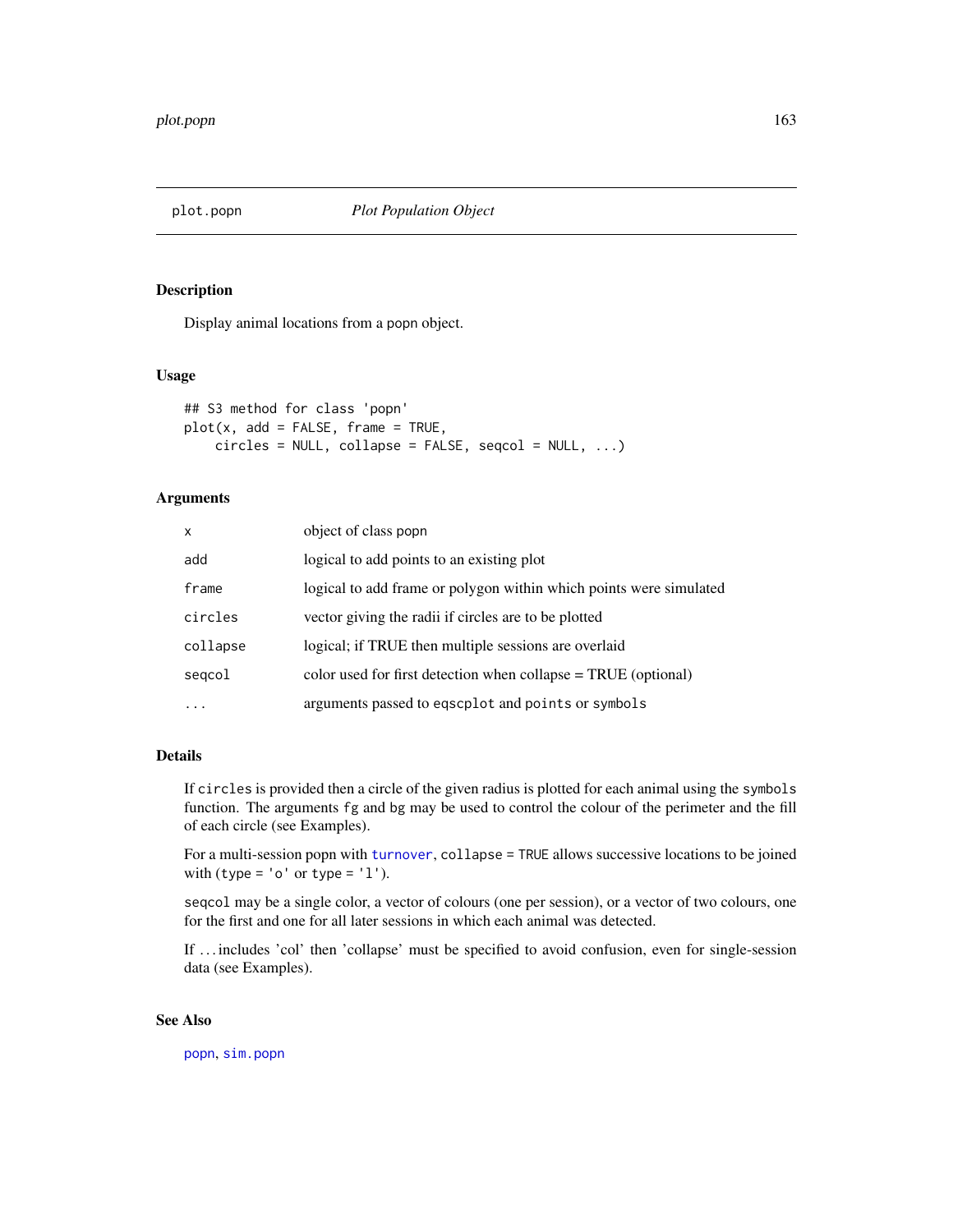## Examples

```
temppopn \leq sim.popn(D = 5, expand.grid(
   x = c(0,100), y = c(0,100))# specify collapse to avoid partial match of col
plot(temppopn, pch = 16, collapse = FALSE, col = "blue")
plot(temppop, circles = 20, bg = "tan", fg = "white")plot(temppop, pch = 16, cex = 0.5, add = TRUE)
```
#### plot.secr *Plot Detection Functions*

# Description

Plot detection functions using estimates of parameters in an secr object, or as provided by the user.

## Usage

```
## S3 method for class 'secr'
plot(x, newdata = NULL, add = FALSE,sigmatick = FALSE, rgr = FALSE, limits = FALSE, alpha = 0.05,
   xval = 0:200, ylim = NULL, xlab = NULL, ylab = NULL, ...)
## S3 method for class 'secrlist'
plot(x, newdata = NULL, add = FALSE,sigmatick = FALSE, rgr = FALSE, limits = FALSE, alpha = 0.05,
   xval = 0:200, ylim = NULL, xlab = NULL, ylab = NULL, ...,
   overlay = TRUE)
detectfnplot (detectfn, pars, details = NULL, add = FALSE,
   sigmatick = FALSE, rgr = FALSE, hazard = FALSE, xval = 0:200, ylim = NULL,
   xlab = NULL, ylab = NULL, ...)attenuationplot (pars, add = FALSE, spherical = TRUE,
   xval = 0:200, ylim = NULL, xlab = NULL, ylab = NULL, ...)
```
## Arguments

| <b>X</b>  | an secr object                                                         |
|-----------|------------------------------------------------------------------------|
| newdata   | dataframe of data to form estimates                                    |
| add       | logical to add curve $(s)$ to an existing plot                         |
| sigmatick | logical; if TRUE the scale parameter sigma is shown by a vertical line |
| rgr       | logical; if TRUE a scaled curve r.g(r) is plotted instead of $g(r)$    |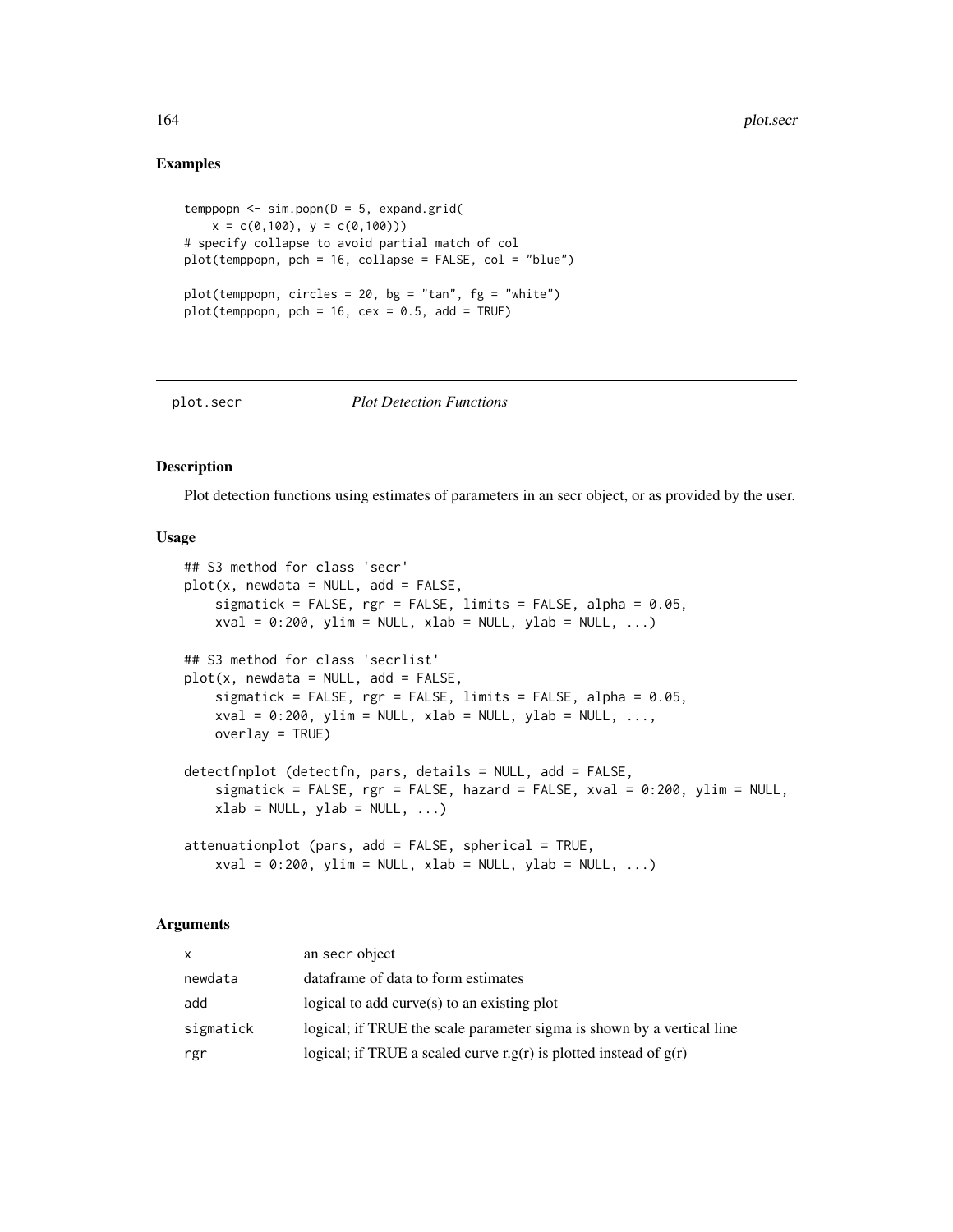## plot.secr and the secretary policy of the secretary policy of the secretary policy of the secretary policy of the secretary policy of the secretary policy of the secretary policy of the secretary policy of the secretary po

| hazard    | logical; if TRUE the hazard of detection is plotted instead of probability                                      |
|-----------|-----------------------------------------------------------------------------------------------------------------|
| limits    | logical; if TRUE pointwise confidence limits are drawn                                                          |
| alpha     | alpha level for confidence intervals                                                                            |
| xval      | vector of distances at for which detection to be plotted                                                        |
| ylim      | vector length 2 giving limits of y axis                                                                         |
| xlab      | label for x axis                                                                                                |
| ylab      | label for y axis                                                                                                |
| $\cdots$  | arguments to pass to lines                                                                                      |
| overlay   | logical; if TRUE then automatically add = TRUE for plots after the first                                        |
| detectfn  | integer code or character string for shape of detection function $0 = \text{halfnormal}$<br>$etc. - see detect$ |
| pars      | list, vector or matrix of parameter values                                                                      |
| details   | list of ancillary parameters                                                                                    |
| spherical | logical for whether to include spherical spreading term                                                         |

## Details

newdata is usually NULL, in which case one curve is plotted for each session and group. Otherwise, predict.secr is used to form estimates and plot a curve for each row in newdata.

If axis labels are not provided they default to 'Distance (m)' and 'Detection probability' or 'Detection lambda'.

detectfnplot is an alternative in which the user nominates the type of function and provides parameter values. pars maybe a list as from [detectpar](#page-174-1); it is first coerced to a numeric vector with unlist. Parameter values must be in the expected order (e.g.  $g0$ , sigma, z). If pars is a matrix then a separate curve is plotted with the parameter values in each row.

For detectfnplot the signal threshold parameters 'cutval' and 'spherical' should be provided in details (see examples).

Approximate confidence limits for  $g(r)$  are calculated using a numerical first-order delta-method approximation to the standard error at each xval. The distribution of  $g(r)$  is assumed to be normal on the logit scale for non-hazard functions (detectfn 0:13). For hazard detection functions (detectfn 14:18) the hazard is assumed (from version 3.1.1) to be distributed normally on the log scale. Limits are back-transformed to the probability scale  $g(r)$ .

attenuationplot plots the expected decline in signal strength with distance, given parameters  $\beta_0$ and  $\beta_1$  for a log-linear model of sound attenuation.

# Value

plot.secr invisibly returns a dataframe of the plotted values (or a list of dataframes in the case that newdata has more than one row).

# See Also

[Detection functions](#page-0-0), [plot](#page-0-0), [secr](#page-4-0)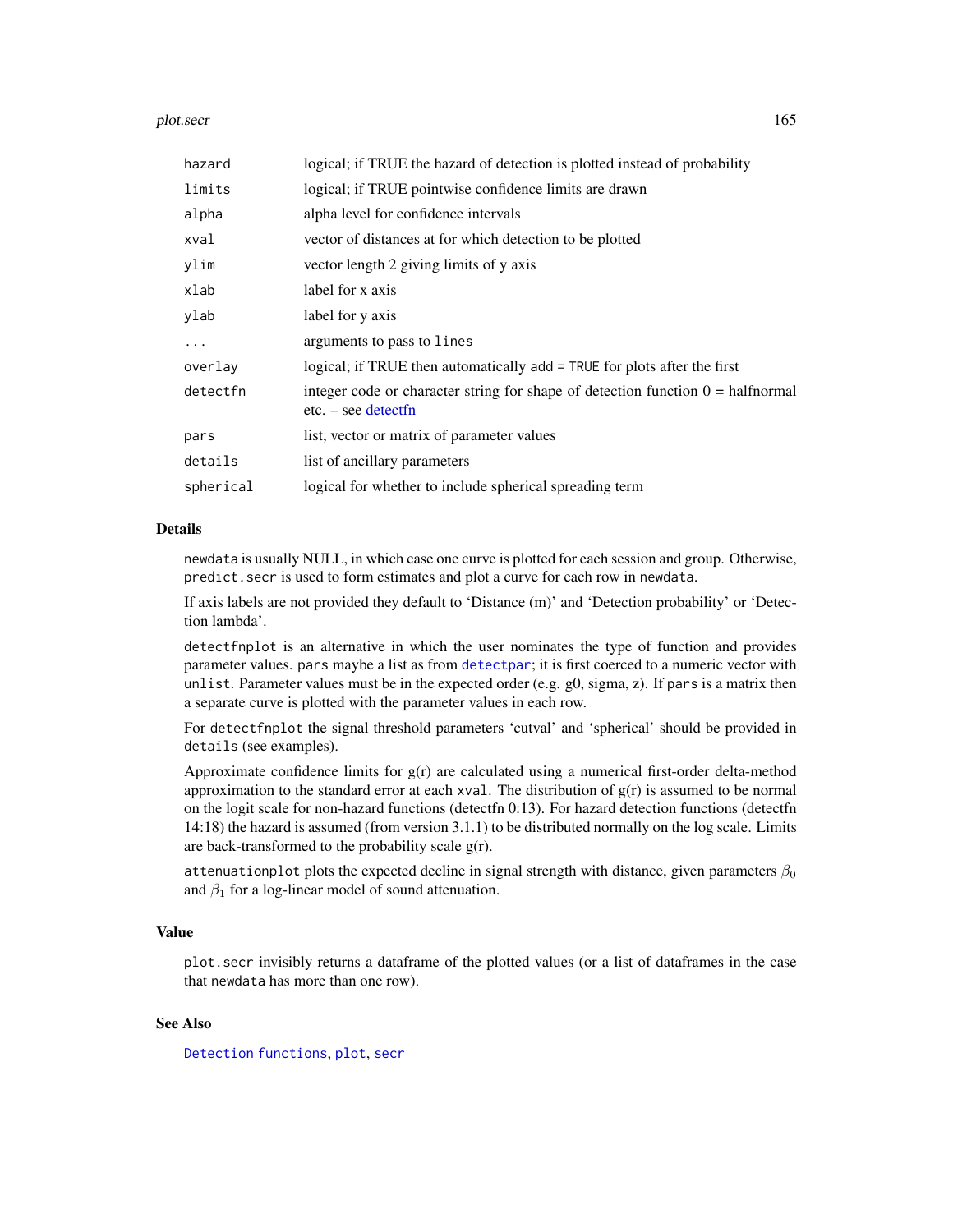# Examples

```
plot (secrdemo.b, xval = 0:100, ylim = c(0, 0.4))
## Add recapture probability
plot (secrdemo.b, newdata = data.frame(b = 1), add = TRUE,
    col = "red")## signal strength detection: 70dB at source, attenuation
## 0.3dB/m, sdS 5dB; detection threshold 40 dB.
detectfnplot (detectfn = 10, c(70, -0.3, 5), details =
    list(cutval = 40)## add a function with louder source and spherical spreading...
detectfnplot (detectfn = 11, c(110, -0.3, 5), details =
    list(cutval = 40), add = TRUE, col = "red")## matching sound attenuation curves; `spherical-only' dashed line
attenuationplot (c(70, -0.3)), spherical = FALSE, ylim=c(-10,110))
attenuationplot (c(110, 0), spherical = TRUE, add=TRUE, lty=2)attenuationplot (c(110, -0.3)), spherical = TRUE, add = TRUE,
    col = "red")
```
plot.traps *Plot traps Object*

# Description

Map the locations of detectors (traps).

## Usage

```
## S3 method for class 'traps'
plot(x, border = 100, label = FALSE, offset = c(6,6), add = FALSE,hidetr = FALSE, detpar = list(), txtpar = list(), bg = "white",
  gridlines = !add, gridspace = 100, gridcol = "grey",
 markused = FALSE, markvarying = FALSE, markvertices = FALSE,
  labelclusters = FALSE, ...)
```
# Arguments

| X      | a traps object                                                         |
|--------|------------------------------------------------------------------------|
| border | width of blank margin around the outermost detectors                   |
| label  | logical indicating whether a text label should appear by each detector |
| offset | vector displacement of label from point on x and y axes                |
| add    | logical to add detectors to an existing plot                           |
| hidetr | logical to suppress plotting of detectors                              |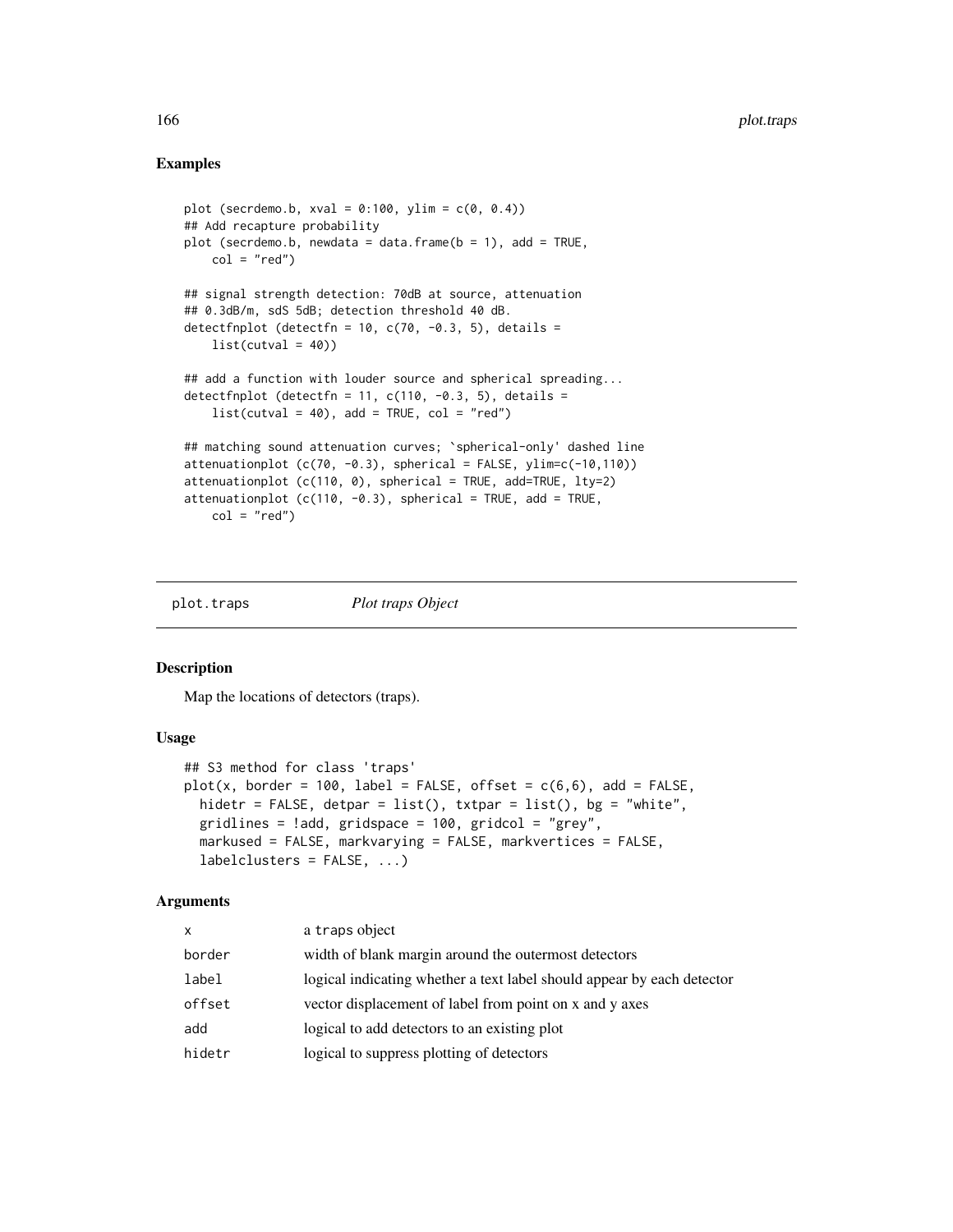## plot.traps the control of the control of the control of the control of the control of the control of the control of the control of the control of the control of the control of the control of the control of the control of t

| detpar        | list of named graphical parameters for detectors (passed to par)    |
|---------------|---------------------------------------------------------------------|
| txtpar        | list of named graphical parameters for labels (passed to par)       |
| bg            | background colour                                                   |
| gridlines     | logical for plotting grid lines                                     |
| gridspace     | spacing of gridlines                                                |
| gridcol       | colour of gridlines                                                 |
| markused      | logical to distinguish detectors used on at least one occasion      |
| markvarying   | logical to distinguish detectors whose usage varies among occasions |
| markvertices  | logical or $0,1,2$ for plotting transect or polygon points          |
| labelclusters | logical to label clusters                                           |
| .             | arguments to pass to egscplot                                       |

# Details

offset may also be a scalar value for equal displacement on the x and y axes. The hidetr option is most likely to be used when plot.traps is called by plot.capthist. See [par](#page-0-0) and [colours](#page-0-0) for more information on setting graphical parameters. The initial values of graphical parameters are restored on exit.

Axes are not labeled. Use [axis](#page-0-0) and [mtext](#page-0-0) if necessary.

markvertices determines whether the vertices of each transect or polygon will be emphasised by overplotting a point symbol (detpar\$pch). Value may be logical (TRUE, FALSE) or integer ( $0 = no$ points,  $1 =$  terminal vertices only,  $2 =$  all vertices).

From 4.4.0, polygon detectors are shaded with detpar\$col and outlined (border) with detpar\$fg. Use detpar\$col = NA for no shading (transparent polygons).

labelclusters requires x to have attributes 'clusterID' and 'clustertrap'.

## Value

None

# See Also

[plot](#page-0-0), [traps](#page-287-0), [clusterID](#page-34-0)

## Examples

```
temptrap <- make.grid()
plot (temptrap, detpar = list(pch = 16, col = "blue"),
   label = TRUE, offset = 7)
```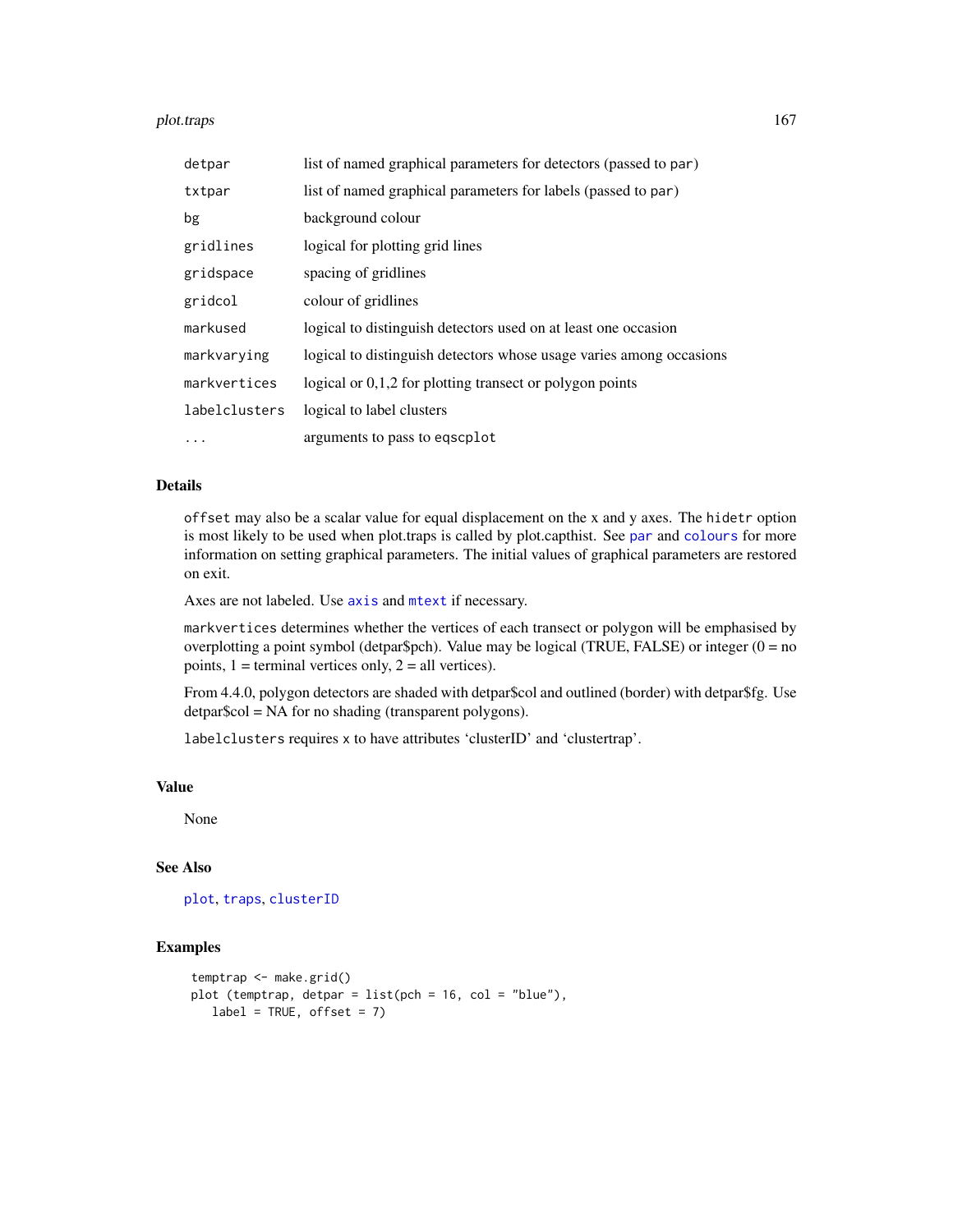# Description

Plots the outer edge of a mask.

# Usage

plotMaskEdge(mask, plt = TRUE, add = FALSE, ...)

# Arguments

| mask | secr habitat mask object                               |
|------|--------------------------------------------------------|
| plt  | logical; if TRUE the edge is plotted                   |
| add  | logical; if TRUE the line is added to an existing plot |
|      | other line plotting arguments passed to segments       |

# Details

May be slow.

## Value

A numeric matrix of 4 columns is returned invisibly. The columns may be used as arguments x0, y0, x1, y1 in a call to segments().

# Note

A bug in secr <3.2.2 caused some internal lines to appear when the mask spacing was not an integer.

# See Also

[gridCells](#page-85-0)

# Examples

```
## Not run:
plot(possummask)
plotMaskEdge (possummask, add = TRUE)
## End(Not run)
```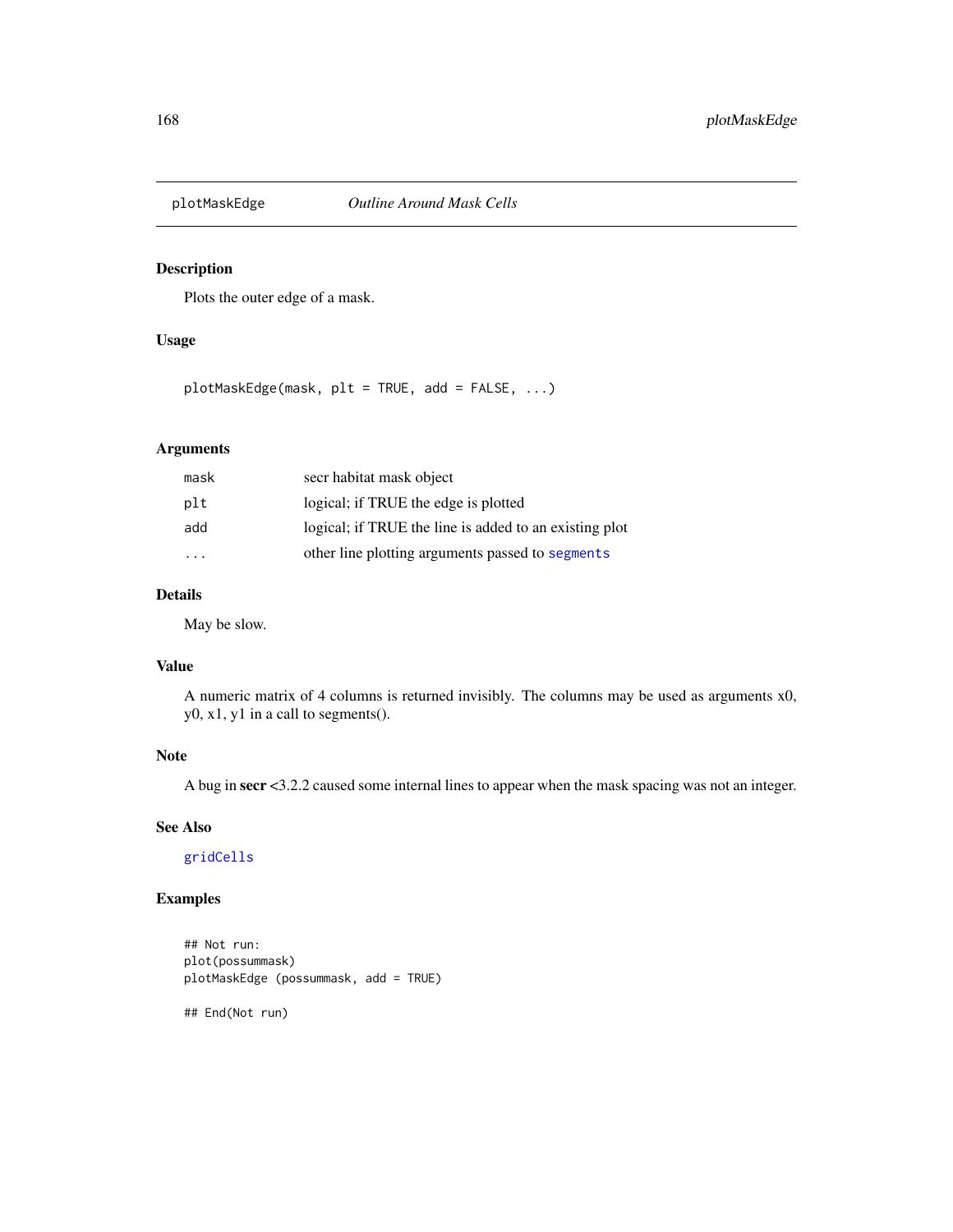pmixProfileLL *Mixture Model Check*

## Description

Compute the profile likelihood of a finite mixture model for a user-specified range of values for the mixing parameter. This provides a check on multimodality.

## Usage

```
pmixProfileLL(CH, model = list(g0 \sim h2, sigma \sim h2), CL = TRUE, pmvals = seq(0.01,
0.99, 0.01), pmi = 5, ...)
```
## Arguments

| CН        | capthist object                                                                                  |
|-----------|--------------------------------------------------------------------------------------------------|
| model     | model as in secr. fit                                                                            |
| СL        | logical as in in secr. fit                                                                       |
| pmvals    | numeric vector of values for mixing parameter 'pmix'                                             |
| pmi       | integer index of 'pmix' in vector of coefficients (beta parameters) for the speci-<br>fied model |
| $\ddotsc$ | other arguments passed to secr.fit                                                               |

# Details

#### See [secr-finitemixtures.pdf.](https://www.otago.ac.nz/density/pdfs/secr-finitemixtures.pdf)

Choosing the wrong value for pmi results in the error message "invalid fixed beta - require NPvector". The easiest way to find the value of pmi is to inspect the output from a previously fitted mixture model - either count the coefficients or check fit\$parindx\$pmix (for a model named 'fit'). It is assumed that 'pmix' is the last real parameter in the model, and that pmix is constant.

# Value

Numeric vector of profile likelihoods.

# Note

This is slow to execute and the results are hard to interpret. Use only if you are confident.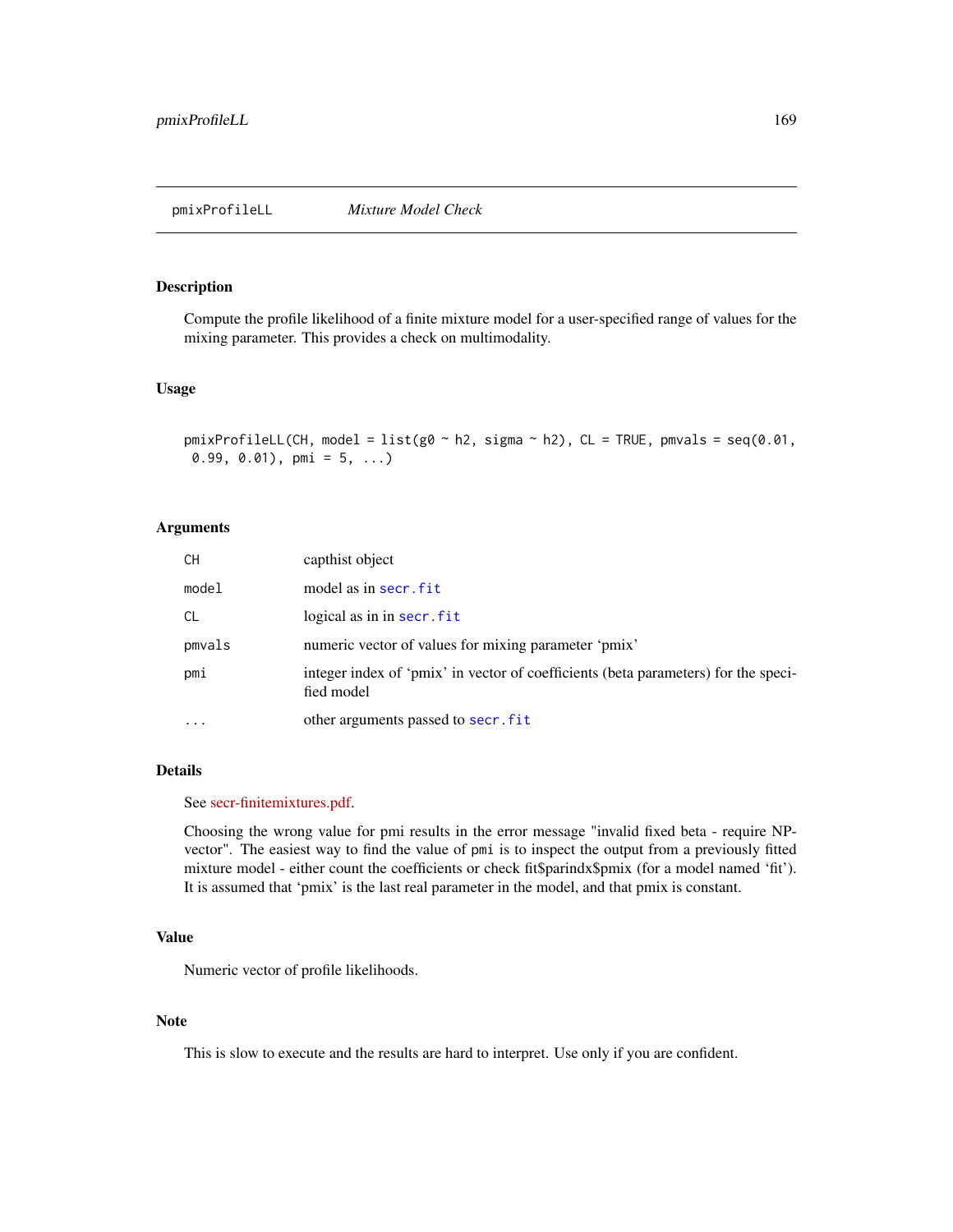# Examples

```
## Not run:
pmvals <- seq(0.02,0.99,0.02)
mask <- make.mask(traps(ovenCH[[1]]), nx = 32, buffer = 100)
## only g0 ~ h2, so reduce pmi from 5 to 4
outPL <- pmixProfileLL(ovenCH[[1]], model = list(g0~h2),
   mask = mask, pmvals, CL = TRUE, trace = FALSE, pmi = 4)
plot(pmvals, outPL, xlim = c(0,1),
xlab = 'Fixed pmix', ylab = 'Profile log-likelihood')
## End(Not run)
```
<span id="page-169-0"></span>pointsInPolygon *Points Inside Polygon*

# Description

Determines which of a set of points lie inside a closed polygon or at least one of a set of polygons

## Usage

```
pointsInPolygon(xy, poly, logical = TRUE)
```
# Arguments

| xy      | 2-column matrix or dataframe of x-y coordinates for points to assess                                                                                                  |
|---------|-----------------------------------------------------------------------------------------------------------------------------------------------------------------------|
| poly    | 2-column matrix or dataframe containing perimeter points of polygon, or a Spa-<br>tialPolygonsDataFrame object from package sp, or a 'mask' object (see Warn-<br>ing) |
| logical | logical to control the output when 'poly' is a mask (see Details)                                                                                                     |

# Details

If poly is a SpatialPolygonsDataFrame object then the method over is used from sp. This allows multiple polygons and polygons with holes.

If poly is an secr 'mask' object then xy is discretized and matched to the cells in poly. If logical = FALSE then the returned value is a vector of integer indices to the row in 'poly' corresponding to each row of 'xy'; otherwise the result is a vector of logical values.

Otherwise, the algorithm is adapted from some code posted on the S-news list by Peter Perkins (23/7/1996). The polygon should be closed (last point same as first).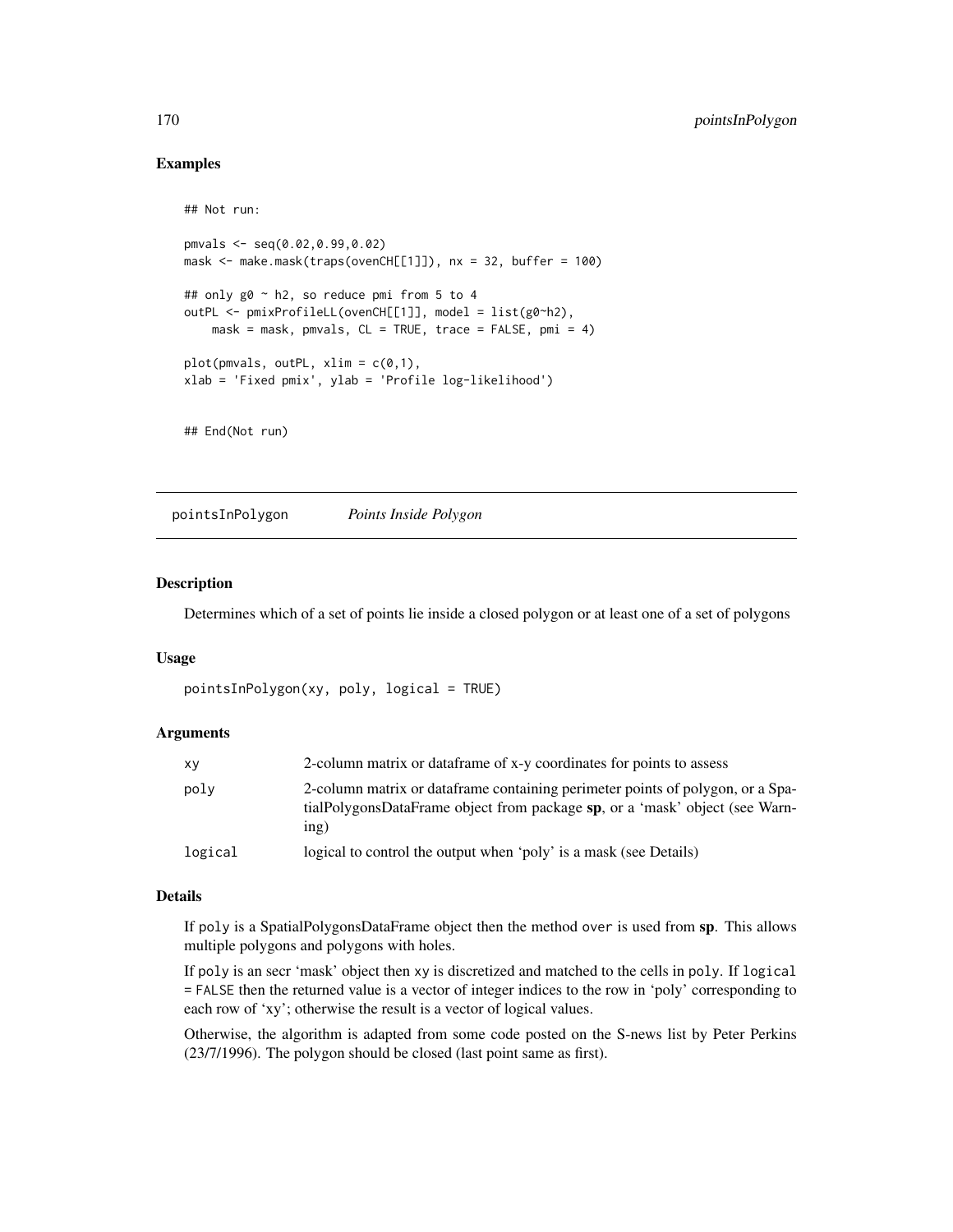## polyarea 171

# Value

Vector of logical or integer values, one for each row in xy

# Warning

If poly is a mask object then its cells must be aligned to the x- and y- axes

# See Also

[over](#page-0-0)

# Examples

```
## 100 random points in unit square
xy \leftarrow matrix(runif(200), ncol = 2)## triangle centred on (0.5, 0.5)
poly \leq data.frame(x = c(0.2,0.5,0.8,0.2), y = c(0.2,0.8,0.2,0.2))
plot(xy, pch = 1 + pointsInPolygon(xy, poly))
lines(poly)
```
polyarea *Area of Polygon(s)*

# Description

Area of a single closed polygon (simple x-y coordinate input) or of multiple polygons, possibly with holes.

# Usage

polyarea(xy, ha = TRUE)

# Arguments

| XV | dataframe or list with components 'x' and 'y', or a SpatialPolygons or Spa- |
|----|-----------------------------------------------------------------------------|
|    | tialPolygonsDataFrame object from package sp, or an sf object with polygon  |
|    | data                                                                        |
| ha | logical if TRUE output is converted from square metres to hectares          |

# Details

For sf, sfc, SpatialPolygons or SpatialPolygonsDataFrame objects, the package sf is used.

# Value

A scalar.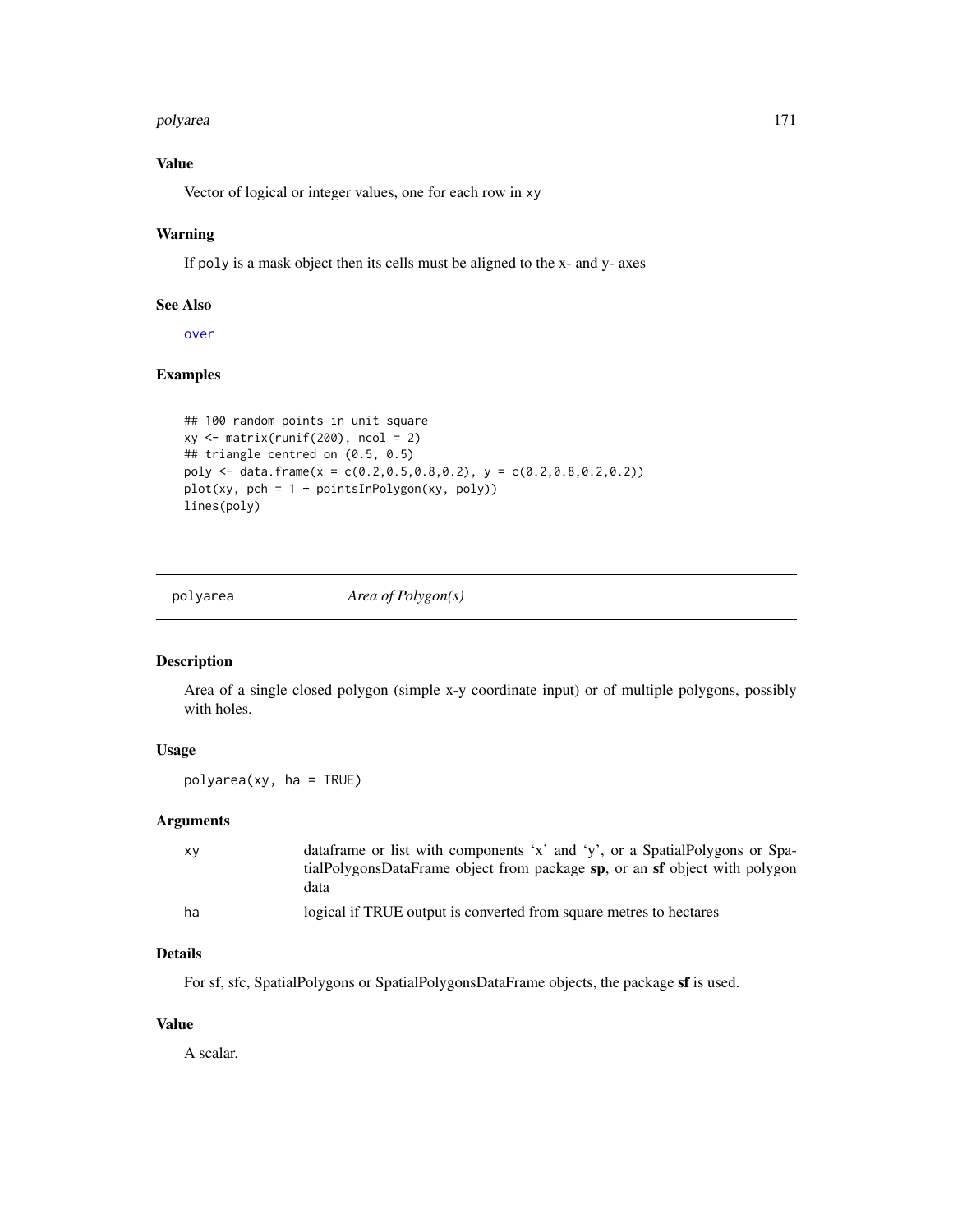## 172 possum

# See Also

[buffer.contour](#page-38-0)

# Examples

polyarea(make.grid(hollow = TRUE))

<span id="page-171-0"></span>popn *Population Object*

# Description

Encapsulate the locations of a set of individual animals.

# Details

An object of class popn records the locations of a set of individuals, together with ancillary data such as their sex. Often used for a realisation of a spatial point process (e.g. homogeneous Poisson) with known density (intensity). Locations are stored in a data frame with columns 'x' and 'y'.

A popn object has attributes

| covariates   | data frame with numeric, factor or character variables to be used as individual covariates |
|--------------|--------------------------------------------------------------------------------------------|
| model2D      | 2-D distribution ("poisson", "cluster", "IHP", "linear" etc.)                              |
| <b>Ndist</b> | distribution of number of individuals ("poisson", "fixed")                                 |
|              | bounding box data frame of 4 rows, the vertices of the rectangular area                    |

The number of rows in covariates must match the length of  $x$  and  $y$ . See [sim.popn](#page-243-0) for more information on Ndist and model2D.

## Note

The popn class is used only occasionally: it is not central to spatially explicit capture recapture.

#### See Also

[sim.popn](#page-243-0), [plot.popn](#page-162-0), [transformations](#page-280-0)

possum *Brushtail Possum Trapping Dataset*

# Description

Data from a trapping study of brushtail possums at Waitarere, North Island, New Zealand.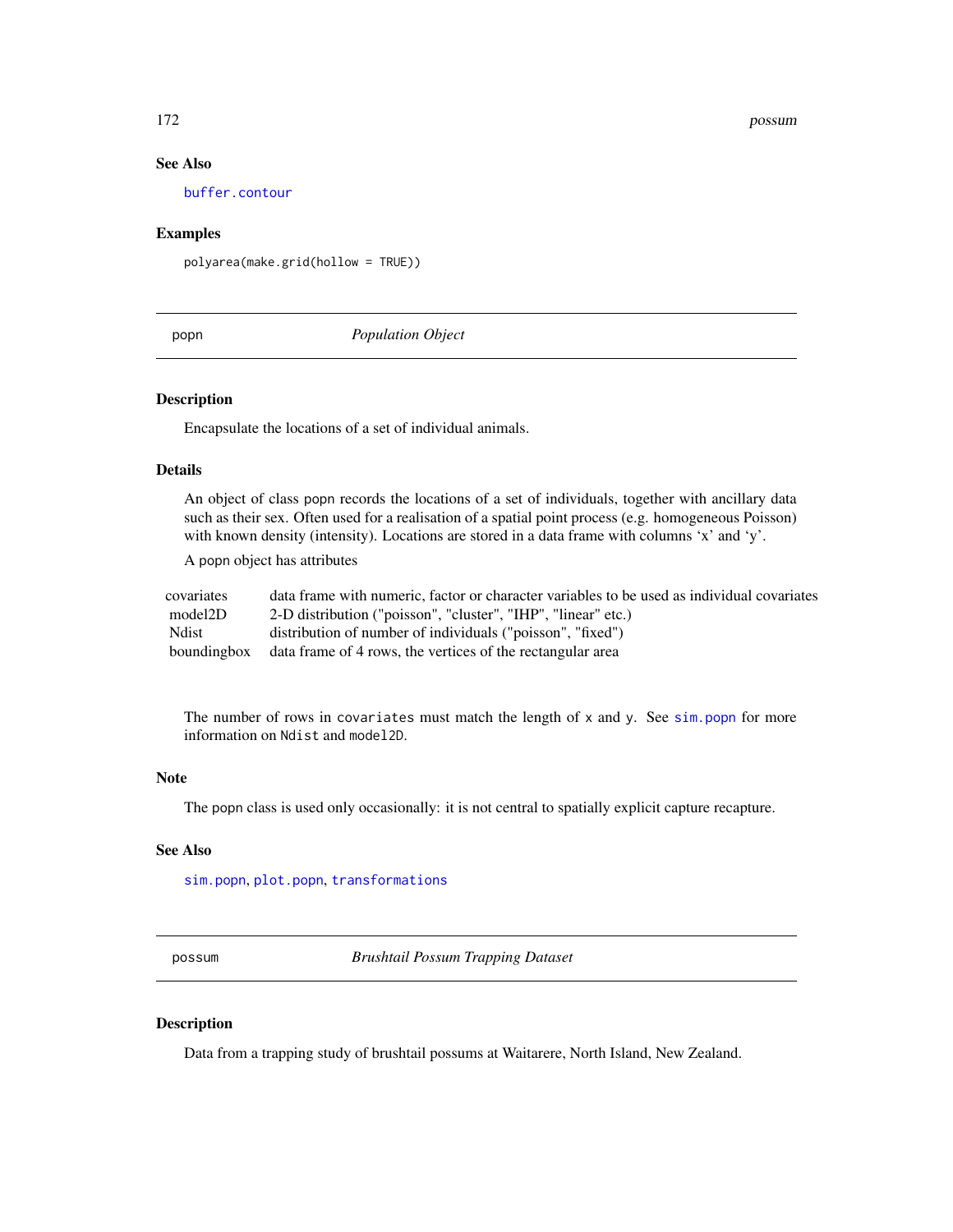## possum 173

## Usage

```
possumCH
possumarea
possumremovalarea
possummask
possum.model.0
possum.model.Ds
```
## Details

Brushtail possums (*Trichosurus vulpecula*) are an unwanted invasive species in New Zealand. Although most abundant in forests, where they occasionally exceed densities of 15 / ha, possums live wherever there are palatable food plants and shelter.

Efford et al. (2005) reported a live-trapping study of possums in *Pinus radiata* plantation on coastal sand dunes. The 300-ha site at Waitarere in the North Island of New Zealand was a peninsula, bounded on one side by the sea and on two other sides by the Manawatu river. Cage traps were set in groups of 36 at 20-m spacing around the perimeter of five squares, each 180 m on a side. The squares ('hollow grids') were centred at random points within the 300-ha area. Animals were tagged and released daily for 5 days in April 2002. Subsequently, leg-hold trapping was conducted on a trapping web centred on each square (data not reported here), and strenuous efforts were made to remove all possums by cyanide poisoning and further leghold trapping across the entire area. This yielded a density estimate of 2.26 possums / ha.

Traps could catch at most one animal per day. The live-trapped animals comprised 46 adult females, 33 adult males, 10 immature females and 11 immature males; sex and/or age were not recorded for 4 individuals (M. Coleman unpubl. data). These counts do not sum to the number of capture histories - see Note. One female possum was twice captured at two sites on one day, having entered a second trap after being released; one record in each pair was selected arbitrarily and discarded.

The data are provided as a single-session capthist object 'possumCH'. 'possummask' is a matching mask object - see Examples. Two fitted models are provided for illustration.

The dataframe possumarea contains boundary coordinates of a habitat polygon that is used to clip possummask at the shore (from secr 1.5). possumarea comprises a single polygon representing the extent of terrestrial vegetation to the west, north and east, and an arbitrary straight southern boundary. The boundary is also included as a shapefile and as a text file ('possumarea.shp' etc. and 'possumarea.txt' in the package 'extdata' folder). See Examples in [make.mask](#page-115-0).

The dataframe possumremovalarea contains boundary coordinates of another polygon, the nominal removal area of Efford et al. (2005 Fig. 1) (from secr 2.3).

| capthist object<br>possumCH<br>mask object<br>possummask<br>habitat perimeter<br>possumarea<br>possumremovalarea<br>possum.model.0<br>fitted secr model – null<br>possum.model.Ds<br>fitted secr model – distance to shore | Object | Description                        |
|----------------------------------------------------------------------------------------------------------------------------------------------------------------------------------------------------------------------------|--------|------------------------------------|
|                                                                                                                                                                                                                            |        |                                    |
|                                                                                                                                                                                                                            |        |                                    |
|                                                                                                                                                                                                                            |        |                                    |
|                                                                                                                                                                                                                            |        | nominal boundary of removal region |
|                                                                                                                                                                                                                            |        |                                    |
|                                                                                                                                                                                                                            |        |                                    |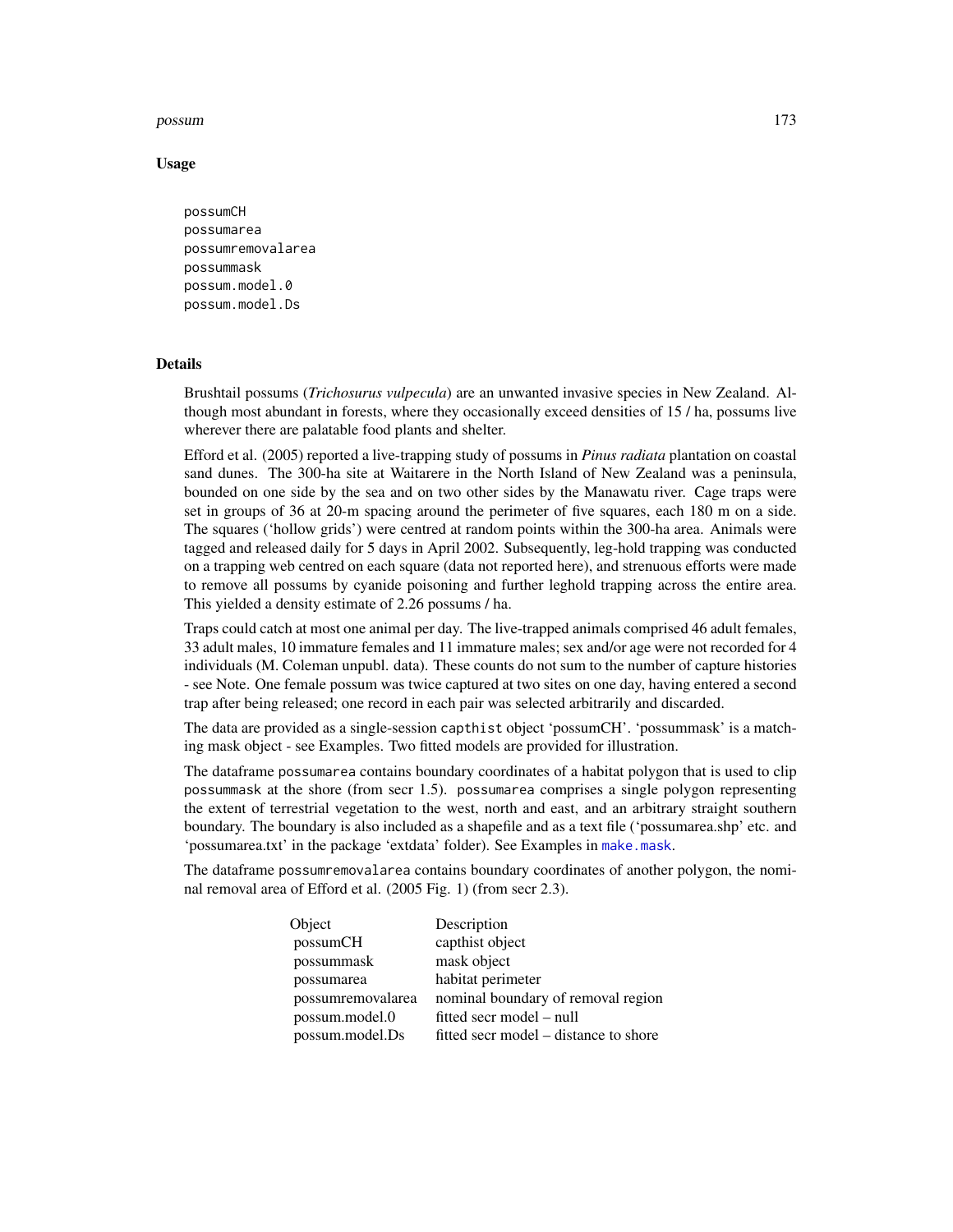A significant problem with the data used by Efford et al. (2005) was noticed recently. Five capture histories in possumCH are for animals that had lost a previous tag. A further three histories may also have been animals that were tagged previously or mis-recorded. Analyses that treat each previously tagged animal as a new individual are in error (this includes the published analyses, the pre-fitted models described here, and those in the vignette secr-densitysurfaces.pdf). All eight questionable histories are now indicated in possumCH with the logical covariate 'prev.tagged'.

Methods have not yet been developed to adjust for tag loss in SECR models.

#### Source

Landcare Research, New Zealand.

## References

Borchers, D.L. and Efford, M.G. (2008) Spatially explicit maximum likelihood methods for capturerecapture studies. *Biometrics* 64, 377–385.

Efford, M. G., Dawson, D. K. and Robbins C. S. (2004) DENSITY: software for analysing capturerecapture data from passive detector arrays. *Animal Biodiversity and Conservation* 27, 217–228.

Efford, M. G., Warburton, B., Coleman, M. C. and Barker, R. J. (2005) A field test of two methods for density estimation. *Wildlife Society Bulletin* 33, 731–738.

## See Also

[capthist](#page-24-0)

## Examples

```
plot(possummask)
plot(possumCH, tracks = TRUE, add = TRUE)
plot(traps(possumCH), add = TRUE)
lines(possumarea)
summary(possumCH)
## compare & average pre-fitted models
AIC(possum.model.0, possum.model.Ds)
modelAverage(possum.model.0, possum.model.Ds)
## Not run:
## Roughly estimate tag-loss error by dropping dubious histories
## i.e. restrict to "not previously tagged"
NPT <- !covariates(possumCH)$prev.tagged
possum.model.0.NPT <- secr.fit(subset(possumCH,NPT), mask =
    possummask, trace = FALSE)
predict(possum.model.0)[1,2]/ predict(possum.model.0.NPT)[1,2]
## ...about 9%
```
## End(Not run)

# Note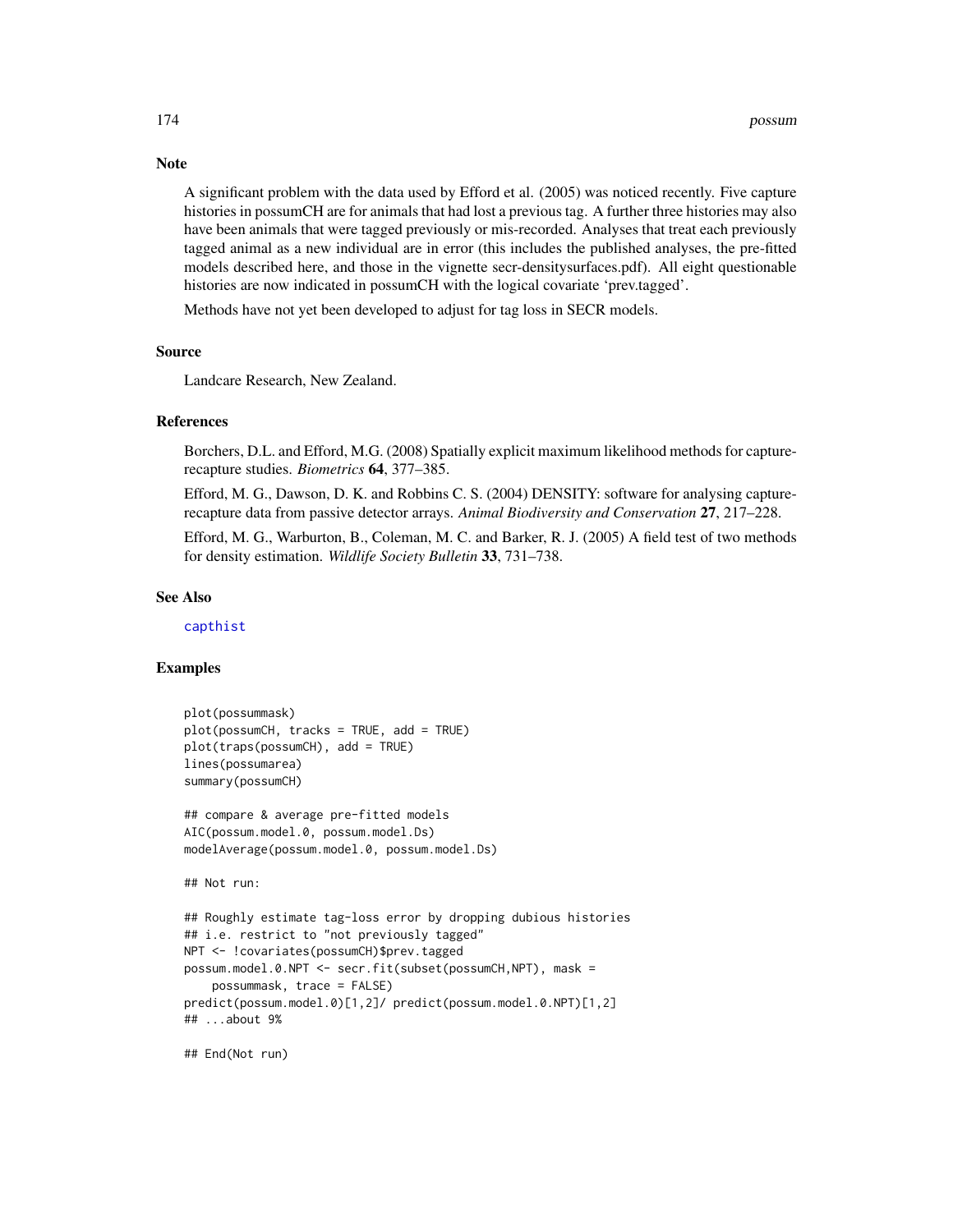<span id="page-174-0"></span>predict.secr *SECR Model Predictions*

# <span id="page-174-1"></span>Description

Evaluate a spatially explicit capture–recapture model. That is, compute the 'real' parameters corresponding to the 'beta' parameters of a fitted model for arbitrary levels of any variables in the linear predictor.

# Usage

```
## S3 method for class 'secr'
predict(object, newdata = NULL, realnames = NULL, type = c("response", "link"),
    se.fit = TRUE, alpha = 0.05, savenew = FALSE, ...)## S3 method for class 'secrlist'
predict(object, newdata = NULL, realnames = NULL, type = c("response", "link"),
    se.fit = TRUE, alpha = 0.05, savenew = FALSE, ...)
```

```
## S3 method for class 'secr'
detectpar(object, ..., byclass = FALSE)
```
# Arguments

| object    | secr object output from secr. fit, or list of secr objects (secriist)                                                       |
|-----------|-----------------------------------------------------------------------------------------------------------------------------|
| newdata   | optional dataframe of values at which to evaluate model                                                                     |
| realnames | character vector of real parameter names                                                                                    |
| type      | character; type of prediction required. The default ("response") provides esti-<br>mates of the 'real' parameters.          |
| se.fit    | logical for whether output should include SE and confidence intervals                                                       |
| alpha     | alpha level for confidence intervals                                                                                        |
| savenew   | logical for whether newdata should be saved                                                                                 |
| $\ddotsc$ | other arguments passed to newdata                                                                                           |
| byclass   | logical; if TRUE values are returned for each latent class in a mixture model, or<br>class in a hybrid mixture (hoov) model |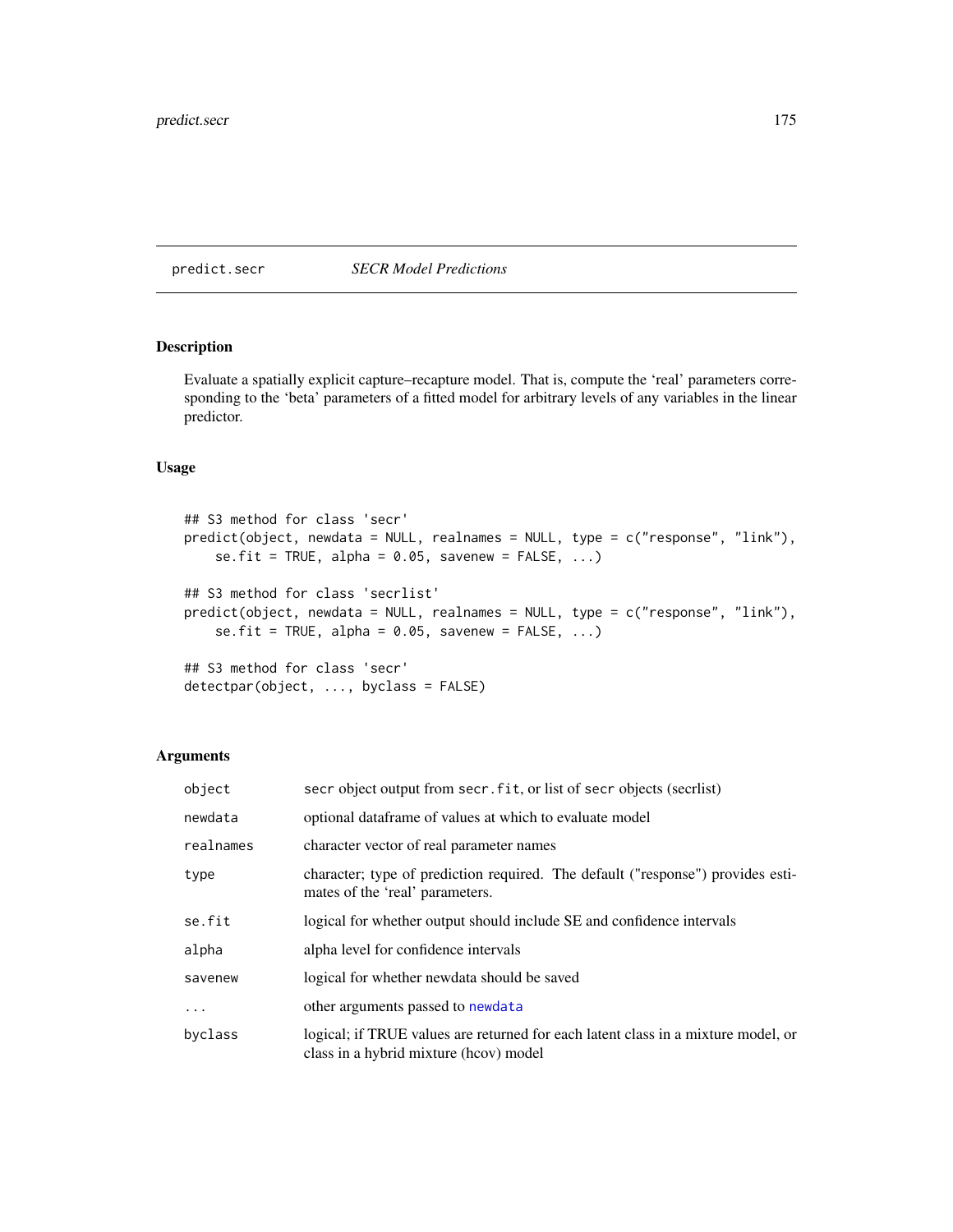# Details

The variables in the various linear predictors are described in [secr-models.pdf](https://www.otago.ac.nz/density/pdfs/secr-models.pdf) and listed for the particular model in the vars component of object.

Optional newdata should be a dataframe with a column for each of the variables in the model (see 'vars' component of object). If newdata is missing then a dataframe is constructed automatically.

Default newdata are for a naive animal on the first occasion; numeric covariates are set to zero and factor covariates to their base (first) level. From secr 3.1.4 the argument 'all.levels' may be passed to newdata; if TRUE then the default newdata includes all factor levels.

realnames may be used to select a subset of parameters.

Standard errors for parameters on the response (real) scale are by the delta method (Lebreton et al. 1992), and confidence intervals are backtransformed from the link scale.

The value of newdata is optionally saved as an attribute.

detectpar is used to extract the detection parameter estimates from a simple model to pass to functions such as esa.plot. detectpar calls predict.secr. Parameters will be evaluated by default at base levels of the covariates, although this may be overcome by passing a one-line newdata to predict via the . . . argument. Groups and mixtures are a headache for detectpar: it merely returns the estimated detection parameters of the first group or mixture.

If the 'a0' parameterization has been used in secr.fit (i.e., object \$details \$param == 3) then detectpar automatically backtransforms (a0, sigma) to (g0, sigma) or (lambda0, sigma) depending on the value of object\$detectfn.

## Value

When se. fit = FALSE, a dataframe identical to newdata except for the addition of one column for each 'real' parameter. Otherwise, a list with one component for each row in newdata. Each component is a dataframe with one row for each 'real' parameter (density, g0, sigma, b) and columns as below

| link        | link function                        |
|-------------|--------------------------------------|
| estimate    | estimate of real parameter           |
| SE estimate | standard error of the estimate       |
| lel         | lower 100(1-alpha)% confidence limit |
| ucl         | upper 100(1-alpha)% confidence limit |

When newdata has only one row, the structure of the list is 'dissolved' and the return value is one data frame.

For detectpar, a list with the estimated values of detection parameters (e.g., g0 and sigma if detectfn = "halfnormal"). In the case of multi-session data the result is a list of lists (one list per session).

## **Note**

[predictDsurface](#page-176-0) should be used for predicting density at many points from a model with spatial variation. This deals automatically with scaling of x- and y-coordinates, and is much is faster than predict.secr. The resulting Dsurface object has its own plot method.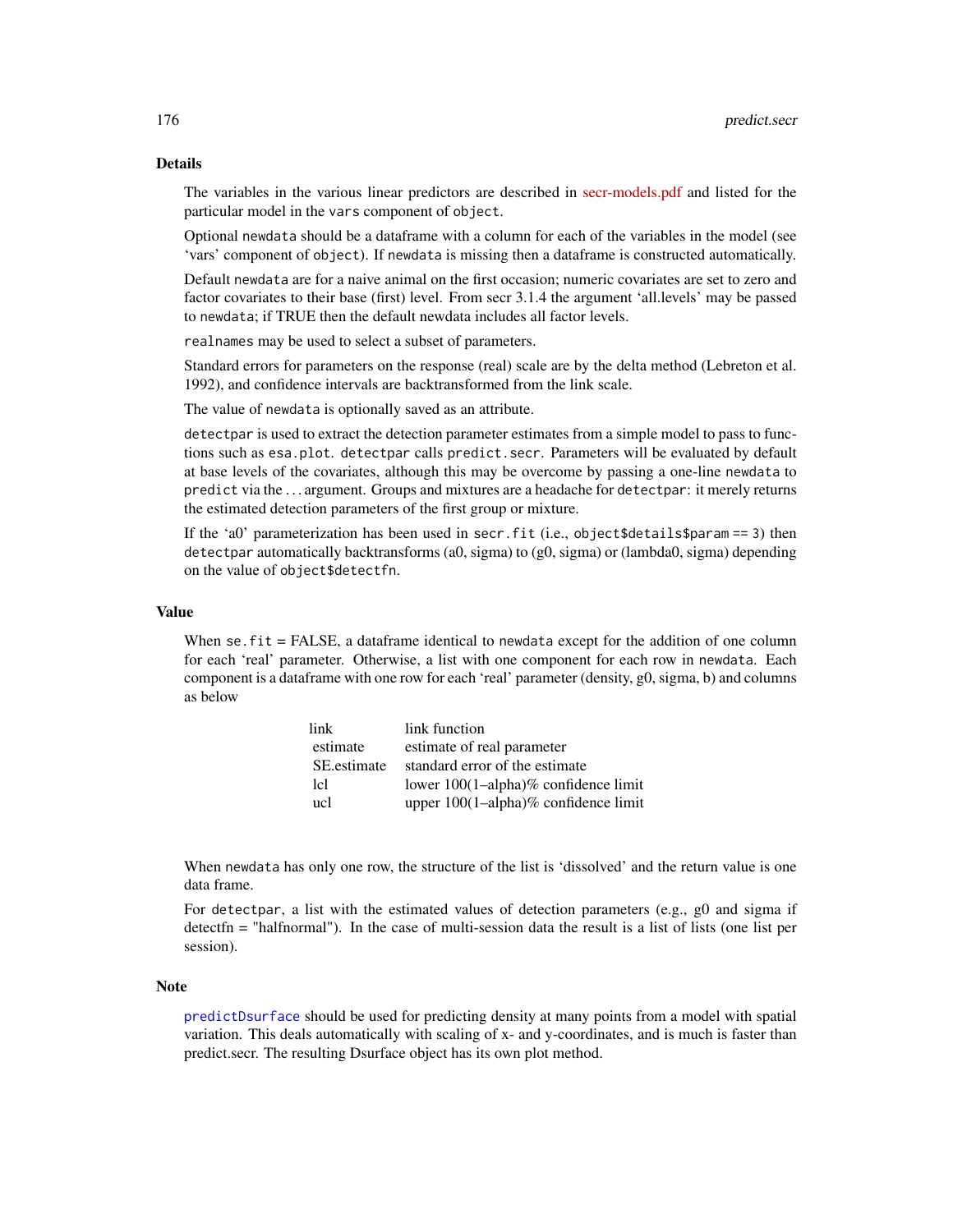# predictDsurface 177

The argument 'scaled' was removed from both predict methods in version 2.10 as the scaleg0 and scalesigma features had been superceded by other parameterisations.

# References

Lebreton, J.-D., Burnham, K. P., Clobert, J. and Anderson, D. R. (1992) Modeling survival and testing biological hypotheses using marked animals: a unified approach with case studies. *Ecological Monographs* 62, 67–118.

## See Also

[secr.fit](#page-218-0), [predictDsurface](#page-176-0)

# Examples

```
## load previously fitted secr model with trap response
## and extract estimates of `real' parameters for both
## naive (b = 0) and previously captured (b = 1) animals
predict (secrdemo.b, newdata = data.frame(b = 0:1))
## OR from secr 3.1.4
predict (secrdemo.b, all.levels = TRUE)
temp <- predict (secrdemo.b, all.levels = TRUE, save = TRUE)
attr(temp, "newdata")
detectpar(secrdemo.0)
```
<span id="page-176-0"></span>predictDsurface *Predict Density Surface*

# Description

Predict density at each point on a raster mask from a fitted secr model.

# Usage

```
predictDsurface(object, mask = NULL, se.D = FALSE, cl.D = FALSE, alpha =
0.05, parameter = c('D', 'noneuc'))
```
## Arguments

| object    | fitted secr object                                      |
|-----------|---------------------------------------------------------|
| mask      | secr mask object                                        |
| se.D      | logical for whether to compute prediction SE            |
| cl.D      | logical for whether to compute confidence limits        |
| alpha     | alpha level for $100(1 - alpha)\%$ confidence intervals |
| parameter | character for real parameter to predict                 |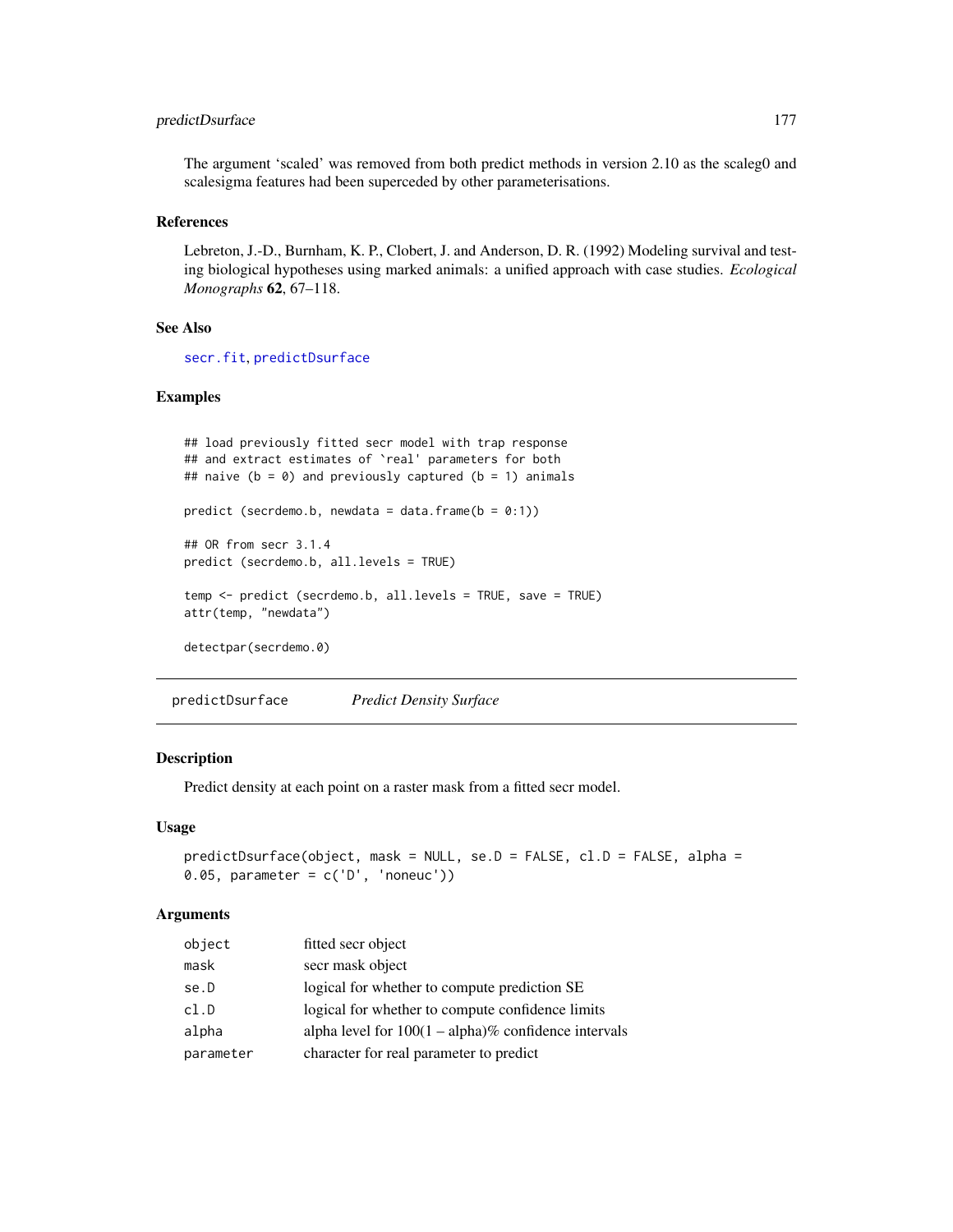#### Details

Predictions use the linear model for density on the link scale in the fitted secr model 'object', or the fitted user-defined function, if that was specified in secr.fit.

If 'mask' is NULL then predictions are for the mask component of 'object'.

SE and confidence limits are computed only if specifically requested. They are not available for user-defined density functions.

Density is adjusted automatically for the number of clusters in 'mashed' models (see [mash](#page-282-0)).

## Value

Object of class 'Dsurface' inheriting from 'mask'. Predicted densities are added to the covariate dataframe (attribute 'covariates') as column(s) with prefix 'D.' If the model uses multiple groups, multiple columns will be distinguished by the group name (e.g., "D.F" and "D.M"). If groups are not defined the column is named "D.0".

For multi-session models the value is a multi-session mask.

The pointwise prediction SE is saved as a covariate column prefixed 'SE.' (or multiple columns if multiple groups). Confidence limits are likewise saved with prefixes 'lcl.' and 'ucl.'.

#### See Also

[plot.Dsurface](#page-158-0), [secr.fit](#page-218-0), [predict.secr](#page-174-0)

# Examples

```
## use canned possum model
shorePossums <- predictDsurface(possum.model.Ds)
par(max = c(1,1,1,6))plot(shorePossums, plottype = "shaded", polycol = "blue", border = 100)
plot(traps(possumCH), detpar = list(col = "black"), add = TRUE)
par(max = c(5, 4, 4, 2) + 0.1) ## reset to default
## extract and summarise
summary(covariates(shorePossums))
## Not run:
## extrapolate to a new mask; add covariate needed by model; plot
regionmask <- make.mask(traps(possumCH), buffer = 1000, spacing = 10,
    poly = possumremovalarea)
dts <- distancetotrap(regionmask, possumarea)
covariates(regionmask) <- data.frame(d.to.shore = dts)
regionPossums <- predictDsurface(possum.model.Ds, regionmask,
    se.D = TRUE, cl.D = TRUEpar(mfrow = c(1,2), mar = c(1,1,1,6))plot(regionPossums, plottype = "shaded", mesh = NA, breaks = 20)
plot(regionPossums, plottype = "contour", add = TRUE)
plot(regionPossums, covariate = "SE", plottype = "shaded",
```

```
mesh = NA, breaks = 20)
```

```
plot(regionPossums, covariate = "SE", plottype = "contour",
```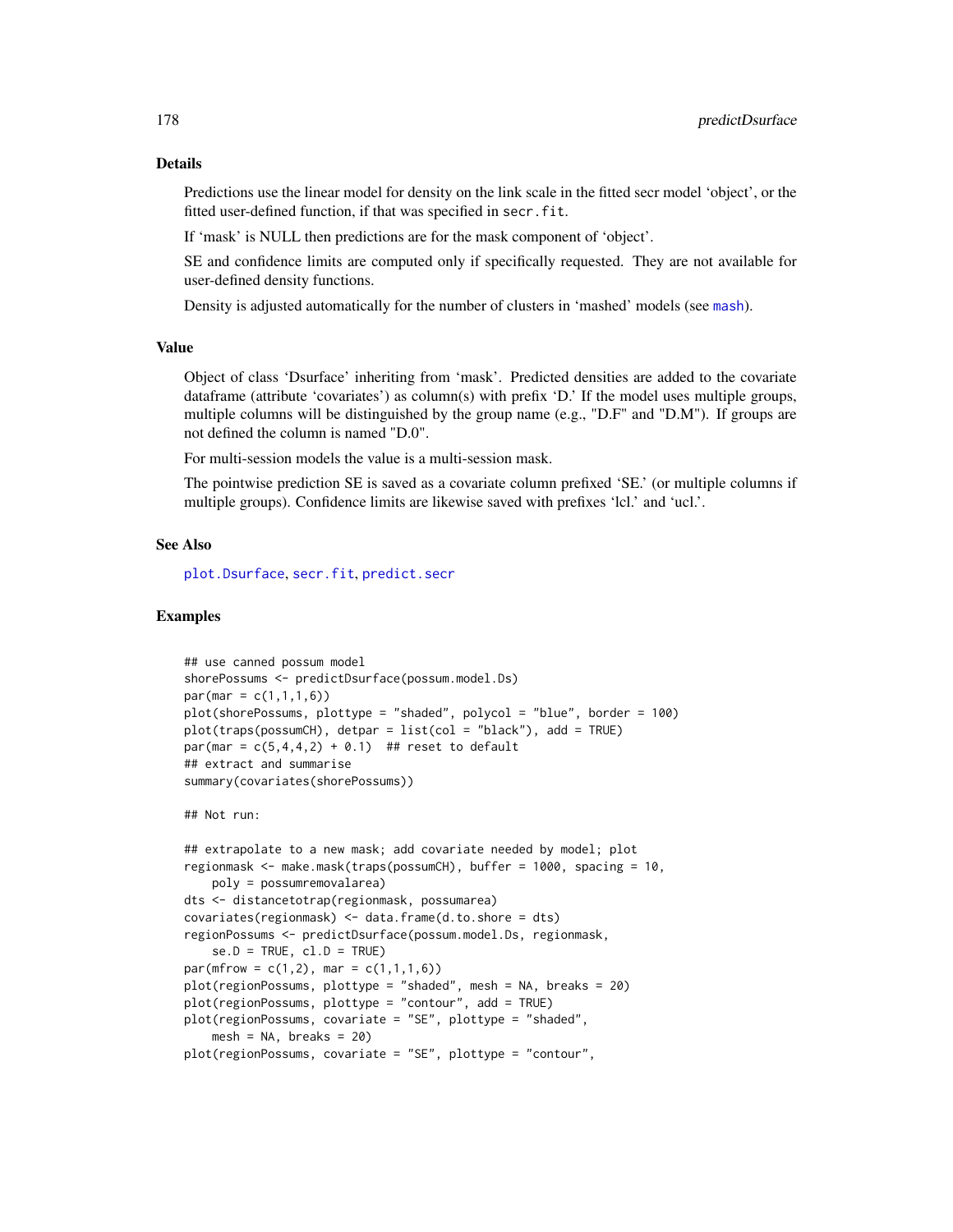# print.capthist 179

```
add = TRUE)
## confidence surfaces
plot(regionPoss, covariate = "lcl", breaks = seq(0, 3, 0.2),plottype = "shaded")
plot(regionPossums, covariate = "lcl", plottype = "contour",
    add = TRUE, levels = seq(0, 2.7, 0.2))title("lower 95% surface")
plot(regionPoss, covariate = "ucl", breaks=seq(0, 3, 0.2),plottype = "shaded")
plot(regionPossums, covariate = "ucl", plottype = "contour",
    add = TRUE, levels = seq(0, 2.7, 0.2))title("upper 95% surface")
## annotate with CI
par(mfrow = c(1,1))plot(regionPossums, plottype = "shaded", mesh = NA, breaks = 20)
plot(traps(possumCH), add = TRUE, detpar = list(col = "black"))
if (interactive()) {
    spotHeight(regionPossums, dec = 1, pre = c("lcl", "ucl"), cex = 0.8)}
## perspective plot
pm <- plot(regionPossums, plottype = "persp", box = FALSE, zlim =
    c(0,3), phi=30, d = 5, col = "green", shade = 0.75, border = NA)
lines(trans3d (possumremovalarea$x, possumremovalarea$y,
     rep(1,nrow(possumremovalarea)), pmat = pm))
par(mfrow = c(1,1), mar = c(5, 4, 4, 2) + 0.1) ## reset to default
## compare estimates of region N
## grid cell area is 0.01 ha
sum(covariates(regionPossums)[,"D.0"]) * 0.01
region.N(possum.model.Ds, regionmask)
```
## End(Not run)

print.capthist *Print Detections*

## Description

Print method for capthist objects.

#### Usage

```
## S3 method for class 'capthist'
print(x, ..., condense = FALSE, sortrows = FALSE)
```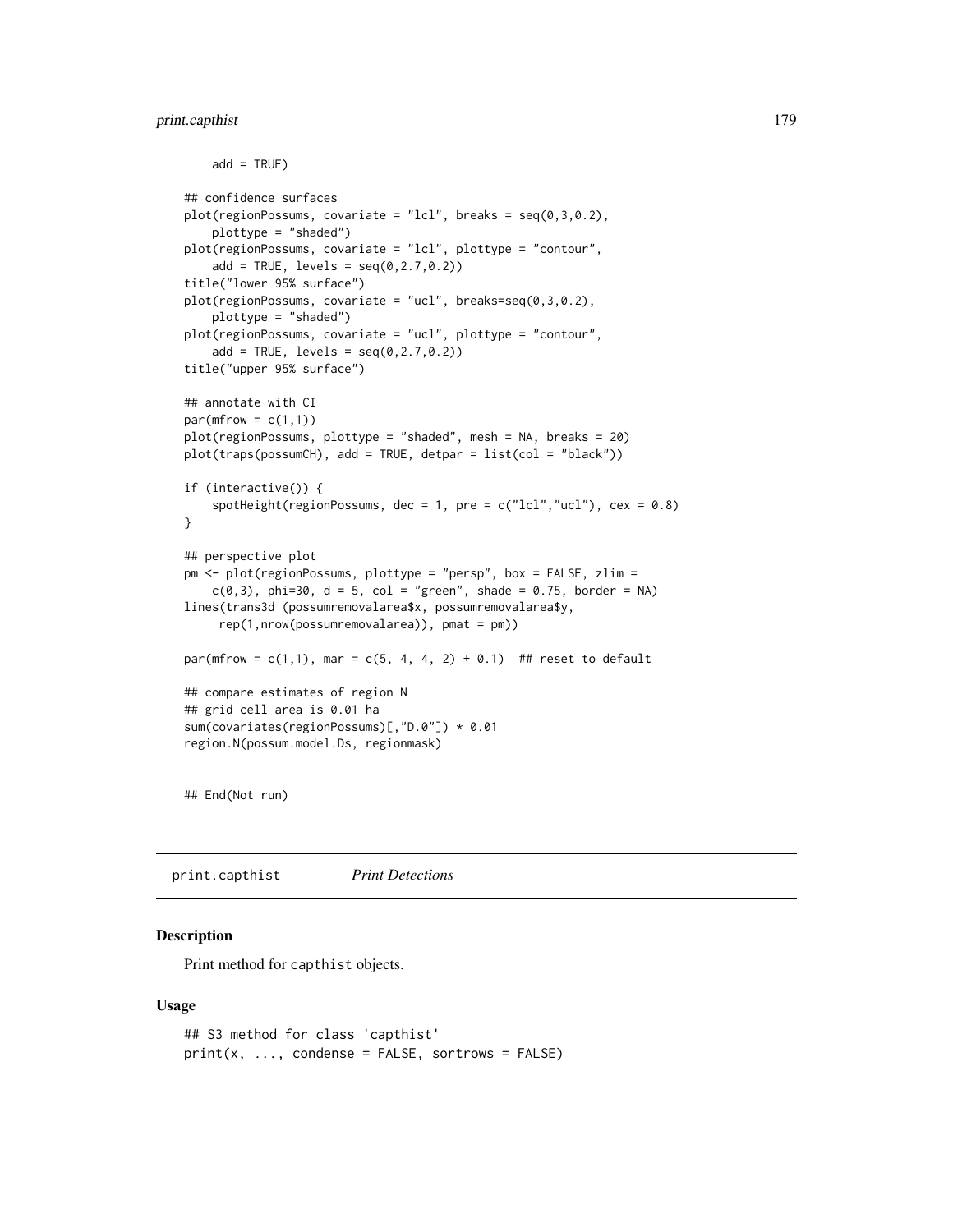## Arguments

| $\mathsf{x}$ | capthist object                                         |
|--------------|---------------------------------------------------------|
| .            | arguments to pass to print. default                     |
| condense     | logical, if true then use condensed format for 3-D data |
| sortrows     | logical, if true then sort output by animal             |

# Details

The condense option may be used to format data from proximity detectors in a slightly more readable form. Each row then presents the detections of an individual in a particular trap, dropping rows (traps) at which the particular animal was not detected.

# Value

Invisibly returns a dataframe (condense = TRUE) or array in the format printed.

## See Also

[print](#page-0-0), [capthist](#page-24-0)

# Examples

```
## simulated detections of simulated default population of 5/ha
print(sim.capthist(make.grid(nx=5,ny=3)))
```
print.secr *Print or Summarise secr Object*

## Description

Print results from fitting a spatially explicit capture–recapture model or generate a list of summary values.

## Usage

```
## S3 method for class 'secr'
print(x, newdata = NULL, alpha = 0.05, deriv = FALSE, call = TRUE, ...)## S3 method for class 'secr'
 summary(object, newdata = NULL, alpha = 0.05, deriv = FALSE, ...)
```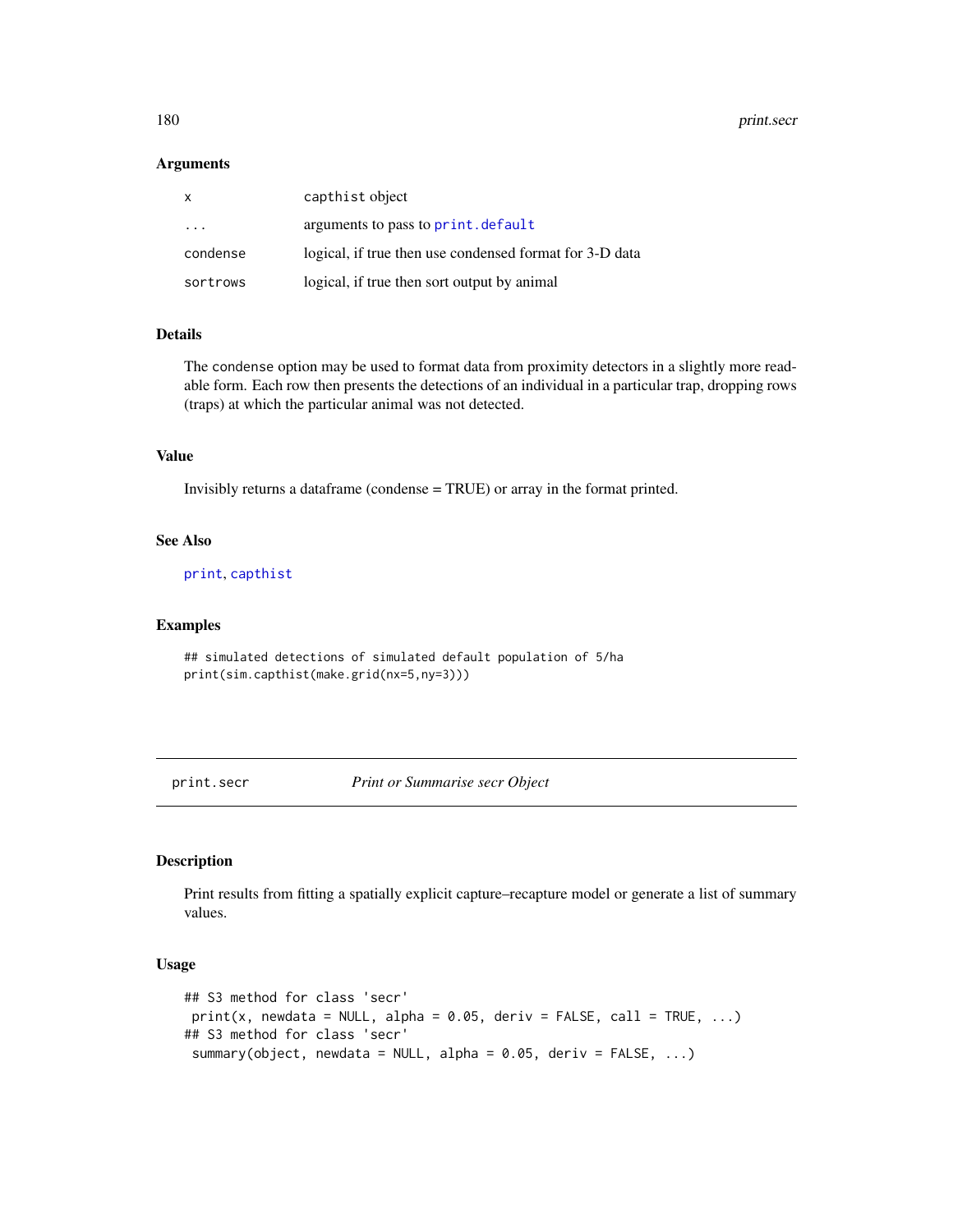#### print.secr 181

# Arguments

| $\mathsf{x}$ | secr object output from secr. fit                       |
|--------------|---------------------------------------------------------|
| object       | secr object output from secr. fit                       |
| newdata      | optional dataframe of values at which to evaluate model |
| alpha        | alpha level                                             |
| deriv        | logical for calculation of derived D and esa            |
| call         | logical; if TRUE the call is printed                    |
|              | other arguments optionally passed to derived secret     |

# Details

Results from print.secr are potentially complex and depend upon the analysis (see below). Optional newdata should be a dataframe with a column for each of the variables in the model. If newdata is missing then a dataframe is constructed automatically. Default newdata are for a naive animal on the first occasion; numeric covariates are set to zero and factor covariates to their base (first) level. Confidence intervals are  $100 (1 - alpha) \%$  intervals.

| call                                          | the function call (optional)                                             |
|-----------------------------------------------|--------------------------------------------------------------------------|
| version, time                                 | secr version, date and time fitting started, and elapsed time            |
| Detector type                                 | 'single', 'multi', 'proximity' etc.                                      |
| Detector number<br>Average spacing<br>x-range | number of detectors                                                      |
| y-range                                       |                                                                          |
| New detector type                             | as fitted when details\$newdetector specified                            |
| N animals                                     | number of distinct animals detected                                      |
| N detections                                  | number of detections                                                     |
| N occasions                                   | number of sampling occasions                                             |
| Mask area                                     |                                                                          |
| Model                                         | model formula for each 'real' parameter                                  |
| Fixed (real)                                  | fixed real parameters                                                    |
| Detection fn                                  | detection function type (halfnormal or hazard-rate)                      |
| N parameters                                  | number of parameters estimated                                           |
| Log likelihood                                | log likelihood                                                           |
| <b>AIC</b>                                    | Akaike's information criterion                                           |
| AICc                                          | AIC with small sample adjustment (Burnham and Anderson 2002)             |
| Beta parameters                               | coef of the fitted model, SE and confidence intervals                    |
| <b>VCOV</b>                                   | variance-covariance matrix of beta parameters                            |
| Real parameters                               | fitted (real) parameters evaluated at base levels of covariates          |
| Derived parameters                            | derived estimates of density and mean effective sampling area (optional) |

Derived parameters (see [derived](#page-47-0)) are computed only if deriv = TRUE.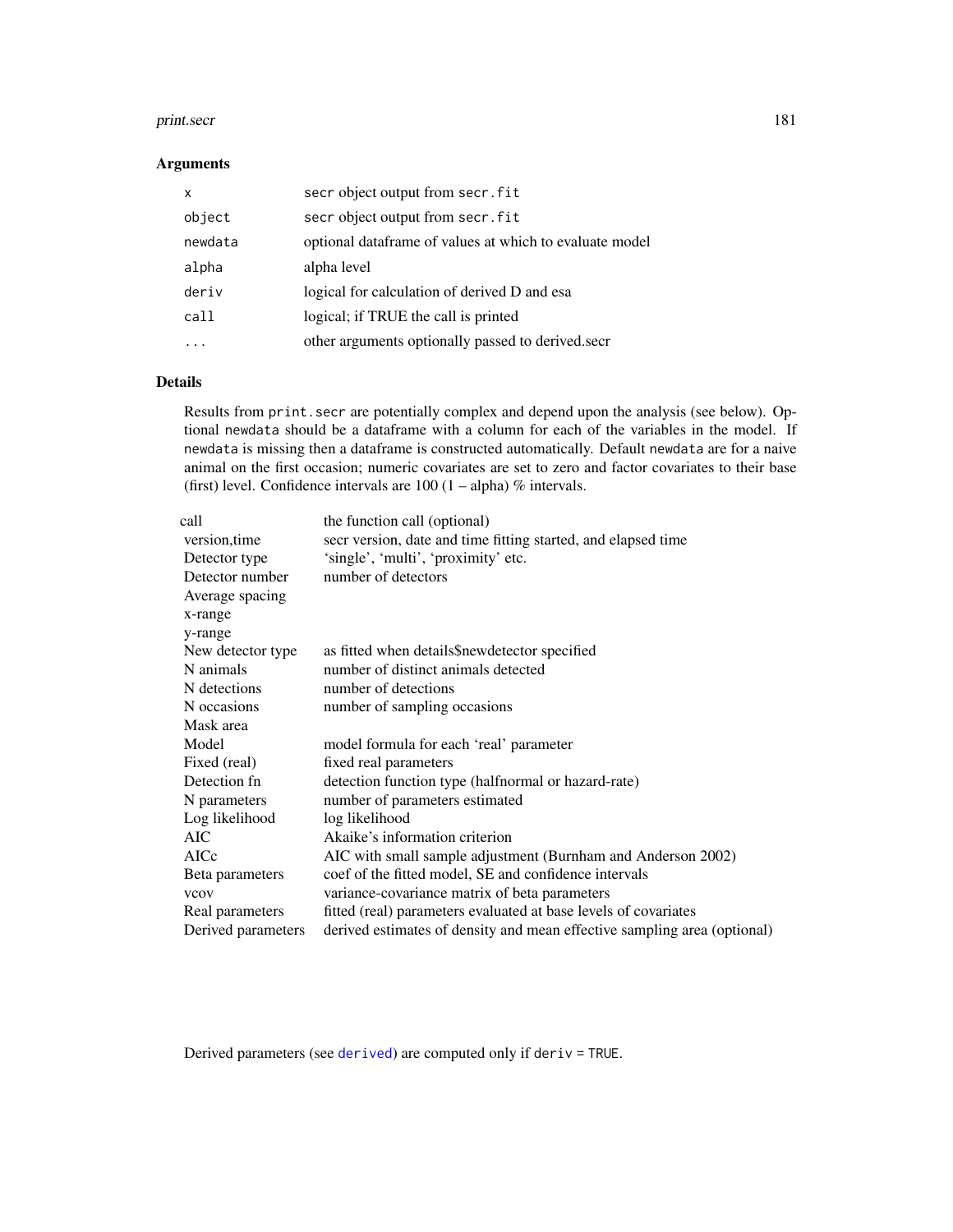# Value

The summary method constructs a list of outputs similar to those printed by the print method, but somewhat more concise and re-usable:

| secr version, and date and time fitting started |
|-------------------------------------------------|
| detector summary                                |
| capthist summary                                |
| mask summary                                    |
| miscellaneous model characteristics (CL etc.)   |
| single-line output of AIC.secr                  |
| table of fitted coefficients with CI            |
| predicted values ('real' parameter estimates)   |
| output of derived.secr (optional)               |
|                                                 |

# References

Burnham, K. P. and Anderson, D. R. (2002) *Model selection and multimodel inference: a practical information-theoretic approach*. Second edition. New York: Springer-Verlag.

#### See Also

[AIC.secr](#page-13-0), [secr.fit](#page-218-0)

# Examples

## load & print previously fitted null (constant parameter) model print(secrdemo.0)

summary(secrdemo.0)

## combine AIC tables from list of summaries do.call(AIC, lapply(list(secrdemo.b, secrdemo.0), summary))

## Not run:

print(secrdemo.CL, deriv = TRUE)

## End(Not run)

print.traps *Print Detectors*

# Description

Print method for traps objects.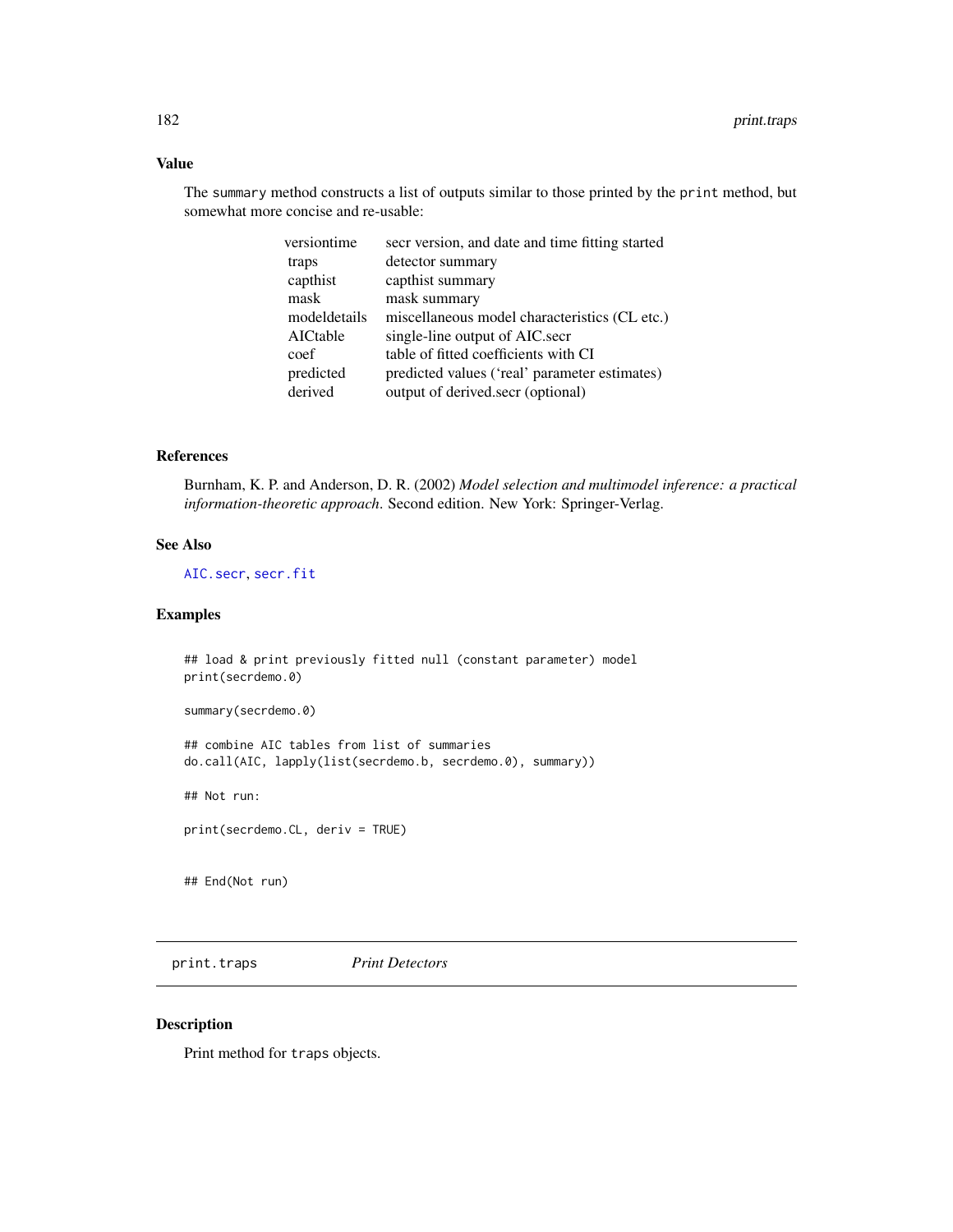# randomHabitat 183

# Usage

```
## S3 method for class 'traps'
print(x, \ldots)
```
# Arguments

|          | traps object                        |
|----------|-------------------------------------|
| $\cdots$ | arguments to pass to print. default |

# See Also

[print](#page-0-0), [traps](#page-287-0)

# Examples

 $print(make.grid(nx = 5, ny = 3))$ 

randomHabitat *Random Landscape*

#### Description

The Modified Random Cluster algorithm of Saura and Martinez-Millan (2000) is used to generate a mask object representing patches of contiguous 'habitat' cells (pixels) within a 'non-habitat' matrix ('non-habitat' cells are optionally dropped). Spatial autocorrelation (fragmentation) of habitat patches is controlled via the parameter 'p'. 'A' is the expected proportion of 'habitat' cells.

# Usage

```
randomHabitat(mask, p = 0.5, A = 0.5, directions = 4, minpatch = 1,
drop = TRUE, covname = "habitat", plt = FALSE, seed = NULL)
```

| secr mask object to use as template                                |
|--------------------------------------------------------------------|
| parameter to control fragmentation                                 |
| parameter for expected proportion of habitat                       |
| integer code for adjacency (rook's move 4 or queen's move 8)       |
| integer minimum size of patch                                      |
| logical for whether to drop non-habitat cells                      |
| character name of covariate when $drop = FALSE$                    |
| logical for whether intermediate stages should be plotted          |
| either NULL or an integer that will be used in a call to set. seed |
|                                                                    |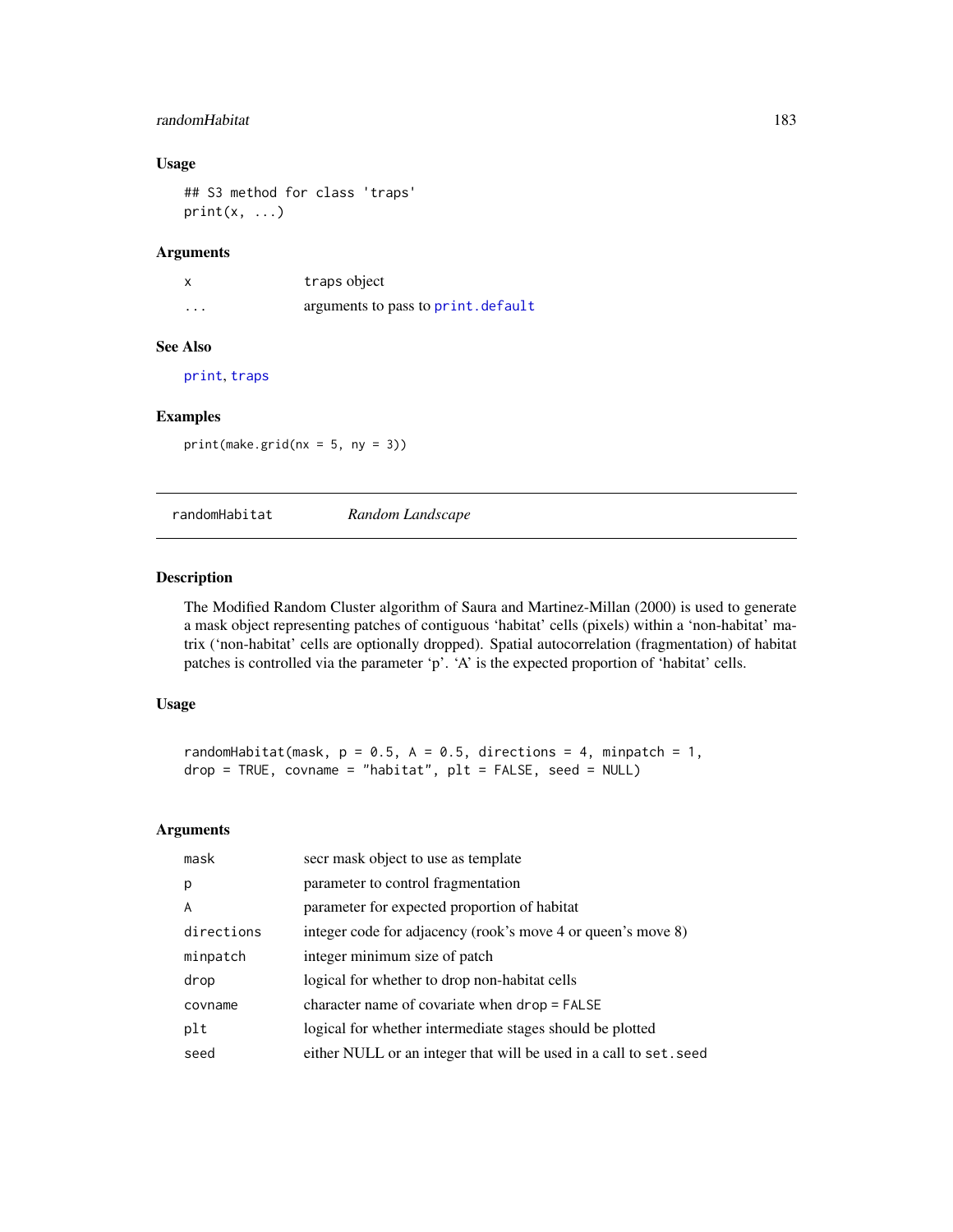# Details

Habitat is simulated within the region defined by the cells of [mask.](#page-127-0) The region may be nonrectangular.

The algorithm comprises stages A-D:

A. Randomly select proportion p of cells from the input mask

B. Cluster selected cells with any immediate neighbours as defined by directions

C. Assign clusters to 'non-habitat' (probability 1–A) and 'habitat' (probability A)

D. Cells not in any cluster from (B) receive the habitat class of the majority of the <=8 adjacent cells assigned in (C), if there are any; otherwise they are assigned at random (with probabilities 1–A, A).

Fragmentation declines, and cluster size increases, as p increases up to the 'percolation threshold' which is about 0.59 in the default case (Saura and Martinez-Millan 2000 p.664).

If minpatch > 1 then habitat patches of less than minpatch cells are converted to non-habitat, and vice versa. This is likely to cause the proportion of habitat to deviate from A.

If  $drop = FALSE$  a binary-valued  $(0/1)$  covariate with the requested name is included in the output mask, which has the same extent as the input. Otherwise, non-habitat cells are dropped and no covariate is added.

# Value

An object of class 'mask'. By default (drop = TRUE) this has fewer rows (points) than the input mask.

The attribute "type" is a character string formed from paste('MRC  $p='$ , p, 'A=',A, sep='').

The [RNG](#page-0-0) seed is stored as attribute 'seed' (see [secrRNG\)](#page-228-0).

#### Note

Single-linkage clustering and adjacency operations use functions 'clump' and 'adjacency' of the package raster; 'clump' also requires package **igraph0** (raster still uses this deprecated version). Optional plotting of intermediate stages (plt = TRUE) uses the plot method for rasterLayers in raster.

A non-rectangular input mask is padded out to a rectangular raster Layer for operations in raster; cells added as padding are ultimately dropped.

The procedure of Saura and Martinez-Millan (2000) has been followed as far as possible, but this implementation may not match theirs in every detail.

This implementation allows only two habitat classes. The parameter A is the *expected* value of the habitat proportion; the *realised* habitat proportion may differ quite strongly from A, especially for large p (e.g.,  $p > 0.5$ ).

Anisotropy is not implemented; it would require skewed adjacency filters (i.e. other than rook- or queen-move filters) that are not available in raster.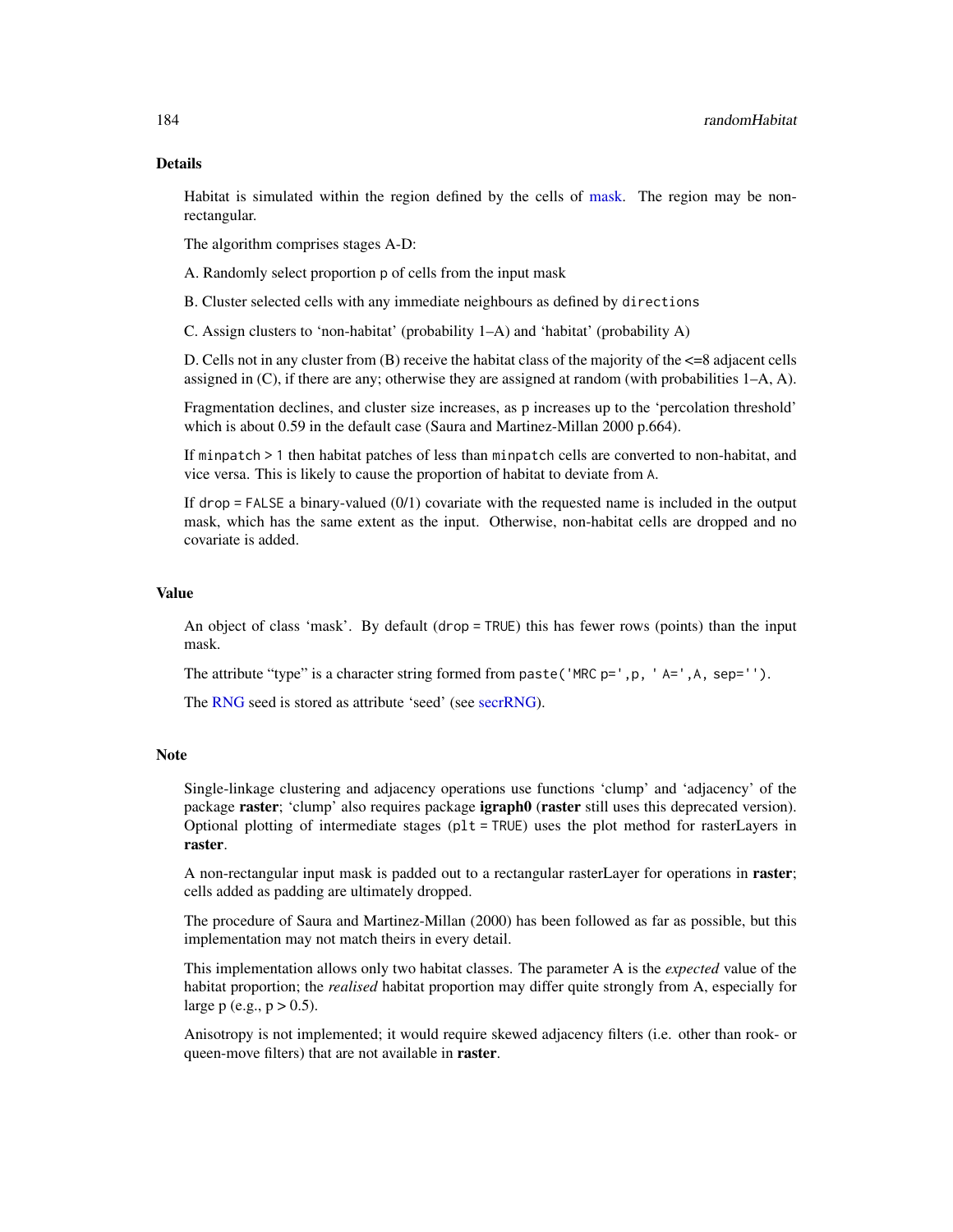#### raster and the state of the state of the state of the state of the state of the state of the state of the state of the state of the state of the state of the state of the state of the state of the state of the state of the

# References

Hijmans, R. J. and van Etten, J. (2011) raster: Geographic analysis and modeling with raster data. R package version 1.9-33. <https://CRAN.R-project.org/package=raster>.

Saura, S. and Martinez-Millan, J. (2000) Landscape patterns simulation with a modified random clusters method. *Landscape Ecology*, 15, 661–678.

### See Also

[mask](#page-127-0), [make.mask](#page-115-0), [sim.popn](#page-243-0)

#### Examples

## Not run:

```
tempmask \leq make.mask(nx = 100, ny = 100, spacing = 20)
mrcmask \leq randomHabitat(tempmask, p = 0.4, A = 0.4)
plot(mrcmask, dots = FALSE, col = "green")
pop <- sim.popn(10, mrcmask, model2D = "IHP")
plot(pop, add = TRUE)
## plot intermediate steps A, C, D
par(mfrow = c(1,3))mrcmask <- randomHabitat(tempmask, p = 0.4, A = 0.4, pIt = TRUE)
par(mfrow = c(1,1)) ## reset to default
## keep non-habitat cells
mrcmask \le randomHabitat(tempmask, p = 0.4, A = 0.4, drop = FALSE)
plot(mrcmask, covariate = "habitat", dots = FALSE,
    col = c("grey", "green"), breaks = 2)## effect of purging small patches
opar \leq par(mfrow=c(1,2))
mrcmask \le randomHabitat(tempmask, p = 0.4, A = 0.4, minpatch = 1)
plot(mrcmask, dots = FALSE, col = "green")mrcmask \le- randomHabitat(tempmask, p = 0.4, A = 0.4, minpatch = 5)
```
## End(Not run)

par(opar)

<span id="page-184-0"></span>raster *Create a RasterLayer Object from Mask or Dsurface*

#### Description

Methods to convert secr object to a RasterLayer object.

 $plot(mrcmask, dots = FALSE, col = "green")$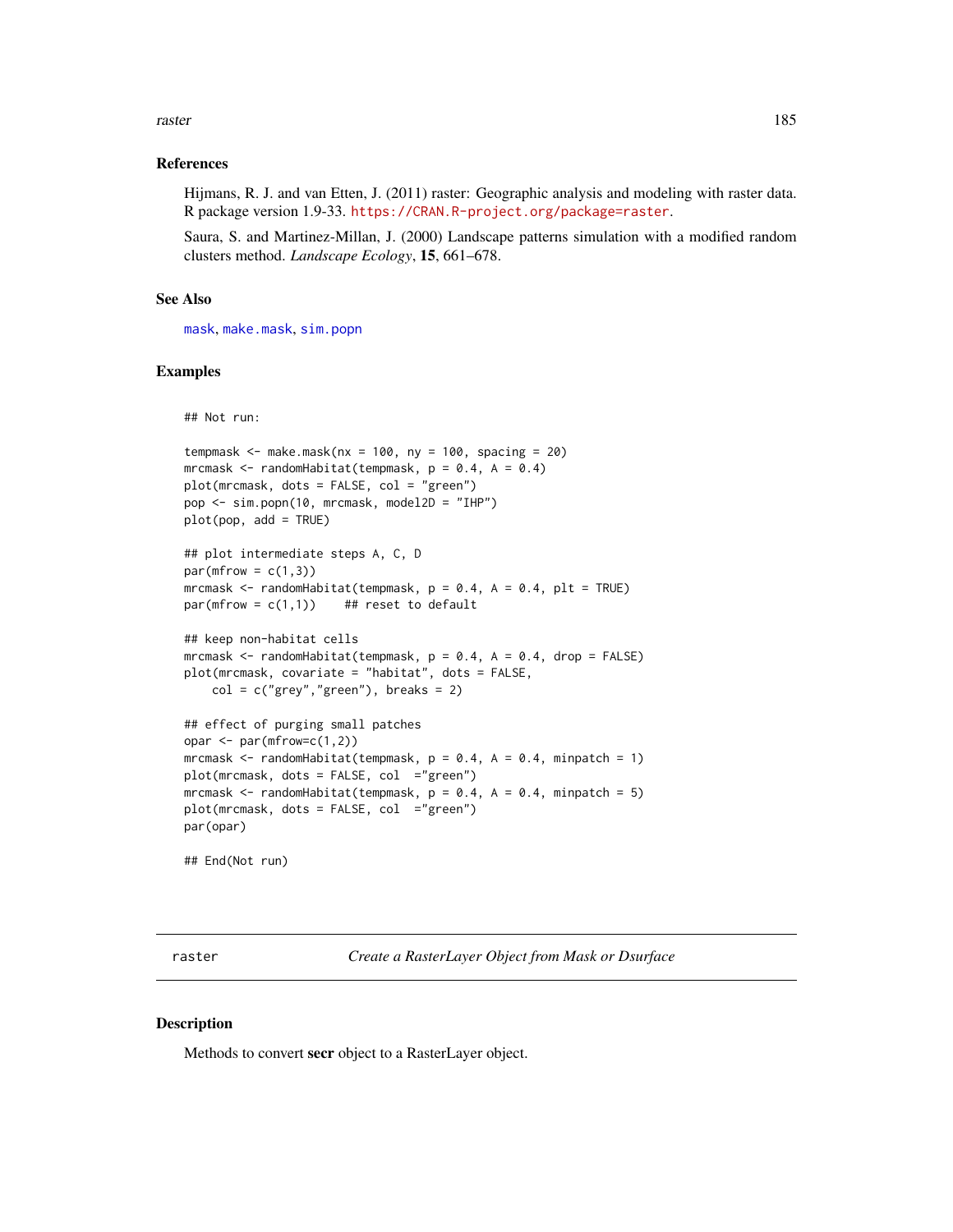# Usage

```
## S4 method for signature 'mask'
raster(x, covariate, values = 1, crs = NA)
## S4 method for signature 'Dsurface'
raster(x, covariate, values = 1, crs = NA)
## S4 method for signature 'mask'
rast(x, covariate, values = 1, crs = "")## S4 method for signature 'Dsurface'
rast(x, covariate, values = 1, crs = "")
```
# Arguments

| x         | mask or Dsurface object                                                                                                    |
|-----------|----------------------------------------------------------------------------------------------------------------------------|
| covariate | character name of covariate to provide values for RasterLayer                                                              |
| values    | numeric values for RasterLayer                                                                                             |
| crs       | character or object of class CRS. Optional PROJ.4 type description of a Coordi-<br>nate Reference System (map projection). |

# Details

There are two ways to specify the values to be used. If covariate is provided then the values of the corresponding covariate of the mask or Dsurface are used. Otherwise, values is duplicated to the required number of rows.

The resulting RasterLayer may optionally include a PROJ.4 map projection defined via crs. The specification may be very simple (as in the example below) or complex, including an explicit datum and other arguments. Projections are used by sf, terra, raster, sp, rgdal and other packages. See [raster](#page-184-0) for further explanation and links.

The S3 classes 'mask' and 'Dsurface' are defined in secr as virtual S4 classes. This enables these extensions to the list of S4 methods defined in **raster**.

Although these methods work 'standalone', it is currently necessary to load the terra or raster package to do much with the result (e.g., plot it).

#### Value

RasterLayer (raster)

#### Note

Prior to secr 2.9.5 these methods could fail unpredictably because an intermediate array was badly dimensioned due to truncation of a floating point value.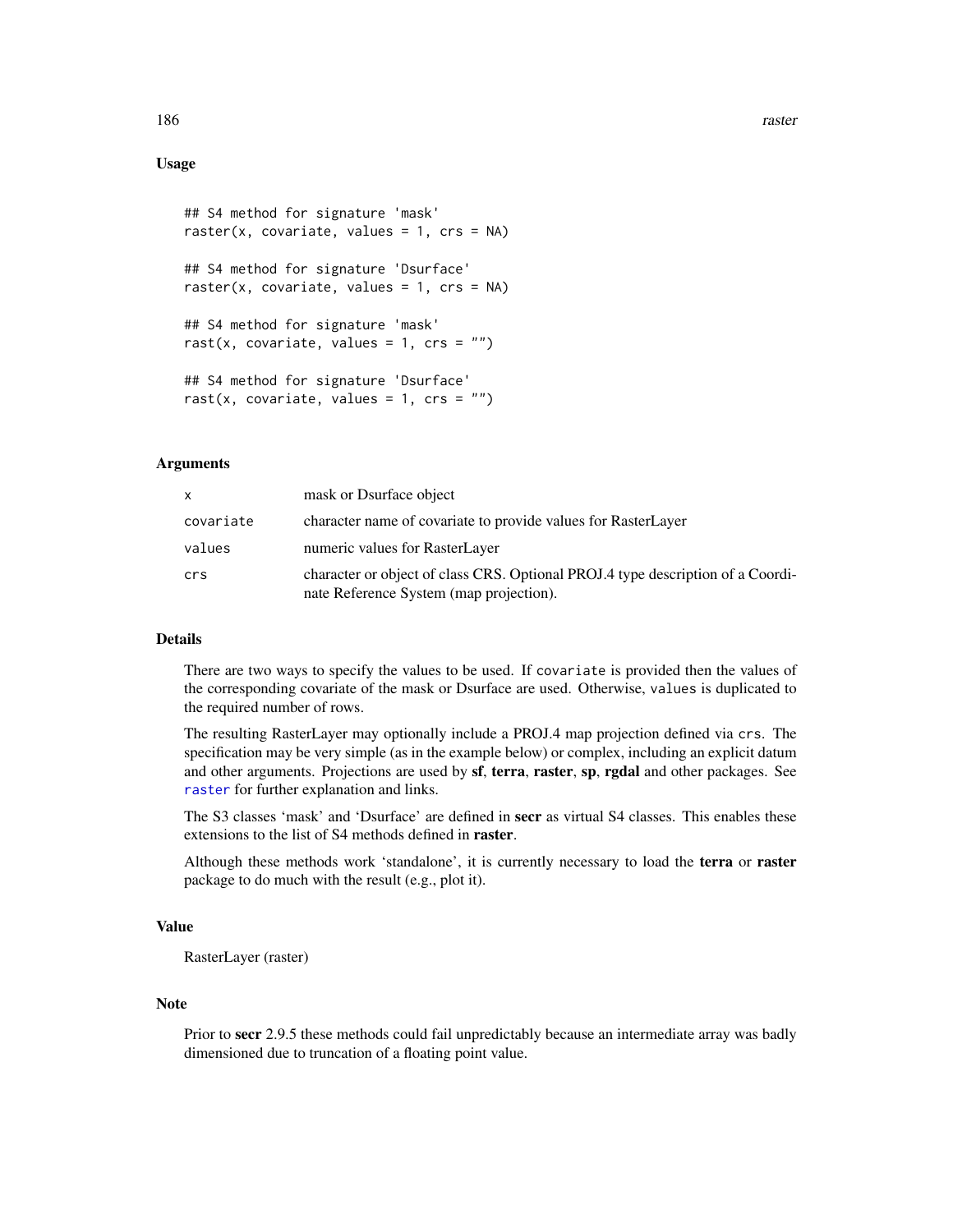# rbind.capthist 187

# See Also

[raster](#page-184-0)

# Examples

## Not run:

```
shorePossums <- predictDsurface(possum.model.Ds)
tmp <- raster(shorePossums, covariate = "D.0")
library(raster)
plot(tmp, useRaster = FALSE)
## alternative with same result
tmp <- raster(shorePossums, values = covariates(shorePossums)$D.0)
## set the projection
## here the crs PROJ.4 spec refers simply to the old NZ metric grid
tmp <- raster(shorePossums, "D.0", crs = "+proj=nzmg")
## check the projection
proj4string(tmp)
```
## End(Not run)

rbind.capthist *Combine capthist Objects*

# Description

Form a single capthist object from two or more compatible capthist objects.

# Usage

MS.capthist(...)

```
## S3 method for class 'capthist'
rbind(..., renumber = TRUE, pool = NULL, verify = TRUE)
```

| $\cdot$  | one or more capthist objects or lists of capthist objects |
|----------|-----------------------------------------------------------|
| renumber | logical, if TRUE assigns new composite individual ID      |
| pool     | list of vectors of session indices or names               |
| verify   | logical, if TRUE the output is checked with verify        |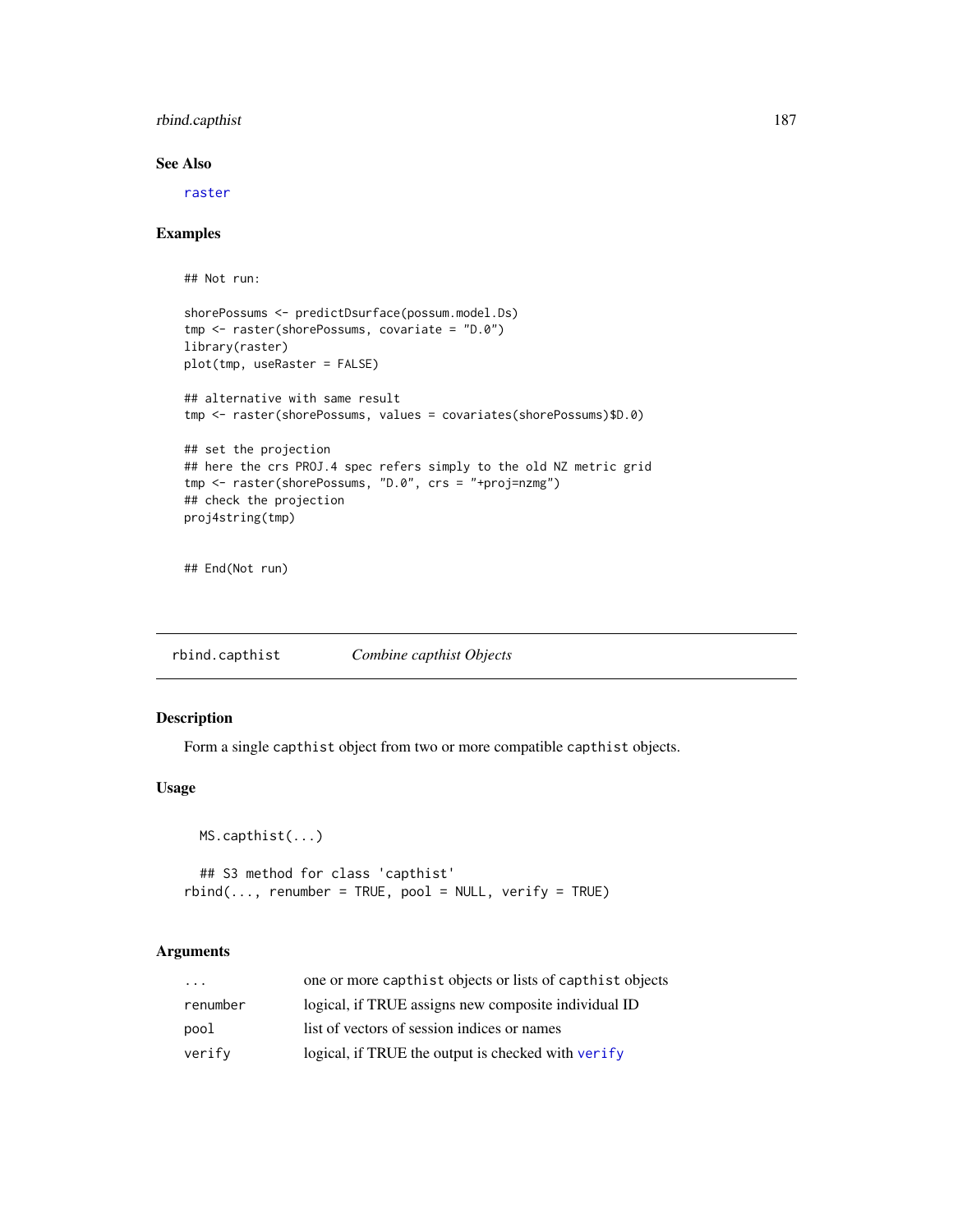# Details

MS.capthist concatenates the sessions in the input objects as one multi-session capthist object. Each session may use a different detector array (traps) and a different number of sampling occasions. Session names are derived implicitly from the inputs, or may be given explicitly (see Examples); if any name is duplicated, all will be replaced with sequential integers. The . . . argument may include lists of single-session capthist objects.

rbind.capthist is used to pool capture data from more than one session into a single session. The number of rows in the output session is the sum of the number of rows in the input sessions (i.e. each animal appears in only one session).

For rbind.capthist, the . . . argument may be

- 1. A series of single-session capthist objects, which are pooled to form one new single-session object, or
- 2. One multi-session capthist object, when the components of 'pool' are used to define combinations of old sessions; e.g. pool = list( $A=1:3$ ,  $B=4:5$ ) produces an object with two sessions (named 'A' and 'B') from 5 old ones. If pool = NULL (the default) then all the sessions are pooled to form one single-session capthist object.

Sessions to be pooled must have the same number of capture occasions and use the same detectors (traps). At present there is no function to pool capthist data from different detector arrays. For this it is recommended that you merge the input files and rebuild the capthist object from scratch.

The names of arguments other than ... should be given in full. If renumber = TRUE (the default), the session name will be prepended to the animal ID before pooling: animals 1, 2 and 3 in Session A will become A.1, A.2 and A.3, while those in Session B become B.1, B.2 and B.3. This ensures that each animal has a unique ID. If renumber = FALSE, the animal IDs will not change.

Other attributes (xy, signal) are handled appropriately. If the signal threshold (attribute 'cutval') differs among sessions, the maximum is used and detections of lower signal strength are discarded.

The use of rbind.capthist to concatenate sessions is now deprecated: use MS.capthist.

Although MS.capthist looks like an S3 method, it isn't. The full function name must be used. rbind.capthist became an S3 method in secr 3.1, so it is called as rbind alone.

#### Value

For MS.capthist, a multi-session object of class 'capthist' with number of sessions equal to the number of sessions in the objects in ....

For rbind.capthist, either an object of class 'capthist' with one session formed by pooling the sessions in the input objects, or a capthist object with more than one session, each formed by pooling groups of sessions defined by the 'pool' argument. Covariate columns that appear in all input sessions are retained in the output.

#### See Also

[capthist](#page-24-0), [subset.capthist](#page-264-0)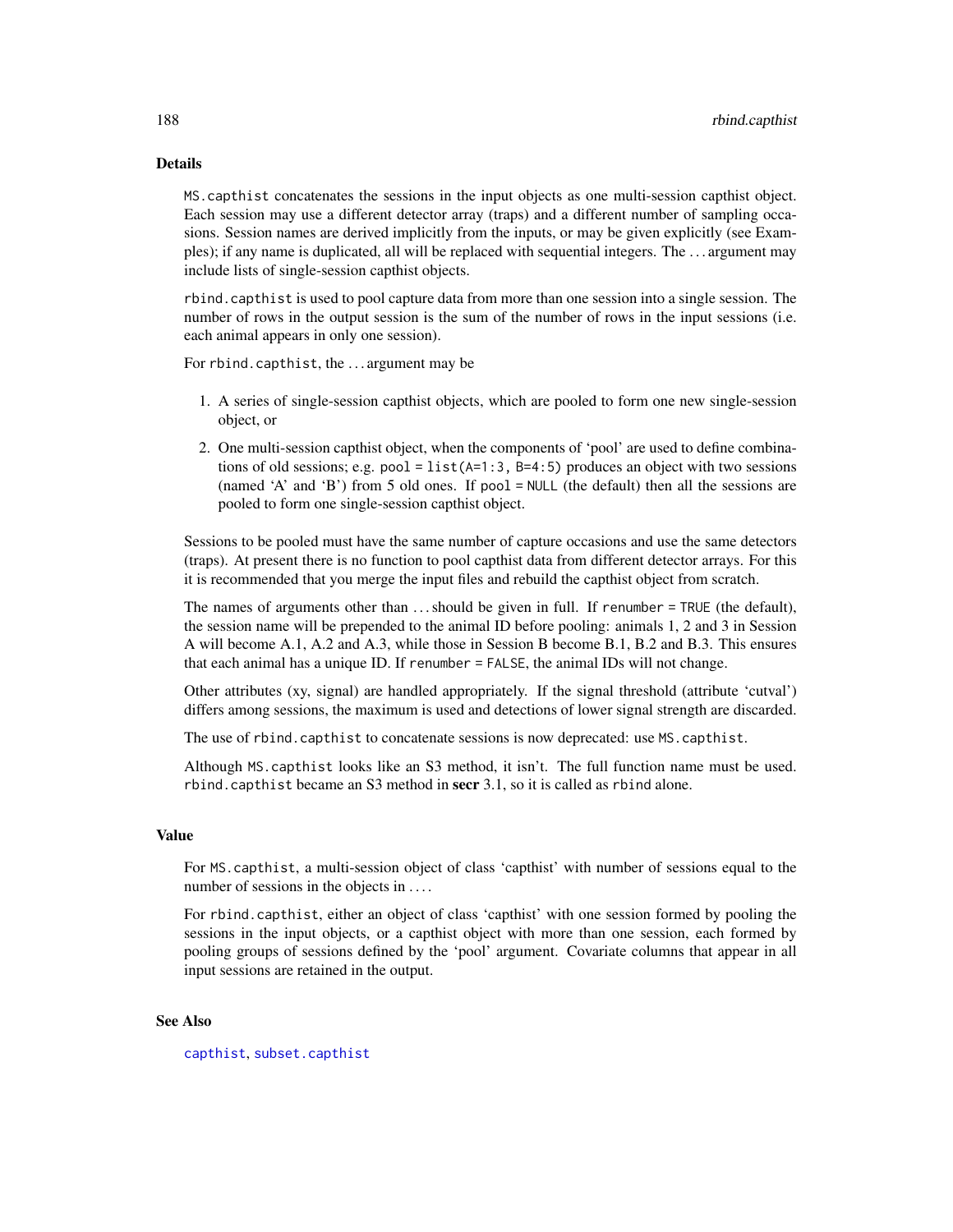# rbind.capthist 189

### Examples

```
## extend a multi-session object
## we fake the 2010 data by copying from 2005
## note how we name the appended session
fakeCH <- ovenCH[["2005"]]
MS.capthist(ovenCH, "2010" = fakeCH)
## simulate sessions for 2-part mixture
temptrap \leq make.grid(nx = 8, ny = 8)
temp1 <- sim.capthist(temptrap,
   detectpar = list(g0 = 0.1, sigma = 40)temp2 <- sim.capthist(temptrap,
    detectpar = list(g0 = 0.2, sigma = 20))
## concatenate sessions
temp3 <- MS.capthist(large.range = temp1, small.range = temp2)
summary(temp3)
## session-specific movement statistic
RPSV(temp3)
## pool sessions
temp4 <- rbind(temp1, temp2)
summary(temp4)
RPSV(temp4)
## compare mixture to sum of components
## note `detectors visited' is not additive for 'multi' detector
## nor is `detectors used'
(summary(temp1)$counts + summary(temp2)$counts) -
    summary(temp4)$counts
## Not run:
## compare two different model fits
tempfit3 <- secr.fit(temp3, CL = TRUE, buffer = 150, model = list
    (g0 \sim session, sigma \sim session), trace = FALSE)
predict(tempfit3)
## if we can tell which animals had large ranges...
covariates(temp4) <- data.frame(range.size = rep(c("large",
    "small"), c(nrow(temp1), nrow(temp2))))
tempfit4 <- secr.fit(temp4, CL = TRUE, buffer = 150, model = list
    (g0 ~ range.size, sigma ~ range.size), trace = FALSE)
predict(tempfit4, newdata = data.frame(range.size = c("large",
    "small")))
## polygon data
pol1 <- make.poly()
pol2 <- make.poly(x = c(50,50,150,150))
ch1 \le sim.capthist(pol1, popn = list(D = 30), detectfn = 'HHN',
  detectpar = list(lambda = 0.3))
```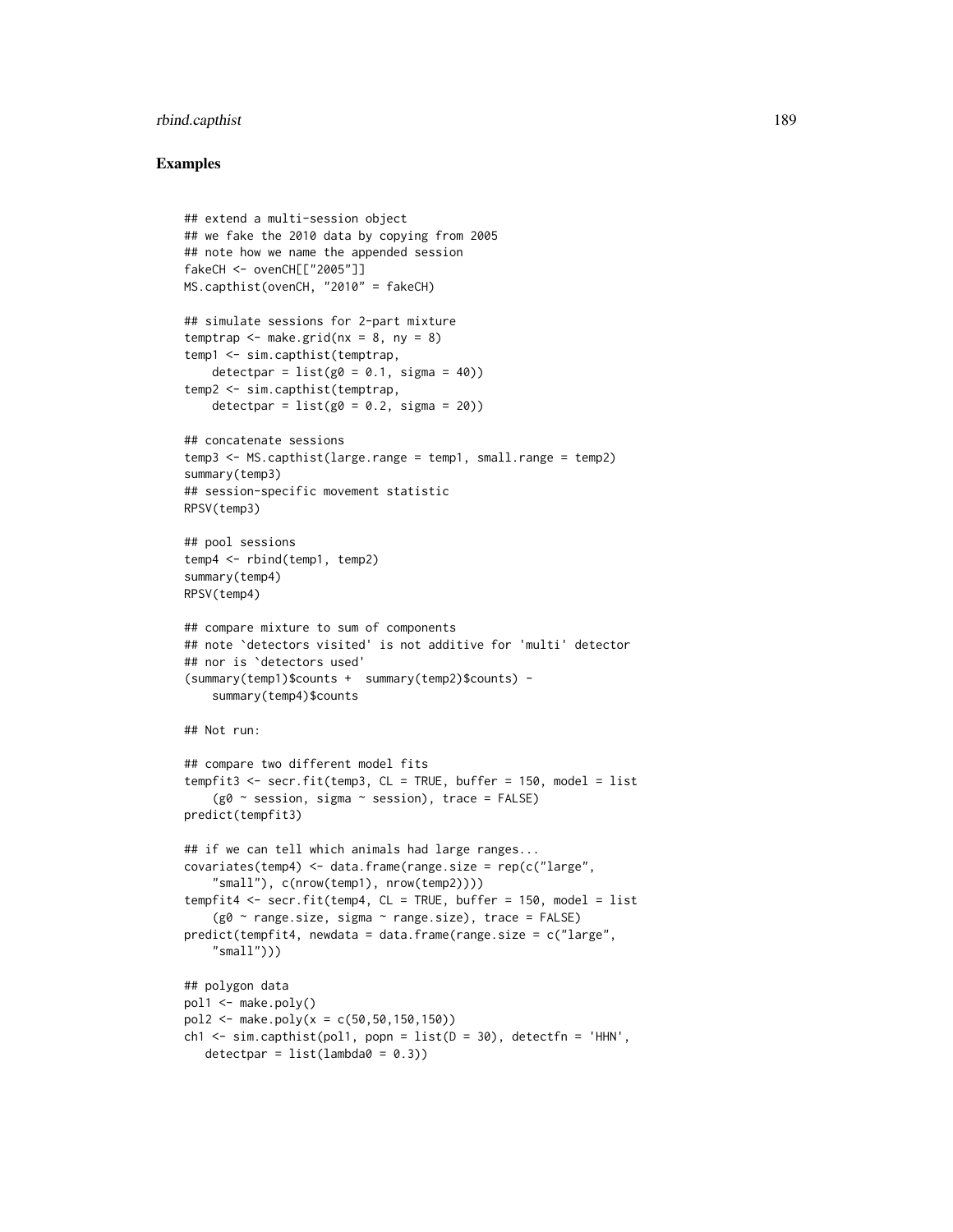190 rbind.popn

```
ch2 \leq sin.capthist(pol2, popn = list(D = 30), detectfn = 'HHN',detectpar = list(lambda = 0.3))plot(ch1); plot(pol2, add = TRUE); plot(ch2, add = TRUE)
```
## End(Not run)

rbind.popn *Combine popn Objects*

#### Description

Form a single popn object from two or more existing popn objects, or a list.

# Usage

```
## S3 method for class 'popn'
rbind(..., renumber = TRUE)
```
#### Arguments

| $\cdots$ | one or more popn objects                                                         |
|----------|----------------------------------------------------------------------------------|
| renumber | logical for whether row names in the new object should be set to the row indices |

# Details

An attempt to combine objects will fail if they conflict in their covariates attributes.

From secr 3.1 this is an S3 method and list input is not allowed.

# Value

An object of class popn with number of rows equal to the sum of the rows in the input objects.

# See Also

[popn](#page-171-0)

# Examples

```
## generate and combine two subpopulations
trapobj <- make.grid()
p1 \le -\sin.popn(D = 3, core = trapobj)p2 \le -\sin.popn(D = 2, core = trapobj)covariates(p1) < - data.frame(size = rep("small", nrow(p1)))
```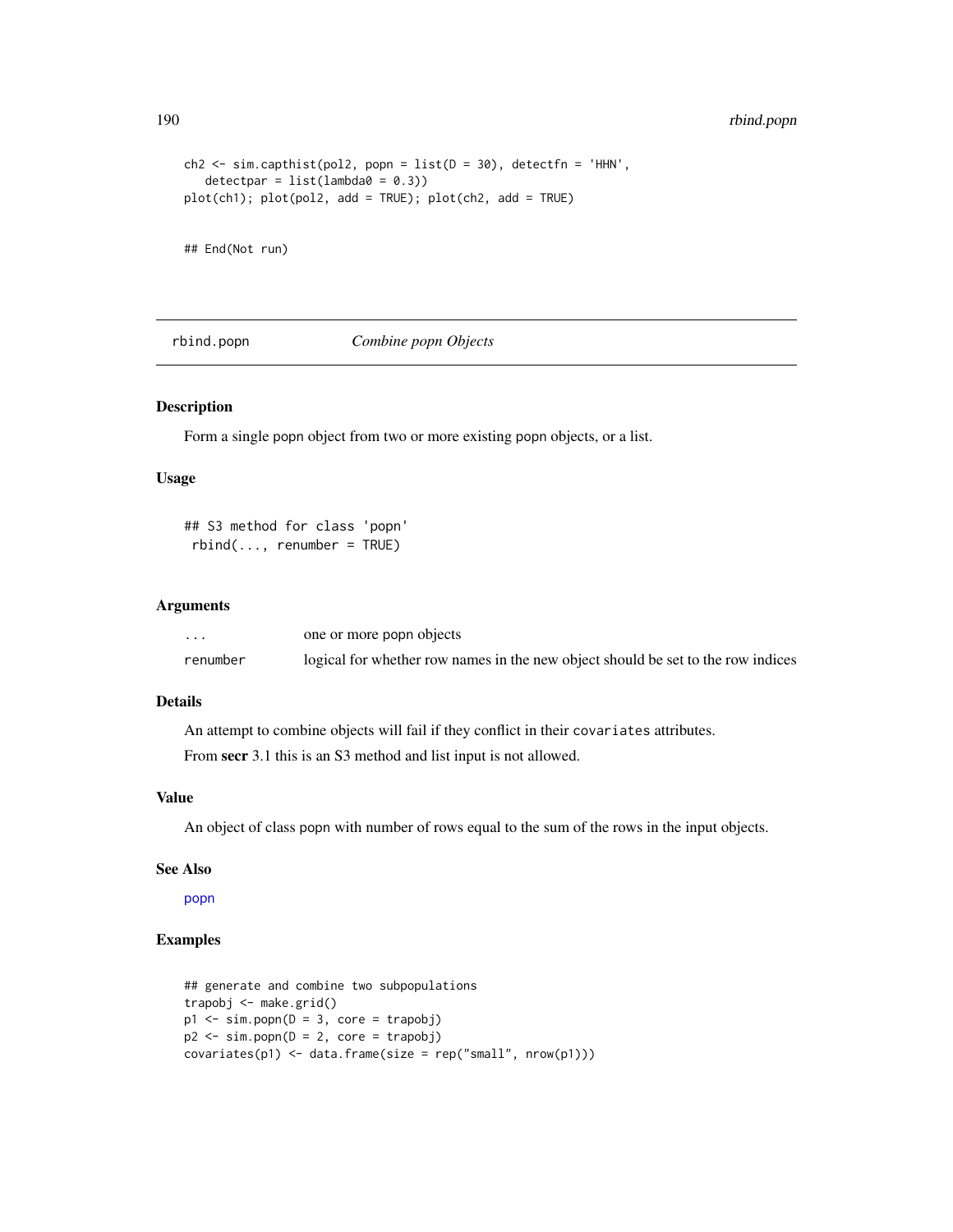#### rbind.traps 191

```
covariates(p2) < -data frame(size = rep("large", nrow(p2)))pop <- rbind(p1,p2)
## or
pop <- do.call(rbind, list(p1,p2))
```
rbind.traps *Combine traps Objects*

#### **Description**

Form a single traps object from two or more existing traps objects.

#### Usage

```
## S3 method for class 'traps'
rbind(..., renumber = TRUE, addusage, checkdetector = TRUE, suffix = TRUE)
```
### Arguments

| $\ddots$      | one or more traps objects                                                                                                                                                 |
|---------------|---------------------------------------------------------------------------------------------------------------------------------------------------------------------------|
| renumber      | logical for whether row names in the new object should be set to the row indices                                                                                          |
| addusage      | integer vector; if specified and the inputs lack usage attributes then a binary<br>usage attribute will be generated with the given number of occasions for each<br>input |
| checkdetector | logical; if TRUE then variation in the detector attribute triggers a warning                                                                                              |
| suffix        | logical; if TRUE then suffix to the row names indicates source                                                                                                            |

# Details

An attempt to combine objects will fail if they conflict in their covariates attributes. Differences in the usage attribute are handled as follows. If usage is missing for all inputs and addusage = TRUE is specified then usage codes are generated automatically (positive for the specified number of occasions). If usage is specified for one input but not other(s), the missing values are constructed assuming all detectors were operated for the maximum number of occasions in any input. If inputs differ in the number of 'usage' columns (occasions), the smaller matrices are padded with 'zero' columns to the maximum number of columns in any input.

... may be a single multi-session traps object (from 2.10.0).

By default (and always prior to 3.1.1) row names include a suffix (e.g., ".1", or ".2") to indicate the original object (first, second etc.). A suffix is added automatically to all names if any name is duplicated, and a warning is generated.

#### Value

An object of class traps with number of rows equal to the sum of the rows in the input objects.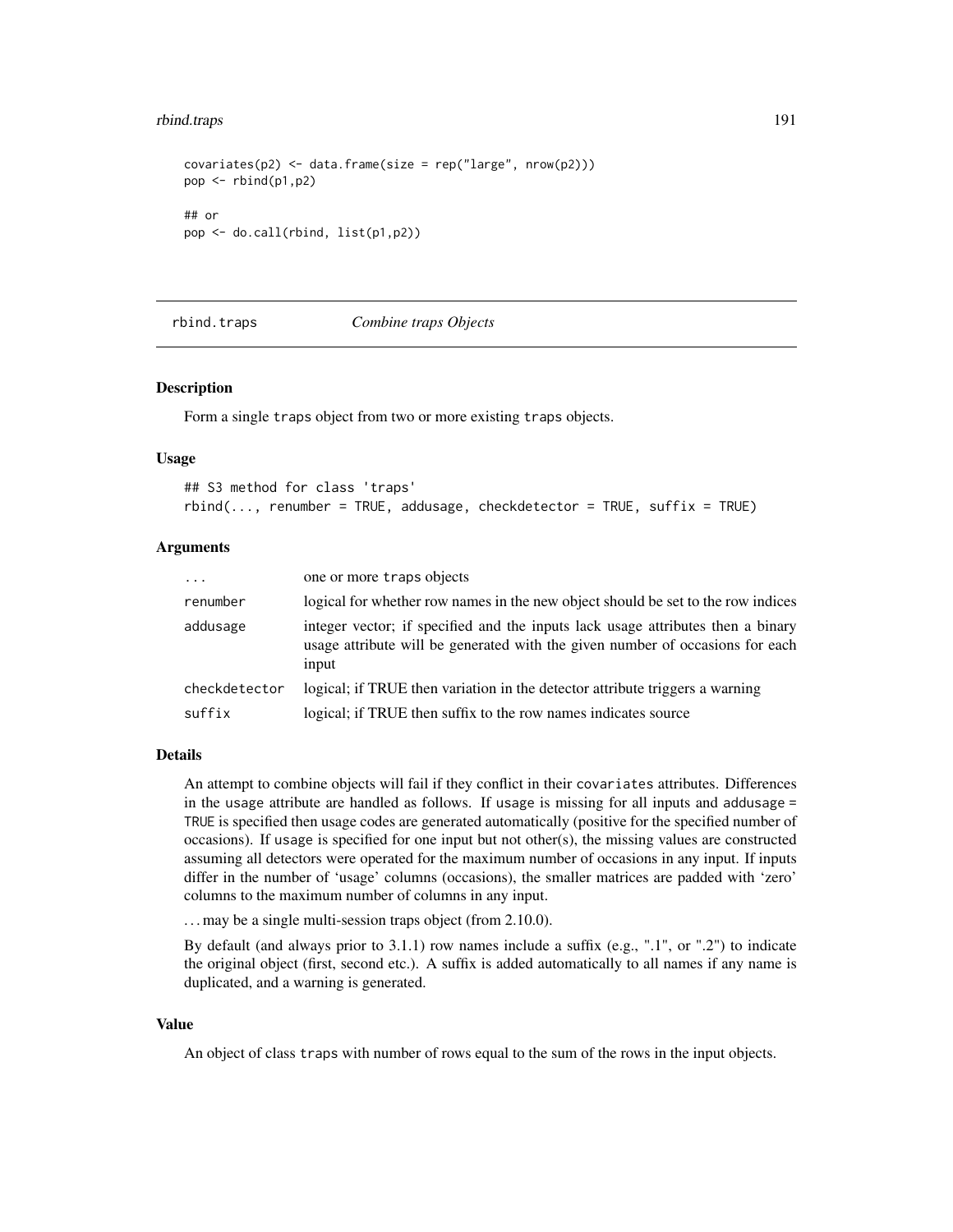# See Also

[traps](#page-287-0), [subset.traps](#page-269-0)

### Examples

```
## nested hollow grids
hollow1 \leq make.grid(nx = 8, ny = 8, hollow = TRUE)
hollow2 \le shift(make.grid(nx = 6, ny = 6, hollow = TRUE),
   c(20, 20))
nested <- rbind (hollow1, hollow2)
plot(nested, gridlines = FALSE, label = TRUE)
```
<span id="page-191-0"></span>read.capthist *Import or export data*

# Description

Data in the DENSITY formats for capture data and trap layouts may be imported as a capthist object for analysis in secr. Data in a capthist object may also be exported in these formats for use in DENSITY (Efford 2012). read.capthist inputs data from text files and constructs a capthist object in one step using the functions read.traps and make.capthist. Data may also be read from Excel spreadsheets if the package readxl is installed (see [secr-datainput.pdf\)](#page-0-0).

# Usage

```
read.capthist(captfile, trapfile, detector = "multi", fmt = c("trapID","XY"),
   noccasions = NULL, covnames = NULL, trapcovnames = NULL,
   cutval = NULL, verify = TRUE, noncapt = "NONE", tol = 0.01, snapXY = FALSE,
   markocc = NULL, ...)
```

```
write.capthist(object, filestem = deparse(substitute(object)),
     sess = "1", ndec = 2, covariates = FALSE, tonumeric = TRUE, ...)
```

| captfile     | name of capture data file.                                                                                 |
|--------------|------------------------------------------------------------------------------------------------------------|
| trapfile     | name of trap layout file or (for a multi-session captfile) a vector of file names,<br>one for each session |
| detector     | character value for detector type ('single', 'multi', 'proximity', etc.)                                   |
| fmt          | character value for capture format ('trapID' or 'XY')                                                      |
| noccasions   | number of occasions on which detectors were operated                                                       |
| covnames     | character vector of names for individual covariate fields in 'captfile'                                    |
| trapcovnames | character vector of names for detector covariate fields in 'trapfile'                                      |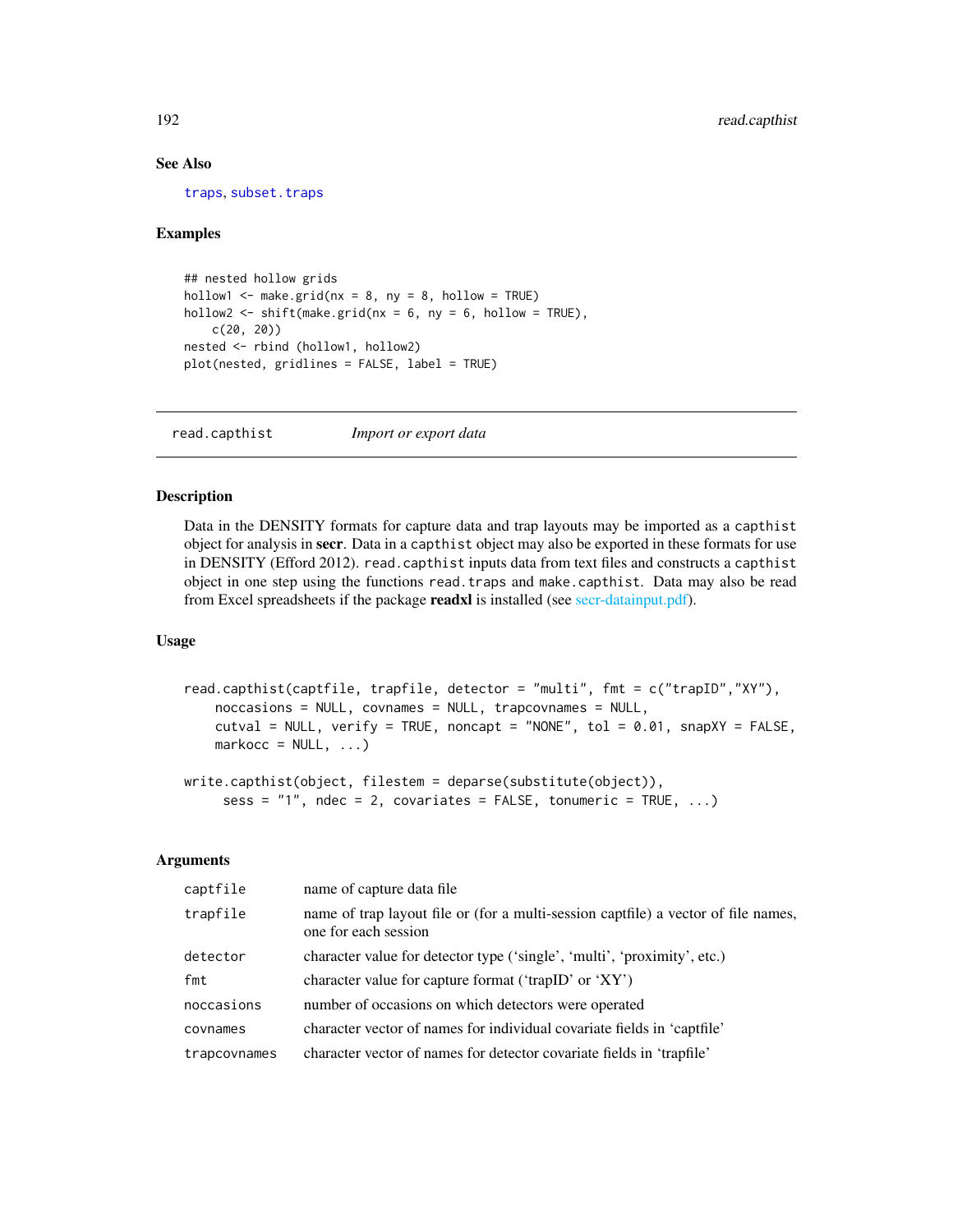# read.capthist 193

| cutval     | numeric, threshold of signal strength for 'signal' detector type                                         |
|------------|----------------------------------------------------------------------------------------------------------|
| verify     | logical if TRUE then the resulting capthist object is checked with verify                                |
| noncapt    | character value; animal ID used for 'no captures'                                                        |
| tol        | numeric, snap tolerance in metres                                                                        |
| snapXY     | logical; if TRUE then $fmt = 'XY'$ uses nearest trap within tol                                          |
| markocc    | integer vector distinguishing marking occasions $(1)$ from sighting occasions $(0)$                      |
| $\ddots$   | other arguments passed to read. table, write. table and count. fields                                    |
| object     | capthist object with the captures and trap locations to export                                           |
| filestem   | character value used to form names of output files                                                       |
| sess       | character session identifier                                                                             |
| ndec       | number of digits after decimal point for x,y coordinates                                                 |
| covariates | logical or a character vector of covariates to export                                                    |
| tonumeric  | logical for whether factor and character covariates should be converted to nu-<br>meric values on output |

#### Details

read.capthist

captfile should record one detection on each line. A detection comprises a session identifier, animal identifier, occasion number (1, 2,...,*S* where *S* is the number of occasions), and a detector identifier (fmt = "trapID") or X- and Y-coordinates (fmt = "XY"). Each line of trapfile has a detector identifier and its X- and Y-coordinates. In either file type the identifiers (labels) may be numeric or alphanumeric values. Values should be separated by blanks or tabs unless (i) the file name ends in '.csv' or (ii) sep =  $"$ , " is passed in ..., in which case commas are assumed. Blank lines and any text after '#' are ignored. For further details see [secr-datainput.pdf,](#page-0-0) [make.capthist](#page-111-0) and 'Data formats' in the help for DENSITY.

The noccasions argument is needed only if there were no detections on the final occasion; it may be a positive integer (constant across all sessions) or a vector of positive integers, one for each session. covnames is needed only when captfile includes individual covariates. Likewise for trapcovnames and detector covariates. Values of noccasions and covnames are passed directly to make.capthist, and trapcovnames is passed to read.traps.

A session identifier is required even for single-session capture data. In the case of data from multiple sessions, trapfile may be a vector of file names, one for each session.

Additional data may be coded as for DENSITY. Specifically, captfile may include extra columns of individual covariates, and trapfile may code varying usage of each detector over occasions and detector covariates.

markocc is needed only if sightings of unmarked animals are potentially recorded on some occasions. If the data span multiple sessions with differing combinations of marking and sighting occasions then markocc may be a list with one vector per session.

The function [read.telemetry](#page-195-0) is a simplified version of read.capthist for telemetry data.

write.capthist

For a single-session analysis, DENSITY requires one text file of capture data and one text file with detector coordinates (the 'trap layout' file). write.capthist constructs names for these files by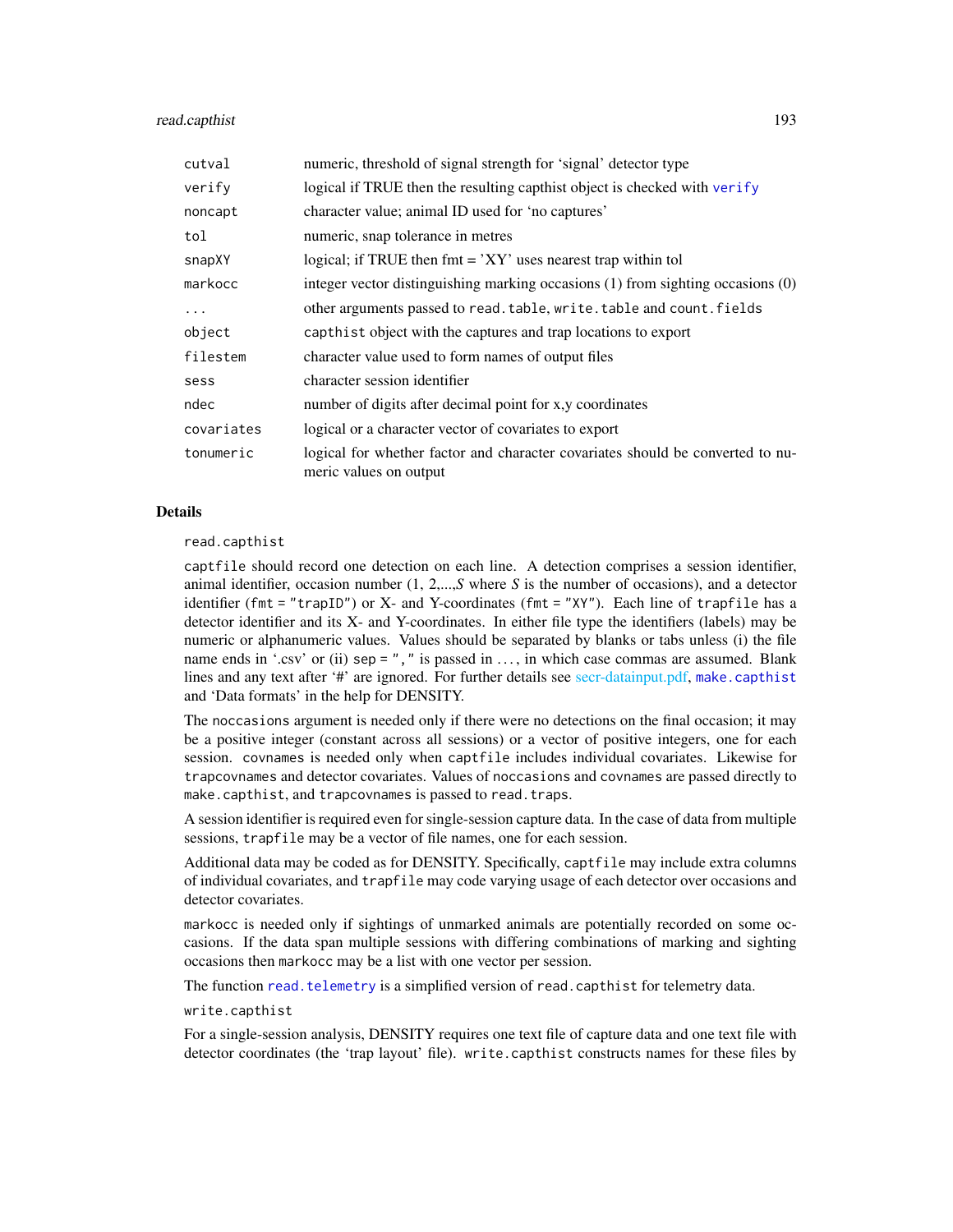appending 'capt.txt' and 'trap.txt' to filestem which defaults to the name of the capthist object. If filestem is empty then output goes to the console.

If object contains multiple sessions with differing traps then a separate trap layout file is exported for each session and each file name includes the session name. All capture data are exported to one file regardless of the number of sessions. The DENSITY format used is 'TrapID' except when x-y coordinates are specific to a detection (i.e., polygon and transect detectors).

covariates controls the export of both detector and individual covariates. If it is TRUE or FALSE then it is taken to apply to both. A vector of covariate names is used as a lookup for both detector and capthist covariate fields: covariates are exported if their name matches; this may be used to export any combination of (uniquely named) detector and capthist covariates.

Existing text files will be replaced without warning. In the case of a multi-session capthist file, session names are taken from object rather than sess. Session names are truncated to 17 characters with blanks and commas removed.

To export data in comma-delimited ('.csv') format, pass sep = "," in .... The resulting files have extension '.csv' rather than '.txt' and may be opened with spreadsheet software.

#### Note

The original DENSITY formats accommodate 'single', 'multi' and 'proximity' data. Data for the newer detector types ('count', 'signal', 'polygon', 'polygonX', 'transect', 'transectX' and 'telemetryonly') may be input using the DENSITY formats with minor variations. They may also be output with write.capthist, but a warning is given that DENSITY does not understand these data types. See [detector](#page-57-0) and [secr-datainput.pdf](#page-0-0) for more.

The ... argument is useful for some special cases. For example, if your input uses ';' instead of '#' for comments (';' is also valid in DENSITY) then set comment.char = ";" in read.capthist.

In a similar fashion, write comma- or tab-separated values by setting sep = "," or sep = " $\setminus$ t" respectively.

The arguments of count.fields are a subset of those of read.table so . . . is limited to any of {sep, quote, skip, blank.lines.skip, comment.char}.

If you fail to set fmt correctly in read.capthist then the error message from verify may be uninformative.

#### References

Efford, M. G. (2012) *DENSITY 5.0: software for spatially explicit capture–recapture*. Department of Mathematics and Statistics, University of Otago, Dunedin, New Zealand [https://www.otago.](https://www.otago.ac.nz/density/) [ac.nz/density/](https://www.otago.ac.nz/density/).

#### See Also

[read.telemetry](#page-195-0), [read.traps](#page-196-0), [make.capthist](#page-111-0), [write.captures](#page-307-0), [write.traps](#page-307-1), [read.table](#page-0-0)

# Examples

```
## export ovenbird capture histories
## the files "ovenCHcapt.txt" and "ovenCHtrap.txt" are
```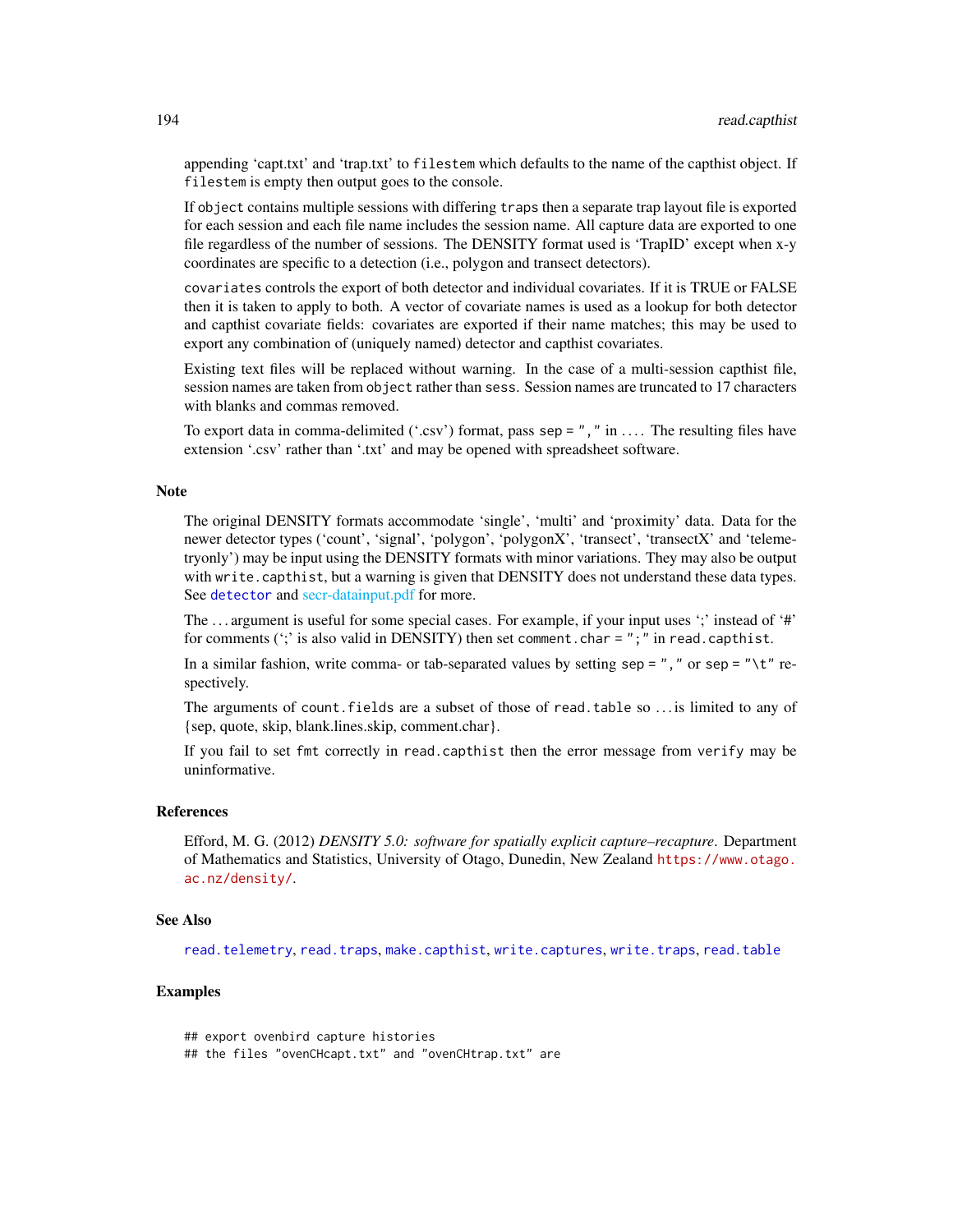#### read.mask 195

## placed in the current folder (check with getwd() or dir()) ## Not run: write.capthist(ovenCH) ## End(Not run)

read.mask *Read Habitat Mask From File*

#### Description

Read coordinates of points on a habitat mask from a text file.

#### Usage

read.mask(file = NULL, data = NULL, spacing = NULL, columns = NULL, ...)

#### Arguments

| file    | character string with name of text file                   |
|---------|-----------------------------------------------------------|
| data    | dataframe                                                 |
| spacing | spacing of grid points in metres                          |
| columns | character vector naming the columns to save as covariates |
|         | other arguments to pass to read. table                    |

#### Details

For file input, the x and y coordinates are usually the first two values on each line, separated by white space. If the file starts with a line of column headers and 'header = TRUE' is passed to read.table in the ... argument then 'x' and 'y' need not be the first two fields.

data is an alternative input route if the x and y coordinates already exist in  $R$  as columns in a dataframe. Only one of data or file should be specified.

The grid cell size spacing should be provided if known. If it is not provided then an attempt is made to infer it from the minimum spacing of points. This can be slow and may demand more memory than is available. In rare cases (highly fragmented masks) it may also yield the wrong answer.

From 2.3.0, additional columns in the input are saved as covariates. The default (columns = NULL) is to save all columns.

#### Value

object of class mask with type 'user'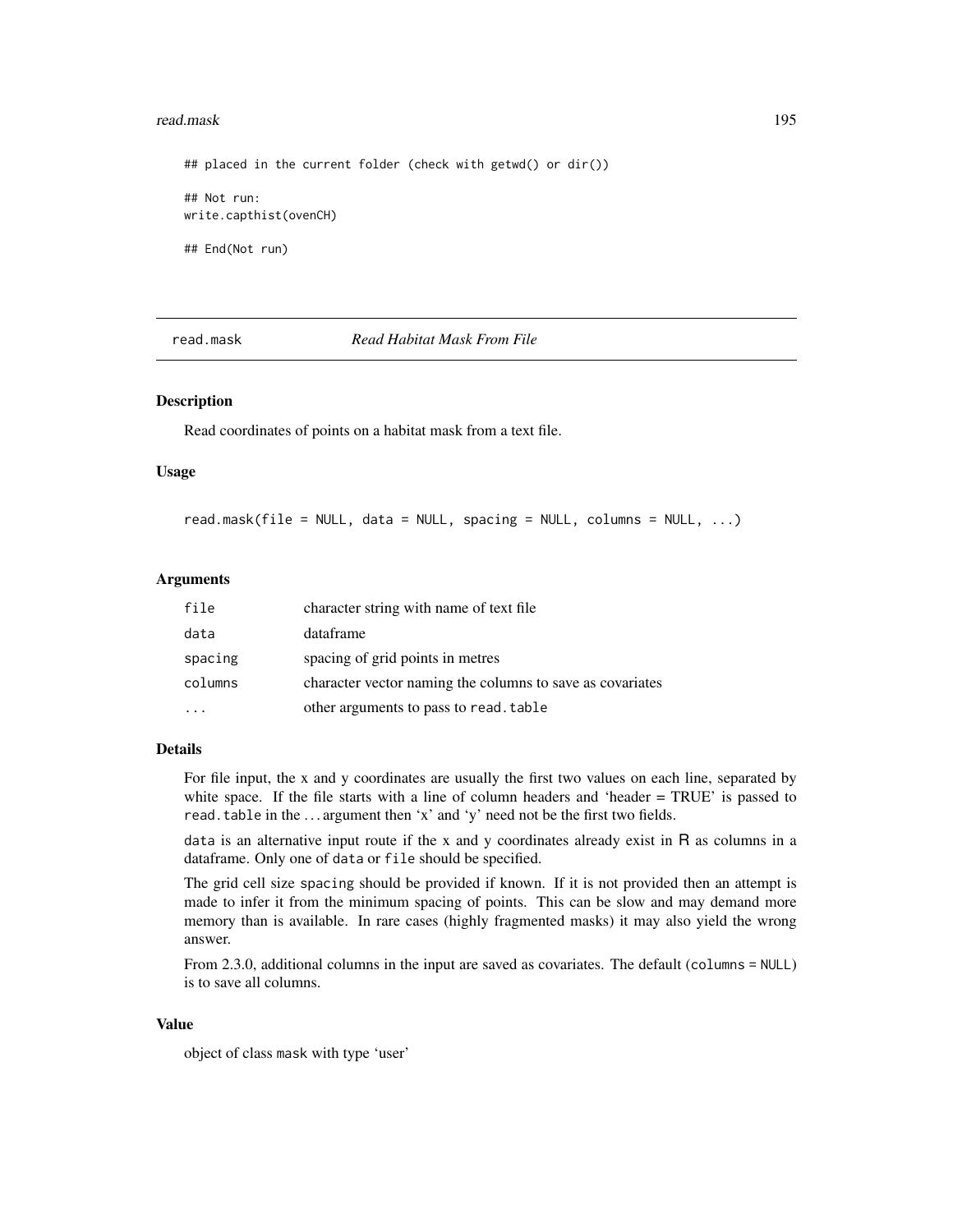read.mask creates a single-session mask. If used in [secr.fit](#page-218-0) with a multi-session capthist object a single-session mask will be replicated to the number of sessions. This is appropriate if all sessions relate to the same geographical region. If the 'sessions' relate to different regions you will need to construct a multi-session mask as a list of single-session masks (e.g. mask <- list(mask1, mask2, mask3)).

# See Also

[mask](#page-127-0)

# Examples

```
## Replace file name with a valid local name and remove `#'
# read.mask (file = "c:\\myfolder\\mask.txt",
# spacing = 3, header = TRUE)
## "mask.txt" should have lines like this
# x y
# 265 265
# 268 265
# ...
```
<span id="page-195-0"></span>read.telemetry *Import Telemetry Fixes*

#### Description

A shortcut function for constructing a telemetry capthist object from a file of telemetry fixes. Telemetry data are generally similar in format to polygon data (see also [addTelemetry](#page-10-0)).

# Usage

```
read.telemetry(file = NULL, data = NULL, covnames = NULL, verify = TRUE, ...)
```
# Arguments

| file     | character name of text file                                 |
|----------|-------------------------------------------------------------|
| data     | data.frame containing coordinate data (alternative to file) |
| covnames | character vector of names for individual covariates         |
| verify   | logical for whether to check input                          |
|          | other arguments passed to countfields, read.table etc.      |

# Details

Input data may be in a text file (argument file) or a dataframe (argument data). Data should be in the XY format for function 'read.capthist' i.e. the first 5 columns should be Session, ID, Occasion, X, Y. Further columns are treated as individual covariates.

No 'traps' input is required. A traps object is generated automatically.

# Note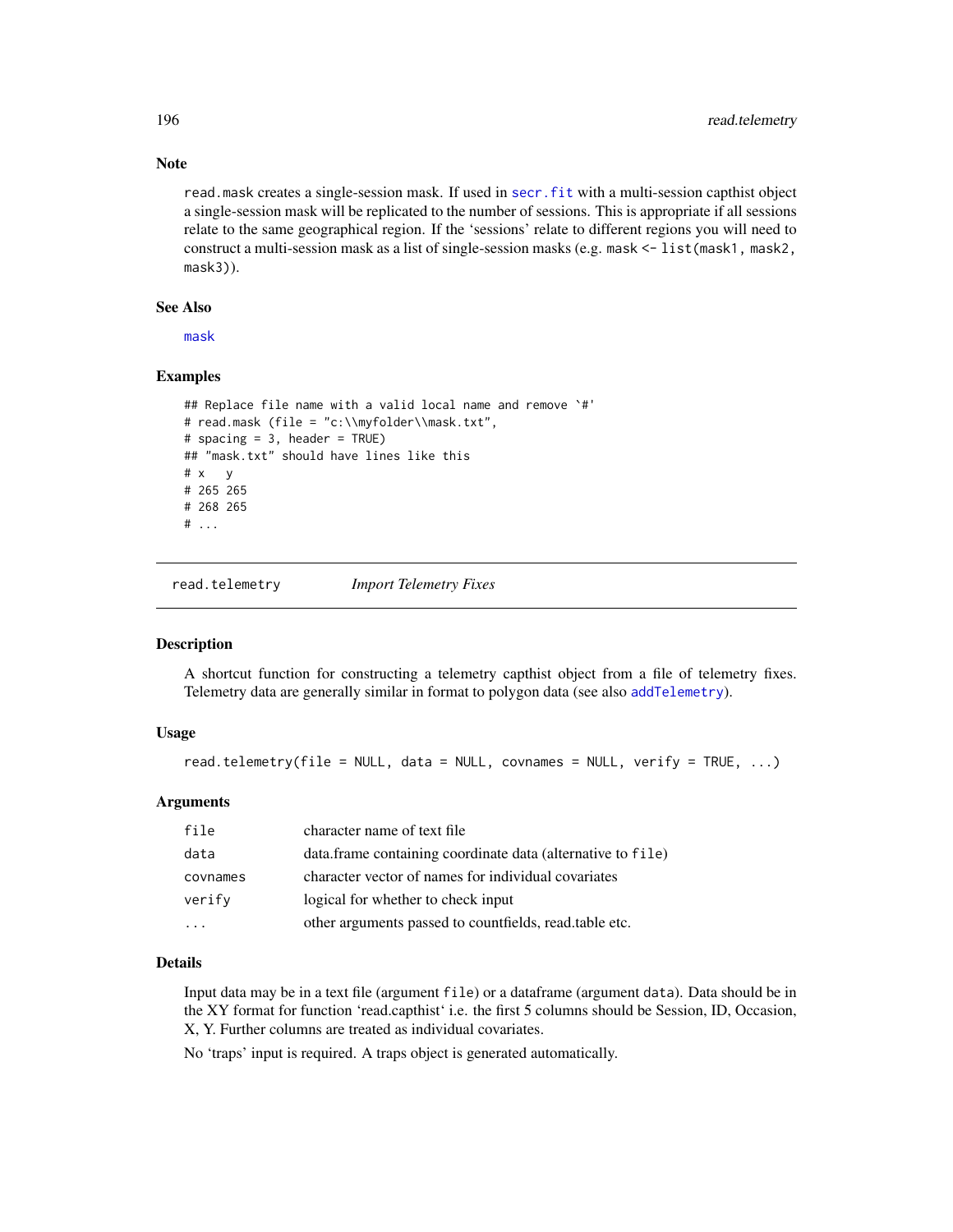#### read.traps 197

# Value

An secr capthist object including attribute 'telemetryxy' with the x-y coordinates, and a 'traps' object with detector type = 'telemetry'

# See Also

[addTelemetry](#page-10-0), [read.capthist](#page-191-0)

# Examples

```
## Not run:
```

```
olddir <- setwd('D:/bears/alberta')
## peek at raw data
head(readLines('gps2008.txt'))
gps2008CH <- read.telemetry("gps2008.txt")
setwd(olddir)
```

```
plot( gps2008CH, gridsp = 10000)
head(gps2008CH)
secr.fit(gps2008CH, start = log(4000), detectfn = 'HHN',
    details = list(telemetryscale = 1e12))
```

```
## End(Not run)
```
<span id="page-196-0"></span>read.traps *Read Detector Data From File*

#### Description

Construct an object of class traps with detector locations from a text file or data frame. Usage per occasion and covariates may be included. Data may also be read from an Excel spreadsheet (see [secr-datainput.pdf\)](#page-0-0).

# Usage

```
read.traps(file = NULL, data = NULL, detector = "multi", covnames =
NULL, binary.usage = TRUE, markocc = NULL, trapID = NULL, ...)
```

| file     | character string with name of text file                 |
|----------|---------------------------------------------------------|
| data     | data frame of detector coordinates                      |
| detector | character string for detector type                      |
| covnames | character vector of names for detector covariate fields |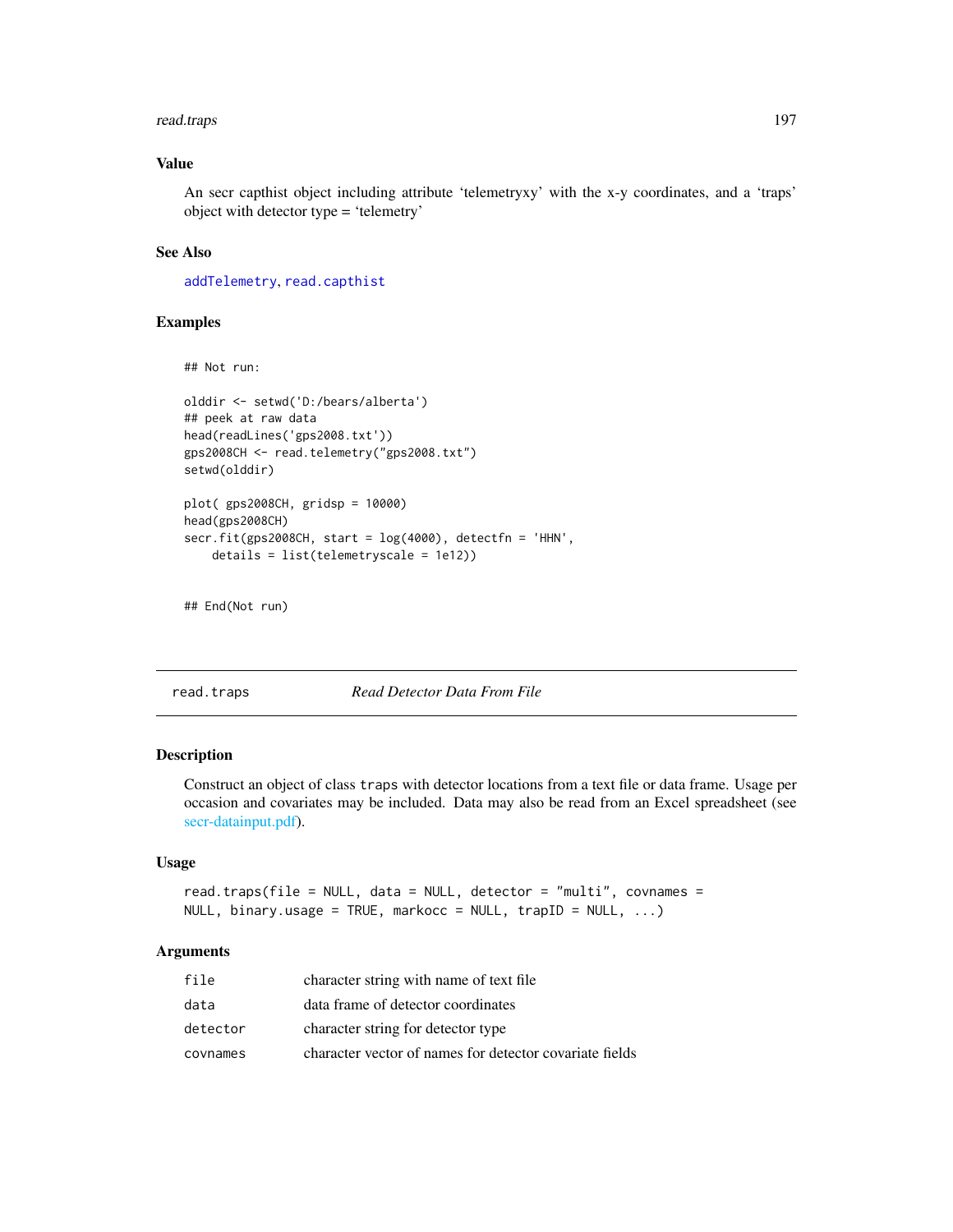198 read.traps

| binary.usage | logical; if FALSE will read usage fields as continuous effort                   |
|--------------|---------------------------------------------------------------------------------|
| markocc      | integer vector distinguishing marking occasions (1) from sighting occasions (0) |
| trapID       | character column containing detector names (see Details)                        |
| $\ddotsc$    | other arguments to pass to read. table                                          |

#### Details

Reads a text file in which the first column is a character string (see Note) identifying a detector and the next two columns are its x- and y-coordinates, separated by white space. The coordinates optionally may be followed by a string of codes '0' or '1' indicating whether the detector was operated on each occasion. Trap-specific covariates may be added at the end of the line preceded by '/'. This format is compatible with the Density software (Efford 2012), except that all detectors are assumed to be of the same type (usage codes greater than 1 are treated as 1), and more than one covariate may be specified.

If file is missing then x-y coordinates will be taken instead from data, which should include columns 'x' and 'y'. Row names of data are read as detector identifiers unless trapID is specified. This option does not allow for covariates or usage, but they maybe added later.

detector specifies the behaviour of the detector following Efford et al. (2009). 'single' refers to a trap that is able to catch at most one animal at a time; 'multi' refers to a trap that may catch more than one animal at a time. For both 'single' and 'multi' detectors a trapped animals can appear at only one detector per occasion. Detectors of type 'proximity', such as camera traps and hair snags for DNA sampling, allow animals to be recorded at several detectors on one occasion. See [detector](#page-57-0) for further detector types.

For polygon and transect detector types, each line corresponds to a vertex and starts with a code to identify the polygon or transect (hence the same code appears on 2 or more lines). For input from a dataframe the code column should be named 'polyID'. Also, usage and covariates are for the polygon or transect as a whole and not for each vertex. Usage and covariates are appended to the end of the line, just as for point detectors (traps etc.). The usage and covariates for each polygon or transect are taken from its first vertex. Although the end-of-line strings of other vertices are not used, they cannot be blank and should use the same spacing as the first vertex.

#### Value

An object of class traps comprising a data frame of x- and y-coordinates, the detector type ('single', 'multi', 'proximity', 'count', 'polygon' etc.), and possibly other attributes.

#### **Note**

Detector names, which become row names in the traps object, should not contain underscores.

Prior to 4.3.1 the function did not read usage or covariates from xls or data input.

#### References

Efford, M. G. (2012) *DENSITY 5.0: software for spatially explicit capture–recapture*. Department of Mathematics and Statistics, University of Otago, Dunedin, New Zealand. [https://www.otago.](https://www.otago.ac.nz/density/) [ac.nz/density/](https://www.otago.ac.nz/density/).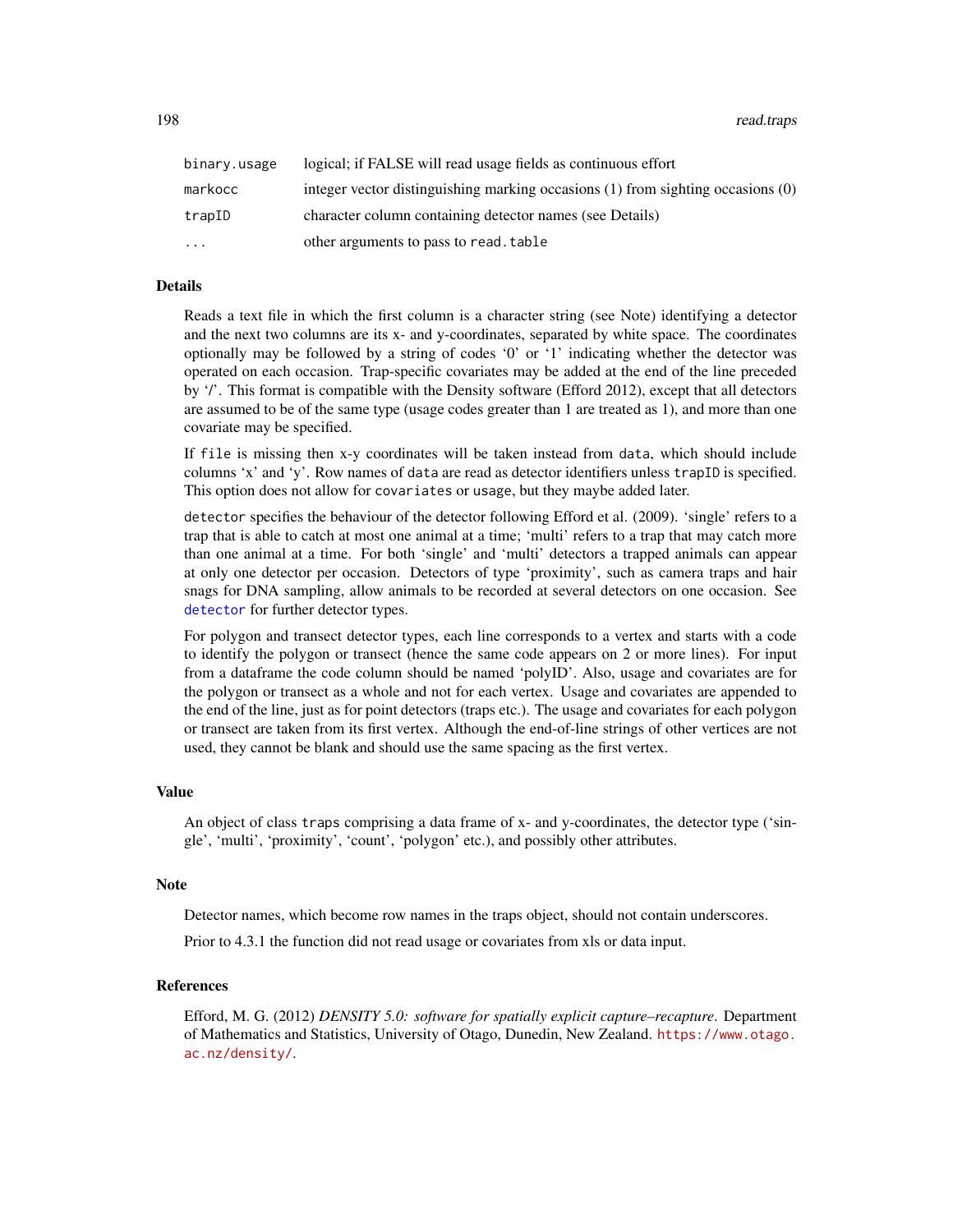# rectangularMask 199

Efford, M. G., Borchers D. L. and Byrom, A. E. (2009) Density estimation by spatially explicit capture-recapture: likelihood-based methods. In: D. L. Thomson, E. G. Cooch and M. J. Conroy (eds) *Modeling Demographic Processes in Marked Populations*. Springer, New York. Pp. 255–269.

# See Also

[traps](#page-287-0), [make.grid](#page-121-0), [detector](#page-57-0)

### Examples

```
## Not run:
## "trap.txt" should have lines like this
# 1 365 365
# 2 365 395
# 3 365 425
# etc.
## in following, replace file name with a valid local name
filename <- paste0(system.file("extdata", package = "secr"), '/trap.txt')
tr1 <- read.traps (filename, detector = "proximity")
summary(tr1)
## Or if we have a dataframe of coordinates...
mytrapdf <- data.frame(x = c(365, 365, 365), y = c(365, 395, 425),
                      row.names = c('A', 'B', 'C'))mytrapdf
# x y
# A 365 365
# B 365 395
# C 365 425
## ...then we can convert it to a `traps' object with
tr2 < - read.traps(data = mytrapdf)
summary(tr2)
```

```
## End(Not run)
```
rectangularMask *Rectangular Mask*

# Description

Convert a mask or Dsurface with an irregular outline into a mask or Dsurface with a rectangular outline and the same bounding box. This enables contour plotting.

#### Usage

rectangularMask(mask)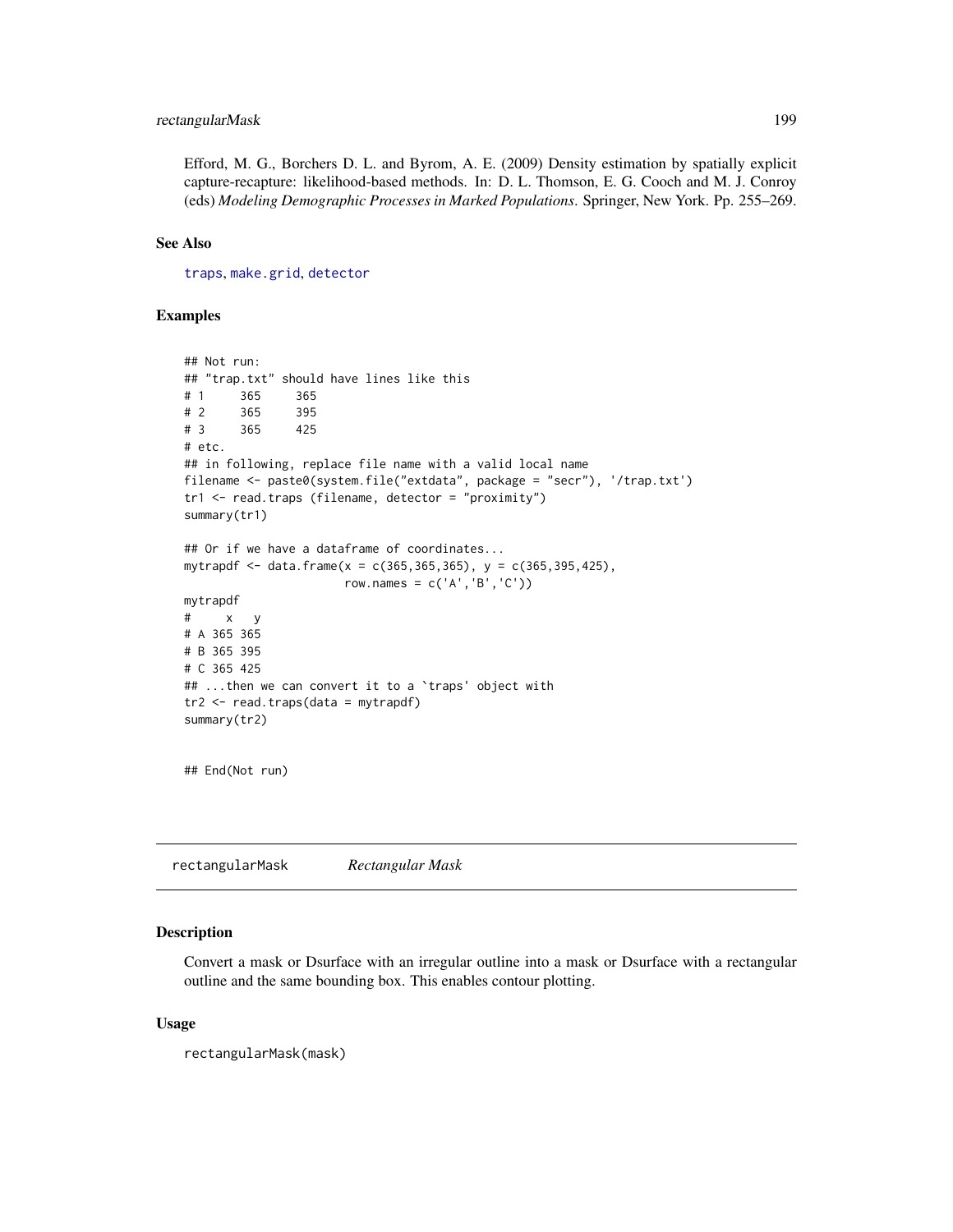#### Arguments

mask object of class mask or Dsurface

# Details

The covariates of new points are set to missing. The operation may be reversed (nearly) with subset(rectmask, attr(rectmask, "OK")).

The results are unpredictable if the mask has been rotated.

#### Value

A rectangular mask or Dsurface with the same 'area', 'boundingbox', 'meanSD', 'polygon' and 'polygon.habitat' attributes as mask. A logical vector attribute 'OK' is added identifying the points inherited from mask.

#### See Also

[plot.Dsurface](#page-158-0)

# Examples

```
rMask <- rectangularMask(possummask)
plot(rMask)
plot(possummask, add = TRUE, col = "blue")
```
reduce *Combine Columns*

# Description

Combine columns in a matrix-like object to create a new data set using the first non-zero value.

#### Usage

```
reduce (object, ...)
## Default S3 method:
reduce(object, columns, ...)
```

| object                  | object that may be coerced to a matrix                                          |
|-------------------------|---------------------------------------------------------------------------------|
| columns                 | list in which each component is a vector of subscripts for columns to be pooled |
| $\cdot$ $\cdot$ $\cdot$ | other arguments (not used currently)                                            |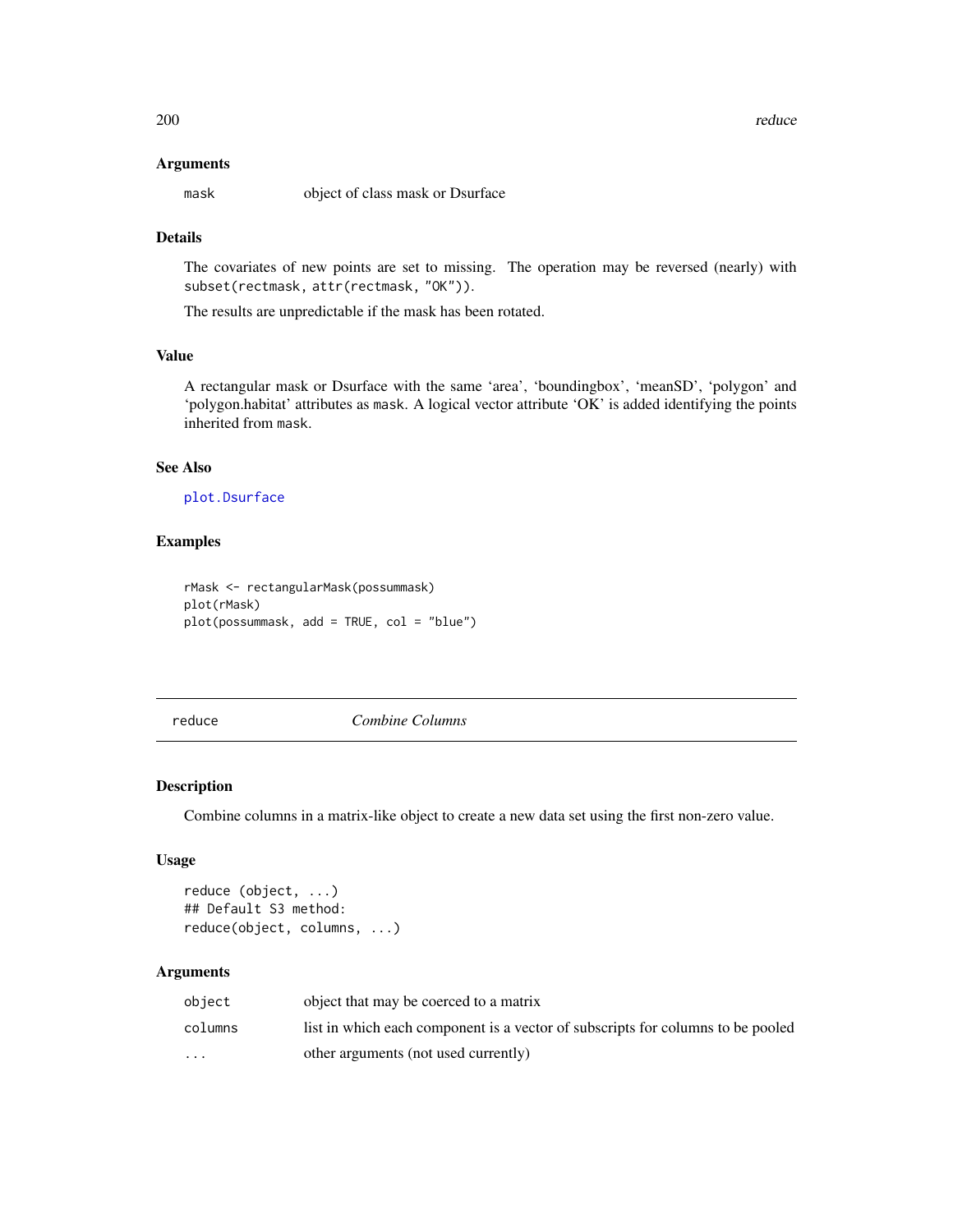# reduce.capthist 201

# Details

The first element of columns defines the columns of object for the first new column, the second for the second new column etc. This is a generic method. More useful methods exist for capthist and traps objects.

#### Value

A matrix with number of columns equal to length(columns).

# See Also

[capthist](#page-24-0), [reduce.capthist](#page-200-0), [reduce.traps](#page-200-1)

#### Examples

## matrix with random zeros  $temp \leftarrow matrix(runif(20), nc = 4)$ temp[sample(20,10)] <- 0 temp reduce(temp, list(1:2, 3:4))

<span id="page-200-0"></span>reduce.capthist *Combine Occasions Or Detectors*

#### <span id="page-200-1"></span>Description

Use these methods to combine data from multiple occasions or multiple detectors in a capthist or traps object, creating a new data set and possibly converting between detector types.

# Usage

```
## S3 method for class 'traps'
reduce(object, newtraps = NULL, newoccasions = NULL, span = NULL,
    rename = FALSE, newxy = c('mean', 'first'), ...)## S3 method for class 'capthist'
reduce(object, newtraps = NULL, span = NULL, remain =FALSE, newoccasions = NULL, by = 1, outputdetector = NULL,
   select = c("last","first","random"), dropunused = TRUE, verify
   = TRUE, sessions = NULL, ...)
```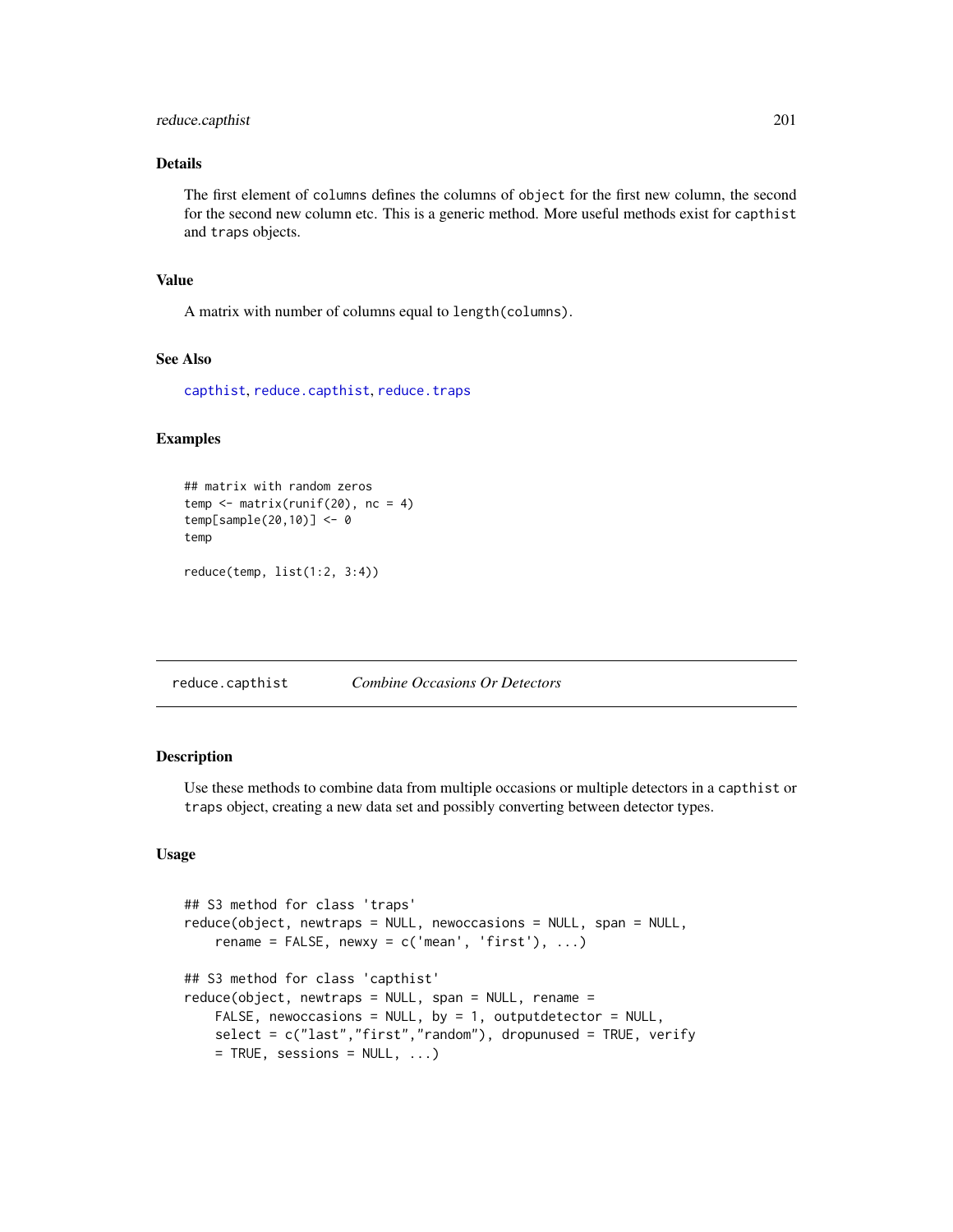### **Arguments**

| object         | traps or capthist object                                                                                                        |
|----------------|---------------------------------------------------------------------------------------------------------------------------------|
| newtraps       | list in which each component is a vector of subscripts for detectors to be pooled                                               |
| newoccasions   | list in which each component is a vector of subscripts for occasions to be pooled                                               |
| span           | numeric maximum span in metres of new detector                                                                                  |
| rename         | logical; if TRUE the new detectors will be numbered from 1, otherwise a name<br>will be constructed from the old detector names |
| newxy          | character; coordinates when detectors grouped with 'newtraps'                                                                   |
| by             | number of old occasions in each new occasion                                                                                    |
| outputdetector | character value giving detector type for output (defaults to input)                                                             |
| select         | character value for method to resolve conflicts                                                                                 |
| dropunused     | logical, if TRUE any never-used detectors are dropped                                                                           |
| verify         | logical, if TRUE the verify function is applied to the output                                                                   |
| sessions       | vector of session indices or names (optional)                                                                                   |
| $\cdots$       | other arguments passed by reduce.capthist to reduce.traps, or by reduce.traps to<br>hclust                                      |

# **Details**

reduce.traps –

Grouping may be specified explicitly via newtraps, or implicitly by span.

If span is specified a clustering of detector sites will be performed with [hclust](#page-0-0) and detectors will be assigned to groups with [cutree](#page-0-0). The default algorithm in hclust is complete linkage, which tends to yield compact, circular clusters; each will have diameter less than or equal to span.

newxy = 'first' selects the coordinates of the first detector in a group defined by 'newtraps', rather then the average of all detectors in group.

reduce.capthist –

The first component of newoccasions defines the columns of object for new occasion 1, the second for new occasion 2, etc. If newoccasions is NULL then all occasions are output. Subscripts in a component of newoccasions that do not match an occasion in the input are ignored. When the output detector is one of the trap types ('single', 'multi'), reducing capture occasions can result in locational ambiguity for individuals caught on more than one occasion, and for single-catch traps there may also be conflicts between individuals at the same trap. The method for resolving conflicts among 'multi' detectors is determined by select which should be one of 'first', 'last' or 'random'. With 'single' detectors select is ignored and the method is: first, randomly select<sup>\*</sup> one trap per animal per day; second, randomly select\* one animal per trap per day; third, when collapsing multiple days use the first capture, if any, in each trap.

Usage data in the traps attribute are also pooled if present; usage is summed over contributing occasions and detectors. If there is no 'usage' attribute in the input, and outputdetector is one of 'count', 'polygon', 'transect' and 'telemetry', a homogeneous (all-1's) 'usage' attribute is first generated for the input.

\* i.e., in the case of a single capture, use that capture; in the case of multiple 'competing' captures draw one at random.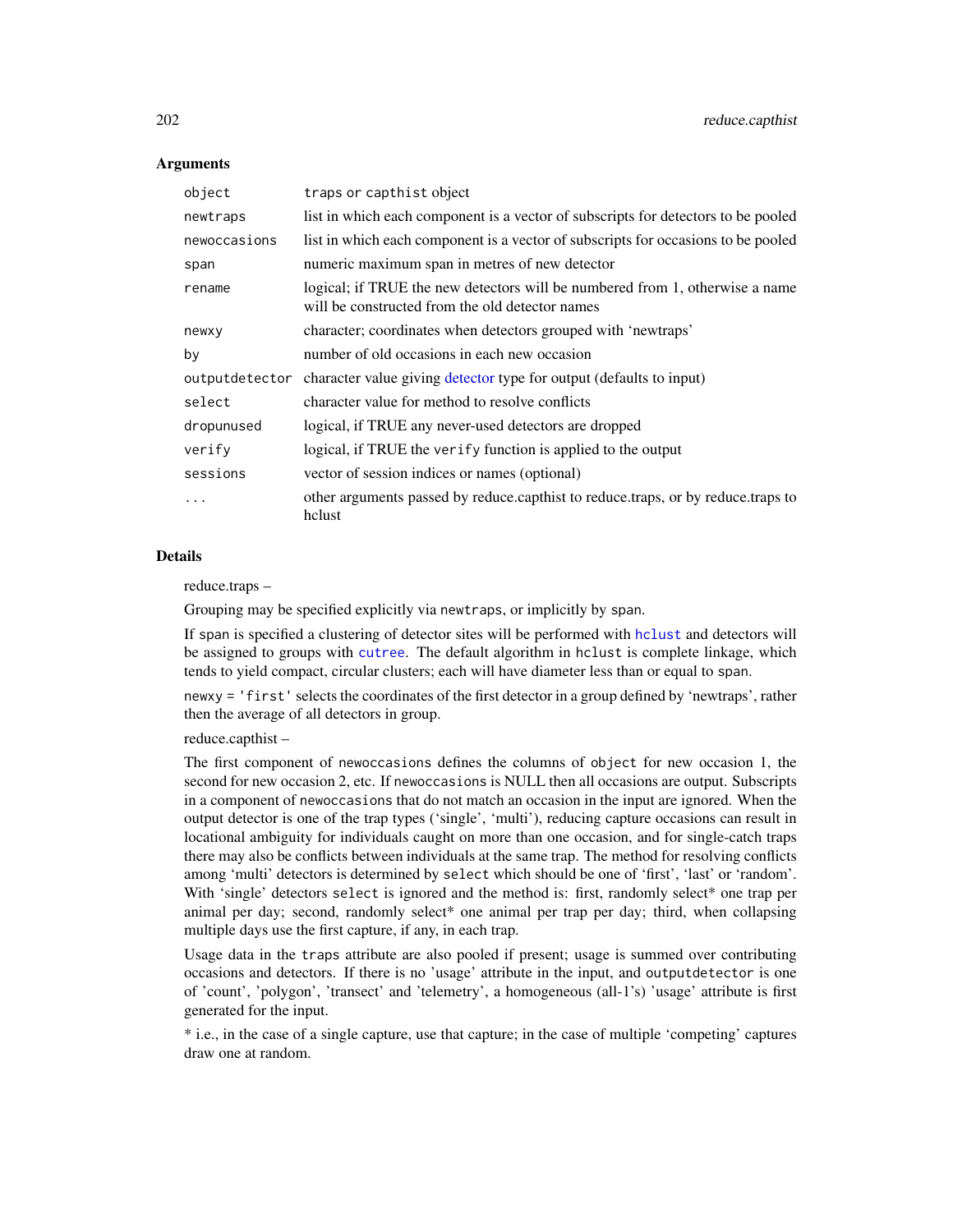#### reduce.capthist 203

If newoccasions is not provided then old occasions are grouped into new occasions as indicated by the by argument. For example, if there are 15 old occasions and  $by = 5$  then new occasions will be formed from occasions 1:5, 6:10, and 11:15. A warning is given when the number of old occasions is not a multiple of by as then the final new occasion will comprise fewer old occasions.

dropunused = TRUE has the possibly unintended effect of dropping whole occasions on which there were no detections.

A special use of the by argument is to combine all occasions into one for each session in a multisession dataset. This is done by setting by = "all".

reduce.capthist may be used with non-spatial capthist objects (NULL 'traps' attribute) by setting  $verify = FALSE.$ 

#### Value

#### reduce.traps –

An object of class traps with detectors combined according to newtraps or span. The new object has an attribute 'newtrap', a vector of length equal to the original number of detectors. Each element in newtrap is the index of the new detector to which the old detector was assigned (see Examples).

The object has no clusterID or clustertrap attribute.

reduce.capthist –

An object of class capthist with number of occasions (columns) equal to length(newoccasions); detectors may simulataneously be aggregated as with reduce. traps. The detector type is inherited from object unless a new type is specified with the argument outputdetector.

#### Warning

The argument named 'columns' was renamed to 'newoccasions' in version 2.5.0, and arguments were added to reduce.capthist for the pooling of detectors. Old code should work as before if all arguments are named and 'columns' is changed.

#### **Note**

The reduce method may be used to re-assign the detector type (and hence data format) of a capthist object without combining occasions or detectors. Set the object and outputdetector arguments and leave others at their default values.

Automated clustering can produce unexpected outcomes. In particular, there is no guarantee that clusters will be equal in size. You should inspect the results of reduce.traps especially when using span.

reduce. traps is not implemented for polygons or transects.

The function [discretize](#page-60-0) converts polygon data to point-detector (multi, proximity or count) data.

#### See Also

[capthist](#page-24-0), [subset.capthist](#page-264-0), [discretize](#page-60-0), [hclust](#page-0-0), [cutree](#page-0-0)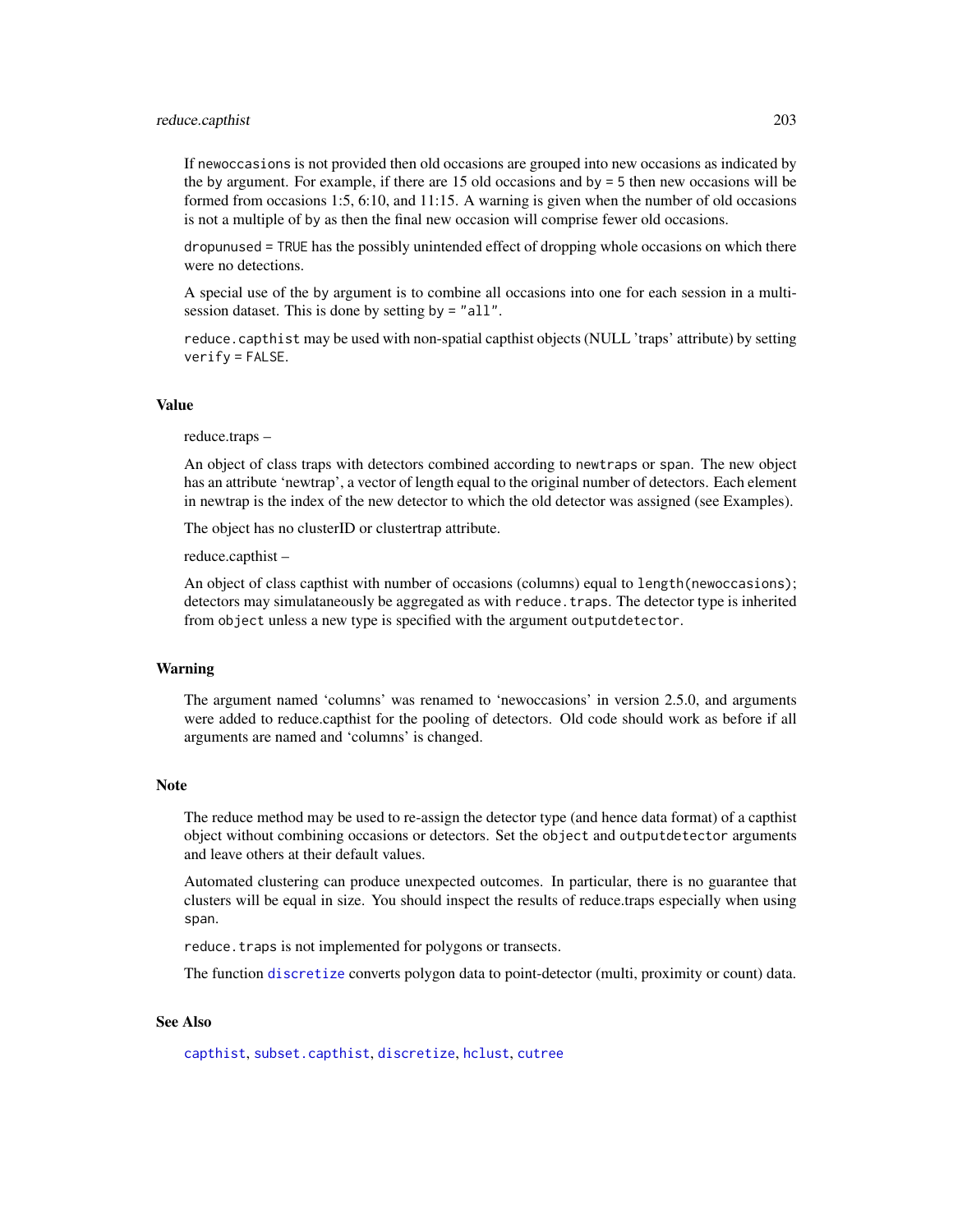# Examples

```
tempcapt \le sim.capthist (make.grid(nx = 6, ny = 6), nocc = 6)
class(tempcapt)
pooled.tempcapt \leq reduce(tempcapt, newocc = list(1,2:3,4:6))
summary (pooled.tempcapt)
pooled.tempcapt2 \leq reduce(tempcapt, by = 2)
summary (pooled.tempcapt2)
## collapse multi-session dataset to single-session 'open population'
onesess <- join(reduce(ovenCH, by = "all"))
summary(onesess)
# group detectors within 60 metres
plot (traps(captdata))
plot (reduce(captdata, span = 60), add = TRUE)
# plot linking old and new
old <- traps(captdata)
new \leq reduce(old, span = 60)
newtrap <- attr(new, "newtrap")
plot(old, border = 10)
plot(new, add = TRUE, detpar = list(pch = 16), label = TRUE)segments (new$x[newtrap], new$y[newtrap], old$x, old$y)
## Not run:
# compare binary proximity with collapsed binomial count
# expect TRUE for each year
for (y in 1:5) {
   CHA <- abs(ovenCHp[[y]]) ## abs() to ignore one death
   usage(traps(CHA)) <- matrix(1, 44, ncol(CHA))
   CHB \leq reduce(CHA, by = 'all', output = 'count')
    # summary(CHA, terse = TRUE)
    # summary(CHB, terse = TRUE)
   fitA <- secr.fit(CHA, buffer = 300, trace = FALSE)
   fitB <- secr.fit(CHB, buffer = 300, trace = FALSE, binomN = 1, biasLimit = NA)
   A \leq predict(fitA)[,-1]
   B \leq predict(fitB)[,-1]
   cat(y, ' ', all(abs(A-B)/A < 1e-5), ' \n'}
## multi-session fit
## expect TRUE overall
CHa <- ovenCHp
for (y in 1:5) {
    usage(traps(CHa[[y]])) <- matrix(1, 44, ncol(CHa[[y]]))
    CHa[[y]][[,,] < - abs(CHa[[y]][[,,])}
CHb \leq reduce(CHa, by = 'all', output = 'count')
summary(CHa, terse = TRUE)
summary(CHb, terse = TRUE)
```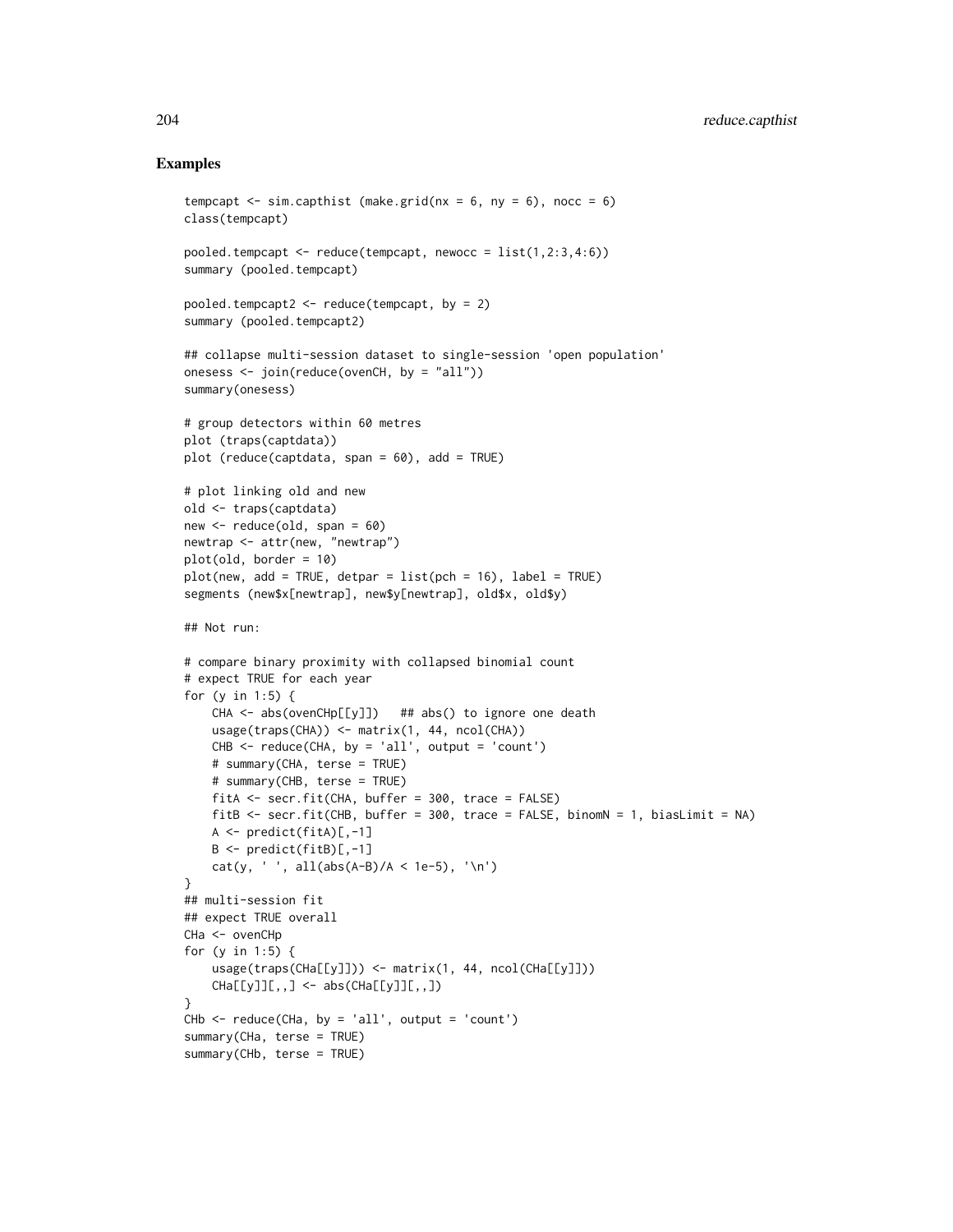### region.N 205

```
fita <- secr.fit(CHa, buffer = 300, trace = FALSE)
fitb <- secr.fit(CHb, buffer = 300, trace = FALSE, binomN = 1, biasLimit = NA)
A <- predict(fita)[[1]][,-1]
B \leftarrow predict(fitb)[[1]][, -1]all(abs(A-B)/A < 1e-5)## End(Not run)
```
region.N *Population Size*

# Description

Estimate the expected and realised populations in a region, using a fitted spatially explicit capture– recapture model. Density is assumed to follow an inhomogeneous Poisson process in two dimensions. Expected N is the volume under a fitted density surface; realised N is the number of individuals within the region for the current realisation of the process (cf Johnson et al. 2010; see Note).

### Usage

```
region.N(object, ...)
## S3 method for class 'secr'
region.N(object, region = NULL, spacing = NULL, session = NULL,
    group = NULL, se.N = TRUE, alpha = 0.05, logistic = 100keep.region = FALSE, nlowerbound = TRUE, RN.method = "poisson",
   pooled.RN = FALSE, ncores = NULL, ...)
## S3 method for class 'secrlist'
region.N(object, region = NULL, spacing = NULL, session = NULL,
   group = NULL, se.N = TRUE, alpha = 0.05, loginterval = TRUE,
   keep.region = FALSE, nlowerbound = TRUE, RN.method = "poisson",
   pooled.RN = FALSE, ncores = NULL, ...)
```

| object  | secr object output from secr. fit                                                                                                    |
|---------|--------------------------------------------------------------------------------------------------------------------------------------|
| region  | mask object defining the possibly non-contiguous region for which population<br>size is required, or vector polygon(s) (see Details) |
| spacing | spacing between grid points (metres) if region mask is constructed on the fly                                                        |
| session | character session                                                                                                                    |
| group   | $group - for future use$                                                                                                             |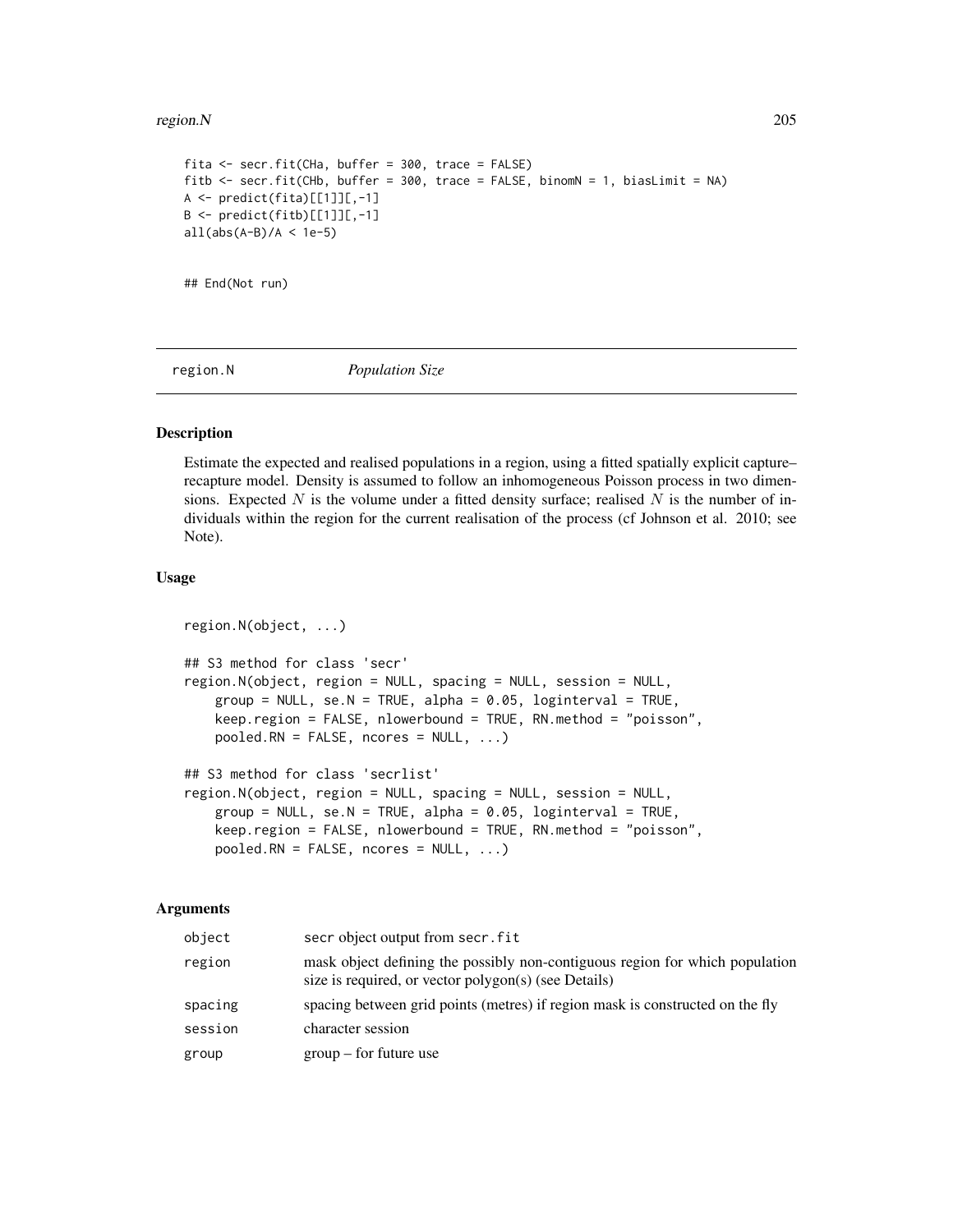| se.N        | logical for whether to estimate $SE(N)$ and confidence interval                                                                                     |
|-------------|-----------------------------------------------------------------------------------------------------------------------------------------------------|
| alpha       | alpha level for confidence intervals                                                                                                                |
| loginterval | logical for whether to base interval on $log(N)$                                                                                                    |
| keep.region | logical for whether to save the raster region                                                                                                       |
| nlowerbound | logical for whether to use n as lower bound when computing log interval for<br>realised N                                                           |
| RN.method   | character string for method used to calculate realised $N(RN)$ and its sampling<br>variance. 'poisson' or 'MSPE'.                                   |
| pooled.RN   | logical; if TRUE the estimate of realised N for a multi-session model is com-<br>puted as if for combined sampling with all detectors (see Details) |
| ncores      | integer number of threads to be used for parallel processing                                                                                        |
| $\cdot$     | other arguments (not used)                                                                                                                          |

# Details

If the density surface of the fitted model is flat (i.e. object $\text{smodelSD} == \text{--}1$  or object $\text{SCL} == \text{TRUE}$ ) then  $E(N)$  is simply the density multiplied by the area of region, and the standard error is also a simple product. In the conditional likelihood case, the density and standard error are obtained by first calling derived.

If, on the other hand, the density has been modelled then the density surface is predicted at each point in region and  $E(N)$  is obtained by discrete summation. Pixel size may have a minor effect on the result - check by varying spacing. Sampling variance is determined by the delta method, using a numerical approximation to the gradient of  $E(N)$  with respect to each beta parameter.

The region may be defined as a mask object (if omitted, the mask component of object will be used). Alternatively, region may be a SpatialPolygonsDataFrame object (see package sp), and a raster mask will be constructed on the fly using the specified spacing. See [make.mask](#page-115-0) for an example importing a shapefile to a SpatialPolygonsDataFrame.

Note: The option of specifying a polygon rather than a mask for region does not work if the density model in object uses spatial covariates: these must be passed in a mask.

Group-specific N has yet to be implemented.

Population size is adjusted automatically for the number of clusters in 'mashed' models (see [mash](#page-282-0)). However, the population size reported is that associated with a single cluster unless regionmask is specified.

pooled.RN = TRUE handles the special case of a multi-session model in which the region of interest spans several patches (i.e., sampling in each session is localised within region. This is not yet fully implemented.

Setting ncores = NULL uses the existing value from the environment variable RCPP\_PARALLEL\_NUM\_THREADS (see [setNumThreads](#page-233-0)).

Use par. region. N to apply region. N in parallel to several models.

# Value

If se.N = FALSE, the numeric value of expected population size, otherwise, a dataframe with rows 'E.N' and 'R.N', and columns as below.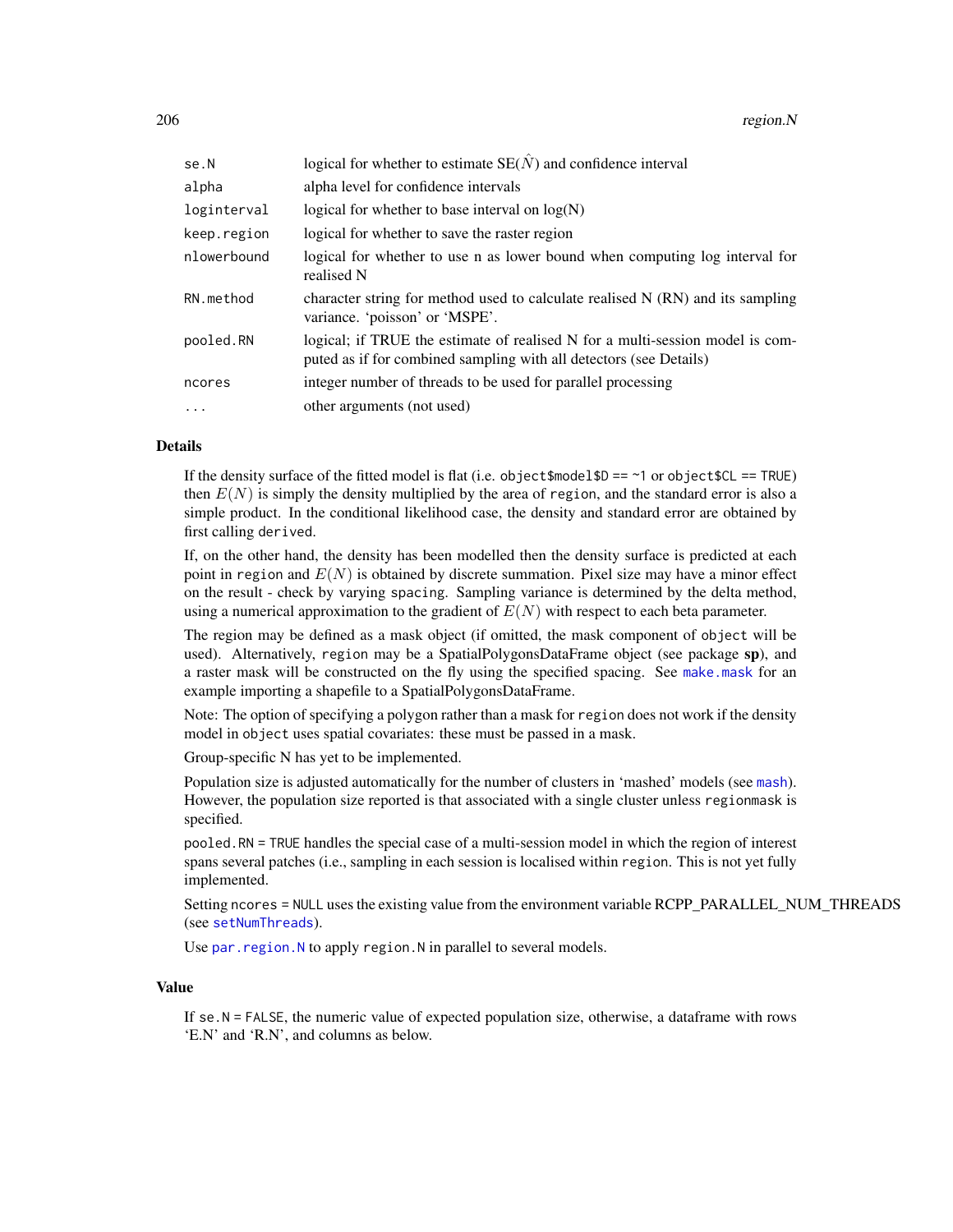| estimate    | estimate of N (expected or realised, depending on row) |
|-------------|--------------------------------------------------------|
| SE estimate | standard error of estimated N                          |
| lcl         | lower $100(1–alpha)$ % confidence limit                |
| ucl         | upper $100(1$ -alpha $)\%$ confidence limit            |
| n           | total number of individuals detected                   |
|             |                                                        |

For multiple sessions, the value is a list with one component per session, each component as above.

If keep.region = TRUE then the mask object for the region is saved as the attribute 'region' (see Examples).

The area in hectares of the region is saved as attribute 'regionarea'.

#### Note

The estimates of expected and realised  $N$  are generally very similar, or identical, but realised  $N$ usually has lower estimated variance, especially if the  $n$  detected animals comprise a large fraction.

Realised N is given by  $R(N) = n + \int_B(1-p.(X))D(X)dX$  (the second term represents undetected animals). This definition strictly holds only when region B is at least as large as the region of integration used to fit the model; only with this condition can we be sure all  $n$  detected animals have centres within B. The sampling variance of  $R(N)$ , technically a mean square prediction error (Johnson et al. 2010), is approximated by summing the expected Poisson variance of the true number of undetected animals and a delta-method estimate of its sampling variance, obtained as for  $E(N)$ .

By default, a shortcut is used to compute the sampling variance of realised  $N$ . With this option (RN.method = 'poisson') the sampling variance is the sampling variance of  $E(N)$  minus the estimate of  $E(N)$  (representing Poisson process variance). This has been found to give reliable confidence intervals in simulations (Efford and Fewster 2013).

If RN.method is neither 'MSPE' nor 'poisson' (ignoring case) then the estimate of expected  $N$  is also used for realised N, and the 'poisson' shortcut variance is used.

Johnson et al. (2010) use the notation  $\mu(B)$  for expected N and  $N(B)$  for realised N in region B.

In our case, the relative SE (CV) of  $\mu(B)$  is the same as that for the estimated density D if D has been estimated using the Poisson distribution option in secr. fit or derived(). If  $D$  has been estimated with the binomial distribution option, its relative SE for simple models will be the same as that of  $N(B)$ , assuming that B is the full extent of the original mask.

#### References

Borchers, D. L. and Efford, M. G. (2008) Spatially explicit maximum likelihood methods for capture–recapture studies. *Biometrics* 64, 377–385.

Efford, M. G. and Fewster, R. M. (2013) Estimating population size by spatially explicit capture– recapture. *Oikos* 122, 918–928.

Johnson, D. S., Laake, J. L. and Ver Hoef, J. M. (2010) A model-based approach for making ecological inference from distance sampling data. *Biometrics* 66, 310–318.

# See Also

[secr.fit](#page-218-0), [derived](#page-47-0), [make.mask](#page-115-0), [expected.n](#page-75-0), [closedN](#page-30-0)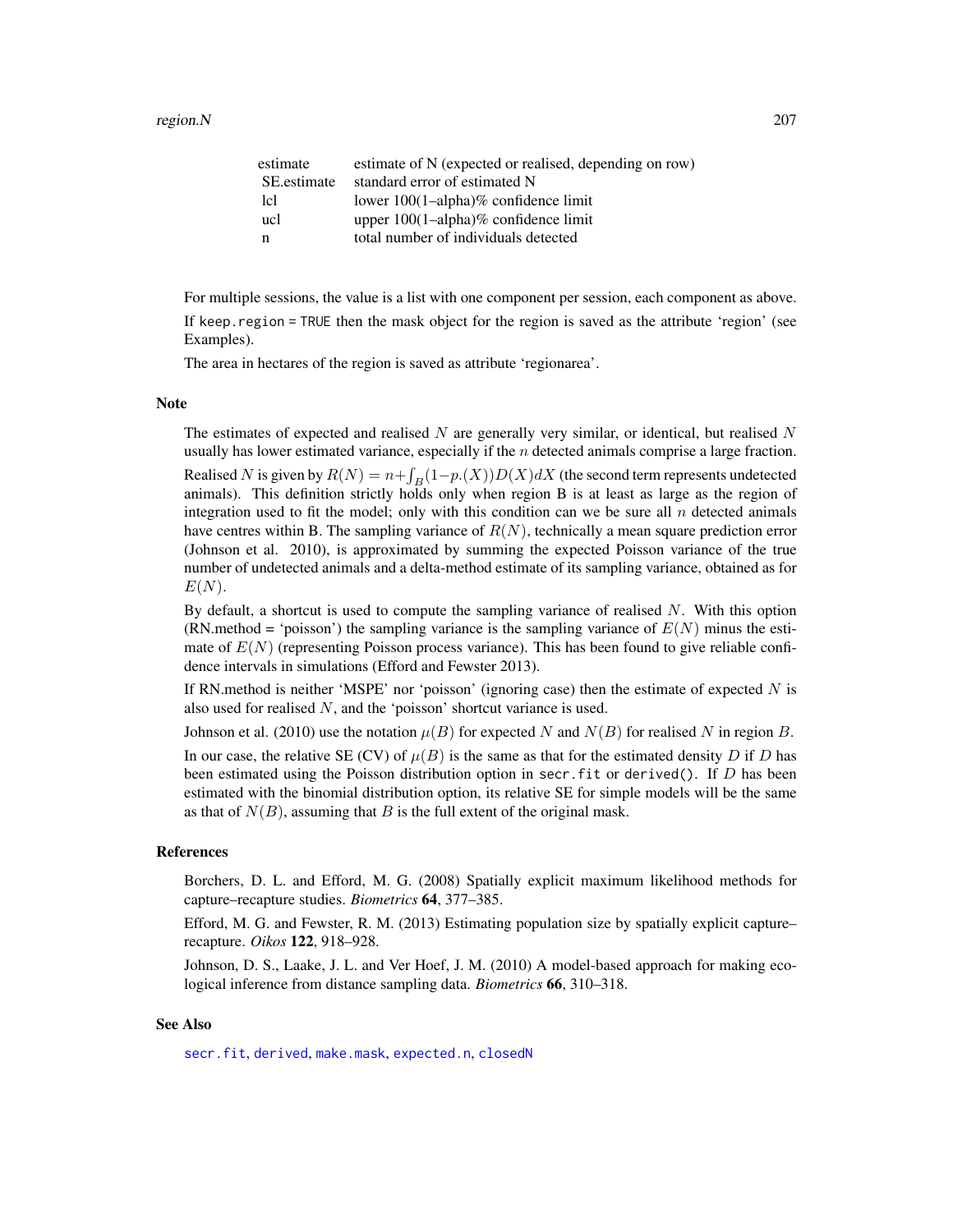# Examples

```
## Not run:
## routine examples using arbitrary mask from model fit
region.N(secrdemo.0)
region.N(secrdemo.CL)
region.N(ovenbird.model.D)
## region defined as vector polygon
## retain and plot region mask
temp <- region.N(possum.model.0, possumarea, spacing = 40,
   keep.region = TRUE)
temp
plot (attr(temp, "region"), type = "l")
## End(Not run)
```
RMarkInput *Convert Data to RMark Input Format*

# Description

A single-session capthist object is formed by RMarkInput into a dataframe that may be passed directly to RMark.

# Usage

```
RMarkInput(object, grouped = FALSE, covariates = TRUE)
unRMarkInput(df, covariates = TRUE)
```

| object     | secr capthist object                                                                           |
|------------|------------------------------------------------------------------------------------------------|
| grouped    | logical for whether to replace each group of identical capture histories with a<br>single line |
| covariates | logical or character vector; see Details                                                       |
| df         | dataframe with fields 'ch' and 'freq'                                                          |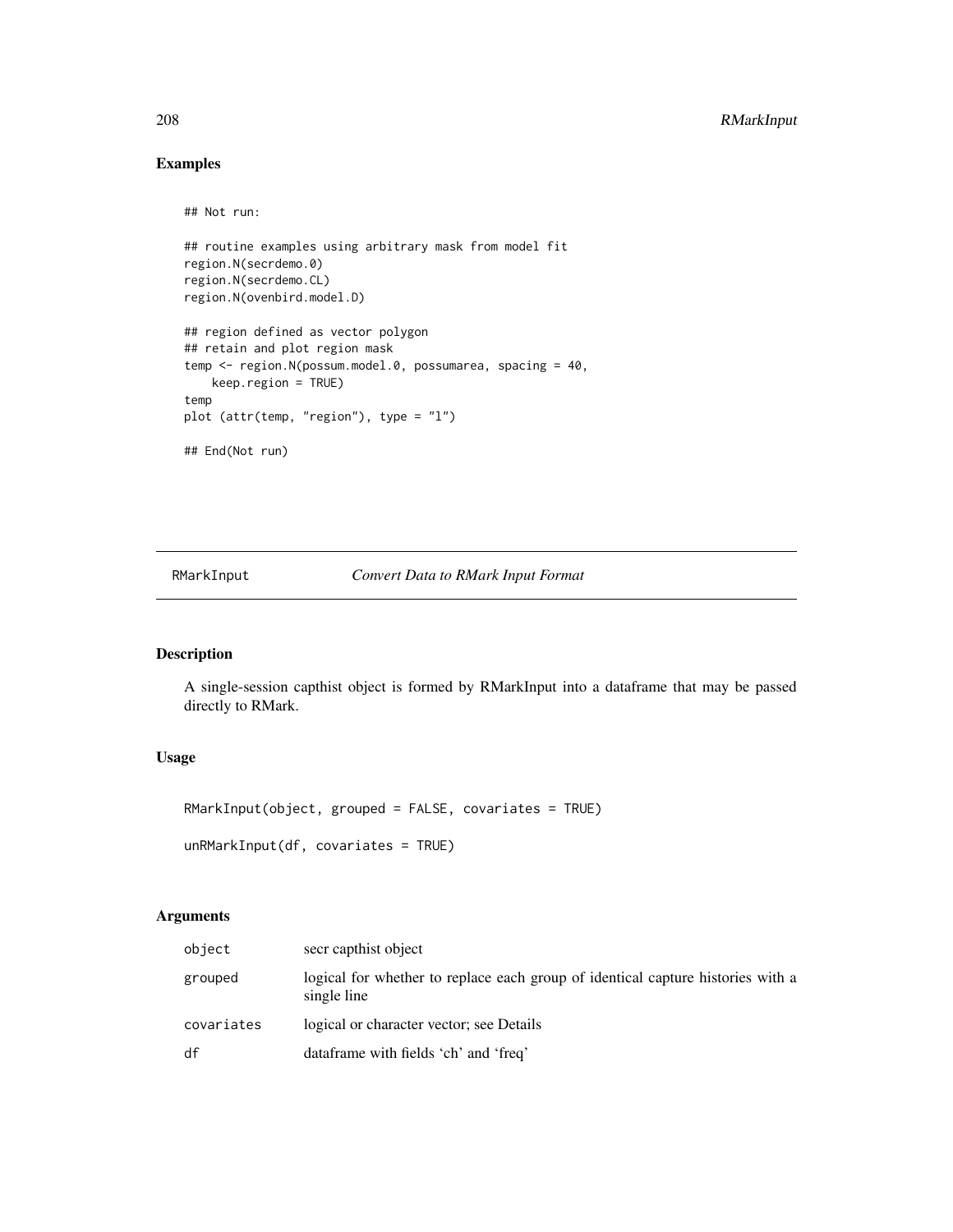# RMarkInput 209

# Details

To convert a multi-session object first collapse the sessions with [join](#page-104-0).

If covariates is TRUE the all columns of individual covariates in the input are appended as columns in the output. If covariates is a character-valued vector then only the specified covariates will be appended.

If both grouped and covariates are specified in RMarkInput, grouped will be ignored, with a warning.

# Value

For RMarkInput –

Dataframe with fields ch and freq. 'ch' is a character string of 0's and 1's. If grouped = FALSE the rownames are retained and the value of 'freq' is 1 or -1. Negative values of 'freq' indicate removal.

The dataframe also includes individual covariates specified with covariates.

The attribute 'intervals' is copied from 'object', if present; otherwise it is set to a vector of zeros (indicating a closed-population sample).

#### For unRMarkInput –

A single-session capthist object with no traps attribute and hence no detector type (i.e. non-spatial capture histories). Covariates are copied as requested.

#### **Note**

In versions before 2.4.0, a spurious occasion was added by RMarkInput when grouped = FALSE. Thanks to Jeff Stetz for spotting this.

The default value for grouped changed to FALSE in secr 2.4.0

# References

Laake, J. and Rexstad E. (2008) Appendix C. RMark - an alternative approach to building linear models in MARK. In: Cooch, E. and White, G. (eds) Program MARK: A Gentle Introduction. 6th edition. Available at <http://www.phidot.org/software/mark/docs/book/>.

# See Also

ioin

# Examples

```
## ovenCH is a 5-year mist-netting dataset
ovenRD <- RMarkInput (join(ovenCH))
head(ovenRD)
unRMarkInput(ovenRD)
RMarkInput(deermouse.ESG, covariates = FALSE, grouped = TRUE)
RMarkInput(deermouse.ESG, covariates = TRUE)
```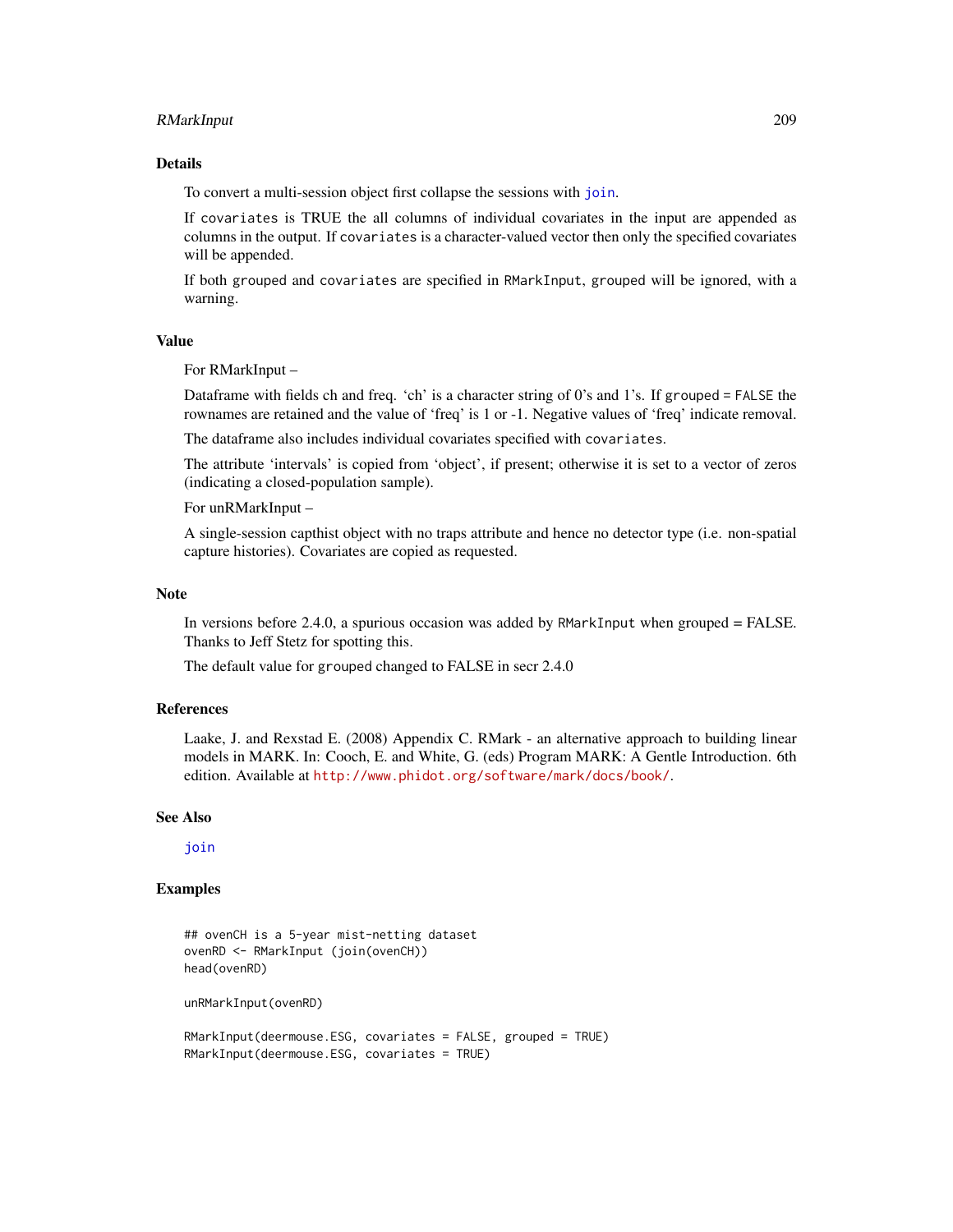```
## Not run:
## fit robust-design model in RMark (MARK must be installed)
library(RMark)
MarkPath <- 'c:/MARK' ## adjust for your installation
ovenRD.data <- process.data(ovenRD, model = "Robust",
    time.interval = attr(ovenRD, "intervals"))
ovenRD.model <- mark(data = ovenRD.data, model = "Robust",
    model.parameters = list(p = list(fromula = -1, share = TRUE),GammaDoublePrime = list(formula = \sim1),
    GammaPrime = list(formula = ~1),
    f0 = list(fromula = '1)))cleanup(ask = FALSE)
## End(Not run)
```
#### RSE *RSE from Fitted Model*

# Description

Precision of parameter estimates from an SECR model, expressed as relative standard error.

#### Usage

RSE(fit, parm = NULL, newdata = NULL)

#### Arguments

| fit     | secr or openCR fitted model                                   |
|---------|---------------------------------------------------------------|
| parm    | character; names of one or more real parameters (default all) |
| newdata | dataframe of covariates for <b>predict</b> . secr             |

#### Details

The relative standard error (RSE) of parameter  $\theta$  is  $RSE(\hat{\theta}) = \widehat{SE}(\theta)/\hat{\theta}$ .

For a parameter estimated using a log link with single coefficient  $\beta$ , the RSE is also  $RSE(\hat{\theta}) =$  $\sqrt{\exp((\beta))-1}$ . This formula is used wherever applicable.

#### Value

Named vector of RSE, or matrix if newdata has more than one row.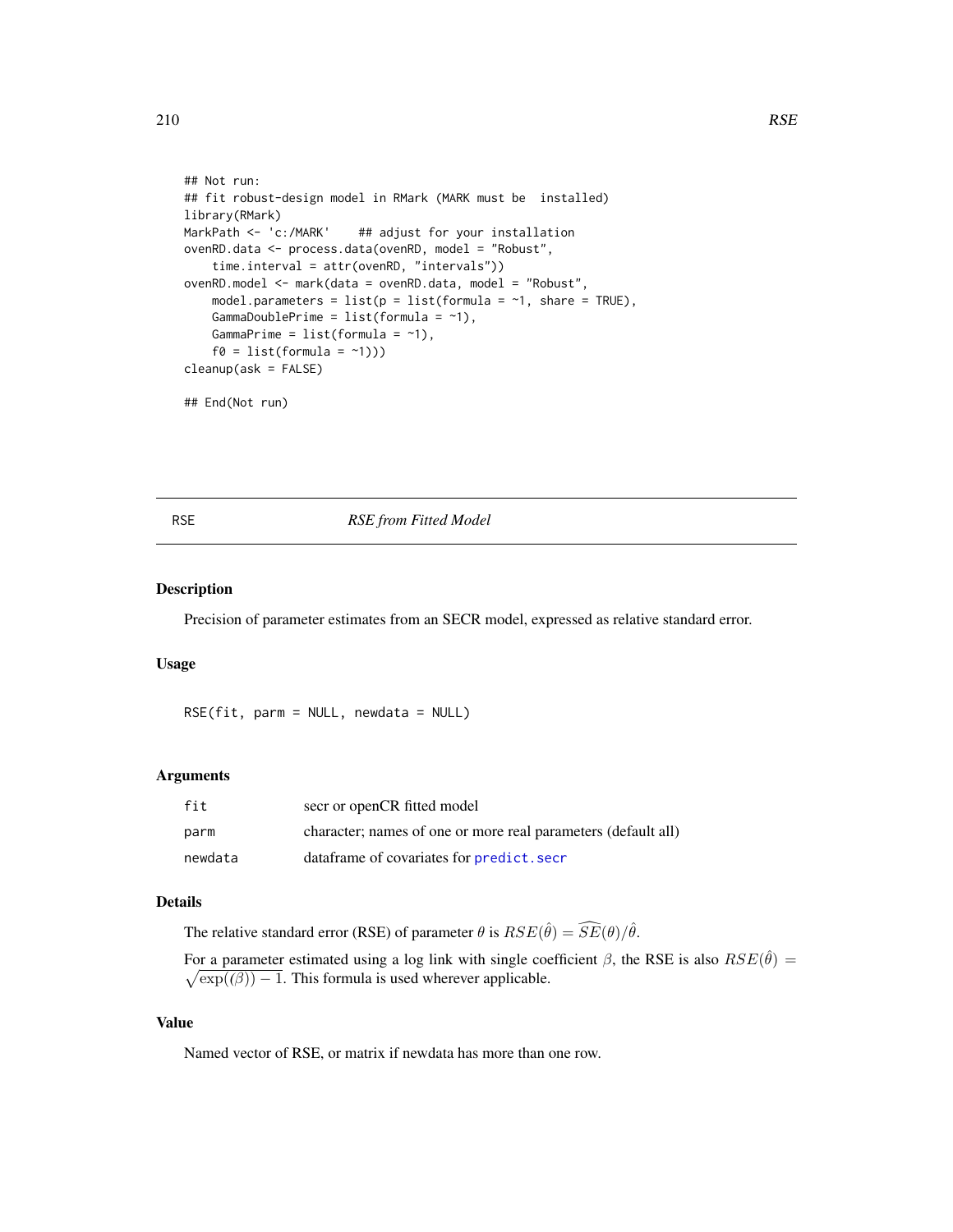#### Rsurface 211

# Note

The less explicit abbreviation CV has been used for the same quantity (sometimes expressed as a percentage). CV is used also for the relative standard deviation of a distribution.

# References

Efford, M. G. and Boulanger, J. 2019. Fast evaluation of study designs for spatially explicit capture– recapture. *Methods in Ecology and Evolution* 10, 1529–1535.

#### See Also

**[CV](#page-42-0)** 

# Examples

RSE(secrdemo.0)

Rsurface *Smoothed Resource Surface*

#### Description

Creates a smoothed resource surface from a covariate of a mask. Smoothing entails summing the value in each pixel weighted by a detection kernel centred on the focal pixel. The detection kernel represents home-range utilization with spatial scale sigma. The resulting surface is equivalent to the denominator used by Royle et al. (2013) to normalize site-specific detection.

#### Usage

```
Rsurface(mask, sigma, usecov = NULL, alpha2 = 1, detectfn = 'HHN', z = 1,
inverse = FALSE, scale = TRUE)
```

| mask     | secr habitat mask object (single-session)                        |
|----------|------------------------------------------------------------------|
| sigma    | numeric spatial scale of home range model                        |
| alpha2   | numeric coefficient of spatial covariate                         |
| usecov   | character name of resource covariate                             |
| detectfn | integer or character code for detection function                 |
| z        | numeric shape parameter of home range model                      |
| inverse  | logical; if TRUE the reciprocal of smoothed resource is returned |
| scale    | logical; not used                                                |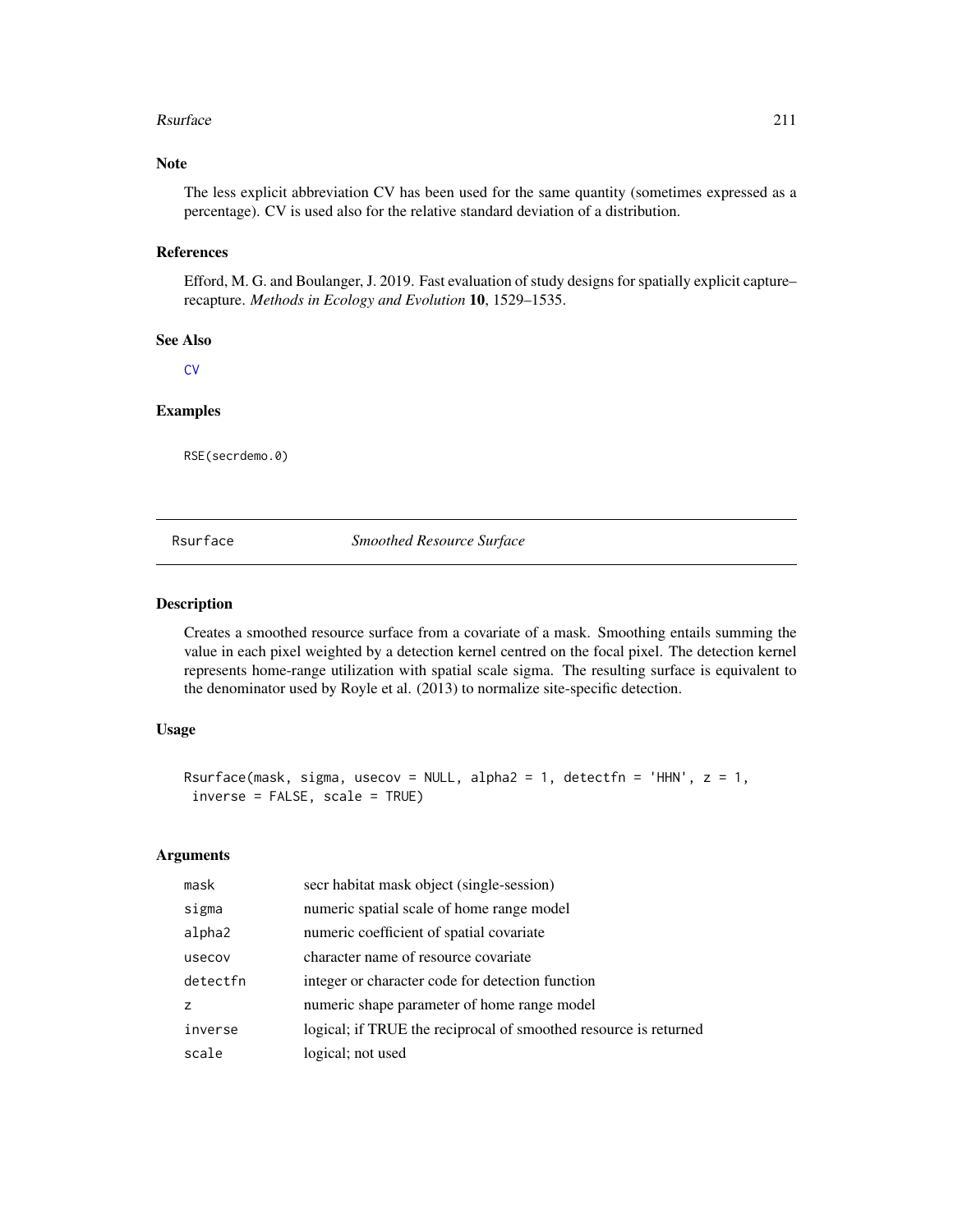#### Details

detectfn may be uniform ('UN') or one of the cumulative-hazard functions ('HHN', 'HHR', 'HEX', 'HAN', 'HCG') (or integer codes 4, 14:18; see [detectfn\)](#page-54-0).

The default 'HHN' corresponds to a halfnormal function on the hazard scale, or a bivariate circular normal home range.

If usecov is not named then it takes the value 1.0 for all points on the mask and zero otherwise.

The Rsurface can be used implicitly to normalize detection probability when fitting a model with detector-specific covariate equal to usecov (see [details,](#page-51-0) but the process is intricate and not fully documented).

# Value

An object with class c('Rsurface', 'mask', 'data.frame') and covariate 'Resource' (other covariates are retained from the input mask). The attribute 'scale' is 1.0 if scale = FALSE; otherwise it is the average of the resource over the masked area.

#### Note

Consider a focal pixel s and another point in the habitat mask x, with distance  $d = |x - s|$ . Weights are given by a kernel  $f(d)$ . Typically the kernel will be halfnormal  $f(d) = \exp(-\frac{d^2}{2\sigma^2})$ ([detectfn](#page-54-0) = 'HHN') or exponential  $f(d) = \exp(-d/\sigma)$  (detectfn = 'HEX') (see detectfn for other possibilities).

If  $z(\mathbf{x})$  represents the covariate value at point **x**, the summed resource availability at **s** is given by

$$
R(\mathbf{s}) = \sum_{x} f(d) \exp(\alpha_2 z(\mathbf{x})).
$$

This corresponds to the denominator of eqn 4 in Royle et al. (2013).

By default, the numerical values reported by Rsurface are not raw  $R$  values. If scale = TRUE, values are standardized by dividing by the mean:  $R'(\mathbf{s}) = R(\mathbf{s})/(\sum_{s} R(\mathbf{s})/n)$  where n is the number of pixels. Values of  $R'(\mathbf{s})$  are centred on 1.0.

If inverse = TRUE, the numeric values are  $1/R'(s)$  or  $1/R(s)$  as determined by scale.

#### References

Royle, J. A., Chandler, R. B., Sun, C. C. and Fuller, A. K. (2013) Integrating resource selection information with spatial capture–recapture. *Methods in Ecology and Evolution* 4, 520–530.

#### See Also

[mask](#page-127-0), [plot.Rsurface](#page-158-0), [spotHeight](#page-158-0), [details](#page-51-0)

# Examples

```
## create binary covariate (0 outside habitat)
msk <- make.mask(traps(possumCH), buffer = 800)
covariates(msk) <- data.frame(z = as.numeric(pointsInPolygon
```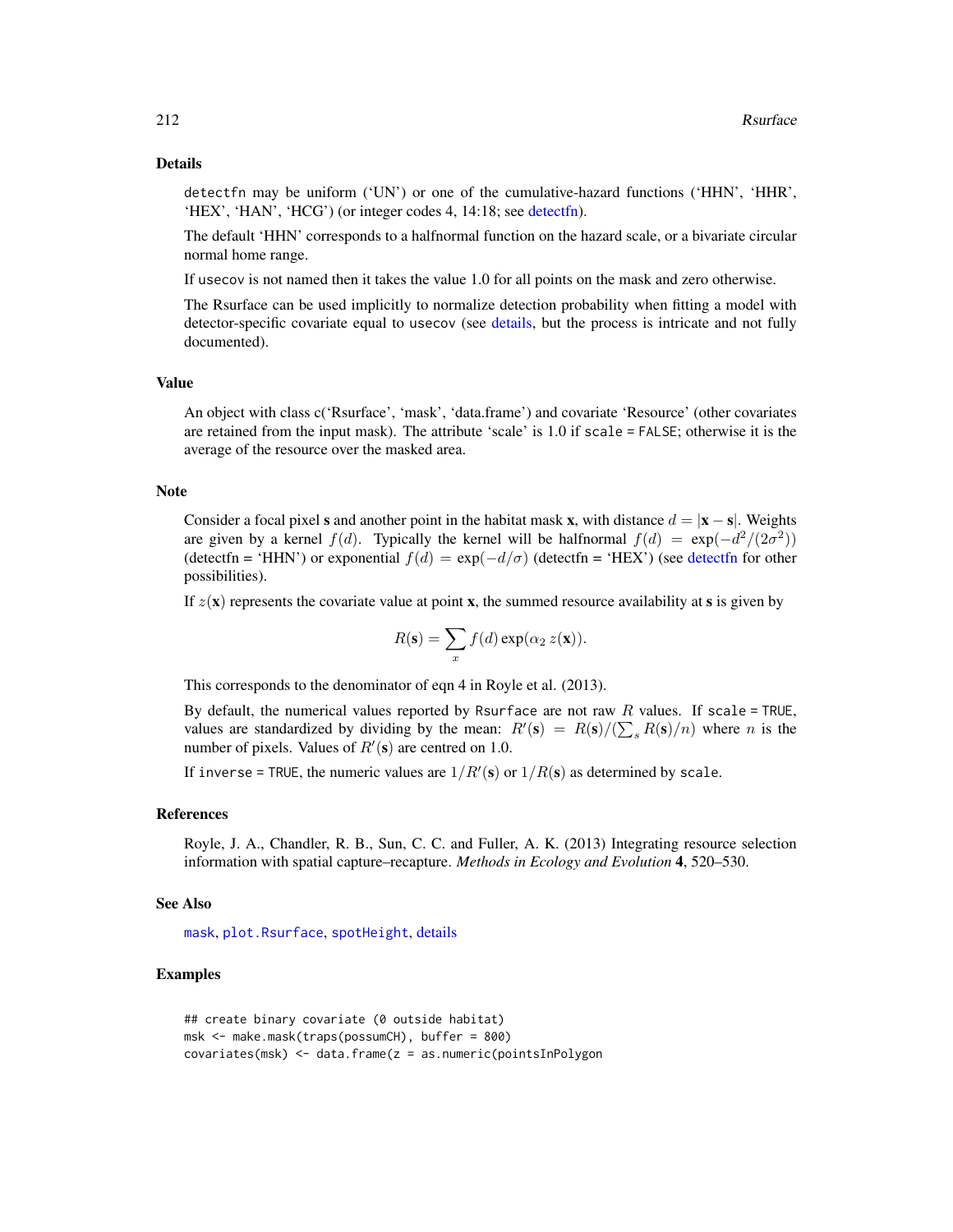#### score.test 213

```
(msk,possumarea)))
## derive and plot "resource availability"
Rs <- Rsurface(msk, sigma = 100, usecov = 'z')
plot(Rs, plottype = 'contour', col = topo.colors(10))
lines(possumarea)
if (interactive()) {
    spotHeight(Rs, dec = 2)
}
```
# score.test *Score Test for SECR Models*

# Description

Compute score tests comparing a fitted model and a more general alternative model.

#### Usage

```
score.test(secr, ..., betaindex = NULL, trace = FALSE, ncores = NULL, .relStep = 0.001,
   minAbsPar = 0.1
```
score.table(object,  $\ldots$ , sort = TRUE, dmax = 10)

| secr      | fitted secr model                                                                       |
|-----------|-----------------------------------------------------------------------------------------|
| $\cdots$  | one or more alternative models OR a fitted secr model                                   |
| trace     | logical. If TRUE then output one-line summary at each evaluation of the likeli-<br>hood |
| ncores    | integer number of threads for parallel processing                                       |
| .relStep  | see fdHess                                                                              |
| minAbsPar | see fdHess                                                                              |
| betaindex | vector of indices mapping fitted values to parameters in the alternative model          |
| object    | score test object or list of such objects                                               |
| sort      | logical for whether output rows should be in descending order of AICc                   |
| dmax      | threshold of dAICc for inclusion in model set                                           |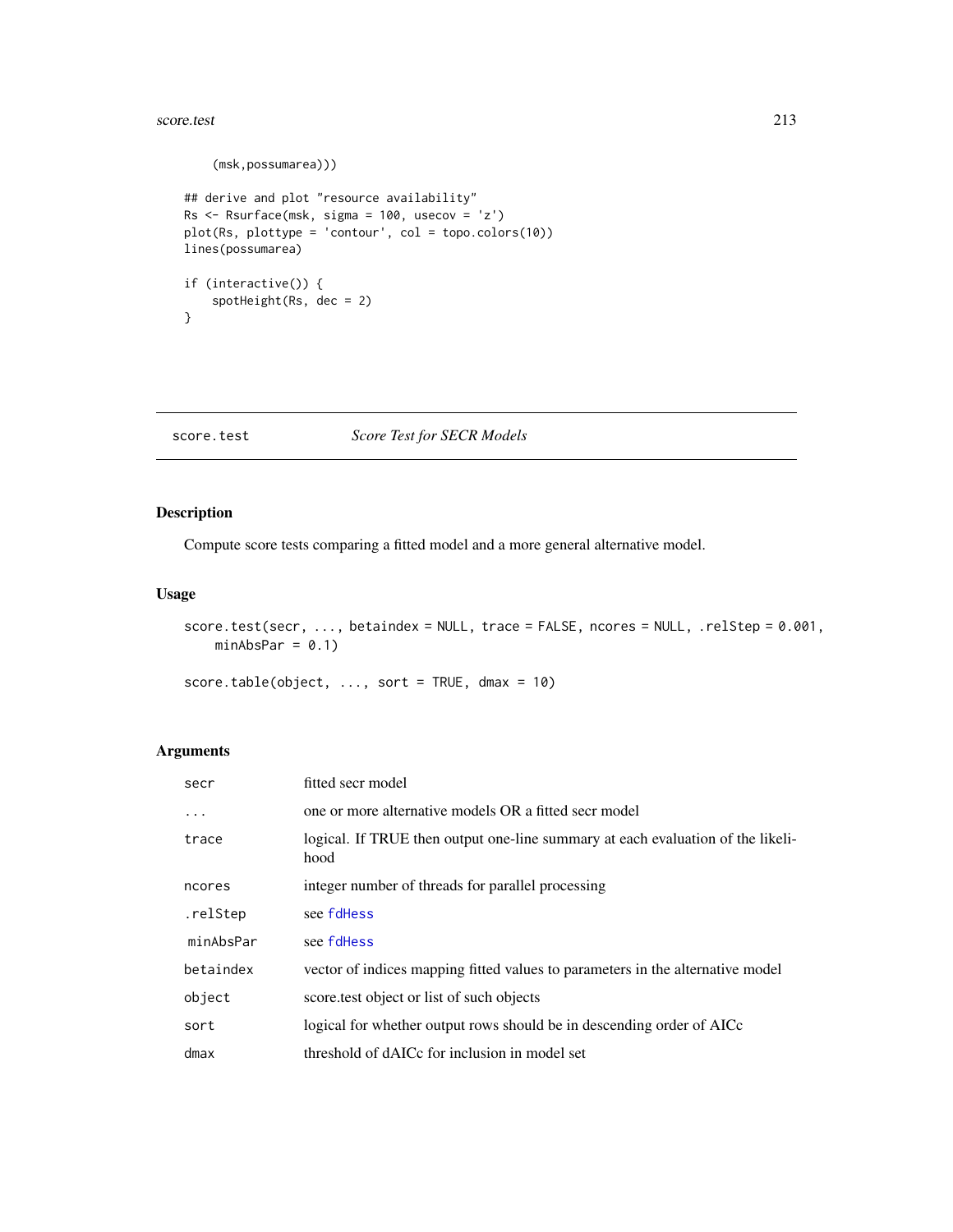# Details

Score tests allow fast model selection (e.g. Catchpole & Morgan 1996). Only the simpler model need be fitted. This implementation uses the observed information matrix, which may sometimes mislead (Morgan et al. 2007). The gradient and second derivative of the likelihood function are evaluated numerically at the point in the parameter space of the second model corresponding to the fit of the first model. This operation uses the function fdHess of the **nlme** package; the likelihood must be evaluated several times, but many fewer times than would be needed to fit the model. The score statistic is an approximation to the likelihood ratio; this allows the difference in AIC to be estimated.

Covariates are inferred from components of the reference model secr. If the new models require additional covariates these may usually be added to the respective component of secr.

Mapping of parameters between the fitted and alternative models sometimes requires user intervention via the betaindex argument. For example betaindex =  $c(1,2,4)$  is the correct mapping when comparing the null model (D∼ 1, g0∼ 1, sigma $\sim$  1) to one with a behavioural effect on g0 (D∼ 1, g0 $\sim$  b, sigma $\sim$  1).

The arguments .relStep and minAbsPar control the numerical gradient calculation and are passed directly to [fdHess](#page-0-0). More investigation is needed to determine optimal settings.

score.table summarises one or more score tests in the form of a model comparison table. The . . . argument here allows the inclusion of additional score test objects (note the meaning differs from score.test). Approximate AICc values are used to compute relative AIC model weights for all models within dmax AICc units of the best model.

If ncores = NULL then the existing value from the environment variable RCPP\_PARALLEL\_NUM\_THREADS is used (see [setNumThreads](#page-233-0)).

# Value

An object of class 'score.test' that inherits from 'htest', a list with components

| the value the chi-squared test statistic (score statistic)                                                                            |
|---------------------------------------------------------------------------------------------------------------------------------------|
| degrees of freedom of the approximate chi-squared distribution of the test statis-<br>tic (difference in number of parameters H0, H1) |
| probability of test statistic assuming chi-square distribution                                                                        |
| a character string indicating the type of test performed                                                                              |
| character string with null hypothesis, alternative hypothesis and arguments to<br>function call from fit of H0                        |
| simpler model                                                                                                                         |
| number of parameters in simpler model                                                                                                 |
| alternative model                                                                                                                     |
| coefficients of alternative model                                                                                                     |
| Akaike's information criterion, approximated from score statistic                                                                     |
| AIC with small-sample adjustment of Hurvich & Tsai 1989                                                                               |
|                                                                                                                                       |

If . . . defines several alternative models then a list of score.test objects is returned.

The output from score.table is a dataframe with one row per model, including the reference model.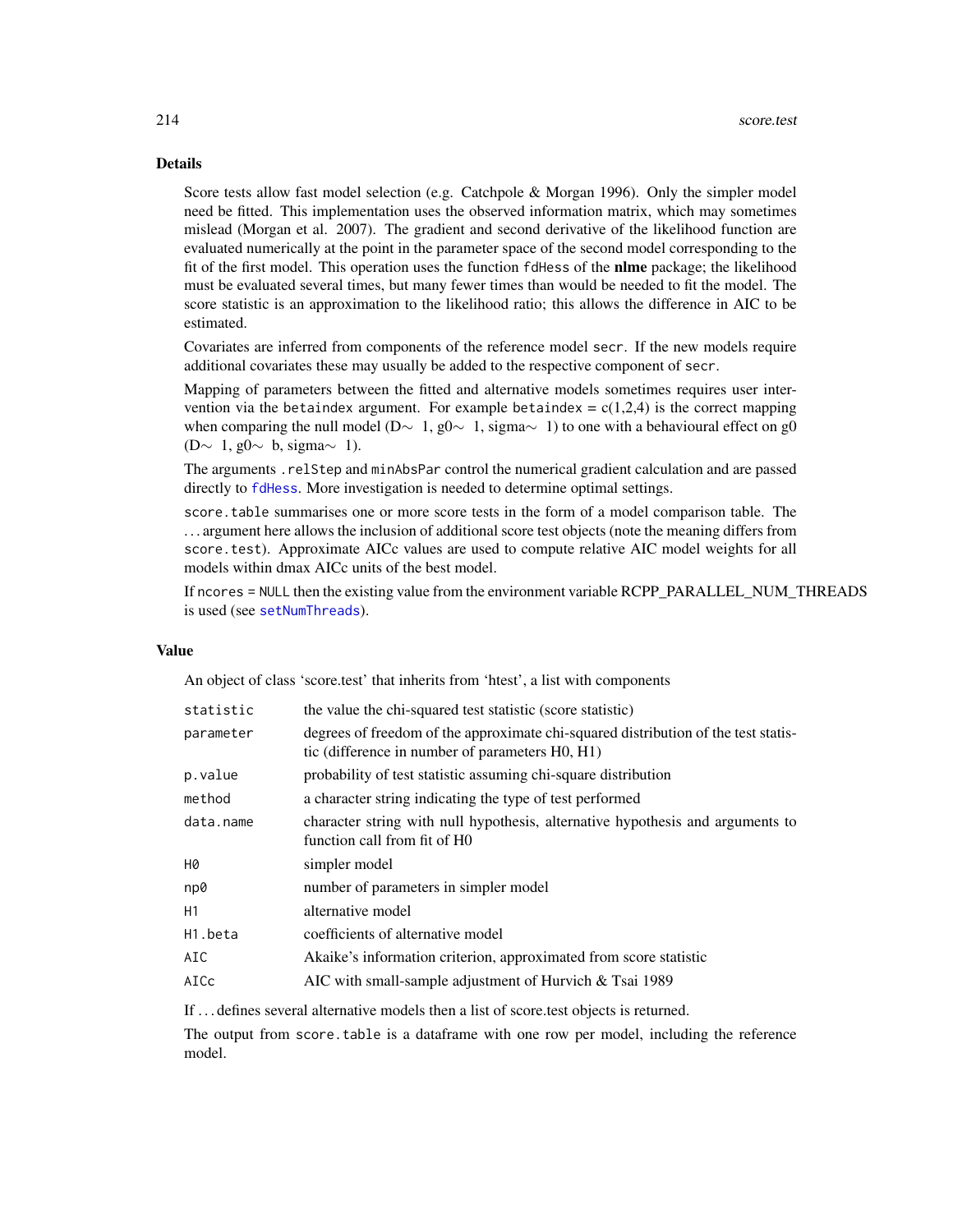#### secr-defunct 215

# Note

This implementation is experimental. The AIC values, and values derived from them, are approximations that may differ considerably from AIC values obtained by fitting and comparing the respective models. Use of the observed information matrix may not be optimal.

# References

Catchpole, E. A. and Morgan, B. J. T. (1996) Model selection of ring-recovery models using score tests. *Biometrics* 52, 664–672.

Hurvich, C. M. and Tsai, C. L. (1989) Regression and time series model selection in small samples. *Biometrika* 76, 297–307.

McCrea, R. S. and Morgan, B. J. T. (2011) Multistate mark-recapture model selection using score tests. *Biometrics* 67, 234–241.

Morgan, B. J. T., Palmer, K. J. and Ridout, M. S. (2007) Negative score test statistic. *American statistician* 61, 285–288.

#### See Also

[AIC](#page-0-0), [LR.test](#page-110-0)

#### Examples

```
## Not run:
   AIC (secrdemo.0, secrdemo.b)
   st <- score.test (secrdemo.0, g0 ~ b)
   st
   score.table(st)
   ## adding a time covariate to separate occasions (1,2) from (3,4,5)
   secrdemo.0$timecov <- data.frame(t2 = factor(c(1,1,2,2,2)))st2 <- score.test (secrdemo.0, g0 ~ t2)
   score.table(st,st2)
```
## End(Not run)

secr-defunct *Defunct Functions in Package* secr

#### Description

These functions are no longer available in secr.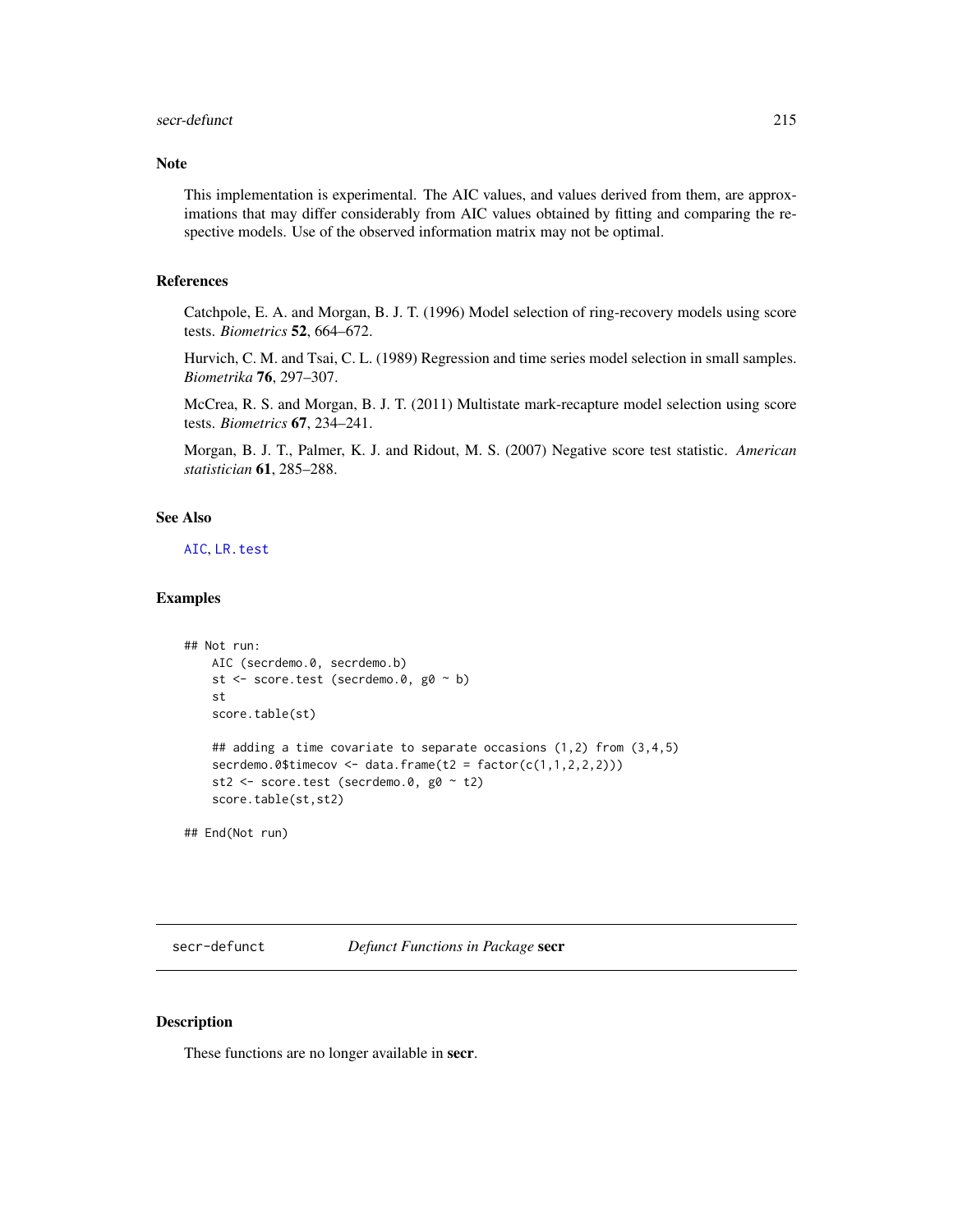#### Usage

```
# Defunct in 4.4.2 (2021-05-04)
make.newdata()
# Defunct in 4.4.0 (2021-05-01)
secr.make.newdata()
# Defunct in 4.0.0 (2019-10-27)
read.SPACECAP()
write.SPACECAP()
```
# Details

Internal functions secr.make.newdata and make.newdata were replaced with makeNewData generic from 4.4.2.

SPACECAP was removed from the CRAN archive on 2019-08-31.

#### See Also

[secr-deprecated](#page-215-0)

<span id="page-215-0"></span>

| secr-deprecated | Deprecated Functions in Package secr |  |
|-----------------|--------------------------------------|--|
|-----------------|--------------------------------------|--|

# Description

These functions will be removed from future versions of secr.

# Details

# Deprecated in 4.5.0

model.average (..., realnames = NULL, betanames = NULL, newdata = NULL, alpha = 0.05, dmax  $= 10$ , covar = FALSE, average = c('link', 'real'), criterion = c('AICc','AIC'), CImethod = c('Wald', 'MATA'))

# Deprecated in 4.5.4

ip.secr (capthist, predictorfn = pfn, predictortype = "null", detectfn = 0, mask = NULL, start = NULL, boxsize = 0.2, boxsize $2 =$  boxsize, centre = 3, min.nsim = 10, max.nsim = 2000, CVmax = 0.002, var.nsim = 1000, maxbox = 5, maxtries = 2, ncores = 1, seed = NULL, trace = TRUE, ...)

pfn(capthist, N.estimator = c("n", "null","zippin","jackknife") )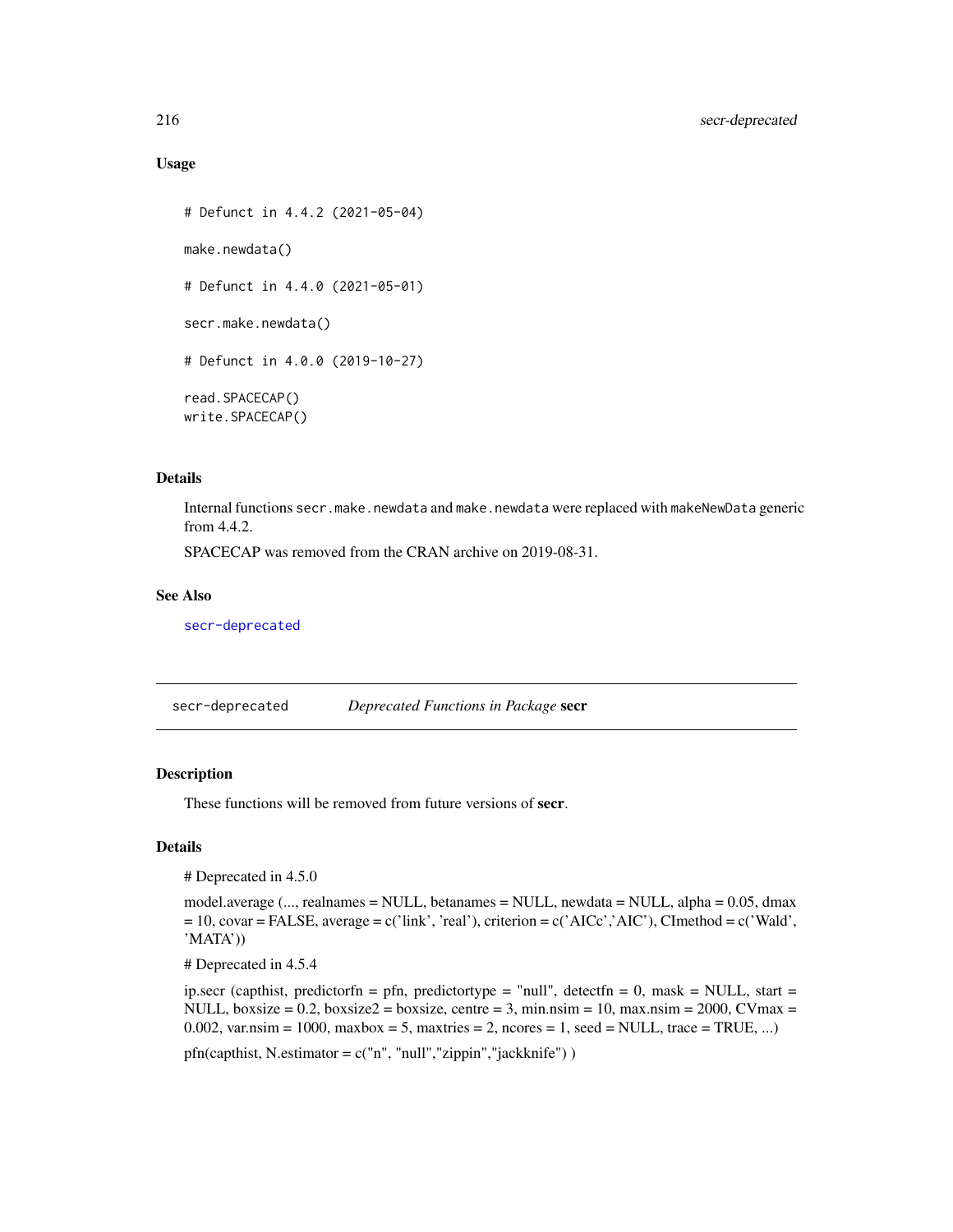# secr.design.MS 217

model.average is replaced by a method for 'secr' and 'secrlist' objects of the generic [modelAverage](#page-132-0). The internal code is essentially the same for model.average and modelAverage.secrlist. The generic avoids a name conflict with RMark and is also used in openCR.

ip. secr will be replaced by function ipsecr. fit in the forthcoming package ipsecr.

# See Also

[secr-defunct](#page-214-0), [modelAverage](#page-132-0), [model.average-deprecated](#page-131-0), [ip.secr-deprecated](#page-99-0)

<span id="page-216-0"></span>secr.design.MS *Construct Detection Model Design Matrices and Lookups*

# Description

Internal functions used by [secr.fit](#page-218-0).

## Usage

```
secr.design.MS (capthist, models, timecov = NULL, sessioncov = NULL,
    groups = NULL, hcov = NULL, dframe = NULL, naive = FALSE, CL = FALSE,
  keep.dframe = FALSE, full.dframe = FALSE, ignoreusage = FALSE, contrasts = NULL, ...)
```
make.lookup (tempmat)

insertdim (x, dimx, dims)

#### Arguments

| capthist   | capthist object                                                                                                                                                                                   |  |  |
|------------|---------------------------------------------------------------------------------------------------------------------------------------------------------------------------------------------------|--|--|
| models     | list of formulae for parameters of detection                                                                                                                                                      |  |  |
| timecov    | optional data frame of values of time (occasion-specific) covariate(s).                                                                                                                           |  |  |
| sessioncov | optional data frame of values of session-specific covariate(s).                                                                                                                                   |  |  |
| groups     | optional vector of one or more variables with which to form groups. Each el-<br>ement should be the name of a factor variable in the covariates attribute of<br>capthist.                         |  |  |
| hcov       | character name of an individual (capthist) covariate for known class membership<br>in h <sub>2</sub> models                                                                                       |  |  |
| dframe     | optional data frame of design data for detection parameters                                                                                                                                       |  |  |
| naive      | logical if TRUE then modelled detection probability is for a naive animal (not<br>caught previously); if FALSE then detection probability is contingent on indi-<br>vidual's history of detection |  |  |
| <b>CL</b>  | logical; TRUE for model to be fitted by maximizing the conditional likelihood                                                                                                                     |  |  |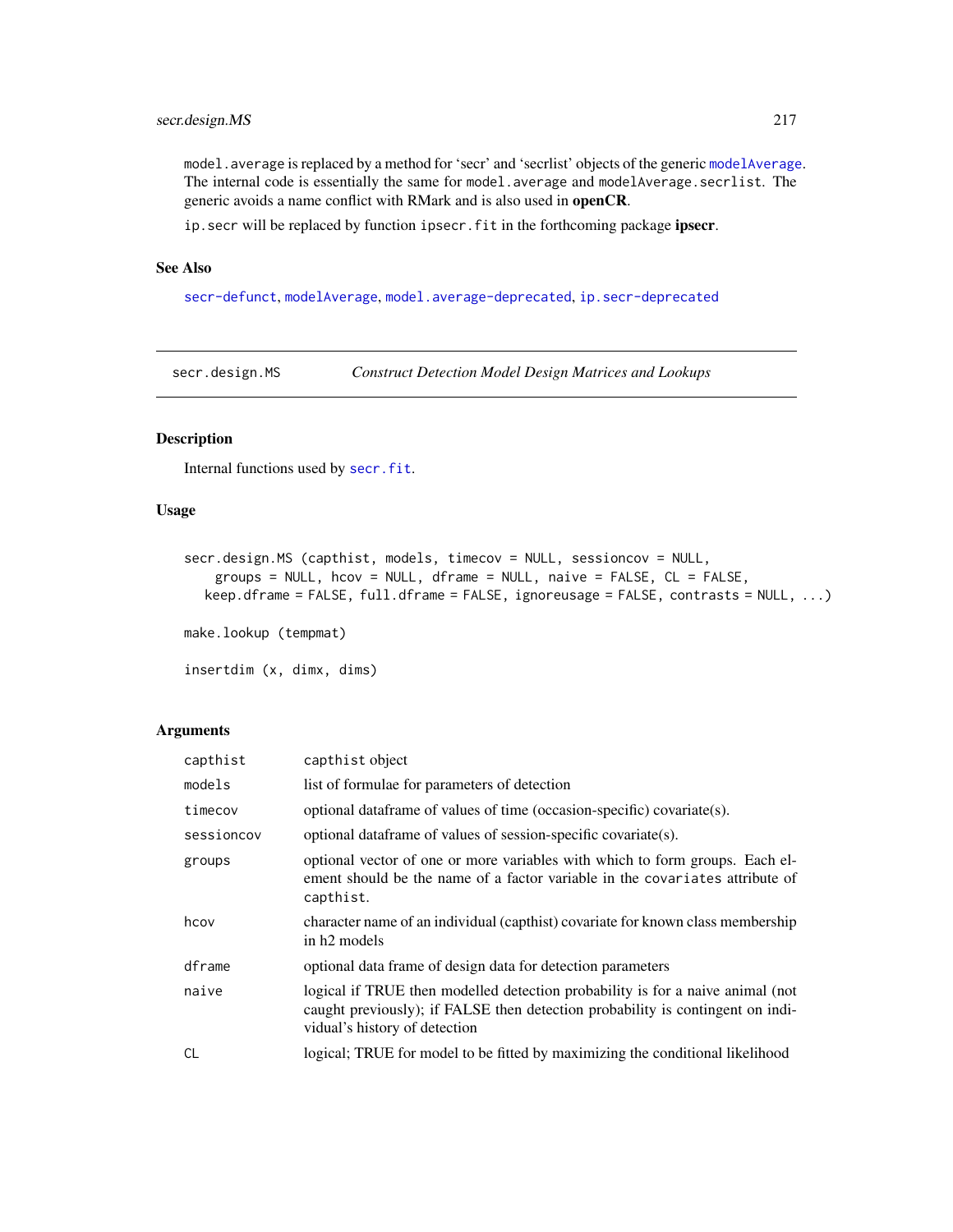| keep.dframe  | logical; if TRUE the dataframe of design data is included in the output                                 |
|--------------|---------------------------------------------------------------------------------------------------------|
| full.dframe  | logical; if FALSE then padding rows are purged from output dframe (ignored if<br>$keep.dframe = FALSE)$ |
| ignoreusage  | logical; if TRUE any usage attribute of traps(capthist) is ignored                                      |
| contrasts    | contrast specification as for model. matrix                                                             |
| .            | other arguments passed to the R function model. matrix                                                  |
| tempmat      | matrix for which row lookup required                                                                    |
| $\mathsf{x}$ | vector of character, numeric or factor values                                                           |
| dimx         | vector of notional dimensions for x to fill in target array                                             |
| dims         | vector of notional dimensions of target array                                                           |

# Details

This is an internal secr function that you are unlikely ever to use. ... may be used to pass contrasts. arg to model.matrix.

Each real parameter is notionally different for each unique combination of session, individual, occasion, detector and latent class, i.e., for  $R$  sessions,  $n$  individuals,  $S$  occasions and  $K$  detectors there are *potentially*  $R \times n \times S \times K$  different values. Actual models always predict a *much* reduced set of distinct values, and the number of rows in the design matrix is reduced correspondingly; a parameter index array allows these to retrieved for any combination of session, individual, occasion and detector.

The keep. dframe option is provided for the rare occasions that a user may want to check the data frame that is an intermediate step in computing each design matrix with [model.matrix](#page-0-0) (i.e. the data argument of model.matrix).

## Value

For secr.design.MS, a list with the components

|                                   | designMatrices list of reduced design matrices, one for each real detection parameter                                                                                                                                                                                                                                   |  |  |
|-----------------------------------|-------------------------------------------------------------------------------------------------------------------------------------------------------------------------------------------------------------------------------------------------------------------------------------------------------------------------|--|--|
|                                   | parameterTable index to row of the reduced design matrix for each real detection parameter;<br>$dim(parameterTable) = c(uniquepar, np)$ , where uniquepar is the number of<br>unique combinations of paramater values (unique par $\langle RnSKM \rangle$ and np is<br>the number of parameters in the detection model. |  |  |
| PIA                               | Parameter Index Array - index to row of parameter Table for a given session,<br>animal, occasion and detector; $dim(PIA) = c(R,n,S,K,M)$                                                                                                                                                                                |  |  |
| R                                 | number of sessions                                                                                                                                                                                                                                                                                                      |  |  |
| to 1).                            | If models is empty then all components are NULL except for PIA which is an array of 1's (M set                                                                                                                                                                                                                          |  |  |
| Optionally (keep.dframe = TRUE) - |                                                                                                                                                                                                                                                                                                                         |  |  |
| dframe                            | data frame of design data, one column per covariate, one row for each $c(R, n, S, K, M)$ .<br>For multi-session models n, S, and K refer to the maximum across sessions                                                                                                                                                 |  |  |

validdim list giving the valid dimensions (n, S, K, M) before padding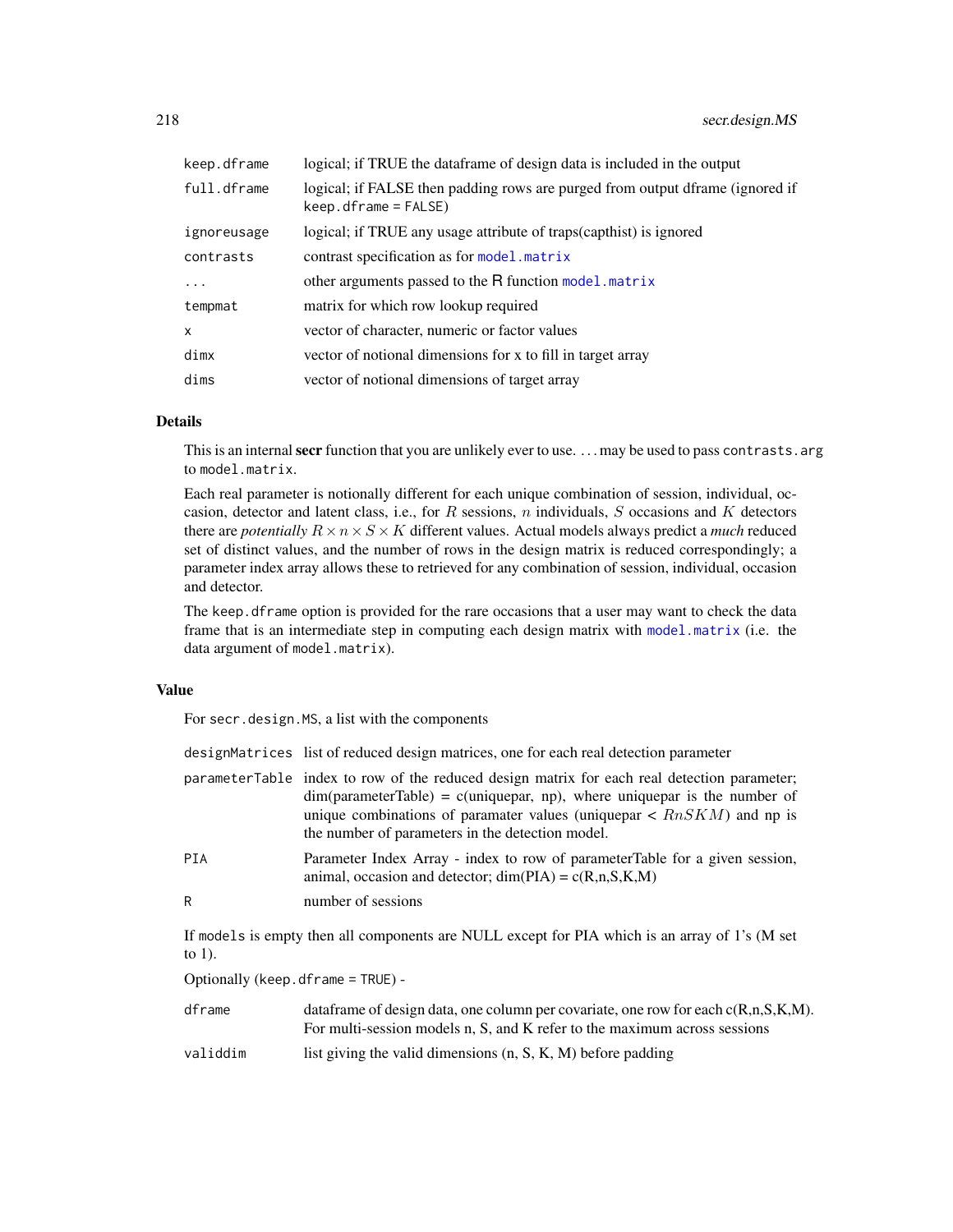For make.lookup, a list with components

| lookup | matrix of unique rows                  |
|--------|----------------------------------------|
| index  | indices in lookup of the original rows |

For insertdim, a vector with length prod(dims) containing the values replicated according to dimx.

# See Also

[D.designdata](#page-43-0), [model.matrix](#page-0-0)

# Examples

```
secr.design.MS (captdata, models = list(g0 = b))$designMatrices
secr.design.MS (captdata, models = list(g0 = ~b))$parameterTable
## peek at design data constructed for learned response model
head(captdata)
temp \leq secr.design.MS (captdata, models = list(g0 = \negb),
   keep.dframe = TRUE)
a1 <- temp$dframe$animal == 1 & temp$dframe$detector %in% 8:10
temp$dframe[a1,]
## ... and trap specific learned response model
temp <- secr.design.MS (captdata, models = list(g0 = ~bk),
    keep.dframe = TRUE)
a1 <- temp$dframe$animal == 1 & temp$dframe$detector %in% 8:10
temp$dframe[a1,]
## place values 1:6 in different dimensions
insertdim(1:6, 1:2, c(2,3,6))
insertdim(1:6, 3, c(2,3,6))
```
<span id="page-218-0"></span>secr.fit *Spatially Explicit Capture–Recapture*

# Description

Estimate animal population density with data from an array of passive detectors (traps) by fitting a spatial detection model by maximizing the likelihood. Data must have been assembled as an object of class capthist. Integration is by summation over the grid of points in mask.

```
secr.fit (capthist, model = list(D~1, g0~1, sigma~1), mask = NULL, buffer = NULL,
   CL = FALSE, detectfn = NULL, binomN = NULL, start = NULL, link = list(),fixed = list(), timecov = NULL, sessioncov = NULL, hcov = NULL,
```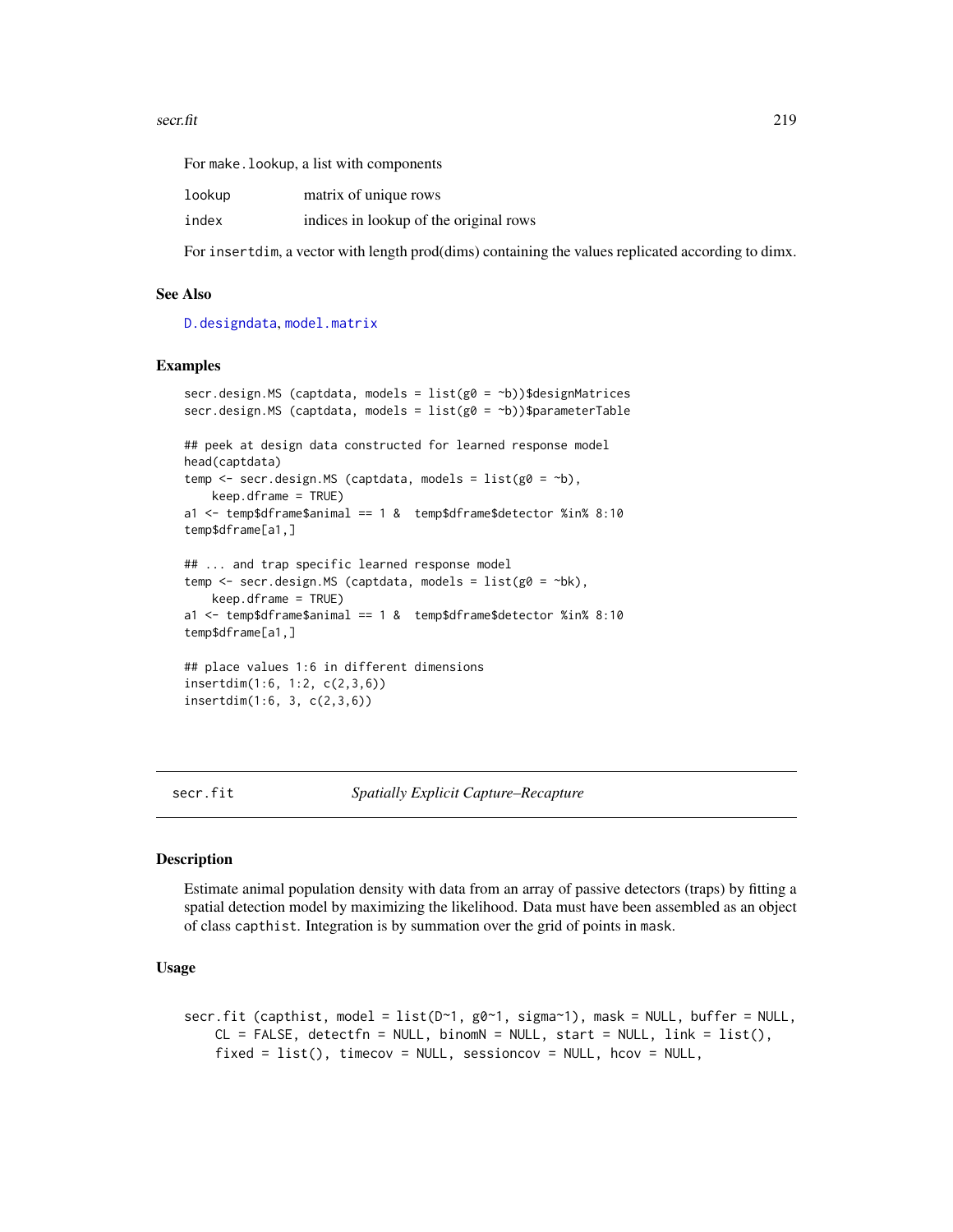```
groups = NULL, dframe = NULL, details = list(), method =
"Newton-Raphson", verify = TRUE, biasLimit = 0.01, trace = NULL,
ncores = NULL, ...
```
# Arguments

| capthist   | capthist object including capture data and detector (trap) layout                                                                                                                                             |  |  |
|------------|---------------------------------------------------------------------------------------------------------------------------------------------------------------------------------------------------------------|--|--|
| mask       | mask object or (for a multi-session analysis) a list of mask objects, one for each<br>session                                                                                                                 |  |  |
| buffer     | scalar mask buffer radius if mask not specified (default 100 m)                                                                                                                                               |  |  |
| CL         | logical, if true then the model is fitted by maximizing the conditional likelihood                                                                                                                            |  |  |
| detectfn   | integer code or character string for shape of detection function $0 = \text{halfnormal}$ ,<br>$1 =$ hazard rate etc. $-$ see detectfn                                                                         |  |  |
| binomN     | integer code for distribution of counts (see Details)                                                                                                                                                         |  |  |
| start      | vector of initial values for beta parameters, or secr object from which they may<br>be derived                                                                                                                |  |  |
| link       | list with optional components corresponding to 'real' parameters (e.g., 'D', 'g0',<br>'sigma'), each a character string in {"log", "logit", "identity", "sin"} for the link<br>function of one real parameter |  |  |
| fixed      | list with optional components corresponding to real parameters giving the scalar<br>value to which the parameter is to be fixed                                                                               |  |  |
| model      | list with optional components each symbolically defining a linear predictor for<br>one real parameter using formula notation                                                                                  |  |  |
| timecov    | optional dataframe of values of time (occasion-specific) covariate(s).                                                                                                                                        |  |  |
| sessioncov | optional dataframe of values of session-specific covariate(s).                                                                                                                                                |  |  |
| hcov       | character name of individual covariate for known membership of mixture classes.                                                                                                                               |  |  |
| groups     | optional vector of one or more variables with which to form groups. Each el-<br>ement should be the name of a factor variable in the covariates attribute of<br>capthist.                                     |  |  |
| dframe     | optional data frame of design data for detection parameters                                                                                                                                                   |  |  |
| details    | list of additional settings, mostly model-specific (see Details)                                                                                                                                              |  |  |
| method     | character string giving method for maximizing log likelihood                                                                                                                                                  |  |  |
| verify     | logical, if TRUE the input data are checked with verify                                                                                                                                                       |  |  |
| biasLimit  | numeric threshold for predicted relative bias due to buffer being too small                                                                                                                                   |  |  |
| trace      | logical, if TRUE then output each evaluation of the likelihood, and other mes-<br>sages                                                                                                                       |  |  |
| ncores     | integer number of threads to use for parallel processing                                                                                                                                                      |  |  |
| .          | other arguments passed to the maximization function                                                                                                                                                           |  |  |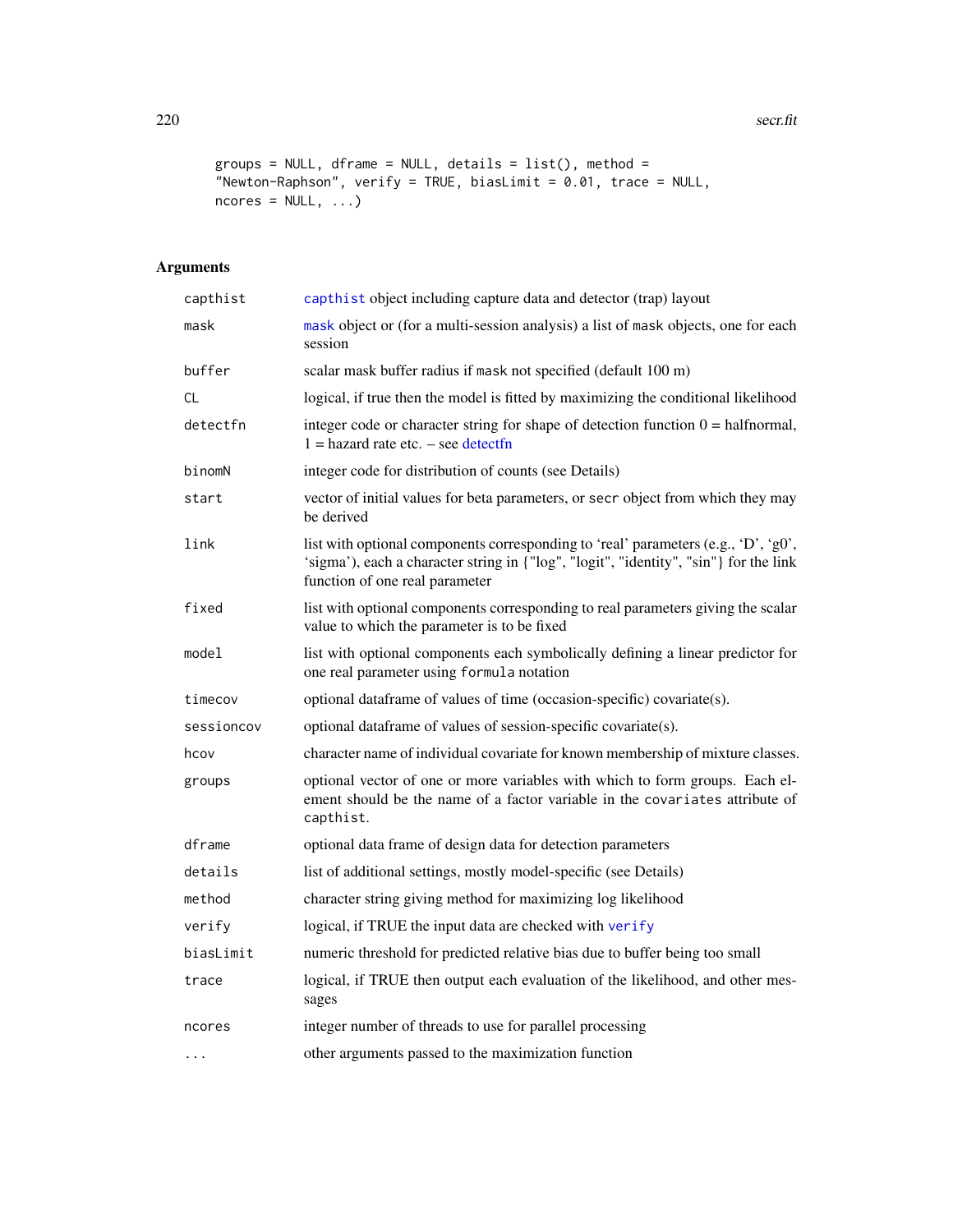#### Details

secr.fit fits a SECR model by maximizing the likelihood. The likelihood depends on the detector type ("multi", "proximity", "count", "polygon" etc.) of the traps attribute of capthist (Borchers and Efford 2008, Efford, Borchers and Byrom 2009, Efford, Dawson and Borchers 2009, Efford 2011). The 'multi' form of the likelihood is also used, with a warning, when detector type  $=$ "single" (see Efford et al. 2009 for justification).

The default model is null (model = list( $D \sim 1$ , g $\vartheta \sim 1$ , sigma $\sim 1$ ) for detectfn = 'HN' and CL = FALSE), meaning constant density and detection probability). The set of variables available for use in linear predictors includes some that are constructed automatically (t, T, b, B, bk, Bk, k, K), group (g), and others that appear in the covariates of the input data. See also [usage](#page-296-0) for varying effort, [timevaryingcov](#page-278-0) to construct other time-varying detector covariates, and [secr-models.pdf](https://www.otago.ac.nz/density/pdfs/secr-models.pdf) and [secr-overview.pdf](#page-0-0) for more on defining models.

buffer and mask are alternative ways to define the region of integration (see [mask\)](#page-127-0). If mask is not specified then a mask of type "trapbuffer" will be constructed automatically using the specified buffer width in metres.

hcov is used to define a hybrid mixture model, used especially to model sex differences (see [hcov](#page-86-0)). (Allows some animals to be of unknown class).

The length of timecov should equal the number of sampling occasions (ncol(capthist)). Arguments timecov, sessioncov and groups are used only when needed for terms in one of the model specifications. Default link is list(D="log",g0="logit", sigma="log").

If start is missing then [autoini](#page-19-0) is used for D, g0 and sigma, and other beta parameters are set initially to arbitrary values, mostly zero. start may be a previously fitted model. In this case, a vector of starting beta values is constructed from the old (usually nested) model and additional betas are set to zero. Mapping of parameters follows the default in [score.test](#page-212-0), but user intervention is not allowed. From 2.10.0 the new and old models need not share all the same 'real' parameters, but any new real parameters, such as 'pmix' for finite mixture models, receive a starting value of 0 on the link scale (remembering e.g., invlogit( $0$ ) = 0.5 for parameter 'pmix').

binomN (previously a component of details) determines the distribution that is fitted for the number of detections of an individual at a particular detector, on a particular occasion, when the detectors are of type 'count', 'polygon' or 'transect':

- binomN > 1 binomial with size binomN
- binom $N = 1$  binomial with size determined by [usage](#page-296-0)
- binom $N = 0$  Poisson

The default with these detectors is to fit a Poisson distribution.

details is used for various specialized settings listed below. These are described separately - see [details](#page-51-0).

| session to use for starting values (default 1)<br>autoini   |  |
|-------------------------------------------------------------|--|
| centre x-y coordinates<br>centred                           |  |
| overdispersion of sighting counts Tu, Tm<br>chat            |  |
| compute overdispersion for Tu and Tm, then exit<br>chatonly |  |
| coding of factor predictors<br>contrasts                    |  |
| convexpolygon<br>allows non-convex polygons (slower)        |  |
| distribution<br>binomial vs Poisson N                       |  |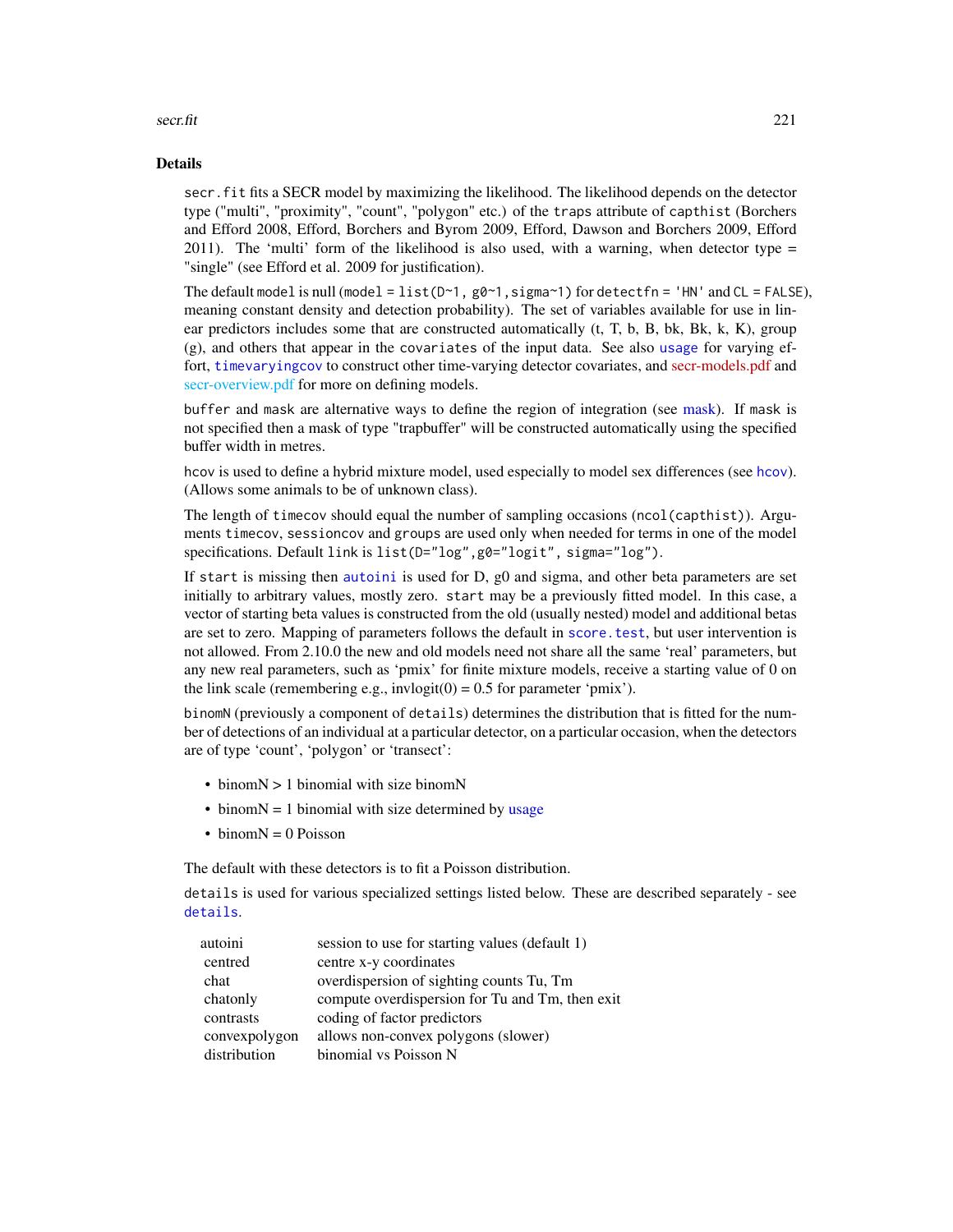| fastproximity | special handling of binary proximity detectors                    |
|---------------|-------------------------------------------------------------------|
| fixedbeta     | specify fixed beta parameter(s)                                   |
| grain         | grain argument of ReppParallel::parallelFor                       |
| hessian       | variance method                                                   |
| ignoreusage   | override usage in traps object of capthist                        |
| intwidth2     | controls optimise when only one parameter                         |
| knownmarks    | known or unknown number of marked animals in sighting-only model  |
| LLonly        | compute one likelihood for values in start                        |
| maxdistance   | distance threshold for selective mask                             |
| miscparm      | starting values for extra parameters fitted via userdist function |
| newdetector   | detector type to override detector (traps (capthist))             |
| nsim          | number of simulations to compute overdispersion                   |
| param         | optional parameterisation code                                    |
| savecall      | optionally suppress saving of call                                |
| telemetrytype | treat telemetry data as independent, dependent or concurrent      |
| normalize     | rescale detection to individual range use                         |
| usecov        | spatial covariate of use for normalization                        |
| userdist      | user-provided distance function or matrix                         |

Setting ncores = NULL uses the existing value from the environment variable RCPP\_PARALLEL\_NUM\_THREADS (see [setNumThreads](#page-233-0)).

A mark-resight model is fitted if the [markocc](#page-235-0) attribute of the capthist 'traps' object includes sighting occasions. See the vignette [secr-markresight.pdf](https://www.otago.ac.nz/density/pdfs/secr-markresight.pdf) for a full account.

If method = "Newton-Raphson" then  $n \ln n$  is used to maximize the log likelihood (minimize the negative log likelihood); otherwise [optim](#page-0-0) is used with the chosen method ("BFGS", "Nelder-Mead", etc.). If maximization fails a warning is given appropriate to the method.

From secr 2.5.1, method = "none" may be used to skip likelihood maximization and compute only the hessian for the current dataset at the values in start, and the corresponding variance-covariance matrix of beta parameters. The computation uses fdHess from nlme.

If [verify](#page-304-0)  $=$  TRUE then verify is called to check capthist and mask; analysis is aborted if "errors" are found. Some conditions that trigger an "error" are benign (e.g., no detections in some sessions of a multi-session study of a sparse population); use verify = FALSE to avoid the check. See also Note.

If buffer is used rather than mask, and biasLimit is valid, then the estimated density is checked for bias due to the choice of buffer. A warning is generated when buffer appears to be too small (predicted RB(D-hat) > biasLimit, default 1% relative bias). The prediction uses [bias.D](#page-271-0). No check is performed when mask is specified, when biasLimit is 0, negative or NA, or when the detector type is "polygon", "transect", "polygonX" or "transectX".

Function par. secr. fit is a way to fit several models at once.

# Value

When details\$LLonly = TRUE a single log-likelihood is returned, with attributes

npar number of parameters to be estimated,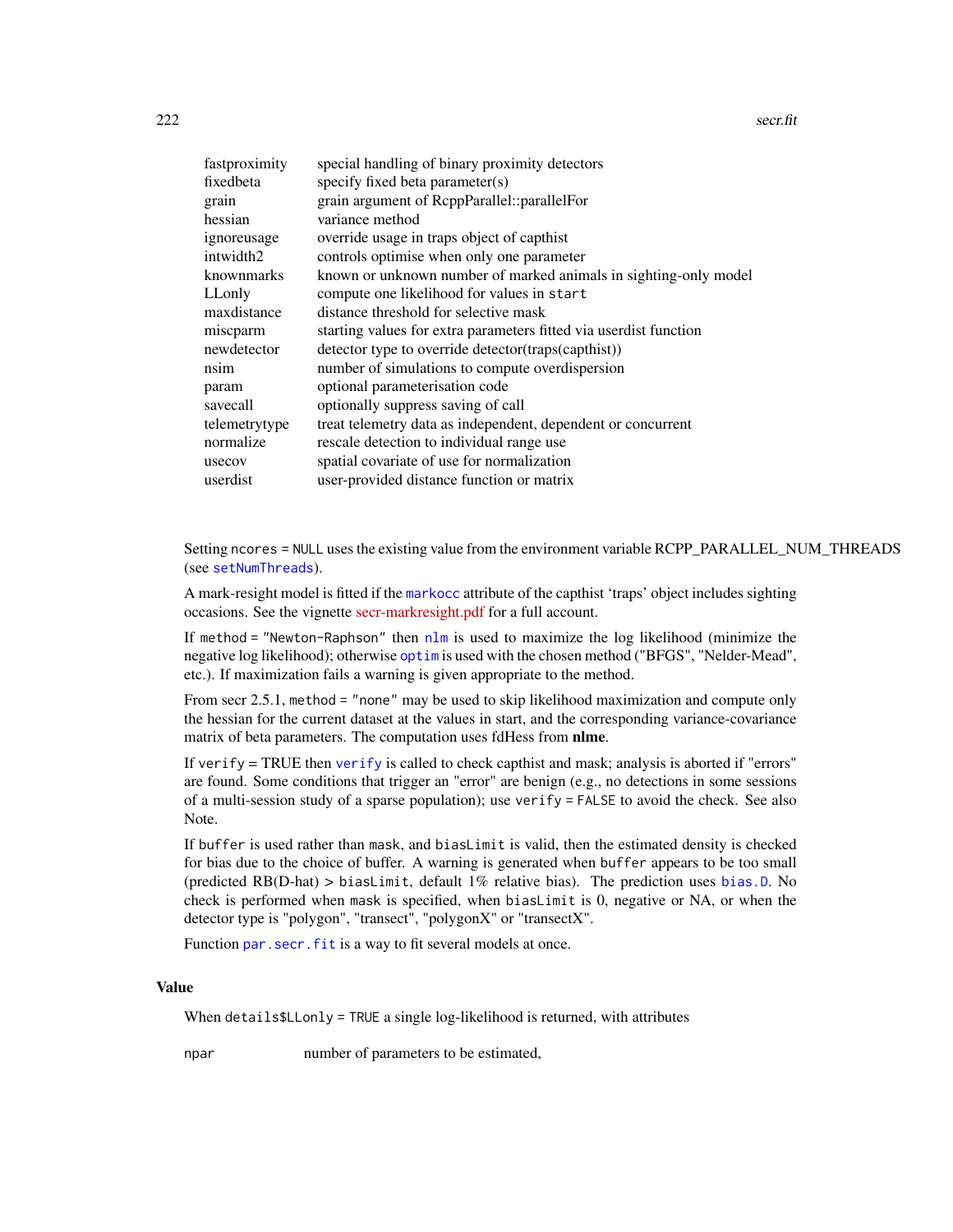| preptime        | elapsed setup time in seconds,                                                                                                                        |  |  |
|-----------------|-------------------------------------------------------------------------------------------------------------------------------------------------------|--|--|
| LLtime          | elapsed time for single likelihood evaluation, exclusive of setup.                                                                                    |  |  |
| components      | Otherwise, secr. fit returns an object of class secr representing the fitted SECR model. This has                                                     |  |  |
| call            | function call)                                                                                                                                        |  |  |
| capthist        | saved input                                                                                                                                           |  |  |
| mask            | saved input                                                                                                                                           |  |  |
| detectfn        | saved input                                                                                                                                           |  |  |
| CL              | saved input                                                                                                                                           |  |  |
| timecov         | saved input                                                                                                                                           |  |  |
| sessioncov      | saved input                                                                                                                                           |  |  |
| hcov            | saved input                                                                                                                                           |  |  |
| groups          | saved input                                                                                                                                           |  |  |
| dframe          | saved input                                                                                                                                           |  |  |
| designD         | design matrix for density model; may be NULL                                                                                                          |  |  |
| designNE        | design matrix for noneuc model; may be NULL                                                                                                           |  |  |
| design          | reduced design matrices for detection parameters, parameter table and parameter<br>index array for actual animals (see secr.design.MS)                |  |  |
| design0         | reduced design matrices for detection parameters, parameter table and parameter<br>index array for 'naive' animal (see secr.design.MS)                |  |  |
| start           | vector of starting values for beta parameters                                                                                                         |  |  |
| link            | list with one component for each real parameter (typically 'D', 'g0', 'sigma'), giving<br>the name of the link function used for each real parameter. |  |  |
| fixed           | saved input                                                                                                                                           |  |  |
| parindx         | list with one component for each real parameter giving the indices of the 'beta'<br>parameters associated with each real parameter                    |  |  |
| model           | saved input                                                                                                                                           |  |  |
| details         | saved input                                                                                                                                           |  |  |
| vars            | vector of unique variable names in model                                                                                                              |  |  |
| betanames       | names of beta parameters                                                                                                                              |  |  |
| realnames       | names of fitted (real) parameters                                                                                                                     |  |  |
| fit             | list describing the fit (output from nlm or optim)                                                                                                    |  |  |
| beta.vcv        | variance-covariance matrix of beta parameters                                                                                                         |  |  |
| smoothsetup     | list of objects specifying smooths in mgcv                                                                                                            |  |  |
| learnedresponse |                                                                                                                                                       |  |  |
|                 | logical; TRUE if any learned response in detection model                                                                                              |  |  |
| version         | secr version number                                                                                                                                   |  |  |
| starttime       | character string of date and time at start of fit                                                                                                     |  |  |
| proctime        | processor time for model fit, in seconds                                                                                                              |  |  |
|                 |                                                                                                                                                       |  |  |

The environment variable RCPP\_PARALLEL\_NUM\_THREADS is updated if an integer value is provided for ncores.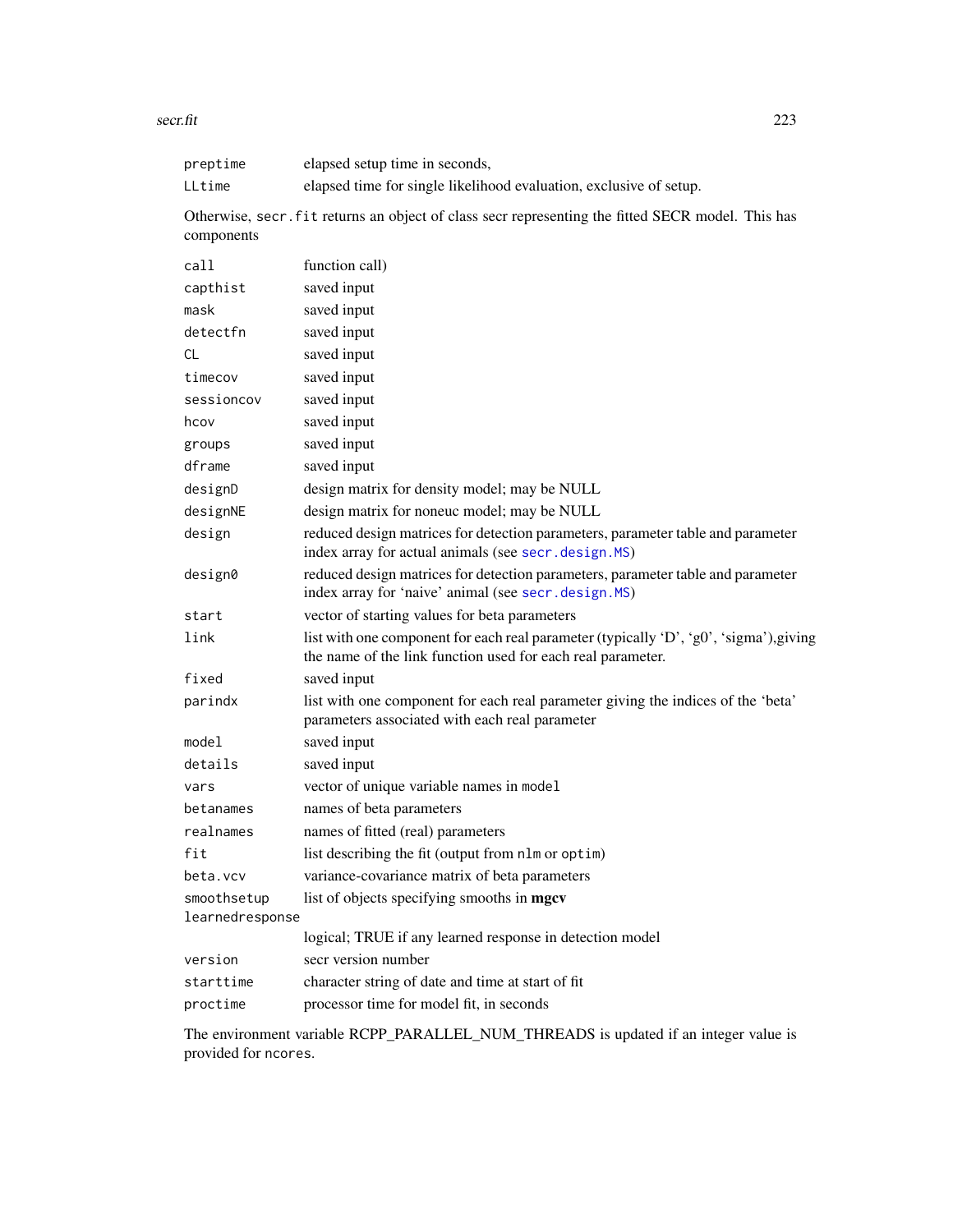# Warning

\*\* Mark-resight data formats and models are experimental in secr 2.10.0 and subject to change \*\*

#### Note

One system of units is used throughout secr. Distances are in metres and areas are in hectares (ha). The unit of density is animals per hectare. 1 ha =  $10000$  m<sup> $\Delta$ </sup> = 0.01 km<sup> $\Delta$ </sup>. To convert density to animals / km^2, multiply by 100.

When you display an 'secr' object by typing its name at the command prompt, you implicitly call its 'print' method [print.secr](#page-179-0), which in turn calls [predict.secr](#page-174-0) to tabulate estimates of the 'real' parameters. Confidence limits (lcl, ucl) are for a 100(1-alpha)% interval, where alpha defaults to 0.05 (95% interval); alpha may be varied in print.secr or predict.secr.

AIC, logLik and vcov methods are also provided. Take care with using AIC: not all models are comparable (see Notes section of [AIC.secr](#page-13-0)) and large differences in AIC may relate to trivial differences in estimated density.

derived is used to compute the derived parameters 'esa' (effective sampling area) and 'D' (density) for models fitted by maximizing the conditional likelihood  $(CL = TRUE)$ .

Components 'version' and 'starttime' were introduced in version 1.2.7, and recording of the completion time in 'fitted' was discontinued.

The Newton-Raphson algorithm is fast, but it sometimes fails to compute the information matrix correctly, causing some or all standard errors to be set to NA. This usually indicates a major problem in fitting the model, and parameter estimates should not be trusted. See [Troubleshooting.](#page-291-0)

The component D in output was replaced with N from version 2.3. Use region. N to obtain SE or confidence intervals for N-hat, or to infer N for a different region.

Prior to version 2.3.2 the buffer bias check could be switched off by setting verify = FALSE. This is now done by setting biasLimit =  $0$  or biasLimit = NA.

#### References

Borchers, D. L. and Efford, M. G. (2008) Spatially explicit maximum likelihood methods for capture–recapture studies. *Biometrics* 64, 377–385.

Efford, M. G. (2004) Density estimation in live-trapping studies. *Oikos* 106, 598–610.

Efford, M. G. (2011) Estimation of population density by spatially explicit capture–recapture with area searches. *Ecology* 92, 2202–2207.

Efford, M. G., Borchers D. L. and Byrom, A. E. (2009) Density estimation by spatially explicit capture–recapture: likelihood-based methods. In: D. L. Thompson, E. G. Cooch and M. J. Conroy (eds) *Modeling Demographic Processes in Marked Populations*. Springer. Pp. 255–269.

Efford, M. G., Dawson, D. K. and Borchers, D. L. (2009) Population density estimated from locations of individuals on a passive detector array. *Ecology* 90, 2676–2682.

#### See Also

[Detection functions,](#page-54-1) [AIC.secr](#page-13-0), [capthist](#page-24-0), [details](#page-51-0), [derived](#page-47-0), [hcov](#page-86-0), [mask](#page-127-0), [par.secr.fit](#page-145-0), [predict.secr](#page-174-0), [print.secr](#page-179-0), [region.N](#page-204-0), [Speed tips](#page-258-0) [Troubleshooting](#page-291-0) [userdist](#page-300-0) [usage](#page-296-0), [vcov.secr](#page-303-0), [verify](#page-304-0),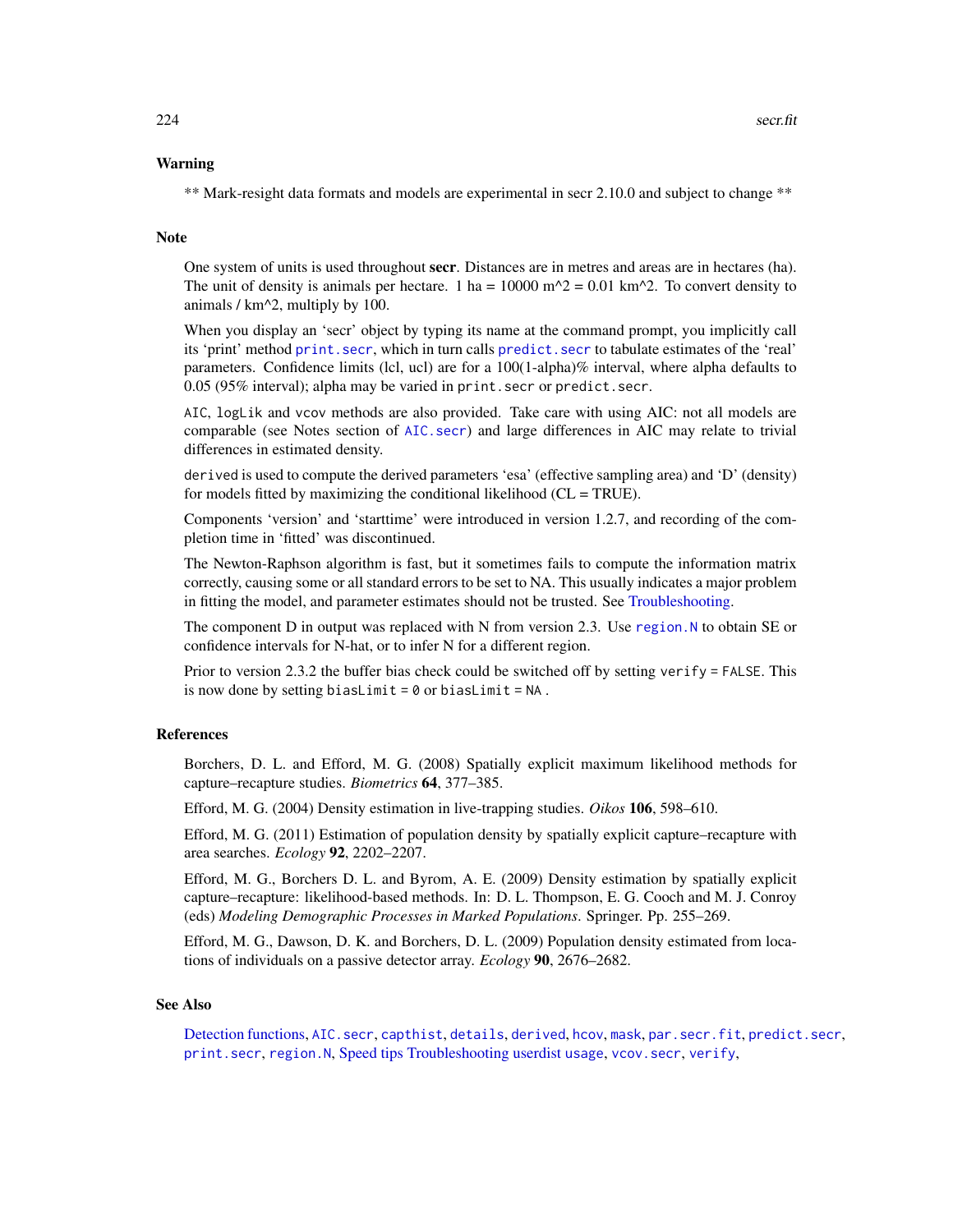#### secr.test 225

## Examples

```
## Not run:
## construct test data (array of 48 `multi-catch' traps)
detectors \leq make.grid (nx = 6, ny = 8, detector = "multi")
detections \leq sim.capthist (detectors, popn = list(D = 10,
   buffer = 100), detectpar = list(g0 = 0.2, sigma = 25))
## fit & print null (constant parameter) model
secr0 <- secr.fit (detections)
secr0 ## uses print method for secr
## compare fit of null model with learned-response model for g0
secrb <- secr.fit (detections, model = g0~b)
AIC (secr0, secrb)
## typical result
## model detectfn npar logLik AIC AICc dAICc AICwt
## secr0 D~1 g0~1 sigma~1 halfnormal 3 -347.1210 700.242 700.928 0.000 0.7733
## secrb D~1 g0~b sigma~1 halfnormal 4 -347.1026 702.205 703.382 2.454 0.2267
## End(Not run)
```
<span id="page-224-0"></span>secr.test *Goodness-of-Fit Test*

# **Description**

Simple Monte-Carlo goodness-of-fit tests for full-likelihood SECR models. The approach is to calculate a statistic from either the raw data or a fitted model, and to relate this to the distribution of the statistic under the original fitted model. The distribution is estimated by simulating data from the model, and possibly re-fitting the model to each simulated dataset.

The suitability of different test statistics has yet to be assessed.

```
secr.test(object, nsim = 99, statfn, fit = FALSE, seed =
NULL, ncores = NULL, tracelevel = 1)
```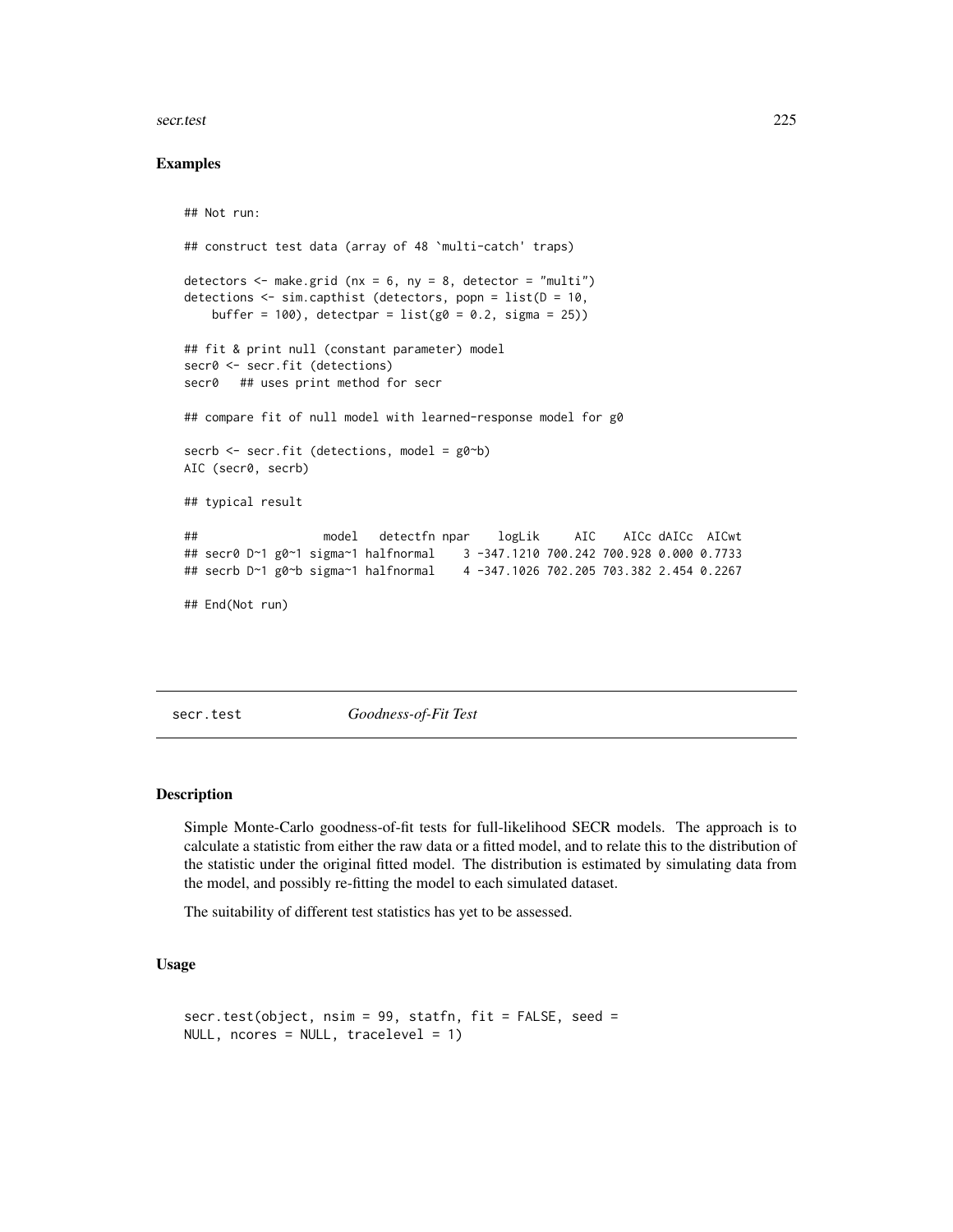#### Arguments

| object     | a fitted secr model                                                                                                                             |
|------------|-------------------------------------------------------------------------------------------------------------------------------------------------|
| nsim       | integer number of replicates                                                                                                                    |
| statfn     | function to compute a numeric vector of one or more statistics from a single-<br>session 'capthist' object or from a fitted model (see Details) |
| fit        | logical; if TRUE the model is re-fitted to each simulated dataset                                                                               |
| seed       | either NULL or an integer that will be used in a call to set. seed                                                                              |
| ncores     | integer number of threads for parallel processing                                                                                               |
| tracelevel | see sim. secr                                                                                                                                   |

# **Details**

The test statistic(s) may be computed either on a dataset or on a fitted model, as determined by the argument fit. The single argument expected by statfn should be either a 'capthist' object (fit = FALSE) or an 'secr' object (fit = TRUE).

The default statistic when fit = FALSE is the proportion of individuals observed on only one occasion, which is equivalent to statfn = function(CH)  $c(f1 = sum(\text{apply(abs(CH)} > 0, 1, sum))$ == 1) / nrow(CH)). Repeat detections on one occasion at the same or different detectors are not counted. The default statistic is therefore not appropriate for some data, specifically from 'count' or 'polygon' detectors with few occasions or only one.

The default statistic when fit = TRUE is the deviance divided by the residual degrees of freedom (i.e., statfn = function(object) c(devdf = deviance(object) / df.residual(object))).

The reported probability (p) is the rank of the observed value in the vector combining the observed value and simulated values, divided by (nsim + 1). Ranks are computed with [rank](#page-0-0) using the default ties.method = "average".

Simulations take account of the usage attribute of detectors in the original capthist object, given that usage was defined and ignoreusage was not set.

Setting ncores = NULL uses the existing value from the environment variable RCPP\_PARALLEL\_NUM\_THREADS (see [setNumThreads](#page-233-0)).

statfn may return a vector of statistics for each observed or simulated dataset or model: then the value of each statistic will be calculated for every simulated dataset, and summarised. If fit = TRUE the vector of statistics may include both those computed on the raw data (object\$capthist) and the fitted model.

# Value

An object of class c('secrtest', 'list') with components:

| object | as input |
|--------|----------|
| nsim   | as input |
| statfn | as input |
| fit    | as input |
| seed   | as input |
|        |          |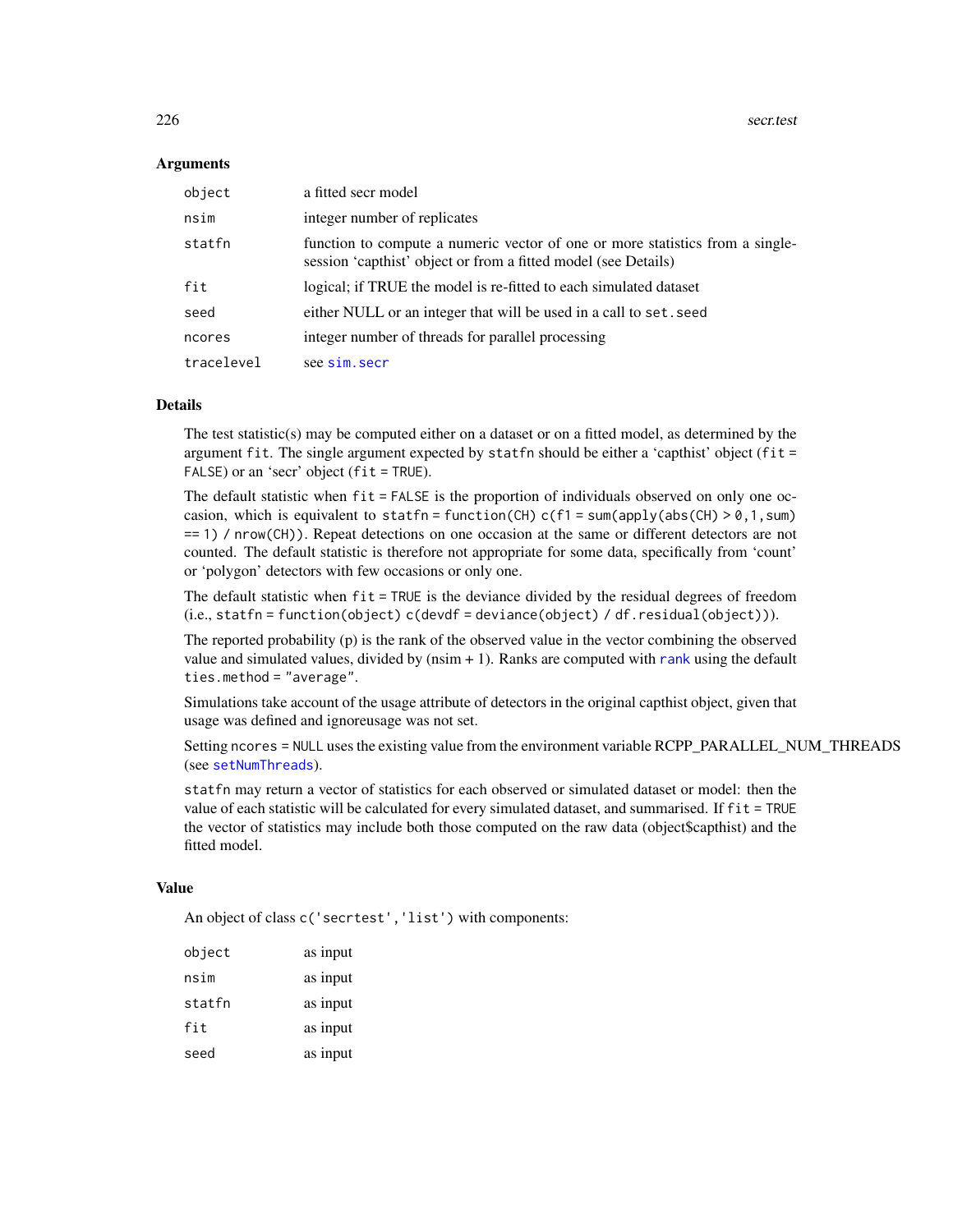#### secr.test 227

output list comprising the simulated values, the observed value(s), and estimated probabilities

For multi-session input when fit = FALSE, 'output' is a list in which each session provides one component.

Print and plot methods are provided for 'secrtest' objects.

# Note

simulate.secr is always used to simulate the raw data, but simulate.secr does not work for all types of fitted model. Models fitted by maximizing the likelihood conditional on  $n$  (CL = TRUE in secr. fit) potentially include individual covariates whose distribution in the population is unknown. This precludes simulation, and conditional-likelihood models in general are therefore not covered by secr.test.

Other exclusions include exotic non-binary behavioural responses ("bn", "bkn", "bkc", "Bkc" - but these are generally undocumented in any case).

If  $fit$  = TRUE then  $sim$ . secr is used.

At each simulation a new population is generated across the extent of the original mask. If the extent is unduly large then time will be wasted simulating the possibility of detection for many essentially undetectable animals. This is an argument for keeping the mask tight - large enough only to avoid mask-induced bias.

# See Also

[print.secrtest](#page-231-0), [plot.secrtest](#page-231-0), [simulate.secr](#page-247-1), [sim.secr](#page-247-0), [deviance.secr](#page-58-0)

# Examples

```
## Not run:
secr.test(secrdemo.0, nsim = 99)
secr.test(ovenbird.model.1, nsim = 20)
## example combining raw data summary and model fit
## assumes single-session
bothfn <- function(object) {
   CH <- object$capthist
    f1 <- sum(apply(abs(CH) > 0, 1, sum) == 1) / nrow(CH)
   devdf <- deviance(object) / df.residual(object)
   c(f1 = f1, devdf = devdf)}
test <- secr.test (secrdemo.0, nsim = 19, statfn = bothfn, fit = TRUE)
test
plot(test, main = '')
## End(Not run)
```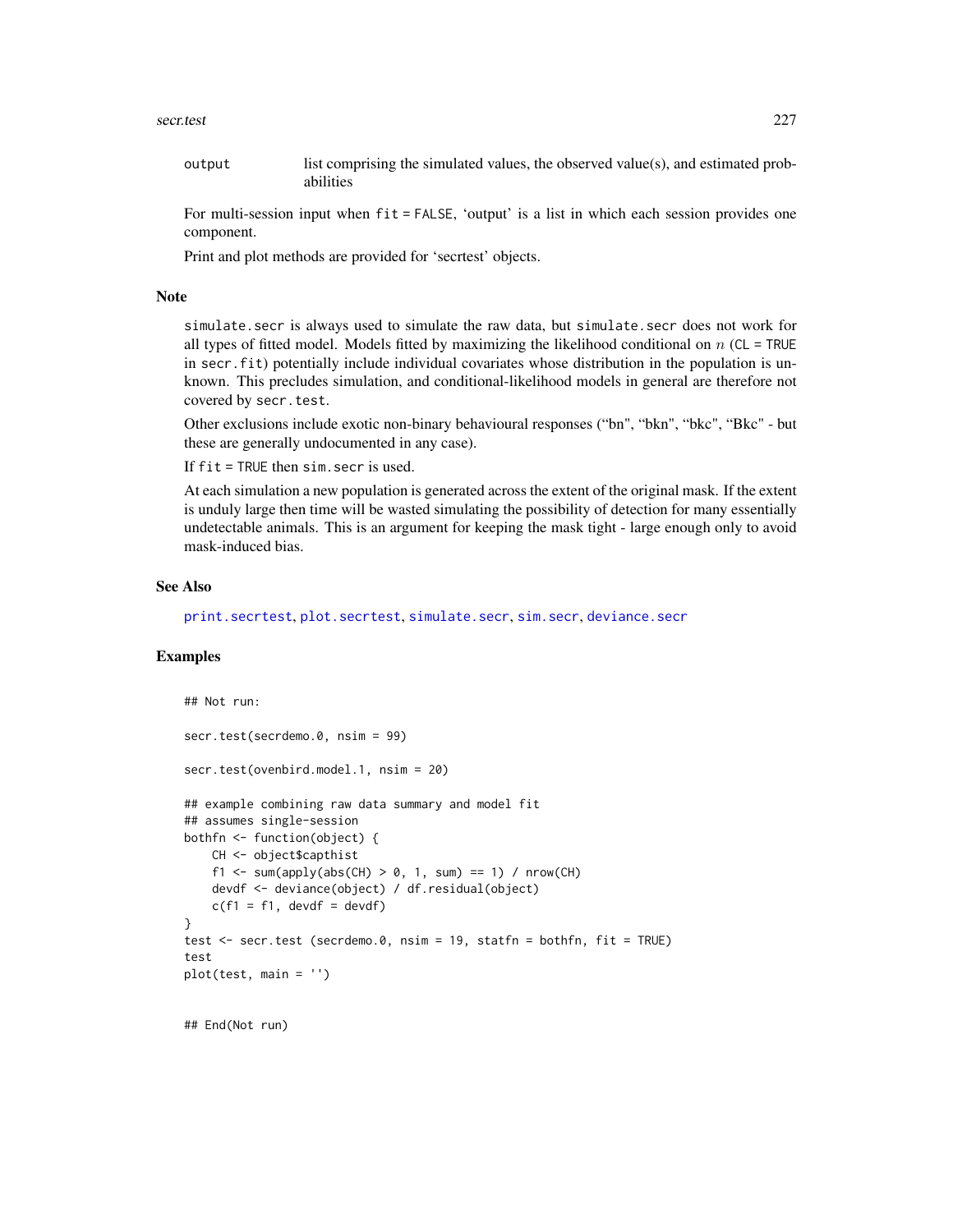#### Description

Demonstration data from program Density are provided as text files in the 'extdata' folder, as raw dataframes (trapXY, captXY), and as a combined capthist object (captdata) ready for input to secr.fit.

The fitted models are objects of class secr formed by

```
secrdemo.0 <- secr.fit (captdata)
```
secrdemo.b <- secr.fit (captdata, model =  $list(g0 = b))$ )

secrdemo.CL <- secr.fit (captdata, CL = TRUE)

# Usage

data(secrdemo)

#### Details

The raw data are 235 fictional captures of 76 animals over 5 occasions in 100 single-catch traps 30 metres apart on a square grid with origin at (365,365).

Dataframe trapXY contains the data from the Density input file 'trap.txt', and captXY contains the data from 'capt.txt' (Efford 2012).

The fitted models use a halfnormal detection function and the likelihood for multi-catch traps (expect estimates of g0 to be biased because of trap saturation Efford et al. 2009). The first is a null model (i.e. parameters constant) and the second fits a learned trap response.

| Object      | Description                                      |
|-------------|--------------------------------------------------|
| captXY      | data.frame of capture data                       |
| trapXY      | data.frame of trap locations                     |
| captdata    | capthist object                                  |
| secrdemo.0  | fitted secr model – null                         |
| secrdemo.b  | fitted secr model $-$ g0 trap response           |
| secrdemo.CL | fitted secr model – null, conditional likelihood |

# References

Efford, M. G. (2012) *DENSITY 5.0: software for spatially explicit capture–recapture*. Department of Mathematics and Statistics, University of Otago, Dunedin, New Zealand. [https://www.otago.](https://www.otago.ac.nz/density/) [ac.nz/density/](https://www.otago.ac.nz/density/).

Efford, M. G., Borchers D. L. and Byrom, A. E. (2009) Density estimation by spatially explicit capture-recapture: likelihood-based methods. In: D. L. Thomson, E. G. Cooch and M. J. Conroy (eds) *Modeling Demographic Processes in Marked Populations*. Springer, New York. Pp. 255–269.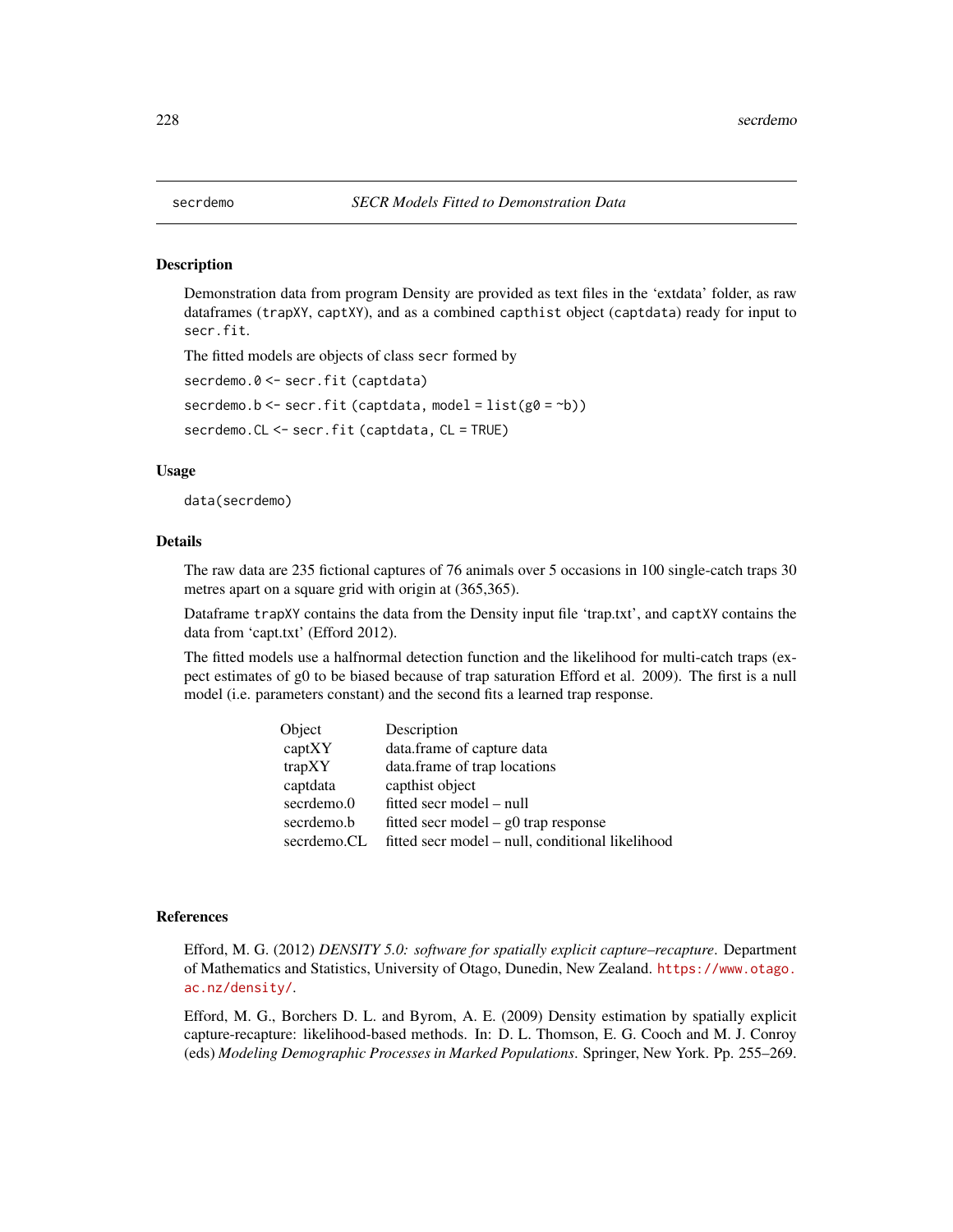secrRNG 229

## See Also

[capthist](#page-24-0), [read.capthist](#page-191-0)

# Examples

## Not run:

```
## navigate to folder with raw data files
olddir <- setwd (system.file("extdata", package="secr"))
## construct capthist object from raw data
captdata <- read.capthist ("capt.txt", "trap.txt", fmt = "XY", detector = "single")
## generate demonstration fits
secrdemo.0 <- secr.fit (captdata)
secrdemo.CL <- secr.fit (captdata, CL = TRUE)
secrdemo.b <- secr.fit (captdata, model = list(g0 \sim b))## restore previous setting
setwd(olddir)
## End(Not run)
## display the null model fit, using the print method for secr
secrdemo.0
## compare fit of models
AIC(secrdemo.0, secrdemo.b)
## display estimates for the two models (single session)
collate(secrdemo.0, secrdemo.b)[1,,,]
```
secrRNG *Random Number Seed*

#### Description

The use of random number seeds in **secr** is explained.

# Random numbers in R

R provides several kinds of random number generator (RNG) in the base package (see [RNG\)](#page-0-0). These are used both explicitly, in functions such as [runif](#page-0-0) and [rnorm](#page-0-0), and implicitly ([sample](#page-0-0)).

A seed suitable for any kind of RNG is held in a vector of 626 integers named .Random.seed. The vector is not to be modified directly by users. Instead, to start a reproducible stream of random numbers, the user calls [set.seed](#page-0-0) with a single non-null integer argument. This has the effect of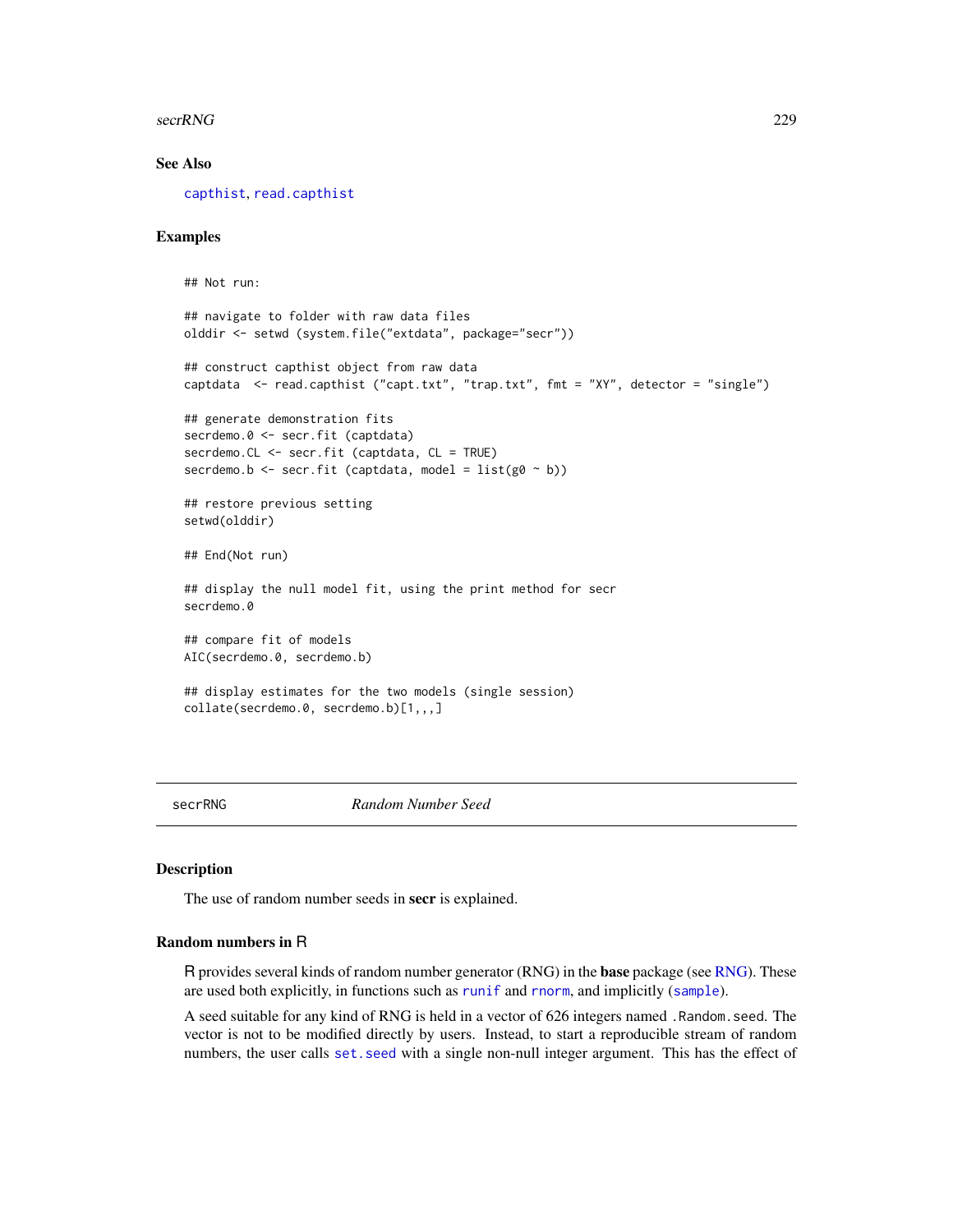initialising .Random.seed. The value of .Random.seed may nevertheless be stored and restored to reset the RNG state.

set. seed with a NULL argument initialises . Random. seed to an indeterminate (time- and processdependent) value. The same happens if a random number function is called before .Random.seed has been set.

#### Handling of RNG seed for simulation in package stats

The 'official' approach to setting and storing the RNG seed is shown in code and documentation for the generic function [simulate](#page-247-1) in the stats package.

- The generic has argument 'seed' with default NULL.
- If 'seed' is non-null then set.seed is called.
- The returned value has an attribute "seed" whose value is either (i) if specified, the integer value of the 'seed' argument (with its own attribute "kind" from RNGkind), or (ii) the original vector .Random.seed.
- On exit the RNG state in .Random.seed is reset to the value that applied when the function was called.

For NULL seed input, the saved RNGstate may be used to reset .Random.seed (see Examples).

# Use of random numbers in secr

Many functions in secr call on random numbers, sometimes in unexpected places. For example [autoini](#page-19-0) selects a random sample to thin points and speed computation. In most functions there is no provision for direct control of the random number state: users won't usually care, and if they do then set.seed may be called for the particular R session. Exceptions are [ip.secr](#page-99-1) and [par.secr.fit](#page-145-0); both allow control of the seed, but do not save it.

However, control of the RNG seed is required for reproducible data generation in simulation functions. These functions typically have a 'seed' argument that is used internally in a call to set.seed. Handling of seeds in the simulation functions of secr largely follows stats::simulate as described in the preceding section.

The relevant functions are –

| Function<br>randomHabitat | Default<br><b>NULL</b> | Saved attribute<br>seed or RNGstate | Note                                           |
|---------------------------|------------------------|-------------------------------------|------------------------------------------------|
| secr.test                 | <b>NULL</b>            | seed or RNGstate                    | calls and retains seed from simulate.secr      |
| sim.capthist              | <b>NULL</b>            | seed or RNGstate                    |                                                |
| sim.resight               | <b>NULL</b>            | seed or RNGstate                    | Seed may be passed in  argument                |
| sim.popn                  | <b>NULL</b>            | seed or RNGstate                    |                                                |
| sim.secr                  | <b>NULL</b>            | seed or RNGstate                    |                                                |
| simulate.secr             | <b>NULL</b>            |                                     | seed or RNGstate S3 method called by sim. secr |

Setting seed = NULL in any of these functions has the effect of continuing the existing random number stream; it is not the same as calling set.seed(NULL). Two functions at present do not follow this model: ip. secr and par. secr. fit.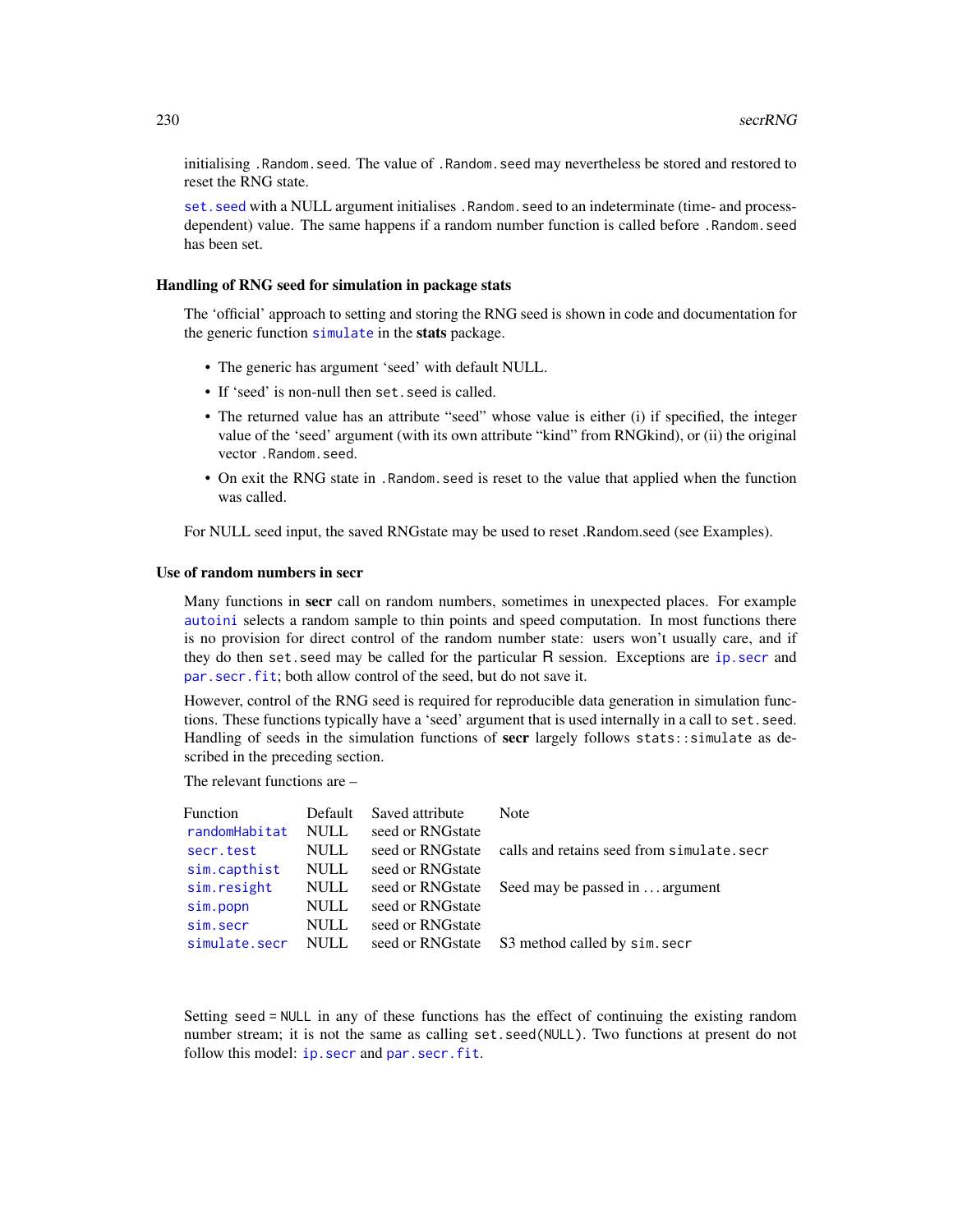#### secrRNG 231

# Parallel processing

Two models are used for parallel processing in secr, corresponding to multi-threading with package RcppParallel (e.g. [secr.fit](#page-218-0)) and parallel cores in package parallel (e.g. ip. secr).

In the **parallel** model the L'Ecuyer pseudorandom generator is used to provide a separate random number stream for each core (see [clusterSetRNGStream](#page-0-0)).

When using **Rcpp** the state of the random number generator is set in  $C++$  with the call RNGScope scope; that automatically resets the state of the generator on exit (Eddelbuettel 2013 p. 115).

Random number streams in separate RcppParallel threads are (probably) not independent. Thus there are potential issues with RNG calls in multi-threaded code. However, in secr 4.0 all RNG calls in C++ code are outside multi-threaded contexts, with the exception of simulations allowing for overdispersion in mark–resight estimates (Rcpp exported function sightingchatcpp). The implications for mark-resight estimates have not been explored, and it is unclear whether more elaborate solutions are needed.

# References

Eddelbuettel, D. 2013. Seamless R and C++ integration with Rcpp. Springer.

#### See Also

[set.seed](#page-0-0), [simulate](#page-247-1), [sim.capthist](#page-238-0), [sim.popn](#page-243-0), [sim.resight](#page-238-1), [secr.test](#page-224-0), [simulate.secr](#page-247-1)

#### Examples

```
## Not run:
lmfit < - lm(speed ~ dist, data = cars)## 1. NULL seed
r1 <- simulate(lmfit, seed = NULL)
r2 <- simulate(lmfit, seed = NULL)
## restore RNGstate, assuming RNGkind unchanged
.Random.seed <- attr(r1, "seed")
r3 <- simulate(lmfit, seed = NULL)
r1[1:6,1]
r2[1:6,1]
r3[1:6,1]
## 2. explicit seed
r4 <- simulate(lmfit, seed = 123)
r5 <- simulate(lmfit, seed = attr(r4, "seed"))
r4[1:6,1]
r5[1:6,1]
```
## End(Not run)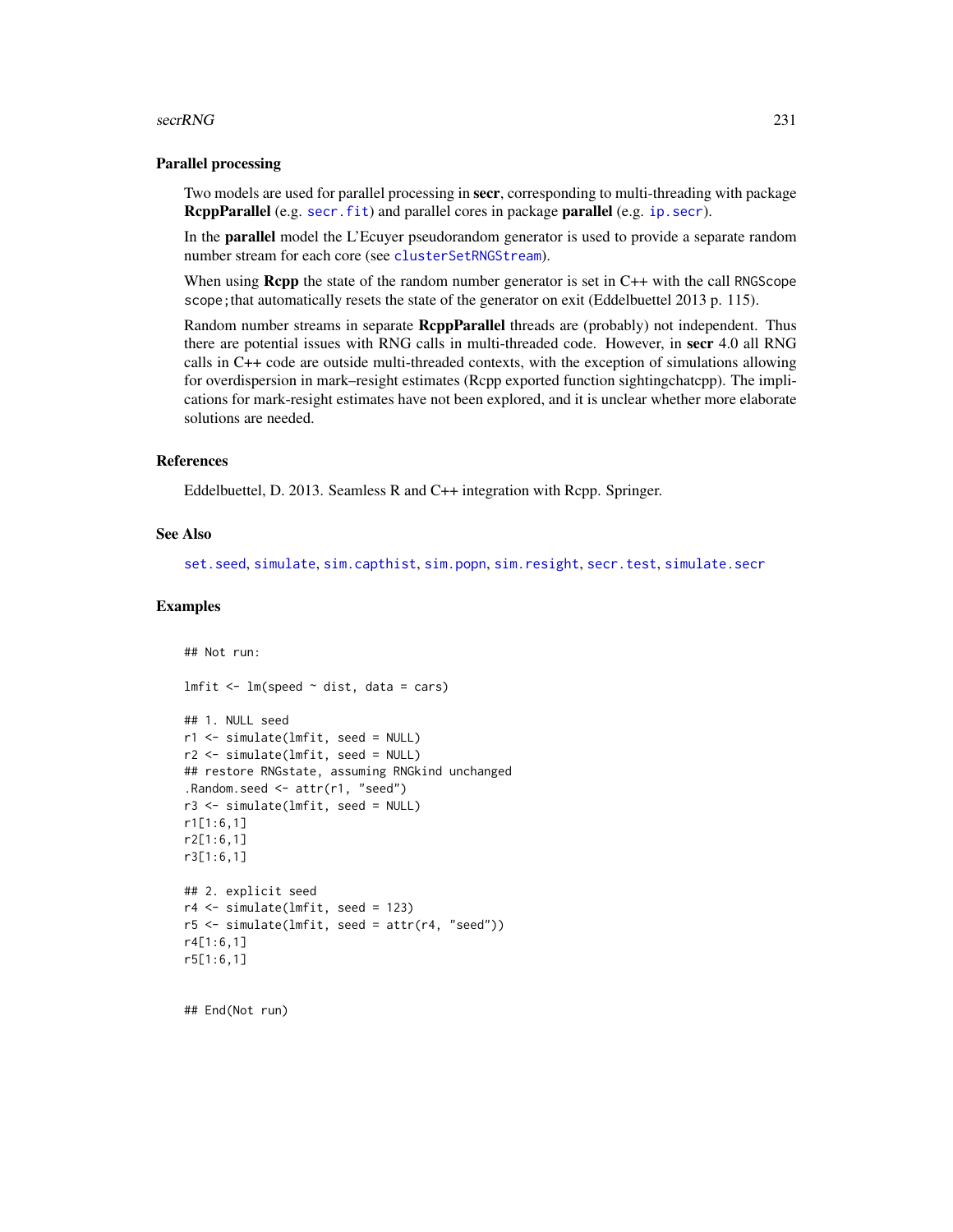#### <span id="page-231-0"></span>Description

S<sub>3</sub> class for results from [secr.test](#page-224-0).

# Usage

```
## S3 method for class 'secrtest'
print(x, \text{ters} = TRUE, ...)## S3 method for class 'secrtest'
plot(x, stat, ...)
```
## Arguments

| X     | secriest object from secr. test                       |
|-------|-------------------------------------------------------|
| terse | logical; if TRUE only p values are displayed          |
| stat  | character; names of statistics to plot (default: all) |
| .     | other arguments passed to hist by plot. secritest     |
|       |                                                       |

#### Details

An 'secrtest' object is output from [secr.test](#page-224-0).

plot.secrtest plots a histogram of the simulated values.

If plot.secrtest is applied to an object with more than one statistic then multiple plots are produced, so a multi-figure layout should be prepared (par ( $m$ frow = c(1,2)) for 2 plots side by side). Include the hist argument main = '' to suppress the ugly plot labels, and ensure each statistic is named by statfn so that the x-axis is labelled correctly (See the Examples in help for [secr.test](#page-224-0)).

# See Also

[secr.test](#page-224-0)

# Examples

```
## Not run:
tmp <- secr.test(ovenbird.model.1)
if (inherits(tmp, 'secrtest')) {
    tmp ## terse print
   print(tmp, terse = FALSE)
   par(mfrow = c(1,5))plot(tmp, main = '' , xlim=c(0,1), breaks=seq(0,1,0.05))
```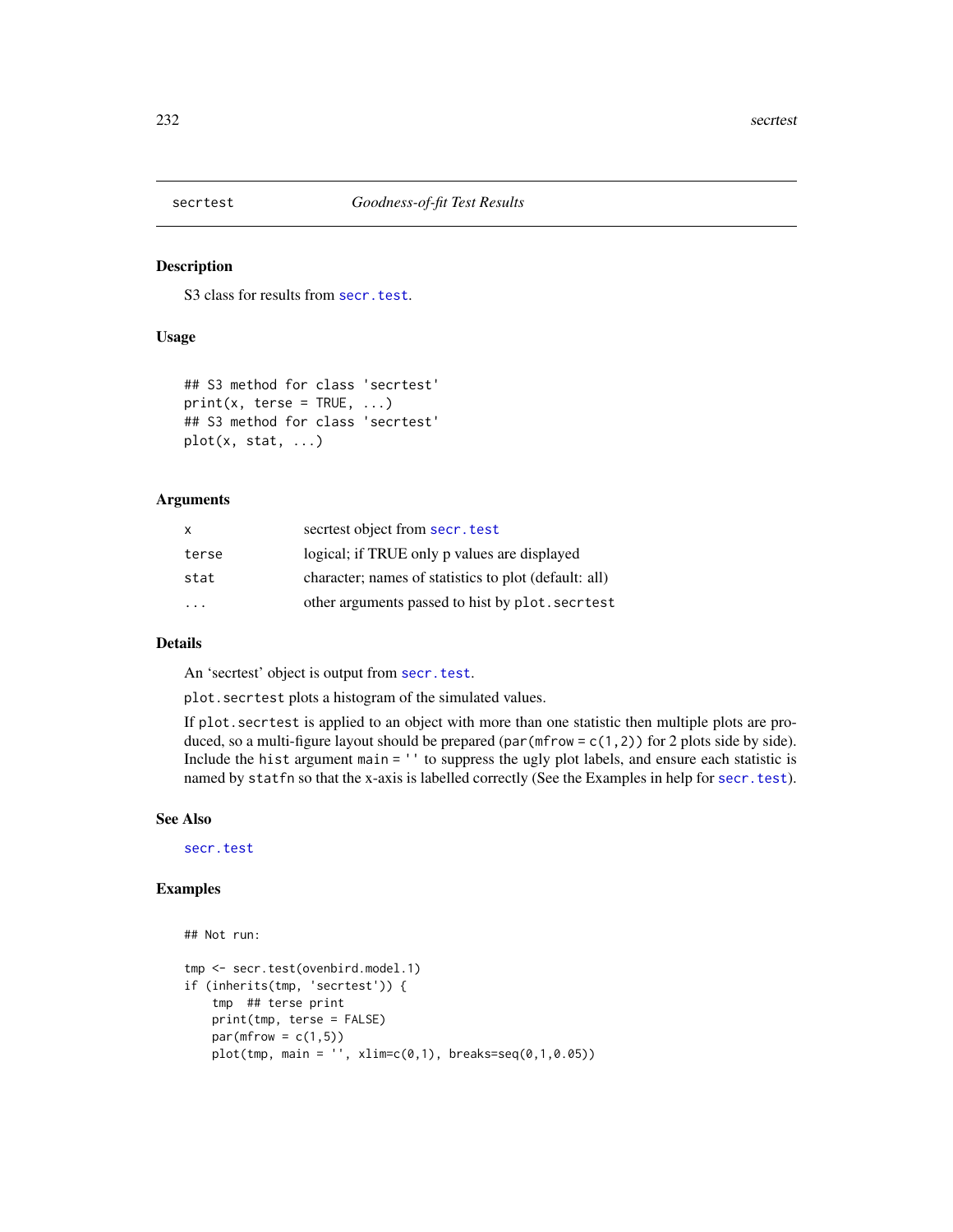#### session 233

```
par(mfrow = c(1,1)) ## reset to default
}
## End(Not run)
```
#### session *Session Vector*

## **Description**

Extract or replace the session names of a capthist object.

#### Usage

```
session(object, ...)
session(object) <- value
```
## Arguments

| object                  | object with 'session' attribute e.g. capthist                                      |
|-------------------------|------------------------------------------------------------------------------------|
| value                   | character vector or vector that may be coerced to character, one value per session |
| $\cdot$ $\cdot$ $\cdot$ | other arguments (not used)                                                         |

### Details

Replacement values will be coerced to character.

#### Value

a character vector with one value for each session in capthist

#### Note

Like Density, secr uses the term 'session' for a closed-population sample. A session usually includes data from several closely-spaced capture occasions (often consecutive days). Each 'primary session' in the 'robust' design of Pollock (1982) would be treated as a session in secr. secr also uses 'session' for independent subsets of the capture data distinguished by characteristics other than sampling time (as above). For example, two grids trapped simultaneously could be analysed as distinct sessions if (i) they were far enough apart that there was negligible prospect of the same animal being caught on both grids, and (ii) there was interest in comparing estimates from the two grids, or fitting a common detection model.

The log likelihood for a session model is the sum of the separate session log likelihoods. Although this assumes independence of sampling, parameters may be shared across sessions, or sessionspecific parameter values may be functions of session-level covariates. For many purposes, 'sessions' are equivalent to 'groups'. For multi-session models the detector array and mask are specified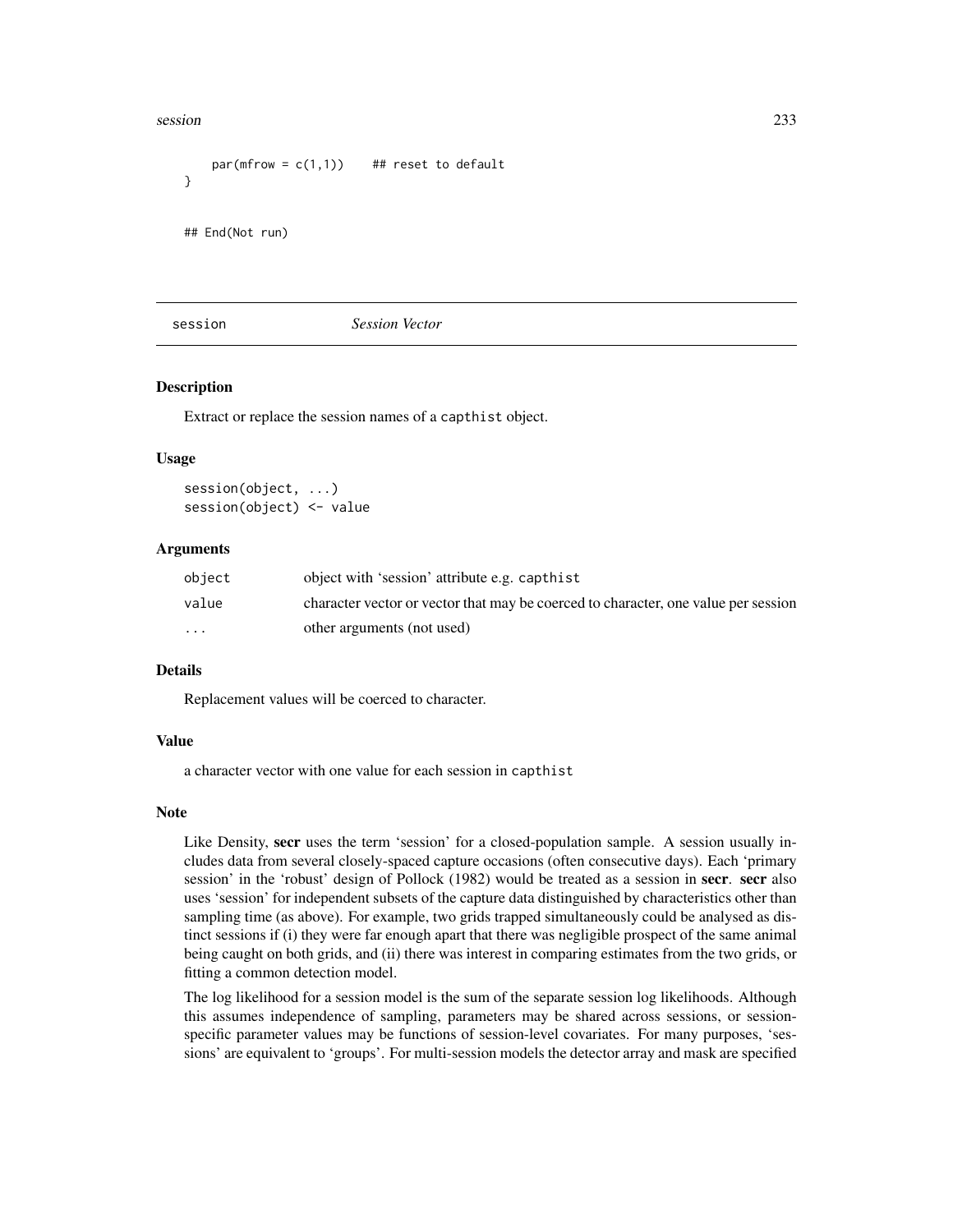separately for each session. Group models are therefore generally simpler to implement. On the other hand, sessions offer more flexibility in defining and evaluating between-session models, including trend models.

# References

Pollock, K. H. (1982) A capture-recapture design robust to unequal probability of capture. *Journal of Wildlife Management* 46, 752–757.

# See Also

[capthist](#page-24-0)

#### Examples

session(captdata)

<span id="page-233-0"></span>setNumThreads *Number of Threads*

# Description

Set or report the number of cores to be used for multi-threaded operations. A wrapper for the RcppParallel function setThreadOptions (Allaire et al. 2019).

## Usage

```
setNumThreads(ncores, ...)
```
#### Arguments

| ncores   | integer number of threads to use                                                        |
|----------|-----------------------------------------------------------------------------------------|
| $\cdots$ | other arguments passed to ReppParallel: : setThreadOptions, specifically stack-<br>Size |

# Details

If ncores is NULL then the current value of the environment variable RCPP\_PARALLEL\_NUM\_THREADS is used. RCPP\_PARALLEL\_NUM\_THREADS defaults to 2 at the start of a session (assuming at least 2 logical cores available).

Calling setNumThreads() with no arguments is a handy way to check how many threads are in use.

The value of RCPP\_PARALLEL\_NUM\_THREADS is also reset when a multi-threaded function such as secr. fit is called with a non-NULL value of the ncores argument. This value applies in later calls of secr.fit with ncores = NULL until changed.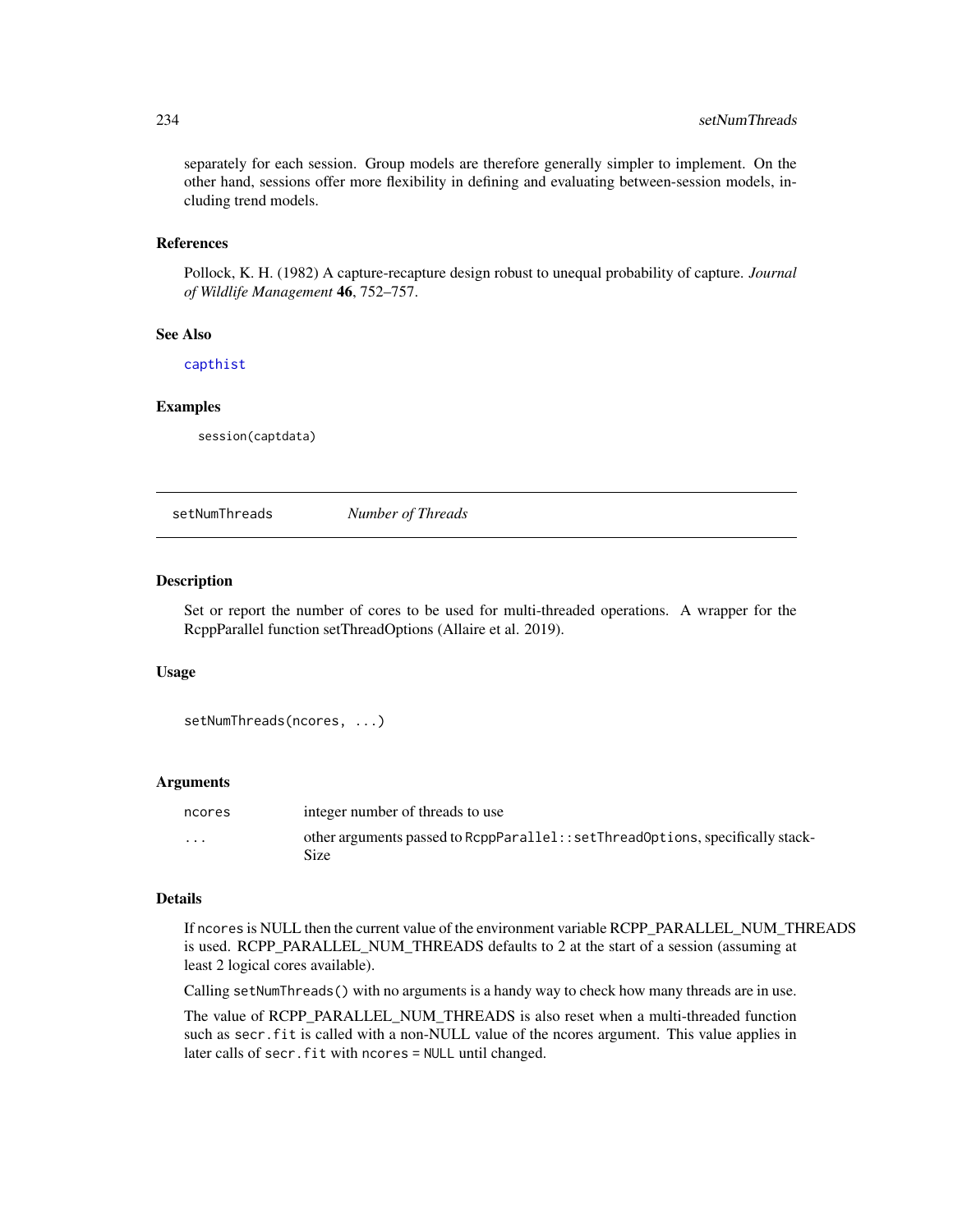# Value

The new value of the environment variable RCPP\_PARALLEL\_NUM\_THREADS.

#### Note

The mechanism for setting the number of threads changed between versions 4.1.0 and 4.2.0. The default number of cores is now capped at 2 to meet CRAN requirements. Setting ncores = NULL previously specified one less than the number of available cores.

# References

Allaire, J. J., Francois, R., Ushey, K., Vandenbrouck, G., Geelnard, M. and Intel (2019) Rcpp-Parallel: Parallel Programming Tools for 'Rcpp'. R package version 4.4.4. https://CRAN.Rproject.org/package=RcppParallel.

## See Also

[Parallel,](#page-147-0) [setThreadOptions](#page-0-0) [Sys.getenv](#page-0-0)

# Examples

# determine current number of threads

setNumThreads()

## Not run:

# set new number of threads setNumThreads(7)

```
# a call to secr.fit that specifies 'ncores' also sets the
# number of threads, as we see here
```

```
fit <- secr.fit(captdata, trace = FALSE, ncores = 8)
setNumThreads()
```
## End(Not run)

shareFactorLevels *Fix Inconsistent Covariates*

# **Description**

Factor covariates can give trouble in multi-session models if the levels differ among sessions. A warning is provided by verify.capthist. This function forces factor covariates to use the same levels.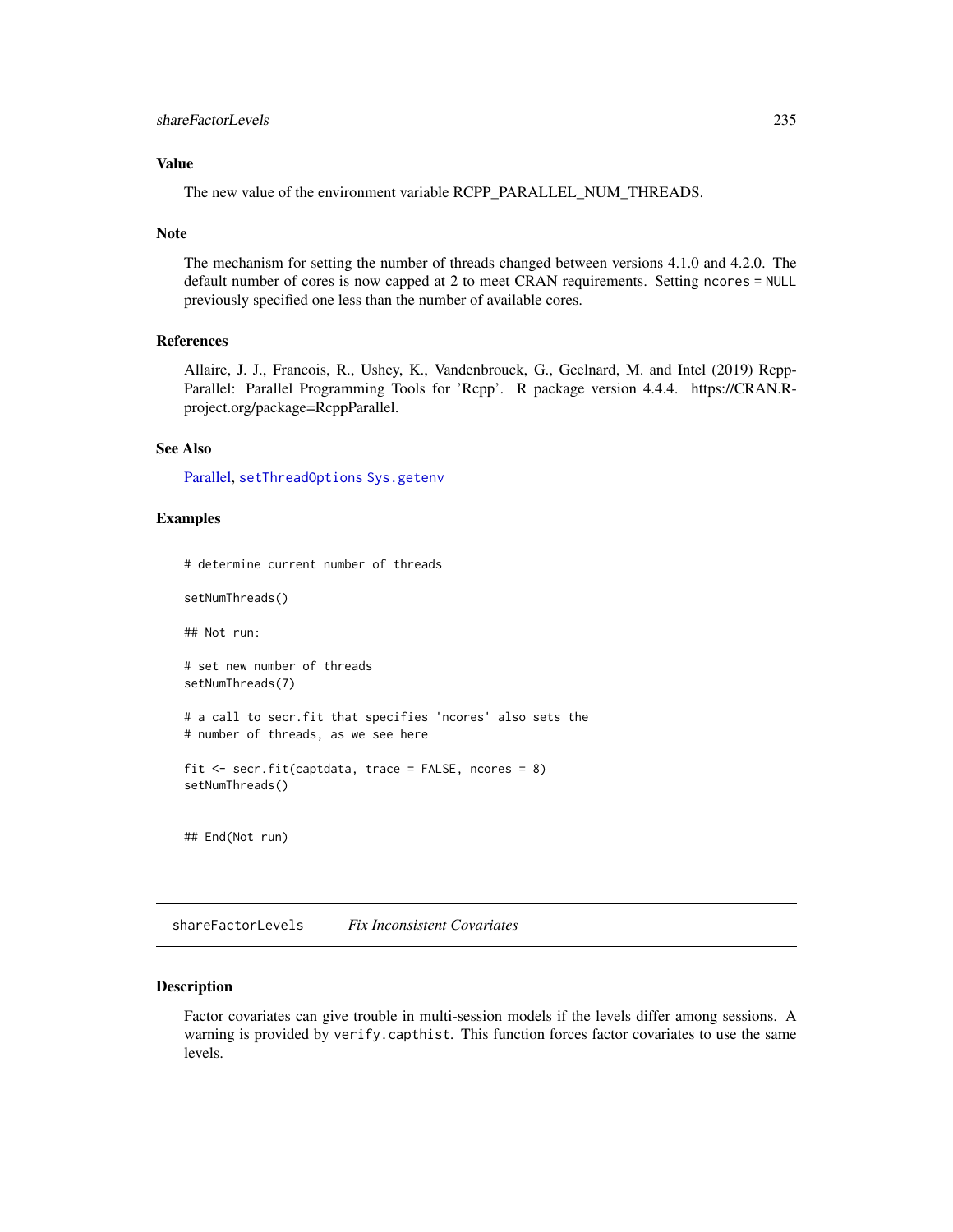# Usage

```
shareFactorLevels(object, columns = NULL, stringsAsFactors = TRUE)
```
## Arguments

| object           | multi-session capthist object or list of traps or mask objects  |
|------------------|-----------------------------------------------------------------|
| columns          | indices of columns to fix (default all)                         |
| stringsAsFactors |                                                                 |
|                  | logical; if TRUE then character columns are converted to factor |

# Details

Factor-valued covariates are coerced to use the same set of levels for each session of a multi-session capthist object or each component of a list of traps or masks. The combined level set is the union of all levels in separate sessions. The order of levels follows the default in [factor](#page-0-0) (alphabetical according to current locale).

Setting stringsAsFactors = TRUE causes character-valued columns to be converted to factors.

#### Value

An object of the same class as input. A single-session object is passed unchanged except for possible conversion of character values to factor (stringsAsFactors = TRUE).

## See Also

[verify.capthist](#page-304-1)

sighting *Sighting Attributes*

# <span id="page-235-0"></span>**Description**

Extract or replace the markocc attribute of a traps object that distinguishes marking occasions from sighting occasions. Also, extract or replace the attributes Tu, Tm and Tn of a capthist object, used for storing counts of sightings. All attributes are optional, but Tu, Tm and Tn require markocc to be specified.

```
markocc(object, ...)
markocc(object) <- value
sighting(object)
Tu(object, ...)
Tu(object) <- value
```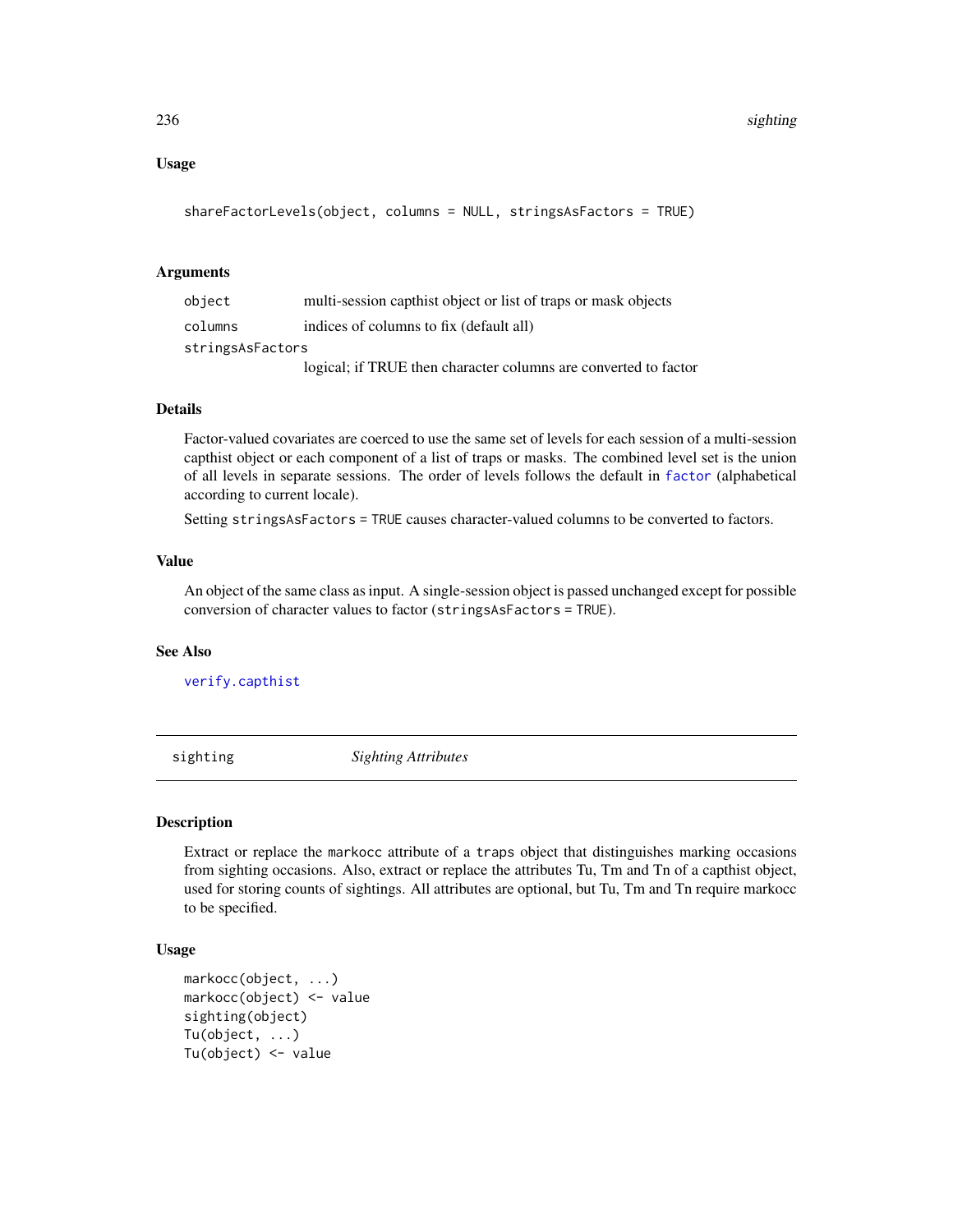#### signal 237

```
Tm(object, ...)
Tm(object) <- value
Tn(object, ...)
Tn(object) <- value
```
# **Arguments**

| object                  | traps object (markocc) or capthist object (Tu, Tm, Tn)             |
|-------------------------|--------------------------------------------------------------------|
| value                   | numeric matrix of detectors x occasions, or a vector (see Details) |
| $\cdot$ $\cdot$ $\cdot$ | other arguments (not used)                                         |

# Details

For replacement of markocc, 'value' should be a vector of integers indicating the occasions on which animals are sighted only (0) or marked or recaptured (1).

For replacement of Tu, Tm or Tn, 'value' may be a scalar (total count) or a detectors x occasions matrix.

# Value

markocc(object) returns the markocc vector of the traps object. markocc(object) may be NULL. Tu, Tm and Tn return the respective attributes of a capthist object, or NULL if they are unspecified. sighting(object) returns TRUE if the markocc attribute indicates at least one sighting-only occasion.

## See Also

# [traps](#page-287-0), [addSightings](#page-8-0), [sightingPlot](#page-298-0), [secr-markresight.pdf](https://www.otago.ac.nz/density/pdfs/secr-markresight.pdf)

signal *Signal Fields*

# Description

Extract or replace signal attributes of a 'capthist' object.

```
signalframe(object)
signalframe(object) <- value
## S3 method for class 'capthist'
signal(object, ...)
## S3 method for class 'capthist'
noise(object, ...)
signal(object) <- value
noise(object) <- value
```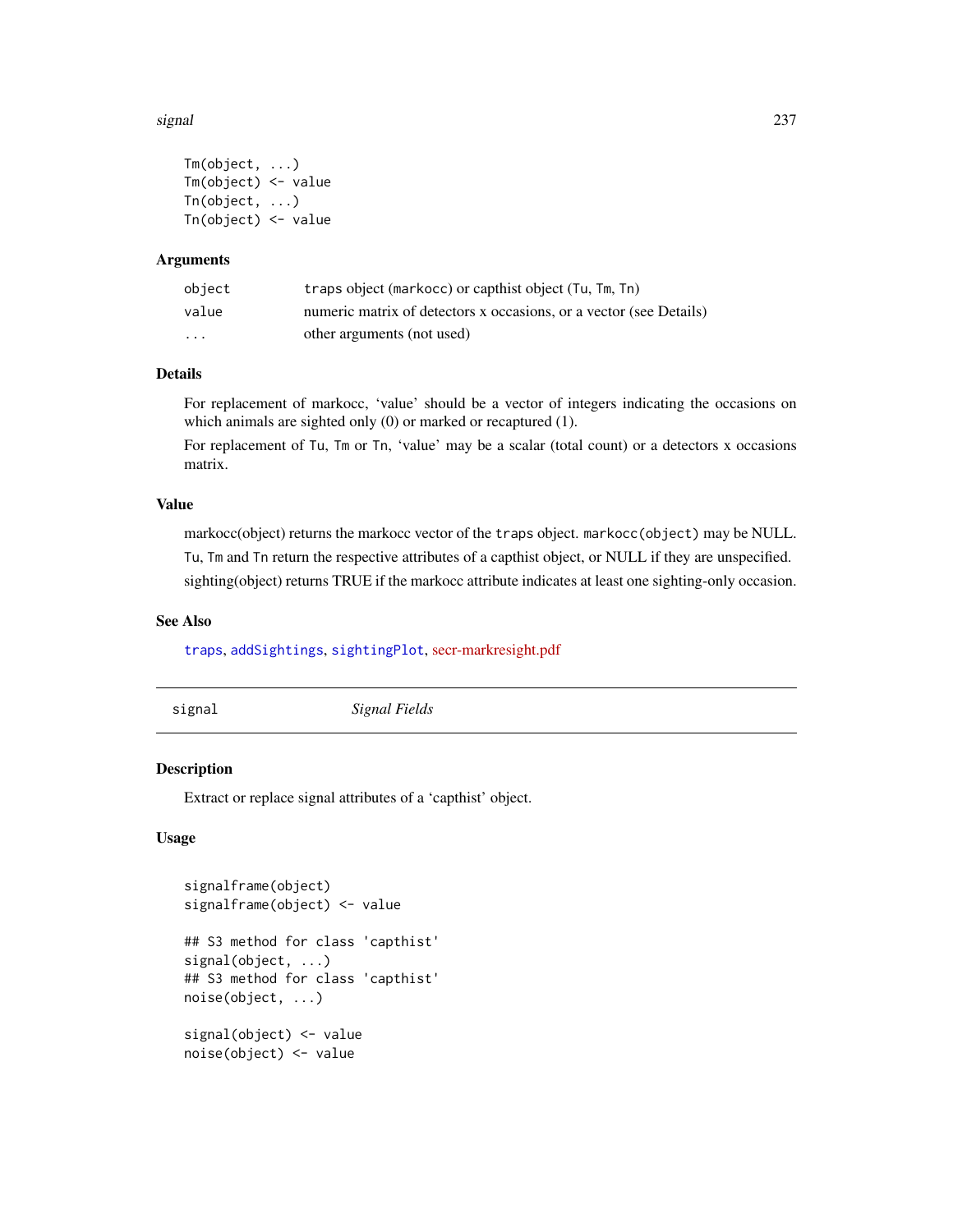#### **Arguments**

| object   | a 'capthist' object             |
|----------|---------------------------------|
| value    | replacement value (see Details) |
| $\cdots$ | other arguments (not used)      |

# Details

Signal attributes of a 'capthist' object are stored in a dataframe called the signalframe. This has one row per detection. The signalframe includes the primary field 'signal' and an unlimited number of other fields. To extract the signal field alone use the signal method.

These functions extract data on detections, ignoring occasions when an animal was not detected. Detections are ordered by occasion, animalID and trap.

Replacement values must precisely match object in number of detections and in their order.

#### Value

For signalframe , a dataframe containing signal data and covariates, one row per detection. The data frame has one row per detection. See [signalmatrix](#page-237-0) for a matrix with one row per cue and columns for different microphones.

For signal and noise, a numeric vector with one element per detection.

If object has multiple sessions, the result is a list with one component per session.

## See Also

[capthist](#page-24-0), [signalmatrix](#page-237-0)

# Examples

## ovensong dataset has very simple signalframe head(signalframe(signalCH))

<span id="page-237-0"></span>signalmatrix *Reformat Signal Data*

# Description

Produce sound x microphone matrix, possibly with sound covariates as extra columns.

```
signalmatrix(object, noise = FALSE, recodezero = FALSE,
   prefix = "Ch", signalcovariates = NULL, names = NULL)
```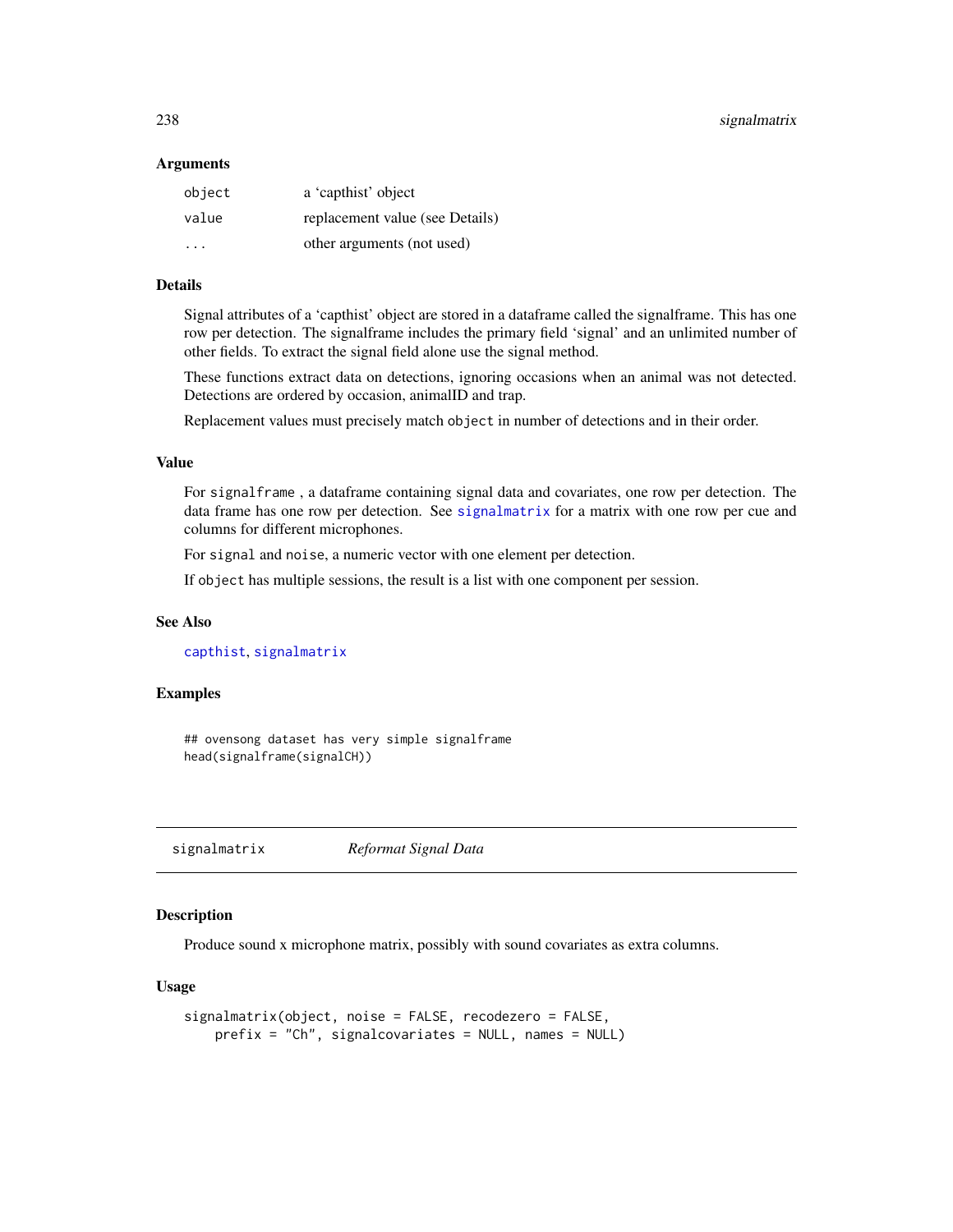# sim.capthist 239

#### **Arguments**

| object           | object inheriting from secr class 'capthist'                            |  |
|------------------|-------------------------------------------------------------------------|--|
| noise            | logical; if TRUE, noise is extracted instead of signal                  |  |
| recodezero       | logical; if TRUE zero signals are set to NA                             |  |
| prefix           | character value used to form channel names                              |  |
| signalcovariates |                                                                         |  |
|                  | character vector of covariate names from signal frame to add as columns |  |
| names            | character vector of column names                                        |  |

# Details

This function extracts signal or noise data from a capthist object, where it is stored in the 'signalframe' attribute, as a more natural sound x microphone table. There is no equivalent replacement function.

The signalcovariates argument may be used to specify additional columns of the signal frame to collapse and add as columns to the right of the actual signal data. Ordinarily there will be multiple rows in signalframe for each row in the output; the covariate value is taken from the first matching row.

If names is not provided, column names are constructed from the detector names. If the length of names is less than the number of columns, simple numerical names are constructed.

# Value

A dataframe with dim =  $c(n,K+j)$  where n is the number of separate sounds, K is the number of microphones, and j is the number of covariates (by default  $j = 0$ ).

# See Also

[ovensong](#page-140-0)

# Examples

```
## use 'secr' ovenbird data
signalmatrix(signalCH)
```
<span id="page-238-0"></span>sim.capthist *Simulate Detection Histories*

#### <span id="page-238-1"></span>Description

Create a set of capture or marking-and-resighting histories by simulated sampling of a 2-D population using an array of detectors.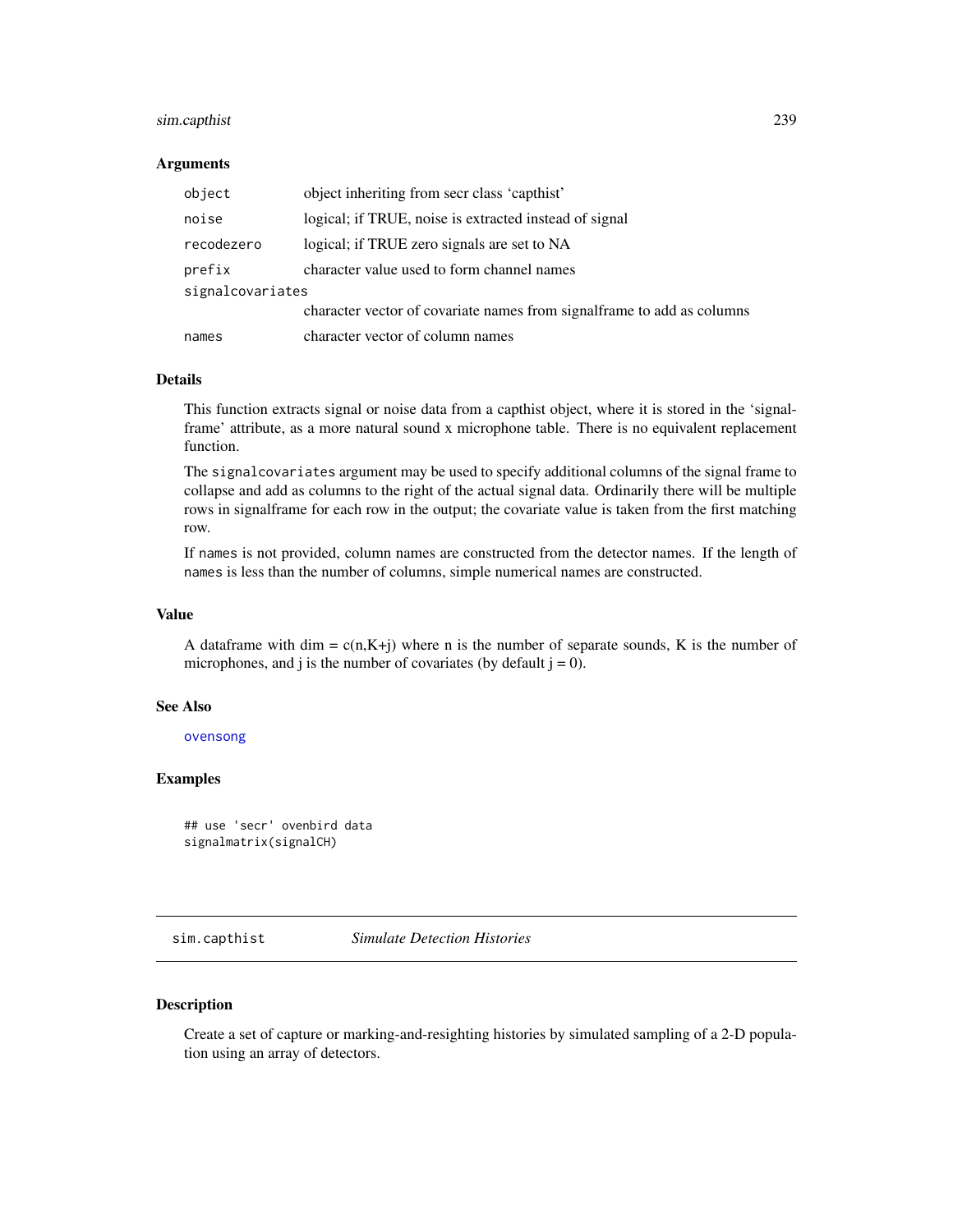# Usage

```
sim.capthist(traps, popn = list(D = 5, buffer = 100,Ndist = "poisson"), detectfn = 0, detectpar = list(),
   noccasions = 5, nsessions = 1, binomN = NULL, exactN = NULL,
   p.available = 1, renumber = TRUE, seed = NULL,
   maxperpoly = 100, chulltol = 0.001, userdist = NULL,
   savepopn = FALSE)
sim.resight(traps, popn = list(D = 5, buffer = 100, Ndist = "poisson"), ...,
   pID = 1, unmarked = TRUE, nonID = TRUE, unresolved = FALSE, unsighted = TRUE,
   pmark = 0.5, Nmark = NULL, markingmask = NULL)
```
## Arguments

| traps       | traps object with the locations and other attributes of detectors                                                                                  |
|-------------|----------------------------------------------------------------------------------------------------------------------------------------------------|
| popn        | locations of individuals in the population to be sampled, either as a popn object<br>(see sim. popn) or a list with the named components.          |
| detectfn    | integer code or character string for shape of detection function $0 = \text{halfnormal}$<br>$etc. - see detect$                                    |
| detectpar   | list of values for named parameters of detection function                                                                                          |
| noccasions  | number of occasions to simulate                                                                                                                    |
| nsessions   | number of sessions to simulate                                                                                                                     |
| binomN      | integer code for distribution of counts (see Details)                                                                                              |
| exactN      | integer number of telemetry fixes per occasion                                                                                                     |
| p.available | vector of one or two probabilities (see Details)                                                                                                   |
| renumber    | logical for whether output rows should labeled sequentially (TRUE) or retain<br>the numbering of the population from which they were drawn (FALSE) |
| seed        | either NULL or an integer that will be used in a call to set. seed                                                                                 |
| maxperpoly  | integer maximum number of detections of an individual in one polygon or tran-<br>sect on any occasion                                              |
| chulltol    | numeric buffer (m) for polygon around telemetry locations                                                                                          |
| userdist    | user-defined distance function or matrix (see details)                                                                                             |
| savepopn    | logical; if TRUE then the popn (input or simulated) is saved as an attribute                                                                       |
| .           | arguments to pass to sim. capthist                                                                                                                 |
| pID         | probability of individual identification for marked animals                                                                                        |
| unmarked    | logical, if TRUE unmarked individuals are not recorded during 'sighting'                                                                           |
| nonID       | logical, if TRUE then unidentified marked individuals are not recorded during<br>'sighting'                                                        |
| unresolved  | logical, if TRUE then individuals of unresolved mark status are not recorded<br>during 'sighting'                                                  |
| unsighted   | logical, if TRUE and sighting only then capthist includes all-zero histories                                                                       |
| pmark       | numeric probability that an individual is 'pre-marked' (see Details)                                                                               |
| Nmark       | number of individuals to be 'pre-marked' (see Details)                                                                                             |
| markingmask | mask object                                                                                                                                        |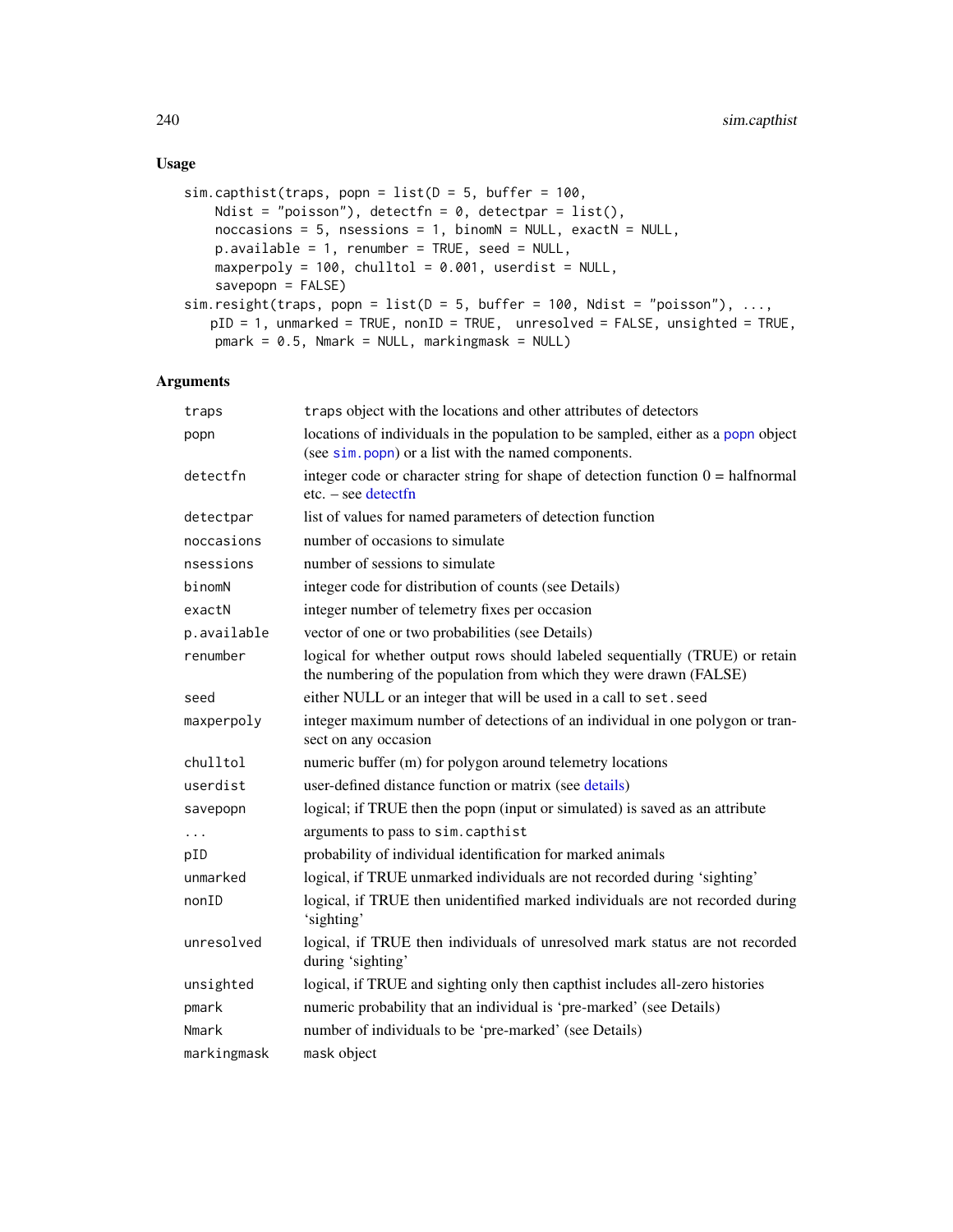#### sim.capthist 241

#### Details

If popn is not of class 'popn' then a homogeneous Poisson population with the desired density (animals/ha) is first simulated over the rectangular area of the bounding box of traps plus a buffer of the requested width (metres). The detection algorithm depends on the detector type of traps. For 'proximity' detectors, the actual detection probability of animal *i* at detector *j* is the naive probability given by the detection function. For 'single' and 'multi' detectors the naive probability is modified by competition between detectors and, in the case of 'single' detectors, between animals. See Efford (2004) and other papers below for details.

Detection parameters in detectpar are specific to the detection function, which is indicated by [detectfn](#page-54-0). Parameters may vary with time - for this provide a vector of length noccasions. The g0 parameter may vary both by time and detector - for this provide a matrix with noccasions rows and as many columns as there are detectors. The default detection parameters are list( $g0 = 0.2$ , sigma =  $25$ ,  $z = 1$ ).

The default is to simulate a single session. This may be overridden by providing a list of populations to sample (argument popn) or by specifying nsessions  $> 1$  (if both then the number of sessions must match). Using nsessions > 1 results in replicate samples of populations with the same density etc. as specified directly in the popn argument.

binomN determines the statistical distribution of the number of detections of an individual at a particular 'count' detector or polygon on a particular occasion. A Poisson distribution is indicated by binomN = 0; see [secr.fit](#page-218-0) for more. The distribution is always Bernoulli (binary) for 'proximity' and 'signal' detectors.

If exactN is not specified or zero then the number of telemetry fixes is a random variable determined by the other detection settings.

p.available specifies temporary non-availability for detection in multi-session simulations. If a single probability is specified then temporary non-availability is random (independent from session to session). If two probabilities are given then non-availability is Markovian (dependent on previous state) and the two values are for animals available and not available at the preceding session. In the Markovian case, availability in the first session is assigned at random according to the equilibrium probability  $p2 / (1 - p1 + p2)$ . Incomplete availability is not implemented for sampling lists of populations.

detectpar may include a component 'truncate' for the distance beyond which detection probability is set to zero. By default this value is NULL (no specific limit).

detectpar may also include a component 'recapfactor' for a general learned trap response. For 'single' and 'multi' detector types the probability of detection changes by this factor for all occasions after the occasion of first capture. Attempted use with other detector types causes an error. If recapfactor x  $g(d) > 1.0$ ,  $g(d)$  is truncated at 1.0. Other types of response (site-specific bk, Markovian B) are not allowed.

If popn is specified by an object of class 'popn' then any individual covariates will be passed on; the covariates attribute of the output is otherwise set to NULL.

The random number seed is managed as in [simulate](#page-247-1).

chulltol is used only when simulating telemetry locations. By default, a new 'traps' polygon is generated as the convex hull of the simulated locations, with a slight (1 mm) added buffer to ensure boundary points are within the polygon. Buffering is suppressed if chulltol is NA or negative.

userdist cannot be set if 'traps' is any of polygon, polygonX, transect or transectX.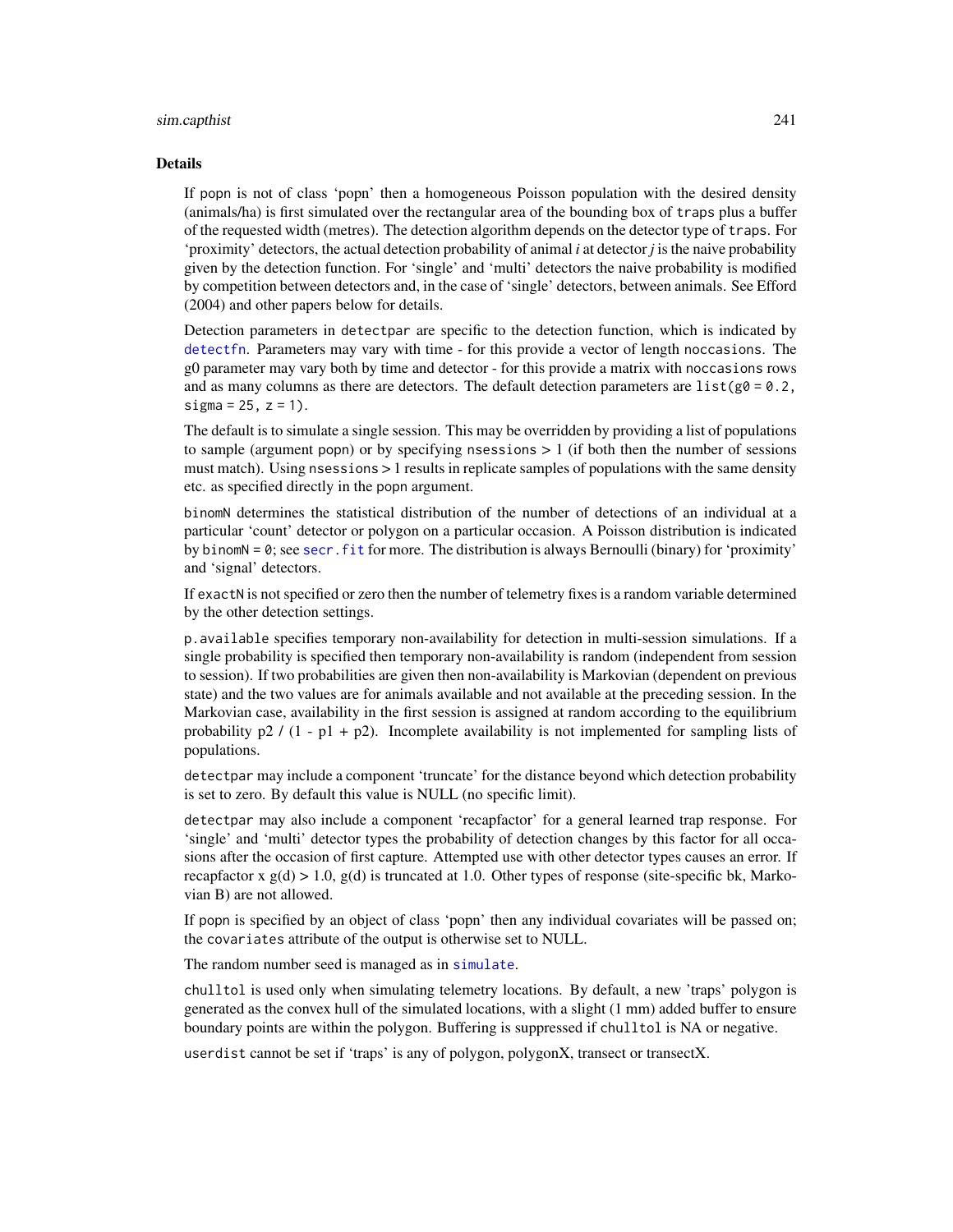sim.resight generates mark-resight data. The 'markocc' attribute of 'traps' indicates the occasions which are for sighting-only (0) or marking and recapture (1). The number of occasions is determined by markocc. sim.capthist is first called with the arguments 'traps' and .... The detector type of 'traps' should be 'proximity' or 'count' for sighting occasions (markocc  $= 0$ ). The detector type need not be the same for marking and sighting occasions ('multi' is allowed on marking occasions). If . . . includes a non-null 'seed' the random seed is reset in sim.resight and not passed to sim.capthist.

A special case arises when all occasions are sighting-only. Then it is assumed that individuals in the population are marked prior to the start of sampling with a known spatial distribution (i.e. marking does not follow a spatial detection model). By default, animals throughout the buffered area are premarked with probability pmark. If Nmark is specified then a sample of size Nmark will be selected for marking, overriding pmark.

The marked population may be restricted to a subset of the space spanned by popn by specifying markingmask, which may have a further covariate 'marking' to vary the intensity of marking.

#### Value

For sim.capthist, an object of class capthist, a 3-dimensional array with additional attributes. Rows represent individuals and columns represent occasions; the third dimension, codes the number of detections at each detector (zero or one for trap detectors ('single', 'multi') and binary proximity detectors.

The initial state of the R random number generator is stored in the 'seed' attribute.

For sim.resight, an object of class capthist for which the traps object has a markocc attribute (marking occasions), and there are further attributes Tu (sightings of unmarked animals) and Tm (sightings of marked but not identified animals).

#### Note

External code is called to speed the simulations. The present version assumes a null model, i.e., naive detection probability is constant except for effects of distance and possibly time (using vectorvalued detection parameters from 1.2.10). You can, however, use [rbind.capthist](#page-186-0) to combine detections of population subclasses (e.g. males and females) simulated with different parameter values. This is not valid for detector type "single" because it fails to allow for competition for traps between subclasses. Future versions may allow more complex models.

truncate has no effect (i) when using a uniform detection function with radius (sigma)  $\leq$  truncate and (ii) with signal strength detection (detectfn 10, 11). Note that truncated detection functions are provided for de novo simulation, but are not available when fitting models with in secr.fit or simulating from a fitted model with sim.secr.

maxperpoly limits the size of the array allocated for detections in C code; an error results if the is number is exceeded.

Prior to 2.10.0 sim.resight interpreted length-2 vectors of detection parameters as referring to marking and sighting occasions; this feature has been discontinued.

#### References

Borchers, D. L. and Efford, M. G. (2008) Spatially explicit maximum likelihood methods for capture–recapture studies. *Biometrics* 64, 377–385.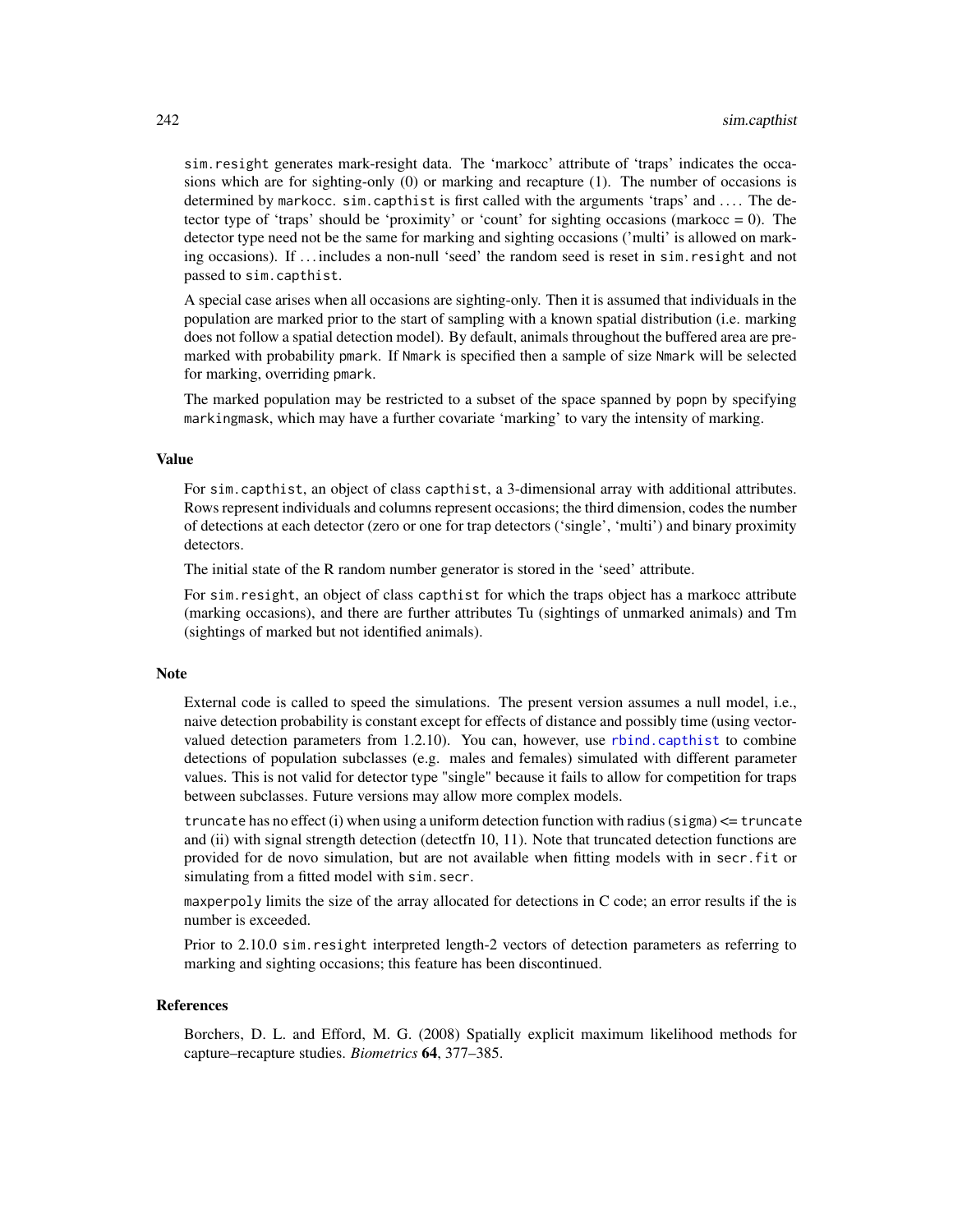Efford, M. G. (2004) Density estimation in live-trapping studies. *Oikos* 106, 598–610.

Efford, M. G., Borchers D. L. and Byrom, A. E. (2009) Density estimation by spatially explicit capture-recapture: likelihood-based methods. In: D. L. Thomson, E. G. Cooch and M. J. Conroy (eds) *Modeling Demographic Processes in Marked Populations*. Springer, New York. Pp. 255–269.

Efford, M. G., Dawson, D. K. and Borchers, D. L. (2009) Population density estimated from locations of individuals on a passive detector array. *Ecology* 90, 2676–2682.

# See Also

[sim.popn](#page-243-0), [capthist](#page-24-0), [traps](#page-287-0), [popn](#page-171-0), [Detection functions](#page-0-0), [simulate](#page-247-1), [Tu](#page-235-0), [Tm](#page-235-0)

## Examples

```
## simple example
## detector = "multi" (default)
temptrap \leq make.grid(nx = 6, ny = 6, spacing = 20)
sim.capthist (temptrap, detectpar = list(g0 = 0.2, sigma = 20))
## with detector = "proximity", there may be more than one
## detection per individual per occasion
temptrap \leq make.grid(nx = 6, ny = 6, spacing = 20, detector =
    "proximity")
summary(sim.capthist (temptrap, detectpar = list(g0 = 0.2,sigma = 20)))
## marking on occasions 1, 3 only
temptrap \le make.grid(nx = 6, ny = 6, spacing = 20, detector = 'proximity')
markocc(temptrap) <- c(1,0,1,0,0)
CH \le sim.resight (temptrap, detectpar = list(g0 = 0.2, sigma = 20))
summary(CH)
## multiple sessions
grid4 \leq make.grid(nx = 2, ny = 2)temp \le sim.capthist (grid4, popn = list(D = 1), nsessions = 20)
summary(temp, terse = TRUE)
## unmarked or presence types
# grid <- make.grid(nx = 10, ny = 10, detector = "unmarked")
# CH <- sim.capthist (grid, noccasions = 5)
# CH
## "presence" and "unmarked" data are stored as "count" data
## behaviour is controlled by detector type, e.g.
# detector(traps(CH)) <- "presence"
# CH
```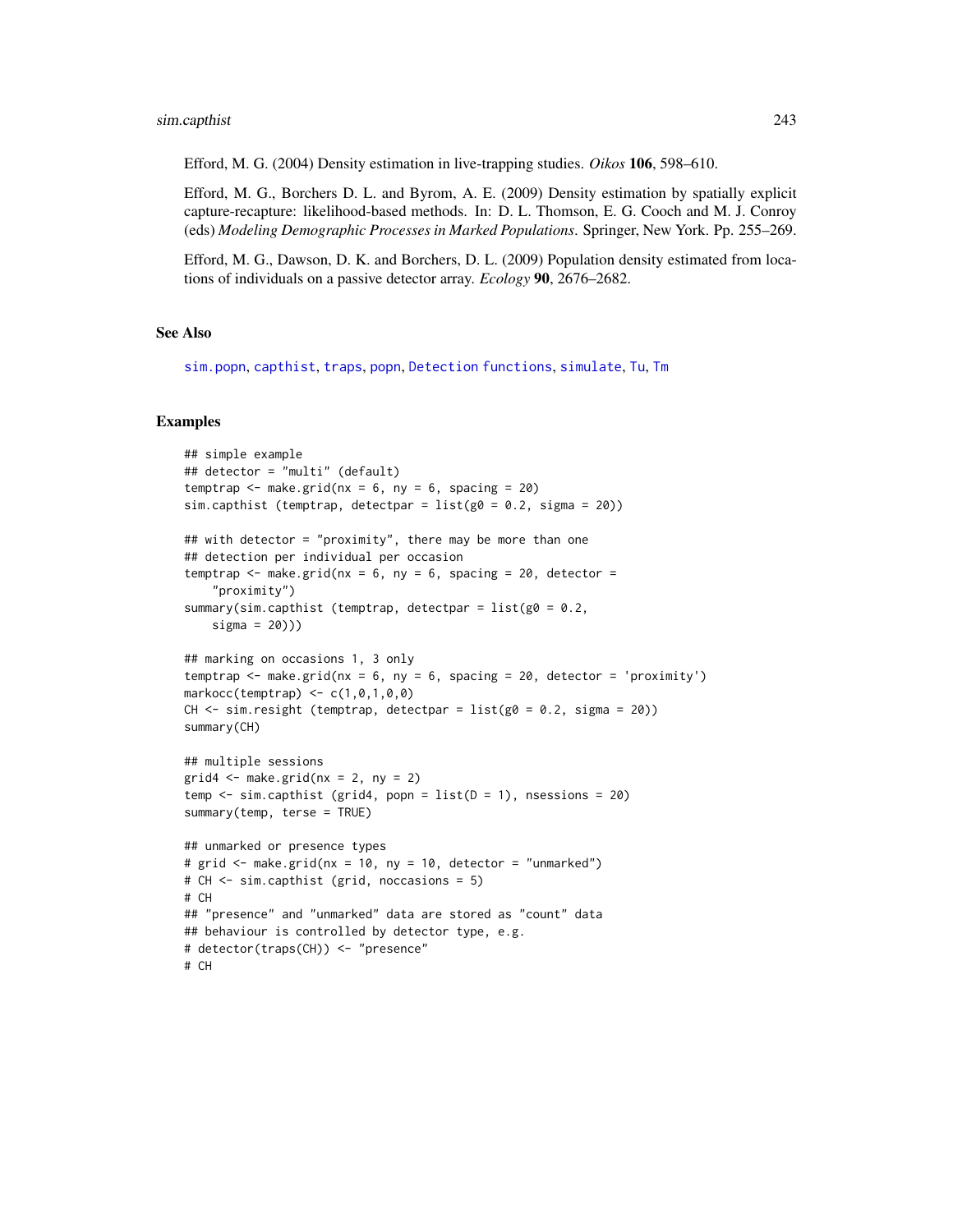<span id="page-243-0"></span>

# Description

Simulate a Poisson process representing the locations of individual animals.

# Usage

```
sim.popn (D, core, buffer = 100, model2D = c("poisson", "cluster",
  "IHP", "coastal", "hills", "linear", "even"), buffertype = c("rect",
  "concave", "convex"), poly = NULL, covariates = list(sex = c(M = 0.5,F = 0.5)), number.from = 1, Ndist = c("poisson", "fixed",
  "specified"), nsessions = 1, details = NULL, seed = NULL, keep.mask =
 model2D %in% c("IHP", "linear"), Nbuffer = NULL, age = FALSE, ...)
```

```
tile(popn, method = "reflect")
```
# Arguments

| D           | density animals / hectare $(10\ 000\ m\text{/}2)$ (see Details for IHP case)                      |
|-------------|---------------------------------------------------------------------------------------------------|
| core        | data frame of points defining the core area                                                       |
| buffer      | buffer radius about core area                                                                     |
| model2D     | character string for 2-D distribution                                                             |
| buffertype  | character string for buffer type                                                                  |
| poly        | bounding polygon (see Details)                                                                    |
| covariates  | list of named covariates                                                                          |
| number.from | integer ID for animal                                                                             |
| Ndist       | character string for distribution of number of individuals                                        |
| nsessions   | number of sessions to simulate                                                                    |
| details     | optional list with additional parameters                                                          |
| seed        | either NULL or an integer that will be used in a call to set. seed                                |
| keep.mask   | logical; if TRUE and model2D %in% c('IHP','linear') then core is saved as the<br>attribute "mask" |
| Nbuffer     | integer number of individuals to simulate                                                         |
| age         | logical; if TRUE then age covariate added for multisession popn with turnover                     |
| $\cdots$    | arguments passed to subset if poly is not NULL                                                    |
| popn        | popn object                                                                                       |
| method      | character string "reflect" or "copy"                                                              |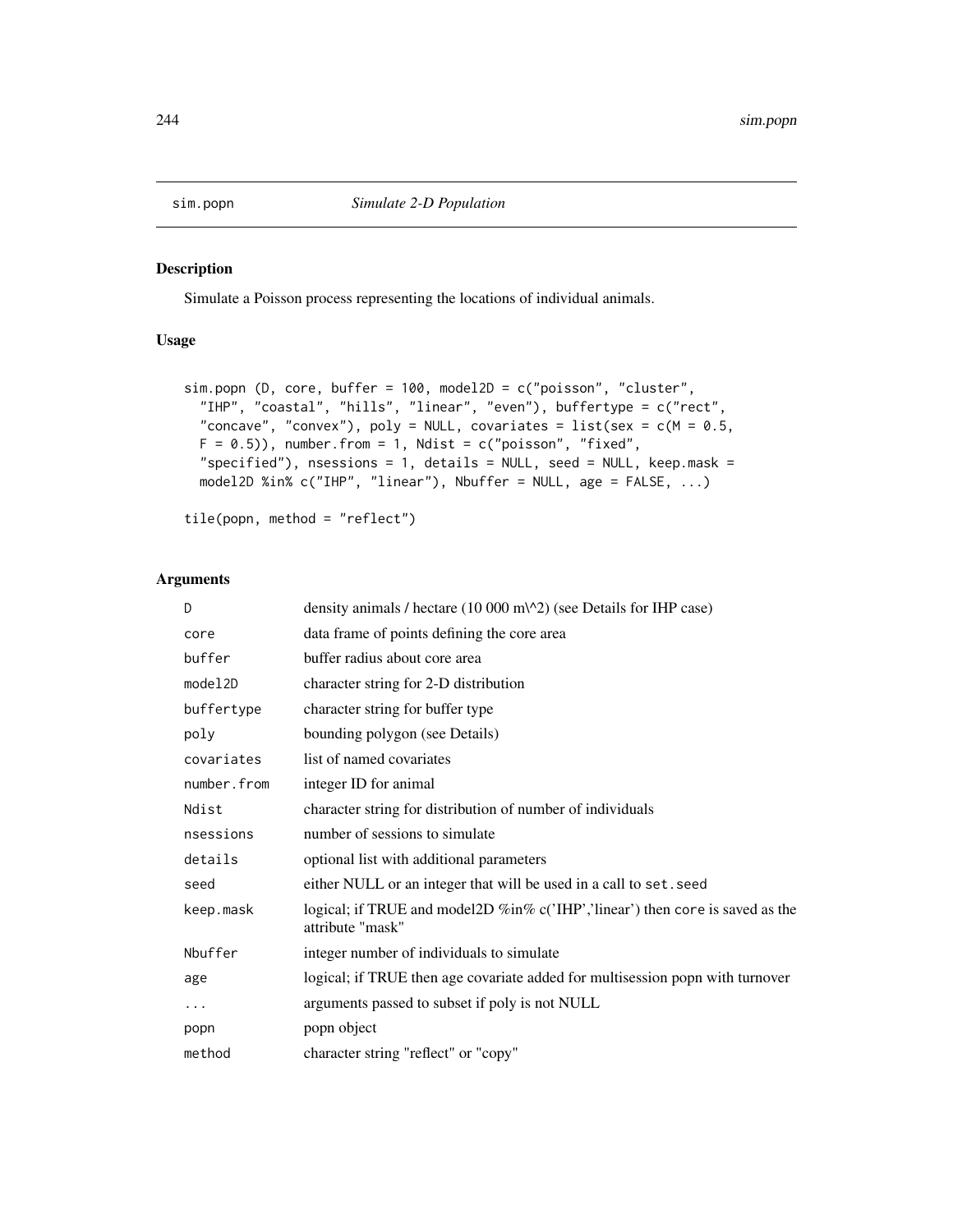#### sim.popn 245

#### Details

core must contain columns 'x' and 'y'; a traps object is suitable. For buffertype = "rect", animals are simulated in the rectangular area obtained by extending the bounding box of core by buffer metres to top and bottom, left and right. This box has area  $A$ . If model2D = 'poisson' the buffer type may also be 'convex' (points within a buffered convex polygon) or 'concave' (corresponding to a mask of type 'trapbuffer'); these buffer types use [buffer.contour](#page-38-0).

A notional random covariate 'sex' is generated by default.

Each element of covariates defines a categorical (factor) covariate with the given probabilities of membership in each class. No mechanism is provided for generating continuous covariates, but these may be added later (see Examples).

Ndist should usually be 'poisson' or 'fixed'. The number of individuals  $N$  has expected value  $DA$ . If DA is non-integer then Ndist = "fixed" results in  $N \in \{\text{trunc}(DA), \text{trunc}(DA) + 1\}$ , with probabilities set to yield  $DA$  individuals on average. The option 'specified' is undocumented; it is used in some open-population simulations.

If model2D = "cluster" then the simulated population approximates a Neyman-Scott clustered Poisson distribution. Ancillary parameters are passed as components of details: details\$mu is the fixed number of individuals per cluster and details\$hsigma is the spatial scale ( $\sigma$ ) of a 2-D kernel for location within each cluster. The algorithm is

- 1. Determine the number of clusters (parents) as a random Poisson variate with  $\lambda = DA/\mu$
- 2. Locate each parent by drawing uniform random x- and y-coordinates
- 3. Generate mu offspring for each parent and locate them by adding random normal error to each parent coordinate
- 4. Apply toroidal wrapping to ensure all offspring locations are inside the buffered area Function tile replicates a popn pattern by either reflecting or copying and translating it to fill a 3 x 3 grid.

Toroidal wrapping is a compromise. The result is more faithful to the Neyman-Scott distribution if the buffer is large enough that only a small proportion of the points are wrapped.

If model2D = "IHP" then an inhomogeneous Poisson distribution is simulated. core should be a habitat [mask](#page-127-0) and D should be either a vector of length equal to the number of cells (rows) in core or the name of a covariate in core that contains cell-specific densities (animals / hectare), or a constant. The number of individuals in each cell is either (i) Poisson-distributed with mean  $DA$  where A is the cell area (an attribute of the mask) (Ndist = "poisson") or (ii) multinomial with size  $DA$  and relative cell probabilities given by D (Ndist = "fixed"). buffertype and buffer are ignored, as the extent of the population is governed entirely by the mask in core.

If model2D = "linear" then a linear population is simulated as for model2D = "IHP", except that core should be a linearmask object from package secrlinear, and density  $(D)$  is expressed in animals per km. The documentation of **secrlinear** should be consulted for further detail (e.g. the wrapper function sim.linearpopn).

If model2D = "coastal" then a form of inhomogeneous Poisson distribution is simulated in which the x- and y-coordinates are drawn from independent Beta distributions. Default parameters generate the 'coastal' distribution used by Fewster and Buckland (2004) for simulations of line-transect distance sampling  $(x \sim Beta(1, 1.5), y \sim Beta(5, 1))$ , which places 50% of the population in the 'northern' 13% of the rectangle). The four Beta parameters may be supplied in the vector component Beta of the 'details' list (see Examples). The Beta parameters (1,1) give a uniform distribution.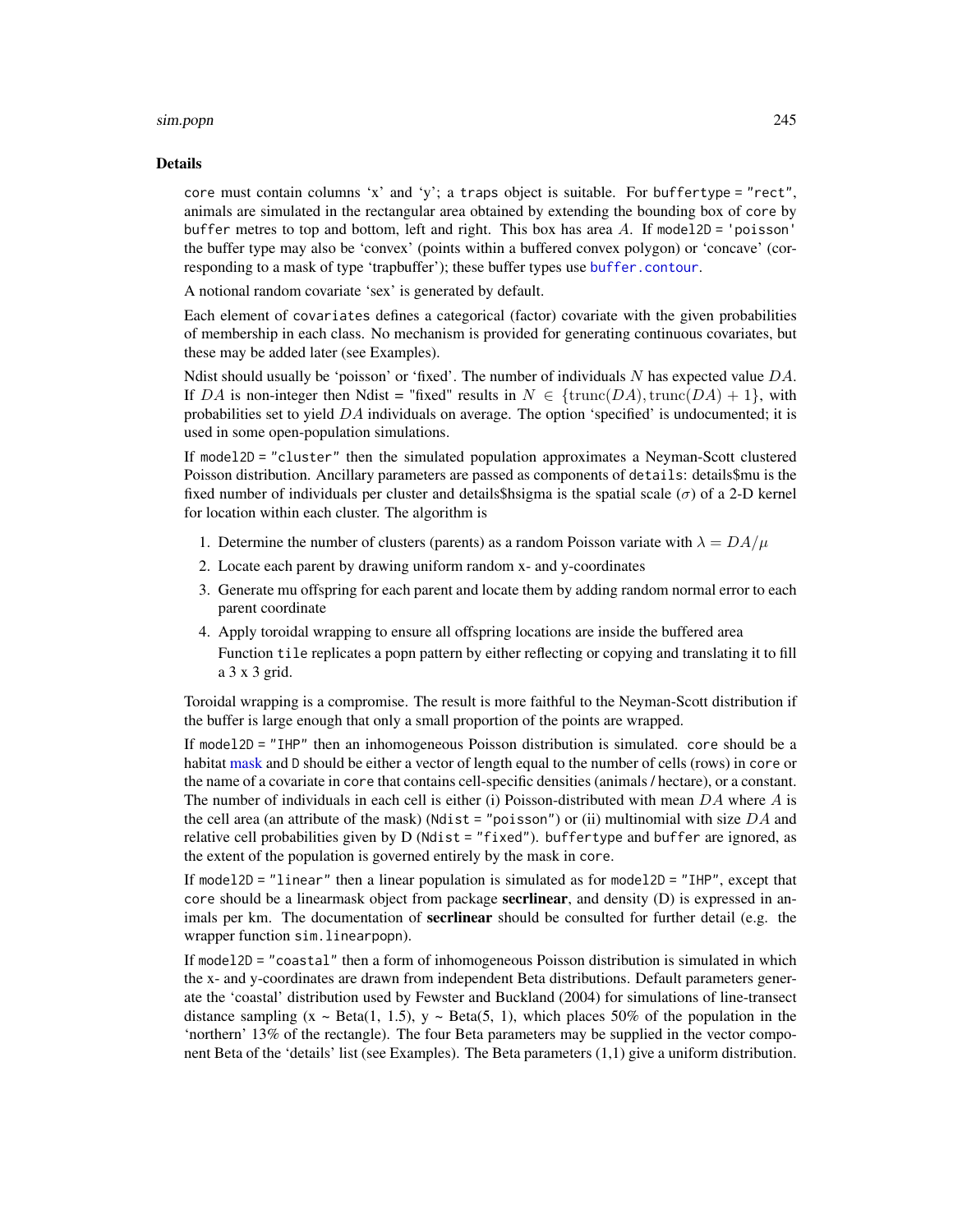Coordinates are scaled to fit the limits of a sampled rectangle, so this method assumes buffertype = "rect".

If model2D = "hills" then a form of inhomogeneous Poisson distribution is simulated in which intensity is a sine curve in the x- and y- directions (density varies symmetrically between 0 and 2 x D along each axis). The number of hills in each direction (default 1) is determined by the 'hills' component of the 'details' list (e.g. details = list(hills= $c(2,3)$ ) for 6 hills). If either number is negative then alternate rows will be offset by half a hill. Displacements of the entire pattern to the right and top are indicated by further elements of the 'hills' component (e.g. details = list(hills=c(1,1,0.5,0.5)) for 1 hill shifted half a unit to the top right; coordinates are wrapped, so the effect is to split the hill into the four corners). Negative displacements are replaced by runif(1). Density is zero at the edge when the displacement vector is  $(0,0)$  and rows are not offset.

If model2D = "even" then the buffered area is divided into square cells with side sqrt(10000/D) and one animal is located at a random uniform location within each cell. If the height or width is not an exact multiple of the cell side then one whole extra row or column of cells is added; animals located at random in these cells are discarded if they fall outside the original area.

If poly is specified, points outside poly are dropped. poly may be one of the types descrbed in [boundarytoSF](#page-97-0).

The [subset](#page-0-0) method is called internally when poly is used; the . . . argument may be used to pass values for keep.poly and poly.habitat.

Multi-session populations may be generated with nsessions > 1. Multi-session populations may be independent or generated by per capita turnover from a starting population. In the 'independent' case (details\$lambda not specified) D or Nbuffer may be a vector of length equal to nsessions. Turnover is controlled by survival, growth rate and movement parameters provided as components of details and described in [turnover.](#page-292-0) The optional covariate 'age' is the number of sessions from the session of recruitment.

The random number seed is managed as in simulate.lm.

## Value

An object of class c("popn", "data.frame") a data frame with columns 'x' and 'y'. Rows correspond to individuals. Individual covariates (optional) are stored as a data frame attribute. The initial state of the R random number generator is stored in the 'seed' attribute.

If model2D = "linear" the output is of class c("linearpopn", "popn", "data.frame").

If model2D = "IHP" or model2D = "linear" the value of core is stored in the 'mask' attribute.

# References

Fewster, R. M. and Buckland, S. T. 2004. Assessment of distance sampling estimators. In: S. T. Buckland, D. R. Anderson, K. P. Burnham, J. L. Laake, D. L. Borchers and L. Thomas (eds) *Advanced distance sampling*. Oxford University Press, Oxford, U. K. Pp. 281–306.

#### See Also

[popn](#page-171-0), [plot.popn](#page-162-0), [randomHabitat](#page-182-0), [turnover,](#page-292-0) [simulate](#page-247-1)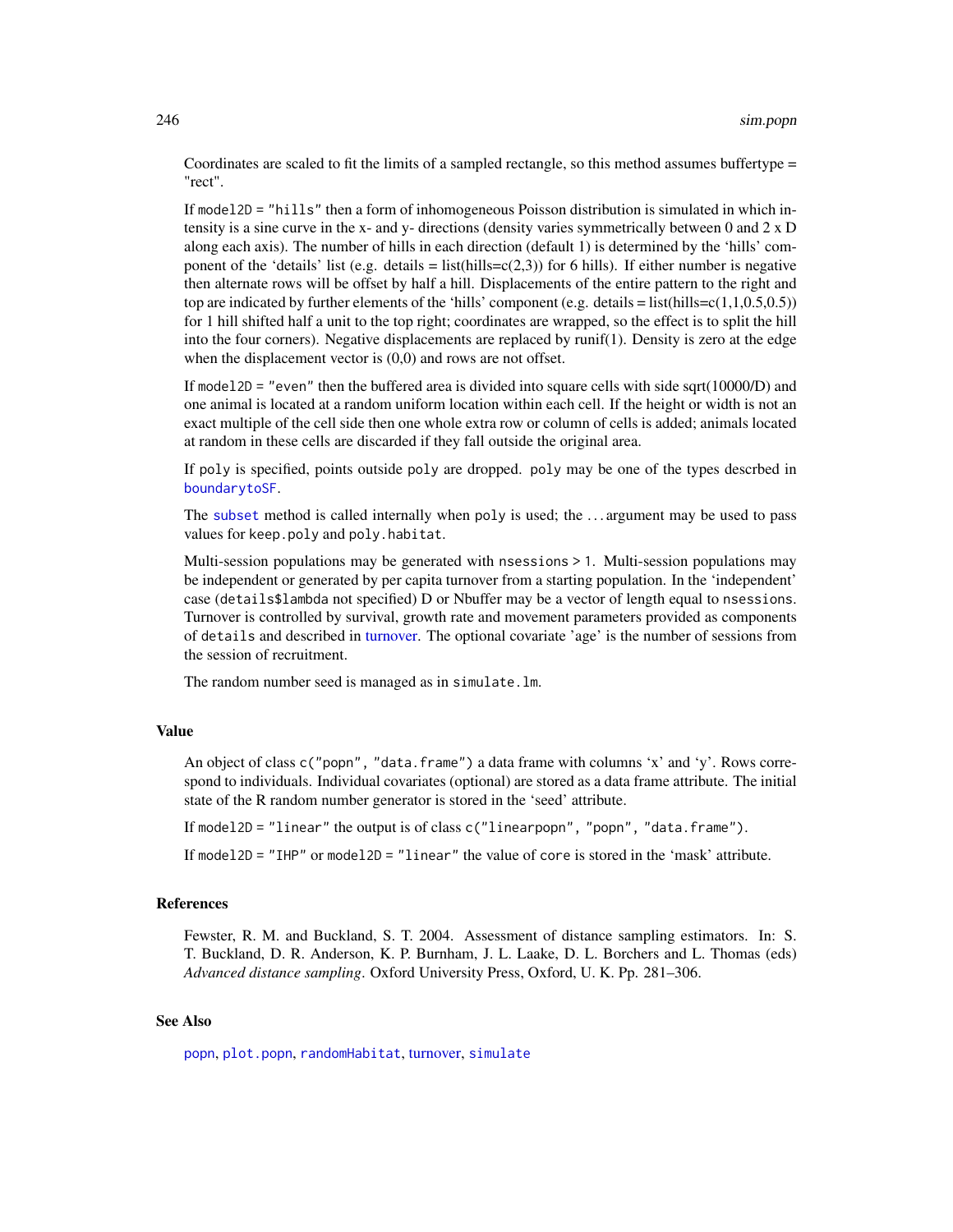#### sim.popn 247

# Examples

```
temppop \le sim.popn (D = 10, expand.grid(x = c(0,100), y =
   c(0,100), buffer = 50)
## plot, distinguishing "M" and "F"
plot(temppop, pch = 1, cex = 1.5,col = c("green","red")[covariates(temppop)$sex])
## add a continuous covariate
## assumes covariates(temppop) is non-null
covariates(temppop)$size <- rnorm (nrow(temppop), mean = 15, sd = 3)
summary(covariates(temppop))
## Neyman-Scott cluster distribution
par(xpd = TRUE, mfrow=c(2,3))for (h in c(5,15))
for (m in c(1,4,16)) {
    temppop \le sim.popn (D = 10, expand.grid(x = c(0,100),
        y = c(0,100), model2D = "cluster", buffer = 100,
        details = list(mu = m, hsigma = h))plot(temppop)
    text (50,230,paste(" mu =",m, "hsigma =",h))
}
par(xpd = FALSE, mfrow=c(1,1)) ## defaults
## Inhomogeneous Poisson distribution
xy <- secrdemo.0$mask$x + secrdemo.0$mask$y - 900
tempD <- xy^2 / 1000
plot(sim.popn(tempD, secrdemo.0$mask, model2D = "IHP"))
## Coastal distribution in 1000-m square, homogeneous in
## x-direction
arena <- data.frame(x = c(0, 1000, 1000, 0),
    y = c(0, 0, 1000, 1000)plot(sim.popn(D = 5, core = arena, buffer = 0, model2D ="coastal", details = list(Beta = c(1, 1, 5, 1))))
## Hills
plot(sim.popn(D = 100, core = arena, model2D = "hills",buffer = 0, details = list(hills = c(-2, 3, 0, 0))),
    cex = 0.4## tile demonstration
pop \leq -sim(p) = 100, core = make.grid(), model2D = "coastal")
par(mfrow = c(1,2), mar = c(2,2,2,2))plot(tile(pop, "copy"))
polygon(cbind(-100,200,200,-100), c(-100,-100,200,200),
    col = "red", density = 0)title("copy")
plot(tile(pop, "reflect"))
polygon(cbind(-100,200,200,-100), c(-100,-100,200,200),
```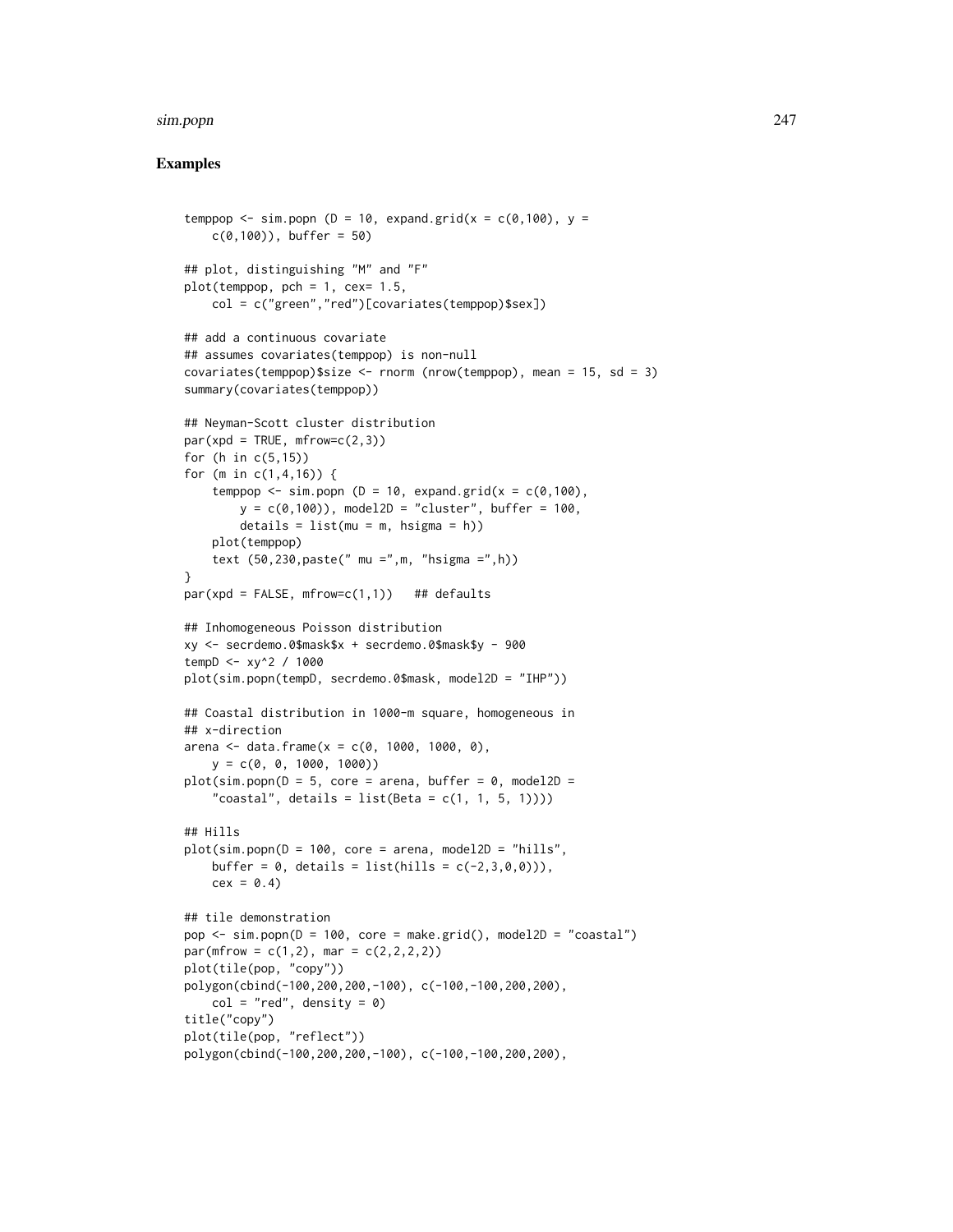```
col = "red", density = 0)title("reflect")
## Not run:
## simulate from inhomogeneous fitted density model
regionmask <- make.mask(traps(possumCH), type = "polygon",
    spacing = 20, poly = possumremovalarea)
dts <- distancetotrap(regionmask, possumarea)
covariates(regionmask) <- data.frame(d.to.shore = dts)
dsurf <- predictDsurface(possum.model.Ds, regionmask)
possD <- covariates(dsurf)$D.0
posspop <- sim.popn(D = possD, core = dsurf, model = "IHP")
plot(regionmask, dots = FALSE, ppoly = FALSE)
plot(posspop, add = TRUE, frame = FALSE)
plot(traps(possumCH), add = TRUE)
## End(Not run)
```
<span id="page-247-0"></span>sim.secr *Simulate From Fitted secr Model*

# <span id="page-247-1"></span>Description

Simulate a spatially distributed population, sample from that population with an array of detectors, and optionally fit an SECR model to the simulated data.

# Usage

```
## S3 method for class 'secr'
simulate(object, nsim = 1, seed = NULL, maxperpoly = 100,
   chat = 1, ...)
sim.secr(object, nsim = 1, extractfn = function(x) c(deviance =deviance(x), df = df.residual(x)), seed = NULL, maxperpoly = 100,
    data = NULL, tracelevel = 1, hessian = c("none", "auto", "fdHess"),start = object$fit$par, ncores = NULL)
```

```
sim.detect(object, popnlist, maxperpoly = 100, renumber = TRUE)
```
# Arguments

| object | a fitted secr model          |
|--------|------------------------------|
| nsim   | integer number of replicates |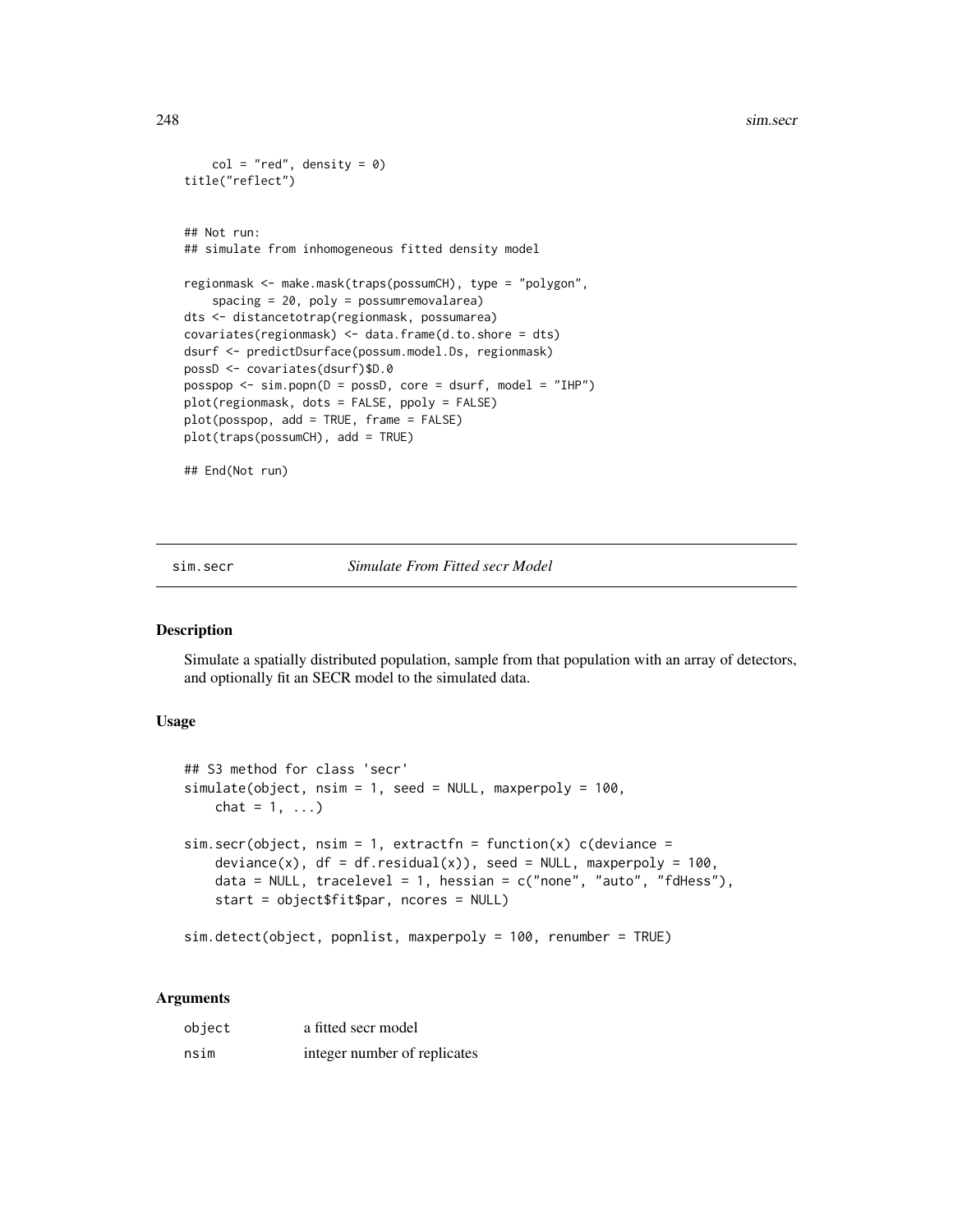sim.secr 249

| seed       | either NULL or an integer that will be used in a call to set. seed                                    |
|------------|-------------------------------------------------------------------------------------------------------|
| maxperpoly | integer maximum number of detections of an individual in one polygon or tran-<br>sect on any occasion |
| chat       | real value for overdispersion parameter                                                               |
| ncores     | integer number of threads used by secr. fit                                                           |
| extractfn  | function to extract output values from fitted model                                                   |
| data       | optional list of simulated data saved from previous call to simulate. secr                            |
| tracelevel | integer for level of detail in reporting $(0,1,2)$                                                    |
| hessian    | character or logical controlling the computation of the Hessian matrix                                |
| start      | vector of starting 'beta' values for secr. fit                                                        |
| $\ddots$ . | other arguments (not used)                                                                            |
| popnlist   | list of popp objects                                                                                  |
| renumber   | logical; if TRUE then                                                                                 |

#### Details

For each replicate, simulate. secr calls sim. popn to generate session- and group-specific realizations of the (possibly inhomogeneous) 2-D Poisson distribution fitted in object, across the habitat  $mask(s)$  in object. Group subpopulations are combined using  $rbind$ , popn within each session; information to reconstruct groups is retained in the individual-level factor covariate(s) of the resulting popn object (corresponding to object\$groups). Each population is then sampled using the fitted detection model and detector (trap) array(s) in object.

The random number seed is managed as in simulate.lm.

Certain model types are not supported by simulate.secr. These include models fitted using conditional likelihood (object\$CL = TRUE), telemetry models and exotic behavioural response models.

Detector type is determined by detector(traps(object\$capthist)).

sim.secr is a wrapper function. If data = NULL (the default) then it calls simulate.secr to generate nsim new datasets. If data is provided then nsim is taken to be length(data). secr.fit is called to fit the original model to each new dataset. Results are summarized according to the user-provided function extractfn. The default extractfn returns the deviance and its degrees of freedom; a NULL value for extractfn returns the fitted secr objects after [trim](#page-290-0)ming to reduce bulk. Simulation uses the detector type of the data, even when another likelihood is fitted (this is the case with single-catch data, for which a multi-catch likelihood is fitted). Warning messages from secr.fit are suppressed.

extractfn should be a function that takes an secr object as its only argument.

tracelevel=0 suppresses most messages; tracelevel=1 gives a terse message at the start of each fit; tracelevel=2 also sets 'details\$trace = TRUE' for secr.fit, causing each likelihood evaluation to be reported.

hessian controls computation of the Hessian matrix from which variances and covariances are obtained. hessian replaces the value in object\\$details. Options are "none" (no variances), "auto" (the default) or "fdhess" (see [secr.fit](#page-218-0)). It is OK (and faster) to use hessian="none" unless extractfn needs variances or covariances. Logical TRUE and FALSE are interpreted by secr.fit as "auto" and "none".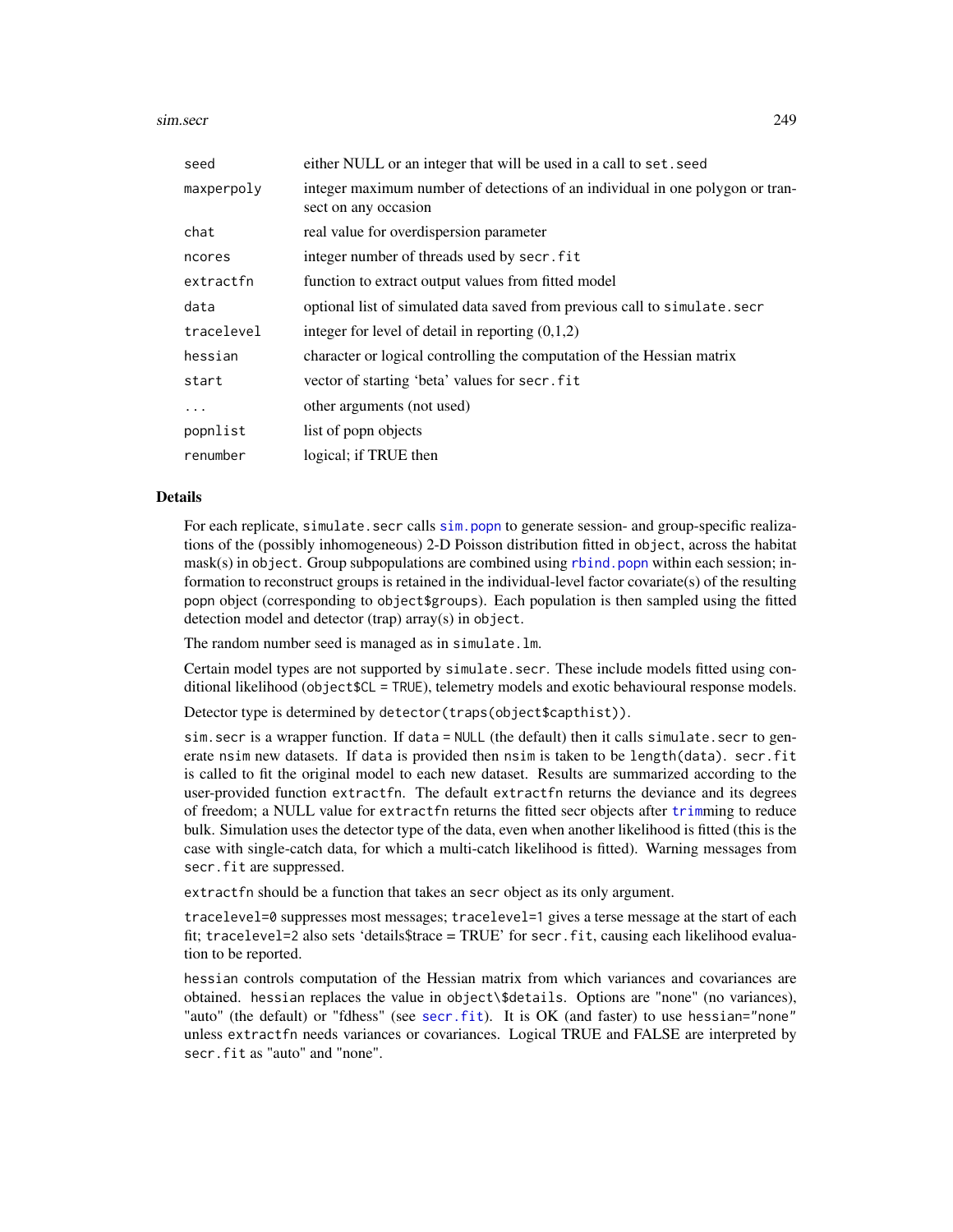If ncores = NULL then the existing value from the environment variable RCPP\_PARALLEL\_NUM\_THREADS is used (see [setNumThreads](#page-233-0)).

sim.capthist is a more direct way to simulate data from a null model (i.e. one with constant parameters for density and detection), or from a time-varying model.

sim.detect is a function used internally that will not usually be called directly.

# Value

For simulate.secr, a list of data sets ('capthist' objects). This list has class c("secrdata", "list"); the initial state of the random number generator (roughly, the value of .Random.seed) is stored as the attribute 'seed'.

The value from sim.secr depends on extractfn: if that returns a numeric vector of length n.extract then the value is a matrix with dim = c(nsim, n.extract) (i.e., the matrix has one row per replicate and one column for each extracted value). Otherwise, the value returned by sim.secr is a list with one component per replicate (strictly, an object of class =  $c("secretist", "list"))$ . Each simulated fit may be retrieved *in toto* by specifying extractfn = identity, or slimmed down by specifying extractfn = NULL or extractfn = trim, which are equivalent.

For either form of output from sim.secr the initial state of the random number generator is stored as the attribute 'seed'.

For sim.detect a list of 'capthist' objects.

#### **Note**

The value returned by simulate. secr is a list of 'capthist' objects; if there is more than one session, each 'capthist' is itself a sort of list .

The classes 'secrdata' and 'secrlist' are used only to override the ugly and usually unwanted printing of the seed attribute. However, a few other methods are available for 'secrlist' objects (e.g. plot.secrlist).

The default value for start in sim. secr is the previously fitted parameter vector. Alternatives are NULL or object\$start.

#### See Also

[sim.capthist](#page-238-0), [secr.fit](#page-218-0), [simulate](#page-247-1), [secr.test](#page-224-0)

# Examples

```
## Not run:
```

```
## previously fitted model
simulate(secrdemo.0, nsim = 2)
## The following has been superceded by secr.test()
## this would take a long time...
sims <- sim.secr(secrdemo.0, nsim = 99)
deviance(secrdemo.0)
```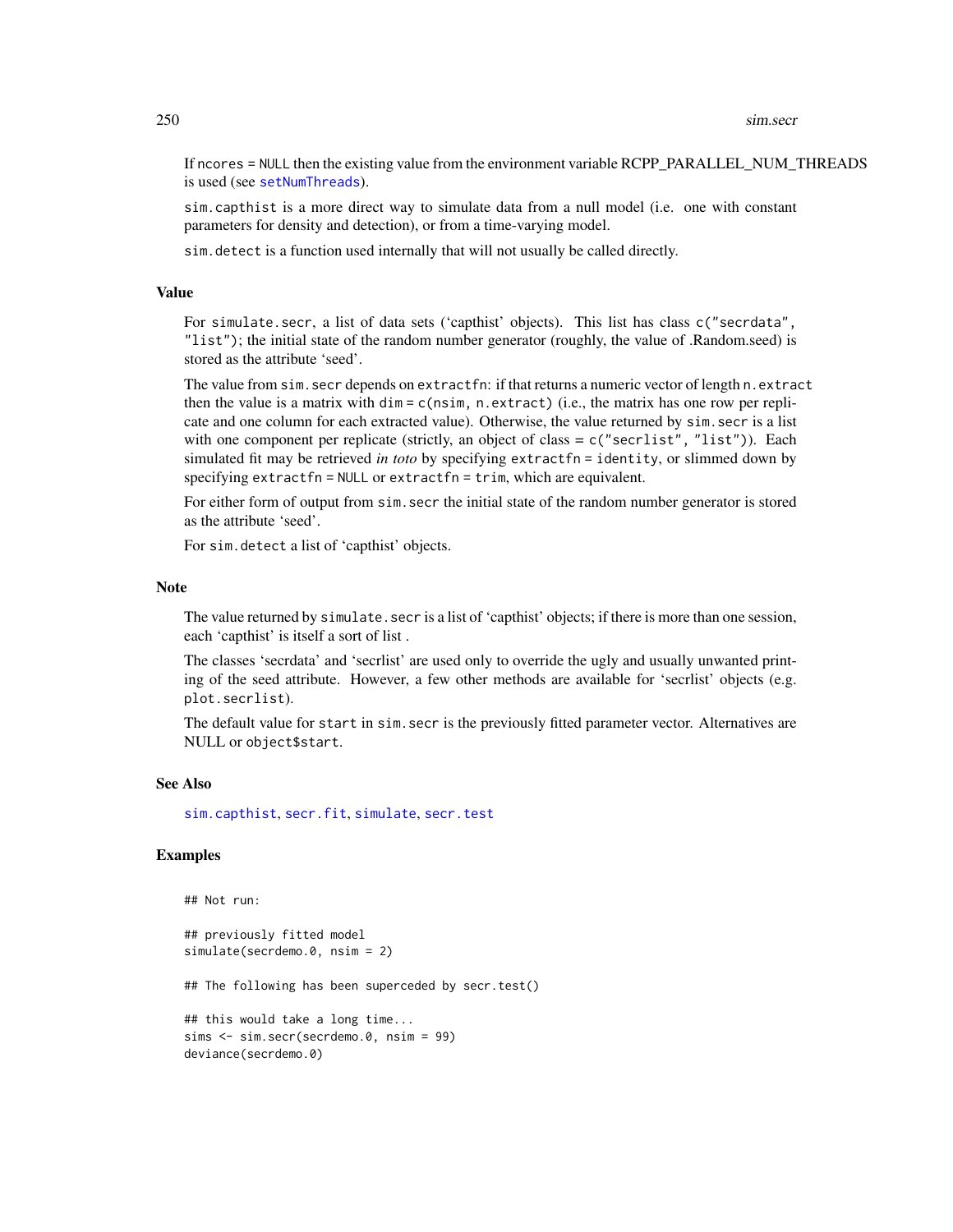#### skink 251

```
devs <- c(deviance(secrdemo.0),sims$deviance)
quantile(devs, probs=c(0.95))
rank(devs)[1] / length(devs)
## to assess bias and CI coverage
extrfn <- function (object) unlist(predict(object)["D",-1])
sims <- sim.secr(secrdemo.0, nsim = 50, hessian = "auto",
    extractfn = extrfn)
sims
## with a larger sample, could get parametric bootstrap CI
quantile(sims[,1], c(0.025, 0.975))
```
## End(Not run)

skink *Skink Pitfall Data*

#### **Description**

Data from a study of skinks (*Oligosoma infrapunctatum* and *O. lineoocellatum*) in New Zealand.

### Usage

infraCH lineoCH LStraps

#### Details

Lizards were studied over several years on a steep bracken-covered hillside on Lake Station in the Upper Buller Valley, South Island, New Zealand. Pitfall traps (sunken cans baited with a morsel of fruit in sugar syrup) were set in two large grids, each 11 x 21 traps nominally 5 meters apart, surveyed by tape and compass (locations determined later with precision surveying equipment - see Examples). Three diurnal lizard species were trapped: *Oligosoma infrapunctatum*, *O. lineoocellatum* and *O. polychroma* (Scincidae). The smallest species *O. polychroma* was seldom caught and these data are not included. The two other species are almost equal in average size (about 160 mm total length); they are long-lived and probably mature in their second or third year. The study aimed to examine their habitat use and competitive interactions.

Traps were set for 12 3-day sessions over 1995–1996, but some sessions yielded very few captures because skinks were inactive, and some sessions were incomplete for logistical reasons. The data are from sessions 6 and 7 in late spring (17–20 October 1995 and 14–17 November 1995). Traps were cleared daily; the few skinks present when traps were closed on the morning of the fourth day are treated as Day 3 captures. Individuals were marked uniquely by clipping one toe on each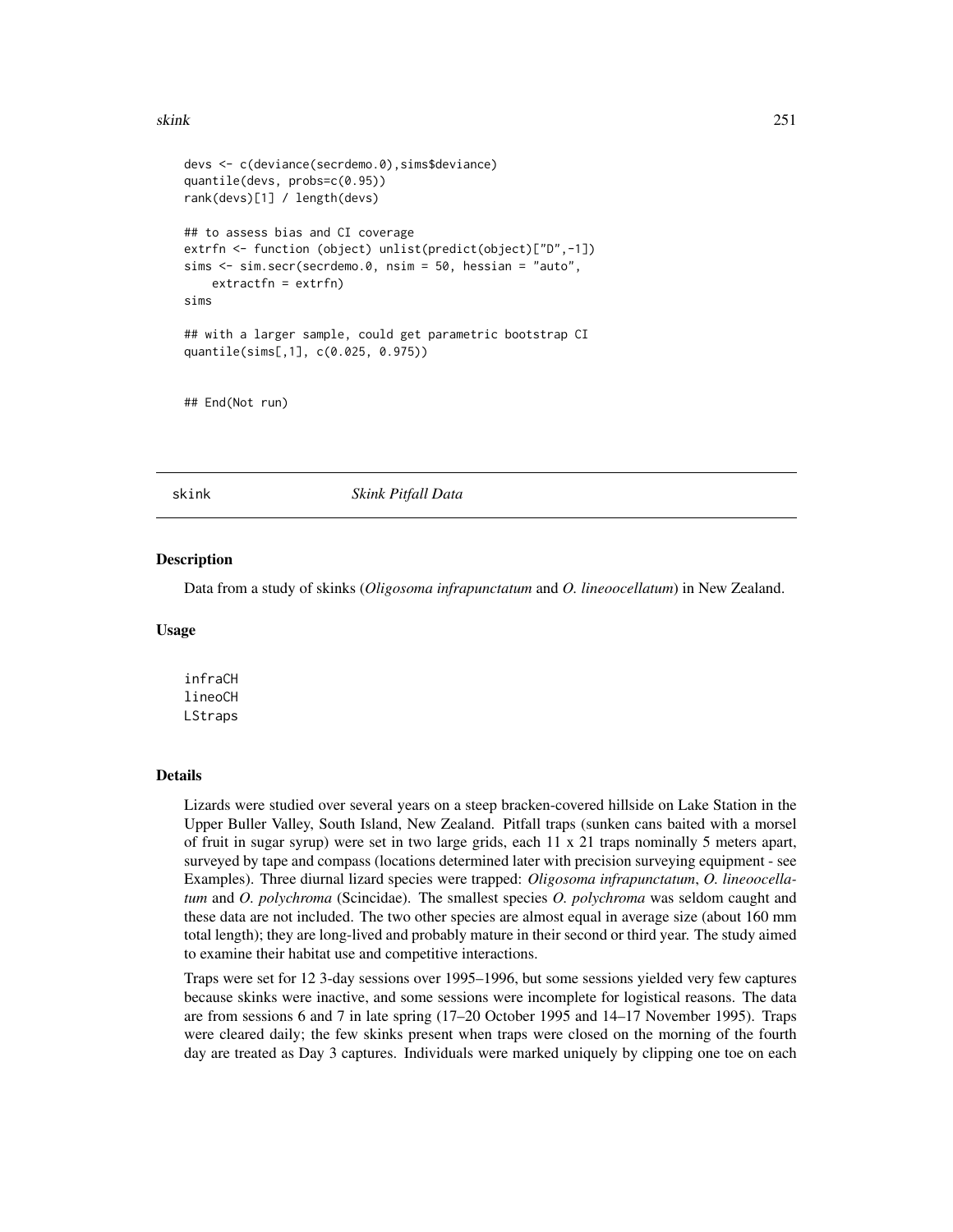foot. Natural toe loss caused some problems with long-term identification; captures were dropped from the dataset when identity was uncertain. Released animals were occasionally recaptured in a different trap on the same day; these records were also discarded.

The data are provided as two two-session capthist objects 'infraCH' and 'lineoCH'. Also included is 'LStraps', the traps object with the coordinates and covariates of the trap sites (these data are also embedded in each of the capthist objects). Pitfall traps are multi-catch traps so detector(LStraps) = 'multi'.

Habitat data for each trap site are included as a dataframe of trap covariates in LStraps. Ground cover and vegetation were recorded for a 1-m radius plot at each trap site. The dataframe also gives the total number of captures of each species by site on 31 days between April 1995 and March 1996, and the maximum potential annual solar radiation calculated from slope and aspect (Frank and Lee 1966). Each site was assigned to a habitat class by fuzzy clustering (Kaufman and Rousseauw 1990; package cluster) of a distance matrix using the ground cover, vegetation and solar radiation variables. Sites in class 1 were open with bare ground or low-canopy vegetation including the heath-like *Leucopogon fraseri* and grasses; sites in class 2 had more-closed vegetation, lacking *Leucopogon fraseri* and with a higher canopy that often included *Coriaria arborea*. Site variables are listed with definitions in the attribute habitat.variables of LStraps (see Examples).

| Object         | Description                                            |
|----------------|--------------------------------------------------------|
| infraCH        | multi-session capthist object $O$ . infrapunctatum     |
| lineoCH        | multi-session capthist object <i>O. lineoocellatum</i> |
| <b>LStraps</b> | traps object – Lake Station grids                      |

#### Source

M. G. Efford, B. W. Thomas and N. J. Spencer unpublished data.

## References

Efford, M. G., Spencer, N. J., Thomas, B. W., Mason, R. F. and Williams, P. In prep. Distribution of sympatric skink species in relation to habitat.

Frank, E. C. and Lee , R. (1966) Potential solar beam irradiation on slopes. *United States Forest Service Research Paper* RM-118.

Kaufman, L. and Rousseauw, P. J. (1990) *Finding groups in data: an introduction to cluster analysis.* John Wiley & Sons, New York.

Spencer, N. J., Thomas, B. W., Mason, R. F. and Dugdale, J. S. (1998) Diet and life history variation in the sympatric lizards *Oligosoma nigriplantare polychroma* and *Oligosoma lineoocellatum*. New Zealand Journal of Zoology 25: 457–463.

# See Also

[capthist](#page-24-0), [covariates](#page-41-0)

#### Examples

summary (infraCH) summary (lineoCH)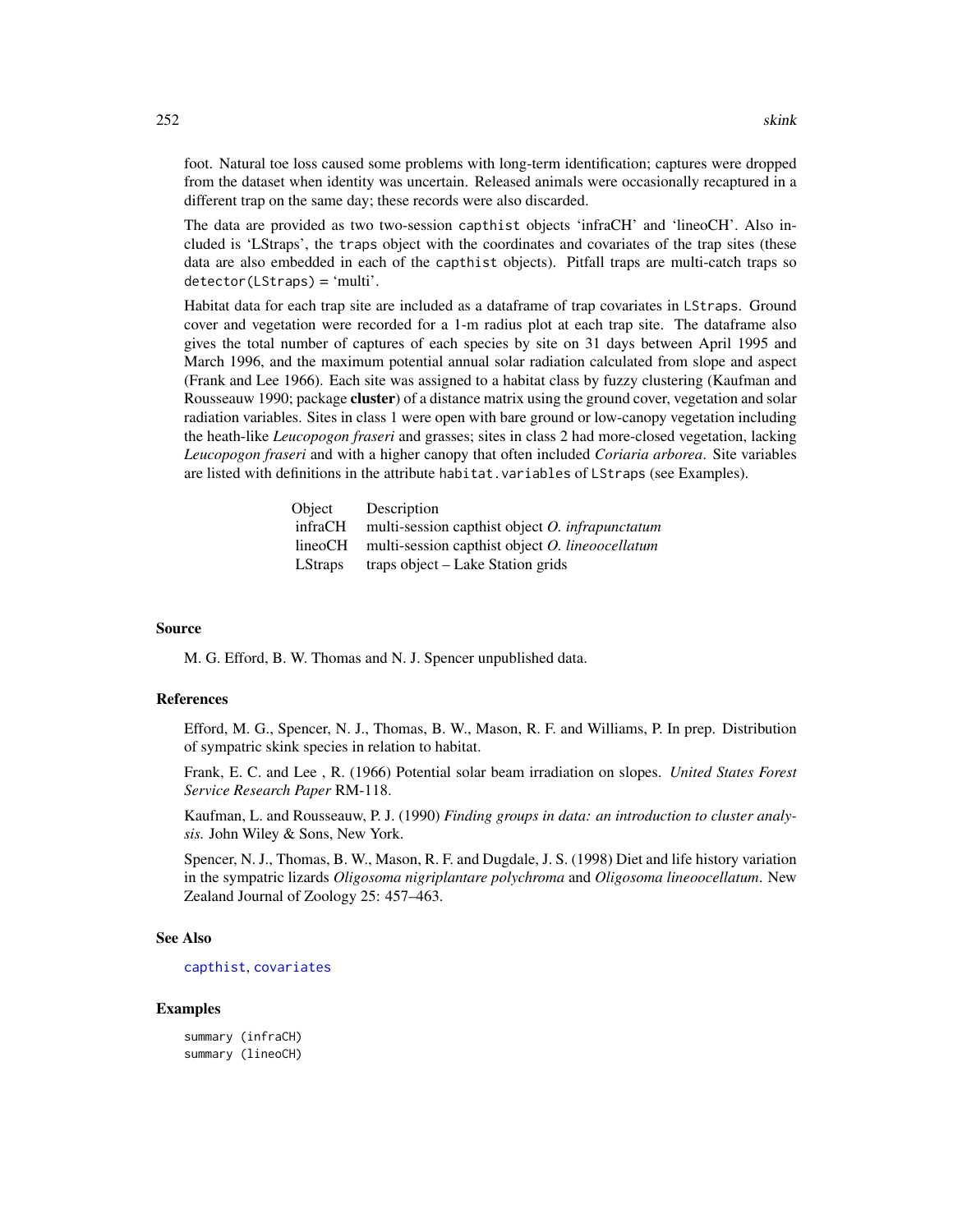#### smooths 253

```
## check mean distance to nearest trap etc.
summary(LStraps)
## LStraps has several site covariates; terse descriptions are in
## an extra attribute that may be displayed thus
attr(LStraps, "habitat.variables")
## For density modelling we need covariate values at each point in the
## habitat mask. This requires both on-grid interpolation and
## extrapolation beyond the grids. One (crude) possibility is to
## extrapolate a mask covariate from a covariate of the nearest trap:
LSmask <- make.mask(LStraps, buffer = 30, type = "trapbuffer")
temp <- nearesttrap(LSmask, LStraps)
habclass <- covariates(LStraps)$class[temp]
habclass <- factor (habclass, levels = c(1,2))
covariates(LSmask) <- data.frame(habclass)
## plot mask with colour-coded covariate
par(fg = "white") ## white pixel borders
plot (LSmask, covariate = "habclass", dots = FALSE, axes = FALSE,
   col = c("yellow", "green"), border = 0)plot(LStraps, add = TRUE, detpar = list(pch = 16))
par(fg = "black") ## default
```
smooths *Smooth Terms in SECR Models*

#### **Description**

From version 2.9.0, the model formulae provided to secr. fit may include smooth terms as specified for the **mgcv** function 'gam', with some restrictions. Smooth terms may be used for both density and detection parameters.

#### Details

The specification of smooth terms is explained in [formula.gam](#page-0-0). Only a subset of options are relevant to 'secr'. Penalized splines are not available. The smooth function may be 's' or 'te'.

The 'wiggliness' of the curve is controlled by the argument k, which in this implementation is set by the user. The argument 'fx' should be set to TRUE.

See also the example in [secr-densitysurfaces.pdf.](https://www.otago.ac.nz/density/pdfs/secr-densitysurfaces.pdf)

#### Background

Regression splines are a very flexible way to represent non-linear responses in generalized additive models (e.g., mgcv, Wood 2006). Borchers and Kidney (2014) have shown how they may be used to model 2-dimensional trend in density in **secrgam**, an R package that extends **secr**. Their approach is to use **mgcv** to construct regression spline basis functions from mask x- and y-coordinates, and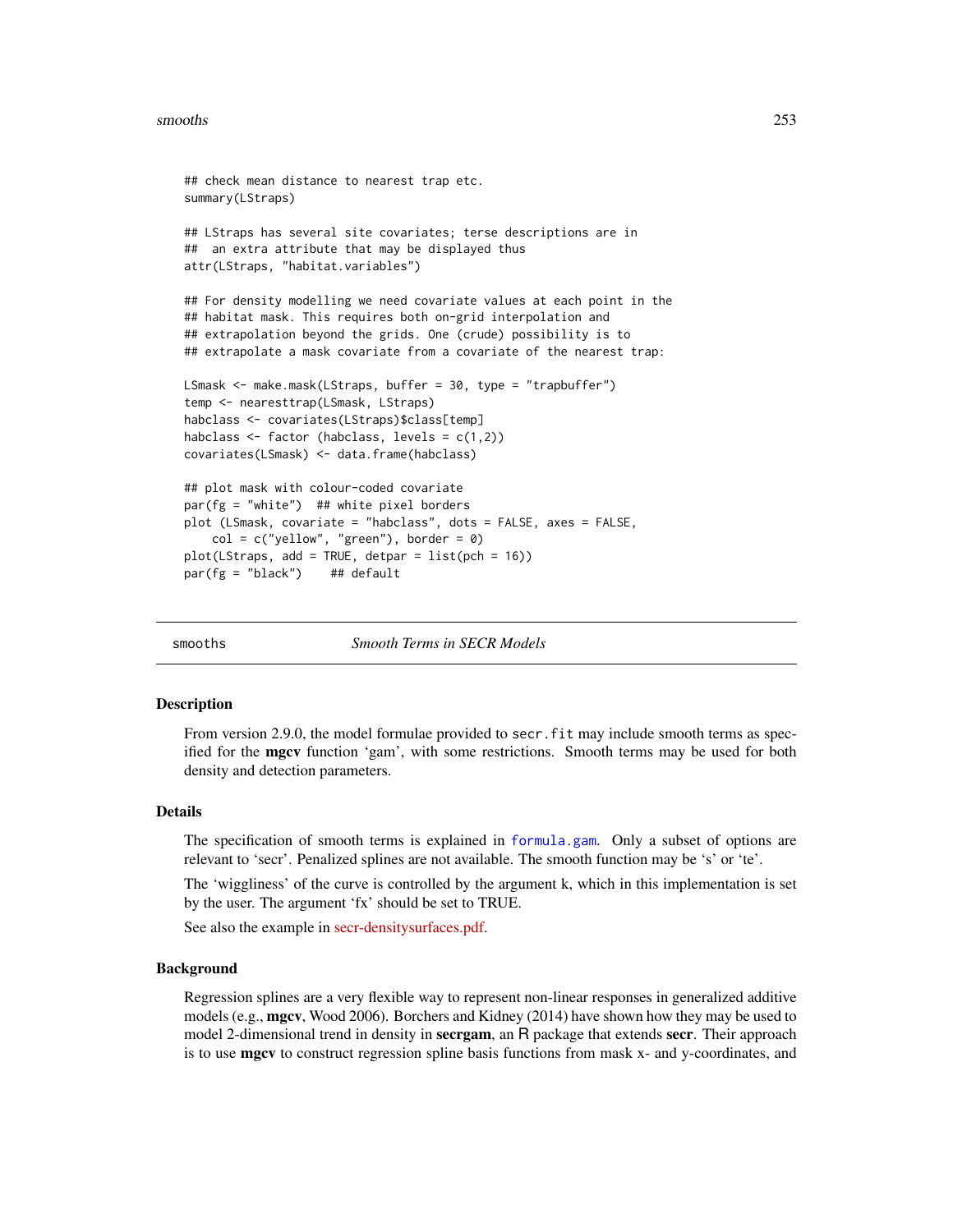possibly additional mask covariates, and to pass these as covariates to **secr**. The idea of using **mgcv** to construct the basis functions is applied within secr from version 2.9.

Smooth semi-parametric responses are also useful for modelling variation in detection parameters such as g0 and sigma over time, or in response to individual or detector-level covariates, when (1) a linear or other parametric response is arbitrary or implausible, and (2) sampling spans a range of times or levels of the covariate(s).

For a concrete example, consider a population sampled monthly for a year (i.e., 12 'sessions'). If home range size varies seasonally then the parameter sigma may vary in a more-or-less sinusoidal fashion. A linear trend is obviously inadequate, and a quadratic is not much better. However, a sine curve is hard to fit (we would need to estimate its phase, amplitude, mean and spatial scale) and assumes the increase and decrease phases are equally steep. An extreme solution is to treat month as a factor and estimate a separate parameter for each level (month). A smooth (semi-parametric) curve may capture the main features of seasonal variation with fewer parameters.

## Warning

This implementation of smooth models results in large fitted objects, on account of the need to store setup information from **mgcv**. It is also vulnerable to future changes in **mgcv**.

Expect that the implementation will change in later versions of secr, and that smooth models fitted in the this version will not necessarily be compatible with predict and predictDsurface in later versions.

#### **Note**

Setting the intercept of a smooth to zero is not a canned option in **mgcv**, and is not offered in **secr**. It may be achieved by placing a knot at zero and hacking the matrix of basis functions to drop the corresponding column, plus some more jiggling.

# References

Borchers, D. L. and Kidney, D. (2014) *Flexible density surface estimation for spatially explicit capture–recapture surveys*. Technical Report, University of St Andrews.

Wood, S. N. (2006) *Generalized Additive Models: An Introduction with R.* Chapman and Hall/CRC.

## See Also

[formula.gam](#page-0-0)

```
## Not run:
```

```
## smooth density surface
possum.model.sxy <- secr.fit(possumCH, mask = possummask,
    model = D \sim s(x, y, k = 6, fx = TRUE), trace = FALSE)
fittedsurface <- predictDsurface(possum.model.sxy)
par(max = c(1, 1, 1, 6))plot(fittedsurface)
```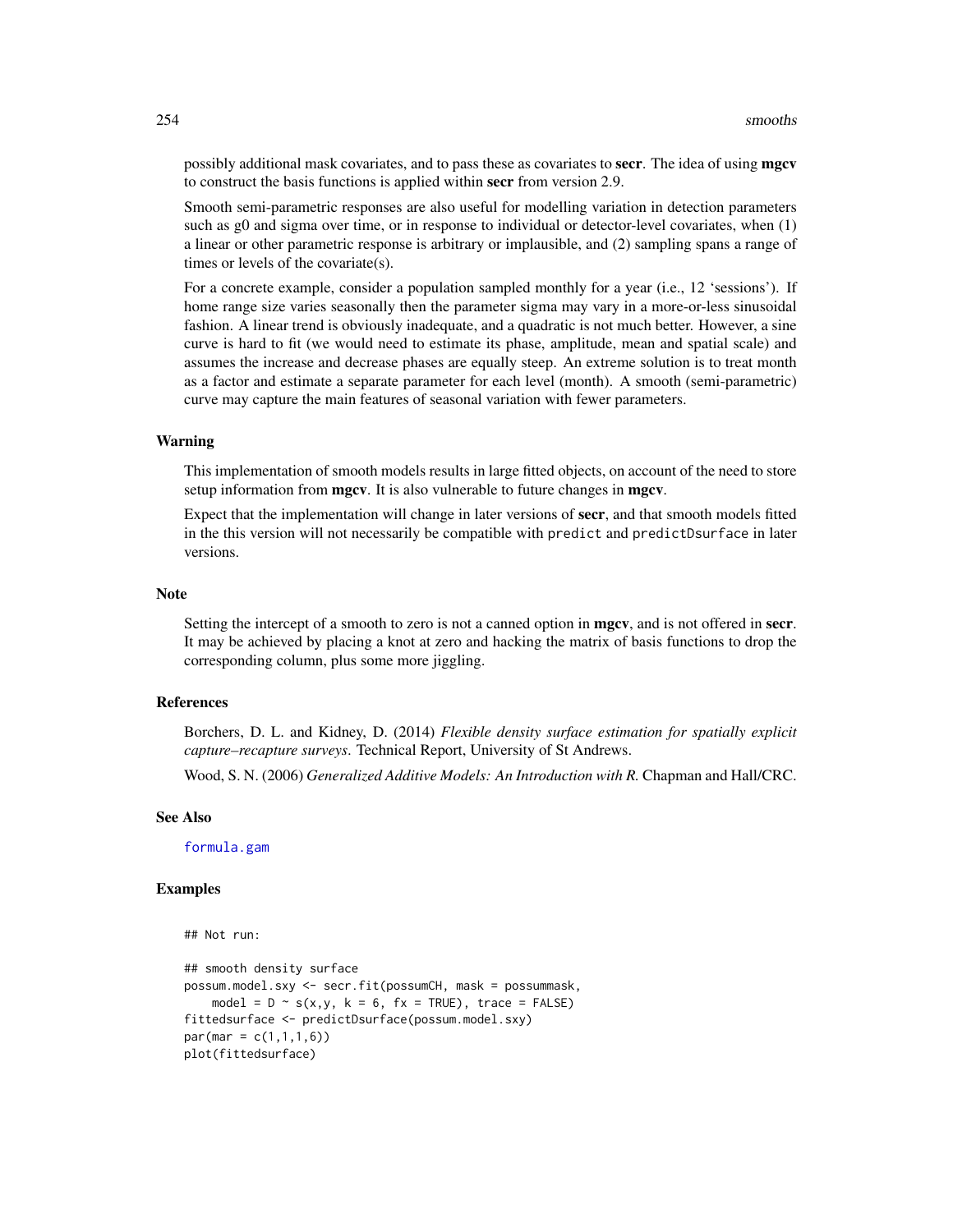```
plot(fittedsurface, plottype = 'contour', add = TRUE)
par(max = c(5, 4, 4, 2) + 0.1) ## reset to default
## Now try smooth on g0
## For the smooth we use 'Session' which is coded numerically (0:4)
## rather than the factor 'session' ('2005', '2006', '2007', '2008',
## '2009')
ovenbird.model.g0 <- secr.fit(ovenCH, mask = ovenmask,
    model = g0 \sim session, trace = FALSE)
ovenbird.model.sg0 <- secr.fit(ovenCH, mask = ovenmask,
    model = g0 \sim s(Session, k = 3, fx = TRUE), trace = FALSE)
AIC(ovenbird.model.g0, ovenbird.model.sg0)
## Or over occasions within a session...
fit.sT3 <- secr.fit(captdata, model = g0 \sim s(T, k = 3, fx = TRUE),
    trace = FALSE)
pred \leq predict(fit.sT3, newdata = data.frame(T = 0:4))
plot(sapply(pred, '[', 'g0', 'estimate'))
## End(Not run)
```
#### snip *Slice Transect Into Shorter Sections*

## Description

This function splits the transects in a 'transect' or 'transectX' traps object into multiple shorter sections. The function may also be applied directly to a capthist object based on transect data. This makes it easy to convert detection data collected along linear transects to point detection data (see Example).

## Usage

 $snip(object, from = 0, by = 1000, length.out = NULL, keep.incomplete = TRUE, tol = 0.01)$ 

| object | secr 'traps' or 'capthist' object based on transects |
|--------|------------------------------------------------------|
| from   | numeric starting position (m)                        |
| bv     | numeric length of new transects (m)                  |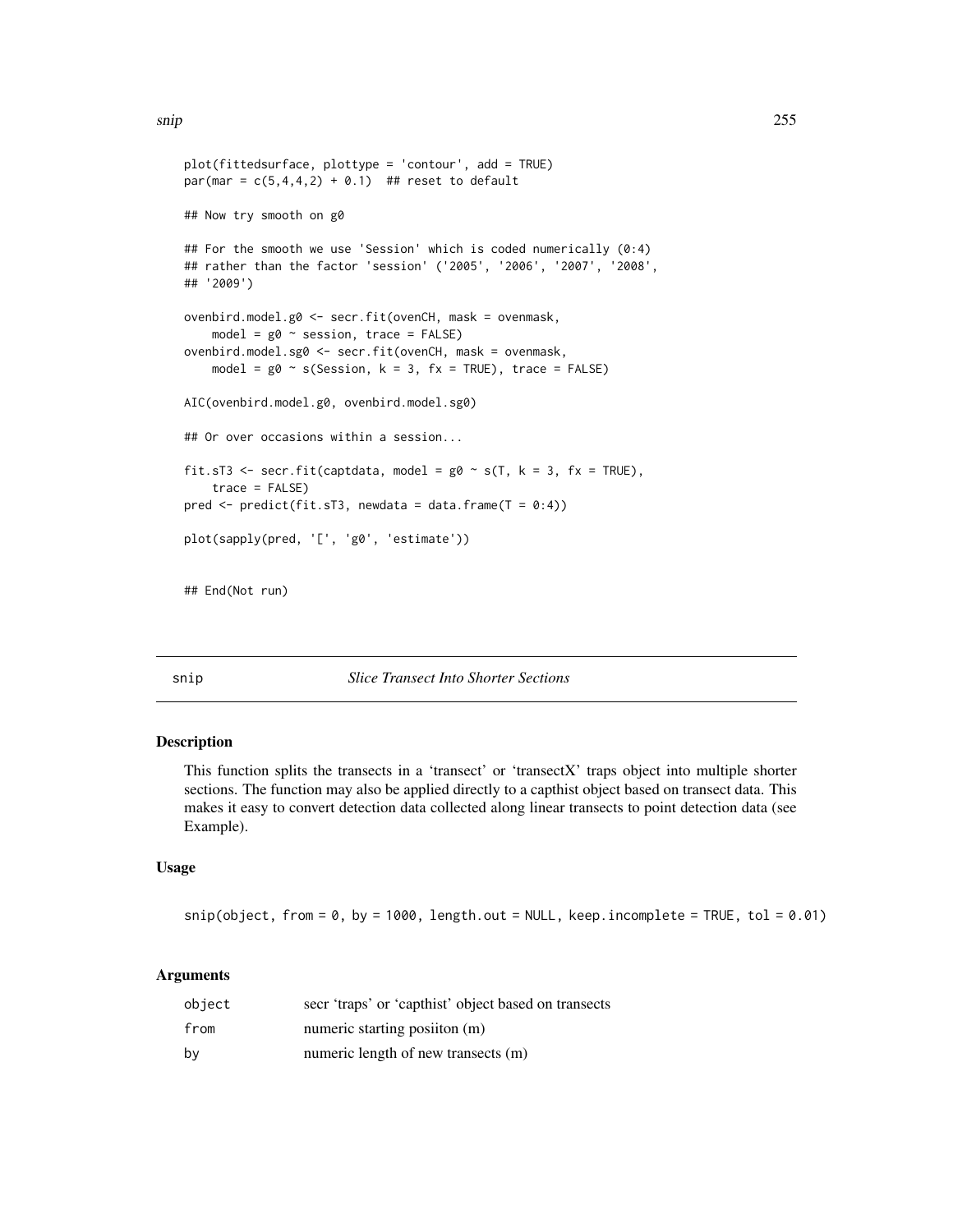| length.out      | numeric number of new transects, as alternative to 'by'                                                                                |  |
|-----------------|----------------------------------------------------------------------------------------------------------------------------------------|--|
| keep.incomplete |                                                                                                                                        |  |
|                 | logical; if TRUE then initial or terminal sections of each original transect that<br>are less than 'by' will be retained in the output |  |
| tol             | numeric tolerance for xyontransect (capthist only)                                                                                     |  |

# Details

If a positive length.out is specified, by will be computed as (transectlength(object) - from) / length.out.

## Value

A 'traps' or 'capthist' object, according to the input. If keep.incomplete == FALSE animals and detections from the

#### See Also

[transectlength](#page-289-0), [discretize](#page-60-0)

```
x \leq -\text{seq}(0, 4*pi, length = 41)temptrans <- make.transect(x = x*100, y = sin(x)*300)
plot (snip(temptrans, by = 200), markvertices = 1)
## Not run:
## simulate some captures
tempcapt <- sim.capthist(temptrans, popn = list(D = 2,
  buffer = 300, detectfn = 'HHN', binomN = 0,
   detectpar = list(lambda0 = 0.5, sigma = 50)## snip capture histories
tempCH <- snip(tempcapt, by = 20)
## collapse from 'transect' to 'count', discarding location within transects
tempCH <- reduce(tempCH, outputdetector = "count")
## fit secr model and examine H-T estimates of density
## fails with detectfn = 'HN'
fit <- secr.fit(tempCH, buffer = 300, CL = TRUE, detectfn = 'HHN', trace = FALSE)
derived(fit)
## also, may split an existing transect into equal lengths
## same result:
plot(snip(temptrans, by = transectlength(temptrans)/10),
   markvertices = 1)
plot(snip(temptrans, length.out = 10), markvertices = 1)
```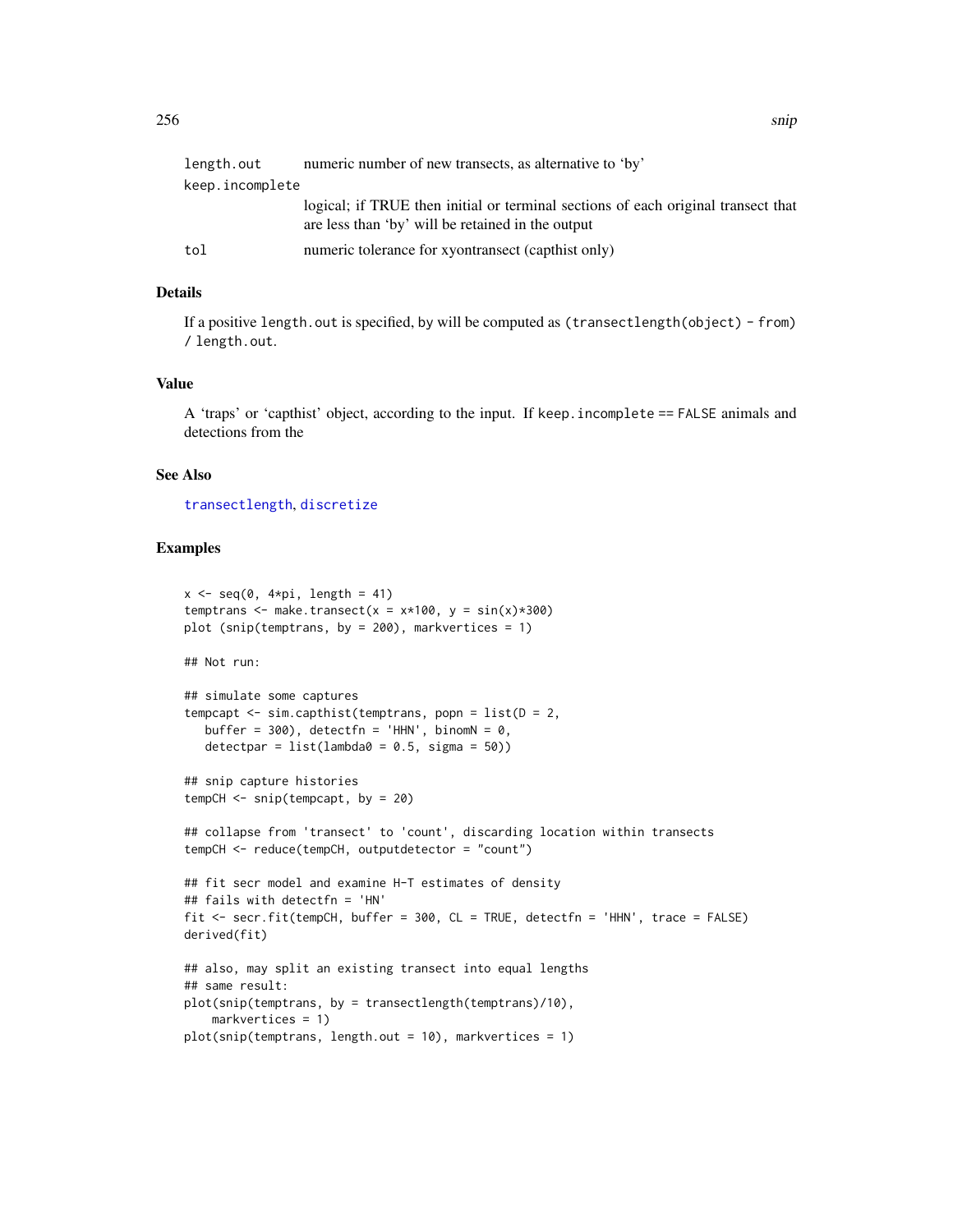## End(Not run)

sort.capthist *Sort Rows of capthist or mask Object*

# Description

Rows are sorted by fields in covariates or by a provided sort key of length equal to the number of rows.

#### Usage

## S3 method for class 'capthist' sort(x, decreasing = FALSE, by =  $"$ , byrowname =  $TRUE$ , ...)

## S3 method for class 'mask' sort(x, decreasing = FALSE, by =  $"$ , byrowname =  $TRUE$ , ...)

# Arguments

| $\mathsf{x}$ | capthist object                                                                                 |
|--------------|-------------------------------------------------------------------------------------------------|
| decreasing   | logical. Should the sort be increasing or decreasing?                                           |
| by           | character vector (names of covariates) or data frame whose columns will be used<br>as sort keys |
| byrowname    | logical. Should row name be used as a final sort key?                                           |
|              | other arguments (not used)                                                                      |

## Details

For multi-session capthist objects only the named covariate form is suitable as the number of rows varies between sessions.

If requested, rows are sorted by rowname within by. The effect of the defaultsis to sort by rowname. The attribute markingpoints of a mask object is removed if present, as it is no longer meaningful.

## Value

capthist or mask object with sorted rows; any relevant attributes are also sorted (covariates, signal, xy)

# See Also

[capthist](#page-24-0)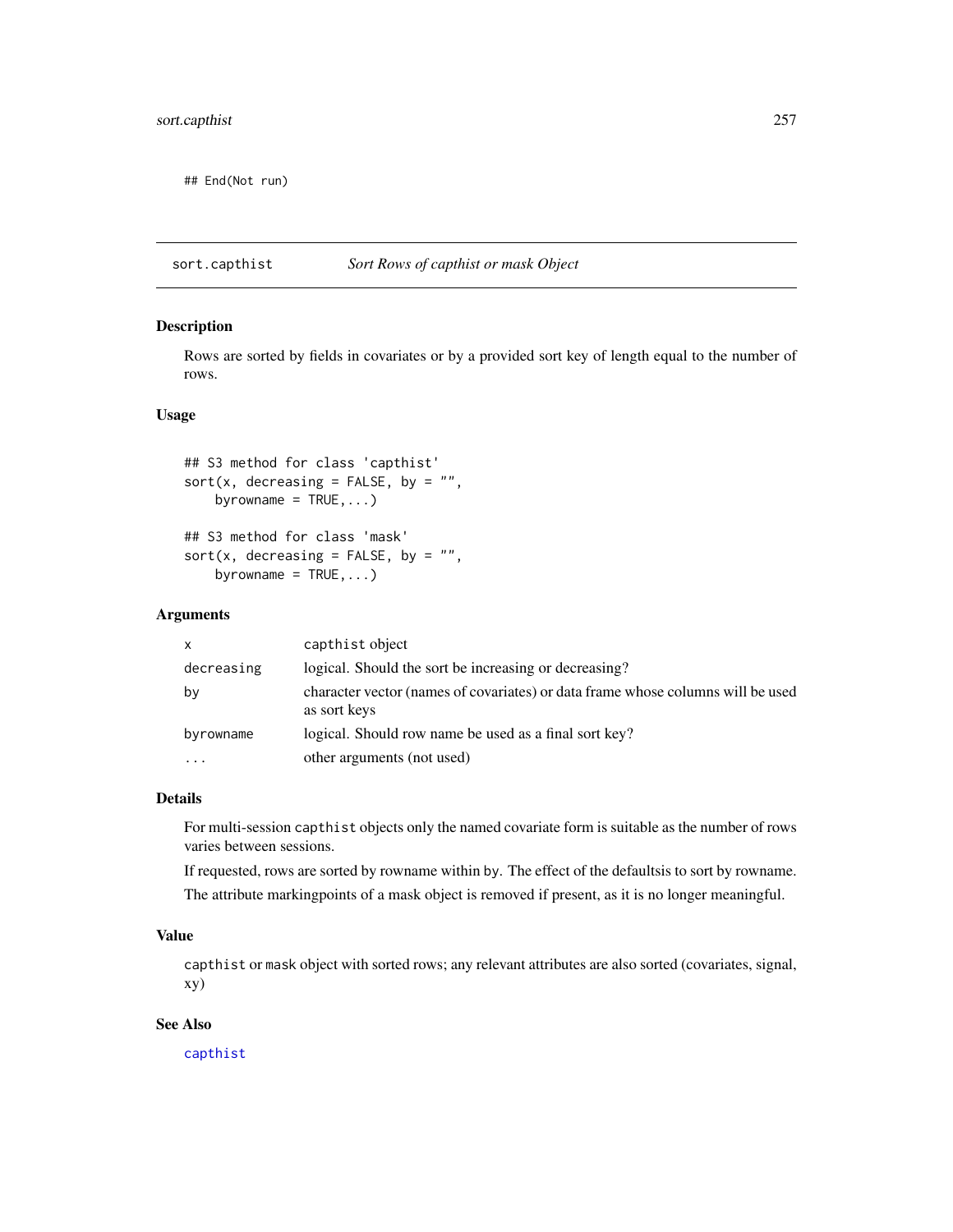## Examples

```
sort(ovenCH, by = "Sex")
covariates(ovenCH)[["2005"]]
covariates(sort(ovenCH, by = "Sex"))[["2005"]]
```
# <span id="page-257-0"></span>spacing *Detector or Mask Spacing*

## Description

Extract or replace the spacing attribute of a detector array or mask.

# Usage

```
spacing(object, ...)
spacing(object) <- value
## S3 method for class 'traps'
spacing(object, ..., recalculate = FALSE)
## S3 method for class 'mask'
spacing(object, ..., recalculate = FALSE)
```
## Arguments

| object      | object with 'spacing' attribute e.g. traps      |
|-------------|-------------------------------------------------|
| value       | numeric value for spacing                       |
| .           | other arguments (not used)                      |
| recalculate | logical; if TRUE compute average spacing afresh |

#### Details

The 'spacing' attribute of a detector array is the average distance from one detector to the nearest other detector.

The attribute was not always set by make.grid() and read.traps() in versions of secr before 1.5.0. If the attribute is found to be NULL then spacing will compute it on the fly.

## Value

scalar numeric value of mean spacing, or a vector if object has multiple sessions

## See Also

[traps](#page-287-0)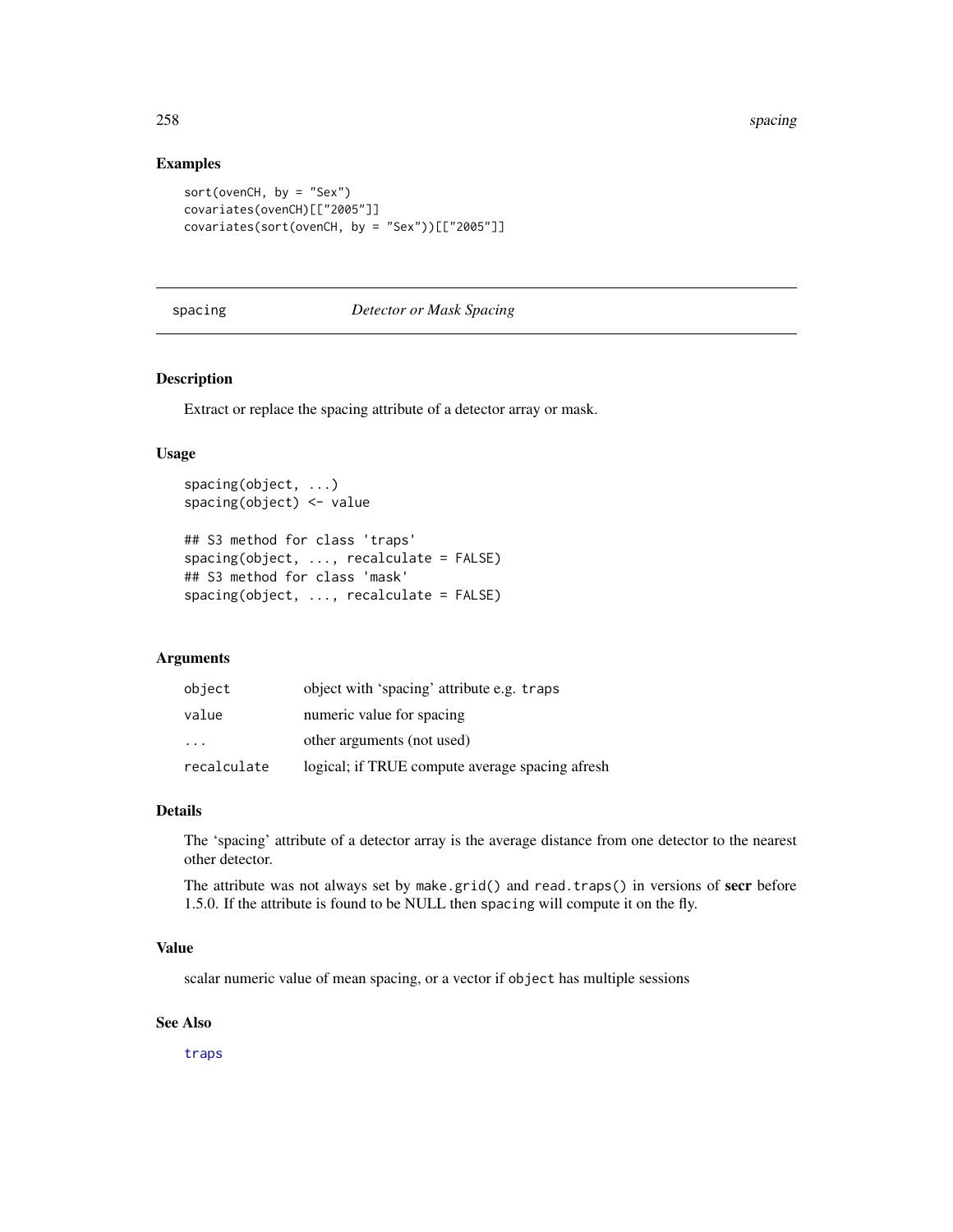#### speed 259

## Examples

temptrap  $\leq$  make.grid(nx = 6, ny = 8) spacing(temptrap)

speed *Speed Tips*

## **Description**

A list of ways to make secr. fit run faster.

## Use an appropriate mask

Check the extent and spacing of the habitat mask that you are using. Execution time is roughly proportional to the number of mask points (nrow(mymask)). Default settings can lead to very large masks for detector arrays that are elongated 'north-south' because the number of points in the eastwest direction is fixed. Compare results with a much sparser mask (e.g.,  $nx = 32$  instead of  $nx =$ 64).

## Use conditional likelihood

If you don't need to model variation in density over space or time then consider maximizing the conditional likelihood in secr.fit ( $CL = TRUE$ ). This reduces the complexity of the optimization problem, especially where there are several sessions and you want session-specific density estimates (by default, derived() returns a separate estimate for each session even if the detection parameters are constant across sessions).

#### Model selection

Do you really need to fit all those complex models? Chasing down small decrements in AIC is so last-century. Remember that detection parameters are mostly nuisance parameters, and models with big differences in AIC may barely differ in their density estimates. This is a good topic for further research - we seem to need a 'focussed information criterion' (Claeskens and Hjort 2008) to discern the differences that matter. Be aware of the effects that can really make a difference: learned responses (b, bk etc.) and massive unmodelled heterogeneity.

Use score.test() to compare nested models. At each stage this requires only the more simple model to have been fitted in full; further processing is required to obtain a numerical estimate of the gradient of the likelihood surface for the more complex model, but this is much faster than maximizing the likelihood. The tradeoff is that the score test is only approximate, and you may want to later verify the results using a full AIC comparison.

#### Break problem down

Suppose you are fitting models to multiple separate datasets that fit the general description of 'sessions'. If you are fitting separate detection parameters to each session (i.e., you do not need to pool detection information), and you are not modelling trend in density across sessions, then it is much quicker to fit each session separately than to try to do it all at once. See Examples.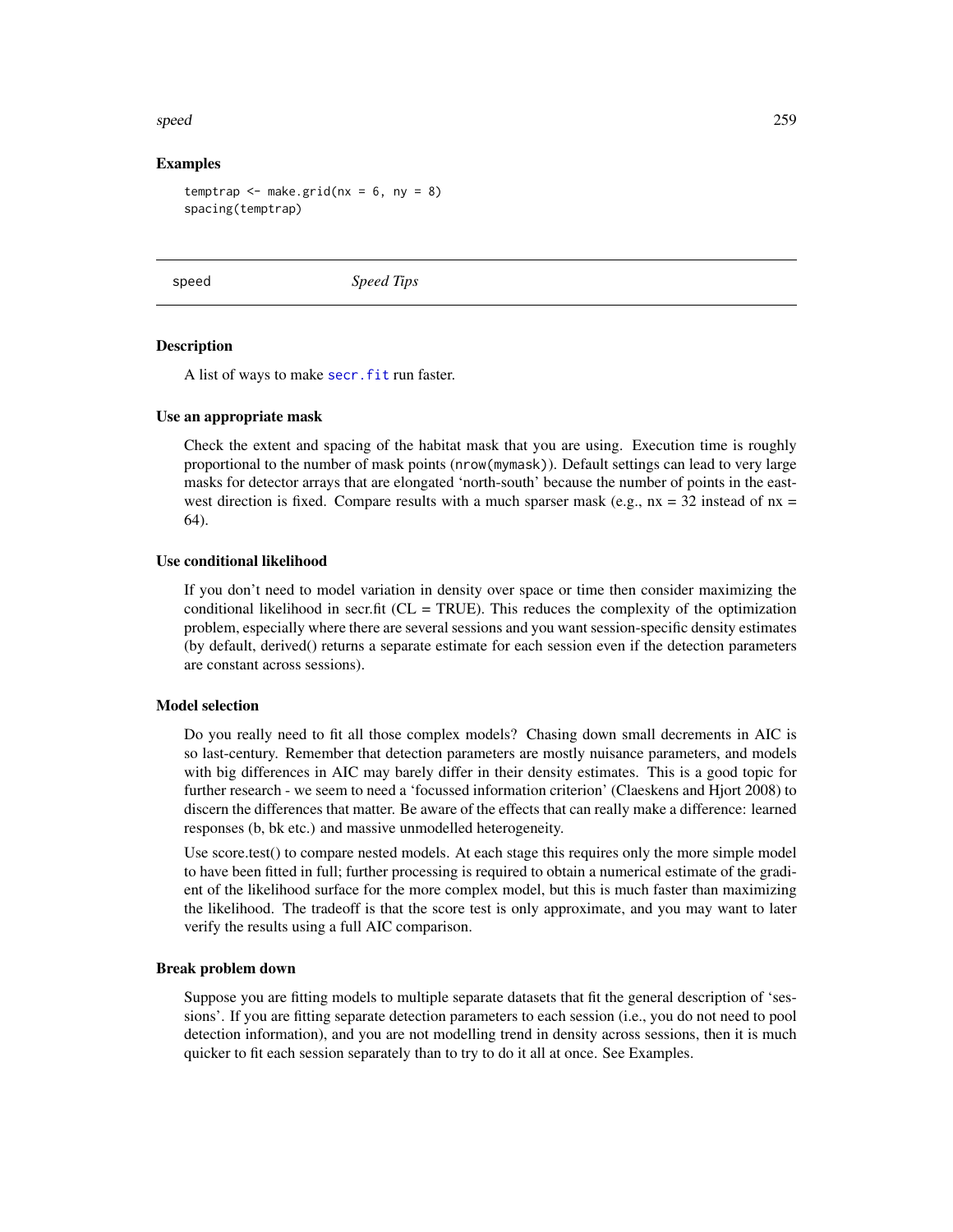#### Mash replicated clusters of detectors

If your detectors are arranged in similar clusters (e.g., small square grids) then try the function [mash](#page-282-0).

#### Reduce sparse 'proximity' data to 'multi'

Full data from 'proximity' detectors has dimensions n x S x K (n is number of individuals, S is number of occasions, K is number of traps). If the data are sparse (i.e. multiple detections of an individual on one occasion are rare) then it is efficient to treat proximity data as multi-catch data (dimension n x S, maximum of one detection per occasion). Use reduce(proxCH, outputdetector  $=$  "multi").

#### Use multiple cores when applicable

Most computers these days have multiple processors and these will be used by **secr** if the user sets ncores greater than one in secr.fit, sim.secr and some other functions. If ncores = NULL then the existing value from the environment variable RCPP\_PARALLEL\_NUM\_THREADS is used (see [setNumThreads](#page-233-0)).

Functions [par.secr.fit](#page-145-0), [par.derived](#page-145-1), and par.secr.fit are an alternative way to take advantage of multiple cores when fitting several models.

#### Avoid covariates with many levels

Categorical (factor) covariates with many levels and continuous covariates that take many values are not handled efficiently in secr.fit, and can dramatically slow down analyses and increase memory requirements.

## Set appropriate typsize

Setting typsize manually in the call of 'secr.fit' can speed up fitting when magnitudes on the link scale are very different (for example, when an identity link is used for density and density is very small or very large).

#### Simulations

Model fitting is not needed to assess power. The precision of estimates from secr.fit can be predicted without laboriously fitting models to simulated datasets. Just use method = "none" to obtain the asymptotic variance at the known parameter values for which data have been simulated (e.g. with sim.capthist()).

Suppress computation of standard errors by derived(). For a model fitted by conditional likelihood (CL = TRUE) the subsequent computation of derived density estimates can take appreciable time. If variances are not needed (e.g., when the aim is to predict the bias of the estimator across a large number of simulations) it is efficient to set se. $D = FALSE$  in derived().

It is tempting to save a list with the entire 'secr' object from each simulated fit, and to later extract summary statistics as needed. Be aware that with large simulations the overheads associated with storage of the list can become very large. The solution is to anticipate the summary statistics you will want and save only these.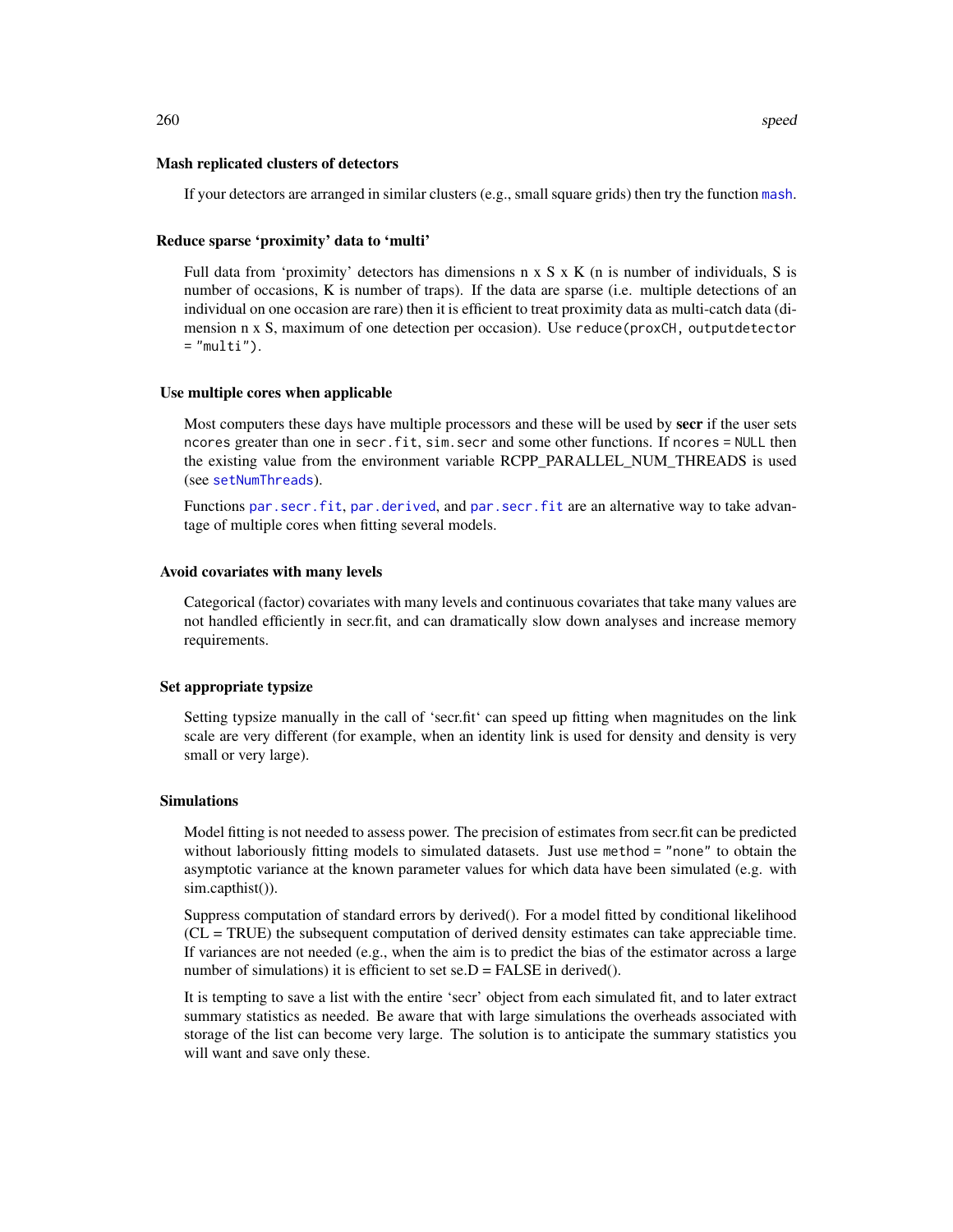#### stoatDNA 261

#### References

Claeskens, G. and Hjort N. L. (2008) *Model Selection and Model Averaging*. Cambridge: Cambridge University Press.

#### Examples

```
## Not run:
## compare timing of combined model with separate single-session models
## for 5-session ovenbird mistnetting data: 2977/78 = 38-fold difference
setNumThreads(7)
system.time(fit1 <- secr.fit(ovenCH, buffer = 300, trace = FALSE,
   model = list(D \sim session, g\emptyset \sim session, sigma \sim session)))
## user system elapsed
## 1837.71 31.81 730.56
system.time(fit2 <- lapply (ovenCH, secr.fit, buffer = 300, trace = FALSE))
## user system elapsed
## 43.74 0.46 11.13
## ratio of density estimates
collate(fitt)[1,1,1,"D"] / sapply(fitt2, function(x) predict(x)[TD", "estimate"])## session=2005 session=2006 session=2007 session=2008 session=2009
## 1.0000198 1.0000603 0.9999761 0.9999737 0.9999539
## End(Not run)
```
stoatDNA *Stoat DNA Data*

#### Description

Data of A. E. Byrom from a study of stoats (*Mustela erminea*) in New Zealand. Individuals were identified from DNA in hair samples.

#### Usage

stoatCH stoat.model.HN stoat.model.EX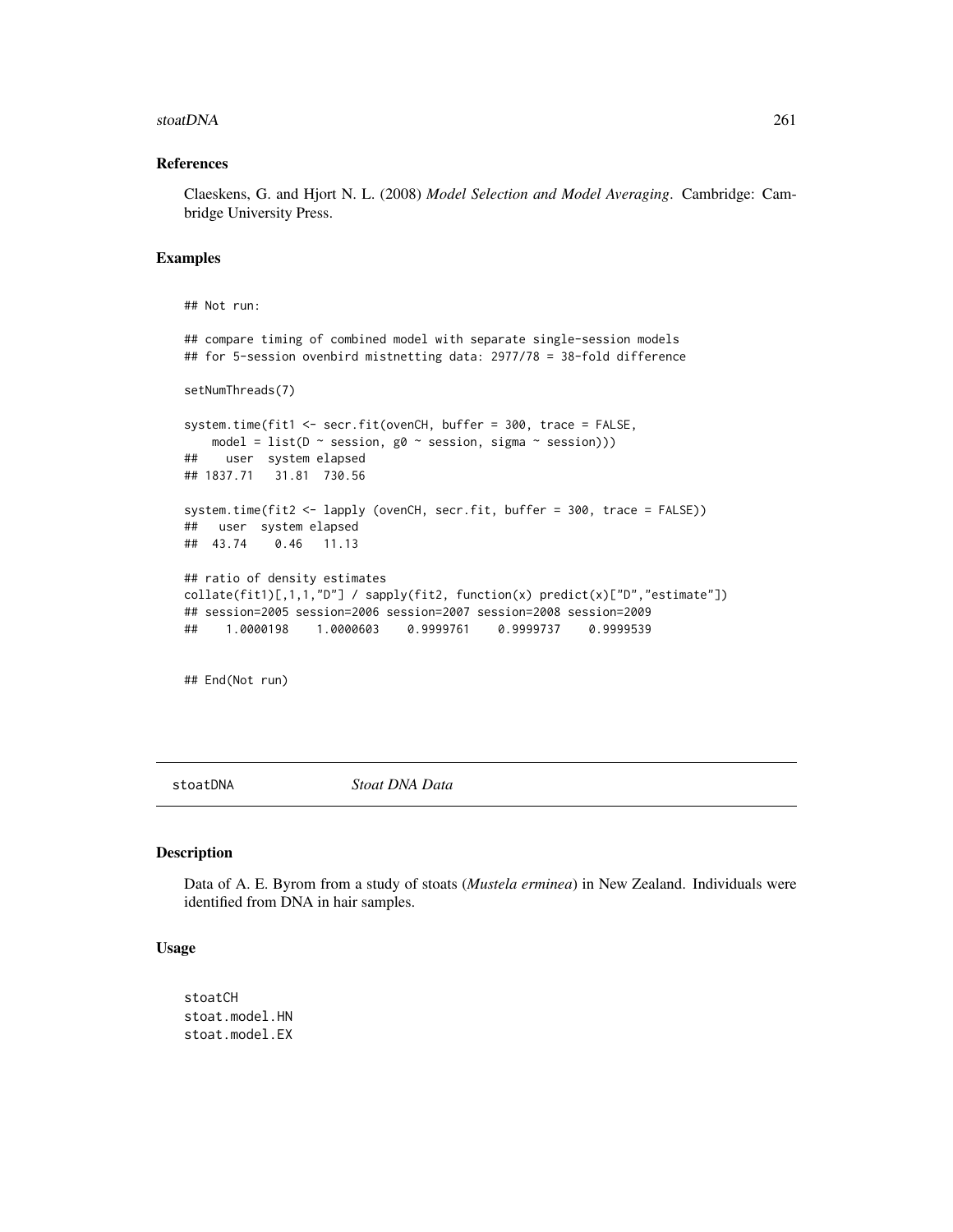#### Details

The data are from a pilot study of stoats in red beech (*Nothofagus fusca*) forest in the Matakitaki Valley, South Island, New Zealand. Sticky hair-sampling tubes  $(n = 94)$  were placed on a 3-km x 3km grid with 500-m spacing between lines and 250-m spacing along lines. Tubes were baited with rabbit meat and checked daily for 7 days, starting on 15 December 2001. Stoat hair samples were identified to individual using DNA microsatellites amplified by PCR from follicular tissue (Gleeson et al. 2010). Six loci were amplified and the mean number of alleles was 7.3 per locus. Not all loci could be amplified in 27% of samples. A total of 40 hair samples were collected (Gleeson et al. 2010), but only 30 appear in this dataset; the rest presumably did not yield sufficient DNA for genotyping.

The data are provided as a single-session capthist object 'stoatCH'. Hair tubes are 'proximity' detectors which allow an individual to be detected at multiple detectors on one occasion (day), but there are no multiple detections in this dataset and for historical reasons the data are provided as detector type 'multi'. Two pre-fitted models are included: stoat.model.HN and stoat.model.EX.

| Object         | Description                                              |
|----------------|----------------------------------------------------------|
| stoatCH        | capthist object                                          |
| stoat.model.HN | fitted secr model – null, halfnormal detection function  |
| stoat.model.EX | fitted secr model – null, exponential detection function |

#### Note

The log-likelihood values reported for these data by secr.fit differ by a constant from those published by Efford et al. (2009) because the earlier version of DENSITY used in that analysis did not include the multinomial coefficient, which in this case is log(20!) or about +42.336. The previous analysis also used a coarser habitat mask than the default in secr  $(32 \times 32 \text{ rather than } 64 \times \text{m})$ 64) and this slightly alters the log-likelihood and ∆AIC values.

Fitting the hazard-rate detection function previously required the shape parameter z (or b) to be fixed, but the model can be fitted in **secr** without fixing z. However, the hazard rate function can cause problems owing to its long tail, and it is not recommended. The check on the buffer width, usually applied automatically on completion of secr.fit, causes an error and must be suppressed with biasLimit = NA (see Examples).

Gleeson et al. (2010) address the question of whether there is enough variability at the sampled microsatellite loci to distinguish individuals. The reference to 98 sampling sites in that paper is a minor error (A. E. Byrom pers. comm.).

## Source

Efford, M. G., Borchers D. L. and Byrom, A. E. (2009) Density estimation by spatially explicit capture-recapture: likelihood-based methods. In: D. L. Thomson, E. G. Cooch and M. J. Conroy (eds) *Modeling Demographic Processes in Marked Populations*. Springer, New York. Pp. 255–269.

#### References

Gleeson, D. M., Byrom, A. E. and Howitt, R. L. J. (2010) Non-invasive methods for genotyping of stoats (*Mustela erminea*) in New Zealand: potential for field applications. *New Zealand Journal of Ecology* 34, 356–359. Available on-line at <https://newzealandecology.org/nzje/2936/>.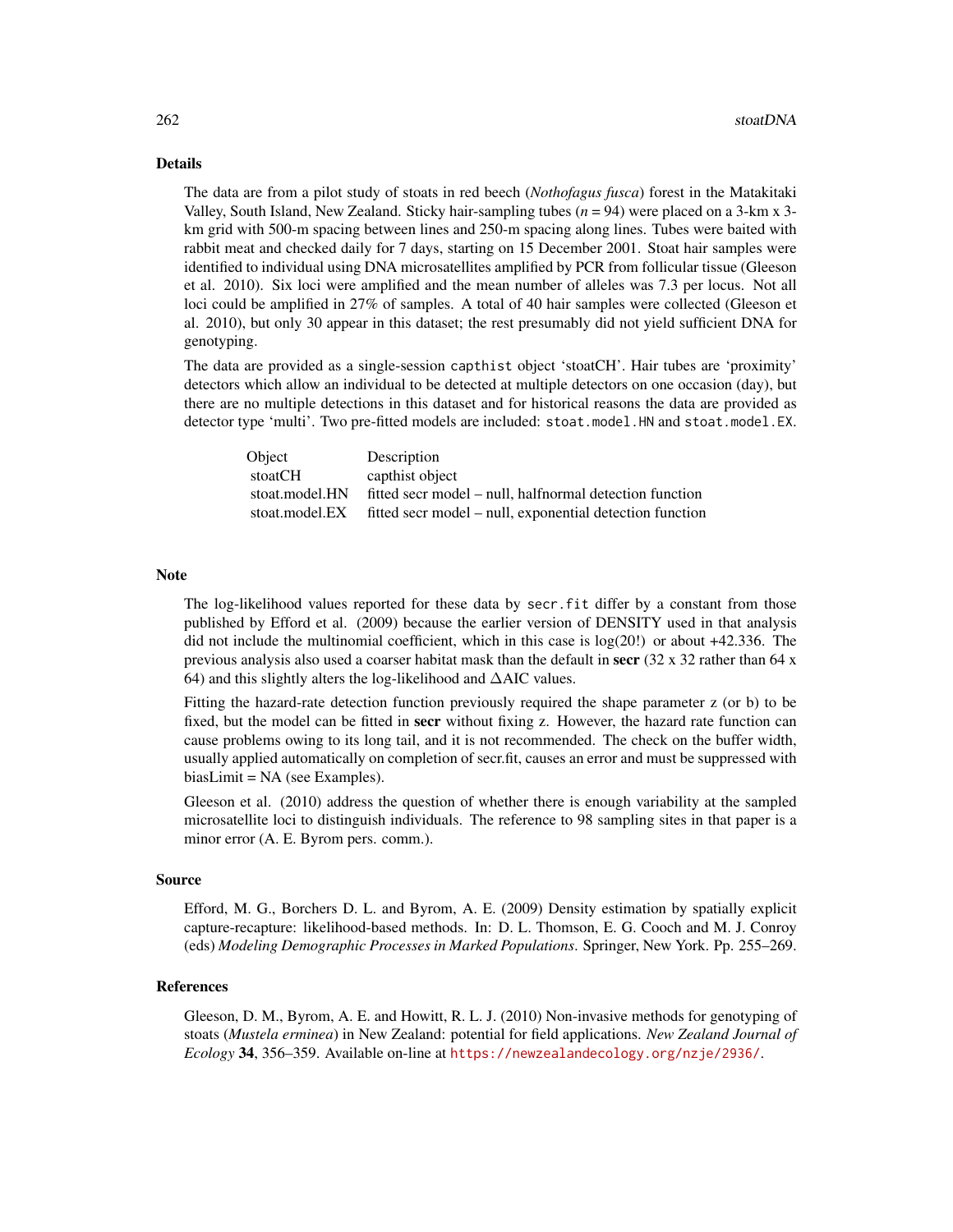# strip.legend 263

## See Also

[capthist](#page-24-0), [Detection functions](#page-0-0), [secr.fit](#page-218-0)

#### Examples

```
summary(stoatCH)
## Not run:
stoat.model.HN <- secr.fit(stoatCH, buffer = 1000, detectfn = 0)
# this generates an error unless we use biasLimit = NA
# to suppress the default bias check
stoat.model.EX <- secr.fit(stoatCH, buffer = 1000, detectfn = 2)
confint(stoat.model.HN, "D")
## Profile likelihood interval(s)...
## lcl ucl
## D 0.01275125 0.04055662
## End(Not run)
## plot fitted detection functions
xv \leq -\text{seq}(0,800,10)plot(stat_model.EX, xval = xv, ylim = c(0, 0.12), limits = FALSE,lty = 2)
plot(stoat.model.HN, xval = xv, limits = FALSE, lty = 1, add = TRUE)
## review density estimates
collate(stoat.model.HN, stoat.model.EX,
    realnames = "D", perm = c(2,3,4,1))
modelAverage(stoat.model.HN, stoat.model.EX, realnames = "D")
```
strip.legend *Colour Strip Legend*

#### Description

This function is used with shaded plots to display a legend.

# Usage

```
strip.legend(xy, legend, col, legendtype = c("breaks", "intervals", "other"),tileborder = NA, height = 0.5, width = 0.06, inset = 0.06, text.offset = 0.02,
 text.cex = 0.9, xpd = TRUE, scale = 1, title = "", box = NA, box.col = par()$bg)
```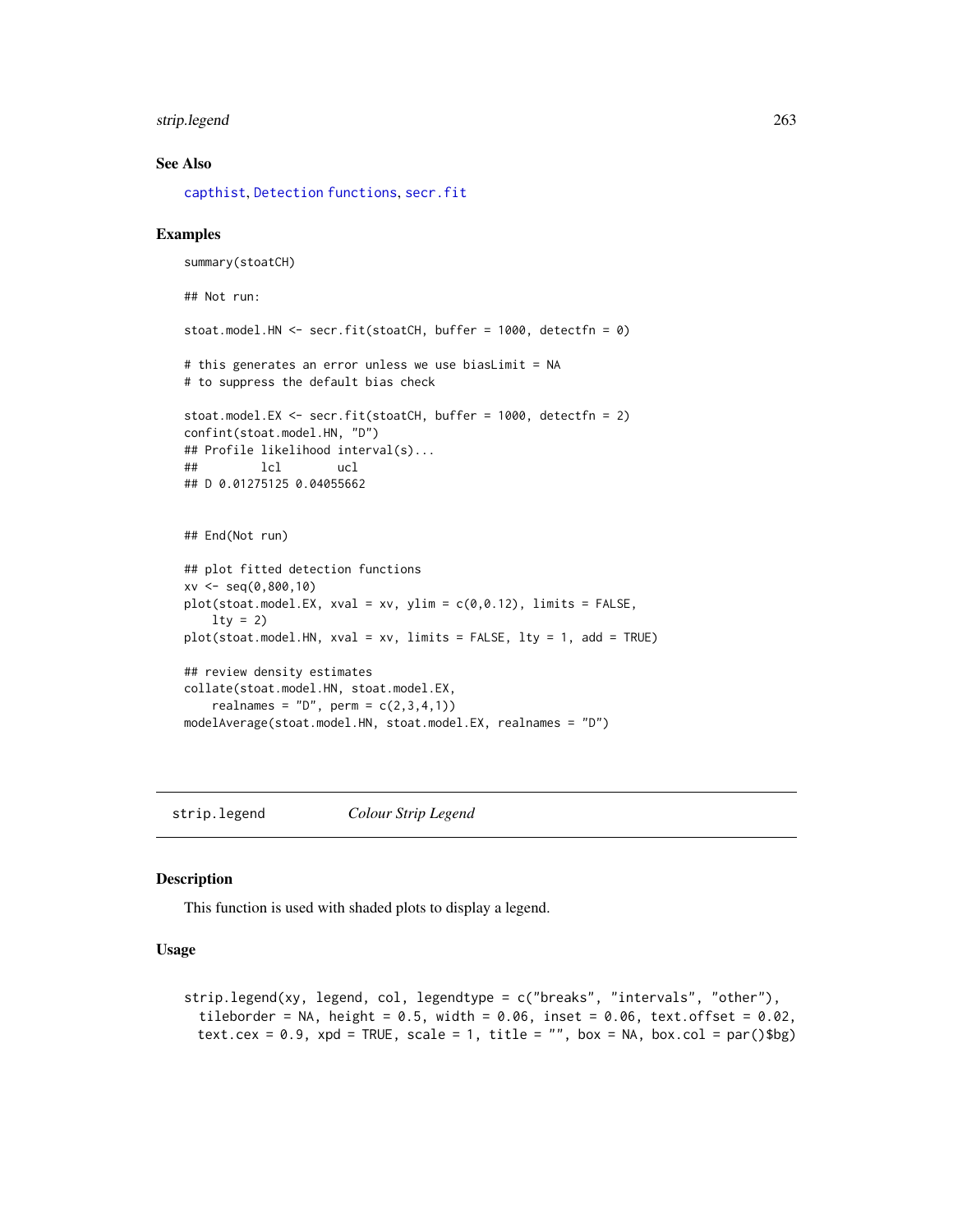#### **Arguments**

| XV          | location of legend (see Details)                                                            |
|-------------|---------------------------------------------------------------------------------------------|
| legend      | character vector (see Details)                                                              |
| col         | vector of colour values                                                                     |
| legendtype  | character                                                                                   |
| tileborder  | colour of lines around each tile in the colour strip. Use NA for none.                      |
| height      | height of colour strip as a fraction of the plot dimensions                                 |
| width       | width of colour strip as a fraction of the plot dimensions                                  |
| inset       | spacing between legend and outside plot boundary, as a fraction of the plot di-<br>mensions |
| text.offset | spacing between colour strip and text, as a fraction of the plot dimensions                 |
| text.cex    | size of text font                                                                           |
| xpd         | logical, if TRUE the legend will use the margins of the plot                                |
| scale       | numeric; each value x will be displayed as scale * x                                        |
| title       | text displayed above legend                                                                 |
| box         | colour of frame, if framed, otherwise NA                                                    |
| box.col     | colour of background, if framed, otherwise ignored                                          |

### Details

The location of the legend is determined by xy which may be one of the character values "topright", "topleft", "bottomright", "bottomleft", "right", "left", or the x-y coordinates (in user units) of the top-left corner of the colour strip. Coordinates may be given as a vector or a list, and the output from [locator](#page-0-0)(1) is suitable.

For more on colours, see notes in [plot.mask](#page-158-0) and [colors](#page-0-0) and [terrain.colors](#page-0-0)

If legendtype = 'breaks' then labels are placed at the class boundaries; otherwise, the labels are centred vertically. If legendtype = 'breaks' or legendtype = 'intervals' then numeric values are extracted from the input, otherwise the text strings in legend are used as provided.

The legend itself may be provided as a vector of values or as the class labels output from [plot.mask](#page-158-0). Class labels are generated by [cut](#page-0-0) in the form  $(0,20]$ ',  $(20,40]$ ', etc. These are parsed to construct either breaks (0,20,40,...) or intervals ('0-20', '20-40',...) as requested in the legendtype argument.

box may also be TRUE/FALSE; if TRUE the foreground colour is used par()\$fg.

# Value

Invisibly returns a vector of user coordinates for the left, right, bottom and top of the colour strip.

#### **Note**

From secr 2.9.0, the default behaviour of plot.mask is to call strip.legend to display a legend in the top right of the plot, labeled at breaks.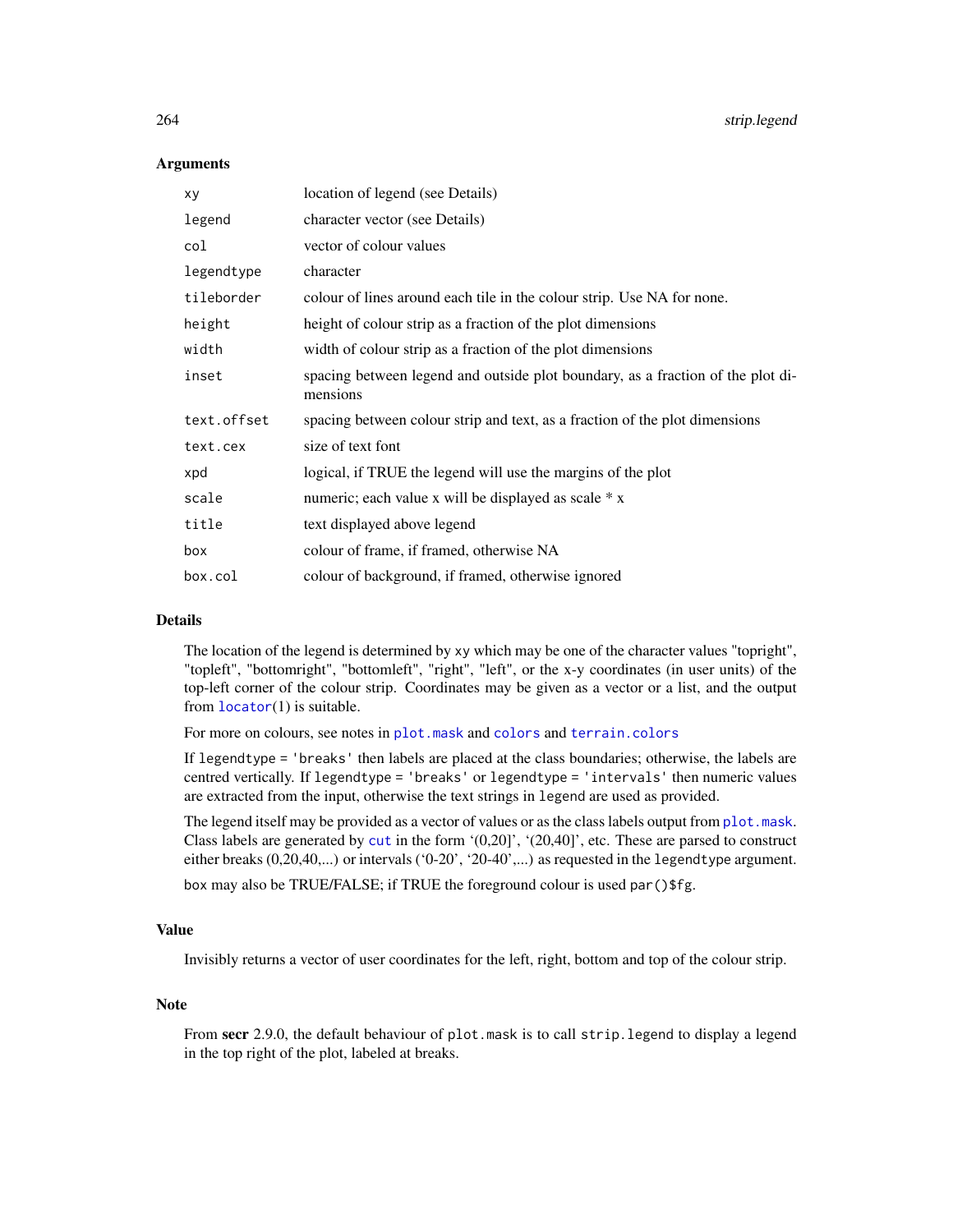## subset.capthist 265

#### See Also

[plot.mask](#page-158-0)

## Examples

```
temptrap <- make.grid()
tempmask <- make.mask(temptrap)
covariates (tempmask) <- data.frame(circle =
   exp(-(tempmask$x^2 + tempmask$y^2)/10000) )
tmpleg <- plot (tempmask, covariate = "circle", dots = FALSE,
   breaks = 10, legend = FALSE)
strip.legend (xy = 'topright', col = terrain.colors(10),
   legend = tmpleg, title = "Test plot")
if (interactive()) {
    ## a custom axis using the returned values
   par(max = c(2, 2, 2, 6))plot (tempmask, covariate = "circle", dots = FALSE,
        breaks = 10, legend = FALSE)b \le strip.legend (locator(1), col = terrain.colors(10),
        legendtype = "other", legend = " ", title = "Test plot",
        height = 0.3, box = NA)
    axis(side = 4, pos = b[2]+5, at = seq(b[4], b[3], length = 3),lab = seq(0, 1, 0.5), las = 1, tck = -0.02)
   par(max = c(5, 4, 4, 2) + 0.1) ## reset to default
}
```
subset.capthist *Subset or Split capthist Object*

#### Description

Create a new capthist object or list of objects by selecting rows (individuals), columns (occasions) and traps from an existing capthist object.

## Usage

```
## S3 method for class 'capthist'
subset(x, subset = NULL, occasions = NULL, traps = NULL,sessions = NULL, cutval = NULL, dropnullCH = TRUE, dropnullocc = FALSE,
   dropunused = TRUE, droplowsignals = TRUE, dropNAsignals = FALSE,
   cutabssignal = TRUE, renumber = FALSE, ...)
## S3 method for class 'capthist'
split(x, f, drop = FALSE, prefix = "S", bytrap = FALSE,byoccasion = FALSE, ...)
```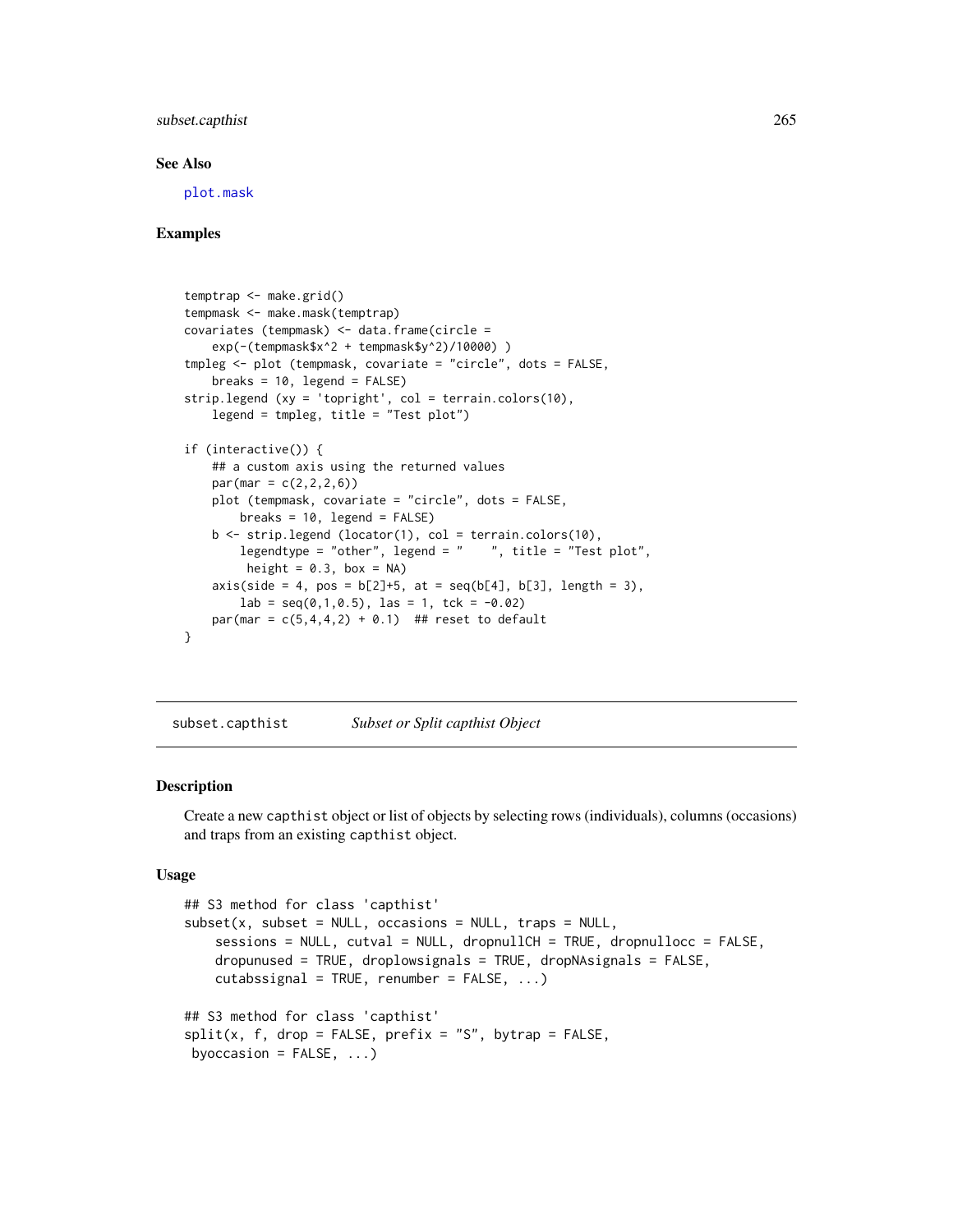## **Arguments**

| $\mathsf{x}$   | object of class capthist                                                                                       |
|----------------|----------------------------------------------------------------------------------------------------------------|
| subset         | vector of subscripts to select rows (individuals) (see Details for variations)                                 |
| occasions      | vector of subscripts to select columns (occasions)                                                             |
| traps          | vector of subscripts to select detectors (traps)                                                               |
| sessions       | vector of subscripts to select sessions                                                                        |
| cutval         | new threshold for signal strength                                                                              |
| dropnullCH     | logical for whether null (all-zero) capture histories should be dropped                                        |
| dropnullocc    | logical for whether occasions with no detections should be dropped                                             |
| dropunused     | logical for whether never-used detectors should be dropped                                                     |
| droplowsignals | logical for whether cutval should be applied at each microphone rather than to<br>sound as a whole             |
| dropNAsignals  | logical for whether detections with missing signal should be dropped                                           |
| cutabssignal   | logical for whether to apply cutval to absolute signal strength or the difference<br>between signal and noise  |
| renumber       | logical for whether row.names should be replaced with sequence number in new<br>capthist                       |
| $\mathsf{f}$   | factor or object that may be coerced to a factor                                                               |
| drop           | logical indicating if levels that do not occur should be dropped (if f is a factor)                            |
| prefix         | a character prefix to be used for component names when values of f are numeric                                 |
| bytrap         | logical; if TRUE then each level of f identifies traps to include                                              |
| byoccasion     | logical; if TRUE then each level of f identifies occasions to include                                          |
| .              | other arguments passed to subset.capthist (split.capthist) or to optional subset<br>function (subset.capthist) |

## Details

Subscript vectors may be either logical- (length equal to the relevant dimension of x), character- or integer-valued. Subsetting is applied to attributes (e.g. covariates, traps) as appropriate. The default action is to include all animals, occasions, and detectors if the relevant argument is omitted.

When traps is provided, detections at other detectors are set to zero, as if the detector had not been used, and the corresponding rows are removed from traps. If the detector type is 'proximity' then selecting traps also reduces the third dimension of the capthist array.

split generates a list in which each component is a capthist object. Each component corresponds to a level of f. Multi-session capthists are accepted in  $\sec r$   $> = 4.4.0$ ; f should then be a list of factors with one component per session and the same levels in all.

To combine (pool) occasions use [reduce.capthist](#page-200-0). There is no equivalent of unlist for lists of capthist objects.

The effect of droplowsignals = FALSE is to retain below-threshold measurements of signal strength on all channels (microphones) as long as the signal is above cutval on at least one. In this case all retained sounds are treated as detected on all microphones. This fails when signals are already missing on some channels.

Subsetting is awkward with multi-session input when the criterion is an individual covariate. See the Examples for one way this can be tackled.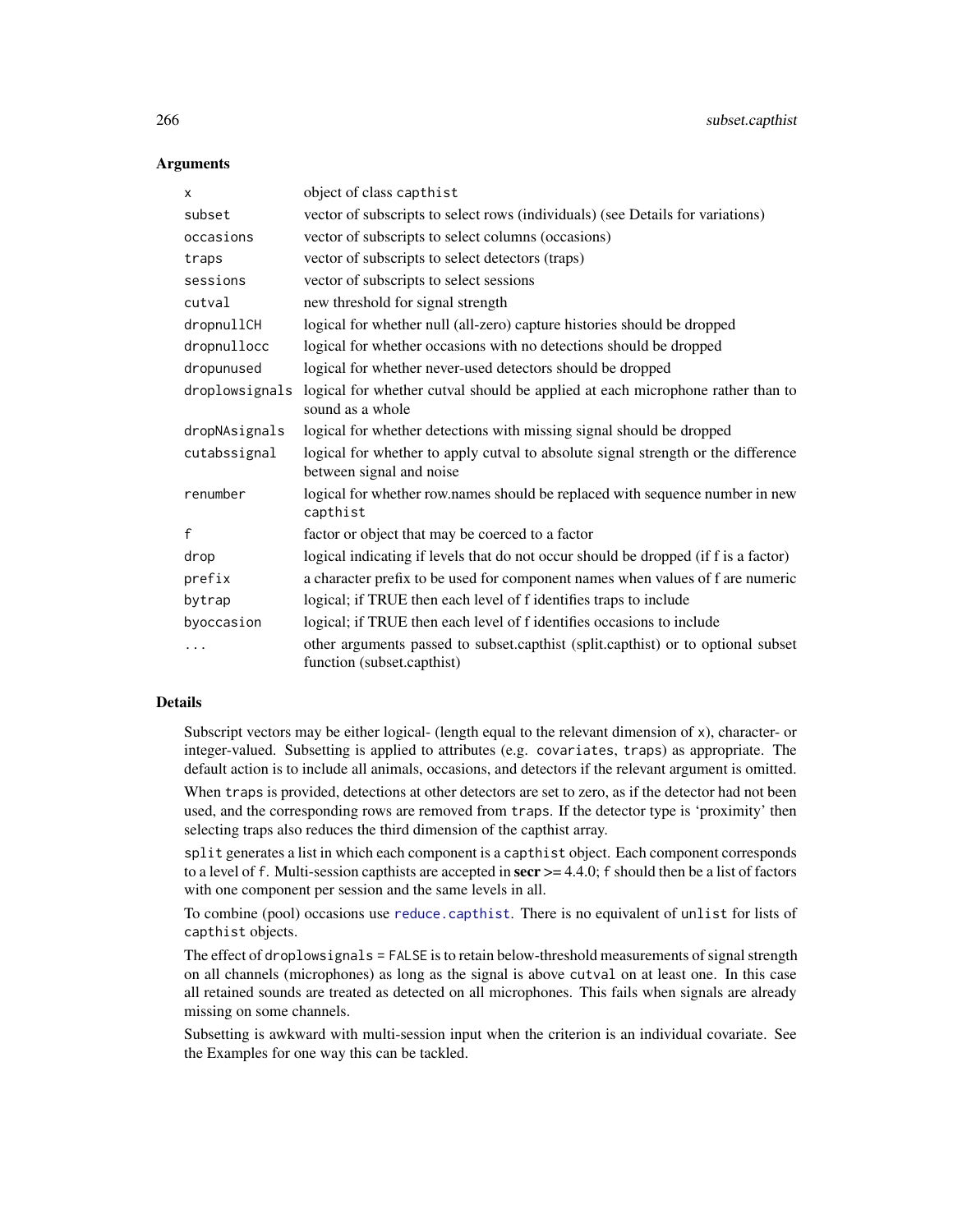#### subset.capthist 267

#### Value

capthist object with the requested subset of observations, or a list of such objects (i.e., a multisession capthist object). List input results in list output, except when a single session is selected.

#### See Also

[capthist](#page-24-0), [rbind.capthist](#page-186-0), [reduce.capthist](#page-200-0)

```
tempcapt \le sim.capthist (make.grid(nx = 6, ny = 6), noccasions = 6)
summary(subset(tempcapt, occasions = c(1,3,5)))
## Consider `proximity' detections at a random subset of detectors
## This would not make sense for `multi' detectors, as the
## excluded detectors influence detection probabilities in
## sim.capthist.
tempcapt2 <- sim.capthist (make.grid(nx = 6, ny = 6,
    detection = "proximity"), noccasions = 6)
tempcapt3 <- subset(tempcapt2, traps = sample(1:36, 18,
   replace = FALSE))
summary(tempcapt3)
plot(tempcapt3)
tempcapt4 <- split (tempcapt2, f = sample (c("A","B"),
   nrow(tempcapt2), replace = TRUE))
summary(tempcapt4)
## Split out captures on alternate rows of a grid
tempcapt5 <- split(captdata, f = rep(1:2, 50), bytrap = TRUE)
summary(tempcapt5)
## Divide one session into two by occasion
tempcapt6 <- split(captdata, f = factor(c(1,1,2,2,2)), byoccasion = TRUE)
summary(tempcapt6)
## Applying a covariate criterion across all sessions of a
## multi-session capthist object e.g. selecting male ovenbirds from the
## 2005--2009 ovenCH dataset. We include a restriction on occasions
## to demonstrate the use of 'MoreArgs'. Note that mapply() creates a
## list, and the class of the output must be restored manually.
ovenCH.males <- mapply(subset, ovenCH,
    subset = lapply(ovenCH, function(x) covariates(x)$Sex == 'M''),
   MoreArgs = list(occasions = 1:5))
class(ovenCH.males) <- class(ovenCH)
summary(ovenCH.males, terse = TRUE)
## A simpler approach using a function to define subset
subsetfn <- function(x, sex) covariates(x)$Sex == sex
```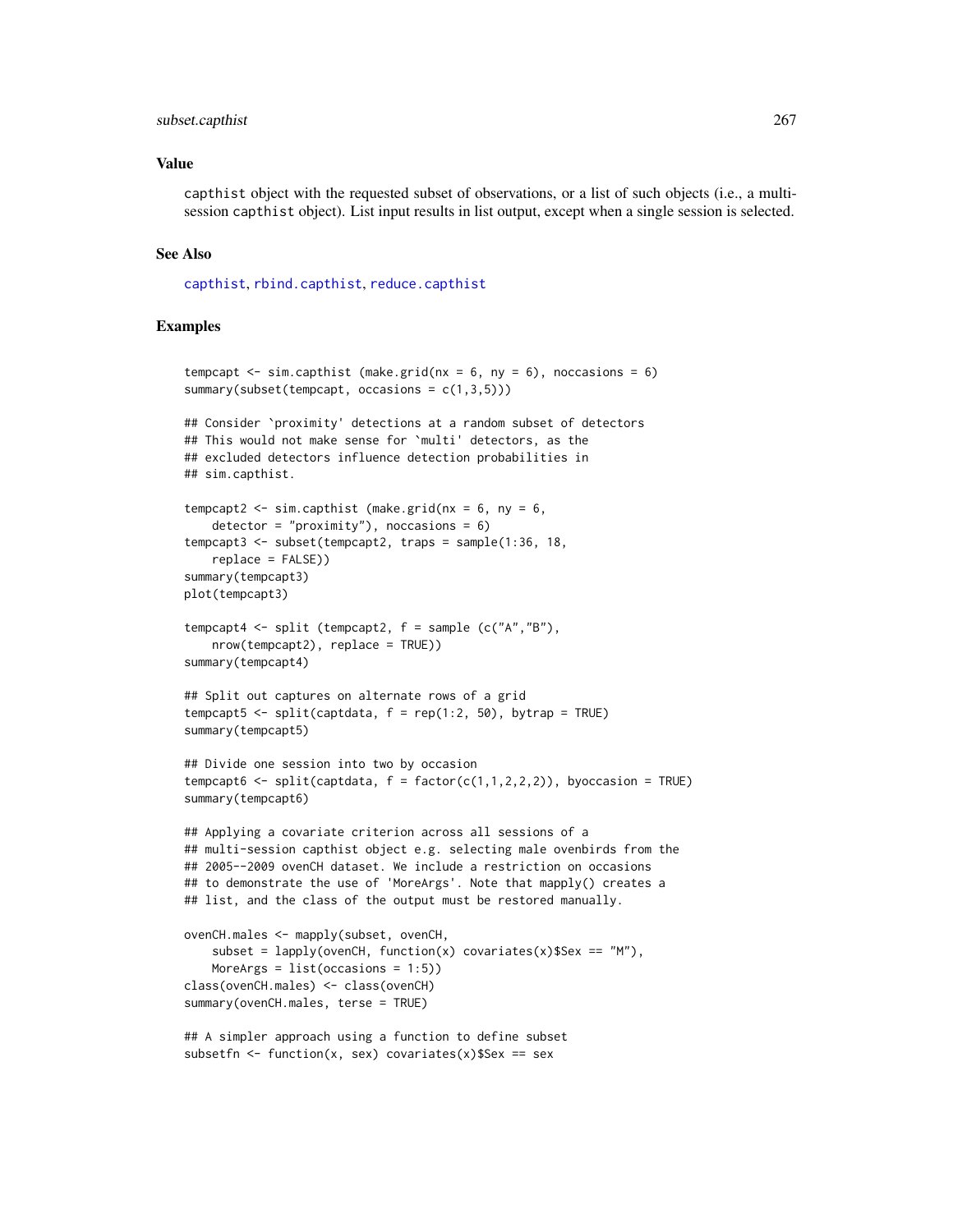```
ovenCH.males <- subset(ovenCH, subset = subsetfn, sex = "M")
summary(ovenCH.males, terse = TRUE)
```
subset.mask *Subset, Split or Combine Mask Objects*

# Description

Retain selected rows of a mask object.

## Usage

```
## S3 method for class 'mask'
subset(x, subset, ...)
## S3 method for class 'mask'
split(x, f, drop = FALSE, clusters = NULL, ...)## S3 method for class 'mask'
rbind(...)
```
## Arguments

| X            | mask object                                                                         |
|--------------|-------------------------------------------------------------------------------------|
| subset       | numeric or logical vector to select rows of mask                                    |
| $\mathbf{f}$ | factor or object that may be coerced to a factor                                    |
| drop         | logical indicating if levels that do not occur should be dropped (if f is a factor) |
| clusters     | list of traps objects, each defining a cluster (alternative to f)                   |
| $\ddotsc$    | two or more mask objects (rbind only)                                               |

## Details

The subscripts in subset may be of type integer, character or logical as described in [Extract](#page-0-0).

The split method may use either a factor f with one value for each row or a list of clusters, each a traps object. The output mask corresponding to each cluster is the subset of the original mask points that lie within buffer of a trap within the cluster; buffer is computed as the maximum distance between a mask point in x and any detector in clusters. Sub-masks specified with clusters may overlap.

Covariates are ignored by rbind.mask.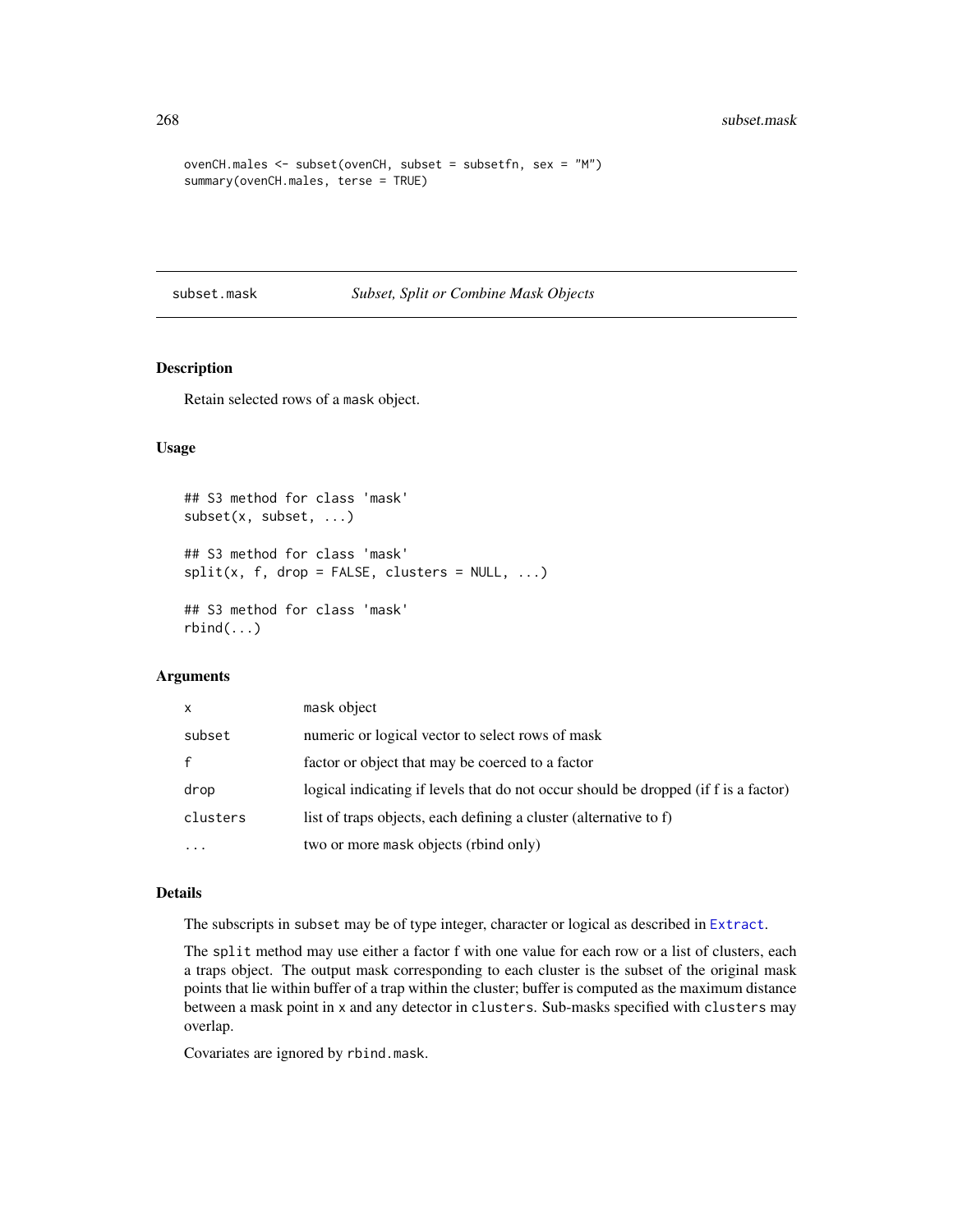# subset.popn 269

## Value

For subset, an object of class 'mask' with only the requested subset of rows and 'type' attribute set to 'subset'.

For split, a list of mask objects.

For rbind, an object of class 'mask' with all unique rows from the masks in ..., and 'type' attribute set to 'rbind'.

#### Warning

The spacing attribute is carried over from the input (it is not updated automatically). In the case of very sparse masks (i.e. those with isolated points) this may lead to an unexpected value for this attribute. (Automatic updating requires excessive computation time and/or memory for very large masks).

## See Also

[mask](#page-127-0)

## Examples

```
tempmask <- make.mask(make.grid())
OK <- (tempmask$x + tempmask$y) > 100
tempmask <- subset(tempmask, subset = OK)
plot(tempmask)
```
subset.popn *Subset popn Object*

## Description

Retain selected rows of a popn object.

## Usage

```
## S3 method for class 'popn'
subset(x, subset = NULL, sessions = NULL, poly = NULL,poly.habitat = TRUE, keep.poly = TRUE, renumber = FALSE, ...)
```

| X            | popn object                                                              |
|--------------|--------------------------------------------------------------------------|
| subset       | vector to subscript the rows of x                                        |
| sessions     | vector to subscript sessions if x is a multi-session population          |
| poly         | bounding polygon (see Details)                                           |
| poly.habitat | logical for whether poly represents habitat or its inverse (non-habitat) |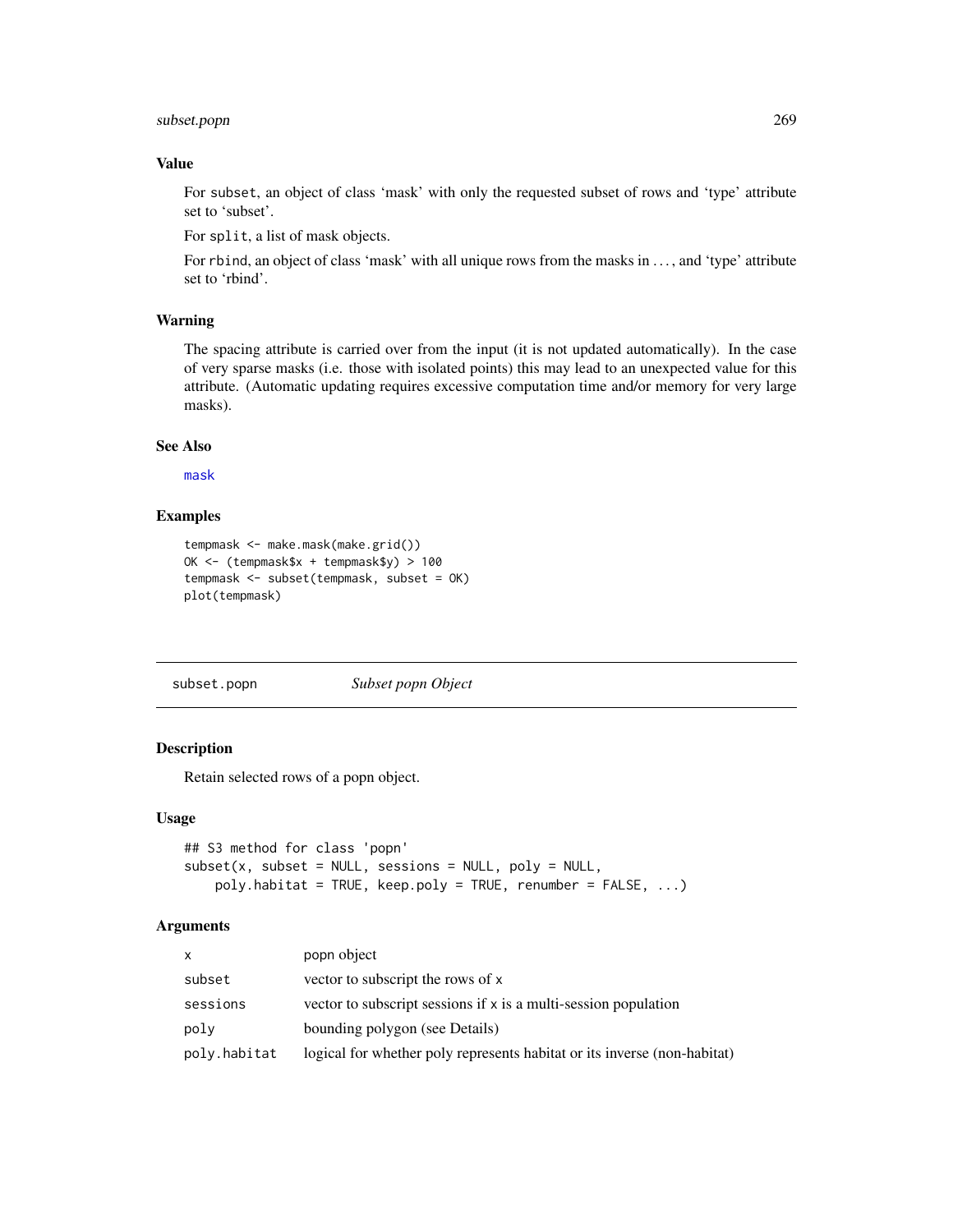| keep.polv | logical; if TRUE any bounding polygon is saved as the attribute 'polygon' |
|-----------|---------------------------------------------------------------------------|
| renumber  | logical for whether to renumber rows in output                            |
| $\cdots$  | arguments passed to other functions                                       |

## Details

The subscripts in subset may be of type integer, character or logical as described in [Extract](#page-0-0). By default, all rows are retained.

In the case of a multi-session popn object (a list of populations), subset may be a list with one component for the subscripts in each new session.

If poly is specified, points outside poly are dropped. poly may be one of the types descrbed in [boundarytoSF](#page-97-0).

## Value

An object of class popn with only the requested subset of rows. Subsetting is applied to the covariates attribute if this is present. Attributes 'Ndist' and 'model2D' are set to NULL.

#### See Also

[popn](#page-171-0)

## Examples

```
temppop \le sim.popn (D = 10, expand.grid(x = c(0,100), y =
   c(0,100), buffer = 50)
## 50% binomial sample of simulated population
temppops <- subset(temppop, runif(nrow(temppop)) < 0.5)
plot(temppop)
plot(temppops, add = TRUE, pch = 16)
```
subset.traps *Subset traps Object*

## Description

Retain selected rows of a traps object.

## Usage

```
## S3 method for class 'traps'
subset(x, subset = NULL, occasions = NULL, ...)## S3 method for class 'traps'
split(x, f, drop = FALSE, prefix = "S", by occasion = FALSE, ...)
```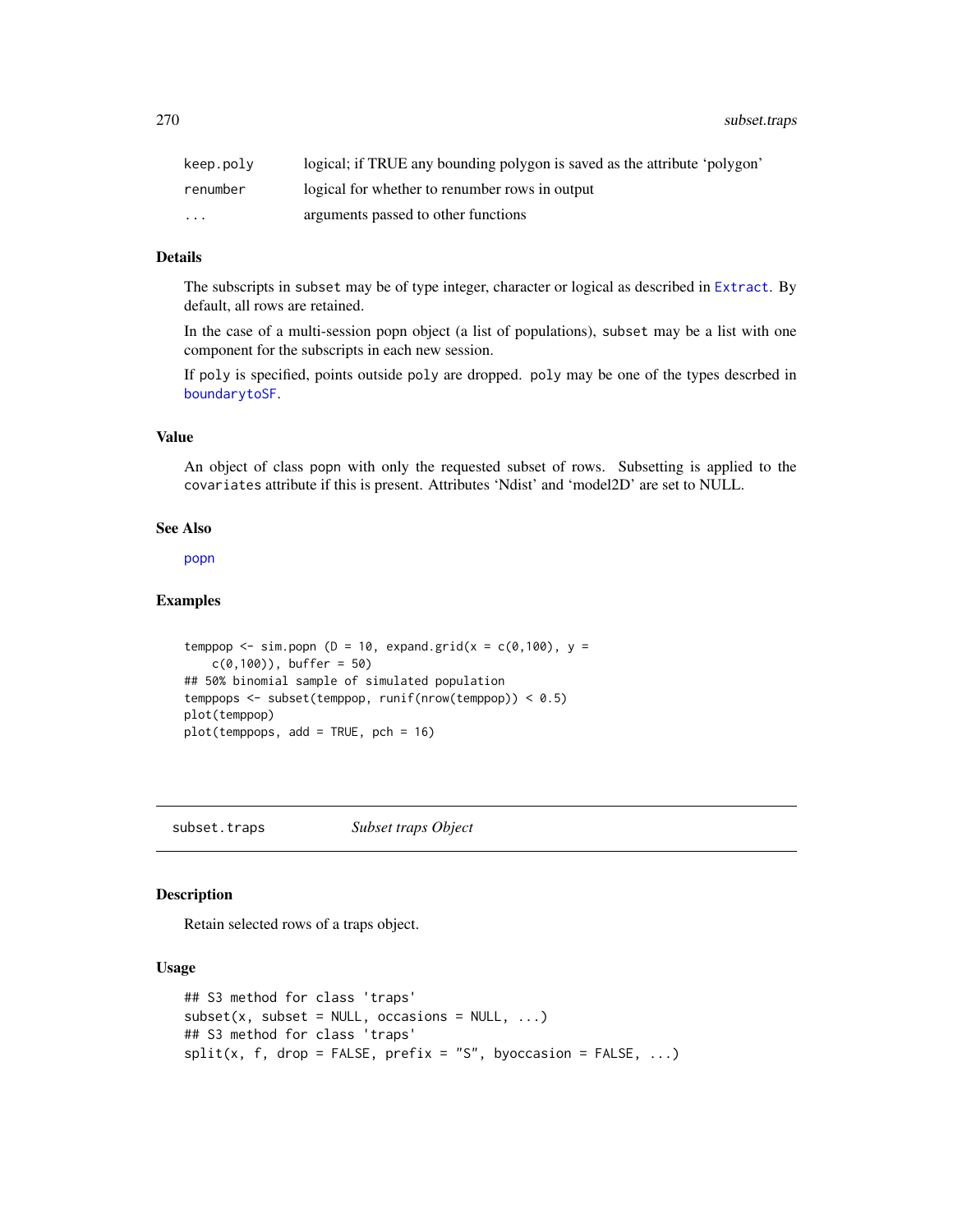## subset.traps 271

#### **Arguments**

| $\mathsf{x}$ | traps object                                                                        |
|--------------|-------------------------------------------------------------------------------------|
| subset       | vector to subscript the rows of x                                                   |
| occasions    | vector to subscript columns in $usage(x)$                                           |
| .            | arguments passed to other functions or to optional subset function (subset.traps)   |
| $\mathbf{f}$ | factor or object that may be coerced to a factor                                    |
| drop         | logical indicating if levels that do not occur should be dropped (if f is a factor) |
| prefix       | a character prefix to be used for component names when values of f are numeric      |
| byoccasion   | logical; if TRUE then f is used to split occasions                                  |

## Details

The subscripts in subset may be of type integer, character or logical as described in [Extract](#page-0-0). By default, all rows are retained.

In the case of 'polygon' and 'transect' detectors, subsetting is done at the level of whole polygons or transects. subset should therefore have the same length as levels(polyID(x)) or levels(transectID(x)).

split generates a list in which each component is a traps object. Each component corresponds to a level of f. The argument x of split cannot be a list (i.e. x must be a single-session traps object).

If the levels of f are numeric, from version 2.10.3 a leading zero is inserted in the names of the output list to maintain the sort order.

## Value

An object of class traps with only the requested subset of rows. Subsetting is applied to usage and covariates attributes if these are present.

Splitting with byoccasion = TRUE produces a list of traps objects, each with usage codes for a subset of occasions. Traps not used on any occasion within a session are automatically dropped from that session.

#### See Also

[traps](#page-287-0), [rbind.traps](#page-190-0)

```
## odd-numbered traps only, using modulo operator
temptrap \leq make.grid(nx = 7, ny = 7)
t2 <- subset(temptrap, as.logical(1:nrow(temptrap) %% 2))
plot(t2)
## this works also for even number of rows, but must change 'outer' call
```

```
temptrap \leq make.grid(nx = 8, ny = 8)
t3 <- subset(temptrap, !as.logical(outer(1:8,1:8,'+')%%2))
plot(t3)
```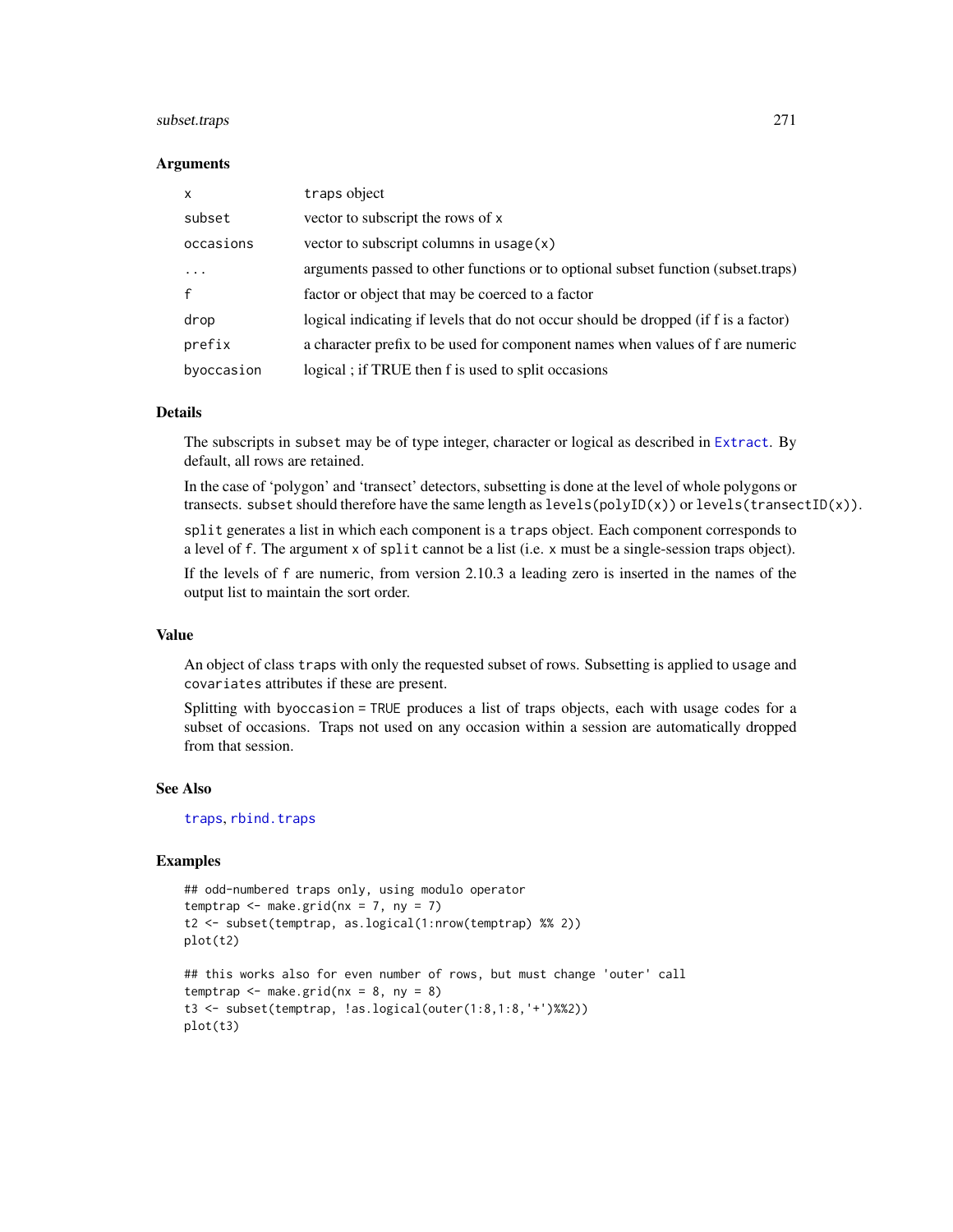suggest.buffer *Mask Buffer Width*

#### Description

Determines a suitable buffer width for an integration [mask.](#page-127-0) The 'buffer' in question defines a concave polygon around a detector array constructed using make.mask with type = "trapbuffer". The method relies on an approximation to the bias of maximum likelihood density estimates (M. Efford unpubl).

#### Usage

```
suggest.buffer(object, detectfn = NULL, detectpar = NULL,
    noccasions = NULL, ignoreusage = FALSE, ncores = NULL, RBtarget = 0.001,
    interval = NULL, binomN = NULL, ...bias.D (buffer, traps, detectfn, detectpar, noccasions, binomN = NULL,
```

```
control = NULL
```
#### Arguments

| object      | single-session 'secr', 'traps' or 'capthist' object                                                             |
|-------------|-----------------------------------------------------------------------------------------------------------------|
| detectfn    | integer code or character string for shape of detection function $0 = \text{halfnormal}$<br>$etc. - see detect$ |
| detectpar   | list of values for named parameters of detection function – see detectpar                                       |
| noccasions  | number of sampling occasions                                                                                    |
| ignoreusage | logical for whether to discard usage information from traps (capthist)                                          |
| ncores      | integer number of threads to use for parallel processing                                                        |
| RBtarget    | numeric target for relative bias of density estimate                                                            |
| interval    | a vector containing the end-points of the interval to be searched                                               |
| binomN      | integer code for distribution of counts (see secr. fit)                                                         |
| .           | other argument(s) passed to bias. $D$                                                                           |
| buffer      | vector of buffer widths                                                                                         |
| traps       | 'traps' object                                                                                                  |
| control     | list of mostly obscure numerical settings (see Details)                                                         |

# Details

The basic input style of suggest.buffer uses a 'traps' object and a detection model specified by 'detectpar', 'detectfn' and 'noccasions', plus a target relative bias (RB). A numerical search is conducted for the buffer width that is predicted to deliver the requested RB. If interval is omitted it defaults to (1, 100S) where S is the spatial scale of the detection function (usually detectpar\$sigma).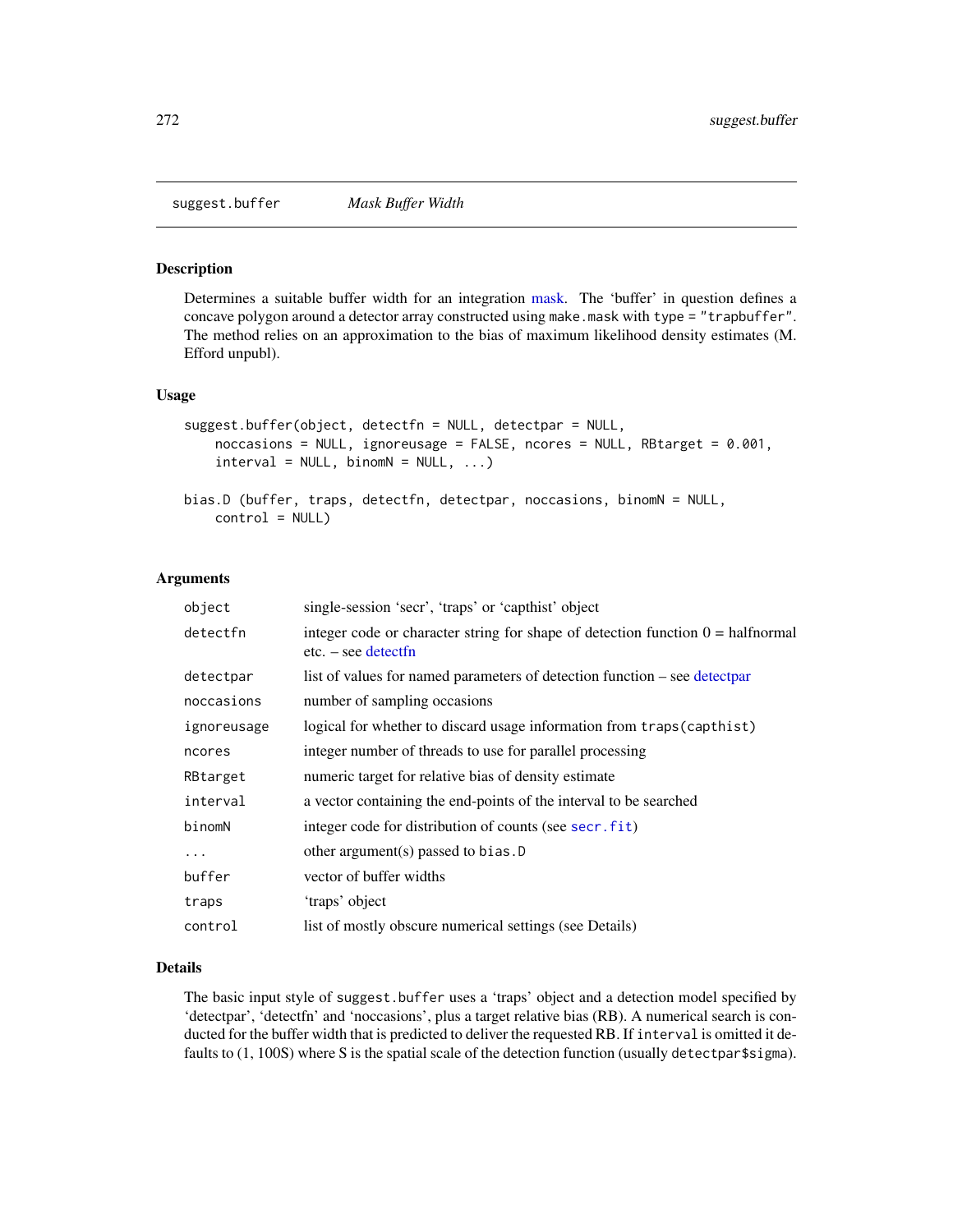#### suggest.buffer 273

An error is reported if the required buffer width is not within interval. This often happens with heavy-tailed detection functions (e.g., hazard-rate): choose another function, a larger RBtarget or a wider interval.

Setting ncores = NULL uses the existing value from the environment variable RCPP\_PARALLEL\_NUM\_THREADS (see [setNumThreads](#page-233-0)).

Convenient alternative input styles are –

- secr object containing a fitted model. Values of 'traps', 'detectpar', 'detectfn' and 'noccasions' are extracted from object and any values supplied for these arguments are ignored.
- capthist object containing raw data. If detectpar is not supplied then [autoini](#page-19-0) is used to get 'quick and dirty' values of g0 and sigma for a halfnormal detection function. noccasions is ignored. autoini tends to underestimate sigma, and the resulting buffer also tends to be too small.

bias.D is called internally by suggest.buffer.

## Value

suggest.buffer returns a scalar value for the suggested buffer width in metres, or a vector of such values in the case of a multi-session object.

bias.D returns a dataframe with columns buffer and RB.D (approximate bias of density estimate using finite buffer width, relative to estimate with infinite buffer).

## **Note**

The algorithm in bias.D uses one-dimensional numerical integration of a polar approximation to site-specific detection probability. This uses a further 3-part linear approximation for the length of contours of distance-to-nearest-detector  $(r)$  as a function of r.

The approximation seems to work well for a compact detector array, but it should not be taken as an estimate of the bias for any other purpose: do *not* report RB.D as "the relative bias of the density estimate". RB.D addresses only the effect of using a finite buffer. The effect of buffer width on final estimates should be checked with [mask.check](#page-128-0).

The default buffer type in make.mask, and hence in secr.fit, is 'traprect', not 'trapbuffer', but a buffer width that is adequate for 'trapbuffer' is always adequate for 'traprect'.

control contains various settings of little interest to the user.

The potential components of control are –

method = 1 code for method of modelling  $p(X)$  as a function of buffer  $(q(r))$ 

bfactor = 20  $q(r)$  vs  $p(X)$  calibration mask buffer width in multiples of trap spacing

masksample = 1000 maximum number of points sampled from calibration mask

spline.df = 10 effective degrees of freedom for smooth.spline

ncores = NULL integer number of cores

#### See Also

[mask](#page-127-0), [make.mask](#page-115-0), [mask.check](#page-128-0), [esa.plot](#page-71-0)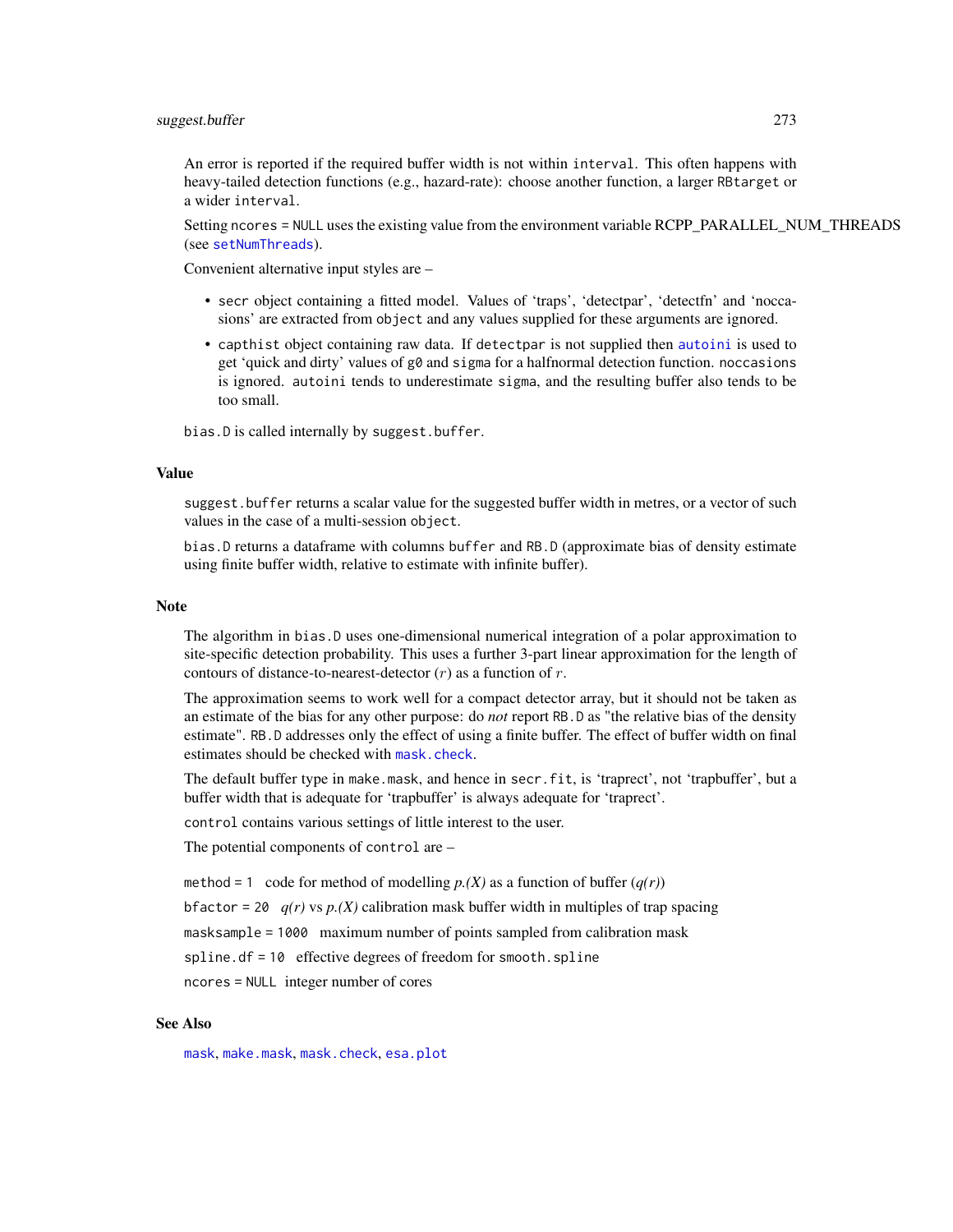# Examples

```
## Not run:
temptraps <- make.grid()
detpar \leftarrow list(g0 = 0.2, sigma = 25)
suggest.buffer(temptraps, "halfnormal", detpar, 5)
suggest.buffer(secrdemo.0)
suggest.buffer(ovenCH[[1]])
RB <- bias.D(50:150, temptraps, "halfnormal", detpar, 5)
plot(RB)
detpar <- list(g0 = 0.2, sigma = 25, z=5)RB <- bias.D(50:150, temptraps, "hazard rate", detpar, 5)
lines(RB)
## compare to esa plot
esa.plot (temptraps, max.buffer = 150, spacing = 4, detectfn = 0,
  detectpar = detpar, noccasions = 5, type = "density")
```

```
## compare detection histories and fitted model as input
suggest.buffer(captdata)
suggest.buffer(secrdemo.0)
```
## End(Not run)

summary.capthist *Summarise Detections*

#### Description

Concise description of capthist object.

## Usage

```
## S3 method for class 'capthist'
summary(object, terse = FALSE, moves = FALSE, ...)
## S3 method for class 'summary.capthist'
print(x, \ldots)counts(CHlist, counts = "M(t+1)")
```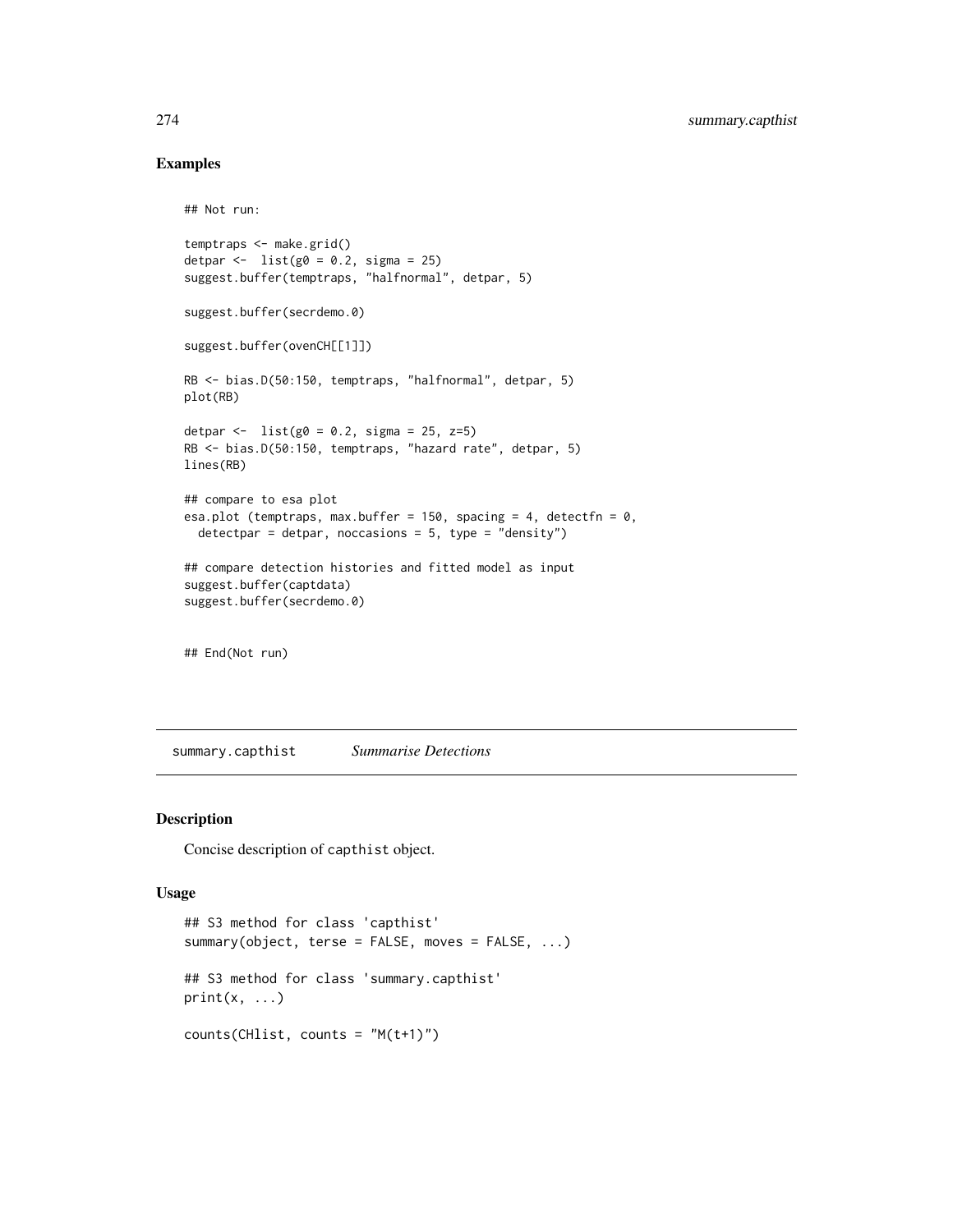# summary.capthist 275

## Arguments

| object | capthist object                                           |
|--------|-----------------------------------------------------------|
| terse  | logical; if TRUE return only summary counts               |
| moves  | logical; if TRUE then summary includes detected movements |
| x      | summary.capthist object                                   |
| .      | arguments passed to other functions                       |
| CHlist | capthist object, especially a multi-session object        |
| counts | character vector of count names                           |

#### Details

These counts are reported by summary.capthist

| n             | number of individuals detected on each occasion                                    |
|---------------|------------------------------------------------------------------------------------|
| u             | number of individuals detected for the first time on each occasion                 |
| f             | number of individuals detected exactly f times                                     |
| $M(t+1)$      | cumulative number of individuals detected                                          |
| losses        | number of individuals reported as not released on each occasion                    |
| detections    | number of detections, including within-occasion 'recaptures'                       |
| traps visited | number of detectors at which at least one detection was recorded                   |
| traps set     | number of detectors, excluding any 'not set' in usage attribute of traps attribute |
|               |                                                                                    |

The last two rows are dropped if the data are nonspatial (object has no traps attribute).

Movements are as reported by [moves](#page-90-0). When terse = TRUE the number of non-zero moves is reported. The temporal sequence of detections at 'proximity' and 'count' detectors is not recorded in the capthist object, so the movement statistics are not to be taken too seriously. The problem is minimised when detections are sparse (seldom more than one per animal per occasion), and does not occur with 'single' or 'multi' detectors.

counts may be used to return the specified counts in a compact session x occasion table. If more than one count is named then a list is returned with one component for each type of count.

#### Value

From summary.capthist, an object of class summary.capthist, a list with at least these components

| detector  | detector type ("single", "multi", "proximity" etc.)                 |
|-----------|---------------------------------------------------------------------|
| ndetector | number of detectors                                                 |
| xrange    | range of x coordinates of detectors                                 |
| yrange    | range of y coordinates of detectors                                 |
| spacing   | mean distance from each trap to nearest other trap                  |
| counts    | matrix of summary counts (rows) by occasion (columns). See Details. |
| dbar      | mean recapture distance                                             |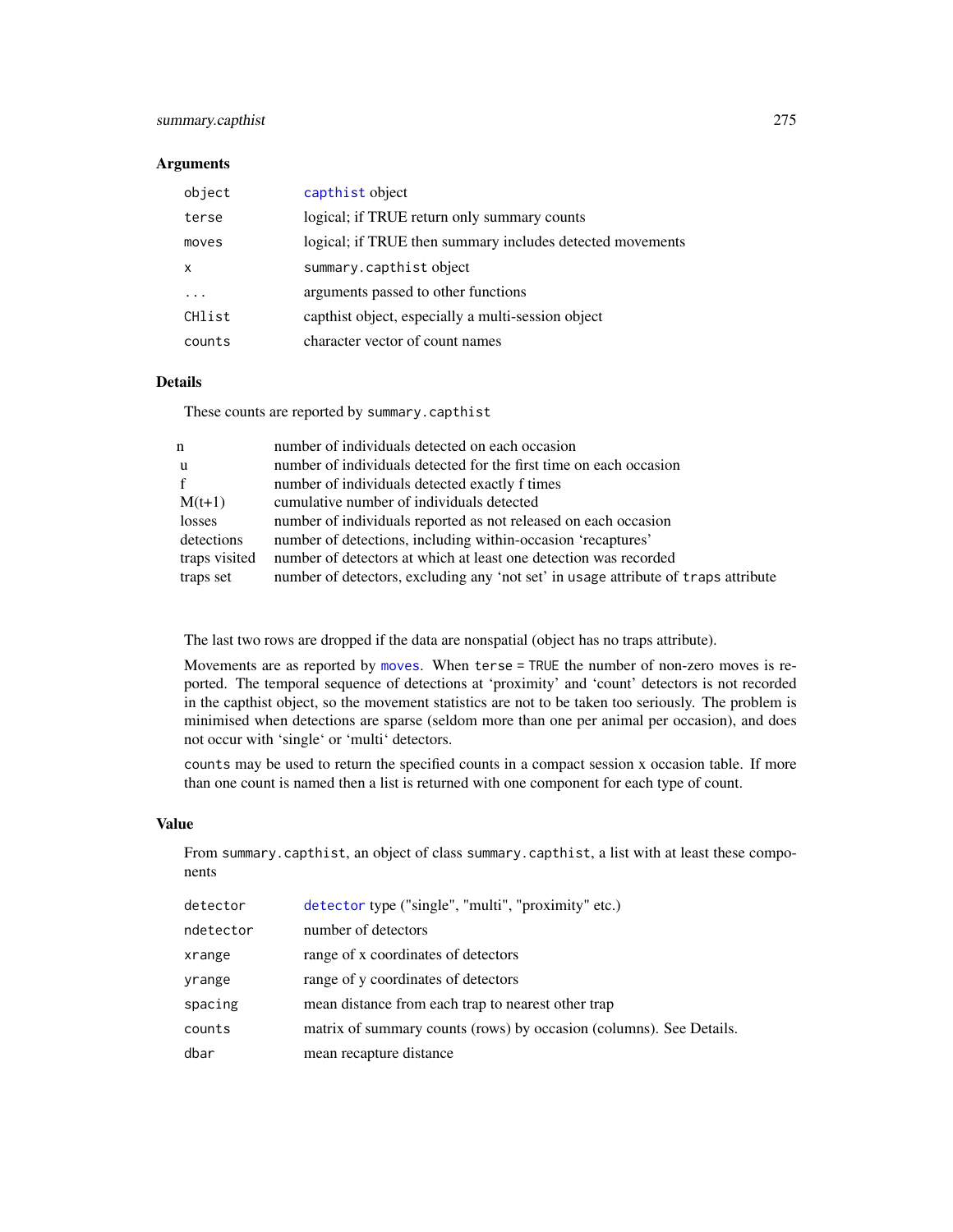RPSV root pooled spatial variance

or, when terse = TRUE, a vector (single session) or dataframe (multiple sessions) of counts (Occasions, Detections, Animals, Detectors, and optionally Moves).

A summary of individual covariates is provided if these are present (from secr 4.0.1).

## See Also

[dbar](#page-90-0), [RPSV](#page-90-0), [capthist](#page-24-0)

## Examples

```
temptrap \leq make.grid(nx = 5, ny = 3)
summary(sim.capthist(temptrap))
summary(sim.capthist(temptrap))$counts["n",]
summary(captdata, moves = TRUE)
```
#### summary.mask *Summarise Habitat Mask*

# Description

Concise summary of a mask object.

#### Usage

```
## S3 method for class 'mask'
summary(object, ...)
## S3 method for class 'summary.mask'
print(x, \ldots)
```
#### Arguments

| object    | mask object                |
|-----------|----------------------------|
| X         | summary.maskobject         |
| $\cdot$ . | other arguments (not used) |

# Details

The bounding box is the smallest rectangular area with edges parallel to the x- and y-axes that contains all points and their associated grid cells. A print method is provided for objects of class summary.mask.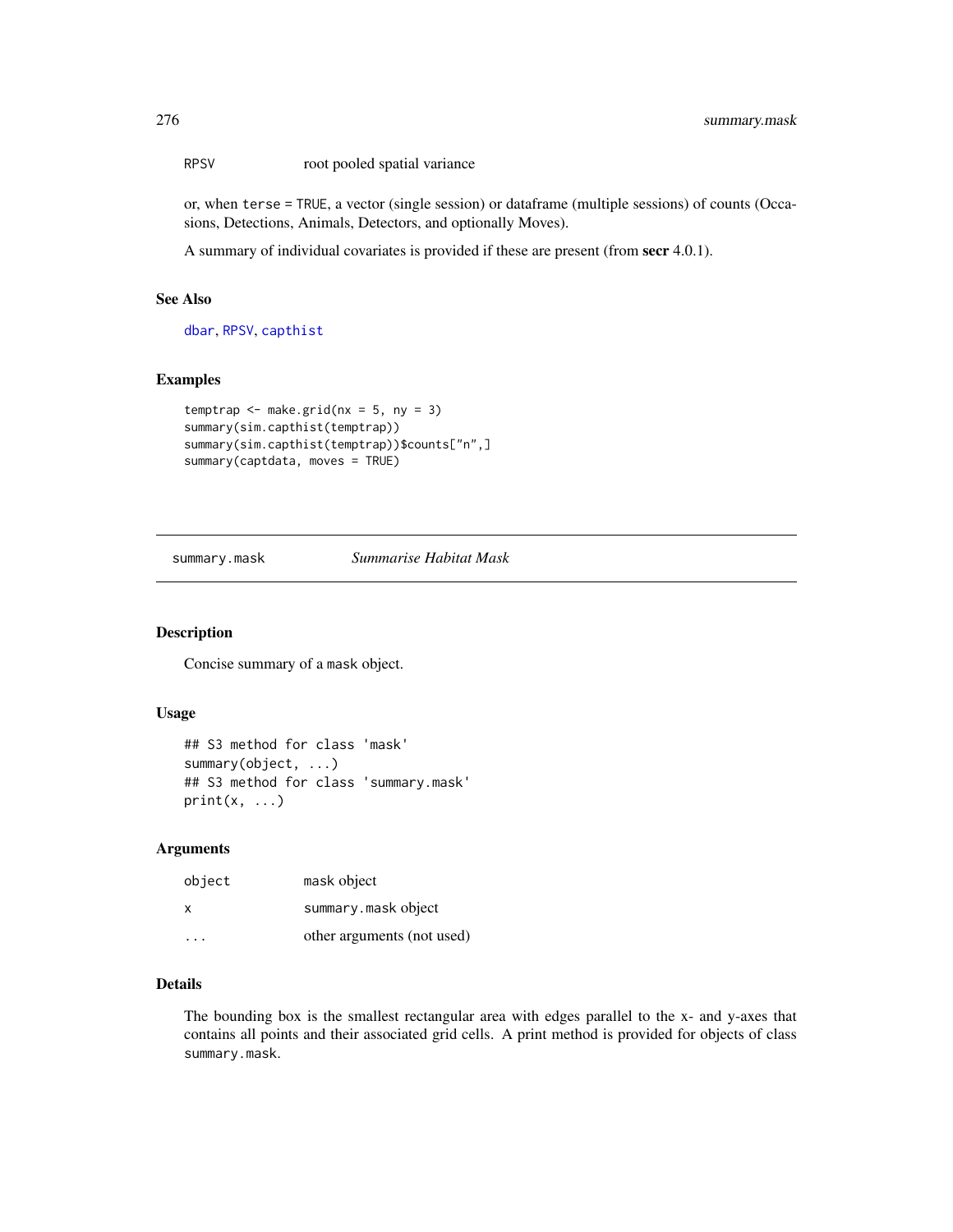# summary.popn 277

# Value

Object of class 'summary.mask', a list with components

| detector     | character string for detector type ("single","multi","proximity")         |
|--------------|---------------------------------------------------------------------------|
| type         | mask type ("traprect", "trapbuffer", "pdot", "polygon", "user", "subset") |
| nmaskpoints  | number of points in mask                                                  |
| xrange       | range of x coordinates                                                    |
| yrange       | range of y coordinates                                                    |
| meanSD       | dataframe with mean and SD of x, y, and each covariate                    |
| spacing      | nominal spacing of points                                                 |
| cellarea     | area (ha) of grid cell associated with each point                         |
| bounding box | dataframe with x-y coordinates for vertices of bounding box               |
| covar        | summary of each covariate.                                                |

# See Also

[mask](#page-127-0)

# Examples

```
tempmask <- make.mask(make.grid())
## left to right gradient
covariates (tempmask) <- data.frame(x = tempmask$x)
summary(tempmask)
```
summary.popn *Summarise Simulated Population*

# Description

Concise summary of a popn object.

# Usage

```
## S3 method for class 'popn'
summary(object, collapse = FALSE, ...)
## S3 method for class 'summary.popn'
print(x, \ldots)
```

| object                  | popn object                                                                              |
|-------------------------|------------------------------------------------------------------------------------------|
| collapse                | logical; if TRUE multi-session popp objects are treated as a single open popula-<br>tion |
| $\mathsf{x}$            | summary.popn object                                                                      |
| $\cdot$ $\cdot$ $\cdot$ | other arguments (not used)                                                               |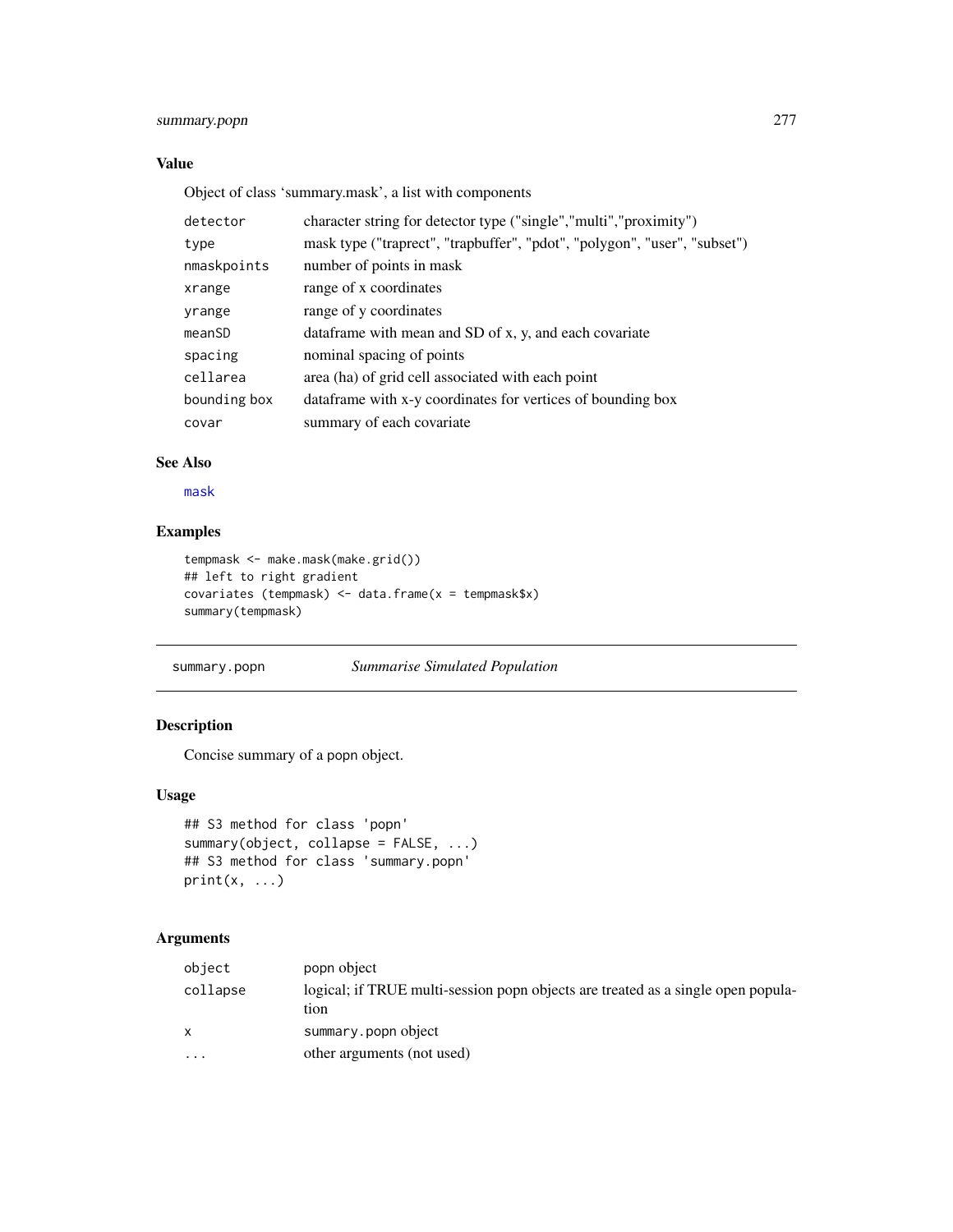## Details

By default each component of a multisession object is summarised separately. If collapse = TRUE then turnover and movements are collated across sessions, matching individuals by rownames.

## Value

For summary.popn, an object of class 'summary.popn' with various components. For a multisession object and collapse = TRUE the descriptors include the numbers of new individuals (recruits) and lost individuals (deaths), and matrices showing the status of each animal in each session ('status' codes 0 not recruited yet; 1 alive; -1 dead) and movement from previous session if alive then ('movements').

#### See Also

[sim.popn](#page-243-0)

## Examples

```
grid < - make.grid(8,8)turnover \le list(phi = 0.8, lambda = 1)
pop <- sim.popn(Nbuffer = 200, core = grid, buffer = 200, Ndist = 'fixed',
   nsessions = 5, details = turnover)
summary(pop, collapse = TRUE)
```
summary.traps *Summarise Detector Array*

# Description

Concise description of traps object.

#### Usage

```
## S3 method for class 'traps'
summary(object, getspacing = TRUE, covariates = FALSE, ...)
## S3 method for class 'summary.traps'
print(x, \text{terse} = FALSE, ...)
```

| object     | traps object                                             |
|------------|----------------------------------------------------------|
| getspacing | logical to calculate spacing of detectors from scratch   |
| covariates | logical; if true each covariate is summarised            |
| X          | summary.trapsobject                                      |
| terse      | if TRUE suppress printing of usage and covariate summary |
|            | arguments passed to other functions                      |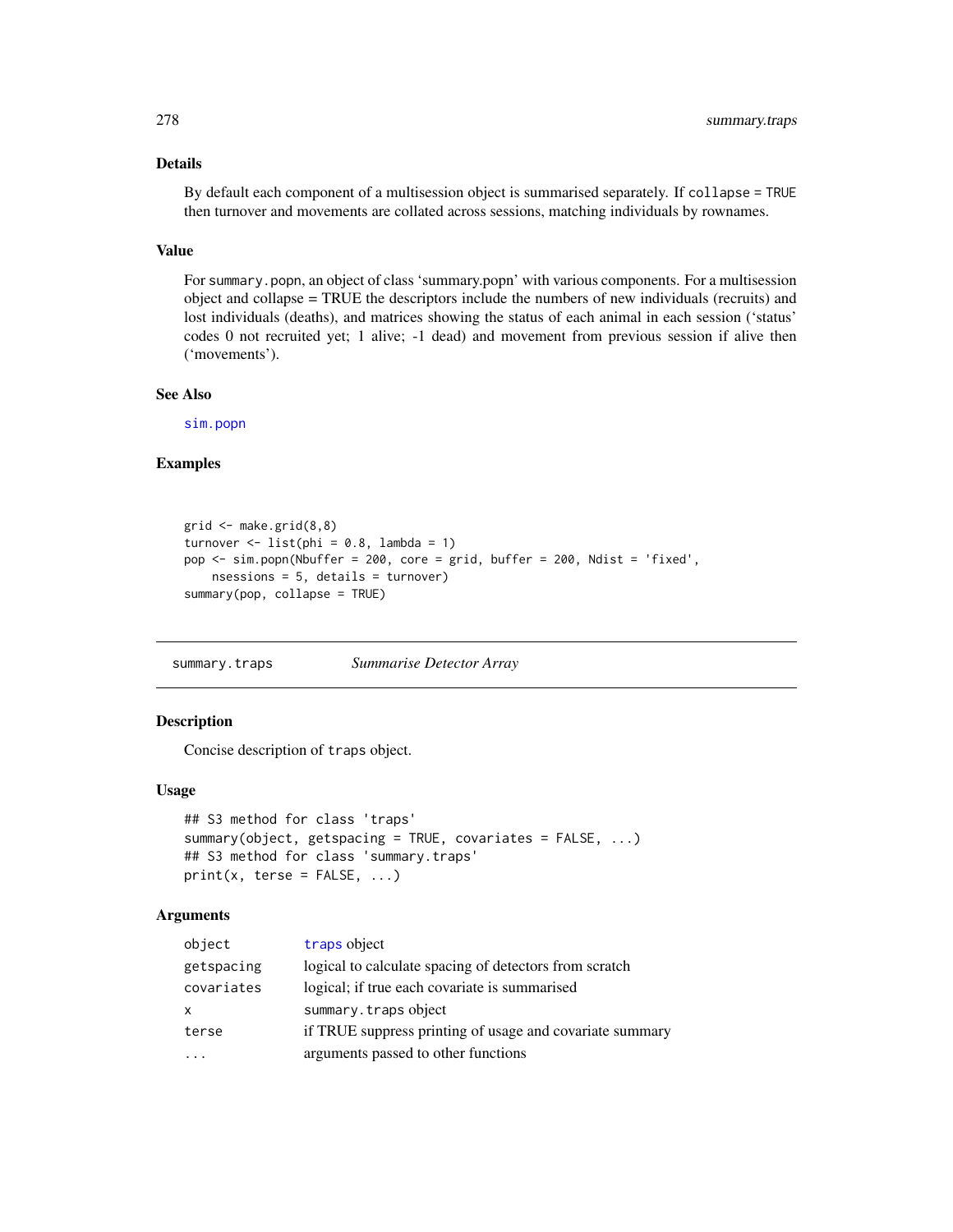# timevaryingcov 279

# Details

When object includes both categorical (factor) covariates and usage, usage is tabulated for each level of the covariates.

Computation of spacing (mean distance to nearest trap) is slow and may hit a memory limit when there are many traps. In this case, turn off the computation with getspacing = FALSE.

## Value

An object of class summary.traps, a list with elements

| detector  | detector type ("single", "multi", "proximity" etc.) |
|-----------|-----------------------------------------------------|
| ndetector | number of detectors                                 |
| xrange    | range of x coordinates                              |
| yrange    | range of y coordinates                              |
| spacing   | mean distance from each trap to nearest other trap  |
| usage     | table of usage by occasion                          |
| covar     | summary of covariates                               |

## See Also

[print](#page-0-0), [traps](#page-287-0)

# Examples

```
demo.traps <- make.grid()
summary(demo.traps) ## uses print method for summary.traps object
```
timevaryingcov *Time-varying Covariates*

## Description

Extract or replace time varying covariates

## Usage

```
timevaryingcov(object, ...)
timevaryingcov(object) <- value
```

| object                  | an object of class traps or capthist |
|-------------------------|--------------------------------------|
| value                   | a list of named vectors              |
| $\cdot$ $\cdot$ $\cdot$ | other arguments (not used)           |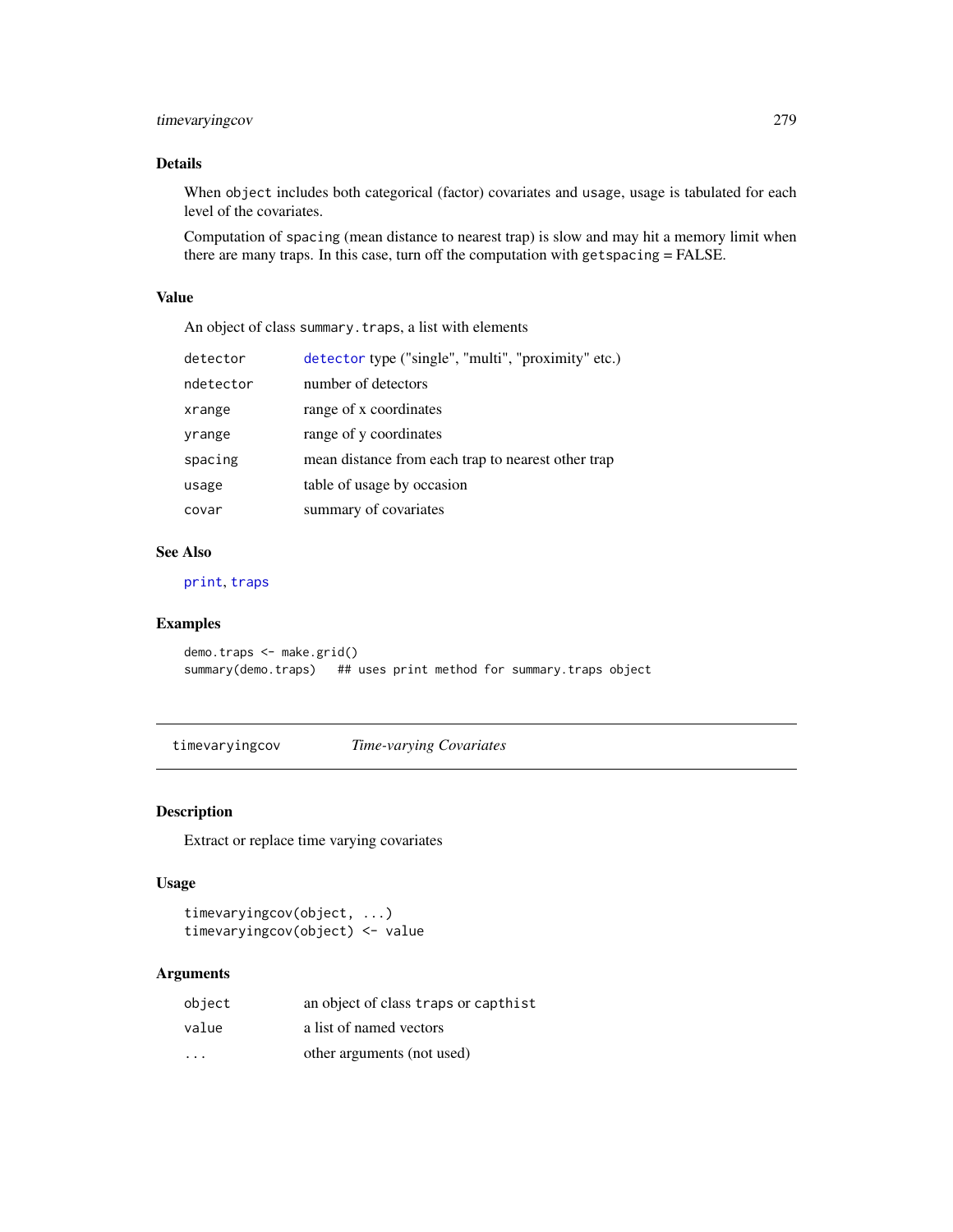# Details

The timevaryingcov attribute is a list of one or more named vectors. Each vector identifies a subset of columns of covariates(object), one for each occasion. If character values are used they should correspond to covariate names.

In secr models, time-varying covariates are restricted to traps objects. Time-varying (sessionspecific) individual covariates may be used in **openCR**. The following remarks apply to timevarying traps covariates.

The name of the vector may be used in a model formula; when the model is fitted, the value of the trap covariate on a particular occasion is retrieved from the column indexed by the vector.

For replacement, if object already has a [usage](#page-296-0) attribute, the length of each vector in value must match exactly the number of columns in usage(object).

When converting a multi-session capthist object into a robust-design "single-session" object with function join the argument 'timevaryingcov' is used to collate covariate values across sessions in a form suitable for inclusion in **openCR** models (see [join](#page-104-0)).

#### Value

timevaryingcov(object) returns the timevaryingcov attribute of object (may be NULL).

#### **Note**

It is usually better to model varying effort directly, via the [usage](#page-296-0) attribute (see [secr-varyingeffort.pdf\)](https://www.otago.ac.nz/density/pdfs/secr-varyingeffort.pdf).

Models for data from detectors of type 'multi', 'polygonX' or 'transectX' take much longer to fit when detector covariates of any sort are used.

Time-varying covariates are not available with the (default) 'fastproximity' option.

See [secr-varyingeffort.pdf](https://www.otago.ac.nz/density/pdfs/secr-varyingeffort.pdf) for input of detector covariates from a file.

#### See Also

[join](#page-104-0)

```
# make a trapping grid with simple covariates
temptrap \leq make.grid(nx = 6, ny = 8, detector = "multi")
covariates (temptrap) <- data.frame(matrix(
    c(rep(1,48*3),rep(2,48*2)), ncol = 5))
head(covariates (temptrap))
# identify columns 1-5 as daily covariates
timevaryingcov(temptrap) <- list(blockt = 1:5)
timevaryingcov(temptrap)
## Not run:
# default density = 5/ha, noccasions = 5
CH \le sim.capthist(temptrap, detectpar = list(g0 = c(0.15, 0.15,
```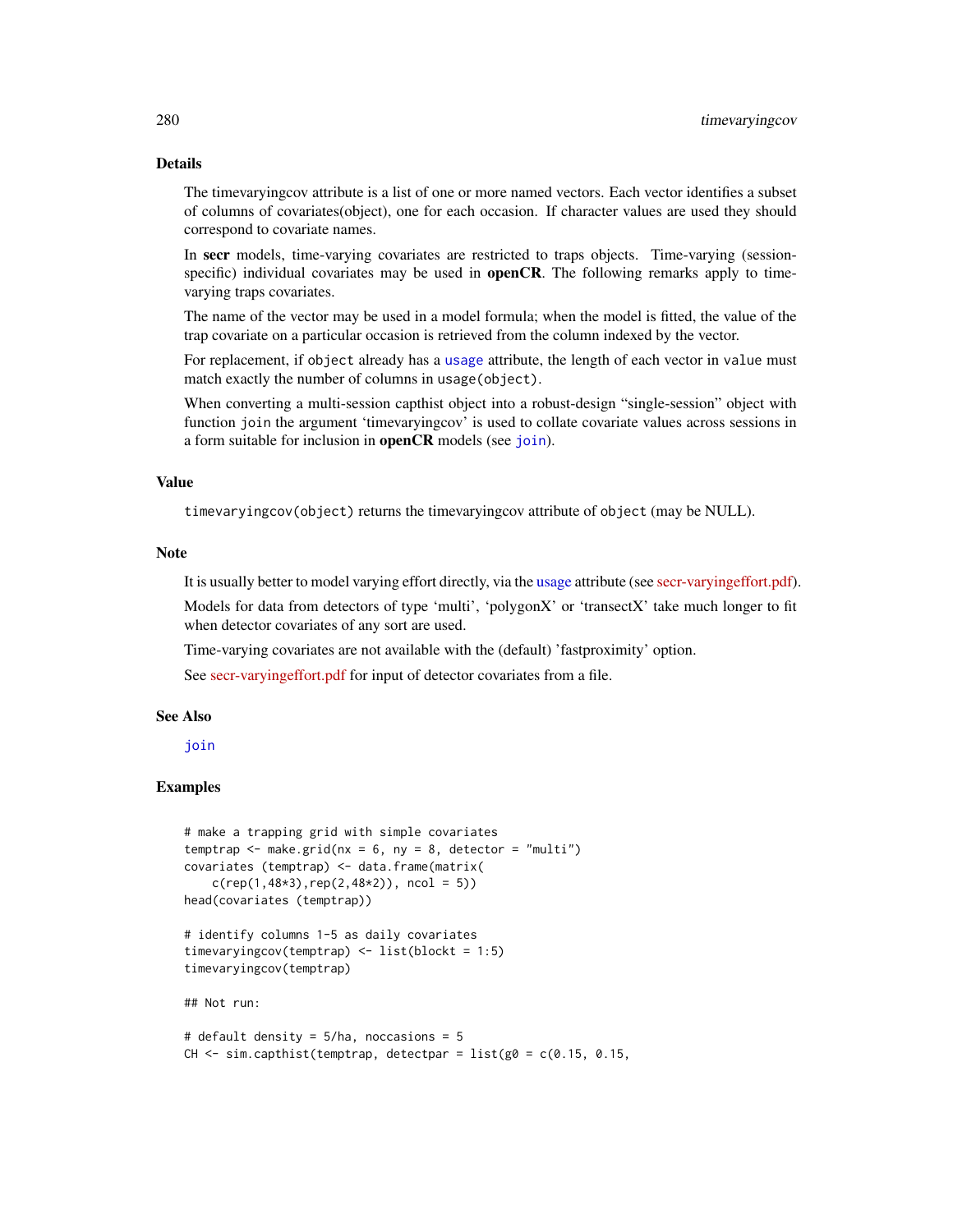## transformations 281

```
0.15, 0.3, 0.3), sigma = 25))
fit.1 <- secr.fit(CH, trace = FALSE)
fit.tvc2 <- secr.fit(CH, model = g0 \sim blockt, trace = FALSE)
# because variation aligns with occasions, we get the same with:
fit.t2 <- secr.fit(CH, model = g0 \sim tcov, timecov = c(1,1,1,2,2),
    trace = FALSE)
predict(fit.t2, newdata = data.frame(tcov = 1:2))predict(fit.tvc2, newdata = data.frame(blockt = 1:2))# now model some more messy variation
covariates (traps(CH))[1:10, ] \leftarrow 3fit.tvc3 <- secr.fit(CH, model = g0 \sim blockt, trace = FALSE)
AIC(fit.tvc2, fit.t2, fit.tvc3)
# fit.tvc3 is the 'wrong' model
## End(Not run)
```
transformations *Transform Point Array*

## Description

Flip (reflect), rotate or slide (translate) an array of points. Methods are provided for 'traps' objects that ensure other attributes are retained. The methods may be used with [rbind.traps](#page-190-0) to create complex geometries.

## Usage

```
flip (object, lr = FALSE, tb = FALSE, ...)
rotate (object, degrees, centrexy = NULL, ...)
shift (object, shiftxy, ...)
## S3 method for class 'traps'
flip(object, lr = FALSE, tb = FALSE, ...)## S3 method for class 'traps'
rotate(object, degrees, centrexy = NULL, ...)
## S3 method for class 'traps'
shift(object, shiftxy, ...)
## S3 method for class 'popn'
flip(object, lr = FALSE, tb = FALSE, ...)## S3 method for class 'popn'
```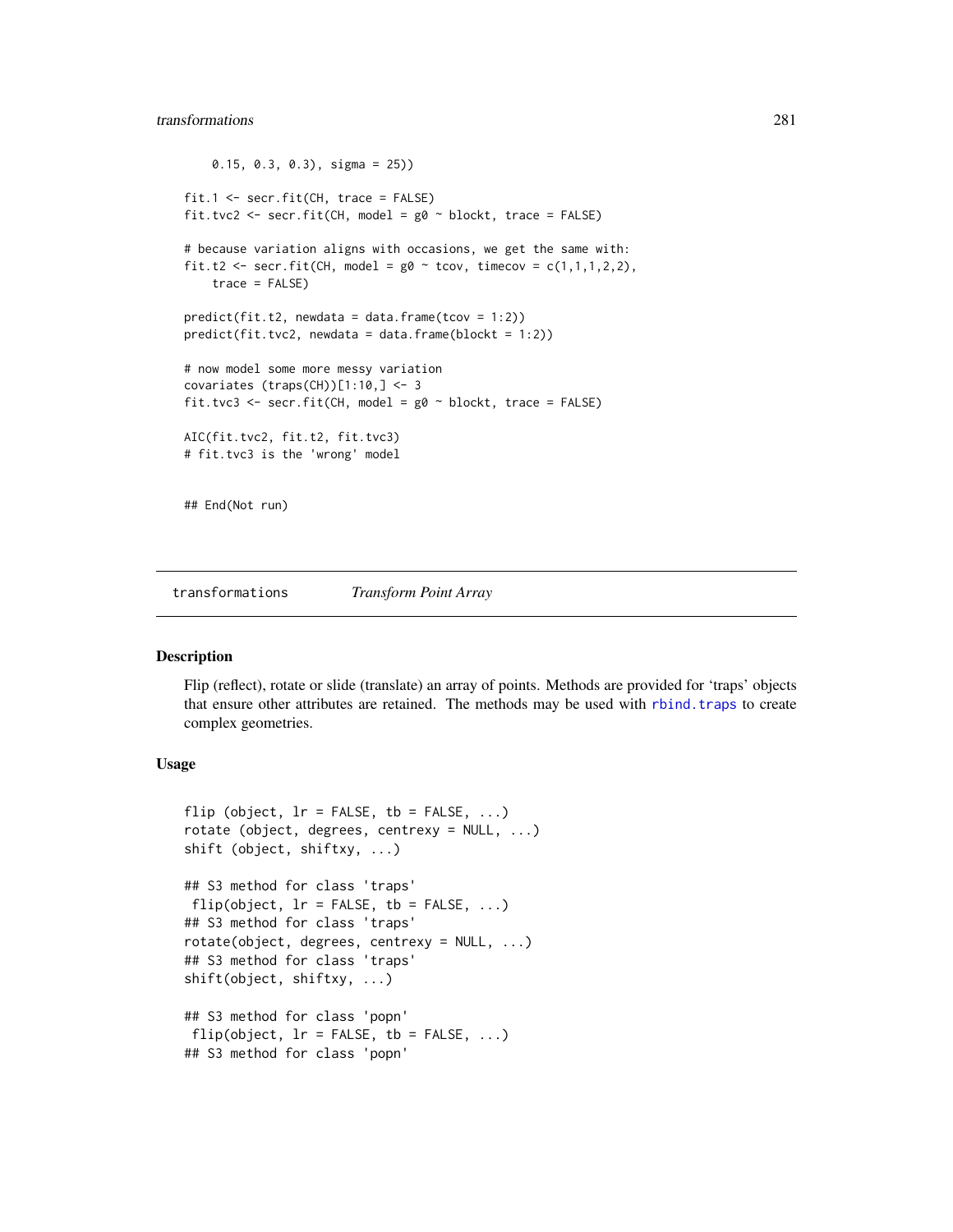```
rotate(object, degrees, centrexy = NULL, ...)
## S3 method for class 'popn'
shift(object, shiftxy, ...)
## S3 method for class 'mask'
shift(object, shiftxy, ...)
```
## Arguments

| object   | a 2-column matrix or object that can be coerced to a matrix                                                                                             |
|----------|---------------------------------------------------------------------------------------------------------------------------------------------------------|
| 1r       | either logical for whether array should be flipped left-right, or numeric value for<br>x-coordinate of axis about which it should be flipped left-right |
| tb       | either logical for whether array should be flipped top-bottom, or numeric value<br>for y-coordinate of axis about which it should be flipped top-bottom |
| degrees  | clockwise angle of rotation in degrees                                                                                                                  |
| centrexy | vector with xy coordinates of rotation centre                                                                                                           |
| shiftxy  | vector of x and y displacements                                                                                                                         |
| $\cdots$ | other arguments (not used)                                                                                                                              |

## Details

flip reflects points about a vertical or horizontal axis. Logical values for  $\ln$  or tb indicate that points should be flipped about the mean on the relevant axis. Numeric values indicate the particular axis value(s) about which points should be flipped. The default arguments result in no change.

shift shifts the location of each point by the desired amount on each axis.

rotate rotates the array about a designated point. If centrexy is NULL then rotation is about  $(0,0)$  (rotate.default), the array centre (rotate.traps), or the centre of the bounding box (rotate.popn).

## Value

A matrix or object of class 'traps' or 'popn' with the coordinates of each point transformed as requested.

## See Also

[traps](#page-287-0), [popn](#page-171-0)

```
temp \le matrix(runif (20) \star 2 - 1, nc = 2)
## flip
temp2 \leq flip(temp, lr = 1)plot(temp, xlim=c(-1.5, 4), ylim = c(-1.5, 1.5), pch = 16)points (temp2, pch = 1)
```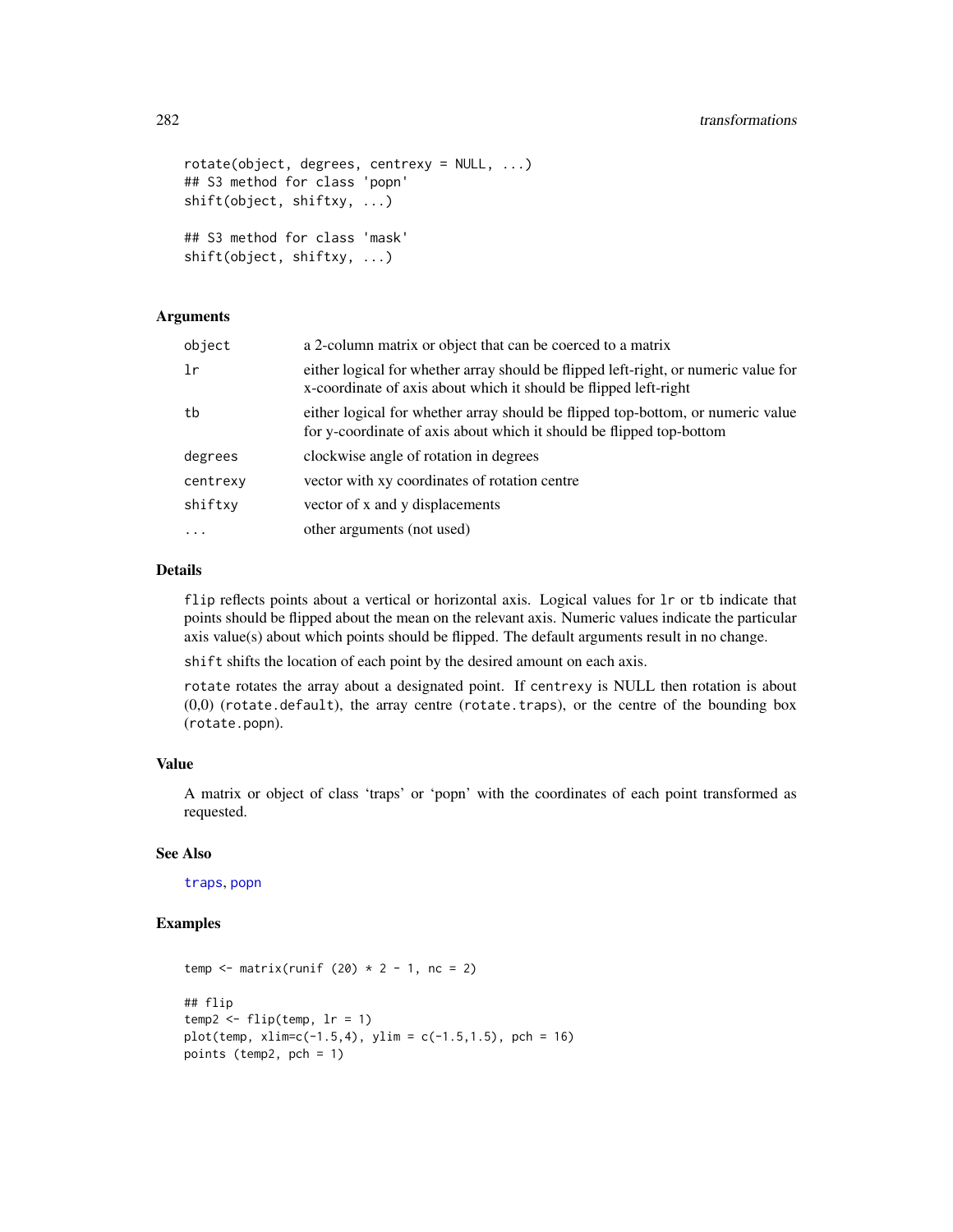# trap.builder 283

```
arrows (temp[,1], temp[,2], temp2[,1], temp2[,2], length = 0.1)
abline(v = 1, lty = 2)## rotate
temp2 <- rotate(temp, 25)
plot(temp, xlim=c(-1.5, 1.5), ylim = c(-1.5, 1.5), pch = 16)points (0,0, pch=2)
points (temp2, pch = 1)
arrows (temp[,1], temp[,2], temp2[,1], temp2[,2], length = 0.1)
## shiftxy
temp2 <- shift(temp, c(0.1, 0.1))
plot(temp, xlim=c(-1.5, 1.5), ylim = c(-1.5, 1.5), pch = 16)points (0,0, pch=2)
points (temp2, pch = 1)
arrows (temp[,1], temp[,2], temp2[,1], temp2[,2], length = 0.1)
## flip.traps
par(mfrow = c(1,2), xpd = TRUE)traps1 <- make.grid(nx = 8, ny = 6, ID = "numxb")traps2 <- flip (traps1, lr = TRUE)
plot(traps1, border = 5, label = TRUE, offset = 7, grid = FALSE)plot(traps2, border = 5, label = TRUE, offset = 7, gridl = FALSE)
par(mfrow = c(1,1), xpd = FALSE)## rotate.traps
hollow1 \leq make.grid(nx = 8, ny = 8, hollow = TRUE)
nested <- rbind (hollow1, rotate(hollow1, 45, c(70, 70)))
plot(nested, gridlines = FALSE)
## shift.traps
hollow1 <- make.grid(nx = 8, ny = 8, hollow = TRUE)
hollow2 <- shift(make.grid(nx = 6, ny = 6, hollow = TRUE), c(20, 20))
nested <- rbind (hollow1, hollow2)
plot(nested, gridlines = FALSE, label = TRUE)
```
trap.builder *Complex Detector Layouts*

## <span id="page-282-0"></span>Description

Construct detector layouts comprising small arrays (clusters) replicated across space, possibly at a probability sample of points.

#### Usage

```
trap.builder (n = 10, cluster, region = NULL, frame = NULL,
   method = c("SRS", "GRTS", "all", "rank"),
```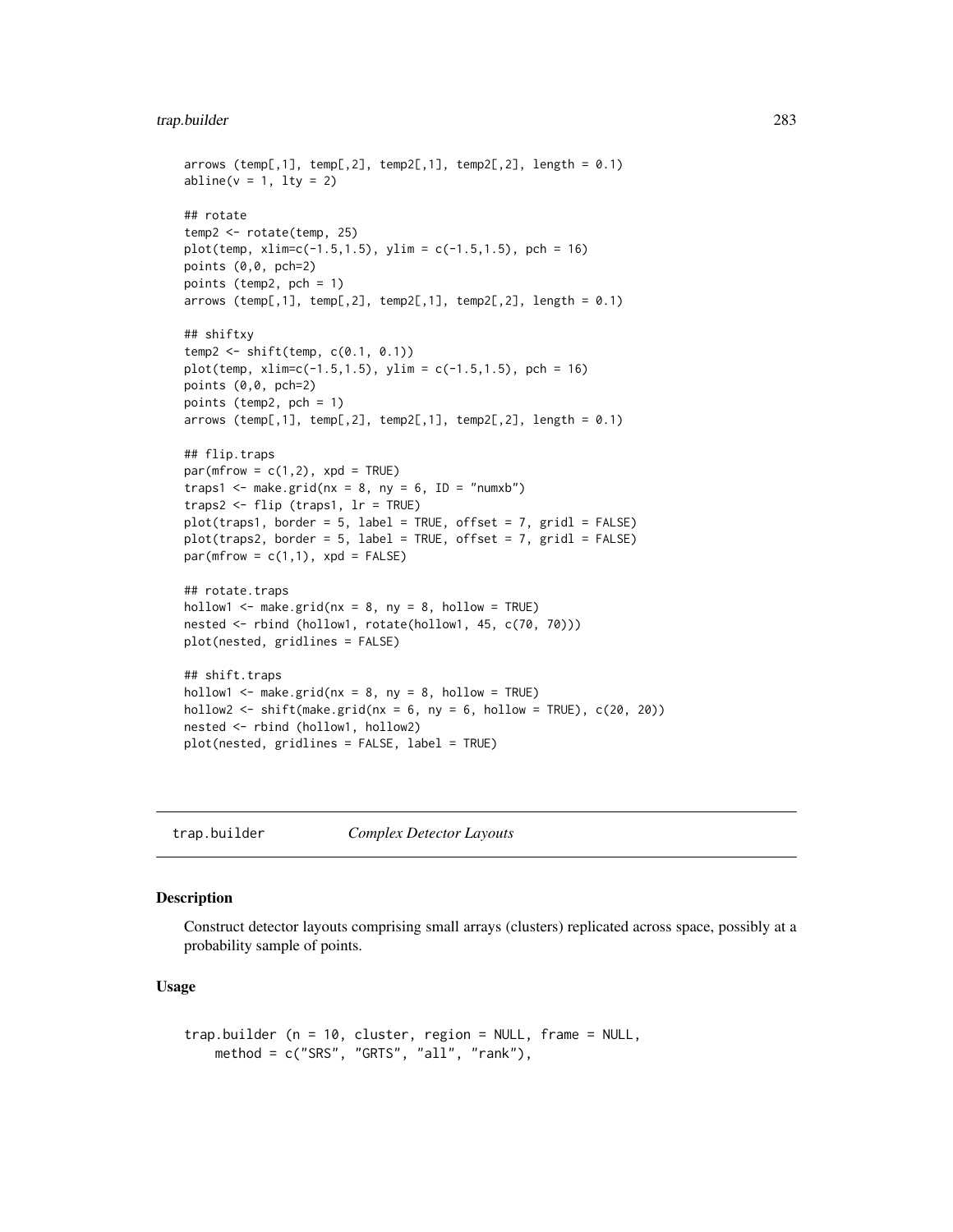```
edgemethod = c("clip", "allowoverlap", "allinside", "anyinside", "centreinside"),
    samplefactor = 2, ranks = NULL, rotation = NULL, detector,
  exclude = NULL, exclmethod = c("clip", "alloutside", "anyoutside", "centreoutside"),
    plt = FALSE, add = FALSE, ...)mash (object, origin = c(0,0), clustergroup = NULL, ...)
cluster.counts (object)
cluster.centres (object)
```
## **Arguments**

| n            | integer number of clusters (ignored if method = "all")                                                                   |
|--------------|--------------------------------------------------------------------------------------------------------------------------|
| cluster      | traps object                                                                                                             |
| region       | bounding polygon(s)                                                                                                      |
| frame        | data frame of points used as a finite sampling frame                                                                     |
| method       | character string (see Details)                                                                                           |
| edgemethod   | character string (see Details)                                                                                           |
| samplefactor | oversampling to allow for rejection of edge clusters (multiple of n)                                                     |
| ranks        | vector of relative importance (see Details)                                                                              |
| rotation     | angular rotation of each cluster about centre (degrees)                                                                  |
| detector     | character detector type (see detector)                                                                                   |
| exclude      | polygon(s) from which detectors are to be excluded                                                                       |
| exclmethod   | character string (see Details)                                                                                           |
| plt          | logical: should array be plotted?                                                                                        |
| add          | logical: add to existing plot                                                                                            |
| object       | single-session multi-cluster capthist object, or traps object for cluster.centres                                        |
| origin       | new coordinate origin for detector array                                                                                 |
| clustergroup | list of vectors subscripting the clusters to be mashed                                                                   |
|              | other arguments passed by trap.builder to spsurvey::grts (e.g., mindis) and by<br>mash to make.capthist (e.g., sortrows) |

#### Details

The detector array in cluster is replicated n times and translated to centres sampled from the area sampling frame in region or the finite sampling frame in frame. Each cluster may be rotated about its centre either by a fixed number of degrees (rotation positive), or by a random angle (rotation negative).

If the cluster argument is not provided then single detectors of the given type are placed according to the design.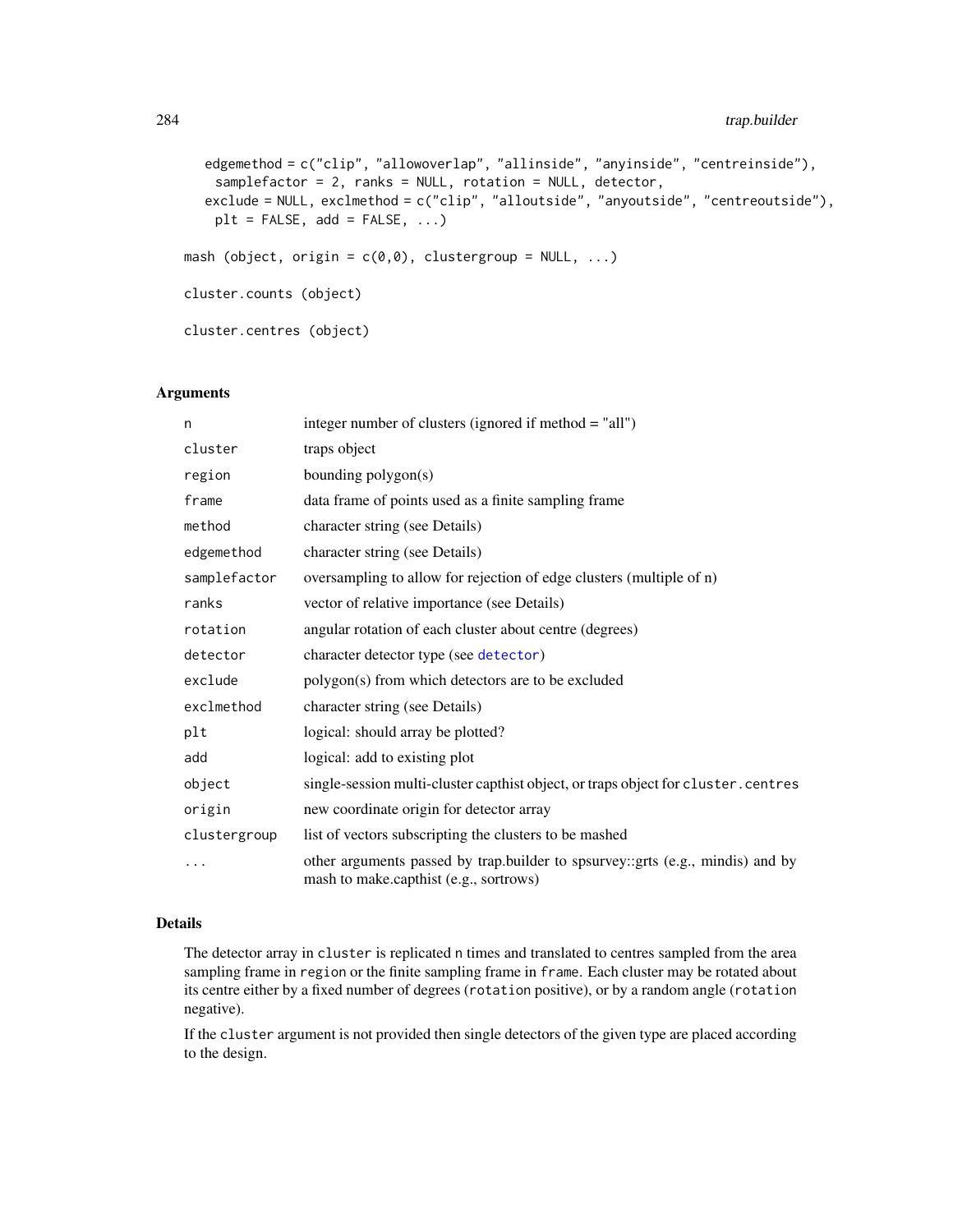#### trap.builder 285

The sampling frame is finite (the points in frame) whenever frame is not NULL. If region and frame are both specified, sampling uses the finite frame but sites may be clipped using the polygon.

region and exclude may be a two-column matrix or dataframe of x-y coordinates for the boundary, or one of the other polygon sources listed in [boundarytoSF](#page-97-0) (these allow multiple polygons).

method may be "SRS", "GRTS", "all" or "rank". "SRS" takes a simple random sample (without replacement in the case of a finite sampling frame). "GRTS" takes a spatially representative sample using the 'generalized random tessellation stratified' (GRTS) method of Stevens and Olsen (2004). "all" replicates cluster across all points in the finite sampling frame. "rank" selects n sites from frame on the basis of their ranking on the vector 'ranks', which should have length equal to the number of rows in frame; ties are resolved by drawing a site at random.

Options for edgemethod are –

| edgemethod     | Description                                                       |
|----------------|-------------------------------------------------------------------|
| "clip"         | reject any individual detectors outside region                    |
| "allowoverlap" | no action                                                         |
| "allinside"    | reject whole cluster if any component is outside region           |
| "anyinside"    | reject whole cluster if no component is inside region             |
| "centreinside" | reject whole cluster if centre outside region, and clip to region |

Similarly, exclmethod may be "clip" (reject individual detectors), "alloutside" (reject whole cluster if any component is outside exclude) etc. Sufficient additional samples ((samplefactor--1)  $\star$ n) must be drawn to allow for replacement of any rejected clusters; otherwise, an error is reported ('not enough clusters within polygon').

GRTS samples require function grts in version  $\geq$  5.3.0 of package spsurvey (Dumelle et al. 2022). More sophisticated stratified designs may be specified by using grts directly.

mash collapses a multi-cluster capthist object as if all detections were made on a single cluster. The new detector coordinates in the 'traps' attribute are for a single cluster with  $(\min(x), \min(y))$ given by origin. clustergroup optionally selects one or more groups of clusters to mash; if length(clustergroup) > 1 then a multisession capthist object will be generated, one 'session' per clustergroup. By default, all clusters are mashed.

mash discards detector-level covariates and occasion-specific 'usage', with a warning.

cluster.counts returns the number of *distinct* individuals detected per cluster in a single-session multi-cluster capthist object.

cluster.centres returns the centroid of the detector locations in each cluster. When clusters have been truncated these differ from the attribute centres set by [make.systematic](#page-118-0).

#### Value

trap.builder produces an object of class 'traps'.

plt = TRUE causes a plot to be displayed, including the polygon or finite sampling frame as appropriate.

mash produces a capthist object with the same number of rows as the input but different detector numbering and 'traps'. An attribute 'n.mash' is a vector of the numbers recorded at each cluster; its length is the number of clusters. An attribute 'centres' is a dataframe containing the x-y coordinates of the cluster centres. The predict method for secr objects and the function derived both recognise and adjust for mashing.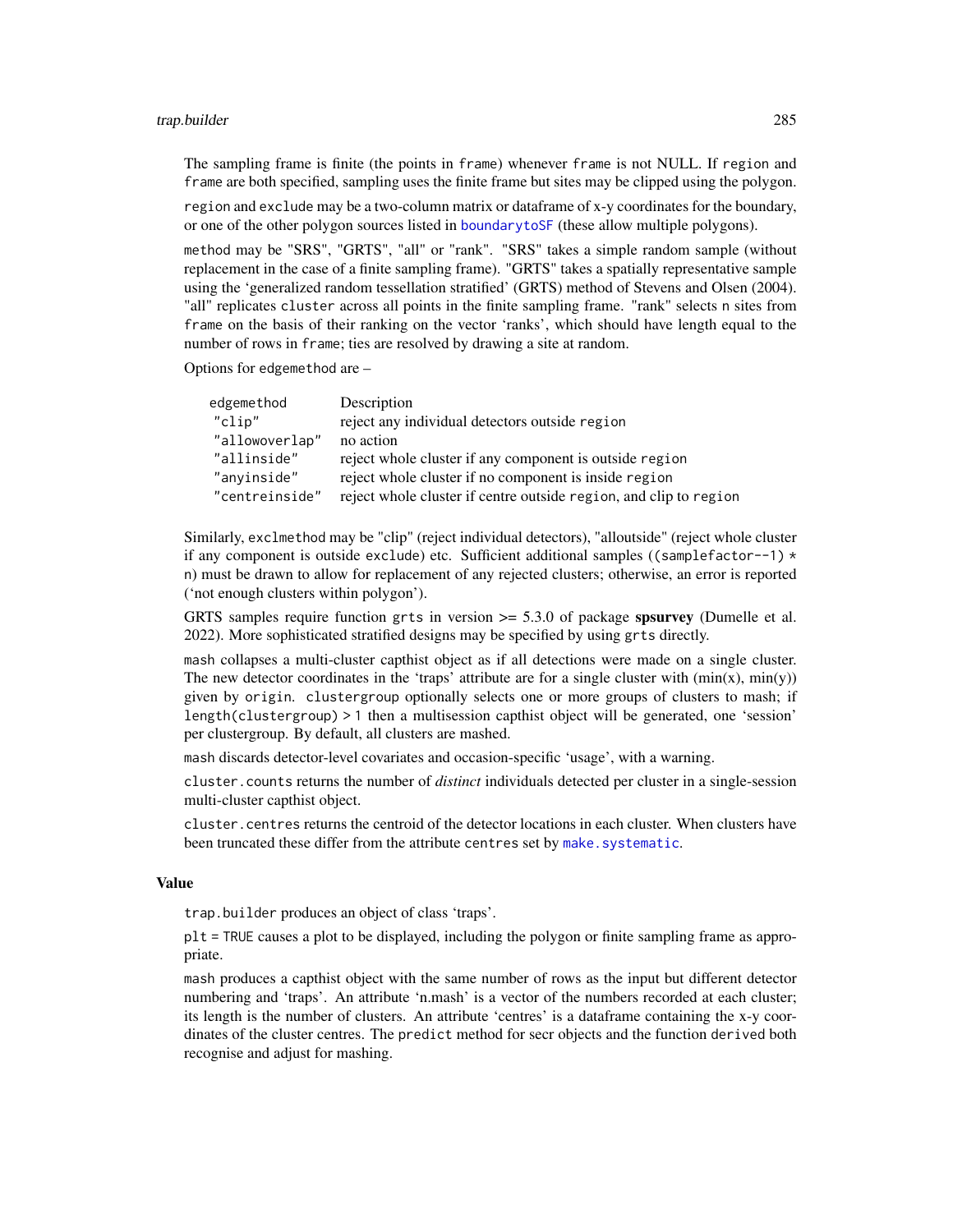cluster.counts returns a vector with the number of individuals detected at each cluster.

cluster.centres returns a dataframe of x- and y-coordinates.

#### **Note**

The function [make.systematic](#page-118-0) should be used to generate systematic random layouts. It calls trap.builder.

The sequence number of the cluster to which each detector belongs, and its within-cluster sequence number, may be retrieved with the functions [clusterID](#page-34-0) and [clustertrap](#page-34-0).

#### References

Dumelle, M., Kincaid, T. M., Olsen, A. R., and Weber, M. H. (2021). spsurvey: Spatial Sampling Design and Analysis. R package version 5.2.0.

Stevens, D. L., Jr., and Olsen, A. R. (2004) Spatially-balanced sampling of natural resources. *Journal of the American Statistical Association* 99, 262–278.

### See Also

[make.grid](#page-121-0), [traps](#page-287-0), [make.systematic](#page-118-0), [clusterID](#page-34-0), [clustertrap](#page-34-0)

```
## solitary detectors placed randomly within a rectangle
tempgrid \leq trap.builder (n = 10, method = "SRS",
   region = cbind(x = c(0,1000,1000,0),
   y = c(0, 0, 1000, 1000), plt = TRUE)
## one detector in each 100-m grid cell -
## a form of stratified simple random sample
origins \leq expand.grid(x = seq(0, 900, 100),
   y = \text{seq}(0, 1100, 100)XY \le - origins + runif(10 * 12 * 2) * 100
temp \le trap.builder (frame = XY, method = "all",
   detector = "multi")
## same as temp <- read.traps(data = XY)
plot(temp, border = \theta) ## default grid is 100 m
## Not run:
## simulate some data
## regular lattice of mini-arrays
minigrid \leq make.grid(nx = 3, ny = 3, spacing = 50,
   detection = "proximity")tempgrid <- trap.builder (cluster = minigrid , method =
    "all", frame = expand.grid(x = seq(1000, 5000, 2000),
   y = seq(1000, 5000, 2000), plt = TRUEtempcapt \leq sim.capthist(tempgrid, popn = list(D = 10))
cluster.counts(tempcapt)
cluster.centres(tempgrid)
```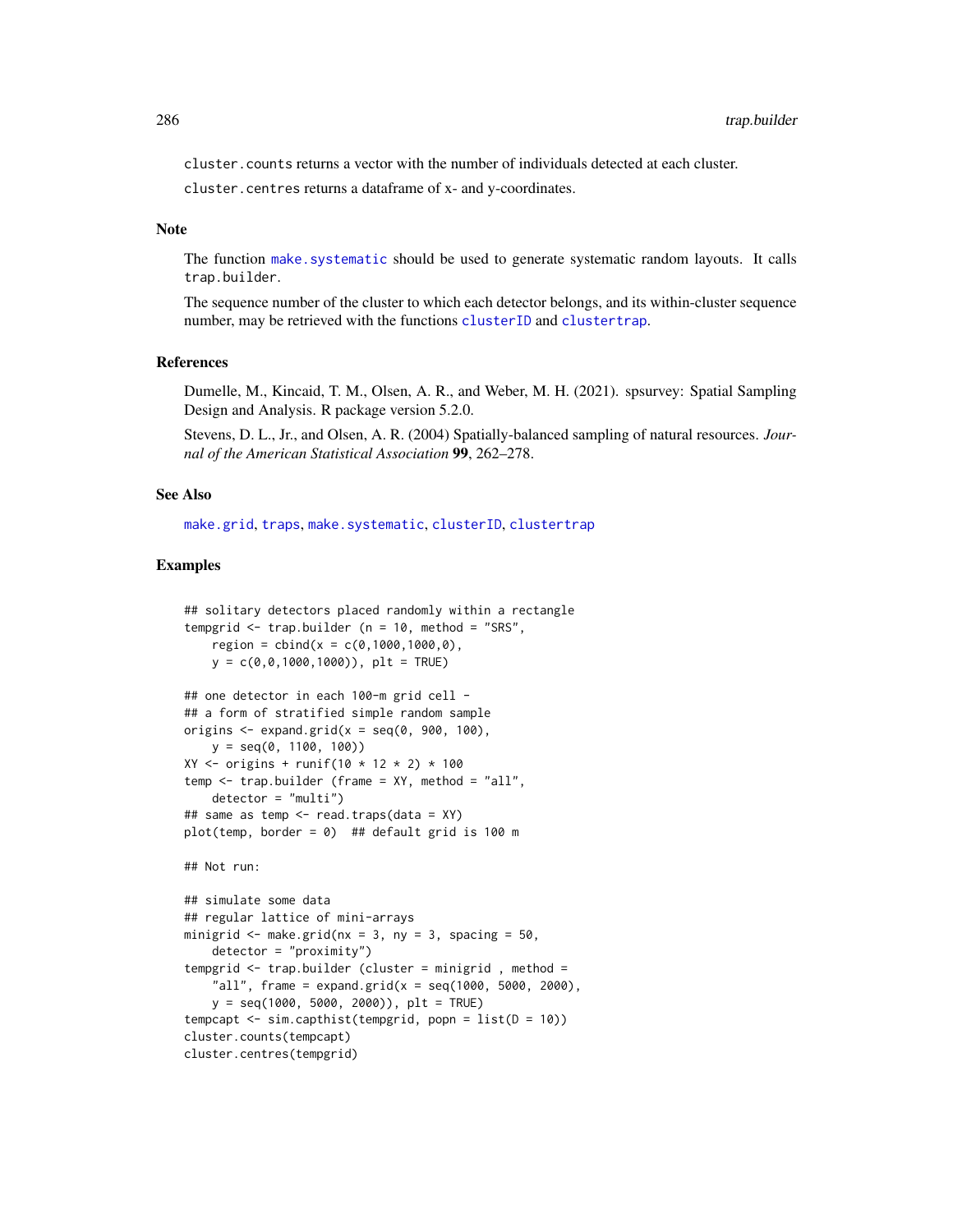```
## "mash" the CH
summary(mash(tempcapt))
## compare timings (estimates are near identical)
tempmask1 <- make.mask(tempgrid, type = "clusterrect",
   buffer = 200, spacing = 10)
fit1 <- secr.fit(tempcapt, mask = tempmask1, trace = FALSE)
tempmask2 <- make.mask(minigrid, spacing = 10)
fit2 <- secr.fit(mash(tempcapt), mask = tempmask2, trace = FALSE)
## density estimate is adjusted automatically
## for the number of mashed clusters (9)
predict(fit1)
predict(fit2)
fit1$proctime
fit2$proctime
## SRS excluding detectors from a polygon
region <- cbind(x = c(0,6000,6000,0,0), y = c(0,0,6000,6000,0))
exclude <- cbind(x = c(3000,7000,7000,3000,3000), y = c(2000,2000,4000,4000,2000))
newgrid \leq trap.builder (n = 40, cluster = minigrid,
   method = "SRS", edgemethod = "allinside", region = region,
    exclude = exclude, exclmethod = "alloutside",
   plt = TRUE## two-phase design: preliminary sample across region,
## followed by selection of sites for intensive grids
arena <- data.frame(x = c(0, 2000, 2000, 0), y = c(0, 0, 2500, 2500))
t1 <- make.grid(nx = 1, ny = 1)
t4 \leq - make.grid(nx = 4, ny = 4, spacing = 50)
singletraps \leq make.systematic (n = c(8,10), cluster = t1,
    region = arena)
CH \leq -sim capthist(singletraps, popn = list(D = 2))
plot(CH, type = "n.per.cluster", title = "Number per cluster")
temp <- trap.builder(10, frame = traps(CH), cluster = t4,
    ranks = cluster.counts(CH), method = "rank",
    edgemethod = "allowoverlap", plt = TRUE, add = TRUE)
## GRTS sample of mini-grids within a rectangle
## GRTS uses package 'spsurvey' >= 5.3.0
minigrid \leq make.grid(nx = 3, ny = 3, spacing = 50,
    detection = "proximity")region <- cbind(x = c(0,6000,6000,0,0), y = c(0,0,6000,6000,0))
if (requireNamespace("spsurvey", versionCheck = list(version = ">=5.3.0"))) {
  tempgrid \leq trap.builder (n = 20, cluster = minigrid, region = region,
      plt = TRUE, method = "GRTS")
```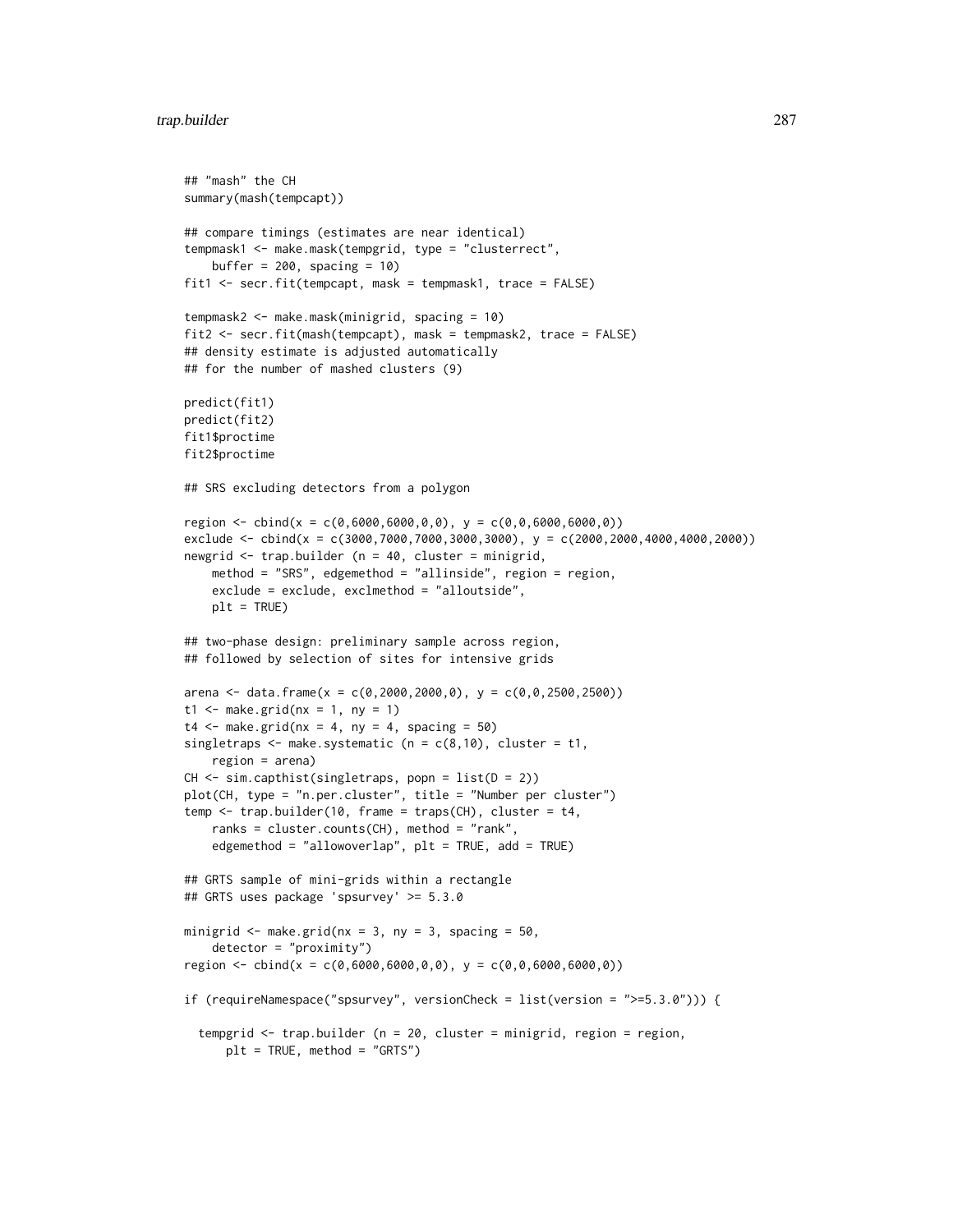```
# specifying minimum distance between cluster origins
tempgrid2 <- trap.builder (n = 20, cluster = minigrid, region = region,
    plt = TRUE, method = "GRTS", mindis = 500, maxtry = 10)
# use spsurvey::warnprnt() to view warnings (e.g., maxtry inadequate)
```
## End(Not run)

}

<span id="page-287-0"></span>traps *Detector Array*

## Description

An object of class traps encapsulates a set of detector (trap) locations and related data. A method of the same name extracts or replaces the traps attribute of a capthist object.

## Usage

traps(object, ...) traps(object) <- value

# Arguments

| object                  | a capthist object.                |
|-------------------------|-----------------------------------|
| value                   | traps object to replace previous. |
| $\cdot$ $\cdot$ $\cdot$ | other arguments (not used).       |

# Details

An object of class traps holds detector (trap) locations as a data frame of x-y coordinates. Trap identifiers are used as row names. The required attribute 'detector' records the type of detector ("single", "multi" or "proximity" etc.; see [detector](#page-57-0) for more).

Other possible attributes of a traps object are:

| spacing     | mean distance to nearest detector                                               |
|-------------|---------------------------------------------------------------------------------|
| spacex      |                                                                                 |
| spacey      |                                                                                 |
| covariates  | dataframe of trap-specific covariates                                           |
| clusterID   | identifier of the cluster to which each detector belongs                        |
| clustertrap | sequence number of each trap within its cluster                                 |
| usage       | a traps x occasions matrix of effort (may be binary $0/1$ )                     |
| markocc     | integer vector distinguishing marking occasions (1) from sighting occasions (0) |
| newtrap     | vector recording aggregation of detectors by reduce. traps                      |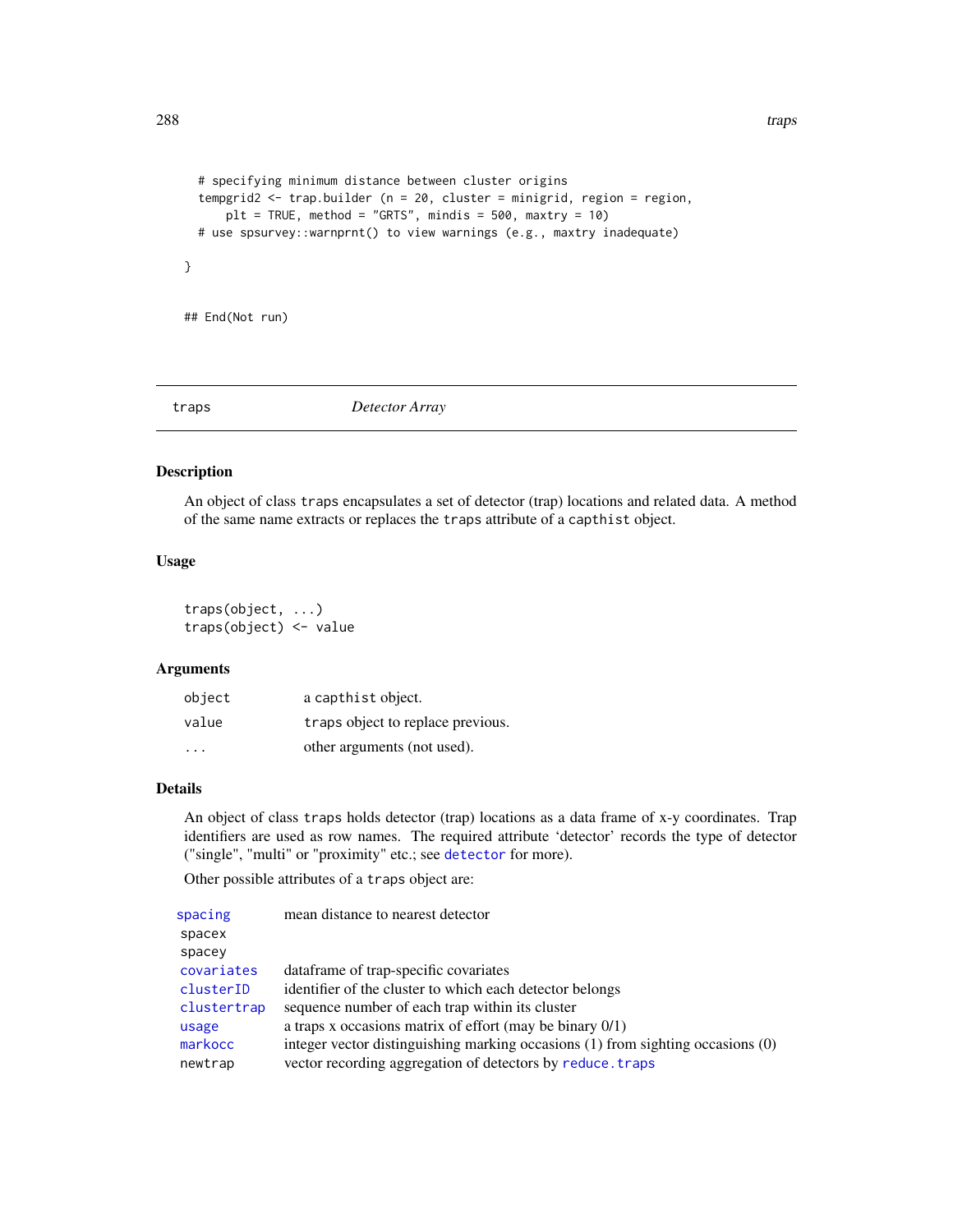#### <span id="page-288-0"></span>traps 289

If usage is specified, at least one detector must be 'used' (usage non-zero) on each occasion.

Various array geometries may be constructed with functions such as [make.grid](#page-121-0) and [make.circle](#page-121-0), and these may be combined or placed randomly with [trap.builder](#page-282-0).

#### **Note**

Generic methods are provided to select rows ([subset.traps](#page-269-0)), combine two or more arrays ([rbind.traps](#page-190-0)), aggregate detectors ([reduce.traps](#page-200-0)), shift an array ([shift.traps](#page-280-0)), or rotate an array ([rotate.traps](#page-280-0)).

The attributes usage and covariates may be extracted or replaced using generic methods of the same name.

#### References

Efford, M. G. (2012) *DENSITY 5.0: software for spatially explicit capture–recapture*. Department of Mathematics and Statistics, University of Otago, Dunedin, New Zealand. [https://www.otago.](https://www.otago.ac.nz/density/) [ac.nz/density/](https://www.otago.ac.nz/density/).

Efford, M. G., Borchers D. L. and Byrom, A. E. (2009) Density estimation by spatially explicit capture-recapture: likelihood-based methods. In: D. L. Thomson, E. G. Cooch and M. J. Conroy (eds) *Modeling Demographic Processes in Marked Populations*. Springer, New York. Pp. 255–269.

# See Also

[make.grid](#page-121-0), [read.traps](#page-196-0), [rbind.traps](#page-190-0), [reduce.traps](#page-200-0), [plot.traps](#page-165-0), [secr.fit](#page-218-0), [spacing](#page-257-0), [detector](#page-57-0), [covariates](#page-41-0), [trap.builder](#page-282-0), [as.mask](#page-18-0)

```
demotraps \leq make.grid(nx = 8, ny = 6, spacing = 30)
demotraps ## uses print method for traps
summary (demotraps)
plot (demotraps, border = 50, label = TRUE, offset = 8,
   gridlines=FALSE)
## generate an arbitrary covariate `randcov'
covariates (demotraps) <- data.frame(randcov = rnorm(48))
## overplot detectors that have high covariate values
temptr <- subset(demotraps, covariates(demotraps)$randcov > 0.5)
plot (temptr, add = TRUE,
    detpar = list (pch = 16, col = "green", cex = 2))
```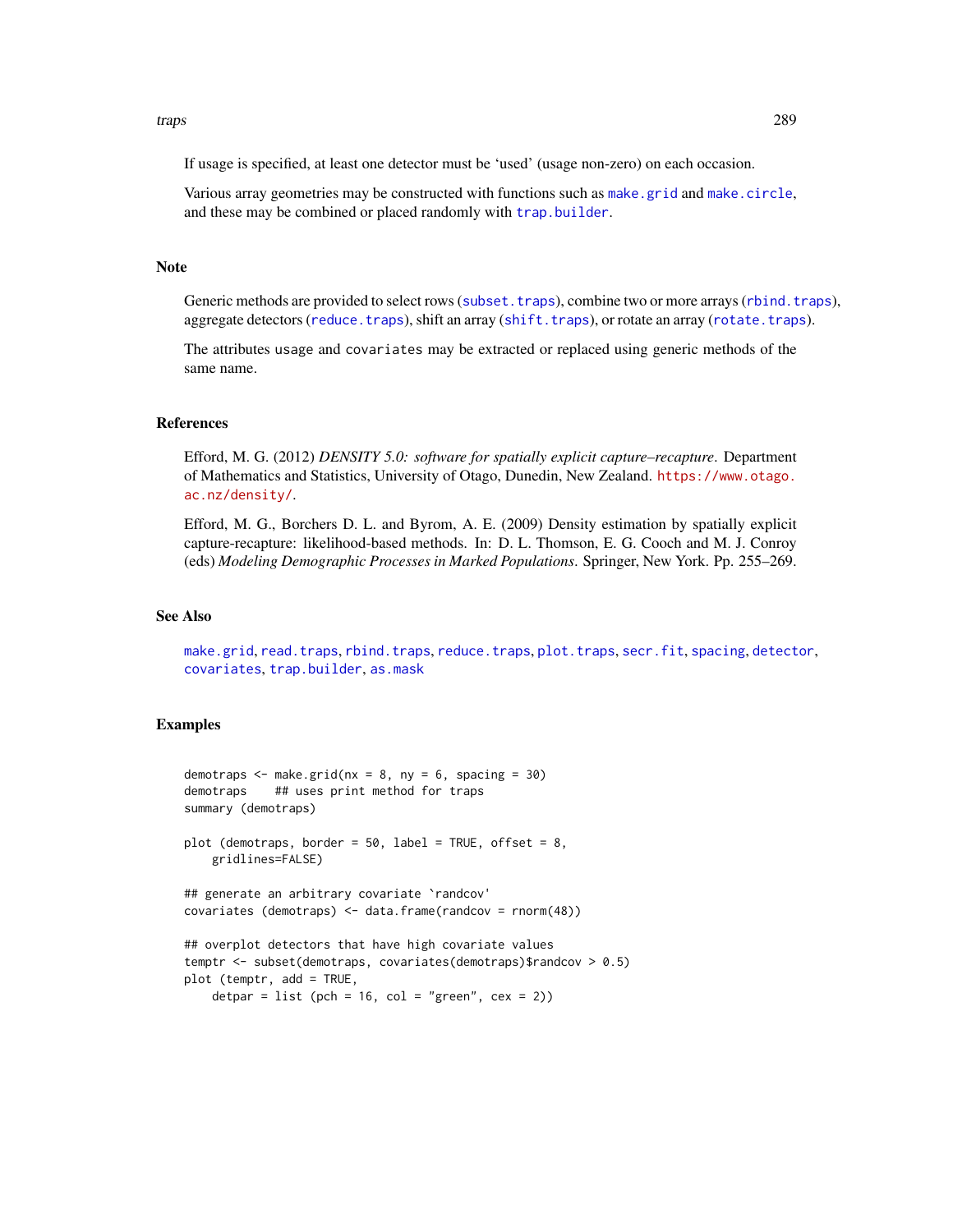<span id="page-289-0"></span>

#### Description

Extract or replace attributes of an object of class 'traps'.

# Usage

```
polyID(object)
polyID(object) <- value
transectID(object)
transectID(object) <- value
searcharea(object)
transectlength(object)
```
# Arguments

| object | a 'traps' object                |
|--------|---------------------------------|
| value  | replacement value (see Details) |

# Details

The 'polyID' and 'transectID' functions assign and extract the attribute of a 'traps' object that relates vertices (rows) to particular polygons or transects. The replacement value should be a factor of length equal to nrow(object).

The 'searcharea' of a 'polygon' traps object is a vector of the areas of the component polygons in hectares. This value is read-only.

The 'transectlength' of a 'transect' traps object is a vector of the lengths of the component transects in metres. This value is read-only.

# Value

polyID - a factor with one level per polygon. searcharea - numeric value of polygon areas, in hectares. transectlength - numeric value of transect lengths, in metres.

#### See Also

[traps](#page-287-0)

```
## default is a single polygon
temp <- make.grid(detector = "polygon", hollow = TRUE)
polyID(temp)
plot(temp)
```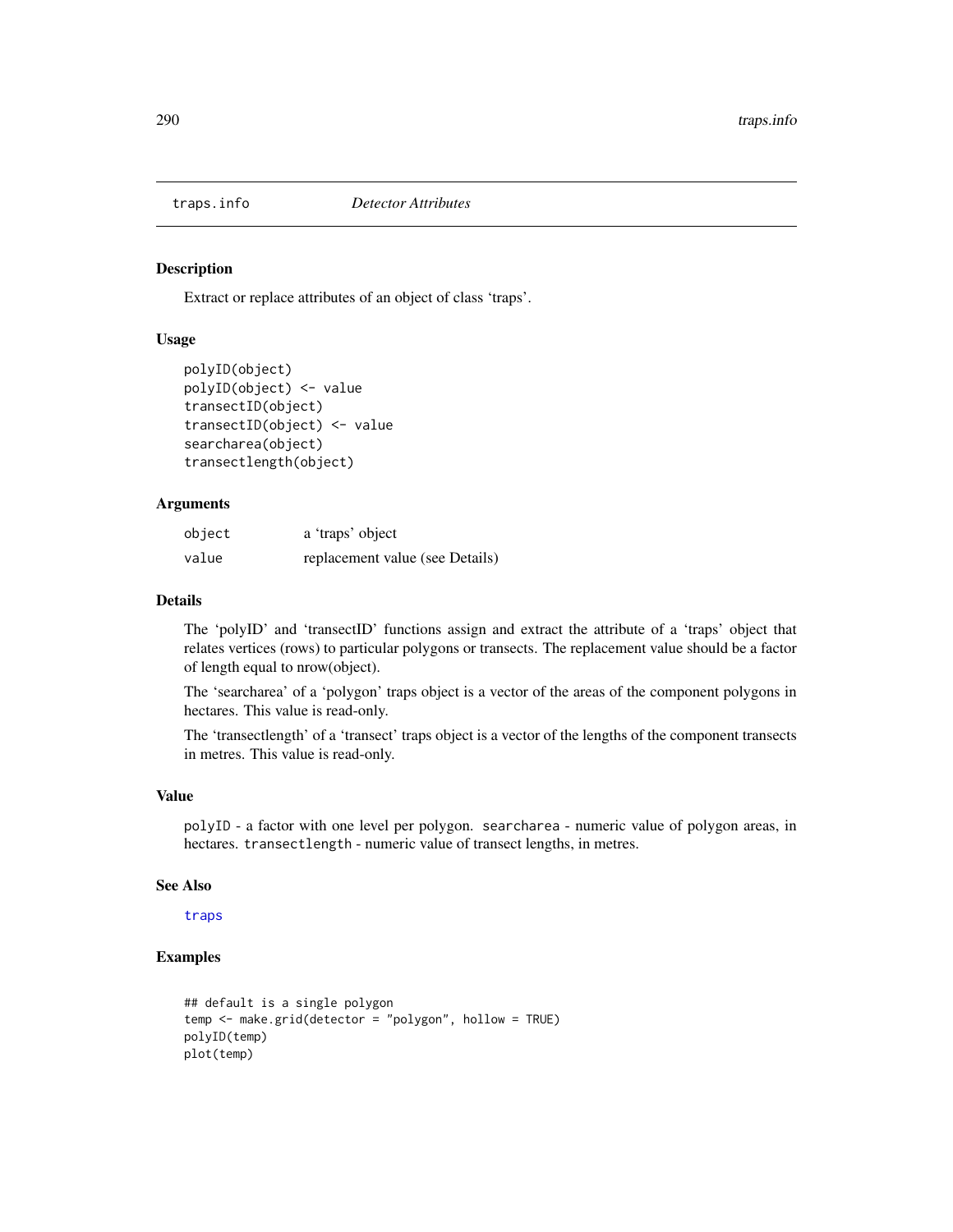```
## split in two
temp <- make.grid(detector = "polygon", hollow = TRUE)
polyID(\text{temp}) \leq factor(\text{rep}(c(1,2),\text{rep}(10,2)))plot(temp)
```
# trim *Drop Unwanted List Components*

# Description

Drop unwanted components from a list object, usually to save space.

# Usage

```
## Default S3 method:
trim(object, drop, keep)
## S3 method for class 'secr'
trim(object, drop = c("call", "mask", "designD", "designNE",
    "design", "design0"), keep = NULL)
```
# Arguments

| object | a list object                               |
|--------|---------------------------------------------|
| drop   | vector identifying components to be dropped |
| keep   | vector identifying components to be kept    |

#### Details

drop may be a character vector of names or a numeric vector of indices. If both drop and keep are given then the action is conservative, dropping only components in drop and not in keep.

Be warned that some further operations on fitted secr objects become impossible once you have discarded the default components.

# Value

a list retaining selected components.

```
names(secrdemo.0)
names(trim(secrdemo.0))
object.size(secrdemo.0)
object.size(trim(secrdemo.0))
```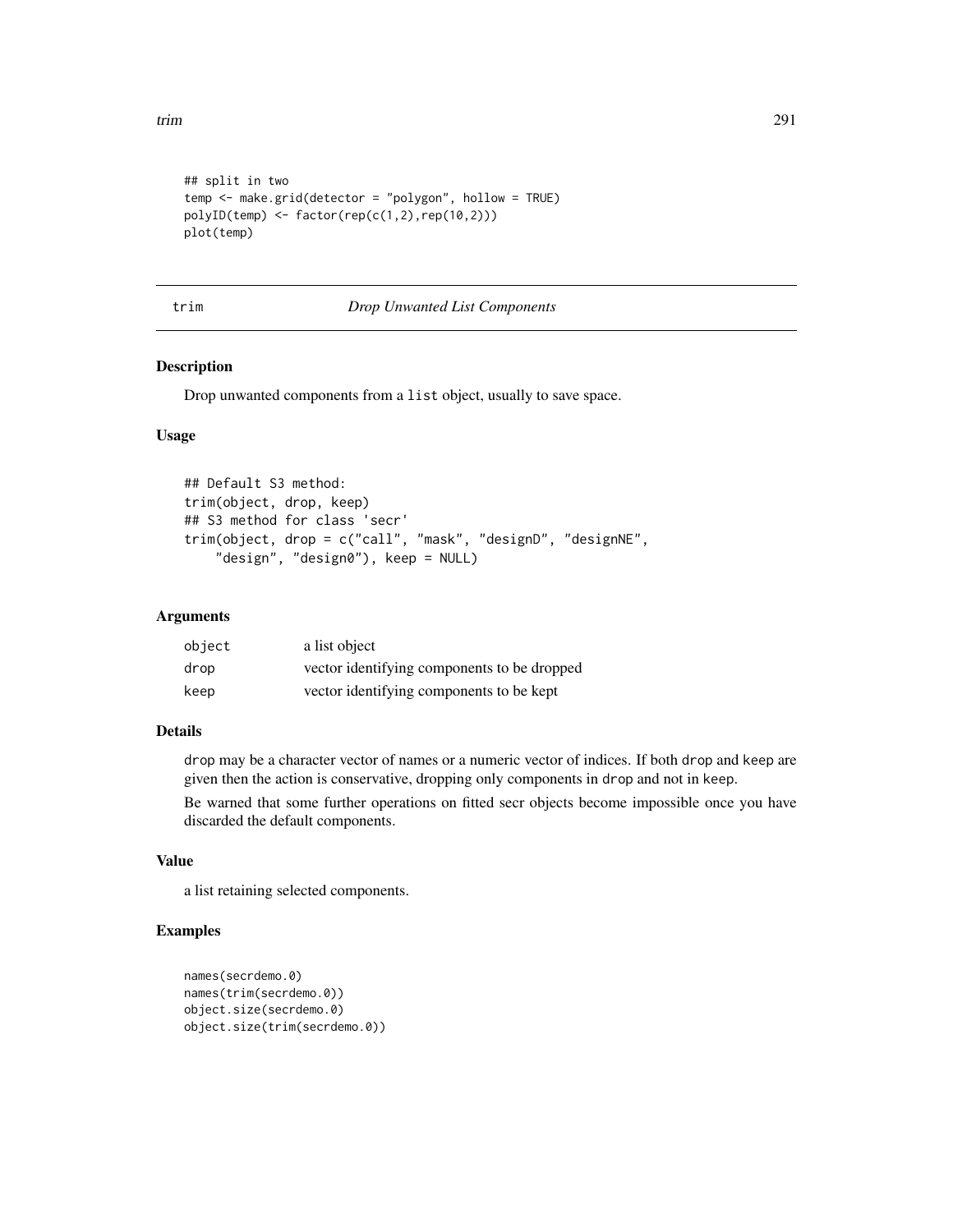<span id="page-291-0"></span>

#### **Description**

Although secr.fit is quite robust, it does not always work. Inadequate data or an overambitious model occasionally cause numerical problems in the algorithms used for fitting the model, or problems of identifiability, as described for capture–recapture models in general by Gimenez et al. (2004). Here are some tips that may help you.

This page has largely been superceded by [secr-troubleshooting.pdf.](https://www.otago.ac.nz/density/pdfs/secr-troubleshooting.pdf)

# The log-likelihood values shown with trace = TRUE are all NA

Most likely you have infeasible starting values for the parameters. try some alternatives, specifying them manually with the start argument.

#### secr.fit finishes, but some or all of the variances are missing

This usually means the model did not fit and the estimates should not be trusted. Extremely large variances or standard errors also indicate problems.

- Try another maximization method (method = "Nelder-Mead" is more robust than the default). The same maximum likelihood should be found regardless of method, so AIC values are comparable across methods.
- Repeat the maximization with different starting values. You can use secr.fit $(\ldots, start =$ last.model) where last.model is a previously fitted secr object.
- If you think the estimates are right but there was a problem in computing the variances, try re-running secr.fit() with the previous model as starting values (see preceding) and set method = "none". This bypasses maximization and computes the variances afresh using fdHess from nlme.
- Try a finer mask (e.g., vary argument nx in [make.mask](#page-115-0)). Check that the extent of the mask matches your data.
- The maximization algorithms work poorly when the beta coefficients are of wildly different magnitude. This may happen when using covariates: ensure beta coefficients are similar (within a factor of 5–10 seems adequate, but this is not based on hard evidence) by scaling any covariates you provide. This can be achieved by setting the typsize argument of nlm or the parscale control argument of optim.
- Examine the model. Boundary values (e.g., g0 near 1.0) may give problems. In the case of more complicated models you may gain insight by fixing the value of a difficult-to-estimate parameter (argument fixed).

See also the section 'Potential problems' in [secr-densitysurfaces.pdf.](https://www.otago.ac.nz/density/pdfs/secr-densitysurfaces.pdf)

#### secr.fit finishes with warning nlm code 3

This condition does not invariably indicate a failure of model fitting. Proceed with caution, checking as suggested in the preceding section.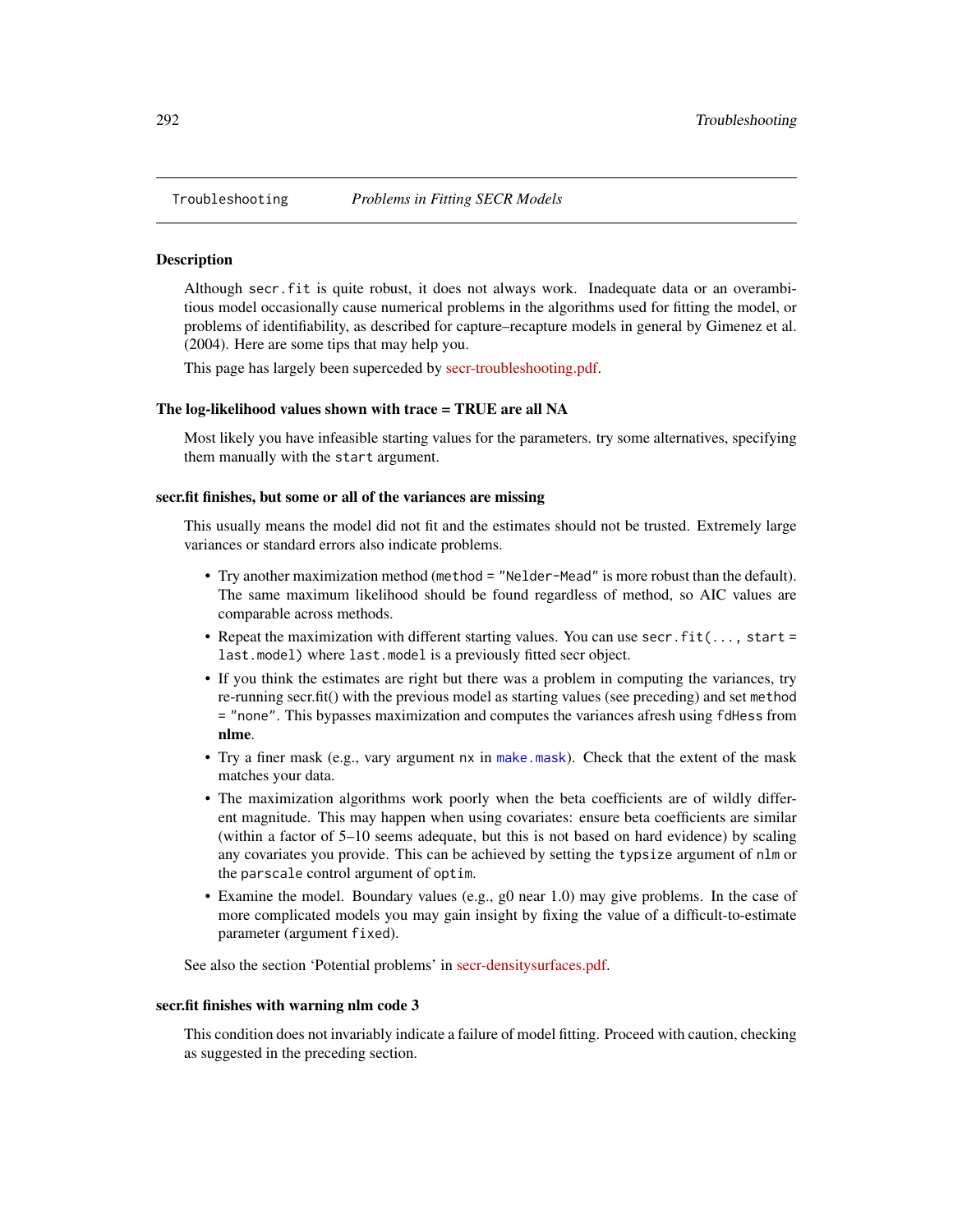#### <span id="page-292-0"></span>turnover 293

#### secr.fit crashes part of the way through maximization

A feature of the maximization algorithm used by default in nlm is that it takes a large step in the parameter space early on in the maximization. The step may be so large that it causes floating point underflow or overflow in one or more real parameters. This can be controlled by passing the 'stepmax' argument of nlm in the . . . argument of secr.fit (see first example). See also the previous point about scaling of covariates.

#### secr.fit demands more memory than is available

This is a problem particularly when using individual covariates in a model fitted by maximizing the conditional likelihood. The memory required is then roughly proportional to the product of the number of individuals, the number of occasions, the number of detectors and the number of latent classes (for finite-mixture models). When maximizing the full-likelihood, substitute 'number of groups' for 'number of individuals'. [The limit is reached in external C used for the likelihood calculation, which uses the R function 'R\_alloc'.]

The [mash](#page-282-1) function may be used to reduce the number of detectors when the design uses many identical and independent clusters. Otherwise, apply your ingenuity to simplify your model, e.g., by casting 'groups' as 'sessions'. Memory is less often an issue on 64-bit systems (see link below).

### Estimates from mixture models appear unstable

These models have known problems due to multimodality of the likelihood. See [secr-finitemixtures.pdf.](https://www.otago.ac.nz/density/pdfs/secr-finitemixtures.pdf)

#### References

Gimenez, O., Viallefont, A., Catchpole, E. A., Choquet, R. and Morgan, B. J. T. (2004) Methods for investigating parameter redundancy. *Animal Biodiversity and Conservation* 27, 561–572.

#### See Also

[secr.fit](#page-218-0), [Memory-limits](#page-0-0)

turnover *Specifying a Dynamic Population*

#### **Description**

sim.popn can simulate a multi-session population with known between-session survival, recruitment and movement probabilities. The parameter settings to achieve this are passed to sim.popn in its 'details' argument. Components of 'details' that are relevant to turnover are described below; see [sim.popn](#page-243-0) for others.

Multi-session populations are generated in sim.popn whenever its argument 'nsessions' is greater than 1. If details\$lambda remains NULL (the default) then the population for each successive session is generated de novo from the given density model (model2D, D etc.). If a value is specified for details\$lambda then only the first population is generated de novo; remaining populations are generated iteratively with probabilistic mortality, recruitment and movement as described here.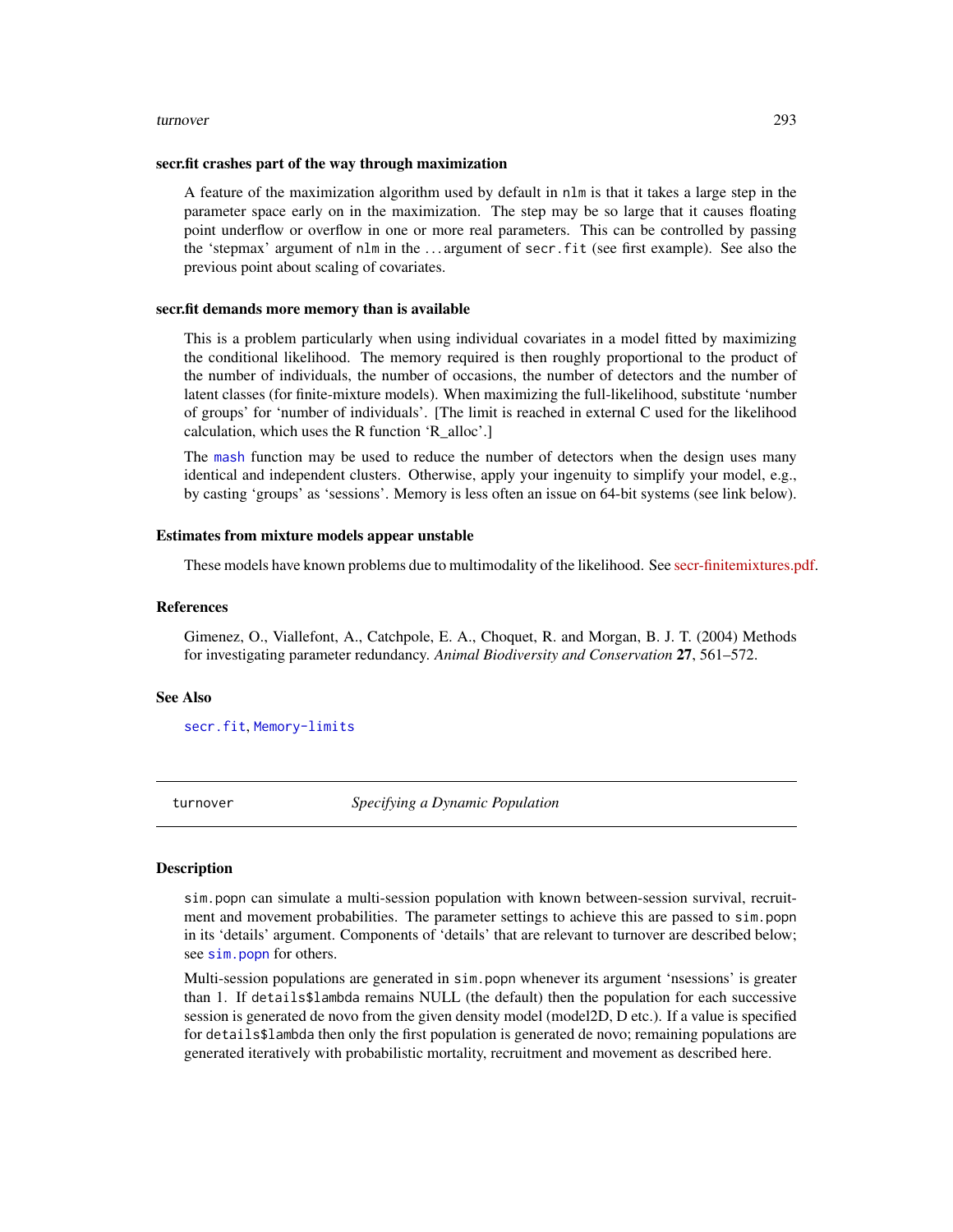#### 294 turnover

#### Turnover components of sim.popn details argument

| Component  | Description                                                                 | Default                         |
|------------|-----------------------------------------------------------------------------|---------------------------------|
| phi        | per capita survival rate $\phi$                                             | 0.7                             |
| survmodel  | probability model for number of survivors                                   | "binomial"                      |
| lambda     | finite rate of increase $\lambda = N_{t+1}/N_t$                             | none                            |
| recrmodel  | probability model for number of recruits                                    | "poisson"                       |
| superN     | optional superpopulation size for 'multinomial' recruitment model           | see below                       |
| Nrecruits  | number of recruits to add at t+1 for 'specified' recruitment model          | $^{(1)}$                        |
| movemodel  | "static", "uncorrelated", "normal", "exponential", "t2D" or a user function | "static"                        |
| move.a     | first parameter of movement kernel (replacing sigma.m)                      | 0                               |
| move.b     | second parameter of movement kernel                                         |                                 |
| edgemethod | treatment of animals that cross the boundary                                | "wrap"                          |
| sigma.m    | deprecated in 3.2.1; use move.a                                             | $\theta$                        |
| wrap       | deprecated in 3.1.6; use edgemethod                                         | TRUE i.e. edgemethod $=$ "wrap" |

# Survival

Survival is usually thought of as a Bernoulli process (outcome 0 or 1 for each individual) so the number of survivors  $S$  is a binomial variable (survmodel = "binomial"). Another approach is to fix the proportion surviving, but this can be done exactly only when  $\phi N$  is an integer. A (slightly ad hoc) solution is to randomly choose between the two nearest integers with probability designed in the long term (over many sessions) to give the required  $\phi$  (survmodel = "discrete").

#### Population growth and recruitment

Per capita recruitment (f) is the difference between lambda and phi ( $f = \lambda - \phi$ ), which must be non-negative (phi > lambda causes an error). The number of recruits B is a random variable whose probability distribution is controlled by details\$recrmodel:

| Value         | Probability model                                                                       |
|---------------|-----------------------------------------------------------------------------------------|
| "constantN"   | Exact replacement of animals that die $(B = N_t - S)$                                   |
| "binomial"    | Binomial number of recruits $(B \sim bin(N_t, f))$                                      |
| "poisson"     | Poisson number of recruits $(B \sim \text{pois}(fN_t))$                                 |
| "discrete"    | Minimum-variance number of recruits (see Survival)                                      |
| "multinomial" | The POPAN model, conditioning on superpopulation size (e.g., Schwarz and Arnason 1996)) |
| "specified"   | Add the number of recruits specified in Nrecruits (may be vector)                       |

In the case of binomial recruitment there is a maximum of one recruit per existing individual, so lambda  $\leq$  (phi+1). Multinomial recruitment requires a value for the superpopulation size. This may be provided as the details component "superN". If not specified directly, a value is inferred by projecting a trial initial (simulated) population using the specified phi and lambda.

Specifying the integer number of recruits in each year (recrmodel 'specified') overrides the value of lambda, but a non-null value should be given for lambda.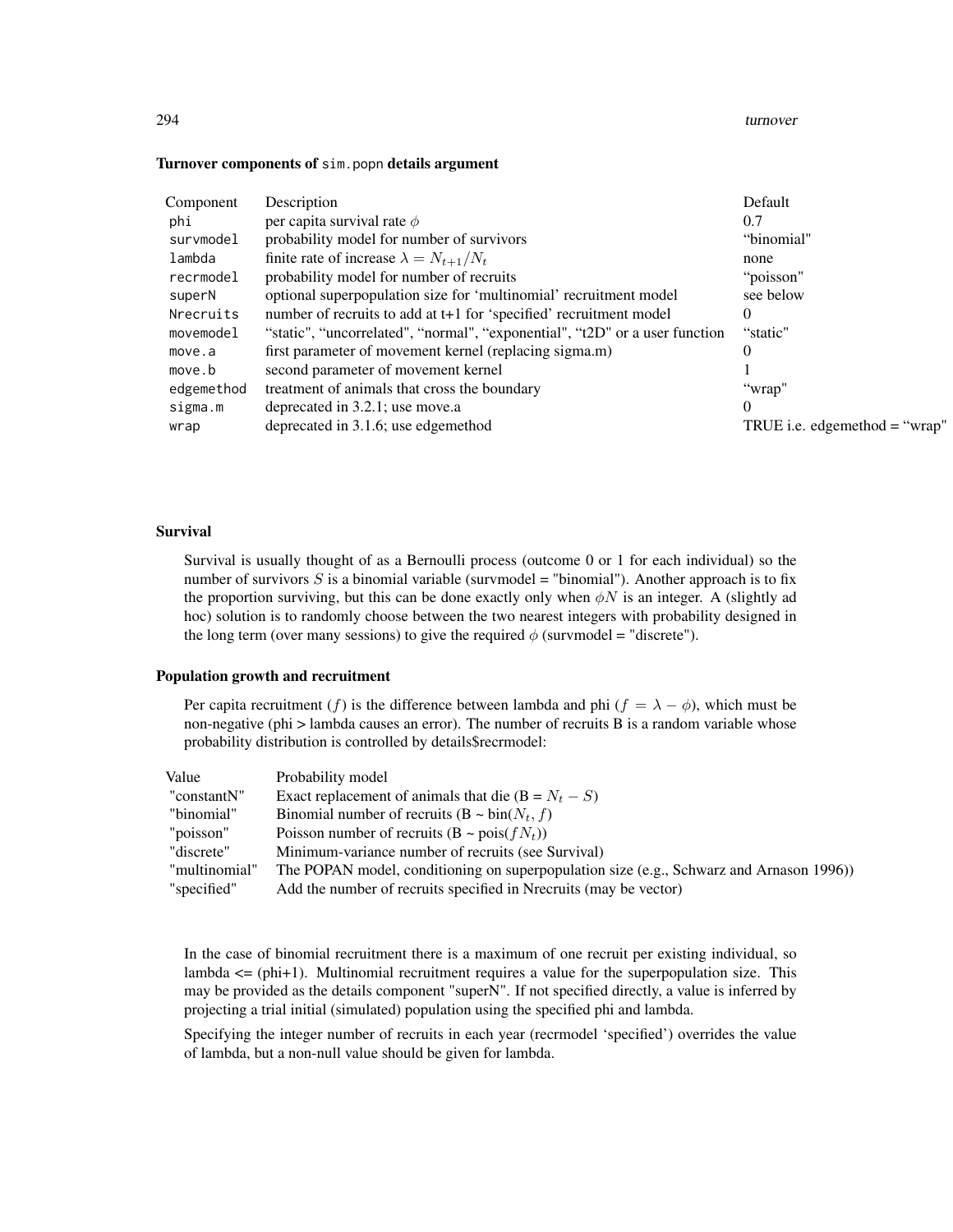#### <span id="page-294-0"></span>turnover 295

#### Movement

Individuals may shift their home range centre between sessions. Movement probability is governed by a circular kernel specified by 'movemodel' and the parameter values 'move.a' and 'move.b' (optional). By default there is no movement between sessions (movemodel = "static"). Other options are

| "IND" | "uncorrelated" | individuals are randomly assigned a new, independent location within the buffered area             |
|-------|----------------|----------------------------------------------------------------------------------------------------|
| "BVN" | "normal"       | bivariate normal (Gaussian) kernel with parameter move.a (previously called sigma.m)               |
| "BVE" | "exponential"  | negative exponential (Laplace) kernel with parameter move.a                                        |
| "BVT" | "t2D"          | circular 2-dimensional t-distribution with scale parameter move.a and shape parameter move.b = $d$ |
| "RDE" |                | exponential distribution of radial distance (Ergon & Gardner, 2014)                                |
| "RDG" |                | gamma distribution of radial distance (Ergon & Gardner, 2014)                                      |
| "RDL" |                | log-normal distribution of radial distance (Ergon & Gardner, 2014)                                 |
|       |                | (parameterized with move.a = $exp(mu)$ , move.b = $1/CV^2 = 1 / (exp(SD^2) - 1)$ )                 |
|       |                |                                                                                                    |

The package **openCR**  $> = 1.4.0$  provides functions for constructing and plotting these kernels and summarising their properties (make.kernel; plot and summary methods for kernel objects). The secr function [extractMoves](#page-77-0) is useful for checking simulations of movement.

Models IND, BVN, BVE, and RDE may also be zero-inflated (suffix "zi"). The parameter 'move.a' (INDzi) or 'move.b' (BVNzi, BVEzi, RDEzi) is the zero-inflation probability. See Examples.

In secr <3.2.1 sigma.m was also used to indicate two special cases; these continue to work but may be discontinued in the future:

 $sigma.m = 0$  corresponds to movemodel = 'static'

sigma.m < 0 corresponds to movemodel = 'uncorrelated'

In  $secr$  >= 4.4.0, the 'movemodel' component may also be a user-provided function with these characteristics: two or three arguments, the first being the number of centres to be moved (e.g., n) and the others parameters of the dispersal distribution (e.g., a,b); the function should return a matrix of n rows and 2 columns, the displacements in the x- and y-directions. The output is a set of random points from the bivariate dispersal kernel. The function will be called with the current number of centres and parameter values move.a and move.b as needed.

If movement takes an animal across the boundary of the arena (buffered area) in sim.popn the component "edgemethod" comes into play. By default, locations are toroidally wrapped i.e. the animal re-joins the population on the opposing edge. Other options are "clip" (discard), "clipandreplace" (assign new identity at original location), "stop" (stop just inside the boundary), "reflect" (bounce off edges to the limit of the dispersal), "normalize" = "truncate" (truncate kernel and scale probability to 1.0) and "none" (allow centres outside the buffered area). The "normalize" option (new in secr 4.3.3) can take longer as it repeatedly relocates each individual until its destination lies within the bounding box, up to a maximum of 500 attempts.

#### References

Clark, J. S, Silman, M., Kern, R., Macklin, E. and HilleRisLambers, J. (1999) Seed dispersal near and far: patterns across temperate and tropical forests. *Ecology* 80, 1475–1494.

Nathan , R., Klein, E., Robledo-Arnuncio, J. J. and Revilla, E. (2012) Dispersal kernels: a review. In: J Clobert et al. *Dispersal Ecology and Evolution*. Oxford University Press. Pp 187–210.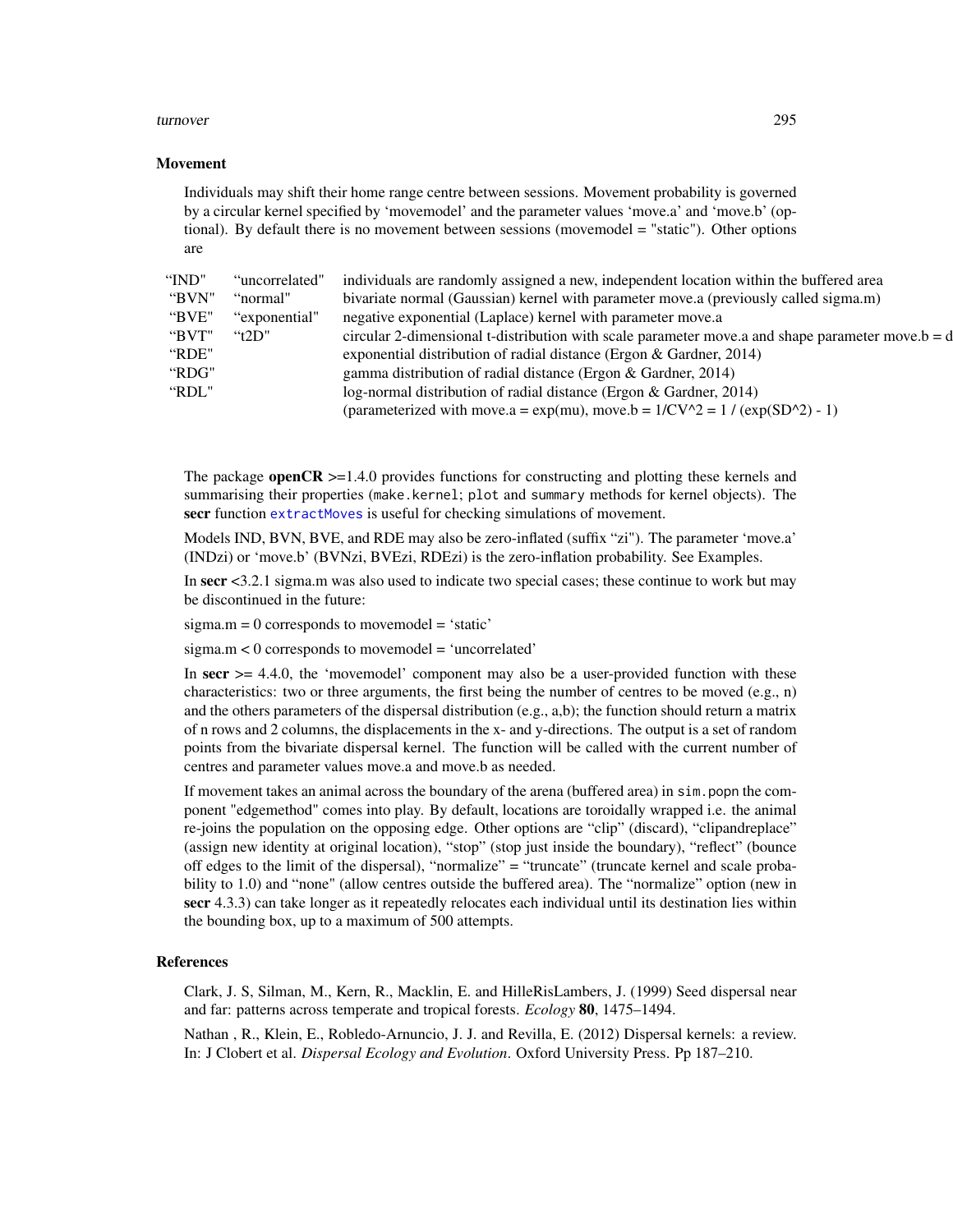#### <span id="page-295-0"></span>See Also

[sim.popn](#page-243-0), [extractMoves](#page-77-0)

#### Examples

```
par (mfrow = c(2,3), mar = c(1,1,1,1))
## birth and death only
grid \le make.grid(nx = 7, ny = 4, detector = 'proximity', spacing = 10)
pop <- sim.popn (Nbuffer = 100, core = grid, nsessions = 6,
    details = list(lambda = 0.8, phi = 0.6))
sapply(pop, nrow) ## how many individuals?
plot(pop)
## movement only
pop2 <- sim.popn (Nbuffer = 100, core = grid, nsessions = 6,
    details = list(lambda = 1, phi = 1, movement) = 'normal',
    move.a = 10, edgemethod = "wrap"))
pop3 \le - \sin.popn (Nbuffer = 100, core = grid, nsessions = 6,
    details = list(lambda = 1, phi = 1, movemodel = 'normal',move.a = 10, edgemethod = "clip"))
pop4 <- sim.popn (Nbuffer = 100, core = grid, nsessions = 10,
    details = list(lambda = 1, phi = 1, movemodel = 'normal',
    move.a = 10, edgemethod = "stop"))
sapply(pop2, nrow) ## how many individuals?
plot(pop2)
## show effect of edgemethod --
## first session blue, last session red
cols <- c('blue',rep('white',4),'red')
par (mfrow=c(1,2))plot(pop2, collapse = TRUE, seqcol = cols)
plot(pop3, collapse = TRUE, seqcol = cols)
## zero-inflated movement
## move.b is zero-inflation probability
pop5 \le sim.popn (Nbuffer = 1000, core = grid, nsessions = 6,
     details = list(lambda = 1, phi = 1, movemodel = 'RDEzi',
         move.a = 50, move.b = 0.5, edgemethod = "none"))
mean(do.call(rbind,extractMoves(pop5))$d) # approx 50 * 0.5
```
updateCH *Update Old capthist Format*

#### **Description**

Before version 3.0, the internal data format for data from exclusive detectors (single, multi, proximityX, transectX) was a matrix with one row per detected animal and one column per sampling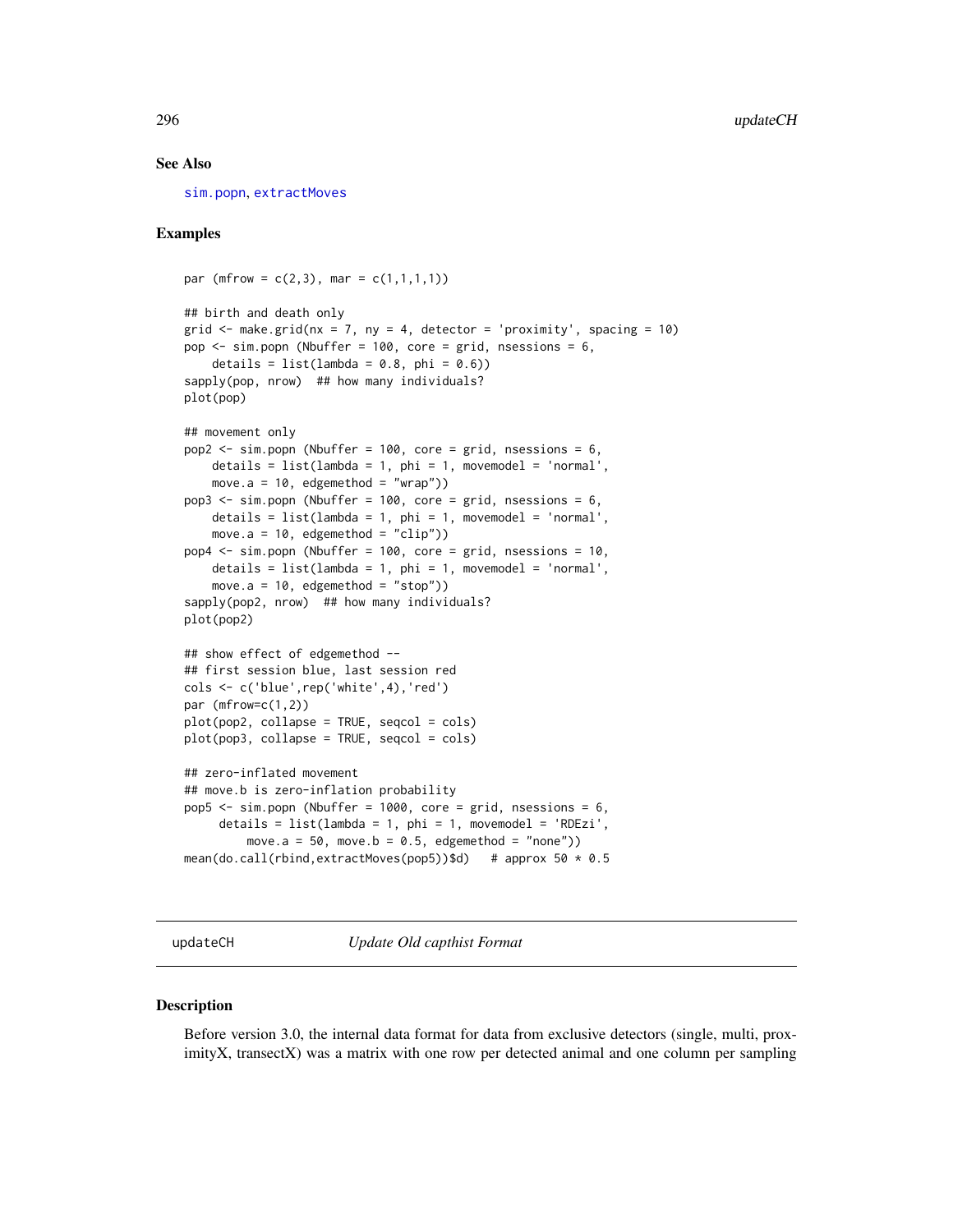#### <span id="page-296-1"></span>usage 297

occasion; each cell was either zero or the number of the detector at which the animal was detected (with switched sign if the animal died). The format for data from proximity and other detectors was a 3-dimensional array (third dimension corresponding to detectors) that allowed more than one detection per animal per occasion.

From secr 3.0 all capthist data use the 3-D format internally. This simplifies a lot of the coding, and enables mixing of detector types within a session. The constraint that only one detection is allowed per animal per occasion at exclusive detectors is imposed by verify().

The data input functions (read.capthist etc.) automatically generate objects in the new format. Objects created and saved under earlier versions should be converted if they relate to the 'exclusive' detector types listed above.

# Usage

updateCH(object)

# Arguments

object capthist object

# Details

The function reduce.capthist is applied with the nominal detector type as the outputdetector.

# Value

Object with same class as the input.

Updating has the side effect of discarding invalid supernumerary detections (e.g. if there were two detections of an animal on one occasion, only one will be included).

# Examples

```
# if we had the old ovenCH !
sapply(ovenCH, dim)
sapply(updateCH(ovenCH), dim)
```
<span id="page-296-0"></span>usage *Detector Usage*

#### **Description**

Extract or replace usage (effort) information of a traps object (optional).

#### Usage

```
usage(object, ...)
usage(object) <- value
```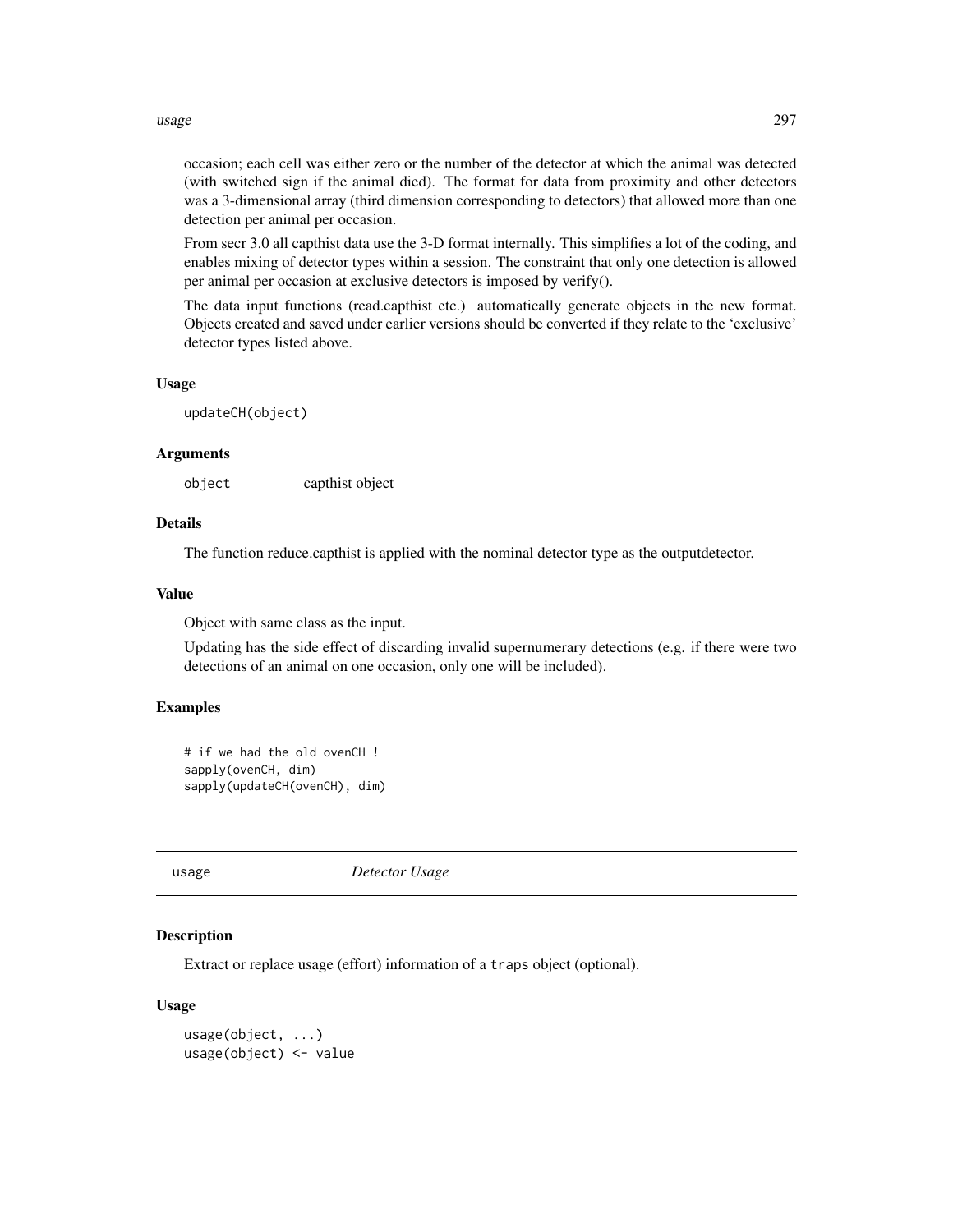<span id="page-297-0"></span>298 usage

#### Arguments

| object                  | traps object                            |
|-------------------------|-----------------------------------------|
| value                   | numeric matrix of detectors x occasions |
| $\cdot$ $\cdot$ $\cdot$ | other arguments (not used)              |

# Details

In secr versions before 2.5.0, usage was defined as a binary value (1 if trap k used on occasion s, zero otherwise).

In later versions, usage may take nonnegative real values and will be interpreted as effort. This corresponds to the constant T\_s used for the duration of sampling by Borchers and Efford (2008). Effort is modelled as a known linear coefficient of detection probability on the hazard scale [\(secr](https://www.otago.ac.nz/density/pdfs/secr-varyingeffort.pdf)[varyingeffort.pdf;](https://www.otago.ac.nz/density/pdfs/secr-varyingeffort.pdf) Efford et al. 2013).

For replacement of usage, various forms are possible for value:

- a matrix in which the number of rows of value exactly matches the number of traps *K* in object

- a vector of two values, the usage (typically 1) and the number of occasions *S* (a *K* x *S* matrix will be filled with the first value)

- a vector of *R+1* values where *R* is the number of sessions in a multi-session object and elements *2..R+1* correspond to the numbers of occasions *S1, S2,...* in each session

- the usage only (typically 1) (only works when replacing an existing usage matrix with known number of occasions).

# Value

usage(object) returns the usage matrix of the traps object. usage(object) may be NULL.

#### **Note**

At present, assignment of usage to the traps objects of a multisession capthist object results in the loss of session names from the latter.

### References

Efford, M. G., Borchers D. L. and Mowat, G. (2013) Varying effort in capture–recapture studies. *Methods in Ecology and Evolution* 4, 629–636.

#### See Also

[traps](#page-287-0), [usagePlot](#page-298-0), [read.capthist](#page-191-0), [addSightings](#page-8-0)

```
demo.traps \leq make.grid(nx = 6, ny = 8)
## random usage over 5 occasions
usage(demo.traps) <- matrix (sample(0:1, 48*5, replace = TRUE,
   p = c(0.5, 0.5), nc = 5usage(demo.traps)
```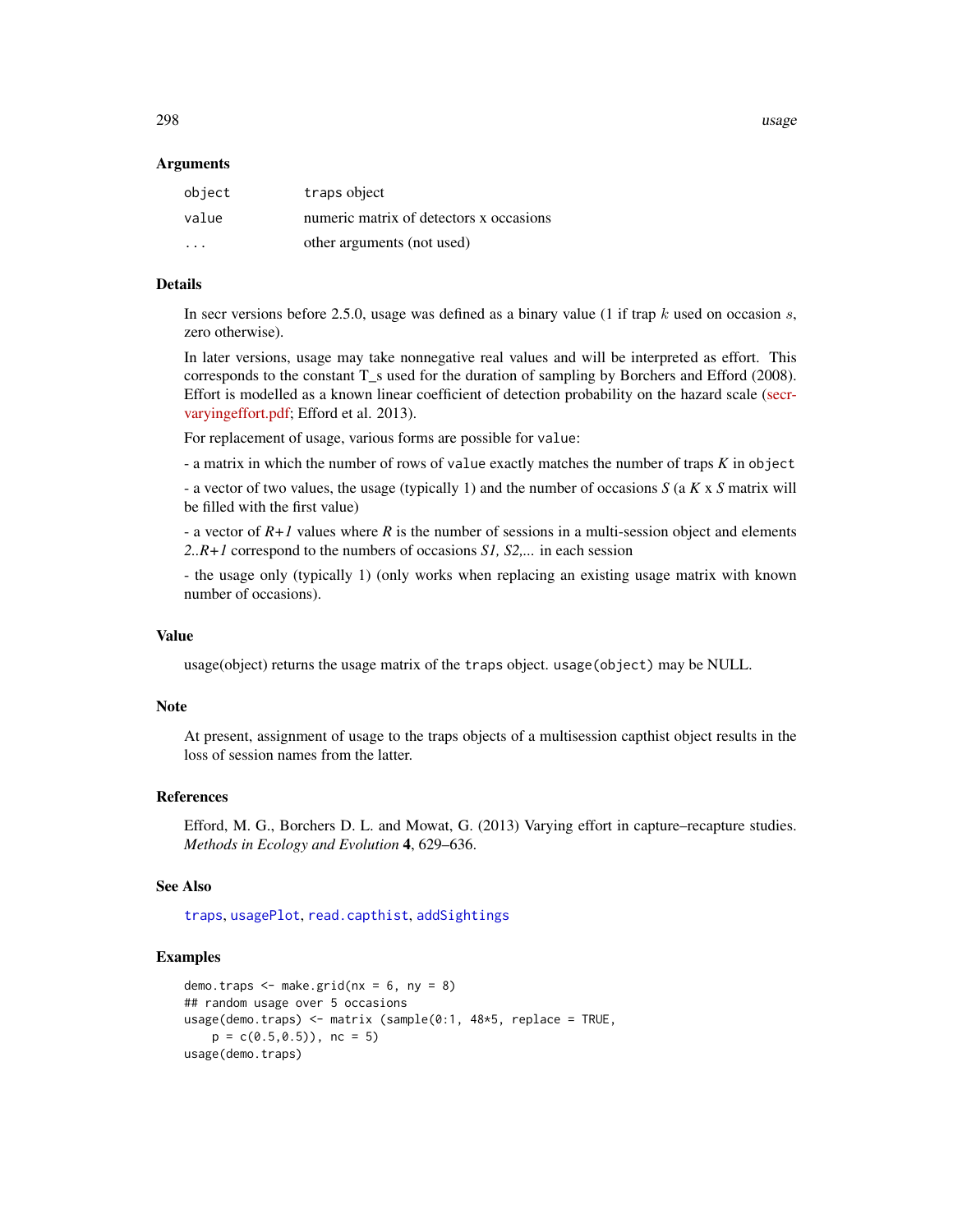#### <span id="page-298-1"></span>usagePlot 299

```
summary(demo.traps)
```

```
usage(traps(ovenCH)) <- c(1,9,10,10,10,10)
## restore lost names
names(ovenCH) <- 2005:2009
```
#### <span id="page-298-0"></span>usagePlot *Plot usage, detections or sightings.*

# Description

usagePlot displays variation in effort (usage) over detectors as a bubble plot (circles with radius scaled so that area is proportional to effort).

sightingPlot displays spatial variation in the number of sightings at each detector as a bubble plot (circles with radius scaled so that area is proportional to either the average number per occasion or the total over occasions.

# Usage

```
usagePlot(object, add = FALSE, occasions = NULL, col = "black", fill =FALSE, scale = 2, metres = TRUE, rad = 5, ...)
```

```
sightingPlot(object, type = c("Detections", "Tu", "Tm", "Tn"), add = FALSE,
occasions = "ALL", mean = TRUE, col = "black", fill = FALSE, scale = 2,metres = TRUE, dropunused = TRUE, title = type, legend = c(1, 2, 4, 8),
px = 0.95, py = 0.95, ...)
```
#### Arguments

| object    | traps object with usage attribute                                                                         |
|-----------|-----------------------------------------------------------------------------------------------------------|
| add       | logical; if FALSE plot.traps is called to create a base plot                                              |
| occasions | integer number(s) of the occasion(s) for which effort is plotted, "ALL", or NULL                          |
| col       | character or integer colour value                                                                         |
| fill      | logical; if TRUE the circle is filled with the line colour                                                |
| scale     | numeric value used to scale radius                                                                        |
| metres    | logical; if TRUE scale is a value in metres (see Details)                                                 |
| rad       | numeric; radial displacement of symbol centre for each occasion from true de-<br>tector location (metres) |
| $\ddotsc$ | other arguments passed to plot.traps                                                                      |
| type      | character to choose among sighting types and detections of marked animals                                 |
| mean      | logical; if TRUE then the plotted value is the average over occasions, otherwise<br>the sum               |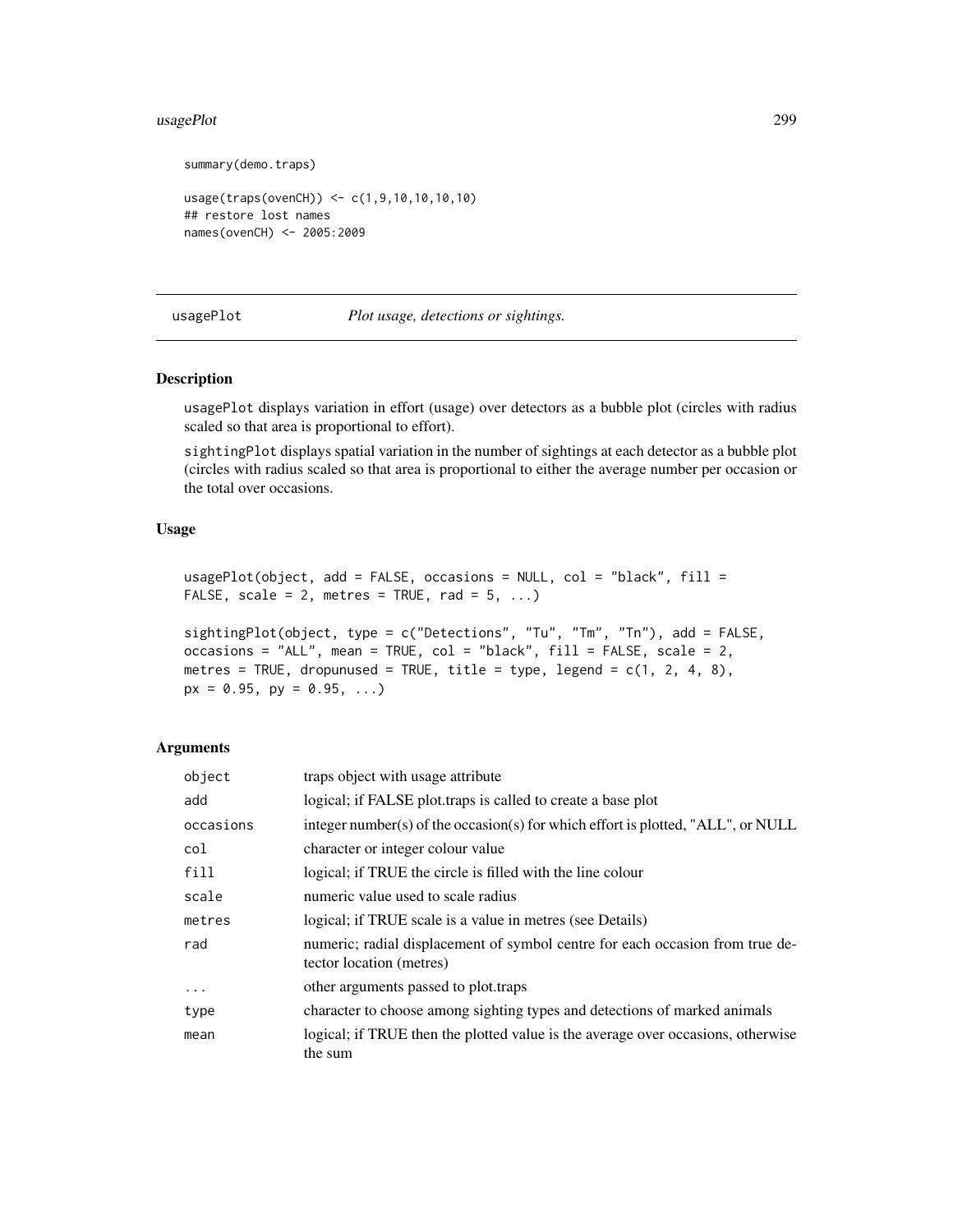<span id="page-299-0"></span>300 usagePlot

| dropunused | logical; if TRUE then detectors are omitted when they were unused on occasions |
|------------|--------------------------------------------------------------------------------|
| title      | character                                                                      |
| legend     | numeric values for which legend circles will be drawn                          |
| рx         | legend x position as fraction of user coordinates                              |
| рy         | legend y position as fraction of user coordinates                              |

# **Details**

The behaviour of usagePlot is described first. By default (occasion = NULL) circles representing usage on each occasion are plotted around the detector location at distance rad, as in the petal plot of [plot.capthist](#page-155-0). Otherwise, the usage on a single specified occasion, or summed over occasions (length(occasion)>1, or occasion = "ALL"), is plotted as a circle centred at the detector location.

Package sp provides an alternative to usagePlot (see Examples).

sightingPlot may be used to display either detections of marked animals (whether or not occasions refers to sighting occasions) or any of the sighting attributes (unmarked sightings 'Tu', marked, unidentified sightings 'Tm', or other uncertain sightings 'Tn').

If py is of length 2 then the values determine the vertical spread of symbols in the legend.

For both functions –

The metres argument switches between two methods. If metres = TRUE, the symbols function is used with inches = FALSE to plot circles with radius scaled in the units of object (i.e. metres; scale is then the radius in metres of the symbol for a detector with usage  $= 1.0$ ). Otherwise, plotting uses points; this has the advantage of producing better filled circles, but a suitable value of scale must be found by trial and error.

# Value

No value is returned by usagePlot.

sightingPlot invisibly returns a 'traps' object with a covariate 'f' holding the plotted values.

# See Also

[usage](#page-296-0), [symbols](#page-0-0), [bubble](#page-0-0), [sightings](#page-235-0)

```
simgrid \leq make.grid(nx = 10, ny = 10, detector = "proximity")
usage(simgrid) <- matrix(rep(1:10, 50), nrow = 100, ncol = 5)
usagePlot(simgrid, border = 20, scale = 1.5, fill = FALSE,
 metres = FALSE)
# It is hard to get the legend just right
# here is one attempt
legend (x = -50, y = 185, legend = c(1, 2, 5, 10), pch = 1, pt.cex =
 c(1,2,5,10)^0.5 * 1.5, x.intersp = 3, y.intersp = 1.8, adj = 1,
 bty = "n", title = "Usage")
```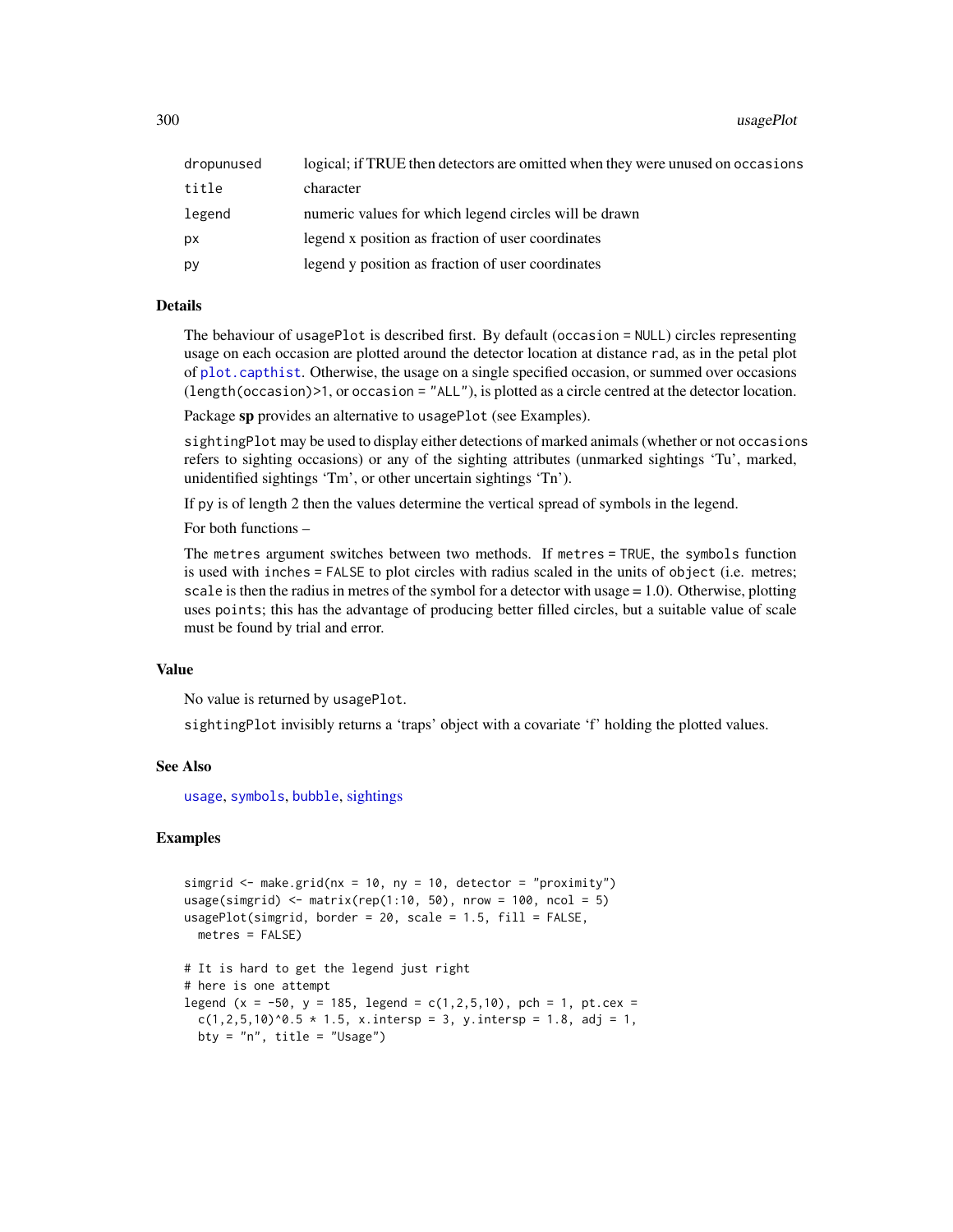#### <span id="page-300-0"></span>userdist 301

```
usagePlot(simgrid, occasion = NULL, border = 20, scale = 1.5, fill = FALSE,
 metres = FALSE)
## Not run:
# bubble plot in package 'sp'
library(sp)
simgrid$usage <- usage(simgrid)[,1] ## occasion 1
class(simgrid) <- "data.frame"
coordinates(simgrid) <- c("x","y")
bubble(simgrid)
## End(Not run)
```
userdist *Non-Euclidean Distances*

# Description

Non-Euclidean distances have a variety of uses, some obscure. You probably do not need them unless you have data from linear habitats, covered in the forthcoming package **secrlinear**. On the other hand, they open up some intriguing possibilities for the advanced user. The key is to provide an appropriate value for the component 'userdist' of the details argument of [secr.fit](#page-218-0).

details\$userdist is either a function to compute distances between detectors and mask points, or a pre-computed matrix of such distances. Pre-computing assumes the matrix is static (i.e. fixed and not dependent on any estimated coefficients). The functions [edist](#page-302-0) and [nedist](#page-302-0) are useful for computing static matrices of Euclidean or non-Euclidean distances (the latter is useful when there are barriers to movement).

If details\$userdist is a function then it should take the form

userdist $(xy1, xy2, mask)$ 

# **Arguments**

| xy1  | 2-column matrix of x-y coordinates of $k$ detectors    |
|------|--------------------------------------------------------|
| xy2  | 2-column matrix of x-y coordinates of $m$ mask points  |
| mask | habitat mask defining a non-Euclidean habitat geometry |

# Details

The matrix returned by the function must have exactly  $k$  rows and  $m$  columns. The function name may be almost anything you like.

The non-Euclidean habitat geometry may or may not require access to local density (D), local (mask) covariates, and the estimation of additional coefficients (beta variables). In order that secr.fit can assemble these data, there is a mechanism for the user to indicate which, if any, variables are required: when called with no arguments the function should return a character vector of variable names. These may include covariates of 'mask', the dynamically computed density 'D', and a special real parameter 'noneuc' for which one or more coefficients will be fitted.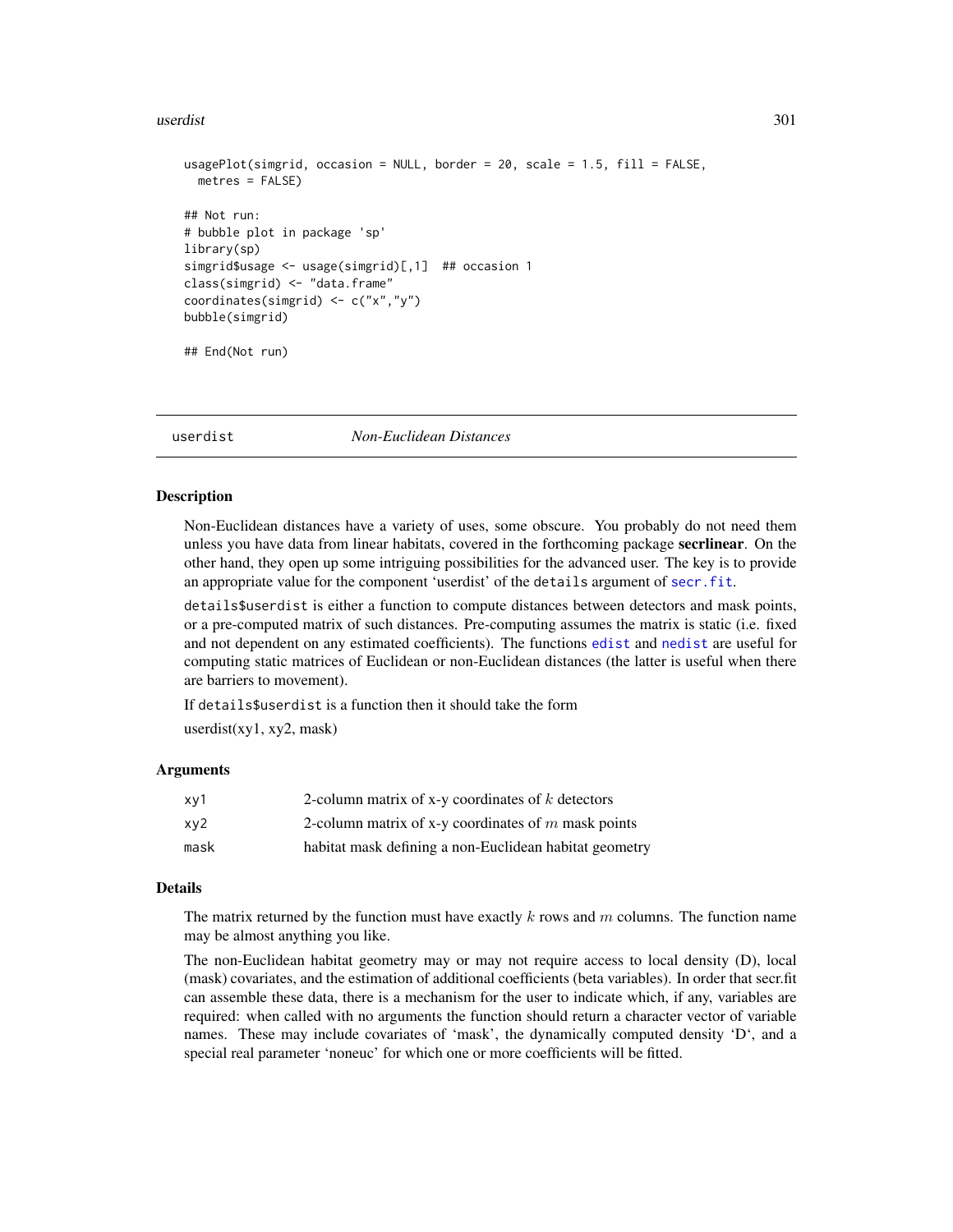<span id="page-301-0"></span>'noneuc' is like 'D' in that it may be modelled as a function of any mask covariates, session, Session, x, y, etc. The actual meaning attributed to 'noneuc' depends entirely on how it is used inside the function.

The function may require no variables and not require estimation of additional coefficients. This is the case for a simple linear geometry as described in documentation for the package 'secrlinear'.

| Value                  | Interpretation                                |
|------------------------|-----------------------------------------------|
| , ,                    | no covariates etc. required                   |
| 'D'                    | density at each mask point                    |
| 'noneuc'               | a multi-purpose real parameter                |
|                        | defined for each mask point                   |
| c('D', 'noneuc')       | both of the preceding                         |
| c('noneuc','habclass') | both noneuc and the mask covariate 'habclass' |

The last case does not estimate a coefficient for habclass, it merely makes the raw value available to whatever algorithm you implement.

The 'xy2' and 'mask' parameters of the userdist function overlap in practice: xy1 and xy2 only define the points between which distances are required, whereas mask is a carrier for any and all additional information needed by the algorithm.

Full documentation of the **secr** capability for non-Euclidean distances is in the separate document [secr-noneuclidean.pdf,](https://www.otago.ac.nz/density/pdfs/secr-noneuclidean.pdf) which includes example code for the analysis of Sutherland et al. (2015).

#### Compatibility

User-specified distances are compatible with some but not all features of secr. Functions with a 'userdist' argument are certainly compatible, and others may be.

With a static userdist, region.N will generally not calculate population size for a region other than the original mask. If you want to supply a new mask in the 'region' argument, replace x\$details\$userdist with a distance matrix appropriate to the new mask, where 'x' is the name of the fitted model.

User-specified distances cannot be used with polygon or transect detectors.

When using [sim.capthist](#page-238-0) to simulate detections of a new population from [sim.popn](#page-243-0) you must provide userdist as a function rather than a matrix. This is because new animals are not restricted to locations on the 'mask' grid.

#### References

Sutherland, C., Fuller, A. K. and Royle, J. A. (2015) Modelling non-Euclidean movement and landscape connectivity in highly structured ecological networks. *Methods in Ecology and Evolution* 6, 169–177.

#### See Also

[details](#page-51-0), [secr.fit](#page-218-0), [nedist](#page-302-0)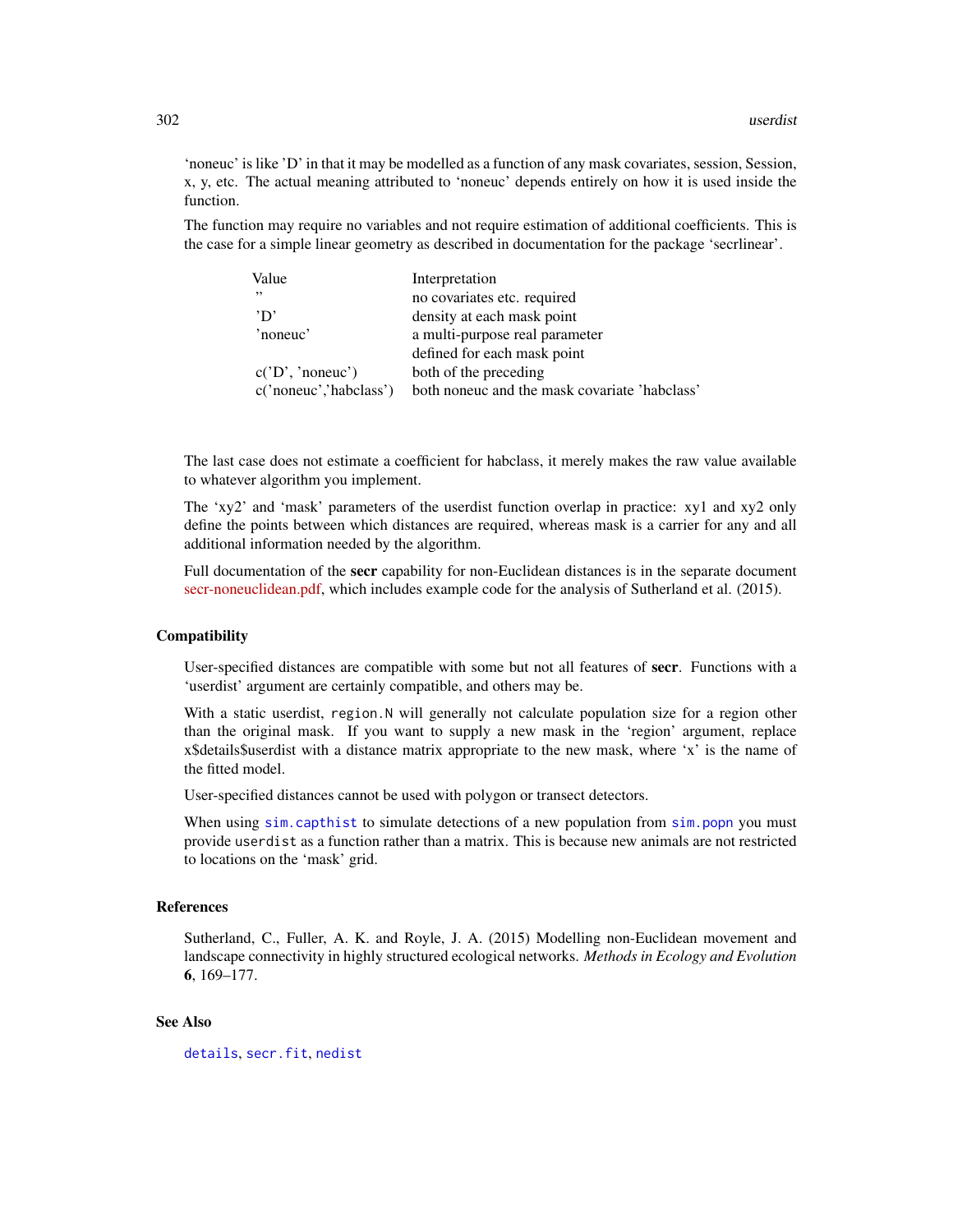#### <span id="page-302-1"></span>utility and the state of the state of the state of the state of the state of the state of the state of the state of the state of the state of the state of the state of the state of the state of the state of the state of th

# Examples

## see secr-noneuclidean.pdf

#### utility *Utility Functions*

#### <span id="page-302-0"></span>**Description**

Minor functions.

# Usage

```
getMeanSD(xy)
maskarea(mask, sessnum = 1)
masklength(mask, sessnum = 1)
edist(xy1, xy2)
nedist(xy1, xy2, mask, inf = Inf, ...)
```
#### Arguments

| xy      | 2-column matrix or dataframe                                |
|---------|-------------------------------------------------------------|
| xy1     | 2-column matrix or dataframe                                |
| xy2     | 2-column matrix or dataframe                                |
| mask    | mask or linearmask object                                   |
| sessnum | integer; for multi-session masks, the number of the session |
| inf     | numeric value to use for $+i$ nfinity                       |
|         | other arguments for transition                              |

#### Details

getmeanSD is used by [make.mask](#page-115-0) to standardize mask coordinates.

For masklength the input should be a linear mask from secrlinear.

edist computes the Euclidean distance between each point in xy1 and each point in xy2. (This duplicates the functionality of 'rdist' in package fields).

nedist computes the non-Euclidean distance between each point in xy1 and each point in xy2, in two dimensions. The calculation uses **gdistance** (van Etten 2017; see also Csardi \& Nepusz 2006): a transition layer is formed representing the connections between adjacent points in mask. By default, points within a 16-point neighbourhood are considered 'adjacent'. Distances are obtained by Dijkstra's (1959) algorithm as least cost paths through the graph of all points in the mask.

nedist has some subtle options. If 'mask' is missing then the transition layer will be formed from 'xy2'. If 'mask' has a covariate named 'noneuc' then this will be used to weight distances. The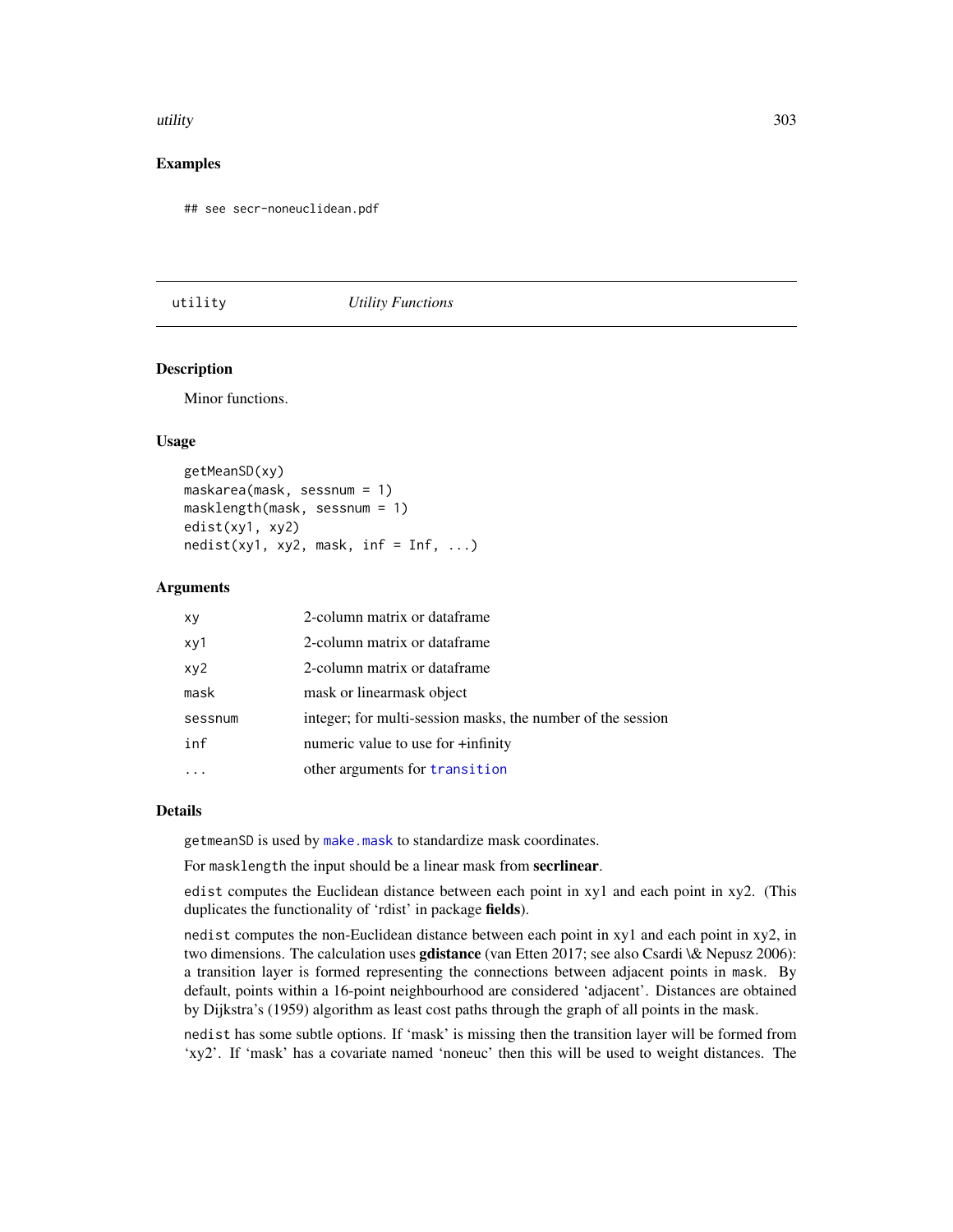<span id="page-303-0"></span>. . . argument of nedist allows the user to vary arguments of [transition](#page-0-0) (defaults transitionFunction  $=$  mean and directions  $= 16$ ). Be warned this can lead to unexpected results! Point pairs that are completely separated receive the distance +Inf unless a finite value is provided for the argument 'inf'. See [secr-noneuclidean.pdf](https://www.otago.ac.nz/density/pdfs/secr-noneuclidean.pdf) for uses of nedist.

# Value

For getMeanSD, a dataframe with columns 'x' and 'y' and two rows, mean and SD.

For maskarea, the summed area of mask cells in hectares (ha).

For masklength, the summed length of mask cells in kilometers (km).

For edist and nedist, a matrix with dim =  $c(nrow(xy1), nrow(xy2))$ .

# References

Dijkstra, E. W. (1959) A note on two problems in connexion with graphs. *Numerische Mathematik*, 1, 269–271.

Csardi, G. and Nepusz, T. (2006) The igraph software package for complex network research. *InterJournal*, 1695. <https://igraph.org>

van Etten, J. (2017) R package gdistance: Distances and routes on geographical grids. *Journal of Statistical Software*, 76(1), 1–21. doi: [10.18637/jss.v076.i13](https://doi.org/10.18637/jss.v076.i13)

#### Examples

getMeanSD(possummask)

vcov.secr *Variance - Covariance Matrix of SECR Parameters*

#### Description

Variance-covariance matrix of beta or real parameters from fitted secr model.

#### Usage

```
## S3 method for class 'secr'
vcov(object, realnames = NULL, newdata = NULL,
    byrow = FALSE, \ldots)
```
#### Arguments

| object    | secr object output from the function secr. fit                                                                                        |
|-----------|---------------------------------------------------------------------------------------------------------------------------------------|
| realnames | vector of character strings for names of 'real' parameters                                                                            |
| newdata   | dataframe of predictor values                                                                                                         |
| byrow     | logical for whether to compute covariances among 'real' parameters for each<br>row of new data, or among rows for each real parameter |
|           | other arguments (not used)                                                                                                            |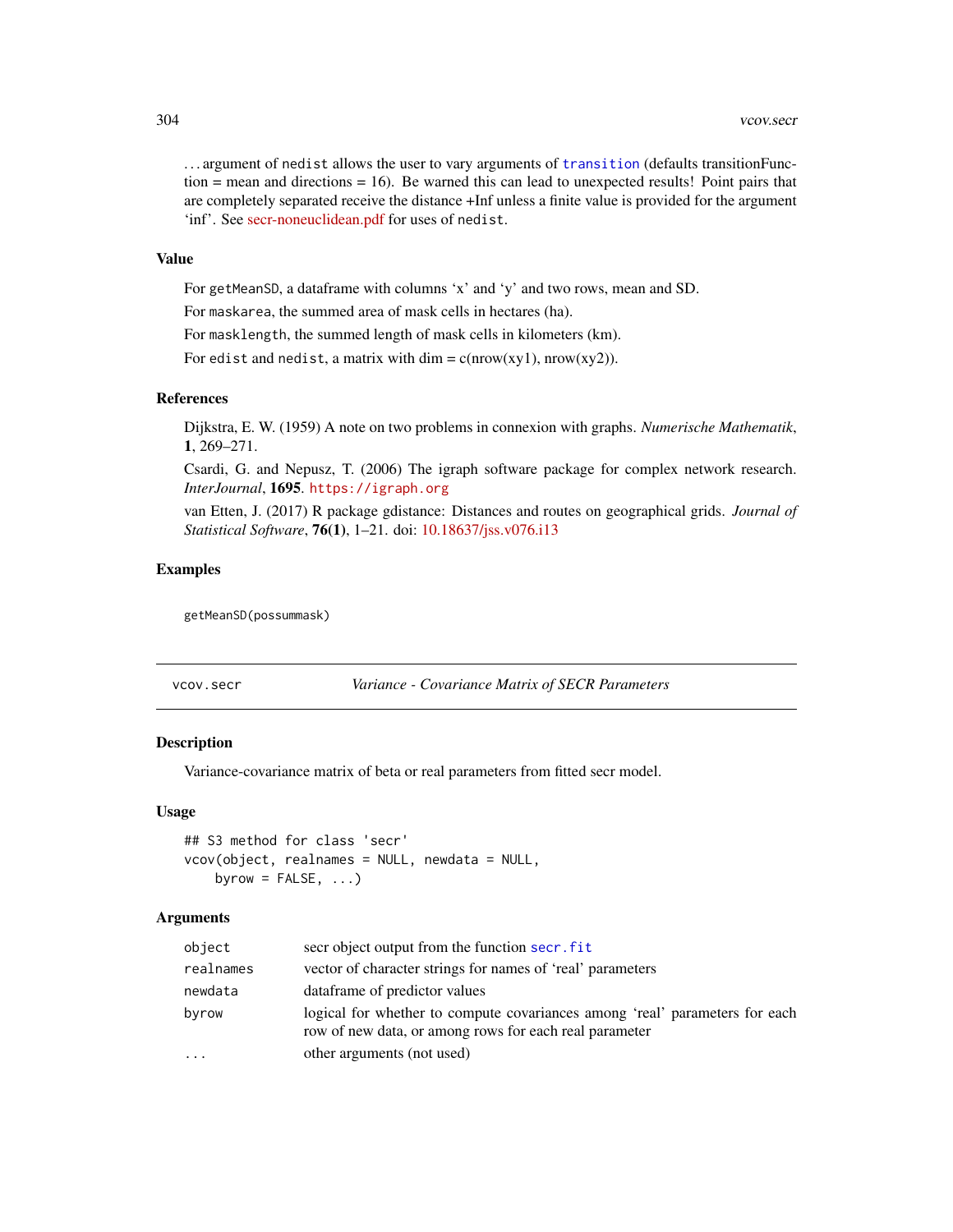<span id="page-304-0"></span>verify 305

# Details

By default, returns the matrix of variances and covariances among the estimated model coefficients (beta parameters).

If realnames and newdata are specified, the result is either a matrix of variances and covariances for each 'real' parameter among the points in predictor-space given by the rows of newdata or among real parameters for each row of newdata. Failure to specify newdata results in a list of variances only.

# Value

A matrix containing the variances and covariances among beta parameters on the respective link scales, or a list of among-parameter variance-covariance matrices, one for each row of newdata, or a list of among-row variance-covariance matrices, one for each 'real' parameter.

# See Also

[vcov](#page-0-0), [secr.fit](#page-218-0), [print.secr](#page-179-0)

# Examples

## previously fitted secr model vcov(secrdemo.0)

verify *Check SECR Data*

#### Description

Check that the data and attributes of an object are internally consistent to avoid crashing functions such as secr.fit

#### Usage

```
## Default S3 method:
verify(object, report, ...)
## S3 method for class 'traps'
verify(object, report = 2, ...)
## S3 method for class 'capthist'
verify(object, report = 2, tol = 0.01, ...)
## S3 method for class 'mask'
verify(object, report = 2, ...)
```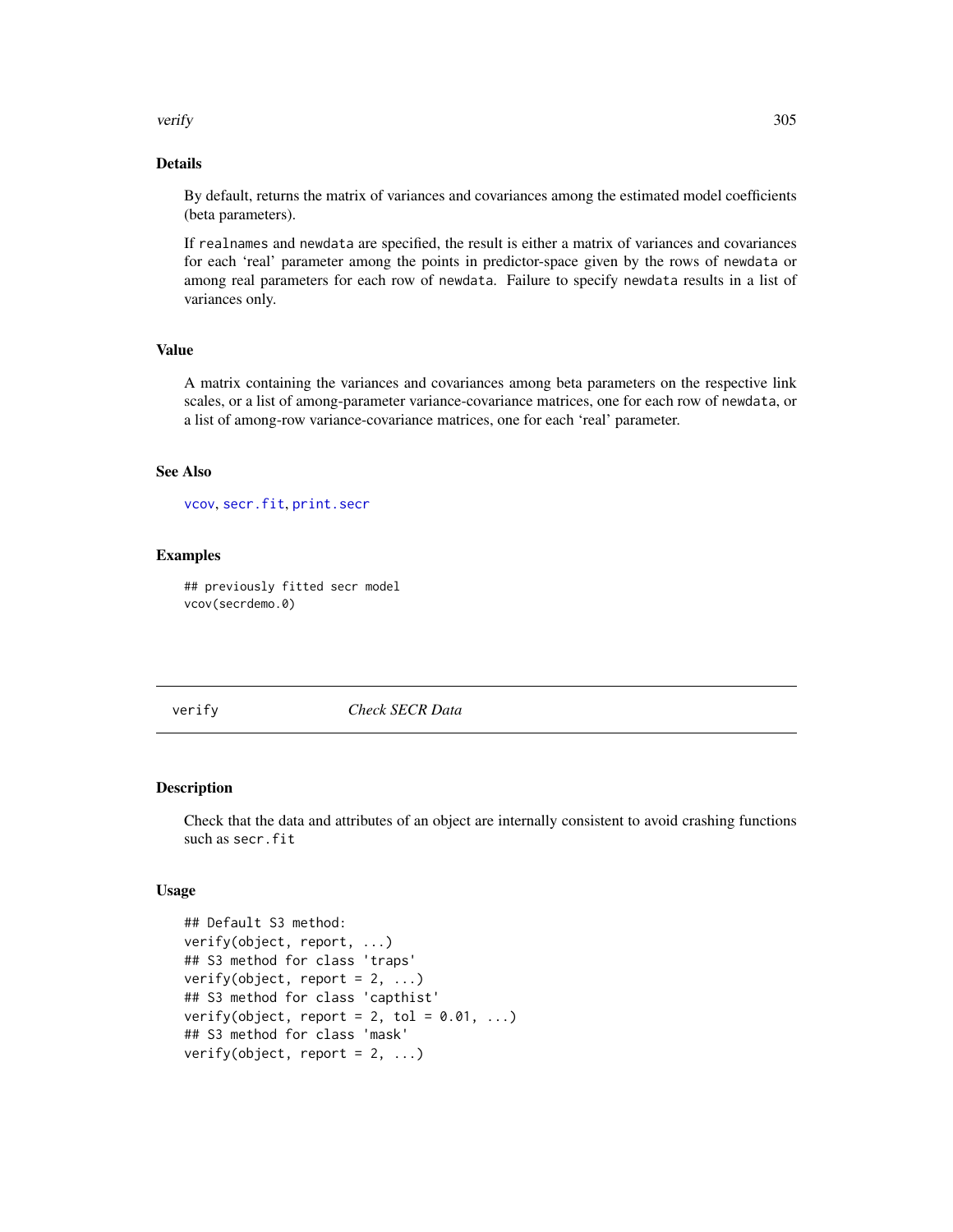# Arguments

| object | an object of class 'traps', 'capthist' or 'mask'                                                               |
|--------|----------------------------------------------------------------------------------------------------------------|
| report | integer code for level of reporting to the console. $0 =$ no report, $1 =$ errors only,<br>$2 = \text{full}$ . |
| tol    | numeric tolerance for deviations from transect line (m)                                                        |
| .      | other arguments (not used)                                                                                     |

# Details

Checks are performed specific to the class of 'object'. The default method is called when no specific method is available (i.e. class not 'traps', 'capthist' or 'mask'), and does not perform any checks.

verify.capthist

- 1. No 'traps' component
- 2. Invalid 'traps' component reported by verify.traps
- 3. No live detections
- 4. Missing values not allowed in capthist
- 5. Live detection(s) after reported dead
- 6. Empty detection histories (except concurrent telemetry and all-sighting data)
- 7. More than one capture in single-catch trap(s)
- 8. More than one detection per detector per occasion at proximity detector(s)
- 9. Signal detector signal(s) less than threshold or invalid threshold
- 10. Number of rows in 'traps' object not compatible with reported detections
- 11. Number of rows in dataframe of individual covariates differs from capthist
- 12. Number of occasions in usage matrix differs from capthist
- 13. Detections at unused detectors
- 14. Number of coordinates does not match number of detections ('polygon', 'polygonX', 'transect' or 'transectX' detectors)
- 15. Coordinates of detection(s) outside polygons ('polygon' or 'polygonX' detectors)
- 16. Coordinates of detection(s) do not lie on any transect ('transect' or 'transectX' detectors)
- 17. Row names (animal identifiers) not unique
- 18. Levels of factor covariate(s) differ between sessions

# verify.traps

- 1. Missing detector coordinates not allowed
- 2. Number of rows in dataframe of detector covariates differs from expected
- 3. Number of detectors in usage matrix differs from expected
- 4. Occasions with no used detectors
- 5. Polygons overlap
- 6. Polygons concave east-west ('polygon' detectors)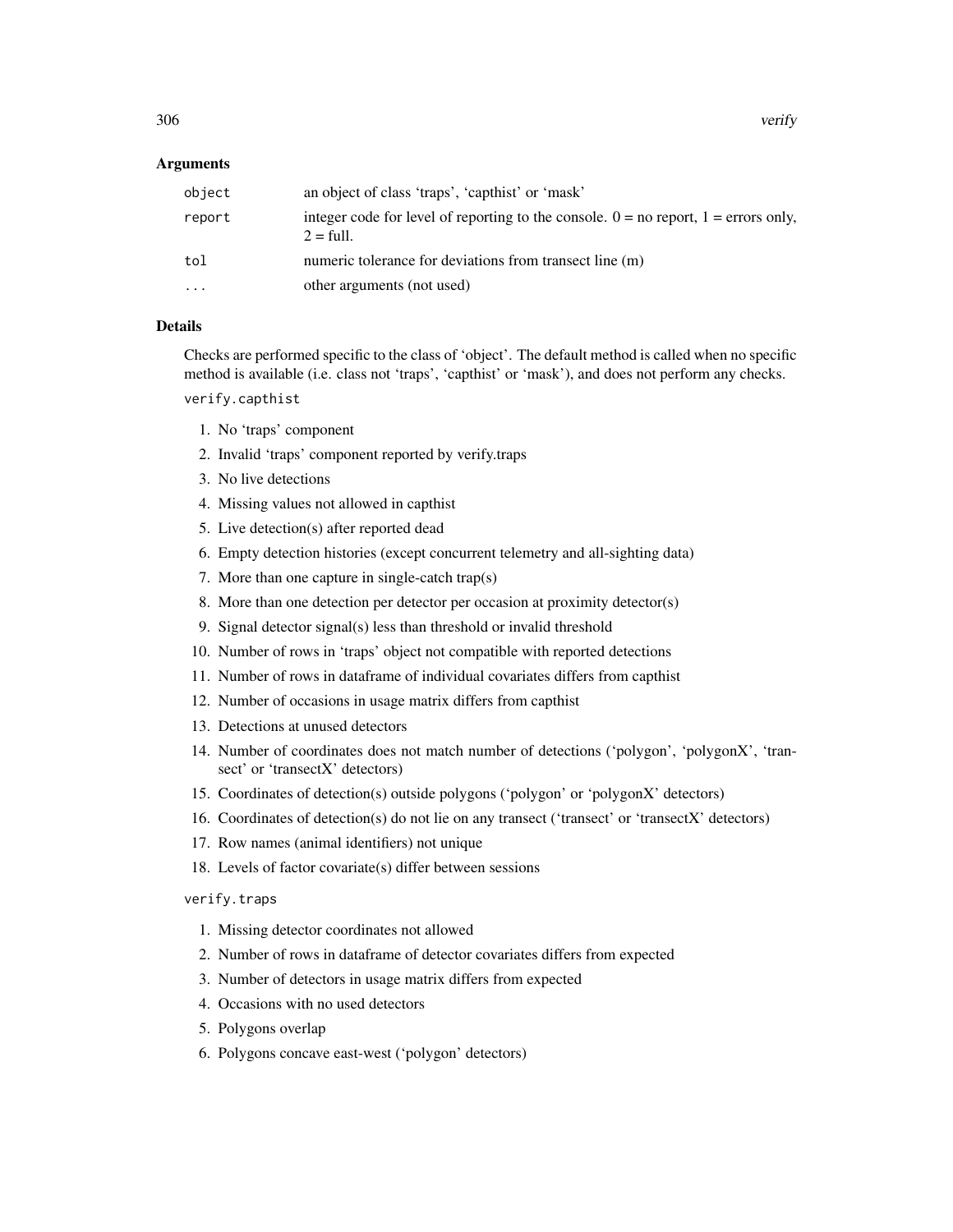#### <span id="page-306-0"></span>verify 307

- 7. PolyID missing or not factor
- 8. Polygon detector is concave in east-west direction
- 9. Levels of factor trap covariate(s) differ between sessions

#### verify.mask

- 1. Valid x and y coordinates
- 2. Number of rows in covariates dataframe differs from expected
- 3. Levels of factor mask covariate(s) differ between sessions

Earlier errors may mask later errors: fix & re-run.

# Value

A list with the component errors, a logical value indicating whether any errors were found. If object contains multi-session data then session-specific results are contained in a further list component bysession.

Full reporting is the same as 'errors only' except that a message is posted when no errors are found.

# See Also

[capthist](#page-24-0), [secr.fit](#page-218-0), [shareFactorLevels](#page-234-0)

```
verify(captdata)
```

```
## create null (complete) usage matrix, and mess it up
temptraps <- make.grid()
usage(temptraps) <- matrix(1, nr = nrow(temptraps), nc = 5)
usage(temptraps)[,5] <- 0
verify (temptraps)
```

```
## create mask, and mess it up
tempmask <- make.mask(temptraps)
verify(tempmask)
tempmask[1,1] <- NA
verify(tempmask)
```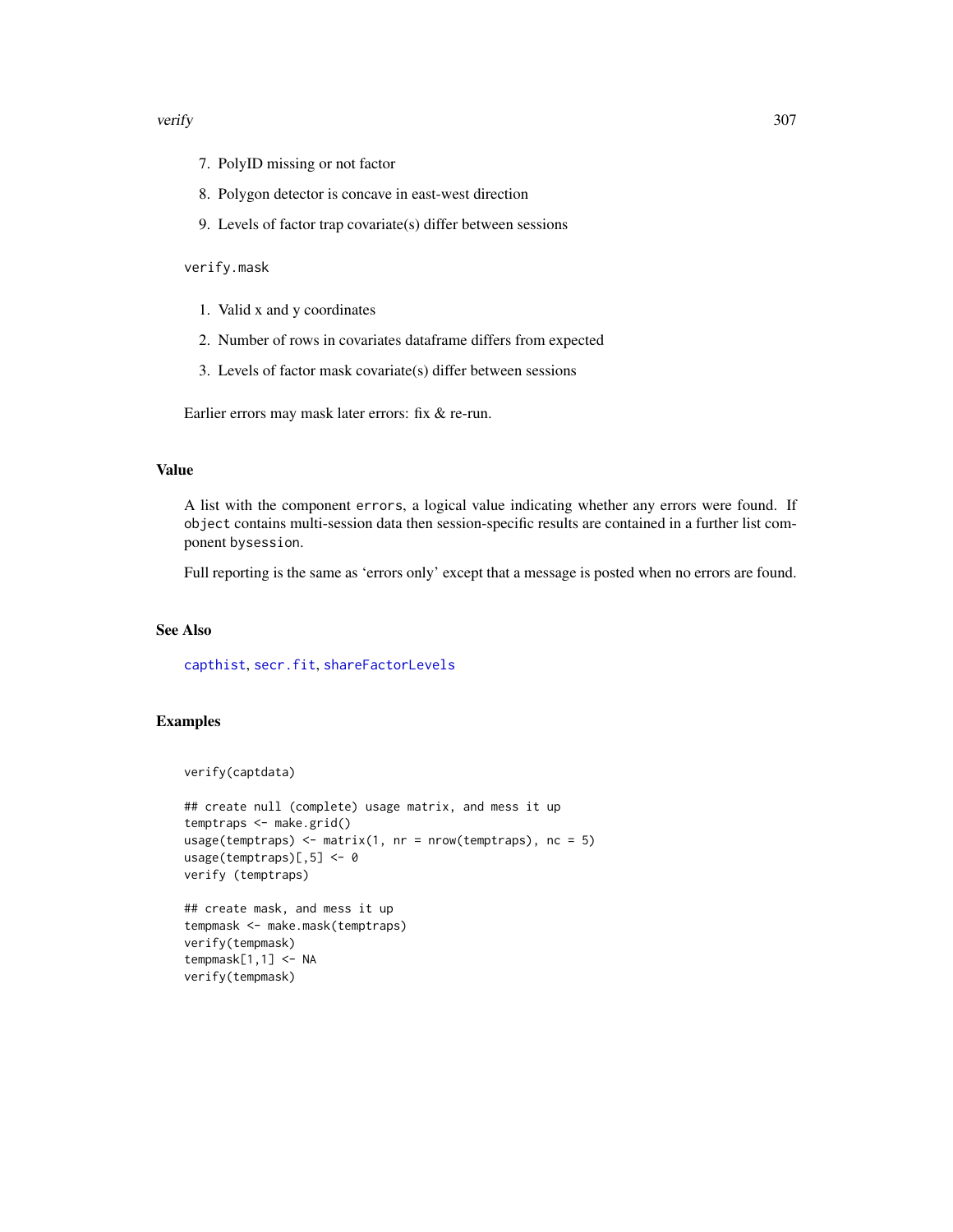<span id="page-307-0"></span>

#### Description

Export detections or detector layout or mask to a text file in format suitable for input to DENSITY.

# Usage

```
write.captures(object, file = ", deblank = TRUE, header = TRUE,
    append = FALSE, sess = "1", ndec = 2, covariates = FALSE, tonumeric
   = TRUE, \ldots)
write.traps(object, file = ", deblank = TRUE, header = TRUE,
   ndec = 2, covariates = FALSE, ...write.mask(object, file = "", header = TRUE, ndec = 2, covariates = TRUE, \ldots)
```
#### Arguments

| object     | capthist or traps object                                                                                 |
|------------|----------------------------------------------------------------------------------------------------------|
| file       | character name of output file                                                                            |
| deblank    | logical; if TRUE remove any blanks from character string used to identify de-<br>tectors                 |
| header     | logical; if TRUE output descriptive header                                                               |
| append     | logical; if TRUE output is appended to an existing file.                                                 |
| sess       | character session identifier                                                                             |
| ndec       | number of digits after decimal point for x,y coordinates                                                 |
| covariates | logical or a character vector of covariates to export                                                    |
| tonumeric  | logical for whether factor and character covariates should be converted to nu-<br>meric values on output |
| $\cdots$   | other arguments passed to write.table                                                                    |

#### Details

Existing file will be replaced without warning if append = FALSE. In the case of a multi-session capthist file, session names are taken from object rather than sess.

[write.capthist](#page-191-1) is generally simpler to use if you want to export both the capture data and trap layout from a capthist object.

By default individual covariates are not exported. When exported they are repeated for each detection of an individual. Factor covariates are coerced to numeric before export.

For write.mask, header = TRUE also causes column names to be exposed.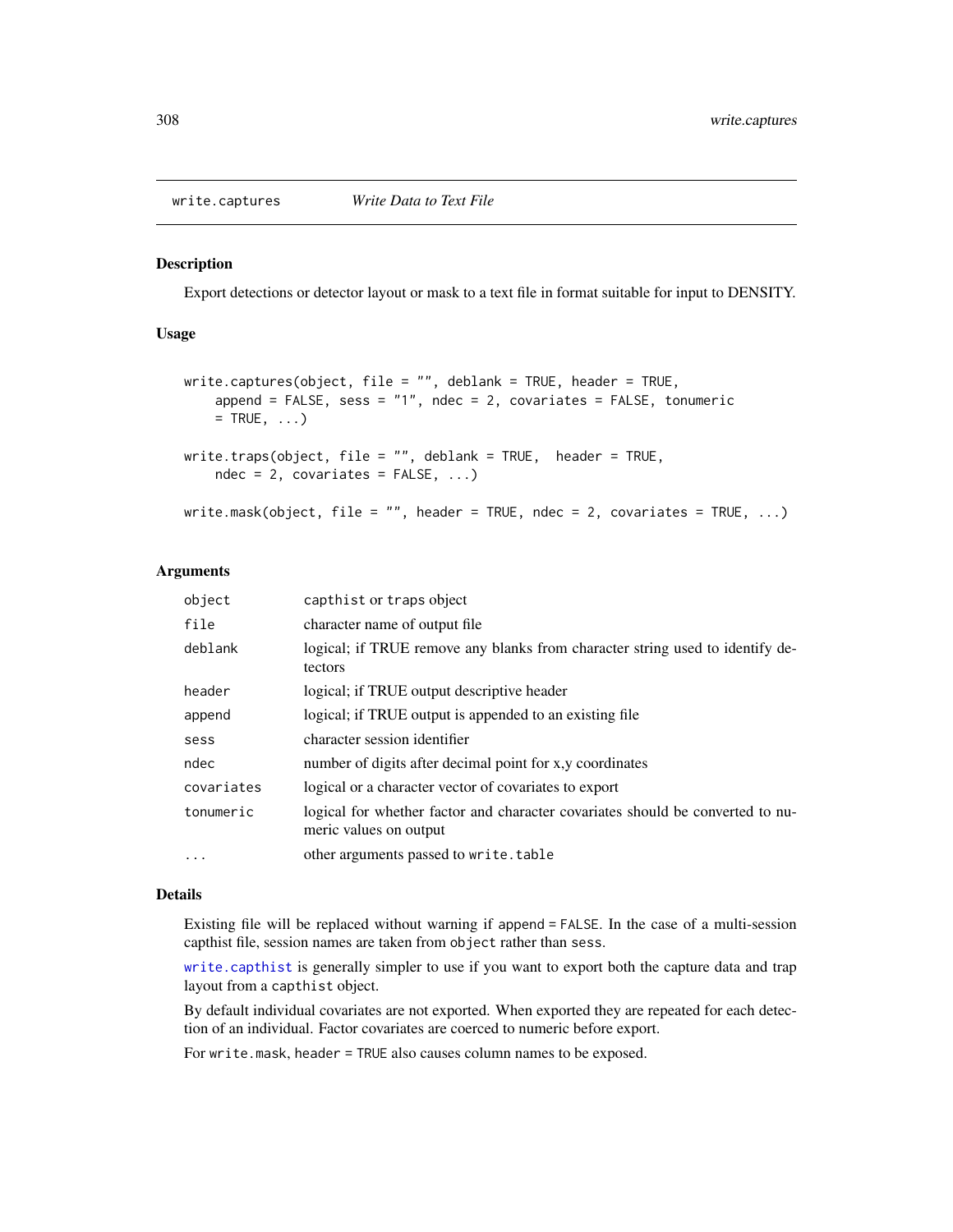#### <span id="page-308-0"></span>writeGPS 309

# Value

None

# See Also

[as.data.frame.capthist](#page-17-0)

### Examples

write.captures (captdata)

writeGPS *Upload to GPS*

# Description

Upload a set of point locations as waypoints to a GPS unit connected by USB or via a serial port. Intended primarily for detector locations in a traps object. Uses the GPSBabel package which must have been installed. Coordinates are first inverse-projected to latitude and longitude using function [st\\_transform](#page-0-0) from sf.

# Usage

writeGPS(xy,  $o = "garmin", F = "usb:", proj = "+proj=nzmg")$ 

#### Arguments

| XV      | 2-column matrix or dataframe of x-y coordinates      |
|---------|------------------------------------------------------|
| $\circ$ | character output format (see GPSBabel documentation) |
| -F      | character for destination (see Details)              |
| proj    | character string describing projection               |

# Details

This function is derived in part from readGPS in maptools.

For users of Garmin GPS units, useful values of o are "garmin" for direct upload via USB or serial ports, and "gdb" for a file in Mapsource database format.

F may be "usb:" or "com4:" etc. for upload via USB or serial ports, or the name of a file to create.

The proj argument may be complex. For further information see the Examples and the vignette [secr-spatialdata.pdf.](https://www.otago.ac.nz/density/pdfs/secr-spatialdata.pdf) If proj is an empty string then coordinates are assumed already to be latitudes (column 1) and longitudes (column 2).

Waypoint names are derived from the rownames of xy.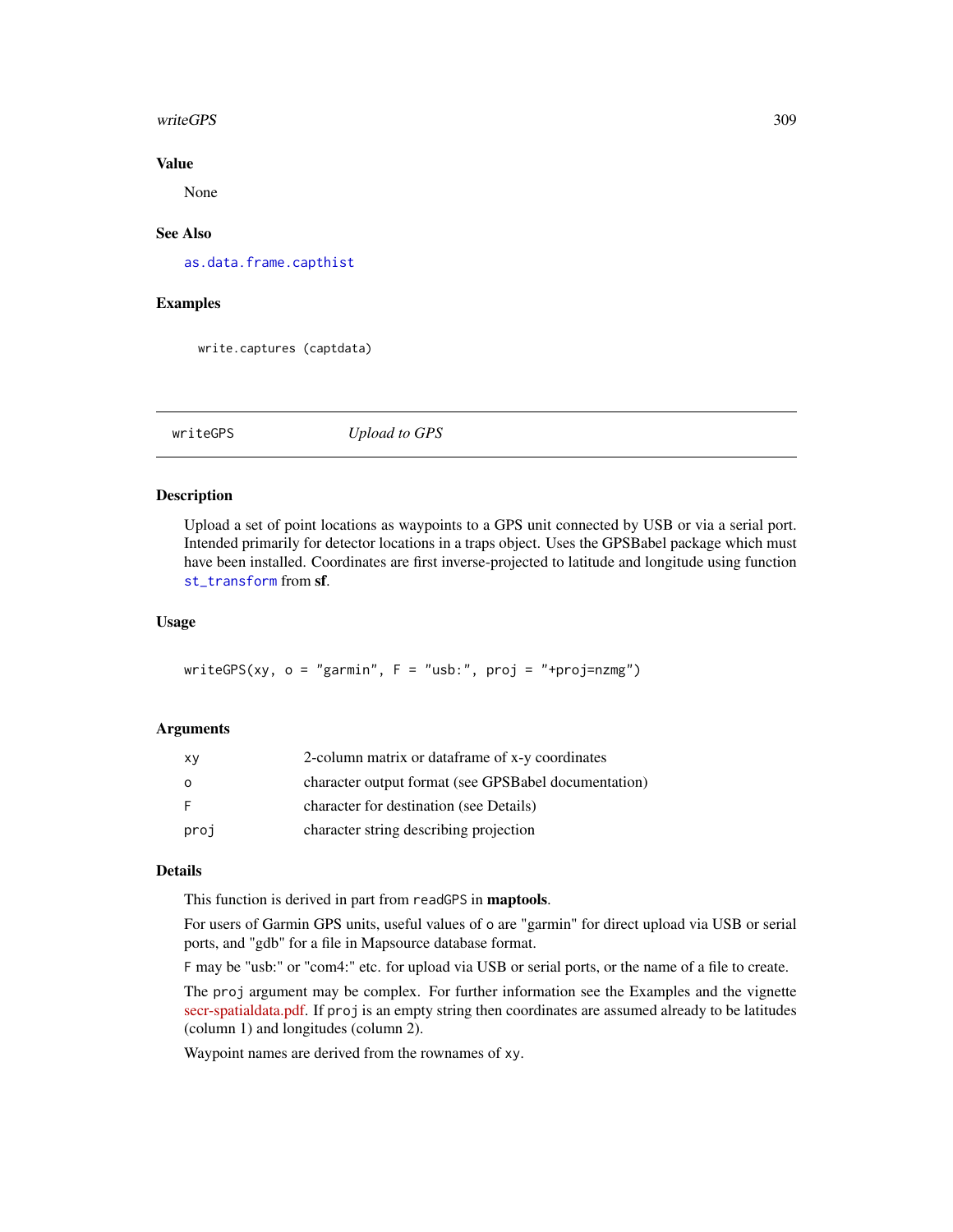#### <span id="page-309-0"></span>Value

No value is returned. The effect is to upload waypoints to an attached GPS or file.

#### Note

GPSBabel is available free from <https://www.gpsbabel.org/>. Remember to add it to the Path. On Windows this means following something like Settings > Control panel > System > Advanced settings > Environment variables > (select Path) Edit and adding ";C:/Program Files (x86)/gpsbabel" to the end (without the quotes). Or ";C:/Program Files/gpsbabel" on 32-bit systems.

# See Also

[make.systematic](#page-118-0)

```
## Example using shapefile "possumarea.shp" in
## "extdata" folder. As 'cluster' is not specified,
## the grid comprises single multi-catch detectors.
## Not run:
## test for availability of GPSBabel
if (nzchar(Sys.which("gpsbabel"))) {
library(sf)
shpfilename <- system.file("extdata/possumarea.shp", package = "secr")
possumarea <- st_read(shpfilename)
possumgrid <- make.systematic(spacing = 100, region = possumarea,
   plt = TRUE## May upload directly to GPS...
# writeGPS(possumgrid, proj = "+proj=nzmg")
## ...or save as Mapsource file
writeGPS(possumgrid, o = "gdb", F = "tempgrid.gdb",
   proj = "+proj=nzmg")## If `region' had been specified in another projection we
## would need to specify this as in Proj.4. Here is a
## hypothetical example for New Zealand Transverse Mercator
## with datum NZGD2000 (EPSG:2193)
NZTM <- paste("+proj=tmerc +lat_0=0 +lon_0=173 +k=0.9996",
    "+x_0=1600000 +y_0=10000000 +ellps=GRS80",
    " +towgs84=0,0,0,0,0,0,0 +units=m +no_defs")
# writeGPS(possumgridNZTM, o = "gdb", F = "tempNZTM.txt",
# proj = NZTM)
```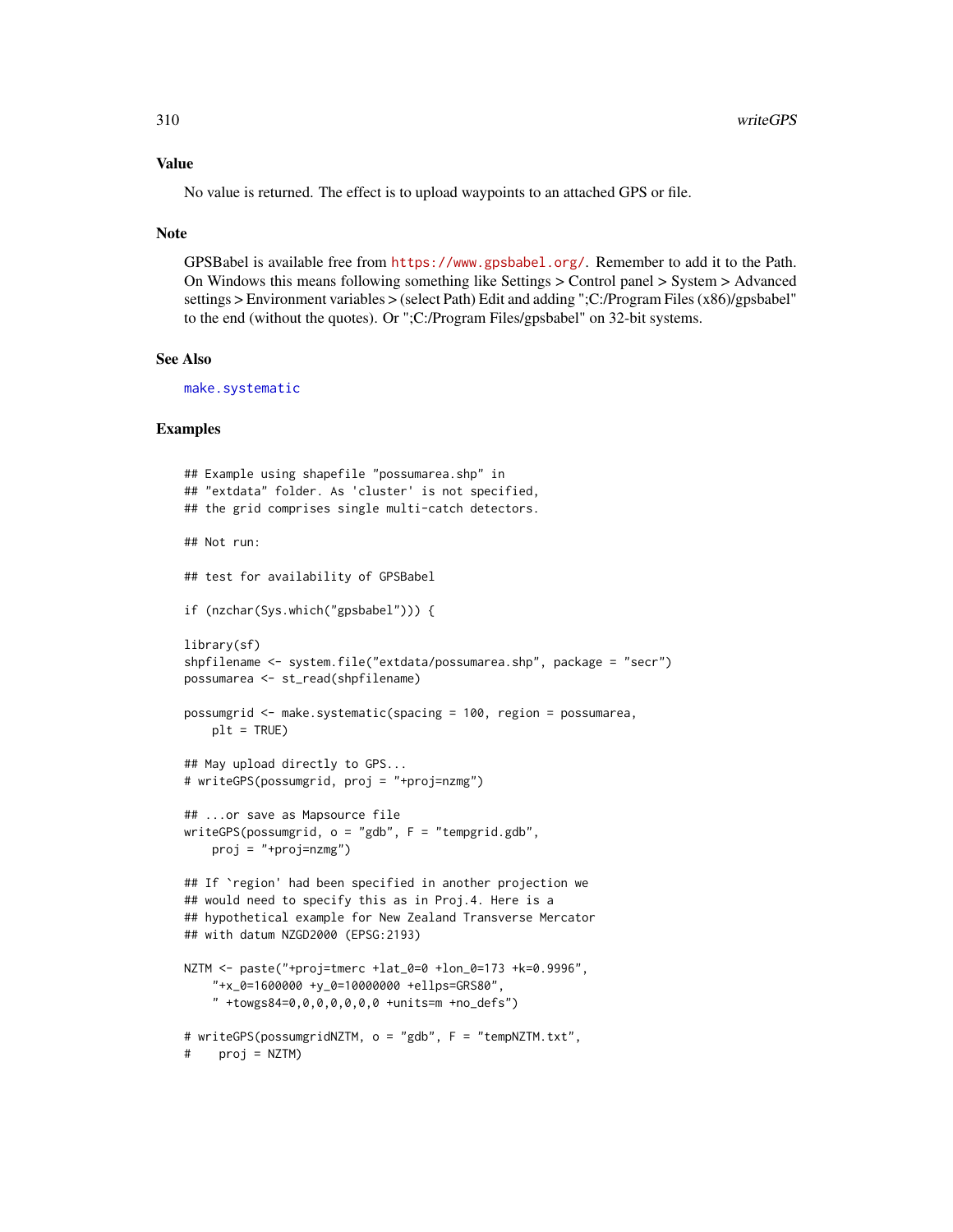# writeGPS 311

```
## Or to upload coordinates from UTM Zone 18 in eastern
## Maryland, USA...
# writeGPS(MarylandUTMgrid, proj =
# "+proj=utm +zone=18 +ellps=WGS84")
}
```
## End(Not run)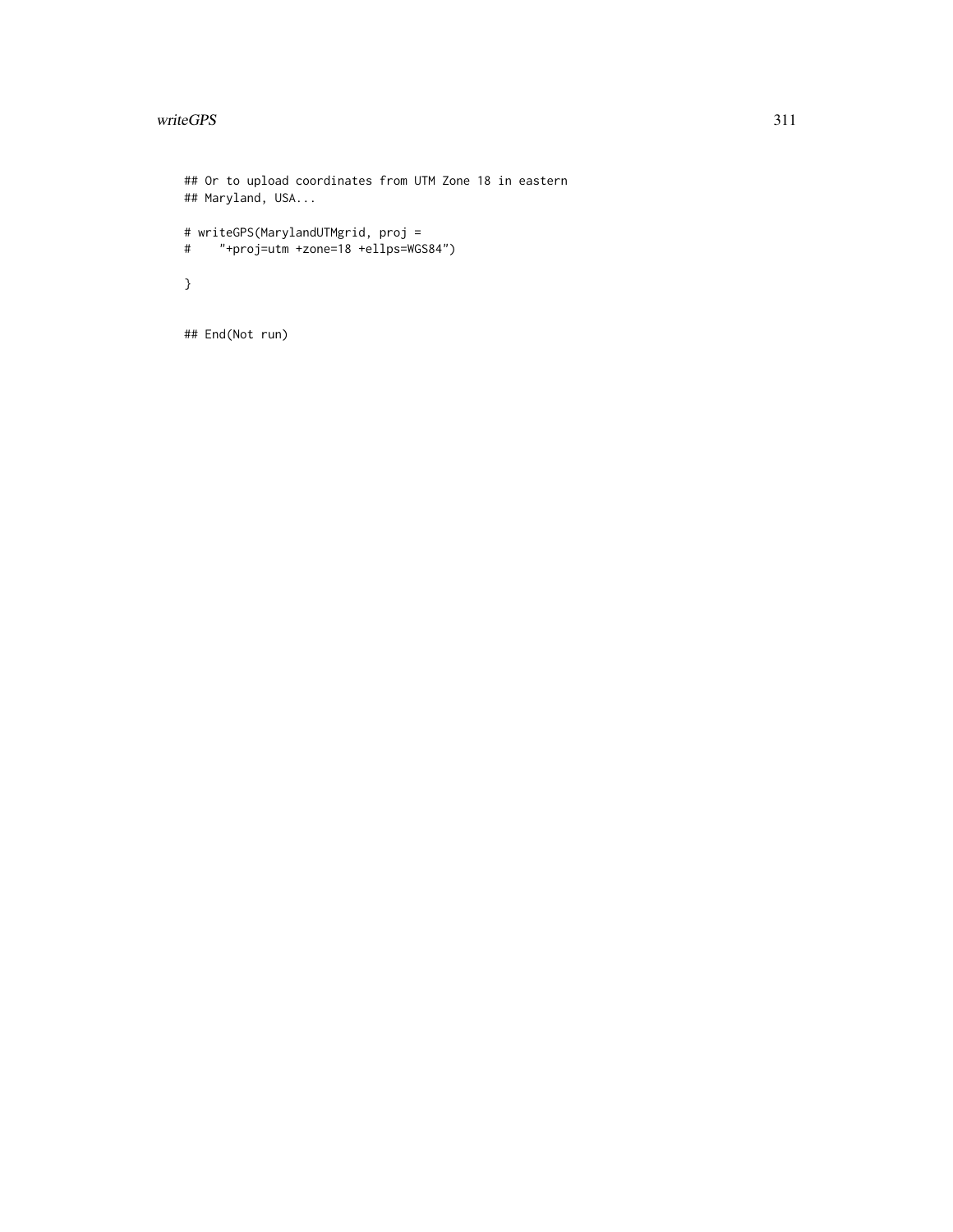# Index

∗ IO as.data.frame, [18](#page-17-1) BUGS, [22](#page-21-0) read.capthist, [192](#page-191-2) read.mask, [195](#page-194-0) read.telemetry, [196](#page-195-0) read.traps, [197](#page-196-1) write.captures, [308](#page-307-0) writeGPS, [309](#page-308-0) ∗ classes capthist, [25](#page-24-1) Dsurface, [64](#page-63-0) mask, [128](#page-127-0) popn, [172](#page-171-0) secrtest, [232](#page-231-0) traps, [288](#page-287-1) ∗ datagen make.mask, [116](#page-115-1) make.traps, [122](#page-121-1) make.tri, [125](#page-124-0) randomHabitat, [183](#page-182-0) secrRNG, [229](#page-228-0) sim.capthist, [239](#page-238-1) sim.popn, [244](#page-243-1) sim.secr, [248](#page-247-0) summary.popn, [277](#page-276-0) turnover, [293](#page-292-0) ∗ datasets deermouse, [45](#page-44-0) hornedlizard, [94](#page-93-0) housemouse, [96](#page-95-0) ovenbird, [139](#page-138-0) ovensong, [141](#page-140-0) OVpossum, [144](#page-143-0) possum, [172](#page-171-0) secrdemo, [228](#page-227-0) skink, [251](#page-250-0) stoatDNA, [261](#page-260-0) ∗ hplot

contour, [39](#page-38-0) ellipse.secr, [65](#page-64-0) esa.plot, [72](#page-71-0) esa.plot.secr, [75](#page-74-0) fxi, [83](#page-82-0) LLsurface, [107](#page-106-0) occasionKey, [138](#page-137-0) plot.capthist, [156](#page-155-1) plot.mask, [159](#page-158-0) plot.popn, [163](#page-162-0) plot.secr, [164](#page-163-0) plot.traps, [166](#page-165-1) plotMaskEdge, [168](#page-167-0) strip.legend, [263](#page-262-0) usagePlot, [299](#page-298-1) ∗ htest closure.test, [34](#page-33-0) LR.test, [111](#page-110-0) score.test, [213](#page-212-0) secr.test, [225](#page-224-0) ∗ manip addCovariates, [8](#page-7-0) addSightings, [9](#page-8-1) addTelemetry, [11](#page-10-0) as.mask, [19](#page-18-1) capthist.parts, [26](#page-25-0) clone, [30](#page-29-0) cluster, [35](#page-34-0) covariates, [42](#page-41-1) CV, [43](#page-42-0) D.designdata, [44](#page-43-0) deleteMaskPoints, [47](#page-46-0) discretize, [61](#page-60-0) distancetotrap, [63](#page-62-0) FAQ, [79](#page-78-0) head, [90](#page-89-0) intervals, [99](#page-98-0) join, [105](#page-104-0)

logit, [109](#page-108-0)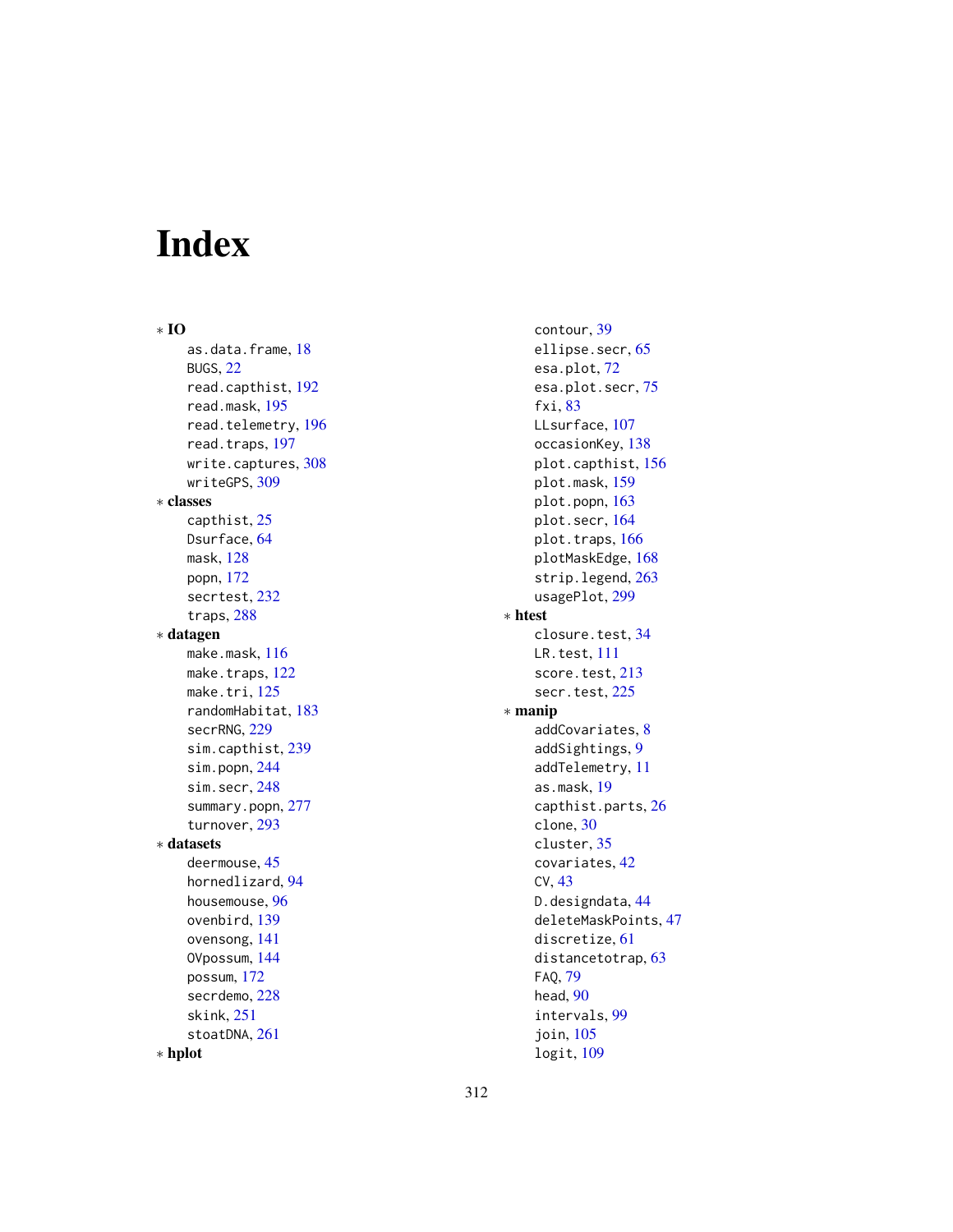#### INDEX  $313$

make.capthist, [112](#page-111-0) make.lacework, [115](#page-114-0) make.systematic , [119](#page-118-1) mask.check , [129](#page-128-0) ms , [136](#page-135-0) pdot , [151](#page-150-0) PG, [153](#page-152-0) pointsInPolygon , [170](#page-169-0) polyarea , [171](#page-170-0) predictDsurface , [177](#page-176-0) rbind.capthist , [187](#page-186-0) rbind.popn , [190](#page-189-0) rbind.traps , [191](#page-190-1) rectangularMask , [199](#page-198-0) reduce , [200](#page-199-0) reduce.capthist , [201](#page-200-1) RMarkInput , [208](#page-207-0) Rsurface , [211](#page-210-0) secr.design.MS , [217](#page-216-0) shareFactorLevels , [235](#page-234-1) sighting, [236](#page-235-1) signal, [237](#page-236-0) signalmatrix, [238](#page-237-0) snip , [255](#page-254-0) sort.capthist, [257](#page-256-0) speed , [259](#page-258-0) subset.capthist , [265](#page-264-0) subset.popn, [269](#page-268-0) subset.traps, [270](#page-269-1) timevaryingcov , [279](#page-278-0) transformations , [281](#page-280-1) trap.builder , [283](#page-282-2) traps.info , [290](#page-289-0) trim , [291](#page-290-0) updateCH , [296](#page-295-0) usage , [297](#page-296-1) verify , [305](#page-304-0) ∗ methods raster , [185](#page-184-0) ∗ models AIC.secr , [14](#page-13-0) AICcompatible , [17](#page-16-0) autoini , [20](#page-19-0) circular , [28](#page-27-0) closedN , [31](#page-30-0) coef.secr , [36](#page-35-0) confint.secr , [37](#page-36-0) derived , [48](#page-47-0)

details , [52](#page-51-1) detectfn , [55](#page-54-0) detector , [58](#page-57-1) deviance , [59](#page-58-0) empirical.varD, [66](#page-65-0) expected.n, [76](#page-75-0) hcov , [87](#page-86-0) homerange , [91](#page-90-0) ip.secr-deprecated, [100](#page-99-0) logmultinom , [110](#page-109-0) modelAverage, [133](#page-132-0) newdata , [137](#page-136-0) predict.secr , [175](#page-174-0) region.N , [205](#page-204-0) secr.fit , [219](#page-218-1) session , [233](#page-232-0) sim.secr , [248](#page-247-0) smooths , [253](#page-252-0) spacing, [258](#page-257-1) subset.mask, [268](#page-267-0) suggest.buffer, [272](#page-271-0) summary.capthist , [274](#page-273-0) summary.mask, [276](#page-275-0) summary.traps, [278](#page-277-0) Troubleshooting , [292](#page-291-0) userdist , [301](#page-300-0) vcov.secr, [304](#page-303-0) ∗ model fx.total, [81](#page-80-0) par.secr.fit, [146](#page-145-0) pmixProfileLL , [169](#page-168-0) RSE , [210](#page-209-0) ∗ package secr-package, [5](#page-4-0) ∗ print print.capthist , [179](#page-178-0) print.secr , [180](#page-179-1) print.traps, [182](#page-181-0) ∗ spatial raster , [185](#page-184-0) [.secrlist *(*AIC.secr *)* , [14](#page-13-0) addCovariates, [8](#page-7-0) addSightings , [9](#page-8-1) , *[237](#page-236-0)* , *[298](#page-297-0)* addTelemetry , [11](#page-10-0) , *[124](#page-123-0)* , *[154](#page-153-0)* , *[196,](#page-195-0) [197](#page-196-1)* AIC , *[16](#page-15-0)* , *[215](#page-214-0)* AIC.secr , [14](#page-13-0) , *[17](#page-16-0)* , *[112](#page-111-0)* , *[134](#page-133-0) , [135](#page-134-0)* , *[147](#page-146-0)* , *[182](#page-181-0)* , *[224](#page-223-0)* AIC.secrlist *(*AIC.secr *)* , [14](#page-13-0) AICcompatible , *[15](#page-14-0) , [16](#page-15-0)* , [17](#page-16-0) , *[111](#page-110-0) , [112](#page-111-0)*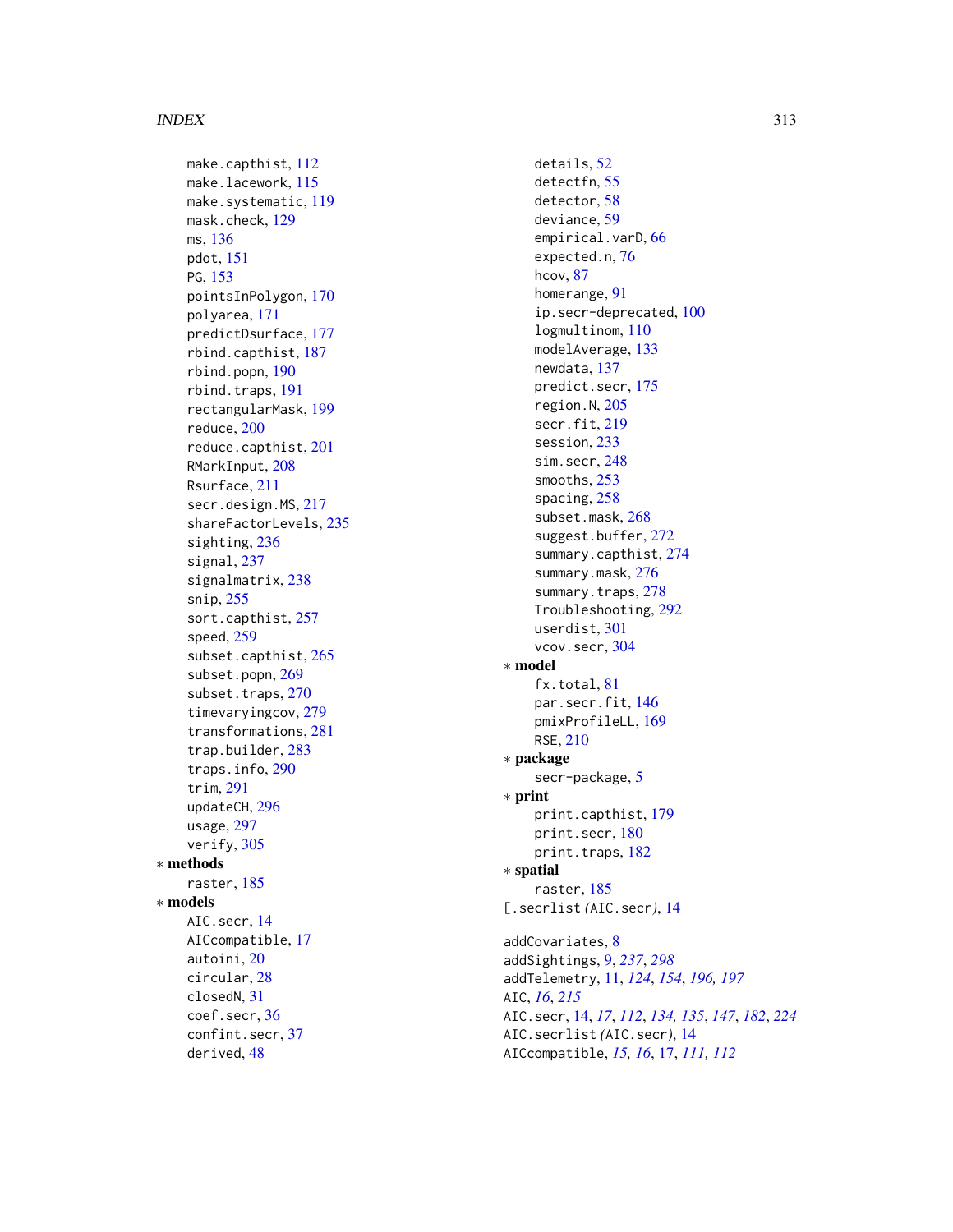```
alive (capthist.parts), 26
alongtransect (capthist.parts), 26
animalID (capthist.parts), 26
ARL (homerange), 91
arrows, 78
as.data.frame, 18
as.data.frame.capthist, 309
as.mask, 19, 118, 289
attenuationplot (plot.secr), 164
autoini, 20, 94, 102–104, 148, 221, 230, 273
axis, 167
```
bias.D, *[148](#page-147-0)*, *[222](#page-221-0)* bias.D *(*suggest.buffer*)*, [272](#page-271-0) binomN *(*secr.fit*)*, [219](#page-218-1) boundarytoSF, *[48](#page-47-0)*, *[120](#page-119-0)*, *[154](#page-153-0)*, *[246](#page-245-0)*, *[270](#page-269-1)*, *[285](#page-284-0)* boundarytoSF *(*Internal*)*, [98](#page-97-0) bubble, *[300](#page-299-0)* buffer.contour, *[118](#page-117-0)*, *[154](#page-153-0)*, *[172](#page-171-0)*, *[245](#page-244-0)* buffer.contour *(*contour*)*, [39](#page-38-0) BUGS, [22](#page-21-0)

capped *(*detector*)*, [58](#page-57-1) captdata, *[6](#page-5-0)* captdata *(*secrdemo*)*, [228](#page-227-0) capthist, *[7](#page-6-0)*, *[13](#page-12-0)*, *[22](#page-21-0)[–24](#page-23-0)*, [25,](#page-24-1) *[27](#page-26-0)*, *[32](#page-31-0)*, *[34,](#page-33-0) [35](#page-34-0)*, *[92](#page-91-0)*, *[96](#page-95-0)*, *[104](#page-103-0)*, *[110](#page-109-0)*, *[113,](#page-112-0) [114](#page-113-0)*, *[127](#page-126-0)*, *[136](#page-135-0)*, *[140](#page-139-0)*, *[143](#page-142-0)*, *[158](#page-157-0)*, *[174](#page-173-0)*, *[180](#page-179-1)*, *[188](#page-187-0)*, *[201](#page-200-1)*, *[203](#page-202-0)*, *[220](#page-219-0)*, *[224](#page-223-0)*, *[229](#page-228-0)*, *[234](#page-233-0)*, *[238](#page-237-0)*, *[243](#page-242-0)*, *[252](#page-251-0)*, *[257](#page-256-0)*, *[263](#page-262-0)*, *[267](#page-266-0)*, *[275,](#page-274-0) [276](#page-275-0)*, *[307](#page-306-0)* capthist.parts, [26](#page-25-0) captXY *(*secrdemo*)*, [228](#page-227-0) centroids *(*homerange*)*, [91](#page-90-0) circular, [28](#page-27-0) clip.hex, *[124](#page-123-0)* clip.hex *(*make.tri*)*, [125](#page-124-0) clone, [30](#page-29-0) closedN, [31,](#page-30-0) *[207](#page-206-0)* closure.test, *[34](#page-33-0)*, [34,](#page-33-0) *[46](#page-45-0)* cluster, [35,](#page-34-0) *[68](#page-67-0)* cluster.centres, *[36](#page-35-0)*, *[121](#page-120-0)* cluster.centres *(*trap.builder*)*, [283](#page-282-2) cluster.counts, *[36](#page-35-0)* cluster.counts *(*trap.builder*)*, [283](#page-282-2) clusterApply, *[147](#page-146-0)* clusterApplyLB, *[147](#page-146-0)* clusterID, *[167](#page-166-0)*, *[286](#page-285-0)*, *[288](#page-287-1)* clusterID *(*cluster*)*, [35](#page-34-0) clusterID<- *(*cluster*)*, [35](#page-34-0)

clusterSetRNGStream, *[231](#page-230-0)* clustertrap, *[286](#page-285-0)*, *[288](#page-287-1)* clustertrap *(*cluster*)*, [35](#page-34-0) clustertrap<- *(*cluster*)*, [35](#page-34-0) coef.secr, [36,](#page-35-0) *[53](#page-52-0)* collate *(*modelAverage*)*, [133](#page-132-0) colors, *[264](#page-263-0)* colours, *[161](#page-160-0)*, *[167](#page-166-0)* confint.secr, [37,](#page-36-0) *[44](#page-43-0)*, *[148](#page-147-0)* contour, [39,](#page-38-0) *[85](#page-84-0)*, *[108](#page-107-0)*, *[160,](#page-159-0) [161](#page-160-0)* Coulombe *(*housemouse*)*, [96](#page-95-0) count *(*detector*)*, [58](#page-57-1) counts *(*summary.capthist*)*, [274](#page-273-0) covariates, [42,](#page-41-1) *[252](#page-251-0)*, *[288,](#page-287-1) [289](#page-288-0)* covariates<- *(*covariates*)*, [42](#page-41-1) cut, *[160](#page-159-0)*, *[264](#page-263-0)* cutree, *[202,](#page-201-0) [203](#page-202-0)* CV, [43,](#page-42-0) *[153](#page-152-0)*, *[211](#page-210-0)* CVa *(*CV*)*, [43](#page-42-0) CVa0 *(*CV*)*, [43](#page-42-0) CVpdot, *[44](#page-43-0)*, *[73,](#page-72-0) [74](#page-73-0)* CVpdot *(*pdot*)*, [151](#page-150-0) D.designdata, [44,](#page-43-0) *[219](#page-218-1)* dbar, *[22](#page-21-0)*, *[276](#page-275-0)* dbar *(*homerange*)*, [91](#page-90-0) deermouse, [45](#page-44-0) deleteMaskPoints, [47,](#page-46-0) *[118](#page-117-0)* derived, *[43,](#page-42-0) [44](#page-43-0)*, [48,](#page-47-0) *[68](#page-67-0)[–70](#page-69-0)*, *[146,](#page-145-0) [147](#page-146-0)*, *[181](#page-180-0)*, *[207](#page-206-0)*, *[224](#page-223-0)* derived.secr, *[148](#page-147-0)* derivedCluster, *[36](#page-35-0)* derivedCluster *(*empirical.varD*)*, [66](#page-65-0) derivedExternal *(*empirical.varD*)*, [66](#page-65-0) derivedMash *(*empirical.varD*)*, [66](#page-65-0) derivednj *(*empirical.varD*)*, [66](#page-65-0) derivedSession *(*empirical.varD*)*, [66](#page-65-0) derivedSystematic, *[148](#page-147-0)* derivedSystematic *(*empirical.varD*)*, [66](#page-65-0) details, *[44](#page-43-0)*, [52,](#page-51-1) *[93](#page-92-0)*, *[212](#page-211-0)*, *[221](#page-220-0)*, *[224](#page-223-0)*, *[240](#page-239-0)*, *[302](#page-301-0)* detectfn, *[21](#page-20-0)*, *[28,](#page-27-0) [29](#page-28-0)*, *[39](#page-38-0)*, [55,](#page-54-0) *[73](#page-72-0)*, *[101](#page-100-0)*, *[127](#page-126-0)*, *[165](#page-164-0)*, *[212](#page-211-0)*, *[220](#page-219-0)*, *[240,](#page-239-0) [241](#page-240-0)*, *[272](#page-271-0)* detectfnplot, *[29](#page-28-0)*, *[58](#page-57-1)* detectfnplot *(*plot.secr*)*, [164](#page-163-0) Detection functions, *[224](#page-223-0)* Detection functions *(*detectfn*)*, [55](#page-54-0) detector, *[55](#page-54-0)*, [58,](#page-57-1) *[96](#page-95-0)*, *[124](#page-123-0)*, *[126](#page-125-0)*, *[194](#page-193-0)*, *[198,](#page-197-0) [199](#page-198-0)*, *[202](#page-201-0)*, *[275](#page-274-0)*, *[279](#page-278-0)*, *[284](#page-283-0)*, *[288,](#page-287-1) [289](#page-288-0)* detector<- *(*detector*)*, [58](#page-57-1)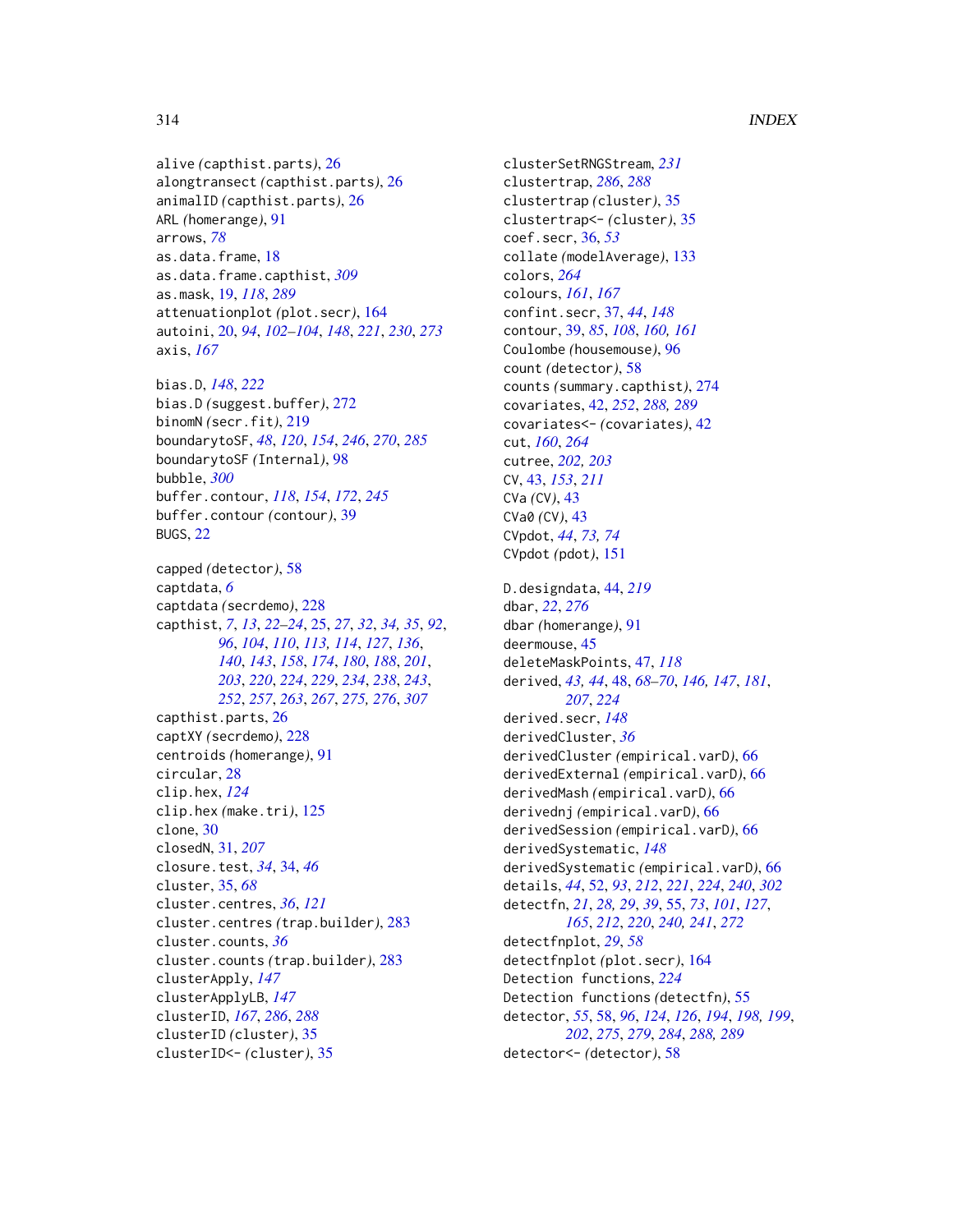#### INDEX  $315$

detectpar, *[165](#page-164-0)*, *[272](#page-271-0)* detectpar *(*predict.secr*)*, [175](#page-174-0) deviance, [59](#page-58-0) deviance.secr, *[16](#page-15-0)*, *[227](#page-226-0)* df.residual *(*deviance*)*, [59](#page-58-0) discretize, [61,](#page-60-0) *[203](#page-202-0)*, *[256](#page-255-0)* distancetotrap, [63](#page-62-0) Dsurface, [64,](#page-63-0) *[160,](#page-159-0) [161](#page-160-0)* Dsurface-class *(*Dsurface*)*, [64](#page-63-0) edist, *[301](#page-300-0)* edist *(*utility*)*, [303](#page-302-1) effort *(*usage*)*, [297](#page-296-1) ellipse.bvn *(*ellipse.secr*)*, [65](#page-64-0) ellipse.secr, [65](#page-64-0) empirical.varD, *[51](#page-50-0)*, [66](#page-65-0) esa, *[21](#page-20-0)*, *[70](#page-69-0)*, *[148](#page-147-0)* esa *(*derived*)*, [48](#page-47-0) esa.plot, *[37](#page-36-0)*, [72,](#page-71-0) *[75,](#page-74-0) [76](#page-75-0)*, *[128,](#page-127-0) [129](#page-128-0)*, *[131](#page-130-0)*, *[148](#page-147-0)*, *[273](#page-272-0)* esa.plot.secr, [75](#page-74-0) expected.n, [76,](#page-75-0) *[148](#page-147-0)*, *[207](#page-206-0)* Extract, *[268](#page-267-0)*, *[270,](#page-269-1) [271](#page-270-0)* extractMoves, [78,](#page-77-1) *[295,](#page-294-0) [296](#page-295-0)*

factor, *[236](#page-235-1)* FAQ, [79](#page-78-0) fdHess, *[213,](#page-212-0) [214](#page-213-0)* fixedbeta *(*details*)*, [52](#page-51-1) flip *(*transformations*)*, [281](#page-280-1) formula.gam, *[253,](#page-252-0) [254](#page-253-0)* fx.total, [81,](#page-80-0) *[85](#page-84-0)* fxi, *[82](#page-81-0)*, [83](#page-82-0) fxi.contour, *[82](#page-81-0)* fxi.secr, *[81,](#page-80-0) [82](#page-81-0)*, *[148](#page-147-0)*

getMeanSD *(*utility*)*, [303](#page-302-1) gridCells, [86,](#page-85-0) *[168](#page-167-0)*

hclust, *[202,](#page-201-0) [203](#page-202-0)* hcov, [87,](#page-86-0) *[97](#page-96-0)*, *[221](#page-220-0)*, *[224](#page-223-0)* head, [90,](#page-89-0) *[91](#page-90-0)* homerange, [91](#page-90-0) hornedlizard, [94](#page-93-0) hornedlizardCH, *[24](#page-23-0)* hornedlizardCH *(*hornedlizard*)*, [94](#page-93-0) housemouse, [96](#page-95-0)

identical, *[17](#page-16-0)*

infraCH *(*skink*)*, [251](#page-250-0) insertdim *(*secr.design.MS*)*, [217](#page-216-0) integrate, *[28](#page-27-0)* Internal, [98](#page-97-0) intervals, [99](#page-98-0) intervals<- *(*intervals*)*, [99](#page-98-0) invlogit *(*logit*)*, [109](#page-108-0) ip.secr, *[148](#page-147-0)*, *[230,](#page-229-0) [231](#page-230-0)* ip.secr *(*ip.secr-deprecated*)*, [100](#page-99-0) ip.secr-deprecated, [100](#page-99-0)

join, *[52](#page-51-1)*, *[100](#page-99-0)*, [105,](#page-104-0) *[209](#page-208-0)*, *[280](#page-279-0)*

legend, *[161](#page-160-0)* lineoCH *(*skink*)*, [251](#page-250-0) LLonly *(*details*)*, [52](#page-51-1) LLsurface, [107](#page-106-0) LLsurface.secr, *[148](#page-147-0)* locator, *[264](#page-263-0)* logit, [109](#page-108-0) logLik.secr *(*AIC.secr*)*, [14](#page-13-0) logmultinom, [110](#page-109-0) LR.test, *[16](#page-15-0)*, [111,](#page-110-0) *[215](#page-214-0)* LStraps *(*skink*)*, [251](#page-250-0)

make.capthist, *[26](#page-25-0)*, [112,](#page-111-0) *[193,](#page-192-0) [194](#page-193-0)* make.circle, *[289](#page-288-0)* make.circle *(*make.traps*)*, [122](#page-121-1) make.grid, *[115](#page-114-0)*, *[120,](#page-119-0) [121](#page-120-0)*, *[126](#page-125-0)*, *[199](#page-198-0)*, *[286](#page-285-0)*, *[289](#page-288-0)* make.grid *(*make.traps*)*, [122](#page-121-1) make.lacework, [115,](#page-114-0) *[121](#page-120-0)* make.lookup *(*secr.design.MS*)*, [217](#page-216-0) make.mask, *[9](#page-8-1)*, *[20](#page-19-0)*, *[40,](#page-39-0) [41](#page-40-0)*, *[47,](#page-46-0) [48](#page-47-0)*, *[64](#page-63-0)*, *[69](#page-68-0)*, *[73](#page-72-0)[–76](#page-75-0)*, [116,](#page-115-1) *[129](#page-128-0)*, *[131](#page-130-0)*, *[153](#page-152-0)*, *[173](#page-172-0)*, *[185](#page-184-0)*, *[206,](#page-205-0) [207](#page-206-0)*, *[273](#page-272-0)*, *[292](#page-291-0)*, *[303](#page-302-1)* make.poly *(*make.traps*)*, [122](#page-121-1) make.systematic, *[69](#page-68-0)*, *[116,](#page-115-1) [117](#page-116-0)*, [119,](#page-118-1) *[124](#page-123-0)*, *[285,](#page-284-0) [286](#page-285-0)*, *[310](#page-309-0)* make.telemetry, *[13](#page-12-0)* make.telemetry *(*make.traps*)*, [122](#page-121-1) make.transect *(*make.traps*)*, [122](#page-121-1) make.traps, [122](#page-121-1) make.tri, *[124](#page-123-0)*, [125](#page-124-0) makeNewData *(*newdata*)*, [137](#page-136-0) makeStart, [127](#page-126-0) markocc, *[10,](#page-9-0) [11](#page-10-0)*, *[123](#page-122-0)*, *[222](#page-221-0)*, *[288](#page-287-1)* markocc *(*sighting*)*, [236](#page-235-1) markocc<- *(*sighting*)*, [236](#page-235-1) mash, *[36](#page-35-0)*, *[68](#page-67-0)*, *[178](#page-177-0)*, *[206](#page-205-0)*, *[260](#page-259-0)*, *[293](#page-292-0)*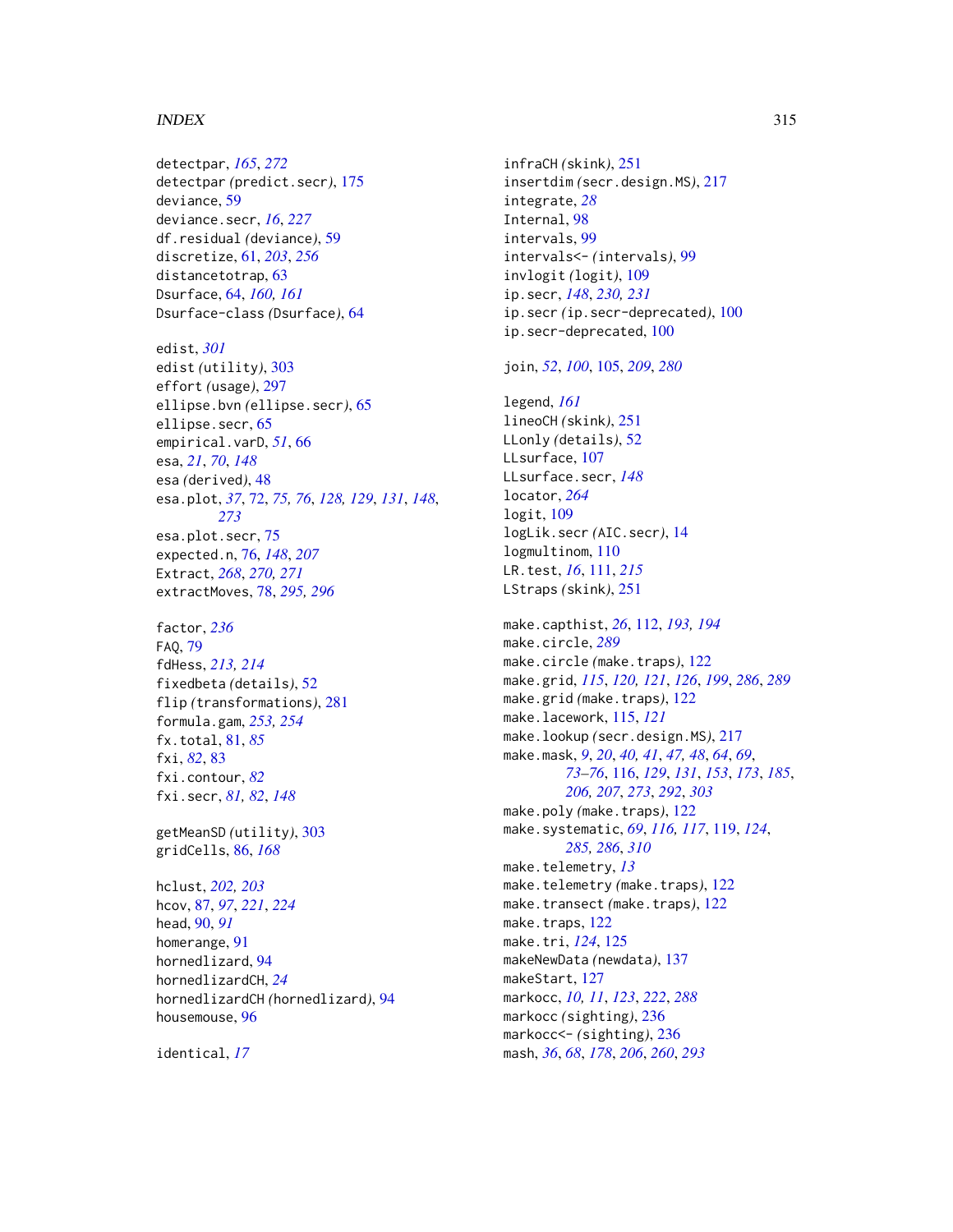mash *(*trap.builder*)*, [283](#page-282-2) mask, *[7](#page-6-0)*, *[20](#page-19-0)*, *[22](#page-21-0)*, *[26](#page-25-0)*, *[44](#page-43-0)*, *[72](#page-71-0)*, *[74–](#page-73-0)[76](#page-75-0)*, *[118](#page-117-0)*, *[127](#page-126-0)*, [128,](#page-127-0) *[136](#page-135-0)*, *[161](#page-160-0)*, *[184,](#page-183-0) [185](#page-184-0)*, *[196](#page-195-0)*, *[212](#page-211-0)*, *[220,](#page-219-0) [221](#page-220-0)*, *[224](#page-223-0)*, *[245](#page-244-0)*, *[269](#page-268-0)*, *[272,](#page-271-0) [273](#page-272-0)*, *[277](#page-276-0)* mask-class *(*mask*)*, [128](#page-127-0) mask.check, *[74](#page-73-0)*, *[76](#page-75-0)*, *[128,](#page-127-0) [129](#page-128-0)*, [129,](#page-128-0) *[148](#page-147-0)*, *[273](#page-272-0)* maskarea *(*utility*)*, [303](#page-302-1) masklength *(*utility*)*, [303](#page-302-1) maxdistance *(*details*)*, [52](#page-51-1) miscparm *(*details*)*, [52](#page-51-1) MMDM *(*homerange*)*, [91](#page-90-0) model.average *(*model.average-deprecated*)*, [132](#page-131-0) model.average-deprecated, [132](#page-131-0) model.matrix, *[52](#page-51-1)*, *[218,](#page-217-0) [219](#page-218-1)* modelAverage, *[15](#page-14-0)[–17](#page-16-0)*, *[133](#page-132-0)*, [133,](#page-132-0) *[135](#page-134-0)*, *[217](#page-216-0)* moves, *[275](#page-274-0)* moves *(*homerange*)*, [91](#page-90-0) ms, [136](#page-135-0) MS.capthist, *[26](#page-25-0)*, *[106](#page-105-0)* MS.capthist *(*rbind.capthist*)*, [187](#page-186-0) mtext, *[167](#page-166-0)* multi *(*detector*)*, [58](#page-57-1) Multi-core processing *(*Parallel*)*, [148](#page-147-0)

ncores *(*Parallel*)*, [148](#page-147-0) nearesttrap *(*distancetotrap*)*, [63](#page-62-0) nedist, *[301,](#page-300-0) [302](#page-301-0)* nedist *(*utility*)*, [303](#page-302-1) newdata, [137,](#page-136-0) *[175](#page-174-0)* nlm, *[84](#page-83-0)*, *[222](#page-221-0)* noise *(*signal*)*, [237](#page-236-0) noise<- *(*signal*)*, [237](#page-236-0) noneuc *(*userdist*)*, [301](#page-300-0)

occasion *(*capthist.parts*)*, [26](#page-25-0) occasionKey, [138,](#page-137-0) *[157,](#page-156-0) [158](#page-157-0)* optim, *[222](#page-221-0)* ORL *(*homerange*)*, [91](#page-90-0) ovenbird, *[6](#page-5-0)*, [139,](#page-138-0) *[142,](#page-141-0) [143](#page-142-0)* ovenCH *(*ovenbird*)*, [139](#page-138-0) ovenCHp *(*ovenbird*)*, [139](#page-138-0) ovenmask *(*ovenbird*)*, [139](#page-138-0) ovensong, [141,](#page-140-0) *[239](#page-238-1)* over, *[171](#page-170-0)* OVpossum, [144](#page-143-0) OVpossumCH *(*OVpossum*)*, [144](#page-143-0)

palettes, *[161](#page-160-0)* par, *[167](#page-166-0)* par.derived, *[50,](#page-49-0) [51](#page-50-0)*, *[148](#page-147-0)*, *[260](#page-259-0)* par.derived *(*par.secr.fit*)*, [146](#page-145-0) par.region.N, *[149](#page-148-0)*, *[206](#page-205-0)* par.region.N *(*par.secr.fit*)*, [146](#page-145-0) par.secr.fit, [146,](#page-145-0) *[148](#page-147-0)*, *[222](#page-221-0)*, *[224](#page-223-0)*, *[230](#page-229-0)*, *[260](#page-259-0)* Parallel, *[102](#page-101-0)*, *[147](#page-146-0)*, [148,](#page-147-0) *[235](#page-234-1)* parallel, *[148](#page-147-0)* param *(*details*)*, [52](#page-51-1) pdot, *[40,](#page-39-0) [41](#page-40-0)*, *[74](#page-73-0)*, *[76](#page-75-0)*, *[81,](#page-80-0) [82](#page-81-0)*, *[117,](#page-116-0) [118](#page-117-0)*, *[128](#page-127-0)*, *[148](#page-147-0)*, [151](#page-150-0) pdot.contour, *[85](#page-84-0)*, *[153](#page-152-0)* pdot.contour *(*contour*)*, [39](#page-38-0) persp, *[160,](#page-159-0) [161](#page-160-0)* pfn *(*ip.secr-deprecated*)*, [100](#page-99-0) PG, [153](#page-152-0) pgamma, *[57](#page-56-0)* plogis, *[109](#page-108-0)* plot, *[165](#page-164-0)*, *[167](#page-166-0)* plot.capthist, *[138](#page-137-0)*, [156,](#page-155-1) *[300](#page-299-0)* plot.Dsurface, *[65](#page-64-0)*, *[82](#page-81-0)*, *[178](#page-177-0)*, *[200](#page-199-0)* plot.Dsurface *(*plot.mask*)*, [159](#page-158-0) plot.mask, *[20](#page-19-0)*, [159,](#page-158-0) *[264,](#page-263-0) [265](#page-264-0)* plot.popn, [163,](#page-162-0) *[172](#page-171-0)*, *[246](#page-245-0)* plot.Rsurface, *[212](#page-211-0)* plot.Rsurface *(*plot.mask*)*, [159](#page-158-0) plot.secr, [164](#page-163-0) plot.secrlist *(*plot.secr*)*, [164](#page-163-0) plot.secrtest, *[227](#page-226-0)* plot.secrtest *(*secrtest*)*, [232](#page-231-0) plot.traps, *[124](#page-123-0)*, [166,](#page-165-1) *[289](#page-288-0)* plotMaskEdge, *[86](#page-85-0)*, [168](#page-167-0) plotMCP *(*plot.capthist*)*, [156](#page-155-1) pmixProfileLL, [169](#page-168-0) pointsInPolygon, *[99](#page-98-0)*, *[154](#page-153-0)*, [170](#page-169-0) polyarea, [171](#page-170-0) polygon *(*detector*)*, [58](#page-57-1) polygonX *(*detector*)*, [58](#page-57-1) polyID, *[27](#page-26-0)* polyID *(*traps.info*)*, [290](#page-289-0) polyID<- *(*traps.info*)*, [290](#page-289-0) popn, *[163](#page-162-0)*, [172,](#page-171-0) *[190](#page-189-0)*, *[240](#page-239-0)*, *[243](#page-242-0)*, *[246](#page-245-0)*, *[270](#page-269-1)*, *[282](#page-281-0)* population size *(*region.N*)*, [205](#page-204-0) possum, [172](#page-171-0) possumarea *(*possum*)*, [172](#page-171-0) possumCH *(*possum*)*, [172](#page-171-0) possummask *(*possum*)*, [172](#page-171-0)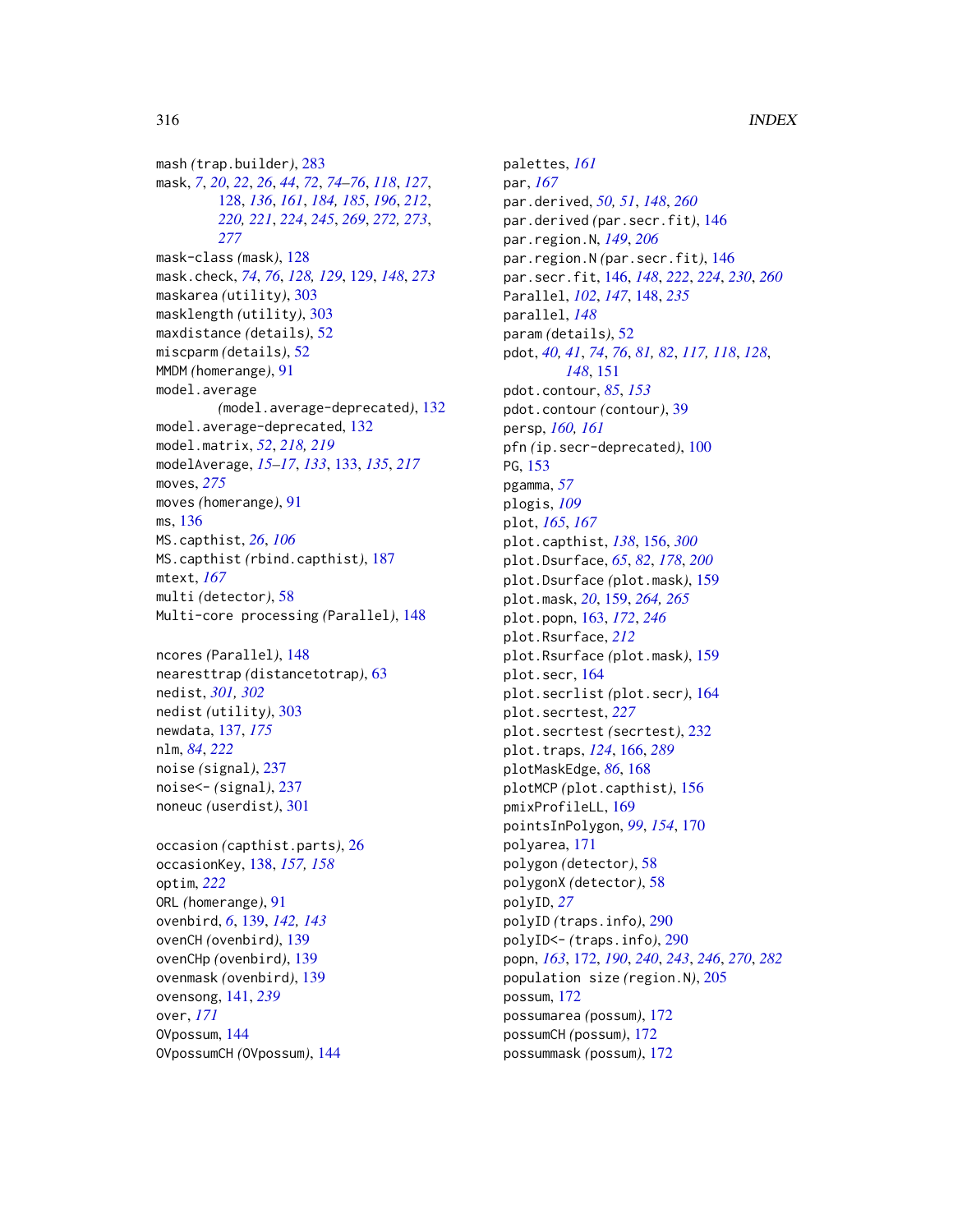#### INDEX  $317$

possumremovalarea *(*possum*)*, [172](#page-171-0) predict.secr, *[51](#page-50-0)*, *[134](#page-133-0)*, *[137](#page-136-0)*, *[147](#page-146-0)*, [175,](#page-174-0) *[178](#page-177-0)*, *[210](#page-209-0)*, *[224](#page-223-0)* predict.secrlist *(*predict.secr*)*, [175](#page-174-0) predictDsurface, *[65](#page-64-0)*, *[176,](#page-175-0) [177](#page-176-0)*, [177](#page-176-0) print, *[180](#page-179-1)*, *[183](#page-182-0)*, *[279](#page-278-0)* print.capthist, [179](#page-178-0) print.default, *[180](#page-179-1)*, *[183](#page-182-0)* print.Dsurface *(*Dsurface*)*, [64](#page-63-0) print.secr, *[16](#page-15-0)*, *[51](#page-50-0)*, [180,](#page-179-1) *[224](#page-223-0)*, *[305](#page-304-0)* print.secrtest, *[227](#page-226-0)* print.secrtest *(*secrtest*)*, [232](#page-231-0) print.summary.capthist *(*summary.capthist*)*, [274](#page-273-0) print.summary.mask *(*summary.mask*)*, [276](#page-275-0) print.summary.popn *(*summary.popn*)*, [277](#page-276-0) print.summary.traps *(*summary.traps*)*, [278](#page-277-0) print.traps, *[124](#page-123-0)*, [182](#page-181-0) proximity *(*detector*)*, [58](#page-57-1) qlogis, *[109](#page-108-0)* random numbers *(*secrRNG*)*, [229](#page-228-0) randomHabitat, [183,](#page-182-0) *[230](#page-229-0)*, *[246](#page-245-0)* rank, *[226](#page-225-0)* rast *(*raster*)*, [185](#page-184-0) rast,Dsurface-method *(*raster*)*, [185](#page-184-0) rast,mask-method *(*raster*)*, [185](#page-184-0) raster, [185,](#page-184-0) *[186,](#page-185-0) [187](#page-186-0)* raster,Dsurface-method *(*raster*)*, [185](#page-184-0) raster,mask-method *(*raster*)*, [185](#page-184-0) rbind.capthist, *[26](#page-25-0)*, *[106](#page-105-0)*, [187,](#page-186-0) *[242](#page-241-0)*, *[267](#page-266-0)* rbind.mask *(*subset.mask*)*, [268](#page-267-0) rbind.popn, [190,](#page-189-0) *[249](#page-248-0)* rbind.traps, [191,](#page-190-1) *[271](#page-270-0)*, *[281](#page-280-1)*, *[289](#page-288-0)* read.capthist, *[7](#page-6-0)*, *[10](#page-9-0)[–12](#page-11-0)*, *[26](#page-25-0)*, *[113,](#page-112-0) [114](#page-113-0)*, [192,](#page-191-2) *[197](#page-196-1)*, *[229](#page-228-0)*, *[298](#page-297-0)* read.DA *(*BUGS*)*, [22](#page-21-0) read.mask, *[9](#page-8-1)*, *[118](#page-117-0)*, *[129](#page-128-0)*, [195](#page-194-0) read.table, *[10](#page-9-0)*, *[194](#page-193-0)* read.telemetry, *[12,](#page-11-0) [13](#page-12-0)*, *[193,](#page-192-0) [194](#page-193-0)*, [196](#page-195-0) read.traps, *[9](#page-8-1)[–11](#page-10-0)*, *[124](#page-123-0)*, *[194](#page-193-0)*, [197,](#page-196-1) *[289](#page-288-0)* rectangularMask, *[161](#page-160-0)*, [199](#page-198-0) reduce, [200](#page-199-0) reduce.capthist, *[26](#page-25-0)*, *[62](#page-61-0)*, *[96](#page-95-0)*, *[106](#page-105-0)*, *[201](#page-200-1)*, [201,](#page-200-1) *[266,](#page-265-0) [267](#page-266-0)* reduce.traps, *[201](#page-200-1)*, *[288,](#page-287-1) [289](#page-288-0)* reduce.traps *(*reduce.capthist*)*, [201](#page-200-1) region.N, *[33,](#page-32-0) [34](#page-33-0)*, *[77](#page-76-0)*, *[146–](#page-145-0)[148](#page-147-0)*, [205,](#page-204-0) *[224](#page-223-0)*

RMarkInput, [208](#page-207-0) RNG, *[184](#page-183-0)*, *[229](#page-228-0)* rnorm, *[229](#page-228-0)* rotate *(*transformations*)*, [281](#page-280-1) rotate.traps, *[289](#page-288-0)* RPSV, *[21](#page-20-0)*, *[104](#page-103-0)*, *[276](#page-275-0)* RPSV *(*homerange*)*, [91](#page-90-0) RSE, *[43,](#page-42-0) [44](#page-43-0)*, [210](#page-209-0) RShowDoc, *[59](#page-58-0)* Rsurface, [211](#page-210-0) runif, *[229](#page-228-0)* sample, *[229](#page-228-0)* save, *[80](#page-79-0)* score.table *(*score.test*)*, [213](#page-212-0) score.test, *[16](#page-15-0)*, *[44](#page-43-0)*, *[112](#page-111-0)*, *[148](#page-147-0)*, [213,](#page-212-0) *[221](#page-220-0)* searcharea *(*traps.info*)*, [290](#page-289-0) secr, *[153](#page-152-0)*, *[165](#page-164-0)* secr *(*secr-package*)*, [5](#page-4-0) secr-defunct, [215](#page-214-0) secr-deprecated, [216](#page-215-0) secr-package, [5](#page-4-0) secr.design.MS, *[45](#page-44-0)*, [217,](#page-216-0) *[223](#page-222-0)* secr.fit, *[6,](#page-5-0) [7](#page-6-0)*, *[14](#page-13-0)*, *[16,](#page-15-0) [17](#page-16-0)*, *[20](#page-19-0)*, *[22](#page-21-0)*, *[26](#page-25-0)*, *[37](#page-36-0)*, *[40](#page-39-0)*, *[44](#page-43-0)*, *[51](#page-50-0)*, *[54](#page-53-0)*, *[60](#page-59-0)*, *[73](#page-72-0)*, *[89](#page-88-0)*, *[104](#page-103-0)*, *[114](#page-113-0)*, *[127](#page-126-0)[–129](#page-128-0)*, *[131](#page-130-0)*, *[135](#page-134-0)[–137](#page-136-0)*, *[146](#page-145-0)[–148](#page-147-0)*, *[152](#page-151-0)*, *[169](#page-168-0)*, *[177,](#page-176-0) [178](#page-177-0)*, *[182](#page-181-0)*, *[196](#page-195-0)*, *[207](#page-206-0)*, *[217](#page-216-0)*, [219,](#page-218-1) *[231](#page-230-0)*, *[241](#page-240-0)*, *[249,](#page-248-0) [250](#page-249-0)*, *[259](#page-258-0)*, *[263](#page-262-0)*, *[272](#page-271-0)*, *[289](#page-288-0)*, *[293](#page-292-0)*, *[301,](#page-300-0) [302](#page-301-0)*, *[304,](#page-303-0) [305](#page-304-0)*, *[307](#page-306-0)* secr.test, *[148](#page-147-0)*, [225,](#page-224-0) *[230](#page-229-0)[–232](#page-231-0)*, *[250](#page-249-0)* secrdemo, [228](#page-227-0) secrlist, *[147](#page-146-0)* secrlist *(*AIC.secr*)*, [14](#page-13-0) secrRNG, *[184](#page-183-0)*, [229](#page-228-0) secrtest, [232](#page-231-0) seed *(*secrRNG*)*, [229](#page-228-0) segments, *[168](#page-167-0)* session, *[100](#page-99-0)*, [233](#page-232-0) session<- *(*session*)*, [233](#page-232-0) sessionlabels *(*intervals*)*, [99](#page-98-0) sessionlabels<- *(*intervals*)*, [99](#page-98-0) set.seed, *[229](#page-228-0)[–231](#page-230-0)* setNumThreads, *[21](#page-20-0)*, *[38](#page-37-0)*, *[50](#page-49-0)*, *[76](#page-75-0)*, *[81](#page-80-0)*, *[84](#page-83-0)*, *[108](#page-107-0)*, *[148](#page-147-0)*, *[152](#page-151-0)*, *[206](#page-205-0)*, *[214](#page-213-0)*, *[222](#page-221-0)*, *[226](#page-225-0)*, [234,](#page-233-0) *[250](#page-249-0)*, *[260](#page-259-0)*, *[273](#page-272-0)* setThreadOptions, *[235](#page-234-1)* shareFactorLevels, [235,](#page-234-1) *[307](#page-306-0)* shift *(*transformations*)*, [281](#page-280-1)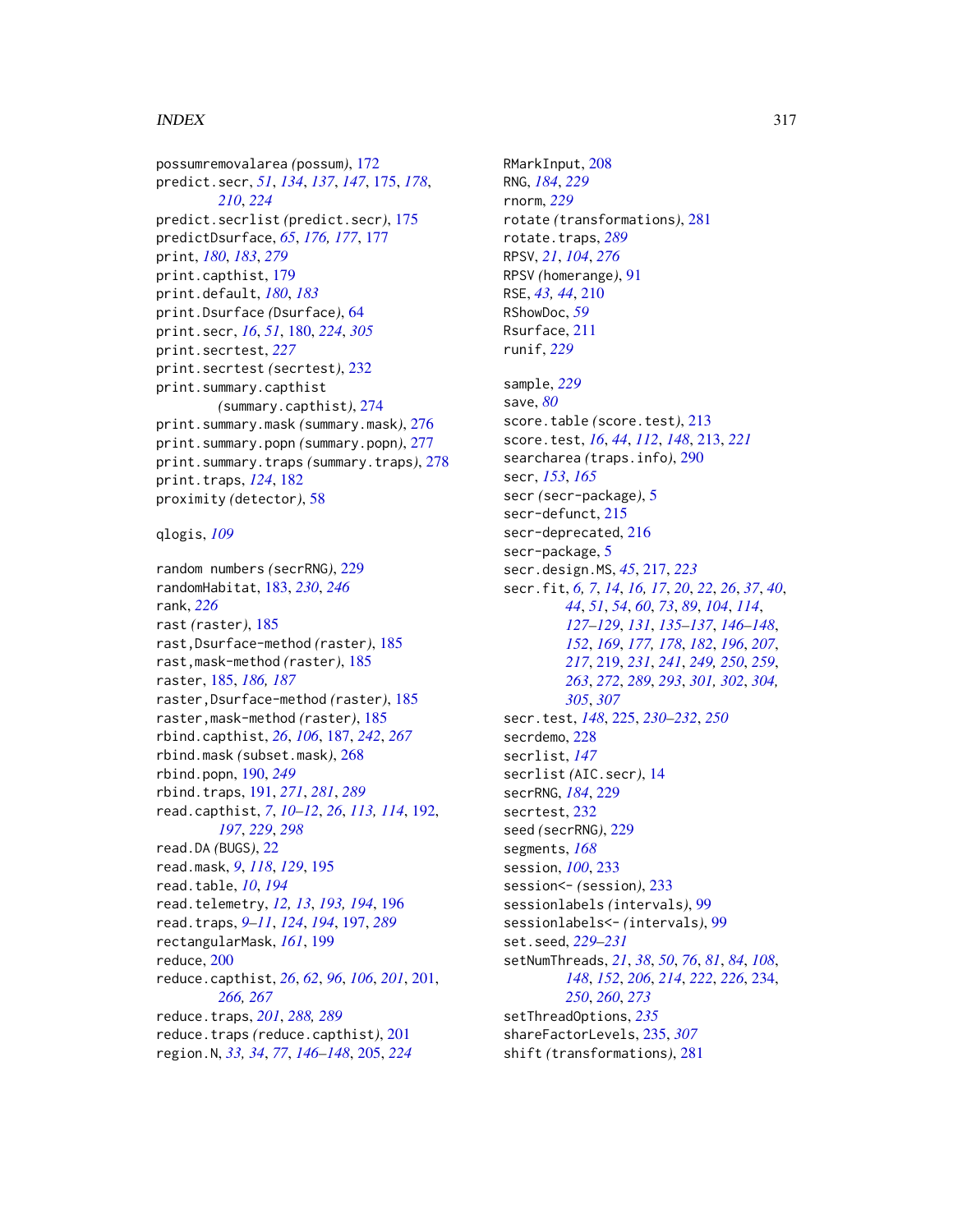```
289
sighting, 236
sightingPlot, 157, 158, 237
sightingPlot (usagePlot), 299
sightings, 300
sightings (sighting), 236
signal, 237
signal<- (signal), 237
signalCH (ovensong), 141
signalframe (signal), 237
signalframe<- (signal), 237
signalmatrix, 27, 238, 238
sim.capthist, 21, 23, 26, 102, 114, 230, 231,
        239, 250, 302
sim.detect (sim.secr), 248
sim.popn, 31, 78, 102, 104, 163, 172, 185,
        230, 231, 240, 243, 244, 249, 278,
        293, 296, 302
sim.resight, 11, 230, 231
sim.resight (sim.capthist), 239
sim.secr, 60, 148, 226, 227, 230, 248
simulate, 230, 231, 241, 243, 246, 250
simulate (sim.secr), 248
simulate.secr, 227, 230, 231
single (detector), 58
skink, 251
smooths, 253
snip, 61, 62, 255
sort.capthist, 257
sort.mask (sort.capthist), 257
spacing, 86, 258, 288, 289
spacing<- (spacing), 258
speed, 259
Speed tips, 80, 224
Speed tips (speed), 259
split.capthist, 106
split.capthist (subset.capthist), 265
split.mask (subset.mask), 268
split.traps (subset.traps), 270
spotHeight, 212
spotHeight (plot.mask), 159
st_crs, 86
st_transform, 309
stoat.model.EX (stoatDNA), 261
stoat.model.HN (stoatDNA), 261
stoatCH (stoatDNA), 261
stoatDNA, 111, 261
strip.legend, 161, 263
```

```
subset, 246
subset.capthist, 26, 105, 188, 203, 265
subset.mask, 48, 118, 268
subset.popn, 269
subset.traps, 192, 270, 289
suggest.buffer, 128, 129, 148, 272
summary.capthist, 274
summary.Dsurface (Dsurface), 64
276
277
summary.secr (print.secr), 180
278
symbols, 300
Sys.getenv, 235
```
# tail, *[91](#page-90-0)* tail.capthist *(*head*)*, [90](#page-89-0) tail.Dsurface *(*head*)*, [90](#page-89-0) tail.mask *(*head*)*, [90](#page-89-0) tail.traps *(*head*)*, [90](#page-89-0) telemetered, *[13](#page-12-0)* telemetered *(*capthist.parts*)*, [26](#page-25-0) telemetrytype *(*addTelemetry*)*, [11](#page-10-0) telemetrytype<- *(*addTelemetry*)*, [11](#page-10-0) telemetryxy, *[12,](#page-11-0) [13](#page-12-0)* telemetryxy *(*capthist.parts*)*, [26](#page-25-0) telemetryxy<- *(*capthist.parts*)*, [26](#page-25-0) terrain.colors, *[264](#page-263-0)* text, *[138](#page-137-0)* tile *(*sim.popn*)*, [244](#page-243-1) timevaryingcov, *[42](#page-41-1)*, *[106](#page-105-0)*, *[221](#page-220-0)*, [279](#page-278-0) timevaryingcov<- *(*timevaryingcov*)*, [279](#page-278-0) Tm, *[11](#page-10-0)*, *[243](#page-242-0)* Tm *(*sighting*)*, [236](#page-235-1) Tm<- *(*sighting*)*, [236](#page-235-1) Tn, *[11](#page-10-0)* Tn *(*sighting*)*, [236](#page-235-1) Tn<- *(*sighting*)*, [236](#page-235-1) trans3d, *[161](#page-160-0)* transect *(*detector*)*, [58](#page-57-1) transectID *(*traps.info*)*, [290](#page-289-0) transectID<- *(*traps.info*)*, [290](#page-289-0) transectlength, *[256](#page-255-0)* transectlength *(*traps.info*)*, [290](#page-289-0) transectX *(*detector*)*, [58](#page-57-1) transformations, *[172](#page-171-0)*, [281](#page-280-1) transition, *[303,](#page-302-1) [304](#page-303-0)* trap *(*capthist.parts*)*, [26](#page-25-0)